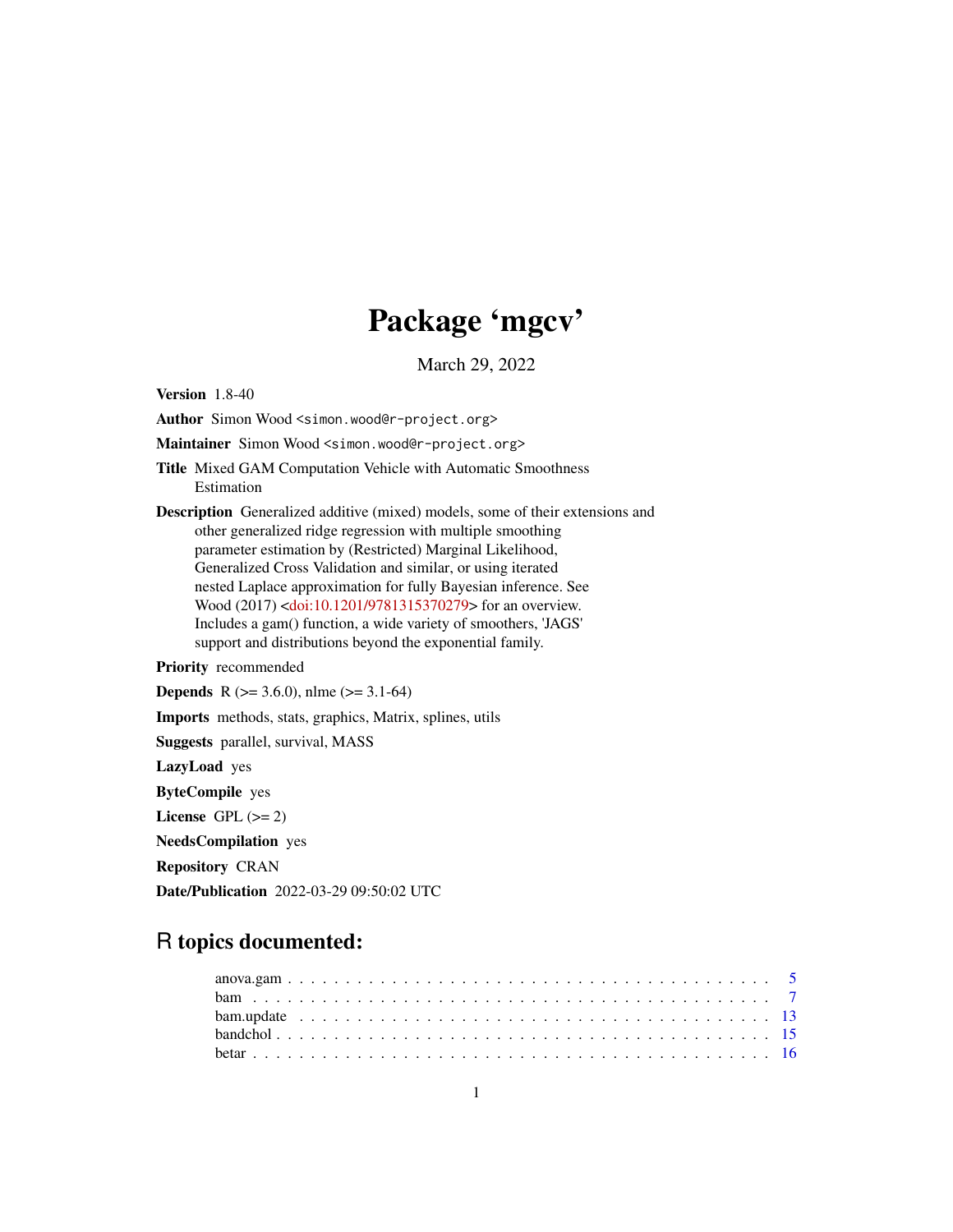|       | - 18 |
|-------|------|
|       | 19   |
|       | 19   |
|       | 21   |
|       | 24   |
|       | 25   |
|       | 26   |
|       | 31   |
|       | 33   |
| dDeta | 34   |
|       | 35   |
|       | 36   |
|       | 38   |
|       | 39   |
|       | 40   |
|       | 42   |
|       | 43   |
|       | 45   |
|       | 46   |
|       | 47   |
| gam   | 48   |
|       | 58   |
|       | 60   |
|       | 63   |
|       | 64   |
|       | 66   |
|       | 68   |
|       | 69   |
|       | 72   |
|       | 78   |
|       | 80   |
|       | 81   |
|       | 81   |
|       | 84   |
|       | 86   |
|       |      |
|       | 89   |
|       | 91   |
|       | 92   |
|       | 99   |
|       |      |
|       |      |
|       |      |
|       |      |
|       |      |
|       |      |
|       |      |
|       |      |
|       |      |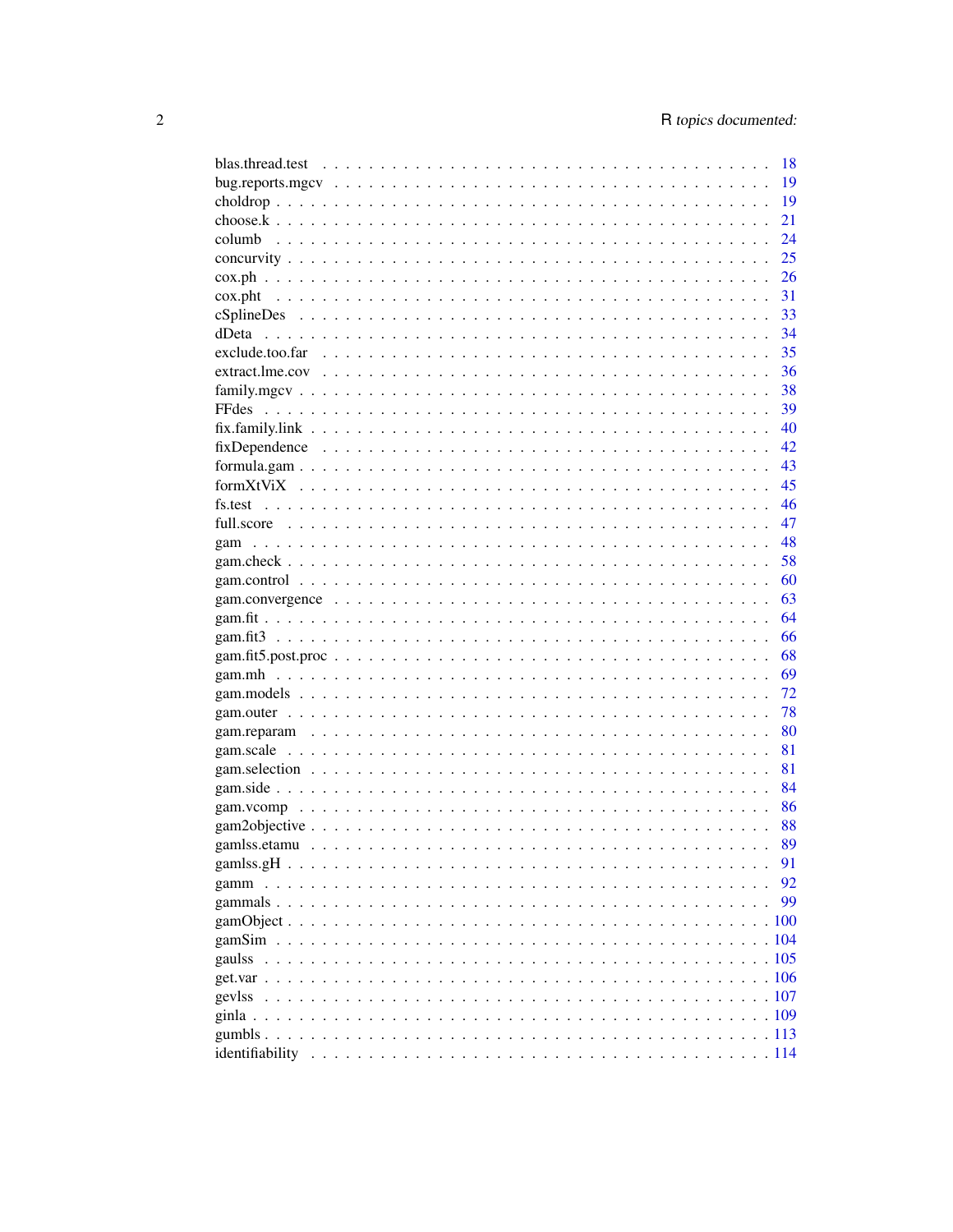| qq.gam |  |
|--------|--|
|        |  |
|        |  |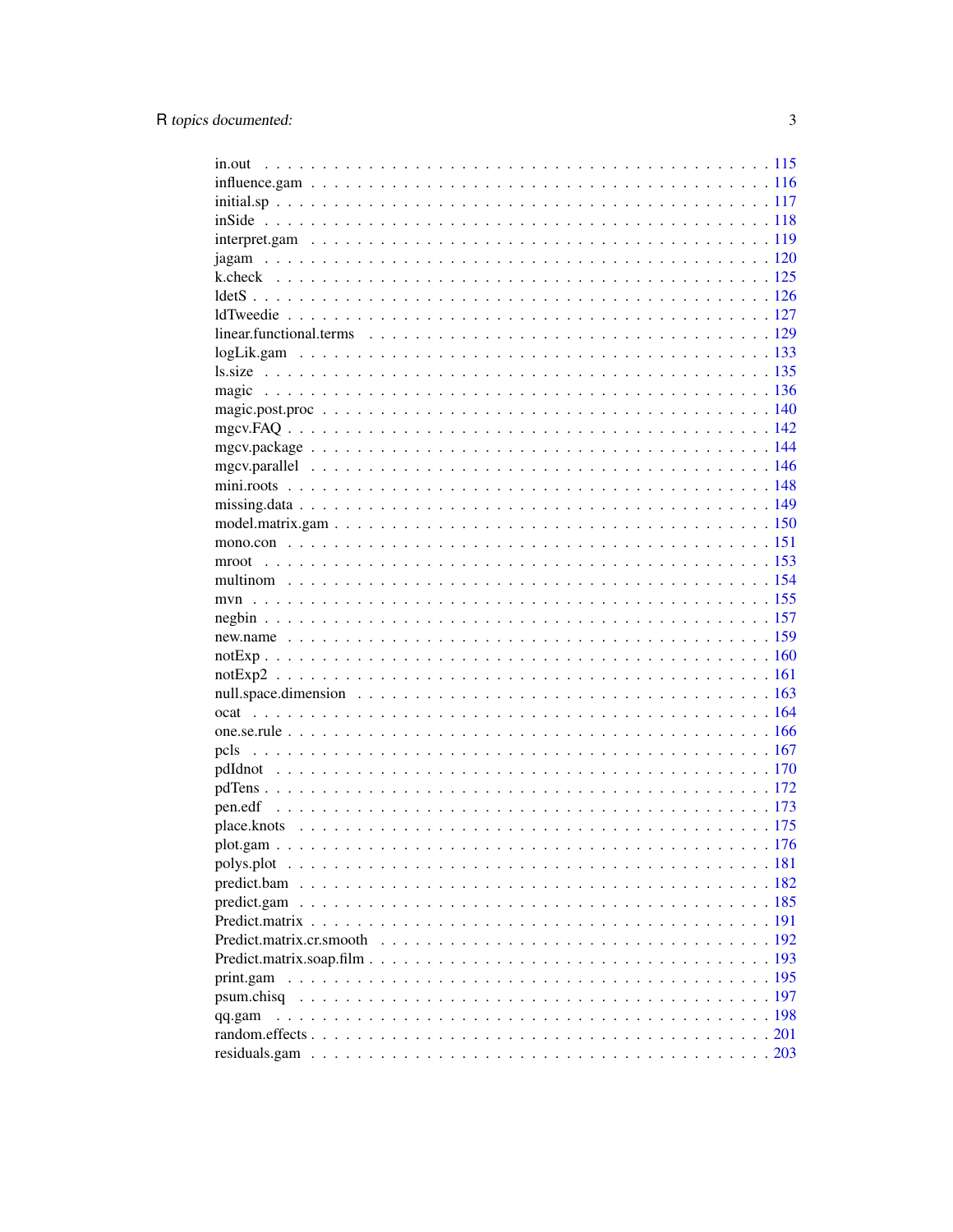| shash |        |
|-------|--------|
|       |        |
|       |        |
|       |        |
|       |        |
|       |        |
|       |        |
|       |        |
|       |        |
|       |        |
|       |        |
|       |        |
|       |        |
|       |        |
|       |        |
|       |        |
|       |        |
|       |        |
|       |        |
|       |        |
|       |        |
|       |        |
|       |        |
|       |        |
|       |        |
|       |        |
|       |        |
|       |        |
|       |        |
|       |        |
|       |        |
|       |        |
| te    |        |
|       |        |
|       |        |
|       |        |
|       |        |
|       |        |
|       |        |
|       |        |
|       |        |
|       |        |
|       | . .306 |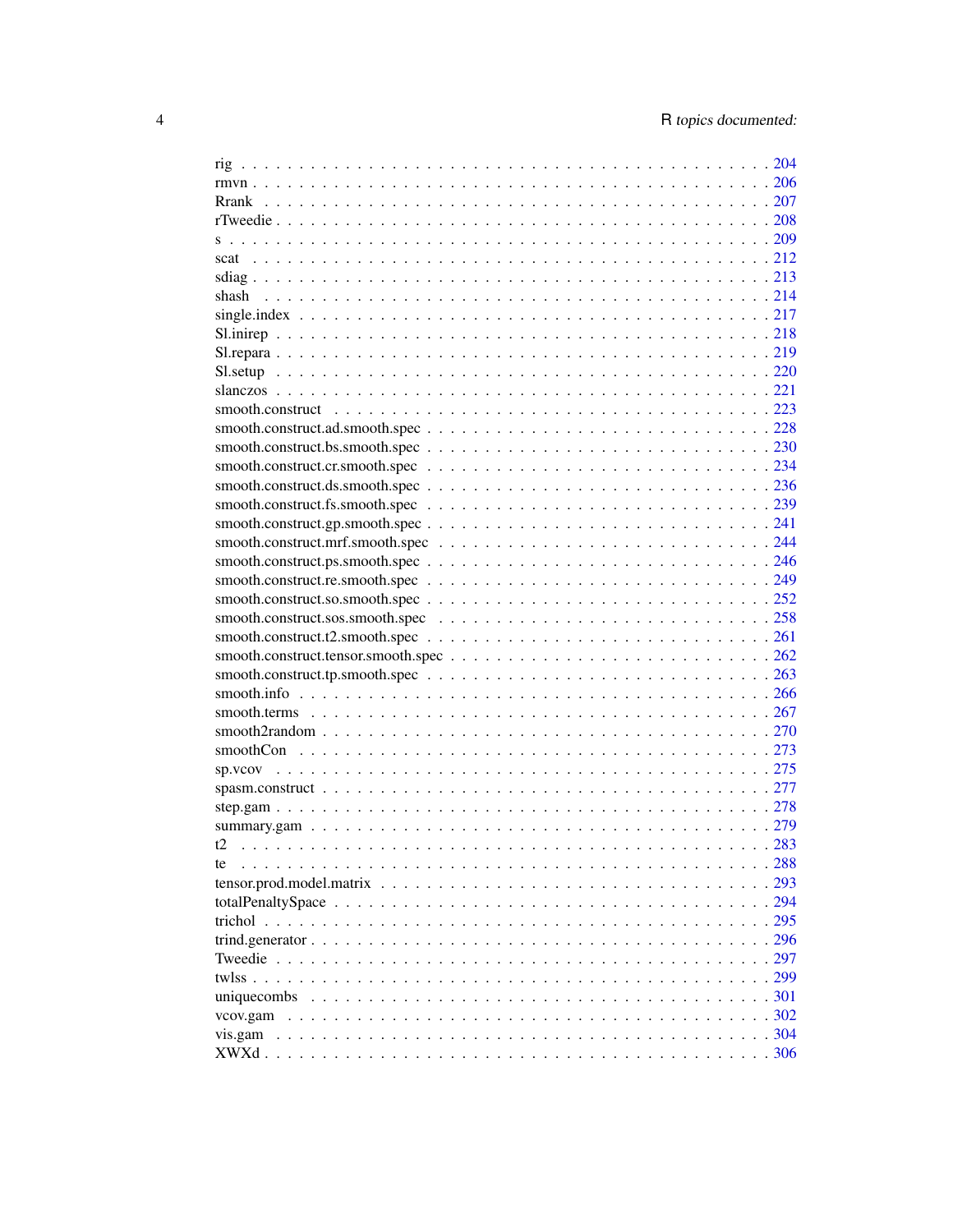#### <span id="page-4-0"></span>anova.gam 5

| Index |  |  |  |  |  |  |  |  |  |  |  |  |  |  |  |  |  |  |  |  |  |  |  |
|-------|--|--|--|--|--|--|--|--|--|--|--|--|--|--|--|--|--|--|--|--|--|--|--|

## **Description**

Performs hypothesis tests relating to one or more fitted gam objects. For a single fitted gam object, Wald tests of the significance of each parametric and smooth term are performed, so interpretation is analogous to [drop1](#page-0-0) rather than anova. Im (i.e. it's like type III ANOVA, rather than a sequential type I ANOVA). Otherwise the fitted models are compared using an analysis of deviance table or GLRT test: this latter approach should not be use to test the significance of terms which can be penalized to zero. Models to be compared should be fitted to the same data using the same smoothing parameter selection method.

#### Usage

```
## S3 method for class 'gam'
anova(object, ..., dispersion = NULL, test = NULL,freq = FALSE)
## S3 method for class 'anova.gam'
print(x, \text{ digits} = max(3, \text{ getOption("digits")} - 3), ...)
```
anova.gam *Approximate hypothesis tests related to GAM fits*

#### Arguments

| object     | fitted model objects of class gam as produced by gam().                                                                                              |
|------------|------------------------------------------------------------------------------------------------------------------------------------------------------|
| X          | an anova.gam object produced by a single model call to anova.gam().                                                                                  |
| dispersion | a value for the dispersion parameter: not normally used.                                                                                             |
| test       | what sort of test to perform for a multi-model call. One of "Chisq", "F" or<br>"Cp". Reset to "Chisq" for extended and general families unless NULL. |
| freg       | whether to use frequentist or Bayesian approximations for parametric term p-<br>values. See summary gam for details.                                 |
| digits     | number of digits to use when printing output.                                                                                                        |

#### Details

If more than one fitted model is provided than anova.glm is used, with the difference in model degrees of freedom being taken as the difference in effective degress of freedom (when possible this is a smoothing parameter uncertainty corrected version). For extended and general families this is set so that a GLRT test is used. The p-values resulting from the multi-model case are only approximate, and must be used with care. The approximation is most accurate when the comparison relates to unpenalized terms, or smoothers with a null space of dimension greater than zero. (Basically we require that the difference terms could be well approximated by unpenalized terms with degrees of freedom approximately the effective degrees of freedom). In simulations the p-values are usually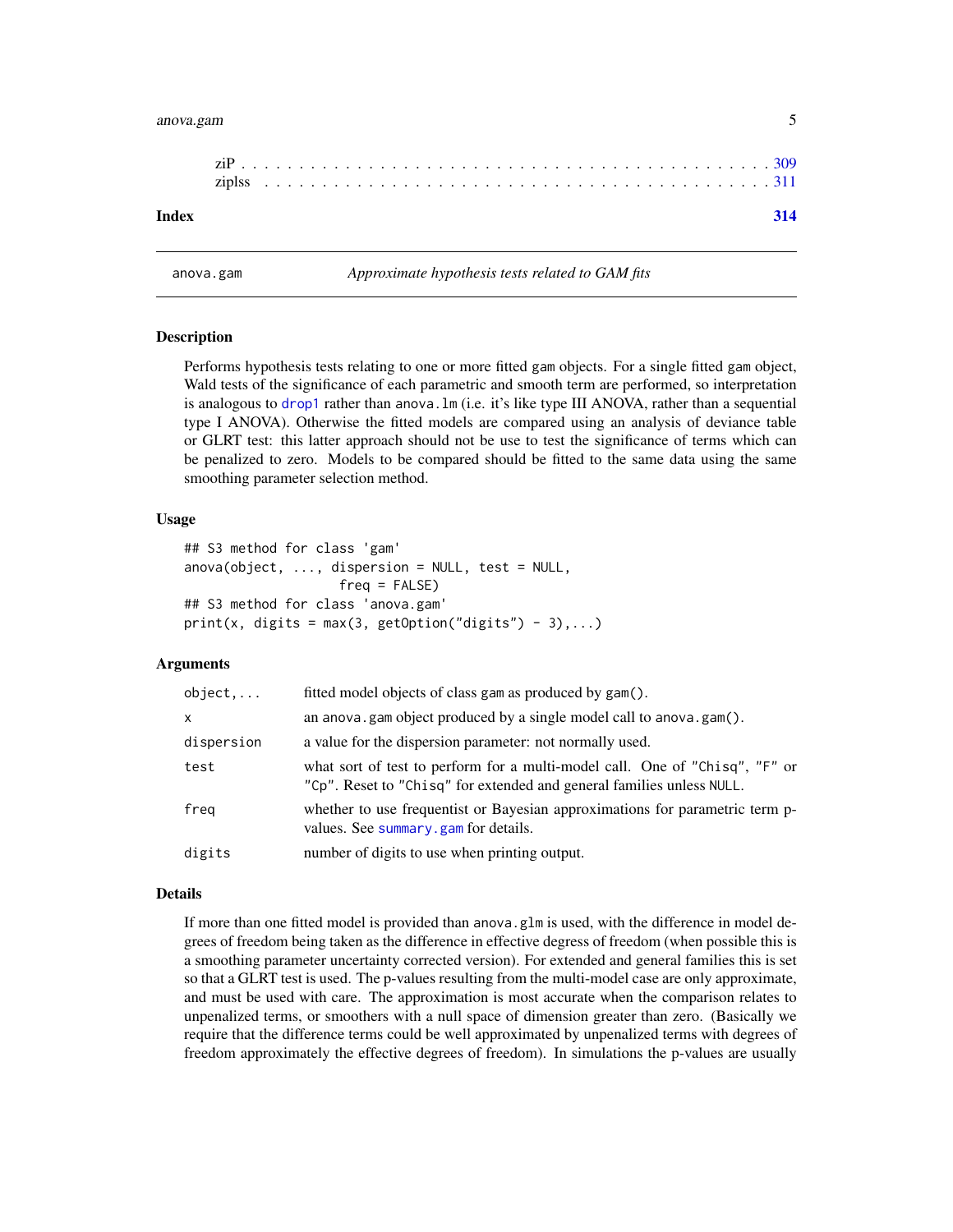slightly too low. For terms with a zero-dimensional null space (i.e. those which can be penalized to zero) the approximation is often very poor, and significance can be greatly overstated: i.e. p-values are often substantially too low. This case applies to random effect terms.

Note also that in the multi-model call to anova.gam, it is quite possible for a model with more terms to end up with lower effective degrees of freedom, but better fit, than the notionally null model with fewer terms. In such cases it is very rare that it makes sense to perform any sort of test, since there is then no basis on which to accept the notional null model.

If only one model is provided then the significance of each model term is assessed using Wald like tests, conditional on the smoothing parameter estimates: see [summary.gam](#page-278-1) and Wood (2013a,b) for details. The p-values provided here are better justified than in the multi model case, and have close to the correct distribution under the null, unless smoothing parameters are poorly identified. ML or REML smoothing parameter selection leads to the best results in simulations as they tend to avoid occasional severe undersmoothing. In replication of the full simulation study of Scheipl et al. (2008) the tests give almost indistinguishable power to the method recommended there, but slightly too low p-values under the null in their section 3.1.8 test for a smooth interaction (the Scheipl et al. recommendation is not used directly, because it only applies in the Gaussian case, and requires model refits, but it is available in package RLRsim).

In the single model case print. anova.gam is used as the printing method.

By default the p-values for parametric model terms are also based on Wald tests using the Bayesian covariance matrix for the coefficients. This is appropriate when there are "re" terms present, and is otherwise rather similar to the results using the frequentist covariance matrix (freq=TRUE), since the parametric terms themselves are usually unpenalized. Default P-values for parameteric terms that are penalized using the paraPen argument will not be good.

#### Value

In the multi-model case anova.gam produces output identical to [anova.glm](#page-0-0), which it in fact uses.

In the single model case an object of class anova.gam is produced, which is in fact an object returned from [summary.gam](#page-278-1).

print.anova.gam simply produces tabulated output.

#### WARNING

If models 'a' and 'b' differ only in terms with no un-penalized components (such as random effects) then p values from anova(a,b) are unreliable, and usually much too low.

Default P-values will usually be wrong for parametric terms penalized using 'paraPen': use freq=TRUE to obtain better p-values when the penalties are full rank and represent conventional random effects.

For a single model, interpretation is similar to drop1, not anova.lm.

#### Author(s)

Simon N. Wood <simon.wood@r-project.org> with substantial improvements by Henric Nilsson.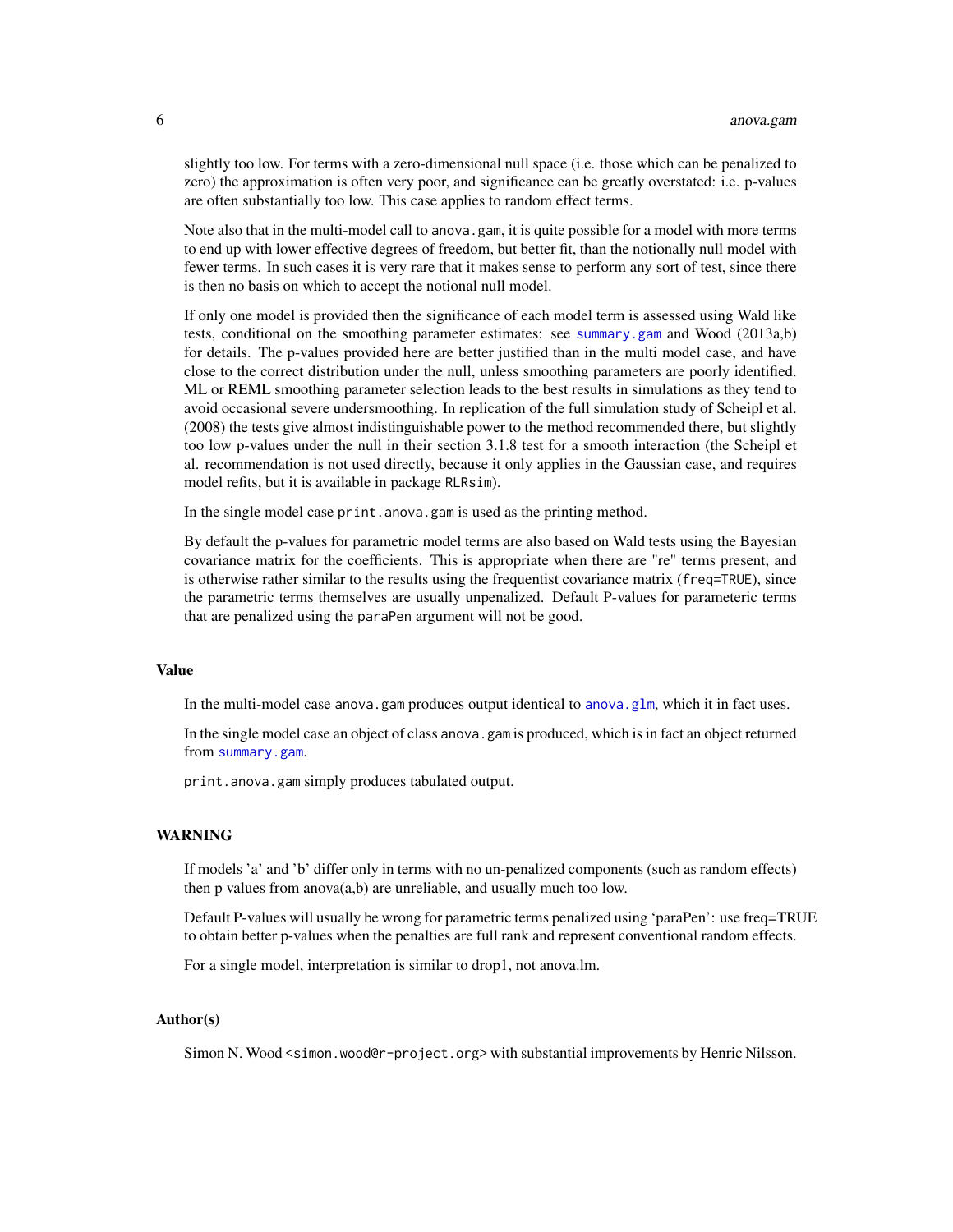#### <span id="page-6-0"></span>References

Scheipl, F., Greven, S. and Kuchenhoff, H. (2008) Size and power of tests for a zero random effect variance or polynomial regression in additive and linear mixed models. Comp. Statist. Data Anal. 52, 3283-3299

Wood, S.N. (2013a) On p-values for smooth components of an extended generalized additive model. Biometrika 100:221-228

Wood, S.N. (2013b) A simple test for random effects in regression models. Biometrika 100:1005- 1010

#### See Also

[gam](#page-47-1), [predict.gam](#page-184-1), [gam.check](#page-57-1), [summary.gam](#page-278-1)

#### Examples

```
library(mgcv)
set.seed(0)
dat <- gamSim(5,n=200,scale=2)
b < -gam(y \sim x0 + s(x1) + s(x2) + s(x3), data=dat)
anova(b)
b1 < -gamma(y \sim x0 + s(x1) + s(x2), data=dat)
anova(b,b1,test="F")
```
<span id="page-6-1"></span>bam *Generalized additive models for very large datasets*

#### **Description**

Fits a generalized additive model (GAM) to a very large data set, the term 'GAM' being taken to include any quadratically penalized GLM (the extended families listed in [family.mgcv](#page-37-1) can also be used). The degree of smoothness of model terms is estimated as part of fitting. In use the function is much like [gam](#page-47-1), except that the numerical methods are designed for datasets containing upwards of several tens of thousands of data (see Wood, Goude and Shaw, 2015). The advantage of bam is much lower memory footprint than [gam](#page-47-1), but it can also be much faster, for large datasets. bam can also compute on a cluster set up by the [parallel](#page-0-0) package.

An alternative fitting approach (Wood et al. 2017, Li and Wood, 2019) is provided by the discrete==TRUE method. In this case a method based on discretization of covariate values and C code level parallelization (controlled by the nthreads argument instead of the cluster argument) is used. This extends both the data set and model size that are practical.

#### Usage

```
bam(formula,family=gaussian(),data=list(),weights=NULL,subset=NULL,
    na.action=na.omit, offset=NULL,method="fREML",control=list(),
    select=FALSE,scale=0,gamma=1,knots=NULL,sp=NULL,min.sp=NULL,
```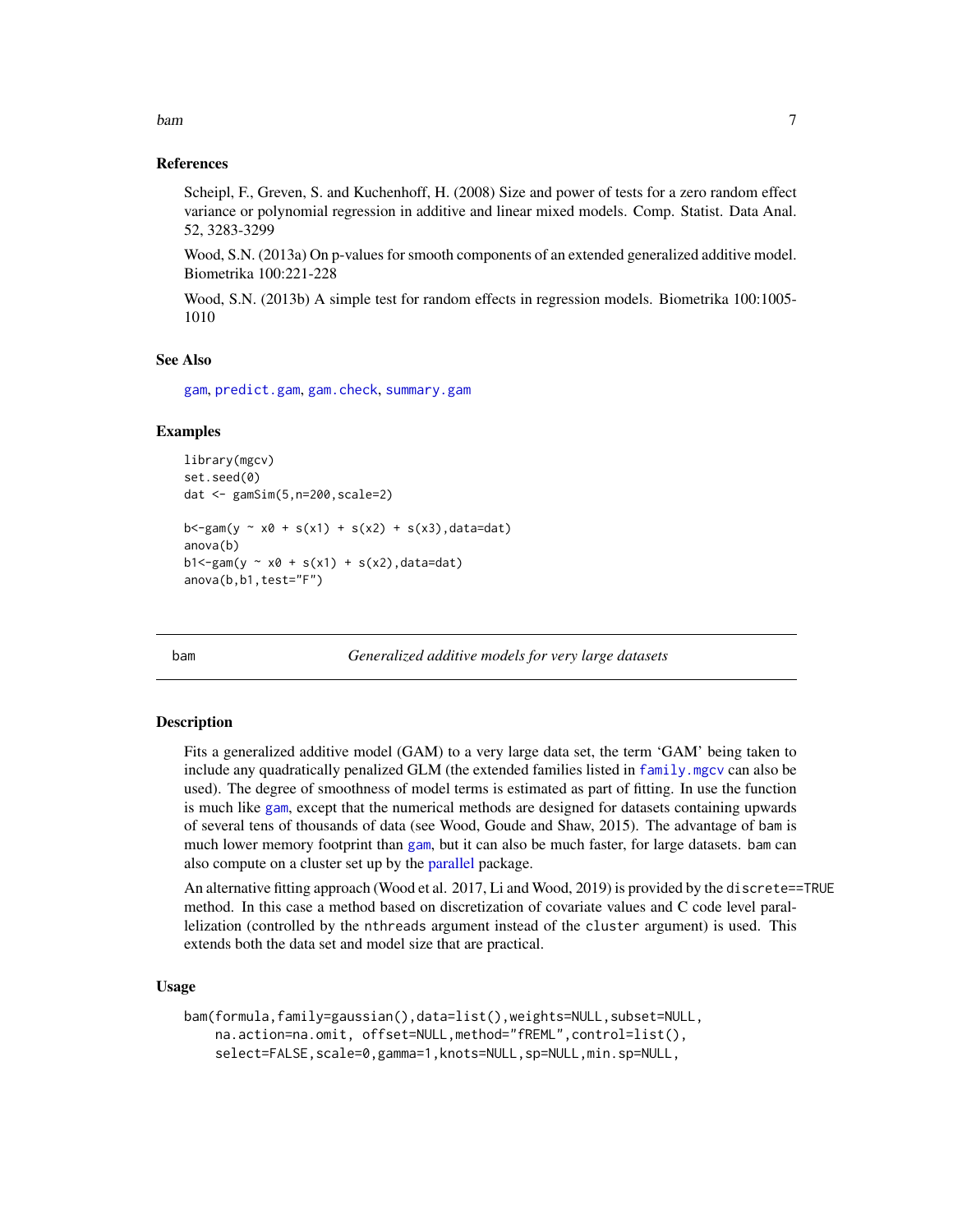8 bam banda a banda a banda a banda a banda a banda a banda a banda a banda a banda a banda a banda a banda a b

```
paraPen=NULL,chunk.size=10000,rho=0,AR.start=NULL,discrete=FALSE,
cluster=NULL,nthreads=1,gc.level=0,use.chol=FALSE,samfrac=1,
coef=NULL,drop.unused.levels=TRUE,G=NULL,fit=TRUE,drop.intercept=NULL,...)
```
### Arguments

| formula   | A GAM formula (see formula.gam and also gam.models). This is exactly like<br>the formula for a GLM except that smooth terms, s and te can be added to the<br>right hand side to specify that the linear predictor depends on smooth functions<br>of predictors (or linear functionals of these).                                                                                                                                                                           |
|-----------|----------------------------------------------------------------------------------------------------------------------------------------------------------------------------------------------------------------------------------------------------------------------------------------------------------------------------------------------------------------------------------------------------------------------------------------------------------------------------|
| family    | This is a family object specifying the distribution and link to use in fitting<br>etc. See glm and family for more details. The extended families listed in<br>family.mgcv can also be used.                                                                                                                                                                                                                                                                               |
| data      | A data frame or list containing the model response variable and covariates re-<br>quired by the formula. By default the variables are taken from environment (formula):<br>typically the environment from which gam is called.                                                                                                                                                                                                                                             |
| weights   | prior weights on the contribution of the data to the log likelihood. Note that a<br>weight of 2, for example, is equivalent to having made exactly the same obser-<br>vation twice. If you want to reweight the contributions of each datum without<br>changing the overall magnitude of the log likelihood, then you should normalize<br>the weights (e.g. weights <-weights/mean(weights)).                                                                              |
| subset    | an optional vector specifying a subset of observations to be used in the fitting<br>process.                                                                                                                                                                                                                                                                                                                                                                               |
| na.action | a function which indicates what should happen when the data contain 'NA's.<br>The default is set by the 'na.action' setting of 'options', and is 'na.fail' if that is<br>unset. The "factory-fresh" default is 'na.omit'.                                                                                                                                                                                                                                                  |
| offset    | Can be used to supply a model offset for use in fitting. Note that this offset<br>will always be completely ignored when predicting, unlike an offset included in<br>formula (this used to conform to the behaviour of $lm$ and $glm$ ).                                                                                                                                                                                                                                   |
| method    | The smoothing parameter estimation method. "GCV.Cp" to use GCV for un-<br>known scale parameter and Mallows' Cp/UBRE/AIC for known scale. "GACV. Cp"<br>is equivalent, but using GACV in place of GCV. "REML" for REML estimation,<br>including of unknown scale, "P-REML" for REML estimation, but using a Pear-<br>son estimate of the scale. "ML" and "P-ML" are similar, but using maximum<br>likelihood in place of REML. Default "fREML" uses fast REML computation. |
| control   | A list of fit control parameters to replace defaults returned by gam.control.<br>Any control parameters not supplied stay at their default values.                                                                                                                                                                                                                                                                                                                         |
| select    | Should selection penalties be added to the smooth effects, so that they can in<br>principle be penalized out of the model? See gamma to increase penalization. Has<br>the side effect that smooths no longer have a fixed effect component (improper<br>prior from a Bayesian perspective) allowing REML comparison of models with<br>the same fixed effect structure.                                                                                                     |
| scale     | If this is positive then it is taken as the known scale parameter. Negative signals<br>that the scale paraemter is unknown. 0 signals that the scale parameter is 1 for<br>Poisson and binomial and unknown otherwise. Note that (RE)ML methods can<br>only work with scale parameter 1 for the Poisson and binomial cases.                                                                                                                                                |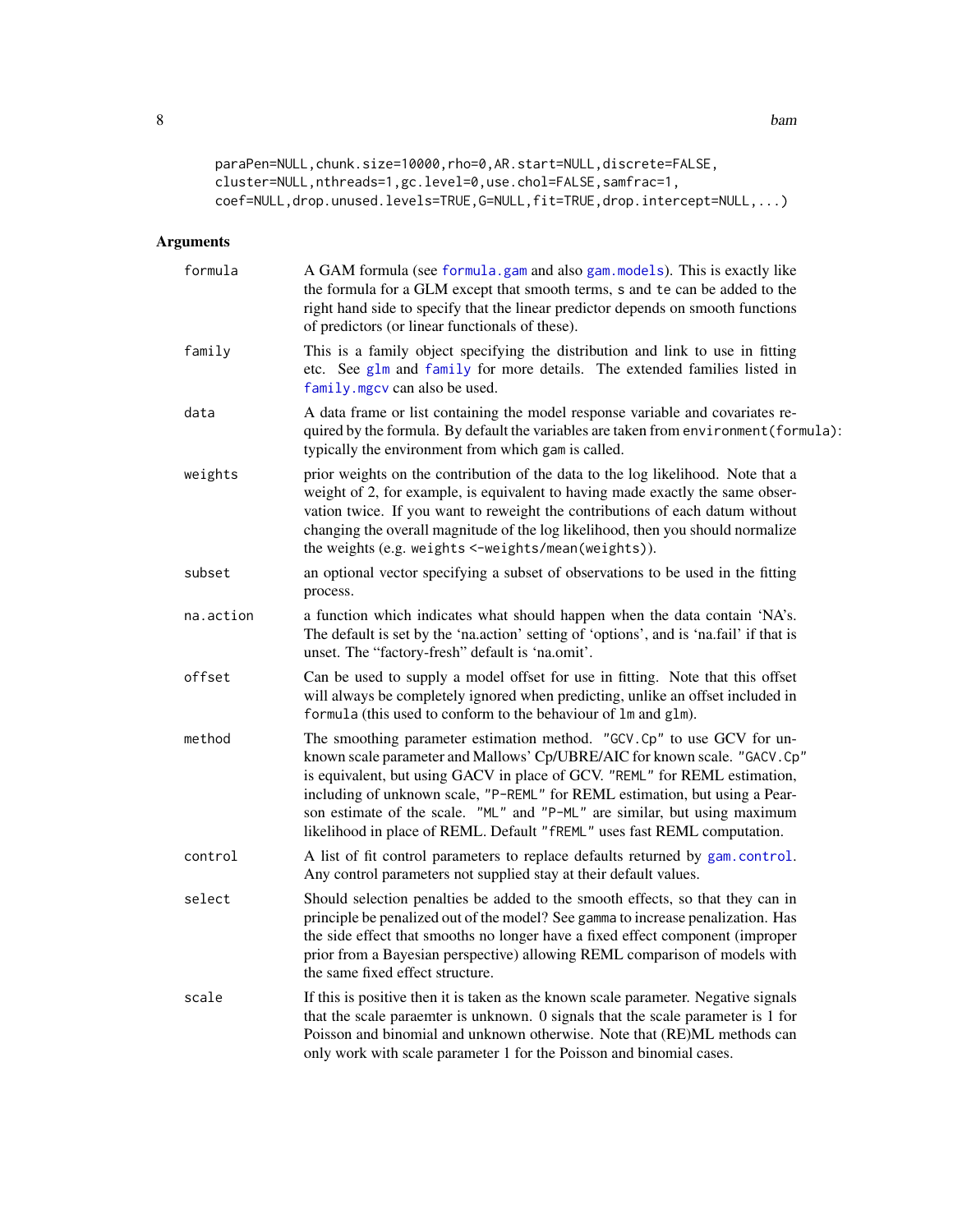bam **bam** 9

| gamma      | Increase above 1 to force smoother fits. gamma is used to multiply the effective<br>degrees of freedom in the GCV/UBRE/AIC score (so log(n)/2 is BIC like).<br>n/gamma can be viewed as an effective sample size, which allows it to play a<br>similar role for RE/ML smoothing parameter estimation.                                                                                                                                         |
|------------|-----------------------------------------------------------------------------------------------------------------------------------------------------------------------------------------------------------------------------------------------------------------------------------------------------------------------------------------------------------------------------------------------------------------------------------------------|
| knots      | this is an optional list containing user specified knot values to be used for basis<br>construction. For most bases the user simply supplies the knots to be used,<br>which must match up with the k value supplied (note that the number of knots is<br>not always just k). See tprs for what happens in the "tp"/"ts" case. Different<br>terms can use different numbers of knots, unless they share a covariate.                           |
| sp         | A vector of smoothing parameters can be provided here. Smoothing parameters<br>must be supplied in the order that the smooth terms appear in the model formula.<br>Negative elements indicate that the parameter should be estimated, and hence a<br>mixture of fixed and estimated parameters is possible. If smooths share smooth-<br>ing parameters then length(sp) must correspond to the number of underlying<br>smoothing parameters.   |
| min.sp     | Lower bounds can be supplied for the smoothing parameters. Note that if this<br>option is used then the smoothing parameters full. sp, in the returned object,<br>will need to be added to what is supplied here to get the smoothing parameters<br>actually multiplying the penalties. length(min.sp) should always be the same<br>as the total number of penalties (so it may be longer than sp, if smooths share<br>smoothing parameters). |
| paraPen    | optional list specifying any penalties to be applied to parametric model terms.<br>gam. models explains more.                                                                                                                                                                                                                                                                                                                                 |
| chunk.size | The model matrix is created in chunks of this size, rather than ever being formed<br>whole. Reset to $4*pi$ if chunk. size < $4*pi$ where p is the number of coefficients.                                                                                                                                                                                                                                                                    |
| rho        | An AR1 error model can be used for the residuals (based on dataframe order),<br>of Gaussian-identity link models. This is the AR1 correlation parameter. Stan-<br>dardized residuals (approximately uncorrelated under correct model) returned in<br>std. rsd if non zero. Also usable with other models when discrete=TRUE, in<br>which case the AR model is applied to the working residuals and corresponds to<br>a GEE approximation.     |
| AR.start   | logical variable of same length as data, TRUE at first observation of an indepen-<br>dent section of AR1 correlation. Very first observation in data frame does not<br>need this. If NULL then there are no breaks in AR1 correlaion.                                                                                                                                                                                                         |
| discrete   | with method="fREML" it is possible to discretize covariates for storage and effi-<br>ciency reasons. If discrete is TRUE, a number or a vector of numbers for each<br>smoother term, then discretization happens. If numbers are supplied they give<br>the number of discretization bins.                                                                                                                                                     |
| cluster    | bam can compute the computationally dominant QR decomposition in parallel<br>using parLapply from the parallel package, if it is supplied with a cluster on<br>which to do this (a cluster here can be some cores of a single machine). See<br>details and example code.                                                                                                                                                                      |
| nthreads   | Number of threads to use for non-cluster computation (e.g. combining results<br>from cluster nodes). If NA set to max(1, length(cluster)). See details.                                                                                                                                                                                                                                                                                       |
| gc.level   | to keep the memory footprint down, it can help to call the garbage collector<br>often, but this takes a substatial amount of time. Setting this to zero means that                                                                                                                                                                                                                                                                            |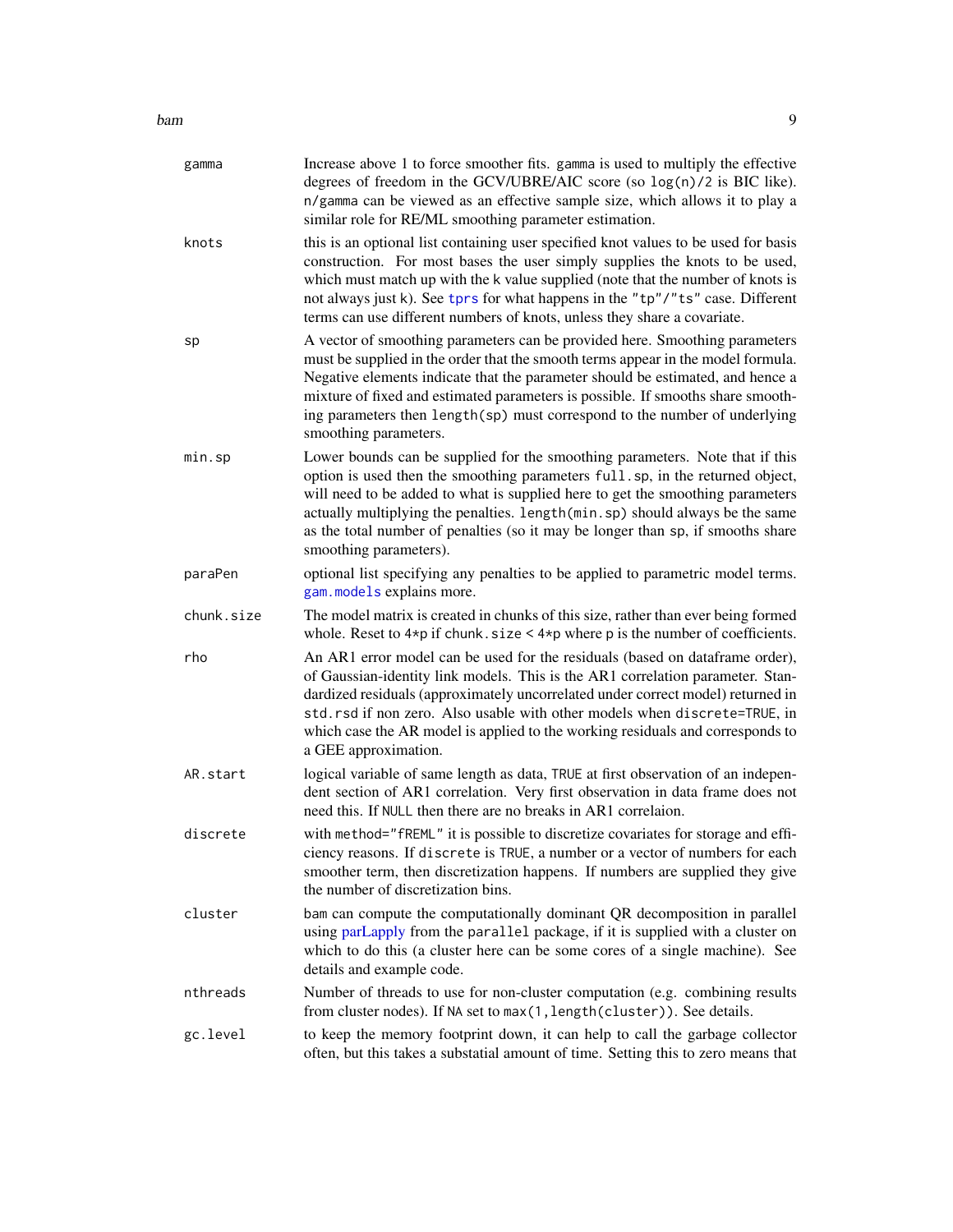|                    | garbage collection only happens when R decides it should. Setting to 2 gives<br>frequent garbage collection. 1 is in between. Not as much of a problem as it<br>used to be.                                                                                                                                                                                                                                |
|--------------------|------------------------------------------------------------------------------------------------------------------------------------------------------------------------------------------------------------------------------------------------------------------------------------------------------------------------------------------------------------------------------------------------------------|
| use.chol           | By default bam uses a very stable QR update approach to obtaining the QR de-<br>composition of the model matrix. For well conditioned models an alternative<br>accumulates the crossproduct of the model matrix and then finds its Choleski<br>decomposition, at the end. This is somewhat more efficient, computationally.                                                                                |
| samfrac            | For very large sample size Generalized additive models the number of iterations<br>needed for the model fit can be reduced by first fitting a model to a random<br>sample of the data, and using the results to supply starting values. This initial fit<br>is run with sloppy convergence tolerances, so is typically very low cost. samfrac<br>is the sampling fraction to use. 0.1 is often reasonable. |
| coef               | initial values for model coefficients                                                                                                                                                                                                                                                                                                                                                                      |
| drop.unused.levels |                                                                                                                                                                                                                                                                                                                                                                                                            |
|                    | by default unused levels are dropped from factors before fitting. For some<br>smooths involving factor variables you might want to turn this off. Only do<br>so if you know what you are doing.                                                                                                                                                                                                            |
| G                  | if not NULL then this should be the object returned by a previous call to bam with<br>fit=FALSE. Causes all other arguments to be ignored except sp, chunk.size,<br>gamma,nthreads, cluster, rho, gc.level, samfrac, use.chol, method and<br>scale $(if > 0)$ .                                                                                                                                            |
| fit                | if FALSE then the model is set up for fitting but not estimated, and an object is<br>returned, suitable for passing as the G argument to bam.                                                                                                                                                                                                                                                              |
| drop.intercept     | Set to TRUE to force the model to really not have the a constant in the parametric<br>model part, even with factor variables present.                                                                                                                                                                                                                                                                      |
| .                  | further arguments for passing on e.g. to gam. fit (such as mustart).                                                                                                                                                                                                                                                                                                                                       |
|                    |                                                                                                                                                                                                                                                                                                                                                                                                            |

#### Details

When discrete=FALSE, bam operates by first setting up the basis characteristics for the smooths, using a representative subsample of the data. Then the model matrix is constructed in blocks using [predict.gam](#page-184-1). For each block the factor R, from the QR decomposition of the whole model matrix is updated, along with Q'y. and the sum of squares of y. At the end of block processing, fitting takes place, without the need to ever form the whole model matrix.

In the generalized case, the same trick is used with the weighted model matrix and weighted pseudodata, at each step of the PIRLS. Smoothness selection is performed on the working model at each stage (performance oriented iteration), to maintain the small memory footprint. This is trivial to justify in the case of GCV or Cp/UBRE/AIC based model selection, and for REML/ML is justified via the asymptotic multivariate normality of Q'z where z is the IRLS pseudodata.

For full method details see Wood, Goude and Shaw (2015).

Note that POI is not as stable as the default nested iteration used with [gam](#page-47-1), but that for very large, information rich, datasets, this is unlikely to matter much.

Note also that it is possible to spend most of the computational time on basis evaluation, if an expensive basis is used. In practice this means that the default "tp" basis should be avoided: almost any other basis (e.g. "cr" or "ps") can be used in the 1D case, and tensor product smooths (te) are typically much less costly in the multi-dimensional case.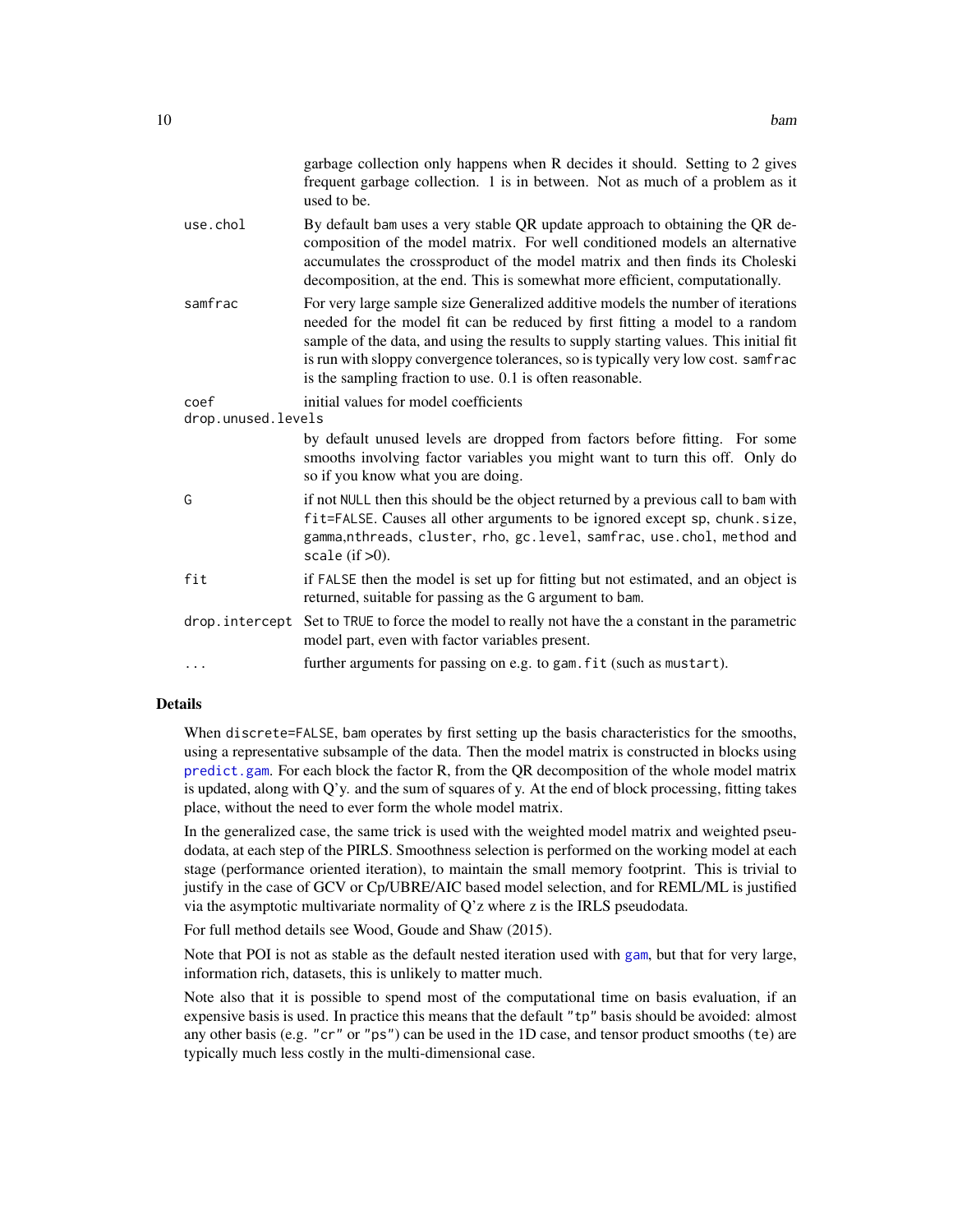If cluster is provided as a cluster set up using [makeCluster](#page-0-0) (or [makeForkCluster](#page-0-0)) from the parallel package, then the rate limiting QR decomposition of the model matrix is performed in parallel using this cluster. Note that the speed ups are often not that great. On a multi-core machine it is usually best to set the cluster size to the number of physical cores, which is often less than what is reported by [detectCores](#page-0-0). Using more than the number of physical cores can result in no speed up at all (or even a slow down). Note that a highly parallel BLAS may negate all advantage from using a cluster of cores. Computing in parallel of course requires more memory than computing in series. See examples.

When discrete=TRUE the covariate data are first discretized. Discretization takes place on a smooth by smooth basis, or in the case of tensor product smooths (or any smooth that can be represented as such, such as random effects), separately for each marginal smooth. The required spline bases are then evaluated at the discrete values, and stored, along with index vectors indicating which original observation they relate to. Fitting is by a version of performance oriented iteration/PQL using REML smoothing parameter selection on each iterative working model (as for the default method). The iteration is based on the derivatives of the REML score, without computing the score itself, allowing the expensive computations to be reduced to one parallel block Cholesky decomposition per iteration (plus two basic operations of equal cost, but easily parallelized). Unlike standard POI/PQL, only one step of the smoothing parameter update for the working model is taken at each step (rather than iterating to the optimal set of smoothing parameters for each working model). At each step a weighted model matrix crossproduct of the model matrix is required - this is efficiently computed from the pre-computed basis functions evaluated at the discretized covariate values. Efficient computation with tensor product terms means that some terms within a tensor product may be re-ordered for maximum efficiency. See Wood et al (2017) and Li and Wood (2019) for full details.

When discrete=TRUE parallel computation is controlled using the nthreads argument. For this method no cluster computation is used, and the parallel package is not required. Note that actual speed up from parallelization depends on the BLAS installed and your hardware. With the (R default) reference BLAS using several threads can make a substantial difference, but with a single threaded tuned BLAS, such as openblas, the effect is less marked (since cache use is typically optimized for one thread, and is then sub optimal for several). However the tuned BLAS is usually much faster than using the reference BLAS, however many threads you use. If you have a multi-threaded BLAS installed then you should leave nthreads at 1, since calling a multi-threaded BLAS from multiple threads usually slows things down: the only exception to this is that you might choose to form discrete matrix cross products (the main cost in the fitting routine) in a multi-threaded way, but use single threaded code for other computations: this can be achieved by e.g. nthreads=c( $2,1$ ), which would use 2 threads for discrete inner products, and 1 for most code calling BLAS. Not that the basic reason that multi-threaded performance is often disappointing is that most computers are heavily memory bandwidth limited, not flop rate limited. It is hard to get data to one core fast enough, let alone trying to get data simultaneously to several cores.

discrete=TRUE will often produce identical results to the methods without discretization, since covariates often only take a modest number of discrete values anyway, so no approximation at all is involved in the discretization process. Even when some approximation is involved, the differences are often very small as the algorithms discretize marginally whenever possible. For example each margin of a tensor product smooth is discretized separately, rather than discretizing onto a grid of covariate values (for an equivalent isotropic smooth we would have to discretize onto a grid). The marginal approach allows quite fine scale discretization and hence very low approximation error. Note that when using the smooth id mechanism to link smoothing parameters, the discrete method cannot force the linked bases to be identical, so some differences to the none discrete methods will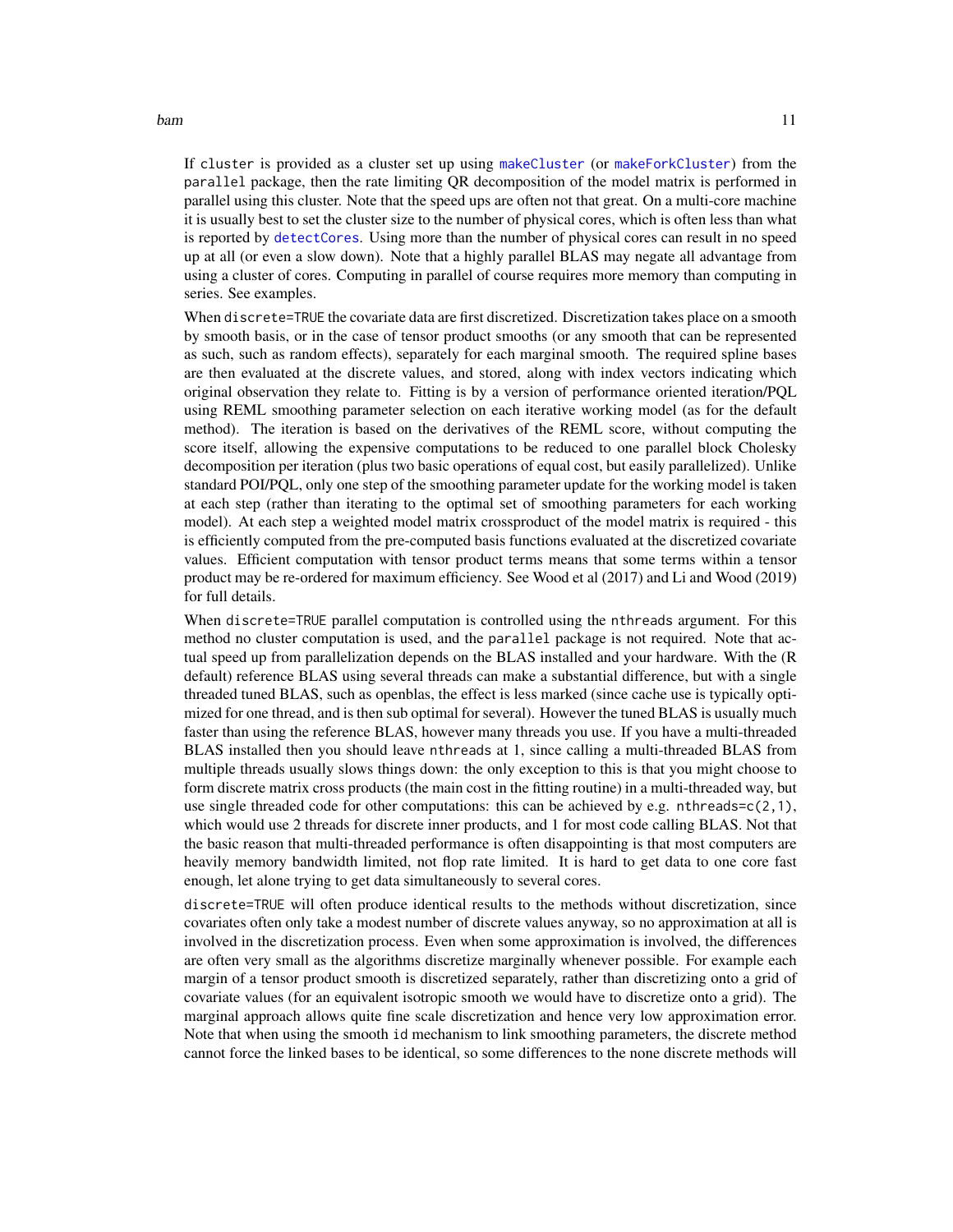be noticable.

The extended families given in [family.mgcv](#page-37-1) can also be used. The extra parameters of these are estimated by maximizing the penalized likelihood, rather than the restricted marginal likelihood as in [gam](#page-47-1). So estimates may differ slightly from those returned by [gam](#page-47-1). Estimation is accomplished by a Newton iteration to find the extra parameters (e.g. the theta parameter of the negative binomial or the degrees of freedom and scale of the scaled t) maximizing the log likelihood given the model coefficients at each iteration of the fitting procedure.

#### Value

An object of class "gam" as described in [gamObject](#page-99-1).

#### WARNINGS

The routine may be slower than optimal if the default "tp" basis is used.

Unless discrete=TRUE, you must have more unique combinations of covariates than the model has total parameters. (Total parameters is sum of basis dimensions plus sum of non-spline terms less the number of spline terms).

This routine is less stable than 'gam' for the same dataset.

With discrete=TRUE, te terms are efficiently computed, but t2 are not.

#### Author(s)

Simon N. Wood <simon.wood@r-project.org>

#### References

Wood, S.N., Goude, Y. & Shaw S. (2015) Generalized additive models for large datasets. Journal of the Royal Statistical Society, Series C 64(1): 139-155. [https://rss.onlinelibrary.wiley.](https://rss.onlinelibrary.wiley.com/doi/full/10.1111/rssc.12068) [com/doi/full/10.1111/rssc.12068](https://rss.onlinelibrary.wiley.com/doi/full/10.1111/rssc.12068)

Wood, S.N., Li, Z., Shaddick, G. & Augustin N.H. (2017) Generalized additive models for gigadata: modelling the UK black smoke network daily data. Journal of the American Statistical Association. 112(519):1199-1210 doi: [10.1080/01621459.2016.1195744](https://doi.org/10.1080/01621459.2016.1195744)

Li, Z & S.N. Wood (2019) Faster model matrix crossproducts for large generalized linear models with discretized covariates. Statistics and Computing. doi: [10.1007/s11222019098642](https://doi.org/10.1007/s11222-019-09864-2)

#### See Also

[mgcv.parallel](#page-145-1), [mgcv-package](#page-143-1), [gamObject](#page-99-1), [gam.models](#page-71-1), [smooth.terms](#page-266-1), [linear.functional.terms](#page-128-1), [s](#page-208-1), [te](#page-287-1) [predict.gam](#page-184-1), [plot.gam](#page-175-1), [summary.gam](#page-278-1), [gam.side](#page-83-1), [gam.selection](#page-80-1), [gam.control](#page-59-1) [gam.check](#page-57-1), [linear.functional.terms](#page-128-1) [negbin](#page-156-1), [magic](#page-135-1),[vis.gam](#page-303-1)

#### Examples

```
library(mgcv)
## See help("mgcv-parallel") for using bam in parallel
## Sample sizes are small for fast run times.
```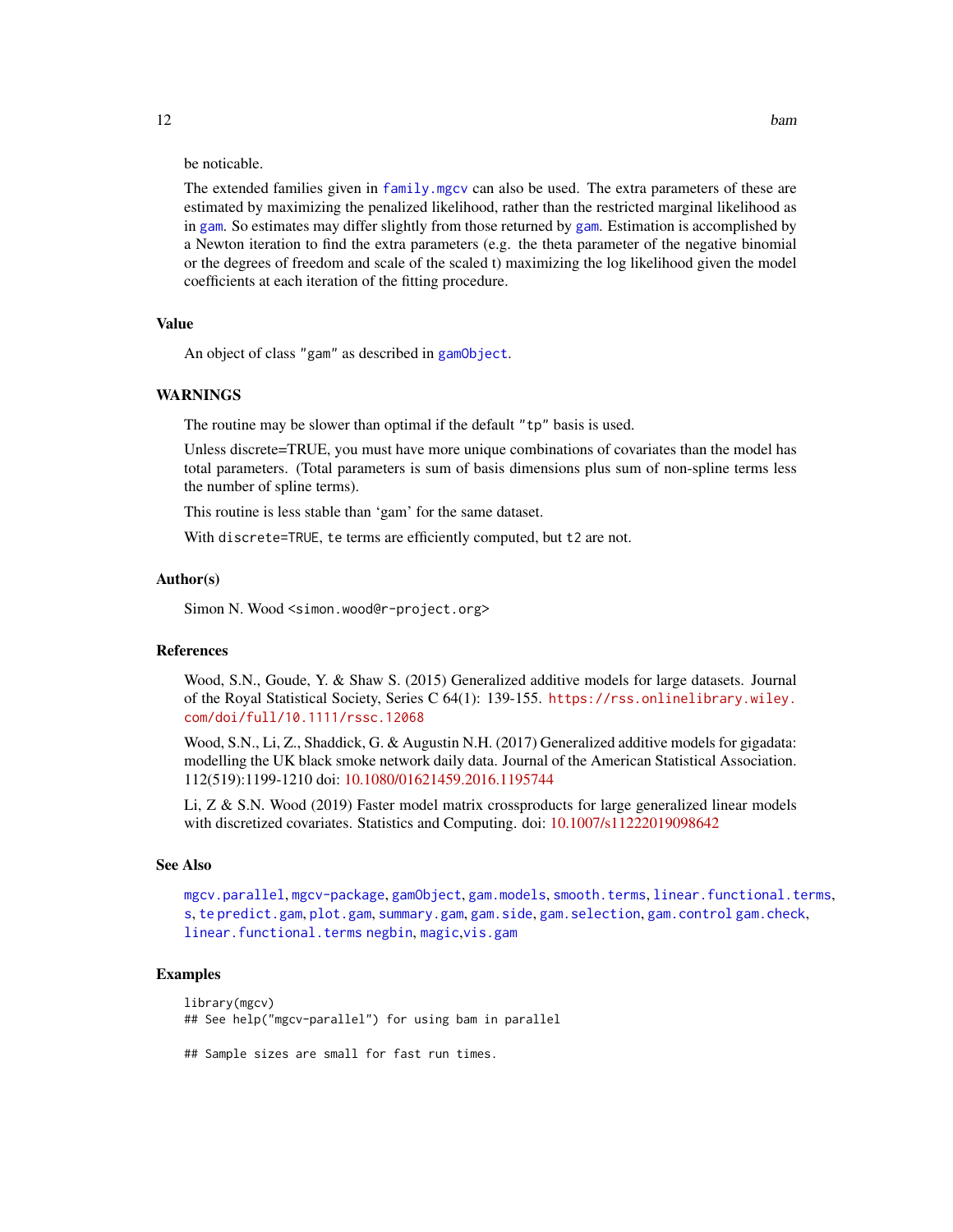#### <span id="page-12-0"></span>bam.update 13

```
set.seed(3)
dat <- gamSim(1,n=25000,dist="normal",scale=20)
bs <- "cr";k <- 12
b \le -\ bam(y \sim s(x0, bs=bs)+s(x1, bs=bs)+s(x2, bs=bs, k=k)+
           s(x3,bs=bs),data=dat)
summary(b)
plot(b,pages=1,rug=FALSE) ## plot smooths, but not rug
plot(b,pages=1,rug=FALSE,seWithMean=TRUE) ## `with intercept' CIs
ba <- bam(y ~ s(x0,bs=bs,k=k)+s(x1,bs=bs,k=k)+s(x2,bs=bs,k=k)+
            s(x3,bs=bs,k=k),data=dat,method="GCV.Cp") ## use GCV
summary(ba)
## A Poisson example...
k < -15dat <- gamSim(1,n=21000,dist="poisson",scale=.1)
system.time(b1 <- bam(y ~ s(x0,bs=bs)+s(x1,bs=bs)+s(x2,bs=bs,k=k),
            data=dat,family=poisson()))
b1
## Similar using faster discrete method...
system.time(b2 <- bam(y ~ s(x0,bs=bs,k=k)+s(x1,bs=bs,k=k)+s(x2,bs=bs,k=k)+
            s(x3,bs=bs,k=k),data=dat,family=poisson(),discrete=TRUE))
b2
```
#### bam.update *Update a strictly additive bam model for new data.*

#### Description

Gaussian with identity link models fitted by [bam](#page-6-1) can be efficiently updated as new data becomes available, by simply updating the QR decomposition on which estimation is based, and re-optimizing the smoothing parameters, starting from the previous estimates. This routine implements this.

#### Usage

bam.update(b,data,chunk.size=10000)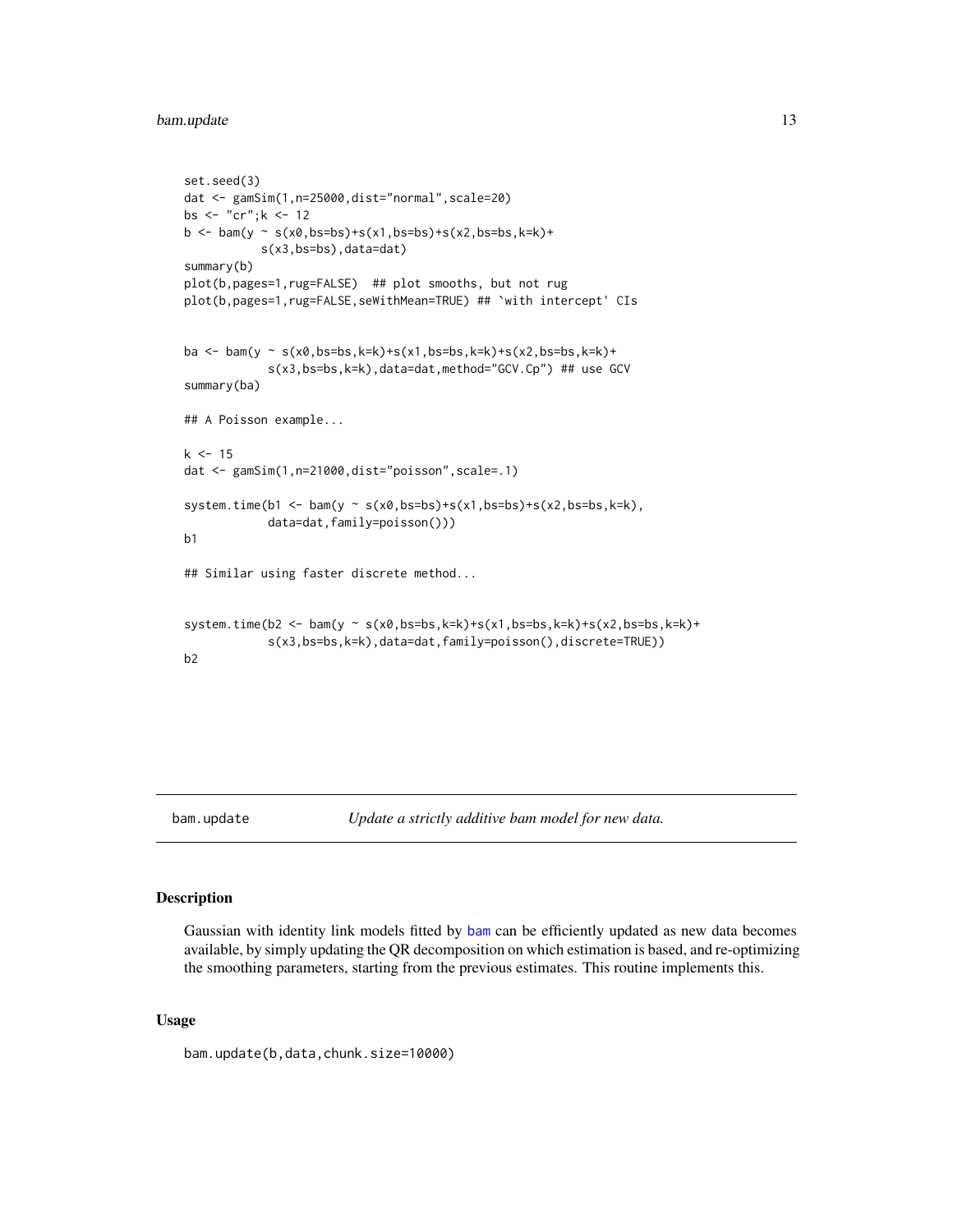#### Arguments

| b          | A gam object fitted by bam and representing a strictly additive model (i.e. gaussian<br>errors, identity link).                                                                                  |
|------------|--------------------------------------------------------------------------------------------------------------------------------------------------------------------------------------------------|
| data       | Extra data to augment the original data used to obtain b. Must include a weights<br>column if the original fit was weighted and a AR, start column if AR, start was<br>non NULL in original fit. |
| chunk.size | size of subsets of data to process in one go when getting fitted values.                                                                                                                         |

#### Details

bam.update updates the QR decomposition of the (weighted) model matrix of the GAM represented by b to take account of the new data. The orthogonal factor multiplied by the response vector is also updated. Given these updates the model and smoothing parameters can be re-estimated, as if the whole dataset (original and the new data) had been fitted in one go. The function will use the same AR1 model for the residuals as that employed in the original model fit (see rho parameter of [bam](#page-6-1)).

Note that there may be small numerical differences in fit between fitting the data all at once, and fitting in stages by updating, if the smoothing bases used have any of their details set with reference to the data (e.g. default knot locations).

#### Value

An object of class "gam" as described in [gamObject](#page-99-1).

#### **WARNINGS**

AIC computation does not currently take account of AR model, if used.

#### Author(s)

Simon N. Wood <simon.wood@r-project.org>

#### References

<https://www.maths.ed.ac.uk/~swood34/>

#### See Also

[mgcv-package](#page-143-1), [bam](#page-6-1)

#### Examples

```
library(mgcv)
## following is not *very* large, for obvious reasons...
set.seed(8)
n < -5000dat <- gamSim(1,n=n,dist="normal",scale=5)
dat[c(50,13,3000,3005,3100),]<- NA
dat1 <- dat[(n-999):n,]
```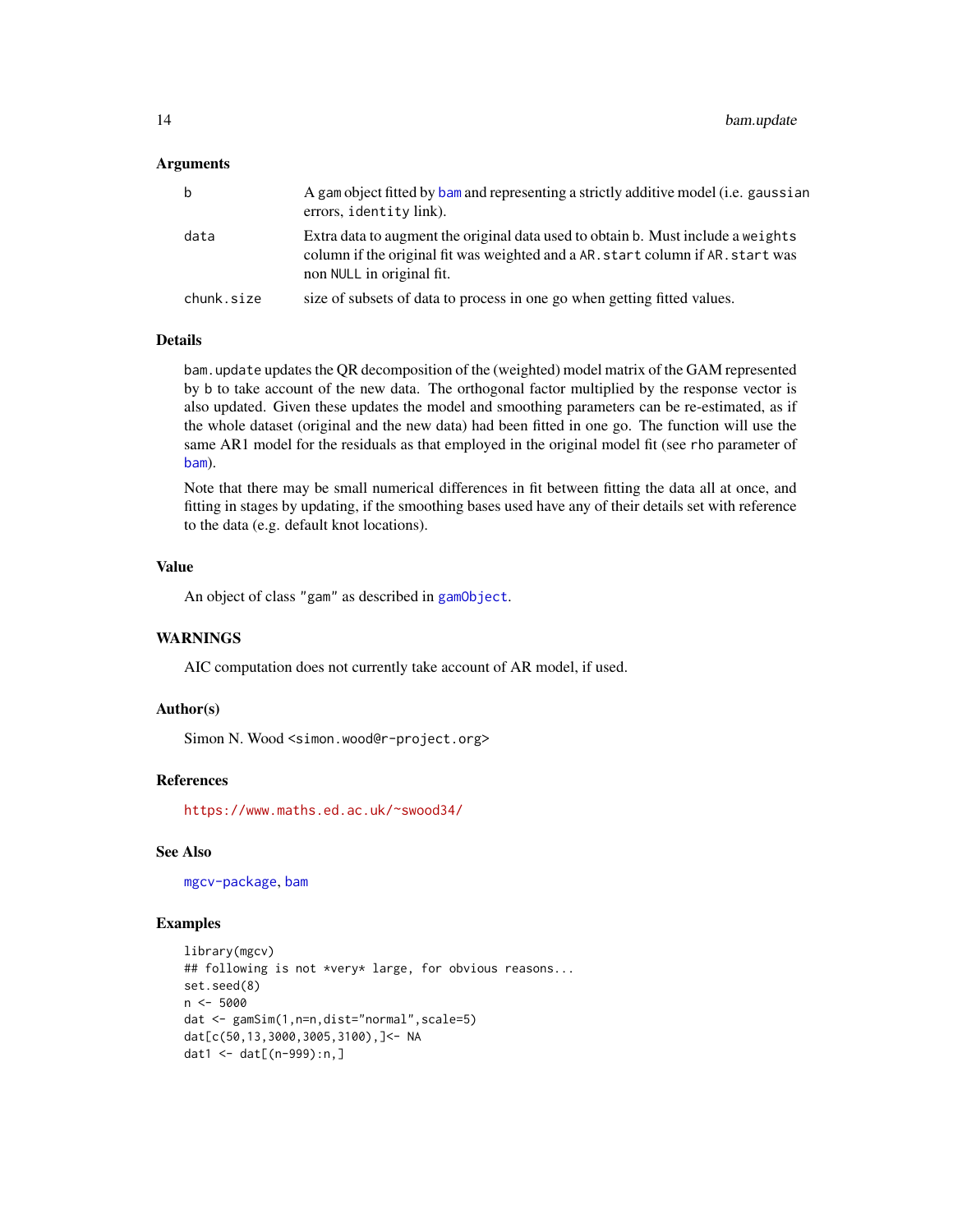#### <span id="page-14-0"></span>bandchol 15

```
dat0 <- dat[1:(n-1000),]
bs <- "ps";k <- 20
method <- "GCV.Cp"
b \le bam(y \sim s(x0,bs=bs,k=k)+s(x1,bs=bs,k=k)+s(x2,bs=bs,k=k)+
           s(x3,bs=bs,k=k),data=dat0,method=method)
b1 <- bam.update(b,dat1)
b2 <- bam.update(bam.update(b,dat1[1:500,]),dat1[501:1000,])
b3 <- bam(y ~ s(x0,bs=bs,k=k)+s(x1,bs=bs,k=k)+s(x2,bs=bs,k=k)+
           s(x3,bs=bs,k=k),data=dat,method=method)
b1;b2;b3
## example with AR1 errors...
e \leq -rnorm(n)for (i in 2:n) e[i] < -e[i-1]*.7 + e[i]daty \le - datf + e \times 3dat[c(50,13,3000,3005,3100),]<- NA
dat1 <- dat[(n-999):n,]
dat0 <- dat[1:(n-1000),]
b <- bam(y ~ s(x0,bs=bs,k=k)+s(x1,bs=bs,k=k)+s(x2,bs=bs,k=k)+
           s(x3,bs=bs,k=k),data=dat0,rho=0.7)
b1 <- bam.update(b,dat1)
summary(b1);summary(b2);summary(b3)
```
bandchol *Choleski decomposition of a band diagonal matrix*

#### Description

Computes Choleski decomposition of a (symmetric positive definite) band-diagonal matrix, A.

#### Usage

bandchol(B)

#### Arguments

B An n by k matrix containing the diagonals of the matrix A to be decomposed. First row is leading diagonal, next is first sub-diagonal, etc. sub-diagonals are zero padded at the end. Alternatively gives A directly, i.e. a square matrix with 2k-1 non zero diagonals (those from the lower triangle are not accessed).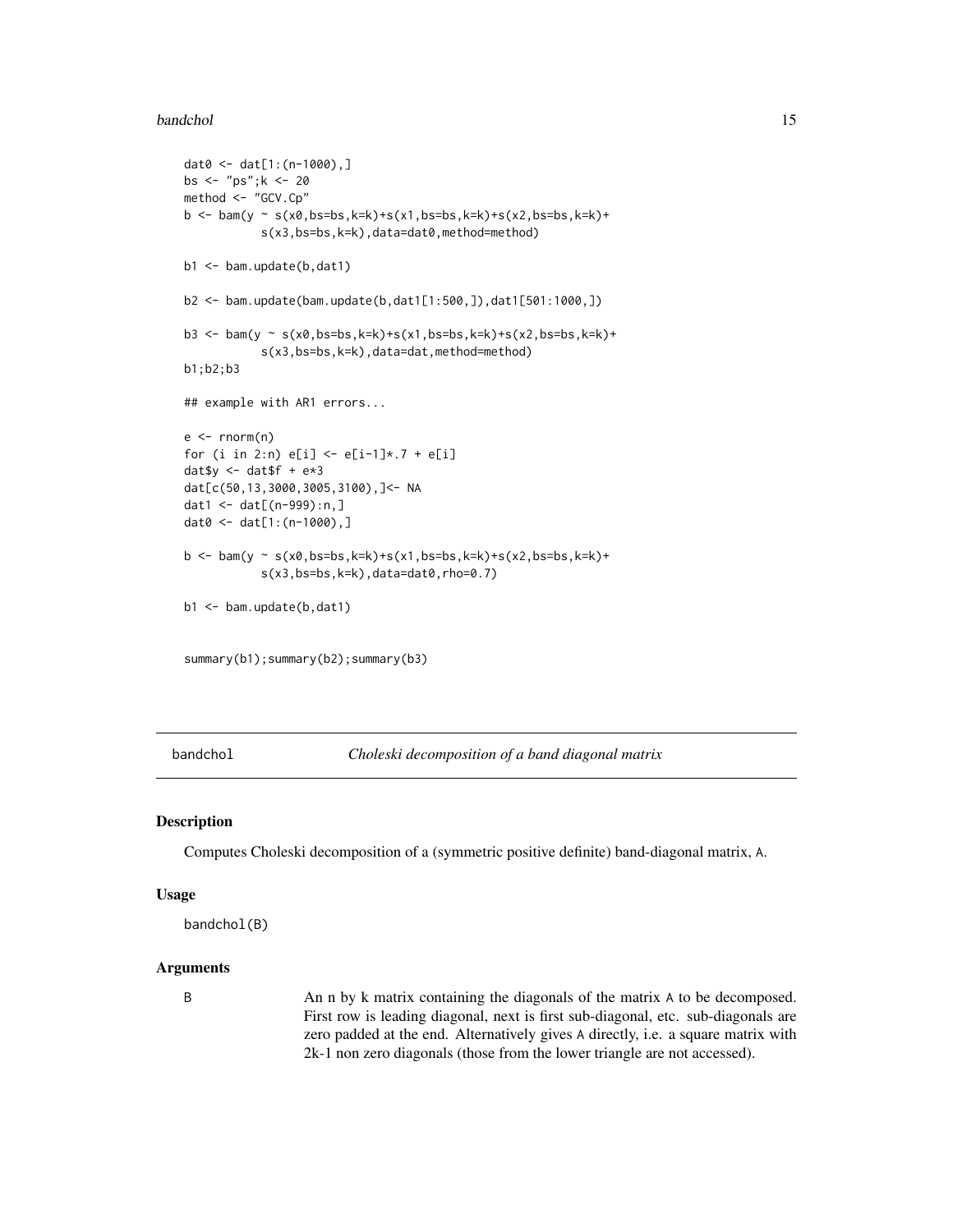#### <span id="page-15-0"></span>Details

Calls dpbtrf from LAPACK. The point of this is that it has  $O(k^2n)$  computational cost, rather than the  $O(n^3)$  required by dense matrix methods.

#### Value

Let R be the factor such that  $t(R)$ %\*%R = A. R is upper triangular and if the rows of B contained the diagonals of A on entry, then what is returned is an n by k matrix containing the diagonals of R, packed as B was packed on entry. If B was square on entry, then R is returned directly. See examples.

#### Author(s)

Simon N. Wood <simon.wood@r-project.org>

#### References

Anderson, E., Bai, Z., Bischof, C., Blackford, S., Dongarra, J., Du Croz, J., Greenbaum, A., Hammarling, S., McKenney, A. and Sorensen, D., 1999. LAPACK Users' guide (Vol. 9). Siam.

#### Examples

```
require(mgcv)
## simulate a banded diagonal matrix
n \leftarrow 7; set.seed(8)
A \leftarrow matrix(0, n, n)sdiag(A) <- runif(n);sdiag(A,1) <- runif(n-1)sdiag(A,2) \leftarrow runif(n-2)A <- crossprod(A)
## full matrix form...
bandchol(A)
chol(A) ## for comparison
## compact storage form...
B \leq - matrix(0, 3, n)B[1, ] \leftarrow sdiag(A);B[2, 1:(n-1)] \leftarrow sdiag(A,1)
B[3,1:(n-2)] \leftarrow sdiag(A,2)
bandchol(B)
```
betar *GAM beta regression family*

#### Description

Family for use with [gam](#page-47-1) or [bam](#page-6-1), implementing regression for beta distributed data on (0,1). A linear predictor controls the mean,  $\mu$  of the beta distribution, while the variance is then  $\mu(1 - \mu)/(1 + \phi)$ , with parameter  $\phi$  being estimated during fitting, alongside the smoothing parameters.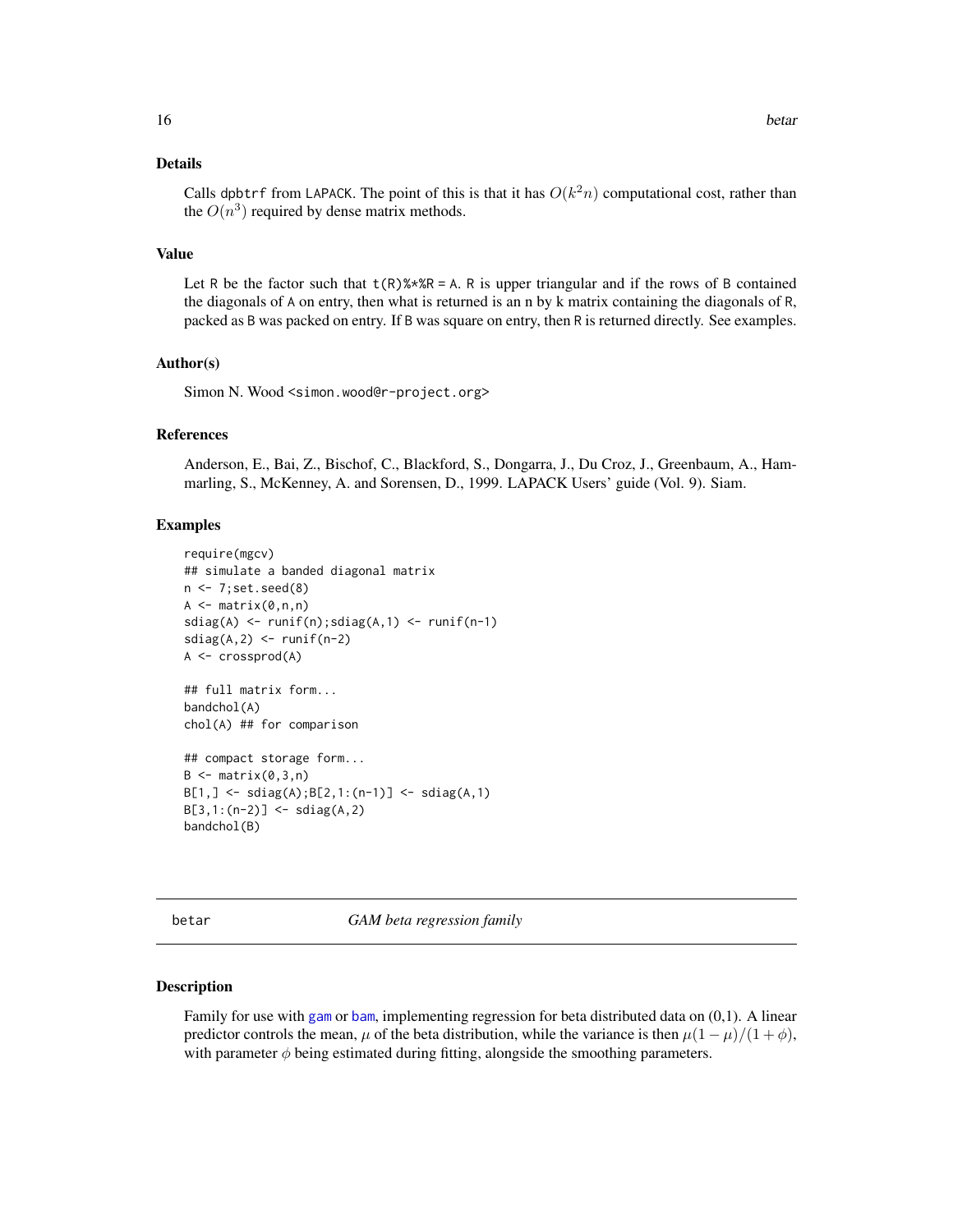#### betar 17

#### Usage

betar(theta = NULL, link = "logit",eps=.Machine\$double.eps\*100)

#### Arguments

| theta | the extra parameter ( $\phi$ above).                                                                                                                                                                                                                                  |
|-------|-----------------------------------------------------------------------------------------------------------------------------------------------------------------------------------------------------------------------------------------------------------------------|
| link  | The link function: one of "logit", "probit", "cloglog" and "cauchit".                                                                                                                                                                                                 |
| eps   | the response variable will be truncated to the interval [eps, 1-eps] if there are<br>values outside this range. This truncation is not entirely benign, but too small<br>a value of eps will cause stability problems if there are zeroes or ones in the<br>response. |

#### Details

These models are useful for proportions data which can not be modelled as binomial. Note the assumption that data are in (0,1), despite the fact that for some parameter values 0 and 1 are perfectly legitimate observations. The restriction is needed to keep the log likelihood bounded for all parameter values. Any data exactly at 0 or 1 are reset to be just above 0 or just below 1 using the eps argument (in fact any observation <eps is reset to eps and any observation >1-eps is reset to 1-eps). Note the effect of this resetting. If  $\mu \phi > 1$  then impossible 0s are replaced with highly improbable eps values. If the inequality is reversed then 0s with infinite probability density are replaced with eps values having high finite probability density. The equivalent condition for 1s is  $(1 - \mu)\phi > 1$ . Clearly all types of resetting are somewhat unsatisfactory, and care is needed if data contain 0s or 1s (often it makes sense to manually reset the 0s and 1s in a manner that somehow reflects the sampling setup).

#### Value

An object of class extended.family.

#### **WARNINGS**

Do read the details section if your data contain 0s and or 1s.

#### Author(s)

Natalya Pya (nat.pya@gmail.com) and Simon Wood (s.wood@r-project.org)

#### Examples

```
library(mgcv)
## Simulate some beta data...
set.seed(3);n<-400
dat <- gamSim(1,n=n)
mu <- binomial()$linkinv(dat$f/4-2)
phi <- .5
a \leq -mu*phi;b \leq -phi - a;
dat$y <- rbeta(n,a,b)
```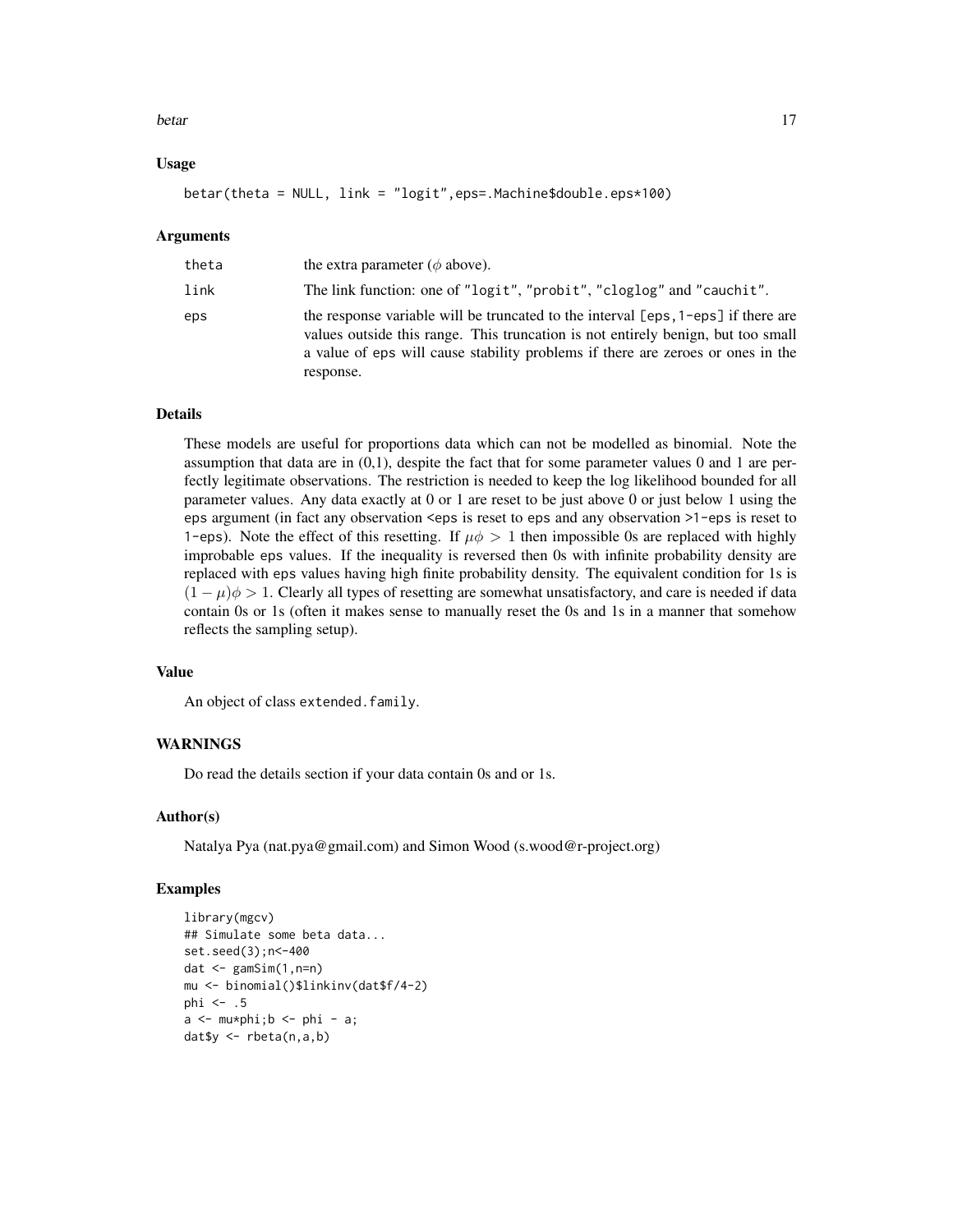<span id="page-17-0"></span>18 blas.thread.test

```
bm <- gam(y~s(x0)+s(x1)+s(x2)+s(x3),family=betar(link="logit"),data=dat)
bm
plot(bm,pages=1)
```
blas.thread.test *BLAS thread safety*

#### Description

Most BLAS implementations are thread safe, but some versions of OpenBLAS, for example, are not. This routine is a diagnostic helper function, which you will never need if you don't set nthreads>1, and even then are unlikely to need.

#### Usage

```
blas.thread.test(n=1000,nt=4)
```
#### **Arguments**

| - n | Number of iterations to run of parallel BLAS calling code. |
|-----|------------------------------------------------------------|
| nt  | Number of parallel threads to use                          |

#### Details

While single threaded OpenBLAS 0.2.20 was thread safe, versions 0.3.0-0.3.6 are not, and from version 0.3.7 thread safety of the single threaded OpenBLAS requires making it with the option USE\_LOCKING=1. The reference BLAS is thread safe, as are MKL and ATLAS. This routine repeatedly calls the BLAS from multi-threaded code and is sufficient to detect the problem in single threaded OpenBLAS 0.3.x.

A multi-threaded BLAS is often no faster than a single-threaded BLAS, while judicious use of threading in the code calling the BLAS can still deliver a modest speed improvement. For this reason it is often better to use a single threaded BLAS and the codenthreads options to [bam](#page-6-1) or [gam](#page-47-1). For bam(...,discrete=TRUE) using several threads can be a substantial benefit, especially with the reference BLAS.

The MKL BLAS is mutlithreaded by default. Under linux setting environment variable MKL\_NUM\_THREADS=1 before starting R gives single threaded operation.

#### Author(s)

Simon N. Wood <simon.wood@r-project.org>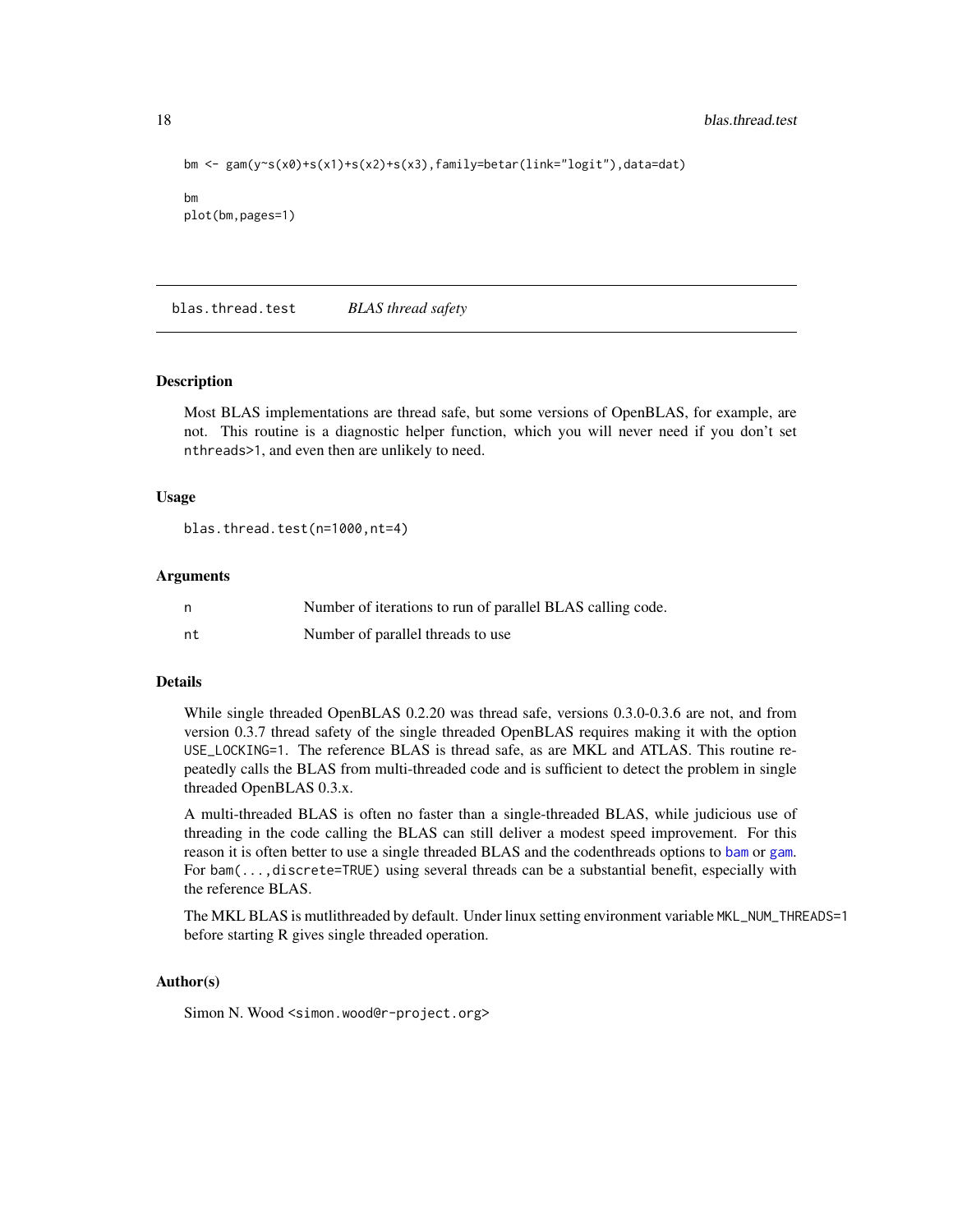<span id="page-18-0"></span>bug.reports.mgcv *Reporting mgcv bugs.*

#### **Description**

mgcv works largely because many people have reported bugs over the years. If you find something that looks like a bug, please report it, so that the package can be improved. mgcv does not have a large development budget, so it is a big help if bug reports follow the following guidelines.

The ideal report consists of an email to <simon.wood@r-project.org> with a subject line including mgcv somewhere, containing

- 1. The results of running [sessionInfo](#page-0-0) in the R session where the problem occurs. This provides platform details, R and package version numbers, etc.
- 2. A brief description of the problem.
- 3. Short cut and paste-able code that produces the problem, including the code for loading/generating the data (using standard R functions like load, read.table etc).
- 4. Any required data files. If you send real data it will only be used for the purposes of debugging.

Of course if you have dug deeper and have an idea of what is causing the problem, that is also helpful to know, as is any suggested code fix. (Don't send a fixed package .tar.gz file, however - I can't use this).

#### Author(s)

Simon N. Wood <simon.wood@r-project.org>

choldrop *Deletion and rank one Cholesky factor update*

#### Description

Given a Cholesky factor, R, of a matrix, A, choldrop finds the Cholesky factor of  $A[-k,-k]$ , where k is an integer. cholup finds the factor of  $A + uu^T$  (update) or  $A - uu^T$  (downdate).

#### Usage

```
choldrop(R,k)
cholup(R,u,up)
```
#### Arguments

| R  | Cholesky factor of a matrix, A.             |
|----|---------------------------------------------|
| k  | row and column of A to drop.                |
| u  | vector defining rank one update.            |
| up | if TRUE compute update, otherwise downdate. |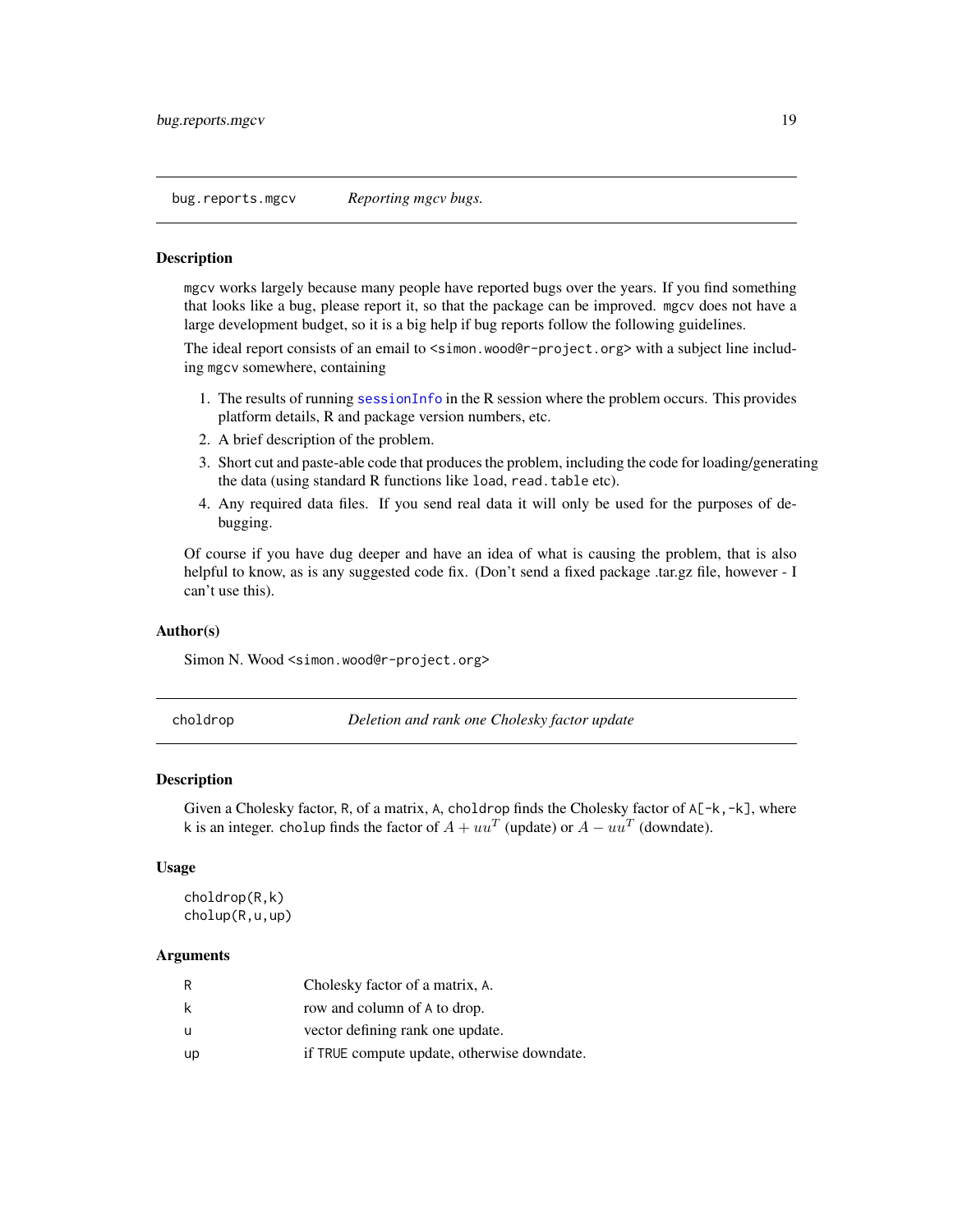#### Details

First consider choldrop. If R is upper triangular then  $t(R[, -k])$ %\* $R[, -k] == A[-k, -k]$ , but R[,-k] has elements on the first sub-diagonal, from its kth column onwards. To get from this to a triangular Cholesky factor of  $A[-k,-k]$  we can apply a sequence of Givens rotations from the left to eliminate the sub-diagonal elements. The routine does this. If R is a lower triangular factor then Givens rotations from the right are needed to remove the extra elements. If n is the dimension of R then the update has  $O(n^2)$  computational cost.

cholup (which assumes R is upper triangular) updates based on the observation that  $R^T R + u u^T =$  $[u, R^T][u, R^T]^T = [u, R^T]Q^TQ[u, R^T]^T$ , and therefore we can construct Q so that  $Q[u, R^T]^T =$  $[0, R_1^T]^T$ , where  $R_1$  is the modified factor. Q is constructed from a sequence of Givens rotations in order to zero the elements of  $u$ . Downdating is similar except that hyperbolic rotations have to be used in place of Givens rotations — see Golub and van Loan (2013, section 6.5.4) for details. Downdating only works if  $A - uu^T$  is positive definite. Again the computational cost is  $O(n^2)$ .

Note that the updates are vector oriented, and are hence not susceptible to speed up by use of an optimized BLAS. The updates are set up to be relatively Cache friendly, in that in the upper triangular case successive Givens rotations are stored for sequential application column-wise, rather than being applied row-wise as soon as they are computed. Even so, the upper triangular update is slightly slower than the lower triangular update.

#### Author(s)

Simon N. Wood <simon.wood@r-project.org>

#### References

Golub GH and CF Van Loan (2013) Matrix Computations (4th edition) Johns Hopkins

#### Examples

```
require(mgcv)
set.seed(0)
n < -6A <- crossprod(matrix(runif(n*n),n,n))
R0 \leq - \text{chol}(A)k < -3Rd <- choldrop(R0,k)
range(Rd-chol(A[-k,-k]))
Rd;chol(A[-k,-k])
## same but using lower triangular factor A = LL'
L < -t(R0)Ld \leq choldrop(L,k)
range(Ld-t(chol(A[-k,-k])))
Ld;t(chol(A[-k,-k]))
## Rank one update example
u \leftarrow runif(n)R \le - cholup(R\emptyset, u, TRUE)
Ru <- chol(A+u %*% t(u)) ## direct for comparison
R;Ru
```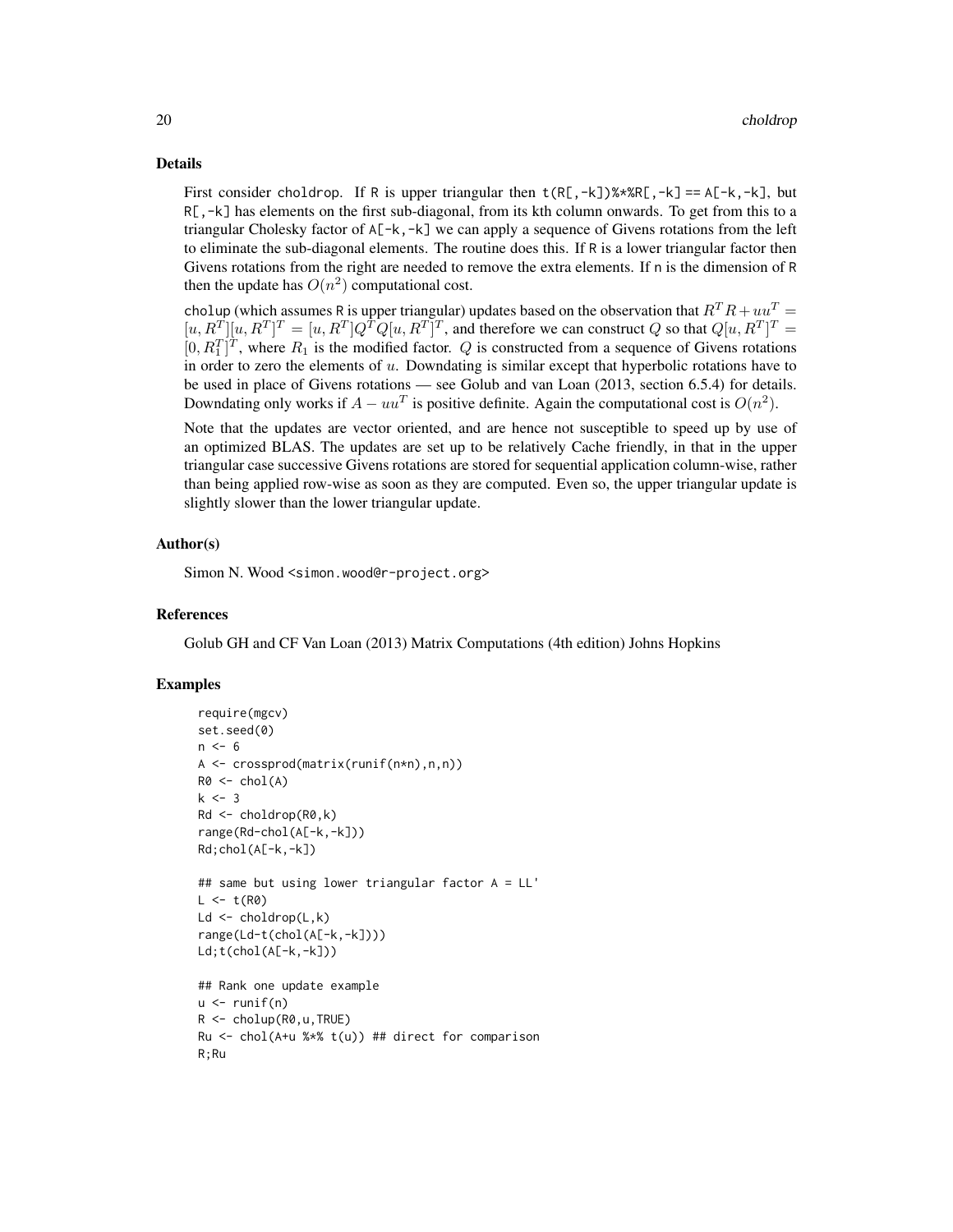#### <span id="page-20-0"></span> $choose k$  21

range(R-Ru) ## Downdate - just going back from R to R0 Rd <- cholup(R,u,FALSE) R0;Rd range(R-Ru)

choose.k *Basis dimension choice for smooths*

#### Description

Choosing the basis dimension, and checking the choice, when using penalized regression smoothers.

Penalized regression smoothers gain computational efficiency by virtue of being defined using a basis of relatively modest size, k. When setting up models in the mgcv package, using [s](#page-208-1) or [te](#page-287-1) terms in a model formula, k must be chosen: the defaults are essentially arbitrary.

In practice  $k-1$  (or k) [s](#page-208-1)ets the upper limit on the degrees of freedom associated with an  $s$  smooth (1 degree of freedom is usually lost to the identifiability constraint on the smooth). For [te](#page-287-1) smooths the upper limit of the degrees of freedom is given by the product of the k values provided for each marginal smooth less one, for the constraint. However the actual effective degrees of freedom are controlled by the degree of penalization selected during fitting, by GCV, AIC, REML or whatever is specified. The exception to this is if a smooth is specified using the fx=TRUE option, in which case it is unpenalized.

So, exact choice of k is not generally critical: it should be chosen to be large enough that you are reasonably sure of having enough degrees of freedom to represent the underlying 'truth' reasonably well, but small enough to maintain reasonable computational efficiency. Clearly 'large' and 'small' are dependent on the particular problem being addressed.

As with all model assumptions, it is useful to be able to check the choice of k informally. If the effective degrees of freedom for a model term are estimated to be much less than k-1 then this is unlikely to be very worthwhile, but as the EDF approach k-1, checking can be important. A useful general purpose approach goes as follows: (i) fit your model and extract the deviance residuals; (ii) for each smooth term in your model, fit an equivalent, single, smooth to the residuals, using a substantially increased k to see if there is pattern in the residuals that could potentially be explained by increasing k. Examples are provided below.

The obvious, but more costly, alternative is simply to increase the suspect k and refit the original model. If there are no statistically important changes as a result of doing this, then k was large enough. (Change in the smoothness selection criterion, and/or the effective degrees of freedom, when k is increased, provide the obvious numerical measures for whether the fit has changed substantially.)

[gam.check](#page-57-1) runs a simple simulation based check on the basis dimensions, which can help to flag up terms for which k is too low. Grossly too small k will also be visible from partial residuals available with [plot.gam](#page-175-1).

One scenario that can cause confusion is this: a model is fitted with  $k=10$  for a smooth term, and the EDF for the term is estimated as 7.6, some way below the maximum of 9. The model is then refitted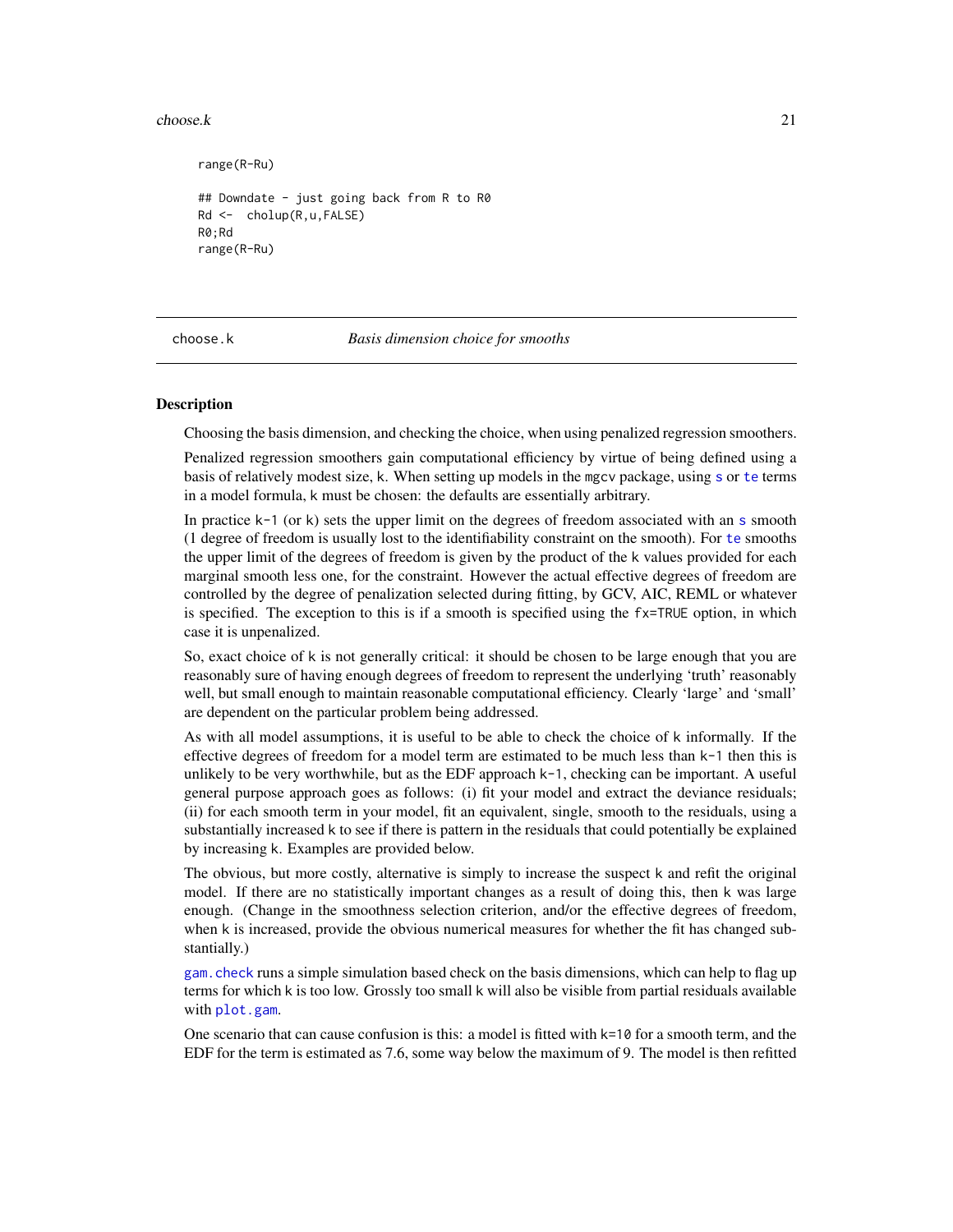with k=20 and the EDF increases to 8.7 - what is happening - how come the EDF was not 8.7 the first time around? The explanation is that the function space with  $k=20$  contains a larger subspace of functions with EDF 8.7 than did the function space with  $k=10$ : one of the functions in this larger subspace fits the data a little better than did any function in the smaller subspace. These subtleties seldom have much impact on the statistical conclusions to be drawn from a model fit, however.

#### Author(s)

Simon N. Wood <simon.wood@r-project.org>

#### References

Wood, S.N. (2017) Generalized Additive Models: An Introduction with R (2nd edition). CRC/Taylor & Francis.

<https://www.maths.ed.ac.uk/~swood34/>

#### Examples

```
## Simulate some data ....
library(mgcv)
set.seed(1)
dat <- gamSim(1,n=400,scale=2)
## fit a GAM with quite low `k'
b<-gam(y~s(x0,k=6)+s(x1,k=6)+s(x2,k=6)+s(x3,k=6),data=dat)
plot(b,pages=1,residuals=TRUE) ## hint of a problem in s(x2)
## the following suggests a problem with s(x2)
gam.check(b)
## Another approach (see below for more obvious method)....
## check for residual pattern, removeable by increasing `k'
## typically `k', below, chould be substantially larger than
## the original, `k' but certainly less than n/2.
## Note use of cheap "cs" shrinkage smoothers, and gamma=1.4
## to reduce chance of overfitting...
rsd <- residuals(b)
gam(rsd~s(x0,k=40,bs="cs"),gamma=1.4,data=dat) ## fine
gam(rsd~s(x1,k=40,bs="cs"),gamma=1.4,data=dat) ## fine
gam(rsd~s(x2,k=40,bs="cs"),gamma=1.4,data=dat) ## `k' too low
gam(rsd~s(x3,k=40,bs="cs"),gamma=1.4,data=dat) ## fine
## refit...
b <- gam(y~s(x0,k=6)+s(x1,k=6)+s(x2,k=20)+s(x3,k=6),data=dat)
gam.check(b) ## better
## similar example with multi-dimensional smooth
b1 <- gam(y~s(x0)+s(x1,x2,k=15)+s(x3),data=dat)
rsd <- residuals(b1)
gam(rsd~s(x0,k=40,bs="cs"),gamma=1.4,data=dat) ## fine
gam(rsd~s(x1,x2,k=100,bs="ts"),gamma=1.4,data=dat) ## `k' too low
gam(rsd~s(x3,k=40,bs="cs"),gamma=1.4,data=dat) ## fine
```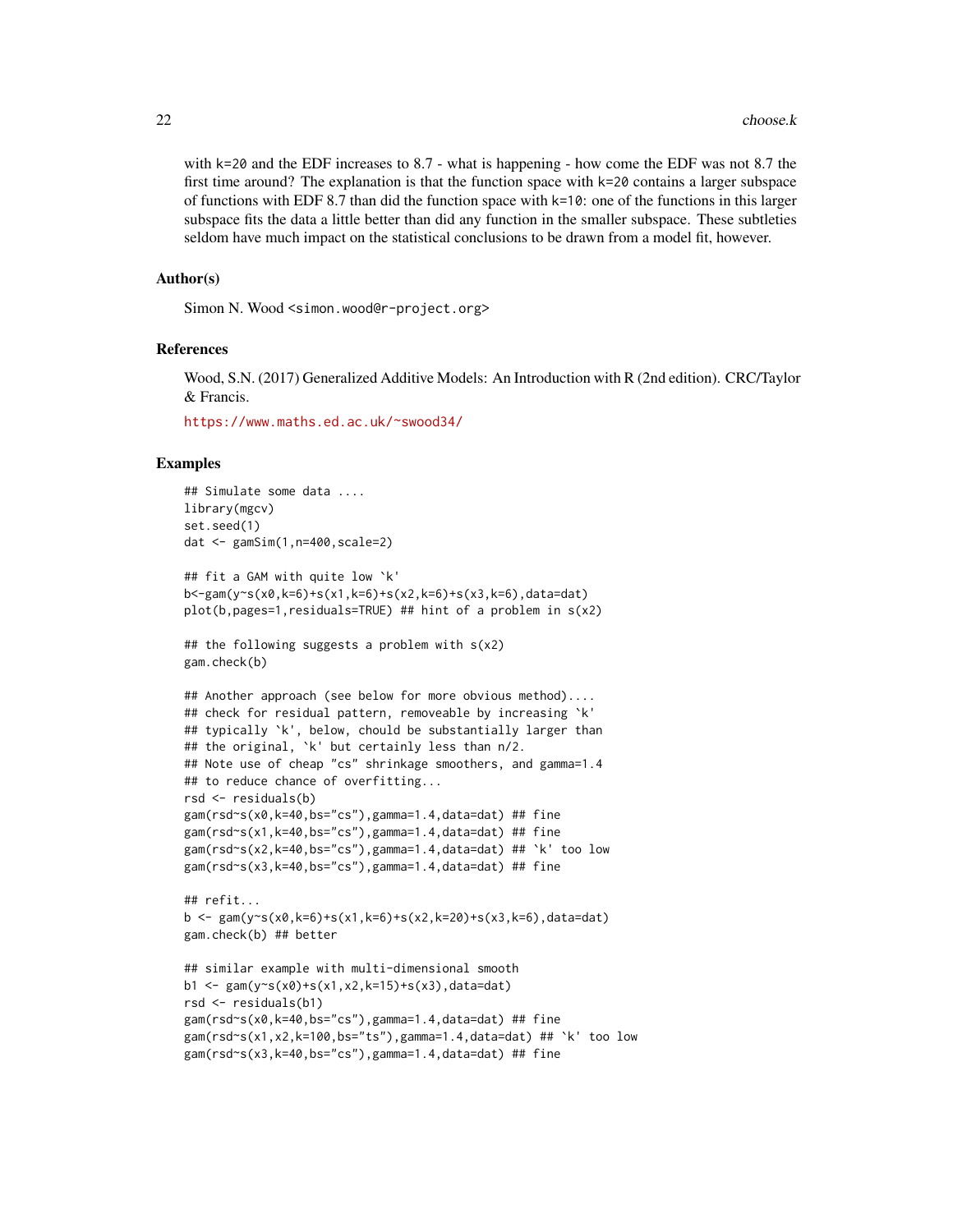#### $choose.k$  23

```
gam.check(b1) ## shows same problem
## and a `te' example
b2 <- gam(y~s(x0)+te(x1,x2,k=4)+s(x3),data=dat)
rsd <- residuals(b2)
gam(rsd~s(x0,k=40,bs="cs"),gamma=1.4,data=dat) ## fine
gam(rsd~te(x1,x2,k=10,bs="cs"),gamma=1.4,data=dat) ## `k' too low
gam(rsd~s(x3,k=40,bs="cs"),gamma=1.4,data=dat) ## fine
gam.check(b2) ## shows same problem
## same approach works with other families in the original model
dat <- gamSim(1,n=400,scale=.25,dist="poisson")
bp<-gam(y~s(x0,k=5)+s(x1,k=5)+s(x2,k=5)+s(x3,k=5),
        family=poisson,data=dat,method="ML")
gam.check(bp)
rsd <- residuals(bp)
gam(rsd~s(x0,k=40,bs="cs"),gamma=1.4,data=dat) ## fine
gam(rsd~s(x1,k=40,bs="cs"),gamma=1.4,data=dat) ## fine
gam(rsd~s(x2,k=40,bs="cs"),gamma=1.4,data=dat) ## `k' too low
gam(rsd~s(x3,k=40,bs="cs"),gamma=1.4,data=dat) ## fine
rm(dat)
## More obvious, but more expensive tactic... Just increase
## suspicious k until fit is stable.
set.seed(0)
dat <- gamSim(1,n=400,scale=2)
## fit a GAM with quite low `k'
b \leq gam(y~s(x0,k=6)+s(x1,k=6)+s(x2,k=6)+s(x3,k=6),
         data=dat,method="REML")
b
## edf for 3rd smooth is highest as proportion of k -- increase k
b <- gam(y~s(x0,k=6)+s(x1,k=6)+s(x2,k=12)+s(x3,k=6),
         data=dat,method="REML")
b
## edf substantially up, -ve REML substantially down
b <- gam(y~s(x0,k=6)+s(x1,k=6)+s(x2,k=24)+s(x3,k=6),
         data=dat,method="REML")
b
## slight edf increase and -ve REML change
b \leq gam(y~s(x0,k=6)+s(x1,k=6)+s(x2,k=40)+s(x3,k=6),
         data=dat,method="REML")
b
## defintely stabilized (but really k around 20 would have been fine)
```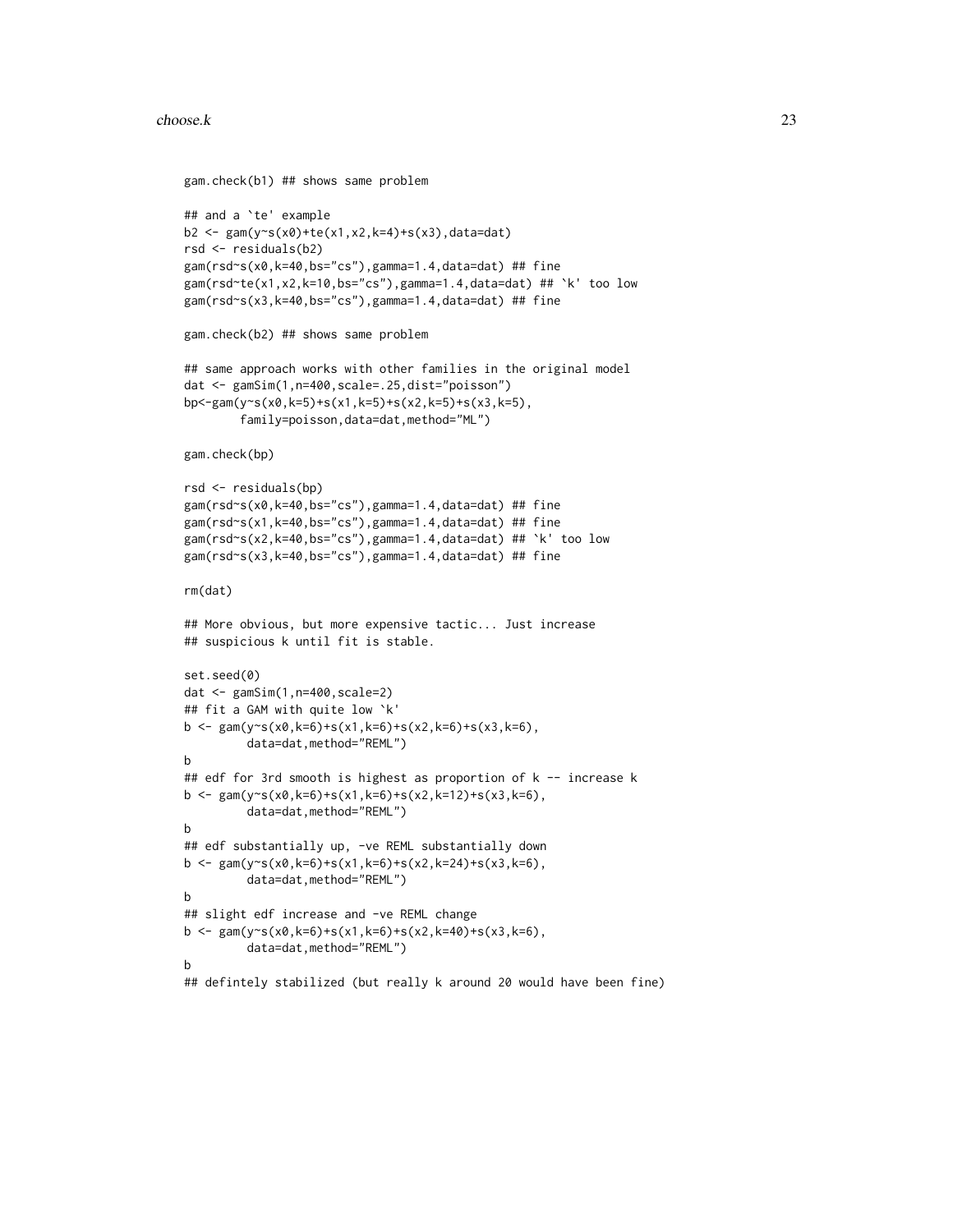#### <span id="page-23-0"></span>Description

By district crime data from Columbus OH, together with polygons describing district shape. Useful for illustrating use of simple Markov Random Field smoothers.

#### Usage

```
data(columb)
data(columb.polys)
```
#### Format

columb is a 49 row data frame with the following columns

area land area of district

home.value housing value in 1000USD.

income household income in 1000USD.

crime residential burglaries and auto thefts per 1000 households.

open.space measure of open space in district.

district code identifying district, and matching names (columb.polys).

columb.polys contains the polygons defining the areas in the format described below.

#### Details

The data frame columb relates to the districts whose boundaries are coded in columb.polys. columb.polys[[i]] is a 2 column matrix, containing the vertices of the polygons defining the boundary of the ith district. columb.polys[[2]] has an artificial hole inserted to illustrate how holes in districts can be spefified. Different polygons defining the boundary of a district are separated by NA rows in columb.polys[[1]], and a polygon enclosed within another is treated as a hole in that region (a hole should never come first). names(columb.polys) matches columb\$district (order unimportant).

#### Source

The data are adapted from the columbus example in the spdep package, where the original source is given as:

Anselin, Luc. 1988. Spatial econometrics: methods and models. Dordrecht: Kluwer Academic, Table 12.1 p. 189.

#### Examples

## see ?mrf help files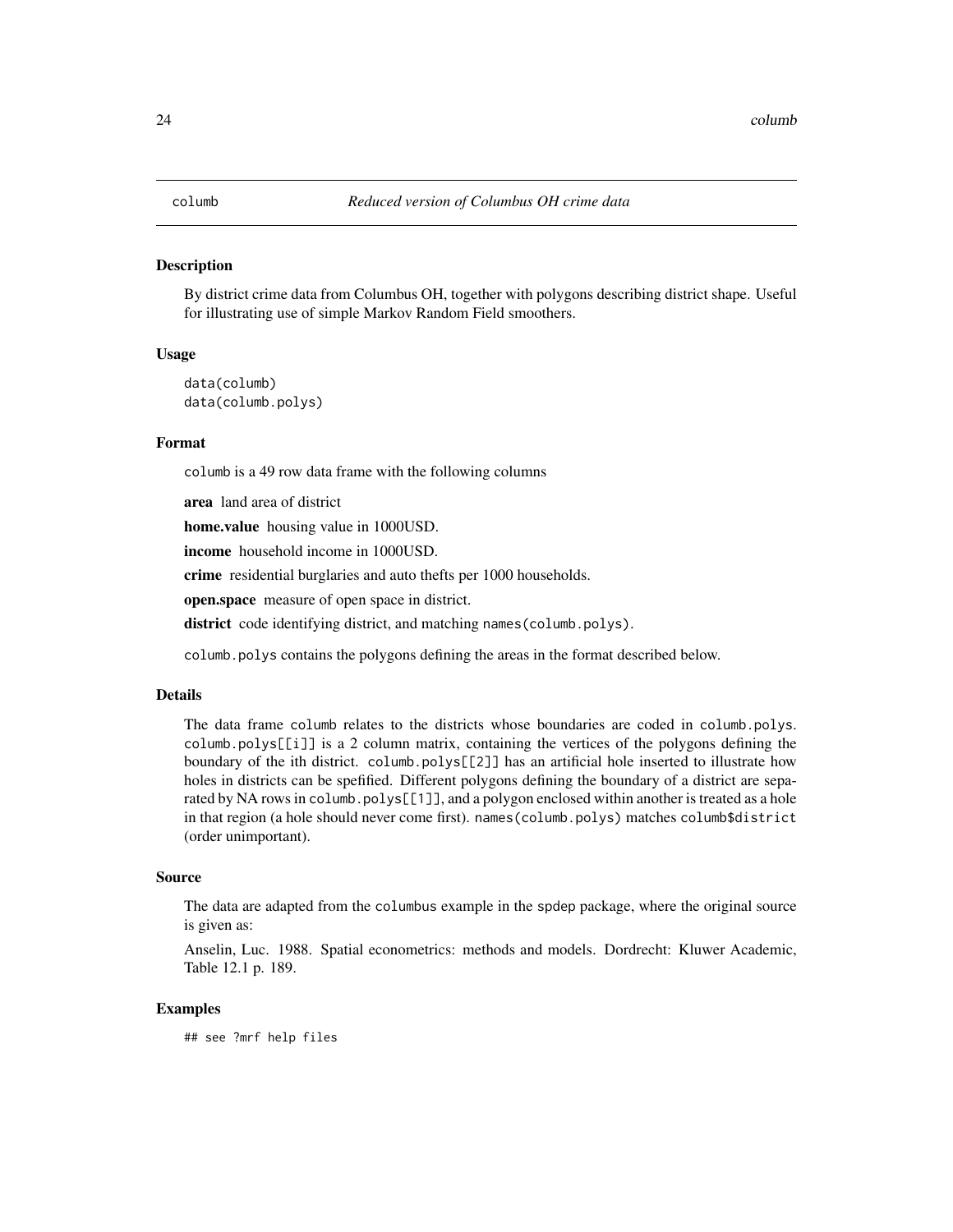<span id="page-24-0"></span>

#### Description

Produces summary measures of concurvity between [gam](#page-47-1) components.

#### Usage

concurvity(b,full=TRUE)

#### Arguments

|      | An object inheriting from class "gam".                                          |
|------|---------------------------------------------------------------------------------|
| full | If TRUE then concurvity of each term with the whole of the rest of the model is |
|      | considered. If FALSE then pairwise concurvity measures between each smooth      |
|      | term (as well as the parametric component) are considered.                      |

#### Details

Concurvity occurs when some smooth term in a model could be approximated by one or more of the other smooth terms in the model. This is often the case when a smooth of space is included in a model, along with smooths of other covariates that also vary more or less smoothly in space. Similarly it tends to be an issue in models including a smooth of time, along with smooths of other time varying covariates.

Concurvity can be viewed as a generalization of co-linearity, and causes similar problems of interpretation. It can also make estimates somewhat unstable (so that they become sensitive to apparently innocuous modelling details, for example).

This routine computes three related indices of concurvity, all bounded between 0 and 1, with 0 indicating no problem, and 1 indicating total lack of identifiability. The three indices are all based on the idea that a smooth term, f, in the model can be decomposed into a part, g, that lies entirely in the space of one or more other terms in the model, and a remainder part that is completely within the term's own space. If g makes up a large part of f then there is a concurvity problem. The indices used are all based on the square of ||g||/||f||, that is the ratio of the squared Euclidean norms of the vectors of f and g evaluated at the observed covariate values.

The three measures are as follows

- worst This is the largest value that the square of  $\frac{||g||}{||f||}$  could take for any coefficient vector. This is a fairly pessimistic measure, as it looks at the worst case irrespective of data. This is the only measure that is symmetric.
- observed This just returns the value of the square of ||g||/||f|| according to the estimated coefficients. This could be a bit over-optimistic about the potential for a problem in some cases.
- estimate This is the squared F-norm of the basis for g divided by the F-norm of the basis for f. It is a measure of the extent to which the f basis can be explained by the g basis. It does not suffer from the pessimism or potential for over-optimism of the previous two measures, but is less easy to understand.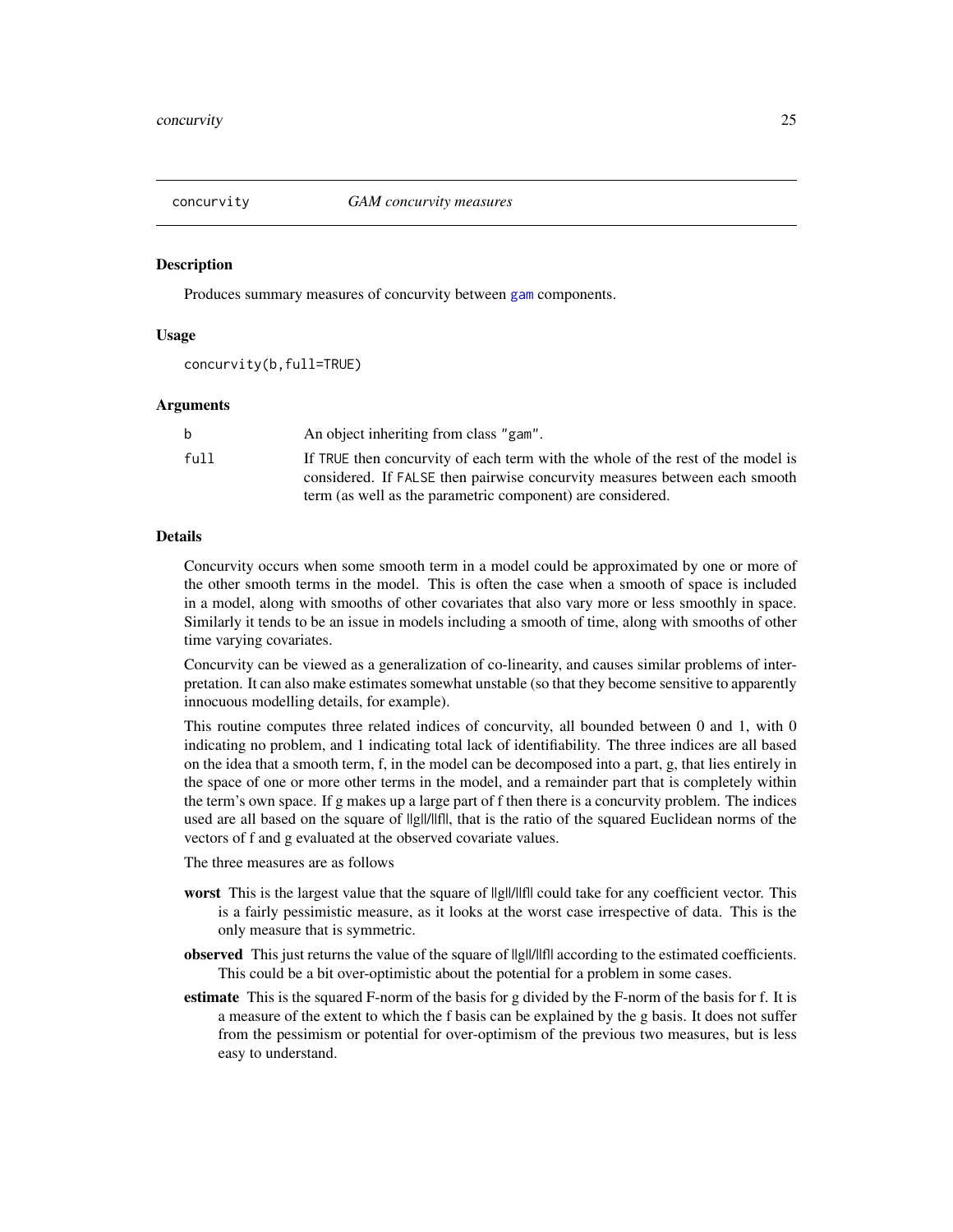#### <span id="page-25-0"></span>Value

If full=TRUE a matrix with one column for each term and one row for each of the 3 concurvity measures detailed below. If full=FALSE a list of 3 matrices, one for each of the three concurvity measures detailed below. Each row of the matrix relates to how the model terms depend on the model term supplying that rows name.

#### Author(s)

Simon N. Wood <simon.wood@r-project.org>

#### References

<https://www.maths.ed.ac.uk/~swood34/>

#### Examples

```
library(mgcv)
## simulate data with concurvity...
set.seed(8);n<- 200
f2 <- function(x) 0.2 \times x^11 \times (10 \times (1 - x))^6 + 10 \times(10 * x)^3 * (1 - x)^10t <- sort(runif(n)) ## first covariate
## make covariate x a smooth function of t + noise...
x \le f2(t) + \text{norm}(n) * 3## simulate response dependent on t and x...
y \le -\sin(4\pi i) + \exp(x/20) + \text{norm}(n) * .3## fit model...
b \leq gam(y \sim s(t,k=15) + s(x,k=15),method="REML")
## assess concurvity between each term and 'rest of model'...
concurvity(b)
## ... and now look at pairwise concurvity between terms...
concurvity(b,full=FALSE)
```
<span id="page-25-1"></span>cox.ph *Additive Cox Proportional Hazard Model*

#### Description

The cox.ph family implements the Cox Proportional Hazards model with Peto's correction for ties, optional stratification, and estimation by penalized partial likelihood maximization, for use with [gam](#page-47-1). In the model formula, event time is the response. Under stratification the response has two columns: time and a numeric index for stratum. The weights vector provides the censoring information (0 for censoring, 1 for event). cox.ph deals with the case in which each subject has one event/censoring time and one row of covariate values. When each subject has several time dependent covariates see [cox.pht](#page-30-1).

See example below for conditional logistic regression.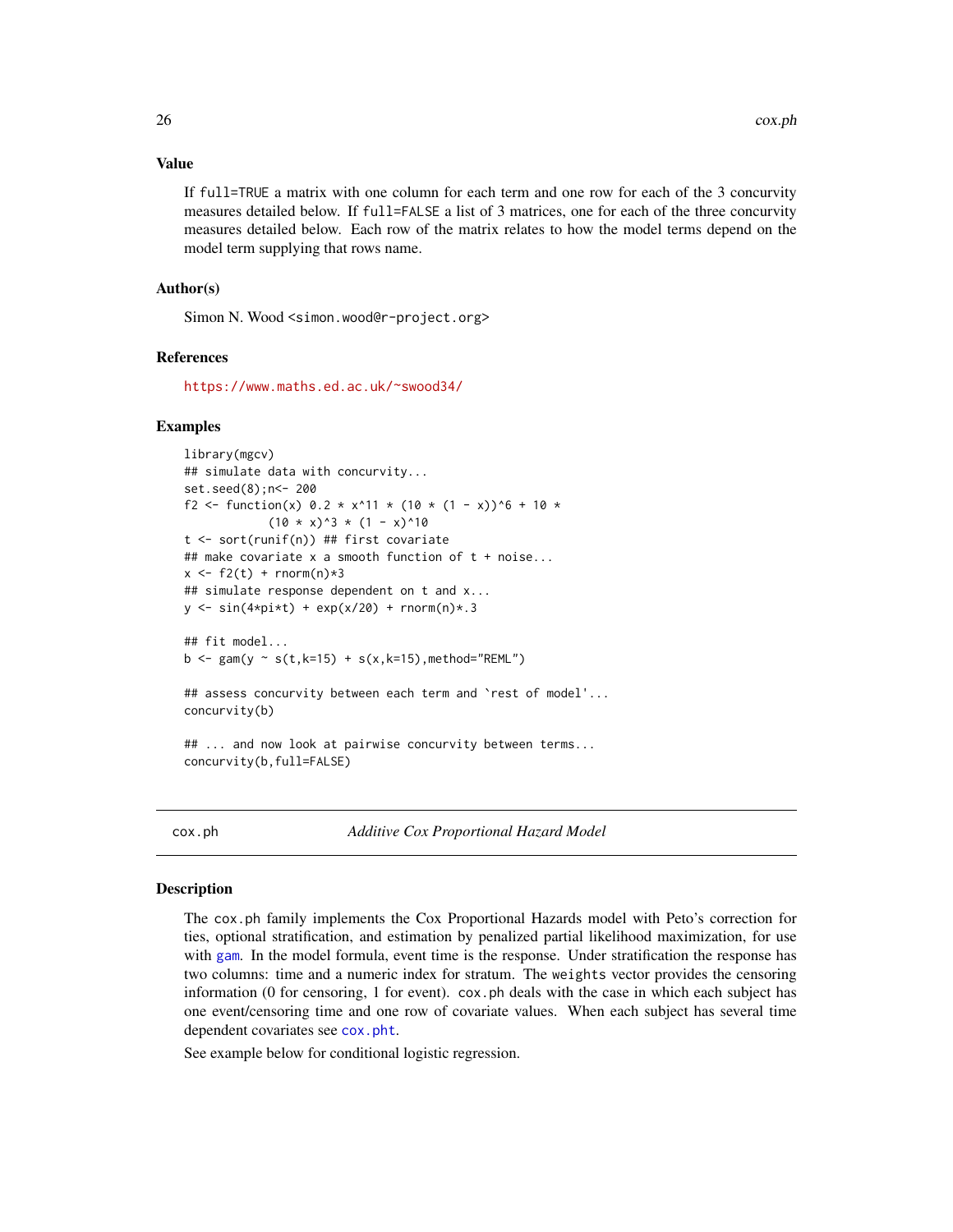#### cox.ph 27

#### Usage

cox.ph(link="identity")

#### Arguments

link currently (and possibly for ever) only "identity" supported.

#### Details

Used with [gam](#page-47-1) to fit Cox Proportional Hazards models to survival data. The model formula will have event/censoring times on the left hand side and the linear predictor specification on the right hand side. Censoring information is provided by the weights argument to gam, with 1 indicating an event and 0 indicating censoring.

Stratification is possible, allowing for different baseline hazards in different strata. In that case the response has two columns: the first is event/censoring time and the second is a numeric stratum index. See below for an example.

Prediction from the fitted model object (using the predict method) with type="response" will predict on the survivor function scale. This requires evaluation times to be provided as well as covariates (see example). Also see example code below for extracting the cumulative baseline hazard/survival directly. The fitted.values stored in the model object are survival function estimates for each subject at their event/censoring time.

deviance,martingale,score, or schoenfeld residuals can be extracted. See Klein amd Moeschberger (2003) for descriptions. The score residuals are returned as a matrix of the same dimension as the model matrix, with a "terms" attribute, which is a list indicating which model matrix columns belong to which model terms. The score residuals are scaled. For parameteric terms this is by the standard deviation of associated model coefficient. For smooth terms the sub matrix of score residuals for the term is postmultiplied by the transposed Cholesky factor of the covariance matrix for the term's coefficients. This is a transformation that makes the coefficients approximately independent, as required to make plots of the score residuals against event time interpretable for checking the proportional hazards assumption (see Klein amd Moeschberger, 2003, p376). Penalization causes drift in the score residuals, which is also removed, to allow the residuals to be approximately interpreted as unpenalized score residuals. Schoenfeld and score residuals are computed by strata. See the examples for simple PH assuption checks by plotting score residuals, and Klein amd Moeschberger (2003, section 11.4) for details. Note that high correlation between terms can undermine these checks.

Estimation of model coefficients is by maximising the log-partial likelihood penalized by the smoothing penalties. See e.g. Hastie and Tibshirani, 1990, section 8.3. for the partial likelihood used (with Peto's approximation for ties), but note that optimization of the partial likelihood does not follow Hastie and Tibshirani. See Klein amd Moeschberger (2003) for estimation of residuals, the cumulative baseline hazard, survival function and associated standard errors (the survival standard error expression has a typo).

The percentage deviance explained reported for Cox PH models is based on the sum of squares of the deviance residuals, as the model deviance, and the sum of squares of the deviance residuals when the covariate effects are set to zero, as the null deviance. The same baseline hazard estimate is used for both.

This family deals efficiently with the case in which each subject has one event/censoring time and one row of covariate values. For studies in which there are multiple time varying covariate measures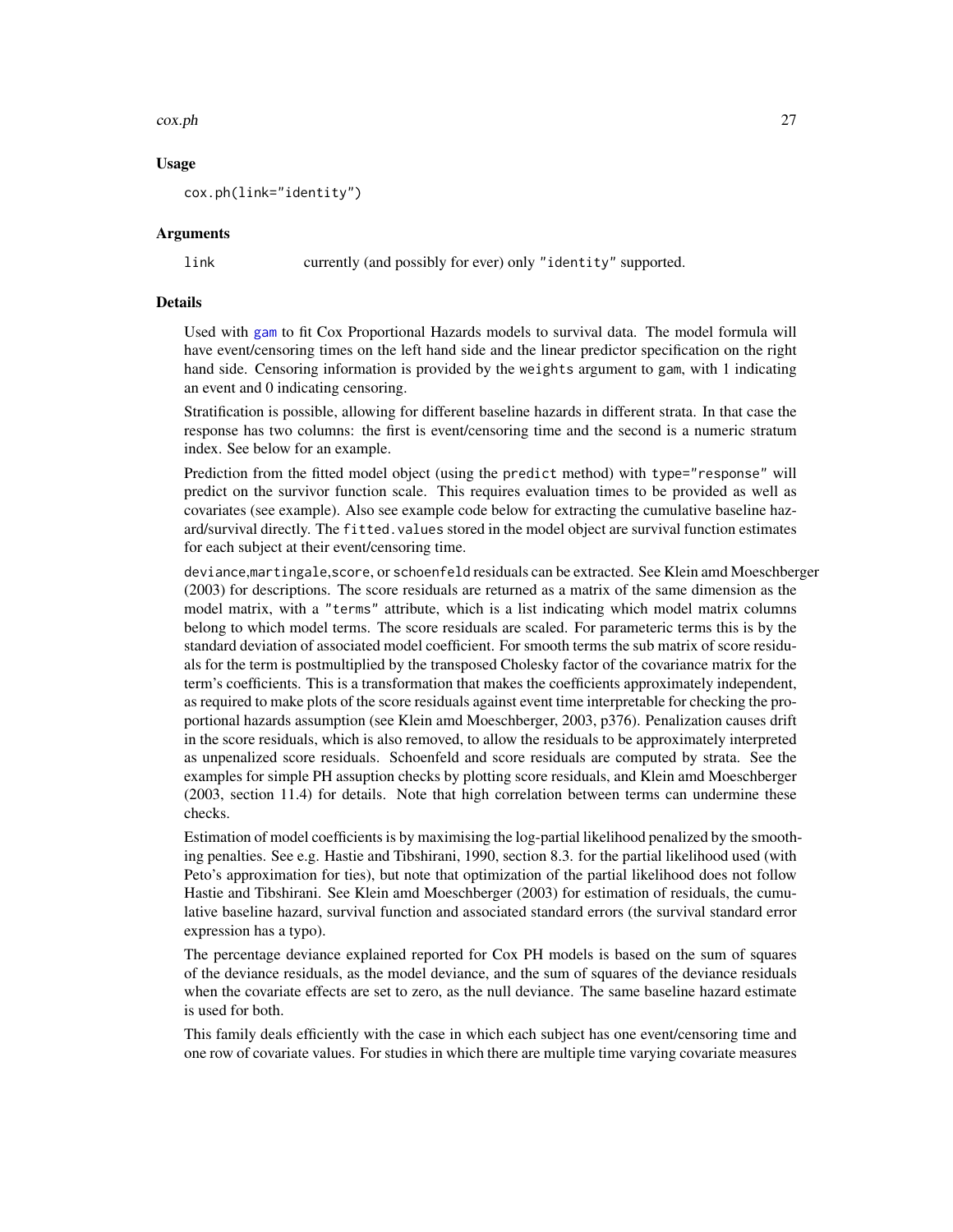for each subject then the equivalent Poisson model should be fitted to suitable pseudodata using bam(...,discrete=TRUE). See [cox.pht](#page-30-1).

#### Value

An object inheriting from class general.family.

#### References

Hastie and Tibshirani (1990) Generalized Additive Models, Chapman and Hall.

Klein, J.P and Moeschberger, M.L. (2003) Survival Analysis: Techniques for Censored and Truncated Data (2nd ed.) Springer.

Wood, S.N., N. Pya and B. Saefken (2016), Smoothing parameter and model selection for general smooth models. Journal of the American Statistical Association 111, 1548-1575 doi: [10.1080/](https://doi.org/10.1080/01621459.2016.1180986) [01621459.2016.1180986](https://doi.org/10.1080/01621459.2016.1180986)

#### See Also

[cox.pht](#page-30-1)

#### Examples

```
library(mgcv)
library(survival) ## for data
col1 <- colon[colon$etype==1,] ## concentrate on single event
col1$differ <- as.factor(col1$differ)
col1$sex <- as.factor(col1$sex)
b <- gam(time~s(age,by=sex)+sex+s(nodes)+perfor+rx+obstruct+adhere,
         family=cox.ph(),data=col1,weights=status)
summary(b)
plot(b,pages=1,all.terms=TRUE) ## plot effects
plot(b$linear.predictors,residuals(b))
## plot survival function for patient j...
np <- 300;j <- 6
newd <- data.frame(time=seq(0,3000,length=np))
dname <- names(col1)
for (n in dname) newd[[n]] \leftarrow rep(col1[[n]][j], np)newd$time <- seq(0,3000,length=np)
```
fv <- predict(b,newdata=newd,type="response",se=TRUE) plot(newd\$time,fv\$fit,type="l",ylim=c(0,1),xlab="time",ylab="survival") lines(newd\$time,fv\$fit+2\*fv\$se.fit,col=2) lines(newd\$time,fv\$fit-2\*fv\$se.fit,col=2)

```
## crude plot of baseline survival...
```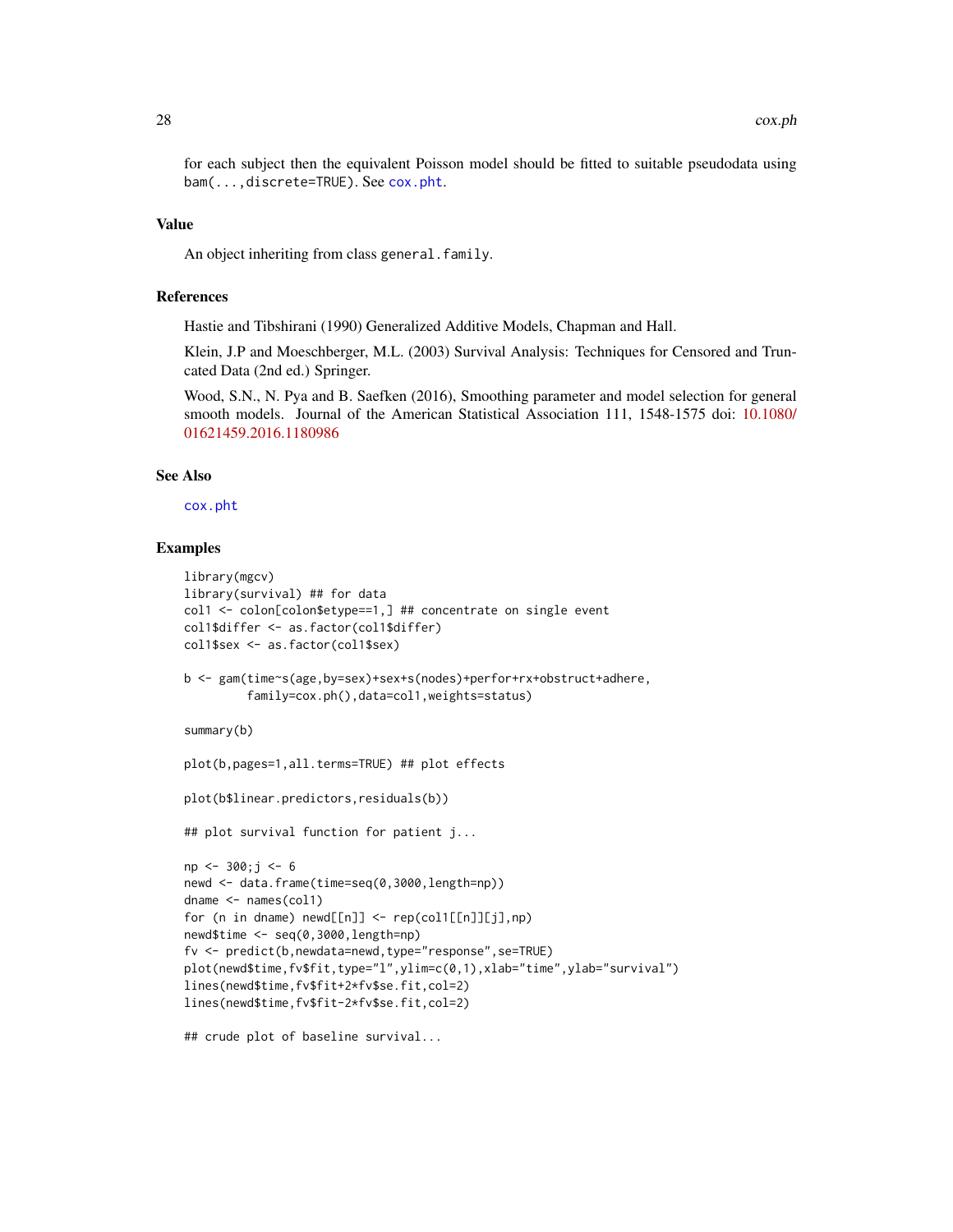#### cox.ph 29

```
plot(b$family$data$tr,exp(-b$family$data$h),type="l",ylim=c(0,1),
     xlab="time",ylab="survival")
lines(b$family$data$tr,exp(-b$family$data$h + 2*b$family$data$q^.5),col=2)
lines(b$family$data$tr,exp(-b$family$data$h - 2*b$family$data$q^.5),col=2)
lines(b$family$data$tr,exp(-b$family$data$km),lty=2) ## Kaplan Meier
## Checking the proportional hazards assumption via scaled score plots as
## in Klein and Moeschberger Section 11.4 p374-376...
ph.resid <- function(b,stratum=1) {
## convenience function to plot scaled score residuals against time,
## by term. Reference lines at 5% exceedance prob for Brownian bridge
## (see KS test statistic distribution).
 rs <- residuals(b,"score");term <- attr(rs,"term")
 if (is.matrix(b$y)) {
    ii \leq b$y[,2] == stratum;b$y \leq b$y[ii,1];rs \leq rs[ii,]
 }
 oy <- order(b$y)
 for (i in 1:length(term)) {
    ii \le term[[i]]; m \le length(ii)
   plot(b$y[oy],rs[oy,ii[1]],ylim=c(-3,3),type="l",ylab="score residuals",
         xlab="time",main=names(term)[i])
    if (m>1) for (k in 2:m) lines(b$y[oy],rs[oy,ii[k]],col=k);
    abline(-1.3581,0,lty=2);abline(1.3581,0,lty=2)
 }
}
par(mfrow=c(2,2))
ph.resid(b)
## stratification example, with 2 randomly allocated strata
## so that results should be similar to previous....
col1$strata <- sample(1:2,nrow(col1),replace=TRUE)
bs <- gam(cbind(time,strata)~s(age,by=sex)+sex+s(nodes)+perfor+rx+obstruct
          +adhere,family=cox.ph(),data=col1,weights=status)
plot(bs,pages=1,all.terms=TRUE) ## plot effects
## baseline survival plots by strata...
for (i in 1:2) \{ #H loop over strata
## create index selecting elements of stored hazard info for stratum i...
ind <- which(bs$family$data$tr.strat == i)
if (i==1) plot(bs$family$data$tr[ind],exp(-bs$family$data$h[ind]),type="l",
      ylim=c(0,1),xlab="time",ylab="survival",lwd=2,col=i) else
      lines(bs$family$data$tr[ind],exp(-bs$family$data$h[ind]),lwd=2,col=i)
lines(bs$family$data$tr[ind],exp(-bs$family$data$h[ind] +
      2*bs$family$data$q[ind]^.5),lty=2,col=i) ## upper ci
lines(bs$family$data$tr[ind],exp(-bs$family$data$h[ind] -
      2*bs$family$data$q[ind]^.5),lty=2,col=i) ## lower ci
lines(bs$family$data$tr[ind],exp(-bs$family$data$km[ind]),col=i) ## KM
}
```
## Simple simulated known truth example...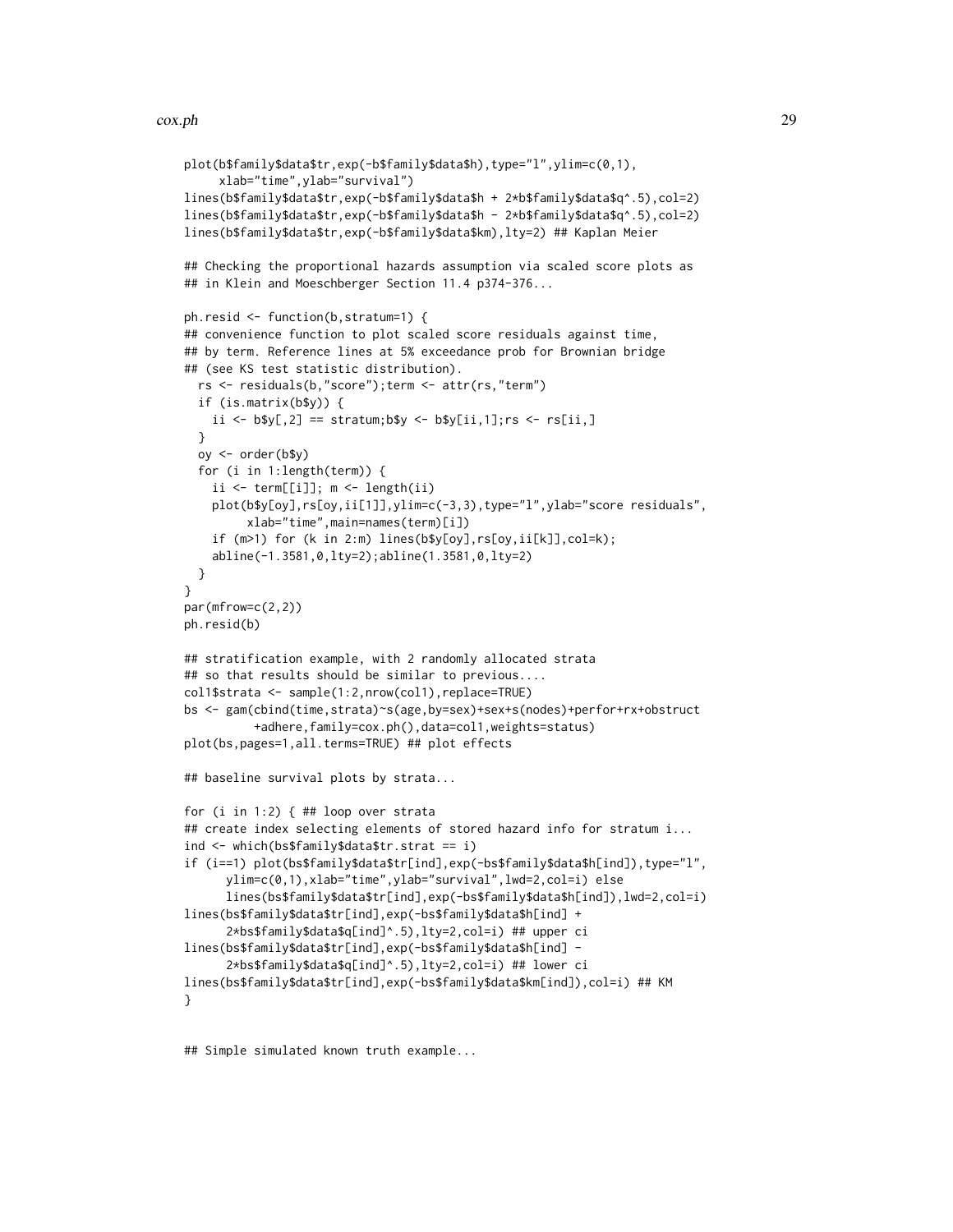```
ph.weibull.sim <- function(eta,gamma=1,h0=.01,t1=100) {
  lambda <- h0*exp(eta)
  n <- length(eta)
 U \leftarrow runif(n)t <- (-\log(U)/\lambda)ambda)^(1/gamma)
  d \leq -as.numeric(t \leq t1)t[!d] <- t1
  list(t=t,d=d)}
n <- 500;set.seed(2)
x0 <- runif(n, 0, 1);x1 <- runif(n, 0, 1)
x2 \le runif(n, 0, 1);x3 \le runif(n, 0, 1)
f0 <- function(x) 2 * sin(pi * x)f1 <- function(x) exp(2 \times x)f2 <- function(x) 0.2*x^11*(10*(1-x))^6+10*(10*x)^3*(1-x)^10f3 <- function(x) 0*xf \leftarrow f0(x0) + f1(x1) + f2(x2)g \leftarrow (f-mean(f))/5surv <- ph.weibull.sim(g)
surv$x0 <- x0;surv$x1 <- x1;surv$x2 <- x2;surv$x3 <- x3
b \leq gam(t\leq(x0)+s(x1)+s(x2,k=15)+s(x3),family=cox.ph,weights=d,data=surv)
plot(b,pages=1)
## Another one, including a violation of proportional hazards for
## effect of x2...
set.seed(2)
h <- exp((f0(x0)+f1(x1)+f2(x2)-10)/5)
t \leq -\text{rexp}(n,h); d \leq -\text{as.numeric}(t \leq 20)## first with no violation of PH in the simulation...
b <- gam(t~s(x0)+s(x1)+s(x2)+s(x3),family=cox.ph,weights=d)
plot(b,pages=1)
ph.resid(b) ## fine
## Now violate PH for x2 in the simulation...
ii <- t>1.5
h1 <- exp((f0(x0)+f1(x1)+3*f2(x2)-10)/5)
t[i] <- 1.5 + rexp(sum(ii), h1[ii]); d <- as.numeric(t<20)
b <- gam(t~s(x0)+s(x1)+s(x2)+s(x3),family=cox.ph,weights=d)
plot(b,pages=1)
ph.resid(b) ## The checking plot picks up the problem in s(x2)## conditional logistic regression models are often estimated using the
```

```
## cox proportional hazards partial likelihood with a strata for each
## case-control group. A dummy vector of times is created (all equal).
## The following compares to 'clogit' for a simple case. Note that
## the gam log likelihood is not exact if there is more than one case
## per stratum, corresponding to clogit's approximate method.
```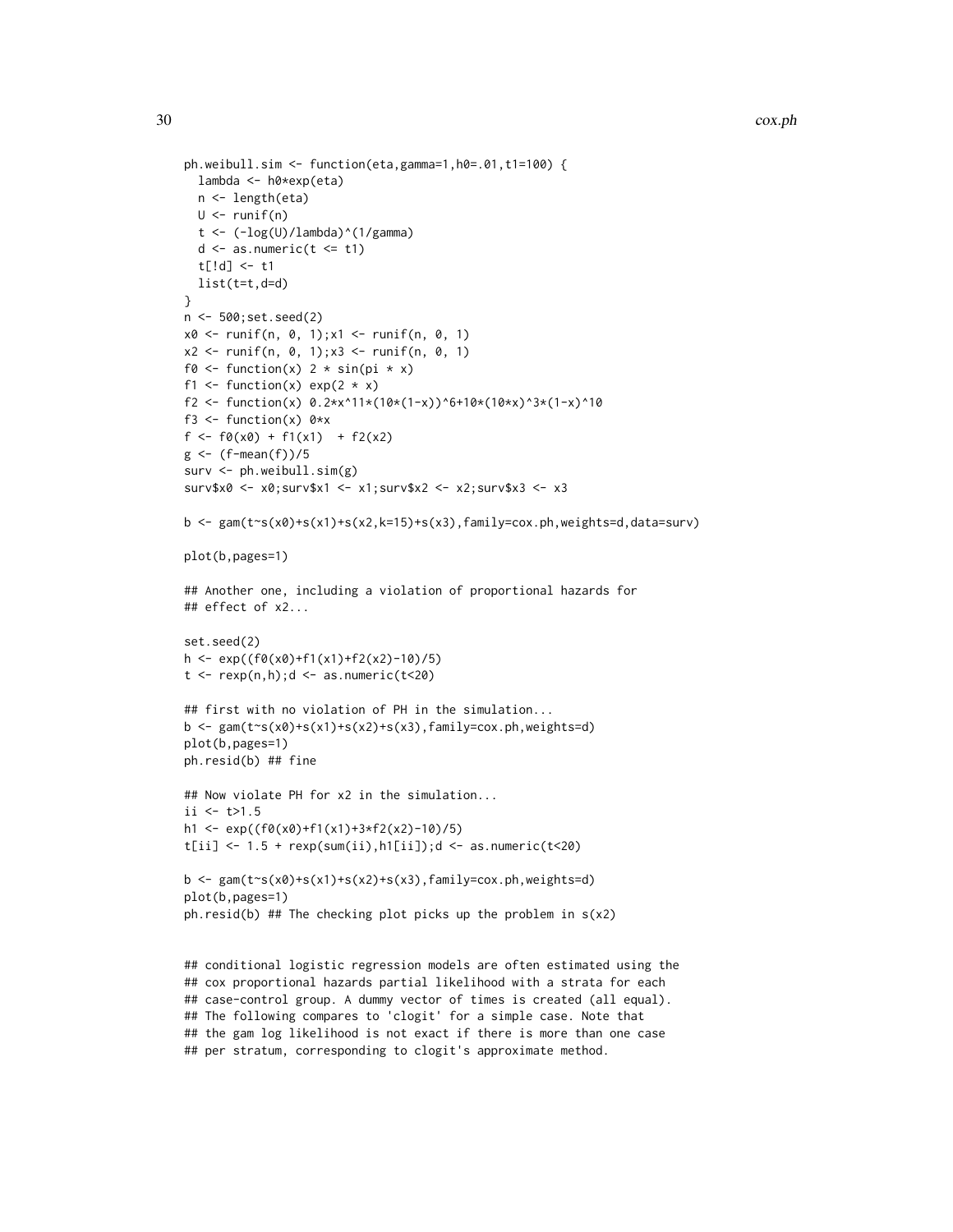#### <span id="page-30-0"></span>cox.pht 31

```
library(survival);library(mgcv)
infert$dumt <- rep(1,nrow(infert))
mg <- gam(cbind(dumt,stratum) ~ spontaneous + induced, data=infert,
          family=cox.ph,weights=case)
ms <- clogit(case ~ spontaneous + induced + strata(stratum), data=infert,
            method="approximate")
summary(mg)$p.table[1:2,]; ms
```
<span id="page-30-1"></span>cox.pht *Additive Cox proportional hazard models with time varying covariates*

#### Description

The cox.ph family only allows one set of covariate values per subject. If each subject has several time varying covariate measurements then it is still possible to fit a proportional hazards regression model, via an equivalent Poisson model. The recipe is provided by Whitehead (1980) and is equally valid in the smooth additive case. Its drawback is that the equivalent Poisson dataset can be quite large.

The trick is to generate an artificial Poisson observation for each subject in the risk set at each noncensored event time. The corresponding covariate values for each subject are whatever they are at the event time, while the Poisson response is zero for all subjects except those experiencing the event at that time (this corresponds to Peto's correction for ties). The linear predictor for the model must include an intercept for each event time (the cumulative sum of the exponential of these is the Breslow estimate of the baseline hazard).

Below is some example code employing this trick for the [pbcseq](#page-0-0) data from the survival package. It uses [bam](#page-6-1) for fitting with the discrete=TRUE option for efficiency: there is some approximation involved in doing this, and the exact equivalent to what is done in cox. ph is rather obtained by using [gam](#page-47-1) with method="REML" (taking some 14 times the computational time for the example below).

The function tdpois in the example code uses crude piecewise constant interpolation for the covariates, in which the covariate value at an event time is taken to be whatever it was the previous time that it was measured. Obviously more sophisticated interpolation schemes might be preferable.

#### References

Whitehead (1980) Fitting Cox's regression model to survival data using GLIM. Applied Statistics 29(3):268-275

#### Examples

```
require(mgcv);require(survival)
## First define functions for producing Poisson model data frame
app \leq function(x, t, to) {
## wrapper to approx for calling from apply...
 y <- if (sum(!is.na(x))<1) rep(NA,length(to)) else
```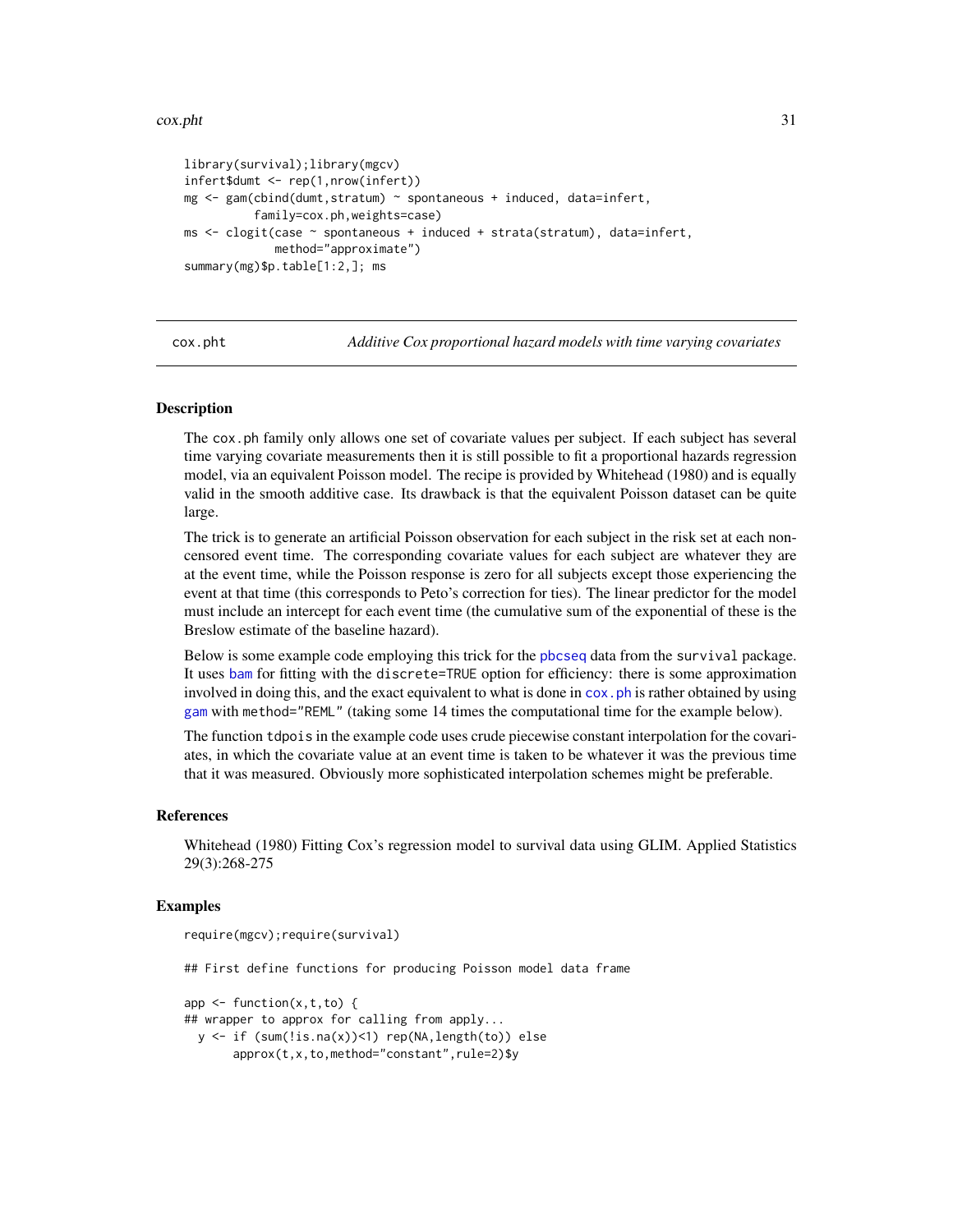```
if (is.factor(x)) factor(levels(x)[y],levels=levels(x)) else y
} ## app
tdpois <- function(dat,event="z",et="futime",t="day",status="status1",
                                                             id="id") {
## dat is data frame. id is patient id; et is event time; t is
## observation time; status is 1 for death 0 otherwise;
## event is name for Poisson response.
 if (event %in% names(dat)) warning("event name in use")
 require(utils) ## for progress bar
 te <- sort(unique(dat[[et]][dat[[status]]==1])) ## event times
 sid <- unique(dat[[id]])
  inter <- interactive()
 if (inter) prg \leq txtProgressBar(min = 0, max = length(sid), initial = 0,
         char = "="', width = NA, title=" Progress", style = 3)## create dataframe for poisson model data
 dat[[event]] <- 0; start <- 1
 dap <- dat[rep(1:length(sid),length(te)),]
 for (i in 1:length(sid)) { ## work through patients
   di <- dat[dat[[id]]==sid[i],] ## ith patient's data
   tr \le te[te \le di[[et]][1]] ## times required for this patient
    ## Now do the interpolation of covariates to event times...
   um <- data.frame(lapply(X=di,FUN=app,t=di[[t]],to=tr))
    ## Mark the actual event...
    if (um[[et]][1]==max(tr)&&um[[status]][1]==1) um[[event]][nrow(um)] <- 1
    um[[et]] <- tr ## reset time to relevant event times
    dap[start:(start-1+nrow(um)),] <- um ## copy to dap
   start <- start + nrow(um)
   if (inter) setTxtProgressBar(prg, i)
 }
 if (inter) close(prg)
 dap[1:(start-1),]
} ## tdpois
## The following typically takes a minute or less...
## Convert pbcseq to equivalent Poisson form...
pbcseq$status1 <- as.numeric(pbcseq$status==2) ## death indicator
pb <- tdpois(pbcseq) ## conversion
pb$tf <- factor(pb$futime) ## add factor for event time
## Fit Poisson model...
b \le bam(z \le tf - 1 + sex + trt + s(sqrt(protime)) + s(platelet)+ s(age)+
s(bili)+s(albumin), family=poisson,data=pb,discrete=TRUE,nthreads=2)
par(mfrow=c(2,3))
plot(b,scale=0)
## compute residuals...
chaz <- tapply(fitted(b),pb$id,sum) ## cum haz by subject
d <- tapply(pb$z,pb$id,sum) ## censoring indicator
```

```
mrsd <- d - chaz ## Martingale
```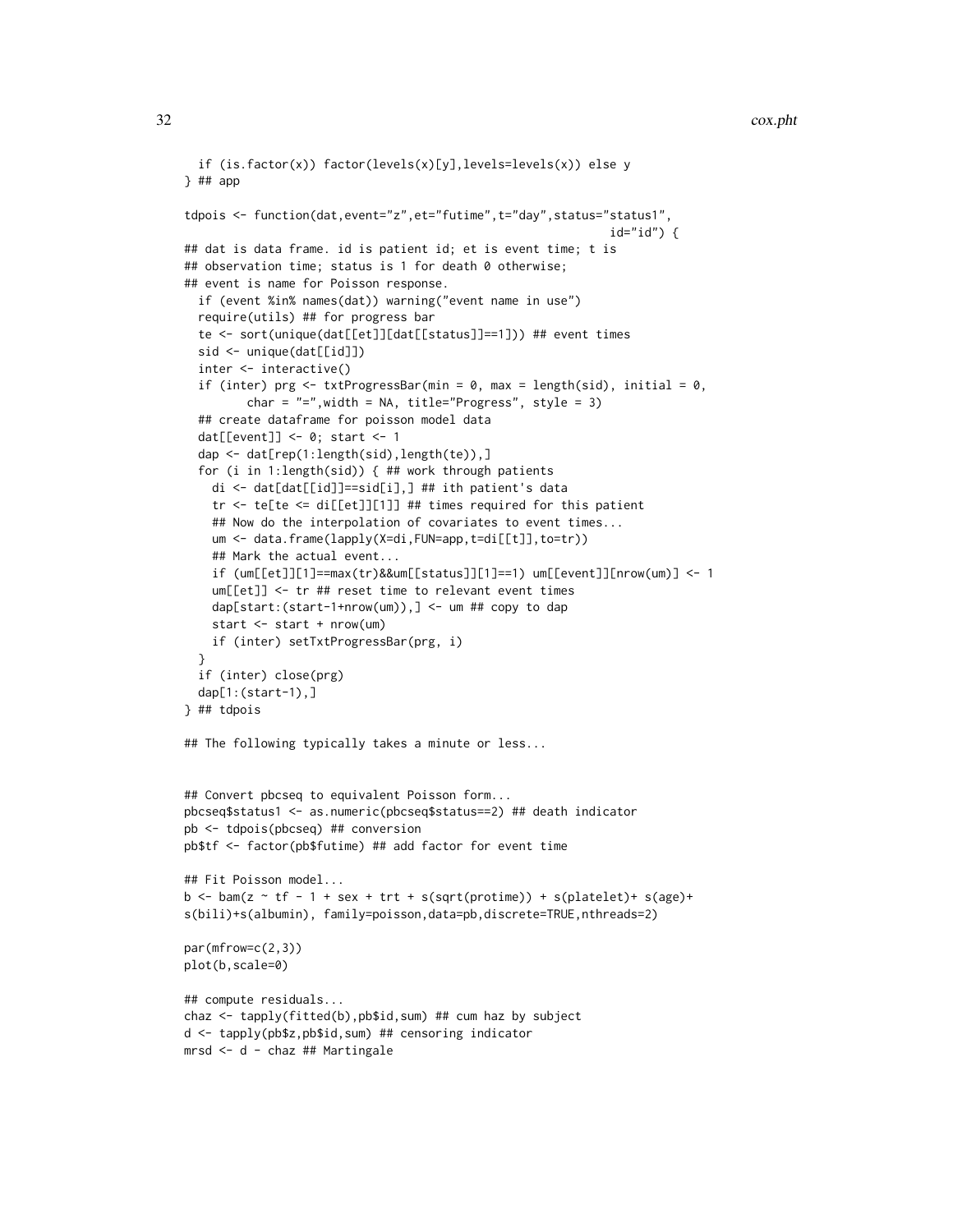#### <span id="page-32-0"></span>cSplineDes 33

```
drsd <- sign(mrsd)*sqrt(-2*(mrsd + d*log(chaz))) ## deviance
## plot survivor function and s.e. band for subject 25
te <- sort(unique(pb$futime)) ## event times
di <- pbcseq[pbcseq$id==25,] ## data for subject 25
pd <- data.frame(lapply(X=di,FUN=app,t=di$day,to=te)) ## interpolate to te
pd$tf <- factor(te)
X <- predict(b,newdata=pd,type="lpmatrix")
eta <- drop(X%*%coef(b)); H <- cumsum(exp(eta))
J <- apply(exp(eta)*X,2,cumsum)
se <- diag(J%*%vcov(b)%*%t(J))^.5
plot(stepfun(te,c(1,exp(-H))),do.points=FALSE,ylim=c(0.7,1),
     ylab="S(t)",xlab="t (days)",main="",lwd=2)
lines(stepfun(te,c(1,exp(-H+se))),do.points=FALSE)
lines(stepfun(te,c(1,exp(-H-se))),do.points=FALSE)
rug(pbcseq$day[pbcseq$id==25]) ## measurement times
```
cSplineDes *Evaluate cyclic B spline basis*

#### Description

Uses splineDesign to set up the model matrix for a cyclic B-spline basis.

#### Usage

```
cSplineDes(x, knots, ord = 4, derivs=0)
```
#### Arguments

| X      | covariate values for smooth.                                                                    |
|--------|-------------------------------------------------------------------------------------------------|
| knots  | The knot locations: the range of these must include all the data.                               |
| ord    | order of the basis. 4 is a cubic spline basis. Must be $>1$ .                                   |
| derivs | order of derivative of the spline to evaluate, between 0 and ord-1. Recycled to<br>length of x. |

#### Details

The routine is a wrapper that sets up a B-spline basis, where the basis functions wrap at the first and last knot locations.

#### Value

A matrix with length(x) rows and length(knots)-1 columns.

#### Author(s)

Simon N. Wood <simon.wood@r-project.org>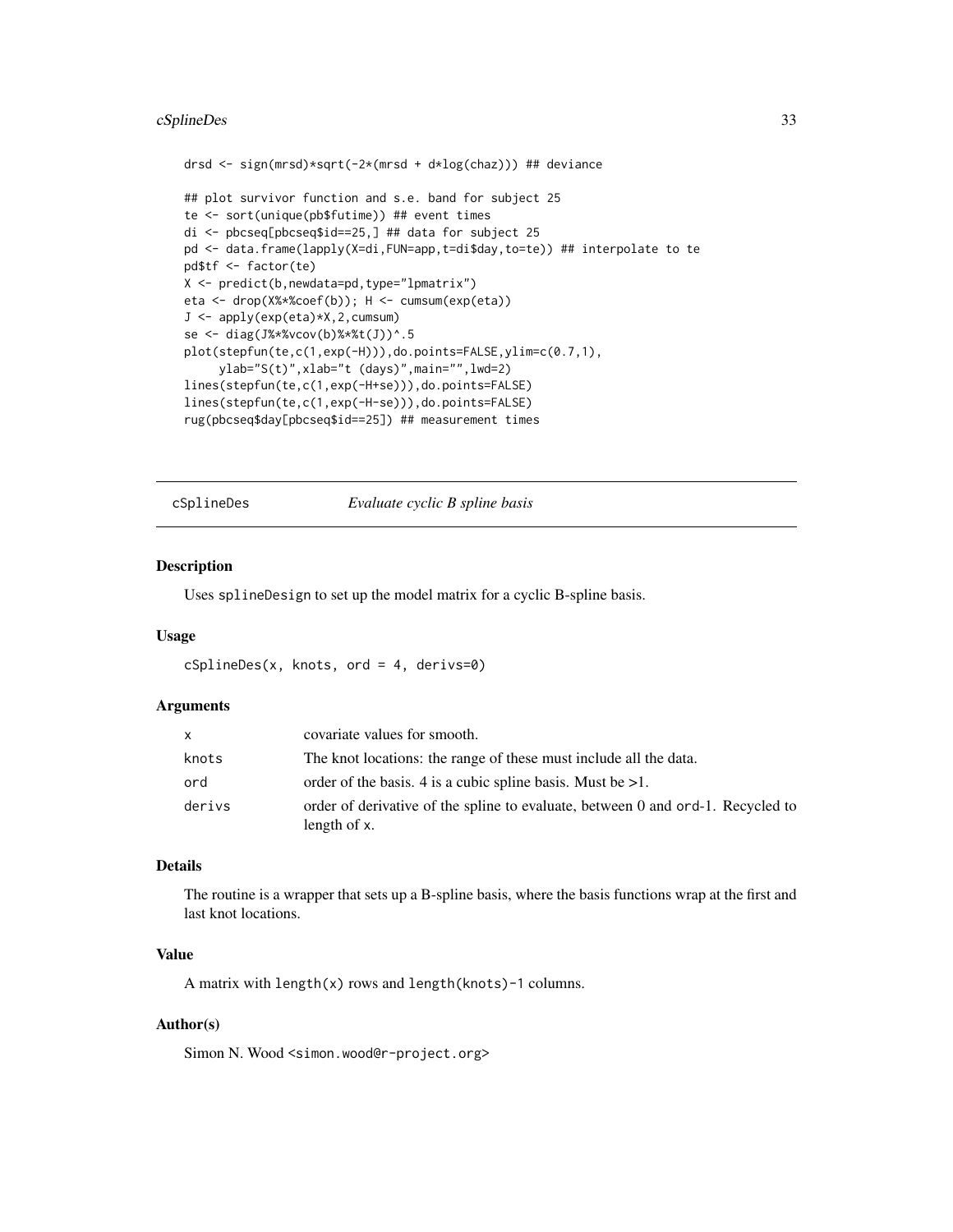34 dDeta

#### See Also

[cyclic.p.spline](#page-245-1)

#### Examples

```
require(mgcv)
## create some x's and knots...
n < -200x \leftarrow 0:(n-1)/(n-1);k<-\ 0:5/5X \leftarrow cSplitneDes(x, k) ## cyclic spline design matrix
## plot evaluated basis functions...
plot(x, X[, 1], type='1"); for (i in 2:5) lines(x, X[, i], col=i)## check that the ends match up....
ee <- X[1,]-X[n,];ee
tol <- .Machine$double.eps^.75
if (all.equal(ee,ee*0,tolerance=tol)!=TRUE)
  stop("cyclic spline ends don't match!")
## similar with uneven data spacing...
x \le sort(runif(n)) + 1 ## sorting just makes end checking easy
k \leq -\text{seq(min(x),max(x),length=8)} ## create knots
X \leftarrow cSplitneDes(x, k) ## get cyclic spline model matrix
plot(x,X[,1],type="l"); for (i in 2:ncol(X)) lines(x,X[,i],col=i)
ee <- X[1,]-X[n,];ee ## do ends match??
tol <- .Machine$double.eps^.75
if (all.equal(ee,ee*0,tolerance=tol)!=TRUE)
  stop("cyclic spline ends don't match!")
```
dDeta *Obtaining derivative w.r.t. linear predictor*

#### Description

INTERNAL function. Distribution families provide derivatives of the deviance and link w.r.t. mu = inv\_link(eta). This routine converts these to the required derivatives of the deviance w.r.t. eta, the linear predictor.

#### Usage

```
dbeta(y, mu, wt, theta, fam, deriv = 0)
```
#### Arguments

| y     | vector of observations.                                                                           |
|-------|---------------------------------------------------------------------------------------------------|
| mu    | if eta is the linear predictor, $mu = inv\_link(\text{eta})$ . In a traditional GAM $mu = E(y)$ . |
| wt    | vector of weights.                                                                                |
| theta | vector of family parameters that are not regression coefficients (e.g. scale pa-<br>rameters).    |

<span id="page-33-0"></span>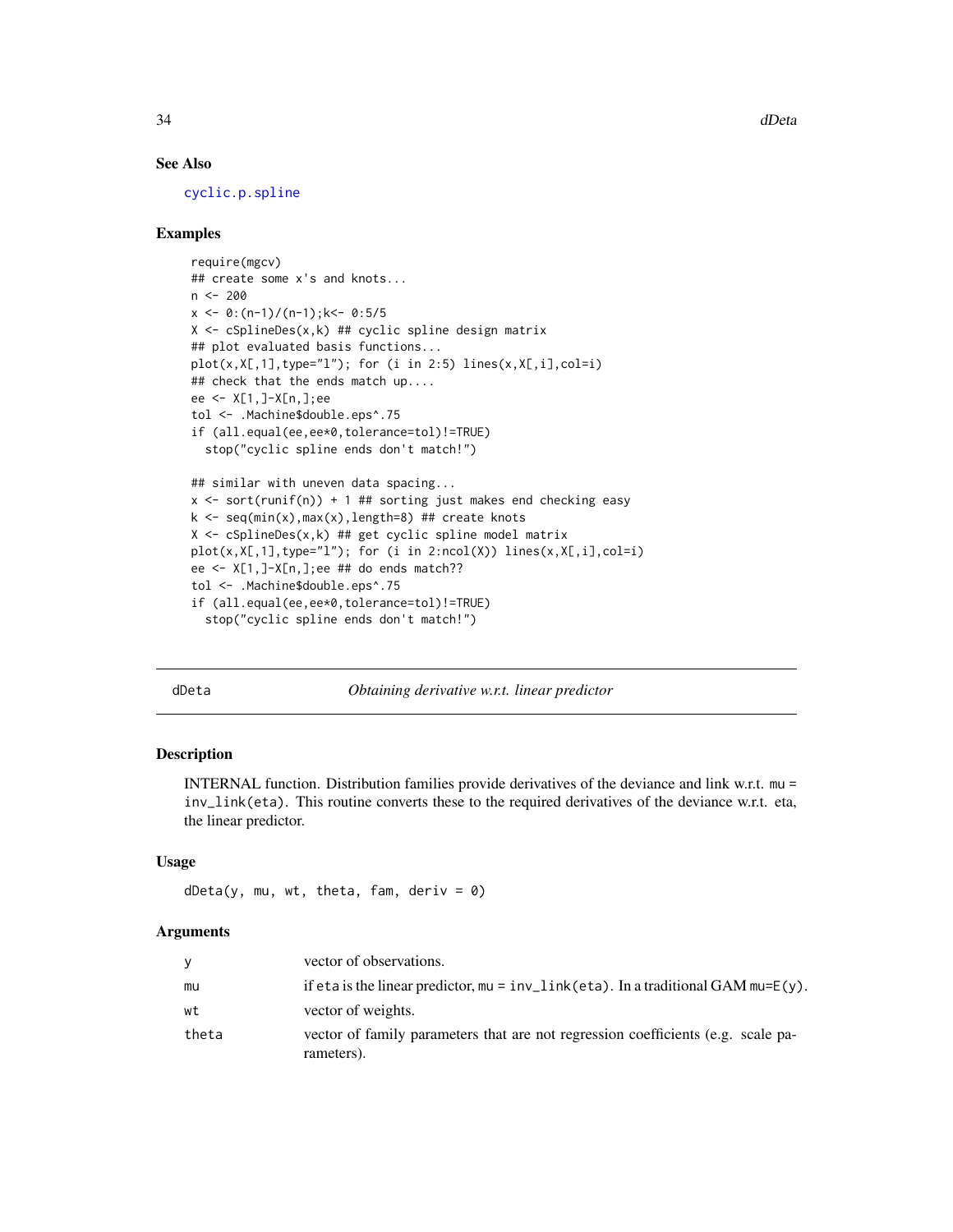#### <span id="page-34-0"></span>exclude.too.far 35

| fam   | the family object.                                                 |
|-------|--------------------------------------------------------------------|
| deriv | the order of derivative of the smoothing parameter score required. |

#### Value

A list of derivatives.

#### Author(s)

Simon N. Wood <simon.wood@r-project.org>.

exclude.too.far *Exclude prediction grid points too far from data*

#### Description

Takes two arrays defining the nodes of a grid over a 2D covariate space and two arrays defining the location of data in that space, and returns a logical vector with elements TRUE if the corresponding node is too far from data and FALSE otherwise. Basically a service routine for vis.gam and plot.gam.

#### Usage

exclude.too.far(g1,g2,d1,d2,dist)

#### Arguments

| g1   | co-ordinates of grid relative to first axis.                                                                                                                        |
|------|---------------------------------------------------------------------------------------------------------------------------------------------------------------------|
| g2   | co-ordinates of grid relative to second axis.                                                                                                                       |
| d1   | co-ordinates of data relative to first axis.                                                                                                                        |
| d2   | co-ordinates of data relative to second axis.                                                                                                                       |
| dist | how far away counts as too far. Grid and data are first scaled so that the grid lies<br>exactly in the unit square, and dist is a distance within this unit square. |

#### Details

Linear scalings of the axes are first determined so that the grid defined by the nodes in g1 and g2 lies exactly in the unit square (i.e. on [0,1] by [0,1]). These scalings are applied to g1, g2, d1 and d2. The minimum Euclidean distance from each node to a datum is then determined and if it is greater than dist the corresponding entry in the returned array is set to TRUE (otherwise to FALSE). The distance calculations are performed in compiled code for speed without storage overheads.

#### Value

A logical array with TRUE indicating a node in the grid defined by g1, g2 that is 'too far' from any datum.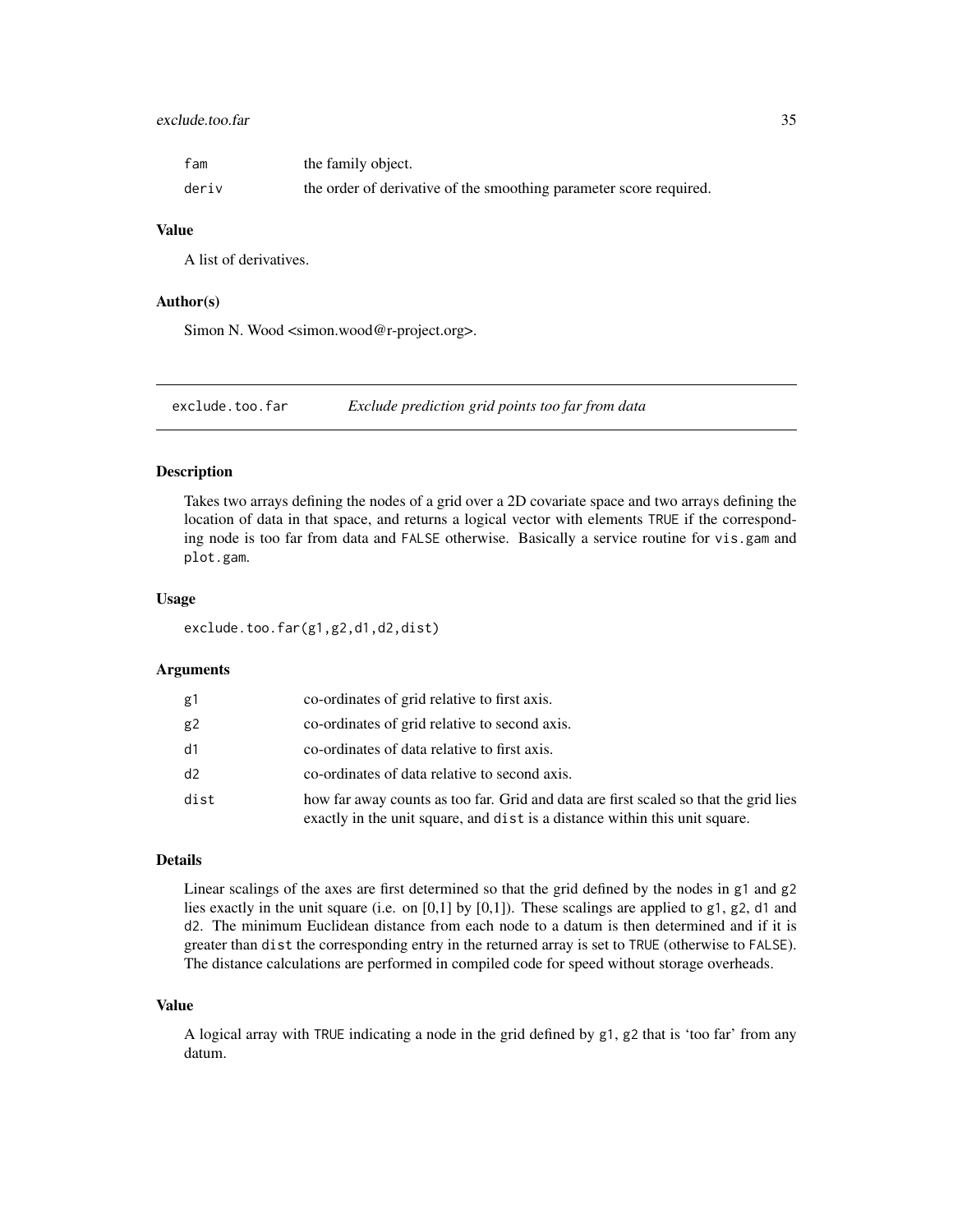#### Author(s)

Simon N. Wood <simon.wood@r-project.org>

#### References

<https://www.maths.ed.ac.uk/~swood34/>

#### See Also

[vis.gam](#page-303-1)

#### Examples

```
library(mgcv)
x<-rnorm(100);y<-rnorm(100) # some "data"
n<-40 # generate a grid....
mx<-seq(min(x),max(x),length=n)
my<-seq(min(y),max(y),length=n)
gx<-rep(mx,n);gy<-rep(my,rep(n,n))
tf<-exclude.too.far(gx,gy,x,y,0.1)
plot(gx[!tf],gy[!tf],pch=".");points(x,y,col=2)
```
extract.lme.cov *Extract the data covariance matrix from an lme object*

#### Description

This is a service routine for [gamm](#page-91-1). Extracts the estimated covariance matrix of the data from an lme object, allowing the user control about which levels of random effects to include in this calculation. extract.lme.cov forms the full matrix explicitly: extract.lme.cov2 tries to be more economical than this.

#### Usage

```
extract.lme.cov(b,data=NULL,start.level=1)
extract.lme.cov2(b,data=NULL,start.level=1)
```
#### Arguments

| b           | A fitted model object returned by a call to lme.                                                                                                                                                                          |
|-------------|---------------------------------------------------------------------------------------------------------------------------------------------------------------------------------------------------------------------------|
| data        | The data frame/ model frame that was supplied to lme, but with any rows re-<br>moved by the na action dropped. Uses the data stored in the model object if not<br>supplied.                                               |
| start.level | The level of nesting at which to start including random effects in the calculation.<br>This is used to allow smooth terms to be estimated as random effects, but treated<br>like fixed effects for variance calculations. |

<span id="page-35-0"></span>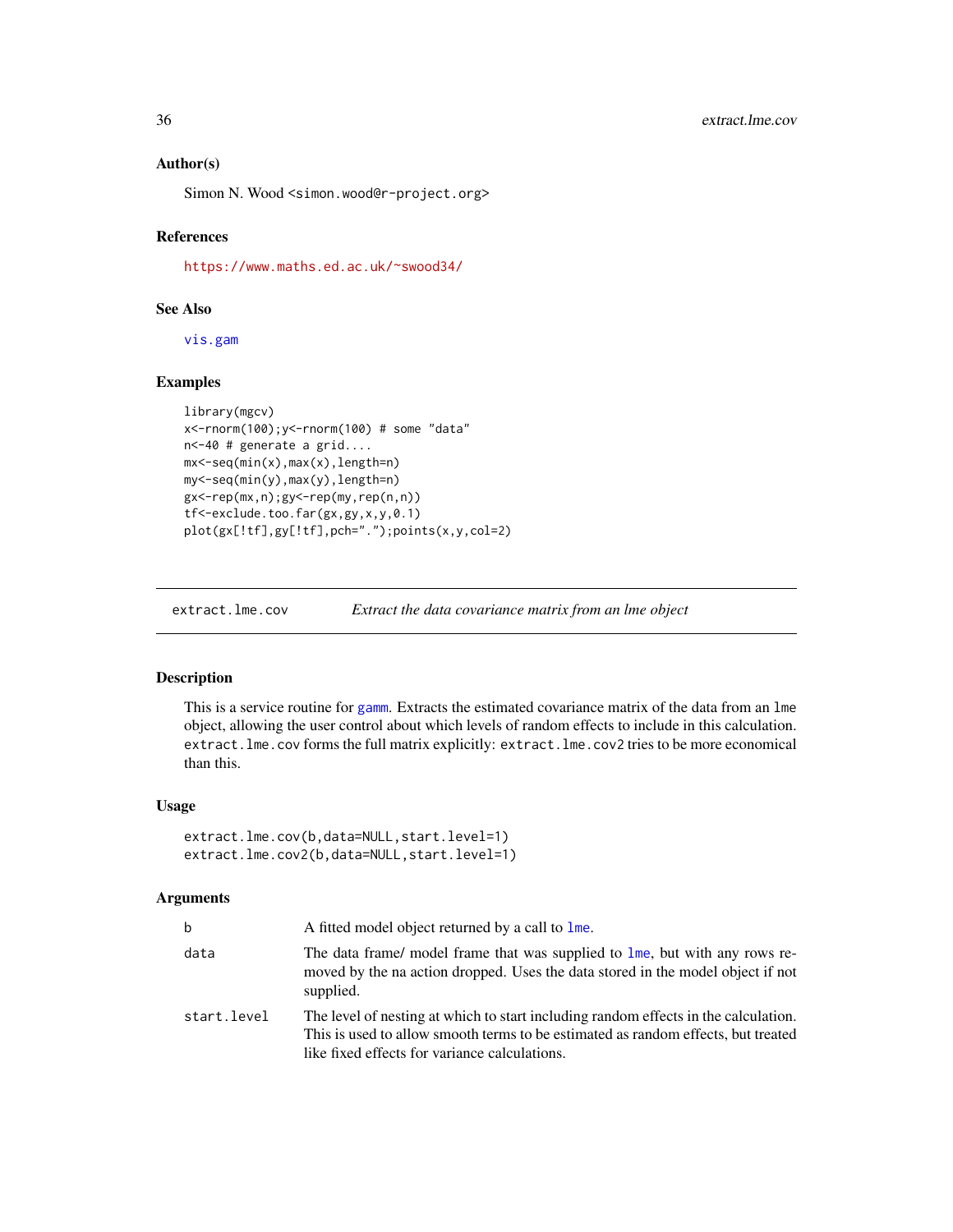#### extract.lme.cov 37

#### Details

The random effects, correlation structure and variance structure used for a linear mixed model combine to imply a covariance matrix for the response data being modelled. These routines extracts that covariance matrix. The process is slightly complicated, because different components of the fitted model object are stored in different orders (see function code for details!).

The extract.lme.cov calculation is not optimally efficient, since it forms the full matrix, which may in fact be sparse. extract.lme.cov2 is more efficient. If the covariance matrix is diagonal, then only the leading diagonal is returned; if it can be written as a block diagonal matrix (under some permutation of the original data) then a list of matrices defining the non-zero blocks is returned along with an index indicating which row of the original data each row/column of the block diagonal matrix relates to. The block sizes are defined by the coarsest level of grouping in the random effect structure.

[gamm](#page-91-0) uses extract.lme.cov2.

extract.lme.cov does not currently deal with the situation in which the grouping factors for a correlation structure are finer than those for the random effects. extract.lme.cov2 does deal with this situation.

#### Value

For extract.lme.cov an estimated covariance matrix.

For extract.lme.cov2 a list containing the estimated covariance matrix and an indexing array. The covariance matrix is stored as the elements on the leading diagonal, a list of the matrices defining a block diagonal matrix, or a full matrix if the previous two options are not possible.

#### Author(s)

Simon N. Wood <simon.wood@r-project.org>

### References

For lme see:

Pinheiro J.C. and Bates, D.M. (2000) Mixed effects Models in S and S-PLUS. Springer

For details of how GAMMs are set up here for estimation using lme see:

Wood, S.N. (2006) Low rank scale invariant tensor product smooths for Generalized Additive Mixed Models. Biometrics 62(4):1025-1036

or

Wood S.N. (2017) Generalized Additive Models: An Introduction with R (2nd edition). Chapman and Hall/CRC Press.

<https://www.maths.ed.ac.uk/~swood34/>

# See Also

[gamm](#page-91-0), [formXtViX](#page-44-0)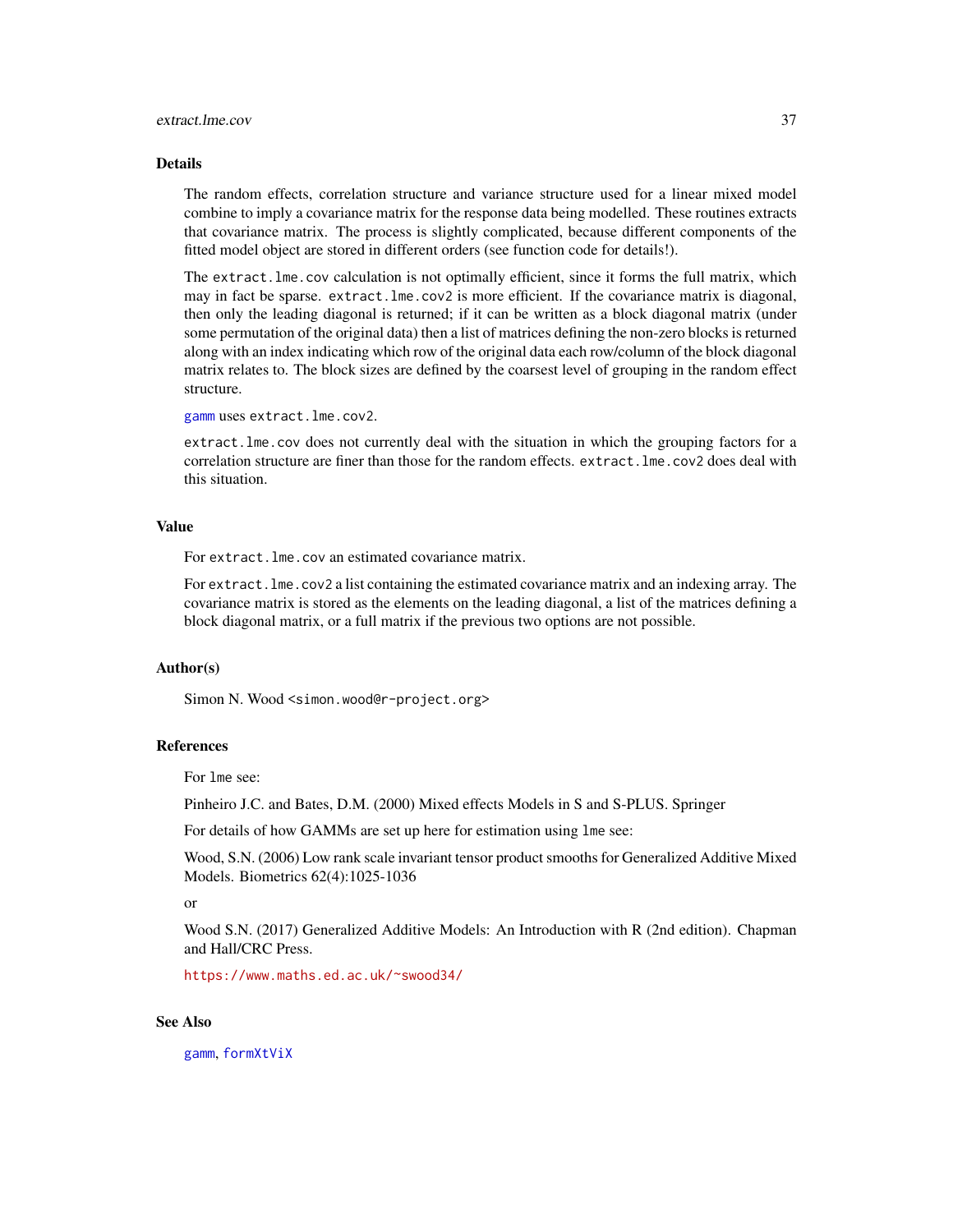# Examples

```
## see also ?formXtViX for use of extract.lme.cov2
require(mgcv)
library(nlme)
data(Rail)
b <- lme(travel~1,Rail,~1|Rail)
extract.lme.cov(b)
extract.lme.cov2(b)
```
<span id="page-37-0"></span>family.mgcv *Distribution families in mgcv*

### Description

As well as the standard families documented in [family](#page-0-0) (see also  $g1m$ ) which can be used with functions [gam](#page-47-0), [bam](#page-6-0) and [gamm](#page-91-0), mgcv also supplies some extra families, most of which are currently only usable with [gam](#page-47-0), although some can also be used with [bam](#page-6-0). These are described here.

#### Details

The following families are in the exponential family given the value of a single parameter. They are usable with all modelling functions.

- [Tweedie](#page-296-0) An exponential family distribution for which the variance of the response is given by the mean response to the power p.  $p$  is in  $(1,2)$  and must be supplied. Alternatively, see [tw](#page-296-1) to estimate p (gam only).
- [negbin](#page-156-0) The negative binomial. Alternatively see [nb](#page-156-1) to estimate the theta parameter of the negative binomial (gam only).

The following families are for regression type models dependent on a single linear predictor, and with a log likelihood which is a sum of independent terms, each coprresponding to a single response observation. Usable with [gam](#page-47-0), with smoothing parameter estimation by "REML" or "ML" (the latter does not integrate the unpenalized and parameteric effects out of the marginal likelihood optimized for the smoothing parameters). Also usable with [bam](#page-6-0).

- [ocat](#page-163-0) for ordered categorical data.
- [tw](#page-296-1) for Tweedie distributed data, when the power parameter relating the variance to the mean is to be estimated.
- [nb](#page-156-1) for negative binomial data when the theta parameter is to be estimated.
- $\bullet$  [betar](#page-15-0) for proportions data on  $(0,1)$  when the binomial is not appropriate.
- [scat](#page-211-0) scaled t for heavy tailed data that would otherwise be modelled as Gaussian.
- [ziP](#page-308-0) for zero inflated Poisson data, when the zero inflation rate depends simply on the Poisson mean.

The following families implement more general model classes. Usable only with [gam](#page-47-0) and only with REML smoothing parameter estimation.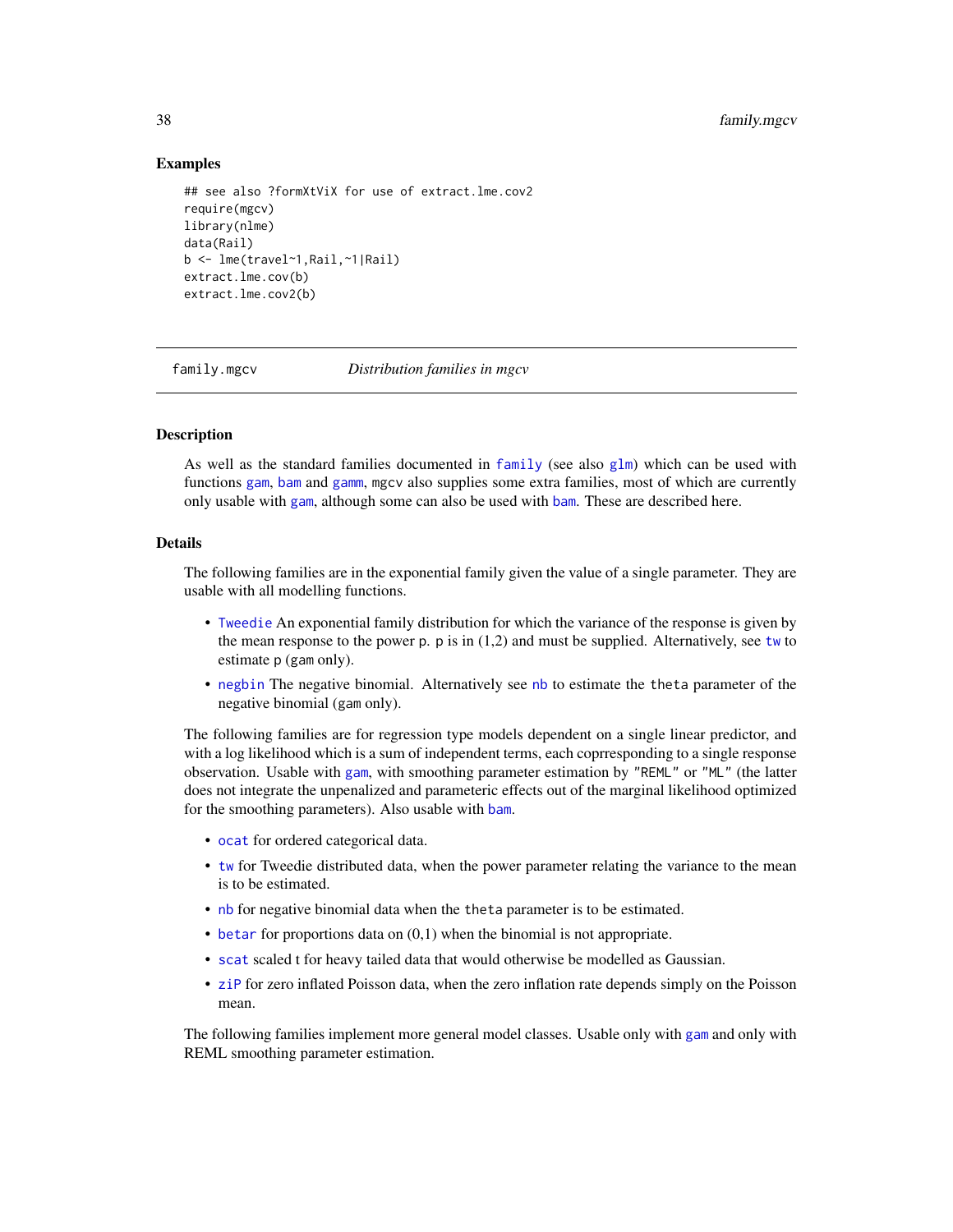- [cox.ph](#page-25-0) the Cox Proportional Hazards model for survival data.
- [gammals](#page-98-0) a gamma location-scale model, where the mean and standared deviation are modelled with separate linear predictors.
- [gaulss](#page-104-0) a Gaussian location-scale model where the mean and the standard deviation are both modelled using smooth linear predictors.
- [gevlss](#page-106-0) a generalized extreme value (GEV) model where the location, scale and shape parameters are each modelled using a linear predictor.
- [gumbls](#page-112-0) a Gumbel location-scale model (2 linear predictors).
- [shash](#page-213-0) Sinh-arcsinh location scale and shape model family (4 linear predicors).
- [ziplss](#page-310-0) a 'two-stage' zero inflated Poisson model, in which 'potential-presence' is modelled with one linear predictor, and Poisson mean abundance given potential presence is modelled with a second linear predictor.
- myn: multivariate normal additive models.
- [multinom](#page-153-0): multinomial logistic regression, for unordered categorical responses.

### Author(s)

Simon N. Wood (s.wood@r-project.org) & Natalya Pya

#### **References**

Wood, S.N., N. Pya and B. Saefken (2016), Smoothing parameter and model selection for general smooth models. Journal of the American Statistical Association 111, 1548-1575 doi: [10.1080/](https://doi.org/10.1080/01621459.2016.1180986) [01621459.2016.1180986](https://doi.org/10.1080/01621459.2016.1180986)

FFdes *Level 5 fractional factorial designs*

# **Description**

Computes level 5 fractional factorial designs for up to 120 factors using the agorithm of Sanchez and Sanchez (2005), and optionally central composite designs.

#### Usage

FFdes(size=5,ccd=FALSE)

#### Arguments

| size | number of factors up to 120.                                                                                                                                           |
|------|------------------------------------------------------------------------------------------------------------------------------------------------------------------------|
| ccd  | if TRUE, adds points along each axis at the same distance from the origin as the<br>points in the fractional factorial design, to create the outer points of a central |
|      | composite design. Add central points to complete.                                                                                                                      |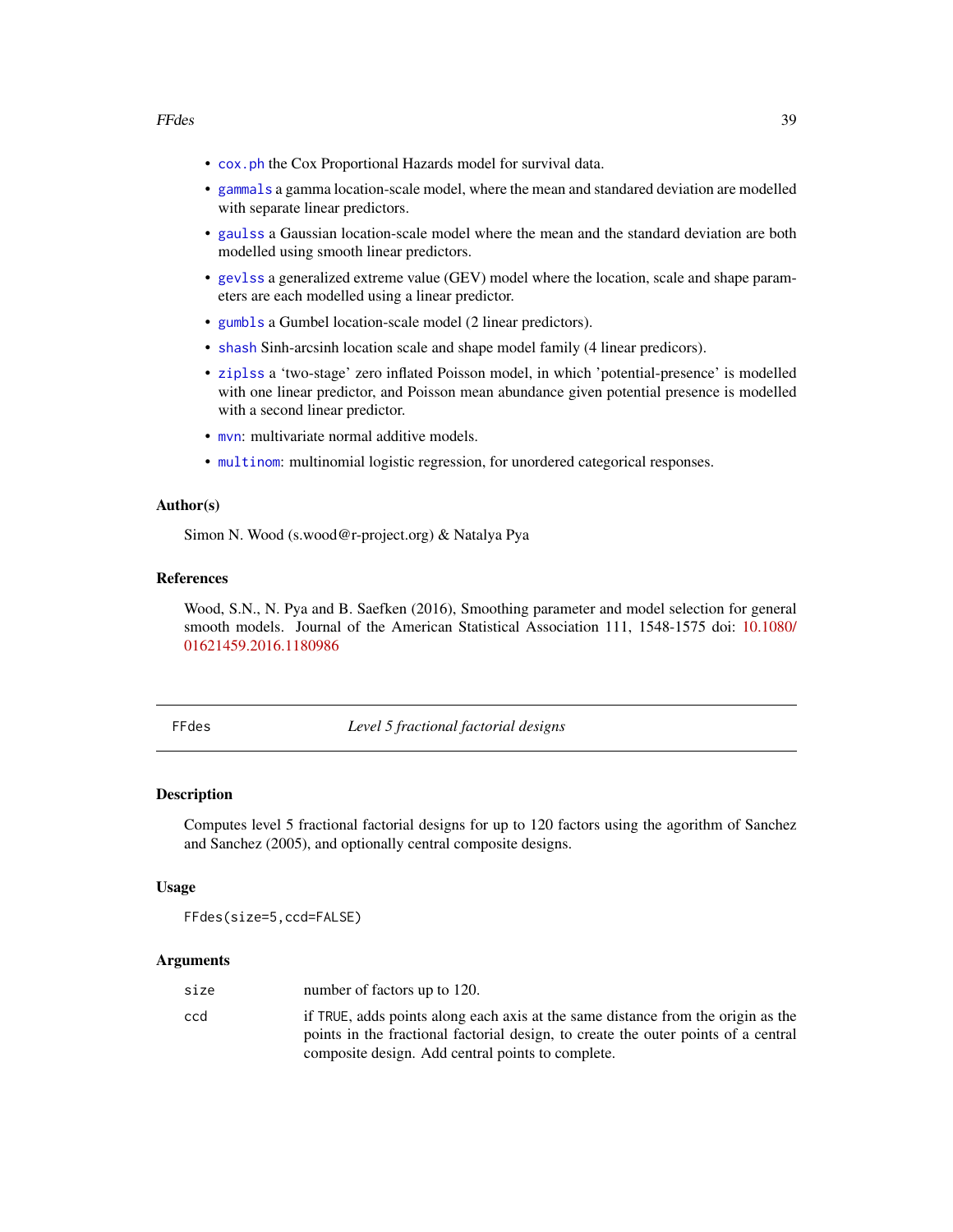## Details

Basically a translation of the code provided in the appendix of Sanchez and Sanchez (2005).

# Author(s)

Simon N. Wood <simon.wood@r-project.org>

#### References

Sanchez, S. M. & Sanchez, P. J. (2005) Very large fractional factorial and central composite designs. ACM Transactions on Modeling and Computer Simulation. 15: 362-377

# Examples

```
require(mgcv)
plot(rbind(0,FFdes(2,TRUE)),xlab="x",ylab="y",
     col=c(2,1,1,1,1,4,4,4,4),pch=19,main="CCD")
FFdes(5)
FFdes(5,TRUE)
```
<span id="page-39-0"></span>

fix.family.link *Modify families for use in GAM fitting and checking*

#### Description

Generalized Additive Model fitting by 'outer' iteration, requires extra derivatives of the variance and link functions to be added to family objects. The first 3 functions add what is needed. Model checking can be aided by adding quantile and random deviate generating functions to the family. The final two functions do this.

### Usage

```
fix.family.link(fam)
fix.family.var(fam)
fix.family.ls(fam)
fix.family.qf(fam)
fix.family.rd(fam)
```
### Arguments

fam A family.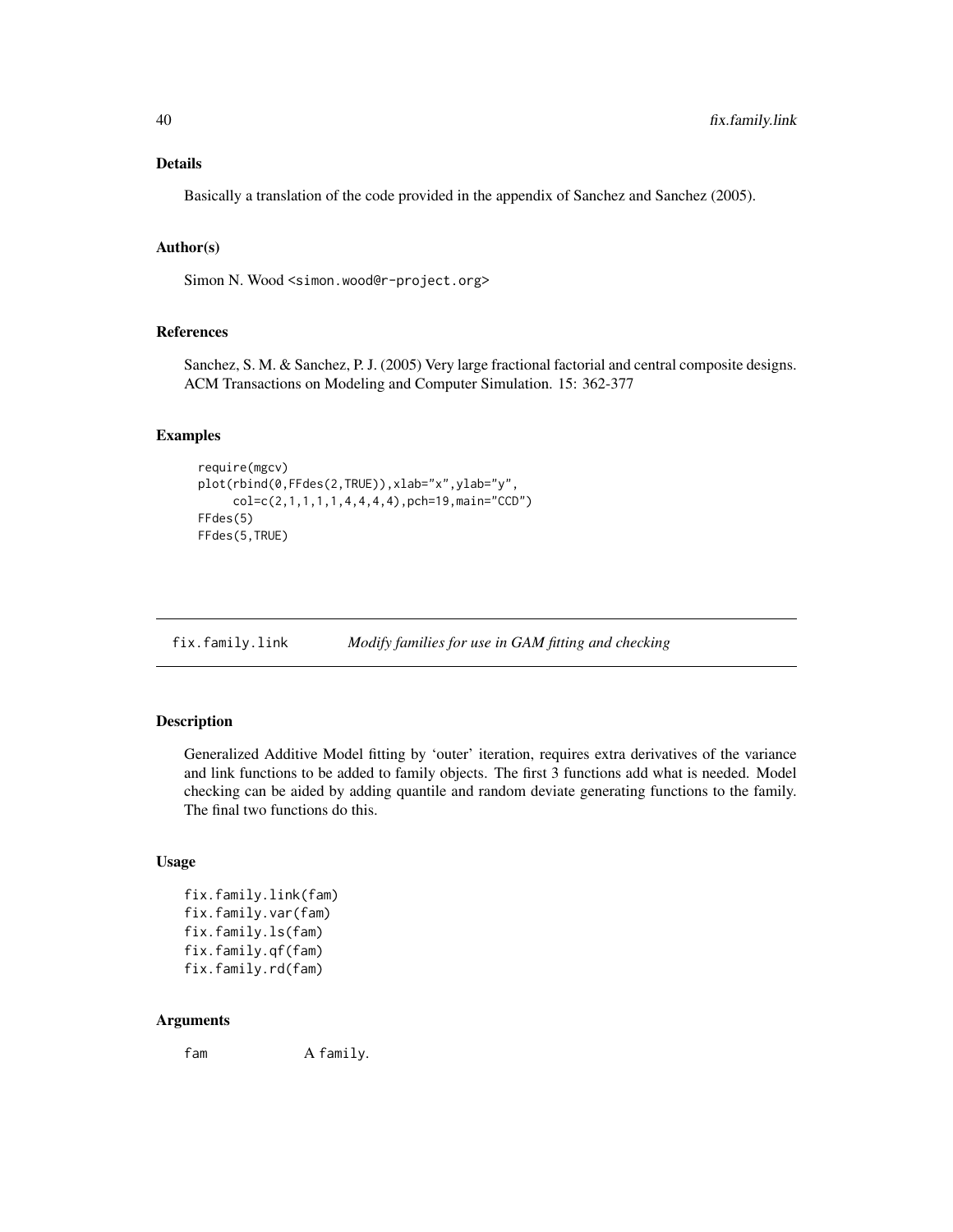#### fix.family.link 41

#### Details

Consider the first 3 function first.

Outer iteration GAM estimation requires derivatives of the GCV, UBRE/gAIC, GACV, REML or ML score, which are obtained by finding the derivatives of the model coefficients w.r.t. the log smoothing parameters, using the implicit function theorem. The expressions for the derivatives require the second and third derivatives of the link w.r.t. the mean (and the 4th derivatives if Fisher scoring is not used). Also required are the first and second derivatives of the variance function w.r.t. the mean (plus the third derivative if Fisher scoring is not used). Finally REML or ML estimation of smoothing parameters requires the log saturated likelihood and its first two derivatives w.r.t. the scale parameter. These functions add functions evaluating these quantities to a family.

If the family already has functions dvar, d2var, d3var, d2link, d3link, d4link and for RE/ML ls, then these functions simply return the family unmodified: this allows non-standard links to be used with [gam](#page-47-0) when using outer iteration (performance iteration operates with unmodified families). Note that if you only need Fisher scoring then d4link and d3var can be dummy, as they are ignored. Similalry ls is only needed for RE/ML.

The dvar function is a function of a mean vector, mu, and returns a vector of corresponding first derivatives of the family variance function. The d2link function is also a function of a vector of mean values, mu: it returns a vector of second derivatives of the link, evaluated at mu. Higher derivatives are defined similarly.

If modifying your own family, note that you can often get away with supplying only a dvar and d2var, function if your family only requires links that occur in one of the standard families.

The second two functions are useful for investigating the distribution of residuals and are used by  $qq,$  gam. If possible the functions add quantile  $(qf)$  or random deviate  $(rd)$  generating functions to the family. If a family already has qf or rd functions then it is left unmodified. qf functions are only available for some families, and for quasi families neither type of function is available.

### Value

A family object with extra component functions dvar, d2var, d2link, d3link, d4link, ls, and possibly qf and rd, depending on which functions are called. fix.family.var also adds a variable scale set to negative to indicate that family has a free scale parameter.

# Author(s)

Simon N. Wood <simon.wood@r-project.org>

# See Also

[gam.fit3](#page-65-0), [qq.gam](#page-197-0)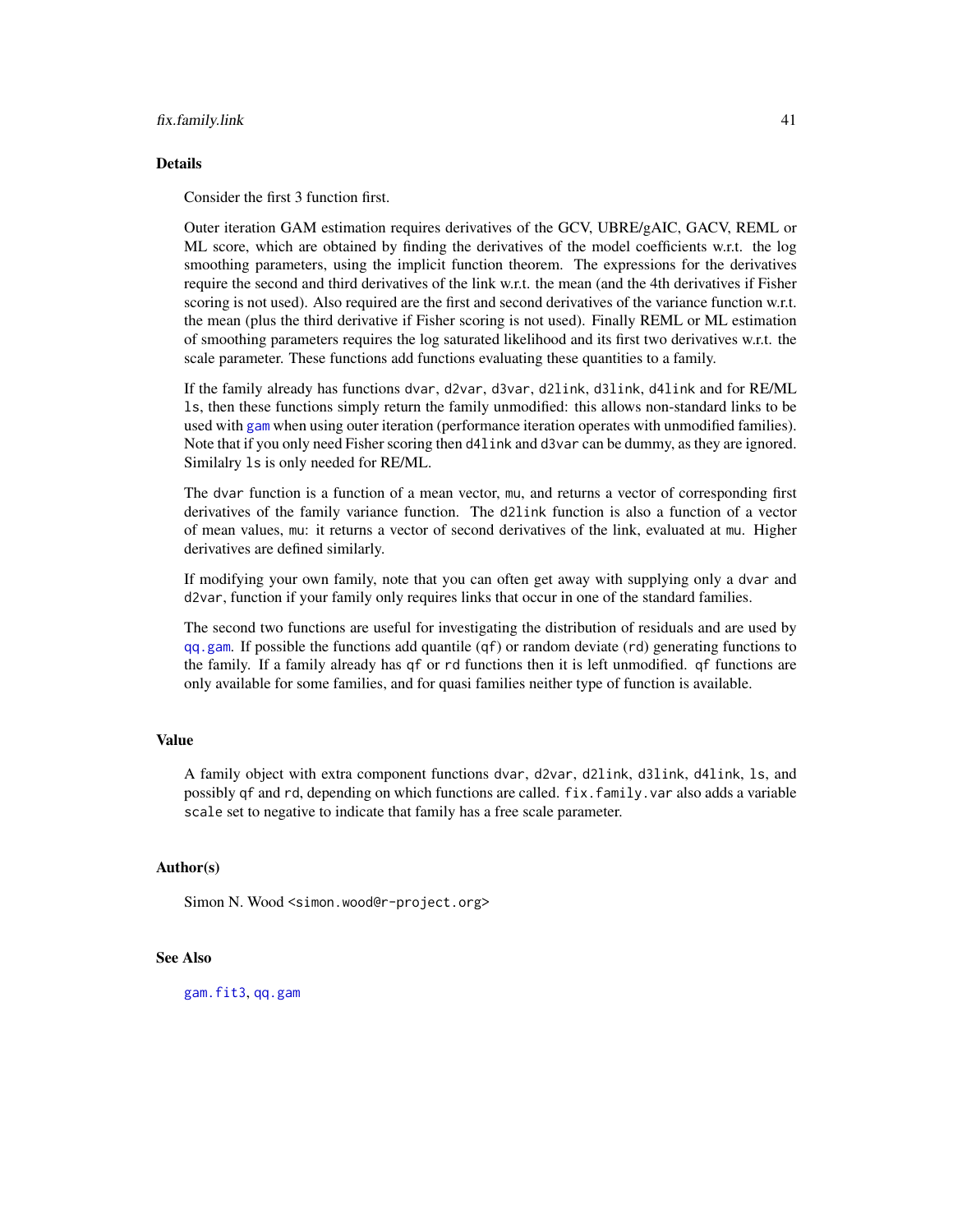# Description

Identifies columns of a matrix X2 which are linearly dependent on columns of a matrix X1. Primarily of use in setting up identifiability constraints for nested GAMs.

# Usage

```
fixDependence(X1,X2,tol=.Machine$double.eps^.5,rank.def=0,strict=FALSE)
```
# Arguments

| X1             | A matrix.                                                                                                                                                                                         |
|----------------|---------------------------------------------------------------------------------------------------------------------------------------------------------------------------------------------------|
| X <sub>2</sub> | A matrix, the columns of which may be partially linearly dependent on the<br>columns of X1.                                                                                                       |
| tol            | The tolerance to use when assessing linear dependence.                                                                                                                                            |
| rank.def       | If the degree of rank deficiency in X2, given X1, is known, then it can be supplied<br>here, and tol is then ignored. Unused unless positive and not greater than the<br>number of columns in X2. |
| strict         | if TRUE then only columns individually dependent on X1 are detected, if FALSE<br>then enough columns to make the reduced X2 full rank and independent of X1<br>are detected.                      |

# Details

The algorithm uses a simple approach based on QR decomposition: see Wood (2017, section 5.6.3) for details.

# Value

A vector of the columns of X2 which are linearly dependent on columns of X1 (or which need to be deleted to acheive independence and full rank if strict==FALSE). NULL if the two matrices are independent.

# Author(s)

Simon N. Wood <simon.wood@r-project.org>

# References

Wood S.N. (2017) Generalized Additive Models: An Introduction with R (2nd edition). Chapman and Hall/CRC Press.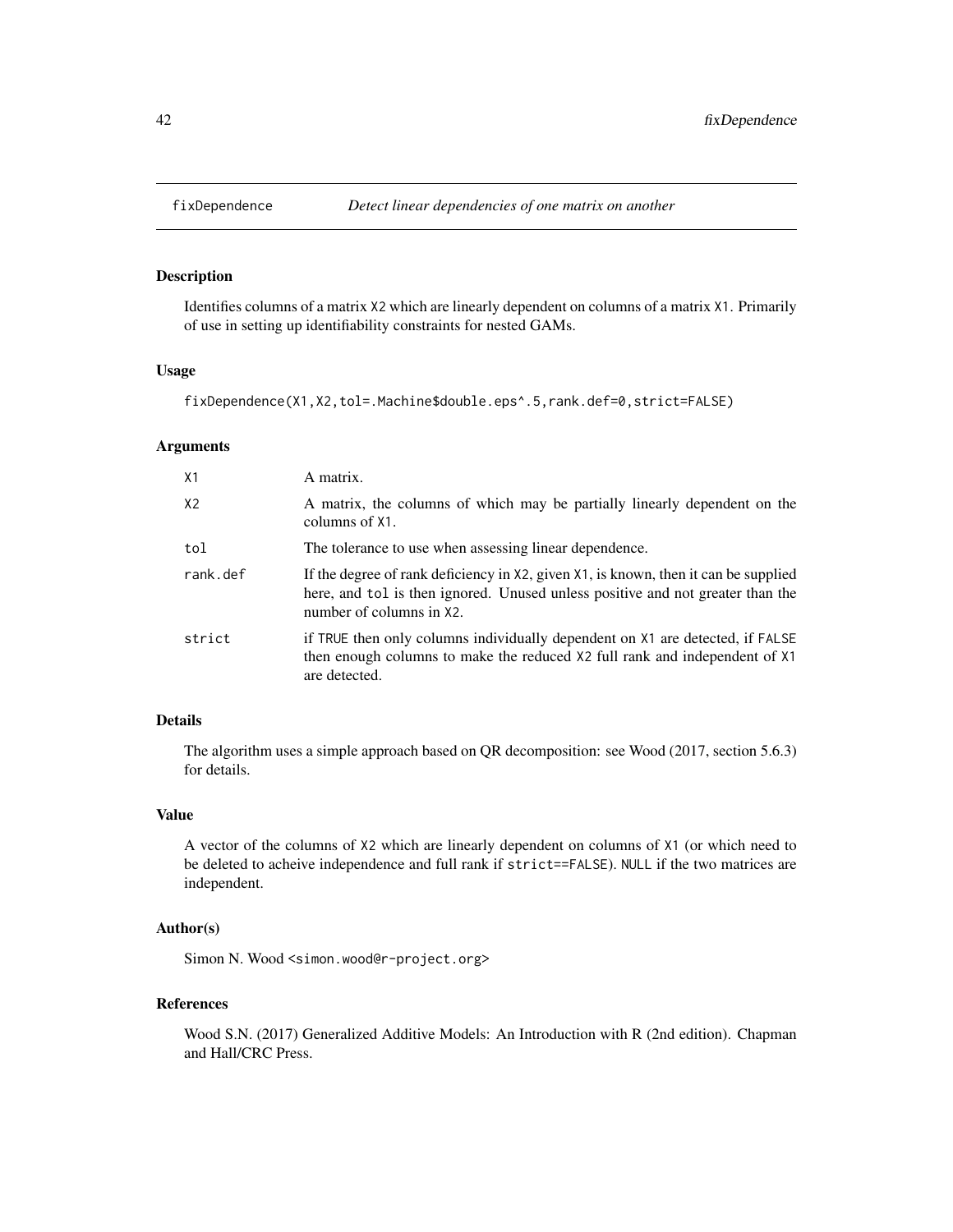# formula.gam 43

### Examples

```
library(mgcv)
n<-20;c1<-4;c2<-7
X1<-matrix(runif(n*c1),n,c1)
X2<-matrix(runif(n*c2),n,c2)
X2[,3]<-X1[,2]+X2[,4]*.1
X2[,5]<-X1[,1]*.2+X1[,2]*.04
fixDependence(X1,X2)
fixDependence(X1,X2,strict=TRUE)
```
<span id="page-42-0"></span>formula.gam *GAM formula*

## **Description**

Description of [gam](#page-47-0) formula (see Details), and how to extract it from a fitted gam object.

# Usage

```
## S3 method for class 'gam'
formula(x,...)
```
#### Arguments

|   | fitted model objects of class gam (see gamObject) as produced by gam(). |
|---|-------------------------------------------------------------------------|
| . | un-used in this case                                                    |

### Details

[gam](#page-47-0) will accept a formula or, with some families, a list of formulae. Other mgcv modelling functions will not accept a list. The list form provides a mechanism for specifying several linear predictors, and allows these to share terms: see below.

The formulae supplied to [gam](#page-47-0) are exactly like tho[s](#page-208-0)e supplied to  $g1m$  except that smooth [te](#page-287-0)rms, s, te, [ti](#page-287-1) and [t2](#page-282-0) can be added to the right hand side (and . is not supported in gam formulae).

```
Smooth terms are specified by expressions of the form:
s(x1,x2,...,k=12,fx=FALSE,bs="tp",by=z,id=1)
```
where  $x1$ ,  $x2$ , etc. are the covariates which the smooth is a function of, and k is the dimension of the basis used to represent the smooth term. If k is not specified then basis specific defaults are used. Note that these defaults are essentially arbitrary, and it is important to check that they are not so small that they cause oversmoothing (too large just slows down computation). Sometimes the modelling context suggests sensible values for k, but if not informal checking is easy: see [choose.k](#page-20-0) and [gam.check](#page-57-0).

fx is used to indicate whether or not this term should be unpenalized, and therefore have a fixed number of degrees of freedom set by  $k$  (almost always  $k-1$ ). bs indicates the basis to use for the smooth: the built in options are described in [smooth.terms](#page-266-0), and user defined smooths can be added (see [user.defined.smooth](#page-222-0)). If bs is not supplied then the default "tp" ([tprs](#page-262-0)) basis is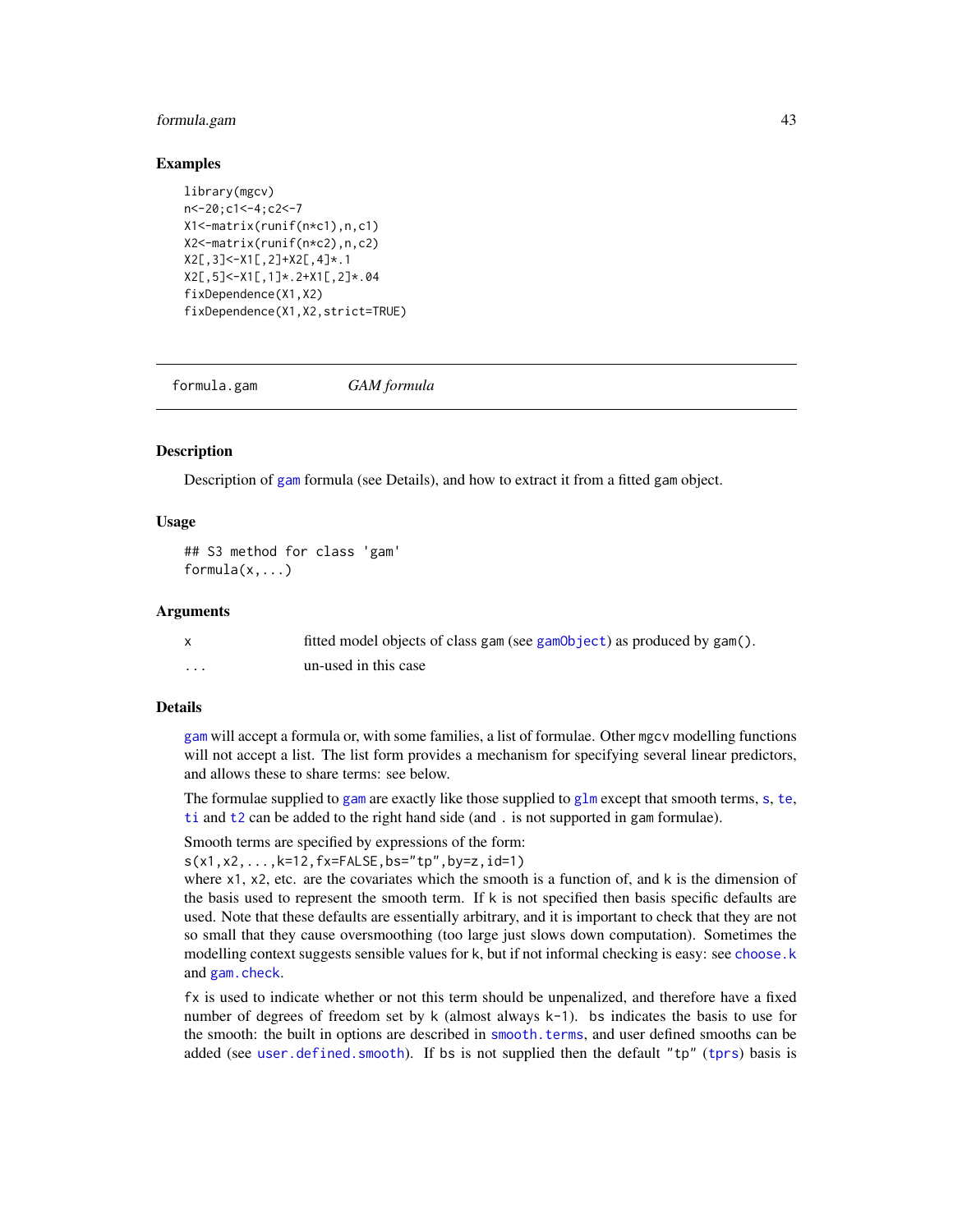used. by can be used to specify a variable by which the smooth should be multiplied. For example gam(y~s(x,by=z)) would specify a model  $E(y) = f(x)z$  where  $f(\cdot)$  is a smooth function. The by option is particularly useful for models in which different functions of the same variable are required for each level of a factor and for 'varying coefficient models': see [gam.models](#page-71-0). id is used to give smooths identities: smooths with the same identity have the same basis, penalty and smoothing parameter (but different coefficients, so they are different functions).

An alternative for specifying smooths of more than one covariate is e.g.:

te(x,z,bs=c("tp","tp"),m=c(2,3),k=c(5,10))

which would specify a tensor product smooth of the two covariates x and z constructed from marginal t.p.r.s. bases of dimension 5 and 10 with marginal penalties of order 2 and 3. Any combination of basis types is possible, as is any number of covariates. [te](#page-287-0) provides further information. [ti](#page-287-1) terms are a variant designed to be used as interaction terms when the main effects (and any lower order interactions) are present. [t2](#page-282-0) produces tensor product smooths that are the natural low rank analogue of smoothing spline anova models.

s, te, ti and t2 terms accept an sp argument of supplied smoothing parameters: positive values are taken as fixed values to be used, negative to indicate that the parameter should be estimated. If sp is supplied then it over-rides whatever is in the sp argument to gam, if it is not supplied then it defaults to all negative, but does not over-ride the sp argument to gam.

Formulae can involve nested or "overlapping" terms such as  $y \sim s(x) + s(z) + s(x, z)$  or  $y \sim s(x, z) + s(z, v)$ but nested models should really be set up using [ti](#page-287-1) terms: see [gam.side](#page-83-0) for further details and examples.

Smooth terms in a gam formula will accept matrix arguments as covariates (and corresponding by variable), in which case a 'summation convention' is invoked. Consider the example of  $s(X, Z, by=L)$ where  $X$ ,  $Z$  and  $L$  are n by m matrices. Let  $F$  be the n by m matrix that results from evaluating the smooth at the values in X and Z. Then the contribution to the linear predictor from the term will be rowSums(F\*L) (note the element-wise multiplication). This convention allows the linear predictor of the GAM to depend on (a discrete approximation to) any linear functional of a smooth: see [linear.functional.terms](#page-128-0) for more information and examples (including functional linear models/signal regression).

Note that gam allows any term in the model formula to be penalized (possibly by multiple penalties), via the paraPen argument. See [gam.models](#page-71-0) for details and example code.

When several formulae are provided in a list, then they can be used to specify multiple linear predictors for families for which this makes sense (e.g.  $mvn$ ). The first formula in the list must include a response variable, but later formulae need not (depending on the requirements of the family). Let the linear predictors be indexed, 1 to d where d is the number of linear predictors, and the indexing is in the order in which the formulae appear in the list. It is possible to supply extra formulae specifying that several linear predictors should share some terms. To do this a formula is supplied in which the response is replaced by numbers specifying the indices of the linear predictors which will shre the terms specified on the r.h.s. For example  $1+3\text{~s}(x)+z-1$  specifies that linear predictors 1 and 3 will share the terms  $s(x)$  and z (but we don't want an extra intercept, as this would usually be unidentifiable). Note that it is possible that a linear predictor only includes shared terms: it must still have its own formula, but the r.h.s. would simply be  $-1$  (e.g.  $y \sim -1$  or  $\sim -1$ ).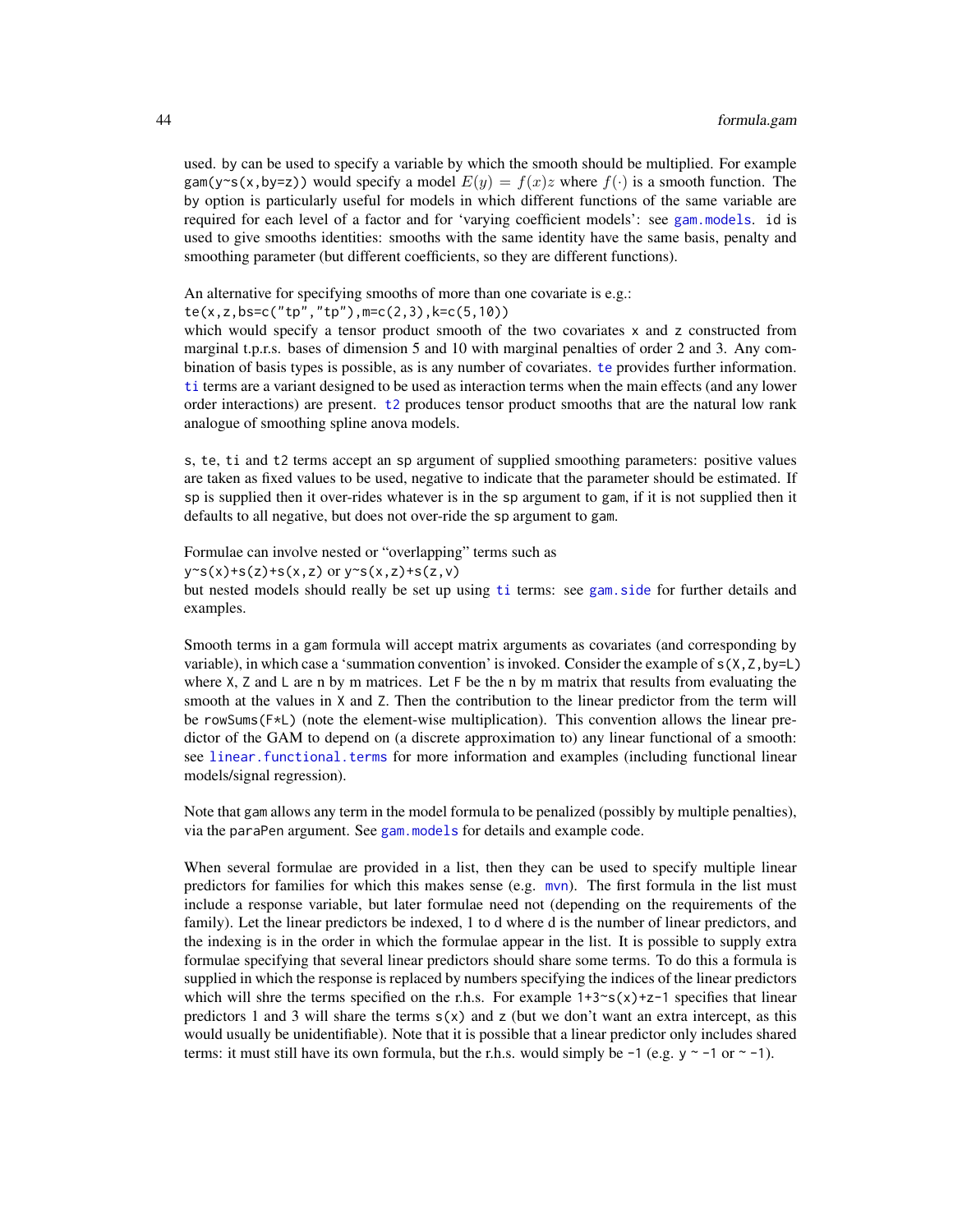#### form $XtV$ i $X$  45

# Value

Returns the model formula, x\$formula. Provided so that anova methods print an appropriate description of the model.

#### WARNING

A gam formula should not refer to variables using e.g. dat[["x"]].

# Author(s)

Simon N. Wood <simon.wood@r-project.org>

#### See Also

[gam](#page-47-0)

<span id="page-44-0"></span>formXtViX *Form component of GAMM covariance matrix*

## Description

This is a service routine for [gamm](#page-91-0). Given,  $V$ , an estimated covariance matrix obtained using extract. Ime.cov2 this routine forms a matrix square root of  $X^T V^{-1} X$  as efficiently as possible, given the structure of  $V$  (usually sparse).

#### Usage

formXtViX(V,X)

### Arguments

| A data covariance matrix list returned from extract, lme, cov2 |
|----------------------------------------------------------------|
| A model matrix.                                                |

## Details

The covariance matrix returned by [extract.lme.cov2](#page-35-0) may be in a packed and re-ordered format, since it is usually sparse. Hence a special service routine is required to form the required products involving this matrix.

### Value

A matrix, R such that crossprod(R) gives  $X^T V^{-1} X$ .

# Author(s)

Simon N. Wood <simon.wood@r-project.org>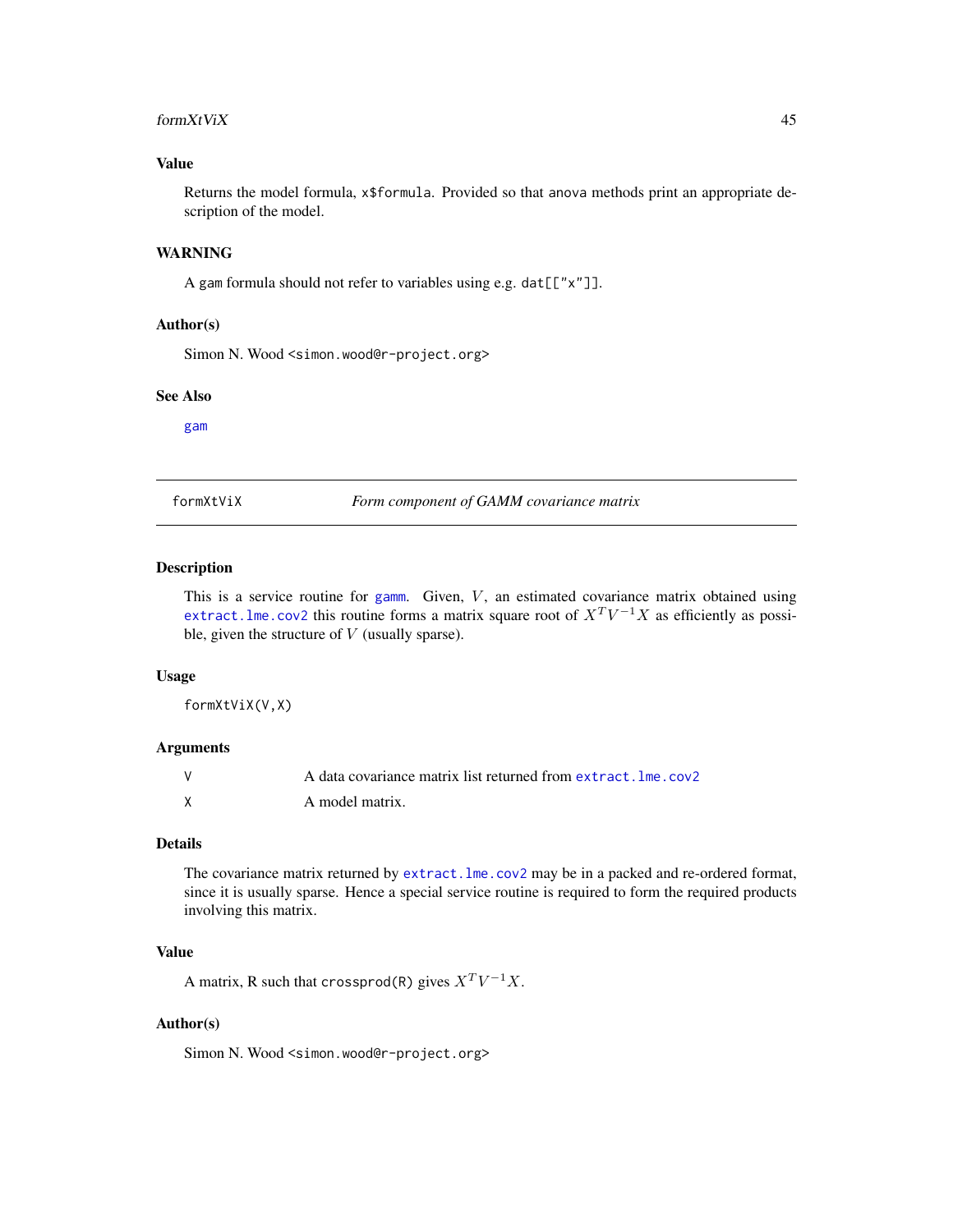# References

For lme see:

Pinheiro J.C. and Bates, D.M. (2000) Mixed effects Models in S and S-PLUS. Springer

For details of how GAMMs are set up for estimation using lme see:

Wood, S.N. (2006) Low rank scale invariant tensor product smooths for Generalized Additive Mixed Models. Biometrics 62(4):1025-1036

<https://www.maths.ed.ac.uk/~swood34/>

#### See Also

[gamm](#page-91-0), [extract.lme.cov2](#page-35-0)

### Examples

```
require(mgcv)
library(nlme)
data(ergoStool)
b <- lme(effort ~ Type, data=ergoStool, random=~1|Subject)
V1 <- extract.lme.cov(b, ergoStool)
V2 <- extract.lme.cov2(b, ergoStool)
X <- model.matrix(b, data=ergoStool)
crossprod(formXtViX(V2, X))
t(X)
```
#### fs.test *FELSPLINE test function*

# Description

Implements a finite area test function based on one proposed by Tim Ramsay (2002).

# Usage

```
fs.test(x,y,r0=.1,r=.5,l=3,b=1,exclude=TRUE)
fs.boundary(r0=.1,r=.5,l=3,n.theta=20)
```
# Arguments

| x, y | Points at which to evaluate the test function.                                                                  |
|------|-----------------------------------------------------------------------------------------------------------------|
| r0   | The test domain is a sort of bent sausage. This is the radius of the inner bend                                 |
| r    | The radius of the curve at the centre of the sausage.                                                           |
| 1    | The length of an arm of the sausage.                                                                            |
| b    | The rate at which the function increases per unit increase in distance along the<br>centre line of the sausage. |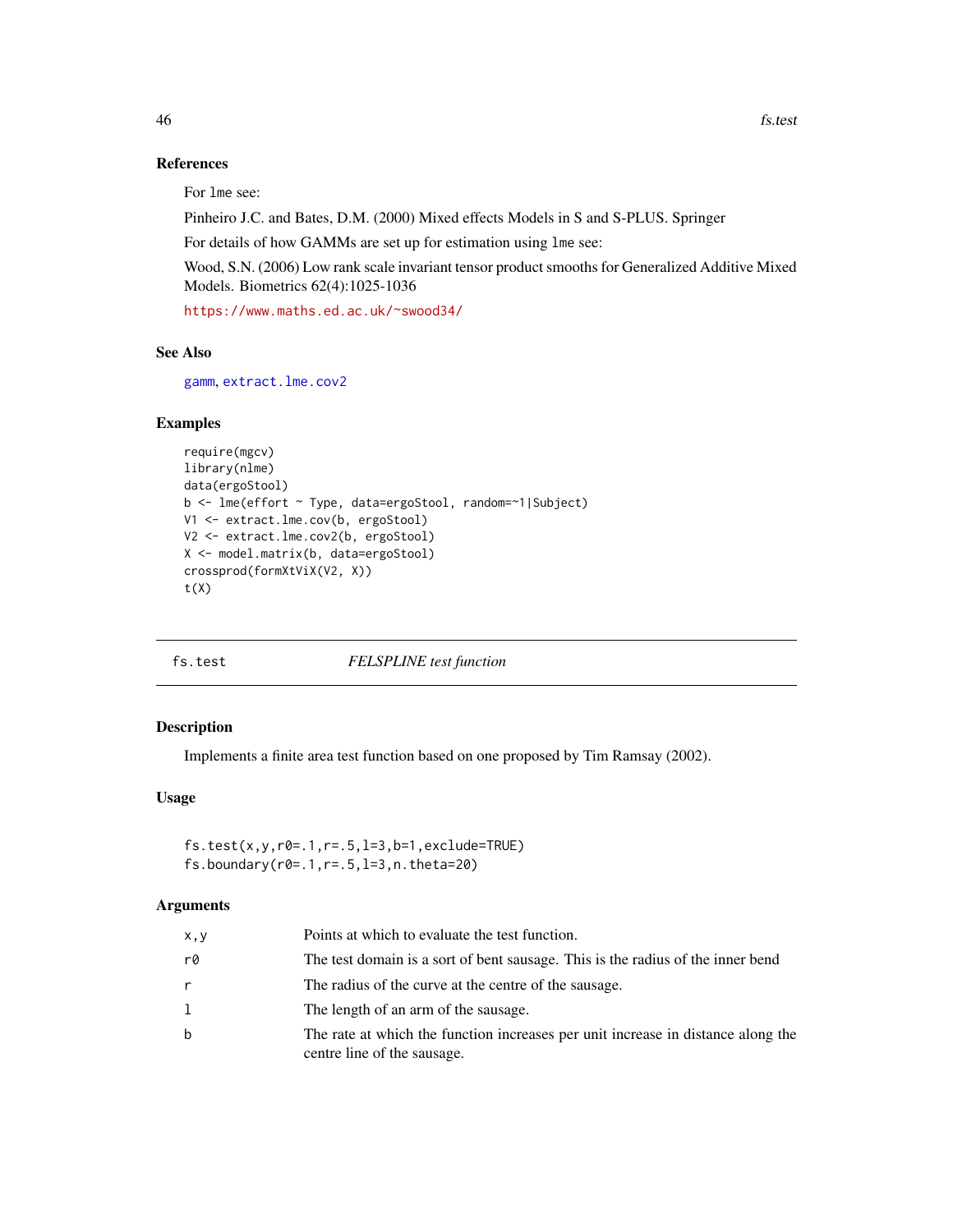#### full.score 47

| exclude | Should exterior points be set to NA?                                          |
|---------|-------------------------------------------------------------------------------|
| n.theta | How many points to use in a piecewise linear representation of a quarter of a |
|         | circle, when generating the boundary curve.                                   |

### Details

The function details are not given in the source article: but this is pretty close. The function is modified from Ramsay (2002), in that it bulges, rather than being flat: this makes a better test of the smoother.

# Value

fs.test returns function evaluations, or NAs for points outside the boundary. fs.boundary returns a list of x,y points to be jointed up in order to define/draw the boundary.

### Author(s)

Simon N. Wood <simon.wood@r-project.org>

# References

Tim Ramsay (2002) "Spline smoothing over difficult regions" J.R.Statist. Soc. B 64(2):307-319

#### Examples

```
require(mgcv)
## plot the function, and its boundary...
fsb \leq - fs.boundary()
m<-300;n<-150
xm <- seq(-1,4,length=m);yn<-seq(-1,1,length=n)
xx < - rep(xm,n);yy\leq rep(yn,rep(m,n))tru <- matrix(fs.test(xx,yy),m,n) ## truth
image(xm,yn,tru,col=heat.colors(100),xlab="x",ylab="y")
lines(fsb$x,fsb$y,lwd=3)
contour(xm,yn,tru,levels=seq(-5,5,by=.25),add=TRUE)
```
full.score *GCV/UBRE score for use within nlm*

#### Description

Evaluates GCV/UBRE score for a GAM, given smoothing parameters. The routine calls [gam.fit](#page-63-0) to fit the model, and is usually called by  $n \ln n$  to optimize the smoothing parameters.

This is basically a service routine for [gam](#page-47-0), and is not usually called directly by users. It is only used in this context for GAMs fitted by outer iteration (see [gam.outer](#page-77-0)) when the the outer method is "nlm.fd" (see [gam](#page-47-0) argument optimizer).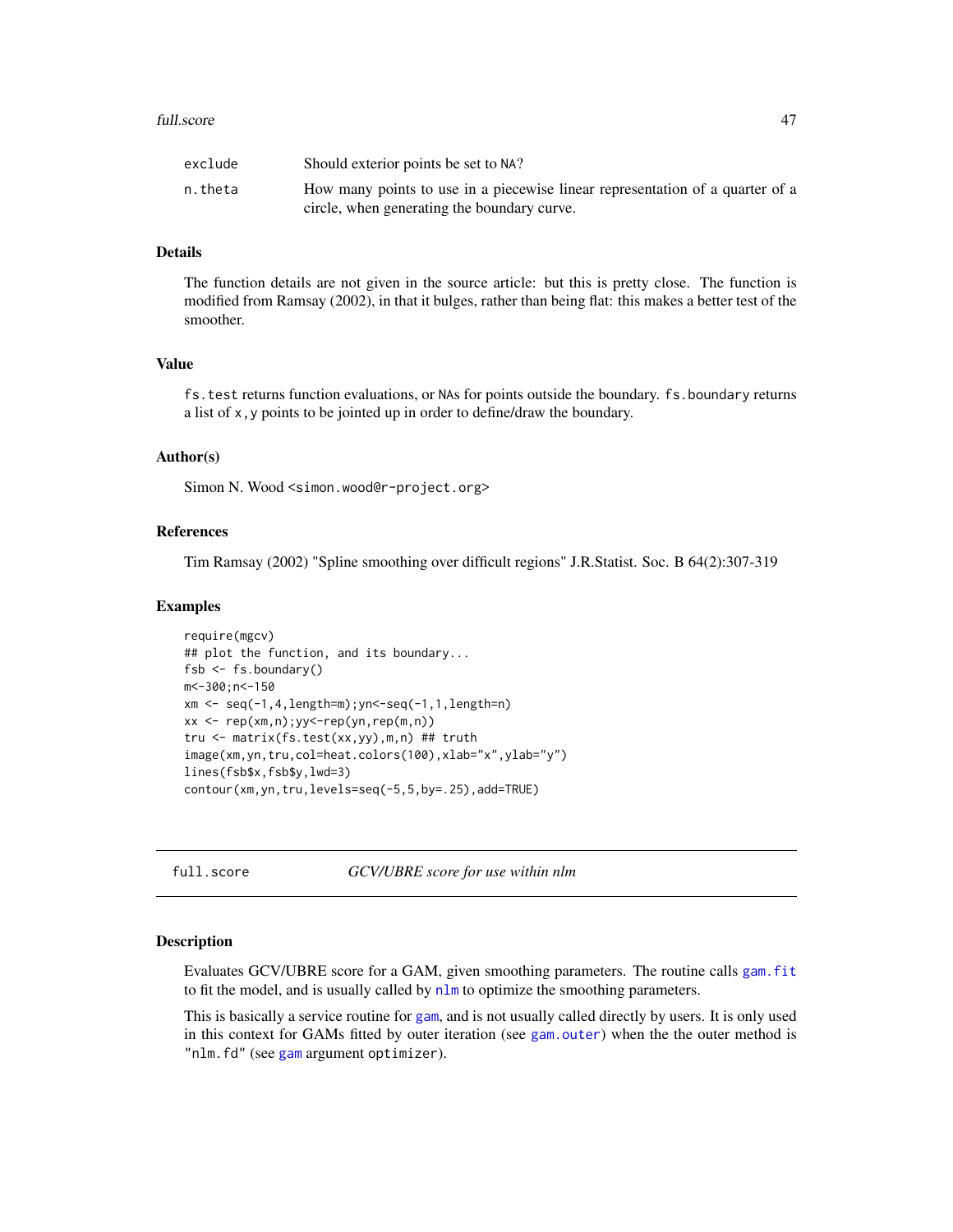# Usage

full.score(sp,G,family,control,gamma,...)

#### Arguments

| sp      | The logs of the smoothing parameters                   |
|---------|--------------------------------------------------------|
| G       | a list returned by $mgcv$ ::: gam. setup               |
| family  | The family object for the GAM.                         |
| control | a list returned be gam. control                        |
| gamma   | the degrees of freedom inflation factor (usually 1).   |
|         | other arguments, typically for passing on to gam. fit. |

# Value

The value of the GCV/UBRE score, with attribute "full.gam.object" which is the full object returned by [gam.fit](#page-63-0).

### Author(s)

Simon N. Wood <simon.wood@r-project.org>

<span id="page-47-0"></span>

gam *Generalized additive models with integrated smoothness estimation*

#### **Description**

Fits a generalized additive model (GAM) to data, the term 'GAM' being taken to include any quadratically penalized GLM and a variety of other models estimated by a quadratically penalised likelihood type approach (see  $f$ amily.mgcv). The degree of smoothness of model terms is estimated as part of fitting. gam can also fit any GLM subject to multiple quadratic penalties (including estimation of degree of penalization). Confidence/credible intervals are readily available for any quantity predicted using a fitted model.

Smooth terms are represented using penalized regression splines (or similar smoothers) with smoothing parameters selected by GCV/UBRE/AIC/REML or by regression splines with fixed degrees of freedom (mixtures of the two are permitted). Multi-dimensional smooths are available using penalized thin plate regression splines (isotropic) or tensor product splines (when an isotropic smooth is inappropriate), and users can add smooths. Linear functionals of smooths can also be included in models. For an overview of the smooths available see [smooth.terms](#page-266-0). For more on specifying models see [gam.models](#page-71-0), [random.effects](#page-200-0) and [linear.functional.terms](#page-128-0). For more on model selection see gam. selection. Do read gam. check and [choose.k](#page-20-0).

See package gam, for GAMs via the original Hastie and Tibshirani approach (see details for differences to this implementation).

For very large datasets see [bam](#page-6-0), for mixed GAM see [gamm](#page-91-0) and [random.effects](#page-200-0).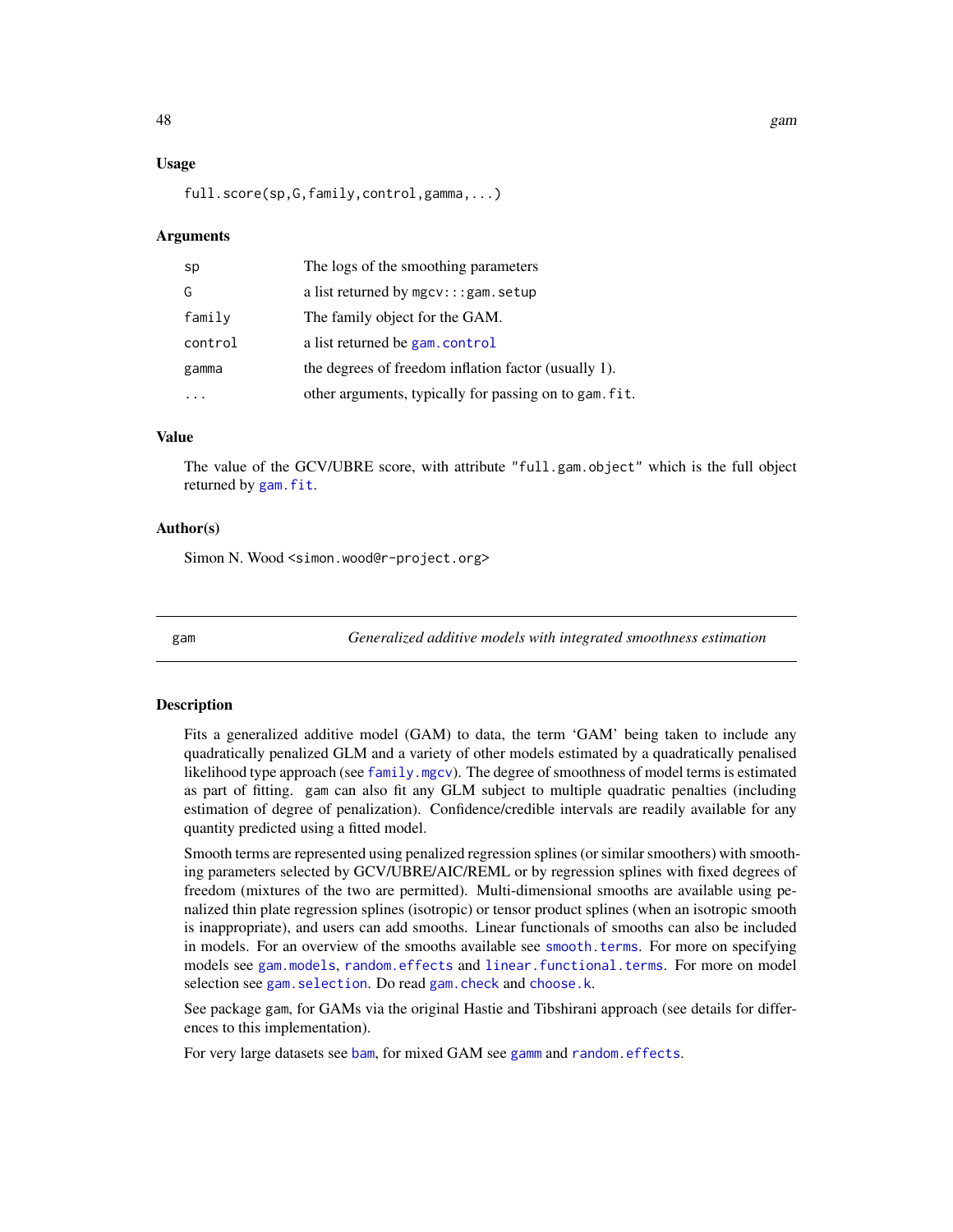# gam and the set of the set of the set of the set of the set of the set of the set of the set of the set of the

# Usage

```
gam(formula,family=gaussian(),data=list(),weights=NULL,subset=NULL,
    na.action,offset=NULL,method="GCV.Cp",
    optimizer=c("outer","newton"),control=list(),scale=0,
    select=FALSE,knots=NULL,sp=NULL,min.sp=NULL,H=NULL,gamma=1,
    fit=TRUE,paraPen=NULL,G=NULL,in.out,drop.unused.levels=TRUE,
    drop.intercept=NULL,discrete=FALSE,...)
```
# Arguments

| A GAM formula, or a list of formulae (see formula.gam and also gam.models).<br>These are exactly like the formula for a GLM except that smooth terms, s, te,<br>ti and t2, can be added to the right hand side to specify that the linear predictor<br>depends on smooth functions of predictors (or linear functionals of these).                                                                                                                                                                                          |
|-----------------------------------------------------------------------------------------------------------------------------------------------------------------------------------------------------------------------------------------------------------------------------------------------------------------------------------------------------------------------------------------------------------------------------------------------------------------------------------------------------------------------------|
| This is a family object specifying the distribution and link to use in fitting etc<br>(see glm and family). See family. mgcv for a full list of what is available, which<br>goes well beyond exponential family. Note that quasi families actually result<br>in the use of extended quasi-likelihood if method is set to a RE/ML method<br>(McCullagh and Nelder, 1989, 9.6).                                                                                                                                               |
| A data frame or list containing the model response variable and covariates re-<br>quired by the formula. By default the variables are taken from environment (formula):<br>typically the environment from which gam is called.                                                                                                                                                                                                                                                                                              |
| prior weights on the contribution of the data to the log likelihood. Note that a<br>weight of 2, for example, is equivalent to having made exactly the same obser-<br>vation twice. If you want to re-weight the contributions of each datum without<br>changing the overall magnitude of the log likelihood, then you should normalize<br>the weights (e.g. weights <-weights/mean(weights)).                                                                                                                              |
| an optional vector specifying a subset of observations to be used in the fitting<br>process.                                                                                                                                                                                                                                                                                                                                                                                                                                |
| a function which indicates what should happen when the data contain 'NA's.<br>The default is set by the 'na.action' setting of 'options', and is 'na.fail' if that is<br>unset. The "factory-fresh" default is 'na.omit'.                                                                                                                                                                                                                                                                                                   |
| Can be used to supply a model offset for use in fitting. Note that this offset<br>will always be completely ignored when predicting, unlike an offset included in<br>formula (this used to conform to the behaviour of lm and glm).                                                                                                                                                                                                                                                                                         |
| A list of fit control parameters to replace defaults returned by gam.control.<br>Values not set assume default values.                                                                                                                                                                                                                                                                                                                                                                                                      |
| The smoothing parameter estimation method. "GCV.Cp" to use GCV for un-<br>known scale parameter and Mallows' Cp/UBRE/AIC for known scale. "GACV. Cp"<br>is equivalent, but using GACV in place of GCV. "REML" for REML estimation,<br>including of unknown scale, "P-REML" for REML estimation, but using a Pear-<br>son estimate of the scale. "ML" and "P-ML" are similar, but using maximum<br>likelihood in place of REML. Beyond the exponential family "REML" is the de-<br>fault, and the only other option is "ML". |
|                                                                                                                                                                                                                                                                                                                                                                                                                                                                                                                             |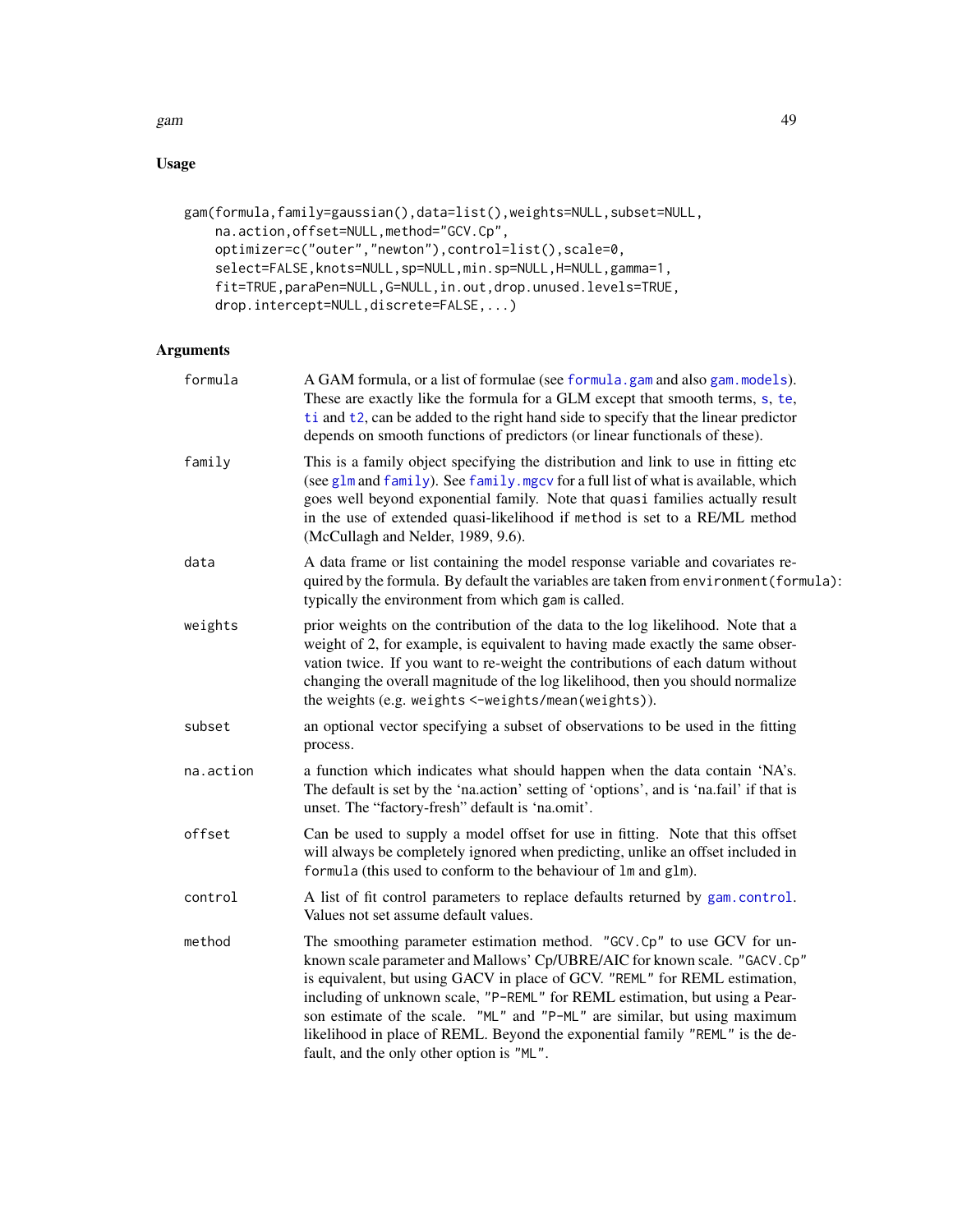| optimizer | An array specifying the numerical optimization method to use to optimize the<br>smoothing parameter estimation criterion (given by method). "perf" (depre-<br>cated) for performance iteration. "outer" for the more stable direct approach.<br>"outer" can use several alternative optimizers, specified in the second element<br>of optimizer: "newton" (default), "bfgs", "optim", "nlm" and "nlm.fd" (the<br>latter is based entirely on finite differenced derivatives and is very slow). "efs"<br>for the extended Fellner Schall method of Wood and Fasiolo (2017). |
|-----------|----------------------------------------------------------------------------------------------------------------------------------------------------------------------------------------------------------------------------------------------------------------------------------------------------------------------------------------------------------------------------------------------------------------------------------------------------------------------------------------------------------------------------------------------------------------------------|
| scale     | If this is positive then it is taken as the known scale parameter. Negative signals<br>that the scale parameter is unknown. 0 signals that the scale parameter is 1 for<br>Poisson and binomial and unknown otherwise. Note that (RE)ML methods can<br>only work with scale parameter 1 for the Poisson and binomial cases.                                                                                                                                                                                                                                                |
| select    | If this is TRUE then gam can add an extra penalty to each term so that it can be<br>penalized to zero. This means that the smoothing parameter estimation that is<br>part of fitting can completely remove terms from the model. If the corresponding<br>smoothing parameter is estimated as zero then the extra penalty has no effect.<br>Use gamma to increase level of penalization.                                                                                                                                                                                    |
| knots     | this is an optional list containing user specified knot values to be used for basis<br>construction. For most bases the user simply supplies the knots to be used,<br>which must match up with the k value supplied (note that the number of knots is<br>not always just k). See tprs for what happens in the "tp"/"ts" case. Different<br>terms can use different numbers of knots, unless they share a covariate.                                                                                                                                                        |
| sp        | A vector of smoothing parameters can be provided here. Smoothing parameters<br>must be supplied in the order that the smooth terms appear in the model formula.<br>Negative elements indicate that the parameter should be estimated, and hence a<br>mixture of fixed and estimated parameters is possible. If smooths share smooth-<br>ing parameters then length(sp) must correspond to the number of underlying<br>smoothing parameters.                                                                                                                                |
| min.sp    | Lower bounds can be supplied for the smoothing parameters. Note that if this<br>option is used then the smoothing parameters full.sp, in the returned object,<br>will need to be added to what is supplied here to get the smoothing parameters<br>actually multiplying the penalties. length (min.sp) should always be the same<br>as the total number of penalties (so it may be longer than sp, if smooths share<br>smoothing parameters).                                                                                                                              |
| H         | A user supplied fixed quadratic penalty on the parameters of the GAM can be<br>supplied, with this as its coefficient matrix. A common use of this term is to<br>add a ridge penalty to the parameters of the GAM in circumstances in which the<br>model is close to un-identifiable on the scale of the linear predictor, but perfectly<br>well defined on the response scale.                                                                                                                                                                                            |
| gamma     | Increase this beyond 1 to produce smoother models. gamma multiplies the effec-<br>tive degrees of freedom in the GCV or UBRE/AIC. coden/gamma can be viewed<br>as an effective sample size in the GCV score, and this also enables it to be used<br>with REML/ML. Ignored with P-RE/ML or the efs optimizer.                                                                                                                                                                                                                                                               |
| fit       | If this argument is TRUE then gam sets up the model and fits it, but if it is FALSE<br>then the model is set up and an object G containing what would be required to fit<br>is returned is returned. See argument G.                                                                                                                                                                                                                                                                                                                                                       |
| paraPen   | optional list specifying any penalties to be applied to parametric model terms.<br>gam. models explains more.                                                                                                                                                                                                                                                                                                                                                                                                                                                              |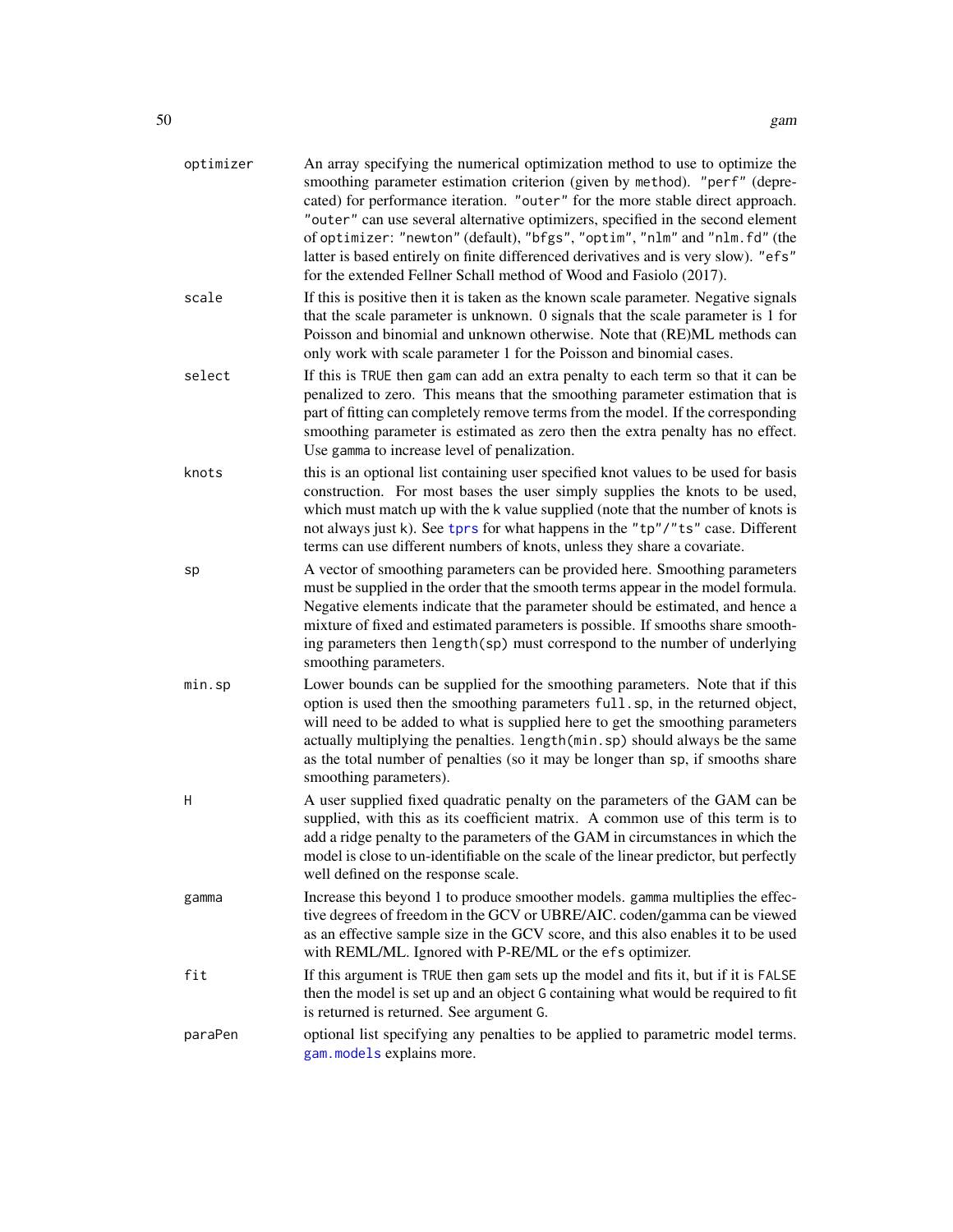| G                  | Usually NULL, but may contain the object returned by a previous call to gam with<br>fit=FALSE, in which case all other arguments are ignored except for sp, gamma,<br>in.out, scale, control, method optimizer and fit.                                                                                                                                                                                                                                                                                    |  |
|--------------------|------------------------------------------------------------------------------------------------------------------------------------------------------------------------------------------------------------------------------------------------------------------------------------------------------------------------------------------------------------------------------------------------------------------------------------------------------------------------------------------------------------|--|
| in.out             | optional list for initializing outer iteration. If supplied then this must contain<br>two elements: sp should be an array of initialization values for all smoothing<br>parameters (there must be a value for all smoothing parameters, whether fixed<br>or to be estimated, but those for fixed s.p.s are not used); scale is the typical<br>scale of the GCV/UBRE function, for passing to the outer optimizer, or the the<br>initial value of the scale parameter, if this is to be estimated by RE/ML. |  |
| drop.unused.levels |                                                                                                                                                                                                                                                                                                                                                                                                                                                                                                            |  |
|                    | by default unused levels are dropped from factors before fitting. For some<br>smooths involving factor variables you might want to turn this off. Only do<br>so if you know what you are doing.                                                                                                                                                                                                                                                                                                            |  |
|                    | drop. intercept Set to TRUE to force the model to really not have the a constant in the parametric<br>model part, even with factor variables present. Can be vector when formula is<br>a list.                                                                                                                                                                                                                                                                                                             |  |
| discrete           | experimental option for setting up models for use with discrete methods em-<br>ployed in bam. Do not modify.                                                                                                                                                                                                                                                                                                                                                                                               |  |
|                    | further arguments for passing on e.g. to gam. fit (such as mustart).                                                                                                                                                                                                                                                                                                                                                                                                                                       |  |
|                    |                                                                                                                                                                                                                                                                                                                                                                                                                                                                                                            |  |

#### Details

A generalized additive model (GAM) is a generalized linear model (GLM) in which the linear predictor is given by a user specified sum of smooth functions of the covariates plus a conventional parametric component of the linear predictor. A simple example is:

$$
\log(E(y_i)) = \alpha + f_1(x_{1i}) + f_2(x_{2i})
$$

where the (independent) response variables  $y_i \sim \text{Poi}$ , and  $f_1$  and  $f_2$  are smooth functions of covariates  $x_1$  and  $x_2$ . The log is an example of a link function. Note that to be identifiable the model requires constraints on the smooth functions. By default these are imposed automatically and require that the function sums to zero over the observed covariate values (the presence of a metric by variable is the only case which usually suppresses this).

If absolutely any smooth functions were allowed in model fitting then maximum likelihood estimation of such models would invariably result in complex over-fitting estimates of  $f_1$  and  $f_2$ . For this reason the models are usually fit by penalized likelihood maximization, in which the model (negative log) likelihood is modified by the addition of a penalty for each smooth function, penalizing its 'wiggliness'. To control the trade-off between penalizing wiggliness and penalizing badness of fit each penalty is multiplied by an associated smoothing parameter: how to estimate these parameters, and how to practically represent the smooth functions are the main statistical questions introduced by moving from GLMs to GAMs.

The mgcv implementation of gam represents the smooth functions using penalized regression splines, and by default uses basis functions for these splines that are designed to be optimal, given the number basis functions used. The smooth terms can be functions of any number of covariates and the user has some control over how smoothness of the functions is measured.

gam in mgcv solves the smoothing parameter estimation problem by using the Generalized Cross Validation (GCV) criterion

 $nD/(n-DoF)^2$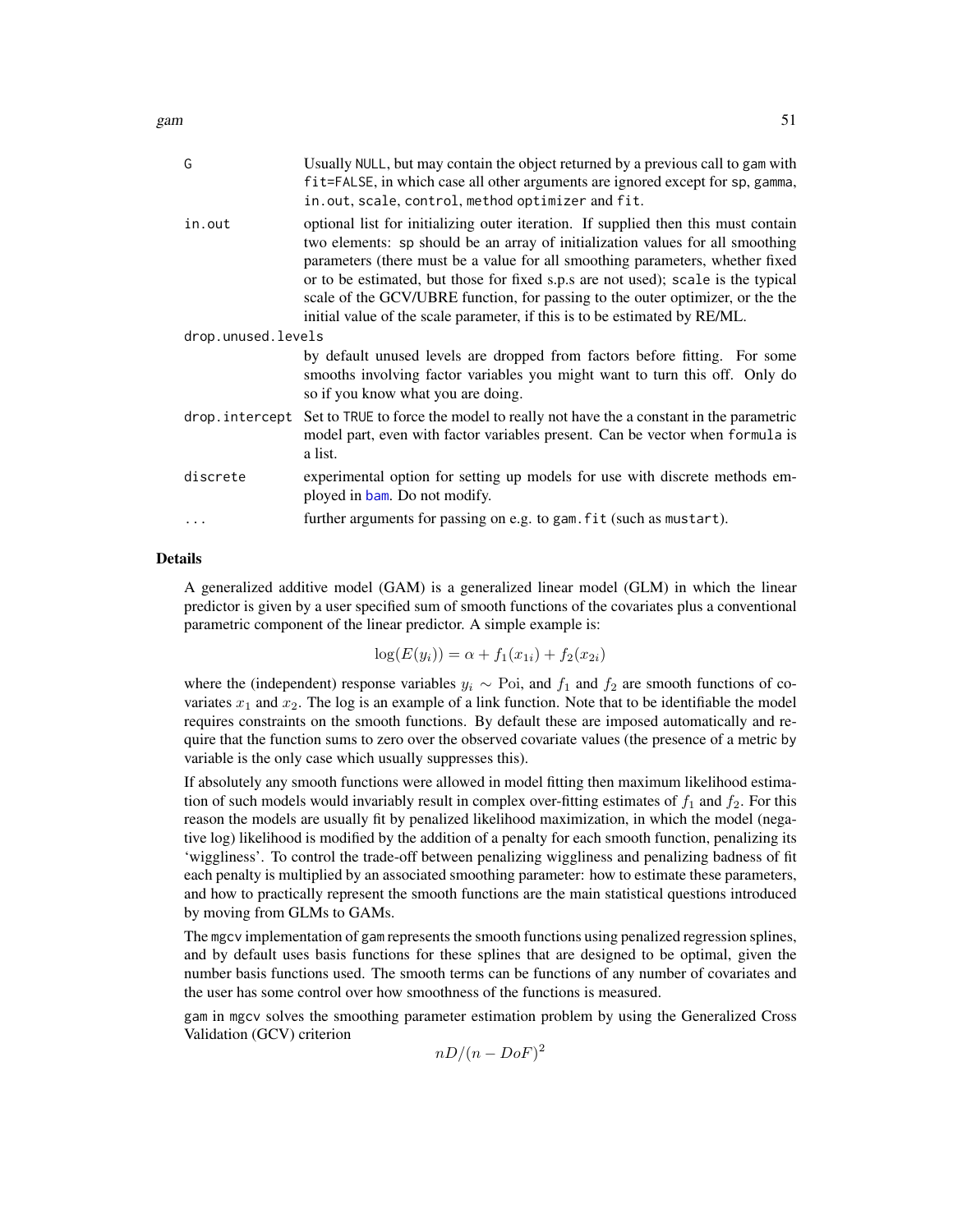or an Un-Biased Risk Estimator (UBRE )criterion

$$
D/n + 2sDoF/n - s
$$

where D is the deviance, n the number of data, s the scale parameter and  $DoF$  the effective degrees of freedom of the model. Notice that UBRE is effectively just AIC rescaled, but is only used when s is known.

Alternatives are GACV, or a Laplace approximation to REML. There is some evidence that the latter may actually be the most effective choice. The main computational challenge solved by the mgcv package is to optimize the smoothness selection criteria efficiently and reliably.

Broadly gam works by first constructing basis functions and one or more quadratic penalty coefficient matrices for each smooth term in the model formula, obtaining a model matrix for the strictly parametric part of the model formula, and combining these to obtain a complete model matrix (/design matrix) and a set of penalty matrices for the smooth terms. The linear identifiability constraints are also obtained at this point. The model is fit using gam. fit, gam. fit3 or variants, which are modifications of [glm.fit](#page-0-0). The GAM penalized likelihood maximization problem is solved by Penalized Iteratively Re-weighted Least Squares (P-IRLS) (see e.g. Wood 2000). Smoothing parameter selection is possible in one of two ways. (i) 'Performance iteration' uses the fact that at each P-IRLS step a working penalized linear model is estimated, and the smoothing parameter estimation can be performed for each such working model. Eventually, in most cases, both model parameter estimates and smoothing parameter estimates converge. This option is available in [bam](#page-6-0) and [gamm](#page-91-0) but is deprecated for gam (ii) Alternatively the P-IRLS scheme is iterated to convergence for each trial set of smoothing parameters, and GCV, UBRE or REML scores are only evaluated on convergence - optimization is then 'outer' to the P-IRLS loop: in this case the P-IRLS iteration has to be differentiated, to facilitate optimization, and [gam.fit3](#page-65-0) or one of its variants is used in place of gam.fit. gam uses the second method, outer iteration.

Several alternative basis-penalty types are built in for representing model smooths, but alternatives can easily be added (see [smooth.terms](#page-266-0) for an overview and [smooth.construct](#page-222-1) for how to add smooth classes). The choice of the basis dimension (k in the s, te, ti and t2 terms) is something that should be considered carefully (the exact value is not critical, but it is important not to make it restrictively small, nor very large and computationally costly). The basis should be chosen to be larger than is believed to be necessary to approximate the smooth function concerned. The effective degrees of freedom for the smooth will then be controlled by the smoothing penalty on the term, and (usually) selected automatically (with an upper limit set by k-1 or occasionally k). Of course the k should not be made too large, or computation will be slow (or in extreme cases there will be more coefficients to estimate than there are data).

Note that gam assumes a very inclusive definition of what counts as a GAM: basically any penalized GLM can be used: to this end gam allows the non smooth model components to be penalized via argument paraPen and allows the linear predictor to depend on general linear functionals of smooths, via the summation convention mechanism described in [linear.functional.terms](#page-128-0). link{family.mgcv} details what is available beyond GLMs and the exponential family.

Details of the default underlying fitting methods are given in Wood (2011 and 2004). Some alternative methods are discussed in Wood (2000 and 2006).

gam() is not a clone of Trevor Hastie's original (as supplied in S-PLUS or package gam). The major differences are (i) that by default estimation of the degree of smoothness of model terms is part of model fitting, (ii) a Bayesian approach to variance estimation is employed that makes for easier confidence interval calculation (with good coverage probabilities), (iii) that the model can depend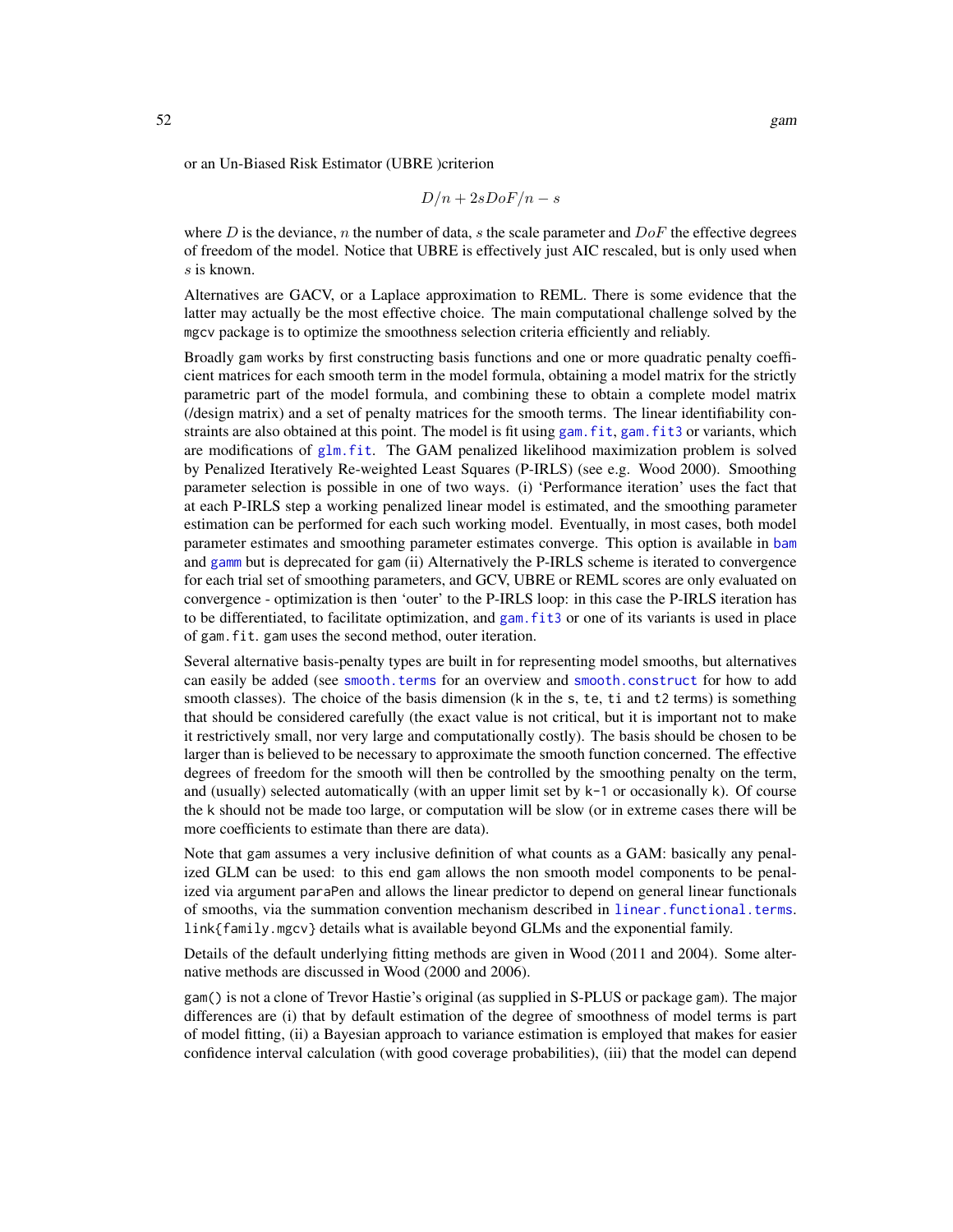#### gam  $53$

on any (bounded) linear functional of smooth terms, (iv) the parametric part of the model can be penalized, (v) simple random effects can be incorporated, and (vi) the facilities for incorporating smooths of more than one variable are different: specifically there are no lo smooths, but instead (a) [s](#page-208-0) [te](#page-287-0)rms can have more than one argument, implying an isotropic smooth and (b) te, [ti](#page-287-1) or [t2](#page-282-0) smooths are provided as an effective means for modelling smooth interactions of any number of variables via scale invariant tensor product smooths. Splines on the sphere, Duchon splines and Gaussian Markov Random Fields are also available. (vii) Models beyond the exponential family are available. See package gam, for GAMs via the original Hastie and Tibshirani approach.

### Value

If fit=FALSE the function returns a list G of items needed to fit a GAM, but doesn't actually fit it.

Otherwise the function returns an object of class "gam" as described in [gamObject](#page-99-0).

#### WARNINGS

The default basis dimensions used for smooth terms are essentially arbitrary, and it should be checked that they are not too small. See [choose.k](#page-20-0) and [gam.check](#page-57-0).

You must have more unique combinations of covariates than the model has total parameters. (Total parameters is sum of basis dimensions plus sum of non-spline terms less the number of spline terms).

Automatic smoothing parameter selection is not likely to work well when fitting models to very few response data.

For data with many zeroes clustered together in the covariate space it is quite easy to set up GAMs which suffer from identifiability problems, particularly when using Poisson or binomial families. The problem is that with e.g. log or logit links, mean value zero corresponds to an infinite range on the linear predictor scale.

### Author(s)

Simon N. Wood <simon.wood@r-project.org>

Front end design inspired by the S function of the same name based on the work of Hastie and Tibshirani (1990). Underlying methods owe much to the work of Wahba (e.g. 1990) and Gu (e.g. 2002).

### References

Key References on this implementation:

Wood, S.N., N. Pya and B. Saefken (2016), Smoothing parameter and model selection for general smooth models (with discussion). Journal of the American Statistical Association 111, 1548-1575 doi: [10.1080/01621459.2016.1180986](https://doi.org/10.1080/01621459.2016.1180986)

Wood, S.N. (2011) Fast stable restricted maximum likelihood and marginal likelihood estimation of semiparametric generalized linear models. Journal of the Royal Statistical Society (B) 73(1):3-36

Wood, S.N. (2004) Stable and efficient multiple smoothing parameter estimation for generalized additive models. J. Amer. Statist. Ass. 99:673-686. [Default method for additive case by GCV (but no longer for generalized)]

Wood, S.N. (2003) Thin plate regression splines. J.R.Statist.Soc.B 65(1):95-114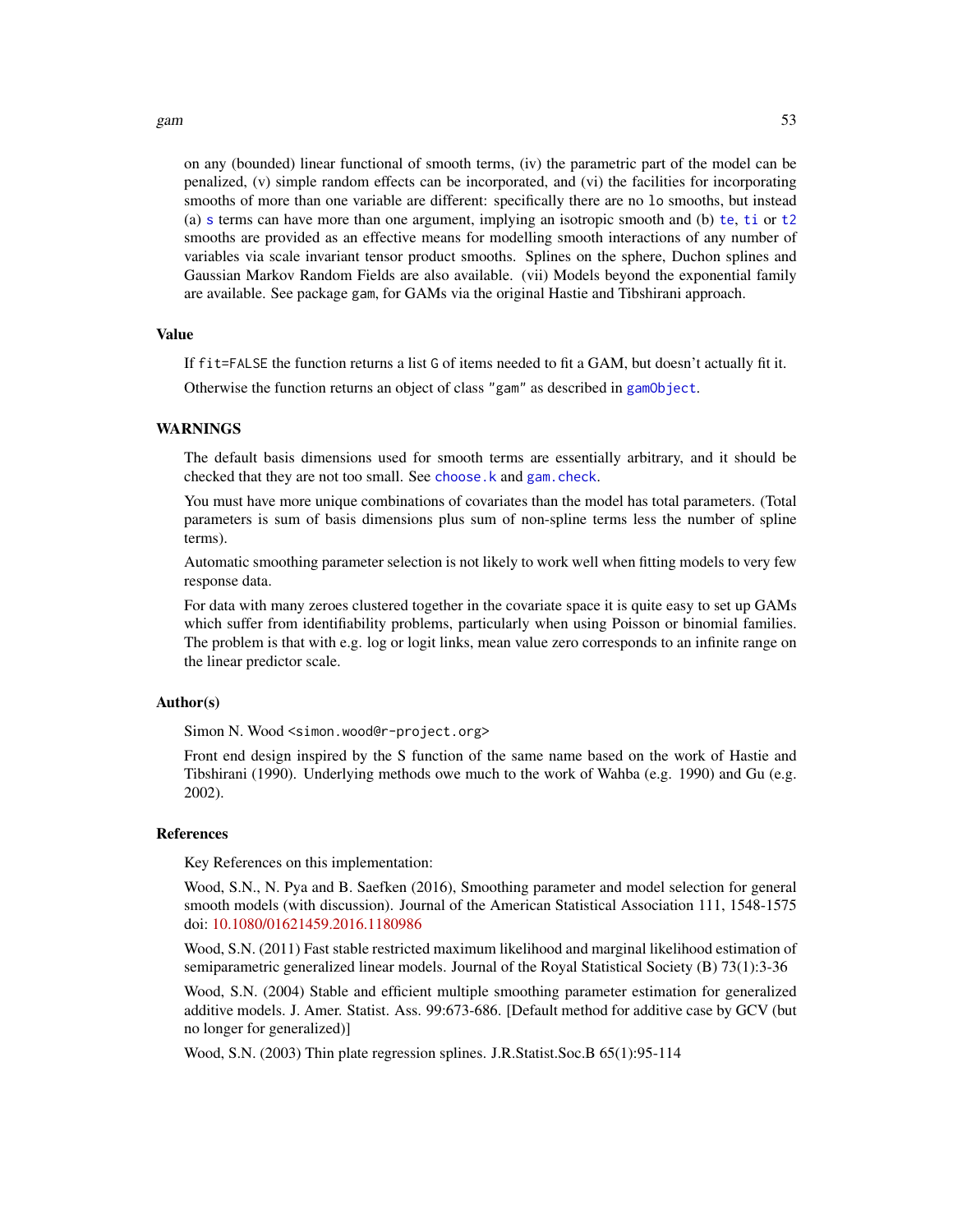Wood, S.N. (2006a) Low rank scale invariant tensor product smooths for generalized additive mixed models. Biometrics 62(4):1025-1036

Wood S.N. (2017) Generalized Additive Models: An Introduction with R (2nd edition). Chapman and Hall/CRC Press.

Wood, S.N. and M. Fasiolo (2017) A generalized Fellner-Schall method for smoothing parameter optimization with application to Tweedie location, scale and shape models. Biometrics 73 (4), 1071-1081

Wood S.N., F. Scheipl and J.J. Faraway (2012) Straightforward intermediate rank tensor product smoothing in mixed models. Statistical Computing.

Marra, G and S.N. Wood (2012) Coverage Properties of Confidence Intervals for Generalized Additive Model Components. Scandinavian Journal of Statistics, 39(1), 53-74.

Key Reference on GAMs and related models:

Hastie (1993) in Chambers and Hastie (1993) Statistical Models in S. Chapman and Hall.

Hastie and Tibshirani (1990) Generalized Additive Models. Chapman and Hall.

Wahba (1990) Spline Models of Observational Data. SIAM

Wood, S.N. (2000) Modelling and Smoothing Parameter Estimation with Multiple Quadratic Penalties. J.R.Statist.Soc.B 62(2):413-428 [The original mgcv paper, but no longer the default methods.]

Background References:

Green and Silverman (1994) Nonparametric Regression and Generalized Linear Models. Chapman and Hall.

Gu and Wahba (1991) Minimizing GCV/GML scores with multiple smoothing parameters via the Newton method. SIAM J. Sci. Statist. Comput. 12:383-398

Gu (2002) Smoothing Spline ANOVA Models, Springer.

McCullagh and Nelder (1989) Generalized Linear Models 2nd ed. Chapman & Hall.

O'Sullivan, Yandall and Raynor (1986) Automatic smoothing of regression functions in generalized linear models. J. Am. Statist.Ass. 81:96-103

Wood (2001) mgcv:GAMs and Generalized Ridge Regression for R. R News 1(2):20-25

Wood and Augustin (2002) GAMs with integrated model selection using penalized regression splines and applications to environmental modelling. Ecological Modelling 157:157-177

<https://www.maths.ed.ac.uk/~swood34/>

# See Also

[mgcv-package](#page-143-0), [gamObject](#page-99-0), [gam.models](#page-71-0), [smooth.terms](#page-266-0), [linear.functional.terms](#page-128-0), [s](#page-208-0), [te](#page-287-0) [predict.gam](#page-184-0), [plot.gam](#page-175-0), [summary.gam](#page-278-0), [gam.side](#page-83-0), [gam.selection](#page-80-0), [gam.control](#page-59-0) [gam.check](#page-57-0), [linear.functional.terms](#page-128-0) [negbin](#page-156-0), [magic](#page-135-0),[vis.gam](#page-303-0)

#### Examples

## see also examples in ?gam.models (e.g. 'by' variables, ## random effects and tricks for large binary datasets)

library(mgcv)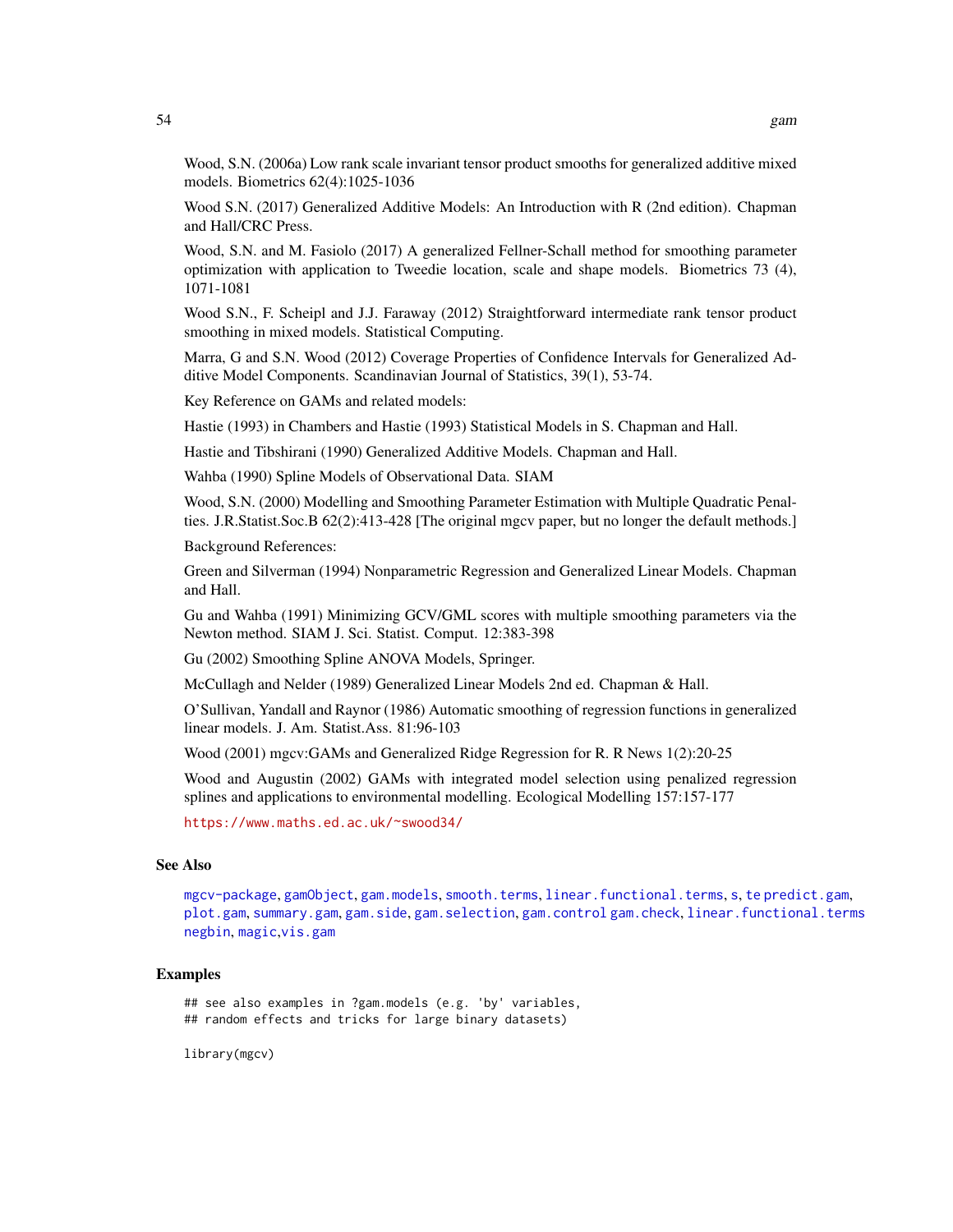```
set.seed(2) ## simulate some data...
dat <- gamSim(1,n=400,dist="normal",scale=2)
b <- gam(y~s(x0)+s(x1)+s(x2)+s(x3),data=dat)
summary(b)
plot(b,pages=1,residuals=TRUE) ## show partial residuals
plot(b,pages=1,seWithMean=TRUE) ## `with intercept' CIs
## run some basic model checks, including checking
## smoothing basis dimensions...
gam.check(b)
## same fit in two parts .....
G \leq gam(y~s(x0)+s(x1)+s(x2)+s(x3),fit=FALSE,data=dat)
b \leftarrow \text{gam}(G=G)print(b)
## 2 part fit enabling manipulation of smoothing parameters...
G <- gam(y~s(x0)+s(x1)+s(x2)+s(x3),fit=FALSE,data=dat,sp=b$sp)
G$lsp0 <- log(b$sp*10) ## provide log of required sp vec
gam(G=G) ## it's smoother
## change the smoothness selection method to REML
b0 <- gam(y~s(x0)+s(x1)+s(x2)+s(x3),data=dat,method="REML")
## use alternative plotting scheme, and way intervals include
## smoothing parameter uncertainty...
plot(b0,pages=1,scheme=1,unconditional=TRUE)
## Would a smooth interaction of x0 and x1 be better?
## Use tensor product smooth of x0 and x1, basis
## dimension 49 (see ?te for details, also ?t2).
bt <- gam(y~te(x0,x1,k=7)+s(x2)+s(x3),data=dat,
          method="REML")
plot(bt,pages=1)
plot(bt,pages=1,scheme=2) ## alternative visualization
AIC(b0,bt) ## interaction worse than additive
## Alternative: test for interaction with a smooth ANOVA
## decomposition (this time between x2 and x1)
bt <- gam(y~s(x0)+s(x1)+s(x2)+s(x3)+ti(x1,x2,k=6),
            data=dat,method="REML")
summary(bt)
## If it is believed that x0 and x1 are naturally on
## the same scale, and should be treated isotropically
## then could try...
bs \leq gam(y~s(x0,x1,k=40)+s(x2)+s(x3),data=dat,
          method="REML")
plot(bs,pages=1)
AIC(b0,bt,bs) ## additive still better.
## Now do automatic terms selection as well
b1 <- gam(y~s(x0)+s(x1)+s(x2)+s(x3),data=dat,
       method="REML",select=TRUE)
plot(b1,pages=1)
```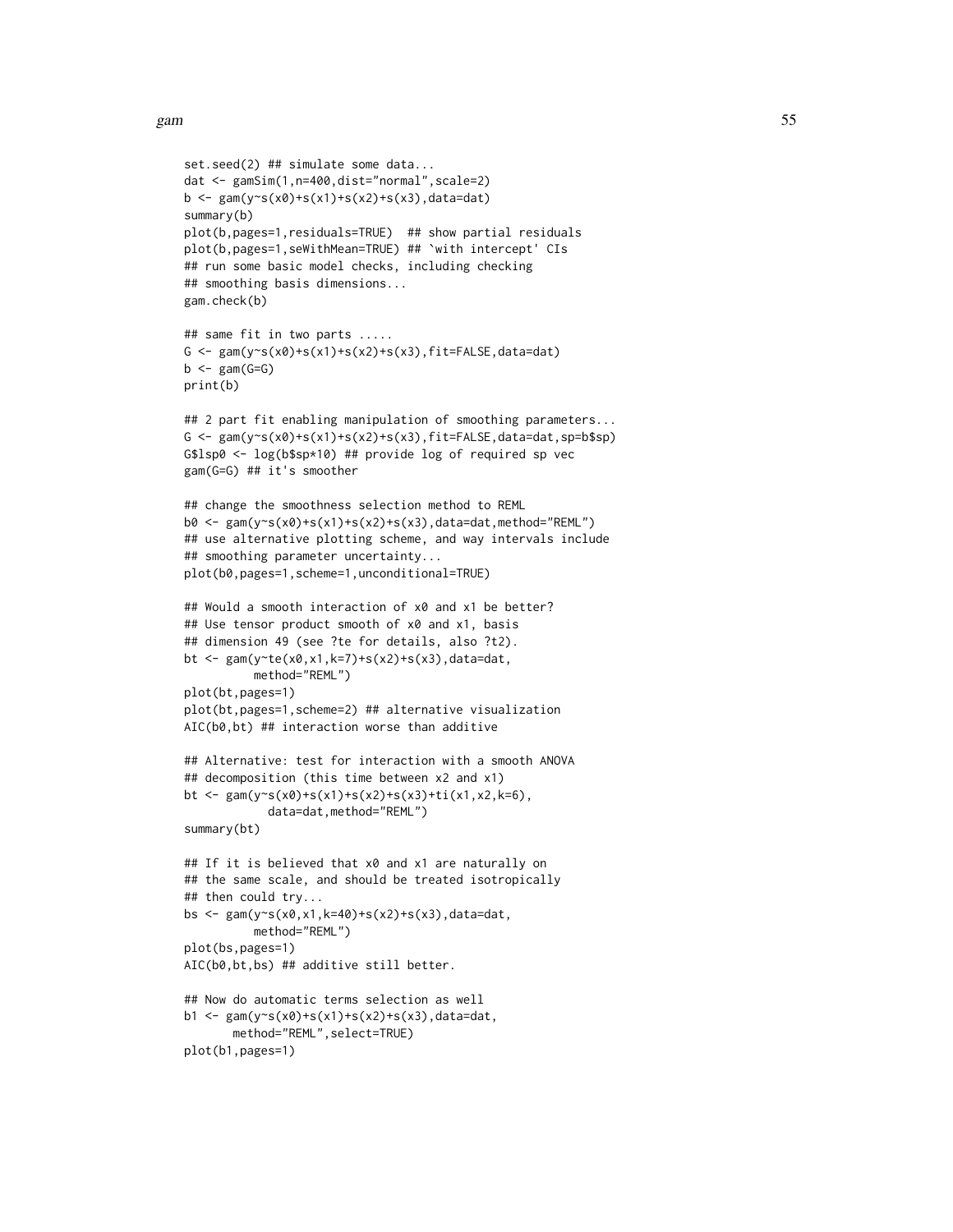```
## set the smoothing parameter for the first term, estimate rest ...
bp <- gam(y s(x0) + s(x1) + s(x2) + s(x3), sp=c(0.01, -1, -1, -1), data=dat)
plot(bp,pages=1,scheme=1)
## alternatively...
bp <- gam(y~s(x0,sp=.01)+s(x1)+s(x2)+s(x3),data=dat)
# set lower bounds on smoothing parameters ....
bp <-gam(y \text{S}(x0)+s(x1)+s(x2)+s(x3),
        min.sp=c(0.001,0.01,0,10),data=dat)
print(b);print(bp)
# same with REML
bp<-gam(y~s(x0)+s(x1)+s(x2)+s(x3),
        min.sp=c(0.1,0.1,0,10),data=dat,method="REML")
print(b0);print(bp)
## now a GAM with 3df regression spline term & 2 penalized terms
b0 <- gam(y~s(x0,k=4,fx=TRUE,bs="tp")+s(x1,k=12)+s(x2,k=15),data=dat)
plot(b0,pages=1)
## now simulate poisson data...
set.seed(6)
dat <- gamSim(1,n=2000,dist="poisson",scale=.1)
## use "cr" basis to save time, with 2000 data...
b2<-gam(y~s(x0,bs="cr")+s(x1,bs="cr")+s(x2,bs="cr")+
        s(x3,bs="cr"),family=poisson,data=dat,method="REML")
plot(b2,pages=1)
## drop x3, but initialize sp's from previous fit, to
## save more time...
b2a<-gam(y~s(x0,bs="cr")+s(x1,bs="cr")+s(x2,bs="cr"),
         family=poisson,data=dat,method="REML",
         in.out=list(sp=b2$sp[1:3],scale=1))
par(mfrow=c(2,2))
plot(b2a)
par(mfrow=c(1,1))
## similar example using GACV...
dat <- gamSim(1,n=400,dist="poisson",scale=.25)
b4<-gam(y~s(x0)+s(x1)+s(x2)+s(x3),family=poisson,
        data=dat,method="GACV.Cp",scale=-1)
plot(b4,pages=1)
```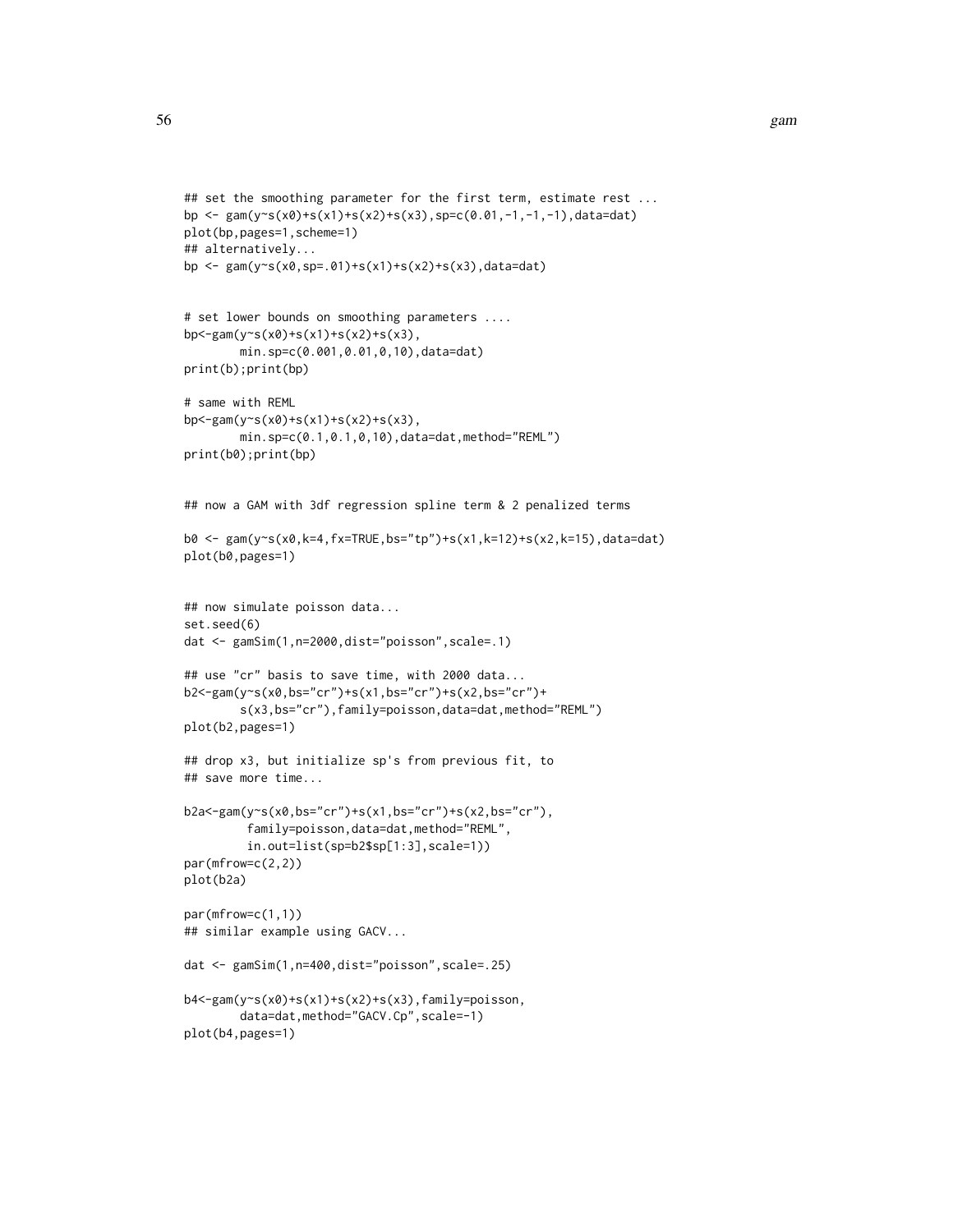```
## repeat using REML as in Wood 2011...
b5<-gam(y~s(x0)+s(x1)+s(x2)+s(x3),family=poisson,
        data=dat,method="REML")
plot(b5,pages=1)
## a binary example (see ?gam.models for large dataset version)...
dat <- gamSim(1,n=400,dist="binary",scale=.33)
lr.fit <- gam(y~s(x0)+s(x1)+s(x2)+s(x3),family=binomial,
              data=dat,method="REML")
## plot model components with truth overlaid in red
op \leq par(mfrow=c(2,2))
fn <- c("f0","f1","f2","f3");xn <- c("x0","x1","x2","x3")
for (k in 1:4) {
  plot(lr.fit,residuals=TRUE,select=k)
  ff <- dat[[fn[k]]];xx <- dat[[xn[k]]]
  ind <- sort.int(xx,index.return=TRUE)$ix
  lines(xx[ind],(ff-mean(ff))[ind]*.33,col=2)
}
par(op)
anova(lr.fit)
lr.fit1 <- gam(y~s(x0)+s(x1)+s(x2),family=binomial,
               data=dat,method="REML")
lr.fit2 <- gam(y~s(x1)+s(x2),family=binomial,
               data=dat,method="REML")
AIC(lr.fit,lr.fit1,lr.fit2)
## For a Gamma example, see ?summary.gam...
## For inverse Gaussian, see ?rig
## now 2D smoothing...
eg <- gamSim(2,n=500,scale=.1)
attach(eg)
op <- par(mfrow=c(2,2),mar=c(4,4,1,1))
contour(truth$x,truth$z,truth$f) ## contour truth
b4 <- gam(y~s(x,z),data=data) ## fit model
fit1 <- matrix(predict.gam(b4,pr,se=FALSE),40,40)
contour(truth$x,truth$z,fit1) ## contour fit
persp(truth$x,truth$z,truth$f) ## persp truth
vis.gam(b4) ## persp fit
detach(eg)
par(op)
##################################################
```
## largish dataset example with user defined knots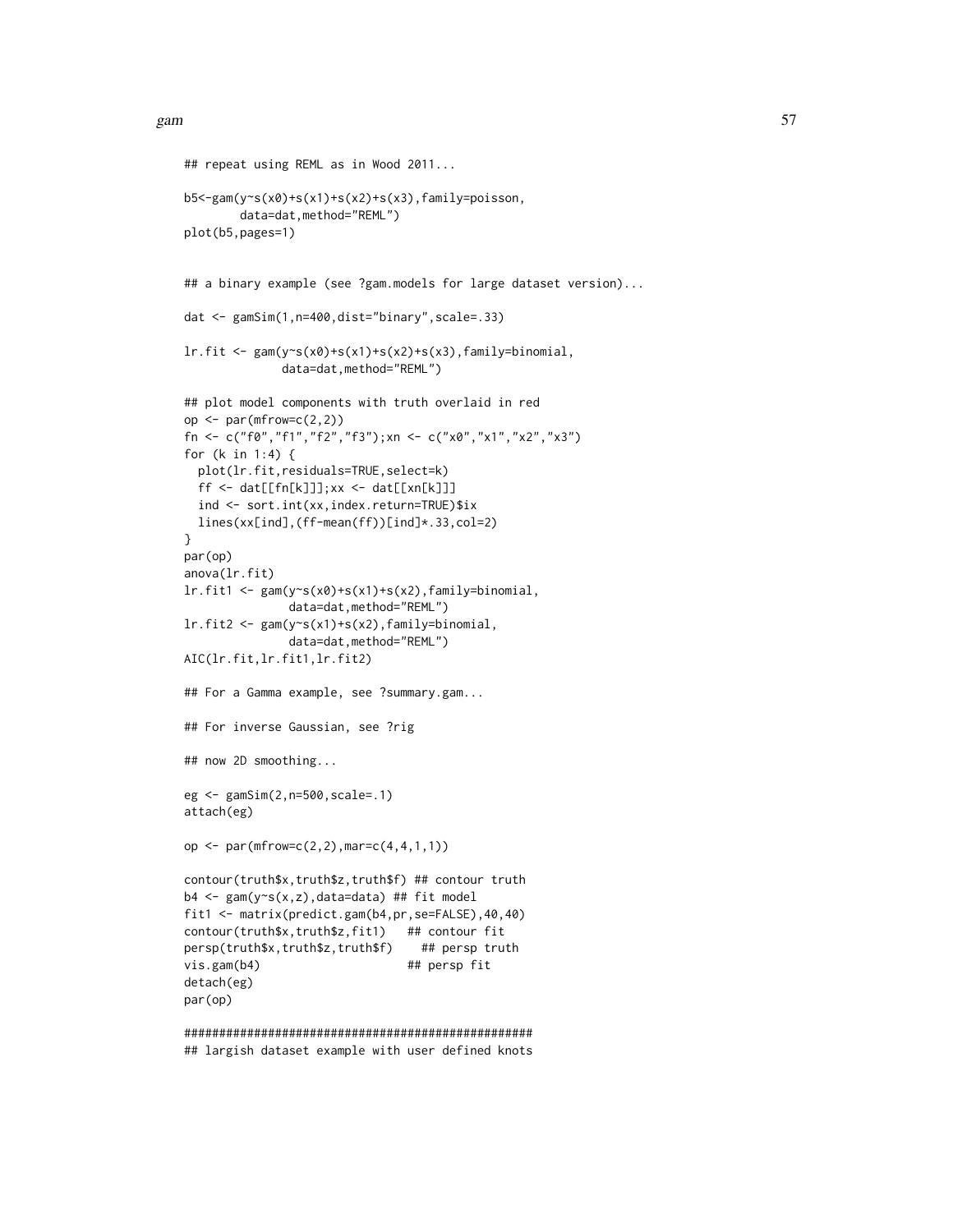```
##################################################
```

```
par(mfrow=c(2,2))
n <- 5000
eg <- gamSim(2,n=n,scale=.5)
attach(eg)
ind<-sample(1:n,200,replace=FALSE)
b5<-gam(y~s(x,z,k=40),data=data,
        knots=list(x=data$x[ind],z=data$z[ind]))
## various visualizations
vis.gam(b5,theta=30,phi=30)
plot(b5)
plot(b5,scheme=1,theta=50,phi=20)
plot(b5,scheme=2)
par(mfrow=c(1,1))
## and a pure "knot based" spline of the same data
b6<-gam(y~s(x,z,k=64),data=data,knots=list(x= rep((1:8-0.5)/8,8),
        z=rep((1:8-0.5)/8,rep(8,8))))
vis.gam(b6,color="heat",theta=30,phi=30)
## varying the default large dataset behaviour via `xt'
b7 <- gam(y~s(x,z,k=40,xt=list(max.knots=500,seed=2)),data=data)
vis.gam(b7,theta=30,phi=30)
detach(eg)
```
<span id="page-57-0"></span>gam.check *Some diagnostics for a fitted gam model*

# Description

Takes a fitted gam object produced by gam() and produces some diagnostic information about the fitting procedure and results. The default is to produce 4 residual plots, some information about the convergence of the smoothness selection optimization, and to run diagnostic tests of whether the basis dimension choises are adequate. Care should be taken in interpreting the results when applied to gam objects returned by [gamm](#page-91-0).

### Usage

```
gam.check(b, old.style=FALSE,
          type=c("deviance","pearson","response"),
          k.sample=5000,k.rep=200,
          rep=0, level=.9, rl.col=2, rep.col="gray80", ...)
```
### Arguments

b a fitted gam object as produced by [gam\(](#page-47-0)).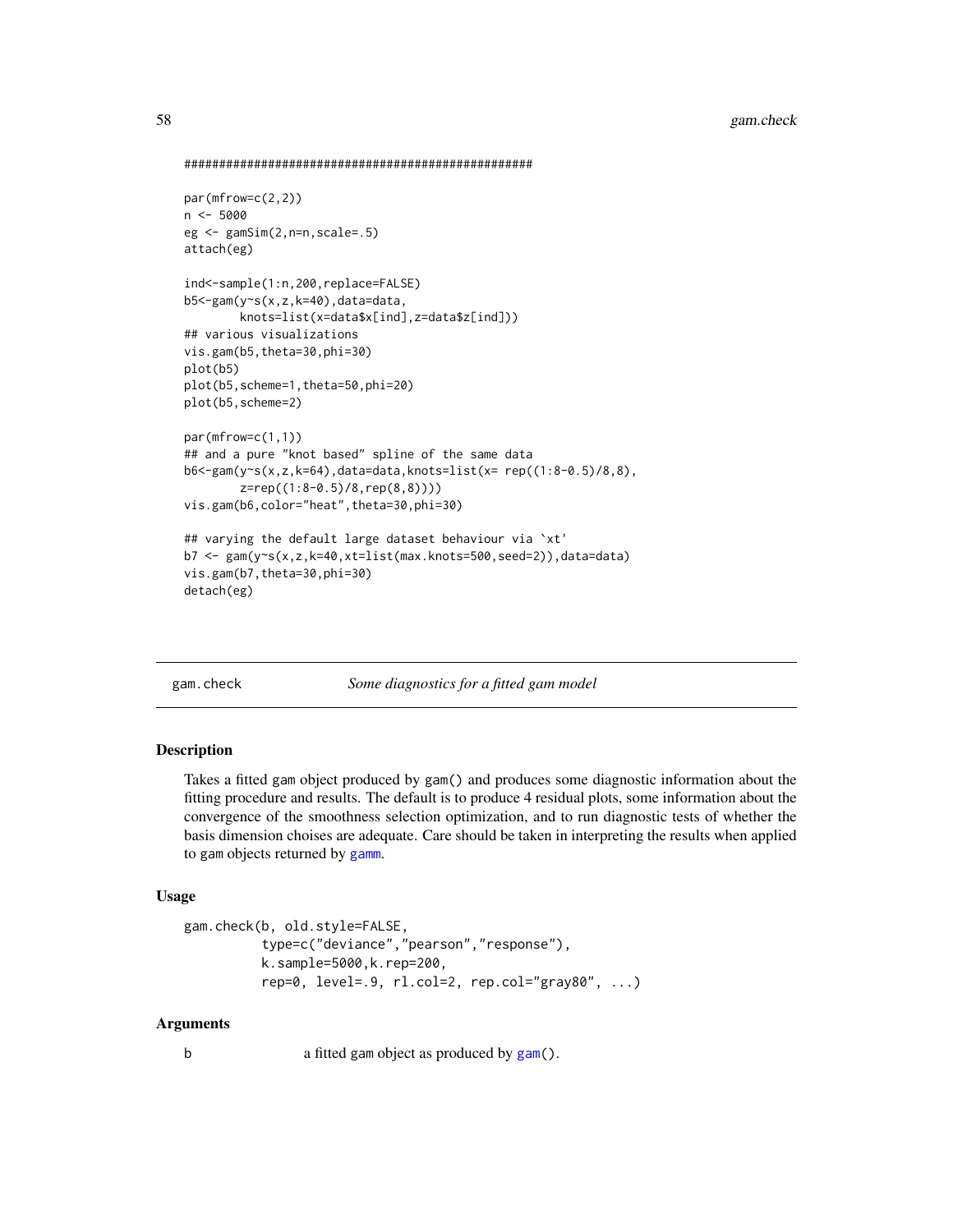#### gam.check 59

| old.style                   | If you want old fashioned plots, exactly as in Wood, 2006, set to TRUE. |  |
|-----------------------------|-------------------------------------------------------------------------|--|
| type                        | type of residuals, see residuals. gam, used in all plots.               |  |
| k.sample                    | Above this k testing uses a random sub-sample of data.                  |  |
| k.rep                       | how many re-shuffles to do to get p-value for k testing.                |  |
| rep, level, rl.col, rep.col |                                                                         |  |
|                             | arguments passed to qq.gam() when old.style is false, see there.        |  |
| $\ddotsc$                   | extra graphics parameters to pass to plotting functions.                |  |

### Details

Checking a fitted gam is like checking a fitted glm, with two main differences. Firstly, the basis dimensions used for smooth terms need to be checked, to ensure that they are not so small that they force oversmoothing: the defaults are arbitrary. [choose.k](#page-20-0) provides more detail, but the diagnostic tests described below and reported by this function may also help. Secondly, fitting may not always be as robust to violation of the distributional assumptions as would be the case for a regular GLM, so slightly more care may be needed here. In particular, the thoery of quasi-likelihood implies that if the mean variance relationship is OK for a GLM, then other departures from the assumed distribution are not problematic: GAMs can sometimes be more sensitive. For example, un-modelled overdispersion will typically lead to overfit, as the smoothness selection criterion tries to reduce the scale parameter to the one specified. Similarly, it is not clear how sensitive REML and ML smoothness selection will be to deviations from the assumed response dsistribution. For these reasons this routine uses an enhanced residual QQ plot.

This function plots 4 standard diagnostic plots, some smoothing parameter estimation convergence information and the results of tests which may indicate if the smoothing basis dimension for a term is too low.

Usually the 4 plots are various residual plots. For the default optimization methods the convergence information is summarized in a readable way, but for other optimization methods, whatever is returned by way of convergence diagnostics is simply printed.

The test of whether the basis dimension for a smooth is adequate (Wood, 2017, section 5.9) is based on computing an estimate of the residual variance based on differencing residuals that are near neighbours according to the (numeric) covariates of the smooth. This estimate divided by the residual variance is the k-index reported. The further below 1 this is, the more likely it is that there is missed pattern left in the residuals. The p-value is computed by simulation: the residuals are randomly re-shuffled k.rep times to obtain the null distribution of the differencing variance estimator, if there is no pattern in the residuals. For models fitted to more than k.sample data, the tests are based of k.sample randomly sampled data. Low p-values may indicate that the basis dimension, k, has been set too low, especially if the reported edf is close to k', the maximum possible EDF for the term. Note the disconcerting fact that if the test statistic itself is based on random resampling and the null is true, then the associated p-values will of course vary widely from one replicate to the next. Currently smooths of factor variables are not supported and will give an NA p-value.

Doubling a suspect k and re-fitting is sensible: if the reported edf increases substantially then you may have been missing something in the first fit. Of course p-values can be low for reasons other than a too low k. See [choose.k](#page-20-0) for fuller discussion.

The QQ plot produced is usually created by a call to [qq.gam](#page-197-0), and plots deviance residuals against approximate theoretical quantilies of the deviance residual distribution, according to the fitted model.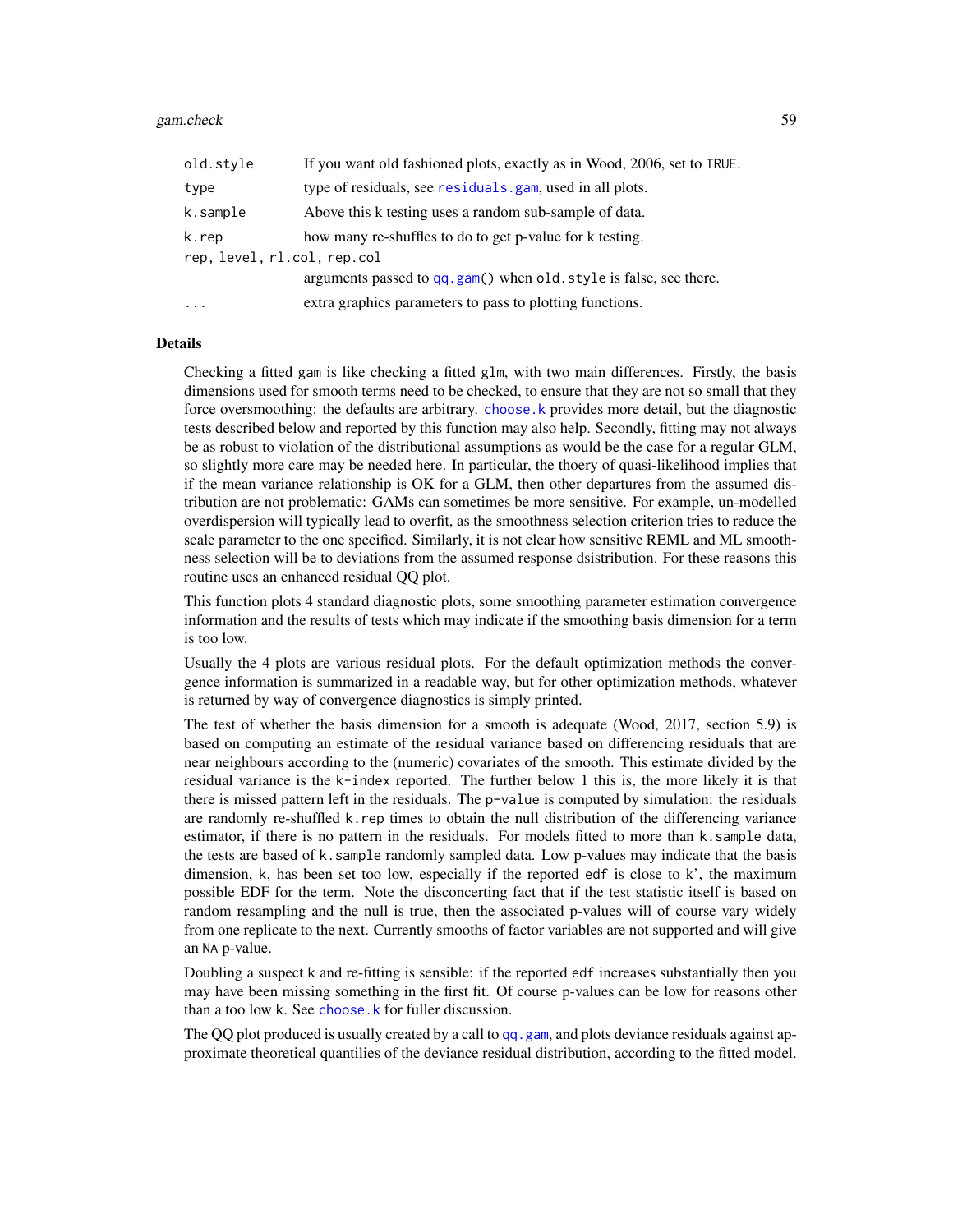If this looks odd then investigate further using [qq.gam](#page-197-0). Note that residuals for models fitted to binary data contain very little information useful for model checking (it is necessary to find some way of aggregating them first), so the QQ plot is unlikely to be useful in this case.

Take care when interpreting results from applying this function to a model fitted using [gamm](#page-91-0). In this case the returned gam object is based on the working model used for estimation, and will treat all the random effects as part of the error. This means that the residuals extracted from the gam object are not standardized for the family used or for the random effects or correlation structure. Usually it is necessary to produce your own residual checks based on consideration of the model structure you have used.

# Value

A vector of reference quantiles for the residual distribution, if these can be computed.

#### Author(s)

Simon N. Wood <simon.wood@r-project.org>

## References

N.H. Augustin, E-A Sauleaub, S.N. Wood (2012) On quantile quantile plots for generalized linear models. Computational Statistics & Data Analysis. 56(8), 2404-3409.

Wood S.N. (2017) Generalized Additive Models: An Introduction with R (2nd edition). Chapman and Hall/CRC Press.

<https://www.maths.ed.ac.uk/~swood34/>

#### See Also

[choose.k](#page-20-0), [gam](#page-47-0), [magic](#page-135-0)

### Examples

```
library(mgcv)
set.seed(0)
dat <- gamSim(1,n=200)
b<-gam(y~s(x0)+s(x1)+s(x2)+s(x3),data=dat)
plot(b,pages=1)
gam.check(b,pch=19,cex=.3)
```
<span id="page-59-0"></span>gam.control *Setting GAM fitting defaults*

#### Description

This is an internal function of package mgcv which allows control of the numerical options for fitting a GAM. Typically users will want to modify the defaults if model fitting fails to converge, or if the warnings are generated which suggest a loss of numerical stability during fitting. To change the default choise of fitting method, see [gam](#page-47-0) arguments method and optimizer.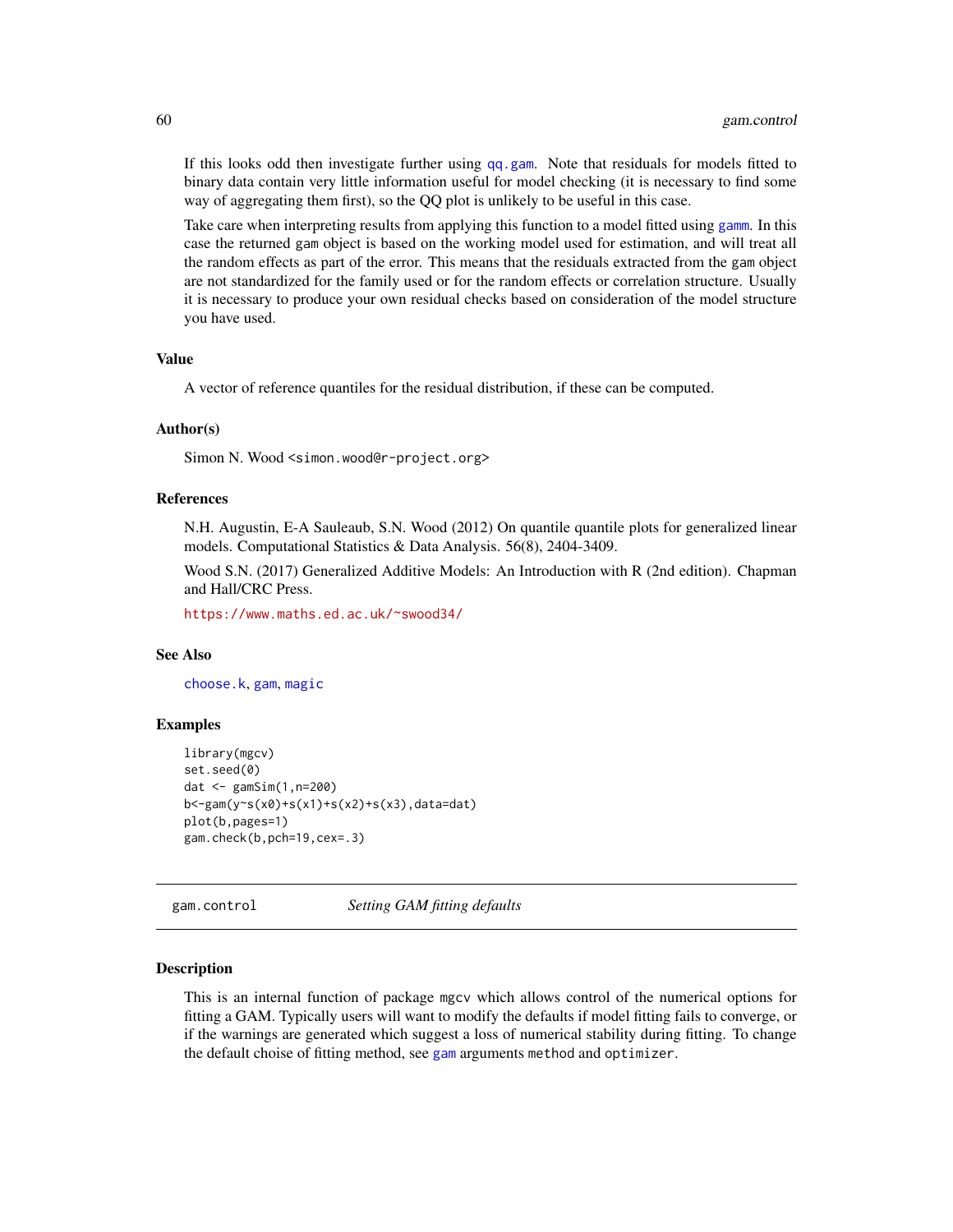# gam.control 61

# Usage

```
gam.control(nthreads=1,irls.reg=0.0,epsilon = 1e-07, maxit = 200,
            mgcv.tol=1e-7,mgcv.half=15, trace = FALSE,
            rank.tol=.Machine$double.eps^0.5,nlm=list(),
    optim=list(),newton=list(),outerPIsteps=0,
    idLinksBases=TRUE,scalePenalty=TRUE,efs.lspmax=15,
    efs.tol=.1,keepData=FALSE,scale.est="fletcher",
    edge.correct=FALSE)
```
# Arguments

| nthreads     | Some parts of some smoothing parameter selection methods (e.g. REML) can<br>use some parallelization in the C code if your R installation supports openMP,<br>and nthreads is set to more than 1. Note that it is usually better to use the<br>number of physical cores here, rather than the number of hyper-threading cores.                                                                                                                                                                                                                                                                                                                                                                                                              |
|--------------|---------------------------------------------------------------------------------------------------------------------------------------------------------------------------------------------------------------------------------------------------------------------------------------------------------------------------------------------------------------------------------------------------------------------------------------------------------------------------------------------------------------------------------------------------------------------------------------------------------------------------------------------------------------------------------------------------------------------------------------------|
| irls.reg     | For most models this should be 0. The iteratively re-weighted least squares<br>method by which GAMs are fitted can fail to converge in some circumstances.<br>For example, data with many zeroes can cause problems in a model with a log<br>link, because a mean of zero corresponds to an infinite range of linear predic-<br>tor values. Such convergence problems are caused by a fundamental lack of<br>identifiability, but do not show up as lack of identifiability in the penalized lin-<br>ear model problems that have to be solved at each stage of iteration. In such<br>circumstances it is possible to apply a ridge regression penalty to the model to<br>impose identifiability, and irls. reg is the size of the penalty. |
| epsilon      | This is used for judging conversion of the GLM IRLS loop in gam. fit or<br>gam.fit3.                                                                                                                                                                                                                                                                                                                                                                                                                                                                                                                                                                                                                                                        |
| maxit        | Maximum number of IRLS iterations to perform.                                                                                                                                                                                                                                                                                                                                                                                                                                                                                                                                                                                                                                                                                               |
| mgcv.tol     | The convergence tolerance parameter to use in GCV/UBRE optimization.                                                                                                                                                                                                                                                                                                                                                                                                                                                                                                                                                                                                                                                                        |
| mgcv.half    | If a step of the GCV/UBRE optimization method leads to a worse GCV/UBRE<br>score, then the step length is halved. This is the number of halvings to try before<br>giving up.                                                                                                                                                                                                                                                                                                                                                                                                                                                                                                                                                                |
| trace        | Set this to TRUE to turn on diagnostic output.                                                                                                                                                                                                                                                                                                                                                                                                                                                                                                                                                                                                                                                                                              |
| rank.tol     | The tolerance used to estimate the rank of the fitting problem.                                                                                                                                                                                                                                                                                                                                                                                                                                                                                                                                                                                                                                                                             |
| nlm          | list of control parameters to pass to $n \ln n$ if this is used for outer estimation of<br>smoothing parameters (not default). See details.                                                                                                                                                                                                                                                                                                                                                                                                                                                                                                                                                                                                 |
| optim        | list of control parameters to pass to optimit this is used for outer estimation of<br>smoothing parameters (not default). See details.                                                                                                                                                                                                                                                                                                                                                                                                                                                                                                                                                                                                      |
| newton       | list of control parameters to pass to default Newton optimizer used for outer<br>estimation of log smoothing parameters. See details.                                                                                                                                                                                                                                                                                                                                                                                                                                                                                                                                                                                                       |
| outerPIsteps | The number of performance interation steps used to initialize outer iteration.                                                                                                                                                                                                                                                                                                                                                                                                                                                                                                                                                                                                                                                              |
| idLinksBases | If smooth terms have their smoothing parameters linked via the id mechanism<br>(see s), should they also have the same bases. Set this to FALSE only if you are<br>sure you know what you are doing (you should almost surely set scalePenalty<br>to FALSE as well in this case).                                                                                                                                                                                                                                                                                                                                                                                                                                                           |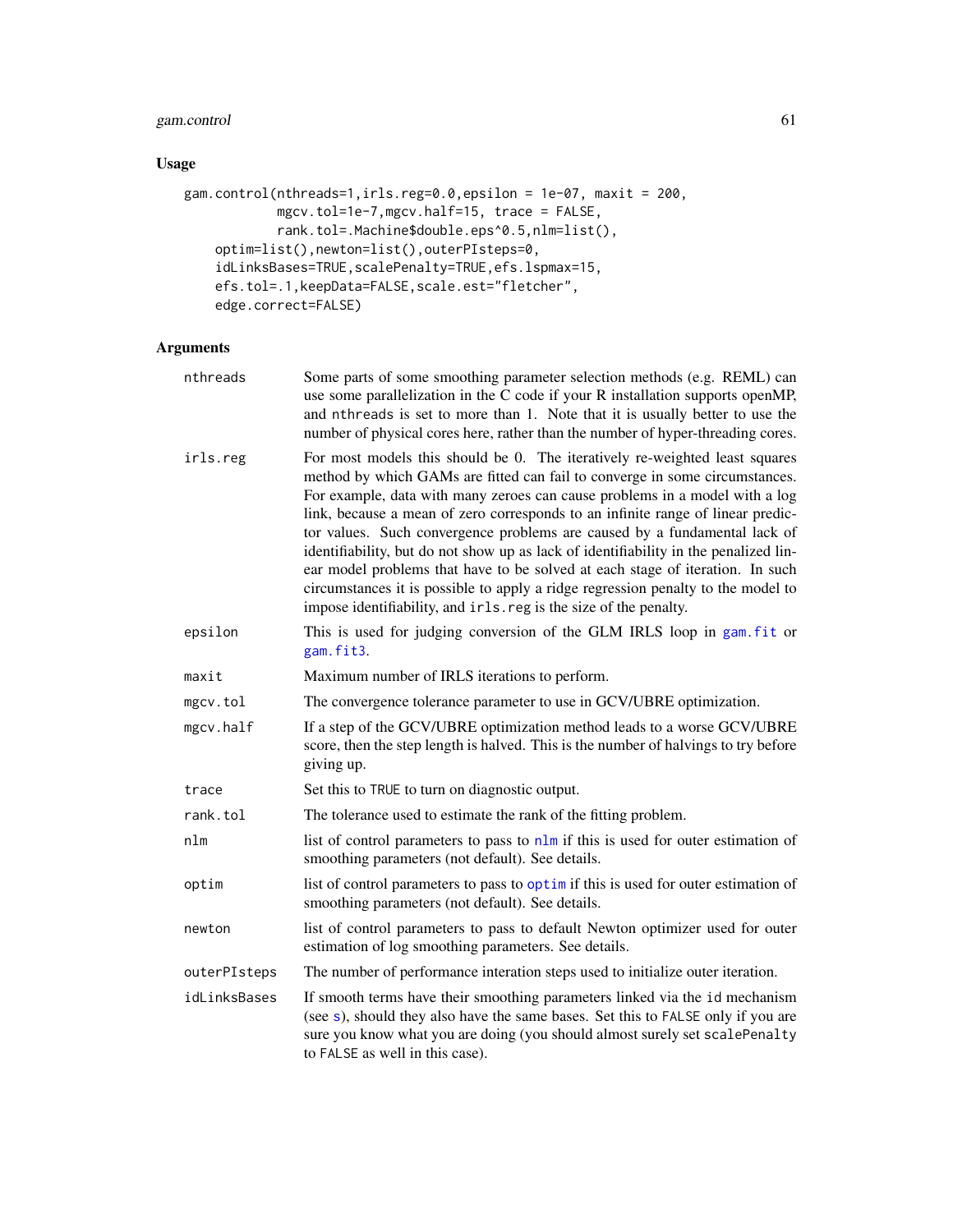| scalePenalty | gamm is somewhat sensitive to the absolute scaling of the penalty matrices of a<br>smooth relative to its model matrix. This option rescales the penalty matrices<br>to accomodate this problem. Probably should be set to FALSE if you are linking<br>smoothing parameters but have set idLinkBases to FALSE.                                                                                                                                         |
|--------------|--------------------------------------------------------------------------------------------------------------------------------------------------------------------------------------------------------------------------------------------------------------------------------------------------------------------------------------------------------------------------------------------------------------------------------------------------------|
| efs.lspmax   | maximum log smoothing parameters to allow under extended Fellner Schall<br>smoothing parameter optimization.                                                                                                                                                                                                                                                                                                                                           |
| efs.tol      | change in REML to count as negligible when testing for EFS convergence. If<br>the step is small and the last 3 steps led to a REML change smaller than this,<br>then stop.                                                                                                                                                                                                                                                                             |
| keepData     | Should a copy of the original data argument be kept in the gam object? Strict<br>compatibility with class glm would keep it, but it wastes space to do so.                                                                                                                                                                                                                                                                                             |
| scale.est    | How to estimate the scale parameter for exponential family models estimated by<br>outer iteration. See gam. scale.                                                                                                                                                                                                                                                                                                                                     |
| edge.correct | With RE/ML smoothing parameter selection in gam using the default Newton<br>RE/ML optimizer, it is possible to improve inference at the 'completely smooth'<br>edge of the smoothing parameter space, by decreasing smoothing parameters<br>until there is a small increase in the negative RE/ML (e.g. $0.02$ ). Set to TRUE or<br>to a number representing the target increase to use. Only changes the corrected<br>smoothing parameter matrix, Vc. |

#### Details

Outer iteration using newton is controlled by the list newton with the following elements: conv.tol (default 1e-6) is the relative convergence tolerance; maxNstep is the maximum length allowed for an element of the Newton search direction (default 5); maxSstep is the maximum length allowed for an element of the steepest descent direction (only used if Newton fails - default 2); maxHalf is the maximum number of step halvings to permit before giving up (default 30).

If outer iteration using [nlm](#page-0-0) is used for fitting, then the control list nlm stores control arguments for calls to routine [nlm](#page-0-0). The list has the following named elements: (i) ndigit is the number of significant digits in the GCV/UBRE score - by default this is worked out from epsilon; (ii) gradtol is the tolerance used to judge convergence of the gradient of the GCV/UBRE score to zero by default set to 10\*epsilon; (iii) stepmax is the maximum allowable log smoothing parameter step - defaults to 2; (iv) steptol is the minimum allowable step length - defaults to 1e-4; (v) iterlim is the maximum number of optimization steps allowed - defaults to 200; (vi) check.analyticals indicates whether the built in exact derivative calculations should be checked numerically - defaults to FALSE. Any of these which are not supplied and named in the list are set to their default values.

Outer iteration using [optim](#page-0-0) is controlled using list optim, which currently has one element: factr which takes default value 1e7.

# Author(s)

Simon N. Wood <simon.wood@r-project.org>

#### References

Wood, S.N. (2011) Fast stable restricted maximum likelihood and marginal likelihood estimation of semiparametric generalized linear models. Journal of the Royal Statistical Society (B) 73(1):3-36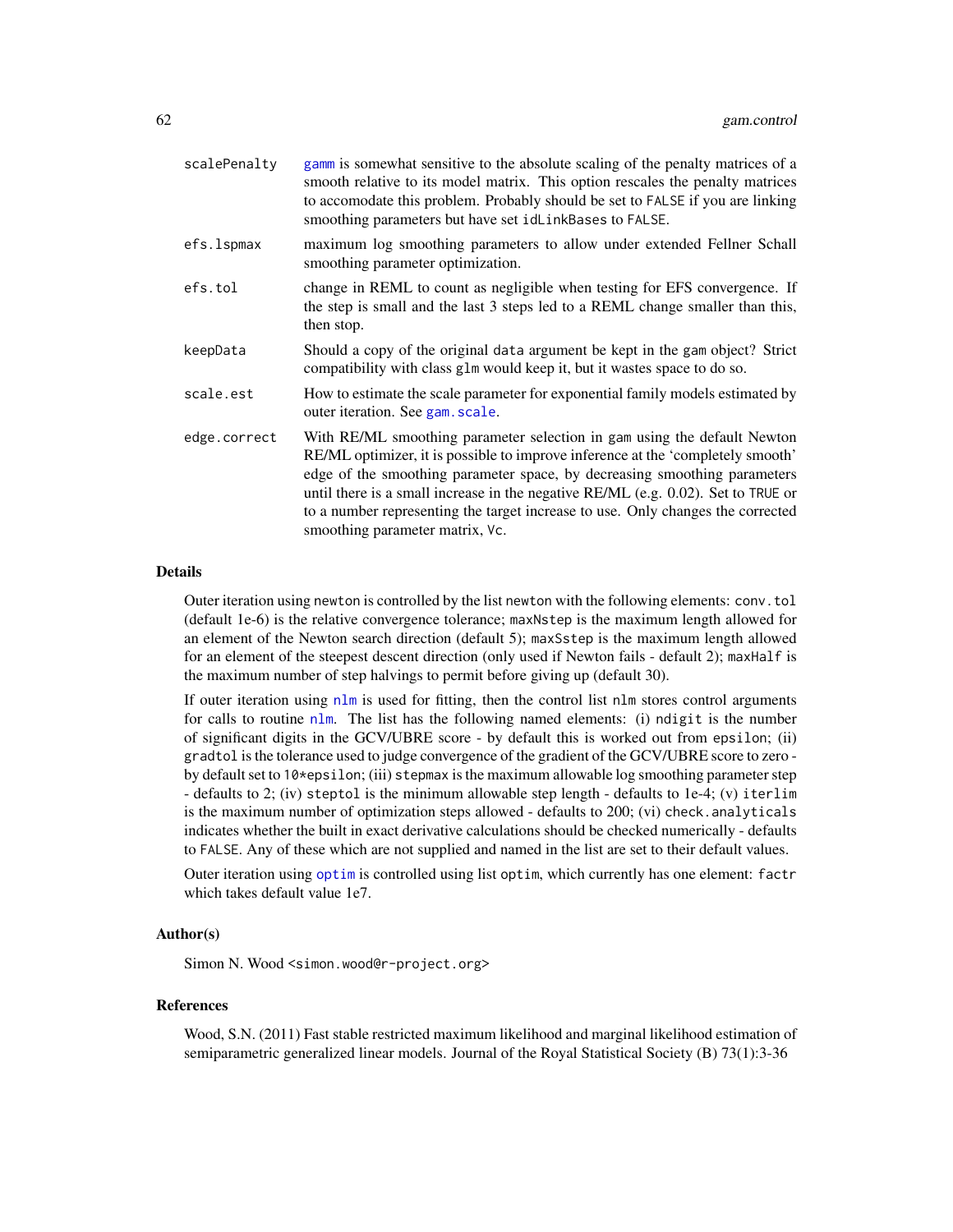### gam.convergence 63

Wood, S.N. (2004) Stable and efficient multiple smoothing parameter estimation for generalized additive models. J. Amer. Statist. Ass.99:673-686.

<https://www.maths.ed.ac.uk/~swood34/>

# See Also

[gam](#page-47-0), [gam.fit](#page-63-0), [glm.control](#page-0-0)

gam.convergence *GAM convergence and performance issues*

# **Description**

When fitting GAMs there is a tradeoff between speed of fitting and probability of fit convergence. The fitting methods used by [gam](#page-47-0) opt for certainty of convergence over speed of fit. [bam](#page-6-0) opts for speed.

[gam](#page-47-0) uses a nested iteration method (see [gam.outer](#page-77-0)), in which each trial set of smoothing parameters proposed by an outer Newton algorithm require an inner Newton algorithm (penalized iteratively re-weighted least squares, PIRLS) to find the corresponding best fit model coefficients. Implicit differentiation is used to find the derivatives of the coefficients with respect to log smoothing parameters, so that the derivatives of the smoothness selection criterion can be obtained, as required by the outer iteration. This approach is less expensive than it at first appears, since excellent starting values for the inner iteration are available as soon as the smoothing parameters start to converge. See Wood (2011) and Wood, Pya and Saefken (2016).

[bam](#page-6-0) uses an alternative approach similar to 'performance iteration' or 'PQL'. A single PIRLS iteration is run to find the model coefficients. At each step this requires the estimation of a working penalized linear model. Smoothing parameter selection is applied directly to this working model at each step (as if it were a Gaussian additive model). This approach is more straightforward to code and in principle less costly than the nested approach. However it is not guaranteed to converge, since the smoothness selection criterion is changing at each iteration. It is sometimes possible for the algorithm to cycle around a small set of smoothing parameter, coefficient combinations without ever converging. [bam](#page-6-0) includes some checks to limit this behaviour, and the further checks in the algorithm used by bam(...,discrete=TRUE) actually guarantee convergence in some cases, but in general guarantees are not possible. See Wood, Goude and Shaw (2015) and Wood et al. (2017).

[gam](#page-47-0) when used with 'general' families (such as [multinom](#page-153-0) or cox.ph) can also use a potentially faster scheme based on the extended Fellner-Schall method (Wood and Fasiolo, 2017). This also operates with a single iteration and is not guaranteed to converge, theoretically.

There are three things that you can try to speed up GAM fitting. (i) if you have large numbers of smoothing parameters in the generalized case, then try the "bfgs" method option in [gam](#page-47-0) argument optimizer: this can be faster than the default. (ii) Try using [bam](#page-6-0) (iii) For large datasets it may be worth changing the [s](#page-208-0)moothing basis to use bs="cr" (see s for details) for 1-d smooths, and to use [te](#page-287-0) smooths in place of [s](#page-208-0) smooths for smooths of more than one variable. This is because the default thin plate regression spline basis "tp" is costly to set up for large datasets.

If you have convergence problems, it's worth noting that a GAM is just a (penalized) GLM and the IRLS scheme used to estimate GLMs is not guaranteed to converge. Hence non convergence of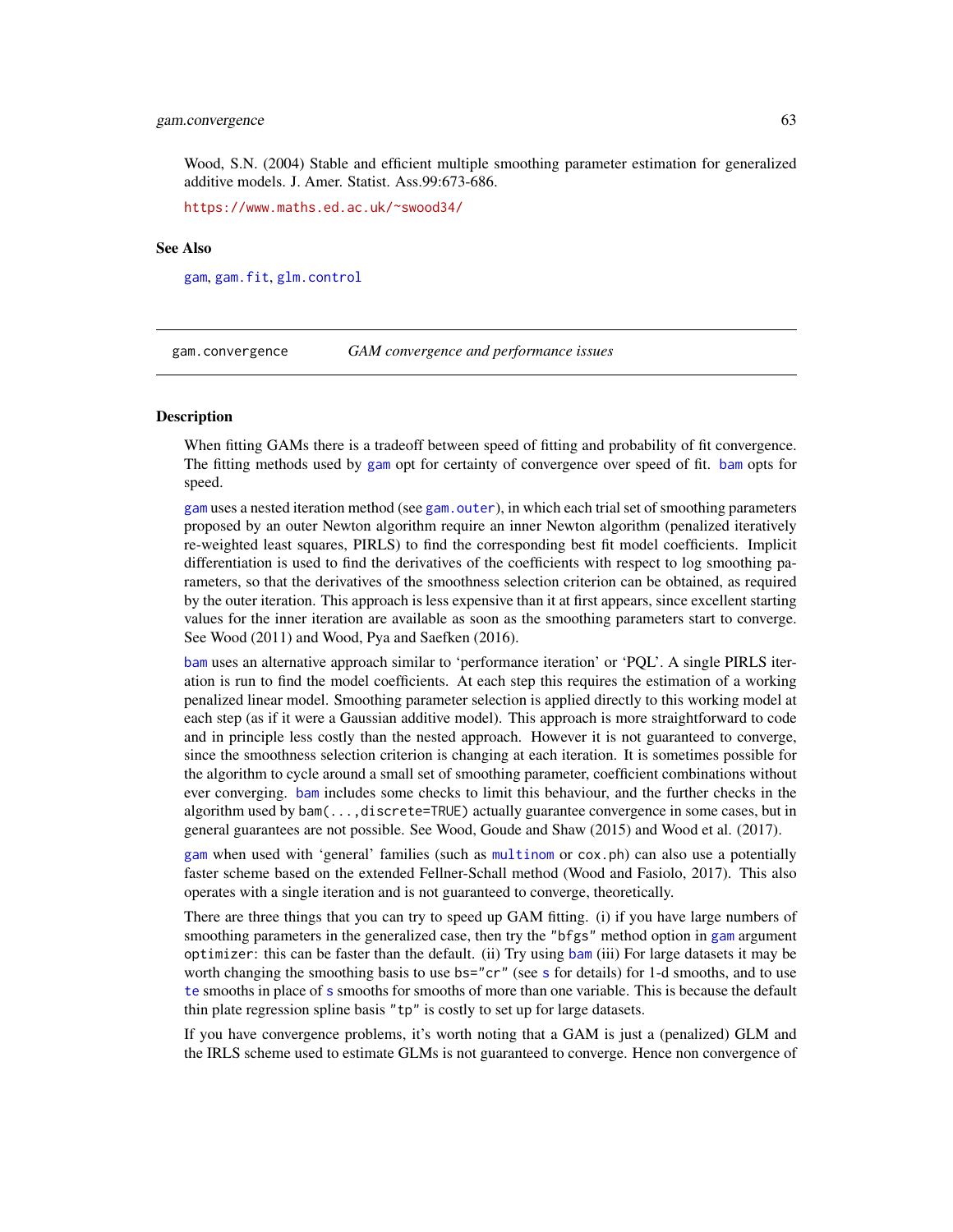a GAM may relate to a lack of stability in the basic IRLS scheme. Therefore it is worth trying to establish whether the IRLS iterations are capable of converging. To do this fit the problematic GAM with all smooth terms specified with fx=TRUE so that the smoothing parameters are all fixed at zero. If this 'largest' model can converge then, then the maintainer would quite like to know about your problem! If it doesn't converge, then its likely that your model is just too flexible for the IRLS process itself. Having tried increasing maxit in gam.control, there are several other possibilities for stabilizing the iteration. It is possible to try (i) setting lower bounds on the smoothing parameters using the min.sp argument of gam: this may or may not change the model being fitted; (ii) reducing the flexibility of the model by reducing the basis dimensions k in the specification of s and te model terms: this obviously changes the model being fitted somewhat.

Usually, a major contributer to fitting difficulties is that the model is a very poor description of the data.

Please report convergence problems, especially if you there is no obvious pathology in the data/model that suggests convergence should fail.

### Author(s)

Simon N. Wood <simon.wood@r-project.org>

#### References

Key References on this implementation:

Wood, S.N., N. Pya and B. Saefken (2016), Smoothing parameter and model selection for general smooth models (with discussion). Journal of the American Statistical Association 111, 1548-1575 doi: [10.1080/01621459.2016.1180986](https://doi.org/10.1080/01621459.2016.1180986)

Wood, S.N. (2011) Fast stable restricted maximum likelihood and marginal likelihood estimation of semiparametric generalized linear models. Journal of the Royal Statistical Society (B) 73(1):3-36

Wood, S.N., Goude, Y. & Shaw S. (2015) Generalized additive models for large datasets. Journal of the Royal Statistical Society, Series C 64(1): 139-155.

Wood, S.N., Li, Z., Shaddick, G. & Augustin N.H. (2017) Generalized additive models for gigadata: modelling the UK black smoke network daily data. Journal of the American Statistical Association.

Wood, S.N. and M. Fasiolo (2017) A generalized Fellner-Schall method for smoothing parameter optimization with application to Tweedie location, scale and shape models, Biometrics.

<span id="page-63-0"></span>Wood S.N. (2017) Generalized Additive Models: An Introduction with R (2nd edition). Chapman and Hall/CRC Press.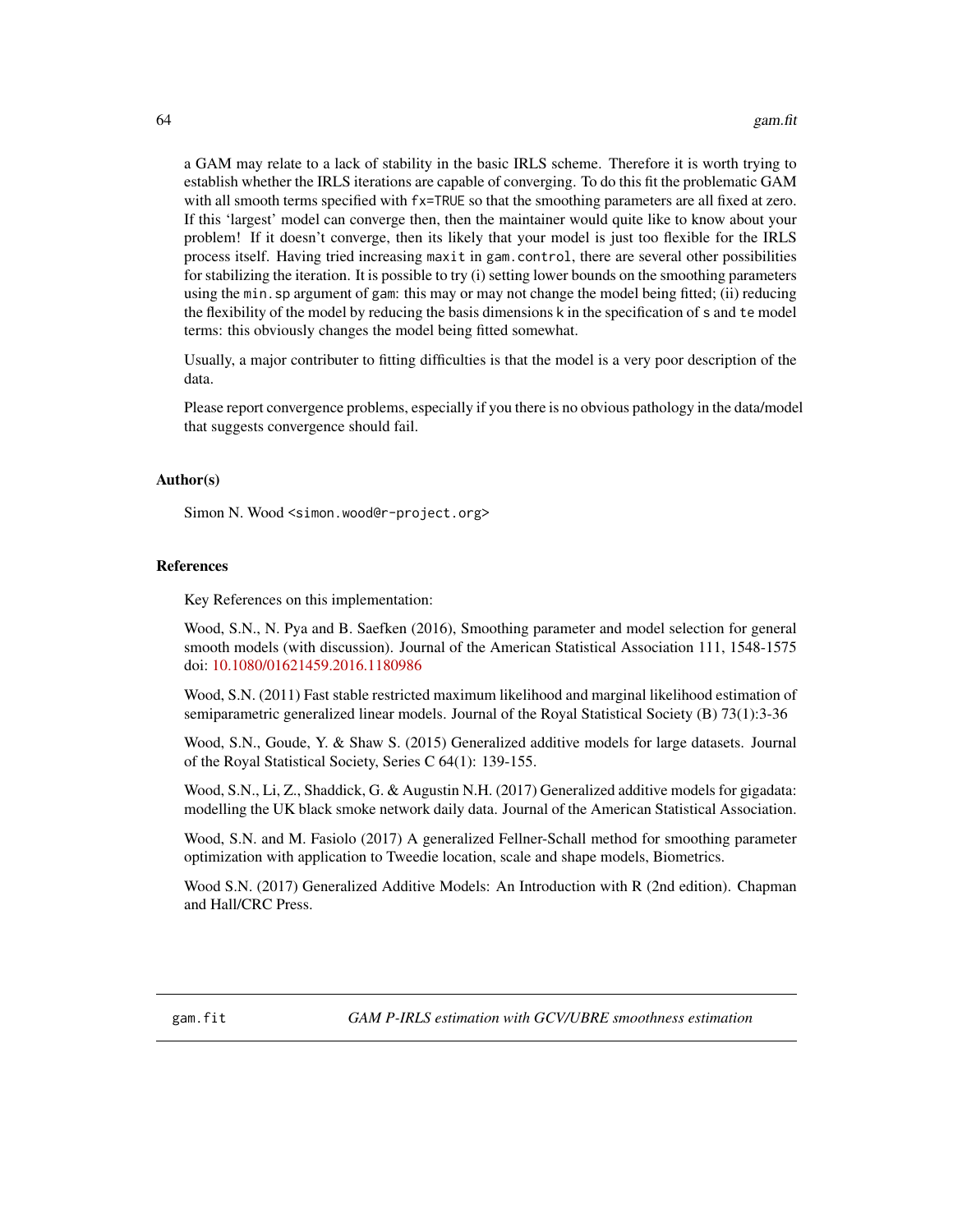#### gam.fit 65

### **Description**

This is an internal function of package mgcv. It is a modification of the function glm.fit, designed to be called from gam when perfomance iteration is selected (not the default). The major modification is that rather than solving a weighted least squares problem at each IRLS step, a weighted, penalized least squares problem is solved at each IRLS step with smoothing parameters associated with each penalty chosen by GCV or UBRE, using routine [magic](#page-135-0). For further information on usage see code for gam. Some regularization of the IRLS weights is also permitted as a way of addressing identifiability related problems (see [gam.control](#page-59-0)). Negative binomial parameter estimation is supported.

The basic idea of estimating smoothing parameters at each step of the P-IRLS is due to Gu (1992), and is termed 'performance iteration' or 'performance oriented iteration'.

# Usage

```
gam.fit(G, start = NULL, etastart = NULL,
       mustart = NULL, family = gaussian(),
       control = gam.control(), gamma=1,fixedSteps=(control$maxit+1),...)
```
# Arguments

| G          | An object of the type returned by gam when fit=FALSE.                                                                    |
|------------|--------------------------------------------------------------------------------------------------------------------------|
| start      | Initial values for the model coefficients.                                                                               |
| etastart   | Initial values for the linear predictor.                                                                                 |
| mustart    | Initial values for the expected response.                                                                                |
| family     | The family object, specifying the distribution and link to use.                                                          |
| control    | Control option list as returned by gam.control.                                                                          |
| gamma      | Parameter which can be increased to up the cost of each effective degree of<br>freedom in the GCV or AIC/UBRE objective. |
| fixedSteps | How many steps to take: useful when only using this routine to get rough starting<br>values for other methods.           |
| $\ddotsc$  | Other arguments: ignored.                                                                                                |

# Value

A list of fit information.

### Author(s)

Simon N. Wood <simon.wood@r-project.org>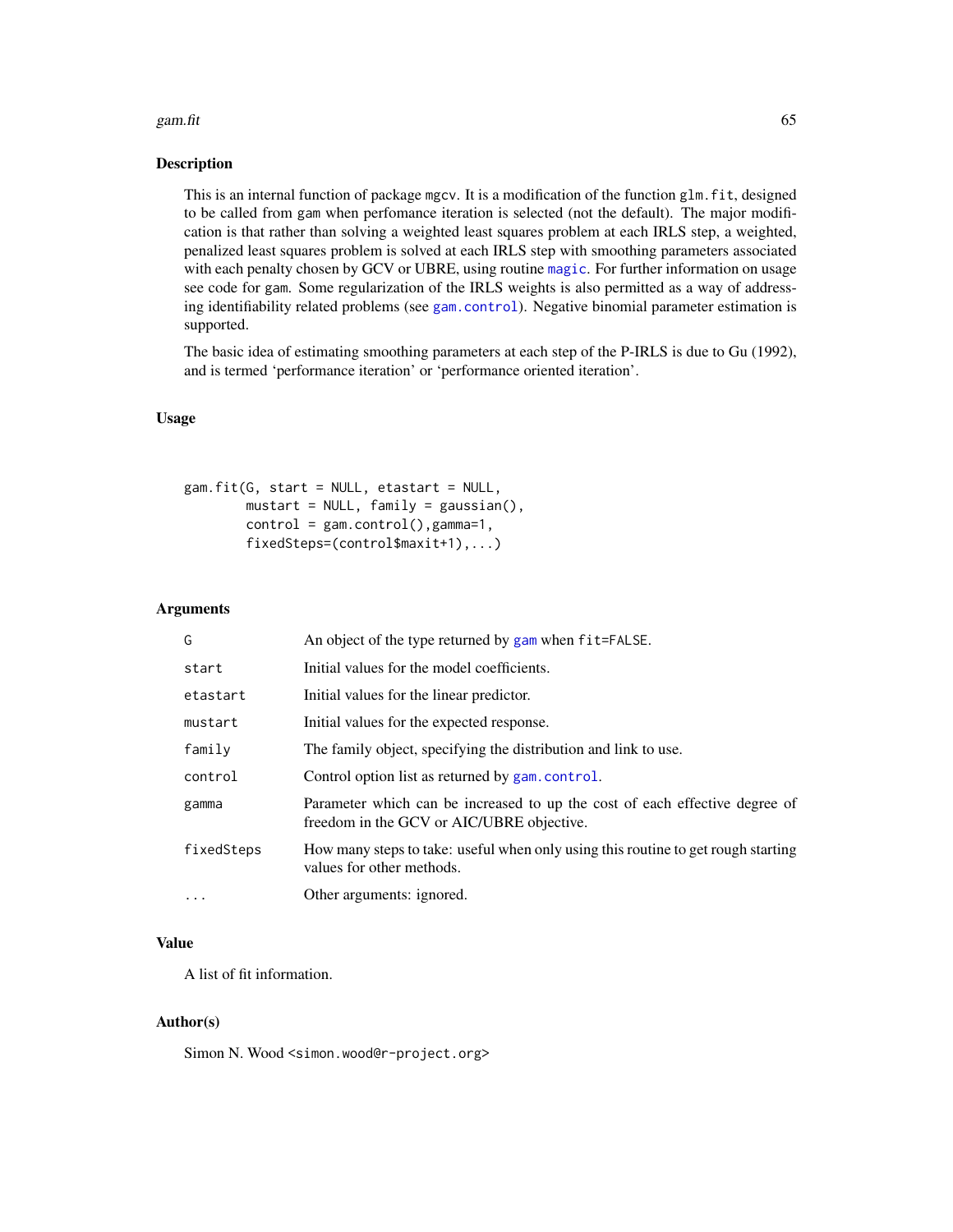### References

Gu (1992) Cross-validating non-Gaussian data. J. Comput. Graph. Statist. 1:169-179

Gu and Wahba (1991) Minimizing GCV/GML scores with multiple smoothing parameters via the Newton method. SIAM J. Sci. Statist. Comput. 12:383-398

Wood, S.N. (2000) Modelling and Smoothing Parameter Estimation with Multiple Quadratic Penalties. J.R.Statist.Soc.B 62(2):413-428

Wood, S.N. (2004) Stable and efficient multiple smoothing parameter estimation for generalized additive models. J. Amer. Statist. Ass. 99:637-686

#### See Also

[gam.fit3](#page-65-0), [gam](#page-47-0), [magic](#page-135-0)

<span id="page-65-0"></span>gam.fit3 *P-IRLS GAM estimation with GCV \& UBRE/AIC or RE/ML derivative calculation*

#### Description

Estimation of GAM smoothing parameters is most stable if optimization of the UBRE/AIC, GCV, GACV, REML or ML score is outer to the penalized iteratively re-weighted least squares scheme used to estimate the model given smoothing parameters.

This routine estimates a GAM (any quadratically penalized GLM) given log smoothing paramaters, and evaluates derivatives of the smoothness selection scores of the model with respect to the log smoothing parameters. Calculation of exact derivatives is generally faster than approximating them by finite differencing, as well as generally improving the reliability of GCV/UBRE/AIC/REML score minimization.

The approach is to run the P-IRLS to convergence, and only then to iterate for first and second derivatives.

Not normally called directly, but rather service routines for [gam](#page-47-0).

# Usage

```
gam.fit3(x, y, sp, Eb ,UrS=list(),
        weights = rep(1, nobs), start = NULL, etastart = NULL,
        mustart = NULL, offset = rep(0, nobs), U1 = diag(ncol(x)),
        Mp = -1, family = gaussian(), control = gam.control(),
        intercept = TRUE,deriv=2,gamma=1,scale=1,
        printWarn=TRUE,scoreType="REML",null.coef=rep(0,ncol(x)),
        pearson.extra=0,dev.extra=0,n.true=-1,Sl=NULL,...)
```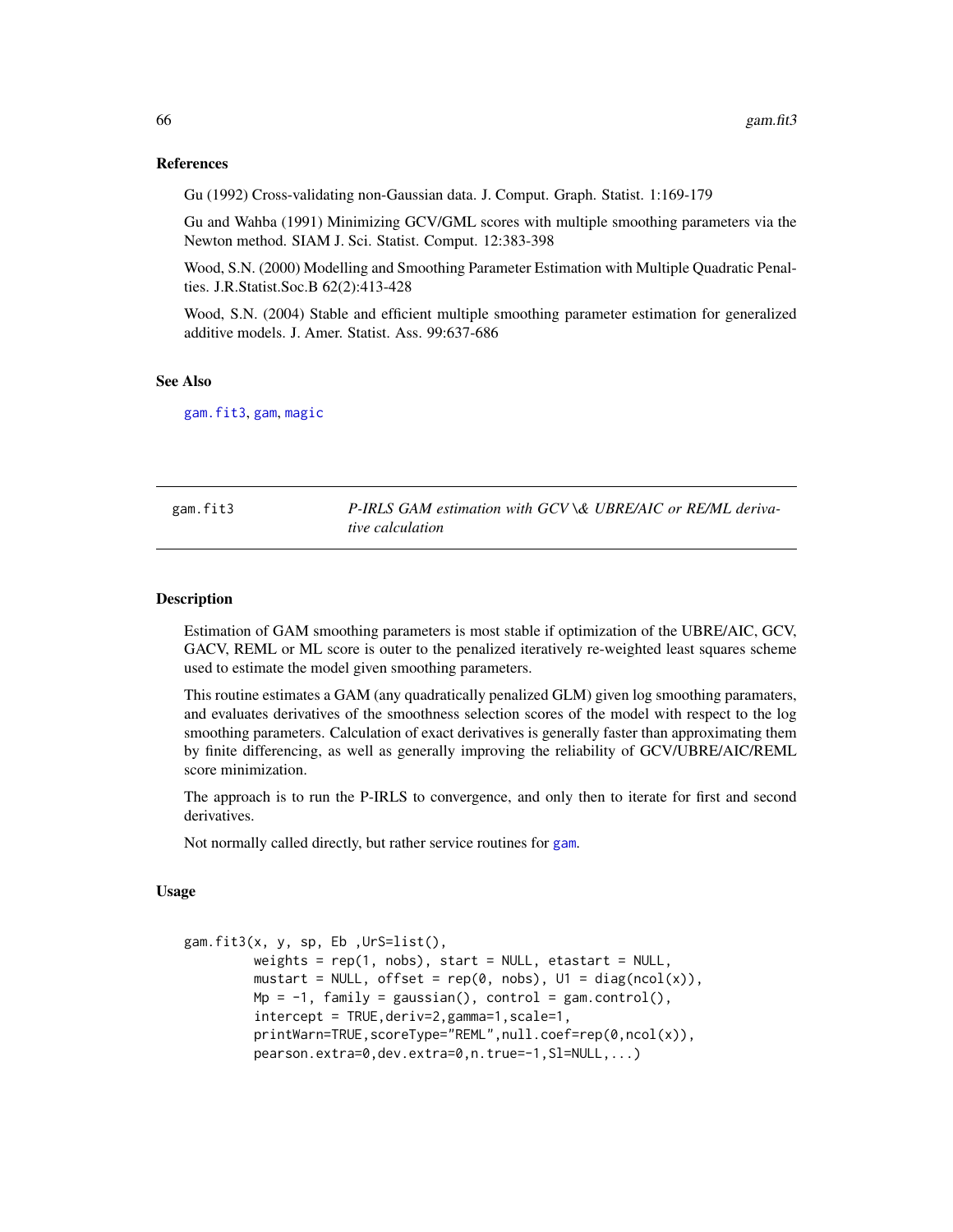#### gam.fit $3\,$  67

# Arguments

| х             | The model matrix for the GAM (or any penalized GLM).                                                                                                                                                   |
|---------------|--------------------------------------------------------------------------------------------------------------------------------------------------------------------------------------------------------|
| у             | The response variable.                                                                                                                                                                                 |
| sp            | The log smoothing parameters.                                                                                                                                                                          |
| Eb            | A balanced version of the total penalty matrix: usd for numerical rank determi-<br>nation.                                                                                                             |
| UrS           | List of square root penalties premultiplied by transpose of orthogonal basis for<br>the total penalty.                                                                                                 |
| weights       | prior weights for fitting.                                                                                                                                                                             |
| start         | optional starting parameter guesses.                                                                                                                                                                   |
| etastart      | optional starting values for the linear predictor.                                                                                                                                                     |
| mustart       | optional starting values for the mean.                                                                                                                                                                 |
| offset        | the model offset                                                                                                                                                                                       |
| U1            | An orthogonal basis for the range space of the penalty — required for ML<br>smoothness estimation only.                                                                                                |
| Mp            | The dimension of the total penalty null space — required for ML smoothness<br>estimation only.                                                                                                         |
| family        | the family - actually this routine would never be called with gaussian()                                                                                                                               |
| control       | control list as returned from glm. control                                                                                                                                                             |
| intercept     | does the model have and intercept, TRUE or FALSE                                                                                                                                                       |
| deriv         | Should derivatives of the GCV and UBRE/AIC scores be calculated? 0, 1 or 2,<br>indicating the maximum order of differentiation to apply.                                                               |
| gamma         | The weight given to each degree of freedom in the GCV and UBRE scores can<br>be varied (usually increased) using this parameter.                                                                       |
| scale         | The scale parameter - needed for the UBRE/AIC score.                                                                                                                                                   |
| printWarn     | Set to FALSE to suppress some warnings. Useful in order to ensure that some<br>warnings are only printed if they apply to the final fitted model, rather than an<br>intermediate used in optimization. |
| scoreType     | specifies smoothing parameter selection criterion to use.                                                                                                                                              |
| null.coef     | coefficients for a model which gives some sort of upper bound on deviance. This<br>allows immediate divergence problems to be controlled.                                                              |
| pearson.extra | Extra component to add to numerator of pearson statistic in P-REML/P-ML<br>smoothness selection criteria.                                                                                              |
| dev.extra     | Extra component to add to deviance for REML/ML type smoothness selection<br>criteria.                                                                                                                  |
| n.true        | Number of data to assume in smoothness selection criteria. <= 0 indicates that it<br>should be the number of rows of X.                                                                                |
| S1            | A smooth list suitable for passing to gam.fit5.                                                                                                                                                        |
| $\cdots$      | Other arguments: ignored.                                                                                                                                                                              |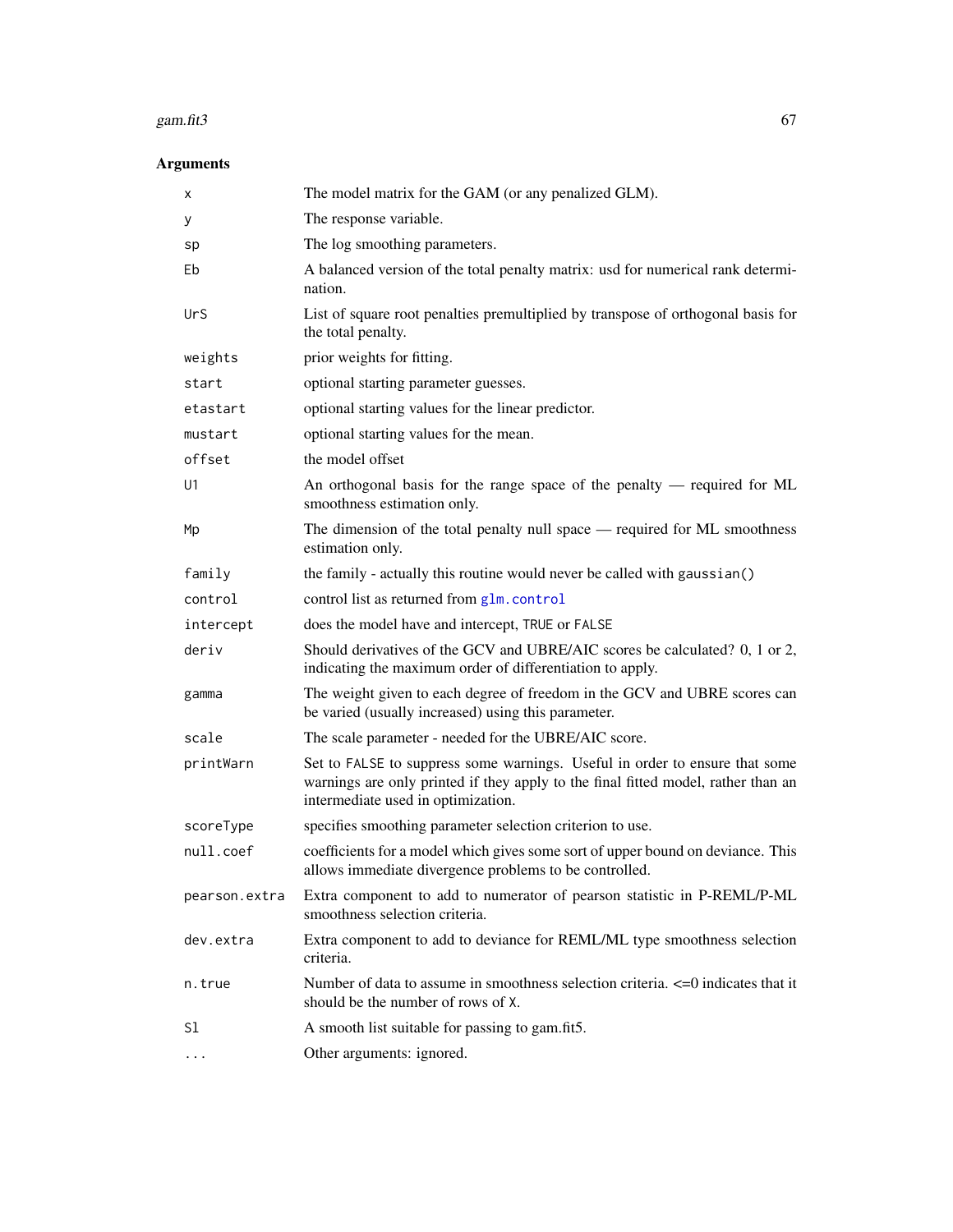# Details

This routine is basically  $g/m$ . fit with some modifications to allow (i) for quadratic penalties on the log likelihood; (ii) derivatives of the model coefficients with respect to log smoothing parameters to be obtained by use of the implicit function theorem and (iii) derivatives of the GAM GCV, UBRE/AIC, REML or ML scores to be evaluated at convergence.

In addition the routines apply step halving to any step that increases the penalized deviance substantially.

The most costly parts of the calculations are performed by calls to compiled C code (which in turn calls LAPACK routines) in place of the compiled code that would usually perform least squares estimation on the working model in the IRLS iteration.

Estimation of smoothing parameters by optimizing GCV scores obtained at convergence of the P-IRLS iteration was proposed by O'Sullivan et al. (1986), and is here termed 'outer' iteration.

Note that use of non-standard families with this routine requires modification of the families as described in [fix.family.link](#page-39-0).

### Author(s)

Simon N. Wood <simon.wood@r-project.org>

The routine has been modified from glm. fit in R 2.0.1, written by the R core (see glm. fit for further credits).

#### References

Wood, S.N. (2011) Fast stable restricted maximum likelihood and marginal likelihood estimation of semiparametric generalized linear models. Journal of the Royal Statistical Society (B) 73(1):3-36

O 'Sullivan, Yandall & Raynor (1986) Automatic smoothing of regression functions in generalized linear models. J. Amer. Statist. Assoc. 81:96-103.

<https://www.maths.ed.ac.uk/~swood34/>

## See Also

[gam.fit](#page-63-0), [gam](#page-47-0), [magic](#page-135-0)

gam.fit5.post.proc *Post-processing output of gam.fit5*

#### Description

INTERNAL function for post-processing the output of gam.fit5.

### Usage

```
gam.fit5.post.proc(object, Sl, L, lsp0, S, off)
```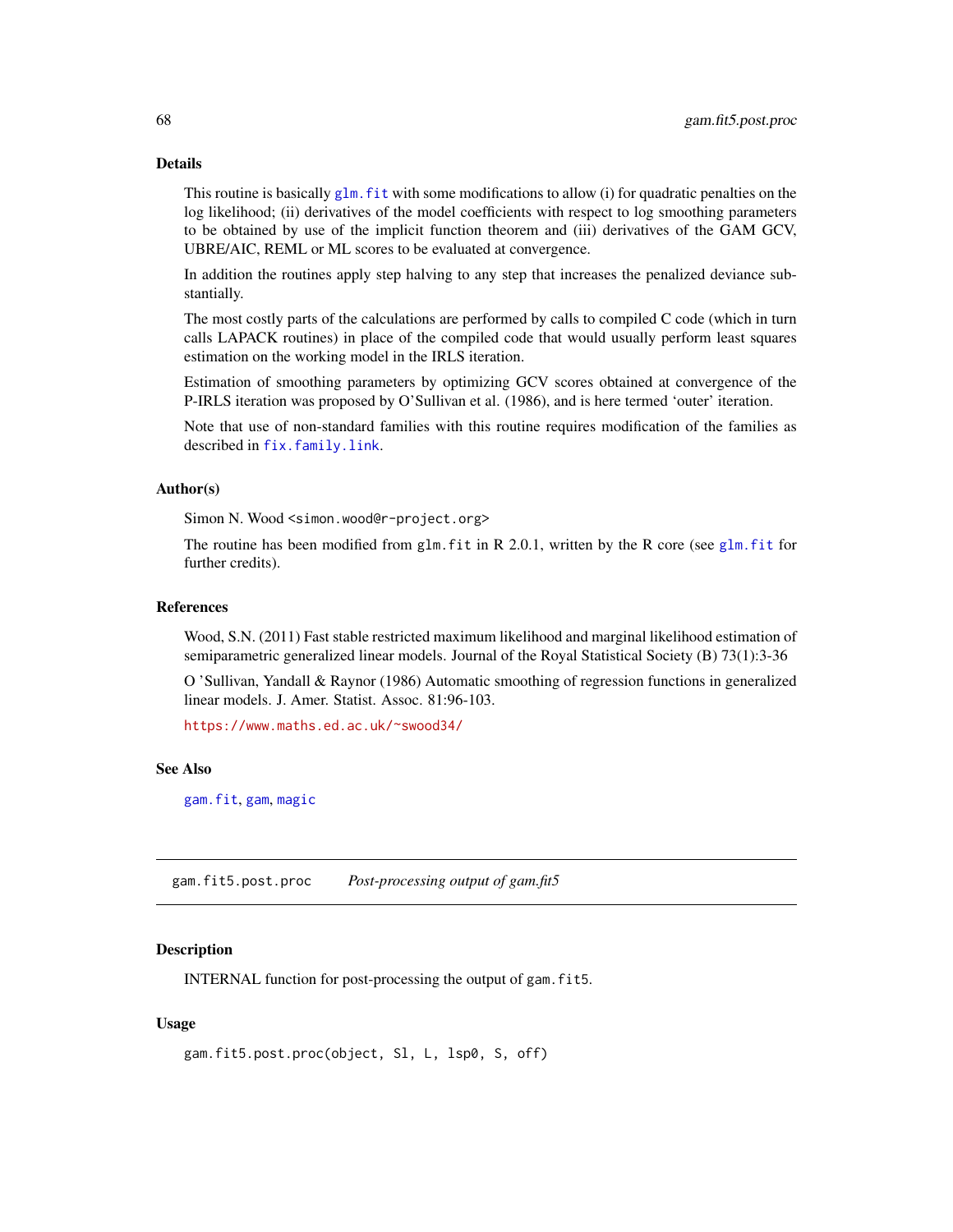#### gam.mh 69

# Arguments

| object | output of gam. fit5.                             |
|--------|--------------------------------------------------|
| S1     | penalty object, output of S1 setup.              |
|        | matrix mapping the working smoothing parameters. |
| 1sp0   | log smoothing parameters.                        |
|        | penalty matrix.                                  |
| ∩ff    | vector of offsets.                               |

# Value

A list containing:

- R: unpivoted Choleski of estimated expected hessian of log-likelihood.
- Vb: the Bayesian covariance matrix of the model parameters.
- Ve: "frequentist" alternative to Vb.
- Vc: corrected covariance matrix.
- F: matrix of effective degrees of freedom (EDF).
- edf: diag(F).
- edf2: diag(2F-FF).

# Author(s)

Simon N. Wood <simon.wood@r-project.org>.

| gam.mh |  |
|--------|--|
|        |  |

gam.mh *Simple posterior simulation with gam fits*

# Description

GAM coefficients can be simulated directly from the Gaussian approximation to the posterior for the coefficients, or using a simple Metropolis Hastings sampler. See also [ginla](#page-108-0).

# Usage

```
gam.mh(b,ns=10000,burn=1000,t.df=40,rw.scale=.25,thin=1)
```
### Arguments

| $\mathbf b$ | a fitted model object from gam, bam fits are not supported.                                                                                         |
|-------------|-----------------------------------------------------------------------------------------------------------------------------------------------------|
| ns          | the number of samples to generate.                                                                                                                  |
| burn        | the length of any initial burn in period to discard (in addition to codens).                                                                        |
| t.df        | degrees of freedom for static multivariate t proposal. Lower for heavier tailed<br>proposals.                                                       |
| rw.scale    | Factor by which to scale posterior covariance matrix when generating random<br>walk proposals. Negative or non finite to skip the random walk step. |
| thin        | retain only every thin samples.                                                                                                                     |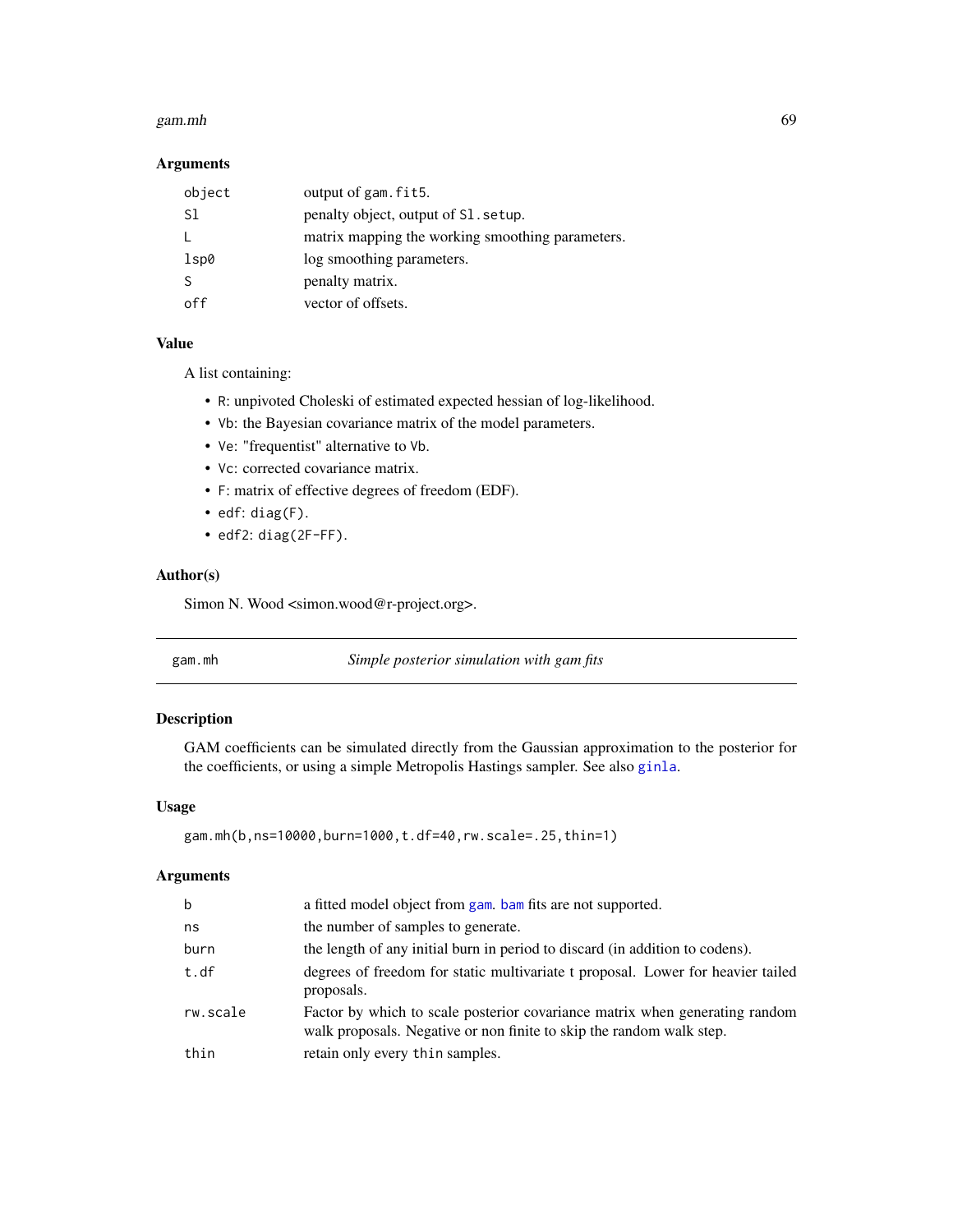### Details

Posterior simulation is particularly useful for making inferences about non-linear functions of the model coefficients. Simulate random draws from the posterior, compute the function for each draw, and you have a draw from the posterior for the function. In many cases the Gaussian approximation to the posterior of the model coefficients is accurate, and samples generated from it can be treated as samples from the posterior for the coefficients. See example code below. This approach is computationally very efficient.

In other cases the Gaussian approximation can become poor. A typical example is in a spatial model with a log or logit link when there is a large area of observations containing only zeroes. In this case the linear predictor is poorly identified and the Gaussian approximation can become useless (an example is provided below). In that case it can sometimes be useful to simulate from the posterior using a Metropolis Hastings sampler. A simple approach alternates fixed proposals, based on the Gaussian approximation to the posterior, with random walk proposals, based on a shrunken version of the approximate posterior covariane matrix. gam.mh implements this. The fixed proposal often promotes rapid mixing, while the random walk component ensures that the chain does not become stuck in regions for which the fixed Gaussian proposal density is much lower than the posterior density.

The function reports the acceptance rate of the two types of step. If the random walk acceptance probability is higher than a quarter then rw.step should probably be increased. Similarly if the acceptance rate is too low, it should be decreased. The random walk steps can be turned off altogether (see above), but it is important to check the chains for stuck sections if this is done.

### Value

A list containing the retained simulated coefficients in matrix bs and two entries for the acceptance probabilities.

### Author(s)

Simon N. Wood <simon.wood@r-project.org>

# References

Wood, S.N. (2015) Core Statistics, Cambridge

#### Examples

```
library(mgcv)
set.seed(3);n <- 400
```

```
############################################
## First example: simulated Tweedie model...
############################################
```

```
dat <- gamSim(1,n=n,dist="poisson",scale=.2)
dat$y <- rTweedie(exp(dat$f),p=1.3,phi=.5) ## Tweedie response
b <- gam(y~s(x0)+s(x1)+s(x2)+s(x3),family=tw(),
         data=dat,method="REML")
```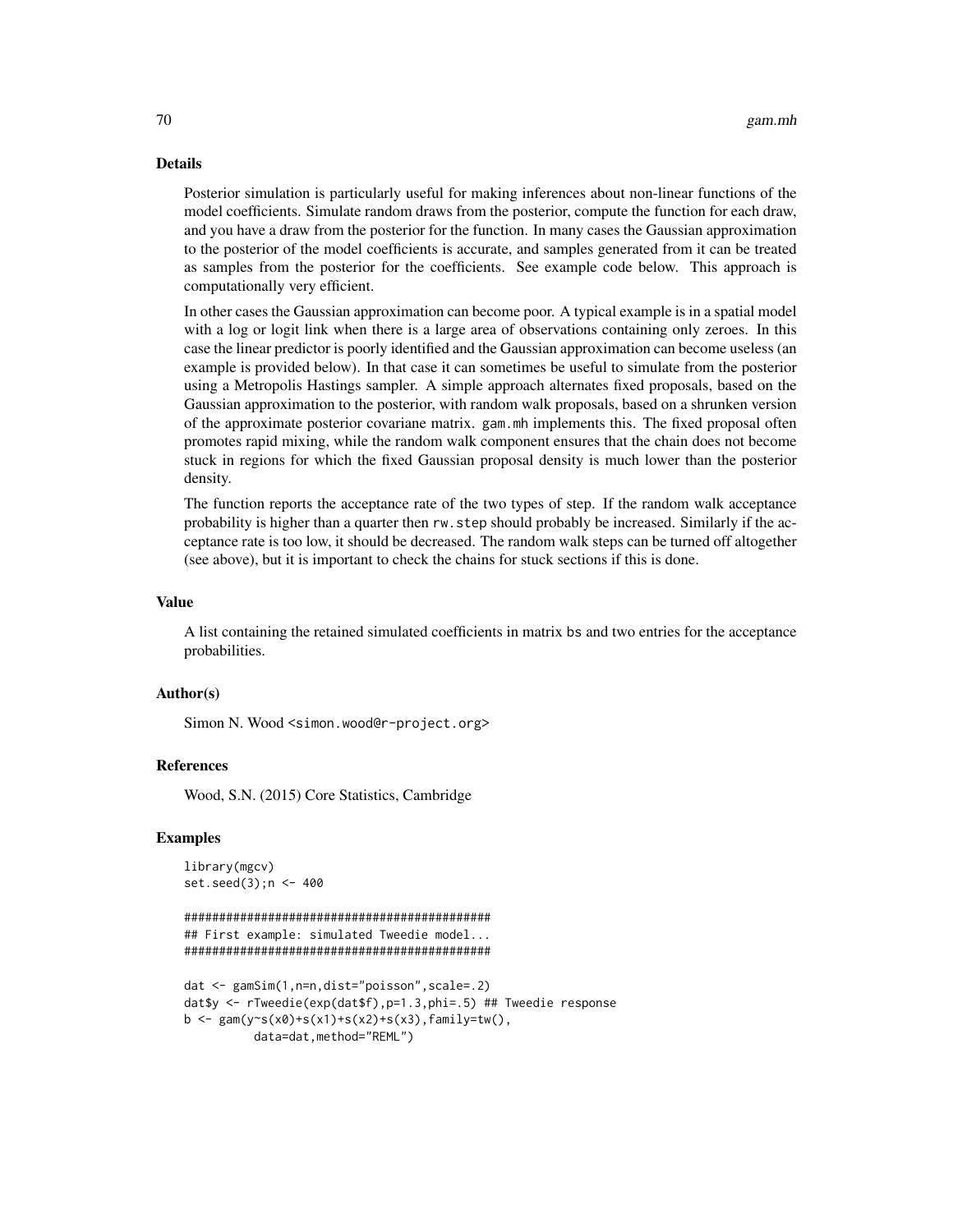#### gam.mh 71

```
## simulate directly from Gaussian approximate posterior...
br \leq rmvn(1000, coef(b), vcov(b))
## Alternatively use MH sampling...
br <- gam.mh(b,thin=2,ns=2000,rw.scale=.15)$bs
## If 'coda' installed, can check effective sample size
## require(coda);effectiveSize(as.mcmc(br))
## Now compare simulation results and Gaussian approximation for
## smooth term confidence intervals...
x < - seq(0,1,length=100)
pd \leq data.frame(x0=x,x1=x,x2=x,x3=x)
X <- predict(b,newdata=pd,type="lpmatrix")
par(mfrow=c(2,2))
for(i in 1:4) \{plot(b,select=i,scale=0,scheme=1)
 ii <- b$smooth[[i]]$first.para:b$smooth[[i]]$last.para
 ff <- X[,ii]%*%t(br[,ii]) ## posterior curve sample
 fq <- apply(ff,1,quantile,probs=c(.025,.16,.84,.975))
 lines(x,fq[1,],col=2,lty=2);lines(x,fq[4,],col=2,lty=2)
 lines(x,fq[2,],col=2);lines(x,fq[3,],col=2)
}
###############################################################
## Second example, where Gaussian approximation is a failure...
###############################################################
y <- c(rep(0, 89), 1, 0, 1, 0, 0, 1, rep(0, 13), 1, 0, 0, 1,
       rep(0, 10), 1, 0, 0, 1, 1, 0, 1, rep(0,4), 1, rep(0,3),
       1, rep(0, 3), 1, rep(0, 10), 1, rep(0, 4), 1, 0, 1, 0, 0,
       rep(1, 4), 0, rep(1, 5), rep(0, 4), 1, 1, rep(0, 46))set.seed(3);x <- sort(c(0:10*5,rnorm(length(y)-11)*20+100))
b \leq gam(y \sim s(x, k = 15), method = 'REML', family = binomial)
br \leq gam.mh(b, thin=2, ns=2000, rw.scale=.4)$bs
X \leq model.matrix(b)
par(mfrow=c(1,1))
plot(x, y, col = rgb(0, 0, 0, 0.25), ylim = c(0, 1))ff <- X%*%t(br) ## posterior curve sample
linv <- b$family$linkinv
## Get intervals for the curve on the response scale...
fq <- linv(apply(ff,1,quantile,probs=c(.025,.16,.5,.84,.975)))
lines(x,fq[1,],col=2,lty=2);lines(x,fq[5,],col=2,lty=2)
lines(x,fq[2,],col=2);lines(x,fq[4,],col=2)
lines(x, fq[3,], col=4)## Compare to the Gaussian posterior approximation
fv <- predict(b,se=TRUE)
lines(x,linv(fv$fit))
lines(x,linv(fv$fit-2*fv$se.fit),lty=3)
lines(x,linv(fv$fit+2*fv$se.fit),lty=3)
## ... Notice the useless 95% CI (black dotted) based on the
## Gaussian approximation!
```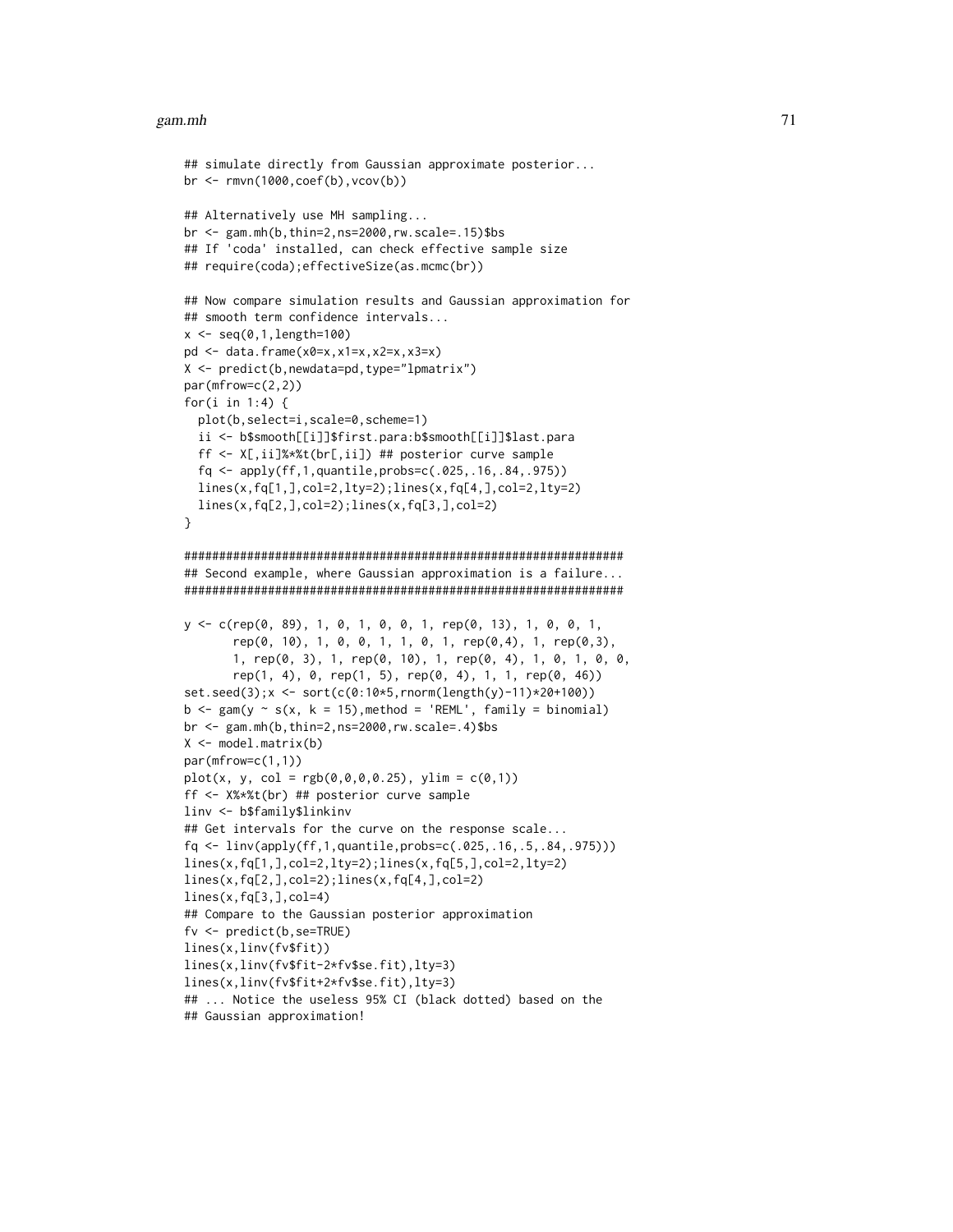#### <span id="page-71-0"></span>**Description**

This page is intended to provide some more information on how to specify GAMs. A GAM is a GLM in which the linear predictor depends, in part, on a sum of smooth functions of predictors and (possibly) linear functionals of smooth functions of (possibly dummy) predictors.

Specifically let  $y_i$  denote an independent random variable with mean  $\mu_i$  and an exponential family distribution, or failing that a known mean variance relationship suitable for use of quasi-likelihood methods. Then the the linear predictor of a GAM has a structure something like

$$
g(\mu_i) = \mathbf{X}_i \beta + f_1(x_{1i}, x_{2i}) + f_2(x_{3i}) + L_i f_3(x_4) + \dots
$$

where g is a known smooth monotonic 'link' function,  $X_i\beta$  is the parametric part of the linear predictor, the  $x_j$  are predictor variables, the  $f_j$  are smooth functions and  $L_i$  is some linear functional of  $f_3$ . There may of course be multiple linear functional terms, or none.

The key idea here is that the dependence of the response on the predictors can be represented as a parametric sub-model plus the sum of some (functionals of) smooth functions of one or more of the predictor variables. Thus the model is quite flexible relative to strictly parametric linear or generalized linear models, but still has much more structure than the completely general model that says that the response is just some smooth function of all the covariates.

Note one important point. In order for the model to be identifiable the smooth functions usually have to be constrained to have zero mean (usually taken over the set of covariate values). The constraint is needed if the term involving the smooth includes a constant function in its span. gam always applies such constraints unless there is a by variable present, in which case an assessment is made of whether the constraint is needed or not (see below).

The following sections discuss specifying model structures for gam. Specification of the distribution and link function is done using the [family](#page-0-0) argument to [gam](#page-47-0) and works in the same way as for [glm](#page-0-0). This page therefore concentrates on the model formula for gam.

#### Models with simple smooth terms

Consider the example model.

$$
g(\mu_i) = \beta_0 + \beta_1 x_{1i} + \beta_2 x_{2i} + f_1(x_{3i}) + f_2(x_{4i}, x_{5i})
$$

where the response variables  $y_i$  has expectation  $\mu_i$  and g is a link function.

The gam formula for this would be

 $y \sim x1 + x2 + s(x3) + s(x4, x5)$ .

This would use the default basis for the smooths (a thin plate regression spline basis for each), with automatic selection of the effective degrees of freedom for both smooths. The dimension of the smoothing basis is given a default value as well (the dimension of the basis sets an upper limit on the maximum possible degrees of freedom for the basis - the limit is typically one less than basis dimen[s](#page-208-0)ion). Full details of how to control smooths are given in s and [te](#page-287-0), and further discussion of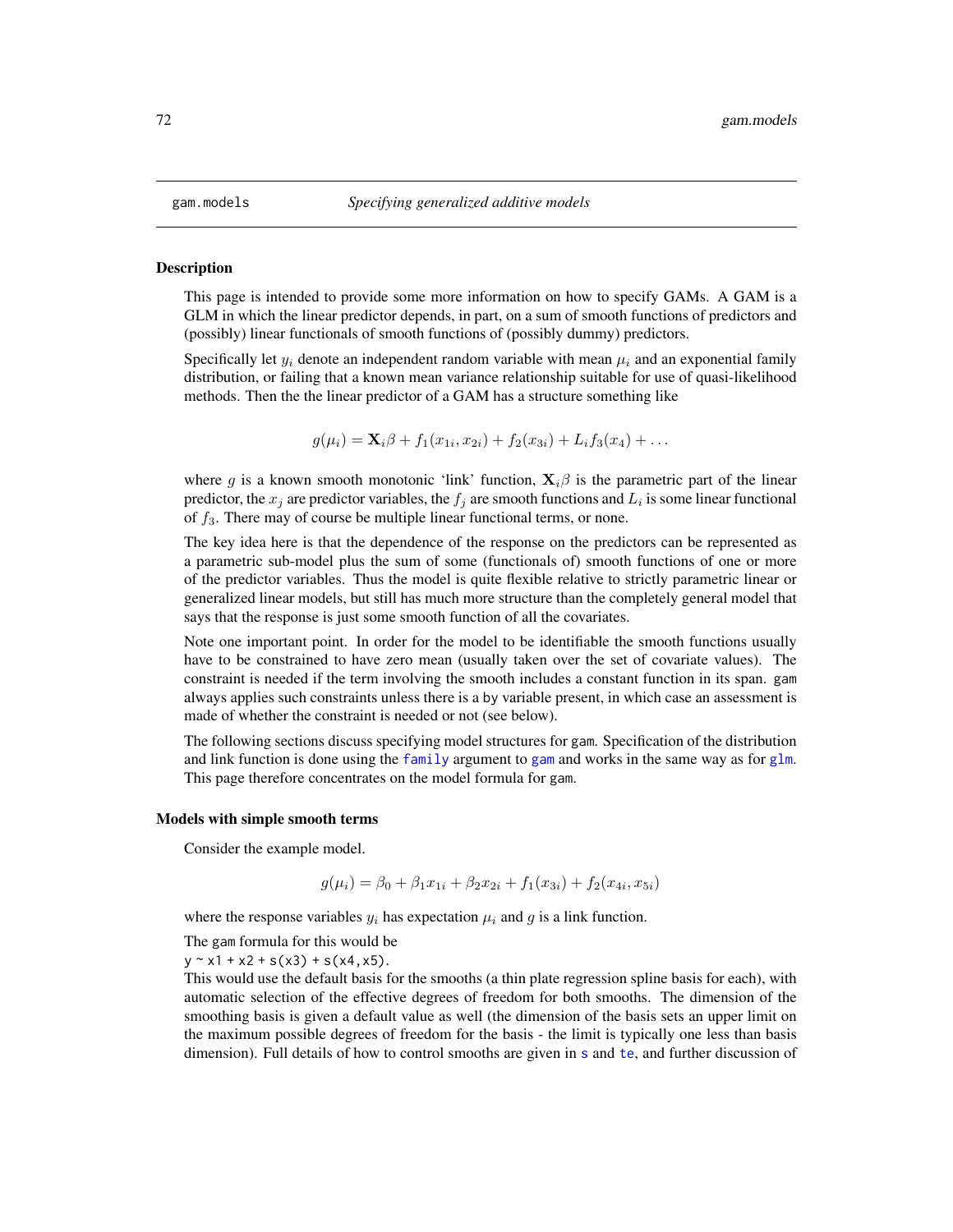basis dimension choice can be found in [choose.k](#page-20-0). For the moment suppose that we would like to change the basis of the first smooth to a cubic regression spline basis with a dimension of 20, while fixing the second term at 25 degrees of freedom. The appropriate formula would be:  $y \sim x1 + x2 + s(x3,bs="cr",k=20) + s(x4, x5, k=26, fx=TRUE).$ 

The above assumes that  $x_4$  and  $x_5$  are naturally on similar scales (e.g. they might be co-ordinates), so that isotropic smoothing is appropriate. If this assumption is false then tensor product smoothing might be bet[te](#page-287-0)r (see te).

 $y \sim x1 + x2 + s(x3) + te(x4, x5)$ 

would generate a tensor product smooth of  $x_4$  and  $x_5$ . By default this smooth would have basis dimension 25 and use cubic regression spline marginals. Varying the defaults is easy. For example  $y \sim x1 + x2 + s(x3) + te(x4, x5, bs = c("cr", "ps"), k = c(6, 7))$ 

specifies that the tensor product should use a rank 6 cubic regression spline marginal and a rank 7 P-spline marginal to create a smooth with basis dimension 42.

#### Nested terms/functional ANOVA

Sometimes it is interesting to specify smooth models with a main effects + interaction structure such as

$$
E(y_i) = f_1(x_i) + f_2(z_i) + f_3(x_i, z_i)
$$

or

$$
E(y_i) = f_1(x_i) + f_2(z_i) + f_3(v_i) + f_4(x_i, z_i) + f_5(z_i, v_i) + f_6(z_i, v_i) + f_7(x_i, z_i, v_i)
$$

for example. Such models should be set up using [ti](#page-287-1) terms in the model formula. For example:  $y \sim ti(x) + ti(z) + ti(x, z)$ , or

 $y " ti(x) + ti(z) + ti(v) + ti(x, z) + ti(x, v) + ti(z, v) + ti(x, z, v).$ 

The ti terms produce interactions with the component main effects excluded appropriately. (There is in fact no need to use ti terms for the main effects here, s terms could also be used.)

gam allows nesting (or 'overlap') of te and s smooths, and automatically generates side conditions to make such models identifiable, but the resulting models are much less stable and interpretable than those constructed using ti terms.

## 'by' variables

by variables are the means for constructing 'varying-coefficient models' (geographic regression models) and for letting smooths 'interact' with factors or parametric terms. They are also the key to specifying general linear functionals of smooths.

The [s](#page-208-0) and [te](#page-287-0) terms used to specify smooths accept an argument by, which is a numeric or factor variable of the same dimension as the covariates of the smooth. If a by variable is numeric, then its  $i^{th}$  element multiples the  $i^{th}$  row of the model matrix corresponding to the smooth term concerned.

Factor smooth interactions (see also [factor.smooth.interaction](#page-238-0)). If a by variable is a [factor](#page-0-0) then it generates an indicator vector for each level of the factor, unless it is an [ordered](#page-0-0) factor. In the non-ordered case, the model matrix for the smooth term is then replicated for each factor level, and each copy has its rows multiplied by the corresponding rows of its indicator variable. The smoothness penalties are also duplicated for each factor level. In short a different smooth is generated for each factor level (the id argument to [s](#page-208-0) and [te](#page-287-0) can be used to force all such smooths to have the same smoothing parameter). [ordered](#page-0-0) by variables are handled in the same way, except that no smooth is generated for the first level of the ordered factor (see b3 example below). This is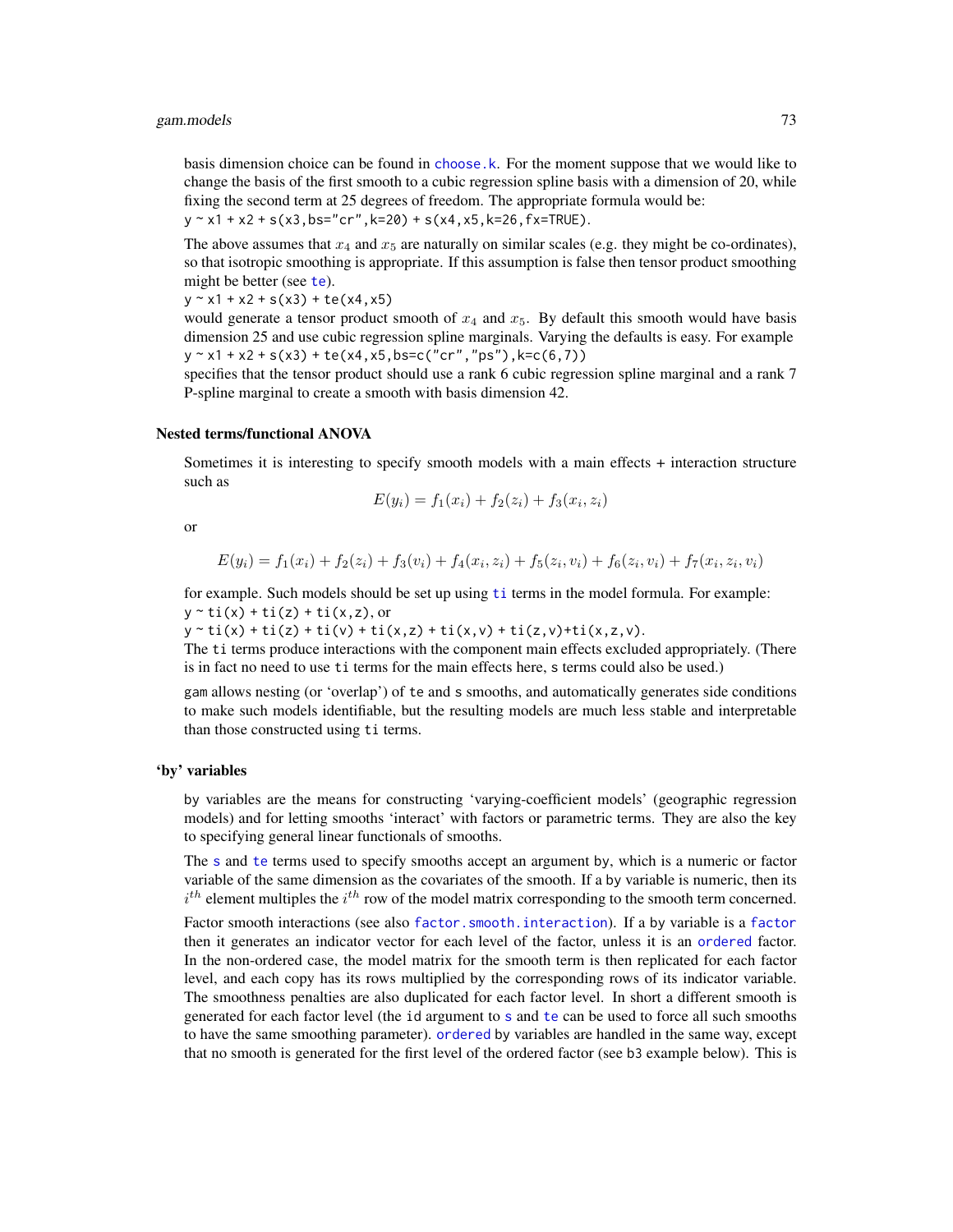useful for setting up identifiable models when the same smooth occurs more than once in a model, with different factor by variables.

As an example, consider the model

$$
E(y_i) = \beta_0 + f(x_i)z_i
$$

where  $f$  is a smooth function, and  $z_i$  is a numeric variable. The appropriate formula is:  $y \sim s(x, by=z)$ 

- the by argument ensures that the smooth function gets multiplied by covariate z. Note that when using factor by variables, centering constraints are applied to the smooths, which usually means that the by variable should be included as a parametric term, as well.

The example code below also illustrates the use of factor by variables.

by variables may be supplied as numeric matrices as part of specifying general linear functional terms.

If a by variable is present and numeric (rather than a factor) then the corresponding smooth is only subjected to an identifiability constraint if (i) the by variable is a constant vector, or, (ii) for a matrix by variable, L, if L%\*%rep(1,ncol(L)) is constant or (iii) if a user defined smooth constructor supplies an identifiability constraint explicitly, and that constraint has an attibute "always.apply".

#### Linking smooths with 'id'

It is sometimes desirable to insist that different smooth terms have the same degree of smoothness. This can be done by using the id argument to [s](#page-208-0) or [te](#page-287-0) terms. Smooths which share an id will have the same smoothing parameter. Really this only makes sense if the smooths use the same basis functions, and the default behaviour is to force this to happen: all smooths sharing an id have the same basis functions as the first smooth occurring with that id. Note that if you want exactly the same function for each smooth, then this is best achieved by making use of the summation convention covered under 'linear functional terms'.

As an example suppose that  $E(y_i) \equiv \mu_i$  and

$$
g(\mu_i) = f_1(x_{1i}) + f_2(x_{2i}, x_{3i}) + f_3(x_{4i})
$$

but that  $f_1$  and  $f_3$  should have the same smoothing parameters (and  $x_2$  and  $x_3$  are on different scales). Then the gam formula

 $y \sim s(x1, id=1) + te(x_2, x3) + s(x4, id=1)$ 

would achieve the desired result. id can be numbers or character strings. Giving an id to a term with a factor by variable causes the smooths at each level of the factor to have the same smoothing parameter.

Smooth term ids are not supported by gamm.

# Linear functional terms

General linear functional terms have a long history in the spline literature including in the penalized GLM context (see e.g. Wahba 1990). Such terms encompass varying coefficient models/ geographic regression, functional GLMs (i.e. GLMs with functional predictors), GLASS models, etc, and allow smoothing with respect to aggregated covariate values, for example.

Such terms are implemented in mgcv using a simple 'summation convention' for smooth terms: If the covariates of a smooth are supplied as matrices, then summation of the evaluated smooth over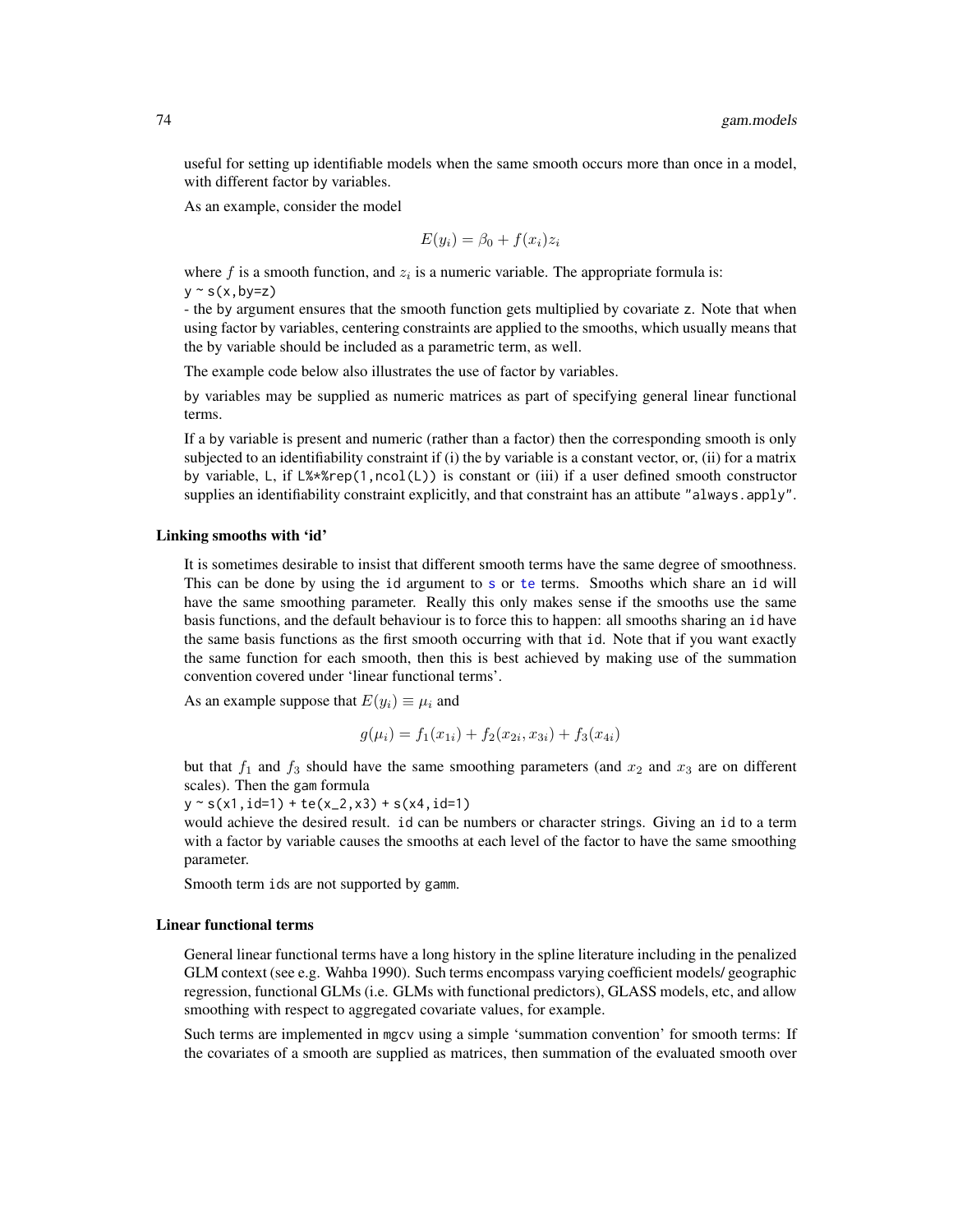the columns of the matrices is implied. Each covariate matrix and any by variable matrix must be of the same dimension. Consider, for example the term

 $s(X,Z,by=L)$ 

where X, Z and L are  $n \times p$  matrices. Let f denote the thin plate regression spline specified. The resulting contibution to the  $i<sup>th</sup>$  element of the linear predictor is

$$
\sum_{j=1}^{p} L_{ij} f(X_{ij}, Z_{ij})
$$

If no L is supplied then all its elements are taken as 1. In R code terms, let F denote the  $n \times p$  matrix obtained by evaluating the smooth at the values in X and Z. Then the contribution of the term to the linear predictor is rowSums(L\*F) (note that it's element by element multiplication here!).

The summation convention applies to te terms as well as s terms. More details and examples are provided in [linear.functional.terms](#page-128-0).

## Random effects

Random effects can be added to gam models using  $s(\ldots,bs="re")$  terms (see [smooth.construct.re.smooth.spec](#page-248-0)), or the paraPen argument to [gam](#page-47-0) covered below. See gam. vcomp, random. effects and smooth.construct.re.smooth.spee for further details. An alternative is to use the approach of [gamm](#page-91-0).

#### Penalizing the parametric terms

In case the ability to add smooth classes, smooth identities, by variables and the summation convention are still not sufficient to implement exactly the penalized GLM that you require, [gam](#page-47-0) also allows you to penalize the parametric terms in the model formula. This is mostly useful in allowing one or more matrix terms to be included in the formula, along with a sequence of quadratic penalty matrices for each.

Suppose that you have set up a model matrix  $X$ , and want to penalize the corresponding coefficients, β with two penalties  $βT$ **S**<sub>1</sub> $β$  and  $βT$ **S**<sub>2</sub> $β$ . Then something like the following would be appropriate: gam(y ~ X -1,paraPen=list(X=list(S1,S2)))

The paraPen argument should be a list with elements having names corresponding to the terms being penalized. Each element of paraPen is itself a list, with optional elements L, rank and sp: all other elements must be penalty matrices. If present, rank is a vector giving the rank of each penalty matrix (if absent this is determined numerically). L is a matrix that maps underlying log smoothing parameters to the log smoothing parameters that actually multiply the individual quadratic penalties: taken as the identity if not supplied. sp is a vector of (underlying) smoothing parameter values: positive values are taken as fixed, negative to signal that the smoothing parameter should be estimated. Taken as all negative if not supplied.

An obvious application of paraPen is to incorporate random effects, and an example of this is provided below. In this case the supplied penalty matrices will be (generalized) inverse covariance matrices for the random effects — i.e. precision matrices. The final estimate of the covariance matrix corresponding to one of these penalties is given by the (generalized) inverse of the penalty matrix multiplied by the estimated scale parameter and divided by the estimated smoothing parameter for the penalty. For example, if you use an identity matrix to penalize some coefficients that are to be viewed as i.i.d. Gaussian random effects, then their estimated variance will be the estimated scale parameter divided by the estimate of the smoothing parameter, for this penalty. See the 'rail' example below.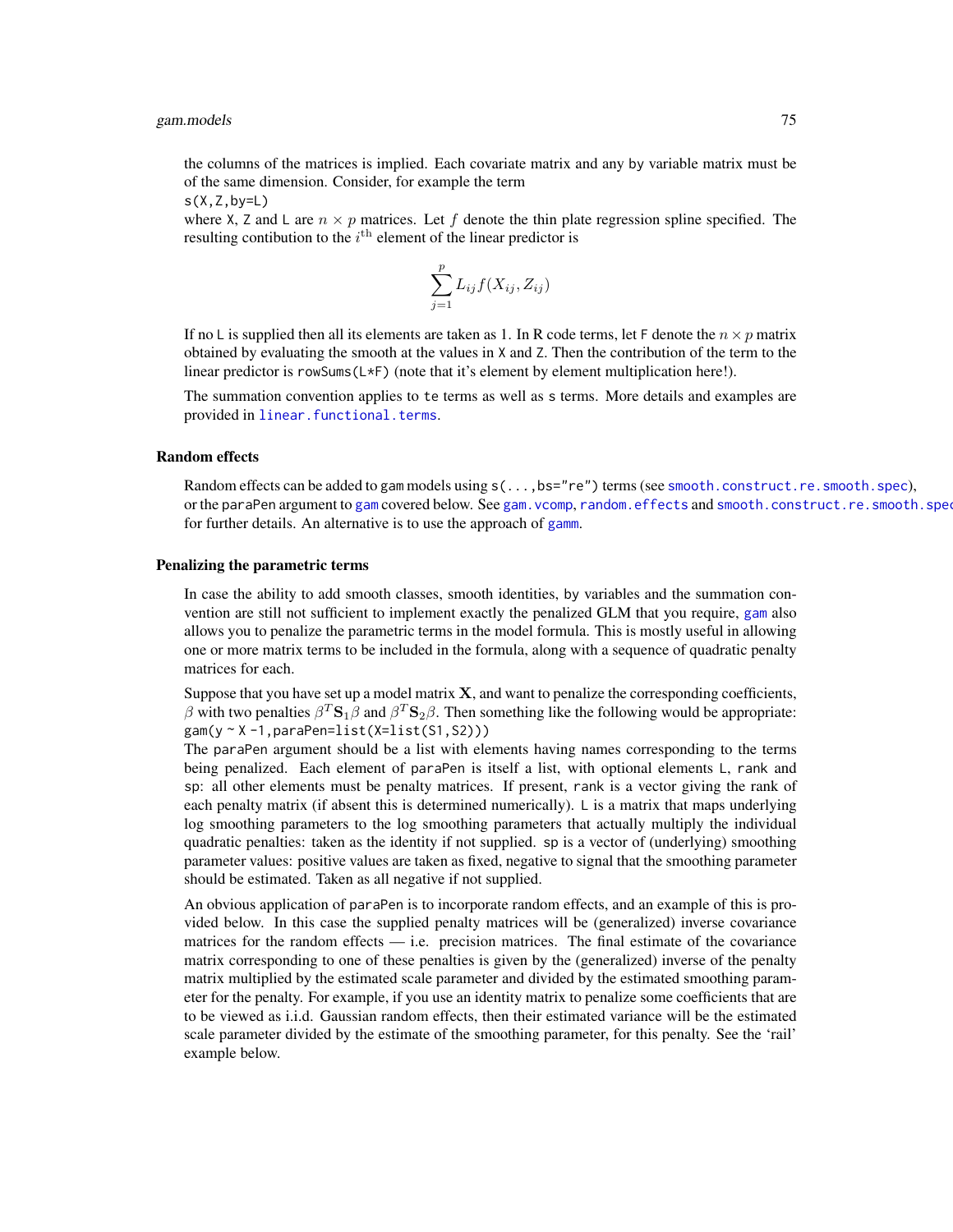P-values for penalized parametric terms should be treated with caution. If you must have them, then use the option freq=TRUE in [anova.gam](#page-4-0) and [summary.gam](#page-278-0), which will tend to give reasonable results for random effects implemented this way, but not for terms with a rank defficient penalty (or penalties with a wide eigen-spectrum).

## Author(s)

Simon N. Wood <simon.wood@r-project.org>

## References

Wahba (1990) Spline Models of Observational Data SIAM.

Wood S.N. (2017) Generalized Additive Models: An Introduction with R (2nd edition). Chapman and Hall/CRC Press.

## Examples

```
require(mgcv)
set.seed(10)
## simulate date from y = f(x2) * x1 + errordat <- gamSim(3,n=400)
b < -gamma(y \sim s(x2,by=x1),data=dat)plot(b,pages=1)
summary(b)
## Factor `by' variable example (with a spurious covariate x0)
## simulate data...
dat \leftarrow gamSim(4)## fit model...
b \leq gam(y \sim fac+s(x2,by=fac)+s(x0),data=dat)
plot(b,pages=1)
summary(b)
## note that the preceding fit is the same as....
b1 < -gamma(y \sim s(x2,by=as.numeric(fac==1))+s(x2,by=as.numeric(fac==2))+s(x2,by=as.numeric(fac==3))+s(x0)-1,data=dat)
## ... the `-1' is because the intercept is confounded with the
## *uncentred* smooths here.
plot(b1,pages=1)
summary(b1)
## repeat forcing all s(x2) terms to have the same smoothing param
## (not a very good idea for these data!)
b2 \leq gam(y \sim fac+s(x2,by=fac,id=1)+s(x0),data=dat)
plot(b2,pages=1)
summary(b2)
## now repeat with a single reference level smooth, and
## two `difference' smooths...
```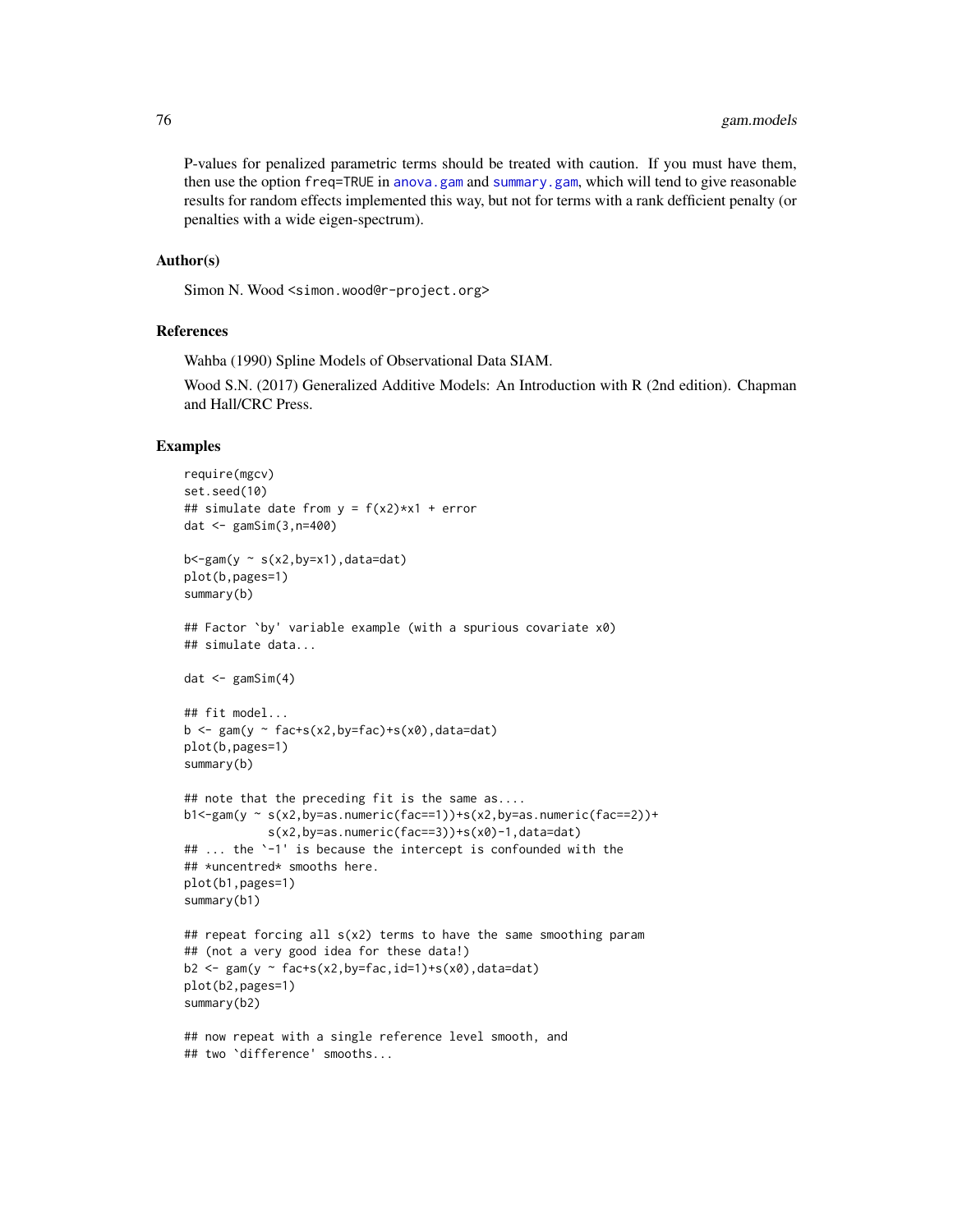```
dat$fac <- ordered(dat$fac)
b3 <- gam(y ~ fac+s(x2)+s(x2,by=fac)+s(x0),data=dat,method="REML")
plot(b3,pages=1)
summary(b3)
rm(dat)
## An example of a simple random effects term implemented via
## penalization of the parametric part of the model...
dat <- gamSim(1,n=400,scale=2) ## simulate 4 term additive truth
## Now add some random effects to the simulation. Response is
## grouped into one of 20 groups by `fac' and each groups has a
## random effect added....
fac <- as.factor(sample(1:20,400,replace=TRUE))
dat$X <- model.matrix(~fac-1)
b \le rnorm(20)* . 5dat$y <- dat$y + dat$X%*%b
## now fit appropriate random effect model...
PP <- list(X=list(rank=20,diag(20)))
rm <- gam(y~ X+s(x0)+s(x1)+s(x2)+s(x3),data=dat,paraPen=PP)
plot(rm,pages=1)
## Get estimated random effects standard deviation...
sig.b <- sqrt(rm$sig2/rm$sp[1]);sig.b
## a much simpler approach uses "re" terms...
rm1 <- gam(y ~ s(fac,bs="re")+s(x0)+s(x1)+s(x2)+s(x3),data=dat,method="ML")
gam.vcomp(rm1)
## Simple comparison with lme, using Rail data.
## See ?random.effects for a simpler method
require(nlme)
b0 <- lme(travel~1,data=Rail,~1|Rail,method="ML")
Z <- model.matrix(~Rail-1,data=Rail,
     contrasts.arg=list(Rail="contr.treatment"))
b <- gam(travel~Z,data=Rail,paraPen=list(Z=list(diag(6))),method="ML")
b0
(b$reml.scale/b$sp)^.5 ## `gam' ML estimate of Rail sd
b$reml.scale^.5 ## `gam' ML estimate of residual sd
b0 <- lme(travel~1,data=Rail,~1|Rail,method="REML")
Z <- model.matrix(~Rail-1,data=Rail,
     contrasts.arg=list(Rail="contr.treatment"))
b <- gam(travel~Z,data=Rail,paraPen=list(Z=list(diag(6))),method="REML")
b0
(b$reml.scale/b$sp)^.5 ## `gam' REML estimate of Rail sd
b$reml.scale^.5 ## `gam' REML estimate of residual sd
```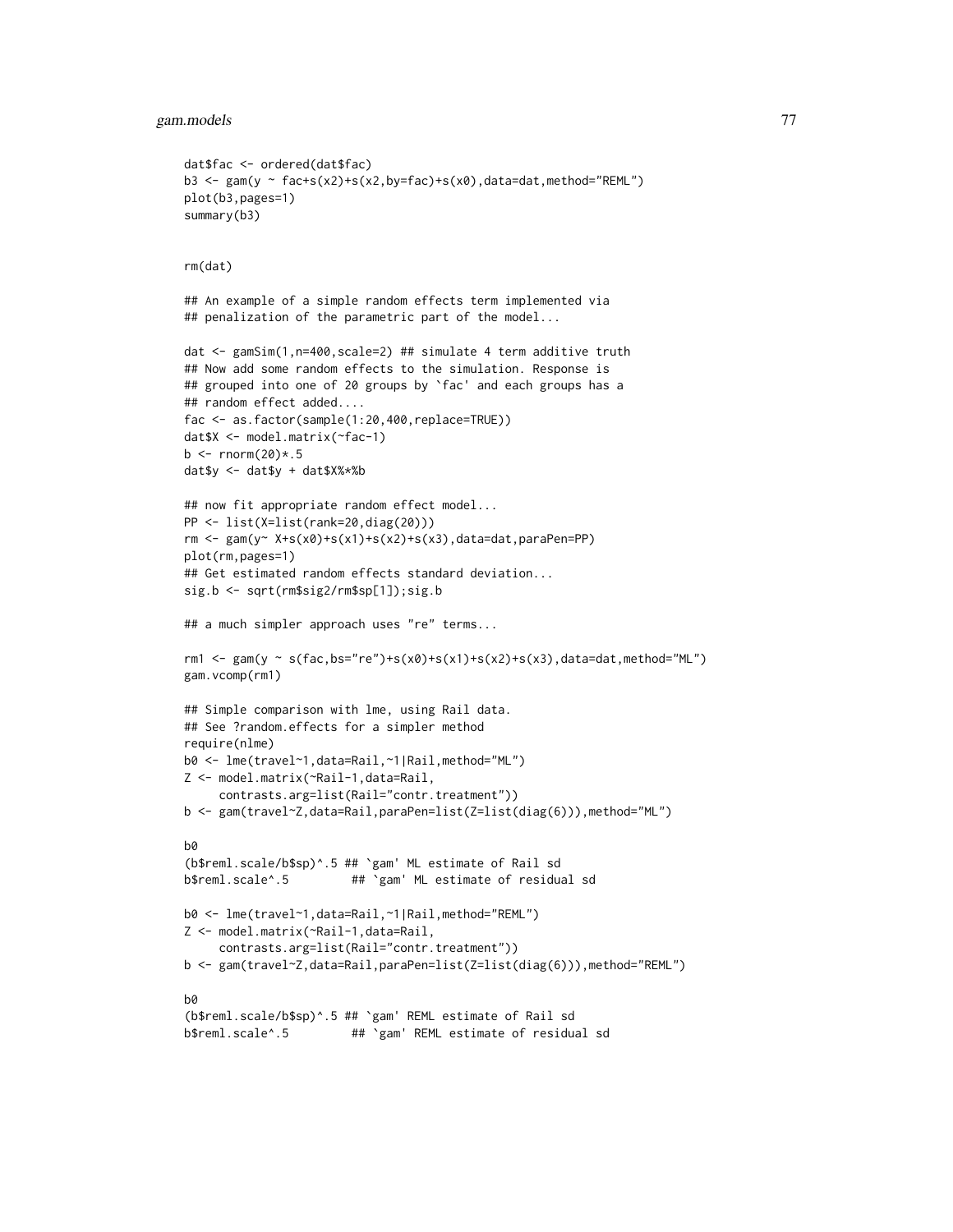```
################################################################
## Approximate large dataset logistic regression for rare events
## based on subsampling the zeroes, and adding an offset to
## approximately allow for this.
## Doing the same thing, but upweighting the sampled zeroes
## leads to problems with smoothness selection, and CIs.
################################################################
n <- 50000 ## simulate n data
dat <- gamSim(1,n=n,dist="binary",scale=.33)
p <- binomial()$linkinv(dat$f-6) ## make 1's rare
dat$y \le rbinom(p,1,p) ## re-simulate rare response
## Now sample all the 1's but only proportion S of the 0's
S <- 0.02 ## sampling fraction of zeroes
dat \le dat[dat$y==1 | runif(n) \le S,] ## sampling
## Create offset based on total sampling fraction
dat$s <- rep(log(nrow(dat)/n),nrow(dat))
lr.fit <- gam(y~s(x0,bs="cr")+s(x1,bs="cr")+s(x2,bs="cr")+s(x3,bs="cr")+
             offset(s),family=binomial,data=dat,method="REML")
## plot model components with truth overlaid in red
op \leq par(mfrow=c(2,2))
fn <- c("f0","f1","f2","f3");xn <- c("x0","x1","x2","x3")
for (k in 1:4) {
      plot(lr.fit,select=k,scale=0)
      ff <- dat[[fn[k]]];xx <- dat[[xn[k]]]
      ind <- sort.int(xx,index.return=TRUE)$ix
      lines(xx[ind],(ff-mean(ff))[ind]*.33,col=2)
}
par(op)
rm(dat)
## A Gamma example, by modify `gamSim' output...
dat <- gamSim(1,n=400,dist="normal",scale=1)
dat$f <- dat$f/4 ## true linear predictor
Ey \leq exp(dat$f); scale \leq .5 ## mean and GLM scale parameter
## Note that `shape' and `scale' in `rgamma' are almost
## opposite terminology to that used with GLM/GAM...
dat$y <- rgamma(Ey*0,shape=1/scale,scale=Ey*scale)
bg <- gam(y~ s(x0)+ s(x1)+s(x2)+s(x3),family=Gamma(link=log),
          data=dat,method="REML")
plot(bg,pages=1,scheme=1)
```
<span id="page-77-0"></span>gam.outer *Minimize GCV or UBRE score of a GAM using 'outer' iteration*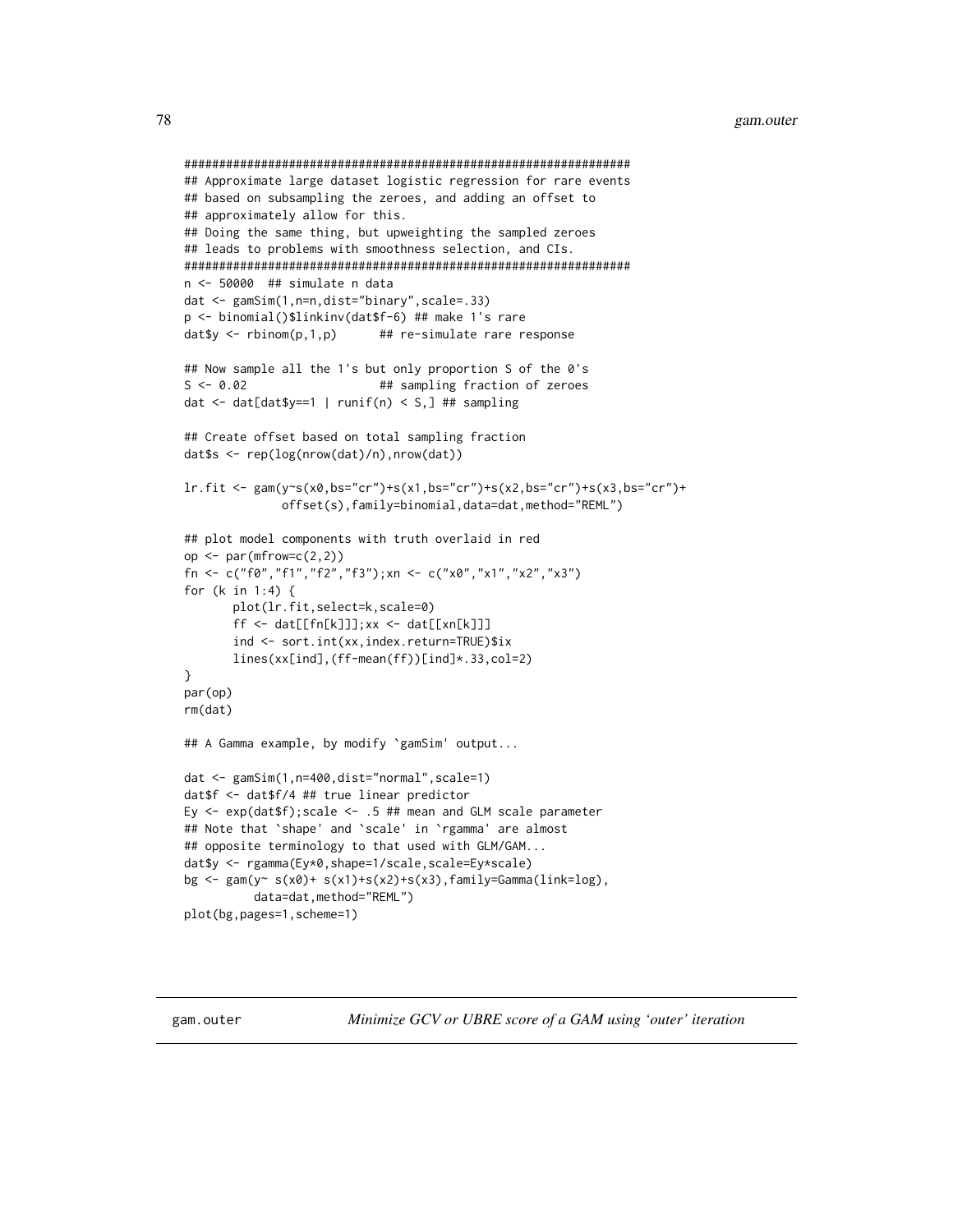#### gam.outer 79

#### Description

Estimation of GAM smoothing parameters is most stable if optimization of the smoothness selection score (GCV, GACV, UBRE/AIC, REML, ML etc) is outer to the penalized iteratively re-weighted least squares scheme used to estimate the model given smoothing parameters.

This routine optimizes a smoothness selection score in this way. Basically the score is evaluated for each trial set of smoothing parameters by estimating the GAM for those smoothing parameters. The score is minimized w.r.t. the parameters numerically, using newton (default), bfgs, optim or nlm. Exact (first and second) derivatives of the score can be used by fitting with [gam.fit3](#page-65-0). This improves efficiency and reliability relative to relying on finite difference derivatives.

Not normally called directly, but rather a service routine for [gam](#page-47-0).

# Usage

gam.outer(lsp,fscale,family,control,method,optimizer, criterion,scale,gamma,G,start=NULL,...)

## Arguments

| lsp       | The log smoothing parameters.                                                                                     |
|-----------|-------------------------------------------------------------------------------------------------------------------|
| fscale    | Typical scale of the GCV or UBRE/AIC score.                                                                       |
| family    | the model family.                                                                                                 |
| control   | control argument to pass to gam. fit if pure finite differencing is being used.                                   |
| method    | method argument to gam defining the smoothness criterion to use (but depending<br>on whether or not scale known). |
| optimizer | The argument to gam defining the numerical optimization method to use.                                            |
| criterion | Which smoothness selction criterion to use. One of "UBRE", "GCV", "GACV",<br>"REML" or "P-REML".                  |
| scale     | Supplied scale parameter. Positive indicates known.                                                               |
| gamma     | The degree of freedom inflation factor for the GCV/UBRE/AIC score.                                                |
| G         | List produced by mgcv:::gam.setup, containing most of what's needed to ac-<br>tually fit a GAM.                   |
| start     | starting parameter values.                                                                                        |
| $\cdots$  | other arguments, typically for passing on to gam. fit3 (ultimately).                                              |

# Details

See Wood (2008) for full details on 'outer iteration'.

## Author(s)

Simon N. Wood <simon.wood@r-project.org>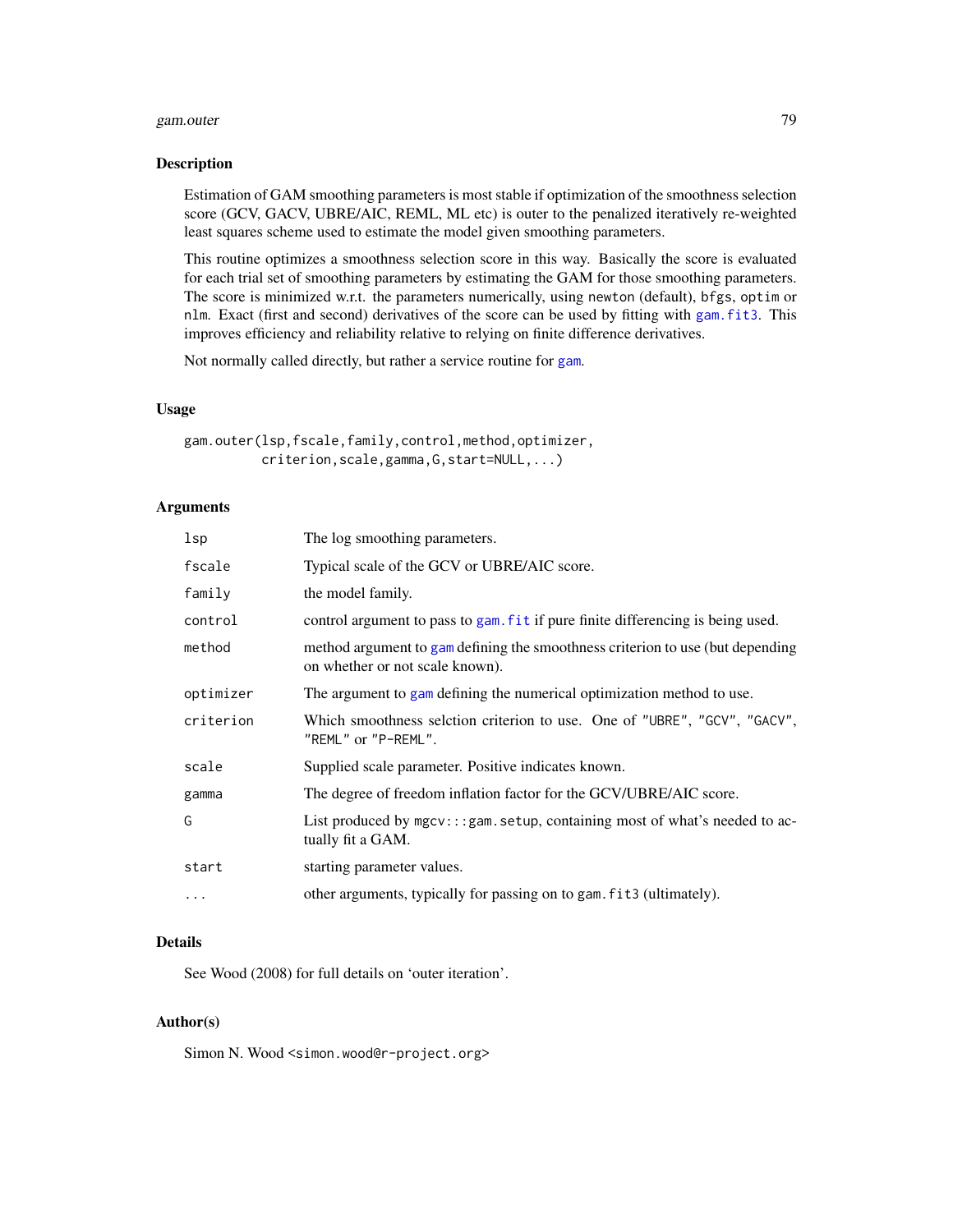# References

Wood, S.N. (2011) Fast stable restricted maximum likelihood and marginal likelihood estimation of semiparametric generalized linear models. Journal of the Royal Statistical Society (B) 73(1):3-36 <https://www.maths.ed.ac.uk/~swood34/>

## See Also

[gam.fit3](#page-65-0), [gam](#page-47-0), [magic](#page-135-0)

| gam.reparam |                 | Finding stable orthogonal re-parameterization of the square root |  |  |
|-------------|-----------------|------------------------------------------------------------------|--|--|
|             | <i>penalty.</i> |                                                                  |  |  |

# Description

INTERNAL function for finding an orthogonal re-parameterization which avoids "dominant machine zero leakage" between components of the square root penalty.

## Usage

gam.reparam(rS, lsp, deriv)

## **Arguments**

| rS    | list of the square root penalties: last entry is root of fixed penalty, if f i xed. penalty==TRUE |
|-------|---------------------------------------------------------------------------------------------------|
|       | (i.e. length( $rs$ )>length( $sp$ )). The assumption here is that $rs[[i]]$ are in a              |
|       | null space of total penalty already; see e.g. total Penalty Space and mini. roots.                |
| 1sp   | vector of log smoothing parameters.                                                               |
| deriv | if deriv==1 also the first derivative of the log-determinant of the penalty matrix                |
|       | is returned, if deriv>1 also the second derivative is returned.                                   |

## Value

A list containing

- S: the total penalty matrix similarity transformed for stability.
- rS: the component square roots, transformed in the same way.
- Qs: the orthogonal transformation matrix  $S = t(Qs)$ %\*%S0%\*%Qs, where S0 is the untransformed total penalty implied by sp and rS on input.
- det: log|S|.
- det1: dlog|S|/dlog(sp) if deriv >0.
- det2: hessian of log|S| wrt log(sp) if deriv>1.

#### Author(s)

Simon N. Wood <simon.wood@r-project.org>.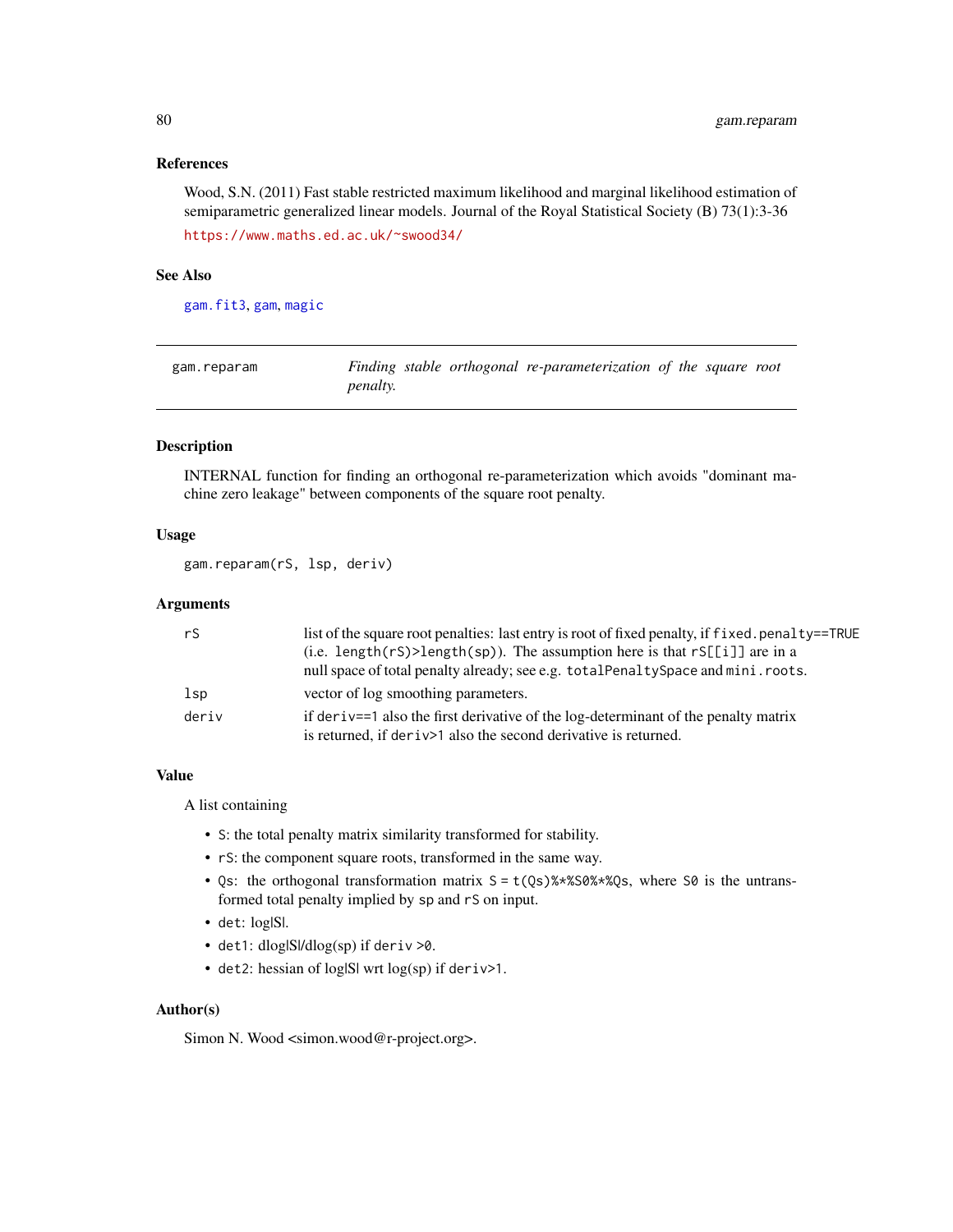## Description

Scale parameter estimation in [gam](#page-47-0) depends on the type of family. For extended families then the RE/ML estimate is used. For conventional exponential families, estimated by the default outer iteration, the scale estimator can be controlled using argument scale.est in [gam.control](#page-59-0). The options are "fletcher" (default), "pearson" or "deviance". The Pearson estimator is the (weighted) sum of squares of the pearson residuals, divided by the effective residual degrees of freedom. The Fletcher (2012) estimator is an improved version of the Pearson estimator. The deviance estimator simply substitutes deviance residuals for Pearson residuals.

Usually the Pearson estimator is recommended for GLMs, since it is asymptotically unbiased. However, it can also be unstable at finite sample sizes, if a few Pearson residuals are very large. For example, a very low Poisson mean with a non zero count can give a huge Pearson residual, even though the deviance residual is much more modest. The Fletcher (2012) estimator is designed to reduce these problems.

For performance iteration the Pearson estimator is always used.

[gamm](#page-91-0) uses the estimate of the scale parameter from the underlying call to lme. [bam](#page-6-0) uses the REML estimator if the method is "fREML". Otherwise the estimator is a Pearson estimator.

## Author(s)

Simon N. Wood <simon.wood@r-project.org> with help from Mark Bravington and David Peel

#### References

Fletcher, David J. (2012) Estimating overdispersion when fitting a generalized linear model to sparse data. Biometrika 99(1), 230-237.

## See Also

[gam.control](#page-59-0)

gam.selection *Generalized Additive Model Selection*

#### Description

This page is intended to provide some more information on how to select GAMs. In particular, it gives a brief overview of smoothness selection, and then discusses how this can be extended to select inclusion/exclusion of terms. Hypothesis testing approaches to the latter problem are also discussed.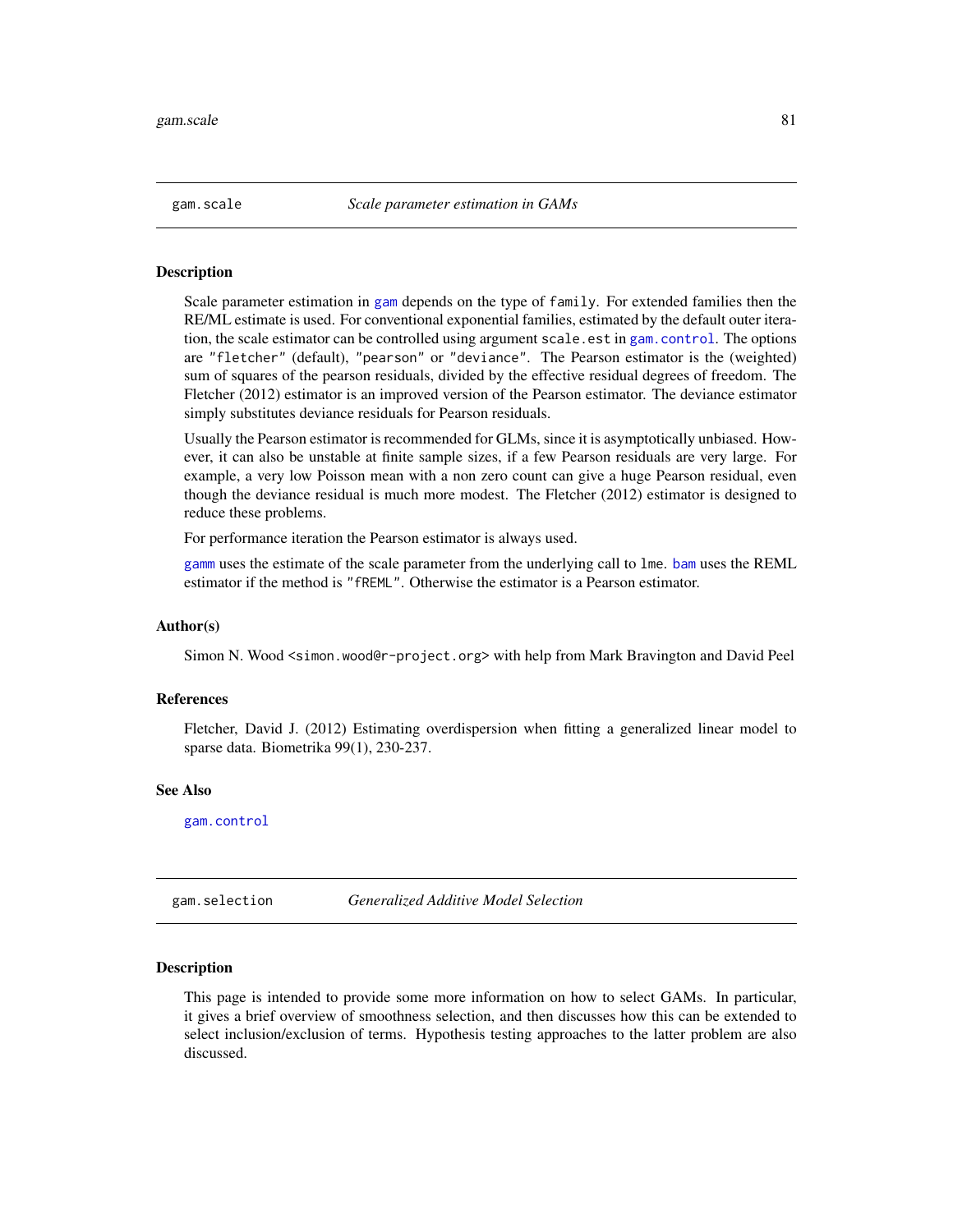#### Smoothness selection criteria

Given a model structure specified by a gam model formula, gam() attempts to find the appropriate smoothness for each applicable model term using prediction error criteria or likelihood based methods. The prediction error criteria used are Generalized (Approximate) Cross Validation (GCV or GACV) when the scale parameter is unknown or an Un-Biased Risk Estimator (UBRE) when it is known. UBRE is essentially scaled AIC (Generalized case) or Mallows' Cp (additive model case). GCV and UBRE are covered in Craven and Wahba (1979) and Wahba (1990). Alternatively REML of maximum likelihood (ML) may be used for smoothness selection, by viewing the smooth components as random effects (in this case the variance component for each smooth random effect will be given by the scale parameter divided by the smoothing parameter — for smooths with multiple penalties, there will be multiple variance components). The method argument to [gam](#page-47-0) selects the smoothness selection criterion.

Automatic smoothness selection is unlikely to be successful with few data, particularly with multiple terms to be selected. In addition GCV and UBRE/AIC score can occasionally display local minima that can trap the minimisation algorithms. GCV/UBRE/AIC scores become constant with changing smoothing parameters at very low or very high smoothing parameters, and on occasion these 'flat' regions can be separated from regions of lower score by a small 'lip'. This seems to be the most common form of local minimum, but is usually avoidable by avoiding extreme smoothing parameters as starting values in optimization, and by avoiding big jumps in smoothing parameters while optimizing. Never the less, if you are suspicious of smoothing parameter estimates, try changing fit method (see [gam](#page-47-0) arguments method and optimizer) and see if the estimates change, or try changing some or all of the smoothing parameters 'manually' (argument sp of [gam](#page-47-0), or sp arguments to [s](#page-208-0) or [te](#page-287-0)).

REML and ML are less prone to local minima than the other criteria, and may therefore be preferable.

## Automatic term selection

Unmodified smoothness selection by GCV, AIC, REML etc. will not usually remove a smooth from a model. This is because most smoothing penalties view some space of (non-zero) functions as 'completely smooth' and once a term is penalized heavily enough that it is in this space, further penalization does not change it.

However it is straightforward to modify smooths so that under heavy penalization they are penalized to the zero function and thereby 'selected out' of the model. There are two approaches.

The first approach is to modify the smoothing penalty with an additional shrinkage term. Smooth classescs.smooth and tprs.smooth (specified by "cs" and "ts" respectively) have smoothness penalties which include a small shrinkage component, so that for large enough smoothing parameters the smooth becomes identically zero. This allows automatic smoothing parameter selection methods to effectively remove the term from the model altogether. The shrinkage component of the penalty is set at a level that usually makes negligable contribution to the penalization of the model, only becoming effective when the term is effectively 'completely smooth' according to the conventional penalty.

The second approach leaves the original smoothing penalty unchanged, but constructs an additional penalty for each smooth, which penalizes only functions in the null space of the original penalty (the 'completely smooth' functions). Hence, if all the smoothing parameters for a term tend to infinity, the term will be selected out of the model. This latter approach is more expensive computationally,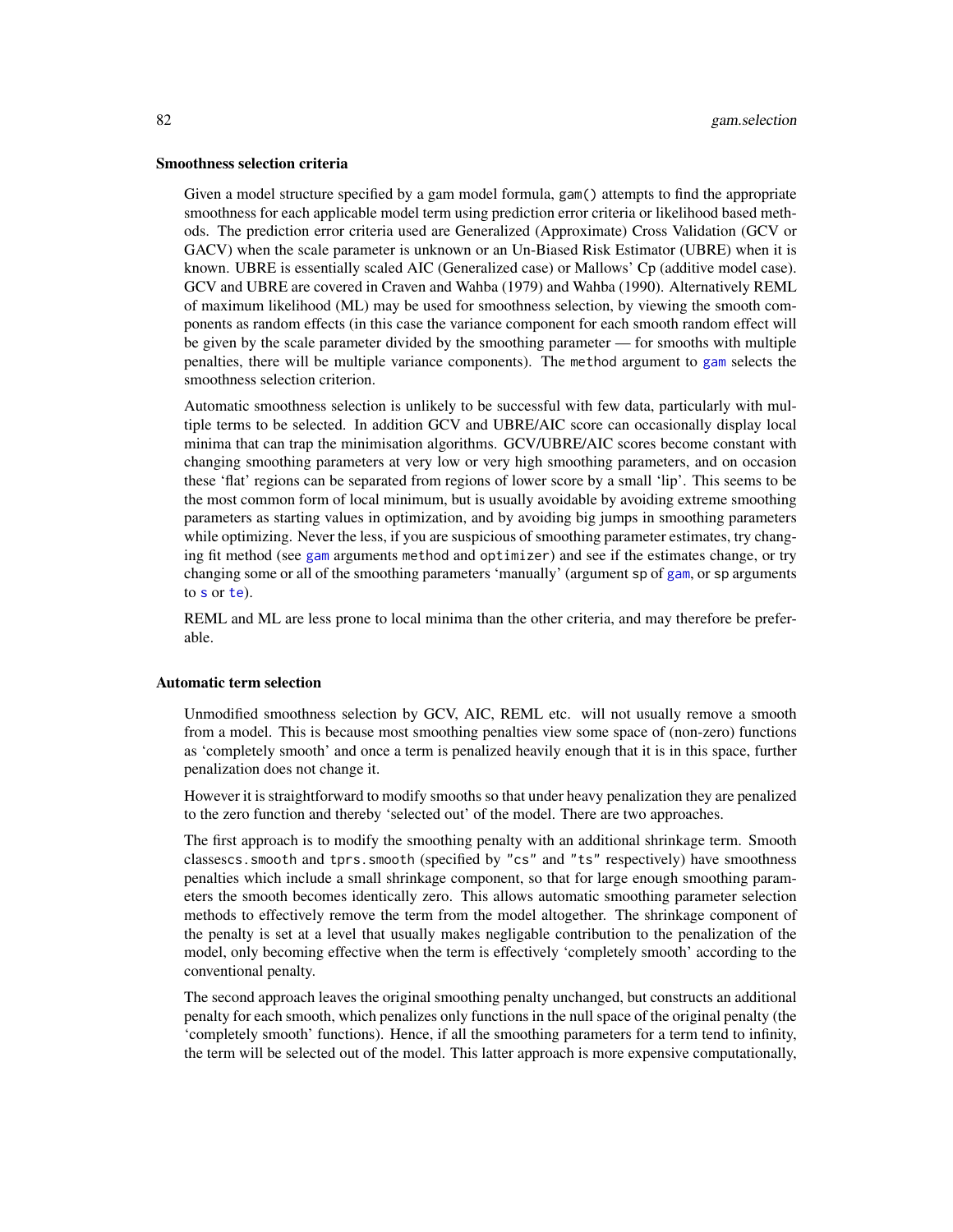## gam.selection 83

but has the advantage that it can be applied automatically to any smooth term. The select argument to [gam](#page-47-0) turns on this method.

In fact, as implemented, both approaches operate by eigen-decomposiong the original penalty matrix. A new penalty is created on the null space: it is the matrix with the same eigenvectors as the original penalty, but with the originally postive egienvalues set to zero, and the originally zero eigenvalues set to something positive. The first approach just addes a multiple of this penalty to the original penalty, where the multiple is chosen so that the new penalty can not dominate the original. The second approach treats the new penalty as an extra penalty, with its own smoothing parameter.

Of course, as with all model selection methods, some care must be take to ensure that the automatic selection is sensible, and a decision about the effective degrees of freedom at which to declare a term 'negligible' has to be made.

## Interactive term selection

In general the most logically consistent method to use for deciding which terms to include in the model is to compare GCV/UBRE/ML scores for models with and without the term (REML scores should not be used to compare models with different fixed effects structures). When UBRE is the smoothness selection method this will give the same result as comparing by [AIC](#page-0-0) (the AIC in this case uses the model EDF in place of the usual model DF). Similarly, comparison via GCV score and via AIC seldom yields different answers. Note that the negative binomial with estimated theta parameter is a special case: the GCV score is not informative, because of the theta estimation scheme used. More generally the score for the model with a smooth term can be compared to the score for the model with the smooth term replaced by appropriate parametric terms. Candidates for replacement by parametric terms are smooth terms with estimated degrees of freedom close to their minimum possible.

Candidates for removal can also be identified by reference to the approximate p-values provided by summary.gam, and by looking at the extent to which the confidence band for an estimated term includes the zero function. It is perfectly possible to perform backwards selection using p-values in the usual way: that is by sequentially dropping the single term with the highest non-significant p-value from the model and re-fitting, until all terms are significant. This suffers from the same problems as stepwise procedures for any GLM/LM, with the additional caveat that the p-values are only approximate. If adopting this approach, it is probably best to use ML smoothness selection.

Note that GCV and UBRE are not appropriate for comparing models using different families: in that case AIC should be used.

## Caveats/platitudes

Formal model selection methods are only appropriate for selecting between reasonable models. If formal model selection is attempted starting from a model that simply doesn't fit the data, then it is unlikely to provide meaningful results.

The more thought is given to appropriate model structure up front, the more successful model selection is likely to be. Simply starting with a hugely flexible model with 'everything in' and hoping that automatic selection will find the right structure is not often successful.

## Author(s)

Simon N. Wood <simon.wood@r-project.org>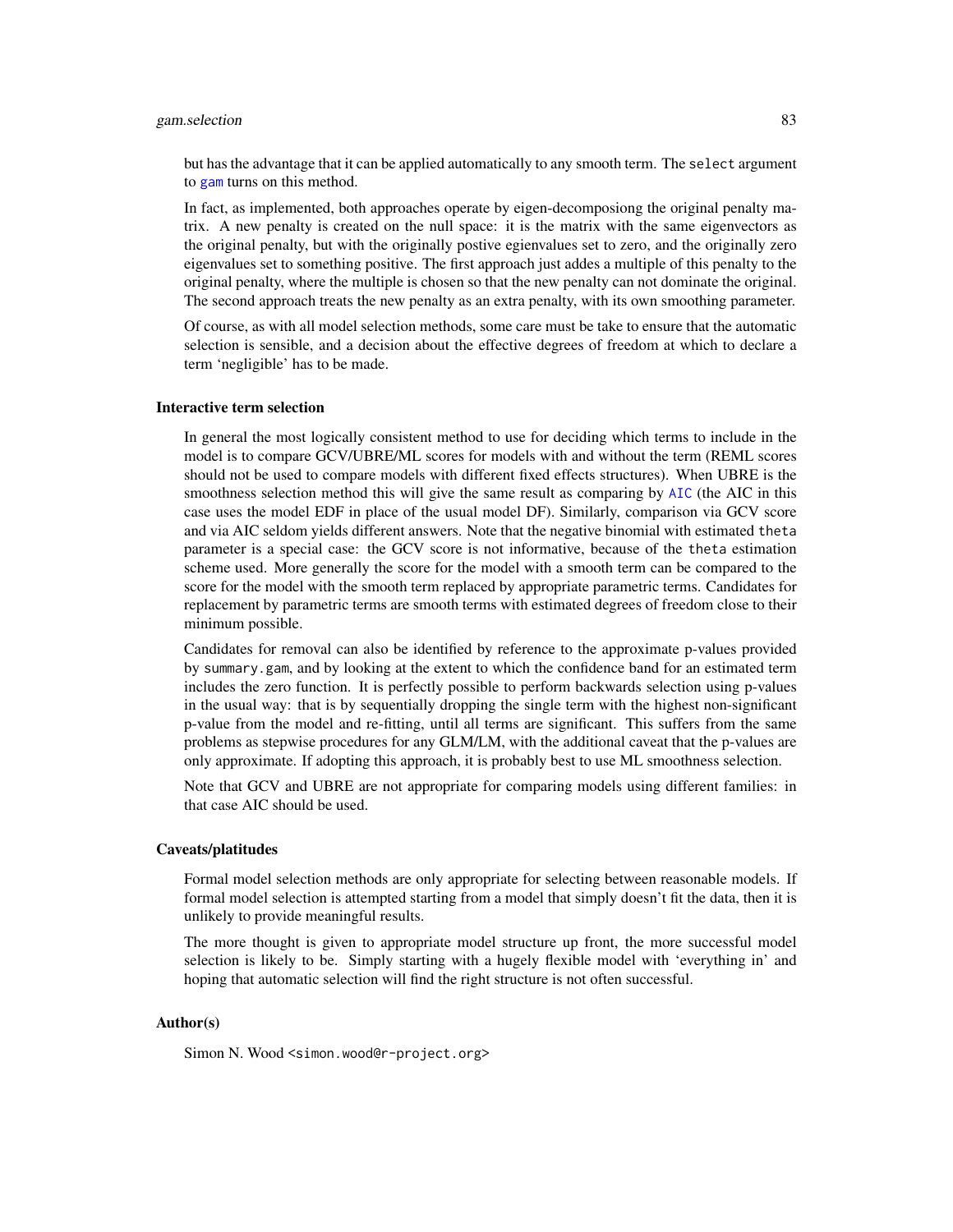## References

Marra, G. and S.N. Wood (2011) Practical variable selection for generalized additive models. Computational Statistics and Data Analysis 55,2372-2387.

Craven and Wahba (1979) Smoothing Noisy Data with Spline Functions. Numer. Math. 31:377-403

Venables and Ripley (1999) Modern Applied Statistics with S-PLUS

Wahba (1990) Spline Models of Observational Data. SIAM.

Wood, S.N. (2003) Thin plate regression splines. J.R.Statist.Soc.B 65(1):95-114

Wood, S.N. (2008) Fast stable direct fitting and smoothness selection for generalized additive models. J.R.Statist. Soc. B 70(3):495-518

Wood, S.N. (2011) Fast stable restricted maximum likelihood and marginal likelihood estimation of semiparametric generalized linear models. Journal of the Royal Statistical Society (B) 73(1):3-36

<https://www.maths.ed.ac.uk/~swood34/>

#### See Also

[gam](#page-47-0), [step.gam](#page-277-0)

## Examples

```
## an example of automatic model selection via null space penalization
library(mgcv)
set.seed(3);n<-200
dat <- gamSim(1,n=n,scale=.15,dist="poisson") ## simulate data
dat$x4 <- runif(n, 0, 1);dat$x5 <- runif(n, 0, 1) ## spurious
b<-gam(y~s(x0)+s(x1)+s(x2)+s(x3)+s(x4)+s(x5),data=dat,
         family=poisson,select=TRUE,method="REML")
summary(b)
plot(b,pages=1)
```
gam.side *Identifiability side conditions for a GAM*

#### **Description**

GAM formulae with repeated variables may only correspond to identifiable models given some side conditions. This routine works out appropriate side conditions, based on zeroing redundant parameters. It is called from mgcv:::gam.setup and is not intended to be called by users.

The method identifies nested and repeated variables by their names, but numerically evaluates which constraints need to be imposed. Constraints are always applied to smooths of more variables in preference to smooths of fewer variables. The numerical approach allows appropriate constraints to be applied to models constructed using any smooths, including user defined smooths.

#### Usage

```
gam.side(sm,Xp,tol=.Machine$double.eps^.5,with.pen=FALSE)
```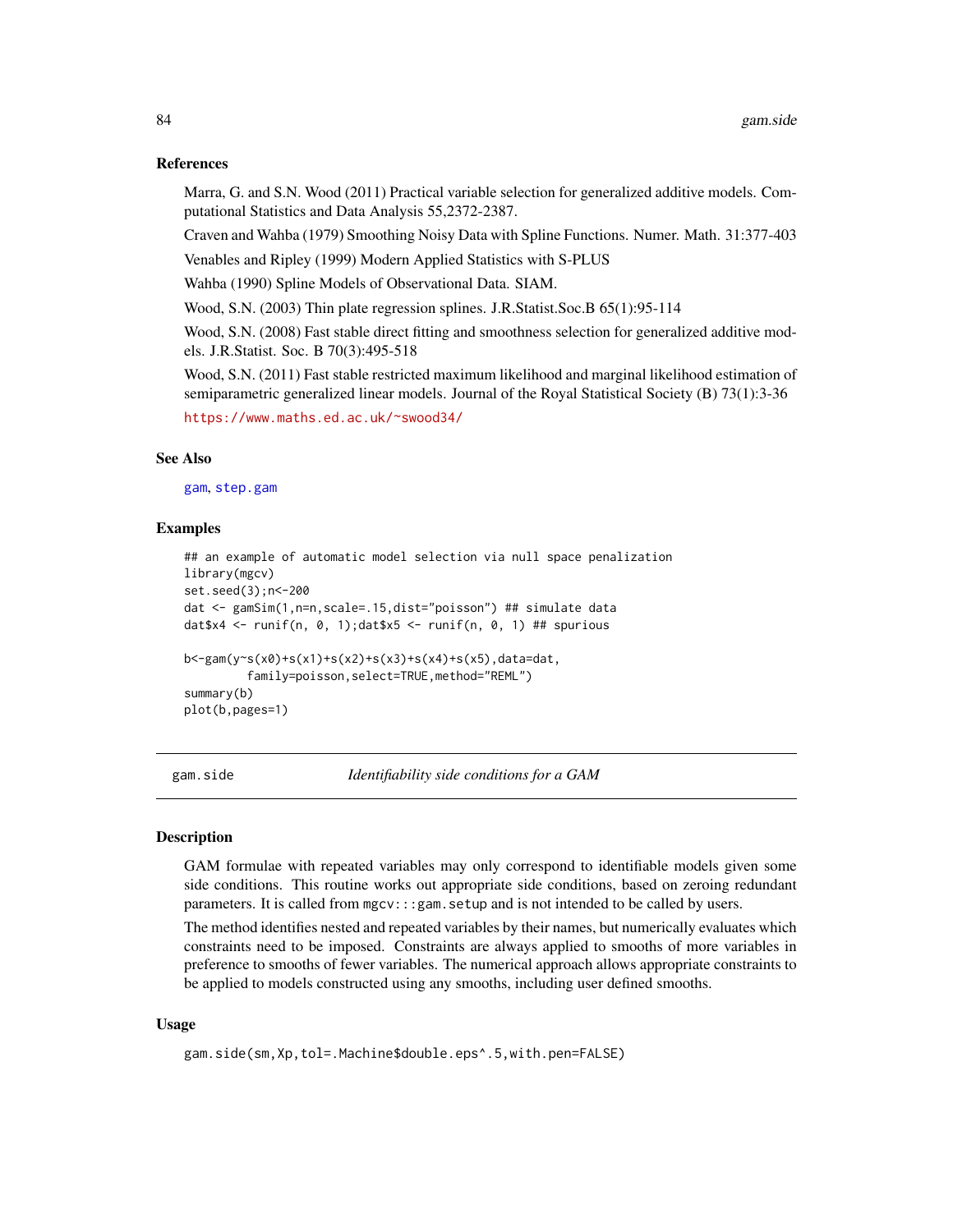#### gam.side 85

#### Arguments

| sm       | A list of smooth objects as returned by smooth.construct.                                                       |
|----------|-----------------------------------------------------------------------------------------------------------------|
| Хp       | The model matrix for the strictly parametric model components.                                                  |
| tol      | The tolerance to use when assessing linear dependence of smooths.                                               |
| with.pen | Should the computation of dependence consider the penalties or not. Doing so<br>will lead to fewer constraints. |

## Details

Models such as  $y \sim s(x) + s(z) + s(x, z)$  can be estimated by [gam](#page-47-0), but require identifiability constraints to be applied, to make them identifiable. This routine does this, effectively setting redundant parameters to zero. When the redundancy is between smooths of lower and higher numbers of variables, the constraint is always applied to the smooth of the higher number of variables.

Dependent smooths are identified symbolically, but which constraints are needed to ensure identifiability of these smooths is determined numerically, using [fixDependence](#page-41-0). This makes the routine rather general, and not dependent on any particular basis.

Xp is used to check whether there is a constant term in the model (or columns that can be linearly combined to give a constant). This is because centred smooths can appear independent, when they would be dependent if there is a constant in the model, so dependence testing needs to take account of this.

## Value

A list of smooths, with model matrices and penalty matrices adjusted to automatically impose the required constraints. Any smooth that has been modified will have an attribute "del.index", listing the columns of its model matrix that were deleted. This index is used in the creation of prediction matrices for the term.

## **WARNINGS**

Much better statistical stability will be obtained by using models like  $y \sim s(x) + s(z) + t(x, z)$  or  $y$ <sup>-t</sup>i(x)+ti(z)+ti(x,z) rather than  $y$ <sup>-s</sup>(x)+s(z)+s(x,z), since the former are designed not to require further constraint.

#### Author(s)

Simon N. Wood <simon.wood@r-project.org>

#### See Also

[ti](#page-287-1), [gam.models](#page-71-0)

## Examples

```
## The first two examples here iluustrate models that cause
## gam.side to impose constraints, but both are a bad way
## of estimating such models. The 3rd example is the right
## way....
```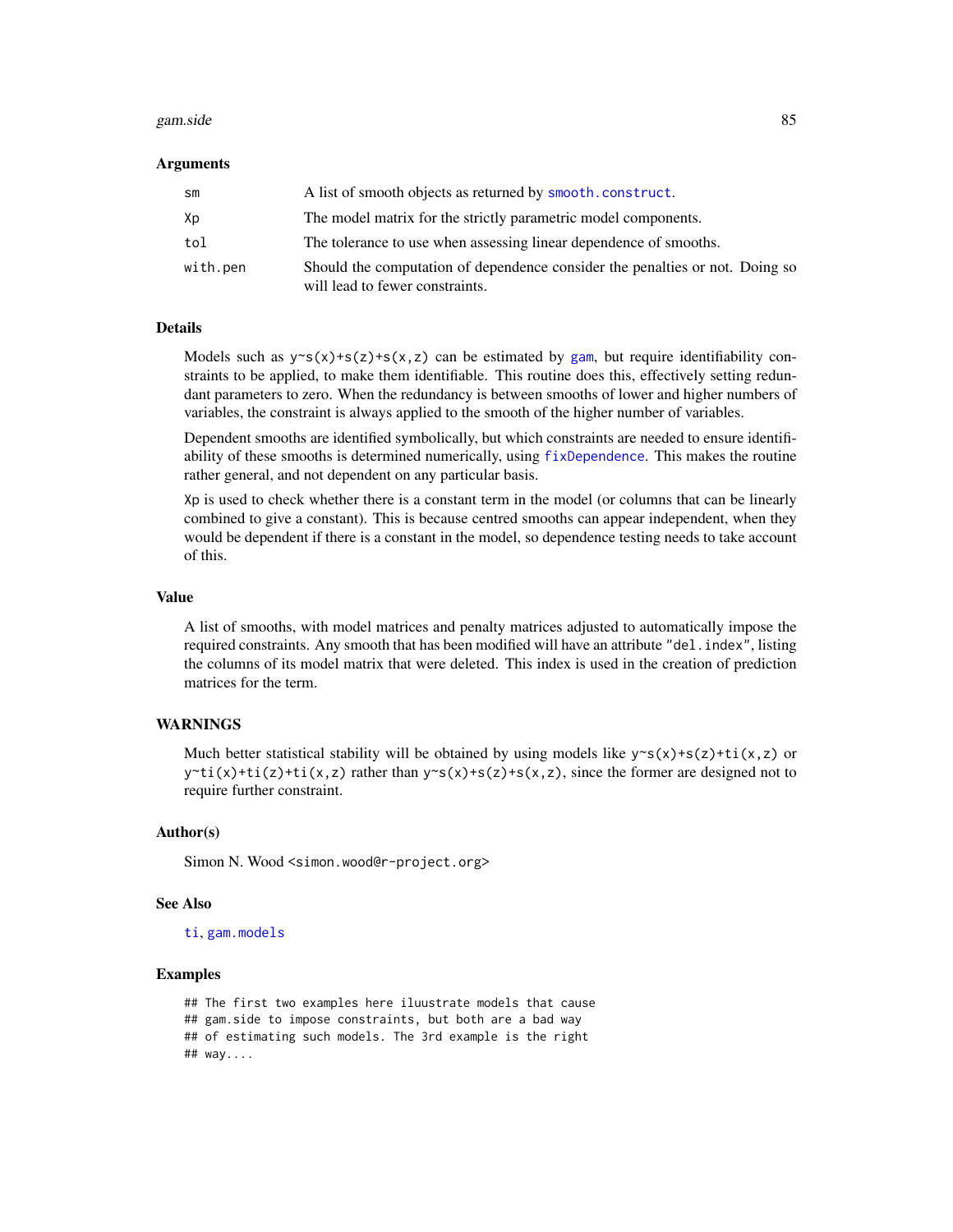```
set.seed(7)
require(mgcv)
dat <- gamSim(n=400,scale=2) ## simulate data
## estimate model with redundant smooth interaction (bad idea).
b<-gam(y~s(x0)+s(x1)+s(x0,x1)+s(x2),data=dat)
plot(b,pages=1)
## Simulate data with real interation...
dat <- gamSim(2,n=500,scale=.1)
old.par<-par(mfrow=c(2,2))
## a fully nested tensor product example (bad idea)
b \leq-gam(y\text{``}s(x,bs="cr",k=6)+s(z,bs="cr",k=6)+te(x,z,k=6),data=dat$data)
plot(b)
old.par<-par(mfrow=c(2,2))
## A fully nested tensor product example, done properly,
## so that gam.side is not needed to ensure identifiability.
## ti terms are designed to produce interaction smooths
## suitable for adding to main effects (we could also have
## used s(x) and s(z) without a problem, but not s(z,x)## or te(z,x)).
b \leq gam(y \sim ti(x,k=6) + ti(z,k=6) + ti(x,z,k=6),
       data=dat$data)
plot(b)
par(old.par)
rm(dat)
```
<span id="page-85-0"></span>gam.vcomp *Report gam smoothness estimates as variance components*

## Description

GAMs can be viewed as mixed models, where the smoothing parameters are related to variance components. This routine extracts the estimated variance components associated with each smooth term, and if possible returns confidence intervals on the standard deviation scale.

#### Usage

```
gam.vcomp(x,rescale=TRUE,conf.lev=.95)
```
## Arguments

|         | a fitted model object of class gam as produced by gam().                                                                                                                |
|---------|-------------------------------------------------------------------------------------------------------------------------------------------------------------------------|
| rescale | the penalty matrices for smooths are rescaled before fitting, for numerical sta-<br>bility reasons, if TRUE this rescaling is reversed, so that the variance components |
|         | are on the original scale.                                                                                                                                              |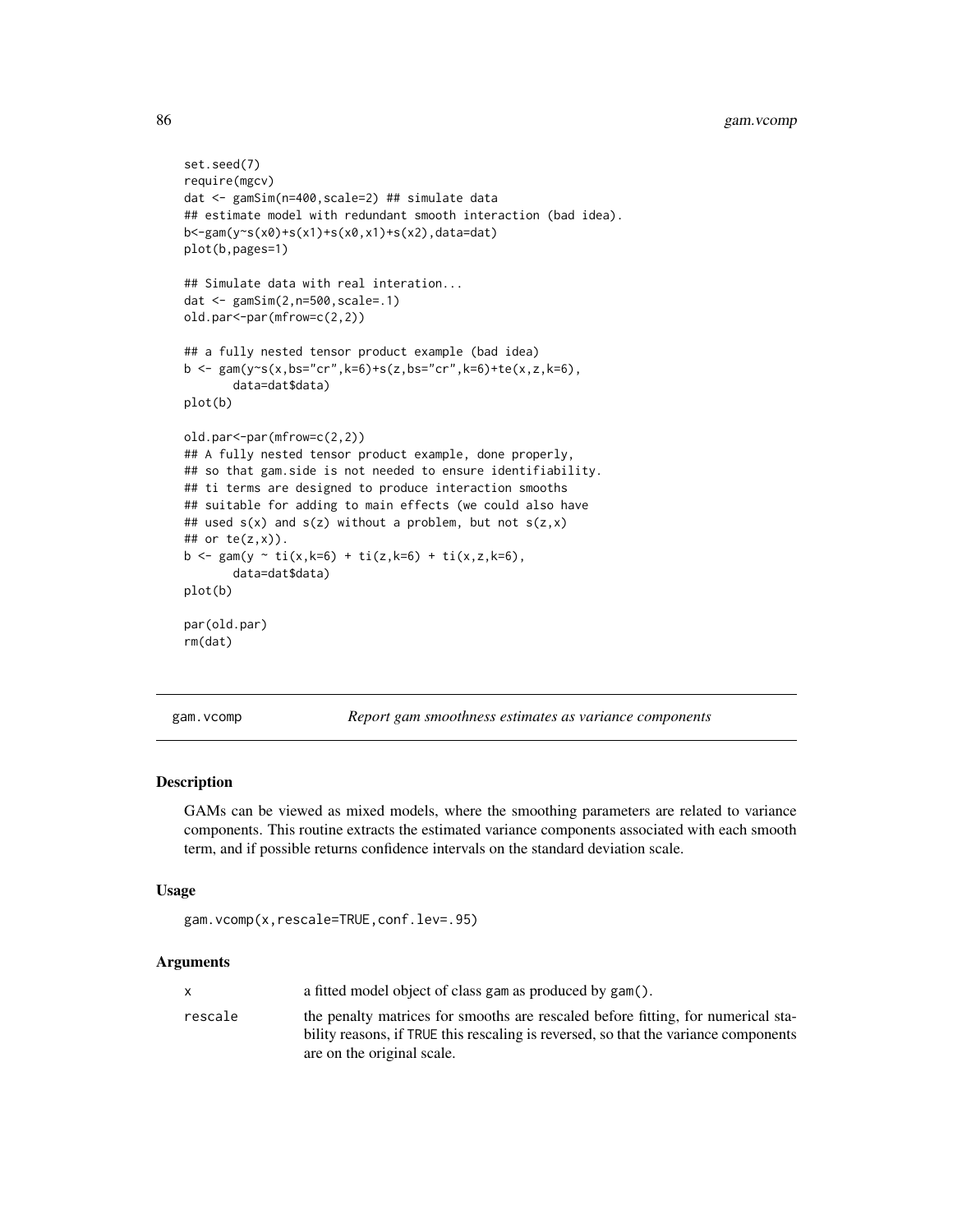conf.lev when the smoothing parameters are estimated by REML or ML, then confidence intervals for the variance components can be obtained from large sample likelihood results. This gives the confidence level to work at.

## Details

The (pseudo) inverse of the penalty matrix penalizing a term is proportional to the covariance matrix of the term's coefficients, when these are viewed as random. For single penalty smooths, it is possible to compute the variance component for the smooth (which multiplies the inverse penalty matrix to obtain the covariance matrix of the smooth's coefficients). This variance component is given by the scale parameter divided by the smoothing parameter.

This routine computes such variance components, for gam models, and associated confidence intervals, if smoothing parameter estimation was likelihood based. Note that variance components are also returned for tensor product smooths, but that their interpretation is not so straightforward.

The routine is particularly useful for model fitted by [gam](#page-47-0) in which random effects have been incorporated.

#### Value

Either a vector of variance components for each smooth term (as standard deviations), or a matrix. The first column of the matrix gives standard deviations for each term, while the subsequent columns give lower and upper confidence bounds, on the same scale.

For models in which there are more smoothing parameters than actually estimated (e.g. if some were fixed, or smoothing parameters are linked) then a list is returned. The vc element is as above, the all element is a vector of variance components for all the smoothing parameters (estimated + fixed or replicated).

The routine prints a table of estimated standard deviations and confidence limits, if these can be computed, and reports the numerical rank of the covariance matrix.

## Author(s)

Simon N. Wood <simon.wood@r-project.org>

#### References

Wood, S.N. (2008) Fast stable direct fitting and smoothness selection for generalized additive models. Journal of the Royal Statistical Society (B) 70(3):495-518

Wood, S.N. (2011) Fast stable restricted maximum likelihood and marginal likelihood estimation of semiparametric generalized linear models. Journal of the Royal Statistical Society (B) 73(1):3-36

## See Also

[smooth.construct.re.smooth.spec](#page-248-0)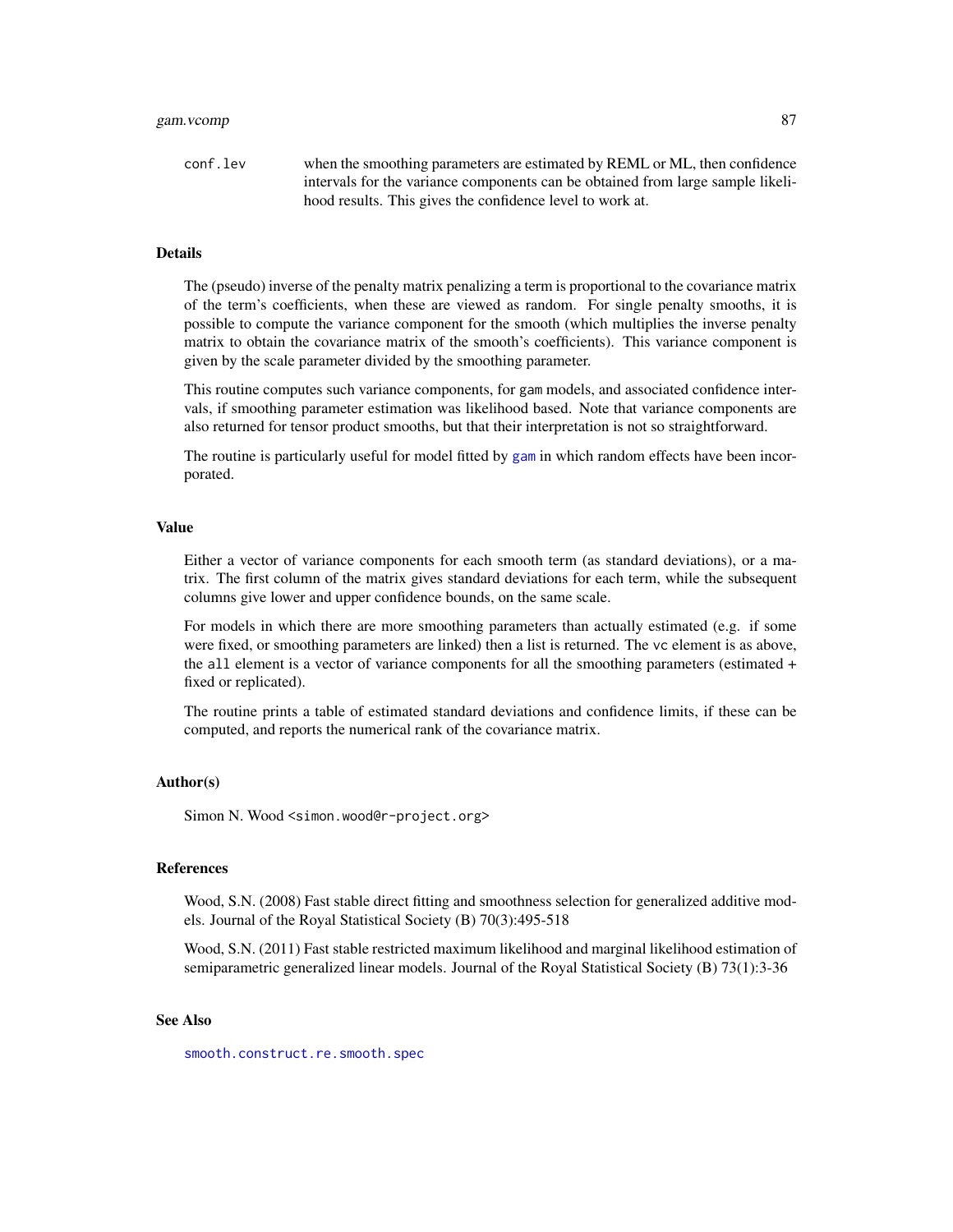## Examples

```
set.seed(3)
require(mgcv)
## simulate some data, consisting of a smooth truth + random effects
dat <- gamSim(1,n=400,dist="normal",scale=2)
a <- factor(sample(1:10,400,replace=TRUE))
b <- factor(sample(1:7,400,replace=TRUE))
Xa <- model.matrix(~a-1) ## random main effects
Xb <- model.matrix(~b-1)
Xab <- model.matrix(~a:b-1) ## random interaction
dat$y <- dat$y + Xa%*%rnorm(10) *.5 +
         Xb%*%rnorm(7)*.3 + Xab%*%rnorm(70)*.7
data \leftarrow a; datb \leftarrow b## Fit the model using "re" terms, and smoother linkage
mod <- gam(y~s(a,bs="re")+s(b,bs="re")+s(a,b,bs="re")+s(x0,id=1)+s(x1,id=1)+
             s(x2,k=15)+s(x3), data=dat, method="ML")
gam.vcomp(mod)
```

```
gam2objective Objective functions for GAM smoothing parameter estimation
```
## Description

Estimation of GAM smoothing parameters is most stable if optimization of the UBRE/AIC or GCV score is outer to the penalized iteratively re-weighted least squares scheme used to estimate the model given smoothing parameters. These functions evaluate the GCV/UBRE/AIC score of a GAM model, given smoothing parameters, in a manner suitable for use by [optim](#page-0-0) or [nlm](#page-0-0). Not normally called directly, but rather service routines for [gam.outer](#page-77-0).

# Usage

```
gam2objective(lsp,args,...)
gam2derivative(lsp,args,...)
```
## Arguments

| lsp                     | The log smoothing parameters.                              |
|-------------------------|------------------------------------------------------------|
| args                    | List of arguments required to call gam, fit <sub>3</sub> . |
| $\cdot$ $\cdot$ $\cdot$ | Other arguments for passing to gam. fit3.                  |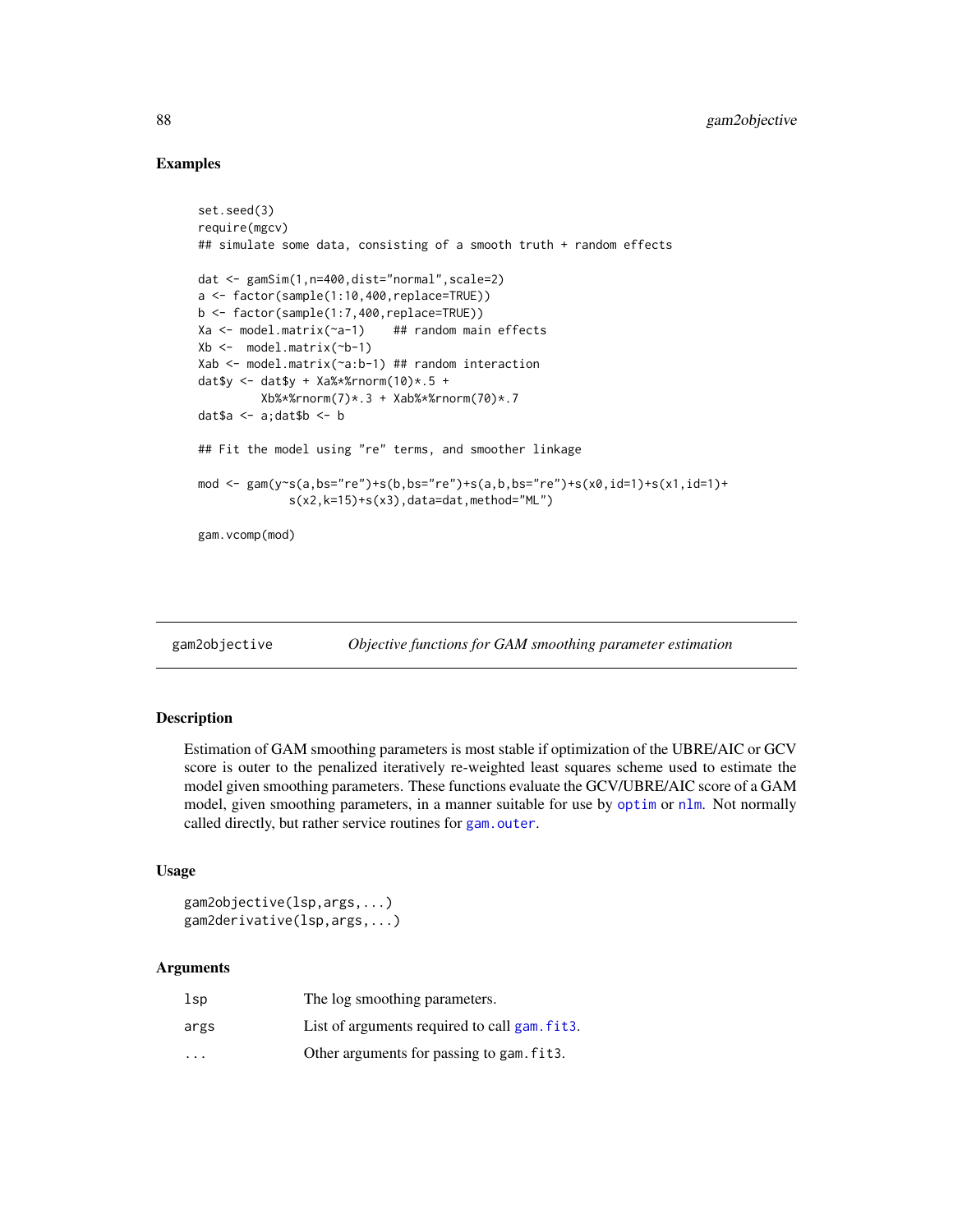# gamlss.etamu 89

#### Details

gam2objective and gam2derivative are functions suitable for calling by [optim](#page-0-0), to evaluate the GCV/UBRE/AIC score and its derivatives w.r.t. log smoothing parameters.

gam4objective is an equivalent to gam2objective, suitable for optimization by [nlm](#page-0-0) - derivatives of the GCV/UBRE/AIC function are calculated and returned as attributes.

The basic idea of optimizing smoothing parameters 'outer' to the P-IRLS loop was first proposed in O'Sullivan et al. (1986).

## Author(s)

Simon N. Wood <simon.wood@r-project.org>

## References

Wood, S.N. (2011) Fast stable restricted maximum likelihood and marginal likelihood estimation of semiparametric generalized linear models. Journal of the Royal Statistical Society (B) 73(1):3-36

O 'Sullivan, Yandall & Raynor (1986) Automatic smoothing of regression functions in generalized linear models. J. Amer. Statist. Assoc. 81:96-103.

Wood, S.N. (2008) Fast stable direct fitting and smoothness selection for generalized additive models. J.R.Statist.Soc.B 70(3):495-518

<https://www.maths.ed.ac.uk/~swood34/>

## See Also

[gam.fit3](#page-65-0), [gam](#page-47-0), [magic](#page-135-0)

gamlss.etamu *Transform derivatives wrt mu to derivatives wrt linear predictor*

## Description

Mainly intended for internal use in specifying location scale models. Let  $g(mu) = lp$ , where lp is the linear predictor, and g is the link function. Assume that we have calculated the derivatives of the log-likelihood wrt mu. This function uses the chain rule to calculate the derivatives of the log-likelihood wrt lp. See [trind.generator](#page-295-0) for array packing conventions.

## Usage

```
gamlss.etamu(11, 12, 13 = NULL, 14 = NULL, ig1, g2, g3 = NULL,
 g4 = NULL, i2, i3 = NULL, i4 = NULL, deriv = 0)
```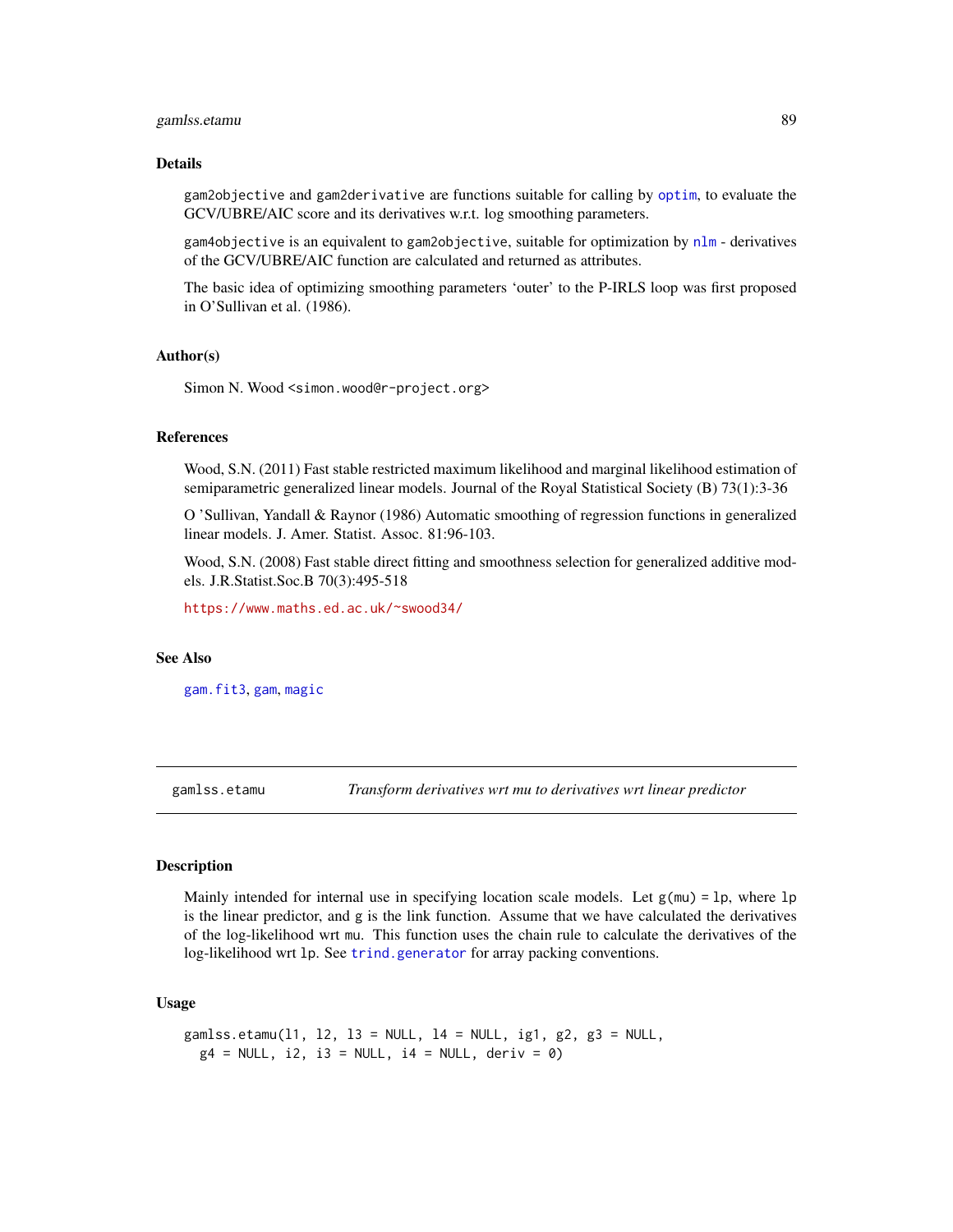# Arguments

| 11             | array of 1st order derivatives of log-likelihood wrt mu.                                                                                                                                              |
|----------------|-------------------------------------------------------------------------------------------------------------------------------------------------------------------------------------------------------|
| 12             | array of 2nd order derivatives of log-likelihood wrt mu.                                                                                                                                              |
| 13             | array of 3rd order derivatives of log-likelihood wrt mu.                                                                                                                                              |
| 14             | array of 4th order derivatives of log-likelihood wrt mu.                                                                                                                                              |
| ig1            | reciprocal of the first derivative of the link function wrt the linear predictor.                                                                                                                     |
| g <sub>2</sub> | array containing the 2nd order derivative of the link function wrt the linear pre-<br>dictor.                                                                                                         |
| g3             | array containing the 3rd order derivative of the link function wrt the linear pre-<br>dictor.                                                                                                         |
| g <sub>4</sub> | array containing the 4th order derivative of the link function wrt the linear pre-<br>dictor.                                                                                                         |
| i2             | two-dimensional index array, such that $12$ [, $i2$ [i, j]] contains the partial w.r.t.<br>params indexed by i,j with no restriction on the index values (except that they<br>are in $1,,ncol(11)$ ). |
| i3             | third-dimensional index array, such that $13[, 13[, 1, j, k]$ contains the partial<br>w.r.t. params indexed by i,j,k.                                                                                 |
| i4             | third-dimensional index array, such that $14$ [, i $4$ [i, j, k, 1]] contains the partial<br>w.r.t. params indexed by i,j,k,l.                                                                        |
| deriv          | if deriv==0 only first and second order derivatives will be calculated. If deriv==1<br>the function goes up to 3rd order, and if deriv==2 it provides also 4th order<br>derivatives.                  |

# Value

A list where the arrays l1, l2, l3, l4 contain the derivatives (up to order four) of the log-likelihood wrt the linear predictor.

# Author(s)

Simon N. Wood <simon.wood@r-project.org>.

# See Also

[trind.generator](#page-295-0)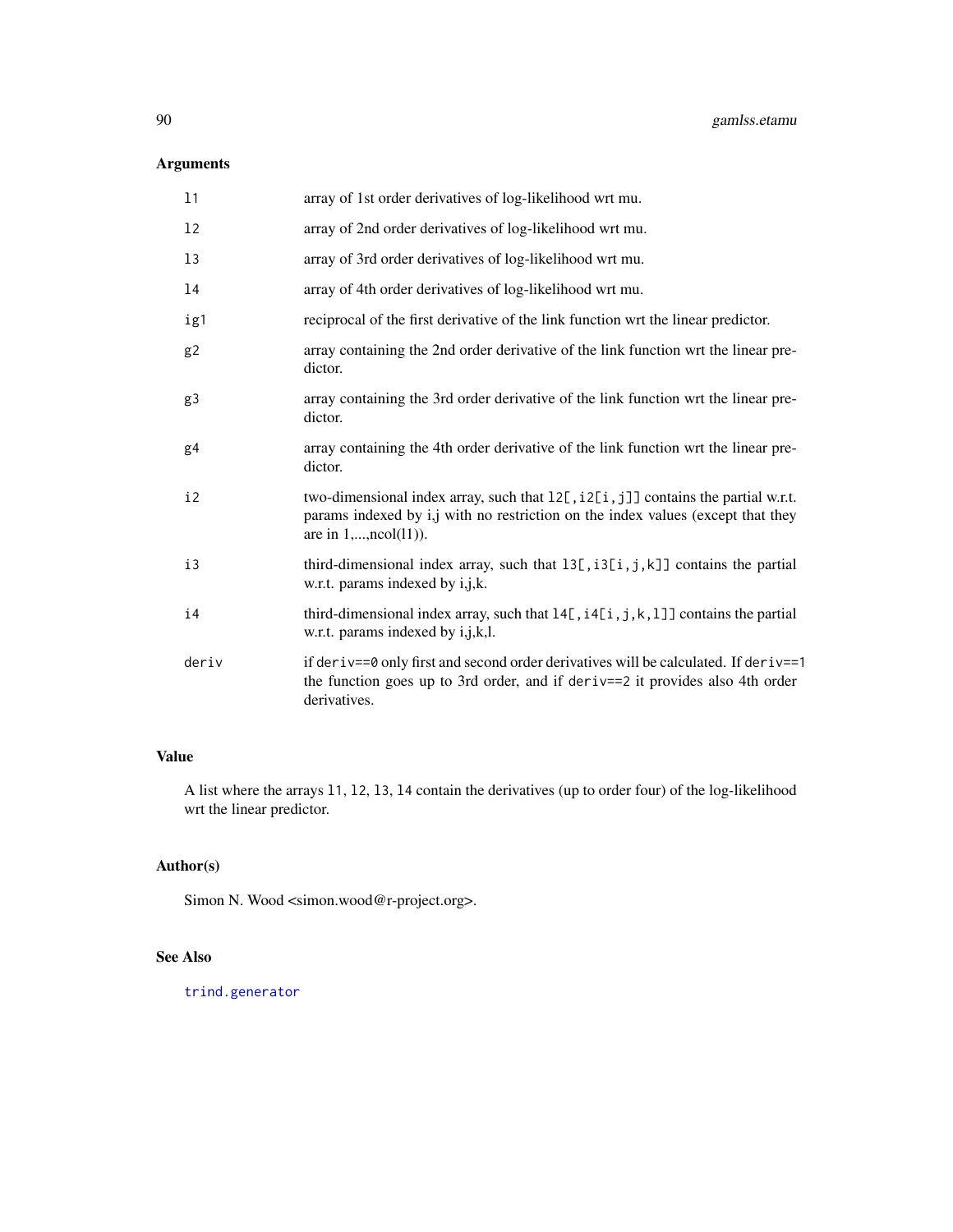# Description

Mainly intended for internal use with location scale model families. Given the derivatives of the log-likelihood wrt the linear predictor, this function obtains the derivatives and Hessian wrt the regression coefficients and derivatives of the Hessian w.r.t. the smoothing parameters. For input derivative array packing conventions see [trind.generator](#page-295-0).

# Usage

```
gamlss.gH(X, jj, 11, 12, i2, 13 = 0, i3 = 0, 14 = 0, i4 = 0, d1b = 0,
 d2b = 0, deriv = 0, fh = NULL, D = NULL
```
## Arguments

| Χ     | matrix containing the model matrices of all the linear predictors.                                                                                                                                                                                                                          |
|-------|---------------------------------------------------------------------------------------------------------------------------------------------------------------------------------------------------------------------------------------------------------------------------------------------|
| jj    | list of index vectors such that $X[\, , jj[[i\, ]]]$ is the model matrix of the i-th linear<br>predictor.                                                                                                                                                                                   |
| 11    | array of 1st order derivatives of each element of the log-likelihood wrt each<br>parameter.                                                                                                                                                                                                 |
| 12    | array of 2nd order derivatives of each element of the log-likelihood wrt each<br>parameter.                                                                                                                                                                                                 |
| i2    | two-dimensional index array, such that $12$ [, $i2$ [ $i$ , $j$ ]] contains the partial w.r.t.<br>params indexed by i,j with no restriction on the index values (except that they<br>are in $1,,ncol(11)$ ).                                                                                |
| 13    | array of 3rd order derivatives of each element of the log-likelihood wrt each<br>parameter.                                                                                                                                                                                                 |
| i3    | third-dimensional index array, such that $13[, i3[i,j,k]]$ contains the partial<br>w.r.t. params indexed by i,j,k.                                                                                                                                                                          |
| 14    | array of 4th order derivatives of each element of the log-likelihood wrt each<br>parameter.                                                                                                                                                                                                 |
| i4    | third-dimensional index array, such that $14$ [, $i$ 4[i, j, k, 1]] contains the partial<br>w.r.t. params indexed by i, j, k, l.                                                                                                                                                            |
| d1b   | first derivatives of the regression coefficients wrt the smoothing parameters.                                                                                                                                                                                                              |
| d2b   | second derivatives of the regression coefficients wrt the smoothing parameters.                                                                                                                                                                                                             |
| deriv | if deriv==0 only first and second order derivatives will be calculated. If deriv==1<br>the function return also the diagonal of the first derivative of the Hessian, if<br>$deriv==2$ it return the full 3rd order derivative and if de $riv==3$ it provides also<br>4th order derivatives. |
| fh    | eigen-decomposition or Cholesky factor of the penalized Hessian.                                                                                                                                                                                                                            |
| D     | diagonal matrix, used to provide some scaling.                                                                                                                                                                                                                                              |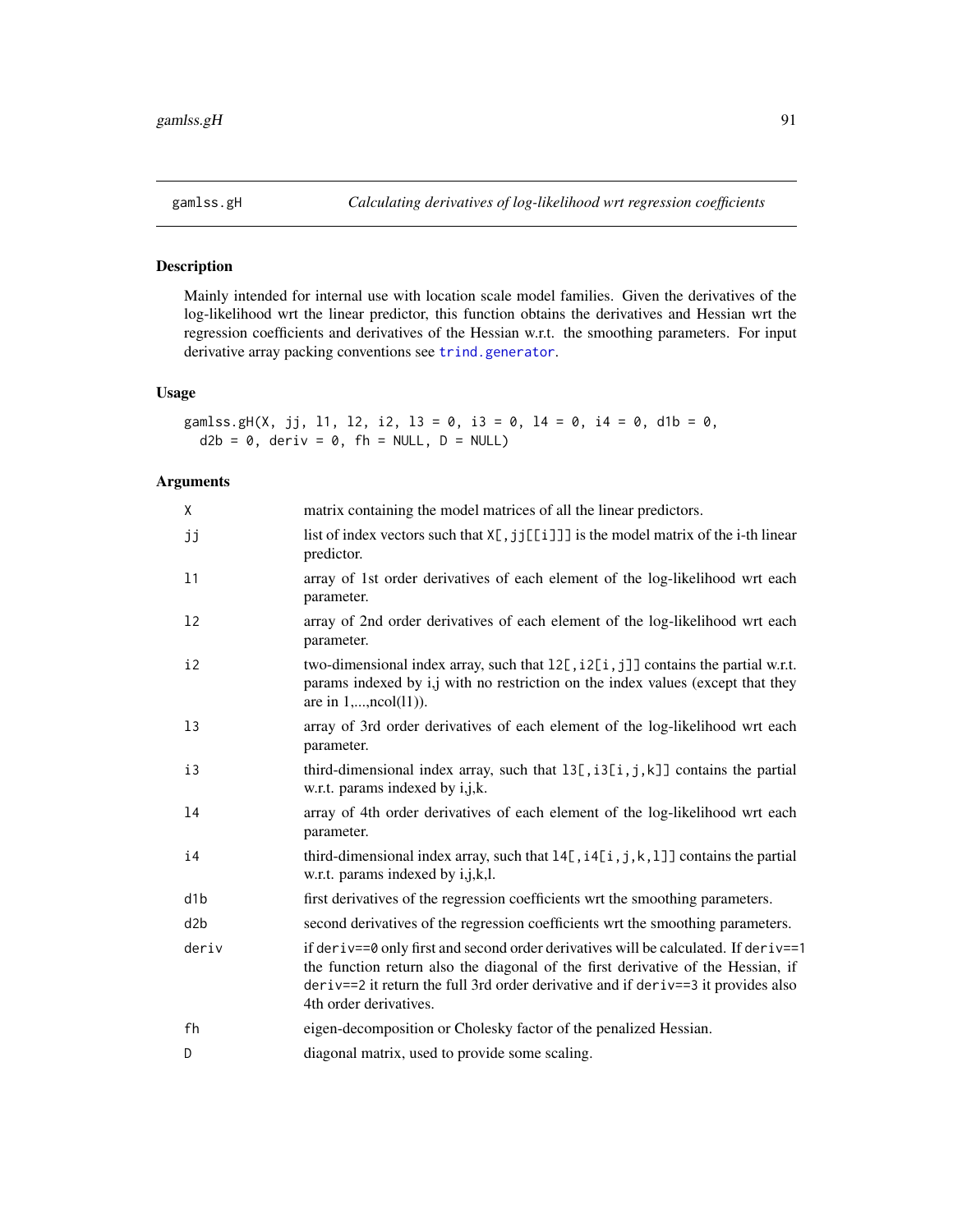#### Value

A list containing lb - the grad vector w.r.t. coefs; lbb - the Hessian matrix w.r.t. coefs; d1H - either a list of the derivatives of the Hessian w.r.t. the smoothing parameters, or a single matrix whose columns are the leading diagonals of these dervative matrices; trHid2H - the trace of the inverse Hessian multiplied by the second derivative of the Hessian w.r.t. all combinations of smoothing parameters.

## Author(s)

Simon N. Wood <simon.wood@r-project.org>.

## See Also

[trind.generator](#page-295-0)

#### <span id="page-91-0"></span>gamm *Generalized Additive Mixed Models*

#### Description

Fits the specified generalized additive mixed model (GAMM) to data, by a call to lme in the normal errors identity link case, or by a call to gammPQL (a modification of glmmPQL from the MASS library) otherwise. In the latter case estimates are only approximately MLEs. The routine is typically slower than gam, and not quite as numerically robust.

To use lme4 in place of nlme as the underlying fitting engine, see gamm4 from package gamm4.

Smooths are specified as in a call to [gam](#page-47-0) as part of the fixed effects model formula, but the wiggly components of the smooth are treated as random effects. The random effects structures and correlation structures available for lme are used to specify other random effects and correlations.

It is assumed that the random effects and correlation structures are employed primarily to model residual correlation in the data and that the prime interest is in inference about the terms in the fixed effects model formula including the smooths. For this reason the routine calculates a posterior covariance matrix for the coefficients of all the terms in the fixed effects formula, including the smooths.

To use this function effectively it helps to be quite familiar with the use of [gam](#page-47-0) and [lme](#page-0-0).

## Usage

```
gamm(formula,random=NULL,correlation=NULL,family=gaussian(),
data=list(),weights=NULL,subset=NULL,na.action,knots=NULL,
control=list(niterEM=0,optimMethod="L-BFGS-B",returnObject=TRUE),
niterPQL=20,verbosePQL=TRUE,method="ML",drop.unused.levels=TRUE,
mustart=NULL, etastart=NULL,...)
```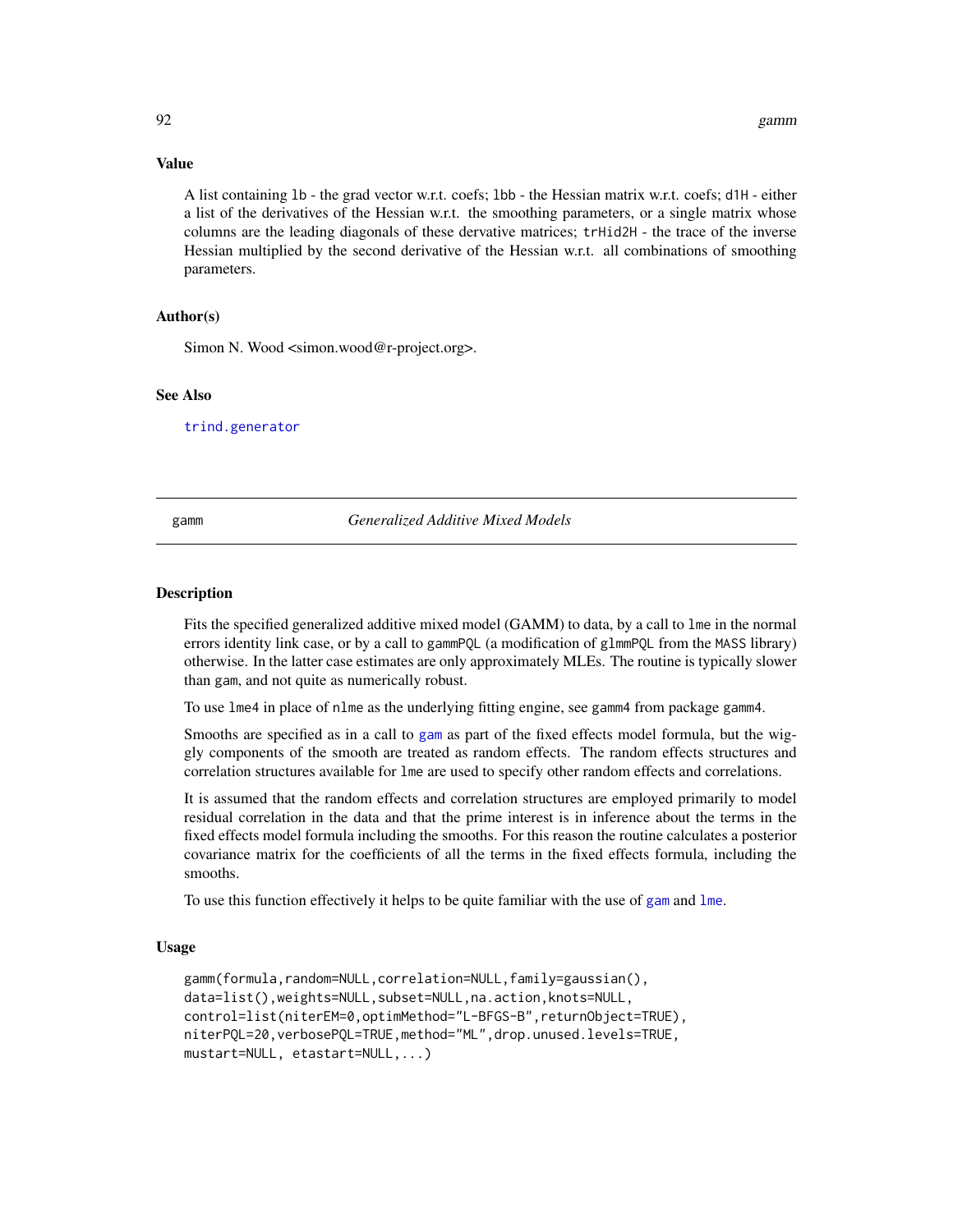#### gamm 93

# Arguments

| formula     | A GAM formula (see also formula.gam and gam.models). This is like the<br>formula for a glm except that smooth terms (s, te etc.) can be added to the<br>right hand side of the formula. Note that ids for smooths and fixed smoothing<br>parameters are not supported. Any offset should be specified in the formula.                                                                                                                                                                                                                                                                                  |
|-------------|--------------------------------------------------------------------------------------------------------------------------------------------------------------------------------------------------------------------------------------------------------------------------------------------------------------------------------------------------------------------------------------------------------------------------------------------------------------------------------------------------------------------------------------------------------------------------------------------------------|
| random      | The (optional) random effects structure as specified in a call to lme: only the<br>list form is allowed, to facilitate manipulation of the random effects structure<br>within gamm in order to deal with smooth terms. See example below.                                                                                                                                                                                                                                                                                                                                                              |
| correlation | An optional corStruct object (see corClasses) as used to define correlation<br>structures in lme. Any grouping factors in the formula for this object are as-<br>sumed to be nested within any random effect grouping factors, without the need<br>to make this explicit in the formula (this is slightly different to the behaviour<br>of 1me). This is a GEE approach to correlation in the generalized case. See<br>examples below.                                                                                                                                                                 |
| family      | A family as used in a call to glm or gam. The default gaussian with identity<br>link causes gamm to fit by a direct call to lme provided there is no offset term,<br>otherwise gammPQL is used.                                                                                                                                                                                                                                                                                                                                                                                                        |
| data        | A data frame or list containing the model response variable and covariates re-<br>quired by the formula. By default the variables are taken from environment (formula),<br>typically the environment from which gamm is called.                                                                                                                                                                                                                                                                                                                                                                        |
| weights     | In the generalized case, weights with the same meaning as glm weights. An lme<br>type weights argument may only be used in the identity link gaussian case, with<br>no offset (see documentation for lme for details of how to use such an argument).                                                                                                                                                                                                                                                                                                                                                  |
| subset      | an optional vector specifying a subset of observations to be used in the fitting<br>process.                                                                                                                                                                                                                                                                                                                                                                                                                                                                                                           |
| na.action   | a function which indicates what should happen when the data contain 'NA's.<br>The default is set by the 'na.action' setting of 'options', and is 'na.fail' if that is<br>unset. The "factory-fresh" default is 'na.omit'.                                                                                                                                                                                                                                                                                                                                                                              |
| knots       | this is an optional list containing user specified knot values to be used for basis<br>construction. Different terms can use different numbers of knots, unless they<br>share a covariate.                                                                                                                                                                                                                                                                                                                                                                                                             |
| control     | A list of fit control parameters for lme to replace the defaults returned by lmeControl.<br>Note the setting for the number of EM iterations used by 1me: smooths are set<br>up using custom pdMat classes, which are currently not supported by the EM<br>iteration code. If you supply a list of control values, it is advisable to include<br>niterEM=0, as well, and only increase from 0 if you want to perturb the starting<br>values used in model fitting (usually to worse values!). The optimMethod option<br>is only used if your version of R does not have the nlminb optimizer function. |
| niterPQL    | Maximum number of PQL iterations (if any).                                                                                                                                                                                                                                                                                                                                                                                                                                                                                                                                                             |
| verbosePQL  | Should PQL report its progress as it goes along?                                                                                                                                                                                                                                                                                                                                                                                                                                                                                                                                                       |
| method      | Which of "ML" or "REML" to use in the Gaussian additive mixed model case<br>when lme is called directly. Ignored in the generalized case (or if the model has<br>an offset), in which case gammPQL is used.                                                                                                                                                                                                                                                                                                                                                                                            |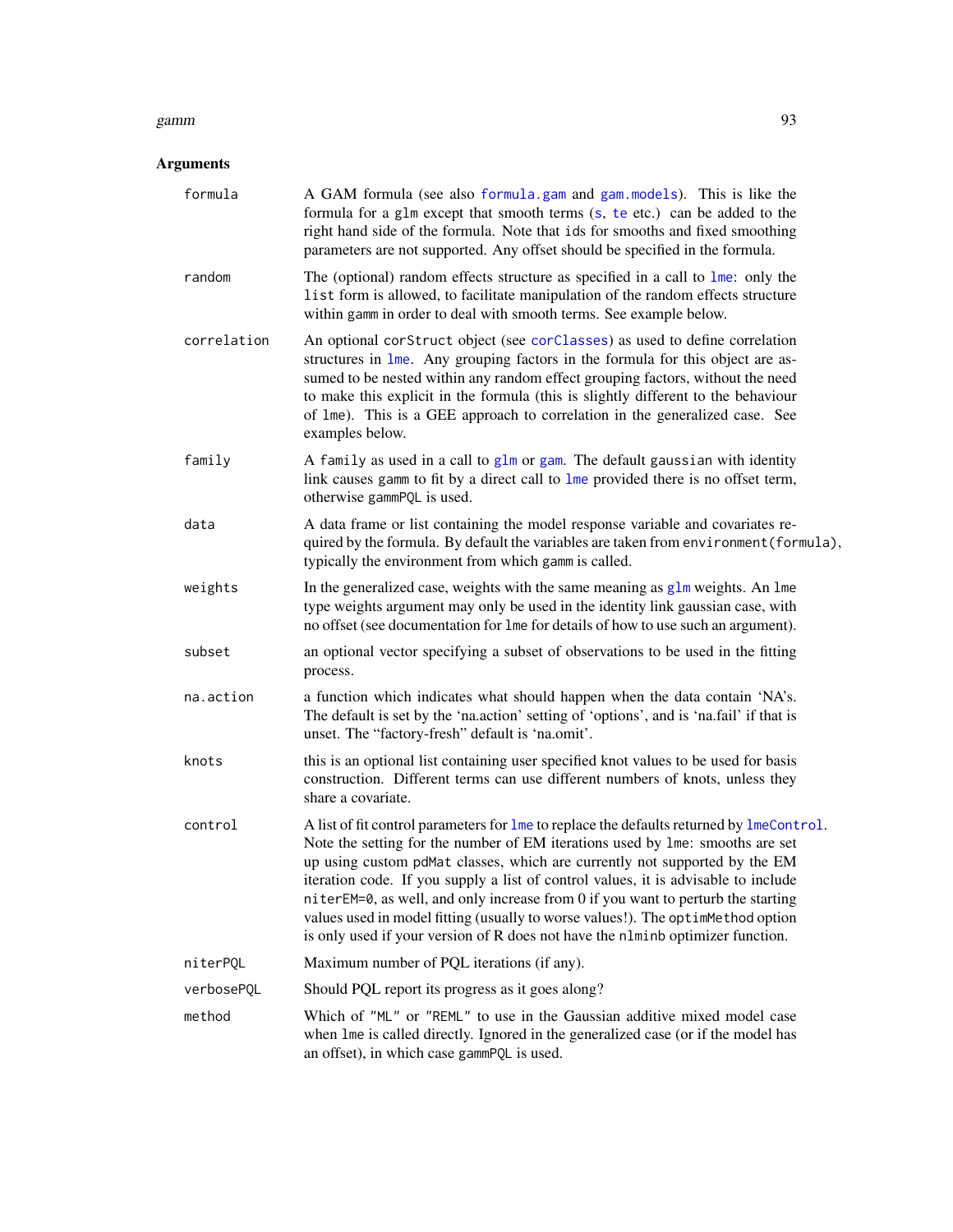| drop.unused.levels |                                                                                                                                                                                                 |  |
|--------------------|-------------------------------------------------------------------------------------------------------------------------------------------------------------------------------------------------|--|
|                    | by default unused levels are dropped from factors before fitting. For some<br>smooths involving factor variables you might want to turn this off. Only do<br>so if you know what you are doing. |  |
| mustart            | starting values for mean if PQL used.                                                                                                                                                           |  |
| etastart           | starting values for linear predictor if PQL used (over-rides mustart if supplied).                                                                                                              |  |
|                    | further arguments for passing on e.g. to lme                                                                                                                                                    |  |

#### Details

The Bayesian model of spline smoothing introduced by Wahba (1983) and Silverman (1985) opens up the possibility of estimating the degree of smoothness of terms in a generalized additive model as variances of the wiggly components of the smooth terms treated as random effects. Several authors have recognised this (see Wang 1998; Ruppert, Wand and Carroll, 2003) and in the normal errors, identity link case estimation can be performed using general linear mixed effects modelling software such as lme. In the generalized case only approximate inference is so far available, for example using the Penalized Quasi-Likelihood approach of Breslow and Clayton (1993) as implemented in glmmPQL by Venables and Ripley (2002). One advantage of this approach is that it allows correlated errors to be dealt with via random effects or the correlation structures available in the nlme library (using correlation structures beyond the strictly additive case amounts to using a GEE approach to fitting).

Some details of how GAMs are represented as mixed models and estimated using lme or gammPQL in gamm can be found in Wood (2004 ,2006a,b). In addition gamm obtains a posterior covariance matrix for the parameters of all the fixed effects and the smooth terms. The approach is similar to that described in Lin & Zhang (1999) - the covariance matrix of the data (or pseudodata in the generalized case) implied by the weights, correlation and random effects structure is obtained, based on the estimates of the parameters of these terms and this is used to obtain the posterior covariance matrix of the fixed and smooth effects.

The bases used to represent smooth terms are the same as those used in [gam](#page-47-0), although adaptive smoothing bases are not available. Prediction from the returned gam object is straightforward using [predict.gam](#page-184-0), but this will set the random effects to zero. If you want to predict with random effects set to their predicted values then you can adapt the prediction code given in the examples below.

In the event of lme convergence failures, consider modifying options(mgcv.vc.logrange): reducing it helps to remove indefiniteness in the likelihood, if that is the problem, but too large a reduction can force over or undersmoothing. See [notExp2](#page-160-0) for more information on this option. Failing that, you can try increasing the niterEM option in control: this will perturb the starting values used in fitting, but usually to values with lower likelihood! Note that this version of gamm works best with R 2.2.0 or above and nlme, 3.1-62 and above, since these use an improved optimizer.

#### Value

Returns a list with two items:

gam an object of class gam, less information relating to GCV/UBRE model selection. At present this contains enough information to use predict, summary and print methods and vis.gam, but not to use e.g. the anova method function to compare models. This is based on the working model when using gammPQL.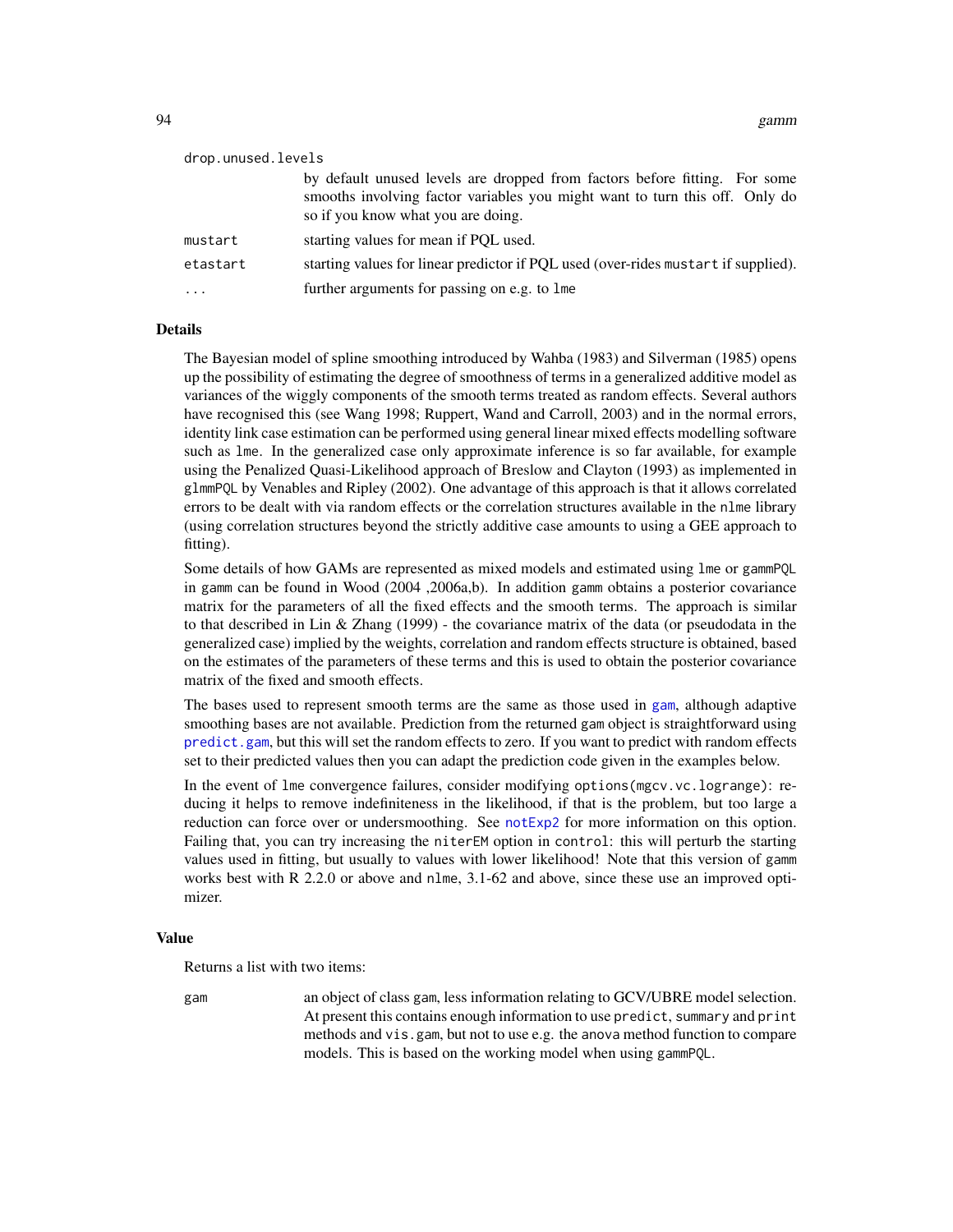#### gamm 95

lme the fitted model object returned by lme or gammPQL. Note that the model formulae and grouping structures may appear to be rather bizarre, because of the manner in which the GAMM is split up and the calls to lme and gammPQL are constructed.

#### WARNINGS

gamm has a somewhat different argument list to [gam](#page-47-0), gam arguments such as gamma supplied to gamm will just be ignored.

gamm performs poorly with binary data, since it uses PQL. It is better to use gam with s(...,bs="re") terms, or gamm4.

gamm assumes that you know what you are doing! For example, unlike glmmPQL from MASS it will return the complete lme object from the working model at convergence of the PQL iteration, including the 'log likelihood', even though this is not the likelihood of the fitted GAMM.

The routine will be very slow and memory intensive if correlation structures are used for the very large groups of data. e.g. attempting to run the spatial example in the examples section with many 1000's of data is definitely not recommended: often the correlations should only apply within clusters that can be defined by a grouping factor, and provided these clusters do not get too huge then fitting is usually possible.

Models must contain at least one random effect: either a smooth with non-zero smoothing parameter, or a random effect specified in argument random.

gamm is not as numerically stable as gam: an lme call will occasionally fail. See details section for suggestions, or try the 'gamm4' package.

gamm is usually much slower than gam, and on some platforms you may need to increase the memory available to  $R$  in order to use it with large data sets (see memory.  $limit$ ).

Note that the weights returned in the fitted GAM object are dummy, and not those used by the PQL iteration: this makes partial residual plots look odd.

Note that the gam object part of the returned object is not complete in the sense of having all the elements defined in [gamObject](#page-99-0) and does not inherit from glm: hence e.g. multi-model anova calls will not work. It is also based on the working model when PQL is used.

The parameterization used for the smoothing parameters in gamm, bounds them above and below by an effective infinity and effective zero. See not Exp2 for details of how to change this.

Linked smoothing parameters and adaptive smoothing are not supported.

## Author(s)

Simon N. Wood <simon.wood@r-project.org>

## References

Breslow, N. E. and Clayton, D. G. (1993) Approximate inference in generalized linear mixed models. Journal of the American Statistical Association 88, 9-25.

Lin, X and Zhang, D. (1999) Inference in generalized additive mixed models by using smoothing splines. JRSSB. 55(2):381-400

Pinheiro J.C. and Bates, D.M. (2000) Mixed effects Models in S and S-PLUS. Springer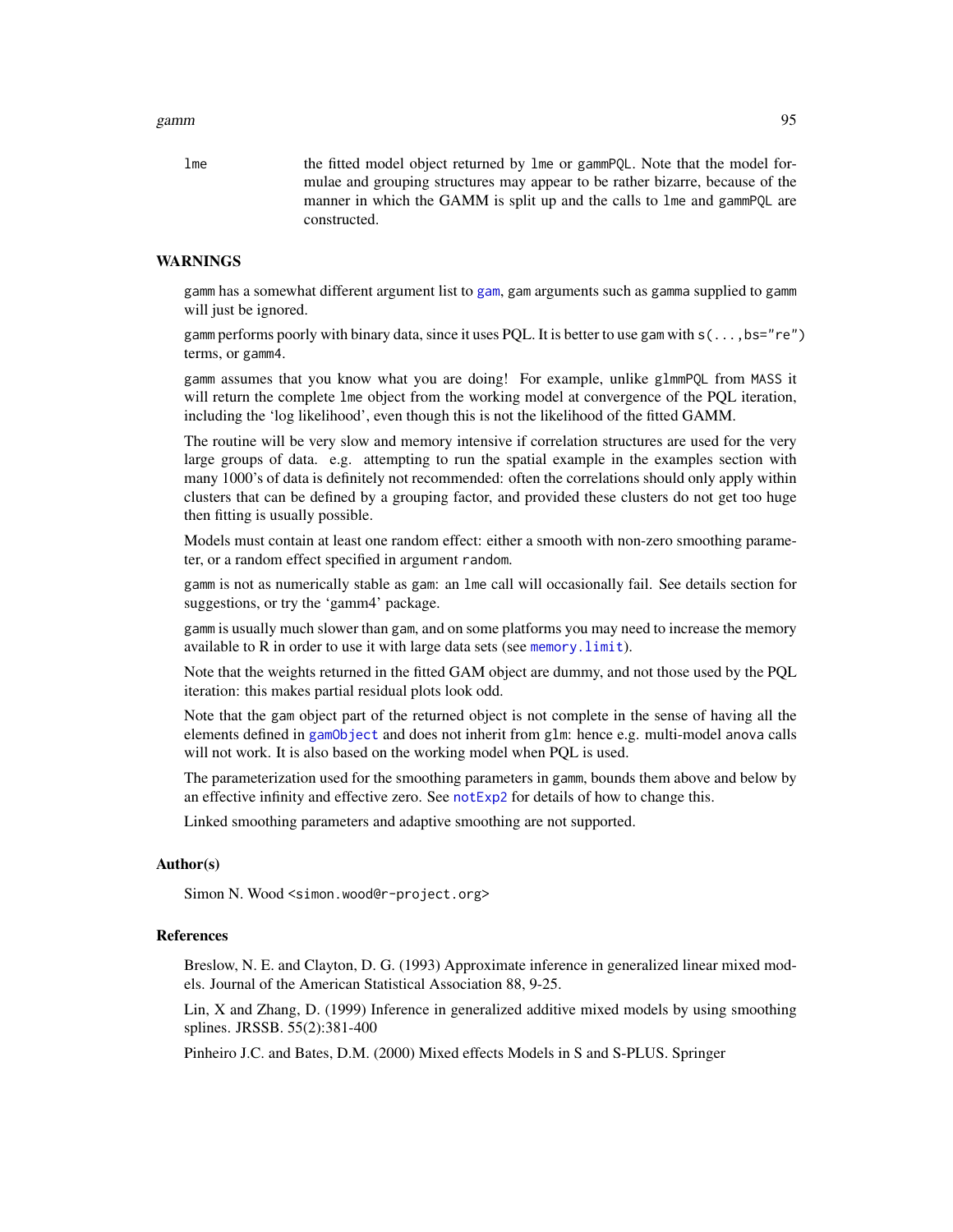Ruppert, D., Wand, M.P. and Carroll, R.J. (2003) Semiparametric Regression. Cambridge

Silverman, B.W. (1985) Some aspects of the spline smoothing approach to nonparametric regression. JRSSB 47:1-52

Venables, W. N. and Ripley, B. D. (2002) Modern Applied Statistics with S. Fourth edition. Springer.

Wahba, G. (1983) Bayesian confidence intervals for the cross validated smoothing spline. JRSSB 45:133-150

Wood, S.N. (2004) Stable and efficient multiple smoothing parameter estimation for generalized additive models. Journal of the American Statistical Association. 99:673-686

Wood, S.N. (2003) Thin plate regression splines. J.R.Statist.Soc.B 65(1):95-114

Wood, S.N. (2006a) Low rank scale invariant tensor product smooths for generalized additive mixed models. Biometrics 62(4):1025-1036

Wood S.N. (2006b) Generalized Additive Models: An Introduction with R. Chapman and Hall/CRC Press.

Wang, Y. (1998) Mixed effects smoothing spline analysis of variance. J.R. Statist. Soc. B 60, 159-174

<https://www.maths.ed.ac.uk/~swood34/>

## See Also

[magic](#page-135-0) for an alternative for correlated data, [te](#page-287-0), [s](#page-208-0), [predict.gam](#page-184-0), [plot.gam](#page-175-0), [summary.gam](#page-278-0), [negbin](#page-156-0), [vis.gam](#page-303-0),[pdTens](#page-171-0), gamm4 ( <https://cran.r-project.org/package=gamm4>)

## Examples

```
library(mgcv)
## simple examples using gamm as alternative to gam
set.seed(0)
dat <- gamSim(1,n=200,scale=2)
b \leq gamm(y~s(x0)+s(x1)+s(x2)+s(x3),data=dat)
plot(b$gam,pages=1)
summary(b$lme) # details of underlying lme fit
summary(b$gam) # gam style summary of fitted model
anova(b$gam)
gam.check(b$gam) # simple checking plots
b \leq gamm(y te(x0, x1)+s(x2)+s(x3), data=dat)
op \leq par(mfrow=c(2,2))
plot(b$gam)
par(op)
rm(dat)
## Add a factor to the linear predictor, to be modelled as random
dat <- gamSim(6,n=200,scale=.2,dist="poisson")
b2 <- gamm(y~s(x0)+s(x1)+s(x2),family=poisson,
          data=dat,random=list(fac=~1))
plot(b2$gam,pages=1)
fac <- dat$fac
```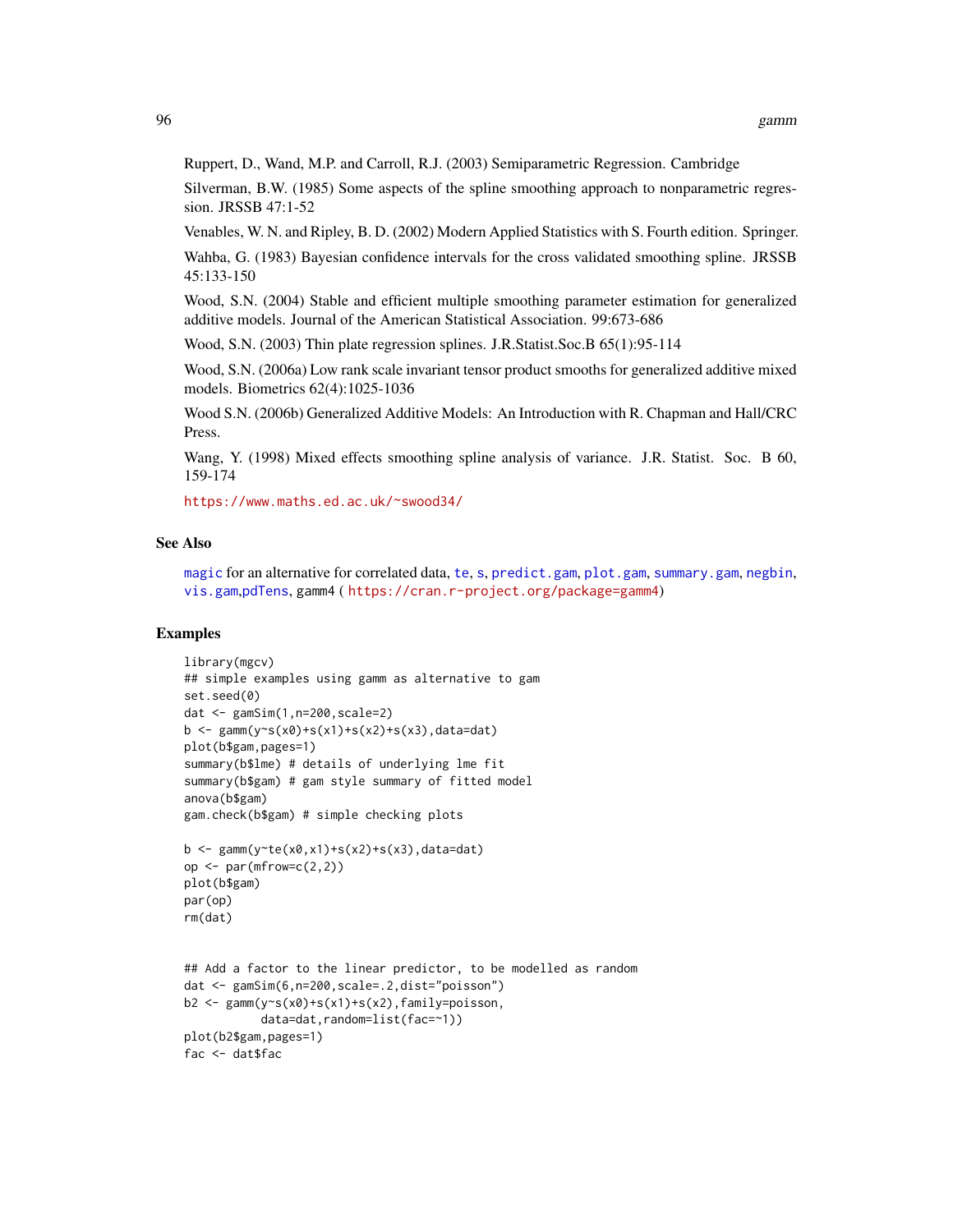## gamm 97 (1992) and the set of the set of the set of the set of the set of the set of the set of the set of the set of the set of the set of the set of the set of the set of the set of the set of the set of the set of the s

rm(dat)

```
vis.gam(b2$gam)
## In the generalized case the 'gam' object is based on the working
## model used in the PQL fitting. Residuals for this are not
## that useful on their own as the following illustrates...
gam.check(b2$gam)
## But more useful residuals are easy to produce on a model
## by model basis. For example...
fv <- exp(fitted(b2$lme)) ## predicted values (including re)
rsd <- (b2$gam$y - fv)/sqrt(fv) ## Pearson residuals (Poisson case)
op \leq par(mfrow=c(1,2))
qqnorm(rsd);plot(fv^.5,rsd)
par(op)
## now an example with autocorrelated errors....
n <- 200;sig <- 2
x \le -0: (n-1)/(n-1)f <- 0.2*x^11*(10*(1-x))^6+10*(10*x)^3*(1-x)^10
e <- rnorm(n,0,sig)
for (i in 2:n) e[i] < -0.6 \times e[i-1] + e[i]y \leq-f+eop \leq par(mfrow=c(2,2))
## Fit model with AR1 residuals
b <- gamm(y~s(x,k=20),correlation=corAR1())
plot(b$gam);lines(x,f-mean(f),col=2)
## Raw residuals still show correlation, of course...
acf(residuals(b$gam),main="raw residual ACF")
## But standardized are now fine...
acf(residuals(b$lme,type="normalized"),main="standardized residual ACF")
## compare with model without AR component...
b \leq -\text{gam}(y \sim s(x, k=20))plot(b);lines(x,f-mean(f),col=2)
## more complicated autocorrelation example - AR errors
## only within groups defined by `fac'
e \leftarrow \text{norm}(n, \emptyset, \text{sig})for (i in 2:n) e[i] \leftarrow 0.6 \star e[i-1] \star (fac[i-1] == fac[i]) + e[i]y \leq -f + eb <- gamm(y~s(x,k=20),correlation=corAR1(form=~1|fac))
plot(b$gam);lines(x,f-mean(f),col=2)
par(op)
## more complex situation with nested random effects and within
## group correlation
set.seed(0)
n.g < -10n<-n.g*10*4
## simulate smooth part...
```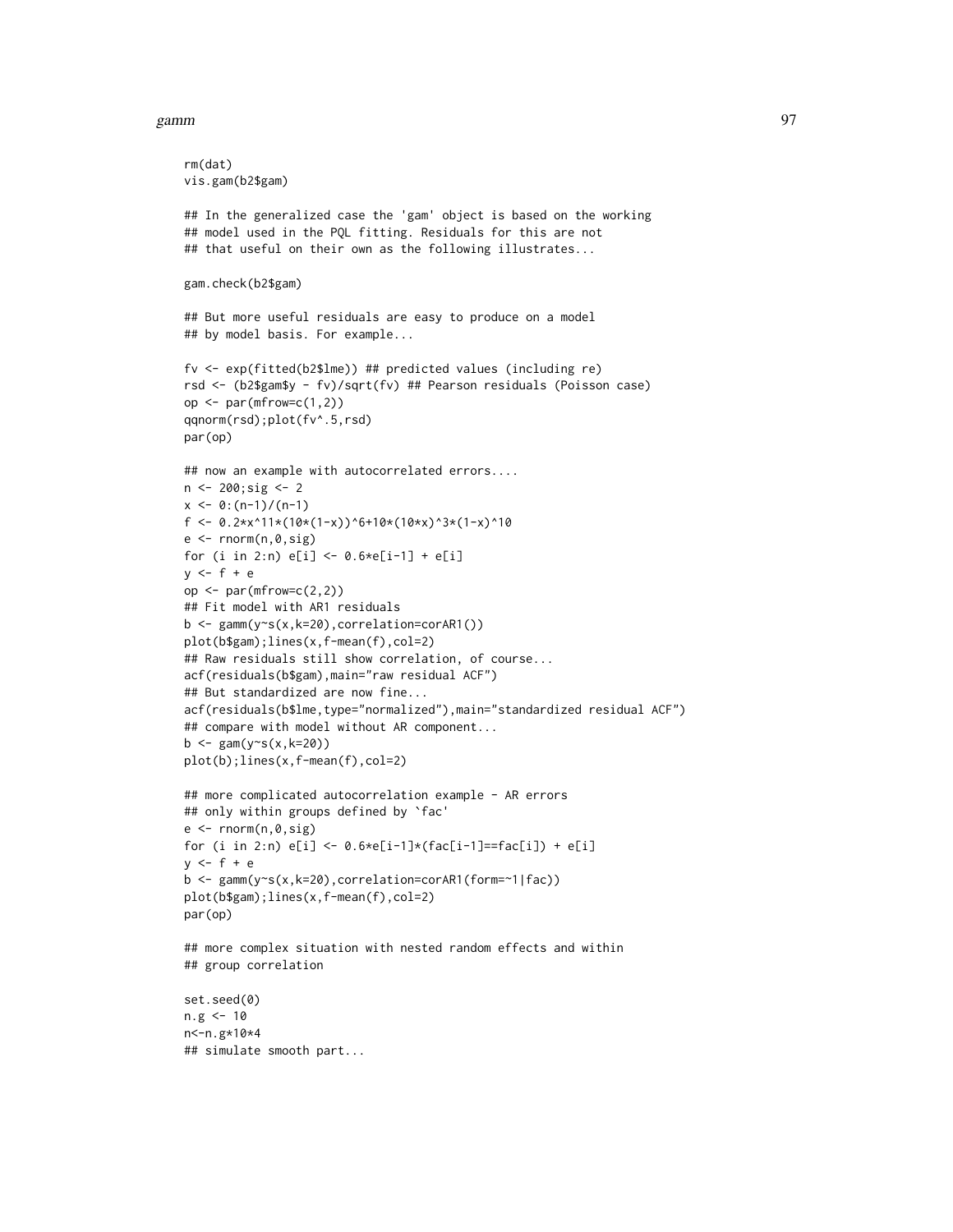98 gamm

```
dat <- gamSim(1,n=n,scale=2)
f <- dat$f## simulate nested random effects....
fa <- as.factor(rep(1:10,rep(4*n.g,10)))
ra < -\text{rep}(rnorm(10), rep(4*n.g, 10))fb <- as.factor(rep(rep(1:4,rep(n.g,4)),10))
rb \leq rep(rnorm(4),rep(n.g,4))for (i in 1:9) rb \leq c(rb, rep(rnorm(4), rep(n.g, 4)))## simulate auto-correlated errors within groups
e<-array(0,0)
for (i in 1:40) {
  eg <- rnorm(n.g, 0, sig)
  for (j in 2:n.g) eg[j] < - eg[j-1]*0.6+ eg[j]e < -c(e, eg)}
daty \leftarrow f + ra + rb + edat$fa <- fa;dat$fb <- fb
## fit model ....
b <- gamm(y~s(x0,bs="cr")+s(x1,bs="cr")+s(x2,bs="cr")+
  s(x3,bs="cr"),data=dat,random=list(fa=~1,fb=~1),
  correlation=corAR1())
plot(b$gam,pages=1)
summary(b$gam)
vis.gam(b$gam)
## Prediction from gam object, optionally adding
## in random effects.
## Extract random effects and make names more convenient...
refa <- ranef(b$lme,level=5)
rownames(refa) <- substr(rownames(refa),start=9,stop=20)
refb <- ranef(b$lme,level=6)
rownames(refb) <- substr(rownames(refb),start=9,stop=20)
## make a prediction, with random effects zero...
p0 <- predict(b$gam,data.frame(x0=.3,x1=.6,x2=.98,x3=.77))
## add in effect for fa = "2" and fb="2/4"...p <- p0 + refa["2",1] + refb["2/4",1]
## and a "spatial" example...
library(nlme);set.seed(1);n <- 100
dat <- gamSim(2,n=n,scale=0) ## standard example
attach(dat)
old.par<-par(mfrow=c(2,2))
contour(truth$x,truth$z,truth$f) ## true function
f <- data$f ## true expected response
## Now simulate correlated errors...
cstr \leq corGaus(.1, form = \simx+z)
cstr <- Initialize(cstr,data.frame(x=data$x,z=data$z))
V <- corMatrix(cstr) ## correlation matrix for data
Cv \leftarrow \text{chol}(V)e <- t(Cv) %*% rnorm(n)*0.05 # correlated errors
```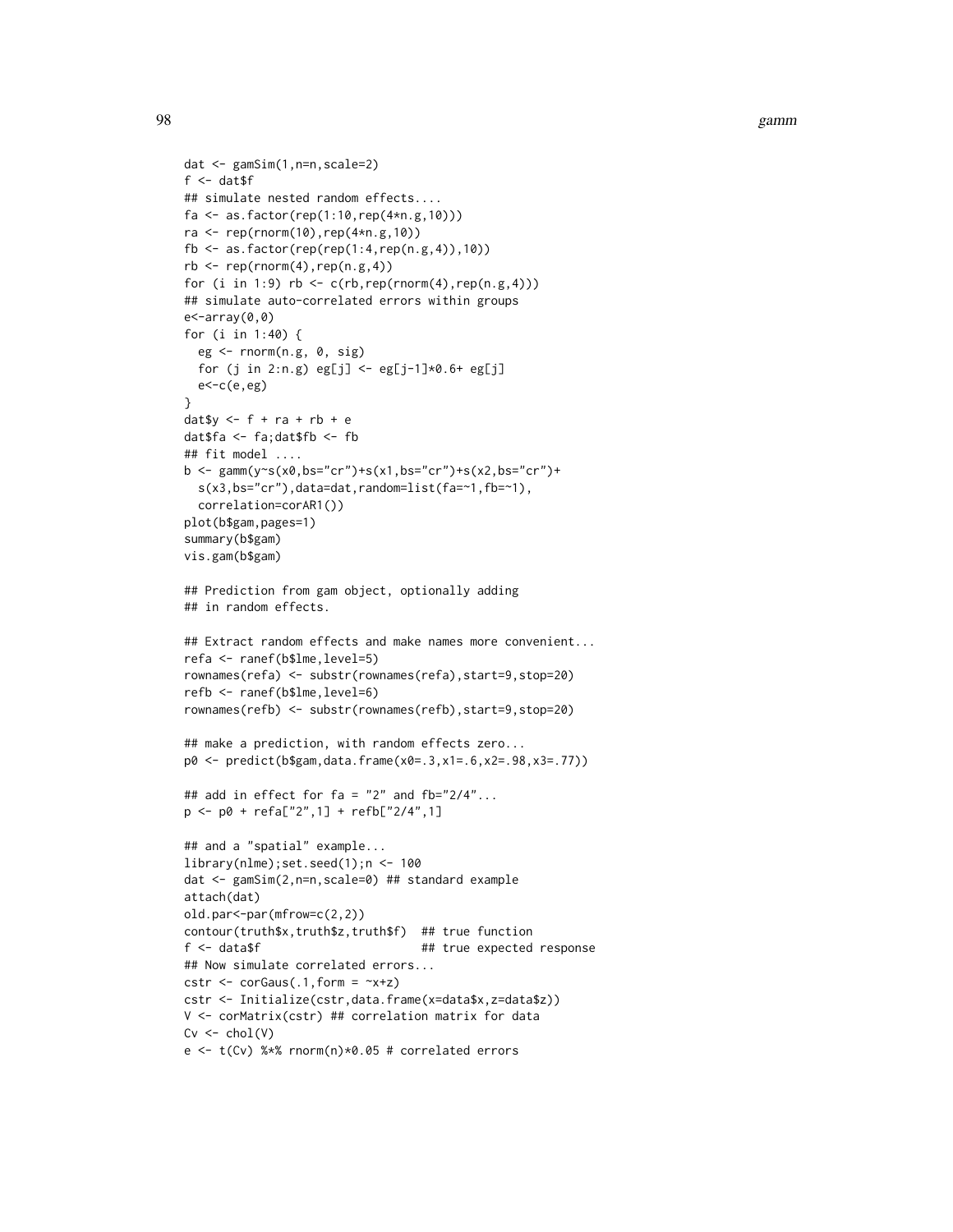#### gammals 99

```
## next add correlated simulated errors to expected values
data$y \leq -f + e ## ... to produce response
b<- gamm(y~s(x,z,k=50),correlation=corGaus(.1,form=~x+z),
         data=data)
plot(b$gam) # gamm fit accounting for correlation
# overfits when correlation ignored.....
b1 <- gamm(y~s(x,z,k=50),data=data);plot(b1$gam)
b2 \leq gam(y~s(x,z,k=50),data=data);plot(b2)
par(old.par)
```
gammals *Gamma location-scale model family*

## Description

The gammals family implements gamma location scale additive models in which the log of the mean and the log of the scale parameter (see details) can depend on additive smooth predictors. Useable only with [gam](#page-47-0), the linear predictors are specified via a list of formulae.

## Usage

```
gammals(link=list("identity","log"),b=-7)
```
#### Arguments

| link | two item list specifying the link for the mean and the standard deviation. See |
|------|--------------------------------------------------------------------------------|
|      | details for meaning which may not be intuitive.                                |
| h,   | The minumum log scale parameter.                                               |

## Details

Used with [gam](#page-47-0) to fit gamma location - scale models parameterized in terms of the log mean and the log scale parameter (the response variance is the squared mean multiplied by the scale parameter). Note that identity links mean that the linear predictors give the log mean and log scale directly. By default the log link for the scale parameter simply forces the log scale parameter to have a lower limit given by argument b: if  $\eta$  is the linear predictor for the log scale parameter,  $\phi$ , then  $\log \phi = b + \log(1 + e^{\eta}).$ 

gam is called with a list containing 2 formulae, the first specifies the response on the left hand side and the structure of the linear predictor for the log mean on the right hand side. The second is one sided, specifying the linear predictor for the log scale on the right hand side.

The fitted values for this family will be a two column matrix. The first column is the mean (on original, not log, scale), and the second column is the log scale. Predictions using [predict.gam](#page-184-0) will also produce 2 column matrices for type "link" and "response". The first column is on the original data scale when type="response" and on the log mean scale of the linear predictor when type="link". The second column when type="response" is again the log scale parameter, but is on the linear predictor when type="link".

The null deviance reported for this family computed by setting the fitted values to the mean response, but using the model estimated scale.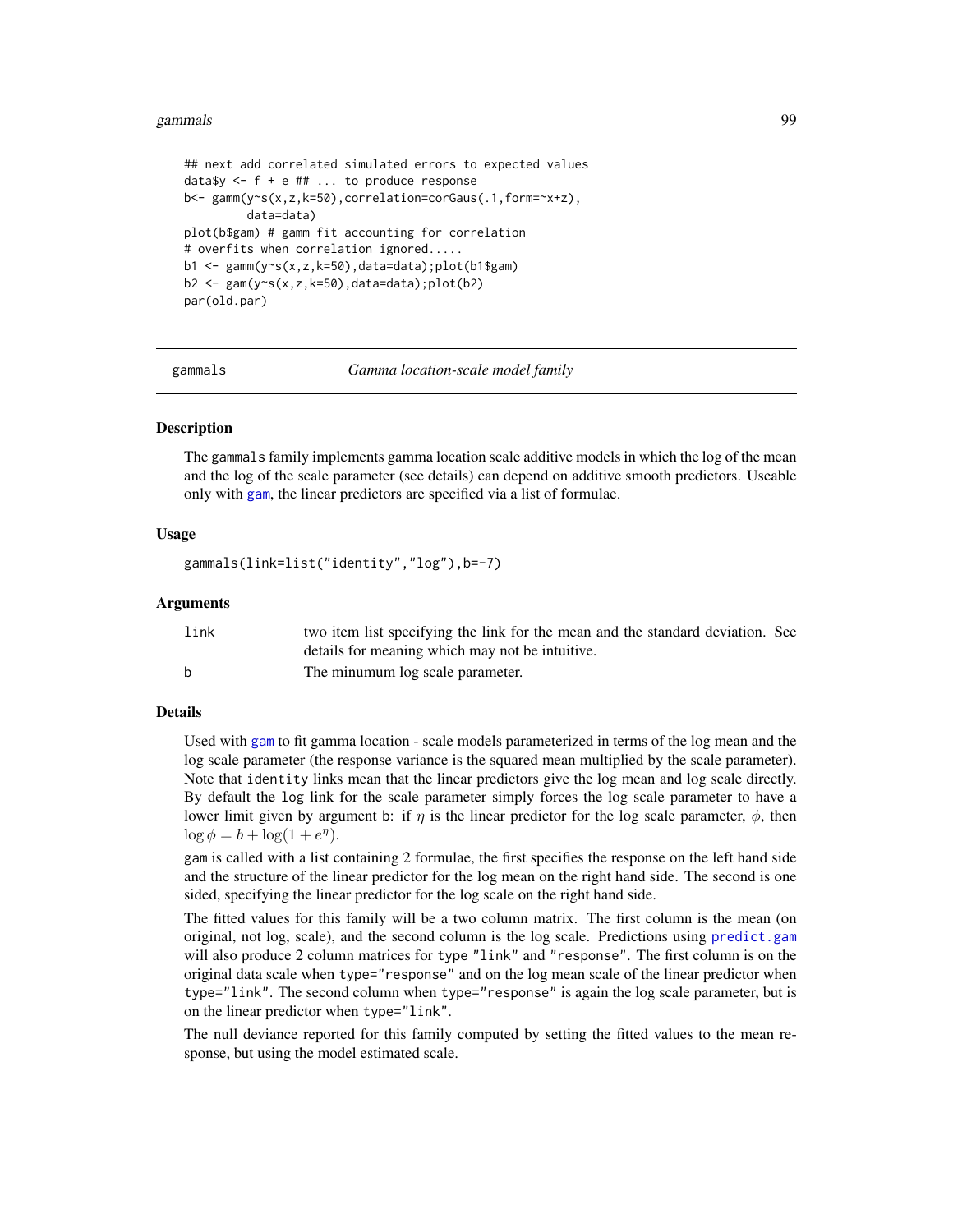# Value

An object inheriting from class general.family.

## References

Wood, S.N., N. Pya and B. Saefken (2016), Smoothing parameter and model selection for general smooth models. Journal of the American Statistical Association 111, 1548-1575 doi: [10.1080/](https://doi.org/10.1080/01621459.2016.1180986) [01621459.2016.1180986](https://doi.org/10.1080/01621459.2016.1180986)

## Examples

```
library(mgcv)
## simulate some data
f0 <- function(x) 2 * sin(pi * x)f1 <- function(x) exp(2 \times x)f2 <- function(x) 0.2 \times x^11 \times (10 \times (1 - x))^6 + 10 \times(10 \times x)^3 * (1 - x)^10f3 <- function(x) 0 * xn <- 400;set.seed(9)
x0 \leq -\text{runif}(n); x1 \leq -\text{runif}(n);x2 \le runif(n);x3 \le runif(n);
mu \leftarrow exp((f\theta(x\theta) + f2(x2))/5)th \leq -\exp(f(1(x))/2-2)y <- rgamma(n,shape=1/th,scale=mu*th)
b1 <- gam(list(y~s(x0)+s(x2),~s(x1)+s(x3)),family=gammals)
plot(b1,pages=1)
summary(b1)
gam.check(b1)
plot(mu,fitted(b1)[,1]);abline(0,1,col=2)
plot(log(th),fitted(b1)[,2]);abline(0,1,col=2)
```
<span id="page-99-0"></span>

gamObject *Fitted gam object*

#### Description

A fitted GAM object returned by function gam and of class "gam" inheriting from classes "glm" and "lm". Method functions anova, logLik, influence, plot, predict, print, residuals and summary exist for this class.

All compulsory elements of "glm" and "lm" objects are present, but the fitting method for a GAM is different to a linear model or GLM, so that the elements relating to the QR decomposition of the model matrix are absent.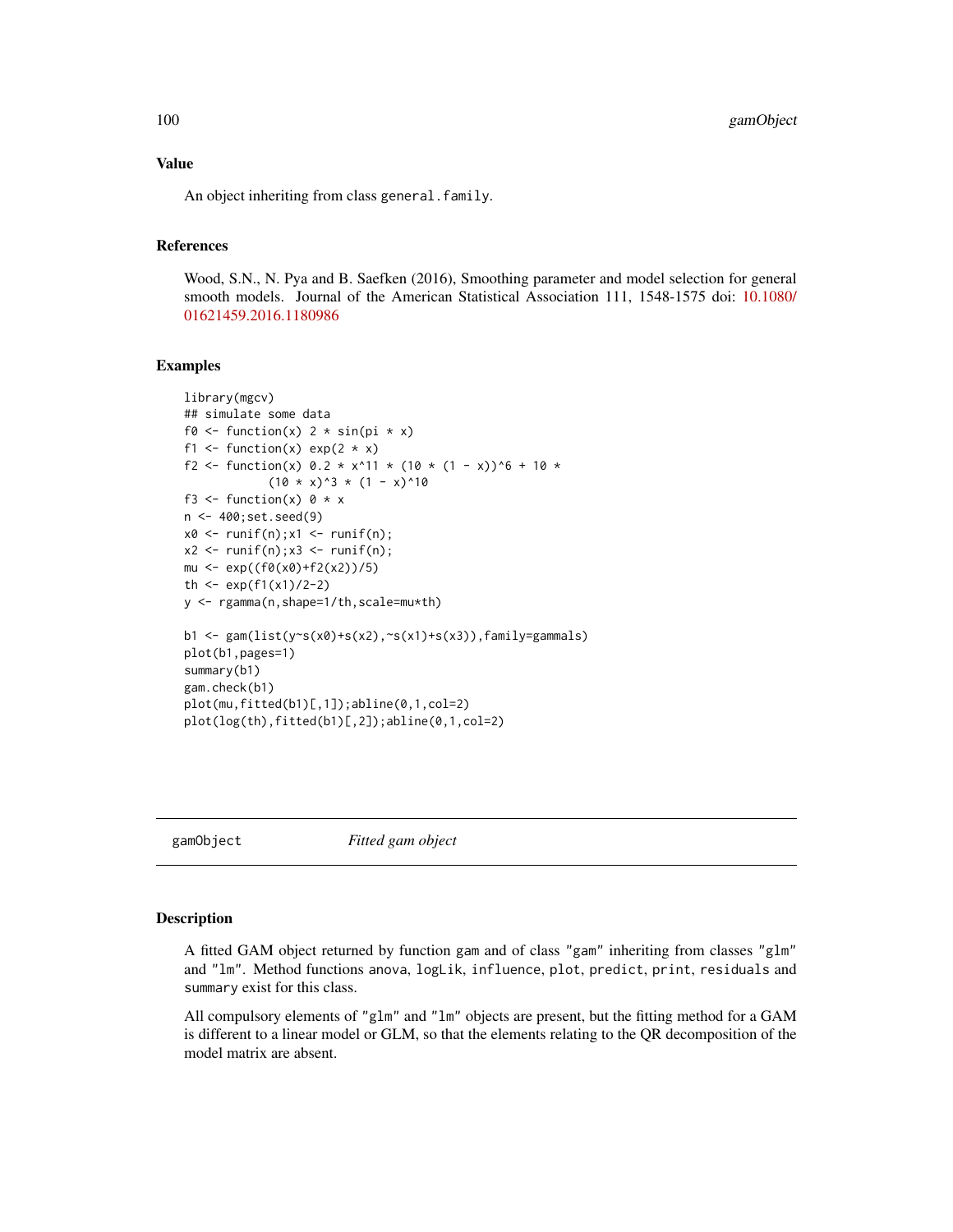# gamObject 101

# Value

A gam object has the following elements:

| aic           | AIC of the fitted model: bear in mind that the degrees of freedom used to calcu-<br>late this are the effective degrees of freedom of the model, and the likelihood is<br>evaluated at the maximum of the penalized likelihood in most cases, not at the<br>MLE.               |
|---------------|--------------------------------------------------------------------------------------------------------------------------------------------------------------------------------------------------------------------------------------------------------------------------------|
| assign        | Array whose elements indicate which model term (listed in pterms) each pa-<br>rameter relates to: applies only to non-smooth terms.                                                                                                                                            |
| boundary      | did parameters end up at boundary of parameter space?                                                                                                                                                                                                                          |
| call          | the matched call (allows update to be used with gam objects, for example).                                                                                                                                                                                                     |
| cmX           | column means of the model matrix (with elements corresponding to smooths set<br>to zero) — useful for componentwise CI calculation.                                                                                                                                            |
| coefficients  | the coefficients of the fitted model. Parametric coefficients are first, followed by<br>coefficients for each spline term in turn.                                                                                                                                             |
| control       | the gam control list used in the fit.                                                                                                                                                                                                                                          |
| converged     | indicates whether or not the iterative fitting method converged.                                                                                                                                                                                                               |
| data          | the original supplied data argument (for class "glm" compatibility). Only in-<br>cluded if gam control argument element keepData is set to TRUE (default is<br>FALSE).                                                                                                         |
| db.drho       | matrix of first derivatives of model coefficients w.r.t. log smoothing parameters.                                                                                                                                                                                             |
| deviance      | model deviance (not penalized deviance).                                                                                                                                                                                                                                       |
| $df$ . null   | null degrees of freedom.                                                                                                                                                                                                                                                       |
| df.residual   | effective residual degrees of freedom of the model.                                                                                                                                                                                                                            |
| edf           | estimated degrees of freedom for each model parameter. Penalization means<br>that many of these are less than 1.                                                                                                                                                               |
| edf1          | similar, but using alternative estimate of EDF. Useful for testing.                                                                                                                                                                                                            |
| edf2          | if estimation is by ML or REML then an edf that accounts for smoothing param-<br>eter uncertainty can be computed, this is it. edf1 is a heuristic upper bound for<br>edf2.                                                                                                    |
| family        | family object specifying distribution and link used.                                                                                                                                                                                                                           |
| fitted.values | fitted model predictions of expected value for each datum.                                                                                                                                                                                                                     |
| formula       | the model formula.                                                                                                                                                                                                                                                             |
| full.sp       | full array of smoothing parameters multiplying penalties (excluding any contri-<br>bution from min. sp argument to gam). May be larger than sp if some terms share<br>smoothing parameters, and/or some smoothing parameter values were supplied<br>in the sp argument of gam. |
| F             | Degrees of freedom matrix. This may be removed at some point, and should<br>probably not be used.                                                                                                                                                                              |
| gcv.ubre      | The minimized smoothing parameter selection score: GCV, UBRE(AIC), GACV,<br>negative log marginal likelihood or negative log restricted likelihood.                                                                                                                            |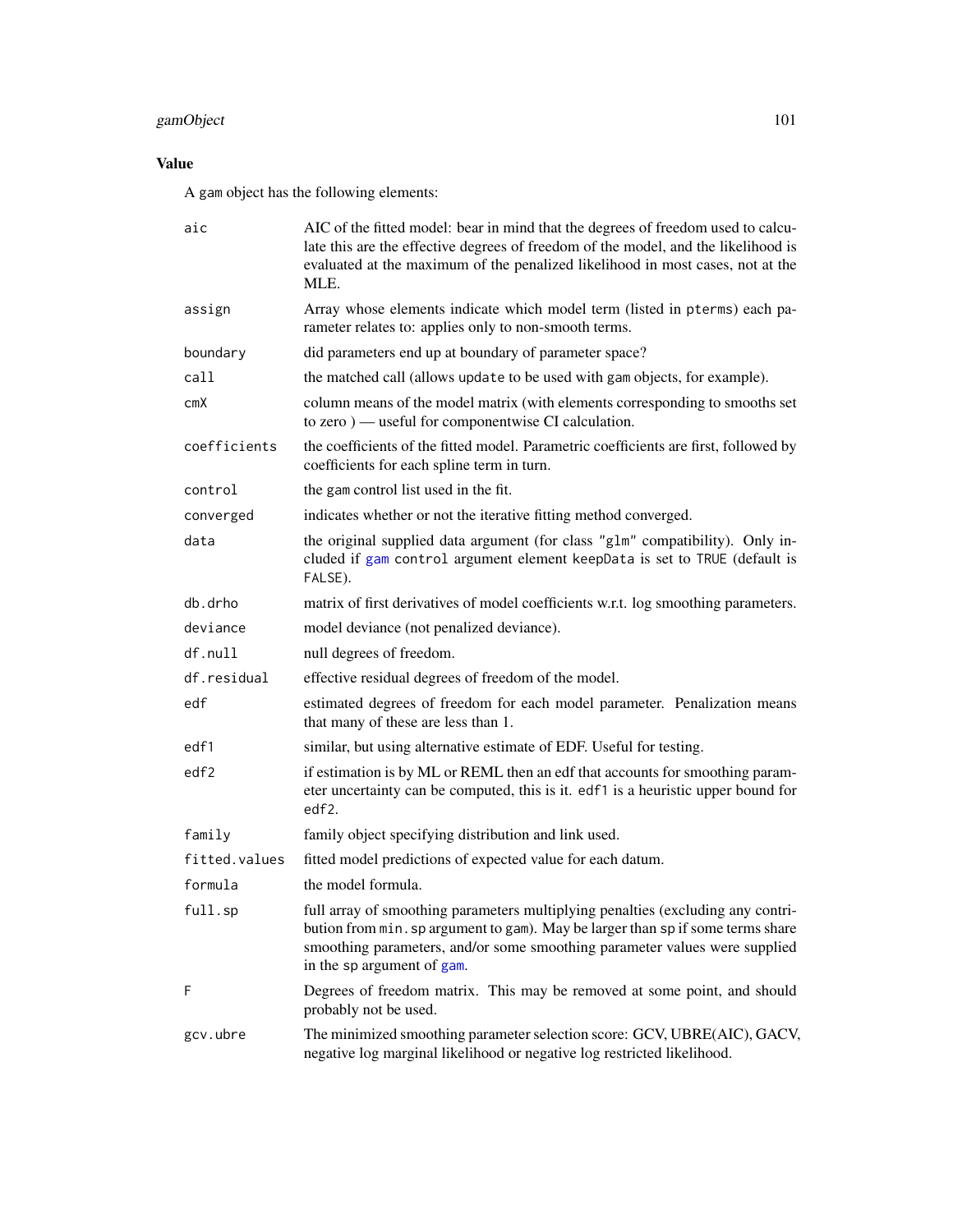| hat               | array of elements from the leading diagonal of the 'hat' (or 'influence') matrix.<br>Same length as response data vector.                                                                                                                                                                                                                                                                                                                                                                                                                                                                                                                                                                                                                                                                                                                                                                      |
|-------------------|------------------------------------------------------------------------------------------------------------------------------------------------------------------------------------------------------------------------------------------------------------------------------------------------------------------------------------------------------------------------------------------------------------------------------------------------------------------------------------------------------------------------------------------------------------------------------------------------------------------------------------------------------------------------------------------------------------------------------------------------------------------------------------------------------------------------------------------------------------------------------------------------|
| iter              | number of iterations of P-IRLS taken to get convergence.                                                                                                                                                                                                                                                                                                                                                                                                                                                                                                                                                                                                                                                                                                                                                                                                                                       |
| linear.predictors |                                                                                                                                                                                                                                                                                                                                                                                                                                                                                                                                                                                                                                                                                                                                                                                                                                                                                                |
|                   | fitted model prediction of link function of expected value for each datum.                                                                                                                                                                                                                                                                                                                                                                                                                                                                                                                                                                                                                                                                                                                                                                                                                     |
| method            | One of "GCV" or "UBRE", "REML", "P-REML", "ML", "P-ML", "PQL", "1me. ML"<br>or "1me.REML", depending on the fitting criterion used.                                                                                                                                                                                                                                                                                                                                                                                                                                                                                                                                                                                                                                                                                                                                                            |
| mgcv.conv         | A list of convergence diagnostics relating to the "magic" parts of smoothing pa-<br>rameter estimation - this will not be very meaningful for pure "outer" estima-<br>tion of smoothing parameters. The items are: full.rank, The apparent rank of<br>the problem given the model matrix and constraints; rank, The numerical rank<br>of the problem; fully.converged, TRUE is multiple GCV/UBRE converged by<br>meeting convergence criteria and FALSE if method stopped with a steepest de-<br>scent step failure; hess.pos.defWas the hessian of the GCV/UBRE score pos-<br>itive definite at smoothing parameter estimation convergence?; iter How many<br>iterations were required to find the smoothing parameters? score.calls, and<br>how many times did the GCV/UBRE score have to be evaluated?; rms.grad,<br>root mean square of the gradient of the GCV/UBRE score at convergence. |
| min.edf           | Minimum possible degrees of freedom for whole model.                                                                                                                                                                                                                                                                                                                                                                                                                                                                                                                                                                                                                                                                                                                                                                                                                                           |
| model             | model frame containing all variables needed in original model fit.                                                                                                                                                                                                                                                                                                                                                                                                                                                                                                                                                                                                                                                                                                                                                                                                                             |
| na.action         | The na. action used in fitting.                                                                                                                                                                                                                                                                                                                                                                                                                                                                                                                                                                                                                                                                                                                                                                                                                                                                |
| nsdf              | number of parametric, non-smooth, model terms including the intercept.                                                                                                                                                                                                                                                                                                                                                                                                                                                                                                                                                                                                                                                                                                                                                                                                                         |
| null.deviance     | deviance for single parameter model.                                                                                                                                                                                                                                                                                                                                                                                                                                                                                                                                                                                                                                                                                                                                                                                                                                                           |
| offset            | model offset.                                                                                                                                                                                                                                                                                                                                                                                                                                                                                                                                                                                                                                                                                                                                                                                                                                                                                  |
| optimizer         | optimizer argument to gam, or "magic" if it's a pure additive model.                                                                                                                                                                                                                                                                                                                                                                                                                                                                                                                                                                                                                                                                                                                                                                                                                           |
| outer.info        | If 'outer' iteration has been used to fit the model (see gam argument optimizer)<br>then this is present and contains whatever was returned by the optimization rou-<br>tine used (currently nlm or optim).                                                                                                                                                                                                                                                                                                                                                                                                                                                                                                                                                                                                                                                                                    |
| paraPen           | If the paraPen argument to gam was used then this provides information on the<br>parametric penalties. NULL otherwise.                                                                                                                                                                                                                                                                                                                                                                                                                                                                                                                                                                                                                                                                                                                                                                         |
| pred.formula      | one sided formula containing variables needed for prediction, used by predict.gam                                                                                                                                                                                                                                                                                                                                                                                                                                                                                                                                                                                                                                                                                                                                                                                                              |
| prior.weights     | prior weights on observations.                                                                                                                                                                                                                                                                                                                                                                                                                                                                                                                                                                                                                                                                                                                                                                                                                                                                 |
| pterms            | terms object for strictly parametric part of model.                                                                                                                                                                                                                                                                                                                                                                                                                                                                                                                                                                                                                                                                                                                                                                                                                                            |
| R                 | Factor R from QR decomposition of weighted model matrix, unpivoted to be in<br>same column order as model matrix (so need not be upper triangular).                                                                                                                                                                                                                                                                                                                                                                                                                                                                                                                                                                                                                                                                                                                                            |
| rank              | apparent rank of fitted model.                                                                                                                                                                                                                                                                                                                                                                                                                                                                                                                                                                                                                                                                                                                                                                                                                                                                 |
| reml.scale        | The scale (RE)ML scale parameter estimate, if (P-)(RE)ML used for smoothness<br>estimation.                                                                                                                                                                                                                                                                                                                                                                                                                                                                                                                                                                                                                                                                                                                                                                                                    |
| residuals         | the working residuals for the fitted model.                                                                                                                                                                                                                                                                                                                                                                                                                                                                                                                                                                                                                                                                                                                                                                                                                                                    |
| rV                | If present, rV%*%t(rV)*sig2 gives the estimated Bayesian covariance matrix.                                                                                                                                                                                                                                                                                                                                                                                                                                                                                                                                                                                                                                                                                                                                                                                                                    |
| scale             | when present, the scale (as sig2)                                                                                                                                                                                                                                                                                                                                                                                                                                                                                                                                                                                                                                                                                                                                                                                                                                                              |
|                   |                                                                                                                                                                                                                                                                                                                                                                                                                                                                                                                                                                                                                                                                                                                                                                                                                                                                                                |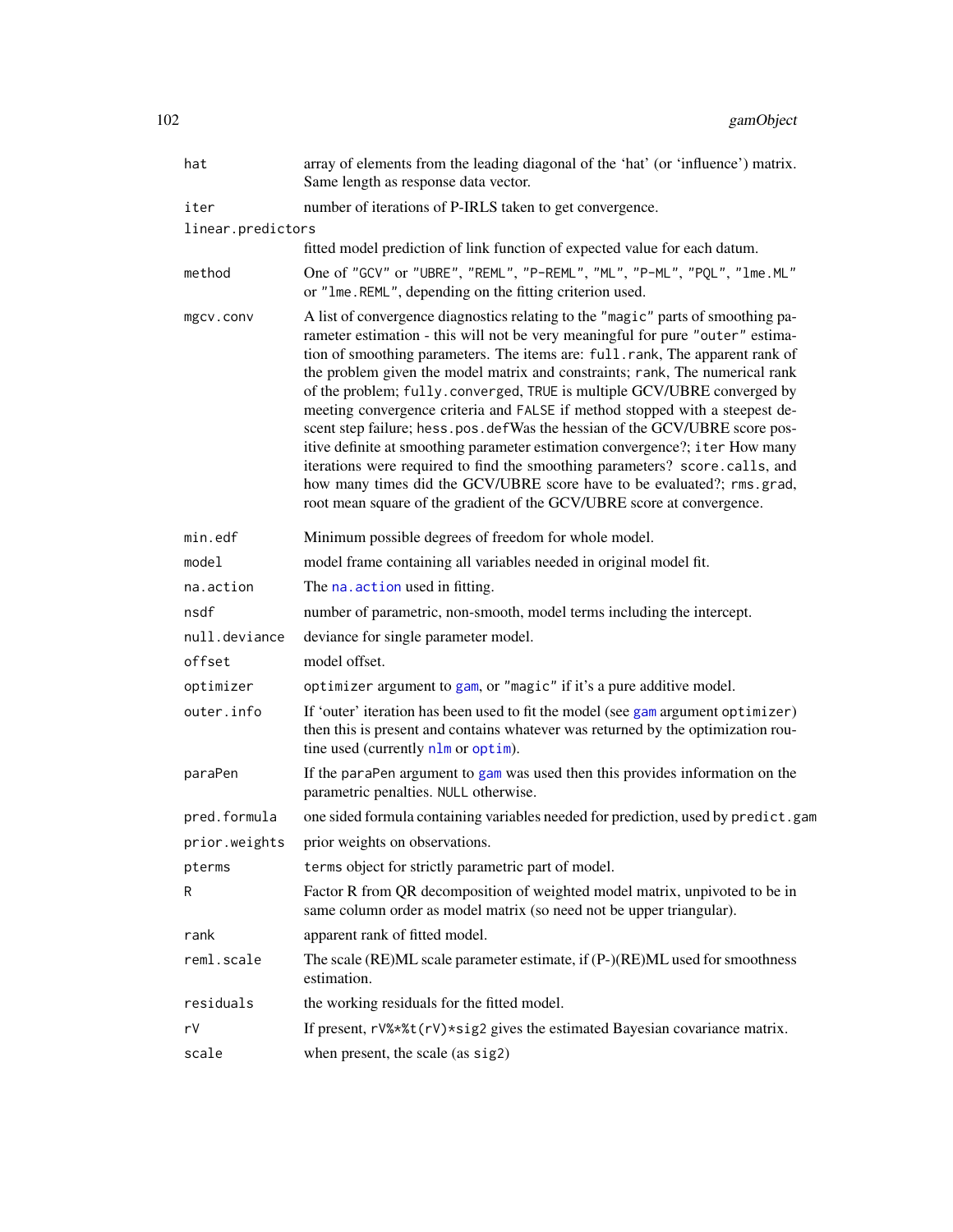| scale.estimated |                                                                                                                                                                                                                                                                                                                                                                                                                                                                                                                                                                                    |  |
|-----------------|------------------------------------------------------------------------------------------------------------------------------------------------------------------------------------------------------------------------------------------------------------------------------------------------------------------------------------------------------------------------------------------------------------------------------------------------------------------------------------------------------------------------------------------------------------------------------------|--|
|                 | TRUE if the scale parameter was estimated, FALSE otherwise.                                                                                                                                                                                                                                                                                                                                                                                                                                                                                                                        |  |
| sig2            | estimated or supplied variance/scale parameter.                                                                                                                                                                                                                                                                                                                                                                                                                                                                                                                                    |  |
| smooth          | list of smooth objects, containing the basis information for each term in the<br>model formula in the order in which they appear. These smooth objects are<br>what gets returned by the smooth.construct objects.                                                                                                                                                                                                                                                                                                                                                                  |  |
| sp              | estimated smoothing parameters for the model. These are the underlying smooth-<br>ing parameters, subject to optimization. For the full set of smoothing parame-<br>ters multiplying the penalties see full.sp. Divide the scale parameter by the<br>smoothing parameters to get, variance components, but note that this is not valid<br>for smooths that have used rescaling to improve conditioning.                                                                                                                                                                            |  |
| terms           | terms object of model model frame.                                                                                                                                                                                                                                                                                                                                                                                                                                                                                                                                                 |  |
| var.summary     | A named list of summary information on the predictor variables. If a paramet-<br>ric variable is a matrix, then the summary is a one row matrix, containing the<br>observed data value closest to the column median, for each matrix column. If<br>the variable is a factor the then summary is the modal factor level, returned as<br>a factor, with levels corresponding to those of the data. For numerics and ma-<br>trix arguments of smooths, the summary is the mean, nearest observed value to<br>median and maximum, as a numeric vector. Used by vis.gam, in particular. |  |
| Ve              | frequentist estimated covariance matrix for the parameter estimators. Particu-<br>larly useful for testing whether terms are zero. Not so useful for CI's as smooths<br>are usually biased.                                                                                                                                                                                                                                                                                                                                                                                        |  |
| Vp              | estimated covariance matrix for the parameters. This is a Bayesian posterior<br>covariance matrix that results from adopting a particular Bayesian model of the<br>smoothing process. Paricularly useful for creating credible/confidence intervals.                                                                                                                                                                                                                                                                                                                               |  |
| Vc              | Under ML or REML smoothing parameter estimation it is possible to correct the<br>covariance matrix Vp for smoothing parameter uncertainty. This is the corrected<br>version.                                                                                                                                                                                                                                                                                                                                                                                                       |  |
| weights         | final weights used in IRLS iteration.                                                                                                                                                                                                                                                                                                                                                                                                                                                                                                                                              |  |
| У               | response data.                                                                                                                                                                                                                                                                                                                                                                                                                                                                                                                                                                     |  |

# WARNINGS

This model object is different to that described in Chambers and Hastie (1993) in order to allow smoothing parameter estimation etc.

## Author(s)

Simon N. Wood <simon.wood@r-project.org>

## References

A Key Reference on this implementation:

Wood, S.N. (2017) Generalized Additive Models: An Introduction with R (2nd edition). Chapman & Hall/ CRC, Boca Raton, Florida

Key Reference on GAMs generally: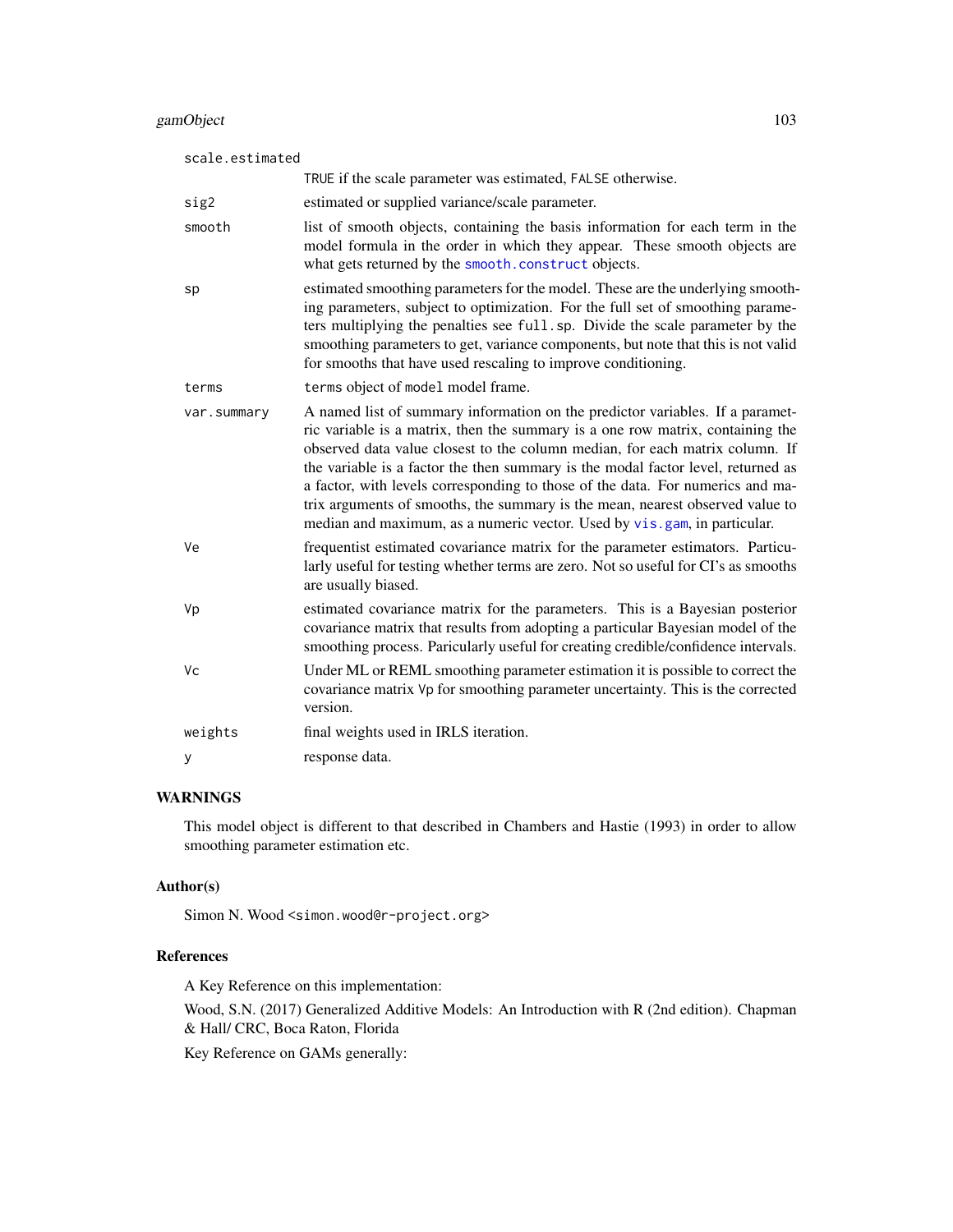104 gamSim

Hastie (1993) in Chambers and Hastie (1993) Statistical Models in S. Chapman and Hall. Hastie and Tibshirani (1990) Generalized Additive Models. Chapman and Hall.

# See Also

[gam](#page-47-0)

gamSim *Simulate example data for GAMs*

## Description

Function used to simulate data sets to illustrate the use of [gam](#page-47-0) and [gamm](#page-91-0). Mostly used in help files to keep down the length of the example code sections.

## Usage

gamSim(eg=1,n=400,dist="normal",scale=2,verbose=TRUE)

## Arguments

| eg      | numeric value specifying the example required.                                  |
|---------|---------------------------------------------------------------------------------|
| n       | number of data to simulate.                                                     |
| dist    | character string which may be used to specify the distribution of the response. |
| scale   | Used to set noise level.                                                        |
| verbose | Should information about simulation type be printed?                            |

## Details

See the source code for exactly what is simulated in each case.

- 1. Gu and Wahba 4 univariate term example.
- 2. A smooth function of 2 variables.
- 3. Example with continuous by variable.
- 4. Example with factor by variable.
- 5. An additive example plus a factor variable.
- 6. Additive + random effect.
- 7. As 1 but with correlated covariates.

## Value

Depends on eg, but usually a dataframe, which may also contain some information on the underlying truth. Sometimes a list with more items, including a data frame for model fitting. See source code or helpfile examples where the function is used for further information.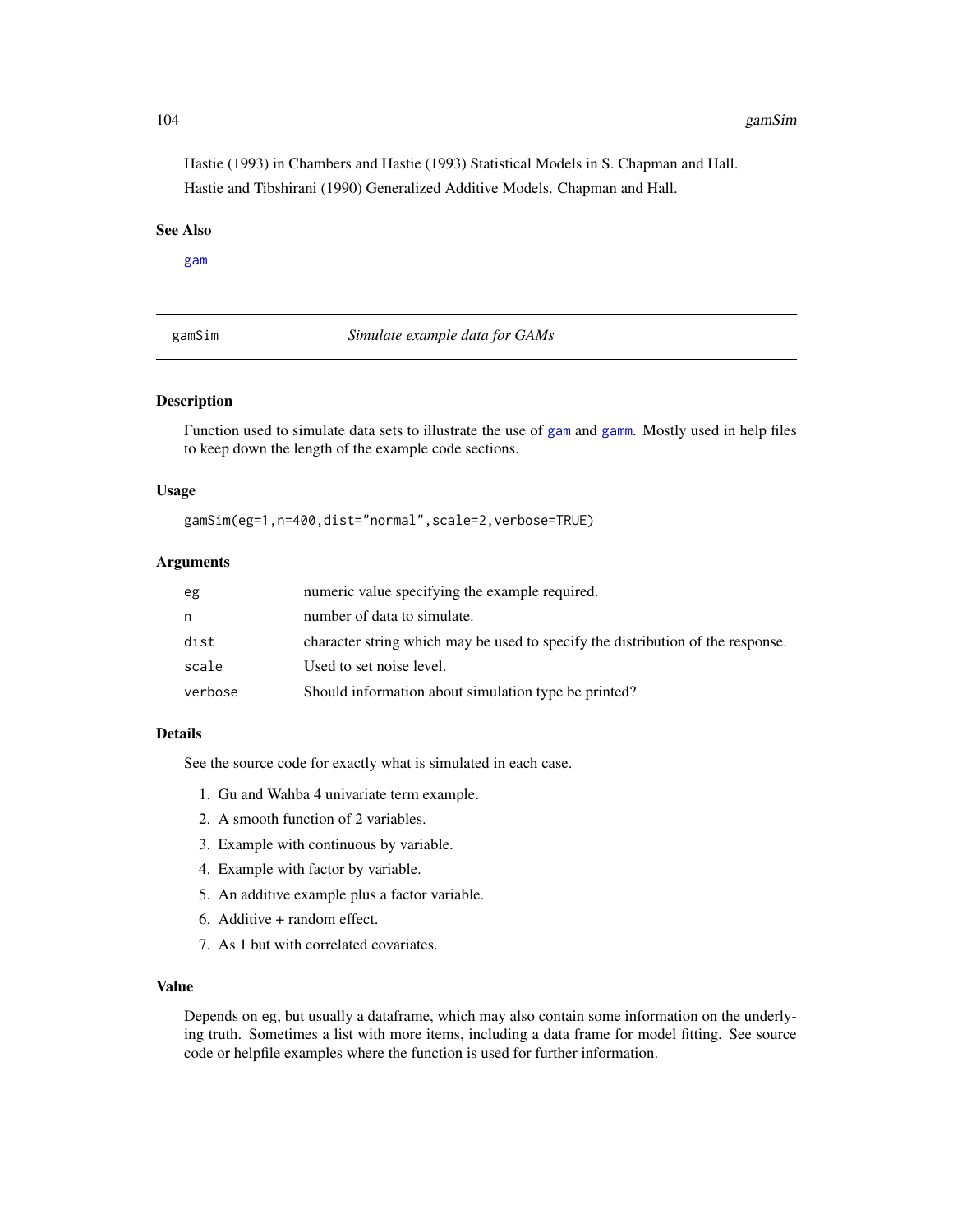#### gaulss and the contract of the contract of the contract of the contract of the contract of the contract of the contract of the contract of the contract of the contract of the contract of the contract of the contract of the

#### Author(s)

Simon N. Wood <simon.wood@r-project.org>

#### See Also

[gam](#page-47-0), [gamm](#page-91-0)

## Examples

## see ?gam

gaulss *Gaussian location-scale model family*

## Description

The gaulss family implements Gaussian location scale additive models in which the mean and the logb of the standard deviation (see details) can depend on additive smooth predictors. Useable only with [gam](#page-47-0), the linear predictors are specified via a list of formulae.

#### Usage

gaulss(link=list("identity","logb"),b=0.01)

## **Arguments**

| link | two item list specifying the link for the mean and the standard deviation. See |
|------|--------------------------------------------------------------------------------|
|      | details.                                                                       |
| h    | The minumum standard deviation, for the "logb" link.                           |

# Details

Used with [gam](#page-47-0) to fit Gaussian location - scale models. gam is called with a list containing 2 formulae, the first specifies the response on the left hand side and the structure of the linear predictor for the mean on the right hand side. The second is one sided, specifying the linear predictor for the standard deviation on the right hand side.

Link functions "identity", "inverse", "log" and "sqrt" are available for the mean. For the standard deviation only the "logb" link is implemented:  $\eta = \log(\sigma - b)$  and  $\sigma = b + \exp(\eta)$ . This link is designed to avoid singularities in the likelihood caused by the standard deviation tending to zero. Note that internally the family is parameterized in terms of the  $\tau = \sigma^{-1}$ , i.e. the standard deviation of the precision, so the link and inverse link are coded to reflect this, however the reltaionships between the linear predictor and the standard deviation are as given above.

The fitted values for this family will be a two column matrix. The first column is the mean, and the second column is the inverse of the standard deviation. Predictions using [predict.gam](#page-184-0) will also produce 2 column matrices for type "link" and "response". The second column when type="response" is again on the reciprocal standard deviation scale (i.e. the square root precision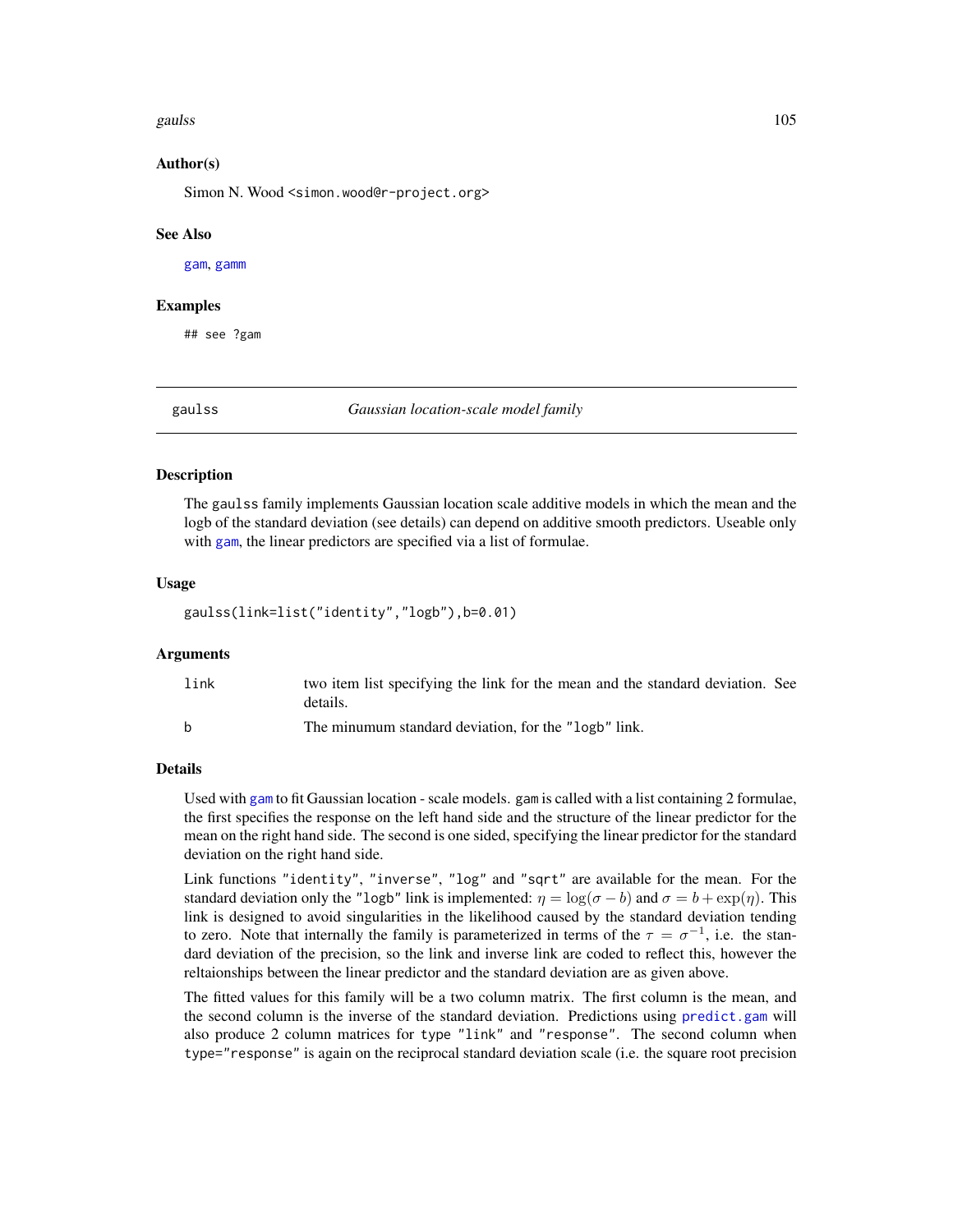scale). The second column when type="link" is  $\log(\sigma - b)$ . Also [plot.gam](#page-175-0) will plot smooths relating to  $\sigma$  on the log( $\sigma - b$ ) scale (so high values correspond to high standard deviation and low values to low standard deviation). Similarly the smoothing penalties are applied on the (log) standard deviation scale, not the log precision scale.

The null deviance reported for this family is the sum of squares of the difference between the response and the mean response divided by the standard deviation of the response according to the model. The deviance is the sum of squares of residuals divided by model standard deviations.

## Value

An object inheriting from class general.family.

## References

Wood, S.N., N. Pya and B. Saefken (2016), Smoothing parameter and model selection for general smooth models. Journal of the American Statistical Association 111, 1548-1575 doi: [10.1080/](https://doi.org/10.1080/01621459.2016.1180986) [01621459.2016.1180986](https://doi.org/10.1080/01621459.2016.1180986)

## Examples

```
library(mgcv);library(MASS)
b <- gam(list(accel~s(times,k=20,bs="ad"),~s(times)),
            data=mcycle,family=gaulss())
summary(b)
plot(b,pages=1,scale=0)
```
get.var *Get named variable or evaluate expression from list or data.frame*

## Description

This routine takes a text string and a data frame or list. It first sees if the string is the name of a variable in the data frame/ list. If it is then the value of this variable is returned. Otherwise the routine tries to evaluate the expression within the data.frame/list (but nowhere else) and if successful returns the result. If neither step works then NULL is returned. The routine is useful for processing gam formulae. If the variable is a matrix then it is coerced to a numeric vector, by default.

## Usage

```
get.var(txt,data,vecMat=TRUE)
```
#### Arguments

| txt    | a text string which is either the name of a variable in data or when parsed is an<br>expression that can be evaluated in data. It can also be neither in which case<br>the function returns NULL. |
|--------|---------------------------------------------------------------------------------------------------------------------------------------------------------------------------------------------------|
| data   | A data frame or list.                                                                                                                                                                             |
| vecMat | Should matrices be coerced to numeric vectors?                                                                                                                                                    |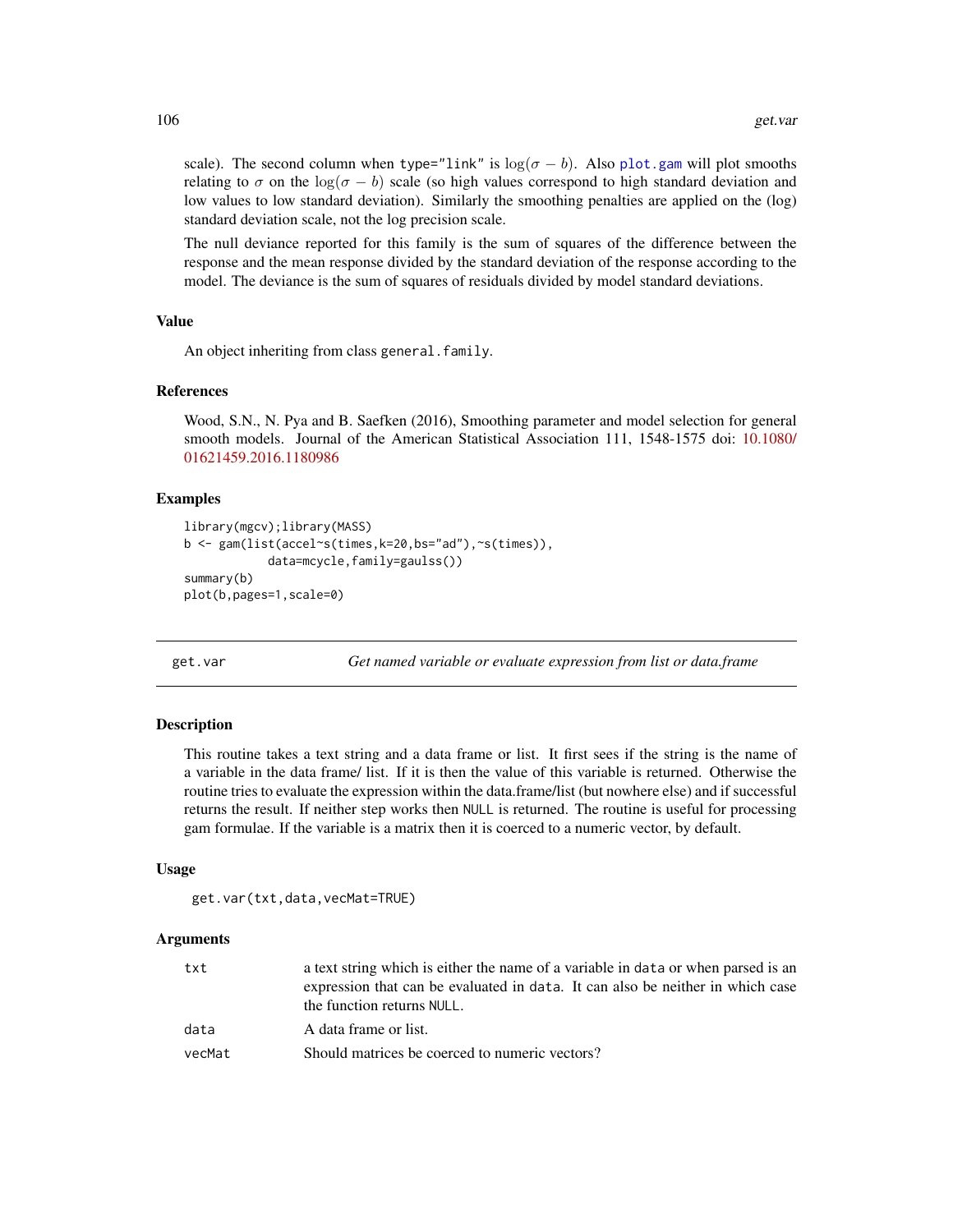#### gevlss and the set of the set of the set of the set of the set of the set of the set of the set of the set of the set of the set of the set of the set of the set of the set of the set of the set of the set of the set of th

# Value

The evaluated variable or NULL. May be coerced to a numeric vector if it's a matrix.

## Author(s)

Simon N. Wood <simon.wood@r-project.org>

#### References

<https://www.maths.ed.ac.uk/~swood34/>

# See Also

[gam](#page-47-0)

# Examples

```
require(mgcv)
y <- 1:4;dat<-data.frame(x=5:10)
get.var("x",dat)
get.var("y",dat)
get.var("x==6",dat)
dat <- list(X=matrix(1:6,3,2))
get.var("X",dat)
```
gevlss *Generalized Extreme Value location-scale model family*

## Description

The gevlss family implements Generalized Extreme Value location scale additive models in which the location, scale and shape parameters depend on additive smooth predictors. Usable only with [gam](#page-47-0), the linear predictors are specified via a list of formulae.

## Usage

```
gevlss(link=list("identity","identity","logit"))
```
# Arguments

link three item list specifying the link for the location scale and shape parameters. See details.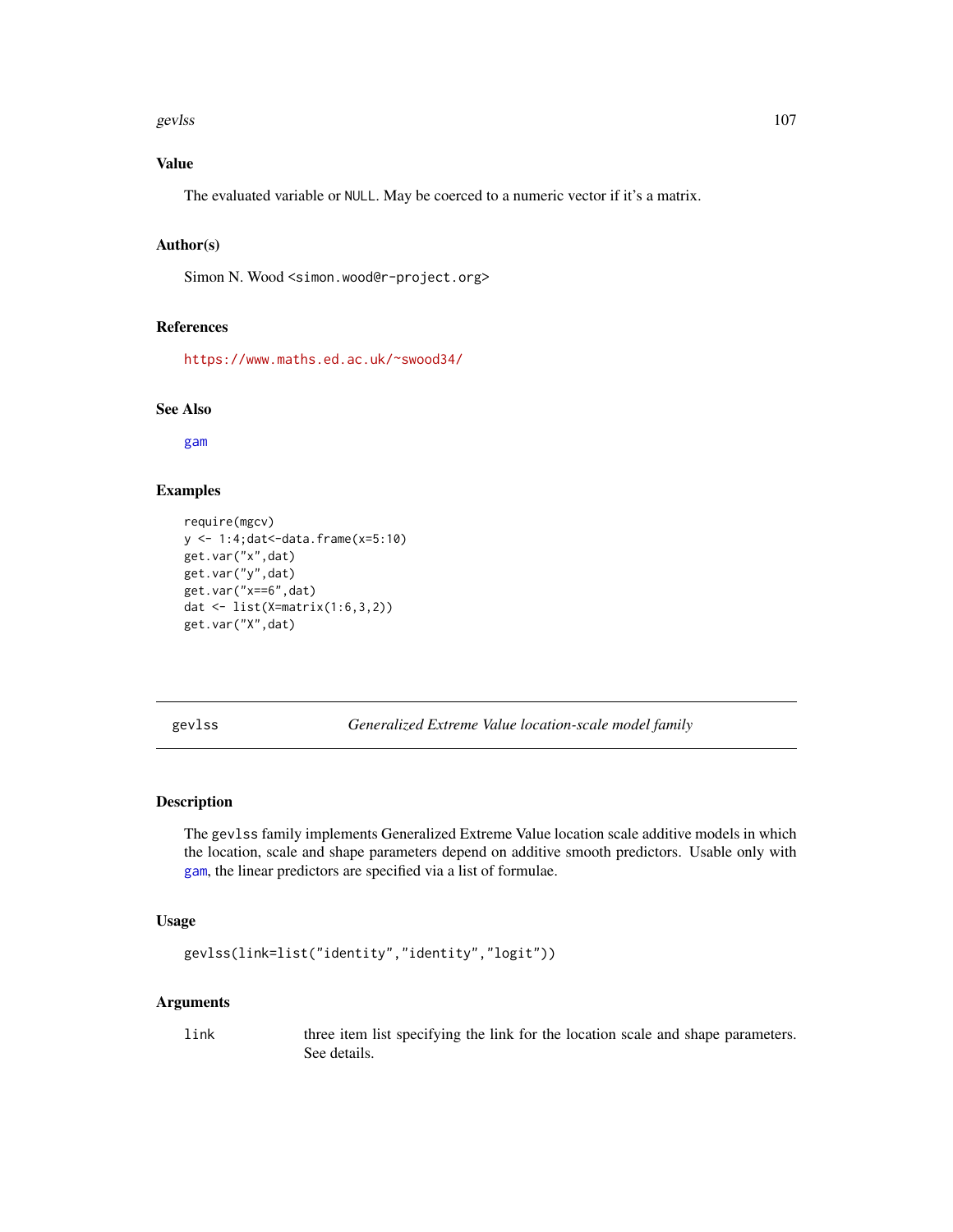## Details

Used with [gam](#page-47-0) to fit Generalized Extreme Value location scale and shape models. gam is called with a list containing 3 formulae: the first specifies the response on the left hand side and the structure of the linear predictor for the location parameter on the right hand side. The second is one sided, specifying the linear predictor for the log scale parameter on the right hand side. The third is one sided specifying the linear predictor for the shape parameter.

Link functions "identity" and "log" are available for the location (mu) parameter. There is no choice of link for the log scale parameter ( $\rho = \log \sigma$ ). The shape parameter (xi) defaults to a modified logit link restricting its range to (-1,.5), the upper limit is required to ensure finite variance, while the lower limit ensures consistency of the MLE (Smith, 1985).

The fitted values for this family will be a three column matrix. The first column is the location parameter, the second column is the log scale parameter, the third column is the shape parameter.

This family does not produce a null deviance. Note that the distribution for  $\xi = 0$  is approximated by setting  $\xi$  to a small number.

The derivative system code for this family is mostly auto-generated, and the family is still somewhat experimental.

The GEV distribution is rather challenging numerically, and for small datasets or poorly fitting models improved numerical robustness may be obtained by using the extended Fellner-Schall method of Wood and Fasiolo (2017) for smoothing parameter estimation. See examples.

#### Value

An object inheriting from class general.family.

## References

Smith, R.L. (1985) Maximum likelihood estimation in a class of nonregular cases. Biometrika 72(1):67-90

Wood, S.N., N. Pya and B. Saefken (2016), Smoothing parameter and model selection for general smooth models. Journal of the American Statistical Association 111, 1548-1575 doi: [10.1080/](https://doi.org/10.1080/01621459.2016.1180986) [01621459.2016.1180986](https://doi.org/10.1080/01621459.2016.1180986)

Wood, S.N. and M. Fasiolo (2017) A generalized Fellner-Schall method for smoothing parameter optimization with application to Tweedie location, scale and shape models. Biometrics 73(4): 1071- 1081. doi: [10.1111/biom.12666](https://doi.org/10.1111/biom.12666)

## Examples

```
library(mgcv)
Fi.gev <- function(z,mu,sigma,xi) {
## GEV inverse cdf.
  xi[abs(xi)<1e-8] <- 1e-8 ## approximate xi=0, by small xi
  x \leftarrow mu + ((-\log(z))^* - xi-1) \cdot \sigma xigma/xi
}
## simulate test data...
f0 <- function(x) 2 * sin(pi * x)f1 <- function(x) exp(2 \times x)
```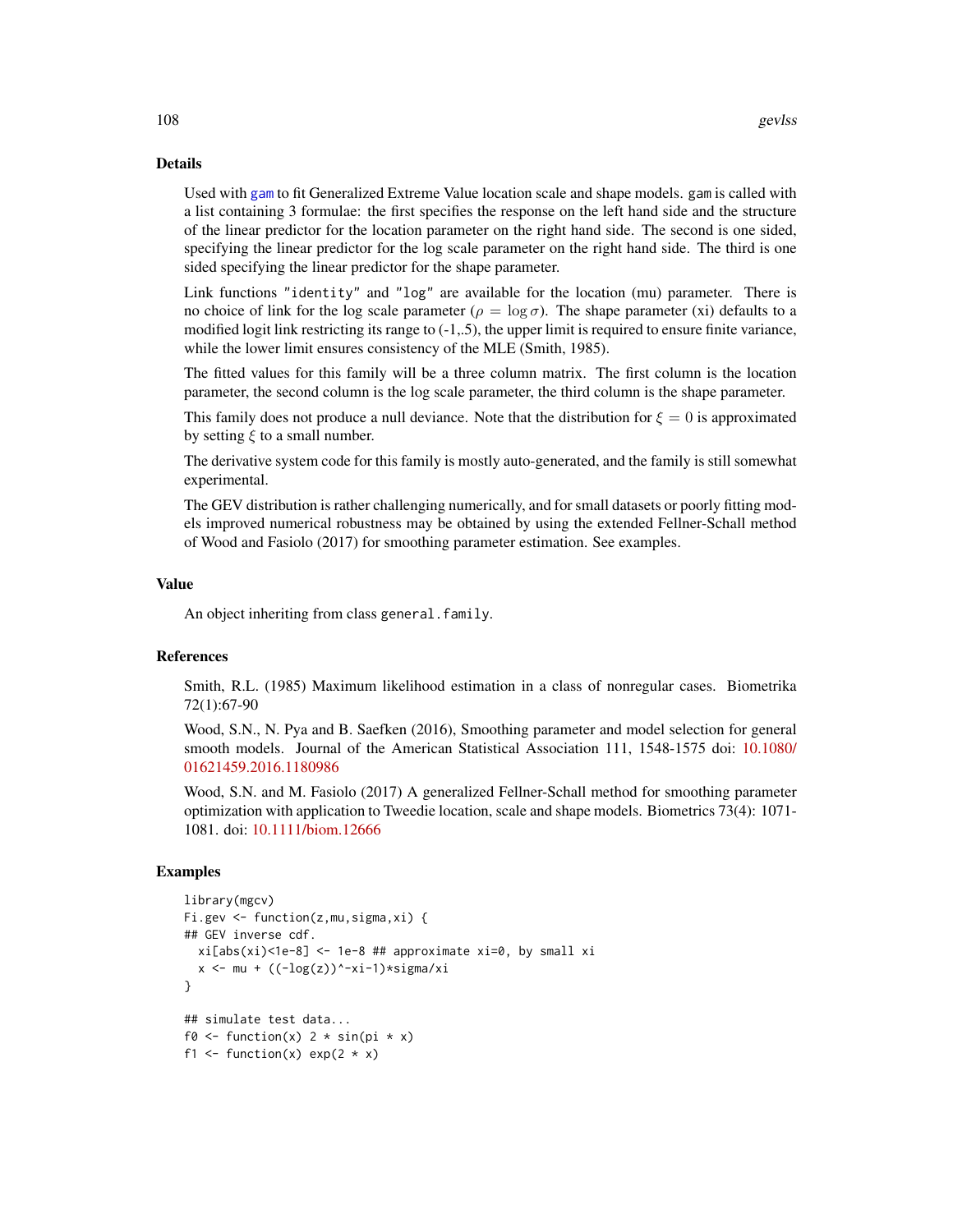ginla 109

```
f2 <- function(x) 0.2 * x^11 * (10 * (1 - x))^6 + 10 *
            (10 \times x)^3 * (1 - x)^10set.seed(1)
n < -500x0 \leq -\text{runif}(n); x1 \leq -\text{runif}(n); x2 \leq -\text{runif}(n)mu < - f2(x2)rho <-f0(x0)xi \leftarrow (f1(x1)-4)/9y <- Fi.gev(runif(n),mu,exp(rho),xi)
dat <- data.frame(y,x0,x1,x2);pairs(dat)
## fit model....
b <- gam(list(y~s(x2),~s(x0),~s(x1)),family=gevlss,data=dat)
## same fit using the extended Fellner-Schall method which
## can provide improved numerical robustness...
b <- gam(list(y~s(x2),~s(x0),~s(x1)),family=gevlss,data=dat,
         optimizer="efs")
## plot and look at residuals...
plot(b,pages=1,scale=0)
summary(b)
par(mfrow=c(2,2))
mu \le fitted(b)[,1]; rho \le fitted(b)[,2]
xi \leftarrow fitted(b)[,3]## Get the predicted expected response...
fv <- mu + exp(rho)*(gamma(1-xi)-1)/xi
rsd <- residuals(b)
plot(fv,rsd);qqnorm(rsd)
plot(fv,residuals(b,"pearson"))
plot(fv,residuals(b,"response"))
```
<span id="page-108-0"></span>ginla *GAM Integrated Nested Laplace Approximation Newton Enhanced*

# Description

Apply Integrated Nested Laplace Approximation (INLA, Rue et al. 2009) to models estimable by [gam](#page-47-0) or [bam](#page-6-0), using the INLA variant described in Wood (2019). Produces marginal posterior densities for each coefficient, selected coefficients or linear transformations of the coefficient vector.

#### Usage

```
ginla(G,A=NULL,nk=16,nb=100,J=1,interactive=FALSE,int=0,approx=0)
```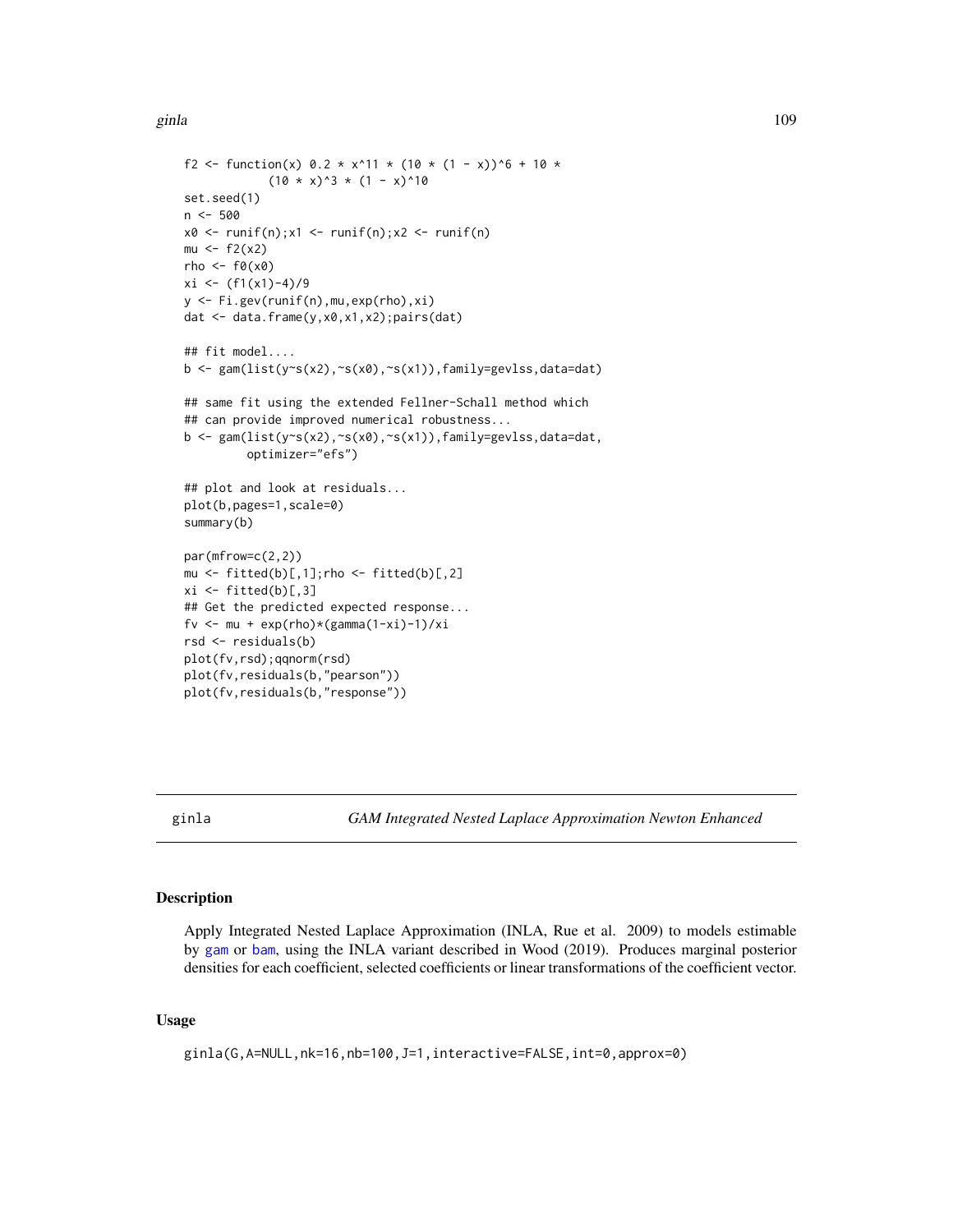# Arguments

| G           | A pre-fit gam object, as produced by gam $(\ldots, \text{fit}=\text{FALSE})$ or bam $(\ldots, \text{discrete}=\text{TRUE}, \text{fit}=\text{FALSE})$ .                                                                                                                        |
|-------------|-------------------------------------------------------------------------------------------------------------------------------------------------------------------------------------------------------------------------------------------------------------------------------|
| A           | Either a matrix of transforms of the coefficients that are of interest, or an array<br>of indices of the parameters of interest. If NULL then distributions are produced<br>for all coefficients.                                                                             |
| nk          | Number of values of each coefficient at which to evaluate its log marginal pos-<br>terior density. These points are then spline interpolated.                                                                                                                                 |
| nb          | Number of points at which to evaluate posterior density of coefficients for re-<br>turning as a gridded function.                                                                                                                                                             |
| J           | How many determinant updating steps to take in the log determinant approxi-<br>mation step. Not recommended to increase this.                                                                                                                                                 |
| interactive | If this is $>0$ or TRUE then every approximate posterior is plotted in red, overlaid<br>on the simple Gaussian approximate posterior. If 2 then waits for user to press<br>return between each plot. Useful for judging whether anything is gained by<br>using INLA approach. |
| int         | 0 to skip integration and just use the posterior modal smoothing parameter. $>0$<br>for integration using the CCD approach proposed in Rue et al. (2009).                                                                                                                     |
| approx      | 0 for full approximation; 1 to update Hessian, but use approximate modes; 2 as<br>1 and assume constant Hessian. See details.                                                                                                                                                 |

#### Details

Let  $\beta$ ,  $\theta$  and  $\gamma$  denote the model coefficients, hyperparameters/smoothing parameters and response data, respectively. In principle, INLA employs Laplace approximations for  $\pi(\beta_i|\theta, y)$  and  $\pi(\theta|y)$ and then obtains the marginal posterior distribution  $\pi(\beta_i|y)$  by intergrating the approximations to  $\pi(\beta_i|\theta, y)\pi(\theta|y)$  w.r.t  $\theta$  (marginals for the hyperparameters can also be produced). In practice the Laplace approximation for  $\pi(\beta_i|\theta, y)$  is too expensive to compute for each  $\beta_i$  and must itself be approximated. To this end, there are two quantities that have to be computed: the posterior mode  $\beta^*|\beta_i$  and the determinant of the Hessian of the joint log density log  $\pi(\beta, \theta, y)$  w.r.t.  $\beta$  at the mode. Rue et al. (2009) originally approximated the posterior conditional mode by the conditional mode implied by a simple Gaussian approximation to the posterior  $\pi(\beta|y)$ . They then approximated the log determinant of the Hessian as a function of  $\beta_i$  using a first order Taylor expansion, which is cheap to compute for the sparse model representaiton that they use, but not when using the dense low rank basis expansions used by [gam](#page-47-0). They also offer a more expensive alternative approximation based on computing the log determiannt with respect only to those elements of  $\beta$  with sufficiently high correlation with  $\beta_i$  according to the simple Gaussian posterior approximation: efficiency again seems to rest on sparsity. Wood (2018) suggests computing the required posterior modes exactly, and basing the log determinant approximation on a BFGS update of the Hessian at the unconditional model. The latter is efficient with or without sparsity, whereas the former is a 'for free' improvement. Both steps are efficient because it is cheap to obtain the Cholesky factor of  $H[-i, -i]$  from that of  $H$  - see [choldrop](#page-18-0). This is the approach taken by this routine.

The approx argument allows two further approximations to speed up computations. For approx==1 the exact posterior conditional modes are not used, but instead the conditional modes implied by the simple Gaussian posterior approximation. For approx==2 the same approximation is used for the modes and the Hessian is assumed constant. The latter is quite fast as no log joint density gradient evaluations are required.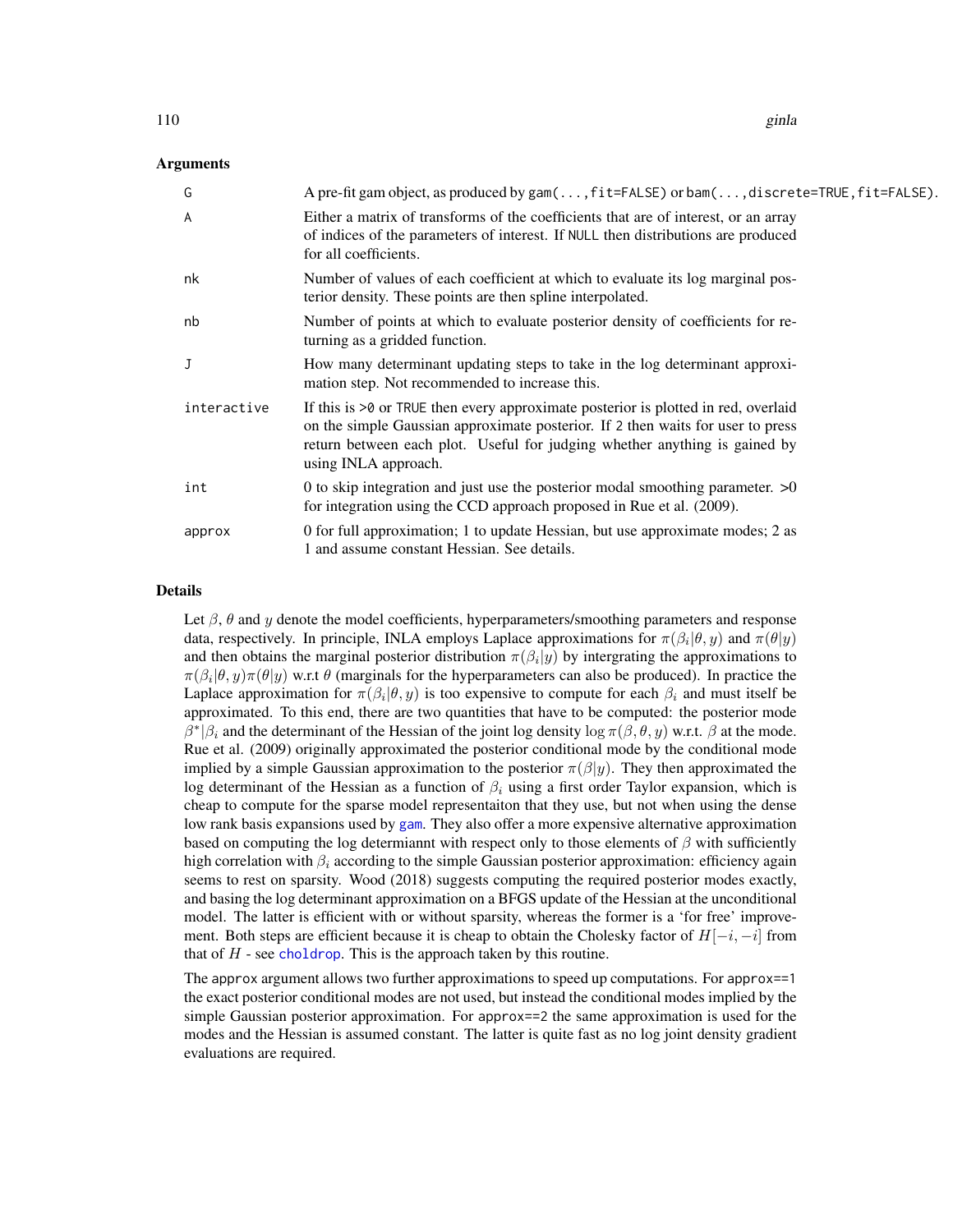#### ginla 111

Note that for many models the INLA estimates are very close to the usual Gaussian approximation to the posterior, the interactive argument is useful for investigating this issue.

[bam](#page-6-0) models are only supported with the disrete=TRUE option. The discrete=FALSE approach would be too inefficient. AR1 models are not supported (related arguments are simply ignored).

#### Value

A list with elements beta and density, both of which are matrices. Each row relates to one coefficient (or linear coefficient combination) of interest. Both matrices have nb columns. If  $int!=0$ then a further element reml gives the integration weights used in the CCD integration, with the central point weight given first.

#### WARNINGS

This routine is still somewhat experimental, so details are liable to change. Also currently not all steps are optimally efficient.

The routine is written for relatively expert users.

ginla is not designed to deal with rank deficient models.

#### Author(s)

Simon N. Wood <simon.wood@r-project.org>

#### References

Rue, H, Martino, S. & Chopin, N. (2009) Approximate Bayesian inference for latent Gaussian models by using integrated nested Laplace approximations (with discussion). Journal of the Royal Statistical Society, Series B. 71: 319-392.

Wood (2019) Simplified Integrated Laplace Approximation. In press Biometrika.

### Examples

```
require(mgcv); require(MASS)
## example using a scale location model for the motorcycle data. A simple plotting
## routine is produced first...
plot.inla <- function(x,inla,k=1,levels=c(.025,.1,.5,.9,.975),
             lcol = c(2, 4, 4, 4, 2), lwd = c(1, 1, 2, 1, 1), lty=c(1, 1, 1, 1, 1),xlabel''x'', ylabel''y'', cex. lab=1.5) {
  ## a simple effect plotter, when distributions of function values of
  ## 1D smooths have been computed
  require(splines)
  p \leftarrow length(x)betaq <- matrix(0,length(levels),p) ## storage for beta quantiles
  for (i in 1:p) { \# work through x and betas
    j \leftarrow i + k - 1p <- cumsum(inla$density[j,])*(inla$beta[j,2]-inla$beta[j,1])
    ## getting quantiles of function values...
    betaq[,i] <- approx(p,y=inla$beta[j,],levels)$y
```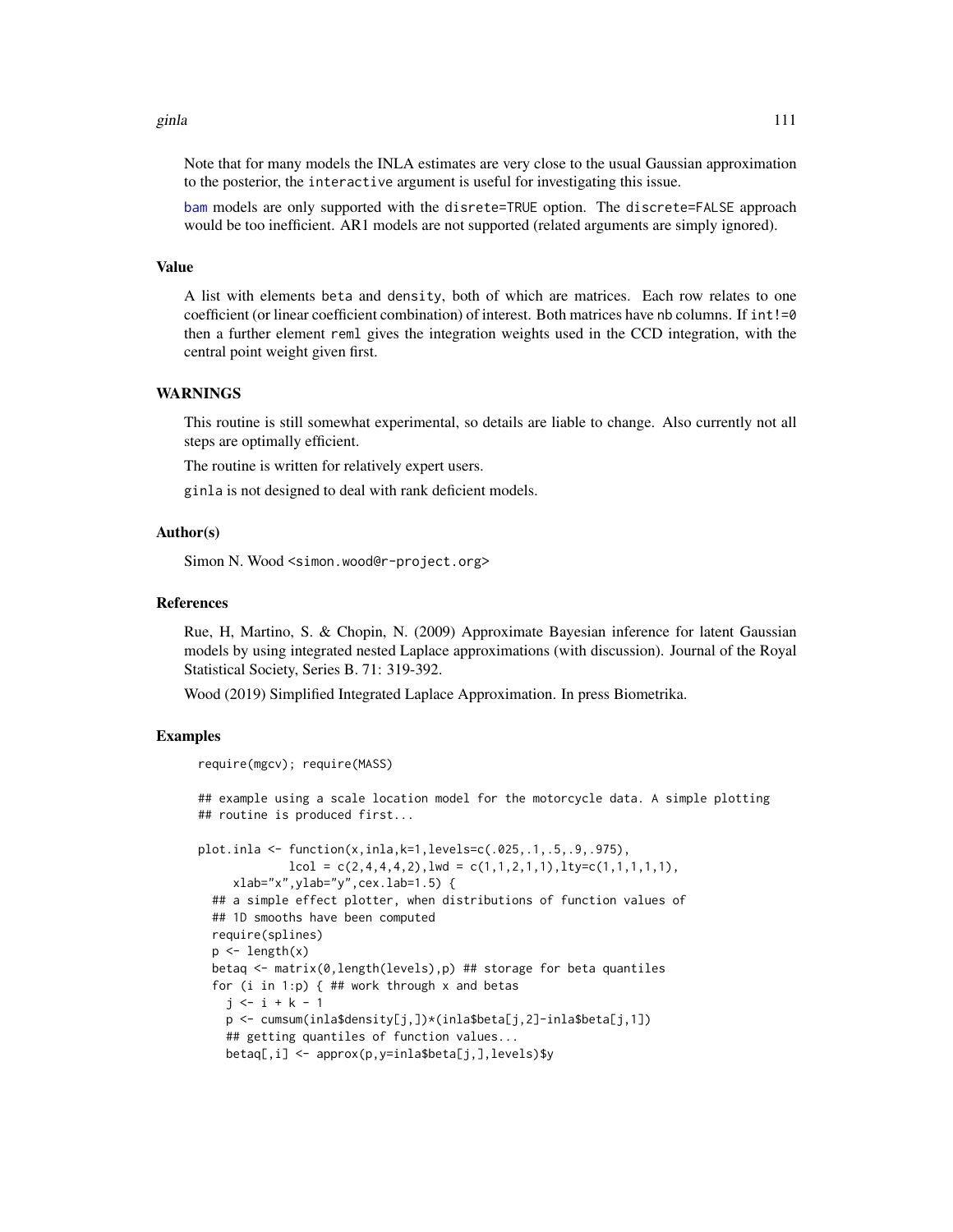```
}
  xg \leftarrow seq(min(x),max(x),length=200)ylim <- range(betaq)
  ylim <- 1.1*(ylim-mean(ylim))+mean(ylim)
  for (j in 1:length(levels)) { ## plot the quantiles
    din <- interpSpline(x,betaq[j,])
    if (j==1) {
      plot(xg,predict(din,xg)$y,ylim=ylim,type="l",col=lcol[j],
           xlab=xlab,ylab=ylab,lwd=lwd[j],cex.lab=1.5,lty=lty[j])
    } else lines(xg,predict(din,xg)$y,col=lcol[j],lwd=lwd[j],lty=lty[j])
  }
} ## plot.inla
## set up the model with a `gam' call...
G \leq gam(list(accel~s(times,k=20,bs="ad"),~s(times)),
          data=mcycle,family=gaulss(),fit=FALSE)
b <- gam(G=G,method="REML") ## regular GAM fit for comparison
## Now use ginla to get posteriors of estimated effect values
## at evenly spaced times. Create A matrix for this...
rat <- range(mcycle$times)
pd0 <- data.frame(times=seq(rat[1],rat[2],length=20))
X0 <- predict(b,newdata=pd0,type="lpmatrix")
X0[,21:30] < -0pd1 <- data.frame(times=seq(rat[1],rat[2],length=10))
X1 <- predict(b,newdata=pd1,type="lpmatrix")
X1[,1:20] <- 0
A <- rbind(X0,X1) ## A maps coefs to required function values
## call ginla. Set int to 1 for integrated version.
## Set interactive = 1 or 2 to plot marginal posterior distributions
## (red) and simple Gaussian approximation (black).
inla <- ginla(G,A,int=0)
par(mfrow=c(1,2),mar=c(5,5,1,1))
fv <- predict(b,se=TRUE) ## usual Gaussian approximation, for comparison
## plot inla mean smooth effect...
plot.inla(pd0$times,inla,k=1,xlab="time",ylab=expression(f[1](time)))
## overlay simple Gaussian equivalent (in grey) ...
points(mcycle$times,mcycle$accel,col="grey")
lines(mcycle$times,fv$fit[,1],col="grey",lwd=2)
lines(mcycle$times,fv$fit[,1]+2*fv$se.fit[,1],lty=2,col="grey",lwd=2)
lines(mcycle$times,fv$fit[,1]-2*fv$se.fit[,1],lty=2,col="grey",lwd=2)
## same for log sd smooth...
plot.inla(pd1$times,inla,k=21,xlab="time",ylab=expression(f[2](time)))
lines(mcycle$times,fv$fit[,2],col="grey",lwd=2)
lines(mcycle$times,fv$fit[,2]+2*fv$se.fit[,2],col="grey",lty=2,lwd=2)
```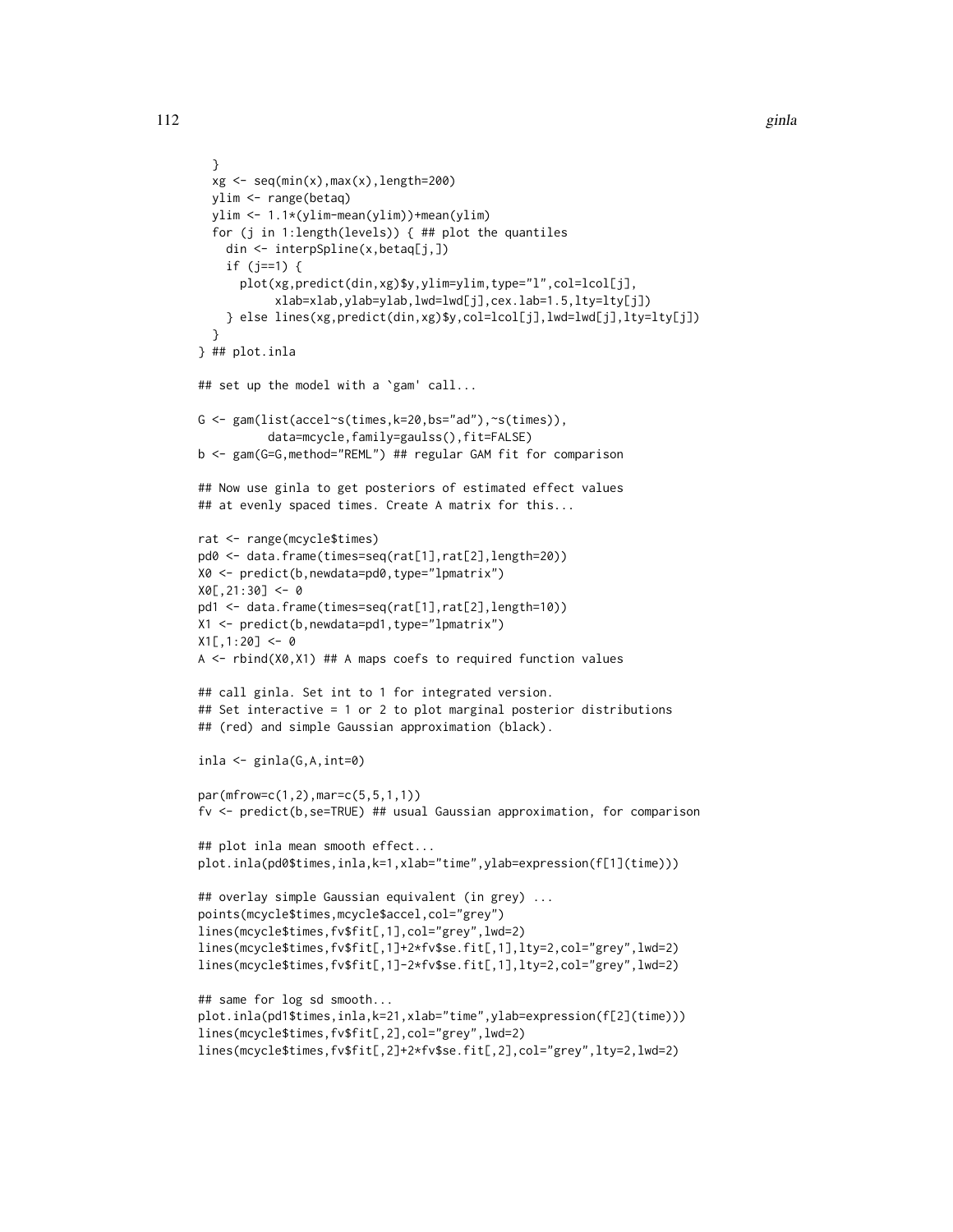#### gumbls that the contract of the contract of the contract of the contract of the contract of the contract of the contract of the contract of the contract of the contract of the contract of the contract of the contract of th

lines(mcycle\$times,fv\$fit[,2]-2\*fv\$se.fit[,2],col="grey",lty=2,lwd=2)

## ... notice some real differences for the log sd smooth, especially ## at the lower and upper ends of the time interval.

gumbls *Gumbel location-scale model family*

#### Description

The gumbls family implements Gumbel location scale additive models in which the location and scale parameters (see details) can depend on additive smooth predictors. Useable only with [gam](#page-47-0), the linear predictors are specified via a list of formulae.

#### Usage

```
gumbls(link=list("identity","log"),b=-7)
```
#### Arguments

| link | two item list specifying the link for the location $\mu$ and log scale parameter $\beta$ .<br>See details for meaning, which may not be intuitive. |
|------|----------------------------------------------------------------------------------------------------------------------------------------------------|
| h    | The minumum log scale parameter.                                                                                                                   |

### Details

Let  $z = (y - \mu)e^{-\beta}$ , then the log Gumbel density is  $l = -\beta - z - e^{-z}$ . The expected value of a Gumbel r.v. is  $\mu + \gamma e^{\beta}$  where  $\gamma$  is Eulers constant (about 0.57721566). The corresponding variance is  $\pi^2 e^{2\beta}/6$ .

gumbls is used with [gam](#page-47-0) to fit Gumbel location - scale models parameterized in terms of location parameter  $\mu$  and the log scale parameter  $\beta$ . Note that identity link for the scale parameter means that the corresponding linear predictor gives  $\beta$  directly. By default the log link for the scale parameter simply forces the log scale parameter to have a lower limit given by argument b: if  $\eta$  is the linear predictor for the log scale parameter,  $\beta$ , then  $\beta = b + \log(1 + e^{\eta})$ .

gam is called with a list containing 2 formulae, the first specifies the response on the left hand side and the structure of the linear predictor for location parameter,  $\mu$ , on the right hand side. The second is one sided, specifying the linear predictor for the lg scale,  $\beta$ , on the right hand side.

The fitted values for this family will be a two column matrix. The first column is the mean, and the second column is the log scale parameter,  $\beta$ . Predictions using [predict.gam](#page-184-0) will also produce 2 column matrices for type "link" and "response". The first column is on the original data scale when type="response" and on the log mean scale of the linear predictor when type="link". The second column when type="response" is again the log scale parameter, but is on the linear predictor when type="link".

### Value

An object inheriting from class general.family.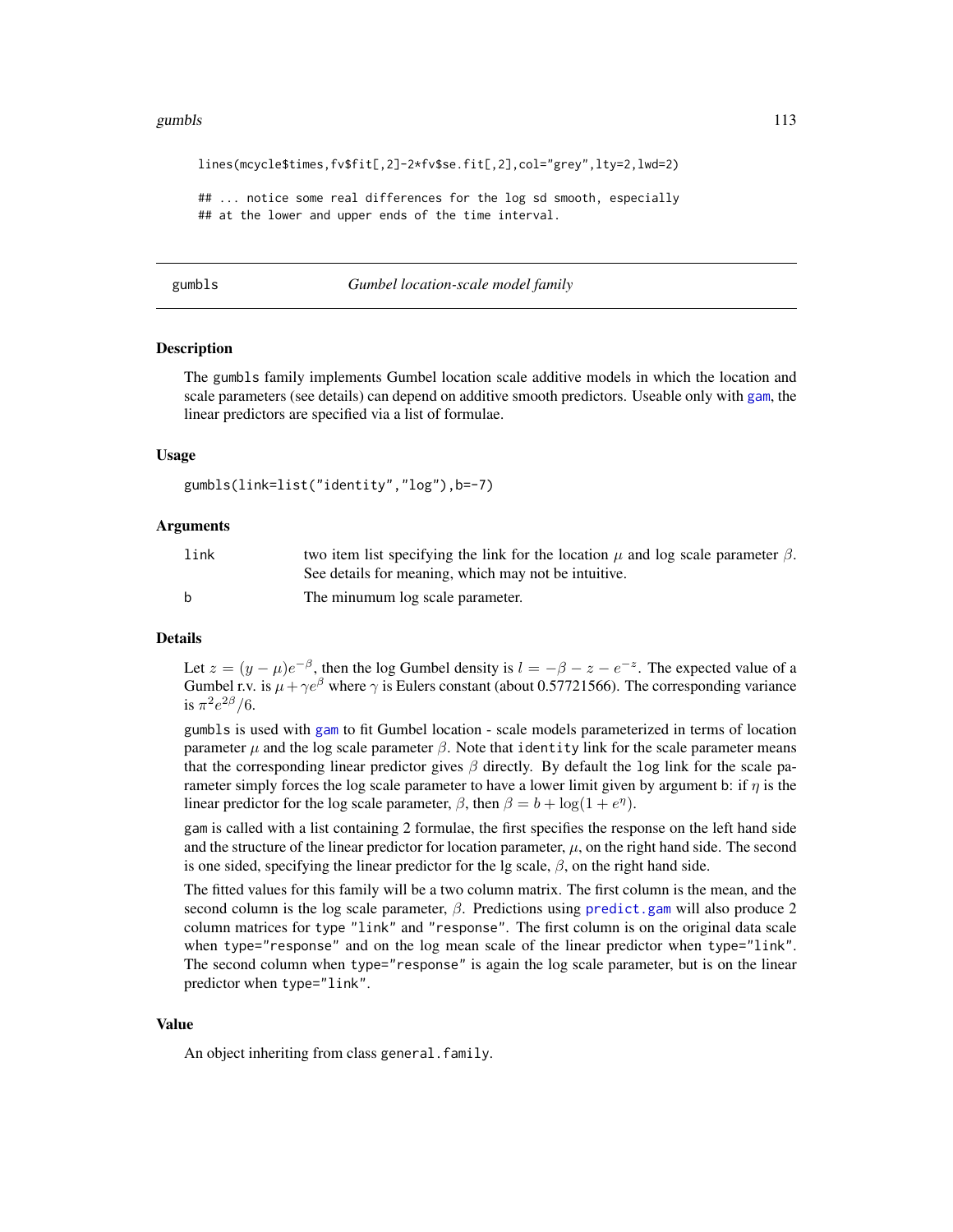# References

Wood, S.N., N. Pya and B. Saefken (2016), Smoothing parameter and model selection for general smooth models. Journal of the American Statistical Association 111, 1548-1575 doi: [10.1080/](https://doi.org/10.1080/01621459.2016.1180986) [01621459.2016.1180986](https://doi.org/10.1080/01621459.2016.1180986)

#### Examples

```
library(mgcv)
## simulate some data
f0 <- function(x) 2 * sin(pi * x)f1 <- function(x) exp(2 \times x)f2 <- function(x) 0.2 * x^11 * (10 * (1 - x))^6 + 10 *
            (10 \times x)^3 * (1 - x)^10n <- 400;set.seed(9)
x0 \leq runif(n);x1 \leq runif(n);x2 \le runif(n);x3 \le runif(n);
mu <- f0(x0)+f1(x1)
beta \leftarrow exp(f2(x2)/5)
y <- mu - beta*log(-log(runif(n))) ## Gumbel quantile function
b \leq gam(list(y~s(x0)+s(x1),~s(x2)+s(x3)),family=gumbls)
plot(b,pages=1,scale=0)
summary(b)
gam.check(b)
```
identifiability *Identifiability constraints*

# Description

Smooth terms are generally only identifiable up to an additive constant. In consequence sum-tozero identifiability constraints are imposed on most smooth terms. The exceptions are terms with by variables which cause the smooth to be identifiable without constraint (that doesn't include factor by variables), and random effect terms. Alternatively smooths can be set up to pass through zero at a user specified point.

# Details

By default each smooth term is subject to the sum-to-zero constraint

$$
\sum_{i} f(x_i) = 0.
$$

The constraint is imposed by reparameterization. The sum-to-zero constraint causes the term to be orthogonal to the intercept: alternative constraints lead to wider confidence bands for the constrained smooth terms.

No constraint is used for random effect terms, since the penalty (random effect covariance matrix) anyway ensures identifiability in this case. Also if a by variable means that the smooth is anyway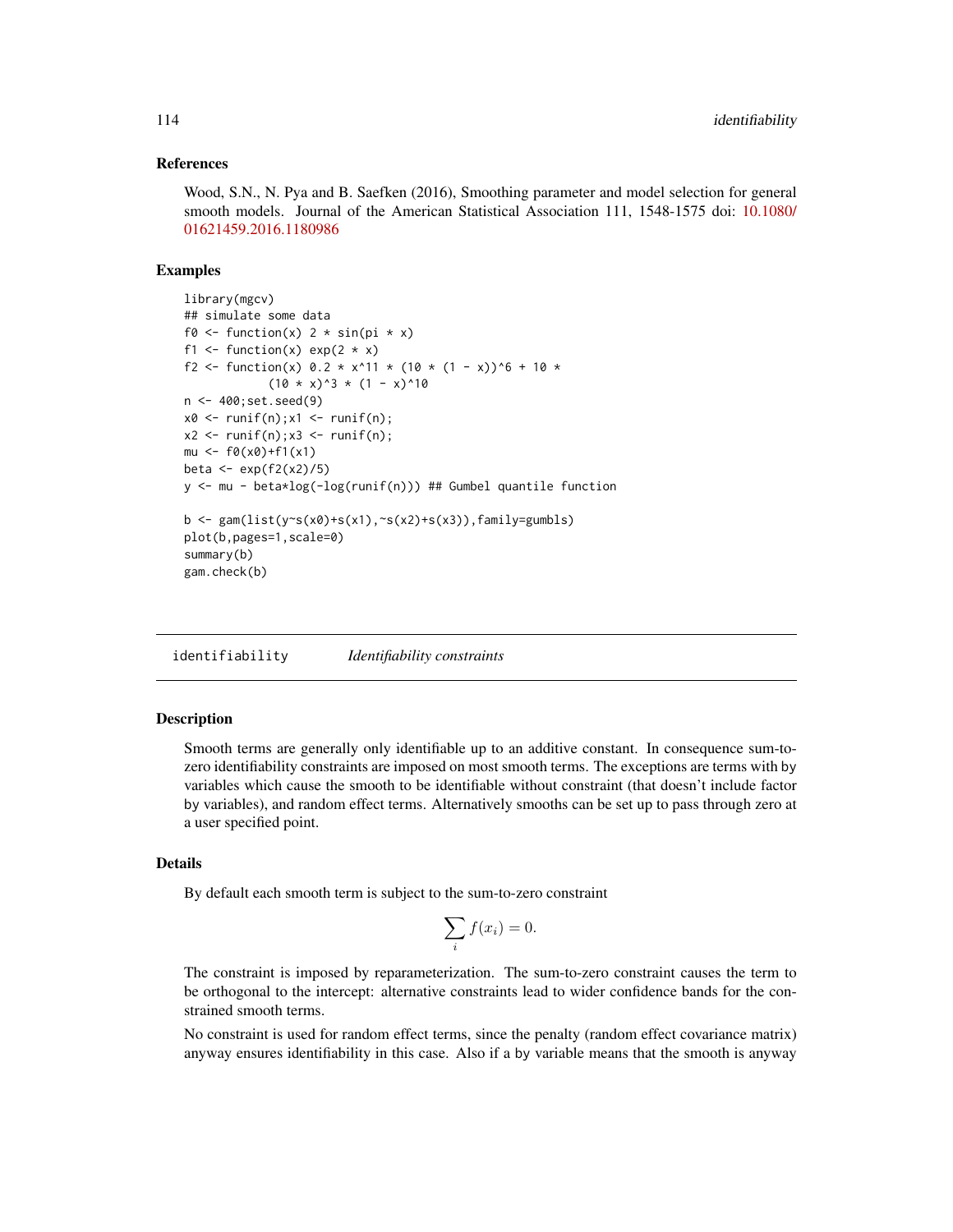#### in.out 115

identifiable, then no extra constraint is imposed. Constraints are imposed for factor by variables, so that the main effect of the factor must usually be explicitly added to the model (the example below is an exception).

Occasionally it is desirable to substitute the constraint that a particular smooth curve should pass through zero at a particular point: the pc argument to [s](#page-208-0), [te](#page-287-0), [ti](#page-287-1) and [t2](#page-282-0) allows this: if specified then such constraints are always applied.

## Author(s)

Simon N. Wood (s.wood@r-project.org)

#### Examples

```
## Example of three groups, each with a different smooth dependence on x
## but each starting at the same value...
require(mgcv)
set.seed(53)
n <- 100;x <- runif(3*n);z <- runif(3*n)
fac <- factor(rep(c("a","b","c"),each=100))
y <- c(sin(x[1:100]*4),exp(3*x[101:200])/10-.1,exp(-10*(x[201:300]-.5))/
       (1+exp(-10*(x[201:300]-.5))) - 0.9933071) + z*(1-z)*5 + rnorm(100)*.4## 'pc' used to constrain smooths to 0 at x=0...
b \leftarrow \text{gam}(y \sim s(x, by = fac, pc = 0) + s(z))plot(b,pages=1)
```
in.out *Which of a set of points lie within a polygon defined region*

## Description

Tests whether each of a set of points lie within a region defined by one or more (possibly nested) polygons. Points count as 'inside' if they are interior to an odd number of polygons.

#### Usage

```
in.out(bnd,x)
```
#### Arguments

| bnd | A two column matrix, the rows of which define the vertices of polygons defining<br>the boundary of a region. Different polygons should be separated by an NA<br>row, and the polygons are assumed closed. Alternatively can be a lists where<br>$bnd[[i]][[1]], bnd[[i]][[2]] defines the ith boundary loop.$ |
|-----|---------------------------------------------------------------------------------------------------------------------------------------------------------------------------------------------------------------------------------------------------------------------------------------------------------------|
| X   | A two column matrix. Each row is a point to test for inclusion in the region<br>defined by bnd. Can also be a 2-vector, defining a single point.                                                                                                                                                              |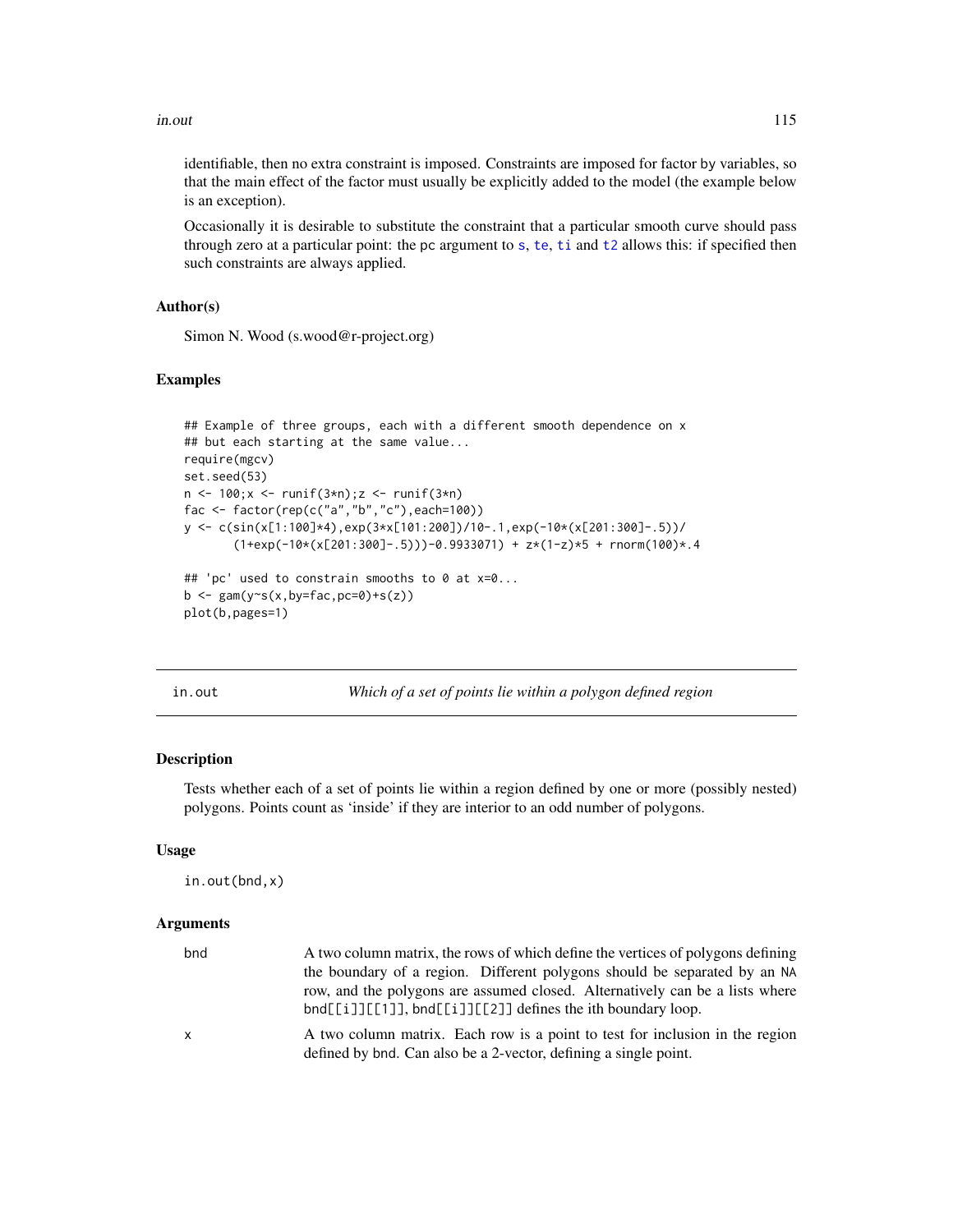# Details

The algorithm works by counting boundary crossings (using compiled C code).

#### Value

A logical vector of length  $nrow(x)$ . TRUE if the corresponding row of x is inside the boundary and FALSE otherwise.

# Author(s)

Simon N. Wood <simon.wood@r-project.org>

# References

<https://www.maths.ed.ac.uk/~swood34/>

# Examples

```
library(mgcv)
data(columb.polys)
bnd <- columb.polys[[2]]
plot(bnd,type="n")
polygon(bnd)
x \leq -\text{seq}(7.9, 8.7, \text{length}=20)y <- seq(13.7,14.3,length=20)
gr <- as.matrix(expand.grid(x,y))
inside <- in.out(bnd,gr)
points(gr,col=as.numeric(inside)+1)
```
influence.gam *Extract the diagonal of the influence/hat matrix for a GAM*

#### Description

Extracts the leading diagonal of the influence matrix (hat matrix) of a fitted gam object.

# Usage

```
## S3 method for class 'gam'
influence(model,...)
```
# Arguments

| model    | fitted model objects of class gam as produced by gam(). |
|----------|---------------------------------------------------------|
| $\cdots$ | un-used in this case                                    |

# Details

Simply extracts hat array from fitted model. (More may follow!)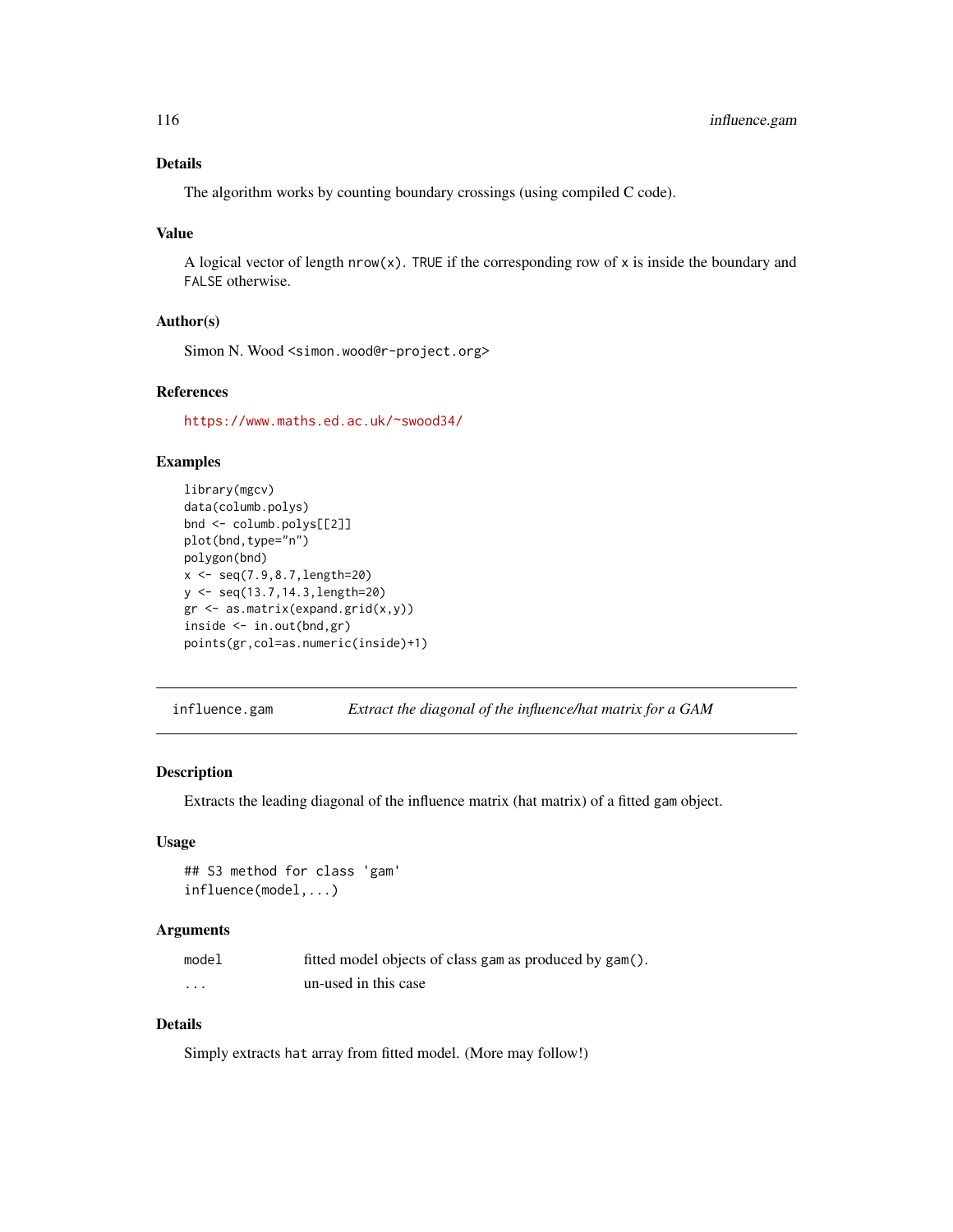#### initial.sp 117

# Value

An array (see above).

# Author(s)

Simon N. Wood <simon.wood@r-project.org>

### See Also

[gam](#page-47-0)

initial.sp *Starting values for multiple smoothing parameter estimation*

# Description

Finds initial smoothing parameter guesses for multiple smoothing parameter estimation. The idea is to find values such that the estimated degrees of freedom per penalized parameter should be well away from 0 and 1 for each penalized parameter, thus ensuring that the values are in a region of parameter space where the smoothing parameter estimation criterion is varying substantially with smoothing parameter value.

# Usage

initial.sp(X,S,off,expensive=FALSE,XX=FALSE)

# Arguments

| $\mathsf{X}$ | is the model matrix.                                                                                                                                                                                                                                                                                                                                                |
|--------------|---------------------------------------------------------------------------------------------------------------------------------------------------------------------------------------------------------------------------------------------------------------------------------------------------------------------------------------------------------------------|
| <sub>S</sub> | is a list of of penalty matrices. S[[i]] is the ith penalty matrix, but note that it<br>is not stored as a full matrix, but rather as the smallest square matrix including<br>all the non-zero elements of the penalty matrix. Element 1,1 of S[[i]] occupies<br>element of f[i], of f[i] of the ith penalty matrix. Each S[[i]] must be positive<br>semi-definite. |
| off          | is an array indicating the first parameter in the parameter vector that is penalized<br>by the penalty involving $S[[i]]$ .                                                                                                                                                                                                                                         |
| expensive    | if TRUE then the overall amount of smoothing is adjusted so that the average<br>degrees of freedom per penalized parameter is exactly 0.5: this is numerically<br>costly.                                                                                                                                                                                           |
| XX           | if TRUE then X contains $X^T X$ , rather than X.                                                                                                                                                                                                                                                                                                                    |

#### Details

Basically uses a crude approximation to the estimated degrees of freedom per model coefficient, to try and find smoothing parameters which bound these e.d.f.'s away from 0 and 1.

Usually only called by [magic](#page-135-0) and [gam](#page-47-0).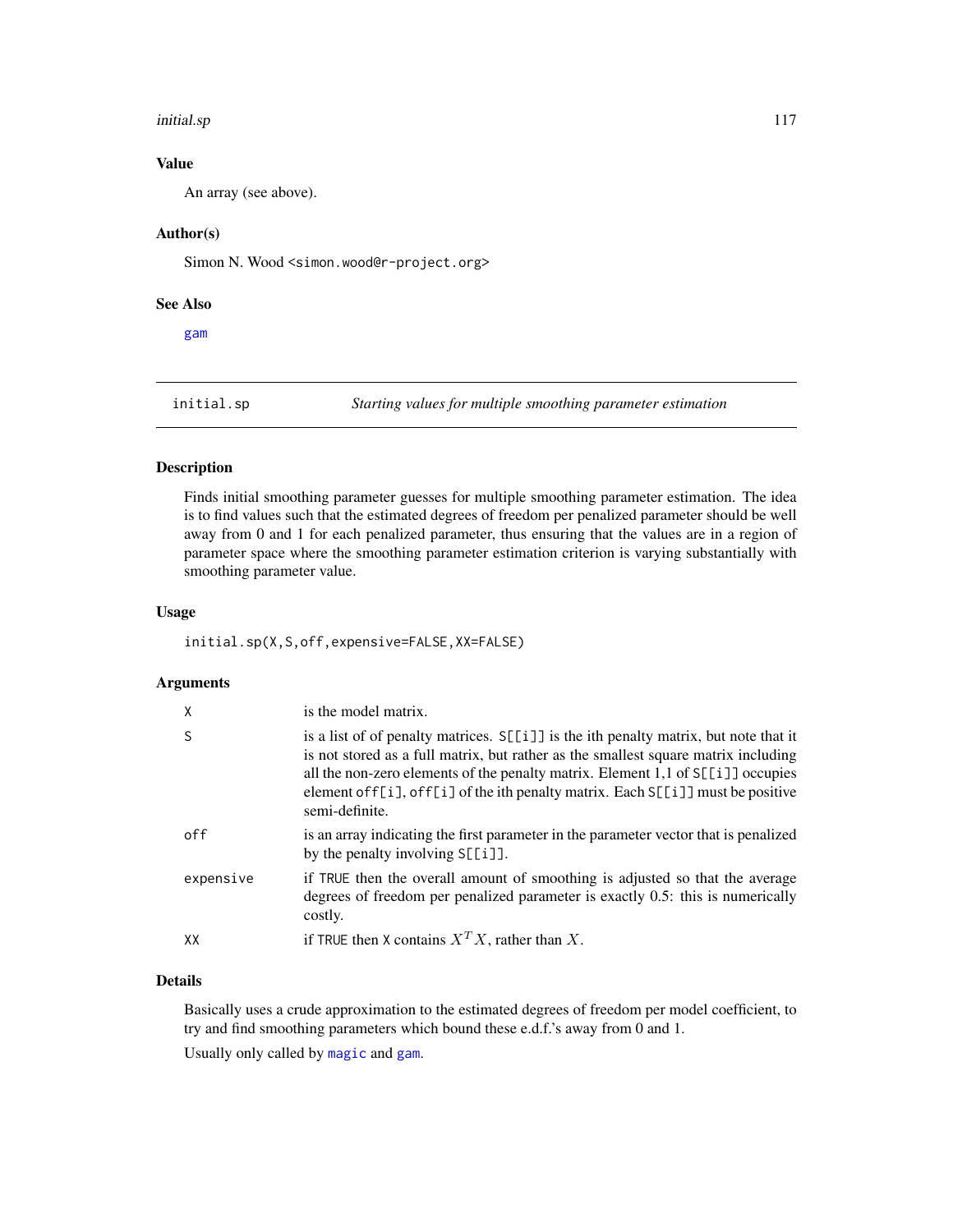# Value

An array of initial smoothing parameter estimates.

# Author(s)

Simon N. Wood <simon.wood@r-project.org>

#### See Also

[magic](#page-135-0), [gam.outer](#page-77-0), [gam](#page-47-0),

inSide *Are points inside boundary?*

# Description

Assesses whether points are inside a boundary. The boundary must enclose the domain, but may include islands.

#### Usage

inSide(bnd,x,y)

#### Arguments

| bnd          | This should have two equal length columns with names matching whatever is<br>supplied in x and y. This may contain several sections of boundary separated by<br>NA. Alternatively bnd may be a list, each element of which contains 2 columns<br>named as above. See below for details. |
|--------------|-----------------------------------------------------------------------------------------------------------------------------------------------------------------------------------------------------------------------------------------------------------------------------------------|
| $\mathsf{x}$ | x co-ordinates of points to be tested.                                                                                                                                                                                                                                                  |
|              | y co-ordinates of points to be tested.                                                                                                                                                                                                                                                  |

#### Details

Segments of boundary are separated by NAs, or are in separate list elements. The boundary coordinates are taken to define nodes which are joined by straight line segments in order to create the boundary. Each segment is assumed to define a closed loop, and the last point in a segment will be assumed to be joined to the first. Loops must not intersect (no test is made for this).

The method used is to count how many times a line, in the y-direction from a point, crosses a boundary segment. An odd number of crossings defines an interior point. Hence in geographic applications it would be usual to have an outer boundary loop, possibly with some inner 'islands' completely enclosed in the outer loop.

The routine calls compiled C code and operates by an exhaustive search for each point in  $x, y$ .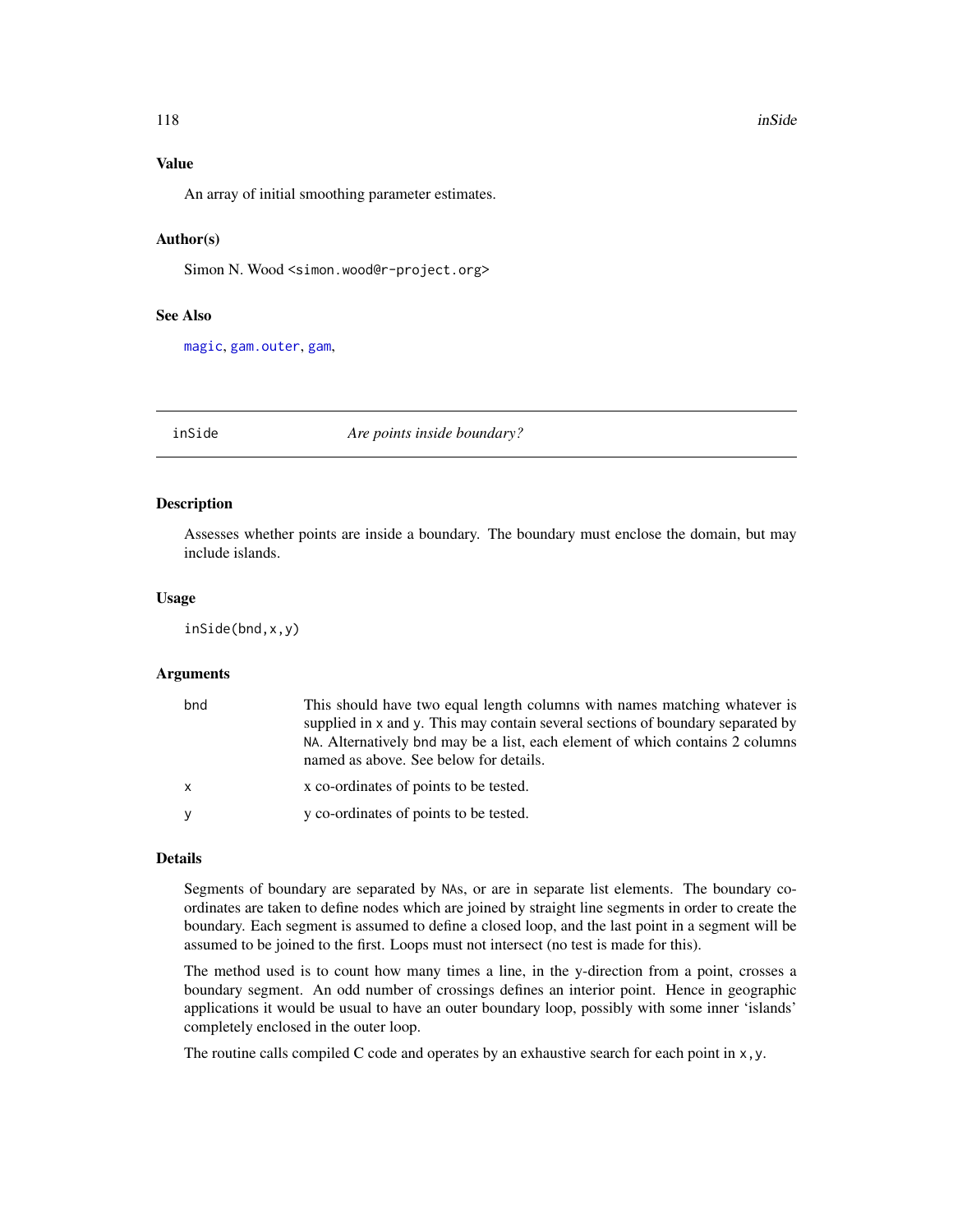# interpret.gam 119

# Value

The function returns a logical array of the same dimension as  $x$  and  $y$ . TRUE indicates that the corresponding x,y point lies inside the boundary.

# Author(s)

Simon N. Wood <simon.wood@r-project.org>

# References

<https://www.maths.ed.ac.uk/~swood34/>

# Examples

```
require(mgcv)
m <- 300;n <- 150
xm <- seq(-1,4,length=m);yn<-seq(-1,1,length=n)
x \leq -\operatorname{rep}(xm,n); y\leq -\operatorname{rep}(yn, rep(m,n))er <- matrix(fs.test(x,y),m,n)
bnd <- fs.boundary()
in.bnd \leq inSide(bnd, x, y)
plot(x,y,col=as.numeric(in.bnd)+1,pch=".")
lines(bnd$x,bnd$y,col=3)
points(x,y,col=as.numeric(in.bnd)+1,pch=".")
## check boundary details ...
plot(x,y,col=as.numeric(in.bnd)+1,pch=".",ylim=c(-1,0),xlim=c(3,3.5))
lines(bnd$x,bnd$y,col=3)
points(x,y,col=as.numeric(in.bnd)+1,pch=".")
```
interpret.gam *Interpret a GAM formula*

# Description

This is an internal function of package mgcv. It is a service routine for gam which splits off the strictly parametric part of the model formula, returning it as a formula, and interprets the smooth parts of the model formula.

Not normally called directly.

#### Usage

```
interpret.gam(gf, extra.special = NULL)
```
#### Arguments

| gf | A GAM formula as supplied to gam or gamm, or a list of such formulae, as sup-       |
|----|-------------------------------------------------------------------------------------|
|    | plied for some gam families.                                                        |
|    | extra special Name of any extra special in formula in addition to s, te, ti and t2. |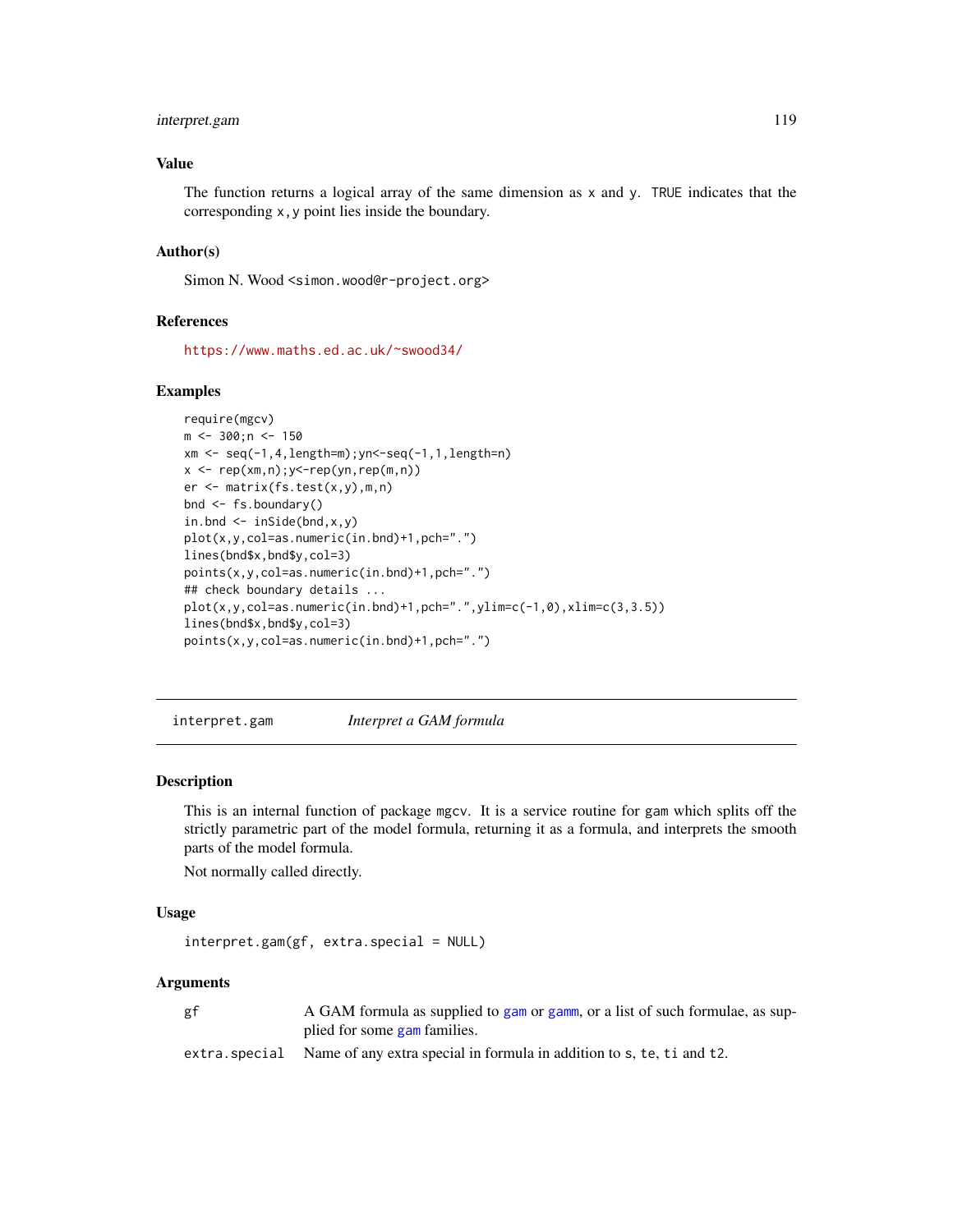# Value

An object of class split.gam.formula with the following items:

| рf           | A model formula for the strictly parametric part of the model.                                                                                                                                            |
|--------------|-----------------------------------------------------------------------------------------------------------------------------------------------------------------------------------------------------------|
| pfok         | TRUE if there is a pf formula.                                                                                                                                                                            |
| smooth.spec  | A list of class xx. smooth. spec objects where xx depends on the basis specified<br>for the term. (These can be passed to smooth constructor method functions to<br>actually set up penalties and bases.) |
| full.formula | An expanded version of the model formula in which the options are fully ex-<br>panded, and the options do not depend on variables which might not be available<br>later.                                  |
| fake.formula | A formula suitable for use in evaluating a model frame.                                                                                                                                                   |
| response     | Name of the response variable.                                                                                                                                                                            |
|              |                                                                                                                                                                                                           |

# Author(s)

Simon N. Wood <simon.wood@r-project.org>

#### References

<https://www.maths.ed.ac.uk/~swood34/>

#### See Also

[gam](#page-47-0) [gamm](#page-91-0)

<span id="page-119-0"></span>jagam *Just Another Gibbs Additive Modeller: JAGS support for mgcv.*

# Description

Facilities to auto-generate model specification code and associated data to simulate with GAMs in JAGS (or BUGS). This is useful for inference about models with complex random effects structure best coded in JAGS. It is a very innefficient approach to making inferences about standard GAMs. The idea is that jagam generates template JAGS code, and associated data, for the smooth part of the model. This template is then directly edited to include other stochastic components. After simulation with the resulting model, facilities are provided for plotting and prediction with the model smooth components.

# Usage

```
jagam(formula,family=gaussian,data=list(),file,weights=NULL,na.action,
offset=NULL,knots=NULL,sp=NULL,drop.unused.levels=TRUE,
control=gam.control(),centred=TRUE,sp.prior = "gamma",diagonalize=FALSE)
```

```
sim2jam(sam,pregam,edf.type=2,burnin=0)
```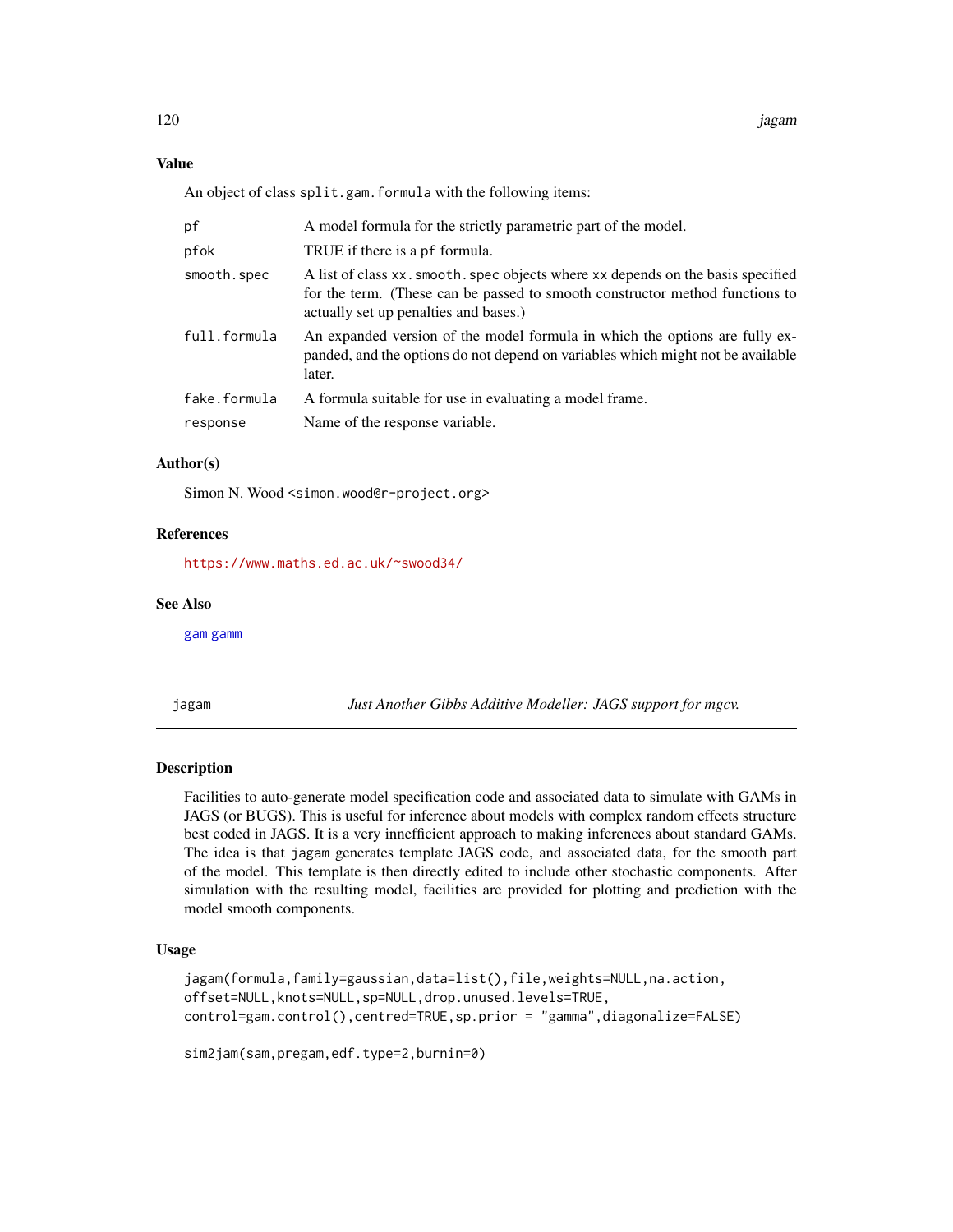#### jagam 121

# Arguments

| formula            | A GAM formula (see formula.gam and also gam.models). This is exactly like<br>the formula for a GLM except that smooth terms, s, te, ti and t2 can be added<br>to the right hand side to specify that the linear predictor depends on smooth<br>functions of predictors (or linear functionals of these).                                                                                                                                                                              |
|--------------------|---------------------------------------------------------------------------------------------------------------------------------------------------------------------------------------------------------------------------------------------------------------------------------------------------------------------------------------------------------------------------------------------------------------------------------------------------------------------------------------|
| family             | This is a family object specifying the distribution and link function to use. See<br>glm and family for more details. Currently only gaussian, poisson, binomial<br>and Gamma families are supported, but the user can easily modify the assumed<br>distribution in the JAGS code.                                                                                                                                                                                                    |
| data               | A data frame or list containing the model response variable and covariates re-<br>quired by the formula. By default the variables are taken from environment (formula):<br>typically the environment from which jagam is called.                                                                                                                                                                                                                                                      |
| file               | Name of the file to which JAGS model specification code should be written. See<br>setwd for setting and querying the current working directory.                                                                                                                                                                                                                                                                                                                                       |
| weights            | prior weights on the data.                                                                                                                                                                                                                                                                                                                                                                                                                                                            |
| na.action          | a function which indicates what should happen when the data contain 'NA's.<br>The default is set by the 'na.action' setting of 'options', and is 'na.fail' if that is<br>unset. The "factory-fresh" default is 'na.omit'.                                                                                                                                                                                                                                                             |
| offset             | Can be used to supply a model offset for use in fitting. Note that this offset<br>will always be completely ignored when predicting, unlike an offset included in<br>formula: this conforms to the behaviour of $lm$ and $glm$ .                                                                                                                                                                                                                                                      |
| control            | A list of fit control parameters to replace defaults returned by gam.control.<br>Any control parameters not supplied stay at their default values. little effect on<br>jagam.                                                                                                                                                                                                                                                                                                         |
| knots              | this is an optional list containing user specified knot values to be used for basis<br>construction. For most bases the user simply supplies the knots to be used,<br>which must match up with the k value supplied (note that the number of knots is<br>not always just k). See tprs for what happens in the "tp"/"ts" case. Different<br>terms can use different numbers of knots, unless they share a covariate.                                                                   |
| sp                 | A vector of smoothing parameters can be provided here. Smoothing parameters<br>must be supplied in the order that the smooth terms appear in the model formula<br>(without forgetting null space penalties). Negative elements indicate that the<br>parameter should be estimated, and hence a mixture of fixed and estimated pa-<br>rameters is possible. If smooths share smoothing parameters then length(sp)<br>must correspond to the number of underlying smoothing parameters. |
| drop.unused.levels |                                                                                                                                                                                                                                                                                                                                                                                                                                                                                       |
|                    | by default unused levels are dropped from factors before fitting. For some<br>smooths involving factor variables you might want to turn this off. Only do<br>so if you know what you are doing.                                                                                                                                                                                                                                                                                       |
| centred            | Should centring constraints be applied to the smooths, as is usual with GAMS?<br>Only set this to FALSE if you know exactly what you are doing. If FALSE there<br>is a (usually global) intercept for each smooth.                                                                                                                                                                                                                                                                    |
| sp.prior           | "gamma" or "log. uniform" prior for the smoothing parameters? Do check that<br>the default parameters are appropriate for your model in the JAGS code.                                                                                                                                                                                                                                                                                                                                |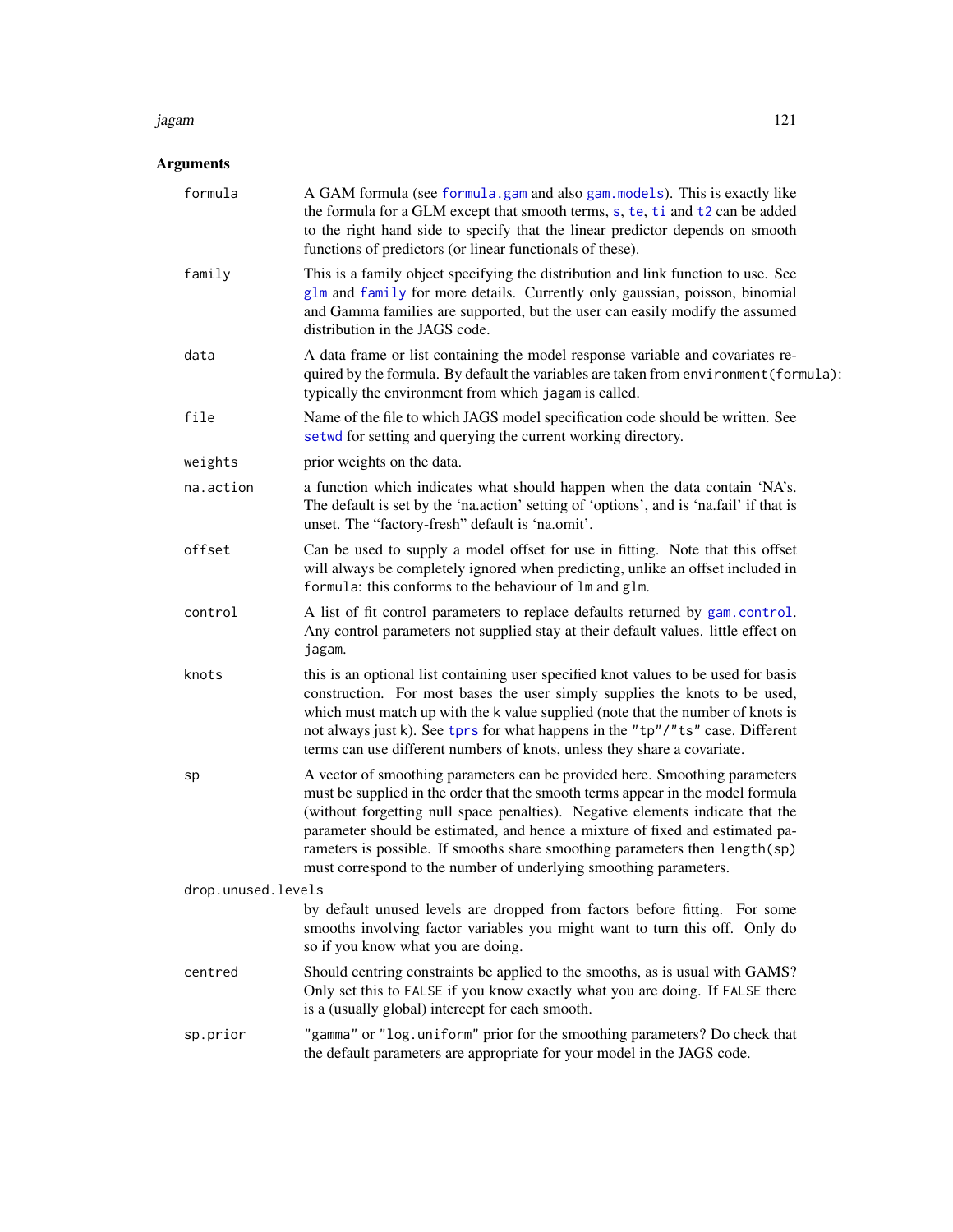| diagonalize | Should smooths be re-parameterized to have i.i.d. Gaussian priors (where pos-<br>sible)? For Gaussian data this allows efficient conjugate samplers to be used,<br>and it can also work well with GLMs if the JAGS "glm" module is loaded, but<br>otherwise it is often better to update smoothers blockwise, and not do this. |
|-------------|--------------------------------------------------------------------------------------------------------------------------------------------------------------------------------------------------------------------------------------------------------------------------------------------------------------------------------|
| sam         | jags sample object, containing at least fields b (coefficients) and rho (log smooth-<br>ing parameters). May also contain field mu containing monitored expected re-<br>sponse.                                                                                                                                                |
| pregam      | standard mgcv GAM setup data, as returned in jagam return list.                                                                                                                                                                                                                                                                |
| edf.type    | Since EDF is not uniquely defined and may be affected by the stochastic struc-<br>ture added to the JAGS model file, 3 options are offered. See details.                                                                                                                                                                       |
| burnin      | the amount of burn in to discard from the simulation chains. Limited to .9 of the<br>chain length.                                                                                                                                                                                                                             |

#### Details

Smooths are easily incorportated into JAGS models using multivariate normal priors on the smooth coefficients. The smoothing parameters and smoothing penalty matrices directly specifiy the prior multivariate normal precision matrix. Normally a smoothing penalty does not correspond to a full rank precision matrix, implying an improper prior inappropriate for Gibbs sampling. To rectify this problem the null space penalties suggested in Marra and Wood (2011) are added to the usual penalties.

In an additive modelling context it is usual to centre the smooths, to avoid the identifiability issues associated with having an intercept for each smooth term (in addition to a global intercept). Under Gibbs sampling with JAGS it is technically possible to omit this centring, since we anyway force propriety on the priors, and this propiety implies formal model identifiability. However, in most situations this formal identifiability is rather artificial and does not imply statistically meaningfull identifiability. Rather it serves only to massively inflate confidence intervals, since the multiple intercept terms are not identifiable from the data, but only from the prior. By default then, jagam imposes standard GAM identifiability constraints on all smooths. The centred argument does allow you to turn this off, but it is not recommended. If you do set centred=FALSE then chain convergence and mixing checks should be particularly stringent.

The final technical issue for model setup is the setting of initial conditions for the coefficients and smoothing parameters. The approach taken is to take the default initial smoothing parameter values used elsewhere by mgcv, and to take a single PIRLS fitting step with these smoothing parameters in order to obtain starting values for the smooth coefficients. In the setting of fully conjugate updating the initial values of the coefficients are not critical, and good results are obtained without supplying them. But in the usual setting in which slice sampling is required for at least some of the updates then very poor results can sometimes be obtained without initial values, as the sampler simply fails to find the region of the posterior mode.

The sim2jam function takes the partial gam object (pregam) from jagam along with simulation output in standard rjags form and creates a reduced version of a gam object, suitable for plotting and prediction of the model's smooth components. sim2gam computes effective degrees of freedom for each smooth, but it should be noted that there are several possibilites for doing this in the context of a model with a complex random effects structure. The simplest approach (edf.type= $\theta$ ) is to compute the degrees of freedom that the smooth would have had if it had been part of an unweighted Gaussian additive model. One might choose to use this option if the model has been modified so that the response distribution and/or link are not those that were specified to jagam. The second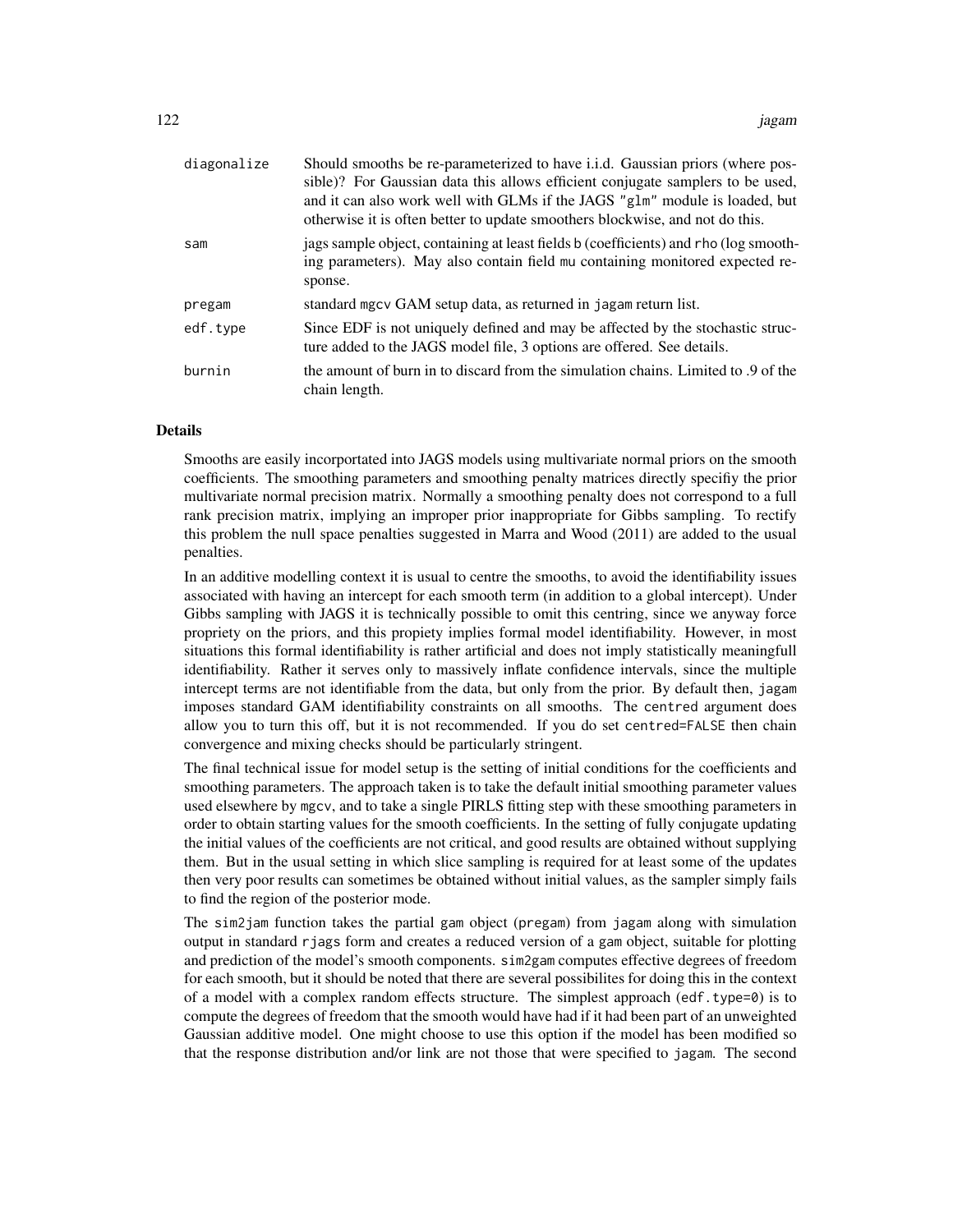#### jagam 123

option is (edf.type=1) uses the edf that would have been computed by [gam](#page-47-0) had it produced these estimates - in the context in which the JAGS model modifications have all been about modifying the random effects structure, this is equivalent to simply setting all the random effects to zero for the effective degrees of freedom calculation. The default option (edf.type=2) is to base the EDF on the sample covariance matrix, Vp, of the model coefficients. If the simulation output (sim) includes a mu field, then this will be used to form the weight matrix W in  $XWX = t(X)$ %\*%W%\*%X, where the EDF is computed from rowSums( $Vp*XWX$ )\*scale. If mu is not supplied then it is estimated from the the model matrix X and the mean of the simulated coefficients, but the resulting W may not be strictly comaptible with the Vp matrix in this case. In the situation in which the fitted model is very different in structure from the regression model of the template produced by jagam then the default option may make no sense, and indeed it may be best to use option 0.

#### Value

For jagam a three item list containing

| pregam    | standard mgcv GAM setup data.                                                                         |
|-----------|-------------------------------------------------------------------------------------------------------|
| jags.data | list of arguments to be supplied to JAGS containing information referenced in<br>model specification. |
| jags.ini  | initialization data for smooth coefficients and smoothing parameters.                                 |

For sim2jam an object of class "jam": a partial version of an mgcv [gamObject](#page-99-0), suitable for plotting and predicting.

#### **WARNINGS**

Gibb's sampling is a very slow inferential method for standard GAMs. It is only likely to be worthwhile when complex random effects structures are required above what is possible with direct GAMM methods.

Check that the parameters of the priors on the parameters are fit for your purpose.

### Author(s)

Simon N. Wood <simon.wood@r-project.org>

#### References

Wood, S.N. (2016) Just Another Gibbs Additive Modeller: Interfacing JAGS and mgcv. Journal of Statistical Software 75(7):1-15 doi:10.18637/jss.v075.i07)

Marra, G. and S.N. Wood (2011) Practical variable selection for generalized additive models. Computational Statistics & Data Analysis 55(7): 2372-2387

Here is a key early reference to smoothing using BUGS (although the approach and smooths used are a bit different to jagam)

Crainiceanu, C. M. D Ruppert, & M.P. Wand (2005) Bayesian Analysis for Penalized Spline Regression Using WinBUGS Journal of Statistical Software 14.

### See Also

[gam](#page-47-0), [gamm](#page-91-0), [bam](#page-6-0)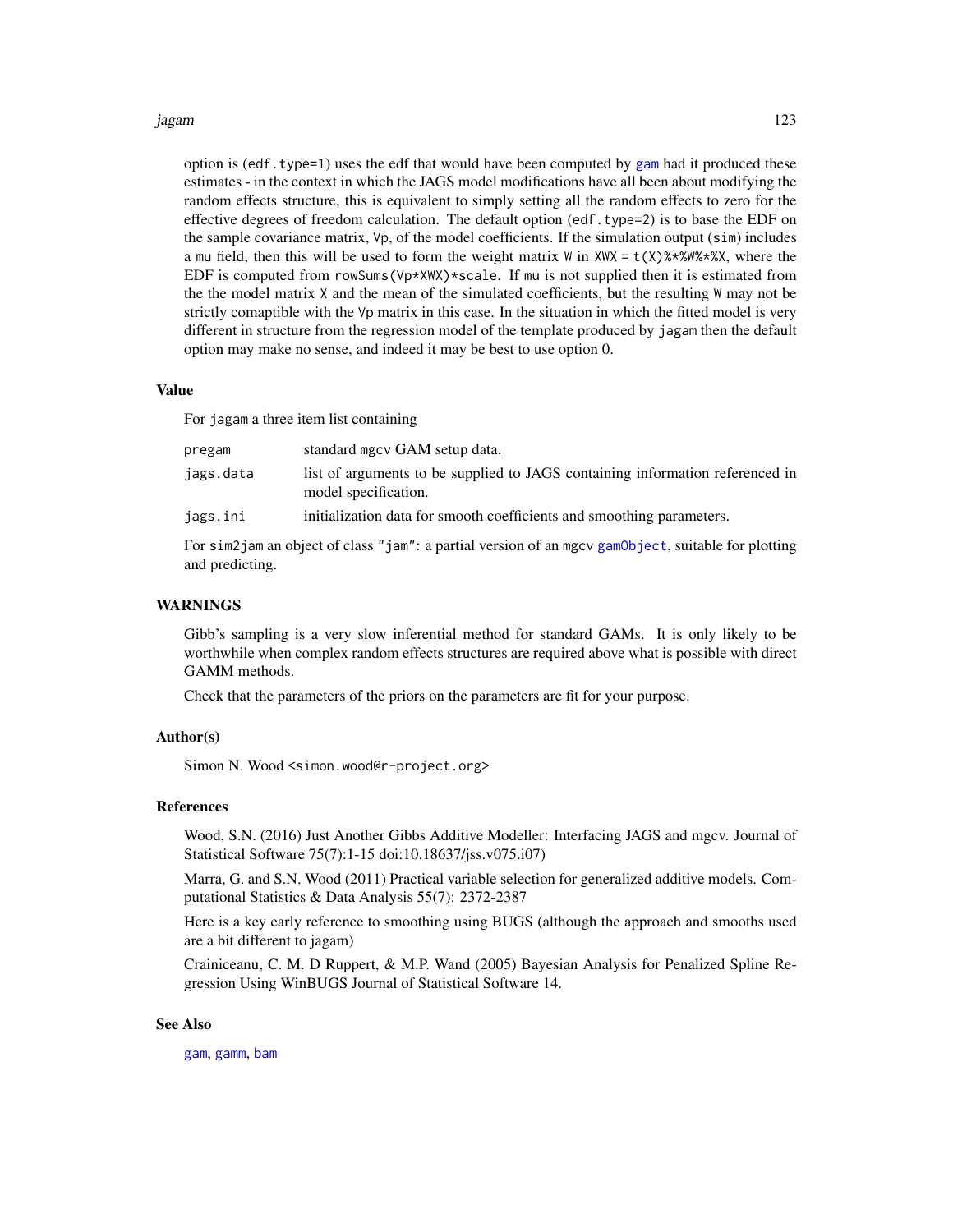# Examples

```
## the following illustrates a typical workflow. To run the
## 'Not run' code you need rjags (and JAGS) to be installed.
require(mgcv)
set.seed(2) ## simulate some data...
n < -400dat <- gamSim(1,n=n,dist="normal",scale=2)
## regular gam fit for comparison...
b0 \leq -\text{gam}(y \sim s(x0) + s(x1) + s(x2) + s(x3), data=dat, method="REML")
```

```
## Set directory and file name for file containing jags code.
## In real use you would *never* use tempdir() for this. It is
## only done here to keep CRAN happy, and avoid any chance of
## an accidental overwrite. Instead you would use
## setwd() to set an appropriate working directory in which
## to write the file, and just set the file name to what you
## want to call it (e.g. "test.jags" here).
```

```
jags.file <- paste(tempdir(),"/test.jags",sep="")
```

```
## Set up JAGS code and data. In this one might want to diagonalize
## to use conjugate samplers. Usually call 'setwd' first, to set
## directory in which model file ("test.jags") will be written.
```

```
jd <- jagam(y~s(x0)+s(x1)+s(x2)+s(x3),data=dat,file=jags.file,
            sp.prior="gamma",diagonalize=TRUE)
```

```
## In normal use the model in "test.jags" would now be edited to add
## the non-standard stochastic elements that require use of JAGS....
```

```
## Not run:
require(rjags)
load.module("glm") ## improved samplers for GLMs often worth loading
jm <-jags.model(jags.file,data=jd$jags.data,inits=jd$jags.ini,n.chains=1)
list.samplers(jm)
sam <- jags.samples(jm,c("b","rho","scale"),n.iter=10000,thin=10)
jam <- sim2jam(sam,jd$pregam)
plot(jam,pages=1)
jam
pd <- data.frame(x0=c(.5,.6),x1=c(.4,.2),x2=c(.8,.4),x3=c(.1,.1))
fv <- predict(jam,newdata=pd)
## and some minimal checking...
require(coda)
effectiveSize(as.mcmc.list(sam$b))
## End(Not run)
## a gamma example...
```

```
set.seed(1); n <- 400
dat <- gamSim(1,n=n,dist="normal",scale=2)
scale \leftarrow .5; Ey \leftarrow exp(dat$f/2)
```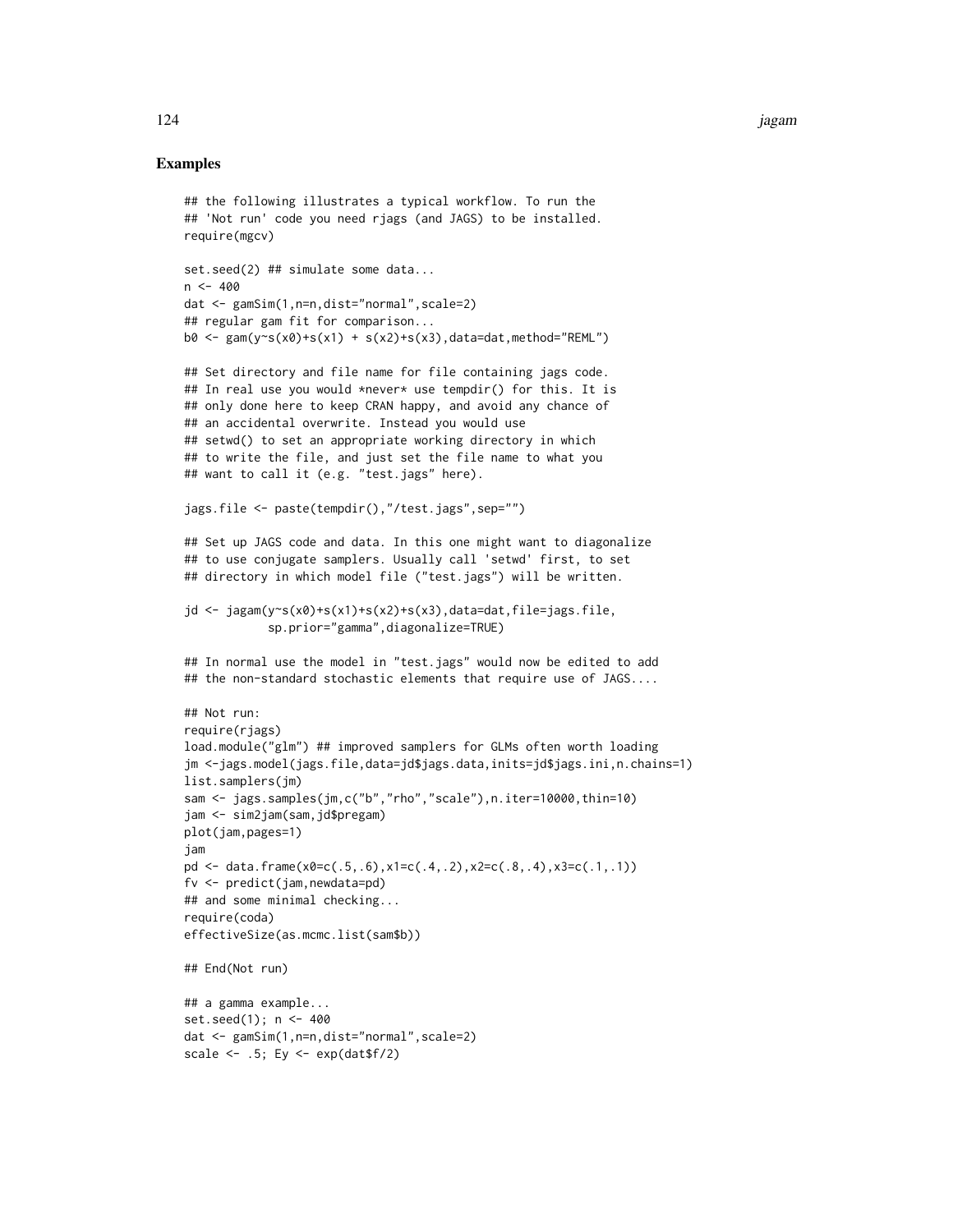#### k.check 125

```
dat$y <- rgamma(n,shape=1/scale,scale=Ey*scale)
jd <- jagam(y~s(x0)+te(x1,x2)+s(x3),data=dat,family=Gamma(link=log),
            file=jags.file,sp.prior="log.uniform")
## In normal use the model in "test.jags" would now be edited to add
## the non-standard stochastic elements that require use of JAGS....
## Not run:
require(rjags)
## following sets random seed, but note that under JAGS 3.4 many
## models are still not fully repeatable (JAGS 4 should fix this)
jd$jags.ini$.RNG.name <- "base::Mersenne-Twister" ## setting RNG
jd$jags.ini$.RNG.seed <- 6 ## how to set RNG seed
jm <-jags.model(jags.file,data=jd$jags.data,inits=jd$jags.ini,n.chains=1)
list.samplers(jm)
sam <- jags.samples(jm,c("b","rho","scale","mu"),n.iter=10000,thin=10)
jam <- sim2jam(sam,jd$pregam)
plot(jam,pages=1)
jam
pd <- data.frame(x0=c(.5,.6),x1=c(.4,.2),x2=c(.8,.4),x3=c(.1,.1))
fv <- predict(jam,newdata=pd)
## End(Not run)
```
k.check *Checking smooth basis dimension*

#### Description

Takes a fitted gam object produced by gam() and runs diagnostic tests of whether the basis dimension choises are adequate.

#### Usage

k.check(b, subsample=5000, n.rep=400)

#### Arguments

| <sub>b</sub> | a fitted gam object as produced by gam().                                         |
|--------------|-----------------------------------------------------------------------------------|
| subsample    | above this number of data, testing uses a random sub-sample of data of this size. |
| n.rep        | how many re-shuffles to do to get p-value for k testing.                          |

# Details

The test of whether the basis dimension for a smooth is adequate (Wood, 2017, section 5.9) is based on computing an estimate of the residual variance based on differencing residuals that are near neighbours according to the (numeric) covariates of the smooth. This estimate divided by the residual variance is the k-index reported. The further below 1 this is, the more likely it is that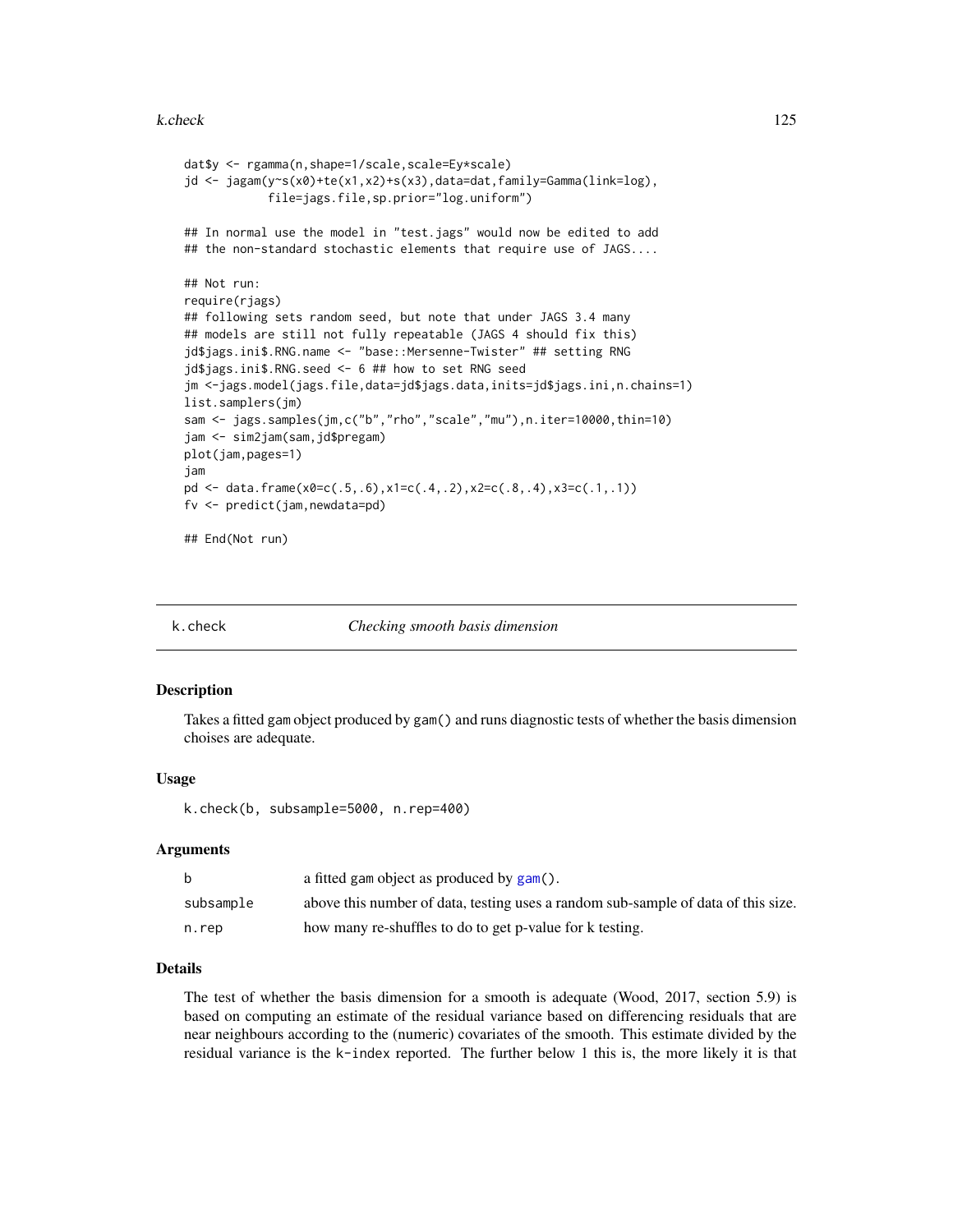there is missed pattern left in the residuals. The p-value is computed by simulation: the residuals are randomly re-shuffled n.rep times to obtain the null distribution of the differencing variance estimator, if there is no pattern in the residuals. For models fitted to more than subsample data, the tests are based of subsample randomly sampled data. Low p-values may indicate that the basis dimension, k, has been set too low, especially if the reported edf is close to  $k\backslash \cdot$ , the maximum possible EDF for the term. Note the disconcerting fact that if the test statistic itself is based on random resampling and the null is true, then the associated p-values will of course vary widely from one replicate to the next. Currently smooths of factor variables are not supported and will give an NA p-value.

Doubling a suspect k and re-fitting is sensible: if the reported edf increases substantially then you may have been missing something in the first fit. Of course p-values can be low for reasons other than a too low k. See [choose.k](#page-20-0) for fuller discussion.

#### Value

A matrix contaning the output of the tests described above.

## Author(s)

Simon N. Wood <simon.wood@r-project.org>

#### References

Wood S.N. (2017) Generalized Additive Models: An Introduction with R (2nd edition). Chapman and Hall/CRC Press.

<https://www.maths.ed.ac.uk/~swood34/>

#### See Also

[choose.k](#page-20-0), [gam](#page-47-0), [gam.check](#page-57-0)

#### Examples

```
library(mgcv)
set.seed(0)
dat <- gamSim(1,n=200)
b<-gam(y~s(x0)+s(x1)+s(x2)+s(x3),data=dat)
plot(b,pages=1)
k.check(b)
```
ldetS *Getting log generalized determinant of penalty matrices*

#### Description

INTERNAL function calculating the log generalized determinant of penalty matrix S stored blockwise in an Sl list (which is the output of Sl.setup).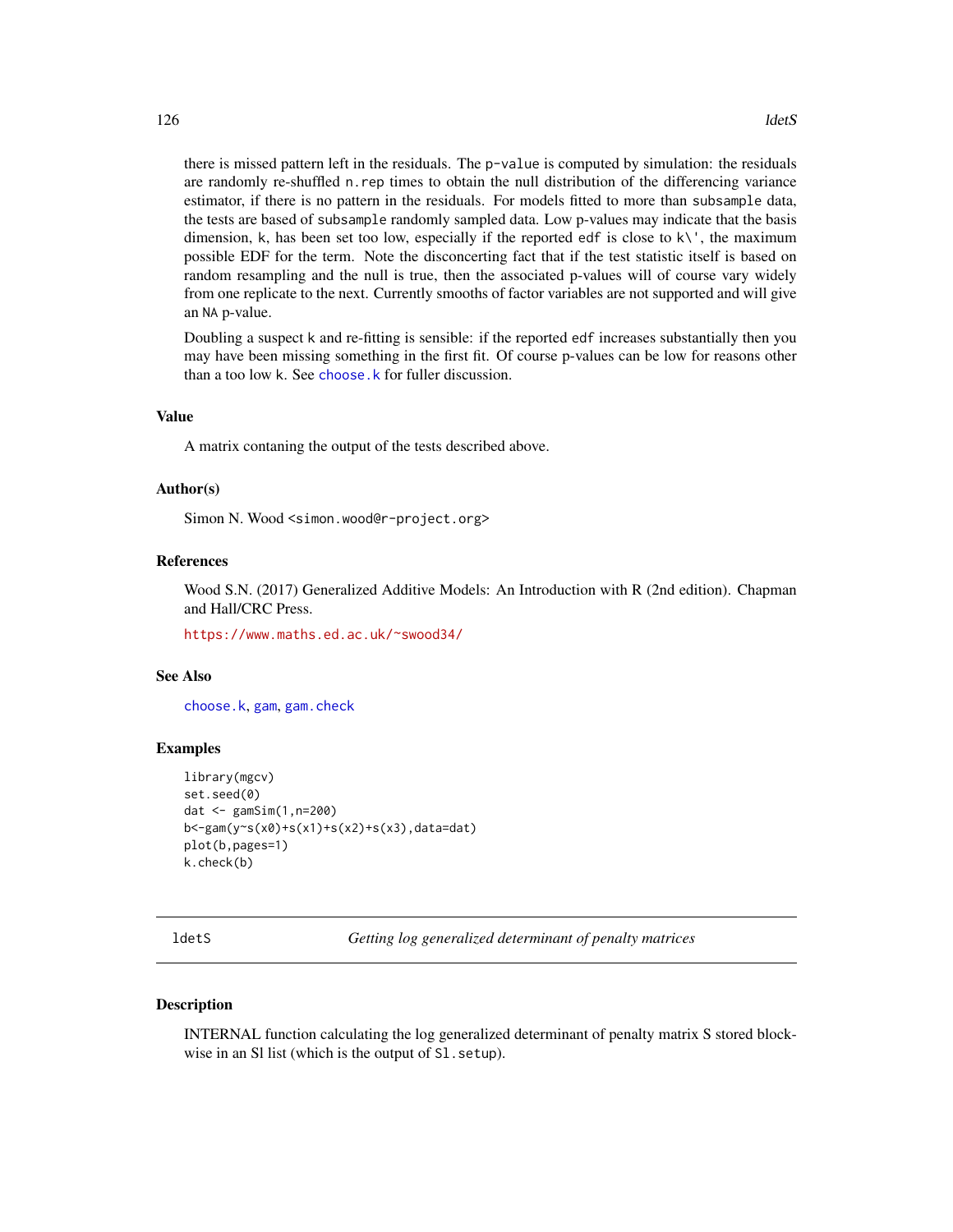#### ldTweedie 127

# Usage

ldetS(Sl, rho, fixed, np, root = FALSE, repara = TRUE, nt = 1,deriv=2,sparse=FALSE)

# Arguments

| S1     | the output of S1. setup.                                                                                                                    |
|--------|---------------------------------------------------------------------------------------------------------------------------------------------|
| rho    | the log smoothing parameters.                                                                                                               |
| fixed  | an array indicating whether the smoothing parameters are fixed (or free).                                                                   |
| np     | number of coefficients.                                                                                                                     |
| root   | indicates whether or not to return the matrix square root, E, of the total penalty<br>S tot.                                                |
| repara | if TRUE multi-term blocks will be re-parameterized using gam. reparam, and a<br>re-parameterization object supplied in the returned object. |
| nt     | number of parallel threads to use.                                                                                                          |
| deriv  | order of derivative to use                                                                                                                  |
| sparse | should E be sparse?                                                                                                                         |

# Value

A list containing:

- ldetS: the log-determinant of S.
- ldetS1: the gradient of the log-determinant of S.
- ldetS2: the Hessian of the log-determinant of S.
- Sl: with modified rS terms, if needed and rho added to each block
- rp: a re-parameterization list.
- rp: E a total penalty square root such that  $t(E)$ %  $E = S_t tot$  (if root==TRUE).

# Author(s)

Simon N. Wood <simon.wood@r-project.org>.

ldTweedie *Log Tweedie density evaluation*

# Description

A function to evaluate the log of the Tweedie density for variance powers between 1 and 2, inclusive. Also evaluates first and second derivatives of log density w.r.t. its scale parameter, phi, and p, or w.r.t. rho=log(phi) and theta where p = (a+b\*exp(theta))/(1+exp(theta)).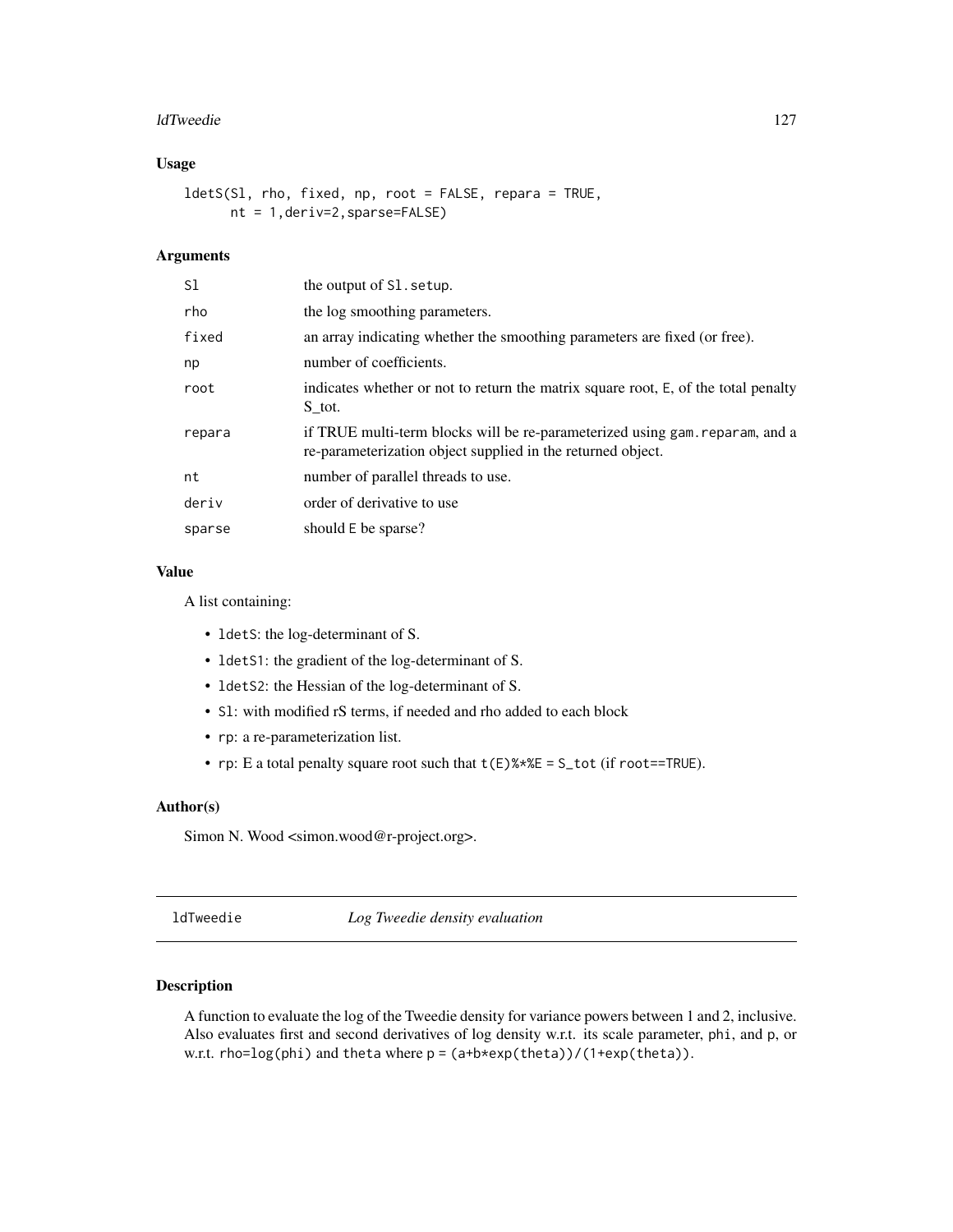#### Usage

ldTweedie(y,mu=y,p=1.5,phi=1,rho=NA,theta=NA,a=1.001,b=1.999,all.derivs=FALSE)

#### Arguments

| y          | values at which to evaluate density.                                                                                                                  |
|------------|-------------------------------------------------------------------------------------------------------------------------------------------------------|
| mu         | corresponding means (either of same length as y or a single value).                                                                                   |
| p          | the variance of y is proportional to its mean to the power p. p must be between<br>1 and 2. 1 is Poisson like (exactly Poisson if phi=1), 2 is gamma. |
| phi        | The scale parameter. Variance of y is $\pi$ <sup>*</sup> mu'p.                                                                                        |
| rho        | optional log scale parameter. Over-rides phi if the ta also supplied.                                                                                 |
| theta      | parameter such that $p = (a+b*exp(theta))/(1+exp(theta))$ . Over-rides p if<br>rho also supplied.                                                     |
| a          | lower limit parameter $(>1)$ used in definition of $p$ from theta.                                                                                    |
| b          | upper limit parameter $(\leq 2)$ used in definition of p from theta.                                                                                  |
| all.derivs | if TRUE then derivatives w.r.t. mu are also returned. Only available with rho and<br>phi parameterization.                                            |

# Details

A Tweedie random variable with  $1 < p < 2$  is a sum of N gamma random variables where N has a Poisson distribution. The p=1 case is a generalization of a Poisson distribution and is a discrete distribution supported on integer multiples of the scale parameter. For  $1 < p < 2$  the distribution is supported on the positive reals with a point mass at zero.  $p=2$  is a gamma distribution. As p gets very close to 1 the continuous distribution begins to converge on the discretely supported limit at  $p=1$ .

ldTweedie is based on the series evaluation method of Dunn and Smyth (2005). Without the restriction on p the calculation of Tweedie densities is less straightforward. If you really need this case then the tweedie package is the place to start.

The rho, theta parameterization is useful for optimization of p and phi, in order to keep p bounded well away from 1 and 2, and phi positive. The derivatives near  $p=1$  tend to infinity.

Note that if p and phi (or theta and rho) both contain only a single unique value, then the underlying code is able to use buffering to avoid repeated calls to expensive log gamma, di-gamma and tri-gamma functions (mu can still be a vector of different values). This is much faster than is possible when these parameters are vectors with different values.

#### Value

A matrix with 6 columns, or 10 if all.derivs=TRUE. The first is the log density of y (log probability if p=1). The second and third are the first and second derivatives of the log density w.r.t. phi. 4th and 5th columns are first and second derivative w.r.t. p, final column is second derivative w.r.t. phi and p.

If rho and theta were supplied then derivatives are w.r.t. these. In this case, and if all.derivs=TRUE then the 7th colmn is the derivative w.r.t. mu, the 8th is the 2nd derivative w.r.t. mu, the 9th is the mixed derivative w.r.t. theta andmu and the 10th is the mixed derivative w.r.t. rho and mu.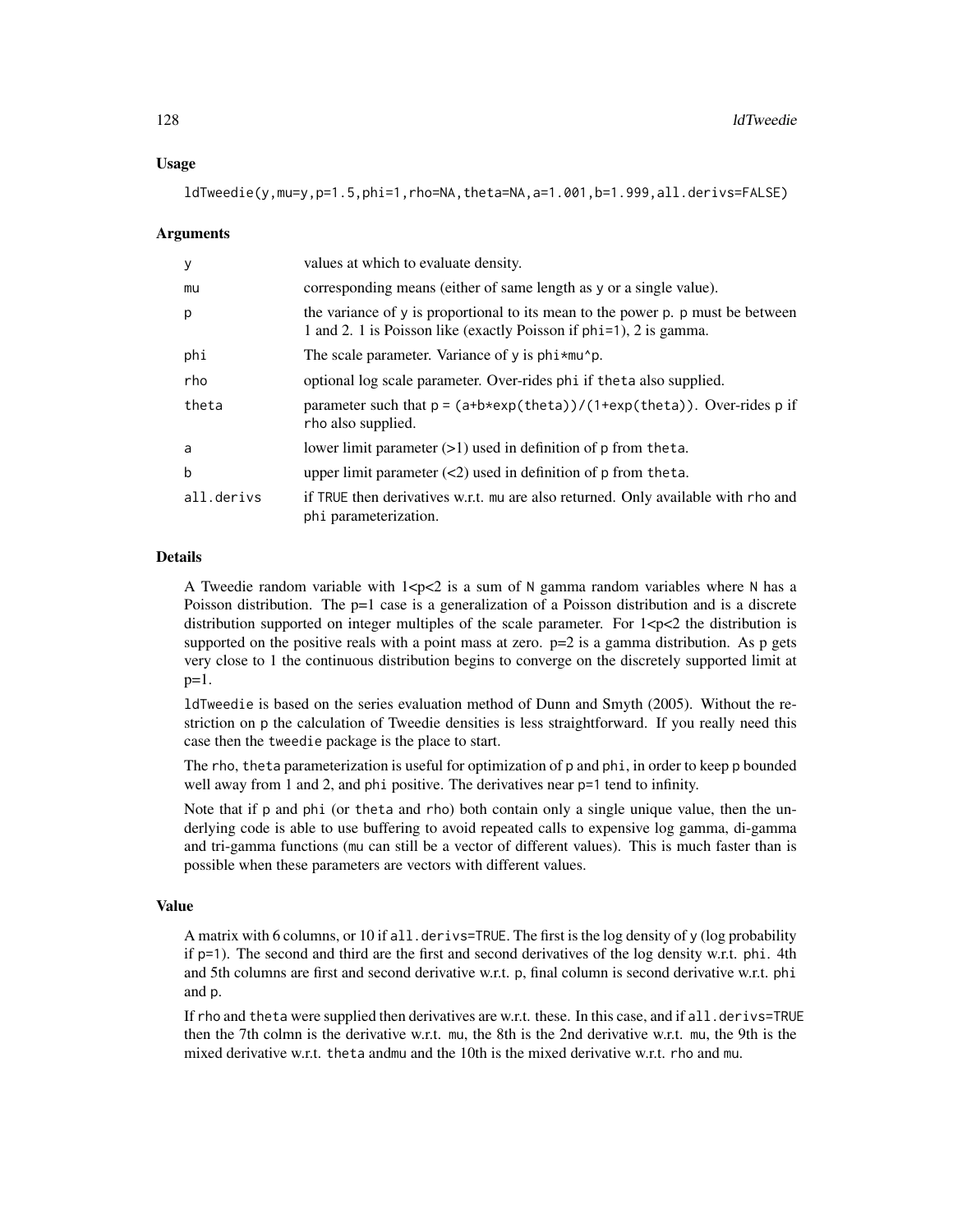### Author(s)

Simon N. Wood <simon.wood@r-project.org>

### References

Dunn, P.K. and G.K. Smith (2005) Series evaluation of Tweedie exponential dispersion model densities. Statistics and Computing 15:267-280

Tweedie, M. C. K. (1984). An index which distinguishes between some important exponential families. Statistics: Applications and New Directions. Proceedings of the Indian Statistical Institute Golden Jubilee International Conference (Eds. J. K. Ghosh and J. Roy), pp. 579-604. Calcutta: Indian Statistical Institute.

#### Examples

```
library(mgcv)
## convergence to Poisson illustrated
## notice how p>1.1 is OK
y <- seq(1e-10,10,length=1000)
p <- c(1.0001,1.001,1.01,1.1,1.2,1.5,1.8,2)
phi <- .5
fy \leq exp(ldTweedie(y, mu=2, p=p[1], phi=phi)[, 1])
plot(y, fy, type="1", ylim=c(0,3), main="Weedie density as p changes")for (i in 2:length(p)) {
  fy <- exp(ldTweedie(y,mu=2,p=p[i],phi=phi)[,1])
  lines(y,fy,col=i)
}
```
<span id="page-128-0"></span>linear.functional.terms

# *Linear functionals of a smooth in GAMs*

#### **Description**

[gam](#page-47-0) allows the response variable to depend on linear functionals of smooth terms. Specifically dependancies of the form

$$
g(\mu_i) = \ldots + \sum_j L_{ij} f(x_{ij}) + \ldots
$$

are allowed, where the  $x_{ij}$  are covariate values and the  $L_{ij}$  are fixed weights. i.e. the response can depend on the weighted sum of the same smooth evaluated at different covariate values. This allows, for example, for the response to depend on the derivatives or integrals of a smooth (approximated by finite differencing or quadrature, respectively). It also allows dependence on predictor functions (sometimes called 'signal regression').

The mechanism by which this is achieved is to supply matrices of covariate values to the model smooth terms specified by [s](#page-208-0) or [te](#page-287-0) terms in the model formula. Each column of the covariate matrix gives rise to a corresponding column of predictions from the smooth. Let the resulting matrix of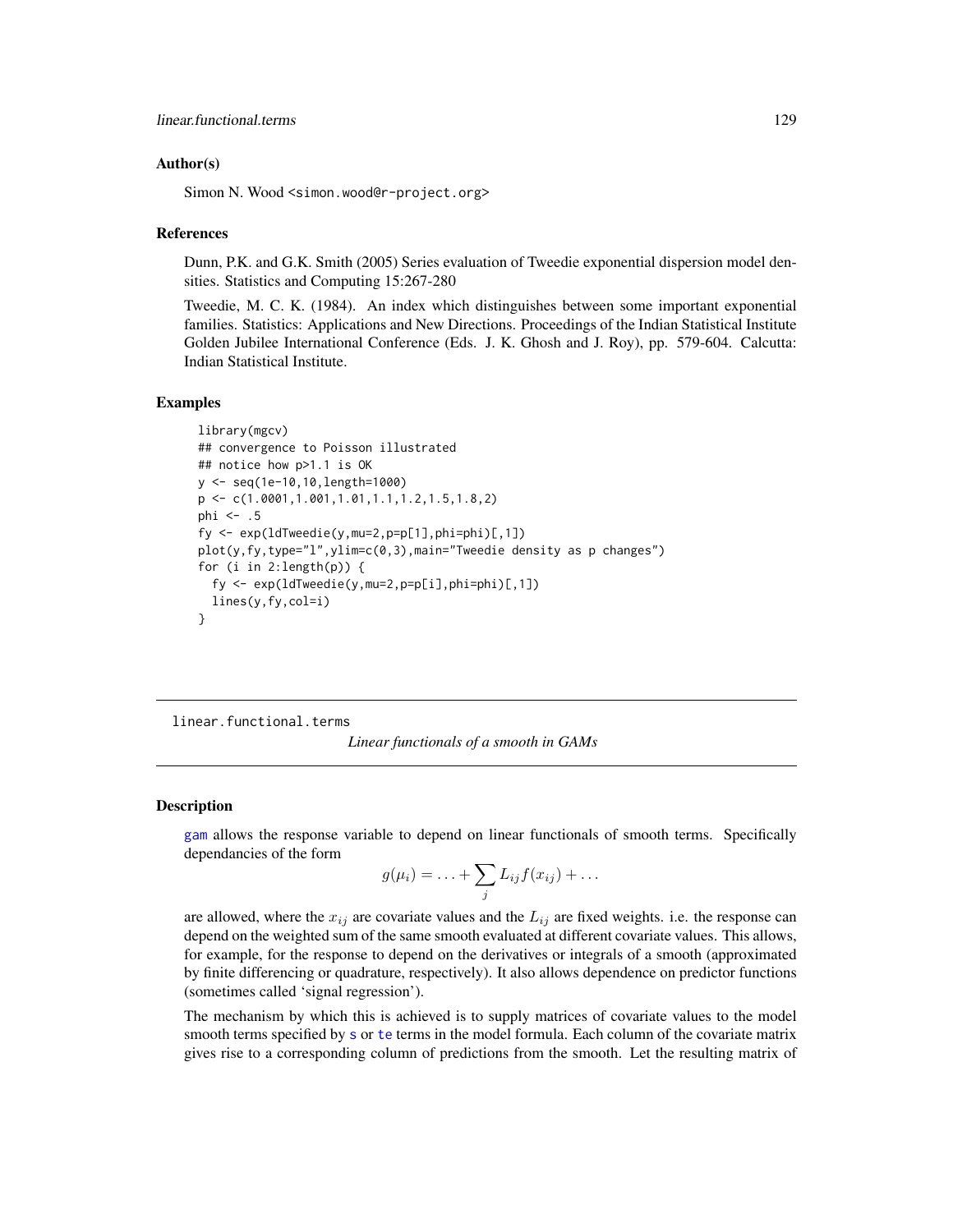evaluated smooth values be F (F will have the same dimension as the covariate matrices). In the absense of a by variable then these columns are simply summed and added to the linear predictor. i.e. the contribution of the term to the linear predictor is rowSums(F). If a by variable is present then it must be a matrix, L,say, of the same dimension as F (and the covariate matrices), and it contains the weights  $L_{ij}$  in the summation given above. So in this case the contribution to the linear predictor is rowSums(L\*F).

Note that if a L1 (i.e. rowSums(L)) is a constant vector, or there is no by variable then the smooth will automatically be centred in order to ensure identifiability. Otherwise it will not be. Note also that for centred smooths it can be worth replacing the constant term in the model with rowSums(L) in order to ensure that predictions are automatically on the right scale.

[predict.gam](#page-184-0) can accept matrix predictors for prediction with such terms, in which case its newdata argument will need to be a list. However when predicting from the model it is not necessary to provide matrix covariate and by variable values. For example to simply examine the underlying smooth function one would use vectors of covariate values and vector by variables, with the by variable and equivalent of L1, above, set to vectors of ones.

The mechanism is usable with random effect smooths which take factor arguments, by using a trick to create a 2D array of factors. Simply create a factor vector containing the columns of the factor matrix stacked end to end (column major order). Then reset the dimensions of this vector to create the appropriate 2D array: the first dimension should be the number of response data and the second the number of columns of the required factor matrix. You can not use matrix or data.matrix to set up the required matrix of factor levels. See example below.

#### Author(s)

Simon N. Wood <simon.wood@r-project.org>

#### Examples

```
### matrix argument `linear operator' smoothing
library(mgcv)
set.seed(0)
```

```
###############################
## simple summation example...#
###############################
```

```
n<-400
sig <- 2
x \le runif(n, 0, .9)
f2 <- function(x) 0.2*x^11*(10*(1-x))^6+10*(10*x)^3*(1-x)^10x1 \leq x + .1
```

```
f \leftarrow f2(x) + f2(x1) ## response is sum of f at two adjacent x values
y \leftarrow f + \text{norm}(n) * sig
```

```
X \le - matrix(c(x,x1),n,2) ## matrix covariate contains both x values
b \leftarrow \text{gam}(y \sim s(X))
```
plot(b) ## reconstruction of f plot(f,fitted(b))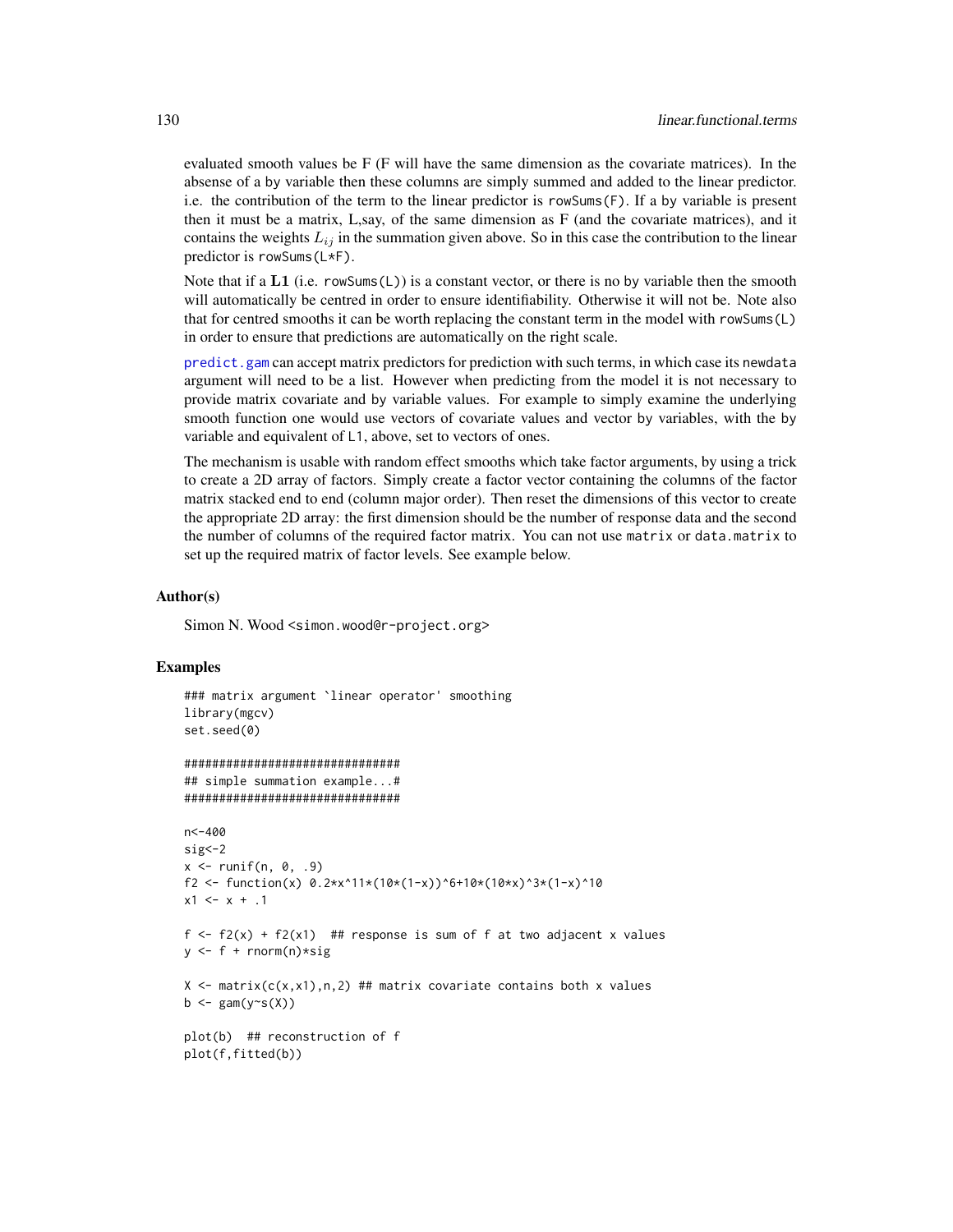```
## example of prediction with summation convention...
predict(b,list(X=X[1:3,]))
## example of prediction that simply evaluates smooth (no summation)...
predict(b,data.frame(X=c(.2,.3,.7)))
######################################################################
## Simple random effect model example.
## model: y[i] = f(x[i]) + b[k[i]] - b[j[i]] + e[i]
## k[i] and j[i] index levels of i.i.d. random effects, b.
######################################################################
set.seed(7)
n < -200x <- runif(n) ## a continuous covariate
## set up a `factor matrix'...
fac <- factor(sample(letters,n*2,replace=TRUE))
dim(fac) \leq c(n,2)
## simulate data from such a model...
nb <- length(levels(fac))
b \leq -rnorm(nb)y \le -20*(x-.3)^4 + b[fac[, 1]] - b[fac[, 2]] + rnorm(n)*.5L \le matrix(-1,n,2); L[,1] \le 1 ## the differencing 'by' variable
mod <- gam(y \sim s(x) + s(fac,by=L,bs="re"), method="REML")
gam.vcomp(mod)
plot(mod,page=1)
## example of prediction using matrices...
dat <- list(L=L[1:20,],fac=fac[1:20,],x=x[1:20],y=y[1:20])
predict(mod,newdata=dat)
######################################################################
## multivariate integral example. Function `test1' will be integrated#
## (by midpoint quadrature) over 100 equal area sub-squares covering #
## the unit square. Noise is added to the resulting simulated data. #
## `test1' is estimated from the resulting data using two alternative#
## smooths. #
######################################################################
test1 \leftarrow function(x,z,sx=0.3,sz=0.4)
  { (pi***sx*sz)*(1.2*exp(-(x-0.2)^22/sx^2-(z-0.3)^22/sz^2)+0.8*exp(-(x-0.7)^2/sx^2-(z-0.8)^2/sz^2))
  }
## create quadrature (integration) grid, in useful order
ig <- 5 ## integration grid within square
mx \leftarrow mz \leftarrow (1:ig-.5)/ig
```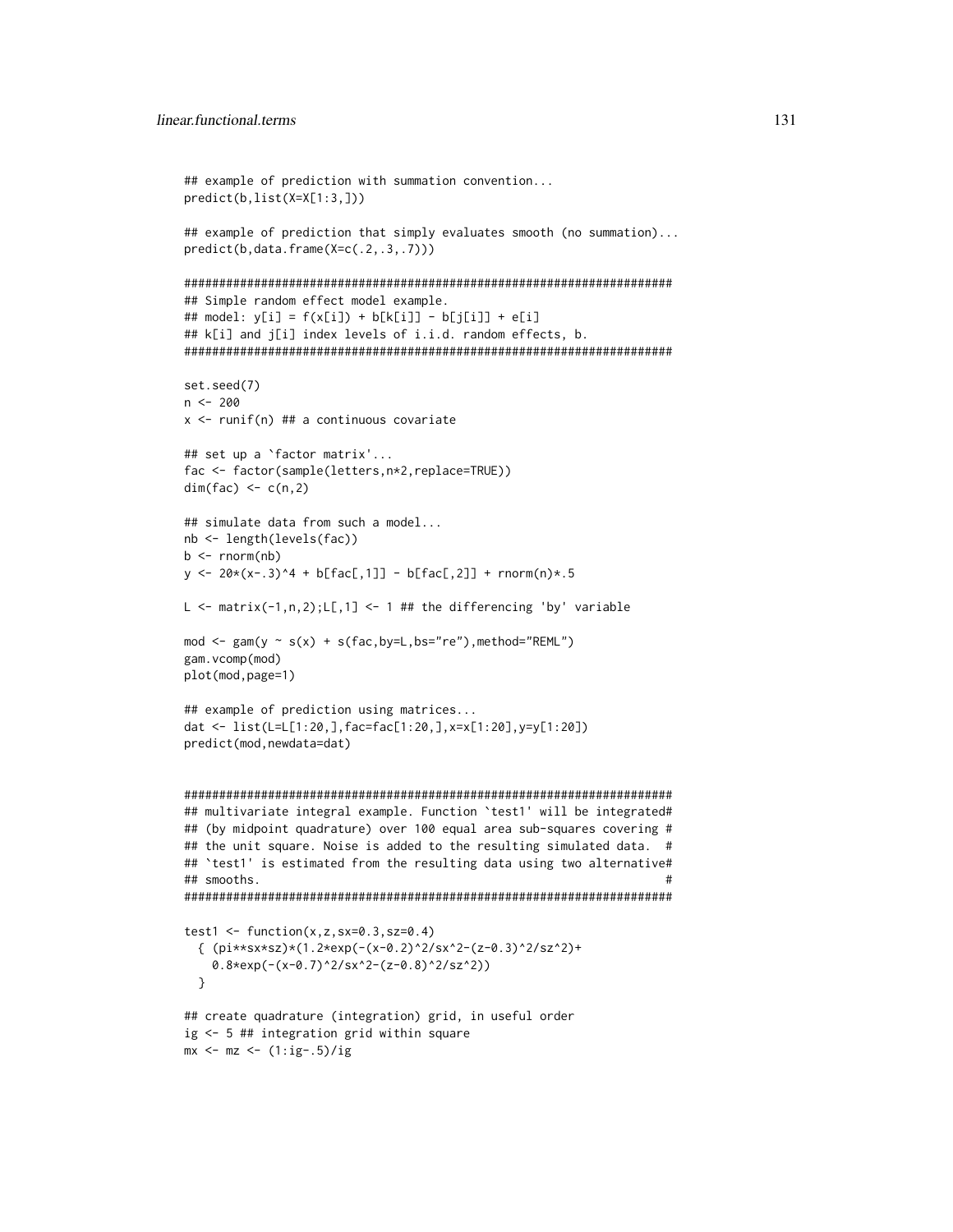```
ix \leftarrow rep(mx, ig); iz \leftarrow rep(mx, rep(ig, ig))og <- 10 ## observarion grid
mx \le - mz \le - (1:og-1)/ogox \leq rep(mx, og); ox \leq rep(ox, rep(ig^2, og^2))
oz \leq rep(mz,rep(og,og));oz \leq rep(oz,rep(ig^2,og^2))
x \le -\alpha x + i x / \log z \le -\alpha z + i z / \log # \ full grid, subsquare by subsquare
## create matrix covariates...
X \leftarrow \text{matrix}(x, og^2, ig^2, byrow=True)Z <- matrix(z,og^2,ig^2,byrow=TRUE)
## create simulated test data...
dA <- 1/(og*ig)^2 ## quadrature square area
F \leftarrow \text{test1}(X, Z) ## evaluate on grid
f <- rowSums(F)*dA ## integrate by midpoint quadrature
y \leq-f + \text{norm}(og^2) \times 5e-4 ## add noise
## ... so each y is a noisy observation of the integral of 'test1'
## over a 0.1 by 0.1 sub-square from the unit square
## Now fit model to simulated data...
L < -X*0 + dA## ... let F be the matrix of the smooth evaluated at the x,z values
## in matrices X and Z. rowSums(L*F) gives the model predicted
## integrals of `test1' corresponding to the observed `y'
L1 <- rowSums(L) ## smooths are centred --- need to add in L%*%1
## fit models to reconstruct `test1'....
b \leq gam(y\sim s(X,Z,by=L)+L1-1) ## (L1 and const are confounded here)
b1 <- gam(y~te(X,Z,by=L)+L1-1) ## tensor product alternative
## plot results...
old.par<-par(mfrow=c(2,2))
x<-runif(n);z<-runif(n);
xs<-seq(0,1,length=30);zs<-seq(0,1,length=30)
pr<-data.frame(x=rep(xs,30),z=rep(zs,rep(30,30)))
truth<-matrix(test1(pr$x,pr$z),30,30)
contour(xs,zs,truth)
plot(b)
vis.gam(b,view=c("X","Z"),cond=list(L1=1,L=1),plot.type="contour")
vis.gam(b1,view=c("X","Z"),cond=list(L1=1,L=1),plot.type="contour")
####################################
## A "signal" regression example...#
####################################
rf <- function(x=seq(0,1,length=100)) {
```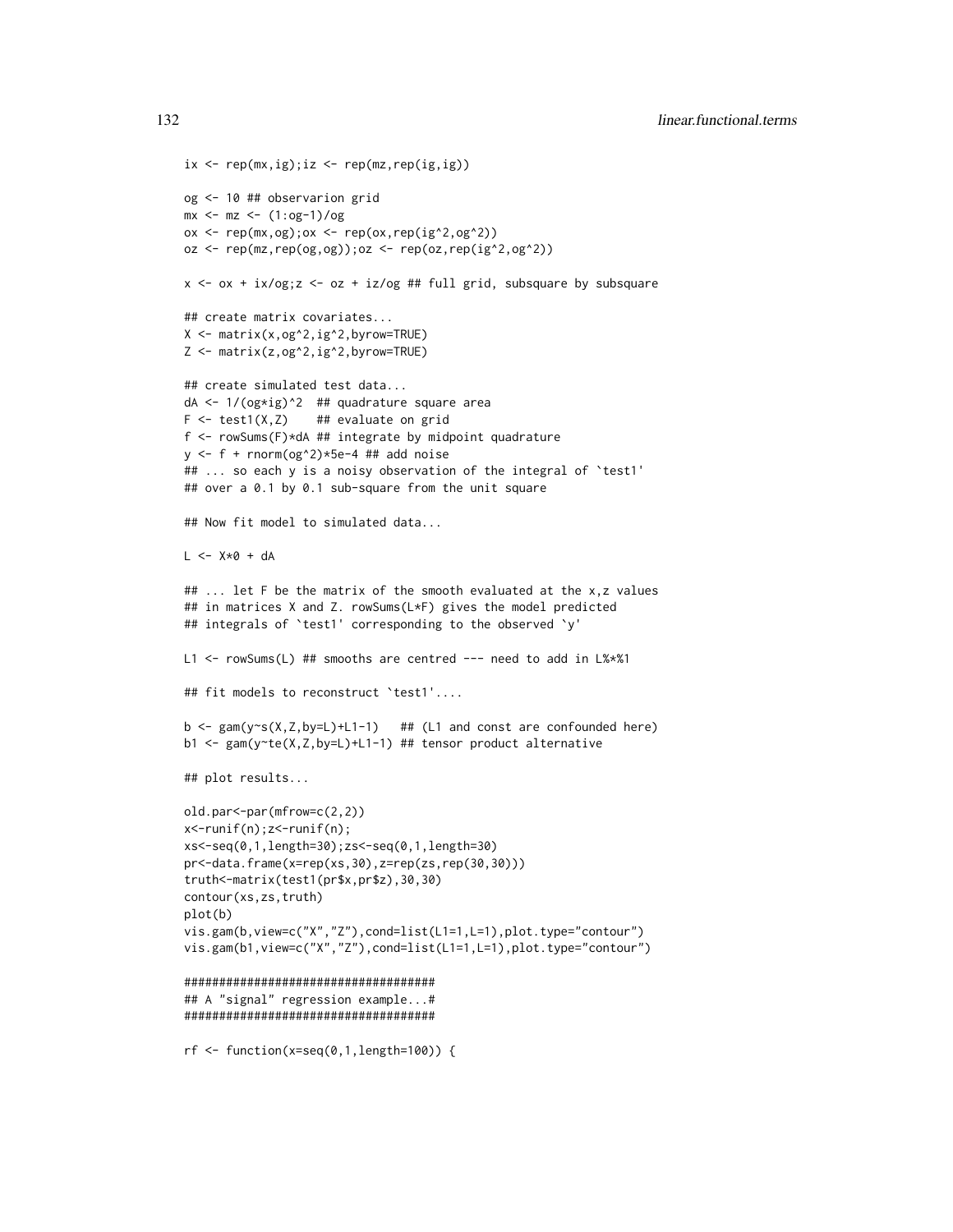```
## generates random functions...
  m \le ceiling(runif(1)*5) ## number of components
  f \le -x * 0;
  mu \le runif(m,min(x),max(x));sig \le (runif(m)+.5)*(max(x)-min(x))/10
  for (i in 1:m) f \leftarrow f + \text{dnorm}(x, \text{mul}[i], \text{sig}[i])f
}
x \leq -\text{seq}(0,1,\text{length}=100) ## evaluation points
## example functional predictors...
par(mfrow=c(3,3)); for (i in 1:9) plot(x, rf(x), type='l", xlabel"x")## simulate 200 functions and store in rows of L...
L <- matrix(NA,200,100)
for (i in 1:200) L[i, ] \leftarrow rf() ## simulate the functional predictors
f2 \leq function(x) { ## the coefficient function
  (0.2*x^11*(10*(1-x))^6+10*(10*x)^3*(1-x)^10)/10
}
f \leftarrow f2(x) ## the true coefficient function
y <- L%*%f + rnorm(200)*20 ## simulated response data
## Now fit the model E(y) = L%*%f(x) where f is a smooth function.
## The summation convention is used to evaluate smooth at each value
## in matrix X to get matrix F, say. Then rowSum(L*F) gives E(y).
## create matrix of eval points for each function. Note that
## 'smoothCon' is smart and will recognize the duplication...
X \leftarrow \text{matrix}(x, 200, 100, \text{byrow=True})b <- gam(y~s(X,by=L,k=20))
par(mfrow=c(1,1))
plot(b,shade=TRUE);lines(x,f,col=2)
```
logLik.gam *AIC and Log likelihood for a fitted GAM*

# Description

Function to extract the log-likelihood for a fitted gam model (note that the models are usually fitted by penalized likelihood maximization). Used by [AIC](#page-0-0). See details for more information on AIC computation.

#### Usage

```
## S3 method for class 'gam'
logLik(object,...)
```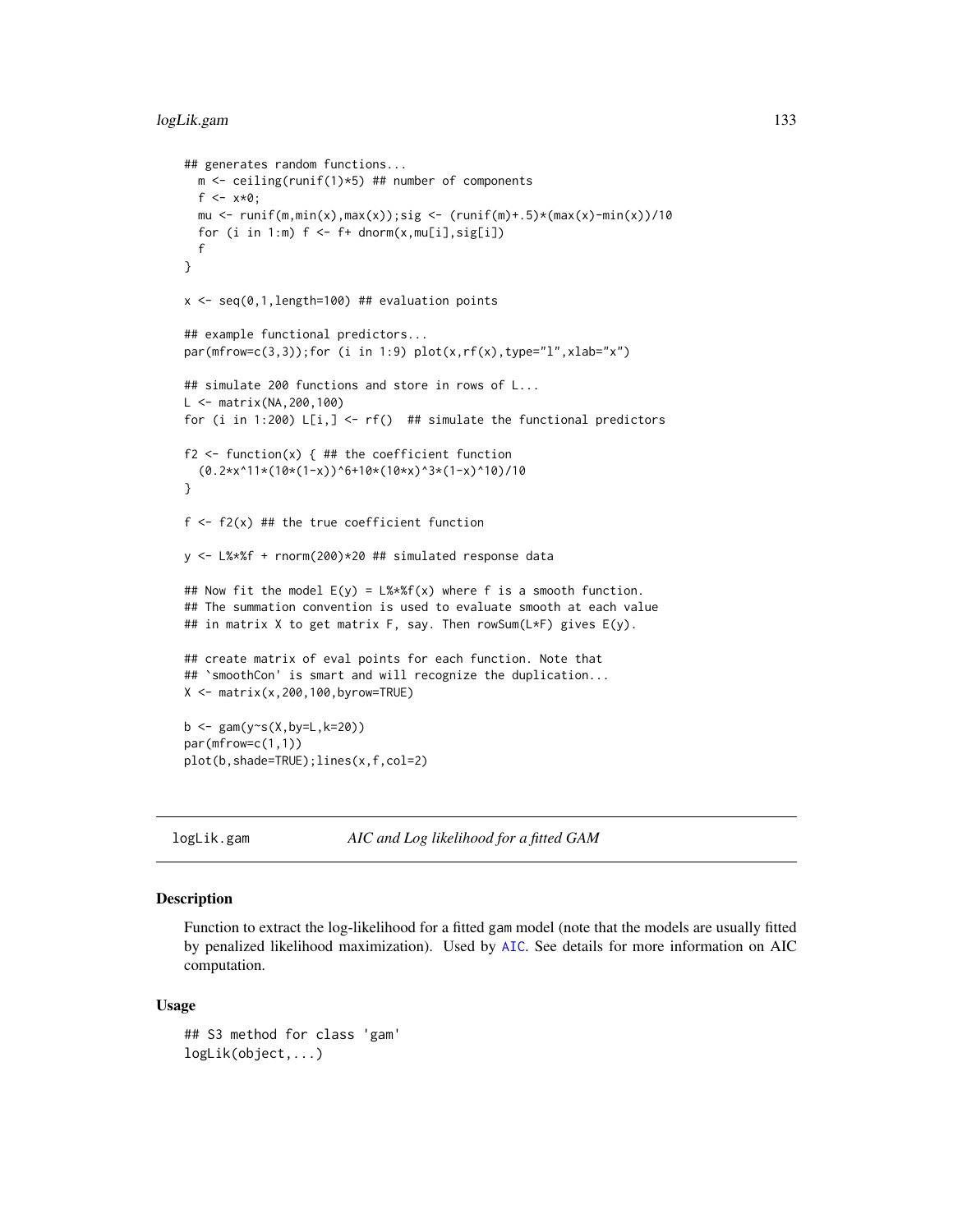#### Arguments

| object   | fitted model objects of class gam as produced by gam(). |
|----------|---------------------------------------------------------|
| $\cdots$ | un-used in this case                                    |

#### Details

Modification of logLik.glm which corrects the degrees of freedom for use with gam objects.

The function is provided so that [AIC](#page-0-0) functions correctly with gam objects, and uses the appropriate degrees of freedom (accounting for penalization). See e.g. Wood, Pya and Saefken (2016) for a derivation of an appropriate AIC.

For [gaussian](#page-0-0) family models the MLE of the scale parameter is used. For other families with a scale parameter the estimated scale parameter is used. This is usually not exactly the MLE, and is not the simple deviance based estimator used with [glm](#page-0-0) models. This is because the simple deviance based estimator can be badly biased in some cases, for example when a Tweedie distribution is employed with low count data.

There are two possibile AIC's that might be considered for use with GAMs. Marginal AIC is based on the marginal likelihood of the GAM, that is the likelihood based on treating penalized (e.g. spline) coefficients as random and integrating them out. The degrees of freedom is then the number of smoothing/variance parameters + the number of fixed effects. The problem with Marginal AIC is that marginal likelihood underestimates variance components/oversmooths, so that the approach favours simpler models excessively (substituting REML does not work, because REML is not comparable between models with different unpenalized/fixed components). Conditional AIC uses the likelihood of all the model coefficients, evaluated at the penalized MLE. The degrees of freedom to use then is the effective degrees of freedom for the model. However, Greven and Kneib (2010) show that the neglect of smoothing parameter uncertainty can lead to this conditional AIC being excessively likely to select larger models. Wood, Pya and Saefken (2016) propose a simple correction to the effective degrees of freedom to fix this problem. mgcv applies this correction whenever possible: that is when using ML or REML smoothing parameter selection with [gam](#page-47-0) or [bam](#page-6-0). The correction is not computable when using the Extended Fellner Schall or BFGS optimizer (since the correction requires an estimate of the covariance matrix of the log smoothing parameters).

# Value

Standard logLik object: see [logLik](#page-0-0).

#### Author(s)

Simon N. Wood <simon.wood@r-project.org> based directly on logLik.glm

#### References

Greven, S., and Kneib, T. (2010), On the Behaviour of Marginal and Conditional AIC in Linear Mixed Models, Biometrika, 97, 773-789.

Wood, S.N., N. Pya and B. Saefken (2016), Smoothing parameter and model selection for general smooth models (with discussion). Journal of the American Statistical Association 111, 1548-1575 doi: [10.1080/01621459.2016.1180986](https://doi.org/10.1080/01621459.2016.1180986)

Wood S.N. (2017) Generalized Additive Models: An Introduction with R (2nd edition). Chapman and Hall/CRC Press.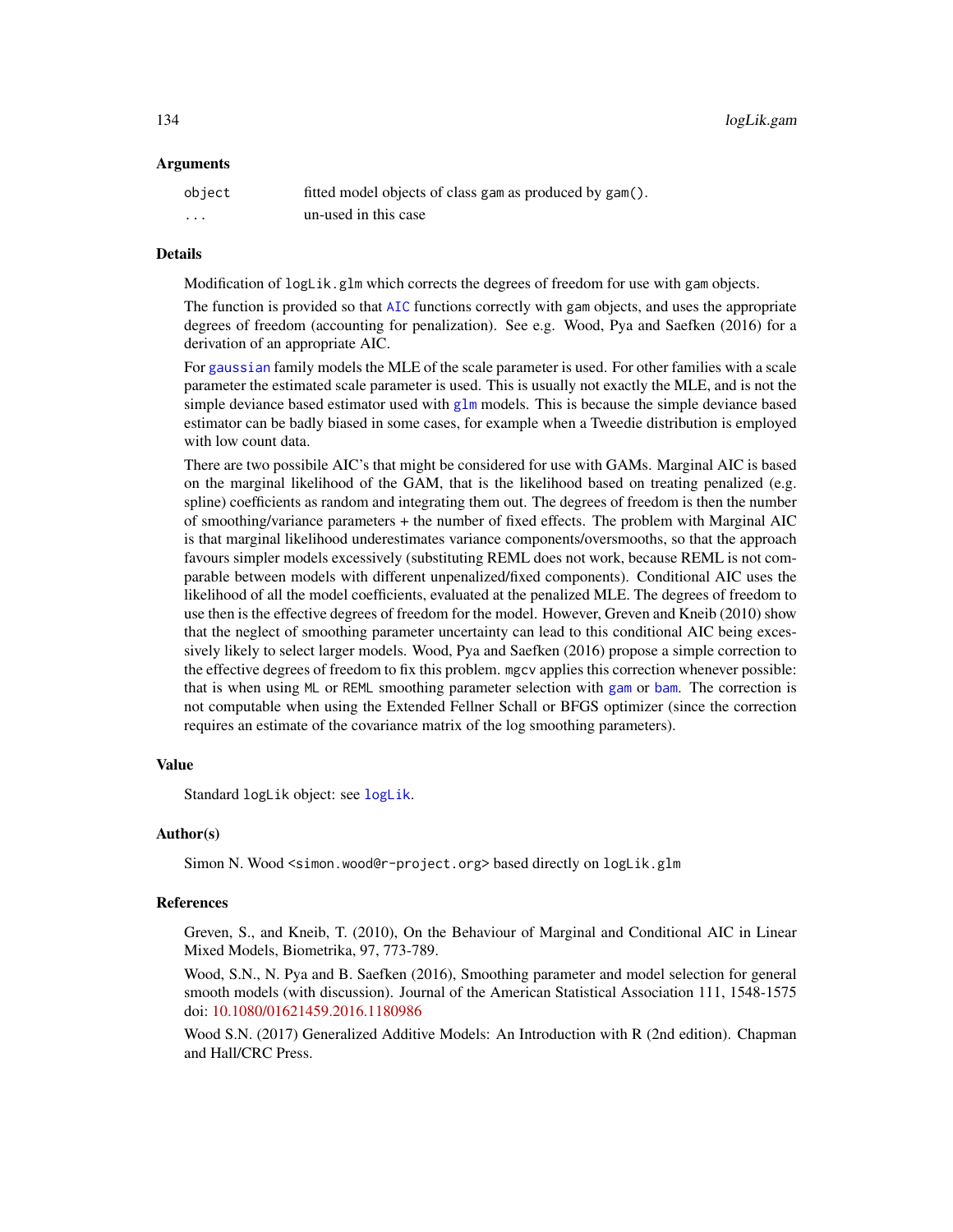#### $\frac{135}{2}$  ls.size

# See Also

[AIC](#page-0-0)

# ls.size *Size of list elements*

# Description

Produces a named array giving the size, in bytes, of the elements of a list.

# Usage

ls.size(x)

# Arguments

x A list.

## Value

A numeric vector giving the size in bytes of each element of the list x. The elements of the array have the same names as the elements of the list. If  $x$  is not a list then its size in bytes is returned, un-named.

# Author(s)

Simon N. Wood <simon.wood@r-project.org>

# References

<https://www.maths.ed.ac.uk/~swood34/>

# Examples

```
library(mgcv)
b <- list(M=matrix(runif(100),10,10),quote=
"The world is ruled by idiots because only an idiot would want to rule the world.",
fam=binomial())
ls.size(b)
```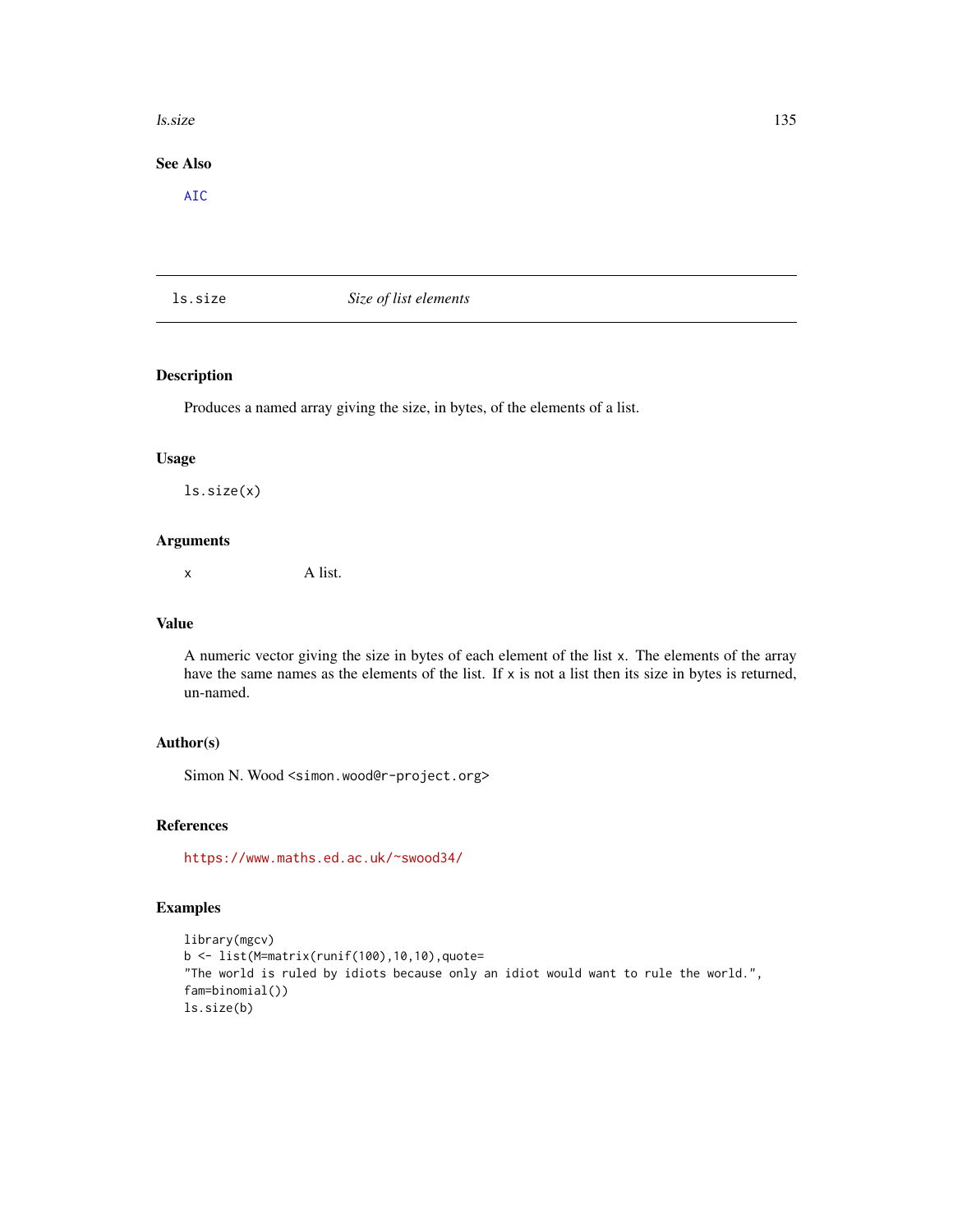# <span id="page-135-0"></span>Description

Function to efficiently estimate smoothing parameters in generalized ridge regression problems with multiple (quadratic) penalties, by GCV or UBRE. The function uses Newton's method in multidimensions, backed up by steepest descent to iteratively adjust the smoothing parameters for each penalty (one penalty may have a smoothing parameter fixed at 1).

For maximal numerical stability the method is based on orthogonal decomposition methods, and attempts to deal with numerical rank deficiency gracefully using a truncated singular value decomposition approach.

# Usage

```
magic(y,X,sp,S,off,L=NULL,lsp0=NULL,rank=NULL,H=NULL,C=NULL,
     w=NULL,gamma=1,scale=1,gcv=TRUE,ridge.parameter=NULL,
     control=list(tol=1e-6,step.half=25,rank.tol=
      .Machine$double.eps^0.5),extra.rss=0,n.score=length(y),nthreads=1)
```
#### Arguments

| y    | is the response data vector.                                                                                                                                                                                                                                                                                                                                                                                                                                                                                             |
|------|--------------------------------------------------------------------------------------------------------------------------------------------------------------------------------------------------------------------------------------------------------------------------------------------------------------------------------------------------------------------------------------------------------------------------------------------------------------------------------------------------------------------------|
| χ    | is the model matrix (more columns than rows are allowed).                                                                                                                                                                                                                                                                                                                                                                                                                                                                |
| sp   | is the array of smoothing parameters. The vector $L\frac{8*}{2\log(\text{sp})}$ + $\frac{1}{5}$ sp0 contains<br>the logs of the smoothing parameters that actually multiply the penalty matrices<br>stored in S (L is taken as the identity if NULL). Any sp values that are negative<br>are autoinitialized, otherwise they are taken as supplying starting values. A<br>supplied starting value will be reset to a default starting value if the gradient of<br>the GCV/UBRE score is too small at the supplied value. |
| S    | is a list of of penalty matrices. $S[[i]]$ is the ith penalty matrix, but note that it<br>is not stored as a full matrix, but rather as the smallest square matrix including<br>all the non-zero elements of the penalty matrix. Element 1,1 of S[[i]] occu-<br>pies element off[i], off[i] of the ith penalty matrix. Each S[[i]] must be<br>positive semi-definite. Set to list() if there are no smoothing parameters to be<br>estimated.                                                                             |
| off  | is an array indicating the first parameter in the parameter vector that is penalized<br>by the penalty involving $S[[i]]$ .                                                                                                                                                                                                                                                                                                                                                                                              |
| L    | is a matrix mapping $log(sp)$ to the log smoothing parameters that actually mul-<br>tiply the penalties defined by the elemts of S. Taken as the identity, if NULL. See<br>above under sp.                                                                                                                                                                                                                                                                                                                               |
| lsp0 | If $\mathsf{L}$ is not NULL this is a vector of constants in the linear transformation from<br>$log(sp)$ to the actual log smoothing parameters. So the logs of the smoothing<br>parameters multiplying the S[[i]] are given by $L$ % * % log(sp) + lsp0. Taken as<br>0 if NULL.                                                                                                                                                                                                                                         |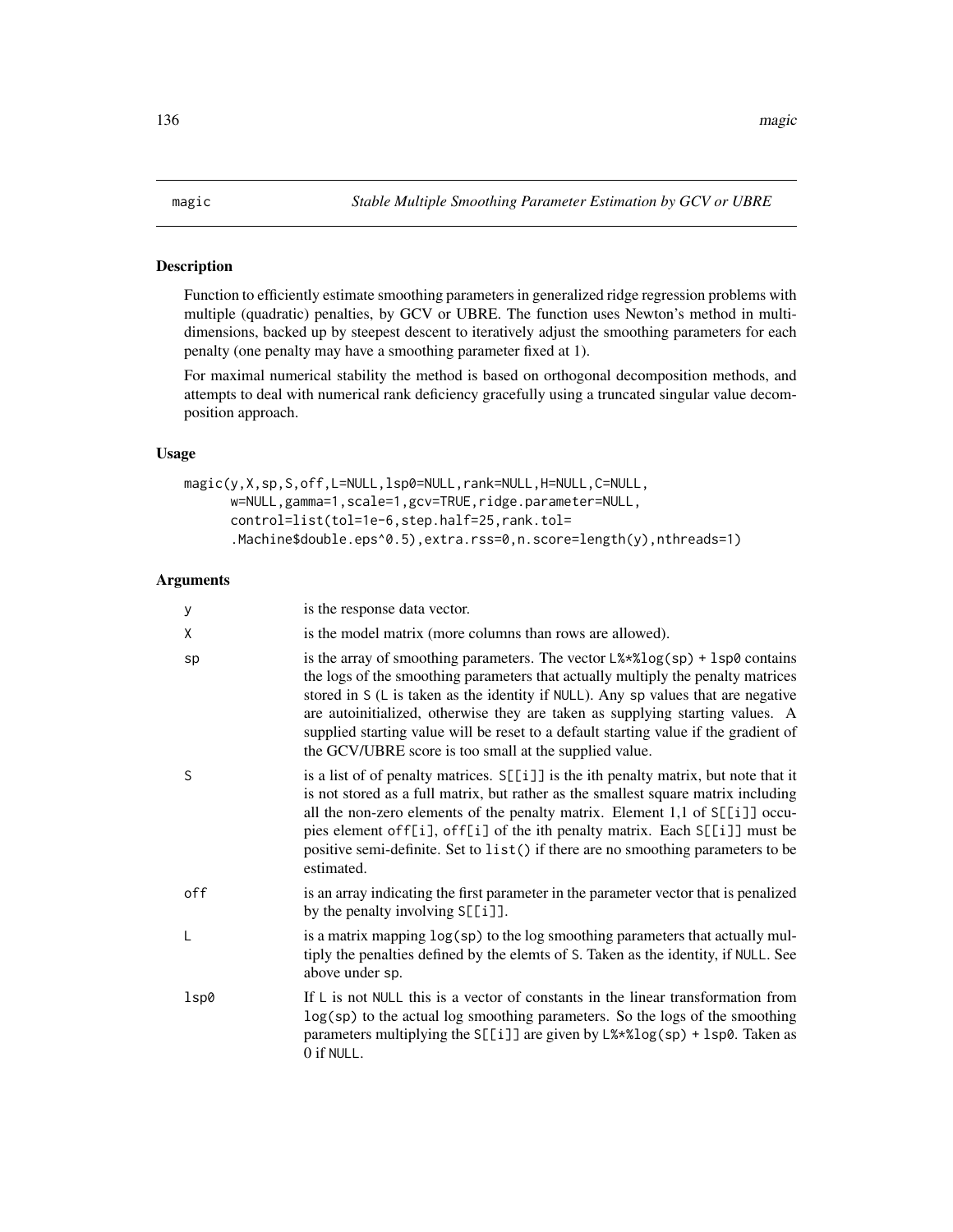| rank            | is an array specifying the ranks of the penalties. This is useful, but not essential,<br>for forming square roots of the penalty matrices.                                                                                                                                                                                      |
|-----------------|---------------------------------------------------------------------------------------------------------------------------------------------------------------------------------------------------------------------------------------------------------------------------------------------------------------------------------|
| Н               | is the optional offset penalty - i.e. a penalty with a smoothing parameter fixed<br>at 1. This is useful for allowing regularization of the estimation process, fixed<br>smoothing penalties etc.                                                                                                                               |
| С               | is the optional matrix specifying any linear equality constraints on the fitting<br>problem. If b is the parameter vector then the parameters are forced to satisfy<br>$Cb=0.$                                                                                                                                                  |
| W               | the regression weights. If this is a matrix then it is taken as being the square root<br>of the inverse of the covariance matrix of y, specifically $V_y^{-1} = w'w$ . If w is<br>an array then it is taken as the diagonal of this matrix, or simply the weight for<br>each element of y. See below for an example using this. |
| gamma           | is an inflation factor for the model degrees of freedom in the GCV or UBRE<br>score.                                                                                                                                                                                                                                            |
| scale           | is the scale parameter for use with UBRE.                                                                                                                                                                                                                                                                                       |
| gcv             | should be set to TRUE if GCV is to be used, FALSE for UBRE.                                                                                                                                                                                                                                                                     |
| ridge.parameter |                                                                                                                                                                                                                                                                                                                                 |
|                 | It is sometimes useful to apply a ridge penalty to the fitting problem, penalizing<br>the parameters in the constrained space directly. Setting this parameter to a value<br>greater than zero will cause such a penalty to be used, with the magnitude given<br>by the parameter value.                                        |
| control         | is a list of iteration control constants with the following elements:                                                                                                                                                                                                                                                           |
|                 | tol The tolerance to use in judging convergence.                                                                                                                                                                                                                                                                                |
|                 | step.half If a trial step fails then the method tries halving it up to a maximum<br>of step.half times.                                                                                                                                                                                                                         |
|                 | rank.tol is a constant used to test for numerical rank deficiency of the problem.<br>Basically any singular value less than rank_to1 multiplied by the largest<br>singular value of the problem is set to zero.                                                                                                                 |
| extra.rss       | is a constant to be added to the residual sum of squares (squared norm) term in<br>the calculation of the GCV, UBRE and scale parameter estimate. In conjuction<br>with n. score, this is useful for certain methods for dealing with very large data<br>sets.                                                                  |
| n.score         | number to use as the number of data in GCV/UBRE score calculation: usually<br>the actual number of data, but there are methods for dealing with very large<br>datasets that change this.                                                                                                                                        |
| nthreads        | magic can make use of multiple threads if this is set to $>1$ .                                                                                                                                                                                                                                                                 |

# Details

The method is a computationally efficient means of applying GCV or UBRE (often approximately AIC) to the problem of smoothing parameter selection in generalized ridge regression problems of the form:

$$
minimise \|\mathbf{W}(\mathbf{X}\mathbf{b} - \mathbf{y})\|^2 + \mathbf{b}'\mathbf{H}\mathbf{b} + \sum_{i=1}^{m} \theta_i \mathbf{b}'\mathbf{S}_i \mathbf{b}
$$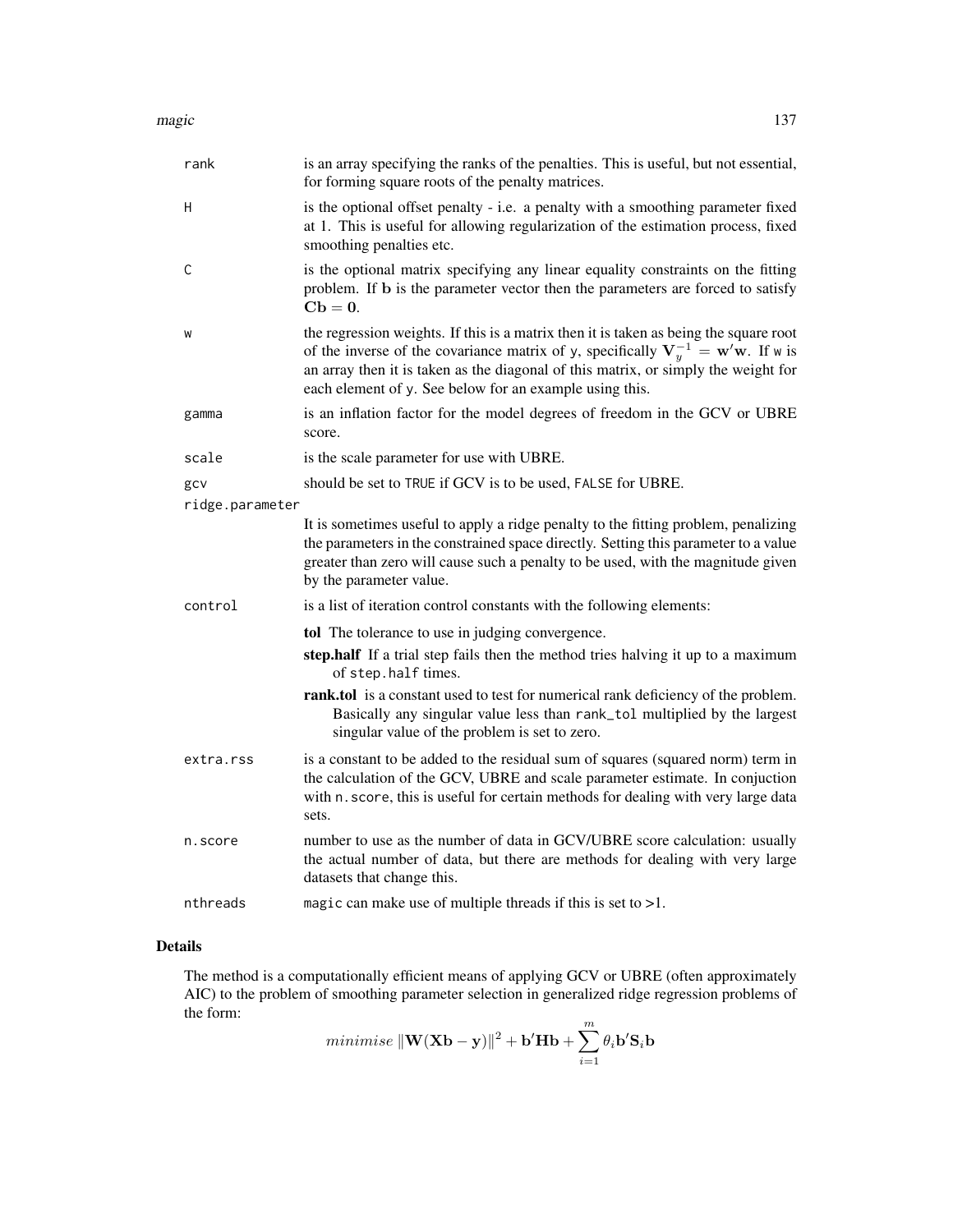possibly subject to constraints  $Cb = 0$ . X is a design matrix, b a parameter vector, y a data vector, W a weight matrix,  $S_i$  a positive semi-definite matrix of coefficients defining the ith penalty with associated smoothing parameter  $\theta_i$ , H is the positive semi-definite offset penalty matrix and C a matrix of coefficients defining any linear equality constraints on the problem. X need not be of full column rank.

The  $\theta_i$  are chosen to minimize either the GCV score:

$$
V_g = \frac{n||\mathbf{W}(\mathbf{y} - \mathbf{A}\mathbf{y})||^2}{[tr(\mathbf{I} - \gamma \mathbf{A})]^2}
$$

or the UBRE score:

$$
V_u = ||\mathbf{W}(\mathbf{y} - \mathbf{A}\mathbf{y})||^2/n - 2\phi tr(\mathbf{I} - \gamma \mathbf{A})/n + \phi
$$

where  $\gamma$  is gamma the inflation factor for degrees of freedom (usually set to 1) and  $\phi$  is scale, the scale parameter. A is the hat matrix (influence matrix) for the fitting problem (i.e the matrix mapping data to fitted values). Dependence of the scores on the smoothing parameters is through A.

The method operates by Newton or steepest descent updates of the logs of the  $\theta_i$ . A key aspect of the method is stable and economical calculation of the first and second derivatives of the scores w.r.t. the log smoothing parameters. Because the GCV/UBRE scores are flat w.r.t. very large or very small  $\theta_i$ , it's important to get good starting parameters, and to be careful not to step into a flat region of the smoothing parameter space. For this reason the algorithm rescales any Newton step that would result in a  $log(\theta_i)$  change of more than 5. Newton steps are only used if the Hessian of the GCV/UBRE is postive definite, otherwise steepest descent is used. Similarly steepest descent is used if the Newton step has to be contracted too far (indicating that the quadratic model underlying Newton is poor). All initial steepest descent steps are scaled so that their largest component is 1. However a step is calculated, it is never expanded if it is successful (to avoid flat portions of the objective), but steps are successively halved if they do not decrease the GCV/UBRE score, until they do, or the direction is deemed to have failed. (Given the smoothing parameters the optimal b parameters are easily found.)

The method is coded in C with matrix factorizations performed using LINPACK and LAPACK routines.

#### Value

The function returns a list with the following items:

| b       | The best fit parameters given the estimated smoothing parameters.                                                                           |
|---------|---------------------------------------------------------------------------------------------------------------------------------------------|
| scale   | the estimated (GCV) or supplied (UBRE) scale parameter.                                                                                     |
| score   | the minimized GCV or UBRE score.                                                                                                            |
| sp      | an array of the estimated smoothing parameters.                                                                                             |
| sp.full | an array of the smoothing parameters that actually multiply the elements of S<br>(same as sp if L was NULL). This is $exp(L\%*\%log(sp))$ . |
| r٧      | a factored form of the parameter covariance matrix. The (Bayesian) covariance<br>matrix of the parametes b is given by rV%*%t(rV)*scale.    |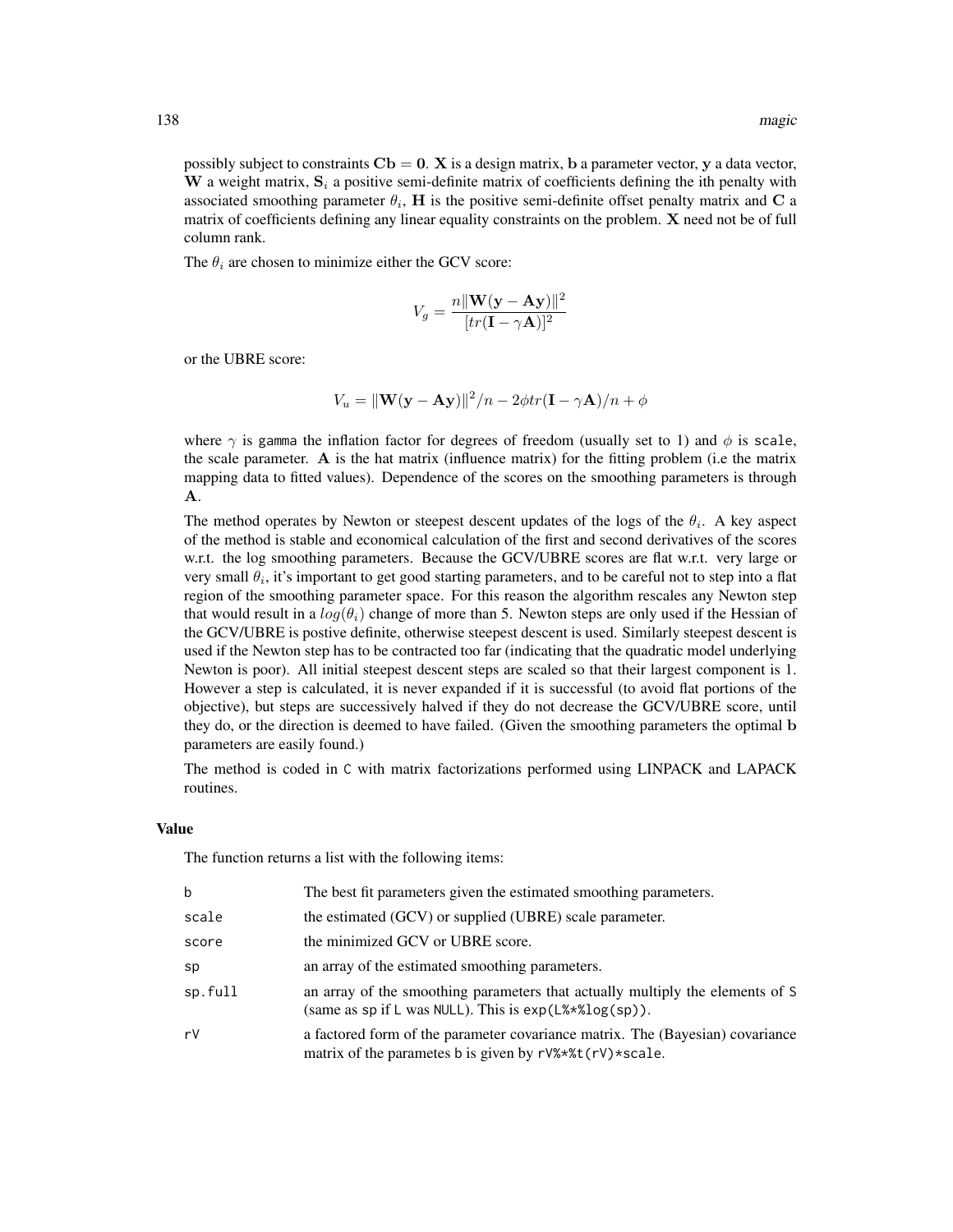- full.rank The apparent rank of the problem: number of parameters less number of equality constraints.
- rank The estimated actual rank of the problem (at the final iteration of the method).
- fully.converged is TRUE if the method converged by satisfying the convergence criteria, and FALSE if it coverged by failing to decrease the score along the search direction.
- hess.pos.def is TRUE if the hessian of the UBRE or GCV score was positive definite at convergence.
- iter is the number of Newton/Steepest descent iterations taken.
- score.calls is the number of times that the GCV/UBRE score had to be evaluated.
- rms.grad is the root mean square of the gradient of the UBRE/GCV score w.r.t. the smoothing parameters.
- R The factor R from the QR decomposition of the weighted model matrix. This is un-pivoted so that column order corresponds to X. So it may not be upper triangular.

Note that some further useful quantities can be obtained using [magic.post.proc](#page-139-0).

### Author(s)

Simon N. Wood <simon.wood@r-project.org>

# References

Wood, S.N. (2004) Stable and efficient multiple smoothing parameter estimation for generalized additive models. J. Amer. Statist. Ass. 99:673-686

<https://www.maths.ed.ac.uk/~swood34/>

#### See Also

[magic.post.proc](#page-139-0),[gam](#page-47-0)

## Examples

```
## Use `magic' for a standard additive model fit ...
  library(mgcv)
   set.seed(1);n <- 200;sig <- 1
  dat <- gamSim(1,n=n,scale=sig)
  k < -30## set up additive model
  G <- gam(y~s(x0,k=k)+s(x1,k=k)+s(x2,k=k)+s(x3,k=k),fit=FALSE,data=dat)
## fit using magic (and gam default tolerance)
  mgfit <- magic(G$y,G$X,G$sp,G$S,G$off,rank=G$rank,
                 control=list(tol=1e-7,step.half=15))
## and fit using gam as consistency check
```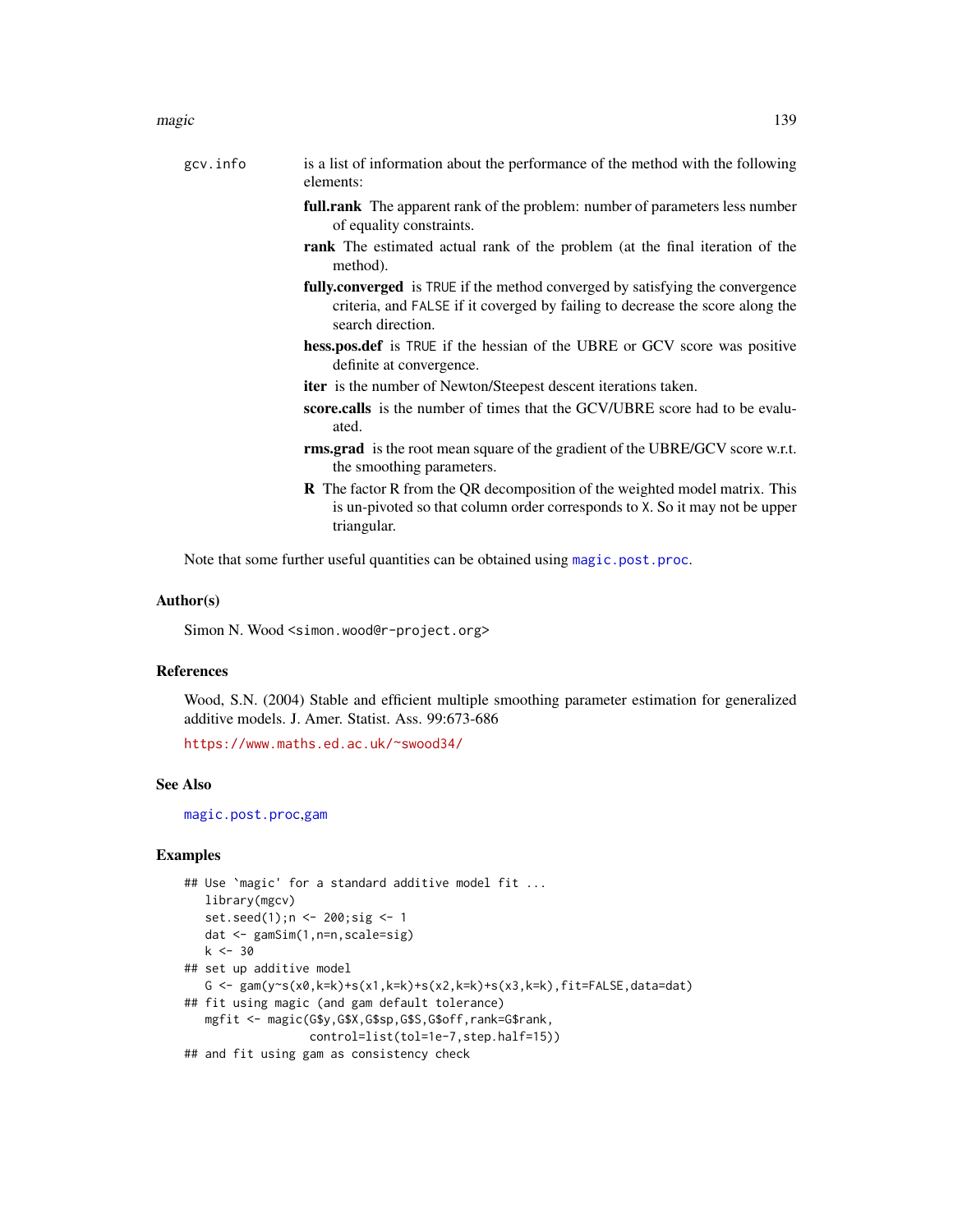```
b \leftarrow \text{gam}(G=G)mgfit$sp;b$sp # compare smoothing parameter estimates
  edf <- magic.post.proc(G$X,mgfit,G$w)$edf # get e.d.f. per param
  range(edf-b$edf) # compare
## p>n example... fit model to first 100 data only, so more
## params than data...
  mgfit <- magic(G$y[1:100],G$X[1:100,],G$sp,G$S,G$off,rank=G$rank)
  edf <- magic.post.proc(G$X[1:100,],mgfit,G$w[1:100])$edf
## constrain first two smooths to have identical smoothing parameters
  L \leftarrow diag(3); L \leftarrow rbind(L[1,], L)mgfit <- magic(G$y,G$X,rep(-1,3),G$S,G$off,L=L,rank=G$rank,C=G$C)
## Now a correlated data example ...
   library(nlme)
## simulate truth
   set.seed(1);n<-400;sig<-2
   x \le -0: (n-1)/(n-1)
    f <- 0.2*x^11*(10*(1-x))^6+10*(10*x)^3*(1-x)^10
## produce scaled covariance matrix for AR1 errors...
   V <- corMatrix(Initialize(corAR1(.6),data.frame(x=x)))
    Cv \le -\text{chol}(V) # t(Cv)%*%Cv=V
## Simulate AR1 errors ...
    e lt- t(Cv)%*%rnorm(n,0,sig) # so cov(e) = V * sig^2## Observe truth + AR1 errors
   y \leq -f + e## GAM ignoring correlation
   par(mfrow=c(1,2))
   b \leq gam(y\text{~s}(x, k=20))plot(b);lines(x,f-mean(f),col=2);title("Ignoring correlation")
## Fit smooth, taking account of *known* correlation...
   w \le -\text{solve}(t(Cv)) # V^{(n-1)} = w'w## Use `gam' to set up model for fitting...
   G \leq gam(y\leq(x,k=20),fit=FALSE)
    ## fit using magic, with weight *matrix*
    mgfit <- magic(G$y,G$X,G$sp,G$S,G$off,rank=G$rank,C=G$C,w=w)
## Modify previous gam object using new fit, for plotting...
   mg.stuff <- magic.post.proc(G$X,mgfit,w)
   b$edf <- mg.stuff$edf;b$Vp <- mg.stuff$Vb
   b$coefficients <- mgfit$b
   plot(b);lines(x,f-mean(f),col=2);title("Known correlation")
```
<span id="page-139-0"></span>magic.post.proc *Auxilliary information from magic fit*

#### **Description**

Obtains Bayesian parameter covariance matrix, frequentist parameter estimator covariance matrix, estimated degrees of freedom for each parameter and leading diagonal of influence/hat matrix, for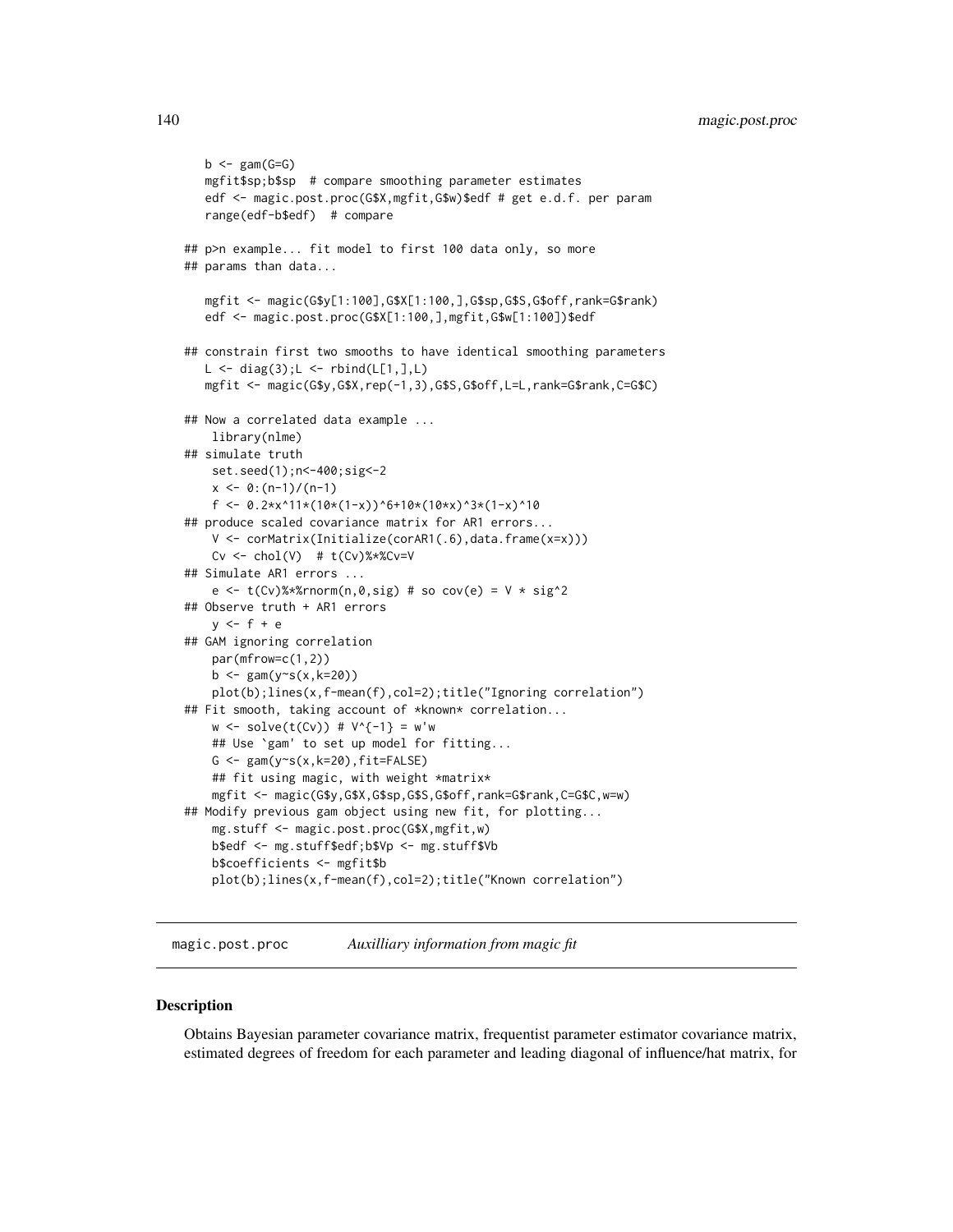# magic.post.proc 141

a penalized regression estimated by magic.

# Usage

magic.post.proc(X,object,w=NULL)

# Arguments

| X      | is the model matrix.                                                                                                                                                                                                                                                                                                                                                                  |
|--------|---------------------------------------------------------------------------------------------------------------------------------------------------------------------------------------------------------------------------------------------------------------------------------------------------------------------------------------------------------------------------------------|
| object | is the list returned by magic after fitting the model with model matrix X.                                                                                                                                                                                                                                                                                                            |
| w      | is the weight vector used in fitting, or the weight matrix used in fitting (i.e.<br>supplied to magic, if one was.). If w is a vector then its elements are typically<br>proportional to reciprocal variances (but could even be negative). If w is a matrix<br>then $t(w)$ % w should typically give the inverse of the covariance matrix of the<br>response data supplied to magic. |

#### Details

object contains rV (V, say), and scale  $(\phi, say)$  which can be used to obtain the require quantities as follows. The Bayesian covariance matrix of the parameters is  $VV'\phi$ . The vector of estimated degrees of freedom for each parameter is the leading diagonal of  $VV'X'W'WX$  where W is either the weight matrix w or the matrix diag(w). The hat/influence matrix is given by  $\mathbf{W} \mathbf{X} \mathbf{V} \mathbf{V}' \mathbf{X}' \mathbf{W}'$ .

The frequentist parameter estimator covariance matrix is  $VV'X'W'WXVV' \phi$ : it is sometimes useful for testing terms for equality to zero.

#### Value

A list with three items:

| ٧b  | the Bayesian covariance matrix of the model parameters.                                |
|-----|----------------------------------------------------------------------------------------|
| ٧e  | the frequentist covariance matrix for the parameter estimators.                        |
| hat | the leading diagonal of the hat (influence) matrix.                                    |
| edf | the array giving the estimated degrees of freedom associated with each parame-<br>ter. |

# Author(s)

Simon N. Wood <simon.wood@r-project.org>

# See Also

[magic](#page-135-0)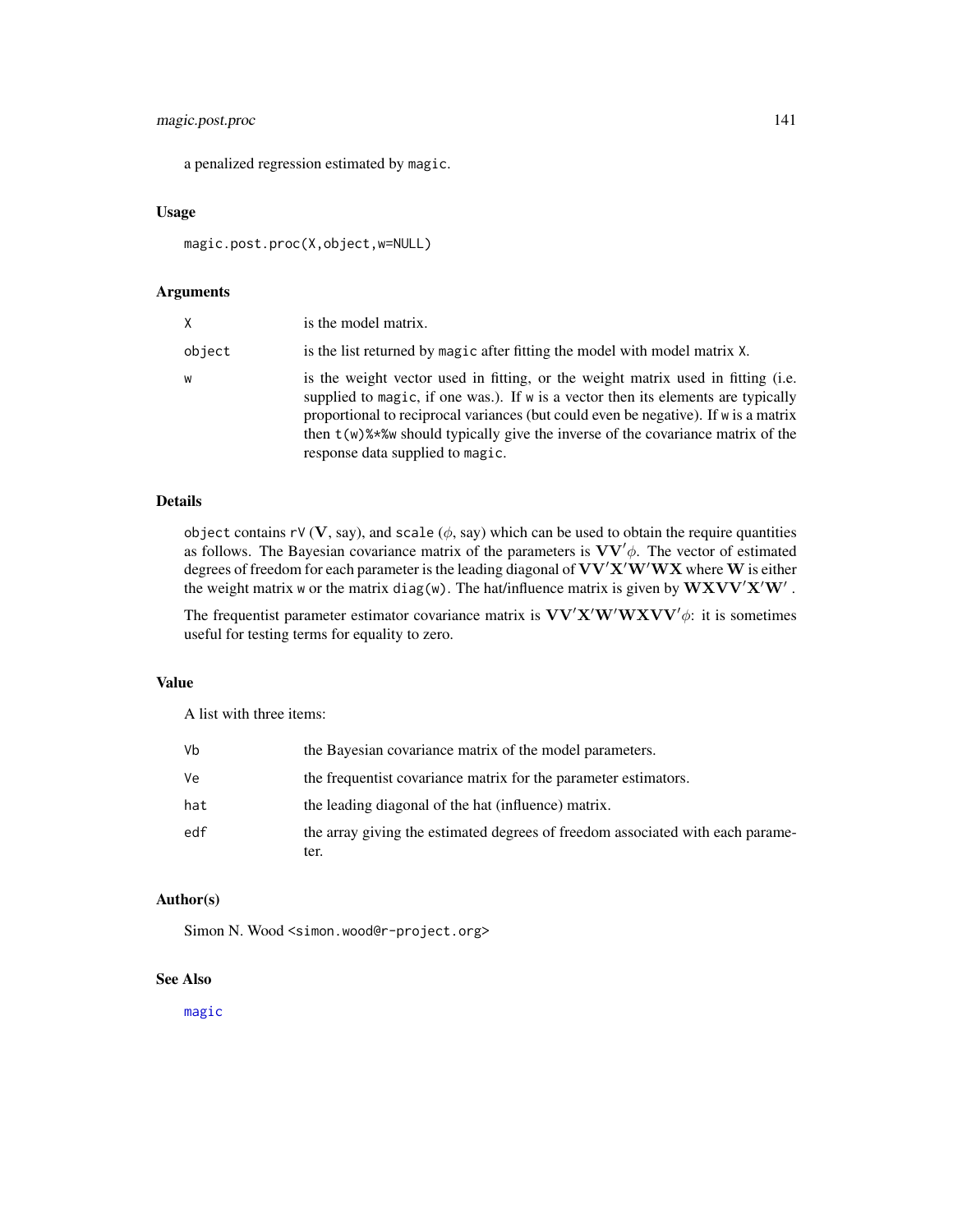#### **Description**

This page provides answers to some of the questions that get asked most often about mgcv

#### FAQ list

- 1. How can I compare gamm models? In the identity link normal errors case, then AIC and hypotheis testing based methods are fine. Otherwise it is best to work out a strategy based on the [summary.gam](#page-278-0) Alternatively, simple random effects can be fitted with [gam](#page-47-0), which makes comparison straightforward. Package gamm4 is an alternative, which allows AIC type model selection for generalized models.
- 2. How do I get the equation of an estimated smooth? This slightly misses the point of semiparametric modelling: the idea is that we estimate the form of the function from data without assuming that it has a particular simple functional form. Of course for practical computation the functions do have underlying mathematical representations, but they are not very helpful, when written down. If you do need the functional forms then see chapter 5 of Wood (2017). However for most purposes it is better to use predict. gam to evaluate the function for whatever argument values you need. If derivatives are required then the simplest approach is to use finite differencing (which also allows SEs etc to be calculated).
- 3. Some of my smooths are estimated to be straight lines and their confidence intervals vanish at some point in the middle. What is wrong? Nothing. Smooths are subject to sum-to-zero identifiability constraints. If a smooth is estimated to be a straight line then it consequently has one degree of freedom, and there is no choice about where it passes through zero — so the CI must vanish at that point.
- 4. How do I test whether a smooth is significantly different from a straight line. See [tprs](#page-262-0) and the example therein.
- 5. An example from an mgcv helpfile gives an error is this a bug? It might be, but first please check that the version of mgcv you have loaded into R corresponds to the version from which the helpfile came. Many such problems are caused by trying to run code only supported in a later mgcv version in an earlier version. Another possibility is that you have an object loaded whose name clashes with an mgcv function (for example you are trying to use the mgcv multinom function, but have another object called multinom loaded.)
- 6. Some code from Wood (2006) causes an error: why? The book was written using mgcv version 1.3. To allow for REML estimation of smoothing parameters in versions 1.5, some changes had to be made to the syntax. In particular the function gam.method no longer exists. The smoothness selection method (GCV, REML etc) is now controlled by the method argument to gam while the optimizer is selected using the optimizer argument. See [gam](#page-47-0) for details.
- 7. Why is a model object saved under a previous mgcv version not usable with the current mgcv version? I'm sorry about this issue, I know it's really annoying. Here's my defence. Each mgcv version is run through an extensive test suite before release, to ensure that it gives the same results as before, unless there are good statistical reasons why not (e.g. improvements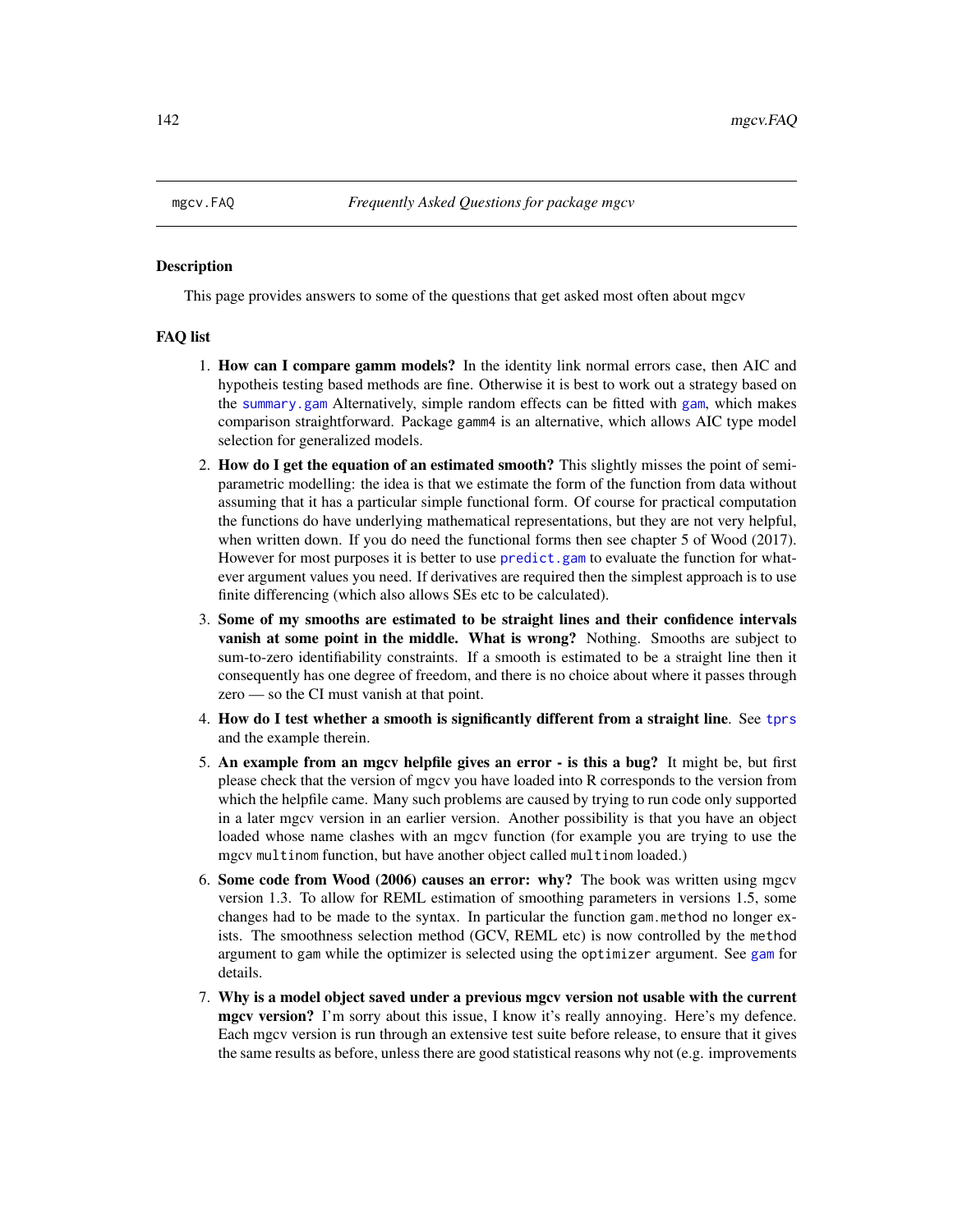to p-value approximation, fixing of an error). However it is sometimes necessary to modify the internal structure of model objects in a way that makes an old style object unusable with a newer version. For example, bug fixes or new R features sometimes require changes in the way that things are computed which in turn require modification of the object structure. Similarly improvements, such as the ability to compute smoothing parameters by RE/ML require object level changes. The only fix to this problem is to access the old object using the original mgcv version (available on CRAN), or to recompute the fit using the current mgcv version.

- 8. When using gamm or gamm4, the reported AIC is different for the gam object and the lme or lmer object. Why is this? There are several reasons for this. The most important is that the models being used are actually different in the two representations. When treating the GAM as a mixed model, you are implicitly assuming that if you gathered a replicate dataset, the smooths in your model would look completely different to the smooths from the original model, except for having the same degree of smoothness. Technically you would expect the smooths to be drawn afresh from their distribution under the random effects model. When viewing the gam from the usual penalized regression perspective, you would expect smooths to look broadly similar under replication of the data. i.e. you are really using Bayesian model for the smooths, rather than a random effects model (it's just that the frequentist random effects and Bayesian computations happen to coincide for computing the estimates). As a result of the different assumptions about the data generating process, AIC model comparisons can give rather different answers depending on the model adopted. Which you use should depend on which model you really think is appropriate. In addition the computations of the AICs are different. The mixed model AIC uses the marginal liklihood and the corresponding number of model parameters. The gam model uses the penalized likelihood and the effective degrees of freedom.
- 9. What does 'mgcv' stand for? 'Mixed GAM Computation Vehicle', is my current best effort (let me know if you can do better). Originally it stood for 'Multiple GCV', which has long since ceased to be usefully descriptive, (and I can't really change 'mgcv' now without causing disruption). On a bad inbox day 'Mad GAM Computing Vulture'.
- 10. My new method is failing to beat mgcv, what can I do? If speed is the problem, then make sure that you use the slowest basis possible  $("tp")$  with a large sample size, and experiment with different optimizers to find one that is slow for your problem. For prediction error/MSE, then leaving the smoothing basis dimensions at their arbitrary defaults, when these are inappropriate for the problem setting, is a good way of reducing performance. Similarly, using p-splines in place of derivative penalty based splines will often shave a little more from the performance here. Unlike REML/ML, prediction error based smoothness selection criteria such as Mallows Cp and GCV often produce a small proportion of severe overfits, so careful choise of smoothness selection method can help further. In particular GCV etc. usually result in worse confidence interval and p-value performance than ML or REML. If all this fails, try using a really odd simulation setup for which mgcv is clearly not suited: for example poor performance is almost guaranteed for small noisy datasets with large numbers of predictors.

#### Author(s)

Simon N. Wood <simon.wood@r-project.org>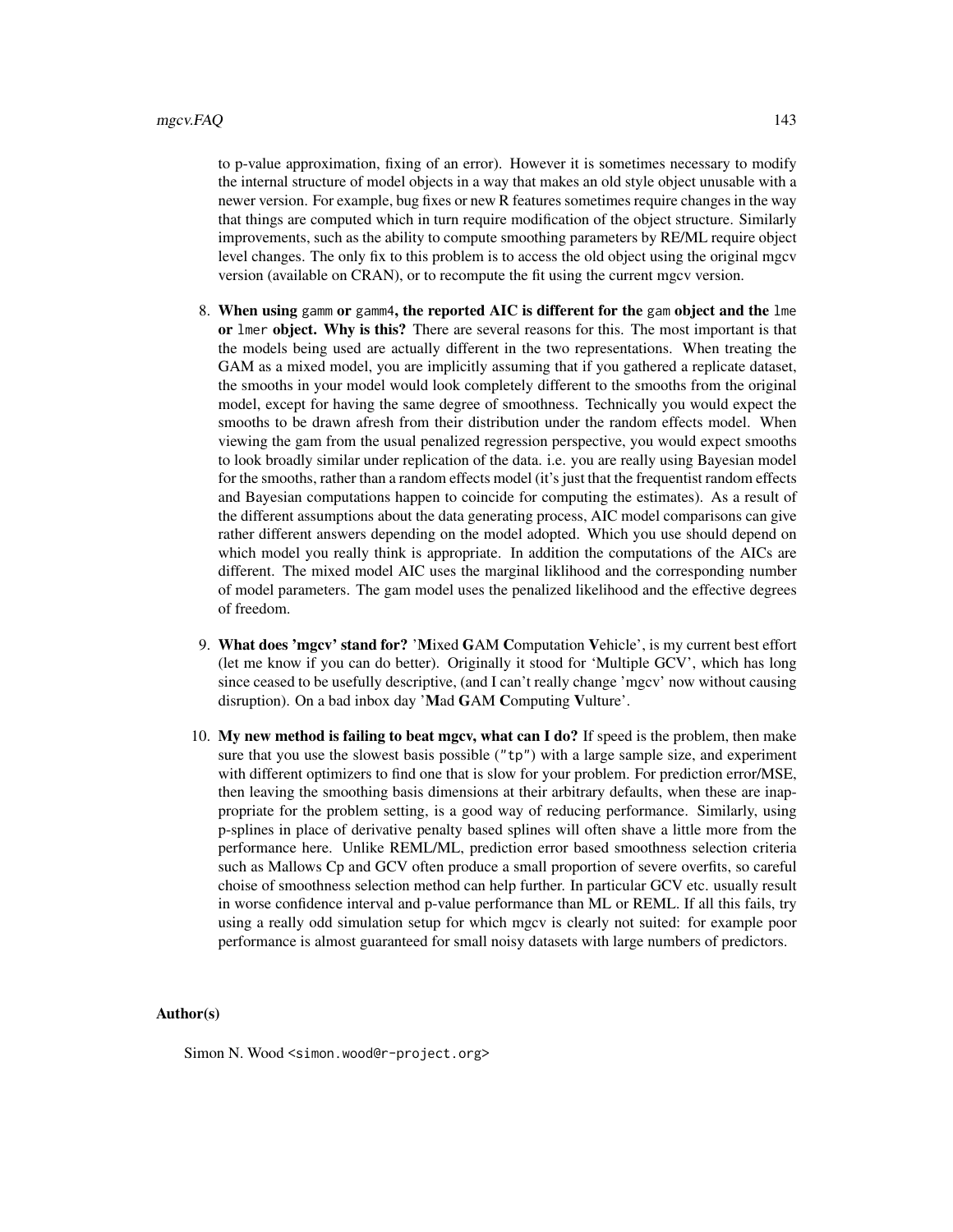# References

Wood S.N. (2006) Generalized Additive Models: An Introduction with R. Chapman and Hall/CRC Press.

Wood S.N. (2017) Generalized Additive Models: An Introduction with R (2nd edition). Chapman and Hall/CRC Press.

mgcv.package *Mixed GAM Computation Vehicle with GCV/AIC/REML smoothness estimation and GAMMs by REML/PQL*

#### Description

mgcv provides functions for generalized additive modelling ([gam](#page-47-0) and [bam](#page-6-0)) and generalized additive mixed modelling ([gamm](#page-91-0), and [random.effects](#page-200-0)). The term GAM is taken to include any model dependent on unknown smooth functions of predictors and estimated by quadratically penalized (possibly quasi-) likelihood maximization. Available distributions are covered in [family.mgcv](#page-37-0) and available smooths in [smooth.terms](#page-266-0).

Particular features of the package are facilities for automatic smoothness selection (Wood, 2004, 2011), and the provision of a variety of smooths of more than one variable. User defined smooths can be added. A Bayesian approach to confidence/credible interval calculation is provided. Linear functionals of smooths, penalization of parametric model terms and linkage of smoothing parameters are all supported. Lower level routines for generalized ridge regression and penalized linearly constrained least squares are also available. In addition to the main modelling functions, [jagam](#page-119-0) provided facilities to ease the set up of models for use with JAGS, while [ginla](#page-108-0) provides marginal inference via a version of Integrated Nested Laplace Approximation.

# Details

mgcv provides generalized additive modelling functions [gam](#page-47-0), [predict.gam](#page-184-0) and [plot.gam](#page-175-0), which are very similar in use to the S functions of the same name designed by Trevor Hastie (with some extensions). However the underlying representation and estimation of the models is based on a penalized regression spline approach, with automatic smoothness selection. A number of other functions such as [summary.gam](#page-278-0) and [anova.gam](#page-4-0) are also provided, for extracting information from a fitted [gamObject](#page-99-0).

Use of [gam](#page-47-0) is much like use of g $lm$ , except that within a gam model formula, isotropic smooths of any number of predictors can be specified using [s](#page-208-0) terms, while scale invariant smooths of any number of predictors can be specified using [te](#page-287-0), [ti](#page-287-1) or [t2](#page-282-0) terms. [smooth.terms](#page-266-0) provides an overview of the built in smooth classes, and [random.effects](#page-200-0) should be refered to for an overview of random effects terms (see also [mrf](#page-243-0) for Markov random fields). Estimation is by penalized likelihood or quasilikelihood maximization, with smoothness selection by GCV, GACV, gAIC/UBRE or (RE)ML. See [gam](#page-47-0), [gam.models](#page-71-0), [linear.functional.terms](#page-128-0) and [gam.selection](#page-80-0) for some discussion of model specification and selection. For detailed control of fitting see [gam.convergence](#page-62-0), [gam](#page-47-0) arguments method and optimizer and [gam.control](#page-59-0). For checking and visualization see [gam.check](#page-57-0), [choose.k](#page-20-0), [vis.gam](#page-303-0) and [plot.gam](#page-175-0). While a number of types of smoother are built into the package, it is also extendable with user defined smooths, see [smooth.construct](#page-222-0), for example.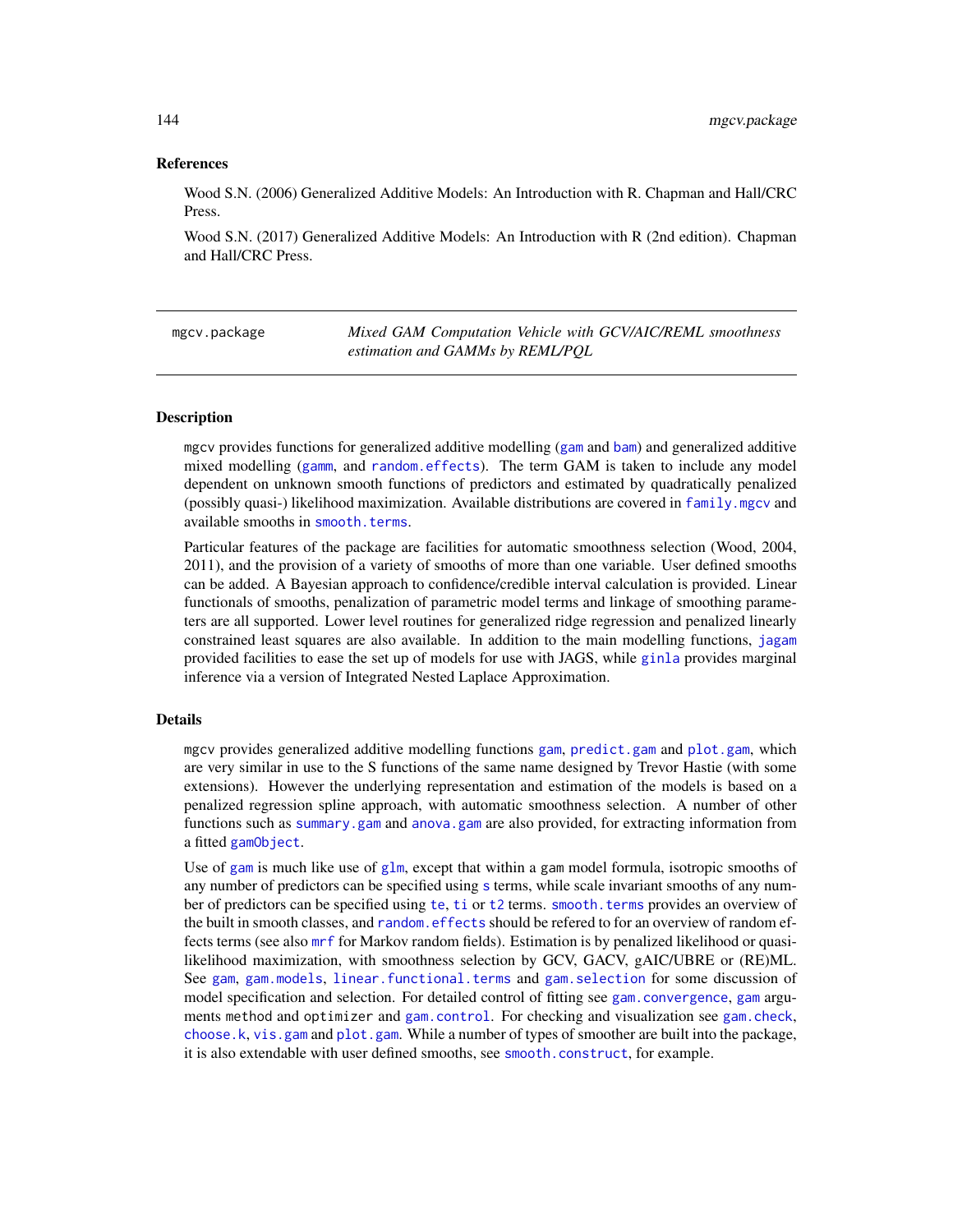A Bayesian approach to smooth modelling is used to derive standard errors on predictions, and hence credible intervals (see Marra and Wood, 2012). The Bayesian covariance matrix for the model coefficients is returned in Vp of the [gamObject](#page-99-0). See predict, gam for examples of how this can be used to obtain credible regions for any quantity derived from the fitted model, either directly, or by direct simulation from the posterior distribution of the model coefficients. Approximate pvalues can also be obtained for testing individual smooth terms for equality to the zero function, using similar ideas (see Wood, 2013a,b). Frequentist approximations can be used for hypothesis testing based model comparison. See [anova.gam](#page-4-0) and [summary.gam](#page-278-0) for more on hypothesis testing.

For large datasets (that is large n) see [bam](#page-6-0) which is a version of [gam](#page-47-0) with a much reduced memory footprint.

The package also provides a generalized additive mixed modelling function, [gamm](#page-91-0), based on a POL approach and lme from the nlme library (for an lme4 based version, see package gamm4). gamm is particularly useful for modelling correlated data (i.e. where a simple independence model for the residual variation is inappropriate). In addition, low level routine [magic](#page-135-0) can fit models to data with a known correlation structure.

Some underlying GAM fitting methods are available as low level fitting functions: see [magic](#page-135-0). But there is little functionality that can not be more conventiently accessed via [gam](#page-47-0) . Penalized weighted least squares with linear equality and inequality constraints is provided by [pcls](#page-166-0).

For a complete list of functions type library(help=mgcv). See also mgcv. FAQ.

## Author(s)

Simon Wood <simon.wood@r-project.org>

with contributions and/or help from Natalya Pya, Thomas Kneib, Kurt Hornik, Mike Lonergan, Henric Nilsson, Fabian Scheipl and Brian Ripley.

Polish translation - Lukasz Daniel; German translation - Chris Leick, Detlef Steuer; French Translation - Philippe Grosjean

Maintainer: Simon Wood <simon.wood@r-project.org>

Part funded by EPSRC: EP/K005251/1

#### References

These provide details for the underlying mgcv methods, and fuller references to the large literature on which the methods are based.

Wood, S.N., N. Pya and B. Saefken (2016), Smoothing parameter and model selection for general smooth models (with discussion). Journal of the American Statistical Association 111, 1548-1575 doi: [10.1080/01621459.2016.1180986](https://doi.org/10.1080/01621459.2016.1180986)

Wood, S.N. (2011) Fast stable restricted maximum likelihood and marginal likelihood estimation of semiparametric generalized linear models. Journal of the Royal Statistical Society (B) 73(1):3-36

Wood, S.N. (2004) Stable and efficient multiple smoothing parameter estimation for generalized additive models. J. Amer. Statist. Ass. 99:673-686.

Marra, G and S.N. Wood (2012) Coverage Properties of Confidence Intervals for Generalized Additive Model Components. Scandinavian Journal of Statistics, 39(1), 53-74.

Wood, S.N. (2013a) A simple test for random effects in regression models. Biometrika 100:1005- 1010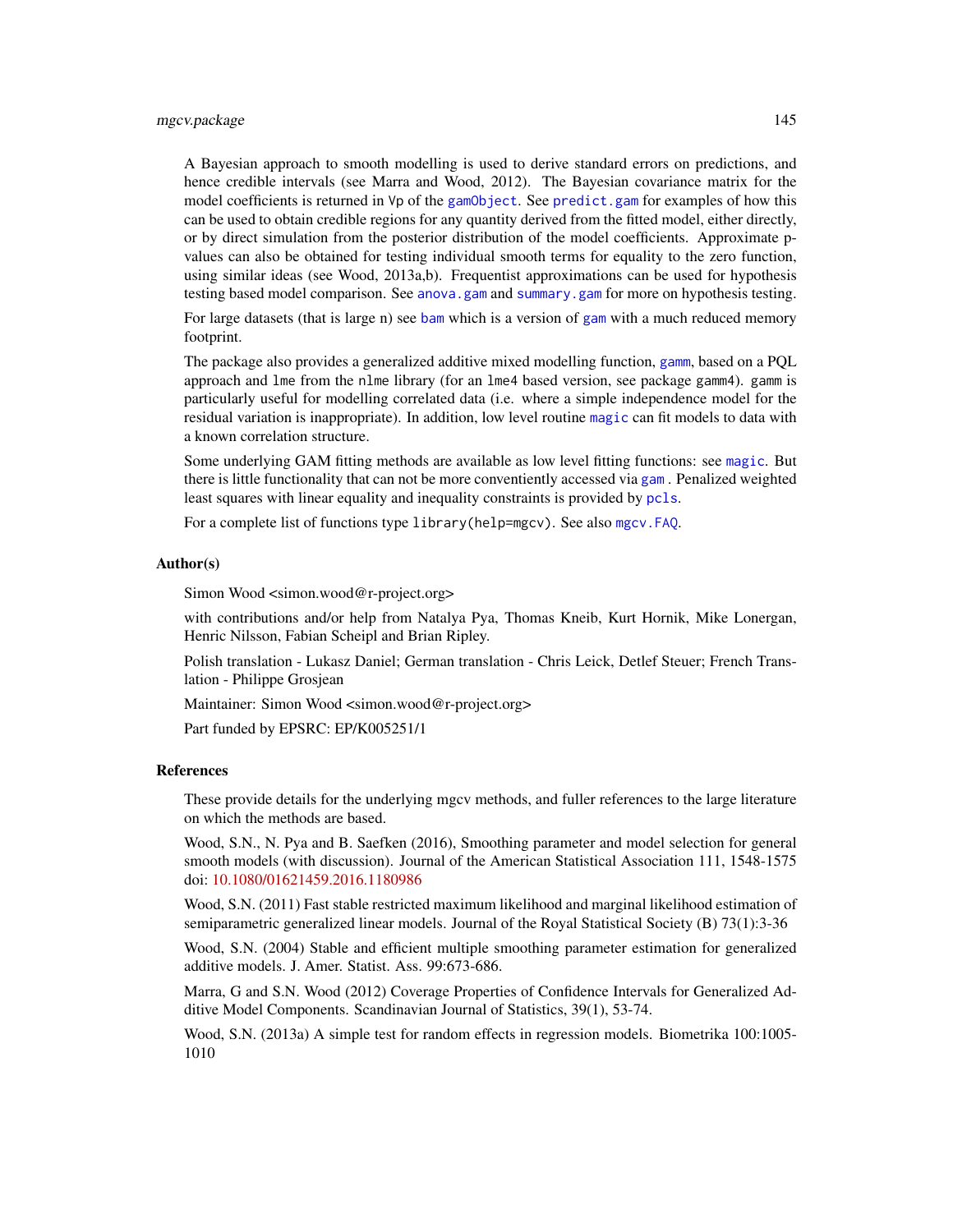Wood, S.N. (2013b) On p-values for smooth components of an extended generalized additive model. Biometrika 100:221-228

Wood, S.N. (2017) *Generalized Additive Models: an introduction with R (2nd edition)*, CRC Development of mgcv version 1.8 was part funded by EPSRC grants EP/K005251/1 and EP/I000917/1.

# Examples

## see examples for gam and gamm

mgcv.parallel *Parallel computation in mgcv.*

# Description

mgcv can make some use of multiple cores or a cluster.

[bam](#page-6-0) can use an openMP based parallelization approach alongside discretisation of covariates to achieve substantial speed ups. This is selected using the discrete=TRUE option to bam, withthe number of threads controlled via the nthreads argument. This is the approach that scales best. See example below.

Alternatively, function [bam](#page-6-0) can use the facilities provided in the [parallel](#page-0-0) package. See examples below. Note that most multi-core machines are memory bandwidth limited, so parallel speed up tends to be rather variable.

Function [gam](#page-47-0) can use parallel threads on a (shared memory) multi-core machine via openMP (where this is supported). To do this, set the desired number of threads by setting nthreads to the number of cores to use, in the control argument of [gam](#page-47-0). Note that, for the most part, only the dominant  $O(np^2)$  steps are parallelized (n is number of data, p number of parameters). For additive Gaussian models estimated by GCV, the speed up can be disappointing as these employ an  $O(p^3)$  SVD step that can also have substantial cost in practice.

[magic](#page-135-0) can also use multiple cores, but the same comments apply as for the GCV Gaussian additive model.

If control\$nthreads is set to more than the number of cores detected, then only the number of detected cores is used. Note that using virtual cores usually gives very little speed up, and can even slow computations slightly. For example, many Intel processors reporting 4 cores actually have 2 physical cores, each with 2 virtual cores, so using 2 threads gives a marked increase in speed, while using 4 threads makes little extra difference.

Note that on Intel and similar processors the maximum performance is usually achieved by disabling Hyper-Threading in BIOS, and then setting the number of threads to the number of physical cores used. This prevents the operating system scheduler from sending 2 floating point intensive threads to the same physical core, where they have to share a floating point unit (and cache) and therefore slow each other down. The scheduler tends to do this under the manager - worker multi-threading approach used in mgcv, since the manager thread looks very busy up to the point at which the workers are set to work, and at the point of scheduling the sceduler has no way of knowing that the manager thread actually has nothing more to do until the workers are finished. If you are working on a many cored platform where you can not disable hyper-threading then it may be worth setting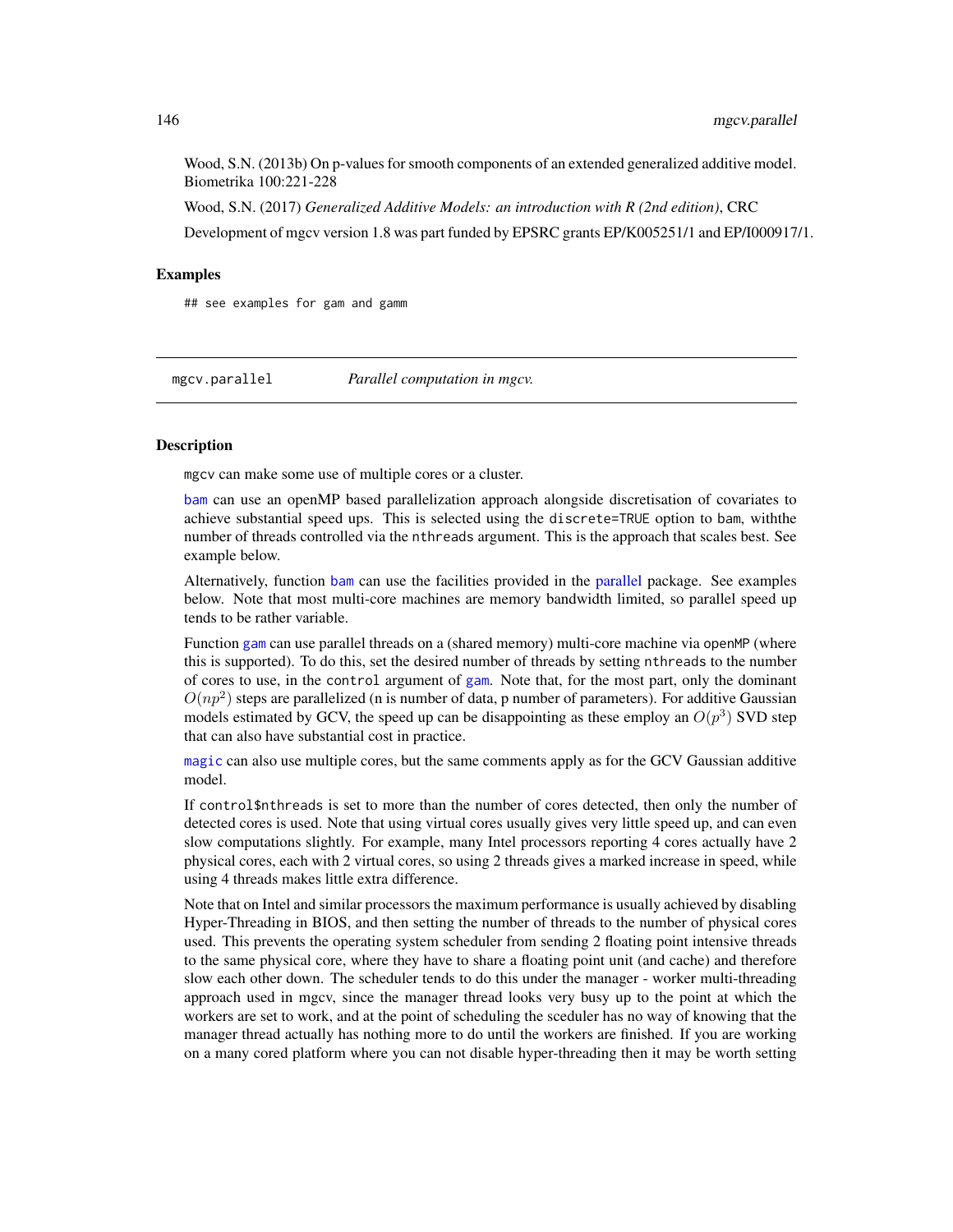# mgcv.parallel 147

the number of threads to one less than the number of physical cores, to reduce the frequency of such scheduling problems.

mgcv's work splitting always makes the simple assumption that all your cores are equal, and you are not sharing them with other floating point intensive threads.

In addition to hyper-threading several features may lead to apparently poor scaling. The first is that many CPUs have a Turbo mode, whereby a few cores can be run at higher frequency, provided the overall power used by the CPU does not exceed design limits, however it is not possible for all cores on the CPU to run at this frequency. So as you add threads eventually the CPU frequency has to be reduced below the Turbo frequency, with the result that you don't get the expected speed up from adding cores. Secondly, most modern CPUs have their frequency set dynamically according to load. You may need to set the system power management policy to favour high performance in order to maximize the chance that all threads run at the speed you were hoping for (you can turn off dynamic power control in BIOS, but then you turn off the possibility of Turbo also).

Because the computational burden in mgcv is all in the linear algebra, then parallel computation may provide reduced or no benefit with a tuned BLAS. This is particularly the case if you are using a multi threaded BLAS, but a BLAS that is tuned to make efficient use of a particular cache size may also experience loss of performance if threads have to share the cache.

# Author(s)

Simon Wood <simon.wood@r-project.org>

#### References

<https://hpc-tutorials.llnl.gov/openmp/>

# Examples

## illustration of multi-threading with gam...

```
require(mgcv);set.seed(9)
dat <- gamSim(1,n=2000,dist="poisson",scale=.1)
k \le -12; bs \le -1 "cr"; ctrl \le -1 ist(nthreads=2)
system.time(b1<-gam(y~s(x0,bs=bs)+s(x1,bs=bs)+s(x2,bs=bs,k=k)
            ,family=poisson,data=dat,method="REML"))[3]
system.time(b2<-gam(y~s(x0,bs=bs)+s(x1,bs=bs)+s(x2,bs=bs,k=k),
            family=poisson,data=dat,method="REML",control=ctrl))[3]
## Poisson example on a cluster with 'bam'.
## Note that there is some overhead in initializing the
## computation on the cluster, associated with loading
## the Matrix package on each node. Sample sizes are low
## here to keep example quick -- for such a small model
## little or no advantage is likely to be seen.
k <- 13;set.seed(9)
dat <- gamSim(1,n=6000,dist="poisson",scale=.1)
```
require(parallel)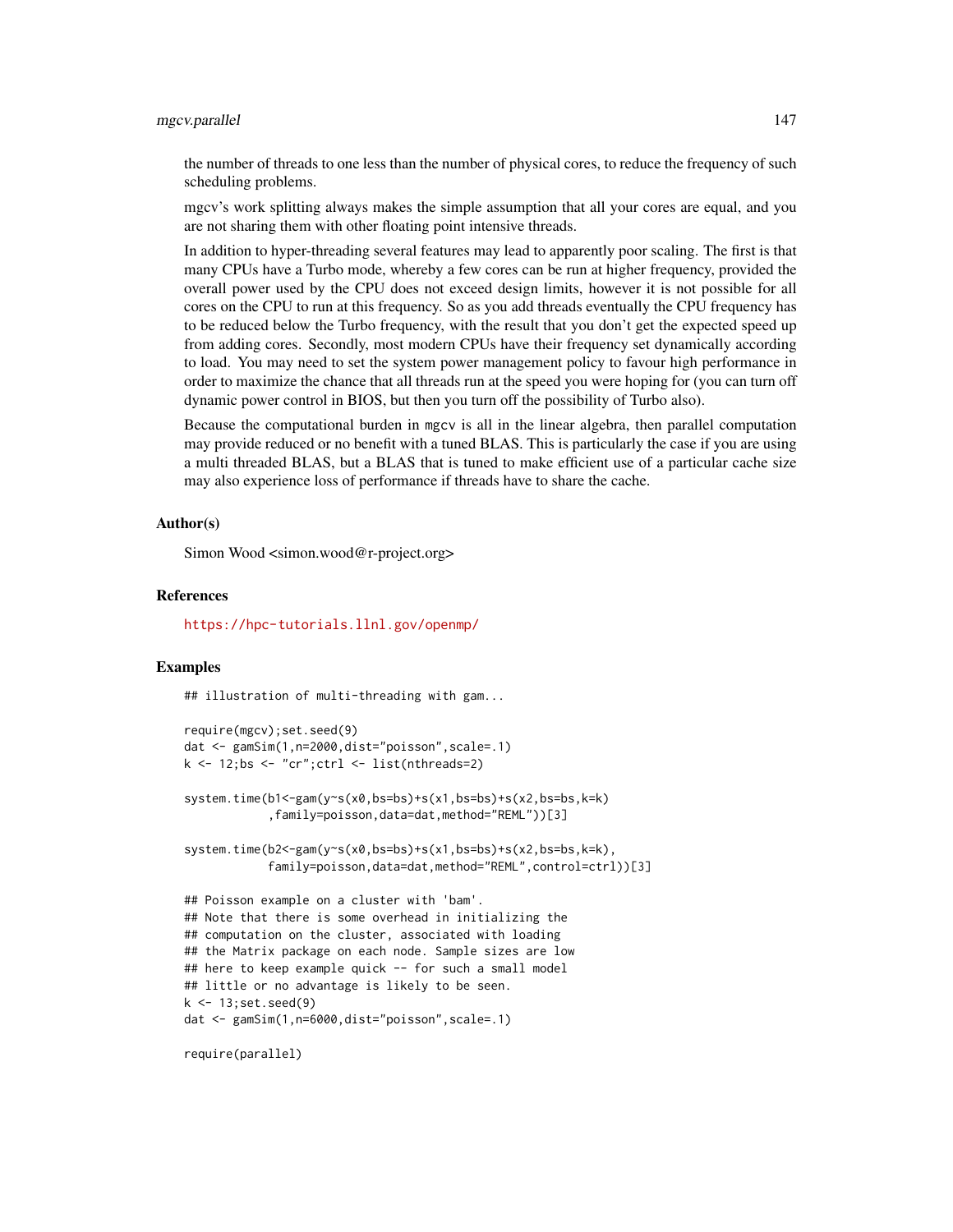```
nc <- 2 ## cluster size, set for example portability
if (detectCores()>1) { ## no point otherwise
  cl <- makeCluster(nc)
  ## could also use makeForkCluster, but read warnings first!
} else cl <- NULL
system.time(b3 <- bam(y ~ s(x0,bs=bs,k=7)+s(x1,bs=bs,k=7)+s(x2,bs=bs,k=k)
            ,data=dat,family=poisson(),chunk.size=5000,cluster=cl))
fv <- predict(b3,cluster=cl) ## parallel prediction
if (!is.null(cl)) stopCluster(cl)
b3
## Alternative, better scaling example, using the discrete option with bam...
system.time(b4 <- bam(y ~ s(x0,bs=bs,k=7)+s(x1,bs=bs,k=7)+s(x2,bs=bs,k=k)
            ,data=dat,family=poisson(),discrete=TRUE,nthreads=2))
```
mini.roots *Obtain square roots of penalty matrices*

# Description

INTERNAL function to obtain square roots, B[[i]], of the penalty matrices S[[i]]'s having as few columns as possible.

#### Usage

mini.roots(S, off, np, rank = NULL)

# Arguments

| S.   | a list of penalty matrices, in packed form.                                                                                                     |
|------|-------------------------------------------------------------------------------------------------------------------------------------------------|
| off  | a vector where the i-th element is the offset for the i-th matrix. The elements in<br>columns $1:$ of $F[i]$ of $B[[i]]$ will be equal to zero. |
| np   | total number of parameters.                                                                                                                     |
| rank | here rank [i] is optional supplied rank of $S[[i]]$ . Set rank [i] < 1, or rank=NULL<br>to estimate.                                            |

# Value

A list of matrix square roots such that S[[i]]=B[[i]]%\*%t(B[[i]]).

# Author(s)

Simon N. Wood <simon.wood@r-project.org>.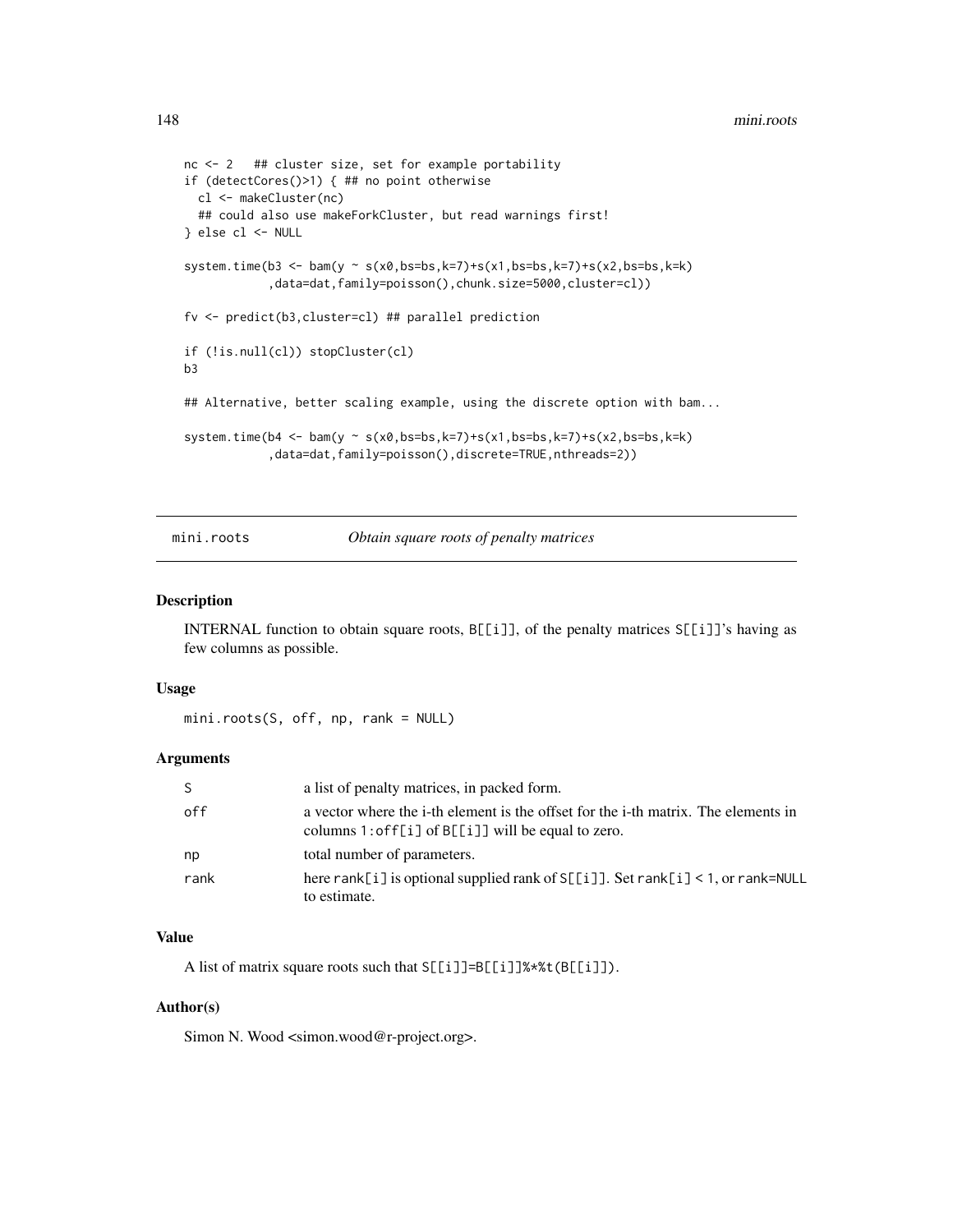## Description

If there are missing values in the response or covariates of a GAM then the default is simply to use only the 'complete cases'. If there are many missing covariates, this can get rather wasteful. One possibility is then to use imputation. Another is to substitute a simple random effects model in which the by variable mechanism is used to set  $s(x)$  to zero for any missing x, while a Gaussian random effect is then substituted for the 'missing' s(x). See the example for details of how this works, and [gam.models](#page-71-0) for the necessary background on by variables.

# Author(s)

Simon Wood <simon.wood@r-project.org>

# See Also

[gam.vcomp](#page-85-0), [gam.models](#page-71-0), [s](#page-208-0), [smooth.construct.re.smooth.spec](#page-248-0),[gam](#page-47-0)

### Examples

## The example takes a couple of minutes to run...

```
require(mgcv)
par(mfrow=c(4,4),mar=c(4,4,1,1))for (sim in c(1,7)) { ## cycle over uncorrelated and correlated covariates
 n <- 350;set.seed(2)
 ## simulate data but randomly drop 300 covariate measurements
 ## leaving only 50 complete cases...
 dat \leq gamSim(sim, n=n, scale=3) ## 1 or 7
 drop \le sample(1:n,300) ## to
 for (i in 2:5) dat[drop[1:75+(i-2)*75],i] <- NA
```

```
## process data.frame producing binary indicators of missingness,
## mx0, mx1 etc. For each missing value create a level of a factor
## idx0, idx1, etc. So idx0 has as many levels as x0 has missing
## values. Replace the NA's in each variable by the mean of the
## non missing for that variable...
```

```
dname <- names(dat)[2:5]
dat1 <- dat
for (i in 1:4) {
  by.name <- paste("m",dname[i],sep="")
  dat1[[by.name]] <- is.na(dat1[[dname[i]]])
  dat1[[dname[i]]][dat1[[by.name]]] <- mean(dat1[[dname[i]]],na.rm=TRUE)
  lev <- rep(1,n);lev[dat1[[by.name]]] <- 1:sum(dat1[[by.name]])
  id.name <- paste("id",dname[i],sep="")
  dat1[[id.name]] <- factor(lev)
```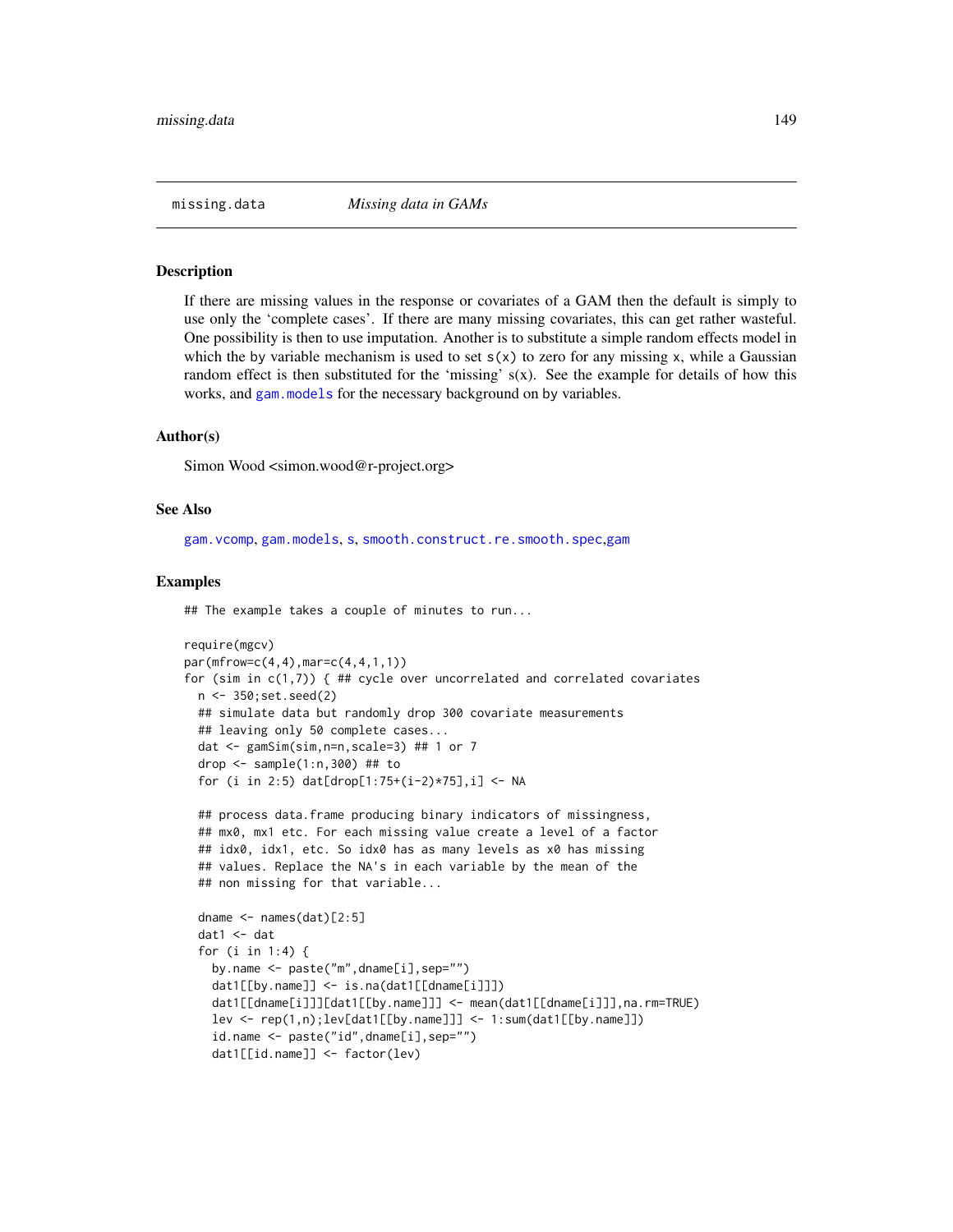```
dat1[[by.name]] <- as.numeric(dat1[[by.name]])
 }
 ## Fit a gam, in which any missing value contributes zero
 ## to the linear predictor from its smooth, but each
 ## missing has its own random effect, with the random effect
 ## variances being specific to the variable. e.g.
 ## for s(x0,by=ordered(!mx0)), declaring the `by' as an ordered
 ## factor ensures that the smooth is centred, but multiplied
 ## by zero when mx0 is one (indicating a missing x0). This means
 ## that any value (within range) can be put in place of the
 ## NA for x0. s(idx0,bs="re",by=mx0) produces a separate Gaussian
 ## random effect for each missing value of x0 (in place of s(x0),
 ## effectively). The `by' variable simply sets the random effect to
 ## zero when x0 is non-missing, so that we can set idx0 to any
 ## existing level for these cases.
 b <- bam(y~s(x0,by=ordered(!mx0))+s(x1,by=ordered(!mx1))+
            s(x2,by=ordered(!mx2))+s(x3,by=ordered(!mx3))+
            s(idx0,bs="re",by=mx0)+s(idx1,bs="re",by=mx1)+
            s(idx2,bs="re",by=mx2)+s(idx3,bs="re",by=mx3)
             ,data=dat1,discrete=TRUE)
 for (i in 1:4) plot(b,select=i) ## plot the smooth effects from b
 ## fit the model to the `complete case' data...
 b2 \leq \gamma gam(y~s(x0)+s(x1)+s(x2)+s(x3),data=dat,method="REML")
 plot(b2) ## plot the complete case results
}
```
model.matrix.gam *Extract model matrix from GAM fit*

# Description

Obtains the model matrix from a fitted gam object.

# Usage

```
## S3 method for class 'gam'
model.matrix(object, ...)
```
#### Arguments

| object  | fitted model object of class gam as produced by gam(). |
|---------|--------------------------------------------------------|
| $\cdot$ | other arguments, passed to predict.gam.                |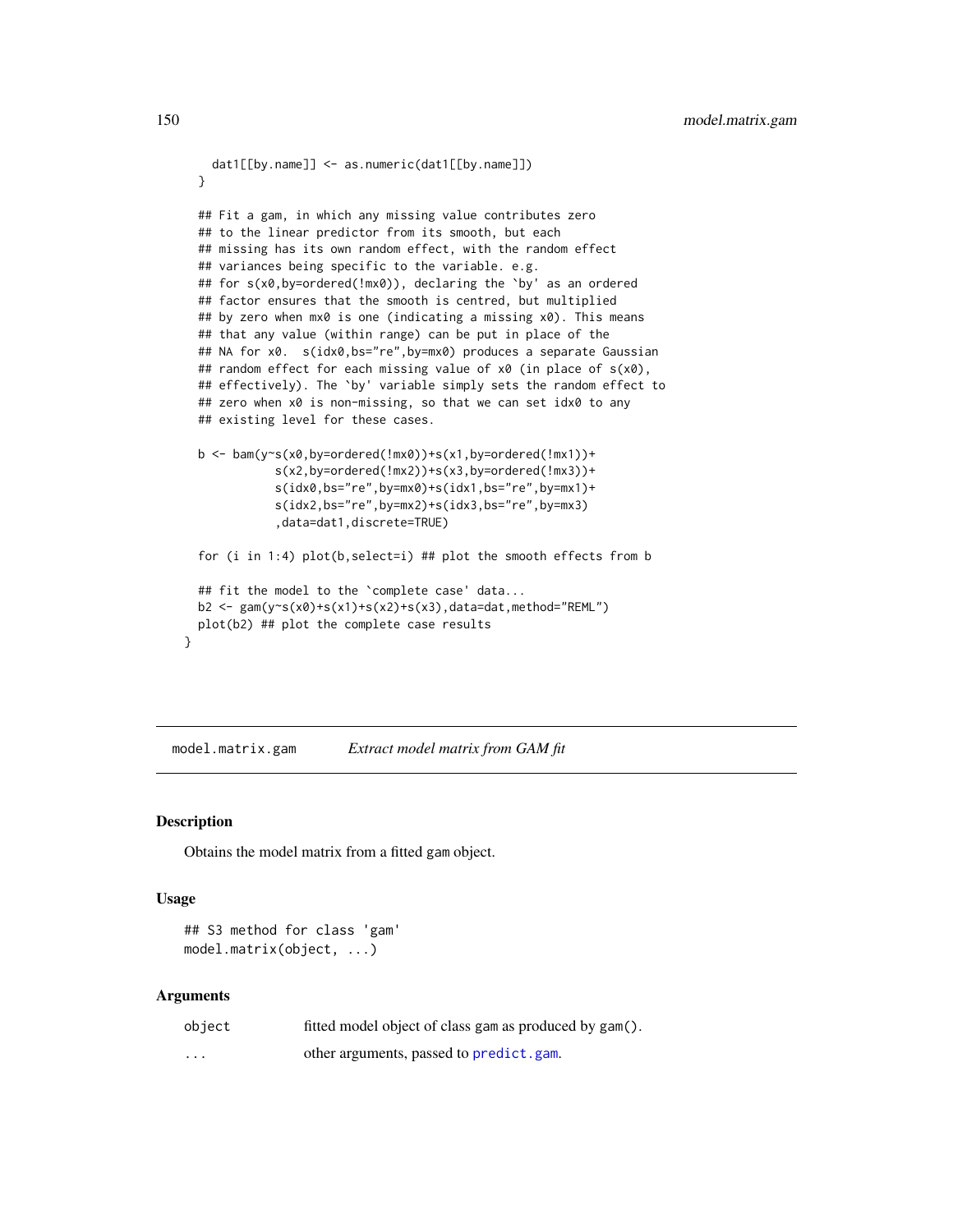### mono.con 151

# Details

Calls [predict.gam](#page-184-0) with no newdata argument and type="lpmatrix" in order to obtain the model matrix of object.

# Value

A model matrix.

# Author(s)

Simon N. Wood <simon.wood@r-project.org>

# References

Wood S.N. (2006b) Generalized Additive Models: An Introduction with R. Chapman and Hall/CRC Press.

# See Also

[gam](#page-47-0)

## Examples

```
require(mgcv)
n < -15x \leftarrow runif(n)y \leftarrow \sin(x \times 2 \times pi) + \text{rnorm}(n) \times .2mod <- gam(y~s(x,bs="cc",k=6),knots=list(x=seq(0,1,length=6)))
model.matrix(mod)
```
<span id="page-150-0"></span>

mono.con *Monotonicity constraints for a cubic regression spline*

# Description

Finds linear constraints sufficient for monotonicity (and optionally upper and/or lower boundedness) of a cubic regression spline. The basis representation assumed is that given by the gam, "cr" basis: that is the spline has a set of knots, which have fixed x values, but the y values of which constitute the parameters of the spline.

#### Usage

mono.con(x,up=TRUE,lower=NA,upper=NA)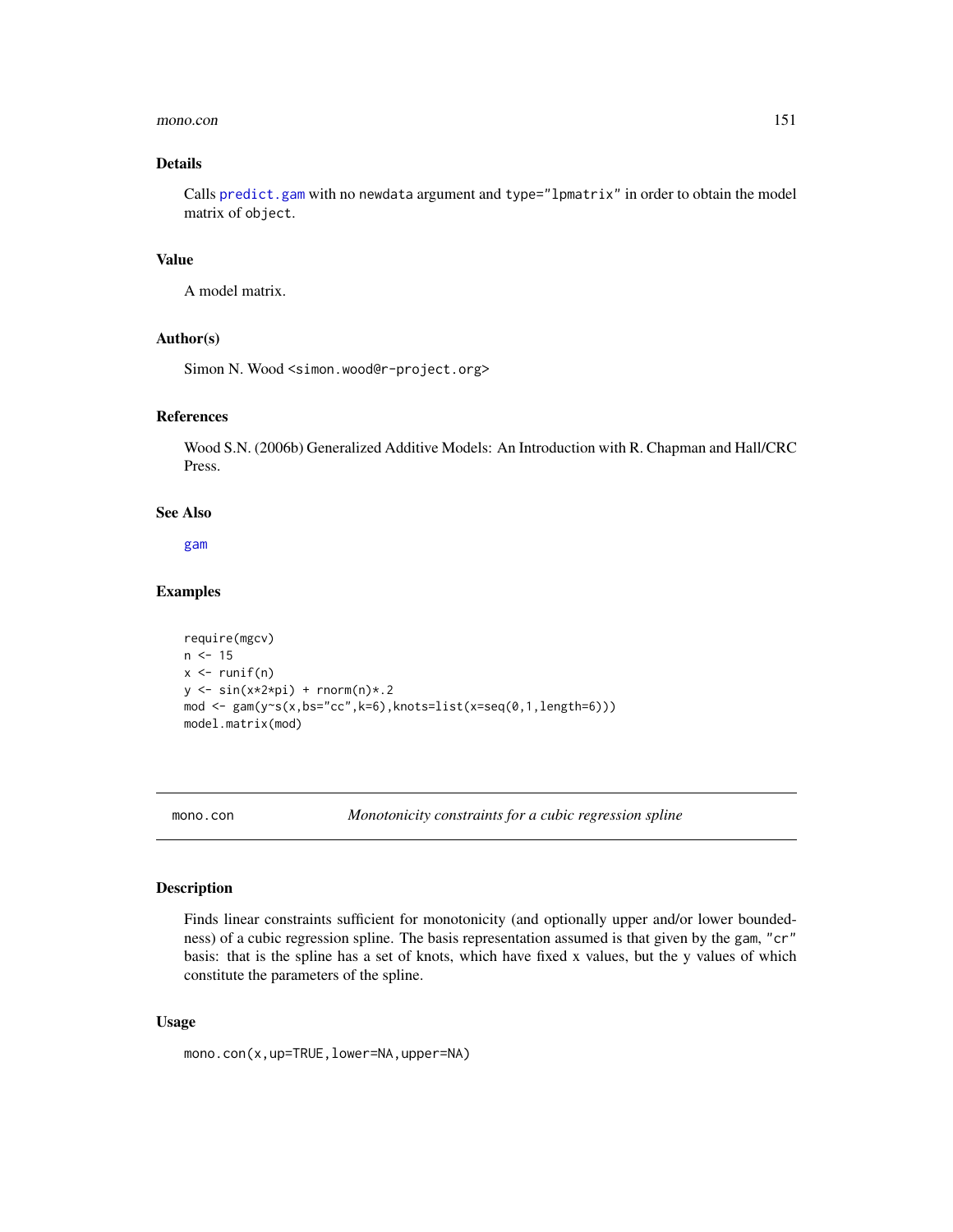## Arguments

| X     | The array of knot locations.                                                                             |
|-------|----------------------------------------------------------------------------------------------------------|
| up    | If TRUE then the constraints imply increase, if FALSE then decrease.                                     |
| lower | This specifies the lower bound on the spline unless it is NA in which case no<br>lower bound is imposed. |
| upper | This specifies the upper bound on the spline unless it is NA in which case no<br>upper bound is imposed. |

# Details

Consider the natural cubic spline passing through the points  $\{x_i, p_i : i = 1...n\}$ . Then it is possible to find a relatively small set of linear constraints on p sufficient to ensure monotonicity (and bounds if required):  $Ap \geq b$ . Details are given in Wood (1994).

# Value

a list containing constraint matrix A and constraint vector b.

#### Author(s)

Simon N. Wood <simon.wood@r-project.org>

# References

Gill, P.E., Murray, W. and Wright, M.H. (1981) *Practical Optimization*. Academic Press, London.

Wood, S.N. (1994) Monotonic smoothing splines fitted by cross validation. *SIAM Journal on Scientific Computing* 15(5), 1126–1133.

<https://www.maths.ed.ac.uk/~swood34/>

# See Also

[magic](#page-135-0), [pcls](#page-166-0)

# Examples

## see ?pcls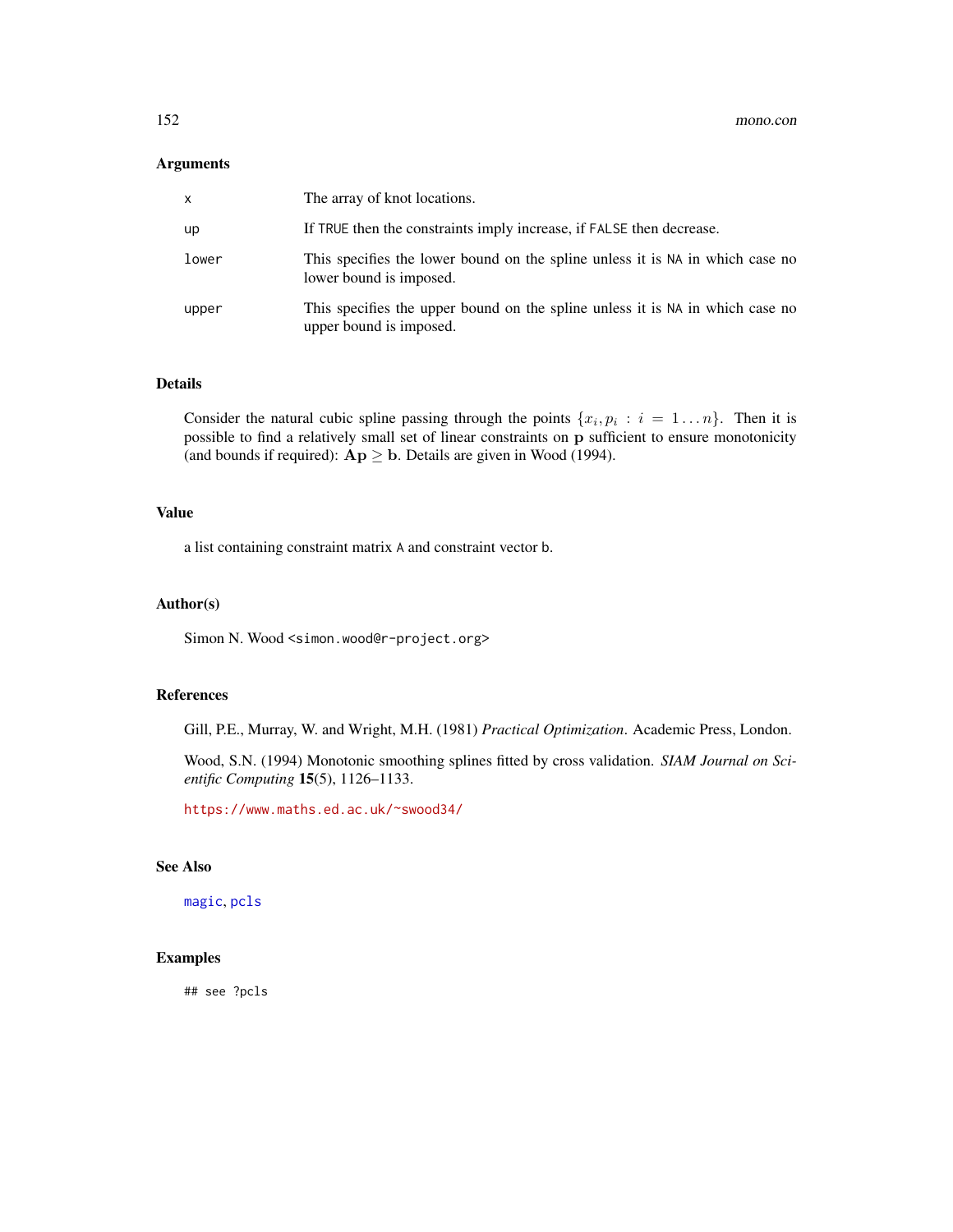## Description

Find a square root of a positive semi-definite matrix, having as few columns as possible. Uses either pivoted choleski decomposition or singular value decomposition to do this.

#### Usage

mroot(A,rank=NULL,method="chol")

# Arguments

| A      | The positive semi-definite matrix, a square root of which is to be found.                                                                                                                                    |
|--------|--------------------------------------------------------------------------------------------------------------------------------------------------------------------------------------------------------------|
| rank   | if the rank of the matrix A is known then it should be supplied. NULL or $\lt 1$ imply<br>that it should be estimated.                                                                                       |
| method | "chol" to use pivoted choloeski decompositon, which is fast but tends to over-<br>estimate rank. "svd" to use singular value decomposition, which is slow, but is<br>the most accurate way to estimate rank. |

# Details

The function uses SVD, or a pivoted Choleski routine. It is primarily of use for turning penalized regression problems into ordinary regression problems.

## Value

A matrix, **B** with as many columns as the rank of **A**, and such that  $A = BB'$ .

# Author(s)

Simon N. Wood <simon.wood@r-project.org>

# Examples

```
require(mgcv)
set.seed(0)
a \leftarrow \text{matrix}(\text{runif}(24), 6, 4)A <- a%*%t(a) ## A is +ve semi-definite, rank 4
B <- mroot(A) ## default pivoted choleski method
tol <- 100*.Machine$double.eps
chol.err <- max(abs(A-B%*%t(B)));chol.err
if (chol.err>tol) warning("mroot (chol) suspect")
B <- mroot(A,method="svd") ## svd method
svd.err <- max(abs(A-B%*%t(B)));svd.err
if (svd.err>tol) warning("mroot (svd) suspect")
```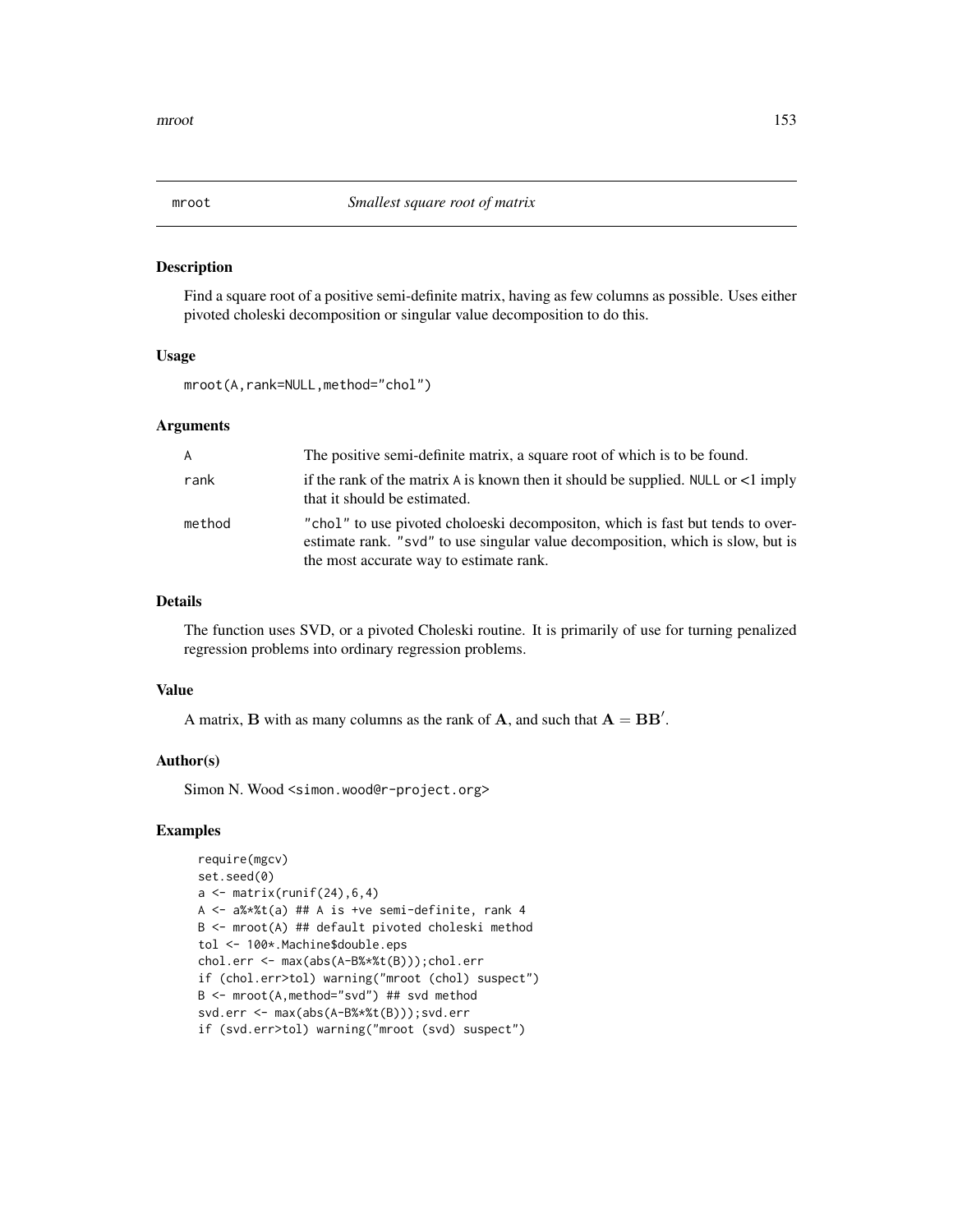#### Description

Family for use with [gam](#page-47-0), implementing regression for categorical response data. Categories must be coded 0 to K, where K is a positive integer. [gam](#page-47-0) should be called with a list of K formulae, one for each category except category zero (extra formulae for shared terms may also be supplied: see [formula.gam](#page-42-0)). The first formula also specifies the response variable.

#### Usage

multinom(K=1)

## Arguments

K There are K+1 categories and K linear predictors.

#### Details

The model has K linear predictors,  $\eta_i$ , each dependent on smooth functions of predictor variables, in the usual way. If response variable, y, contains the class labels  $0, \ldots, K$  then the likelihood for  $y > 0$ is  $\exp(\eta_y)/\{1+\sum_j \exp(\eta_j)\}\$ . If y=0 the likelihood is  $1/\{1+\sum_j \exp(\eta_j)\}\$ . In the two class case this is just a binary logistic regression model. The implementation uses the approach to GAMLSS models described in Wood, Pya and Saefken (2016).

The residuals returned for this model are simply the square root of -2 times the deviance for each observation, with a positive sign if the observed y is the most probable class for this observation, and a negative sign otherwise.

Use predict with type="response" to get the predicted probabilities in each category.

Note that the model is not completely invariant to category relabelling, even if all linear predictors have the same form. Realistically this model is unlikely to be suitable for problems with large numbers of categories. Missing categories are not supported.

## Value

An object of class general.family.

## Author(s)

Simon N. Wood <simon.wood@r-project.org>

## References

Wood, S.N., N. Pya and B. Saefken (2016), Smoothing parameter and model selection for general smooth models. Journal of the American Statistical Association 111, 1548-1575 doi: [10.1080/](https://doi.org/10.1080/01621459.2016.1180986) [01621459.2016.1180986](https://doi.org/10.1080/01621459.2016.1180986)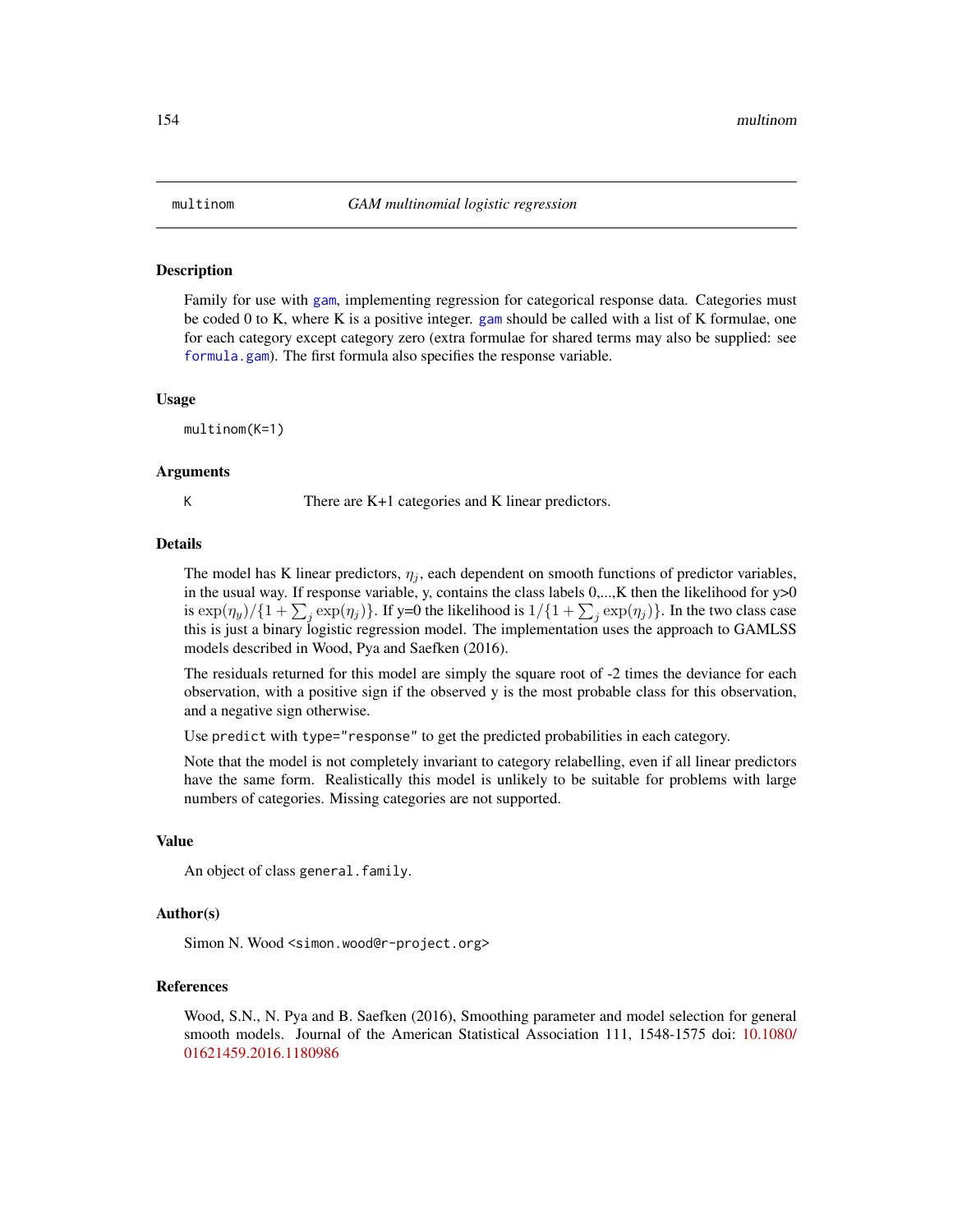$mvn$  155

# See Also

[ocat](#page-163-0)

# Examples

```
library(mgcv)
set.seed(6)
## simulate some data from a three class model
n <- 1000
f1 <- function(x) sin(3*pi*x)*exp(-x)f2 \leftarrow function(x) x^3f3 <- function(x) .5*exp(-x^2)-.2f4 \leftarrow function(x) 1x1 \leftarrow runif(n); x2 \leftarrow runif(n)eta1 <- 2*(f1(x1) + f2(x2))-.5
eta2 <- 2*(f3(x1) + f4(x2))-1
p <- exp(cbind(0,eta1,eta2))
p <- p/rowSums(p) ## prob. of each category
cp <- t(apply(p,1,cumsum)) ## cumulative prob.
## simulate multinomial response with these probabilities
## see also ?rmultinom
y \le apply(cp, 1, function(x) min(which(x>runif(1))))-1
## plot simulated data...
plot(x1,x2,col=y+3)
## now fit the model...
b <- gam(list(y~s(x1)+s(x2),~s(x1)+s(x2)),family=multinom(K=2))
plot(b,pages=1)
gam.check(b)
## now a simple classification plot...
expand.grid(x1=seq(0,1,length=40),x2=seq(0,1,length=40)) -> gr
pp <- predict(b,newdata=gr,type="response")
pc \leq - apply(pp, 1, function(x) which(max(x)==x)[1])-1
plot(gr,col=pc+3,pch=19)
```
mvn *Multivariate normal additive models*

#### Description

Family for use with [gam](#page-47-0) implementing smooth multivariate Gaussian regression. The means for each dimension are given by a separate linear predictor, which may contain smooth components. Extra linear predictors may also be specified giving terms which are shared between components (see [formula.gam](#page-42-0)). The Choleski factor of the response precision matrix is estimated as part of fitting.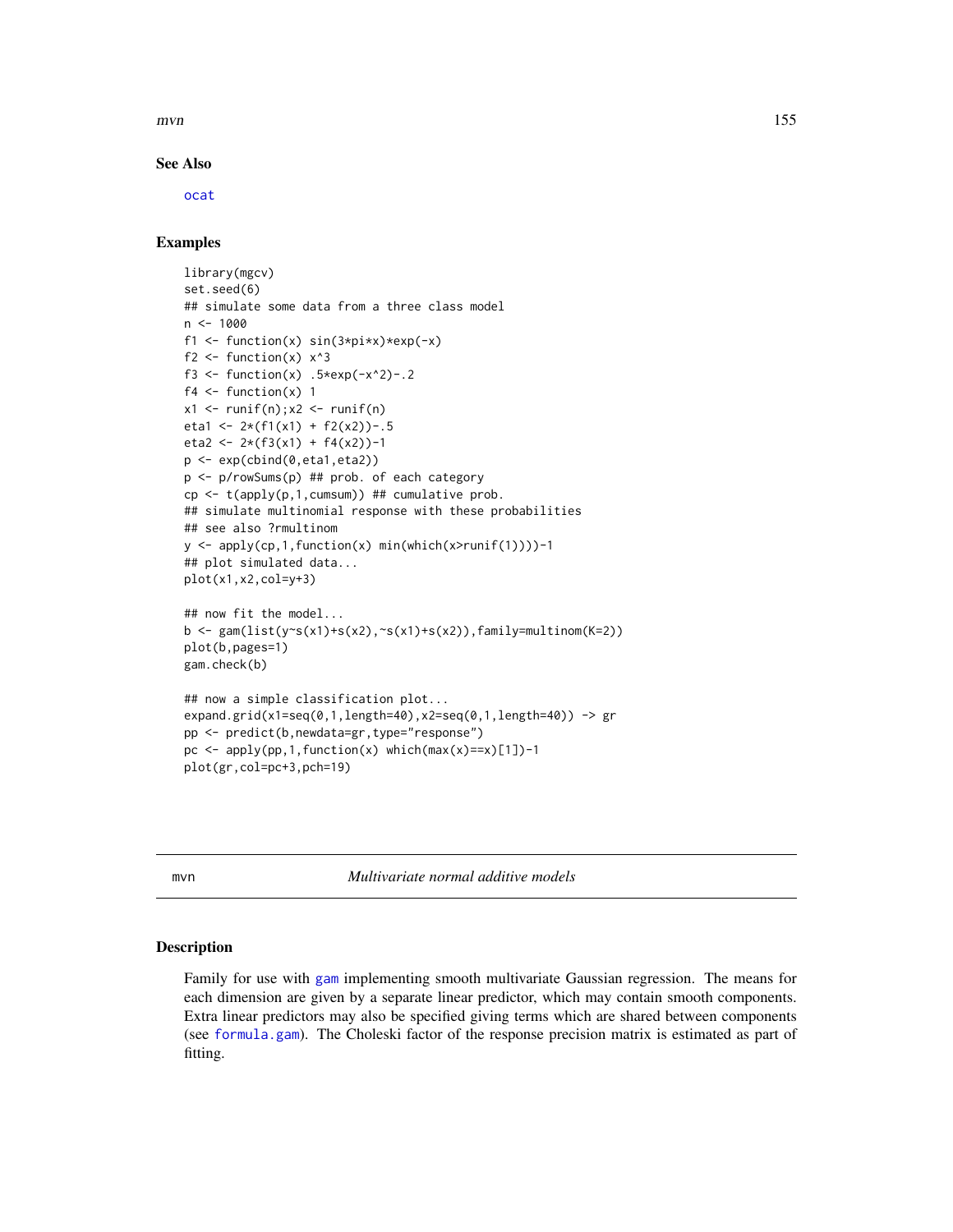# 156 mvn

# Usage

 $mvn(d=2)$ 

# Arguments

d The dimension of the response (>1).

# Details

The response is d dimensional multivariate normal, where the covariance matrix is estimated, and the means for each dimension have sperate linear predictors. Model sepcification is via a list of gam like formulae - one for each dimension. See example.

Currently the family ignores any prior weights, and is implemented using first derivative information sufficient for BFGS estimation of smoothing parameters. "response" residuals give raw residuals, while "deviance" residuals are standardized to be approximately independent standard normal if all is well.

## Value

An object of class general.family.

## Author(s)

Simon N. Wood <simon.wood@r-project.org>

## References

Wood, S.N., N. Pya and B. Saefken (2016), Smoothing parameter and model selection for general smooth models. Journal of the American Statistical Association 111, 1548-1575 doi: [10.1080/](https://doi.org/10.1080/01621459.2016.1180986) [01621459.2016.1180986](https://doi.org/10.1080/01621459.2016.1180986)

# See Also

[gaussian](#page-0-0)

## Examples

```
library(mgcv)
## simulate some data...
V \leq - matrix(c(2,1,1,2),2,2)
f0 <- function(x) 2 * sin(pi * x)f1 <- function(x) exp(2 \times x)f2 <- function(x) 0.2 * x^11 * (10 * (1 - x))^6 + 10 *
             (10 \times x)^3 * (1 - x)^10n < -300x0 \leq -\text{runif}(n);x1 \leq -\text{runif}(n);x2 \le runif(n);x3 \le runif(n)
y \leftarrow \text{matrix}(0, n, 2)for (i in 1:n) {
  mu <- c(f0(x0[i])+f1(x1[i]),f2(x2[i]))
```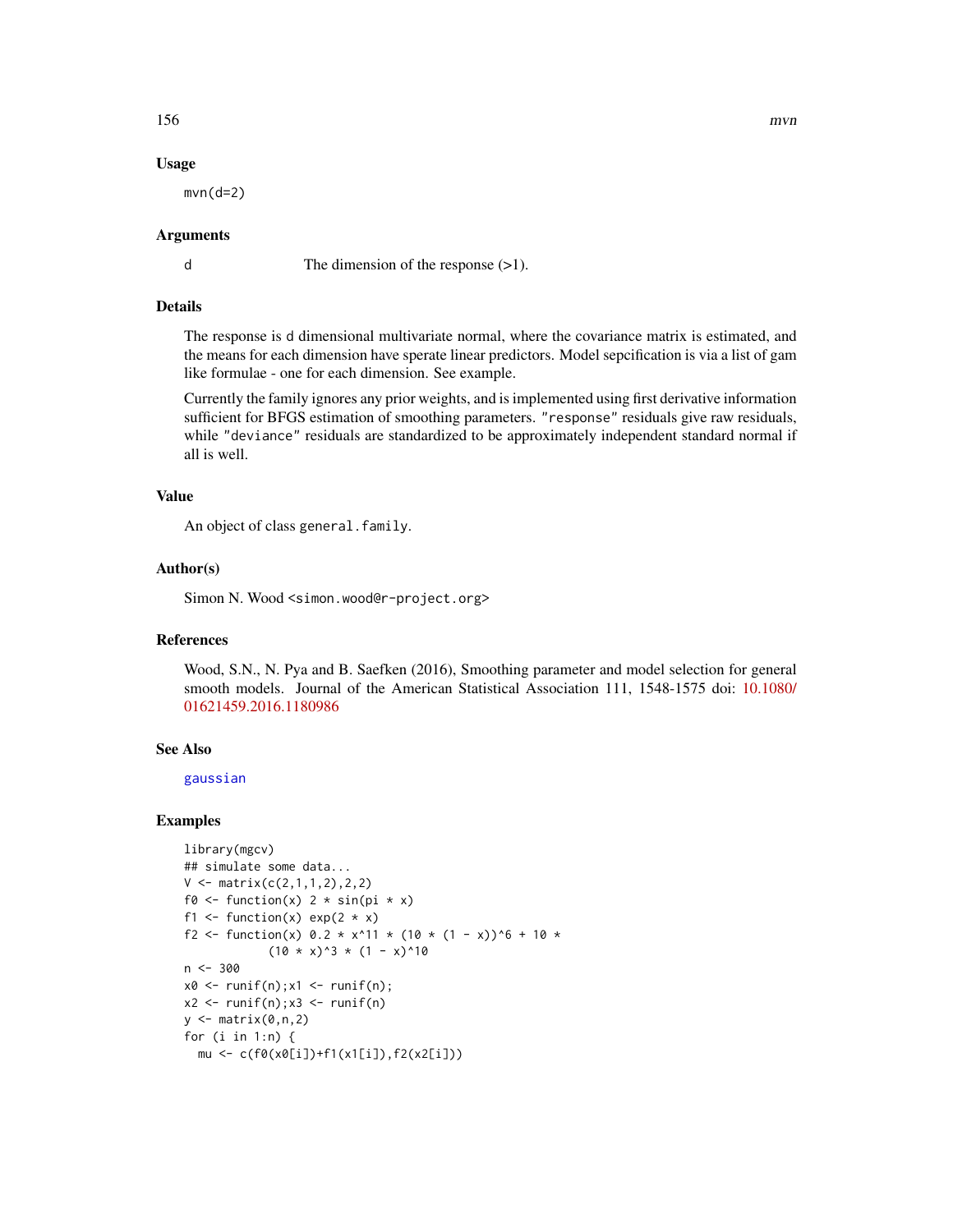### negbin 157

```
y[i, ] \leq -\text{rmvn}(1, mu, V)}
dat <- data.frame(y0=y[,1],y1=y[,2],x0=x0,x1=x1,x2=x2,x3=x3)
## fit model...
b <- gam(list(y0~s(x0)+s(x1),y1~s(x2)+s(x3)),family=mvn(d=2),data=dat)
b
summary(b)
plot(b,pages=1)
solve(crossprod(b$family$data$R)) ## estimated cov matrix
```
<span id="page-156-0"></span>

negbin *GAM negative binomial families*

# <span id="page-156-1"></span>Description

The gam modelling function is designed to be able to use the [negbin](#page-156-0) family (a modification of MASS library negative.binomial family by Venables and Ripley), or the [nb](#page-156-1) function designed for integrated estimation of parameter theta.  $\theta$  is the parameter such that  $var(y) = \mu + \mu^2/\theta$ , where  $\mu = E(y)$ .

Two approaches to estimating theta are available (with [gam](#page-47-0) only):

- With negbin then if 'performance iteration' is used for smoothing parameter estimation (see [gam](#page-47-0)), then smoothing parameters are chosen by GCV and theta is chosen in order to ensure that the Pearson estimate of the scale parameter is as close as possible to 1, the value that the scale parameter should have.
- If 'outer iteration' is used for smoothing parameter selection with the nb family then theta is estimated alongside the smoothing parameters by ML or REML.

To use the first option, set the optimizer argument of [gam](#page-47-0) to "perf" (it can sometimes fail to converge).

## Usage

```
negbin(theta = stop("'theta' must be specified"), link = "log")
nb(theta = NULL, link = "log")
```
# Arguments

| theta | Either i) a single value known value of theta or ii) two values of theta specifying |
|-------|-------------------------------------------------------------------------------------|
|       | the endpoints of an interval over which to search for theta (this is an option only |
|       | for negbin, and is deprecated). For nb then a positive supplied theta is treated    |
|       | as a fixed known parameter, otherwise it is estimated (the absolute value of a      |
|       | negative theta is taken as a starting value).                                       |
| link  | The link function: one of "log", "identity" or "sqrt"                               |
|       |                                                                                     |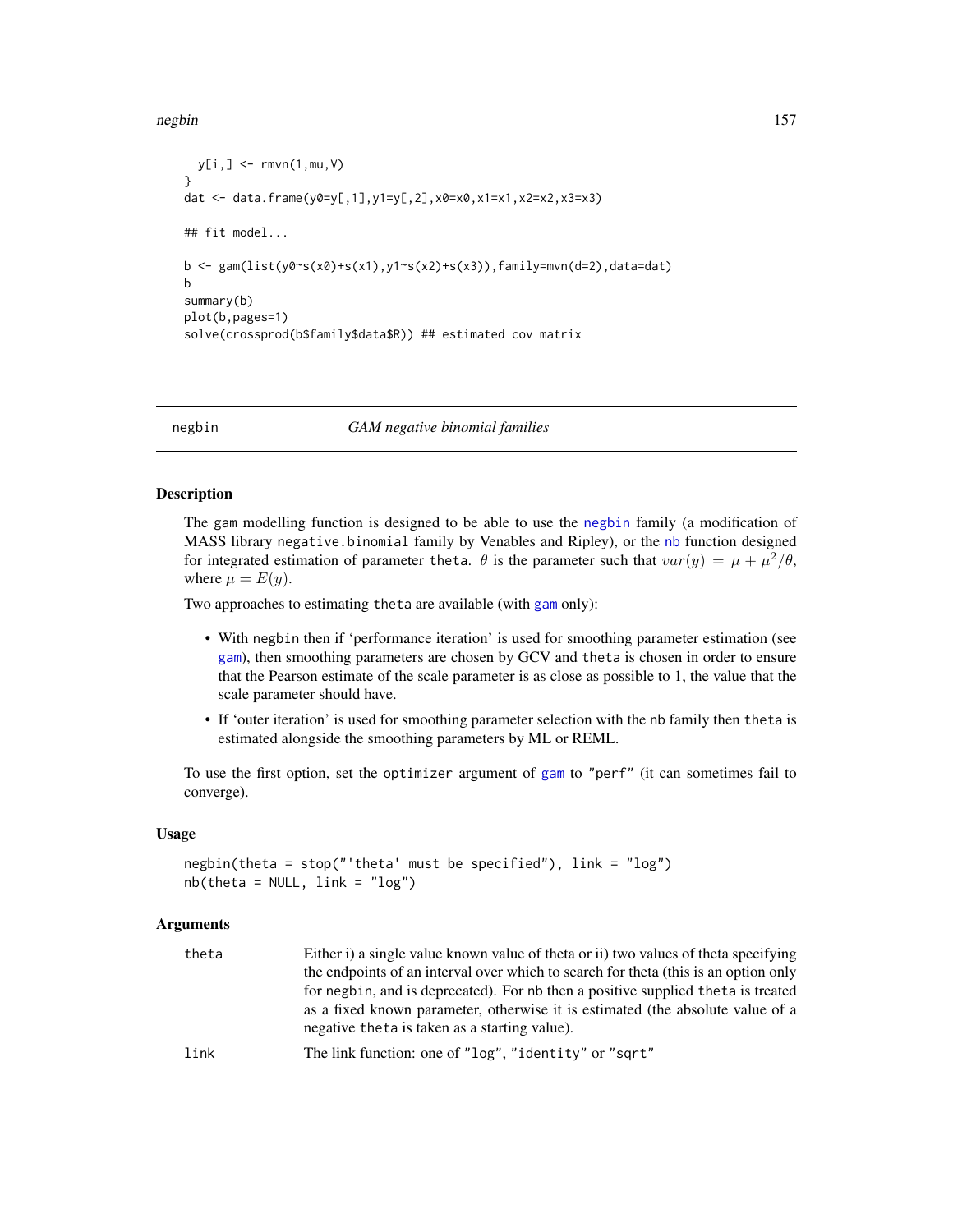## Details

nb allows estimation of the theta parameter alongside the model smoothing parameters, but is only usable with [gam](#page-47-0) or [bam](#page-6-0) (not gamm).

For negbin, if a single value of theta is supplied then it is always taken as the known fixed value and this is useable with [bam](#page-6-0) and [gamm](#page-91-0). If theta is two numbers (theta[2]>theta[1]) then they are taken as specifying the range of values over which to search for the optimal theta. This option is deprecated and should only be used with performance iteration estimation (see [gam](#page-47-0) argument optimizer), in which case the method of estimation is to choose  $\hat{\theta}$  so that the GCV (Pearson) estimate of the scale parameter is one (since the scale parameter is one for the negative binomial). In this case  $\theta$  estimation is nested within the IRLS loop used for GAM fitting. After each call to fit an iteratively weighted additive model to the IRLS pseudodata, the  $\theta$  estimate is updated. This is done by conditioning on all components of the current GCV/Pearson estimator of the scale parameter except  $\theta$  and then searching for the  $\hat{\theta}$  which equates this conditional estimator to one. The search is a simple bisection search after an initial crude line search to bracket one. The search will terminate at the upper boundary of the search region is a Poisson fit would have yielded an estimated scale parameter <1.

# Value

For negbin an object inheriting from class family, with additional elements

| dvar     | the function giving the first derivative of the variance function w.r.t. mu.                                                           |
|----------|----------------------------------------------------------------------------------------------------------------------------------------|
| d2var    | the function giving the second derivative of the variance function w.r.t. mu.                                                          |
| getTheta | A function for retrieving the value(s) of theta. This also useful for retriving the<br>estimate of the ta after fitting (see example). |

For nb an object inheriting from class extended.family.

# WARNINGS

[gamm](#page-91-0) does not support theta estimation

The negative binomial functions from the MASS library are no longer supported.

# Author(s)

Simon N. Wood <simon.wood@r-project.org> modified from Venables and Ripley's negative.binomial family.

# References

Venables, B. and B.R. Ripley (2002) Modern Applied Statistics in S, Springer.

Wood, S.N., N. Pya and B. Saefken (2016), Smoothing parameter and model selection for general smooth models. Journal of the American Statistical Association 111, 1548-1575 doi: [10.1080/](https://doi.org/10.1080/01621459.2016.1180986) [01621459.2016.1180986](https://doi.org/10.1080/01621459.2016.1180986)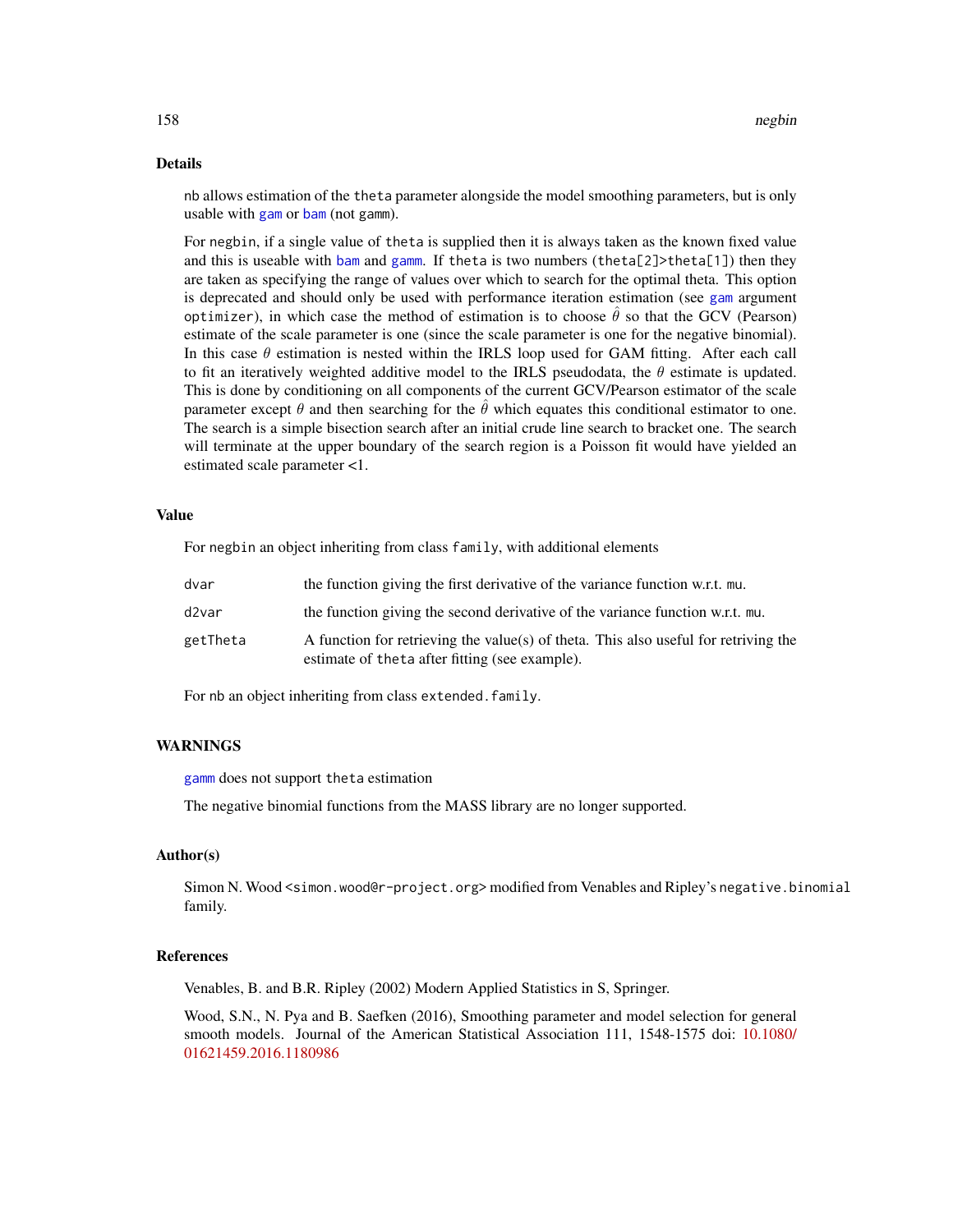### new.name 159

## Examples

```
library(mgcv)
set.seed(3)
n<-400
dat \leq gamSim(1, n=n)g \leftarrow \exp(dat\f/5)
## negative binomial data...
dat$y <- rnbinom(g,size=3,mu=g)
## known theta fit ...
b0 <- gam(y~s(x0)+s(x1)+s(x2)+s(x3),family=negbin(3),data=dat)
plot(b0,pages=1)
print(b0)
## same with theta estimation...
b <- gam(y~s(x0)+s(x1)+s(x2)+s(x3),family=nb(),data=dat)
plot(b,pages=1)
print(b)
b$family$getTheta(TRUE) ## extract final theta estimate
## another example...
set.seed(1)
f <- dat$ff <- f - min(f)+5;g <- f^2/10
dat$y <- rnbinom(g,size=3,mu=g)
b2 \leq \text{gam}(y \leq (x0) + s(x1) + s(x2) + s(x3), \text{family} = nb(\text{link} = 'sqrt''),data=dat,method="REML")
plot(b2,pages=1)
print(b2)
rm(dat)
```
new.name *Obtain a name for a new variable that is not already in use*

# Description

[gamm](#page-91-0) works by transforming a GAMM into something that can be estimated by [lme](#page-0-0), but this involves creating new variables, the names of which should not clash with the names of other variables on which the model depends. This simple service routine checks a suggested name against a list of those in use, and if neccesary modifies it so that there is no clash.

# Usage

```
new.name(proposed,old.names)
```
# Arguments

| proposed  | a suggested name                              |
|-----------|-----------------------------------------------|
| old.names | An array of names that must not be duplicated |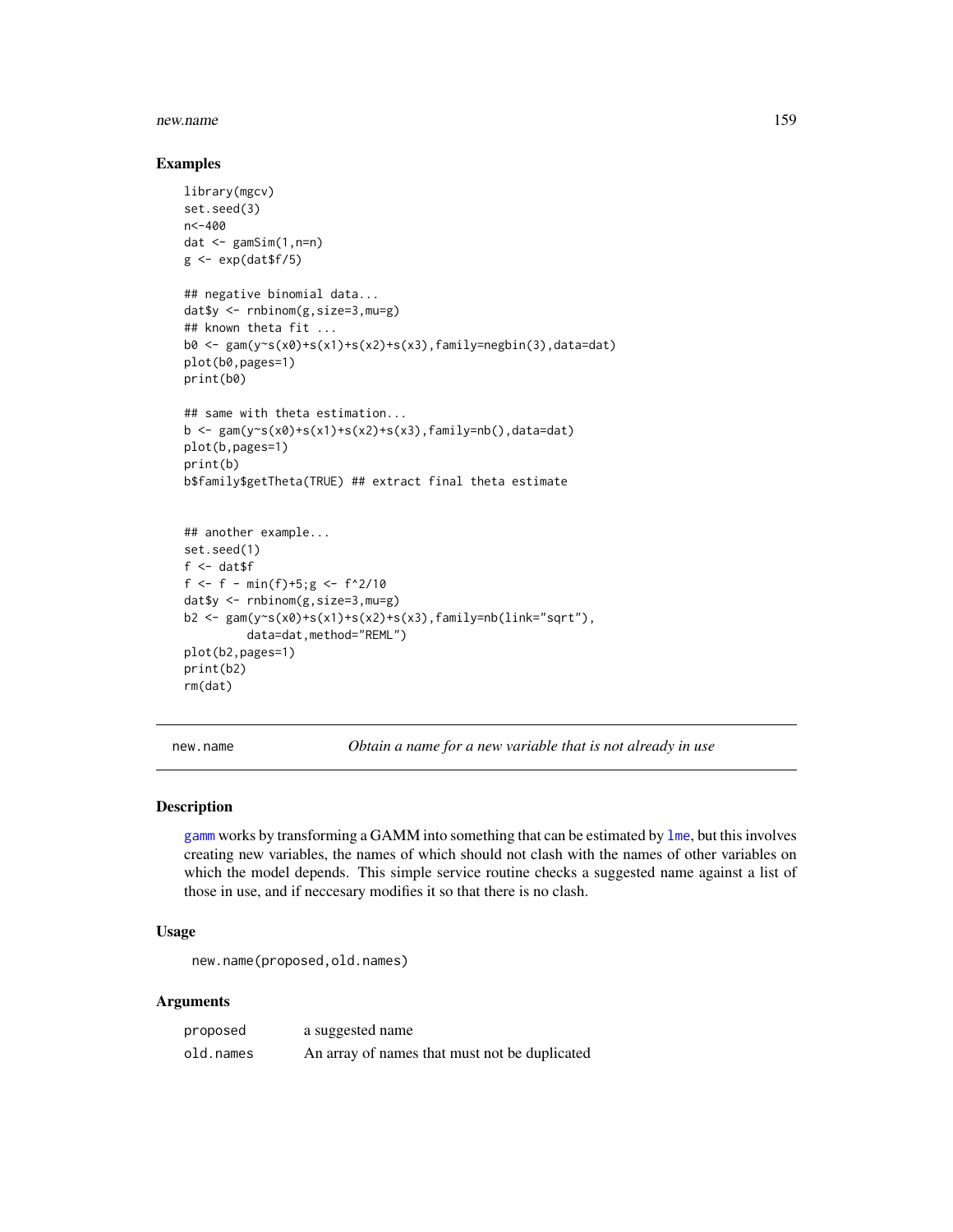## Value

A name that is not in old.names.

# Author(s)

Simon N. Wood <simon.wood@r-project.org>

# References

<https://www.maths.ed.ac.uk/~swood34/>

## See Also

[gamm](#page-91-0)

#### Examples

require(mgcv) old <- c("a","tuba","is","tubby") new.name("tubby",old)

<span id="page-159-1"></span>notExp *Functions for better-than-log positive parameterization*

## <span id="page-159-0"></span>Description

It is common practice in statistical optimization to use log-parameterizations when a parameter ought to be positive. i.e. if an optimization parameter a should be non-negative then we use a=exp(b) and optimize with respect to the unconstrained parameter b. This often works well, but it does imply a rather limited working range for b: using 8 byte doubles, for example, if b's magnitude gets much above 700 then a overflows or underflows. This can cause problems for numerical optimization methods.

notExp is a monotonic function for mapping the real line into the positive real line with much less extreme underflow and overflow behaviour than exp. It is a piece-wise function, but is continuous to second derivative: see the source code for the exact definition, and the example below to see what it looks like.

notLog is the inverse function of notExp.

The major use of these functions was originally to provide more robust pdMat classes for lme for use by [gamm](#page-91-0). Currently the [notExp2](#page-160-0) and [notLog2](#page-160-1) functions are used in their place, as a result of changes to the nlme optimization routines.

#### Usage

notExp(x)

notLog(x)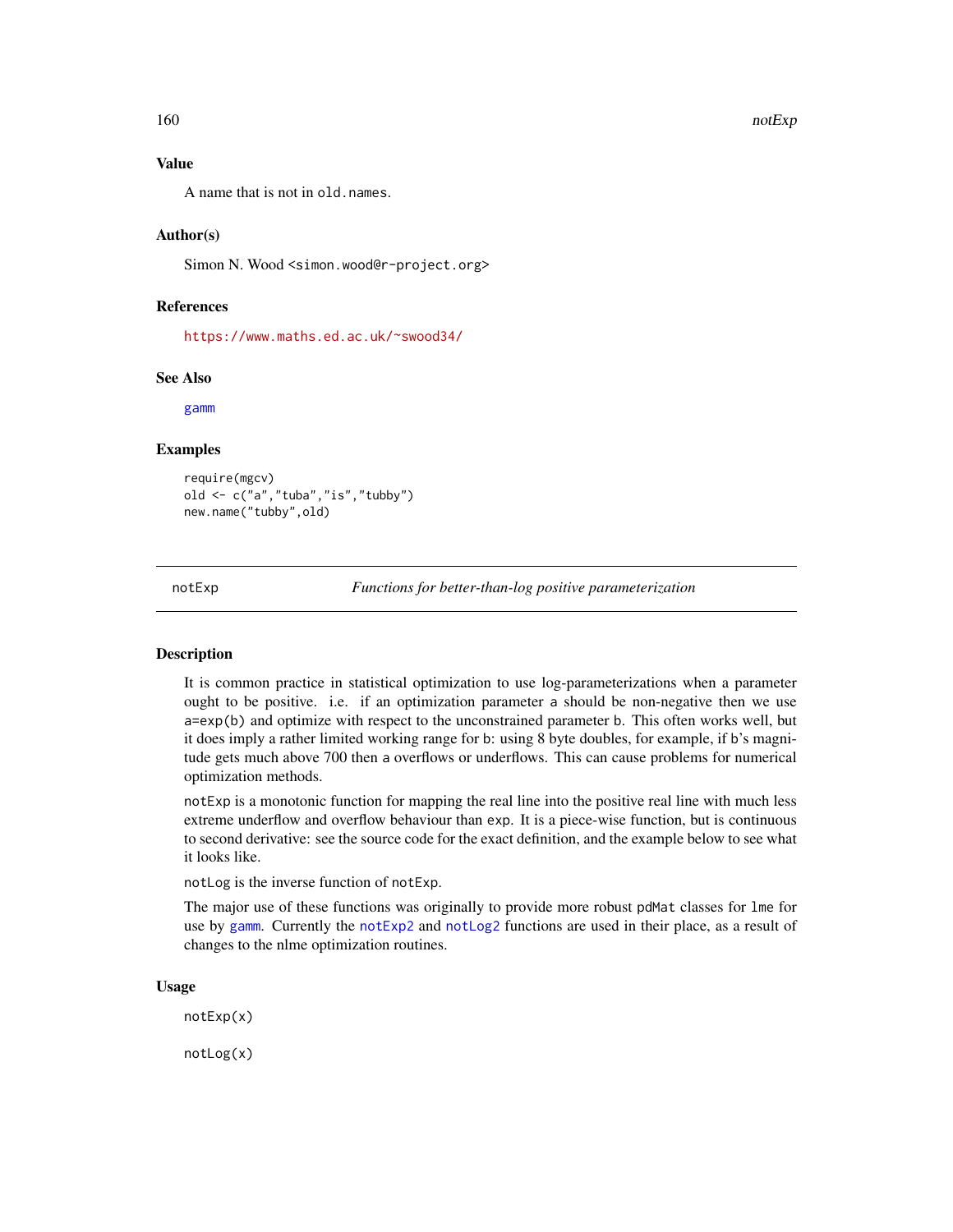### $\mu$ notExp2 161

## Arguments

x Argument array of real numbers (notExp) or positive real numbers (notLog).

#### Value

An array of function values evaluated at the supplied argument values.

#### Author(s)

Simon N. Wood <simon.wood@r-project.org>

#### References

<https://www.maths.ed.ac.uk/~swood34/>

# See Also

[pdTens](#page-171-0), [pdIdnot](#page-169-0), [gamm](#page-91-0)

## Examples

```
## Illustrate the notExp function:
## less steep than exp, but still monotonic.
require(mgcv)
x \le -100:100/10op \leq par(mfrow=c(2,2))
plot(x,notExp(x),type="l")
lines(x,exp(x),col=2)
plot(x,log(notExp(x)),type="l")
lines(x, log(exp(x)), col=2) # redundancy intended
x \leftarrow x/4plot(x,notExp(x),type="l")
lines(x,exp(x),col=2)
plot(x,log(notExp(x)),type="l")
lines(x, log(exp(x)), col=2) # redundancy intended
par(op)
range(notLog(notExp(x))-x) # show that inverse works!
```
<span id="page-160-0"></span>notExp2 *Alternative to log parameterization for variance components*

#### <span id="page-160-1"></span>Description

notLog2 and notExp2 are alternatives to log and exp or [notLog](#page-159-0) and [notExp](#page-159-1) for re-parameterization of variance parameters. They are used by the [pdTens](#page-171-0) and [pdIdnot](#page-169-0) classes which in turn implement smooths for [gamm](#page-91-0).

The functions are typically used to ensure that smoothing parameters are positive, but the notExp2 is not monotonic: rather it cycles between 'effective zero' and 'effective infinity' as its argument changes. The notLog2 is the inverse function of the notExp2 only over an interval centered on zero.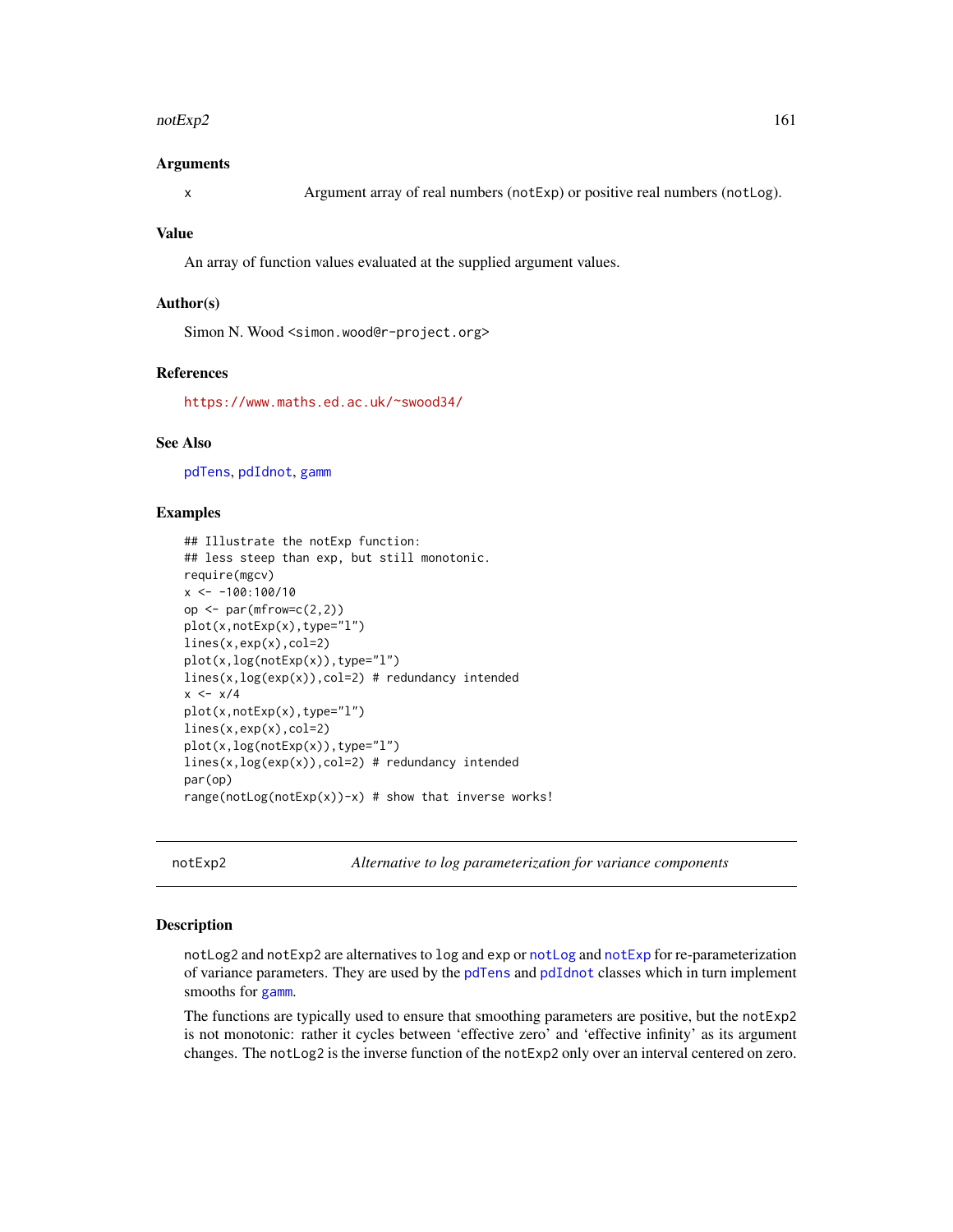Parameterizations using these functions ensure that estimated smoothing parameters remain positive, but also help to ensure that the likelihood is never indefinite: once a working parameter pushes a smoothing parameter below 'effetive zero' or above 'effective infinity' the cyclic nature of the notExp2 causes the likelihood to decrease, where otherwise it might simply have flattened.

This parameterization is really just a numerical trick, in order to get lme to fit gamm models, without failing due to indefiniteness. Note in particular that asymptotic results on the likelihood/REML criterion are not invalidated by the trick, unless parameter estimates end up close to the effective zero or effective infinity: but if this is the case then the asymptotics would also have been invalid for a conventional monotonic parameterization.

This reparameterization was made necessary by some modifications to the underlying optimization method in lme introduced in nlme 3.1-62. It is possible that future releases will return to the [notExp](#page-159-1) parameterization.

Note that you can reset 'effective zero' and 'effective infinity': see below.

## Usage

notExp2(x,d=.Options\$mgcv.vc.logrange,b=1/d)

notLog2(x,d=.Options\$mgcv.vc.logrange,b=1/d)

## Arguments

| X | Argument array of real numbers (not Exp) or positive real numbers (not Log).                                                      |
|---|-----------------------------------------------------------------------------------------------------------------------------------|
| d | the range of not Exp2 runs from $exp(-d)$ to $exp(d)$ . To change the range used<br>by gamm reset mgcv.vc.logrange using options. |
| b | determines the period of the cycle of not Exp2.                                                                                   |

# Value

An array of function values evaluated at the supplied argument values.

# Author(s)

Simon N. Wood <simon.wood@r-project.org>

# References

<https://www.maths.ed.ac.uk/~swood34/>

# See Also

[pdTens](#page-171-0), [pdIdnot](#page-169-0), [gamm](#page-91-0)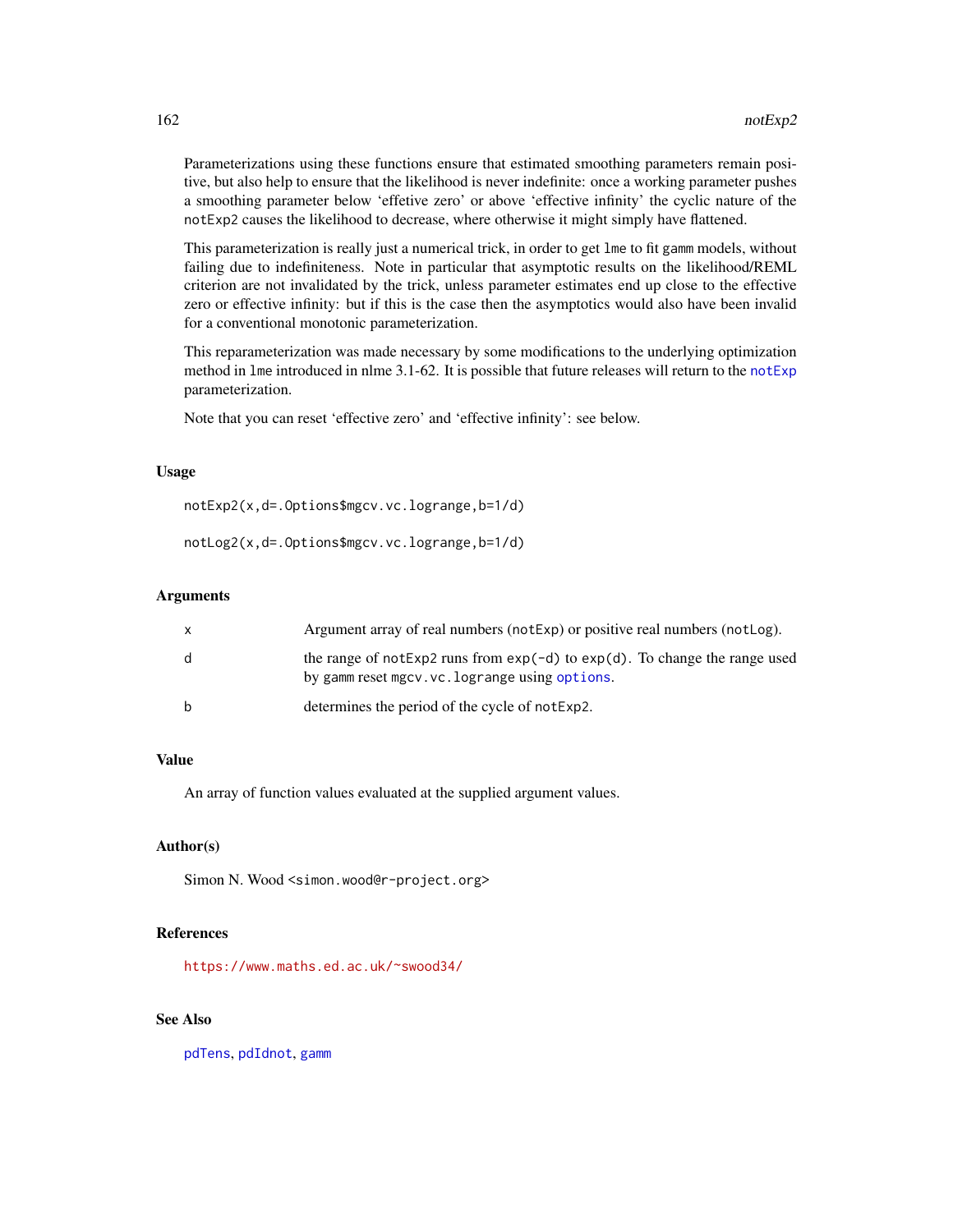# null.space.dimension 163

# Examples

```
## Illustrate the notExp2 function:
require(mgcv)
x <- seq(-50,50,length=1000)
op \leq par(mfrow=c(2,2))
plot(x,notExp2(x),type="l")
lines(x,exp(x),col=2)
plot(x,log(notExp2(x)),type="l")
lines(x,log(exp(x)),col=2) # redundancy intended
x \leftarrow x/4plot(x,notExp2(x),type="l")
lines(x,exp(x),col=2)
plot(x,log(notExp2(x)),type="l")
lines(x, log(exp(x)), col=2) # redundancy intended
par(op)
```
null.space.dimension *The basis of the space of un-penalized functions for a TPRS*

# **Description**

The thin plate spline penalties give zero penalty to some functions. The space of these functions is spanned by a set of polynomial terms. null.space.dimension finds the dimension of this space,  $M$ , given the number of covariates that the smoother is a function of,  $d$ , and the order of the smoothing penalty, m. If m does not satisfy  $2m > d$  then the smallest possible dimension for the null space is found given  $d$  and the requirement that the smooth should be visually smooth.

## Usage

null.space.dimension(d,m)

## Arguments

| d | is a positive integer - the number of variables of which the t.p.s. is a function.                                         |
|---|----------------------------------------------------------------------------------------------------------------------------|
| m | a non-negative integer giving the order of the penalty functional, or signalling<br>that the default order should be used. |

# Details

Thin plate splines are only visually smooth if the order of the wiggliness penalty, m, satisfies  $2m >$  $d+1$ . If  $2m < d+1$  then this routine finds the smallest m giving visual smoothness for the given d, otherwise the supplied  $m$  is used. The null space dimension is given by:

 $M = (m + d - 1)!/(d!(m - 1)!)$ 

which is the value returned.

# Value

An integer (array), the null space dimension M.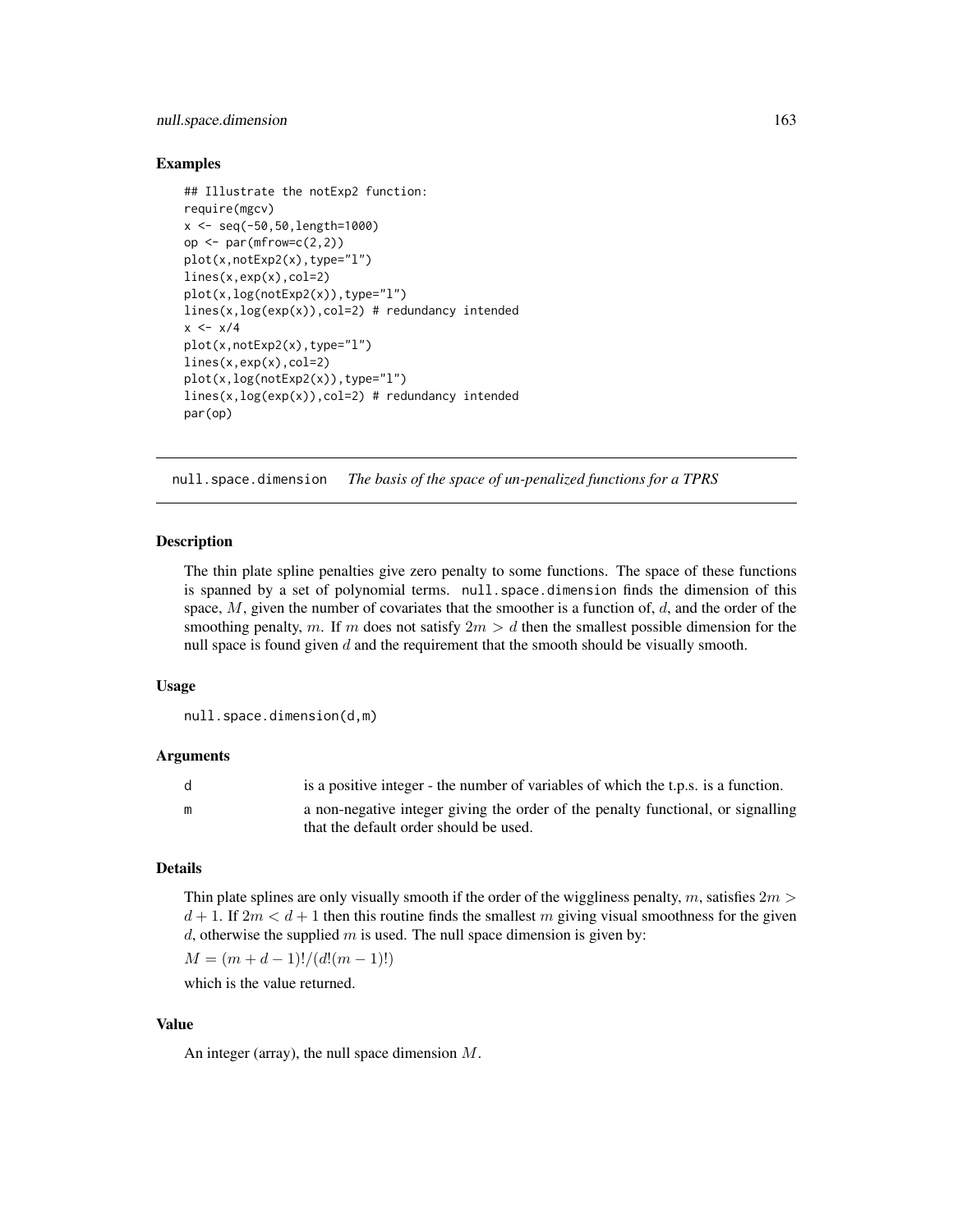# Author(s)

Simon N. Wood <simon.wood@r-project.org>

## References

Wood, S.N. (2003) Thin plate regression splines. J.R.Statist.Soc.B 65(1):95-114

<https://www.maths.ed.ac.uk/~swood34/>

## See Also

[tprs](#page-262-0)

# Examples

require(mgcv) null.space.dimension(2,0)

<span id="page-163-0"></span>ocat *GAM ordered categorical family*

## Description

Family for use with [gam](#page-47-0) or [bam](#page-6-0), implementing regression for ordered categorical data. A linear predictor provides the expected value of a latent variable following a logistic distribution. The probability of this latent variable lying between certain cut-points provides the probability of the ordered categorical variable being of the corresponding category. The cut-points are estimated along side the model smoothing parameters (using the same criterion). The observed categories are coded 1, 2, 3, ... up to the number of categories.

# Usage

```
ocat(theta=NULL,link="identity",R=NULL)
```
## Arguments

| theta | cut point parameter vector (dimension $R-2$ ). If supplied and all positive, then<br>taken to be the cut point increments (first cut point is fixed at -1). If any are neg- |
|-------|-----------------------------------------------------------------------------------------------------------------------------------------------------------------------------|
|       | ative then absolute values are taken as starting values for cutpoint increments.                                                                                            |
| link  | The link function: only "identity" allowed at present (possibly for ever).                                                                                                  |
| R     | the number of catergories.                                                                                                                                                  |

# Details

Such cumulative threshold models are only identifiable up to an intercept, or one of the cut points. Rather than remove the intercept, ocat simply sets the first cut point to -1. Use [predict.gam](#page-184-0) with type="response" to get the predicted probabilities in each category.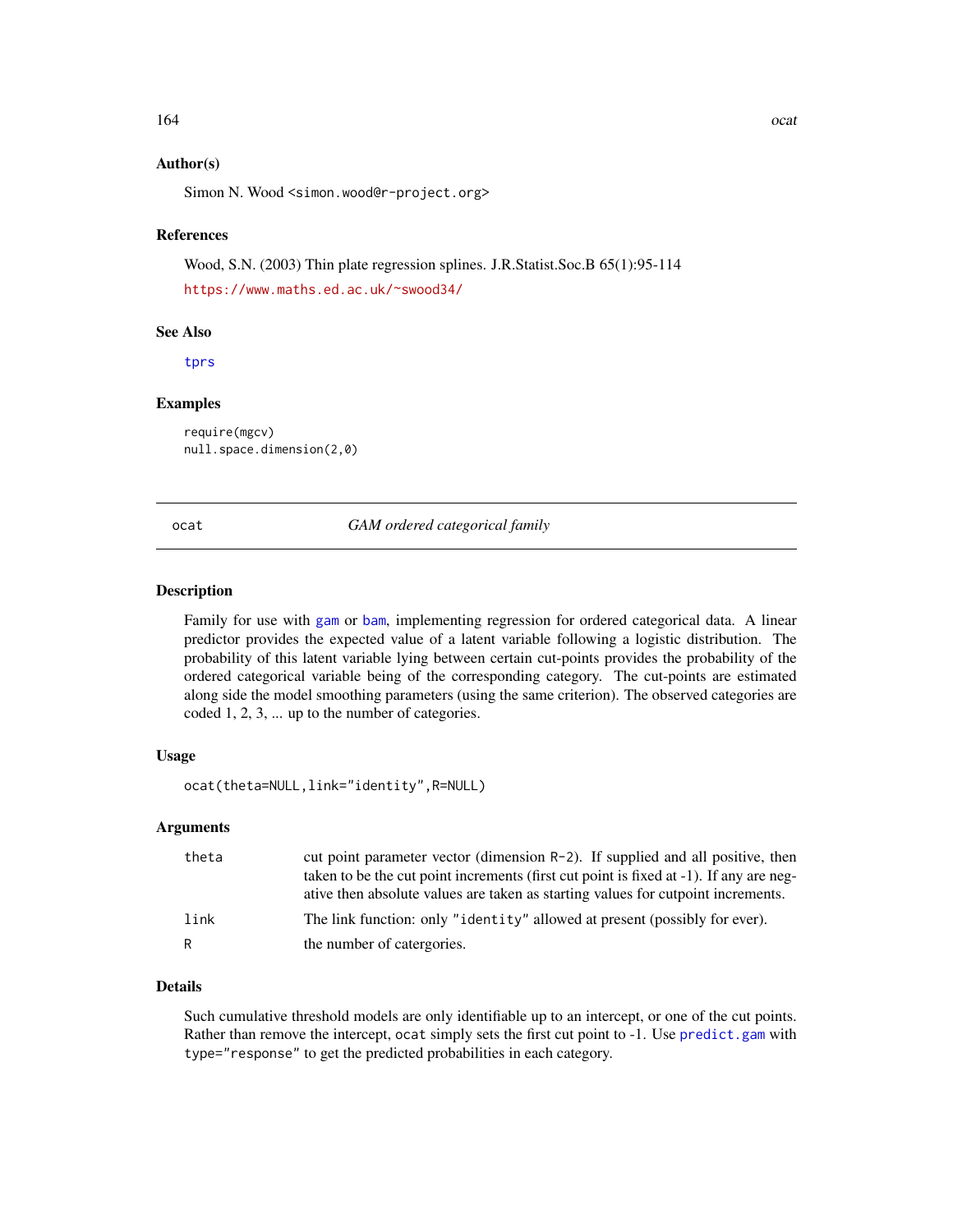ocat and the contract of the contract of the contract of the contract of the contract of the contract of the contract of the contract of the contract of the contract of the contract of the contract of the contract of the c

# Value

An object of class extended.family.

# Author(s)

Simon N. Wood <simon.wood@r-project.org>

# References

Wood, S.N., N. Pya and B. Saefken (2016), Smoothing parameter and model selection for general smooth models. Journal of the American Statistical Association 111, 1548-1575 doi: [10.1080/](https://doi.org/10.1080/01621459.2016.1180986) [01621459.2016.1180986](https://doi.org/10.1080/01621459.2016.1180986)

## Examples

```
library(mgcv)
## Simulate some ordered categorical data...
set.seed(3);n<-400
dat \leq gamSim(1, n=n)dat$f <- dat$f - mean(dat$f)
alpha <- c(-Inf,-1,0,5,Inf)
R <- length(alpha)-1
y \le - dat$f
u \leftarrow runif(n)u \le - dat$f + \log(u/(1-u))for (i in 1:R) {
  y[u > alpha[i]\&u \le alpha[i+1]] <- i
}
dat$y <- y
## plot the data...
par(mfrow=c(2,2))
with(dat,plot(x0,y));with(dat,plot(x1,y))
with(dat,plot(x2,y));with(dat,plot(x3,y))
## fit ocat model to data...
b <- gam(y~s(x0)+s(x1)+s(x2)+s(x3),family=ocat(R=R),data=dat)
b
plot(b,pages=1)
gam.check(b)
summary(b)
b$family$getTheta(TRUE) ## the estimated cut points
## predict probabilities of being in each category
```
predict(b,dat[1:2,],type="response",se=TRUE)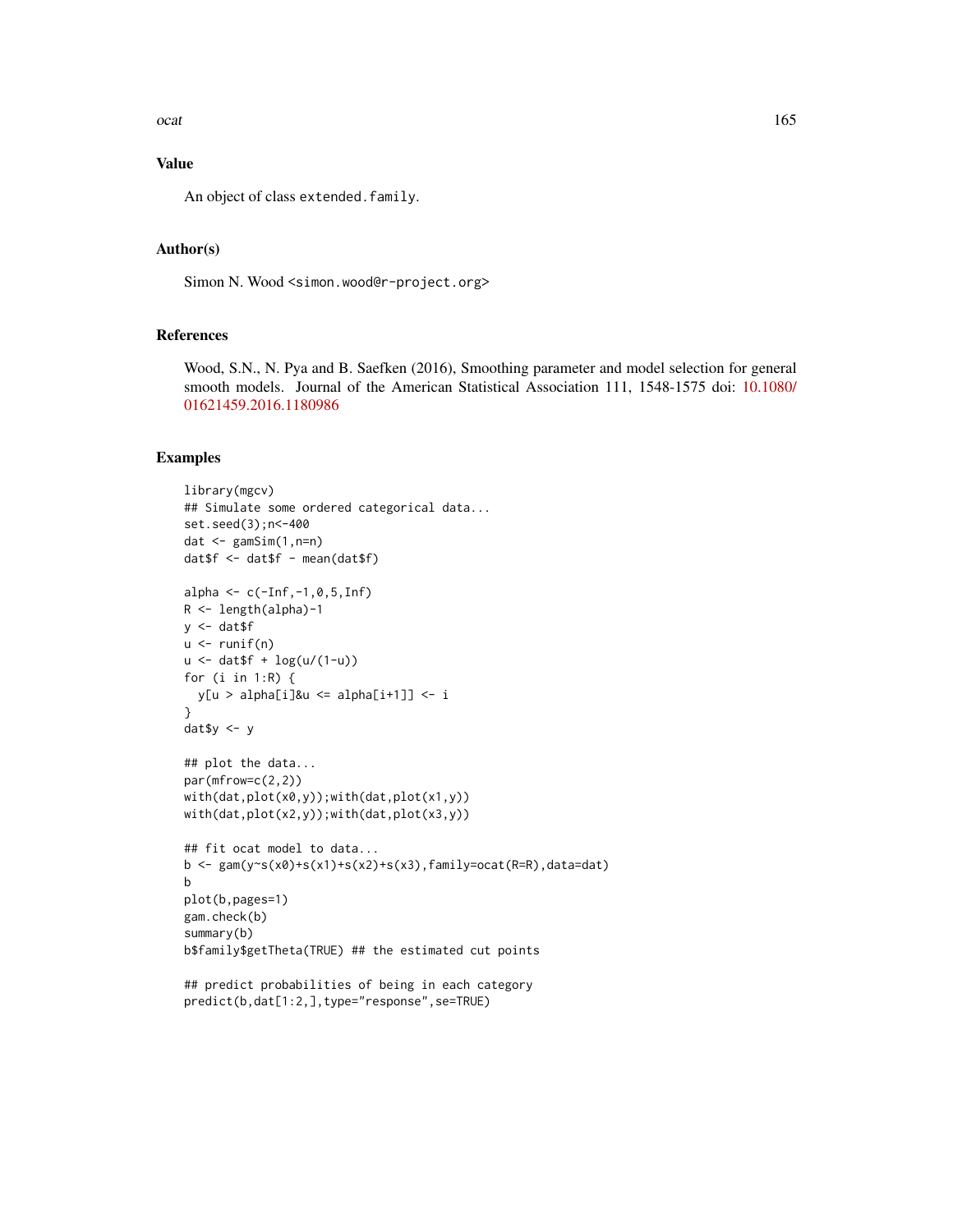## Description

The 'one standard error rule' (see e.g. Hastie, Tibshirani and Friedman, 2009) is a way of producing smoother models than those directly estimated by automatic smoothing parameter selection methods. In the single smoothing parameter case, we select the largest smoothing parameter within one standard error of the optimum of the smoothing parameter selection criterion. This approach can be generalized to multiple smoothing parameters estimated by REML or ML.

#### Details

Under REML or ML smoothing parameter selection an asyptotic distributional approximation is available for the log smoothing parameters. Let  $\rho$  denote the log smoothing parameters that we want to increase to obtain a smoother model. The large sample distribution of the estimator of  $\rho$  is  $N(\rho, V)$  where V is the matrix returned by sp. vcov. Drop any elements of  $\rho$  that are already at 'effective infinity', along with the corresponding rows and columns of  $V$ . The standard errors of the log smoothing parameters can be obtained from the leading diagonal of V. Let the vector of these be d. Now suppose that we want to increase the estimated log smoothing parameters by an amount αd. We choose α so that  $\alpha d^T V^{-1} d = \sqrt{2p}$ , where p is the dimension of d and 2p the variance of a chi-squared r.v. with p degrees of freedom.

The idea is that we increase the log smoothing parameters in proportion to their standard deviation, until the RE/ML is increased by 1 standard deviation according to its asypmtotic distribution.

## Author(s)

Simon N. Wood <simon.wood@r-project.org>

#### References

Hastie, T, R. Tibshirani and J. Friedman (2009) The Elements of Statistical Learning 2nd ed. Springer.

#### See Also

[gam](#page-47-0)

# Examples

```
require(mgcv)
set.seed(2) ## simulate some data...
dat <- gamSim(1,n=400,dist="normal",scale=2)
b \leq gam(y~s(x0)+s(x1)+s(x2)+s(x3),data=dat,method="REML")
b
## only the first 3 smoothing parameters are candidates for
## increasing here...
```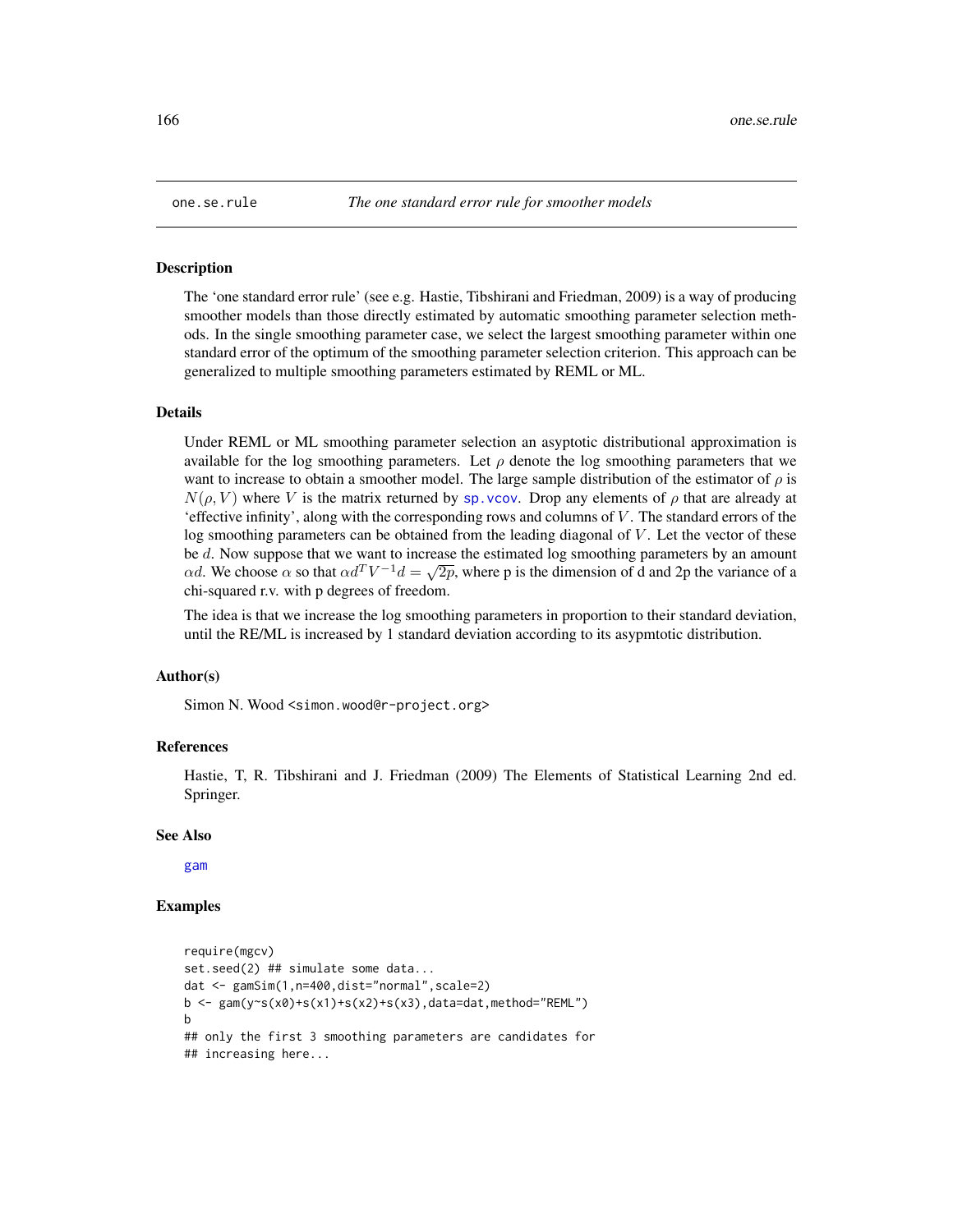pcls and the set of the set of the set of the set of the set of the set of the set of the set of the set of the set of the set of the set of the set of the set of the set of the set of the set of the set of the set of the

```
V \leq -sp.vcov(b)[1:3,1:3] ## the approx cov matrix of sps
d \le diag(V)\triangle.5 ## sp se.
## compute the log smoothing parameter step...
d <- sqrt(2*length(d))/d
sp <- b$sp ## extract original sp estimates
sp[1:3] \leftarrow sp[1:3] \times exp(d) \## apply the step## refit with the increased smoothing parameters...
b1 <- gam(y~s(x0)+s(x1)+s(x2)+s(x3),data=dat,method="REML",sp=sp)
b;b1 ## compare fits
```
<span id="page-166-0"></span>

pcls *Penalized Constrained Least Squares Fitting*

# **Description**

Solves least squares problems with quadratic penalties subject to linear equality and inequality constraints using quadratic programming.

## Usage

pcls(M)

# Arguments

M is the single list argument to pcls. It should have the following elements:

- y The response data vector.
- w A vector of weights for the data (often proportional to the reciprocal of the variance).
- X The design matrix for the problem, note that ncol(M\$X) must give the number of model parameters, while nrow(M\$X) should give the number of data.
- C Matrix containing any linear equality constraints on the problem (e.g. C in  $Cp = c$ ). If you have no equality constraints initialize this to a zero by zero matrix. Note that there is no need to supply the vector c, it is defined implicitly by the initial parameter estimates p.
- S A list of penalty matrices. S[[i]] is the smallest contiguous matrix including all the non-zero elements of the ith penalty matrix. The first parameter it penalizes is given by off[i]+1 (starting counting at 1).
- off Offset values locating the elements of M\$S in the correct location within each penalty coefficient matrix. (Zero offset implies starting in first location)
- sp An array of smoothing parameter estimates.
- p An array of feasible initial parameter estimates these must satisfy the constraints, but should avoid satisfying the inequality constraints as equality constraints.
- Ain Matrix for the inequality constraints  $A_{in}p > b_{in}$ .
- bin vector in the inequality constraints.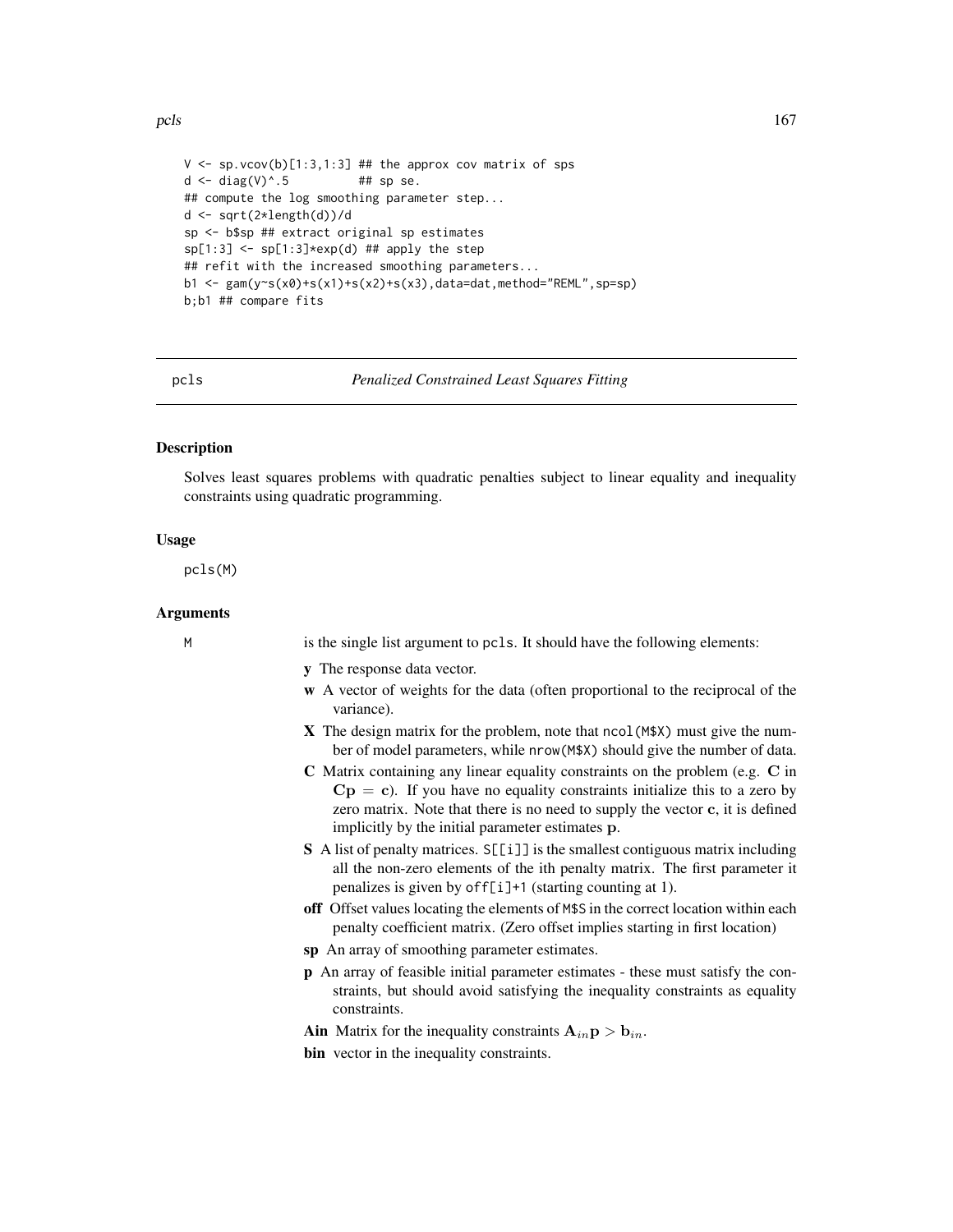## Details

This solves the problem:

$$
\textit{minimise } \|\mathbf{W}^{1/2}(\mathbf{X}\mathbf{p}-\mathbf{y})\|^2 + \sum_{i=1}^{m} \lambda_i \mathbf{p}' \mathbf{S}_i \mathbf{p}
$$

subject to constraints  $\mathbf{Cp} = \mathbf{c}$  and  $\mathbf{A}_{in} \mathbf{p} > \mathbf{b}_{in}$ , w.r.t. p given the smoothing parameters  $\lambda_i$ . X is a design matrix, p a parameter vector, y a data vector, W a diagonal weight matrix,  $S_i$  a positive semi-definite matrix of coefficients defining the ith penalty and  $C$  a matrix of coefficients defining the linear equality constraints on the problem. The smoothing parameters are the  $\lambda_i$ . Note that **X** must be of full column rank, at least when projected into the null space of any equality constraints.  $A_{in}$  is a matrix of coefficients defining the inequality constraints, while  $b_{in}$  is a vector involved in defining the inequality constraints.

Quadratic programming is used to perform the solution. The method used is designed for maximum stability with least squares problems: i.e.  $X'X$  is not formed explicitly. See Gill et al. 1981.

## Value

The function returns an array containing the estimated parameter vector.

# Author(s)

Simon N. Wood <simon.wood@r-project.org>

# **References**

Gill, P.E., Murray, W. and Wright, M.H. (1981) Practical Optimization. Academic Press, London.

Wood, S.N. (1994) Monotonic smoothing splines fitted by cross validation SIAM Journal on Scientific Computing 15(5):1126-1133

<https://www.maths.ed.ac.uk/~swood34/>

## See Also

[magic](#page-135-0), [mono.con](#page-150-0)

## Examples

```
require(mgcv)
# first an un-penalized example - fit E(y)=a+bx subject to a>0
set.seed(0)
n < -100x \le - runif(n); y \le -x - 0.2 + rnorm(n) *0.1M \leftarrow list(X=matrix(0, n, 2), p=c(0.1, 0.5), off=array(0, 0), S=list(),Ain=matrix(0,1,2),bin=0,C=matrix(0,0,0),sp=array(0,0),y=y,w=y*0+1)
M$X[,1] < -1; M$X[,2] < -x; M$Ain[1,] < -c(1,0)pcls(M) \rightarrow M$pplot(x,y); abline(M$p,col=2); abline(coef(lm(y~x)),col=3)
```
# Penalized example: monotonic penalized regression spline .....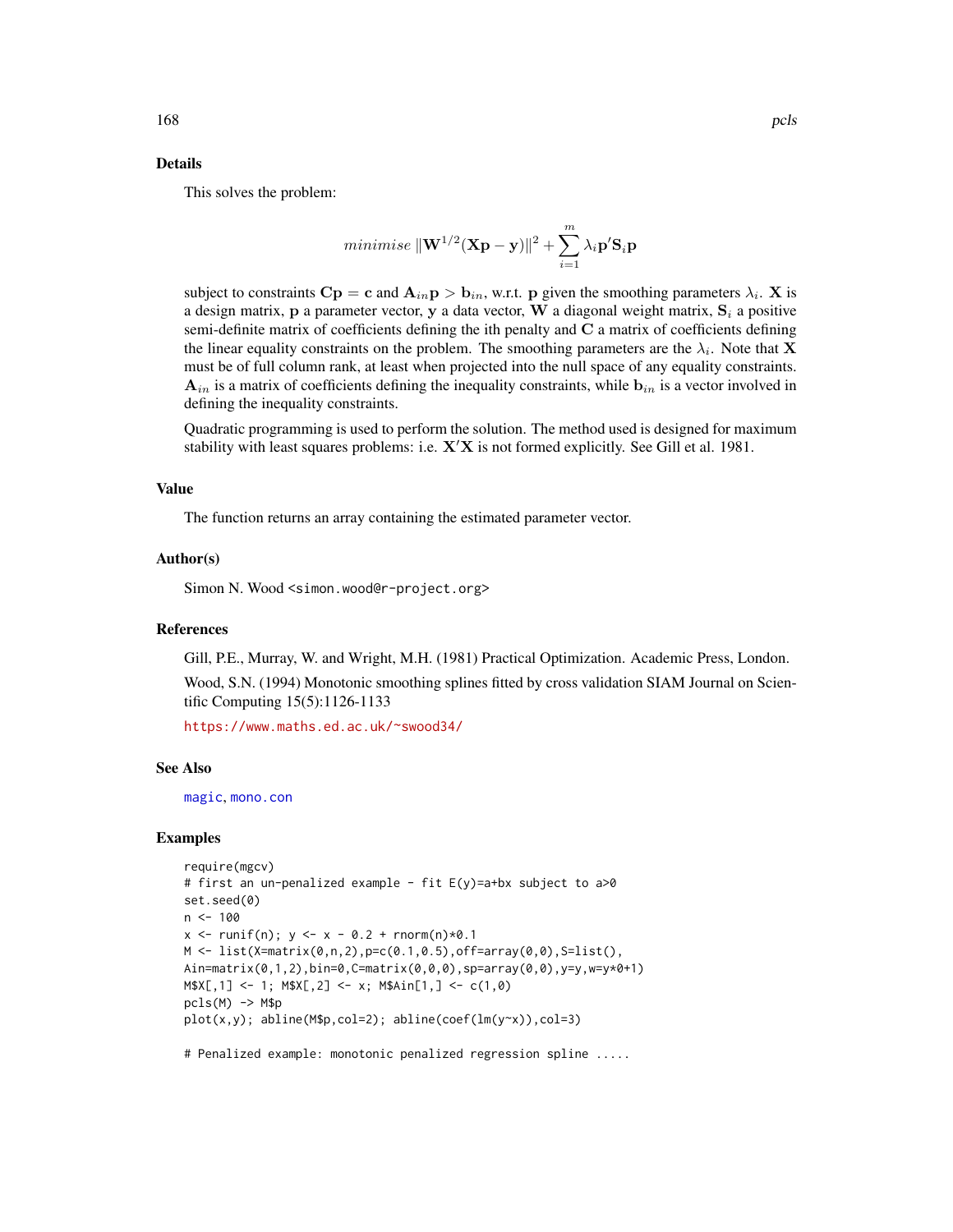```
# Generate data from a monotonic truth.
x \le runif(100)*4-1;x \le sort(x);
f <- exp(4*x)/(1+exp(4*x)); y <- f+rnorm(100)*0.1; plot(x,y)
dat <- data.frame(x=x,y=y)
# Show regular spline fit (and save fitted object)
f.ug \leq gam(y\leq(x,k=10,bs="cr")); lines(x,fitted(f.ug))
# Create Design matrix, constraints etc. for monotonic spline....
sm <- smoothCon(s(x,k=10,bs="cr"),dat,knots=NULL)[[1]]
F \leq - mono.con(sm$xp); # get constraints
G \leq list(X=sm$X,C=matrix(0,0,0),sp=f.ug$sp,p=sm$xp,y=y,w=y*0+1)
G$Ain <- F$A;G$bin <- F$b;G$S <- sm$S;G$off <- 0
p \leftarrow \text{pcls}(G); # fit spline (using s.p. from unconstrained fit)
fv<-Predict.matrix(sm,data.frame(x=x))%*%p
lines(x,fv,col=2)
# now a tprs example of the same thing....
f.ug \leq gam(y~s(x,k=10)); lines(x,fitted(f.ug))
# Create Design matrix, constriants etc. for monotonic spline....
sm \leftarrow smoothCon(s(x, k=10, bs="tp"), dat, knots=NULL)[[1]]
xc \le 0:39/39 # points on [0,1]nc < - length(xc) # number of constraints
xc <- xc*4-1 # points at which to impose constraints
A0 <- Predict.matrix(sm,data.frame(x=xc))
# ... A0%*%p evaluates spline at xc points
A1 <- Predict.matrix(sm,data.frame(x=xc+1e-6))
A < - (A1 - A0)/1e-6## ... approx. constraint matrix (A%*%p is -ve
## spline gradient at points xc)
G \le list(X=sm$X,C=matrix(0,0,0),sp=f.ug$sp,y=y,w=y*0+1,S=sm$S,off=0)
G$Ain <- A; # constraint matrix
G$bin \leq rep(0,nc); # constraint vector
G$p <- rep(0,10); G$p[10] <- 0.1
# ... monotonic start params, got by setting coefs of polynomial part
p \leftarrow \text{pcls}(G); # fit spline (using s.p. from unconstrained fit)
fv2 <- Predict.matrix(sm,data.frame(x=x))%*%p
lines(x,fv2,col=3)
######################################
## monotonic additive model example...
######################################
## First simulate data...
set.seed(10)
f1 <- function(x) 5*exp(4*x)/(1+exp(4*x));
f2 \leftarrow function(x) {
  ind \leftarrow x > .5
  f <-x*0
```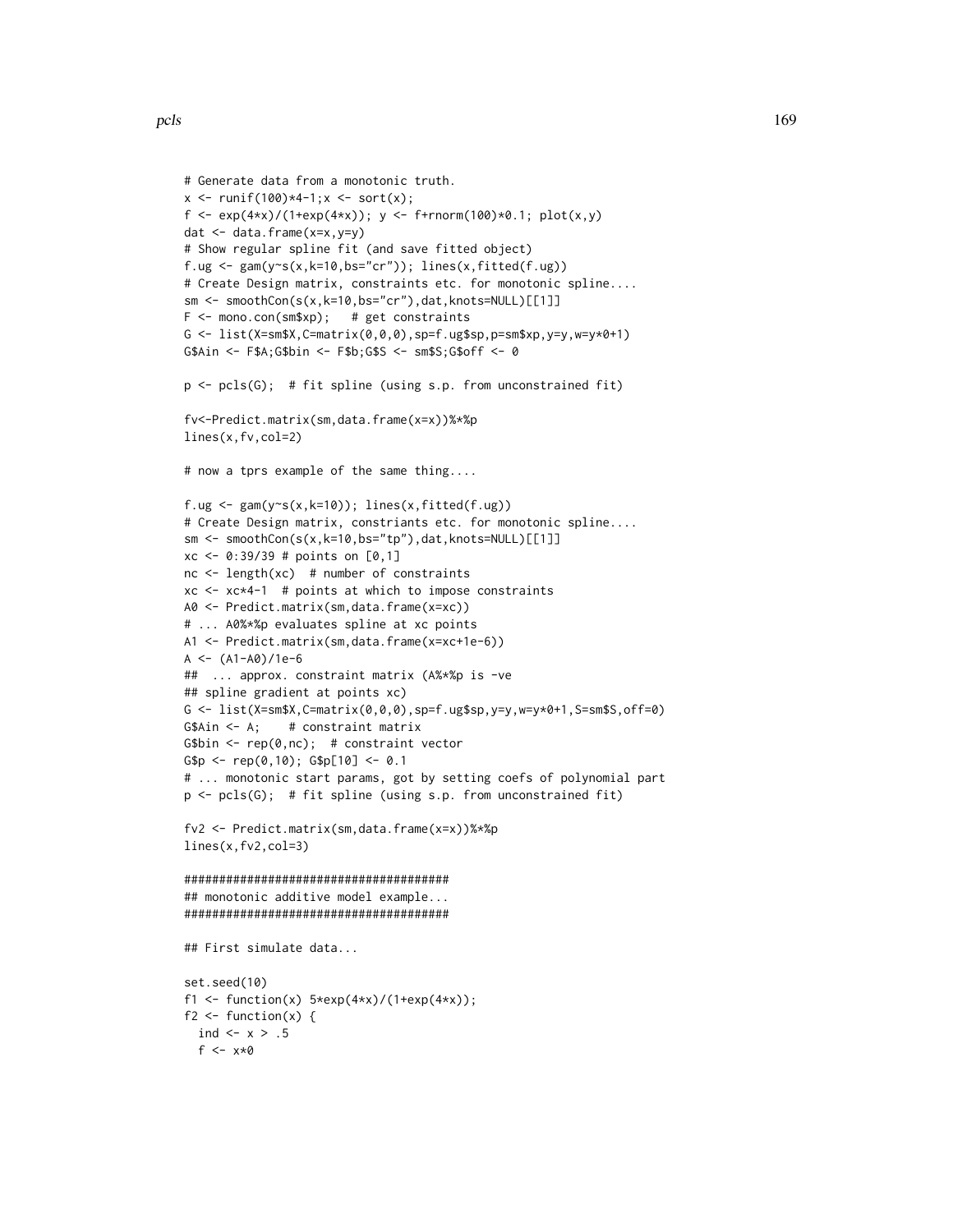```
f[ind] <- (x[ind] - .5)^2*10
  f
}
f3 <- function(x) 0.2 \times x^11 \times (10 \times (1 - x))^6 +10 \times (10 \times x)^3 \times (1 - x)^10n < -200x \leftarrow runif(n); z \leftarrow runif(n); v \leftarrow runif(n)mu <- f1(x) + f2(z) + f3(v)
y \le -mu + rnorm(n)## Preliminary unconstrained gam fit...
G \le gam(y\les(x)+s(z)+s(v,k=20),fit=FALSE)
b \leq - gam(G=G)## generate constraints, by finite differencing
## using predict.gam ....
eps <- 1e-7
pd0 <- data.frame(x=seq(0,1,length=100),z=rep(.5,100),
                   v=rep(.5,100))
pd1 <- data.frame(x=seq(0,1,length=100)+eps,z=rep(.5,100),
                   v=rep(.5,100))
X0 <- predict(b,newdata=pd0,type="lpmatrix")
X1 <- predict(b,newdata=pd1,type="lpmatrix")
Xx \leftarrow (X1 - X0)/eps ## Xx %* coef(b) must be positive
pd0 <- data.frame(z=seq(0,1,length=100),x=rep(.5,100),
                   v=rep(.5,100))
pd1 <- data.frame(z=seq(0,1,length=100)+eps,x=rep(.5,100),
                   v=rep(.5,100))
X0 <- predict(b,newdata=pd0,type="lpmatrix")
X1 <- predict(b,newdata=pd1,type="lpmatrix")
Xz <- (X1-X0)/eps
G$Ain <- rbind(Xx,Xz) ## inequality constraint matrix
G$bin <- rep(0,nrow(G$Ain))
GSC = matrix(0, 0, ncol(G$X))G$sp <- b$sp
Gsp \leftarrow coef(b)G$off <- G$off-1 ## to match what pcls is expecting
## force inital parameters to meet constraint
G$p[11:18] <- G$p[2:9]<- 0
p <- pcls(G) ## constrained fit
par(mfrow=c(2,3))
plot(b) ## original fit
b$coefficients <- p
plot(b) ## constrained fit
## note that standard errors in preceding plot are obtained from
## unconstrained fit
```
<span id="page-169-0"></span>pdIdnot *Overflow proof pdMat class for multiples of the identity matrix*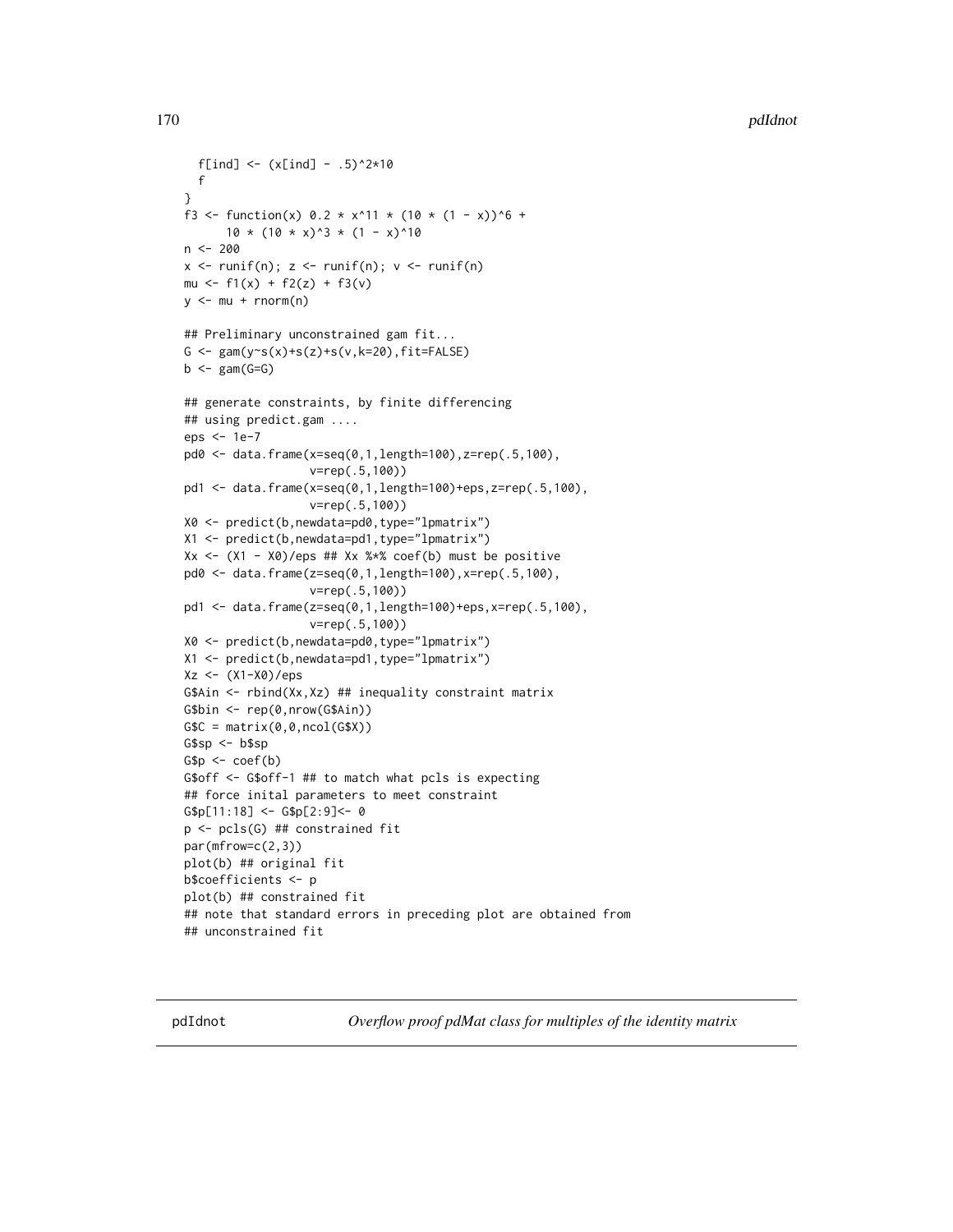## pdIdnot 171

## **Description**

This set of functions is a modification of the pdMat class pdIdent from library nlme. The modification is to replace the log parameterization used in pdMat with a [notLog2](#page-160-1) parameterization, since the latter avoids indefiniteness in the likelihood and associated convergence problems: the parameters also relate to variances rather than standard deviations, for consistency with the [pdTens](#page-171-0) class. The functions are particularly useful for working with Generalized Additive Mixed Models where variance parameters/smoothing parameters can be very large or very small, so that overflow or underflow can be a problem.

These functions would not normally be called directly, although unlike the [pdTens](#page-171-0) class it is easy to do so.

## Usage

 $pdfednot(value = numeric(0), form = NULL,$ nam = NULL, data = sys.frame(sys.parent()))

# Arguments

| value | Initialization values for parameters. Not normally used.     |
|-------|--------------------------------------------------------------|
| form  | A one sided formula specifying the random effects structure. |
| nam   | a names argument, not normally used with this class.         |
| data  | data frame in which to evaluate formula.                     |

## Details

The following functions are provided: Dim.pdIndot, coef.pdIdnot, corMatrix.pdIdnot, logDet.pdIdnot, pdConstruct.pdIdnot, pdFactor.pdIdnot, pdMatrix.pdIdnot, solve.pdIdnot, summary.pdIdnot. (e.g. mgcv:::coef.pdIdnot to access.)

Note that while the pdFactor and pdMatrix functions return the inverse of the scaled random effect covariance matrix or its factor, the pdConstruct function is initialised with estimates of the scaled covariance matrix itself.

# Value

A class pdIdnot object, or related quantities. See the nlme documentation for further details.

#### Author(s)

Simon N. Wood <simon.wood@r-project.org>

## References

Pinheiro J.C. and Bates, D.M. (2000) Mixed effects Models in S and S-PLUS. Springer

The nlme source code.

<https://www.maths.ed.ac.uk/~swood34/>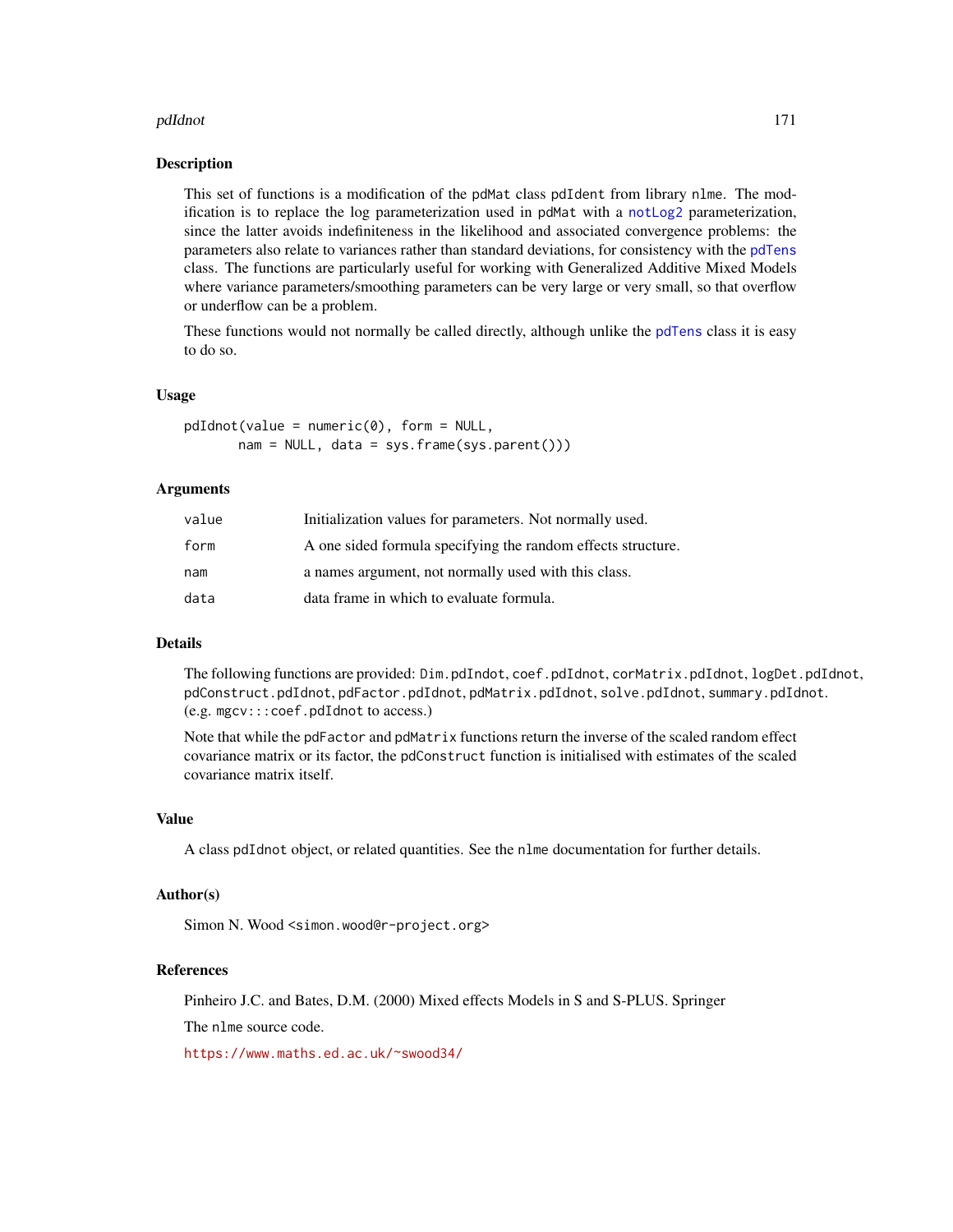# See Also

[te](#page-287-0), [pdTens](#page-171-0), [notLog2](#page-160-1), [gamm](#page-91-0)

## Examples

# see gamm

<span id="page-171-0"></span>pdTens *Functions implementing a pdMat class for tensor product smooths*

## **Description**

This set of functions implements an nlme library pdMat class to allow tensor product smooths to be estimated by lme as called by gamm. Tensor product smooths have a penalty matrix made up of a weighted sum of penalty matrices, where the weights are the smoothing parameters. In the mixed model formulation the penalty matrix is the inverse of the covariance matrix for the random effects of a term, and the smoothing parameters (times a half) are variance parameters to be estimated. It's not possible to transform the problem to make the required random effects covariance matrix look like one of the standard pdMat classes: hence the need for the pdTens class. A [notLog2](#page-160-1) parameterization ensures that the parameters are positive.

These functions (pdTens, pdConstruct.pdTens, pdFactor.pdTens, pdMatrix.pdTens, coef.pdTens and summary.pdTens) would not normally be called directly.

# Usage

 $pdfens(value = numeric(0), form = NULL,$  $nam = NULL$ , data = sys.frame(sys.parent()))

#### Arguments

| value | Initialization values for parameters. Not normally used.                                                                                                                                                                                         |
|-------|--------------------------------------------------------------------------------------------------------------------------------------------------------------------------------------------------------------------------------------------------|
| form  | A one sided formula specifying the random effects structure. The formula<br>should have an attribute S which is a list of the penalty matrices the weighted<br>sum of which gives the inverse of the covariance matrix for these random effects. |
| nam   | a names argument, not normally used with this class.                                                                                                                                                                                             |
| data  | data frame in which to evaluate formula.                                                                                                                                                                                                         |

# Details

If using this class directly note that it is worthwhile scaling the S matrices to be of 'moderate size', for example by dividing each matrix by its largest singular value: this avoids problems with lme defaults ([smooth.construct.tensor.smooth.spec](#page-261-0) does this automatically).

This appears to be the minimum set of functions required to implement a new pdMat class.

Note that while the pdFactor and pdMatrix functions return the inverse of the scaled random effect covariance matrix or its factor, the pdConstruct function is sometimes initialised with estimates of the scaled covariance matrix, and sometimes intialized with its inverse.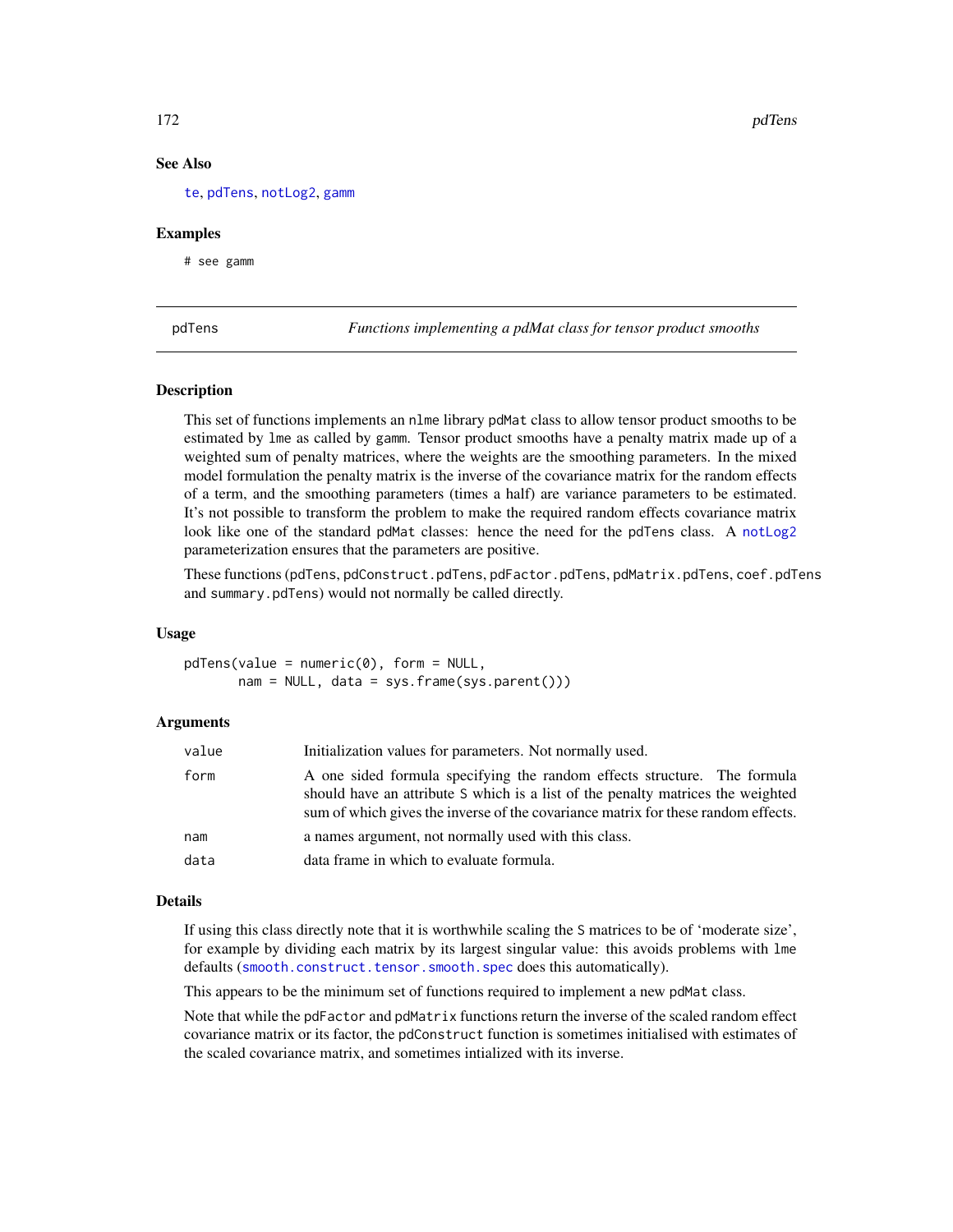### pen.edf 173

# Value

A class pdTens object, or its coefficients or the matrix it represents or the factor of that matrix. pdFactor returns the factor as a vector (packed column-wise) (pdMatrix always returns a matrix).

# Author(s)

Simon N. Wood <simon.wood@r-project.org>

# References

Pinheiro J.C. and Bates, D.M. (2000) Mixed effects Models in S and S-PLUS. Springer

The nlme source code.

<https://www.maths.ed.ac.uk/~swood34/>

## See Also

[te](#page-287-0) [gamm](#page-91-0)

## Examples

# see gamm

pen.edf *Extract the effective degrees of freedom associated with each penalty in a gam fit*

# Description

Finds the coefficients penalized by each penalty and adds up their effective degrees of freedom. Very useful for [t2](#page-282-0) terms, but hard to interpret for terms where the penalties penalize overlapping sets of parameters (e.g. [te](#page-287-0) terms).

#### Usage

pen.edf(x)

## Arguments

x an object inheriting from gam

# Details

Useful for models containing [t2](#page-282-0) terms, since it splits the EDF for the term up into parts due to different components of the smooth. This is useful for figuring out which interaction terms are actually needed in a model.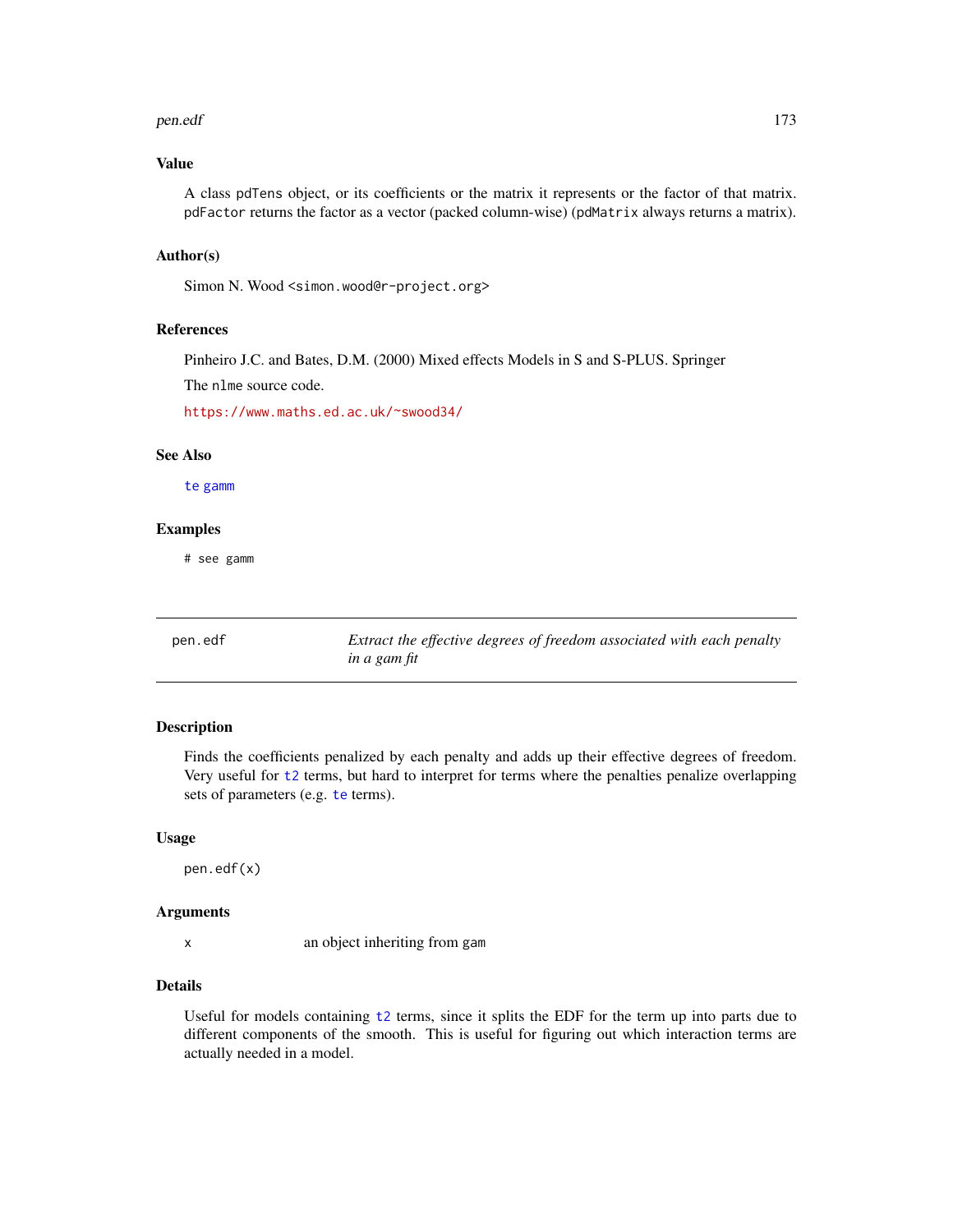#### Value

A vector of EDFs, named with labels identifying which penalty each EDF relates to.

# Author(s)

Simon N. Wood <simon.wood@r-project.org>

# See Also

[t2](#page-282-0)

# Examples

```
require(mgcv)
set.seed(20)
dat <- gamSim(1,n=400,scale=2) ## simulate data
## following `t2' smooth basically separates smooth
## of x0,x1 into main effects + interaction....
b <- gam(y~t2(x0,x1,bs="tp",m=1,k=7)+s(x2)+s(x3),
         data=dat,method="ML")
pen.edf(b)
## label "rr" indicates interaction edf (range space times range space)
## label "nr" (null space for x0 times range space for x1) is main
## effect for x1.
## label "rn" is main effect for x0
## clearly interaction is negligible
## second example with higher order marginals.
b \leq gam(y~t2(x0,x1,bs="tp",m=2,k=7,full=TRUE)
          +s(x2)+s(x3),data=dat,method="ML")
pen.edf(b)
## In this case the EDF is negligible for all terms in the t2 smooth
## apart from the `main effects' (r2 and 2r). To understand the labels
## consider the following 2 examples....
## "r1" relates to the interaction of the range space of the first
## marginal smooth and the first basis function of the null
## space of the second marginal smooth
## "2r" relates to the interaction of the second basis function of
## the null space of the first marginal smooth with the range
## space of the second marginal smooth.
```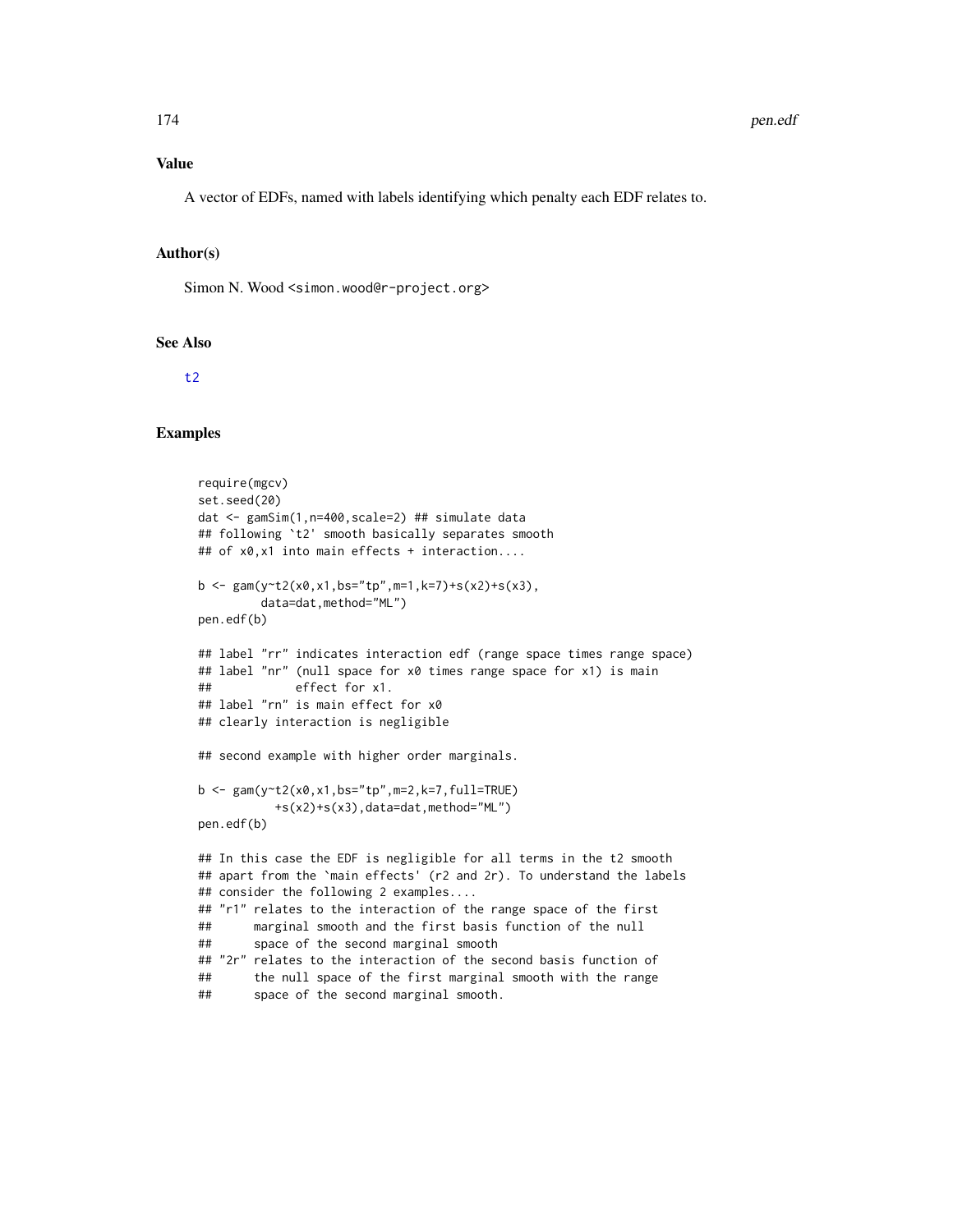## Description

Given a univariate array of covariate values, places a set of knots for a regression spline evenly through the covariate values.

## Usage

place.knots(x,nk)

# Arguments

|    | array of covariate values (need not be sorted).  |
|----|--------------------------------------------------|
| nk | integer indicating the required number of knots. |

# Details

Places knots evenly throughout a set of covariates. For example, if you had 11 covariate values and wanted 6 knots then a knot would be placed at the first (sorted) covariate value and every second (sorted) value thereafter. With less convenient numbers of data and knots the knots are placed within intervals between data in order to achieve even coverage, where even means having approximately the same number of data between each pair of knots.

# Value

An array of knot locations.

## Author(s)

Simon N. Wood <simon.wood@r-project.org>

## References

<https://www.maths.ed.ac.uk/~swood34/>

## See Also

[smooth.construct.cc.smooth.spec](#page-233-0)

# Examples

```
require(mgcv)
x<-runif(30)
place.knots(x,7)
rm(x)
```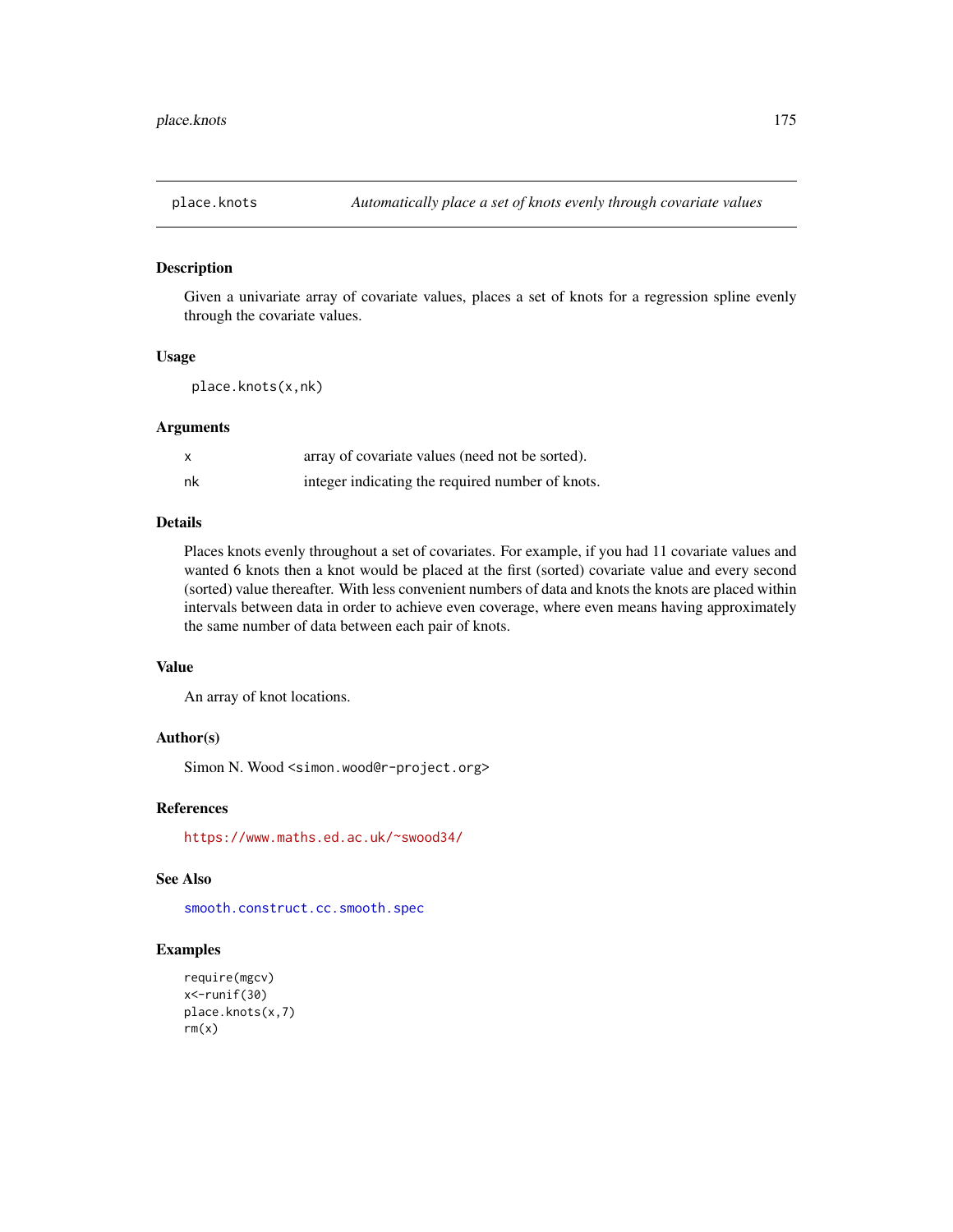# Description

Takes a fitted gam object produced by gam() and plots the component smooth functions that make it up, on the scale of the linear predictor. Optionally produces term plots for parametric model components as well.

# Usage

```
## S3 method for class 'gam'
plot(x,residuals=FALSE,rug=NULL,se=TRUE,pages=0,select=NULL,scale=-1,
         n=100,n2=40,n3=3,pers=FALSE,theta=30,phi=30,jit=FALSE,xlab=NULL,
         ylab=NULL,main=NULL,ylim=NULL,xlim=NULL,too.far=0.1,
         all.terms=FALSE,shade=FALSE,shade.col="gray80",shift=0,
         trans=I,seWithMean=FALSE,unconditional=FALSE,by.resids=FALSE,
         scheme=0,...)
```
# Arguments

| X         | a fitted gam object as produced by gam().                                                                                                                                                                                                                                                                                                                                                                                                                                                                                                                                                                                                                                          |
|-----------|------------------------------------------------------------------------------------------------------------------------------------------------------------------------------------------------------------------------------------------------------------------------------------------------------------------------------------------------------------------------------------------------------------------------------------------------------------------------------------------------------------------------------------------------------------------------------------------------------------------------------------------------------------------------------------|
| residuals | If TRUE then partial residuals are added to plots of 1-D smooths. If FALSE then<br>no residuals are added. If this is an array of the correct length then it is used<br>as the array of residuals to be used for producing partial residuals. If TRUE<br>then the residuals are the working residuals from the IRLS iteration weighted by<br>the (square root) IRLS weights, in order that they have constant variance if the<br>model is correct. Partial residuals for a smooth term are the residuals that would<br>be obtained by dropping the term concerned from the model, while leaving all<br>other estimates fixed (i.e. the estimates for the term plus the residuals). |
| rug       | When TRUE the covariate to which the plot applies is displayed as a rug plot at<br>the foot of each plot of a 1-d smooth, and the locations of the covariates are<br>plotted as points on the contour plot representing a 2-d smooth. The default of<br>NULL sets rug to TRUE when the dataset size is $\leq$ 10000 and FALSE otherwise.                                                                                                                                                                                                                                                                                                                                           |
| se        | when TRUE (default) upper and lower lines are added to the 1-d plots at 2 stan-<br>dard errors above and below the estimate of the smooth being plotted while for<br>2-d plots, surfaces at +1 and -1 standard errors are contoured and overlayed on<br>the contour plot for the estimate. If a positive number is supplied then this num-<br>ber is multiplied by the standard errors when calculating standard error curves<br>or surfaces. See also shade, below.                                                                                                                                                                                                               |
| pages     | (default 0) the number of pages over which to spread the output. For example,<br>if pages=1 then all terms will be plotted on one page with the layout performed<br>automatically. Set to 0 to have the routine leave all graphics settings as they are.                                                                                                                                                                                                                                                                                                                                                                                                                           |
| select    | Allows the plot for a single model term to be selected for printing. e.g. if you<br>just want the plot for the second smooth term set select=2.                                                                                                                                                                                                                                                                                                                                                                                                                                                                                                                                    |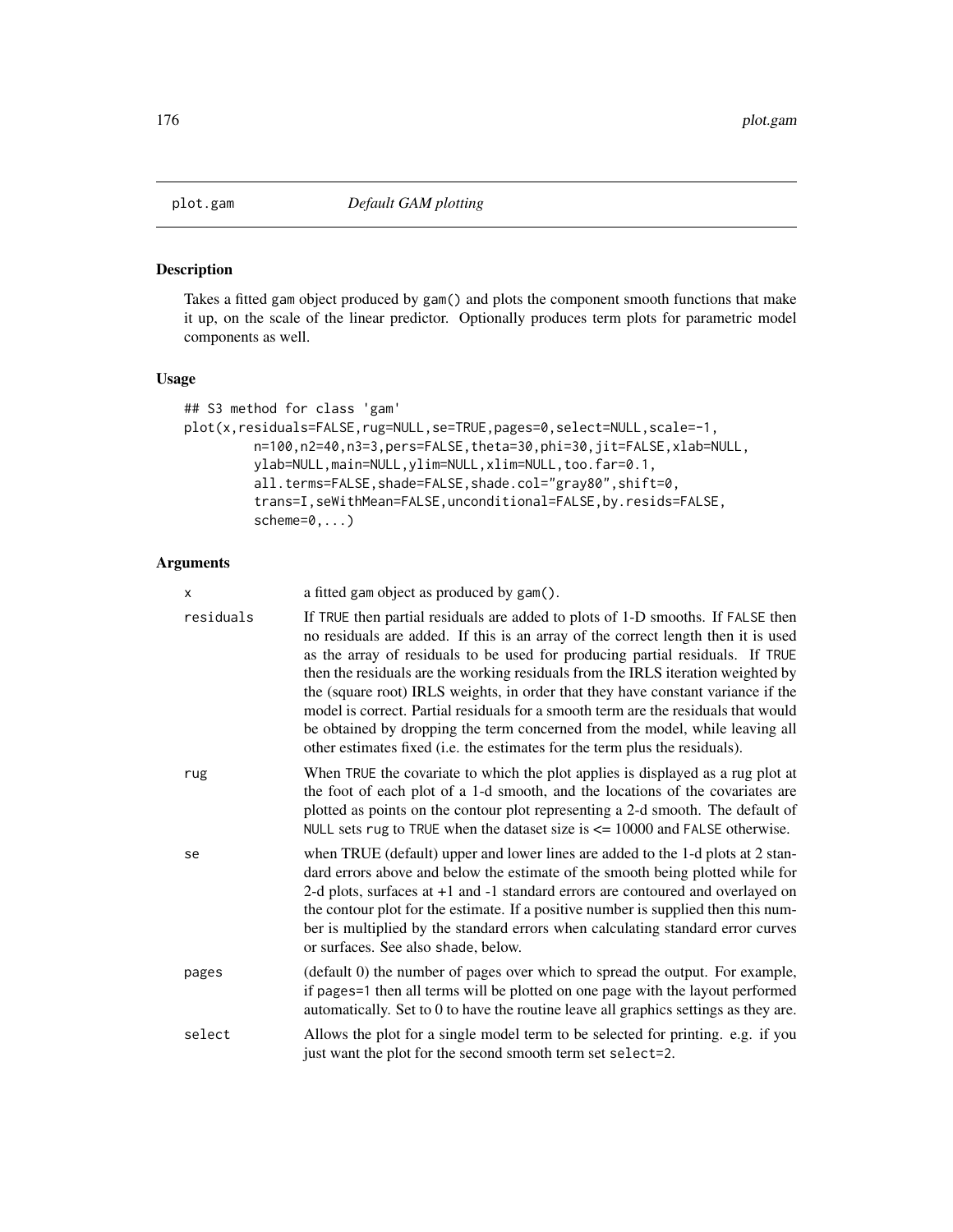| scale      | set to -1 (default) to have the same y-axis scale for each plot, and to 0 for a<br>different y axis for each plot. Ignored if ylim supplied.                                                                                                                                                                                                                                                                                                                                                                |
|------------|-------------------------------------------------------------------------------------------------------------------------------------------------------------------------------------------------------------------------------------------------------------------------------------------------------------------------------------------------------------------------------------------------------------------------------------------------------------------------------------------------------------|
| n          | number of points used for each 1-d plot - for a nice smooth plot this needs to<br>be several times the estimated degrees of freedom for the smooth. Default value<br>100.                                                                                                                                                                                                                                                                                                                                   |
| n2         | Square root of number of points used to grid estimates of 2-d functions for con-<br>touring.                                                                                                                                                                                                                                                                                                                                                                                                                |
| n3         | Square root of number of panels to use when displaying 3 or 4 dimensional<br>functions.                                                                                                                                                                                                                                                                                                                                                                                                                     |
| pers       | Set to TRUE if you want perspective plots for 2-d terms.                                                                                                                                                                                                                                                                                                                                                                                                                                                    |
| theta      | One of the perspective plot angles.                                                                                                                                                                                                                                                                                                                                                                                                                                                                         |
| phi        | The other perspective plot angle.                                                                                                                                                                                                                                                                                                                                                                                                                                                                           |
| jit        | Set to TRUE if you want rug plots for 1-d terms to be jittered.                                                                                                                                                                                                                                                                                                                                                                                                                                             |
| xlab       | If supplied then this will be used as the x label for all plots.                                                                                                                                                                                                                                                                                                                                                                                                                                            |
| ylab       | If supplied then this will be used as the y label for all plots.                                                                                                                                                                                                                                                                                                                                                                                                                                            |
| main       | Used as title (or z axis label) for plots if supplied.                                                                                                                                                                                                                                                                                                                                                                                                                                                      |
| ylim       | If supplied then this pair of numbers are used as the y limits for each plot.                                                                                                                                                                                                                                                                                                                                                                                                                               |
| xlim       | If supplied then this pair of numbers are used as the x limits for each plot.                                                                                                                                                                                                                                                                                                                                                                                                                               |
| too.far    | If greater than 0 then this is used to determine when a location is too far from<br>data to be plotted when plotting 2-D smooths. This is useful since smooths<br>tend to go wild away from data. The data are scaled into the unit square before<br>deciding what to exclude, and too. far is a distance within the unit square.<br>Setting to zero can make plotting faster for large datasets, but care then needed<br>with interpretation of plots.                                                     |
| all.terms  | if set to TRUE then the partial effects of parametric model components are also<br>plotted, via a call to termplot. Only terms of order 1 can be plotted in this way.                                                                                                                                                                                                                                                                                                                                       |
| shade      | Set to TRUE to produce shaded regions as confidence bands for smooths (not<br>avaliable for parametric terms, which are plotted using termplot).                                                                                                                                                                                                                                                                                                                                                            |
| shade.col  | define the color used for shading confidence bands.                                                                                                                                                                                                                                                                                                                                                                                                                                                         |
| shift      | constant to add to each smooth (on the scale of the linear predictor) before plot-<br>ting. Can be useful for some diagnostics, or with trans.                                                                                                                                                                                                                                                                                                                                                              |
| trans      | monotonic function to apply to each smooth (after any shift), before plotting.<br>Monotonicity is not checked, but default plot limits assume it. shift and trans<br>are occasionally useful as a means for getting plots on the response scale, when<br>the model consists only of a single smooth.                                                                                                                                                                                                        |
| seWithMean | if TRUE the component smooths are shown with confidence intervals that include<br>the uncertainty about the overall mean. If FALSE then the uncertainty relates<br>purely to the centred smooth itself. If seWithMean=2 then the intervals include<br>the uncertainty in the mean of the fixed effects (but not in the mean of any un-<br>centred smooths or random effects). Marra and Wood (2012) suggests that TRUE<br>results in better coverage performance, and this is also suggested by simulation. |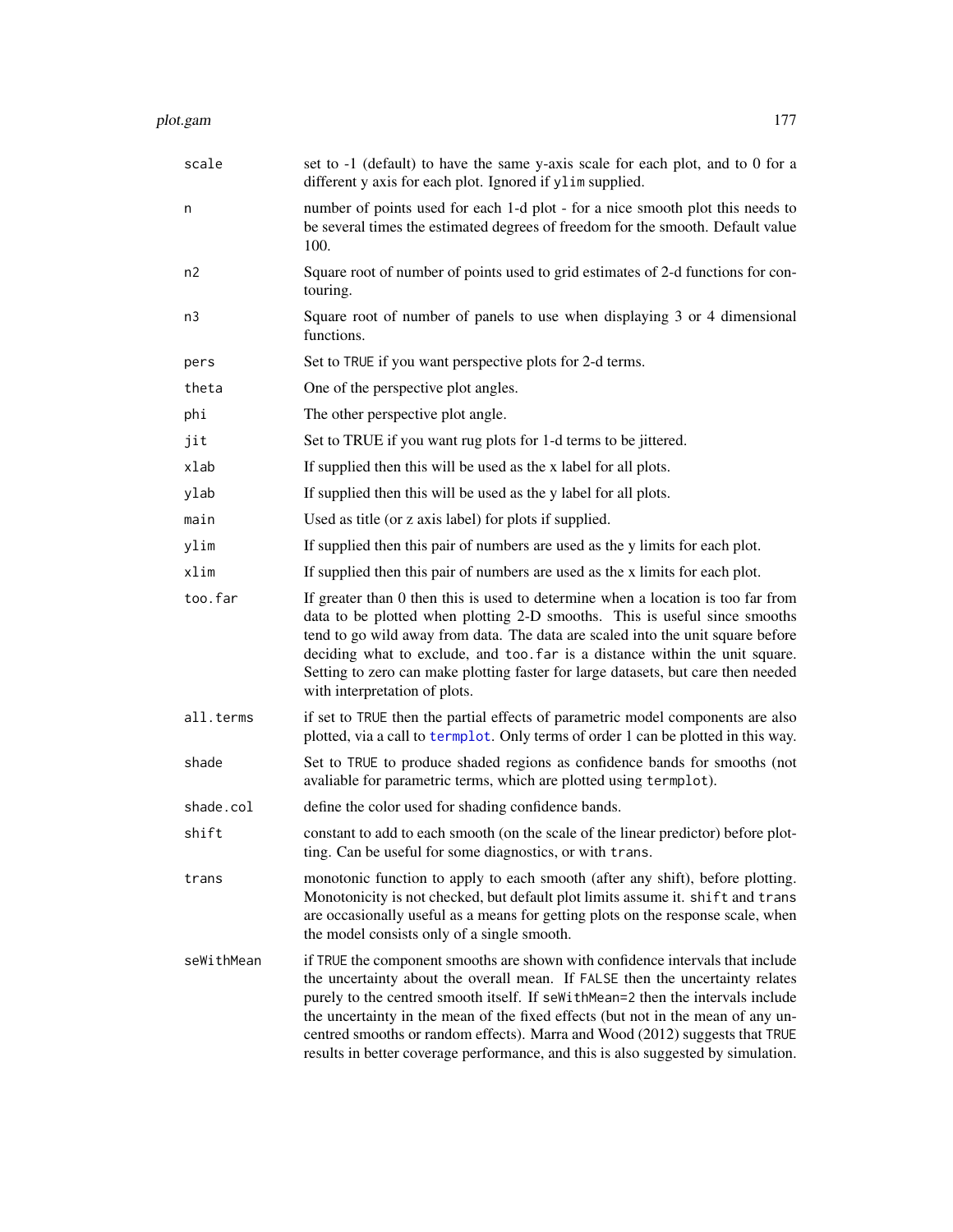| unconditional           | if TRUE then the smoothing parameter uncertainty corrected covariance matrix<br>is used to compute uncertainty bands, if available. Otherwise the bands treat the<br>smoothing parameters as fixed. |  |
|-------------------------|-----------------------------------------------------------------------------------------------------------------------------------------------------------------------------------------------------|--|
| by.resids               | Should partial residuals be plotted for terms with by variables? Usually the<br>answer is no, they would be meaningless.                                                                            |  |
| scheme                  | Integer or integer vector selecting a plotting scheme for each plot. See details.                                                                                                                   |  |
| $\cdot$ $\cdot$ $\cdot$ | other graphics parameters to pass on to plotting commands. See details for<br>smooth plot specific options.                                                                                         |  |

# Details

Produces default plot showing the smooth components of a fitted GAM, and optionally parametric terms as well, when these can be handled by [termplot](#page-0-0).

For smooth terms plot.gam actually calls plot method functions depending on the class of the smooth. Currently [random.effects](#page-200-0), Markov random fields ([mrf](#page-243-0)), Spherical. Spline and [factor.smooth.interaction](#page-238-0) terms have special methods (documented in their help files), the rest use the defaults described below.

For plots of 1-d smooths, the x axis of each plot is labelled with the covariate name, while the y axis is labelled  $s$  (cov, edf) where cov is the covariate name, and edf the estimated (or user defined for regression splines) degrees of freedom of the smooth. scheme == 0 produces a smooth curve with dashed curves indicating 2 standard error bounds. scheme == 1 illustrates the error bounds using a shaded region.

For scheme==0, contour plots are produced for 2-d smooths with the x-axes labelled with the first covariate name and the y axis with the second covariate name. The main title of the plot is something like  $s(\text{var1}, \text{var2}, \text{edf})$ , indicating the variables of which the term is a function, and the estimated degrees of freedom for the term. When se=TRUE, estimator variability is shown by overlaying contour plots at plus and minus 1 s.e. relative to the main estimate. If se is a positive number then contour plots are at plus or minus se multiplied by the s.e. Contour levels are chosen to try and ensure reasonable separation of the contours of the different plots, but this is not always easy to achieve. Note that these plots can not be modified to the same extent as the other plot.

For 2-d smooths scheme==1 produces a perspective plot, while scheme==2 produces a heatmap, with overlaid contours and scheme==3 a greyscale heatmap (contour.col controls the contour colour).

Smooths of 3 and 4 variables are displayed as tiled heatmaps with overlaid contours. In the 3 variable case the third variable is discretized and a contour plot of the first 2 variables is produced for each discrete value. The panels in the lower and upper rows are labelled with the corresponding third variable value. The lowest value is bottom left, and highest at top right. For 4 variables, two of the variables are coarsely discretized and a square array of image plots is produced for each combination of the discrete values. The first two arguments of the smooth are the ones used for the image/contour plots, unless a tensor product term has 2D marginals, in which case the first 2D marginal is image/contour plotted. n3 controls the number of panels. See also [vis.gam](#page-303-0).

Fine control of plots for parametric terms can be obtained by calling [termplot](#page-0-0) directly, taking care to use its terms argument.

Note that, if seWithMean=TRUE, the confidence bands include the uncertainty about the overall mean. In other words although each smooth is shown centred, the confidence bands are obtained as if every other term in the model was constrained to have average 0, (average taken over the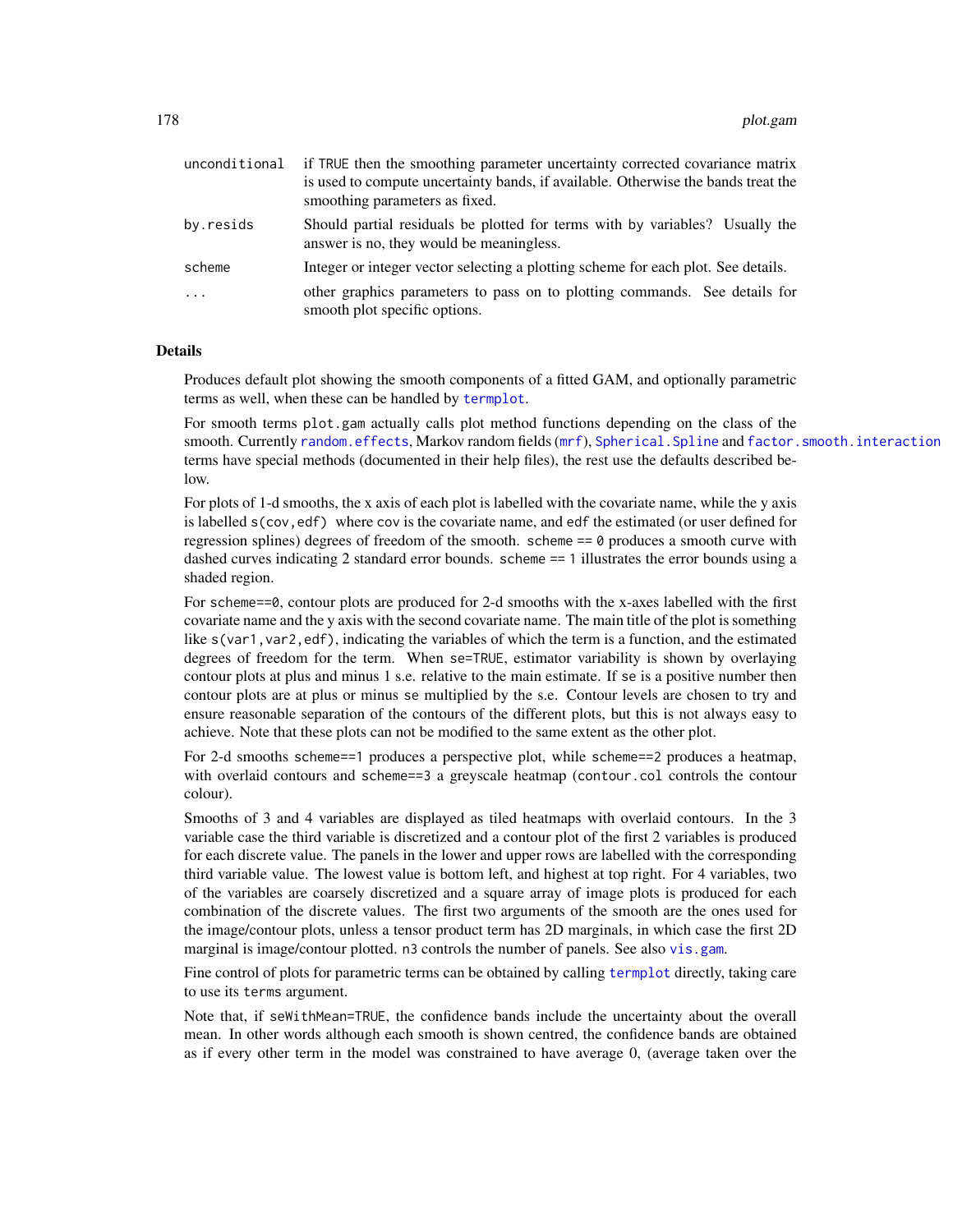### plot.gam 179

covariate values), except for the smooth concerned. This seems to correspond more closely to how most users interpret componentwise intervals in practice, and also results in intervals with close to nominal (frequentist) coverage probabilities by an extension of Nychka's (1988) results presented in Marra and Wood (2012). There are two possible variants of this approach. In the default variant the extra uncertainty is in the mean of all other terms in the model (fixed and random, including uncentred smooths). Alternatively, if seWithMean=2 then only the uncertainty in parametric fixed effects is included in the extra uncertainty (this latter option actually tends to lead to wider intervals when the model contains random effects).

Several smooth plots methods using [image](#page-0-0) will accept an hcolors argument, which can be anything documented in [heat.colors](#page-0-0) (in which case something like hcolors=rainbow(50) is appropriate), or the [grey](#page-0-0) function (in which case somthing like hcolors=grey $(0:50/50)$  is needed). Another option is contour.col which will set the contour colour for some plots. These options are useful for producing grey scale pictures instead of colour.

Sometimes you may want a small change to a default plot, and the arguments to plot.gam just won't let you do it. In this case, the quickest option is sometimes to clone the smooth.construct and Predict.matrix methods for the smooth concerned, modifying only the returned smoother class (e.g. to foo. smooth). Then copy the plot method function for the original class (e.g. mgcv:::plot.mgcv.smooth), modify the source code to plot exactly as you want and rename the plot method function (e.g. plot. foo. smooth). You can then use the cloned smooth in models (e.g.  $s(x,bs="foo'')$ ), and it will automatically plot using the modified plotting function.

#### Value

The functions main purpose is its side effect of generating plots. It also silently returns a list of the data used to produce the plots, which can be used to generate customized plots.

## WARNING

Note that the behaviour of this function is not identical to plot.gam() in S-PLUS.

Plotting can be slow for models fitted to large datasets. Set rug=FALSE to improve matters. If it's still too slow set too. far=0, but then take care not to overinterpret smooths away from supporting data.

Plots of 2-D smooths with standard error contours shown can not easily be customized.

The function can not deal with smooths of more than 2 variables!

#### Author(s)

Simon N. Wood <simon.wood@r-project.org>

Henric Nilsson <henric.nilsson@statisticon.se> donated the code for the shade option.

The design is inspired by the S function of the same name described in Chambers and Hastie (1993) (but is not a clone).

#### References

Chambers and Hastie (1993) Statistical Models in S. Chapman & Hall.

Marra, G and S.N. Wood (2012) Coverage Properties of Confidence Intervals for Generalized Additive Model Components. Scandinavian Journal of Statistics.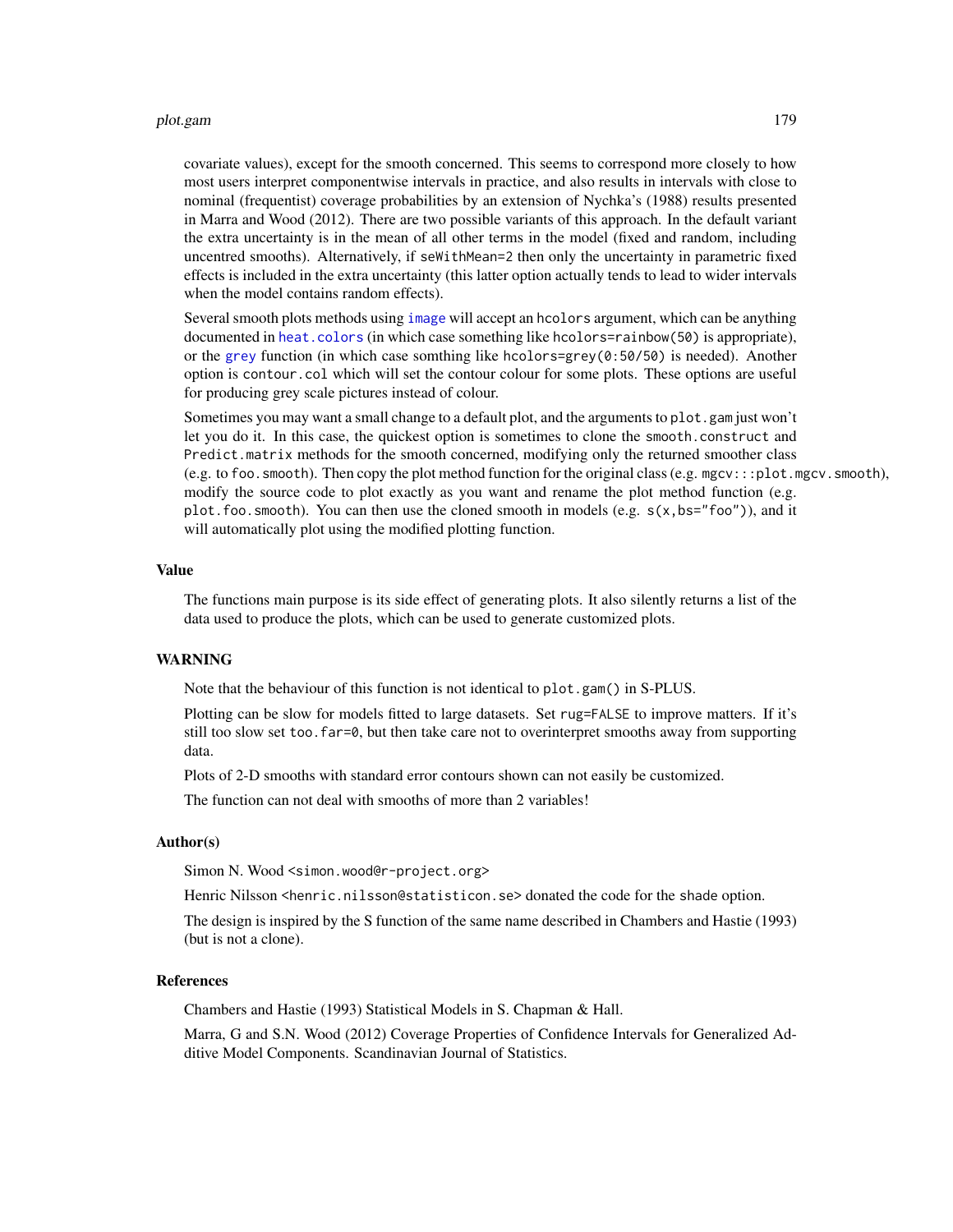Nychka (1988) Bayesian Confidence Intervals for Smoothing Splines. Journal of the American Statistical Association 83:1134-1143.

Wood S.N. (2017) Generalized Additive Models: An Introduction with R (2nd edition). Chapman and Hall/CRC Press.

## See Also

[gam](#page-47-0), [predict.gam](#page-184-0), [vis.gam](#page-303-0)

# Examples

```
library(mgcv)
set.seed(0)
## fake some data...
f1 <- function(x) \{exp(2 * x)\}f2 \leftarrow function(x) {
  0.2*x^11*(10*(1-x))^6+10*(10*x)^3*(1-x)^10
}
f3 <- function(x) \{x*0\}n<-200
sig2<-4x0 \leq -rep(1:4,50)x1 \leftarrow runif(n, 0, 1)x2 \le runif(n, 0, 1)
x3 \le runif(n, 0, 1)
e \leftarrow \text{norm}(n, \theta, \text{sqrt}(sig2))y \le -2 \times x0 + f1(x1) + f2(x2) + f3(x3) + ex0 \leftarrow factor(x0)
## fit and plot...
b<-gam(y~x0+s(x1)+s(x2)+s(x3))
plot(b,pages=1,residuals=TRUE,all.terms=TRUE,shade=TRUE,shade.col=2)
plot(b,pages=1,seWithMean=TRUE) ## better coverage intervals
## just parametric term alone...
termplot(b,terms="x0",se=TRUE)
## more use of color...
op \leq par(mfrow=c(2,2),bg="blue")
x <- 0:1000/1000
for (i in 1:3) {
  plot(b,select=i,rug=FALSE,col="green",
    col.axis="white",col.lab="white",all.terms=TRUE)
  for (j in 1:2) axis(j,col="white",labels=FALSE)
  box(col="white")
  eval(parse(text=paste("fx <- f", i, "(x)", sep="")))
  fx < -fx - mean(fx)lines(x,fx,col=2) ## overlay `truth' in red
}
par(op)
```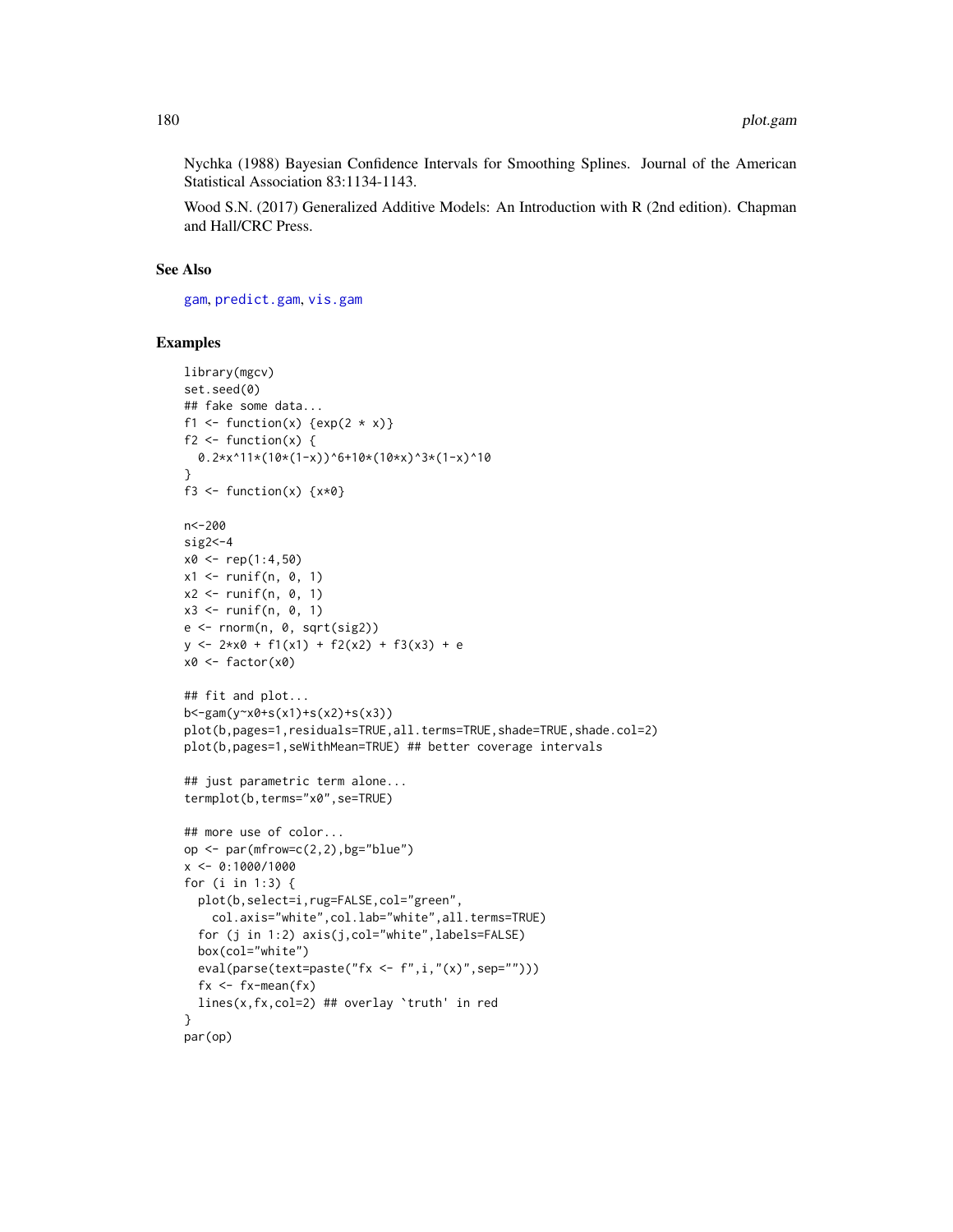#### polys.plot 181

```
## example with 2-d plots, and use of schemes...
b1 <- gam(y~x0+s(x1,x2)+s(x3))
op <- par(mfrow=c(2,2))
plot(b1,all.terms=TRUE)
par(op)
op \leq par(mfrow=c(2,2))
plot(b1,all.terms=TRUE,scheme=1)
par(op)
op \leq par(mfrow=c(2,2))
plot(b1,all.terms=TRUE,scheme=c(2,1))
par(op)
## 3 and 4 D smooths can also be plotted
dat <- gamSim(1,n=400)
b1 <- gam(y~te(x0,x1,x2,d=c(1,2),k=c(5,15))+s(x3),data=dat)
## Now plot. Use cex.lab and cex.axis to control axis label size,
## n3 to control number of panels, n2 to control panel grid size,
## scheme=1 to get greyscale...
plot(b1,pages=1)
```
## polys.plot *Plot geographic regions defined as polygons*

# Description

Produces plots of geographic regions defined by polygons, optionally filling the polygons with a color or grey shade dependent on a covariate.

## Usage

polys.plot(pc,z=NULL,scheme="heat",lab="",...)

# Arguments

| рc       | A named list of matrices. Each matrix has two columns. The matrix rows each<br>define the vertex of a boundary polygon. If a boundary is defined by several<br>polygons, then each of these must be separated by an NA row in the matrix. See<br>mrf for an example.        |
|----------|-----------------------------------------------------------------------------------------------------------------------------------------------------------------------------------------------------------------------------------------------------------------------------|
| z        | A vector of values associated with each area (item) of pc. If the vector elements<br>have names then these are used to match elements of z to areas defined in pc.<br>Otherwise pc and z are assumed to be in the same order. If z is NULL then<br>polygons are not filled. |
| scheme   | One of "heat" or "grey", indicating how to fill the polygons in accordance with<br>the value of z.                                                                                                                                                                          |
| lab      | label for plot.                                                                                                                                                                                                                                                             |
| $\ddots$ | other arguments to pass to plot (currently only if z is NULL).                                                                                                                                                                                                              |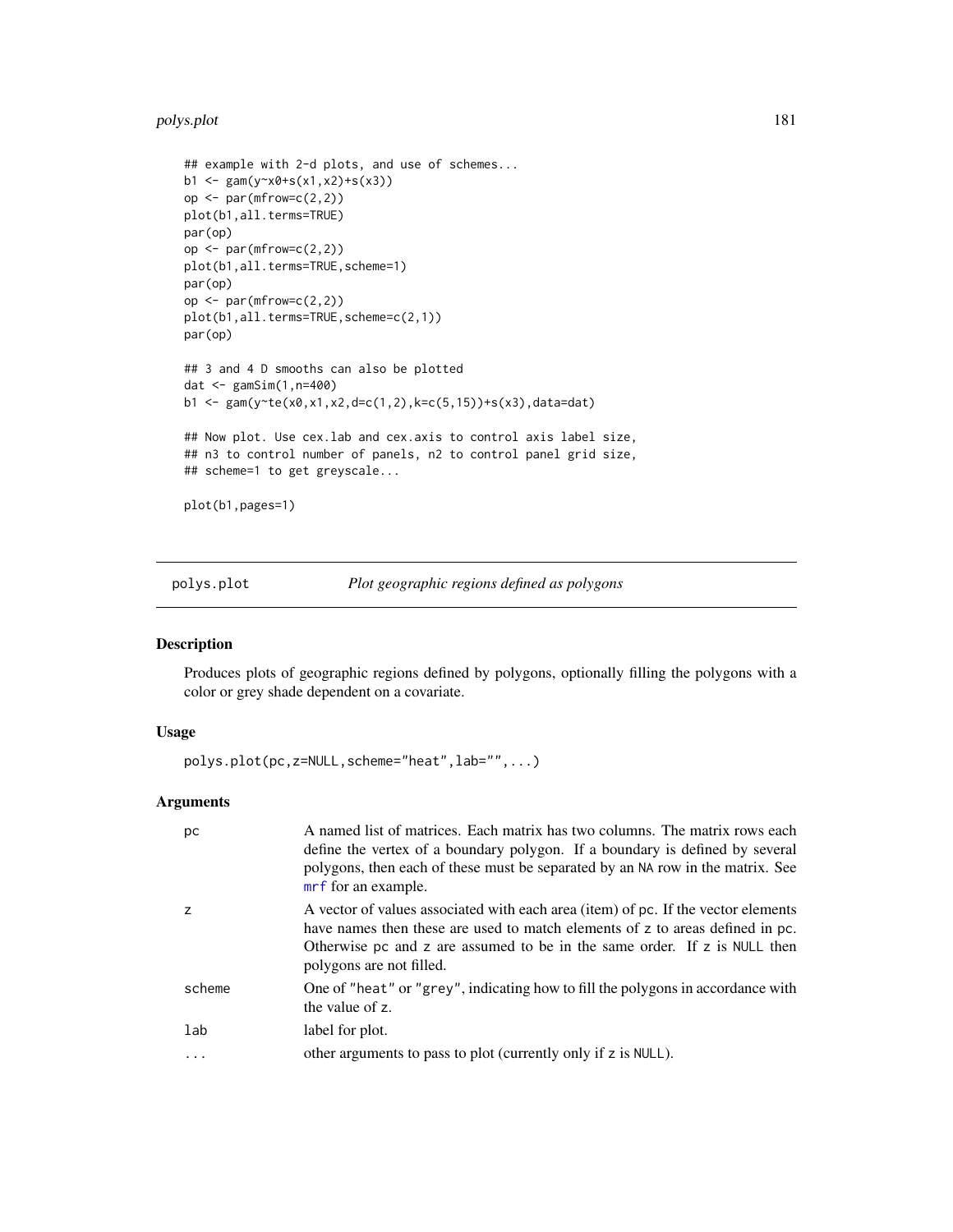# Details

Any polygon within another polygon counts as a hole in the area. Further nesting is dealt with by treating any point that is interior to an odd number of polygons as being within the area, and all other points as being exterior. The routine is provided to facilitate plotting with models containing [mrf](#page-243-0) smooths.

# Value

Simply produces a plot.

# Author(s)

Simon Wood <simon.wood@r-project.org>

## See Also

[mrf](#page-243-0) and [columb.polys](#page-23-0).

## Examples

```
## see also ?mrf for use of z
require(mgcv)
data(columb.polys)
polys.plot(columb.polys)
```
predict.bam *Prediction from fitted Big Additive Model model*

## Description

Essentially a wrapper for [predict.gam](#page-184-0) for prediction from a model fitted by [bam](#page-6-0). Can compute on a parallel cluster.

Takes a fitted bam object produced by [bam](#page-6-0) and produces predictions given a new set of values for the model covariates or the original values used for the model fit. Predictions can be accompanied by standard errors, based on the posterior distribution of the model coefficients. The routine can optionally return the matrix by which the model coefficients must be pre-multiplied in order to yield the values of the linear predictor at the supplied covariate values: this is useful for obtaining credible regions for quantities derived from the model (e.g. derivatives of smooths), and for lookup table prediction outside R.

## Usage

```
## S3 method for class 'bam'
predict(object,newdata,type="link",se.fit=FALSE,terms=NULL,
        exclude=NULL,block.size=50000,newdata.guaranteed=FALSE,
       na.action=na.pass,cluster=NULL,discrete=TRUE,n.threads=1,gc.level=0,...)
```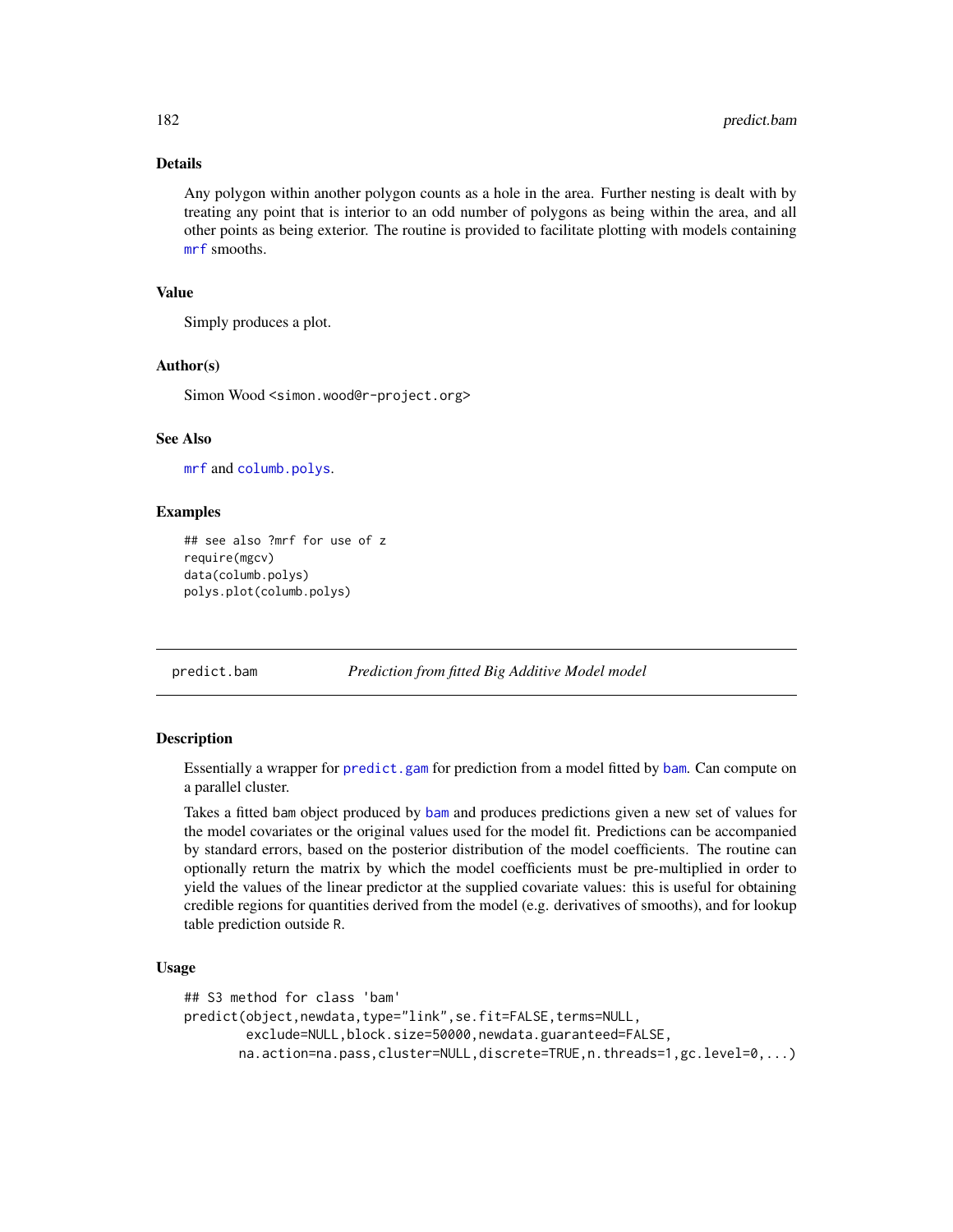# Arguments

| инисниз            |                                                                                                                                                                                                                                                                                                                                                                                                                                                                                                                                                                                                                                                                                                                                                                                                                                                                                                                                                                                                                                                                                                                                                                                            |
|--------------------|--------------------------------------------------------------------------------------------------------------------------------------------------------------------------------------------------------------------------------------------------------------------------------------------------------------------------------------------------------------------------------------------------------------------------------------------------------------------------------------------------------------------------------------------------------------------------------------------------------------------------------------------------------------------------------------------------------------------------------------------------------------------------------------------------------------------------------------------------------------------------------------------------------------------------------------------------------------------------------------------------------------------------------------------------------------------------------------------------------------------------------------------------------------------------------------------|
| object             | a fitted bam object as produced by bam.                                                                                                                                                                                                                                                                                                                                                                                                                                                                                                                                                                                                                                                                                                                                                                                                                                                                                                                                                                                                                                                                                                                                                    |
| newdata            | A data frame or list containing the values of the model covariates at which pre-<br>dictions are required. If this is not provided then predictions corresponding to<br>the original data are returned. If newdata is provided then it should contain all<br>the variables needed for prediction: a warning is generated if not.                                                                                                                                                                                                                                                                                                                                                                                                                                                                                                                                                                                                                                                                                                                                                                                                                                                           |
| type               | When this has the value "link" (default) the linear predictor (possibly with as-<br>sociated standard errors) is returned. When type="terms" each component of<br>the linear predictor is returned seperately (possibly with standard errors): this<br>includes parametric model components, followed by each smooth component,<br>but excludes any offset and any intercept. type="iterms" is the same, except<br>that any standard errors returned for smooth components will include the uncer-<br>tainty about the intercept/overall mean. When type="response" predictions on<br>the scale of the response are returned (possibly with approximate standard er-<br>rors). When type="lpmatrix" then a matrix is returned which yields the values<br>of the linear predictor (minus any offset) when postmultiplied by the parameter<br>vector (in this case se. fit is ignored). The latter option is most useful for<br>getting variance estimates for quantities derived from the model: for example<br>integrated quantities, or derivatives of smooths. A linear predictor matrix can<br>also be used to implement approximate prediction outside R (see example code,<br>below). |
| se.fit             | when this is TRUE (not default) standard error estimates are returned for each<br>prediction.                                                                                                                                                                                                                                                                                                                                                                                                                                                                                                                                                                                                                                                                                                                                                                                                                                                                                                                                                                                                                                                                                              |
| terms              | if type=="terms" or type="iterms" then only results for the terms (smooth or<br>parametric) named in this array will be returned. Otherwise any smooth terms<br>not named in this array will be set to zero. If NULL then all terms are included.                                                                                                                                                                                                                                                                                                                                                                                                                                                                                                                                                                                                                                                                                                                                                                                                                                                                                                                                          |
| exclude            | if type=="terms" or type="iterms" then terms (smooth or parametric) named<br>in this array will not be returned. Otherwise any smooth terms named in this<br>array will be set to zero. If NULL then no terms are excluded. To avoid supplying<br>covariate values for excluded terms, set newdata.guaranteed=TRUE, but note<br>that this skips all checks of newdata.                                                                                                                                                                                                                                                                                                                                                                                                                                                                                                                                                                                                                                                                                                                                                                                                                     |
| block.size         | maximum number of predictions to process per call to underlying code: larger<br>is quicker, but more memory intensive.                                                                                                                                                                                                                                                                                                                                                                                                                                                                                                                                                                                                                                                                                                                                                                                                                                                                                                                                                                                                                                                                     |
| newdata.guaranteed | Set to TRUE to turn off all checking of newdata except for sanity of factor lev-<br>els: this can speed things up for large prediction tasks, but newdata must be                                                                                                                                                                                                                                                                                                                                                                                                                                                                                                                                                                                                                                                                                                                                                                                                                                                                                                                                                                                                                          |

na.action what to do about NA values in newdata. With the default na.pass, any row of newdata containing NA values for required predictors, gives rise to NA predictions (even if the term concerned has no NA predictors). na.exclude or na.omit result in the dropping of newdata rows, if they contain any NA values for required predictors. If newdata is missing then NA handling is determined from object\$na.action.

complete, with no NA values for predictors required in the model.

cluster predict.bam can compute in parallel using [parLapply](#page-0-0) from the parallel package, if it is supplied with a cluster on which to do this (a cluster here can be some cores of a single machine). See details and example code for [bam](#page-6-0).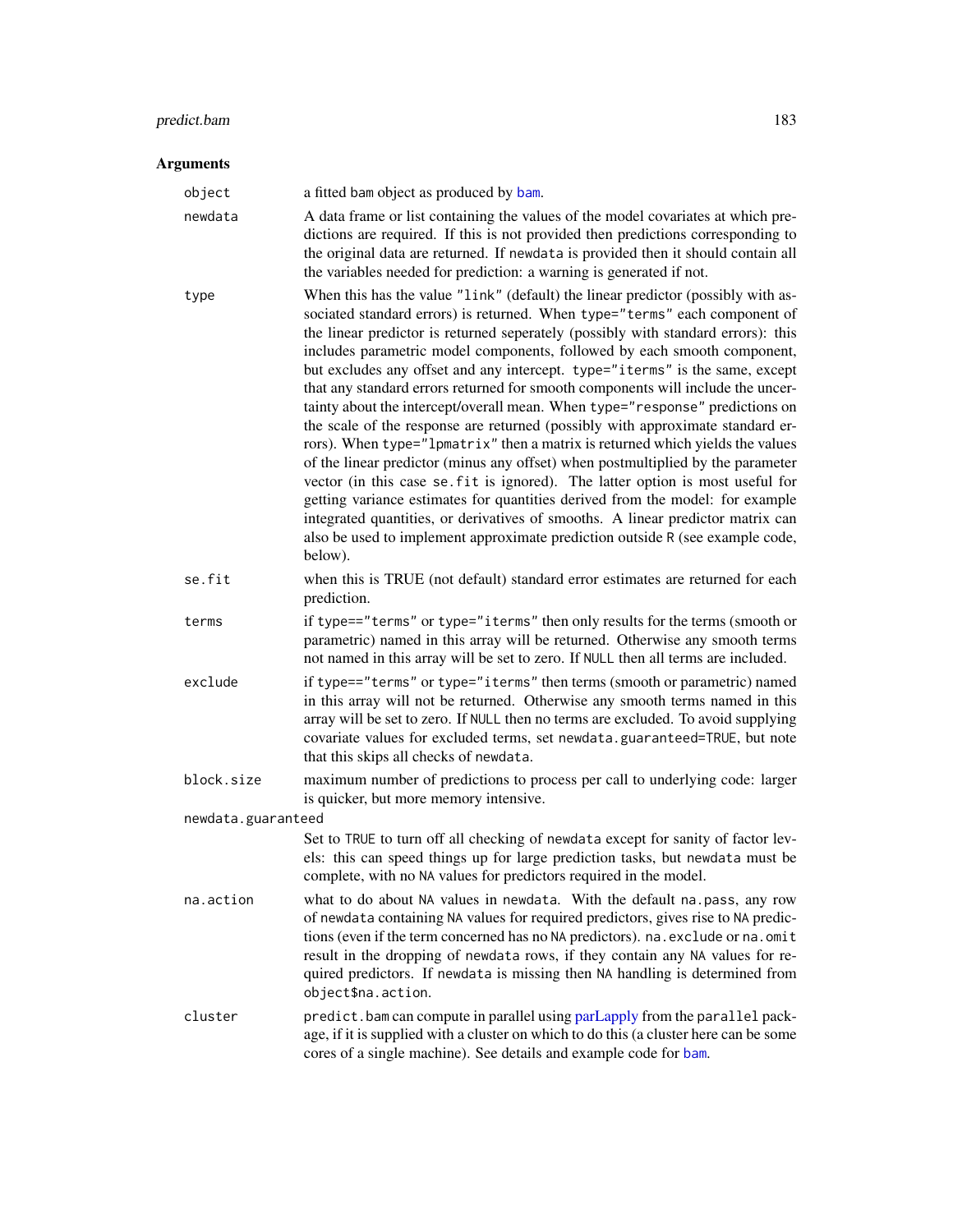| discrete  | if TRUE then discrete prediction methods used with model fitted by discrete meth-<br>ods. FALSE for regular prediction. See details.                          |
|-----------|---------------------------------------------------------------------------------------------------------------------------------------------------------------|
| n.threads | if se, fit=TRUE and discrete prediction is used then parallel computation can be<br>used to speed up se calcualtion. This specifies number of htreads to use. |
| gc.level  | increase from 0 to up the level of garbage collection if default does not give<br>enough.                                                                     |
| $\cdots$  | other arguments.                                                                                                                                              |

# Details

The standard errors produced by predict.gam are based on the Bayesian posterior covariance matrix of the parameters Vp in the fitted bam object.

To facilitate plotting with [termplot](#page-0-0), if object possesses an attribute "para.only" and type=="terms" then only parametric terms of order 1 are returned (i.e. those that termplot can handle).

Note that, in common with other prediction functions, any offset supplied to [bam](#page-6-0) as an argument is always ignored when predicting, unlike offsets specified in the bam model formula.

See the examples in [predict.gam](#page-184-0) for how to use the lpmatrix for obtaining credible regions for quantities derived from the model.

When discrete=TRUE the prediction data in newdata is discretized in the same way as is done when using discrete fitting methods with bam. However the discretization grids are not currently identical to those used during fitting. Instead, discretization is done afresh for the prediction data. This means that if you are predicting for a relatively small set of prediction data, or on a regular grid, then the results may in fact be identical to those obtained without discretization. The disadvantage to this approach is that if you make predictions with a large data frame, and then split it into smaller data frames to make the predictions again, the results may differ slightly, because of slightly different discretization errors.

## Value

If type=="lpmatrix" then a matrix is returned which will give a vector of linear predictor values (minus any offest) at the supplied covariate values, when applied to the model coefficient vector. Otherwise, if se.fit is TRUE then a 2 item list is returned with items (both arrays) fit and se.fit containing predictions and associated standard error estimates, otherwise an array of predictions is returned. The dimensions of the returned arrays depends on whether type is "terms" or not: if it is then the array is 2 dimensional with each term in the linear predictor separate, otherwise the array is 1 dimensional and contains the linear predictor/predicted values (or corresponding s.e.s). The linear predictor returned termwise will not include the offset or the intercept.

newdata can be a data frame, list or model.frame: if it's a model frame then all variables must be supplied.

#### WARNING

Predictions are likely to be incorrect if data dependent transformations of the covariates are used within calls to smooths. See examples in [predict.gam](#page-184-0).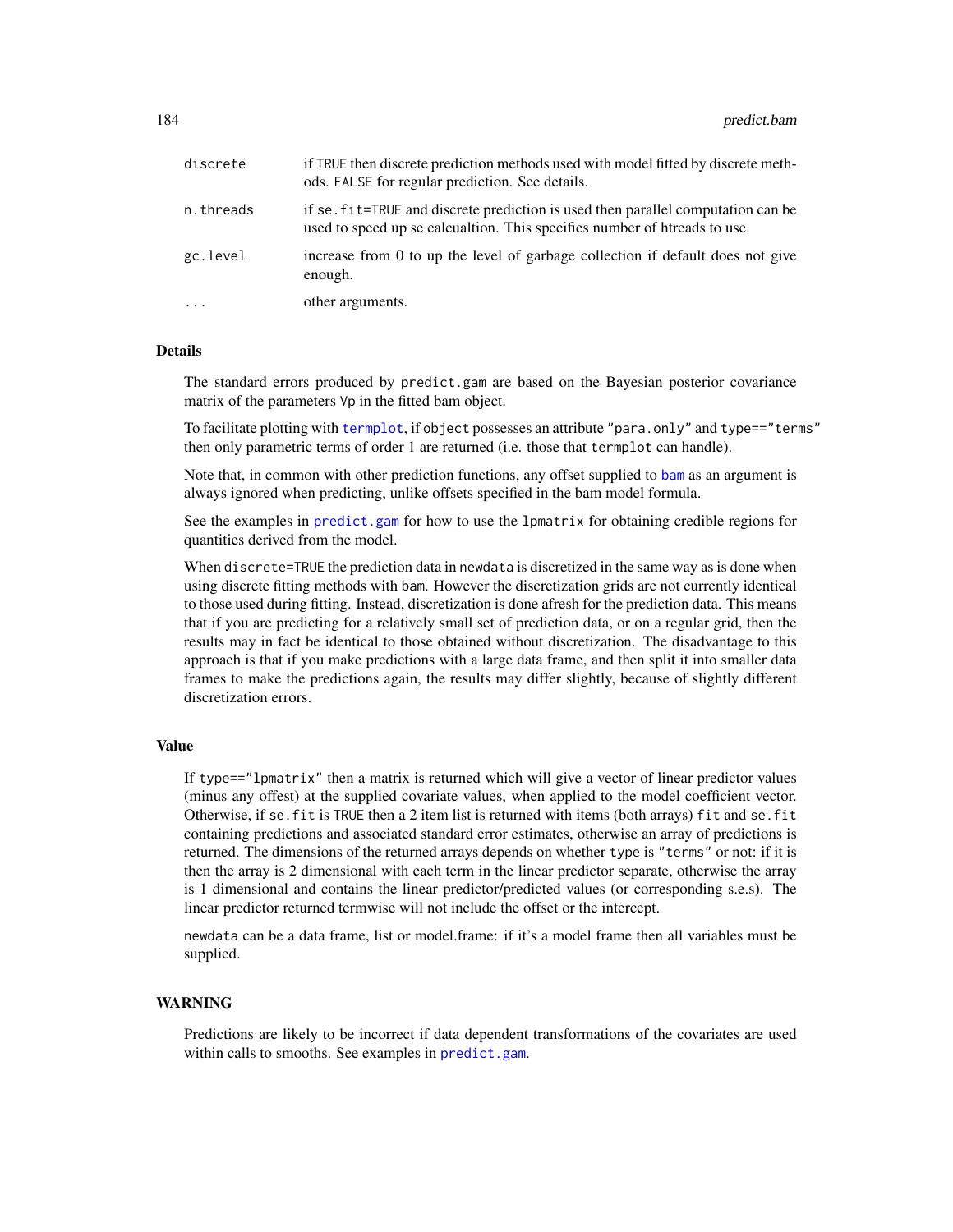## predict.gam 185

## Author(s)

Simon N. Wood <simon.wood@r-project.org>

The design is inspired by the S function of the same name described in Chambers and Hastie (1993) (but is not a clone).

#### References

Chambers and Hastie (1993) Statistical Models in S. Chapman & Hall.

Marra, G and S.N. Wood (2012) Coverage Properties of Confidence Intervals for Generalized Additive Model Components. Scandinavian Journal of Statistics.

Wood S.N. (2006b) Generalized Additive Models: An Introduction with R. Chapman and Hall/CRC Press.

# See Also

[bam](#page-6-0), [predict.gam](#page-184-0)

#### Examples

## for parallel computing see examples for ?bam

## for general useage follow examples in ?predict.gam

<span id="page-184-0"></span>predict.gam *Prediction from fitted GAM model*

#### Description

Takes a fitted gam object produced by gam() and produces predictions given a new set of values for the model covariates or the original values used for the model fit. Predictions can be accompanied by standard errors, based on the posterior distribution of the model coefficients. The routine can optionally return the matrix by which the model coefficients must be pre-multiplied in order to yield the values of the linear predictor at the supplied covariate values: this is useful for obtaining credible regions for quantities derived from the model (e.g. derivatives of smooths), and for lookup table prediction outside R (see example code below).

# Usage

```
## S3 method for class 'gam'
predict(object,newdata,type="link",se.fit=FALSE,terms=NULL,
        exclude=NULL,block.size=NULL,newdata.guaranteed=FALSE,
       na.action=na.pass,unconditional=FALSE,iterms.type=NULL,...)
```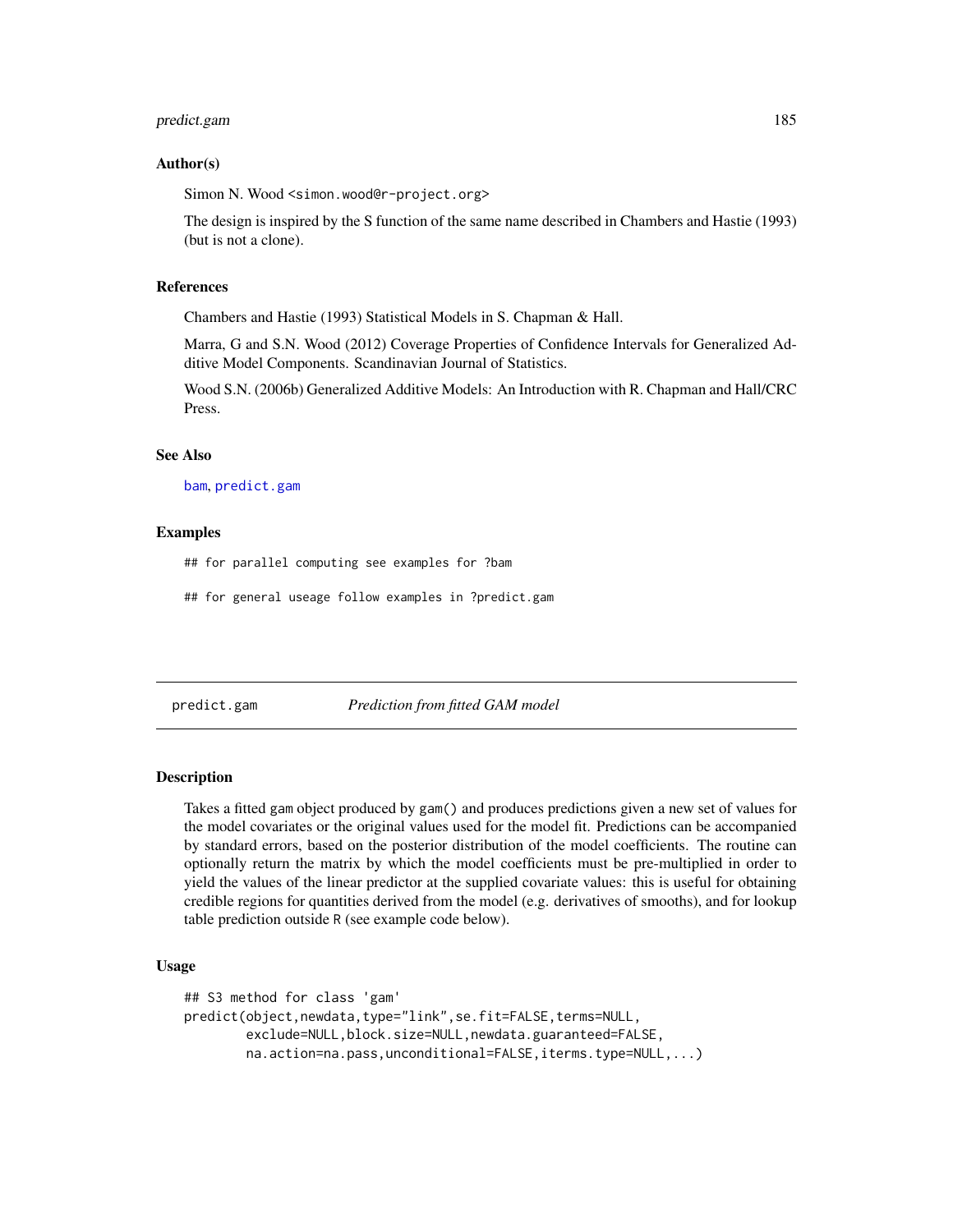# Arguments

| object             | a fitted gam object as produced by gam().                                                                                                                                                                                                                                                                                                                                                                                                                                                                                                                                                                                                                                                                                                                                                                                                                                                                                                                                                                                                                                                                                                                                                  |
|--------------------|--------------------------------------------------------------------------------------------------------------------------------------------------------------------------------------------------------------------------------------------------------------------------------------------------------------------------------------------------------------------------------------------------------------------------------------------------------------------------------------------------------------------------------------------------------------------------------------------------------------------------------------------------------------------------------------------------------------------------------------------------------------------------------------------------------------------------------------------------------------------------------------------------------------------------------------------------------------------------------------------------------------------------------------------------------------------------------------------------------------------------------------------------------------------------------------------|
| newdata            | A data frame or list containing the values of the model covariates at which pre-<br>dictions are required. If this is not provided then predictions corresponding to<br>the original data are returned. If newdata is provided then it should contain all<br>the variables needed for prediction: a warning is generated if not. See details for<br>use with link{linear.functional.terms}.                                                                                                                                                                                                                                                                                                                                                                                                                                                                                                                                                                                                                                                                                                                                                                                                |
| type               | When this has the value "link" (default) the linear predictor (possibly with as-<br>sociated standard errors) is returned. When type="terms" each component of<br>the linear predictor is returned seperately (possibly with standard errors): this<br>includes parametric model components, followed by each smooth component,<br>but excludes any offset and any intercept. type="iterms" is the same, except<br>that any standard errors returned for smooth components will include the uncer-<br>tainty about the intercept/overall mean. When type="response" predictions on<br>the scale of the response are returned (possibly with approximate standard er-<br>rors). When type="lpmatrix" then a matrix is returned which yields the values<br>of the linear predictor (minus any offset) when postmultiplied by the parameter<br>vector (in this case se. fit is ignored). The latter option is most useful for<br>getting variance estimates for quantities derived from the model: for example<br>integrated quantities, or derivatives of smooths. A linear predictor matrix can<br>also be used to implement approximate prediction outside R (see example code,<br>below). |
| se.fit             | when this is TRUE (not default) standard error estimates are returned for each<br>prediction.                                                                                                                                                                                                                                                                                                                                                                                                                                                                                                                                                                                                                                                                                                                                                                                                                                                                                                                                                                                                                                                                                              |
| terms              | if type=="terms" or type="iterms" then only results for the terms (smooth or<br>parametric) named in this array will be returned. Otherwise any smooth terms<br>not named in this array will be set to zero. If NULL then all terms are included.                                                                                                                                                                                                                                                                                                                                                                                                                                                                                                                                                                                                                                                                                                                                                                                                                                                                                                                                          |
| exclude            | if type=="terms" or type="iterms" then terms (smooth or parametric) named<br>in this array will not be returned. Otherwise any smooth terms named in this<br>array will be set to zero. If NULL then no terms are excluded. Note that this is the<br>term names as it appears in the model summary, see example. You can avoid pro-<br>viding the covariates for the excluded terms by setting newdata.guaranteed=TRUE,<br>which will avoid all checks on newdata.                                                                                                                                                                                                                                                                                                                                                                                                                                                                                                                                                                                                                                                                                                                         |
| block.size         | maximum number of predictions to process per call to underlying code: larger is<br>quicker, but more memory intensive. Set to $< 1$ to use total number of predictions<br>as this. If NULL then block size is 1000 if new data supplied, and the number of<br>rows in the model frame otherwise.                                                                                                                                                                                                                                                                                                                                                                                                                                                                                                                                                                                                                                                                                                                                                                                                                                                                                           |
| newdata.guaranteed |                                                                                                                                                                                                                                                                                                                                                                                                                                                                                                                                                                                                                                                                                                                                                                                                                                                                                                                                                                                                                                                                                                                                                                                            |
|                    | Set to TRUE to turn off all checking of newdata except for sanity of factor lev-<br>els: this can speed things up for large prediction tasks, but newdata must be<br>complete, with no NA values for predictors required in the model.                                                                                                                                                                                                                                                                                                                                                                                                                                                                                                                                                                                                                                                                                                                                                                                                                                                                                                                                                     |
| na.action          | what to do about NA values in newdata. With the default na.pass, any row<br>of newdata containing NA values for required predictors, gives rise to NA predic-<br>tions (even if the term concerned has no NA predictors). na. exclude or na. omit<br>result in the dropping of newdata rows, if they contain any NA values for re-<br>quired predictors. If newdata is missing then NA handling is determined from<br>object\$na.action.                                                                                                                                                                                                                                                                                                                                                                                                                                                                                                                                                                                                                                                                                                                                                   |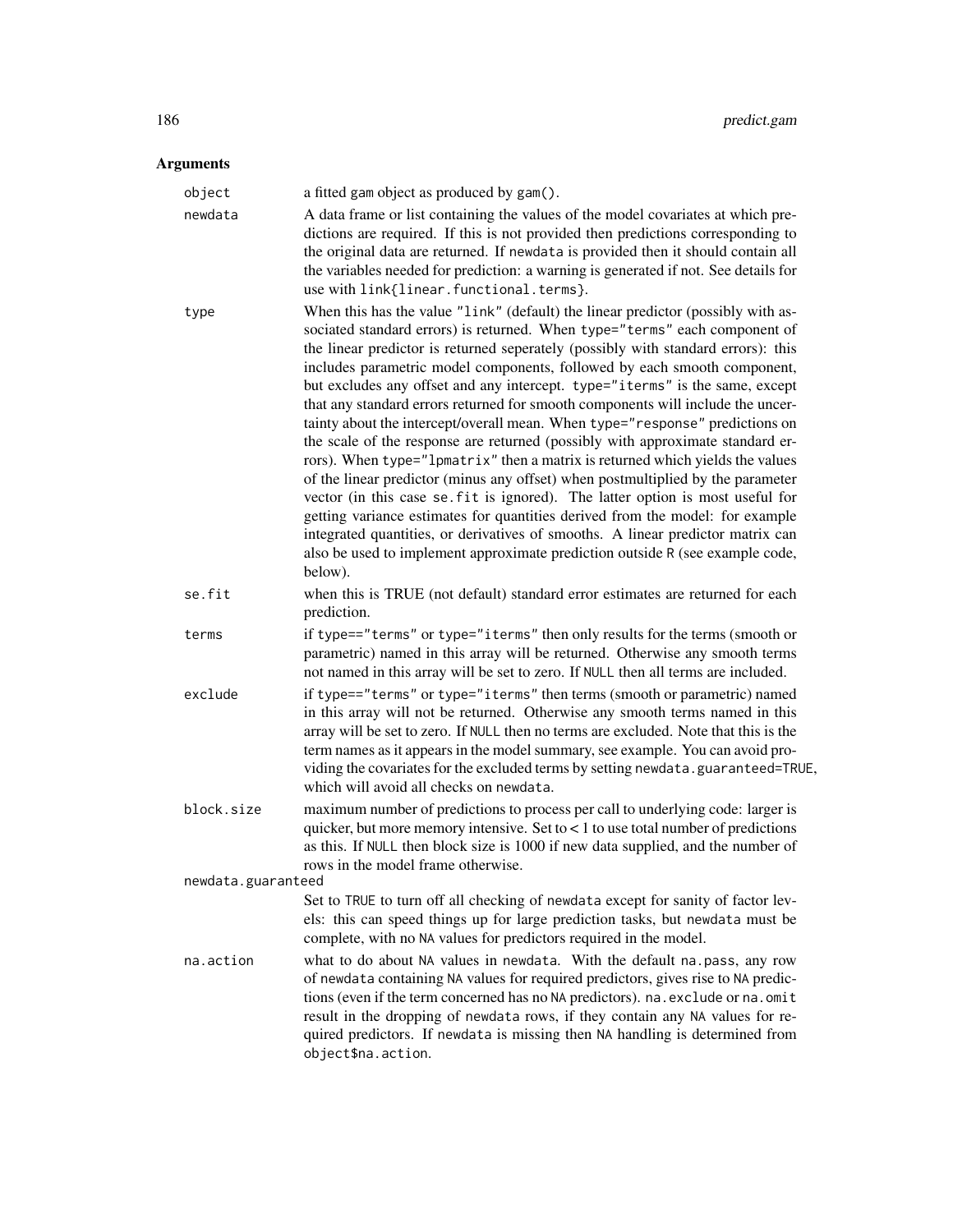## predict.gam 187

| unconditional | if TRUE then the smoothing parameter uncertainty corrected covariance matrix<br>is used, when available, otherwise the covariance matrix conditional on the esti-<br>mated smoothing parameters is used.                                           |
|---------------|----------------------------------------------------------------------------------------------------------------------------------------------------------------------------------------------------------------------------------------------------|
| iterms.type   | if type="iterms" then standard errors can either include the uncertainty in the<br>overall mean (default, with fixed and random effects included) or the uncertainty<br>in the mean of the non-smooth fixed effects only ( <i>iterms.type=2</i> ). |
|               | other arguments.                                                                                                                                                                                                                                   |

## **Details**

The standard errors produced by predict.gam are based on the Bayesian posterior covariance matrix of the parameters Vp in the fitted gam object.

When predicting from models with linear. functional. terms then there are two possibilities. If the summation convention is to be used in prediction, as it was in fitting, then newdata should be a list, with named matrix arguments corresponding to any variables that were matrices in fitting. Alternatively one might choose to simply evaluate the constitutent smooths at particular values in which case arguments that were matrices can be replaced by vectors (and newdata can be a dataframe). See [linear.functional.terms](#page-128-0) for example code.

To facilitate plotting with [termplot](#page-0-0), if object possesses an attribute "para.only" and type=="terms" then only parametric terms of order 1 are returned (i.e. those that termplot can handle).

Note that, in common with other prediction functions, any offset supplied to [gam](#page-47-0) as an argument is always ignored when predicting, unlike offsets specified in the gam model formula.

See the examples for how to use the lpmatrix for obtaining credible regions for quantities derived from the model.

# Value

If type=="lpmatrix" then a matrix is returned which will give a vector of linear predictor values (minus any offest) at the supplied covariate values, when applied to the model coefficient vector. Otherwise, if se.fit is TRUE then a 2 item list is returned with items (both arrays) fit and se.fit containing predictions and associated standard error estimates, otherwise an array of predictions is returned. The dimensions of the returned arrays depends on whether type is "terms" or not: if it is then the array is 2 dimensional with each term in the linear predictor separate, otherwise the array is 1 dimensional and contains the linear predictor/predicted values (or corresponding s.e.s). The linear predictor returned termwise will not include the offset or the intercept.

newdata can be a data frame, list or model.frame: if it's a model frame then all variables must be supplied.

# WARNING

Predictions are likely to be incorrect if data dependent transformations of the covariates are used within calls to smooths. See examples.

Note that the behaviour of this function is not identical to predict.gam() in Splus.

type=="terms" does not exactly match what predict.lm does for parametric model components.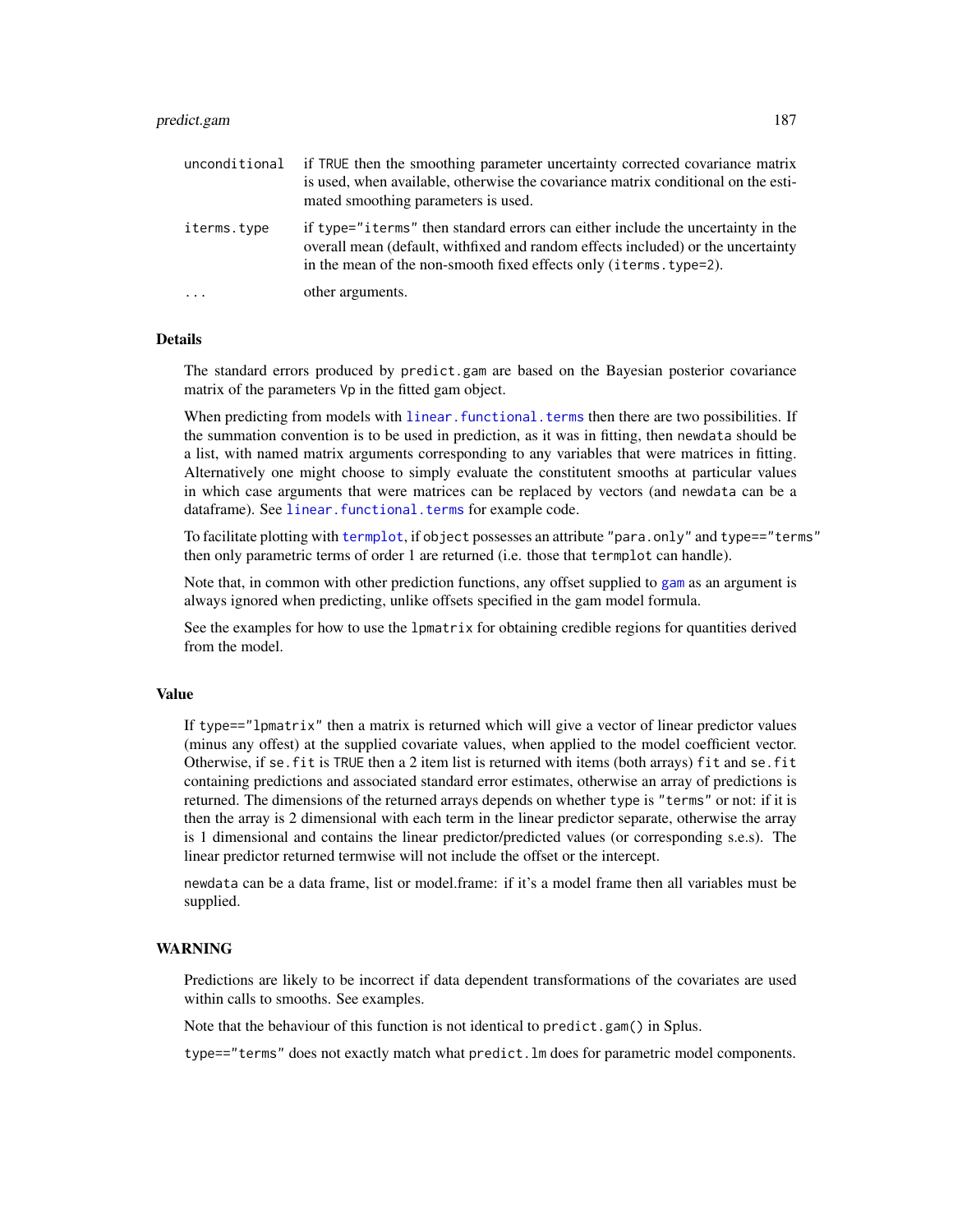## Author(s)

Simon N. Wood <simon.wood@r-project.org>

The design is inspired by the S function of the same name described in Chambers and Hastie (1993) (but is not a clone).

# References

Chambers and Hastie (1993) Statistical Models in S. Chapman & Hall.

Marra, G and S.N. Wood (2012) Coverage Properties of Confidence Intervals for Generalized Additive Model Components. Scandinavian Journal of Statistics, 39(1), 53-74.

Wood S.N. (2006b) Generalized Additive Models: An Introduction with R. Chapman and Hall/CRC Press.

## See Also

[gam](#page-47-0), [gamm](#page-91-0), [plot.gam](#page-175-0)

#### Examples

```
library(mgcv)
n<-200
sig \leftarrow 2dat <- gamSim(1,n=n,scale=sig)
b<-gam(y~s(x0)+s(I(x1^2))+s(x2)+offset(x3),data=dat)
newd <- data.frame(x0=(0:30)/30,x1=(0:30)/30,x2=(0:30)/30,x3=(0:30)/30)
pred <- predict.gam(b,newd)
pred0 <- predict(b,newd,exclude="s(x0)") ## prediction excluding a term
## ...and the same, but without needing to provide x0 prediction data...
newd1 <- newd;newd1$x0 <- NULL ## remove x0 from `newd1'
pred1 <- predict(b,newd1,exclude="s(x0)",newdata.guaranteed=TRUE)
#############################################
## difference between "terms" and "iterms"
#############################################
nd2 <- data.frame(x0=c(.25,.5),x1=c(.25,.5),x2=c(.25,.5),x3=c(.25,.5))
predict(b,nd2,type="terms",se=TRUE)
predict(b,nd2,type="iterms",se=TRUE)
#########################################################
## now get variance of sum of predictions using lpmatrix
#########################################################
Xp <- predict(b,newd,type="lpmatrix")
## Xp %*% coef(b) yields vector of predictions
a \leftarrow rep(1,31)Xs <- t(a) %*% Xp ## Xs %*% coef(b) gives sum of predictions
```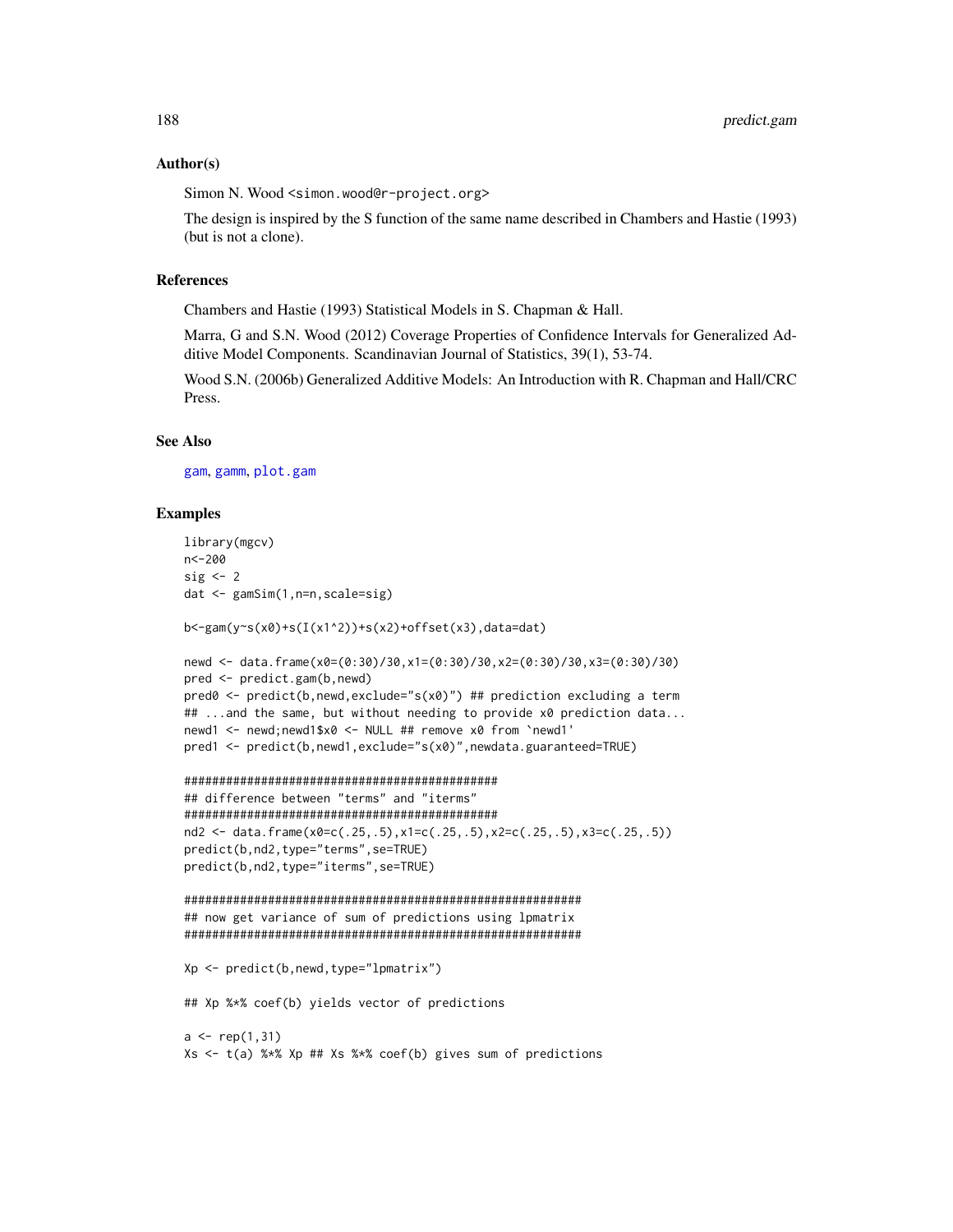## predict.gam 189

```
var.sum <- Xs %*% b$Vp %*% t(Xs)
#############################################################
## Now get the variance of non-linear function of predictions
## by simulation from posterior distribution of the params
#############################################################
rmvn <- function(n,mu,sig) { ## MVN random deviates
 L \leq - \text{mroot}(\text{sig}); m \leq - \text{ncol}(L);t(mu + L%*%matrix(rnorm(m*n),m,n))
}
br <- rmvn(1000,coef(b),b$Vp) ## 1000 replicate param. vectors
res <- rep(0,1000)
for (i in 1:1000)
{ pr <- Xp %*% br[i,] ## replicate predictions
 res[i] <- sum(log(abs(pr))) ## example non-linear function
}
mean(res);var(res)
## loop is replace-able by following ....
res <- colSums(log(abs(Xp %*% t(br))))
##################################################################
## The following shows how to use use an "lpmatrix" as a lookup
## table for approximate prediction. The idea is to create
## approximate prediction matrix rows by appropriate linear
## interpolation of an existing prediction matrix. The additivity
## of a GAM makes this possible.
## There is no reason to ever do this in R, but the following
## code provides a useful template for predicting from a fitted
## gam *outside* R: all that is needed is the coefficient vector
## and the prediction matrix. Use larger `Xp'/ smaller `dx' and/or
## higher order interpolation for higher accuracy.
###################################################################
xn \leq c(.341,.122,.476,.981) ## want prediction at these values
x0 \le -1 ## intercept column
dx <- 1/30 ## covariate spacing in `newd'
for (j in 0:2) { ## loop through smooth terms
 \text{cols} \leq 1 + j \times 9 + 1:9 ## relevant cols of Xp
 i \leq floor(xn[j+1]*30) ## find relevant rows of Xp
 w1 <- (xn[j+1]-i*dx)/dx ## interpolation weights
 ## find approx. predict matrix row portion, by interpolation
```

```
x0 <- c(x0,Xp[i+2,cols]*w1 + Xp[i+1,cols]*(1-w1))
```
}

```
dim(x0)<-c(1,28)
f_v \leq x0\ *%coef(b) + xn[4]; f_v ## evaluate and add offset
```

```
se <- sqrt(x0%*%b$Vp%*%t(x0));se ## get standard error
```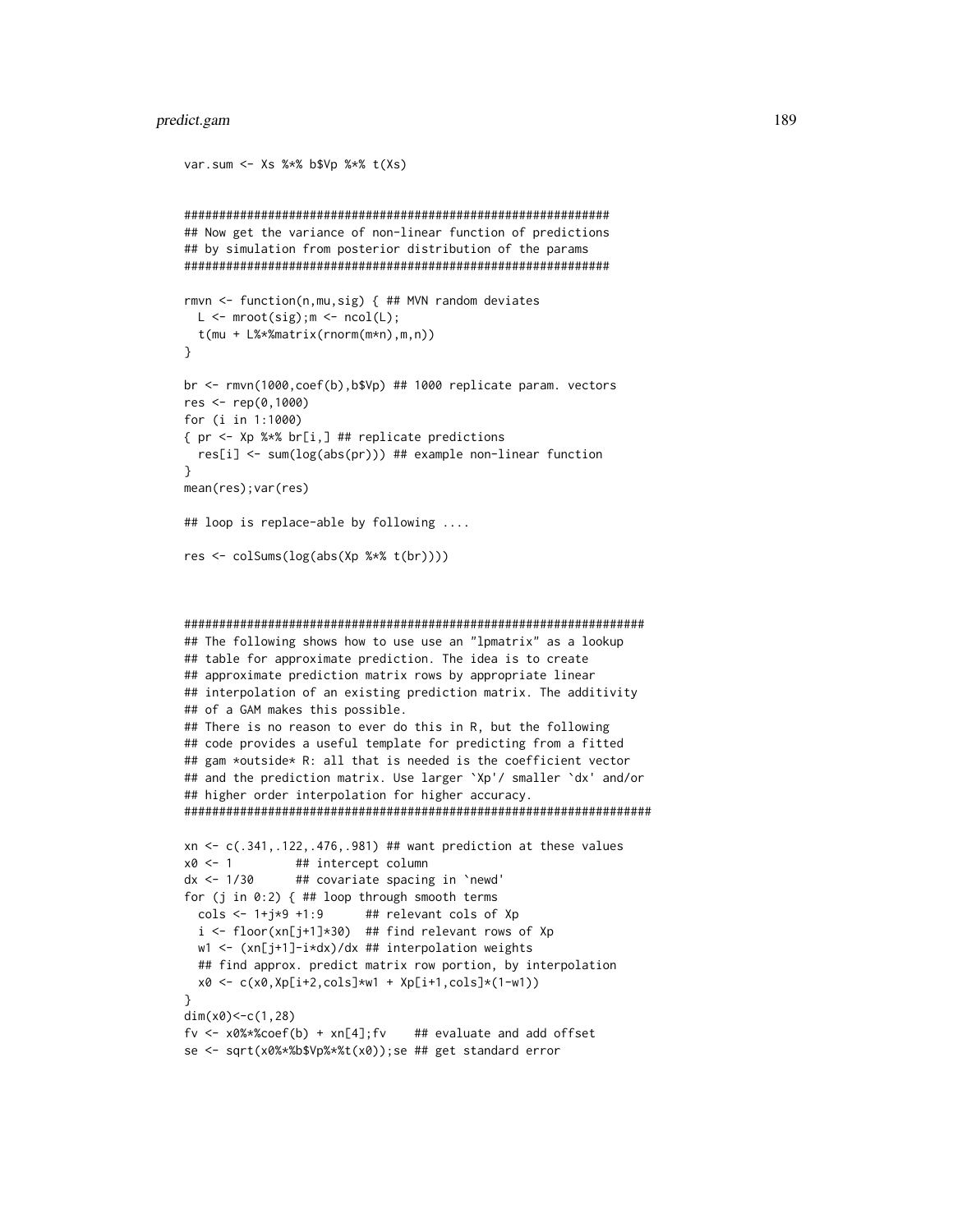```
## compare to normal prediction
predict(b,newdata=data.frame(x0=xn[1],x1=xn[2],
        x2=xn[3],x3=xn[4]),se=TRUE)
##################################################################
# illustration of unsafe scale dependent transforms in smooths....
##################################################################
b0 <- gam(y~s(x0)+s(x1)+s(x2)+x3,data=dat) ## safe
b1 <- gam(y~s(x0)+s(I(x1/2))+s(x2)+scale(x3),data=dat) ## safe
b2 <- gam(y~s(x0)+s(scale(x1))+s(x2)+scale(x3),data=dat) ## unsafe
pd <- dat; pd$x1 <- pd$x1/2; pd$x3 <- pd$x3/2
par(mfrow=c(1,2))
plot(predict(b0,pd),predict(b1,pd),main="b0 and b1 predictions match")
abline(0,1,col=2)
plot(predict(b0,pd),predict(b2,pd),main="b2 unsafe, doesn't match")
abline(0,1,col=2)
####################################################################
## Differentiating the smooths in a model (with CIs for derivatives)
####################################################################
## simulate data and fit model...
dat <- gamSim(1,n=300,scale=sig)
b<-gam(y~s(x0)+s(x1)+s(x2)+s(x3),data=dat)
plot(b,pages=1)
## now evaluate derivatives of smooths with associated standard
## errors, by finite differencing...
x.mesh \leq seq(0,1,length=200) ## where to evaluate derivatives
newd \leq data.frame(x0 = x.mesh, x1 = x.mesh, x2=x.mesh, x3=x.mesh)
X0 <- predict(b,newd,type="lpmatrix")
eps <- 1e-7 ## finite difference interval
x.mesh <- x.mesh + eps ## shift the evaluation mesh
newd \leq data.frame(x0 = x.mesh,x1 = x.mesh, x2=x.mesh,x3=x.mesh)
X1 <- predict(b,newd,type="lpmatrix")
Xp <- (X1-X0)/eps ## maps coefficients to (fd approx.) derivatives
colnames(Xp) ## can check which cols relate to which smooth
par(mfrow=c(2,2))
for (i in 1:4) { ## plot derivatives and corresponding CIs
  Xi \leftarrow Xp * 0Xi[,(i-1)*9+1:9+1] <- Xp[,(i-1)*9+1:9+1] ## Xi%*%coef(b) = smooth deriv i
  df <- Xi%*%coef(b) ## ith smooth derivative
  df.sd <- rowSums(Xi%*%b$Vp*Xi)^.5 ## cheap diag(Xi%*%b$Vp%*%t(Xi))^.5
  plot(x.mesh,df,type="l",ylim=range(c(df+2*df.sd,df-2*df.sd)))
  lines(x.mesh,df+2*df.sd,lty=2);lines(x.mesh,df-2*df.sd,lty=2)
}
```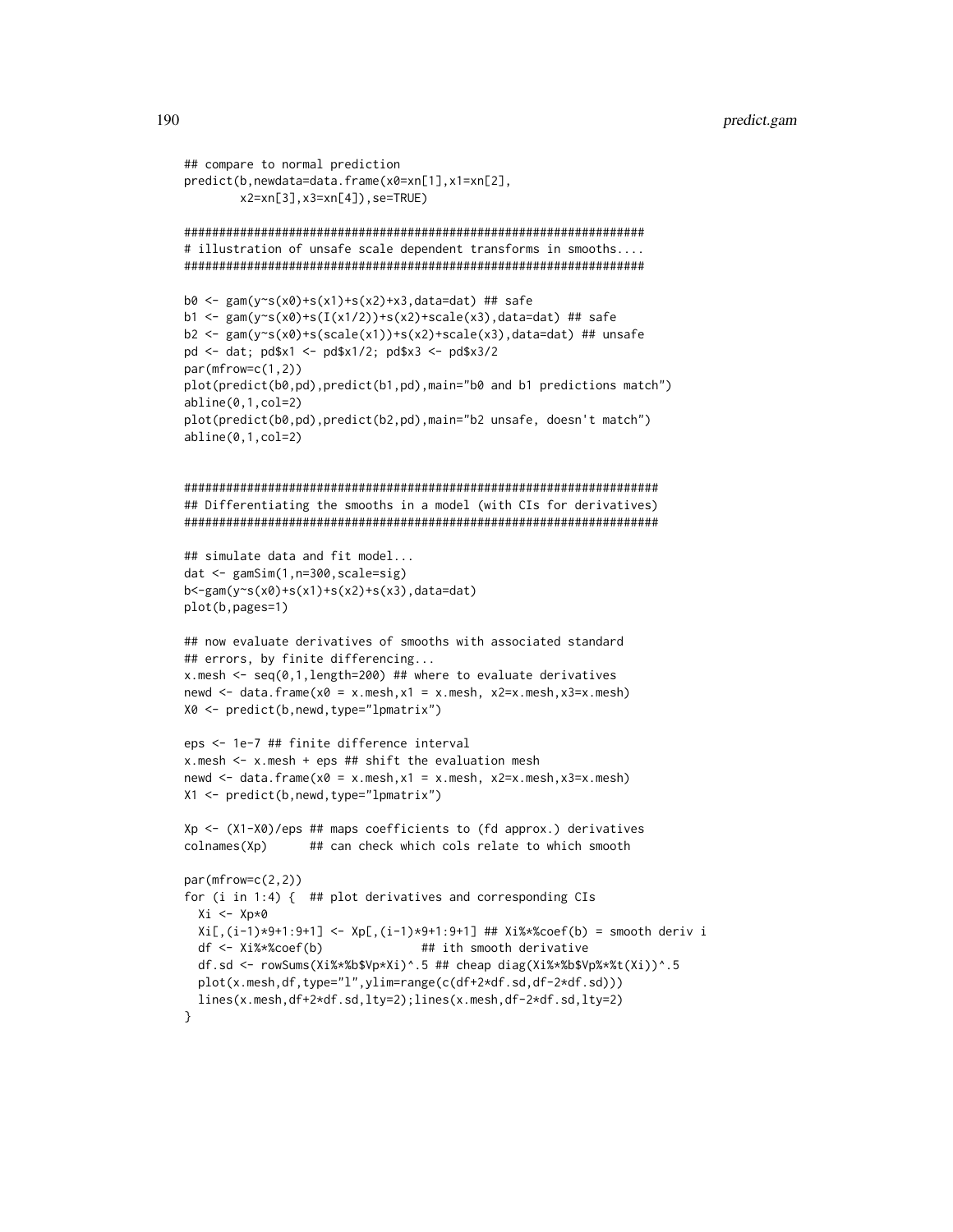<span id="page-190-0"></span>

# **Description**

Takes smooth objects produced by smooth.construct methods and obtains the matrix mapping the parameters associated with such a smooth to the predicted values of the smooth at a set of new covariate values.

In practice this method is often called via the wrapper function [PredictMat](#page-272-0).

## Usage

```
Predict.matrix(object,data)
Predict.matrix2(object,data)
```
### **Arguments**

| object | is a smooth object produced by a smooth construct method function. The<br>object contains all the information required to specify the basis for a term of its<br>class, and this information is used by the appropriate Predict. matrix function<br>to produce a prediction matrix for new covariate values. Further details are given<br>in smooth.construct. |
|--------|----------------------------------------------------------------------------------------------------------------------------------------------------------------------------------------------------------------------------------------------------------------------------------------------------------------------------------------------------------------|
| data   | A data frame containing the values of the (named) covariates at which the smooth<br>term is to be evaluated. Exact requirements are as for smooth.construct and<br>smooth.construct2.                                                                                                                                                                          |

# Details

Smooth terms in a GAM formula are turned into smooth specification objects of class xx. smooth. spec during processing of the formula. Each of these objects is converted to a smooth object using an appropriate smooth.construct function. The Predict.matrix functions are used to obtain the matrix that will map the parameters associated with a smooth term to the predicted values for the term at new covariate values.

Note that new smooth classes can be added by writing a new smooth.construct method function and a corresponding [Predict.matrix](#page-190-0) method function: see the example code provided for [smooth.construct](#page-222-0) for details.

# Value

A matrix which will map the parameters associated with the smooth to the vector of values of the smooth evaluated at the covariate values given in object. If the smooth class is one which generates offsets the corresponding offset is returned as attribute "offset" of the matrix.

# Author(s)

Simon N. Wood <simon.wood@r-project.org>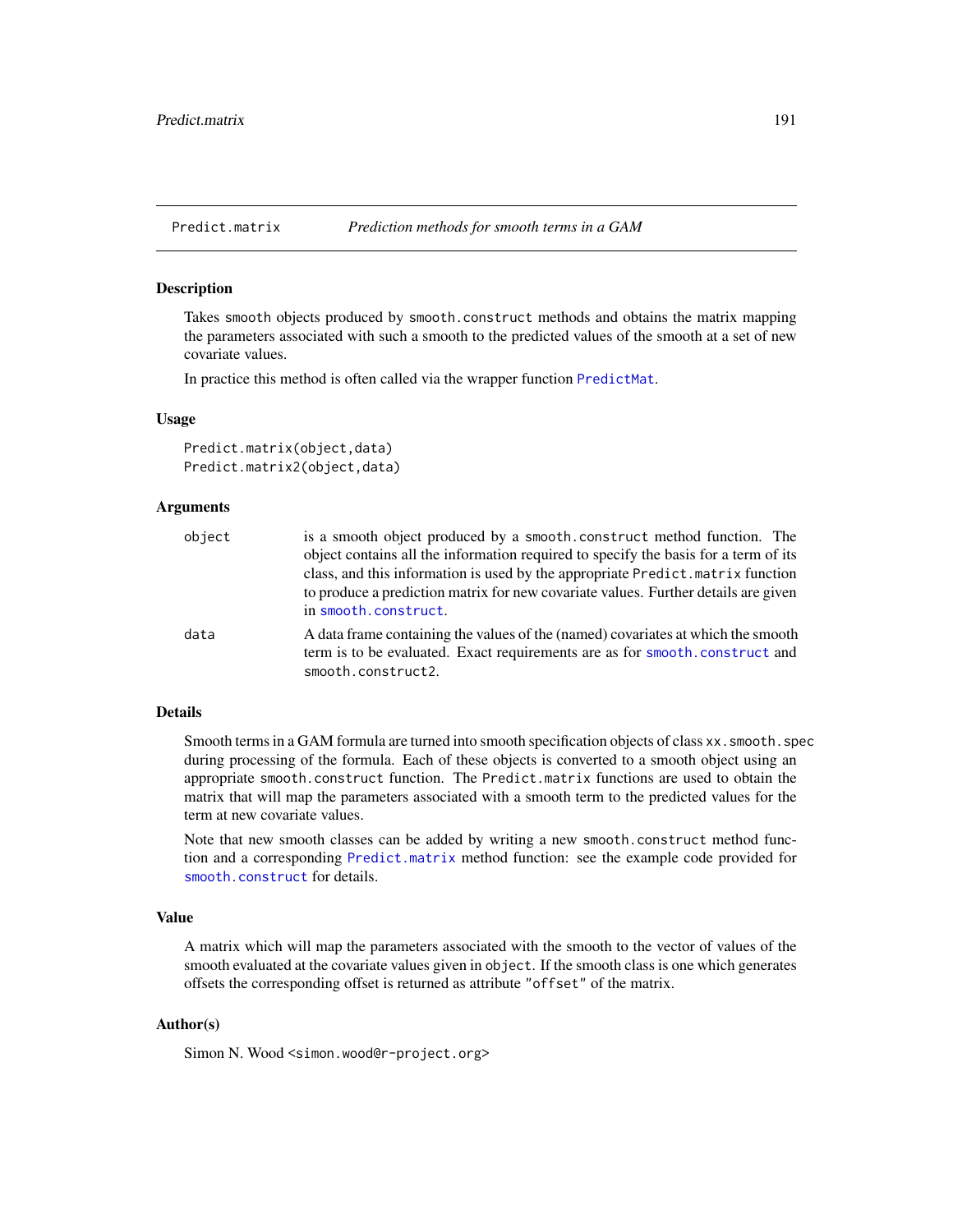# References

Wood S.N. (2017) Generalized Additive Models: An Introduction with R (2nd edition). Chapman and Hall/CRC Press.

# See Also

[gam](#page-47-0),[gamm](#page-91-0), [smooth.construct](#page-222-0), [PredictMat](#page-272-0)

## Examples

# See smooth.construct examples

Predict.matrix.cr.smooth

*Predict matrix method functions*

# Description

The various built in smooth classes for use with [gam](#page-47-0) have associate [Predict.matrix](#page-190-0) method functions to enable prediction from the fitted model.

## Usage

```
## S3 method for class 'cr.smooth'
Predict.matrix(object, data)
## S3 method for class 'cs.smooth'
Predict.matrix(object, data)
## S3 method for class 'cyclic.smooth'
Predict.matrix(object, data)
## S3 method for class 'pspline.smooth'
Predict.matrix(object, data)
## S3 method for class 'tensor.smooth'
Predict.matrix(object, data)
## S3 method for class 'tprs.smooth'
Predict.matrix(object, data)
## S3 method for class 'ts.smooth'
Predict.matrix(object, data)
## S3 method for class 't2.smooth'
Predict.matrix(object, data)
```
# Arguments

| object | a smooth object, usually generated by a smooth, construct method having pro-<br>cessed a smooth specification object generated by an s or te term in a gam for-<br>mula.               |
|--------|----------------------------------------------------------------------------------------------------------------------------------------------------------------------------------------|
| data   | A data frame containing the values of the (named) covariates at which the smooth<br>term is to be evaluated. Exact requirements are as for smooth, construct and<br>smooth.construct2. |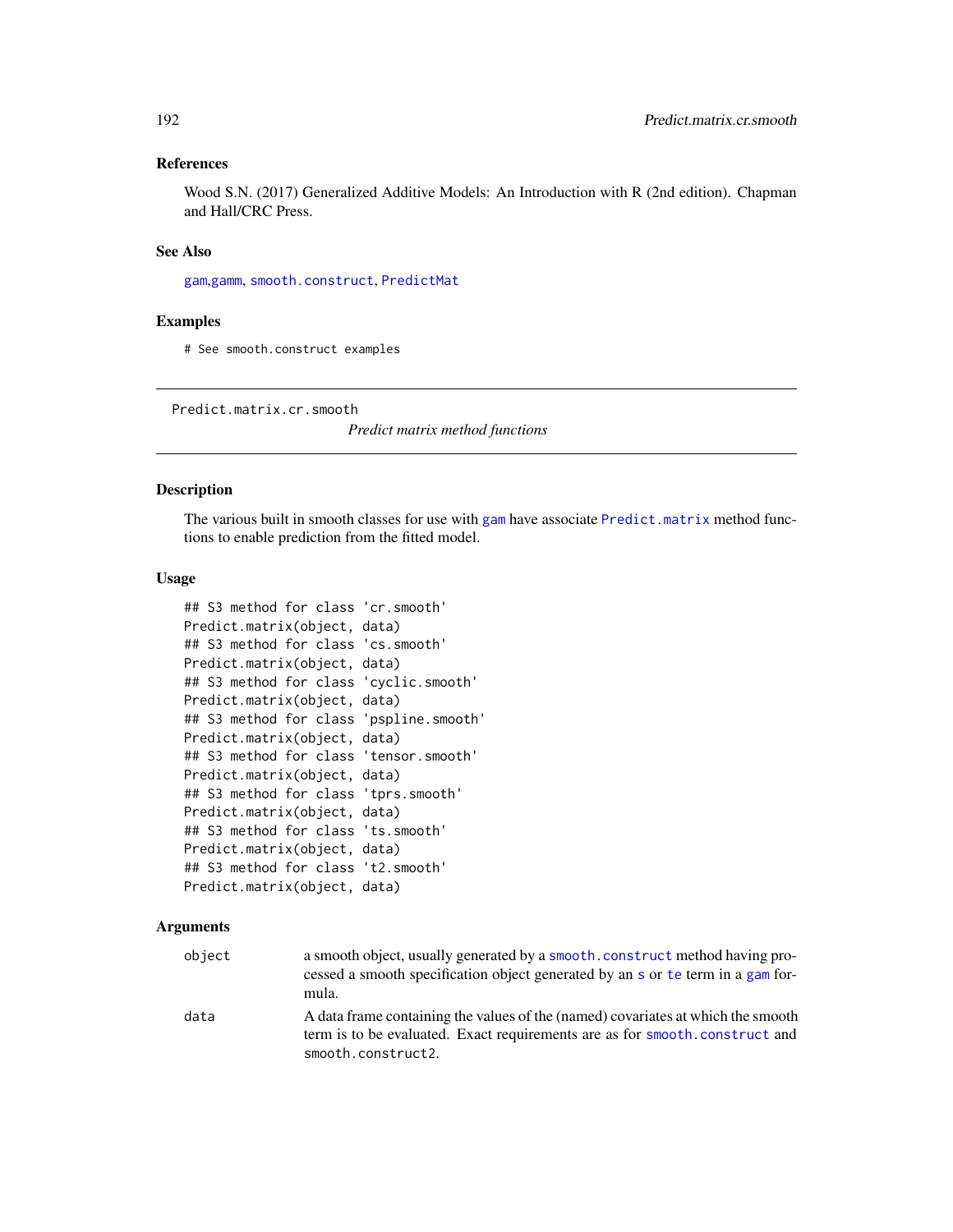# Details

The Predict matrix function is not normally called directly, but is rather used internally by [predict.gam](#page-184-0) etc. to predict from a fitted [gam](#page-47-0) model. See [Predict.matrix](#page-190-0) for more details, or the specific smooth.construct pages for details on a particular smooth class.

## Value

A matrix mapping the coeffients for the smooth term to its values at the supplied data values.

## Author(s)

Simon N. Wood <simon.wood@r-project.org>

# References

Wood S.N. (2017) Generalized Additive Models: An Introduction with R (2nd edition). Chapman and Hall/CRC Press.

# Examples

## see smooth.construct

Predict.matrix.soap.film

*Prediction matrix for soap film smooth*

# Description

Creates a prediction matrix for a soap film smooth object, mapping the coefficients of the smooth to the linear predictor component for the smooth. This is the [Predict.matrix](#page-190-0) method function required by [gam](#page-47-0).

## Usage

```
## S3 method for class 'soap.film'
Predict.matrix(object,data)
## S3 method for class 'sw'
Predict.matrix(object,data)
## S3 method for class 'sf'
Predict.matrix(object,data)
```
## Arguments

| obiect | A class "soap.film", "sf" or "sw" object.                                         |
|--------|-----------------------------------------------------------------------------------|
| data   | A list list or data frame containing the arguments of the smooth at which predic- |
|        | tions are required.                                                               |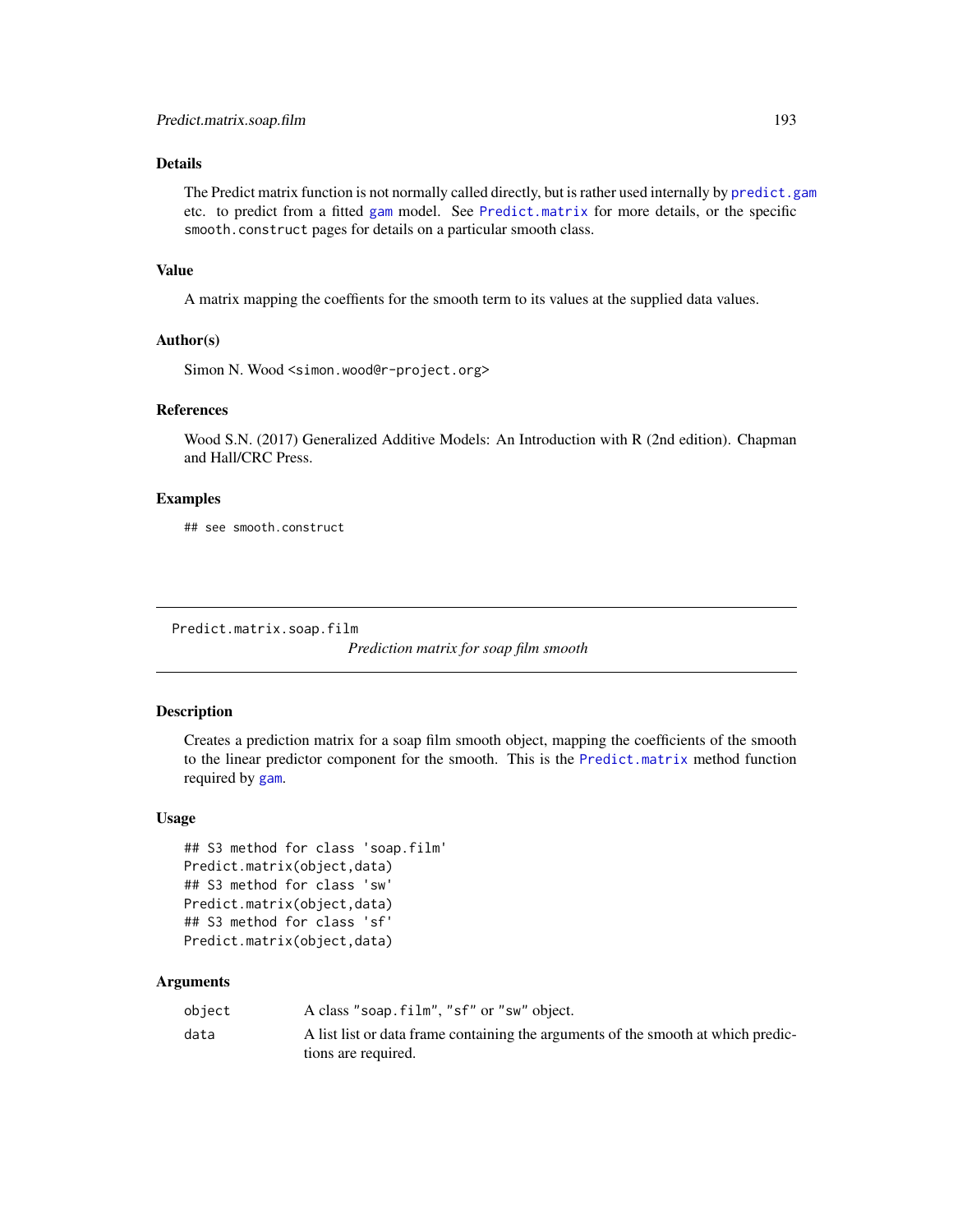# Details

The smooth object will be largely what is returned from [smooth.construct.so.smooth.spec](#page-251-0), although elements X and S are not needed, and need not be present, of course.

# Value

A matrix. This may have an "offset" attribute corresponding to the contribution from any known boundary conditions on the smooth.

## Author(s)

Simon N. Wood <s.wood@bath.ac.uk>

# References

<https://www.maths.ed.ac.uk/~swood34/>

#### See Also

[smooth.construct.so.smooth.spec](#page-251-0)

# Examples

```
## This is a lower level example. The basis and
## penalties are obtained explicitly
## and `magic' is used as the fitting routine...
require(mgcv)
set.seed(66)
## create a boundary...
fsb <- list(fs.boundary())
## create some internal knots...
knots \leq data.frame(x=rep(seq(-.5,3,by=.5),4),
                     y=rep(c(-.6,-.3,.3,.6),rep(8,4)))
## Simulate some fitting data, inside boundary...
n<-1000
x <- runif(n)*5-1;y<-runif(n)*2-1
z \leftarrow fs.test(x,y,b=1)ind <- inSide(fsb,x,y) ## remove outsiders
z \le z [ind]; x \le x [ind]; y \le y [ind]
n \leftarrow length(z)
z \leq z + \text{rnorm}(n) \times 3 ## add noise
## plot boundary with knot and data locations
plot(fsb[[1]]$x,fsb[[1]]$y,type="l");points(knots$x,knots$y,pch=20,col=2)
```

```
points(x,y,pch=".",col=3);
```

```
## set up the basis and penalties...
```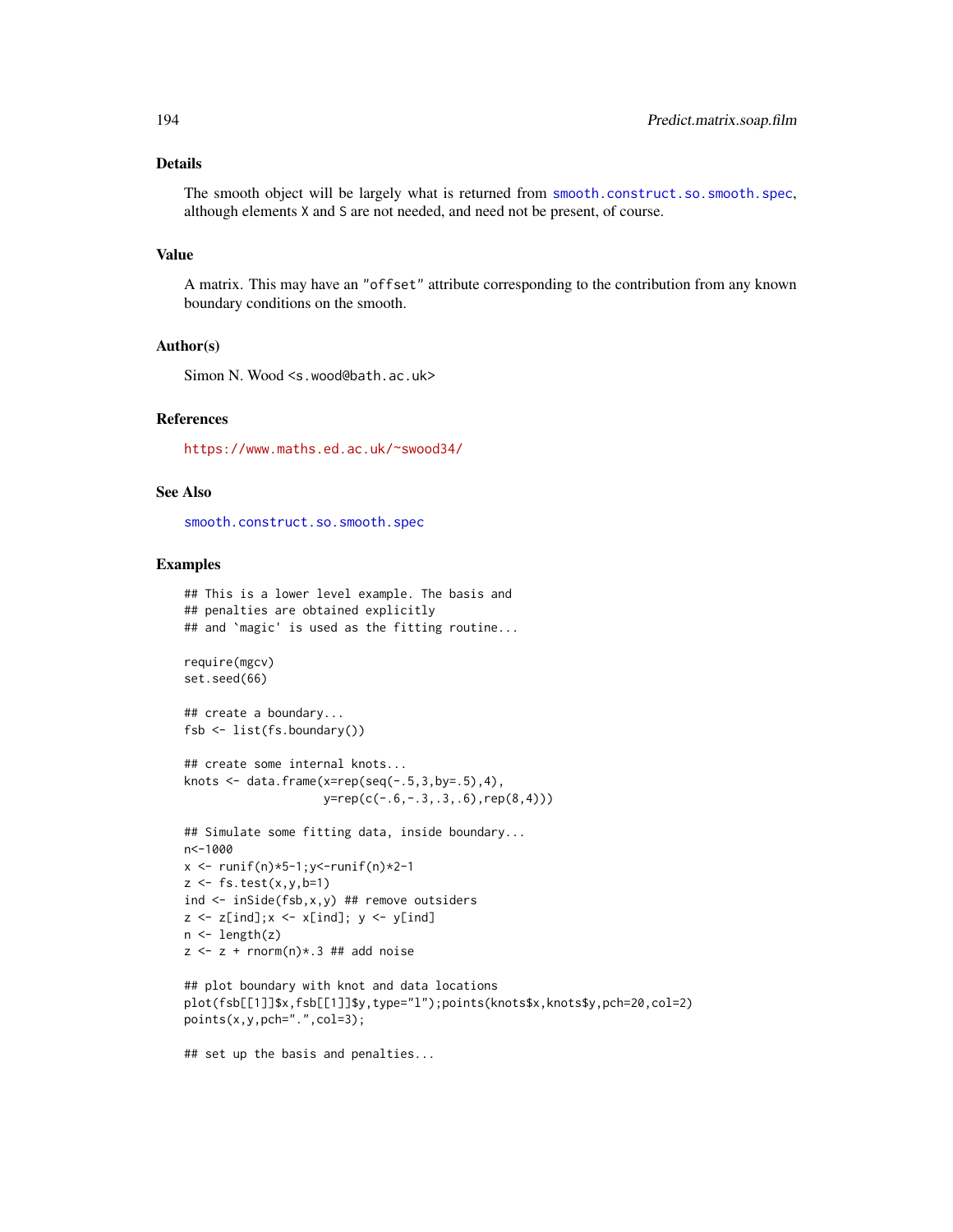#### print.gam 195

```
sob \leq smooth.construct2(s(x,y,bs="so",k=40,xt=list(bnd=fsb,nmax=100)),
              data=data.frame(x=x,y=y),knots=knots)
## ... model matrix is element `X' of sob, penalties matrices
## are in list element `S'.
## fit using `magic'
um <- magic(z,sob$X,sp=c(-1,-1),sob$S,off=c(1,1))
beta <- um$b
## produce plots...
par(mfrow=c(2,2),mar=c(4,4,1,1))
m<-100;n<-50
xm <- seq(-1,3.5,length=m);yn<-seq(-1,1,length=n)
xx \leq -\text{rep}(xm,n);yy\leq -\text{rep}(yn,\text{rep}(m,n))## plot truth...
tru <- matrix(fs.test(xx,yy),m,n) ## truth
image(xm,yn,tru,col=heat.colors(100),xlab="x",ylab="y")
lines(fsb[[1]]$x,fsb[[1]]$y,lwd=3)
contour(xm,yn,tru,levels=seq(-5,5,by=.25),add=TRUE)
## Plot soap, by first predicting on a fine grid...
## First get prediction matrix...
X <- Predict.matrix2(sob,data=list(x=xx,y=yy))
## Now the predictions...
fv <- X%*%beta
## Plot the estimated function...
image(xm,yn,matrix(fv,m,n),col=heat.colors(100),xlab="x",ylab="y")
lines(fsb[[1]]$x,fsb[[1]]$y,lwd=3)
points(x,y,pch=".")
contour(xm,yn,matrix(fv,m,n),levels=seq(-5,5,by=.25),add=TRUE)
## Plot TPRS...
b \leq gam(z~s(x,y,k=100))
fv.gam <- predict(b,newdata=data.frame(x=xx,y=yy))
names(sob$sd$bnd[[1]]) <- c("xx","yy","d")
ind <- inSide(sob$sd$bnd,xx,yy)
fv.gam[!ind]<-NA
image(xm,yn,matrix(fv.gam,m,n),col=heat.colors(100),xlab="x",ylab="y")
lines(fsb[[1]]$x,fsb[[1]]$y,lwd=3)
points(x,y,pch=".")
contour(xm,yn,matrix(fv.gam,m,n),levels=seq(-5,5,by=.25),add=TRUE)
```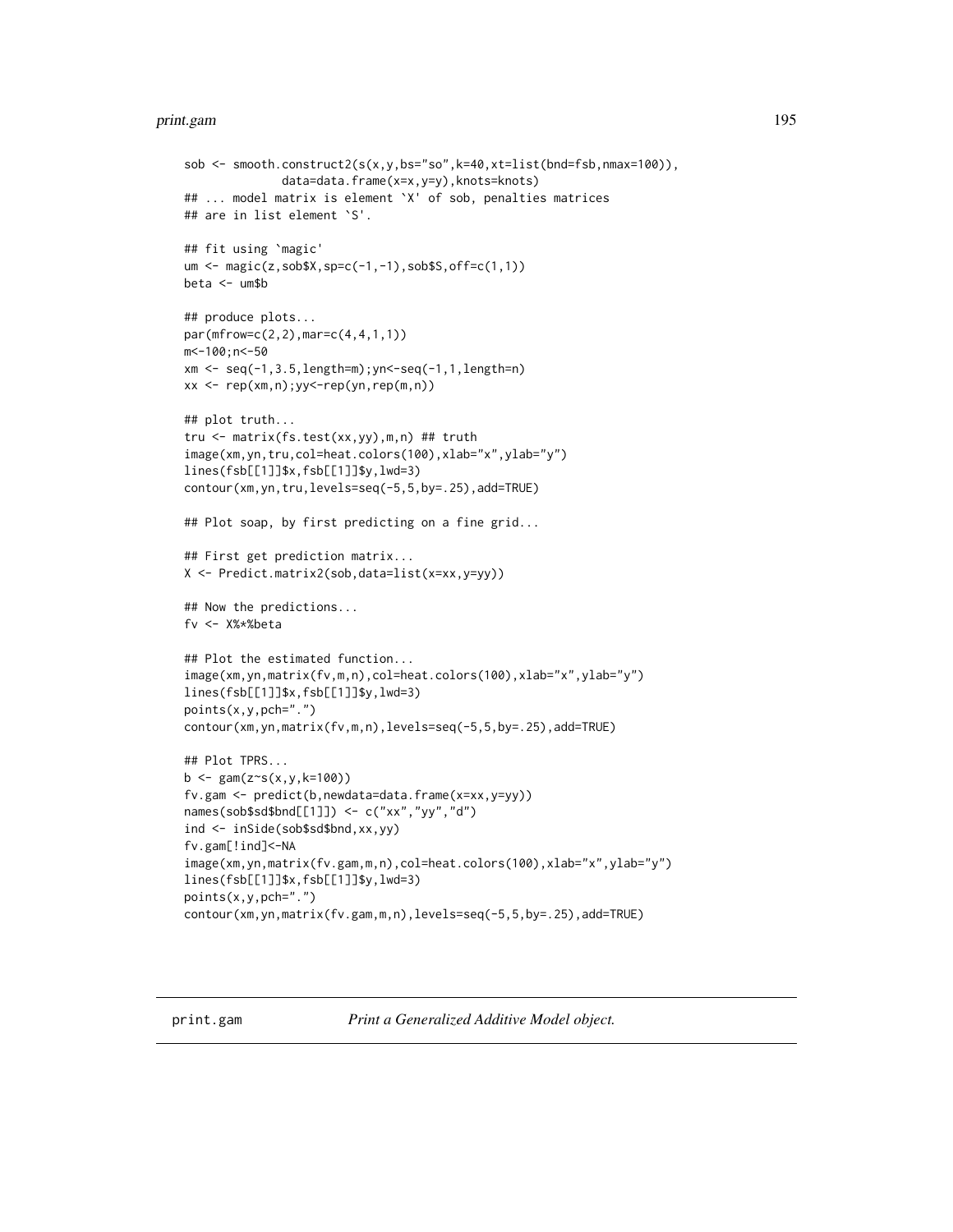196 print.gam

## Description

The default print method for a gam object.

# Usage

## S3 method for class 'gam'  $print(x, \ldots)$ 

# Arguments

x, ... fitted model objects of class gam as produced by gam().

# Details

Prints out the family, model formula, effective degrees of freedom for each smooth term, and optimized value of the smoothness selection criterion used. See [gamObject](#page-99-0) (or names $(x)$ ) for a listing of what the object contains. [summary.gam](#page-278-0) provides more detail.

Note that the optimized smoothing parameter selection criterion reported is one of GCV, UBRE(AIC), GACV, negative log marginal likelihood (ML), or negative log restricted likelihood (REML).

If rank deficiency of the model was detected then the apparent rank is reported, along with the length of the cofficient vector (rank in absense of rank deficieny). Rank deficiency occurs when not all coefficients are identifiable given the data. Although the fitting routines (except gamm) deal gracefully with rank deficiency, interpretation of rank deficient models may be difficult.

# Author(s)

Simon N. Wood <simon.wood@r-project.org>

# References

Wood, S.N. (2017) Generalized Additive Models: An Introduction with R (2nd edition). CRC/ Chapmand and Hall, Boca Raton, Florida.

<https://www.maths.ed.ac.uk/~swood34/>

## See Also

[gam](#page-47-0), [summary.gam](#page-278-0)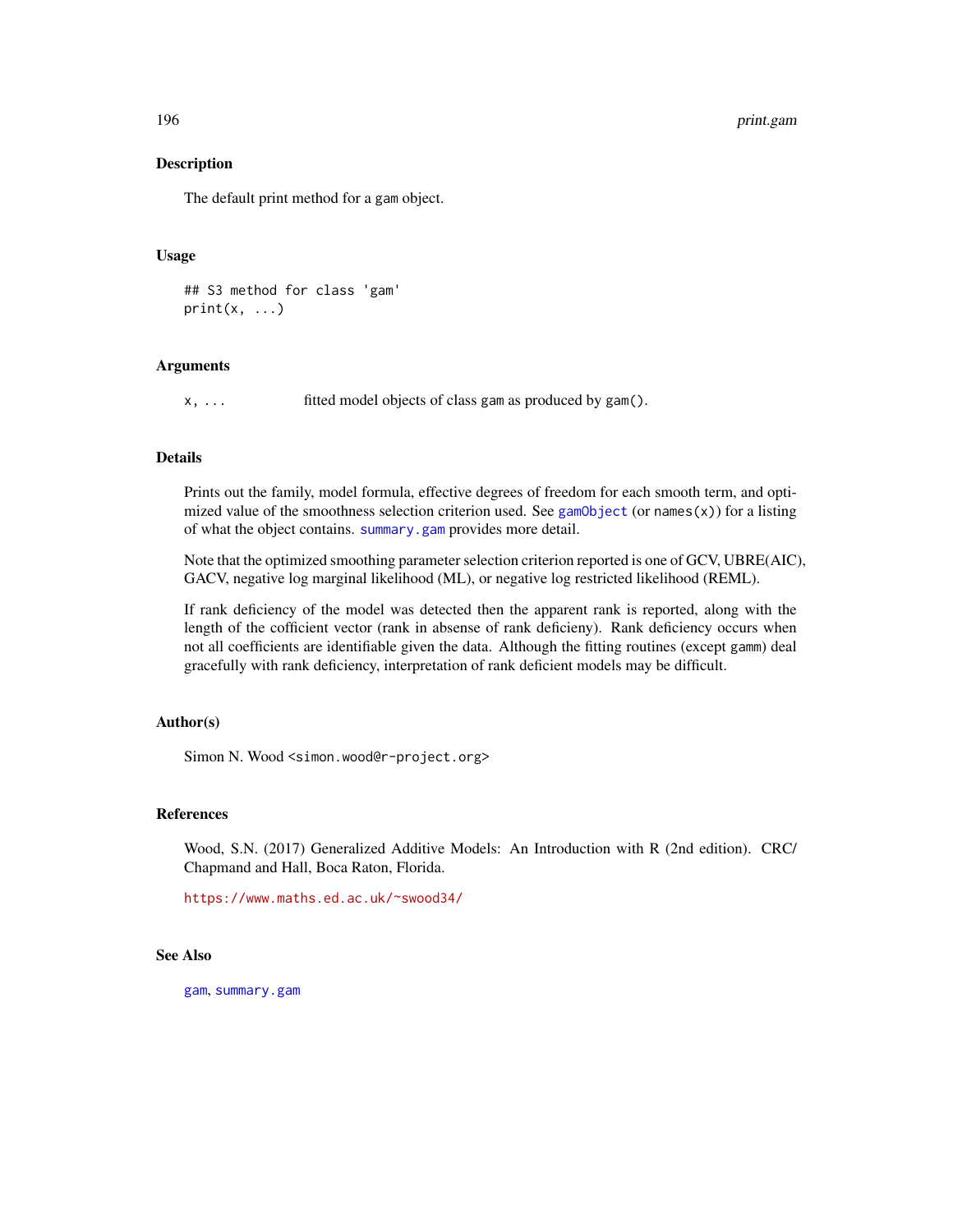# **Description**

Evaluates the c.d.f. of a weighted sum of chi-squared random variables by the method of Davies (1973, 1980). That is it computes

$$
P(q < \sum_{i=1}^{r} \lambda_i X_i + \sigma_z Z)
$$

where  $X_j$  is a chi-squared random variable with df[j] (integer) degrees of freedom and noncentrality parameter  $nc[j]$ , while  $Z$  is a standard normal deviate.

## Usage

```
psum.chisq(q,lb,df=rep(1,length(lb)),nc=rep(0,length(lb)),sigz=0,
           lower.tail=FALSE,tol=2e-5,nlim=100000,trace=FALSE)
```
#### Arguments

| q          | is the vector of quantile values at which to evaluate.                                    |
|------------|-------------------------------------------------------------------------------------------|
| lb         | contains $\lambda_i$ , the weight for deviate i. Weights can be positive and/or negative. |
| df         | is the integer vector of chi-squared degrees of freedom.                                  |
| nc         | is the vector of non-centrality parameters for the chi-squared deviates.                  |
| sigz       | is the multiplier for the standard normal deviate. Non-positive to exclude this<br>term.  |
| lower.tail | indicates whether lower of upper tail probabilities are required.                         |
| tol        | is the numerical tolerance to work to.                                                    |
| nlim       | is the maximum number of integration steps to allow                                       |
| trace      | can be set to TRUE to return some trace information and a fault code as attributes.       |

# Details

This calls a C translation of the original Algol60 code from Davies (1980), which numerically inverts the characteristic function of the distribution (see Davies, 1973). Some modifications have been made to remove goto statements and global variables, to use a slightly more efficient sorting of 1b and to use R functions for  $log(1+x)$ . In addition the integral and associated error are accumulated in single terms, rather than each being split into 2, since only their sums are ever used. If q is a vector then psum.chisq calls the algorithm separately for each q[i].

If the Davies algorithm returns an error then an attempt will be made to use the approximation of Liu et al (2009) and a warning will be issued. If that is not possible then an NA is returned. A warning will also be issued if the algorithm detects that round off errors may be significant.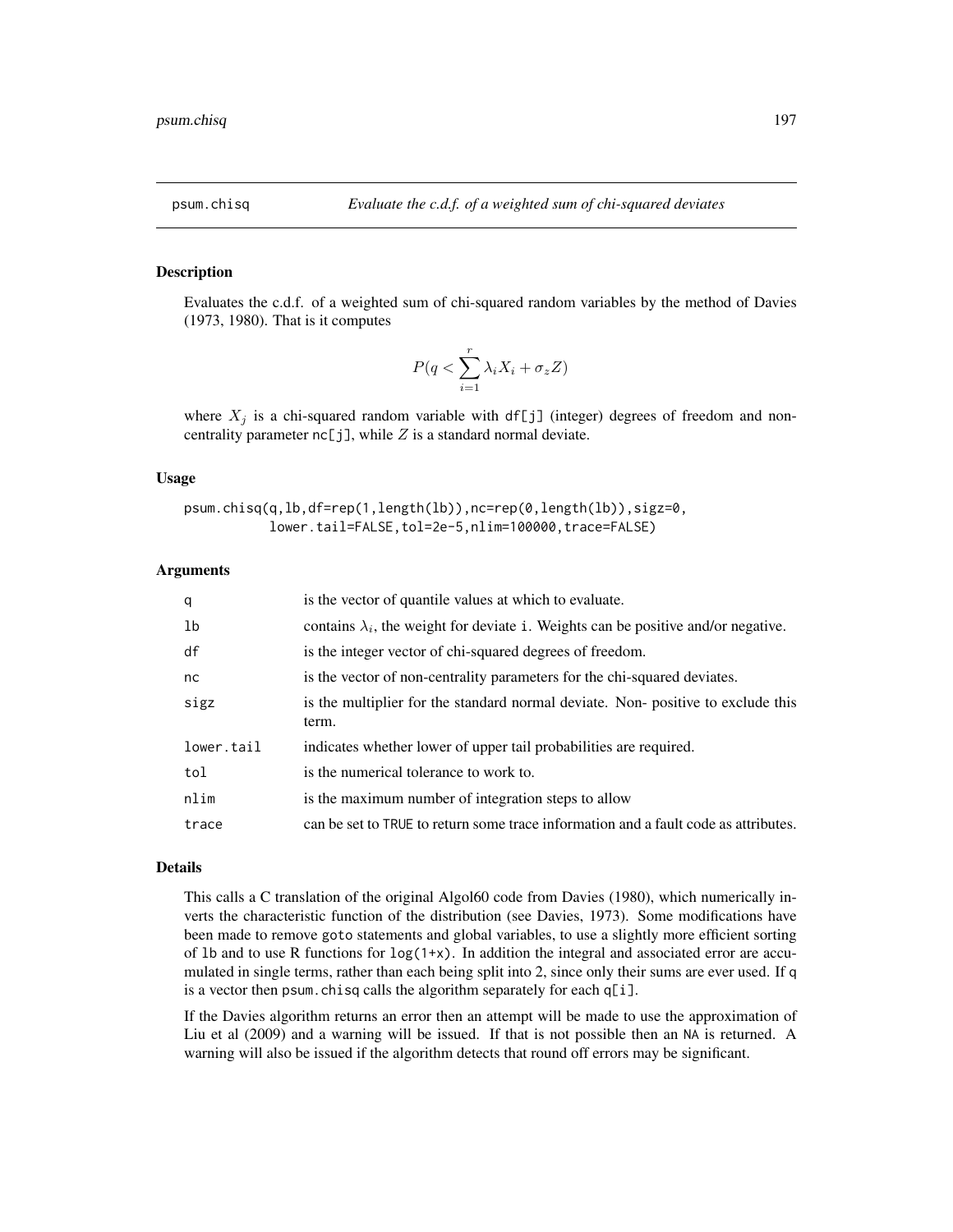If trace is set to TRUE then the result will have two attributes. "ifault" is 0 for no problem, 1 if the desired accuracy can not be obtained, 2 if round-off error may be significant, 3 is invalid parameters have been supplied or 4 if integration parameters can not be located. "trace" is a 7 element vector: 1. absolute value sum; 2. total number of integration terms; 3. number of integrations; 4. integration interval in main integration; 5. truncation point in initial integration; 6. sd of convergence factor term; 7. number of cycles to locate integration parameters. See Davies (1980) for more details. Note that for vector q these attributes relate to the final element of q.

# Author(s)

Simon N. Wood <simon.wood@r-project.org>

### References

Davies, R. B. (1973). Numerical inversion of a characteristic function. Biometrika, 60(2), 415-417.

Davies, R. B. (1980) Algorithm AS 155: The Distribution of a Linear Combination of Chi-squared Random Variables. J. R. Statist. Soc. C 29, 323-333

Liu, H.; Tang, Y. & Zhang, H. H (2009) A new chi-square approximation to the distribution of non-negative definite quadratic forms in non-central normal variables. Computational Statistics  $\&$ Data Analysis 53,853-856

## Examples

```
require(mgcv)
lb <- c(4.1,1.2,1e-3,-1) ## weights
df \leq c(2,1,1,1) ## degrees of freedom
nc \leq c(1,1.5,4,1) ## non-centrality parameter
q \leftarrow c(1,6,20) ## quantiles to evaluate
psum.chisq(q,lb,df,nc)
## same by simulation...
psc.sim <- function(q,lb,df=lb*0+1,nc=df*0,ns=10000) {
  r <- length(lb); p <- q
  X <- rowSums(rep(lb,each=ns) *
       matrix(rchisq(r*ns,rep(df,each=ns),rep(nc,each=ns)),ns,r))
  apply(matrix(q),1,function(q) mean(X>q))
} ## psc.sim
psum.chisq(q,lb,df,nc)
psc.sim(q,lb,df,nc,100000)
```
qq.gam *QQ plots for gam model residuals*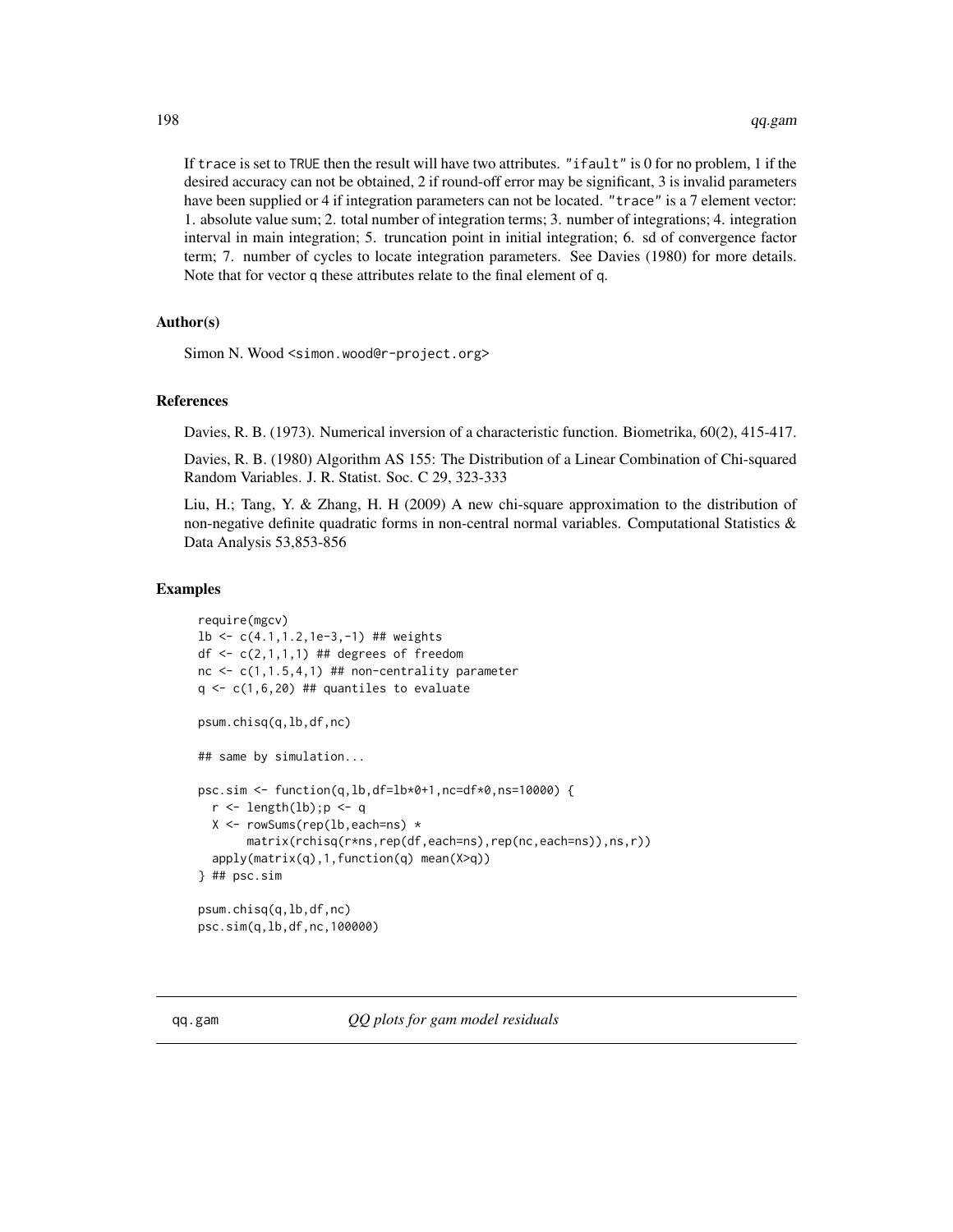## qq.gam 199

## Description

Takes a fitted gam object produced by gam() and produces QQ plots of its residuals (conditional on the fitted model coefficients and scale parameter). If the model distributional assumptions are met then usually these plots should be close to a straight line (although discrete data can yield marked random departures from this line).

# Usage

```
qq.gam(object, rep=0, level=.9,s.rep=10,
       type=c("deviance","pearson","response"),
      pch=".", rl.col=2, rep.col="gray80", ...)
```
# Arguments

| object  | a fitted gam object as produced by gam() (or a glm object).                                                                                                                                                                       |
|---------|-----------------------------------------------------------------------------------------------------------------------------------------------------------------------------------------------------------------------------------|
| rep     | How many replicate datasets to generate to simulate quantiles of the residual dis-<br>tribution. 0 results in an efficient simulation free method for direct calculation,<br>if this is possible for the object family.           |
| level   | If simulation is used for the quantiles, then reference intervals can be provided<br>for the QQ-plot, this specifies the level. 0 or less for no intervals, 1 or more to<br>simply plot the QQ plot for each replicate generated. |
| s.rep   | how many times to randomize uniform quantiles to data under direct computa-<br>tion.                                                                                                                                              |
| type    | what sort of residuals should be plotted? See residuals.gam.                                                                                                                                                                      |
| pch     | plot character to use. 19 is good.                                                                                                                                                                                                |
| r1.col  | color for the reference line on the plot.                                                                                                                                                                                         |
| rep.col | color for reference bands or replicate reference plots.                                                                                                                                                                           |
| $\cdot$ | extra graphics parameters to pass to plotting functions.                                                                                                                                                                          |

# Details

QQ-plots of the the model residuals can be produced in one of two ways. The cheapest method generates reference quantiles by associating a quantile of the uniform distribution with each datum, and feeding these uniform quantiles into the quantile function associated with each datum. The resulting quantiles are then used in place of each datum to generate approximate quantiles of residuals. The residual quantiles are averaged over s.rep randomizations of the uniform quantiles to data.

The second method is to use direct simulatation. For each replicate, data are simulated from the fitted model, and the corresponding residuals computed. This is repeated rep times. Quantiles are readily obtained from the empirical distribution of residuals so obtained. From this method reference bands are also computable.

Even if rep is set to zero, the routine will attempt to simulate quantiles if no quantile function is available for the family. If no random deviate generating function family is available (e.g. for the quasi families), then a normal QQ-plot is produced. The routine conditions on the fitted model coefficents and the scale parameter estimate.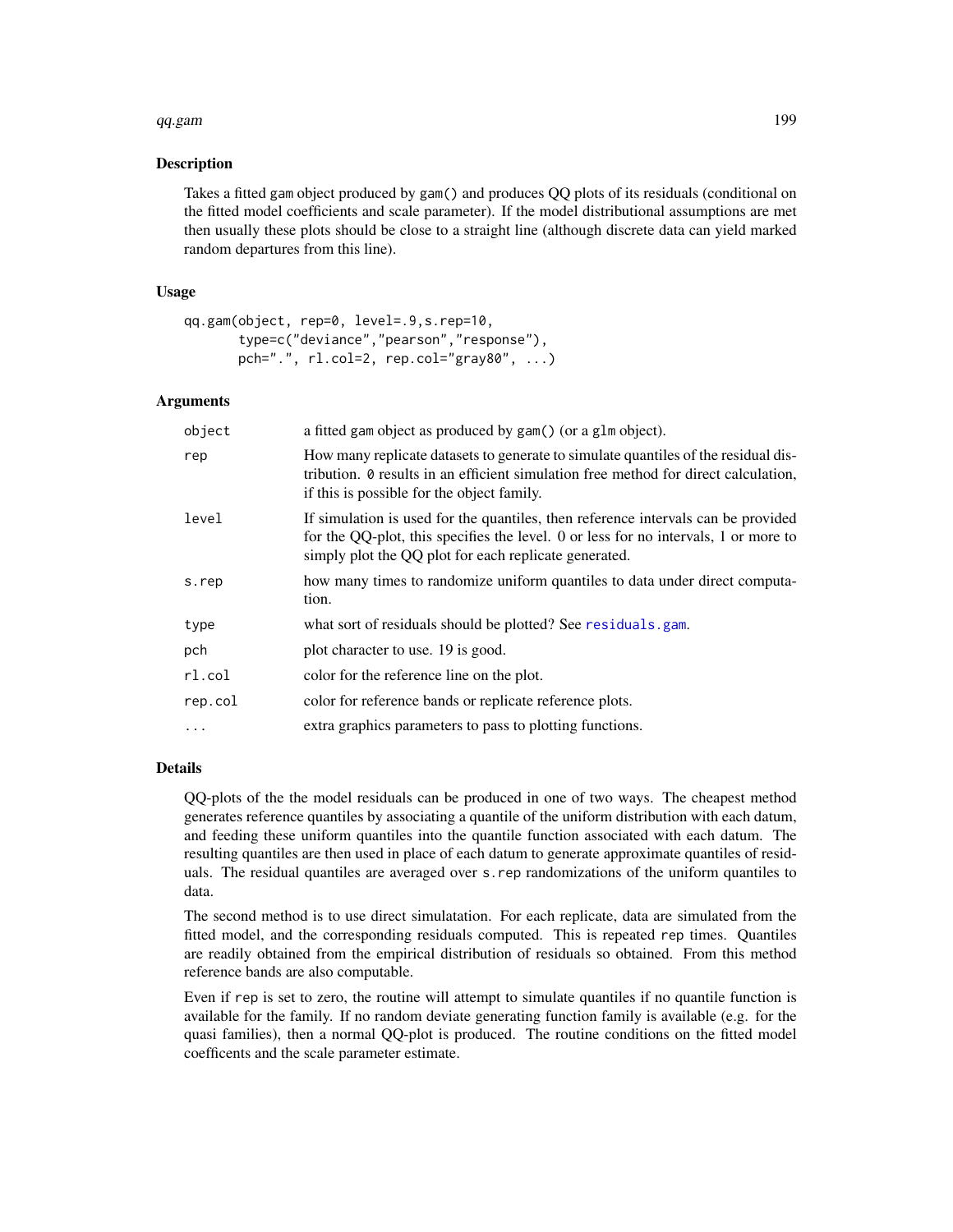The plots are very similar to those proposed in Ben and Yohai (2004), but are substantially cheaper to produce (the interpretation of residuals for binary data in Ben and Yohai is not recommended).

Note that plots for raw residuals from fits to binary data contain almost no useful information about model fit. Whether the residual is negative or positive is decided by whether the response is zero or one. The magnitude of the residual, given its sign, is determined entirely by the fitted values. In consequence only the most gross violations of the model are detectable from QQ-plots of residuals for binary data. To really check distributional assumptions from residuals for binary data you have to be able to group the data somehow. Binomial models other than binary are ok.

## Author(s)

Simon N. Wood <simon.wood@r-project.org>

## References

N.H. Augustin, E-A Sauleaub, S.N. Wood (2012) On quantile quantile plots for generalized linear models Computational Statistics & Data Analysis. 56(8), 2404-2409.

M.G. Ben and V.J. Yohai (2004) JCGS 13(1), 36-47.

<https://www.maths.ed.ac.uk/~swood34/>

## See Also

[choose.k](#page-20-0), [gam](#page-47-0)

# Examples

```
library(mgcv)
## simulate binomial data...
set.seed(0)
n.samp < -400dat <- gamSim(1,n=n.samp,dist="binary",scale=.33)
p <- binomial()$linkinv(dat$f) ## binomial p
n <- sample(c(1,3),n.samp,replace=TRUE) ## binomial n
dat$y <- rbinom(n,n,p)
dat$n <- n
lr.fit \leq-gam(y/n\text{~s}(x0)+s(x1)+s(x2)+s(x3)),family=binomial,data=dat,weights=n,method="REML")
par(mfrow=c(2,2))
## normal QQ-plot of deviance residuals
qqnorm(residuals(lr.fit),pch=19,cex=.3)
## Quick QQ-plot of deviance residuals
qq.gam(lr.fit,pch=19,cex=.3)
## Simulation based QQ-plot with reference bands
qq.gam(lr.fit,rep=100,level=.9)
## Simulation based QQ-plot, Pearson resids, all
## simulated reference plots shown...
qq.gam(lr.fit,rep=100,level=1,type="pearson",pch=19,cex=.2)
```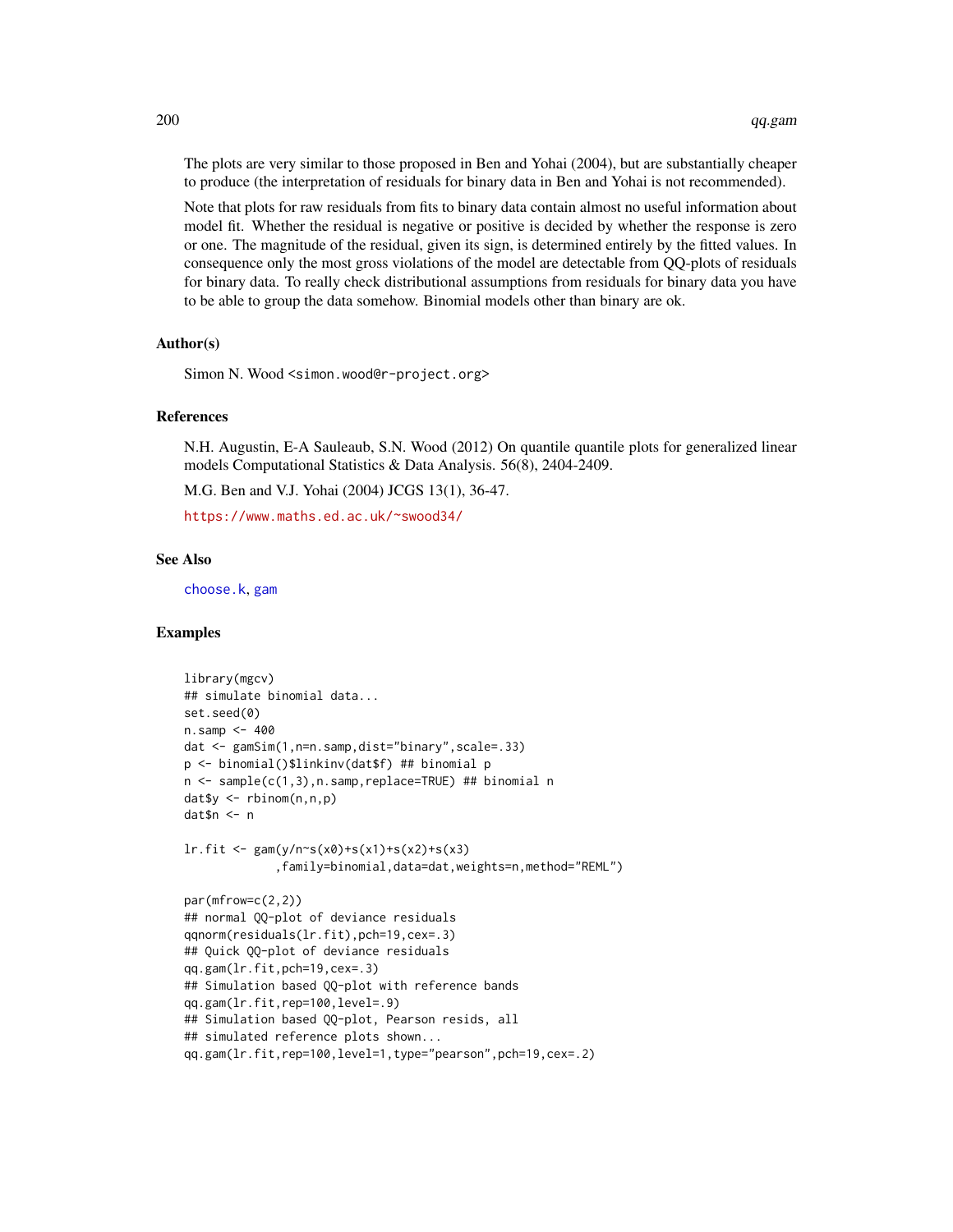```
## Now fit the wrong model and check....
pif \leq gam(y\leq(x0)+s(x1)+s(x2)+s(x3)
             ,family=poisson,data=dat,method="REML")
par(mfrow=c(2,2))
qqnorm(residuals(pif),pch=19,cex=.3)
qq.gam(pif,pch=19,cex=.3)
qq.gam(pif,rep=100,level=.9)
qq.gam(pif,rep=100,level=1,type="pearson",pch=19,cex=.2)
## Example of binary data model violation so gross that you see a problem
## on the QQ plot...
y \leq c (rep(1,10),rep(0,20),rep(1,40),rep(0,10),rep(1,40),rep(0,40))
x < -1:160b <- glm(y~x,family=binomial)
par(mfrow=c(2,2))
## Note that the next two are not necessarily similar under gross
## model violation...
qq.gam(b)
qq.gam(b,rep=50,level=1)
## and a much better plot for detecting the problem
plot(x,residuals(b),pch=19,cex=.3)
plot(x,y);lines(x,fitted(b))
## alternative model
b <- gam(y~s(x,k=5),family=binomial,method="ML")
qq.gam(b)
qq.gam(b,rep=50,level=1)
plot(x,residuals(b),pch=19,cex=.3)
plot(b,residuals=TRUE,pch=19,cex=.3)
```
random.effects *Random effects in GAMs*

## Description

The smooth components of GAMs can be viewed as random effects for estimation purposes. This means that more conventional random effects terms can be incorporated into GAMs in two ways. The first method converts all the smooths into fixed and random components suitable for estimation by standard mixed modelling software. Once the GAM is in this form then conventional random effects are easily added, and the whole model is estimated as a general mixed model. [gamm](#page-91-0) and gamm4 from the gamm4 package operate in this way.

The second method represents the conventional random effects in a GAM in the same way that the smooths are represented — as penalized regression terms. This method can be used with [gam](#page-47-0) by making use of  $s(\ldots,bs="re")$  terms in a model: see [smooth.construct.re.smooth.spec](#page-248-0), for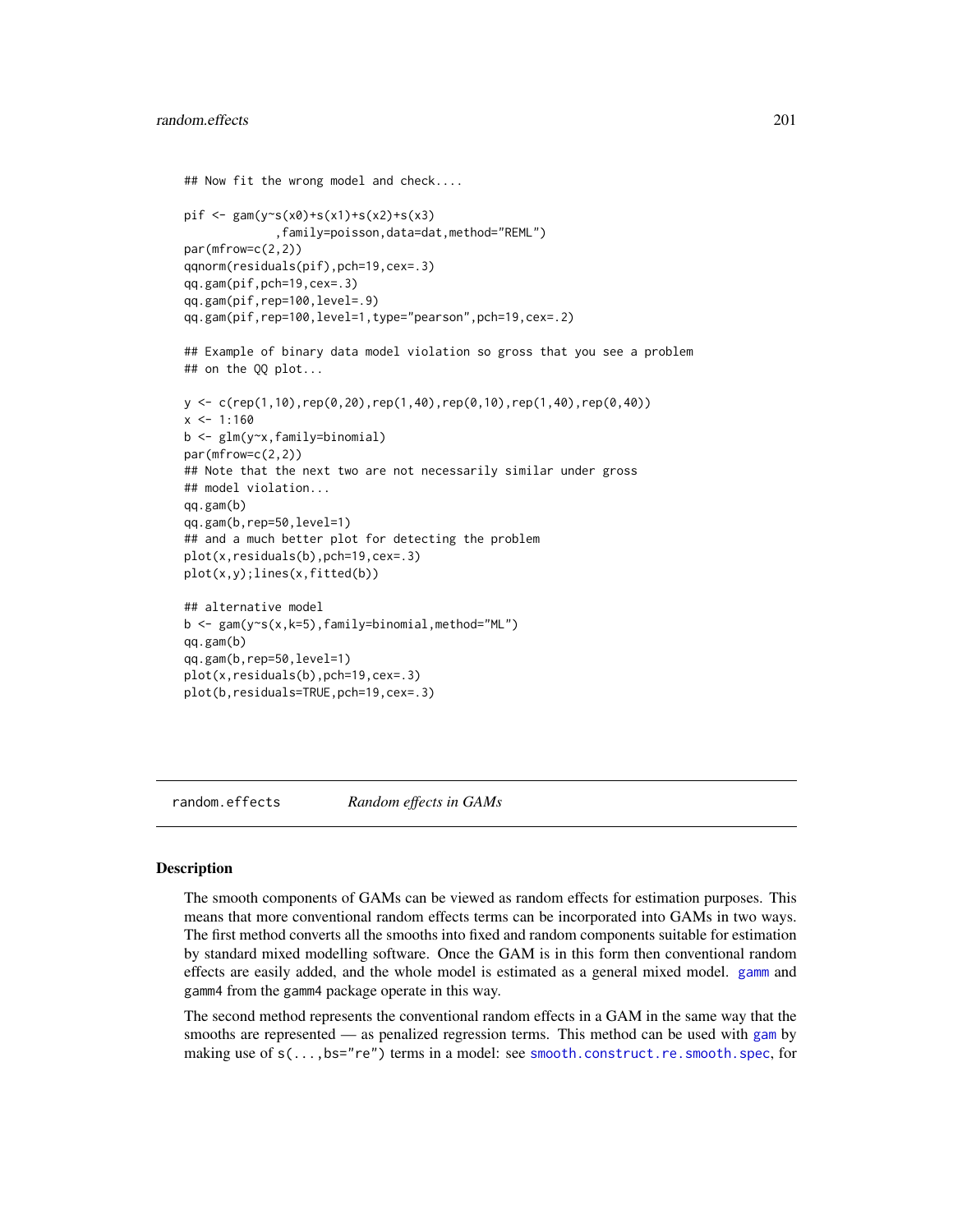full details. The basic idea is that, e.g.,  $s(x, z, g, bs="re")$  generates an i.i.d. Gaussian random effect with model matrix given by model.matrix( $\gamma x:z:g-1$ ) — in principle such terms can take any number of arguments. This simple approach is sufficient for implementing a wide range of commonly used random effect structures. For example if g is a factor then  $s(g,bs="re")$  produces a random coefficient for each level of g, with the random coefficients all modelled as i.i.d. normal. If g is a factor and x is numeric, then  $s(x, g, bs="re")$  produces an i.i.d. normal random slope relating the response to x for each level of g. If h is another factor then  $s(h,g,bs="re")$ produces the usual i.i.d. normal g - h interaction. Note that a rather useful approximate test for zero random effect is also implemented for such terms based on Wood (2013). If the precision matrix is known to within a multiplicative constant, then this can be supplied via the xt argument of s. See [smooth.construct.re.smooth.spec](#page-248-0) for details and example. Some models require differences between different levels of the same random effect: these can be implemented as described in [linear.functional.terms](#page-128-0).

Alternatively, but less straightforwardly, the paraPen argument to [gam](#page-47-0) can be used: see gam. models. If smoothing parameter estimation is by ML or REML (e.g. gam(...,method="REML")) then this approach is a completely conventional likelihood based treatment of random effects.

gam can be slow for fitting models with large numbers of random effects, because it does not exploit the sparsity that is often a feature of parametric random effects. It can not be used for models with more coefficients than data. However gam is often faster and more reliable than gamm or gamm4, when the number of random effects is modest.

To facilitate the use of random effects with gam, [gam.vcomp](#page-85-0) is a utility routine for converting smoothing parameters to variance components. It also provides confidence intervals, if smoothness estimation is by ML or REML.

Note that treating random effects as smooths does not remove the usual problems associated with testing variance components for equality to zero: see [summary.gam](#page-278-0) and [anova.gam](#page-4-0).

#### Author(s)

Simon Wood <simon.wood@r-project.org>

## References

Wood, S.N. (2013) A simple test for random effects in regression models. Biometrika 100:1005- 1010

Wood, S.N. (2011) Fast stable restricted maximum likelihood and marginal likelihood estimation of semiparametric generalized linear models. Journal of the Royal Statistical Society (B) 73(1):3-36

Wood, S.N. (2008) Fast stable direct fitting and smoothness selection for generalized additive models. Journal of the Royal Statistical Society (B) 70(3):495-518

Wood, S.N. (2006) Low rank scale invariant tensor product smooths for generalized additive mixed models. Biometrics 62(4):1025-1036

#### See Also

[gam.vcomp](#page-85-0), [gam.models](#page-71-0), [smooth.terms](#page-266-0), [smooth.construct.re.smooth.spec](#page-248-0), [gamm](#page-91-0)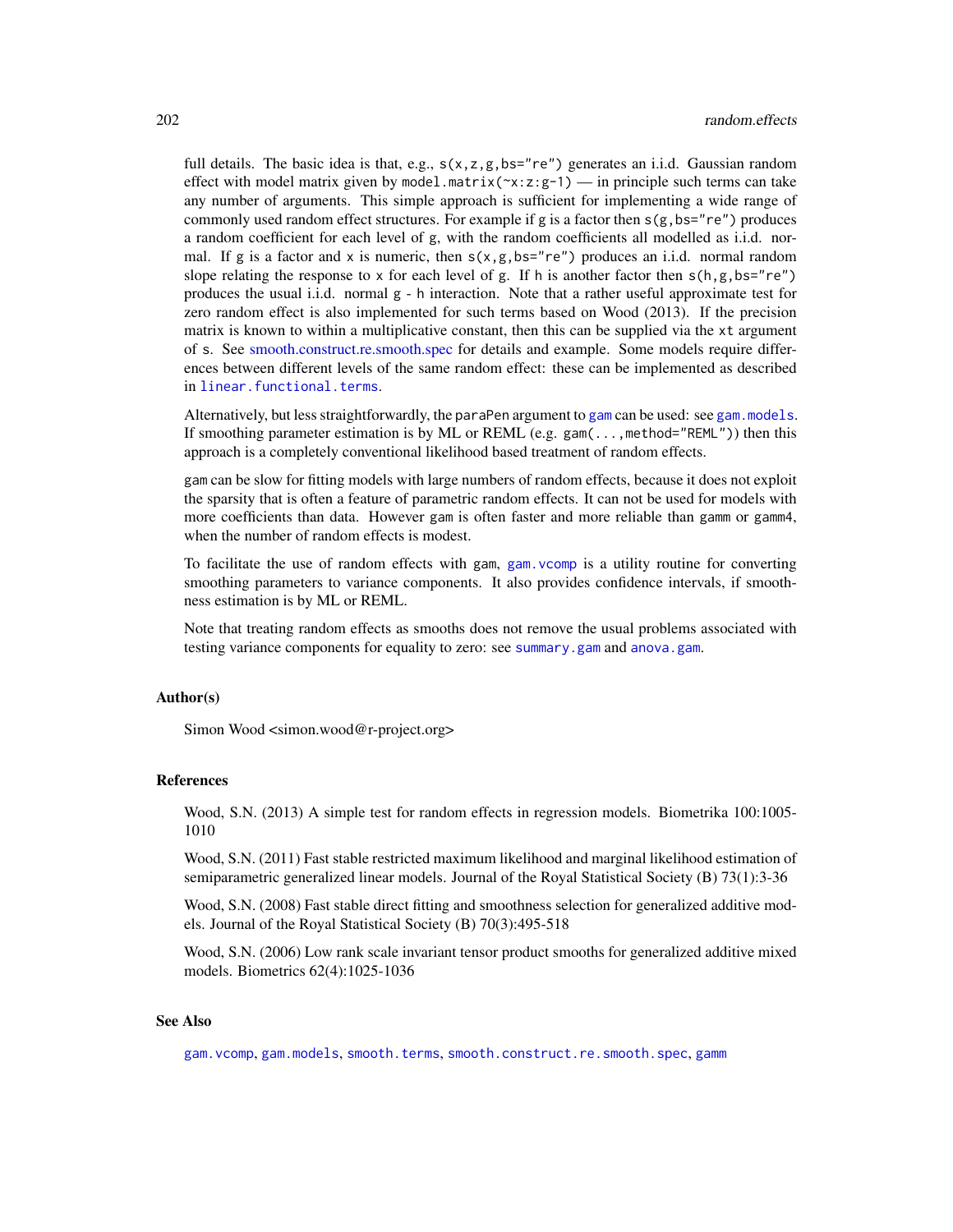# residuals.gam 203

#### Examples

```
## see also examples for gam.models, gam.vcomp, gamm
## and smooth.construct.re.smooth.spec
## simple comparison of lme and gam
require(mgcv)
require(nlme)
b0 <- lme(travel~1,data=Rail,~1|Rail,method="REML")
b <- gam(travel~s(Rail,bs="re"),data=Rail,method="REML")
intervals(b0)
gam.vcomp(b)
anova(b)
plot(b)
## simulate example...
dat <- gamSim(1,n=400,scale=2) ## simulate 4 term additive truth
fac <- sample(1:20,400,replace=TRUE)
b \le rnorm(20)* . 5dat$y <- dat$y + b[fac]
dat$fac <- as.factor(fac)
rm1 <- gam(y ~ s(fac,bs="re")+s(x0)+s(x1)+s(x2)+s(x3),data=dat,method="ML")
gam.vcomp(rm1)
fv0 <- predict(rm1,exclude="s(fac)") ## predictions setting r.e. to 0
fv1 <- predict(rm1) ## predictions setting r.e. to predicted values
## prediction setting r.e. to 0 and not having to provide 'fac'...
pd <- dat; pd$fac <- NULL
fv0 <- predict(rm1,pd,exclude="s(fac)",newdata.guaranteed=TRUE)
## Prediction with levels of fac not in fit data.
## The effect of the new factor levels (or any interaction involving them)
## is set to zero.
xx < - seq(0,1,length=10)
pd <- data.frame(x0=xx,x1=xx,x2=xx,x3=xx,fac=c(1:10,21:30))
fv <- predict(rm1,pd)
pd$fac <- NULL
fv0 <- predict(rm1,pd,exclude="s(fac)",newdata.guaranteed=TRUE)
```
<span id="page-202-0"></span>residuals.gam *Generalized Additive Model residuals*

#### **Description**

Returns residuals for a fitted gam model object. Pearson, deviance, working and response residuals are available.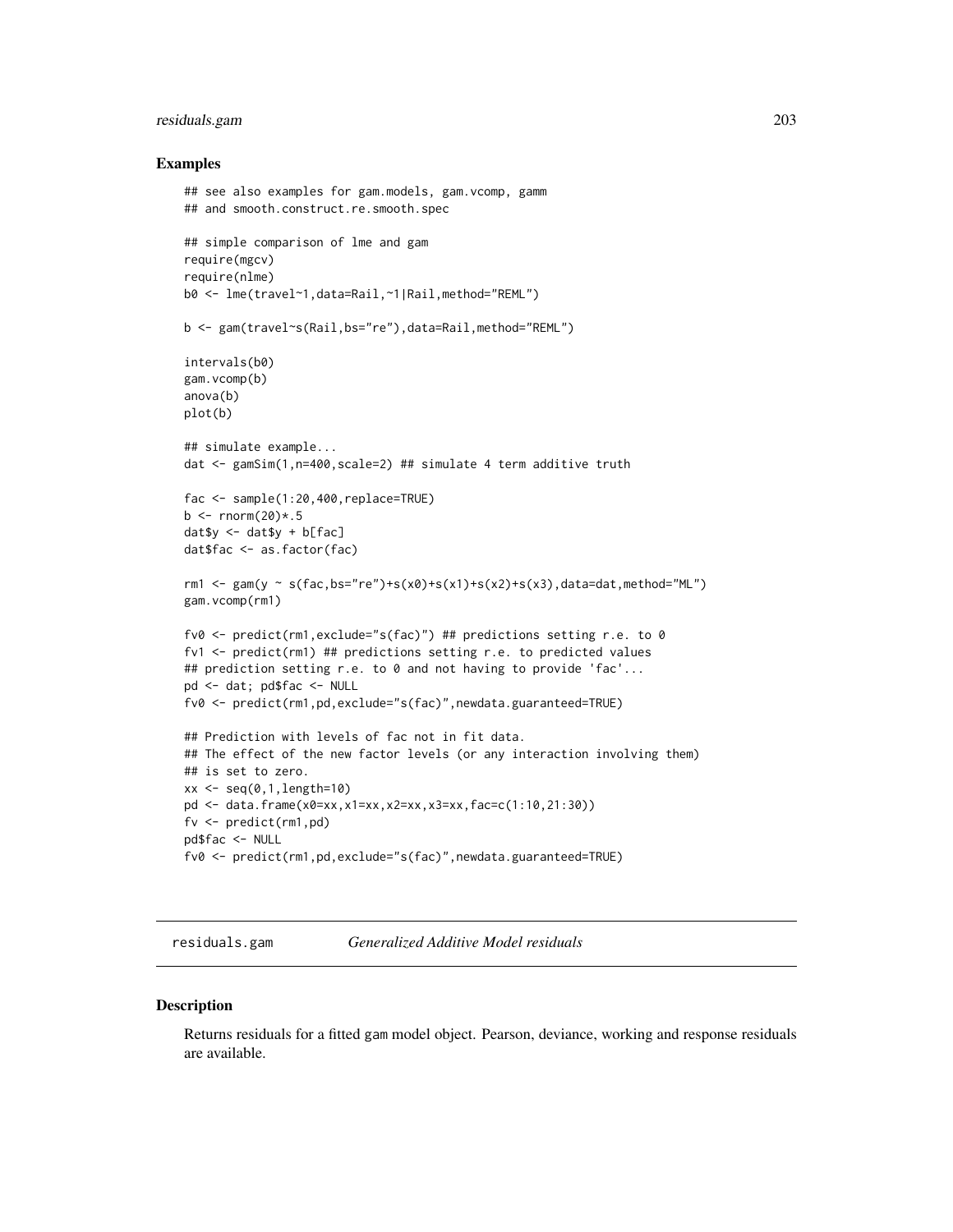# Usage

```
## S3 method for class 'gam'
residuals(object, type = "deviance",...)
```
# Arguments

| object                  | a gam fitted model object.                                                                                          |
|-------------------------|---------------------------------------------------------------------------------------------------------------------|
| type                    | the type of residuals wanted. Usually one of "deviance", "pearson", "scaled. pearson",<br>"working", or "response". |
| $\cdot$ $\cdot$ $\cdot$ | other arguments.                                                                                                    |

# Details

Response residuals are the raw residuals (data minus fitted values). Scaled Pearson residuals are raw residuals divided by the standard deviation of the data according to the model mean variance relationship and estimated scale parameter. Pearson residuals are the same, but multiplied by the square root of the scale parameter (so they are independent of the scale parameter):  $((y-\mu)/\sqrt{V(\mu)})$ , where y is data  $\mu$  is model fitted value and V is model mean-variance relationship.). Both are provided since not all texts agree on the definition of Pearson residuals. Deviance residuals simply return the deviance residuals defined by the model family. Working residuals are the residuals returned from model fitting at convergence.

Families can supply their own residual function, which is used in place of the standard function if present, (e.g. [cox.ph](#page-25-0)).

## Value

A vector of residuals.

# Author(s)

Simon N. Wood <simon.wood@r-project.org>

#### See Also

[gam](#page-47-0)

rig *Generate inverse Gaussian random deviates*

## Description

Generates inverse Gaussian random deviates.

## Usage

rig(n,mean,scale)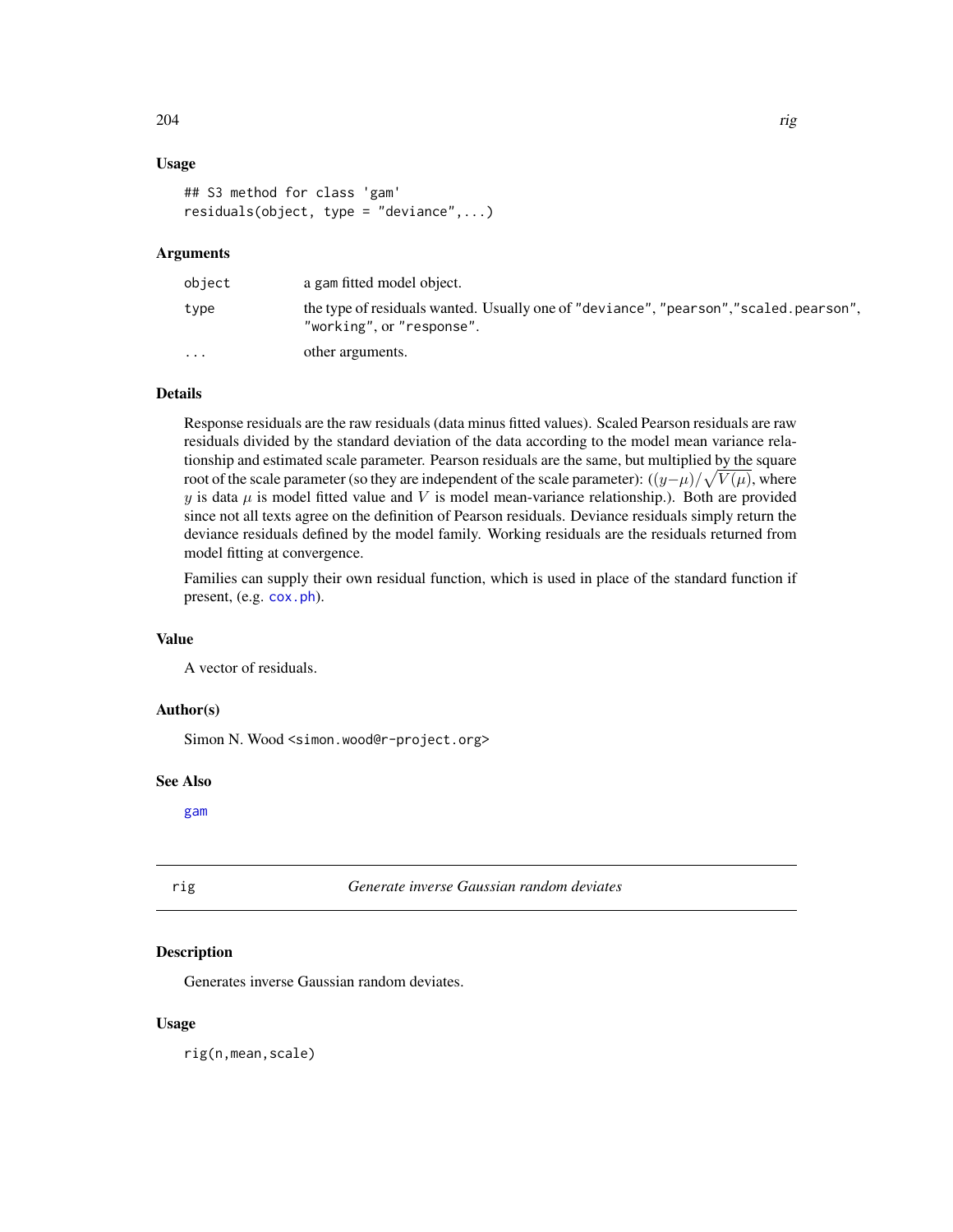# Arguments

| n     | the number of deviates required. If this has length $> 1$ then the length is taken<br>as the number of deviates required. |
|-------|---------------------------------------------------------------------------------------------------------------------------|
| mean  | vector of mean values.                                                                                                    |
| scale | vector of scale parameter values (lambda, see below)                                                                      |

## Details

If x if the returned vector, then  $E(x)$  = mean while var(x) = scale\*mean^3. For density and distribution functions see the statmod package. The algorithm used is Algorithm 5.7 of Gentle (2003), based on Michael et al. (1976). Note that scale here is the scale parameter in the GLM sense, which is the reciprocal of the usual 'lambda' parameter.

## Value

A vector of inverse Gaussian random deviates.

## Author(s)

Simon N. Wood <simon.wood@r-project.org>

## References

Gentle, J.E. (2003) Random Number Generation and Monte Carlo Methods (2nd ed.) Springer.

Michael, J.R., W.R. Schucany & R.W. Hass (1976) Generating random variates using transformations with multiple roots. The American Statistician 30, 88-90.

<https://www.maths.ed.ac.uk/~swood34/>

#### Examples

```
require(mgcv)
set.seed(7)
## An inverse.gaussian GAM example, by modify `gamSim' output...
dat <- gamSim(1,n=400,dist="normal",scale=1)
dat$f <- dat$f/4 ## true linear predictor
Ey \leq exp(dat$f); scale \leq .5 ## mean and GLM scale parameter
## simulate inverse Gaussian response...
dat$y <- rig(Ey,mean=Ey,scale=.2)
big <- gam(y~ s(x0)+ s(x1)+s(x2)+s(x3),family=inverse.gaussian(link=log),
         data=dat,method="REML")
plot(big,pages=1)
gam.check(big)
summary(big)
```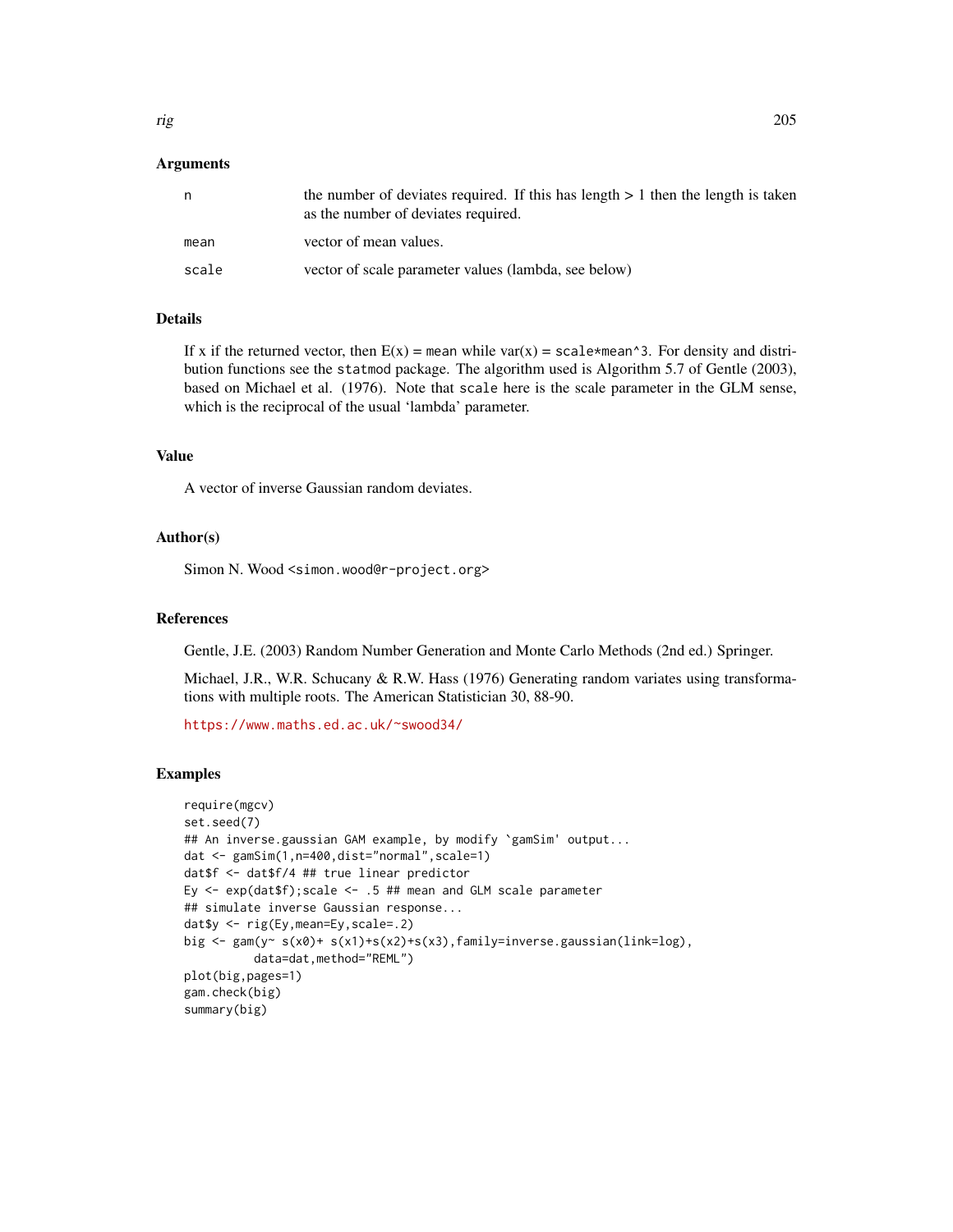# Description

Generates multivariate normal or t random deviates, and evaluates the corresponding log densities.

## Usage

```
rmvn(n,mu,V)
r.mvt(n,mu,V,df)
dmvn(x,mu,V,R=NULL)
d.mvt(x,mu,V,df,R=NULL)
```
## Arguments

| n  | number of simulated vectors required.                                                                   |
|----|---------------------------------------------------------------------------------------------------------|
| mu | the mean of the vectors: either a single vector of length $p = n \text{col}(V)$ or an n by p<br>matrix. |
| V  | A positive semi definite covariance matrix.                                                             |
| df | The degrees of freedom for a t distribution.                                                            |
| x  | A vector or matrix to evaluate the log density of.                                                      |
| R  | An optional Cholesky factor of V (not pivoted).                                                         |
|    |                                                                                                         |

# Details

Uses a 'square root' of V to transform standard normal deviates to multivariate normal with the correct covariance matrix.

# Value

An n row matrix, with each row being a draw from a multivariate normal or t density with covariance matrix V and mean vector mu. Alternatively each row may have a different mean vector if mu is a vector.

For density functions, a vector of log densities.

## Author(s)

Simon N. Wood <simon.wood@r-project.org>

# See Also

[ldTweedie](#page-126-0), [Tweedie](#page-296-0)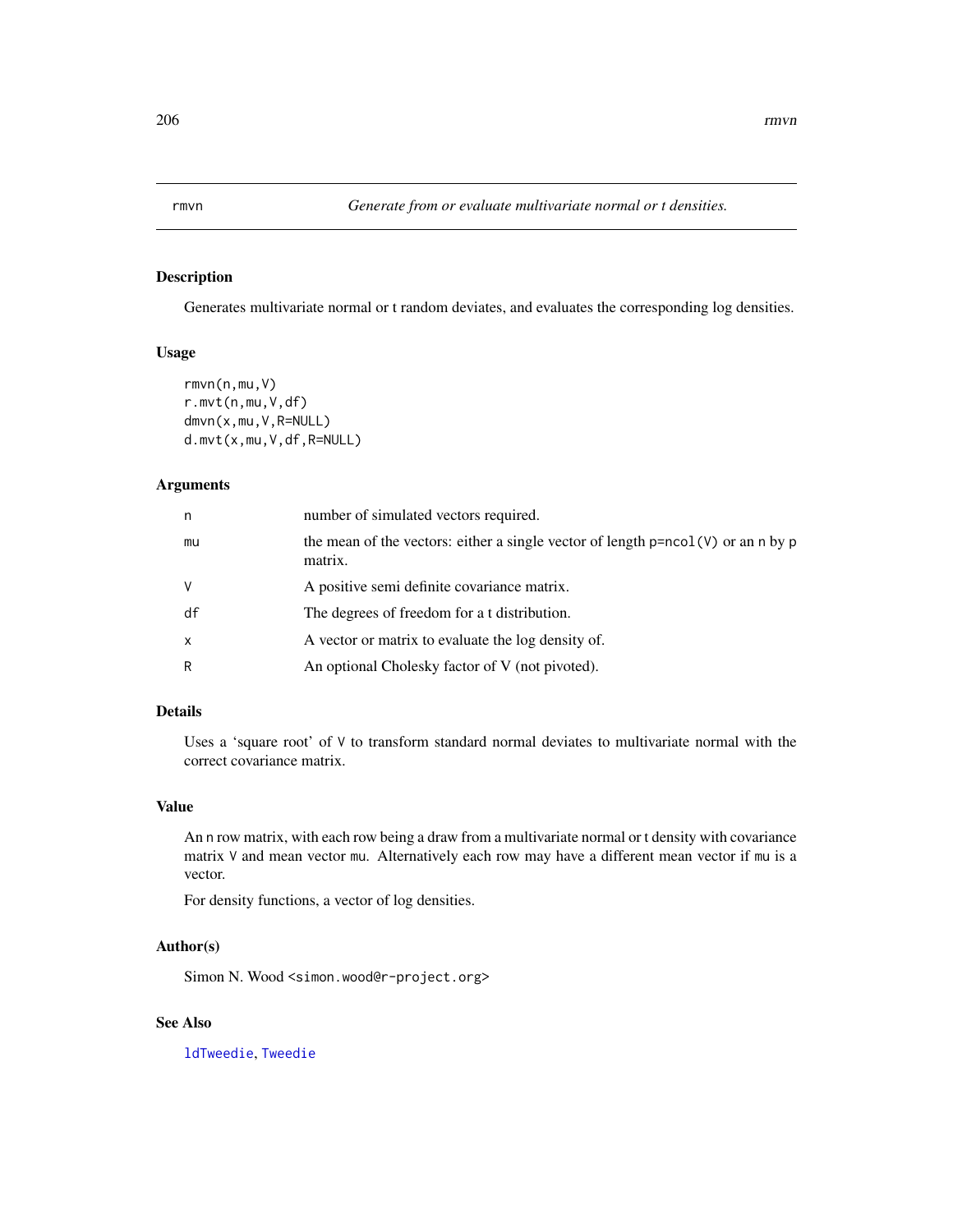## Rrank 207

# Examples

```
library(mgcv)
V \leftarrow matrix(c(2,1,1,2),2,2)mu < -c(1,3)n < -1000z \leq -\text{rmvn}(n,mu, V)crossprod(sweep(z,2,colMeans(z)))/n ## observed covariance matrix
colMeans(z) ## observed mu
dmvn(z,mu,V)
```
Rrank *Find rank of upper triangular matrix*

# Description

Finds rank of upper triangular matrix R, by estimating condition number of upper rank by rank block, and reducing rank until this is acceptably low. Assumes R has been computed by a method that uses pivoting, usually pivoted QR or Choleski.

## Usage

Rrank(R,tol=.Machine\$double.eps^.9)

# Arguments

|     | An upper triangular matrix, obtained by pivoted QR or pivoted Choleski. |
|-----|-------------------------------------------------------------------------|
| tol | the tolerance to use for judging rank.                                  |

# Details

The method is based on Cline et al. (1979) as described in Golub and van Loan (1996).

## Author(s)

Simon N. Wood <simon.wood@r-project.org>

## References

Cline, A.K., C.B. Moler, G.W. Stewart and J.H. Wilkinson (1979) An estimate for the condition number of a matrix. SIAM J. Num. Anal. 16, 368-375

Golub, G.H, and C.F. van Loan (1996) Matrix Computations 3rd ed. Johns Hopkins University Press, Baltimore.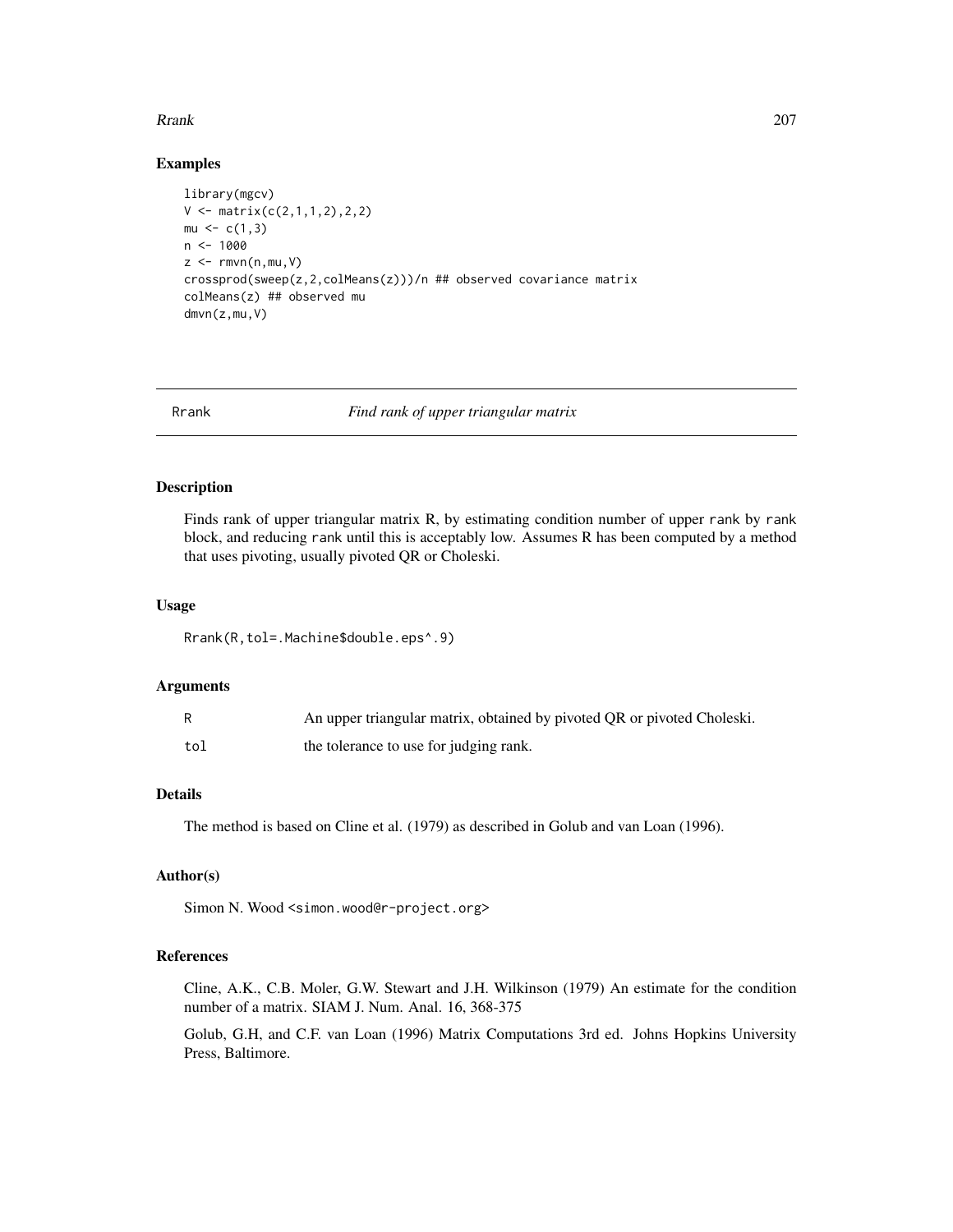# Examples

```
set.seed(0)
n \le -10; p \le -5x \leftarrow runif(n*(p-1))X \leftarrow matrix(c(x, x[1:n]), n, p)qrx <- qr(X,LAPACK=TRUE)
Rrank(qr.R(qrx))
```
rTweedie *Generate Tweedie random deviates*

# Description

Generates Tweedie random deviates, for powers between 1 and 2.

## Usage

rTweedie(mu,p=1.5,phi=1)

# **Arguments**

| mu  | vector of expected values for the deviates to be generated. One deviate generated<br>for each element of mu.                                                         |
|-----|----------------------------------------------------------------------------------------------------------------------------------------------------------------------|
| p   | the variance of a deviate is proportional to its mean, mu to the power p. p must<br>be between 1 and 2. 1 is Poisson like (exactly Poisson if $phi=1$ ), 2 is gamma. |
| phi | The scale parameter. Variance of the deviates is given by is $\pi$ hi $\star$ mu $\sim$ p.                                                                           |

#### Details

A Tweedie random variable with  $1 < p < 2$  is a sum of N gamma random variables where N has a Poisson distribution, with mean  $\text{mu}^{\wedge}(2-p)/(2-p)*phi)$ . The Gamma random variables that are summed have shape parameter  $(2-p)/(p-1)$  and scale parameter  $phi*(p-1)*mu^(p-1)$  (note that this scale parameter is different from the scale parameter for a GLM with Gamma errors).

This is a restricted, but faster, version of rtweedie from the tweedie package.

# Value

A vector of random deviates from a Tweedie distribution, expected value vector mu, variance vector phi\*mu^p.

# Author(s)

Simon N. Wood <simon.wood@r-project.org>

#### References

Peter K Dunn (2009). tweedie: Tweedie exponential family models. R package version 2.0.2. <https://cran.r-project.org/package=tweedie>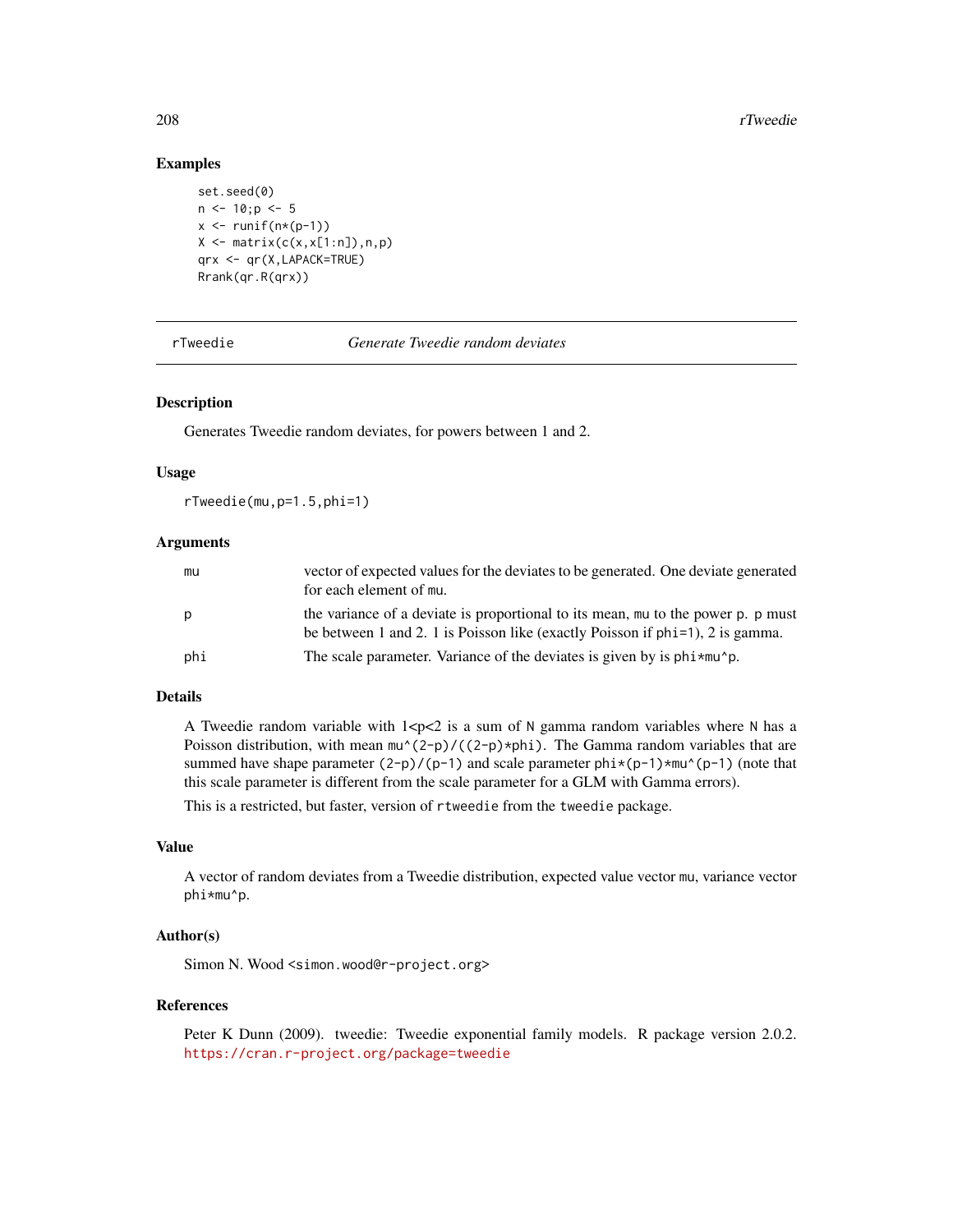# See Also

[ldTweedie](#page-126-0), [Tweedie](#page-296-0)

# Examples

```
library(mgcv)
f2 <- function(x) 0.2 * x^11 * (10 * (1 - x))^6 + 10 *
             (10 \times x)^3 * (1 - x)^10n <- 300
x \leftarrow runif(n)mu <- exp(f2(x)/3+.1); x < - x*10 - 4y \leftarrow rTweedie(mu, p=1.5, phi=1.3)
b \leq -\text{gam}(y \sim s(x, k=20), \text{family} = \text{Twedie}(p=1.5))b
plot(b)
```
# <span id="page-208-0"></span>s *Defining smooths in GAM formulae*

# Description

Function used in definition of smooth terms within gam model formulae. The function does not evaluate a (spline) smooth - it exists purely to help set up a model using spline based smooths.

# Usage

s(..., k=-1,fx=FALSE,bs="tp",m=NA,by=NA,xt=NULL,id=NULL,sp=NULL,pc=NULL)

## Arguments

|    | a list of variables that are the covariates that this smooth is a function of. Trans-<br>formations whose form depends on the values of the data are best avoided here:<br>e.g. $s(log(x))$ is fine, but $s(I(x/sd(x)))$ is not (see predict.gam).                                                                                               |
|----|--------------------------------------------------------------------------------------------------------------------------------------------------------------------------------------------------------------------------------------------------------------------------------------------------------------------------------------------------|
| k  | the dimension of the basis used to represent the smooth term. The default de-<br>pends on the number of variables that the smooth is a function of. k should<br>not be less than the dimension of the null space of the penalty for the term (see<br>null space dimension), but will be reset if it is. See choose k for further<br>information. |
| fx | indicates whether the term is a fixed d.f. regression spline (TRUE) or a penalized<br>regression spline (FALSE).                                                                                                                                                                                                                                 |
| bs | a two letter character string indicating the (penalized) smoothing basis to use.<br>(eg "tp" for thin plate regression spline, "cr" for cubic regression spline). see<br>smooth, terms for an over view of what is available.                                                                                                                    |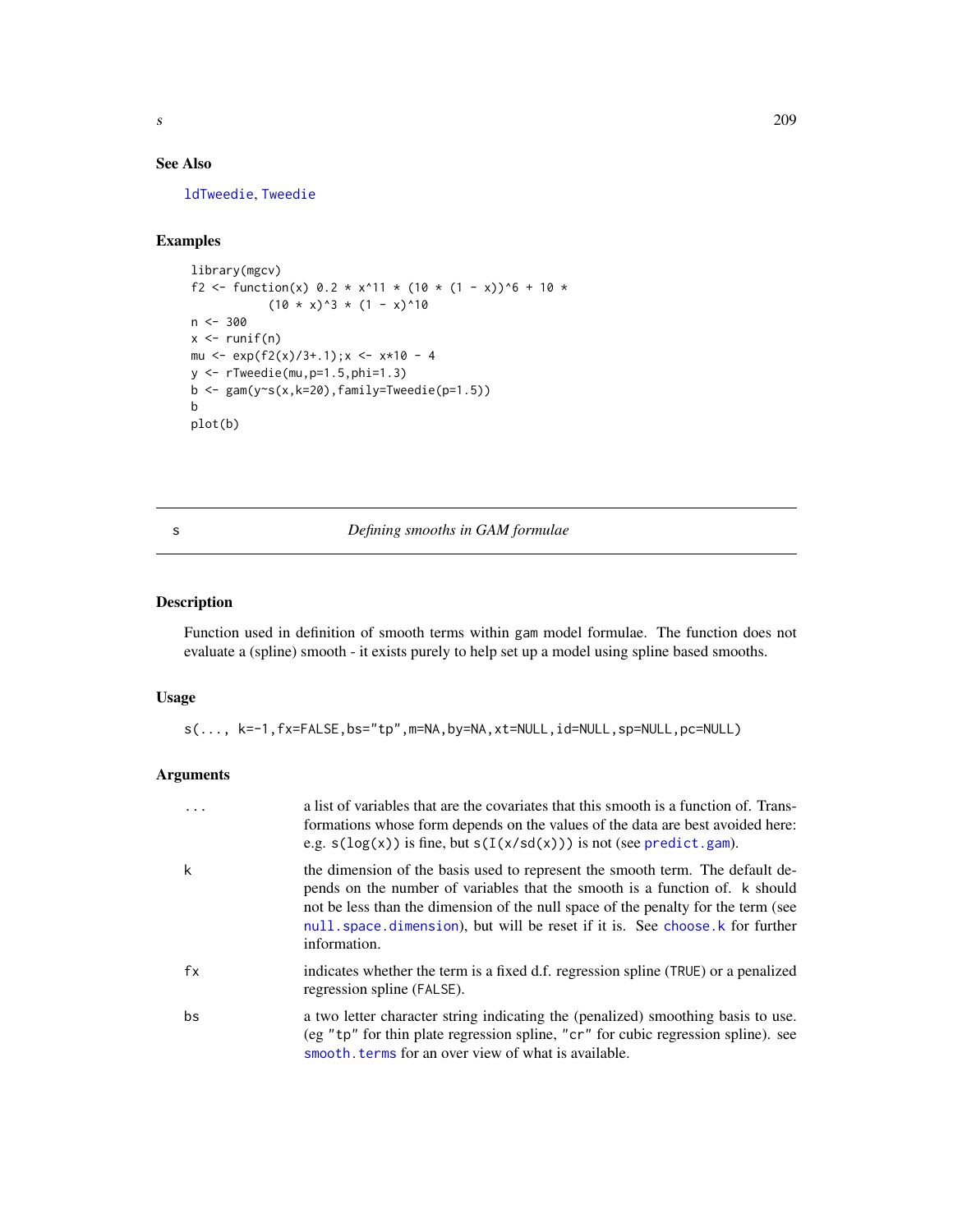- by a numeric or factor variable of the same dimension as each covariate. In the numeric vector case the elements multiply the smooth, evaluated at the corresponding covariate values (a 'varying coefficient model' results). For the numeric by variable case the resulting smooth is not usually subject to a centering constraint (so the by variable should not be added as an additional main effect). In the factor by variable case a replicate of the smooth is produced for each factor level (these smooths will be centered, so the factor usually needs to be added as a main effect as well). See [gam.models](#page-71-0) for further details. A by variable may also be a matrix if covariates are matrices: in this case implements linear functional of a smooth (see gam. models and linear. functional.terms for details).
- xt Any extra information required to set up a particular basis. Used e.g. to set large data set handling behaviour for "tp" basis. If xt\$sumConv exists and is FALSE then the summation convention for matrix arguments is turned off.
- id A label or integer identifying this term in order to link its smoothing parameters to others of the same type. If two or more terms have the same id then they will have the same smoothing paramsters, and, by default, the same bases (first occurance defines basis type, but data from all terms used in basis construction). An id with a factor by variable causes the smooths at each factor level to have the same smoothing parameter.
- sp any supplied smoothing parameters for this term. Must be an array of the same length as the number of penalties for this smooth. Positive or zero elements are taken as fixed smoothing parameters. Negative elements signal autoinitialization. Over-rides values supplied in sp argument to [gam](#page-47-0). Ignored by gamm.
- pc If not NULL, signals a point constraint: the smooth should pass through zero at the point given here (as a vector or list with names corresponding to the smooth names). Never ignored if supplied. See [identifiability](#page-113-0).

## Details

The function does not evaluate the variable arguments. To use this function to specify use of your own smooths, note the relationships between the inputs and the output object and see the example in [smooth.construct](#page-222-0).

## Value

A class xx.smooth.spec object, where xx is a basis identifying code given by the bs argument of s. These smooth.spec objects define smooths and are turned into bases and penalties by smooth.construct method functions.

The returned object contains the following items:

term An array of text strings giving the names of the covariates that the term is a function of.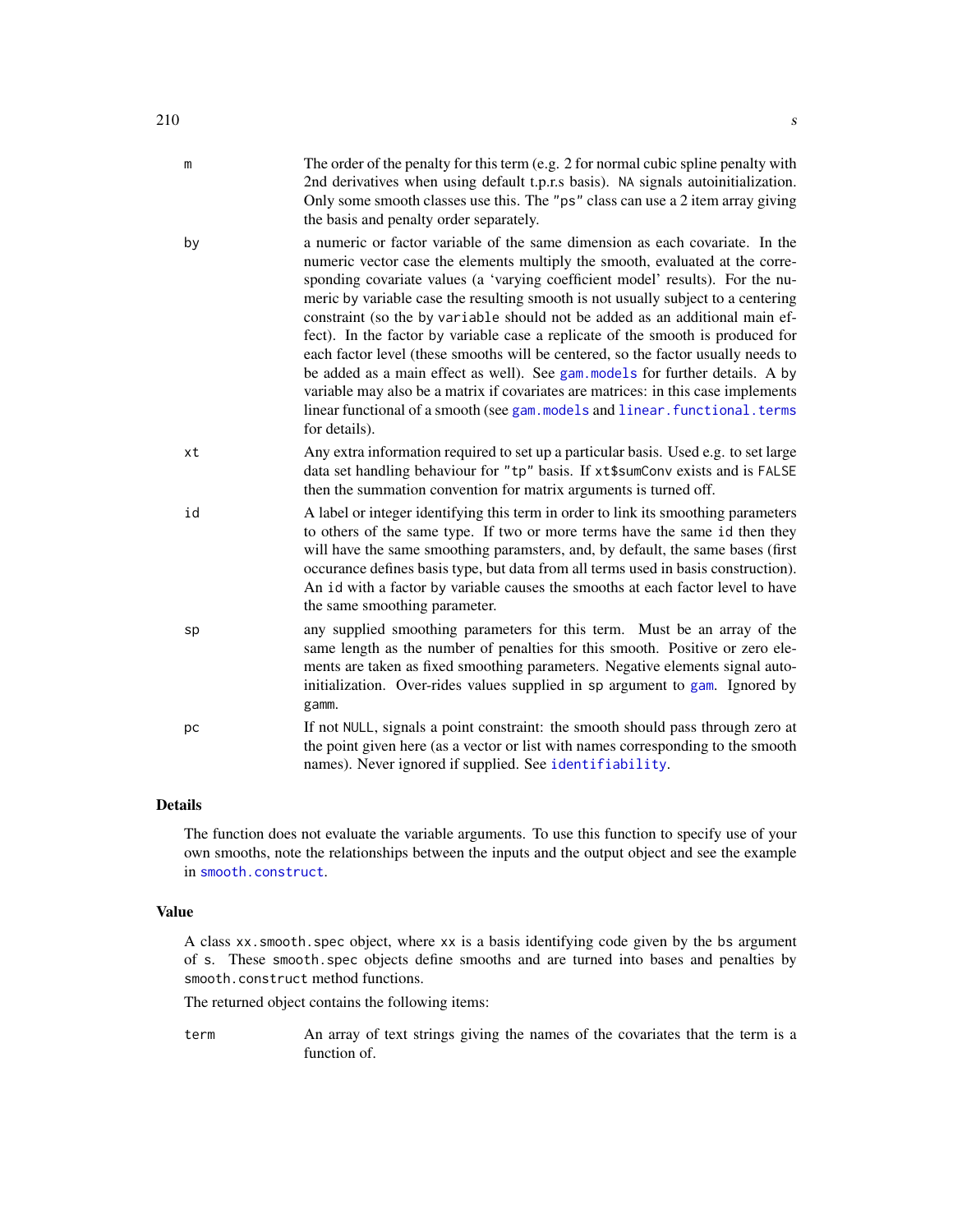| bs.dim  | The dimension of the basis used to represent the smooth.                                                                                                        |
|---------|-----------------------------------------------------------------------------------------------------------------------------------------------------------------|
| fixed   | TRUE if the term is to be treated as a pure regression spline (with fixed degrees<br>of freedom); FALSE if it is to be treated as a penalized regression spline |
| dim     | The dimension of the smoother - i.e. the number of covariates that it is a function<br>of.                                                                      |
| p.order | The order of the t.p.r.s. penalty, or 0 for auto-selection of the penalty order.                                                                                |
| bν      | is the name of any by variable as text ("NA" for none).                                                                                                         |
| label   | A suitable text label for this smooth term.                                                                                                                     |
| хt      | The object passed in as argument xt.                                                                                                                            |
| id      | An identifying label or number for the smooth, linking it to other smooths. De-<br>faults to NULL for no linkage.                                               |
| sp      | array of smoothing parameters for the term (negative for auto-estimation). De-<br>faults to NULL.                                                               |
|         |                                                                                                                                                                 |

# Author(s)

Simon N. Wood <simon.wood@r-project.org>

# References

Wood, S.N. (2003) Thin plate regression splines. J.R.Statist.Soc.B 65(1):95-114

Wood S.N. (2017) Generalized Additive Models: An Introduction with R (2nd edition). Chapman and Hall/CRC Press.

<https://www.maths.ed.ac.uk/~swood34/>

# See Also

[te](#page-287-0), [gam](#page-47-0), [gamm](#page-91-0)

# Examples

```
# example utilising `by' variables
library(mgcv)
set.seed(0)
n<-200;sig2<-4
x1 <- runif(n, 0, 1);x2 <- runif(n, 0, 1);x3 <- runif(n, 0, 1)
fac < -c(rep(1,n/2),rep(2,n/2)) # create factor
fac.1<-rep(\emptyset,n)+(fac==1);fac.2<-1-fac.1 # and dummy variables
fac<-as.factor(fac)
f1 <- exp(2 \times x1) - 3.75887f2 <- 0.2 \times x1^11 \times (10 \times (1 - x1))^6 + 10 \times (10 \times x1)^3 + (1 - x1)^10f<-f1*fac.1+f2*fac.2+x2
e <- rnorm(n, 0, sqrt(abs(sig2)))
y \leftarrow f + e# NOTE: smooths will be centered, so need to include fac in model....
b<-gam(y~fac+s(x1,by=fac)+x2)
plot(b,pages=1)
```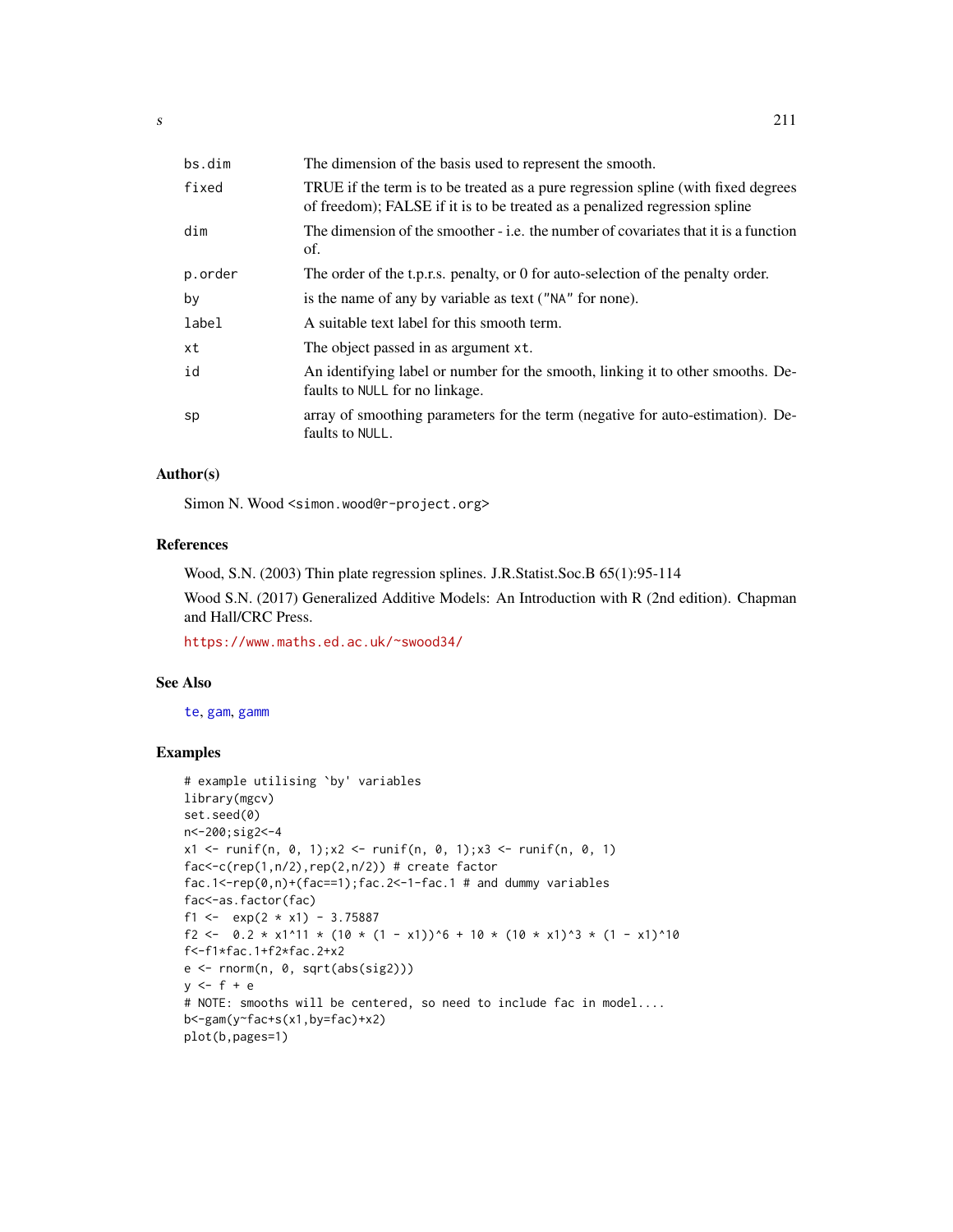# Description

Family for use with [gam](#page-47-0) or [bam](#page-6-0), implementing regression for the heavy tailed response variables, y, using a scaled t model. The idea is that  $(y - \mu)/\sigma \sim t_{\nu}$  where mu is determined by a linear predictor, while  $\sigma$  and  $\nu$  are parameters to be estimated alongside the smoothing parameters.

# Usage

scat(theta = NULL, link = "identity",min.df=3)

## Arguments

| theta  | the parameters to be estimated $\nu = b + \exp(\theta_1)$ (where 'b' is min. df) and<br>$\sigma = \exp(\theta_2)$ . If supplied and both positive, then taken to be fixed values of $\nu$<br>and $\sigma$ . If any negative, then absolute values taken as starting values. |
|--------|-----------------------------------------------------------------------------------------------------------------------------------------------------------------------------------------------------------------------------------------------------------------------------|
| link   | The link function: one of "identity", "log" or "inverse".                                                                                                                                                                                                                   |
| min.df | minimum degrees of freedom. Should not be set to 2 or less as this implies<br>infinite response variance.                                                                                                                                                                   |

# Details

Useful in place of Gaussian, when data are heavy tailed. min.df can be modified, but lower values can occasionally lead to convergence problems in smoothing parameter estimation. In any case min.df should be >2, since only then does a t random variable have finite variance.

# Value

An object of class extended.family.

# Author(s)

Natalya Pya (nat.pya@gmail.com)

# References

Wood, S.N., N. Pya and B. Saefken (2016), Smoothing parameter and model selection for general smooth models. Journal of the American Statistical Association 111, 1548-1575 doi: [10.1080/](https://doi.org/10.1080/01621459.2016.1180986) [01621459.2016.1180986](https://doi.org/10.1080/01621459.2016.1180986)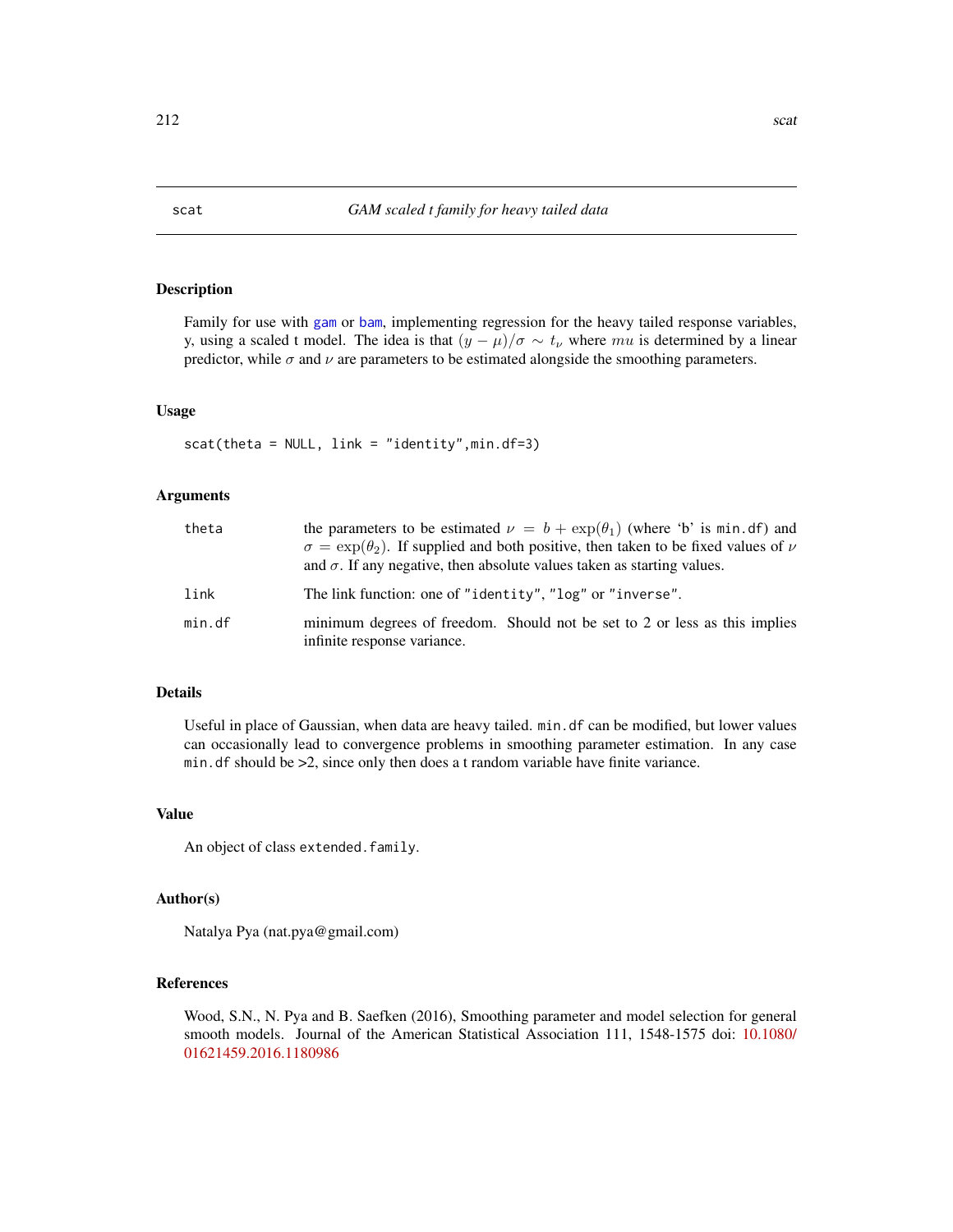#### sdiag 213

# Examples

```
library(mgcv)
## Simulate some t data...
set.seed(3);n<-400
dat <- gamSim(1,n=n)
dat$y <- dat$f + rt(n,df=4)*2b <- gam(y~s(x0)+s(x1)+s(x2)+s(x3),family=scat(link="identity"),data=dat)
b
plot(b,pages=1)
```
# sdiag *Extract or modify diagonals of a matrix*

# Description

Extracts or modifies sub- or super- diagonals of a matrix.

# Usage

sdiag(A,k=0) sdiag(A,k=0) <- value

# Arguments

|       | a matrix                                                                                   |
|-------|--------------------------------------------------------------------------------------------|
| -k    | sub- (negative) or super- (positive) diagonal of a matrix. 0 is the leading diago-<br>nal. |
| value | single value, or vector of the same length as the diagonal.                                |

# Value

A vector containing the requested diagonal, or a matrix with the requested diagonal replaced by value.

# Author(s)

Simon N. Wood <simon.wood@r-project.org>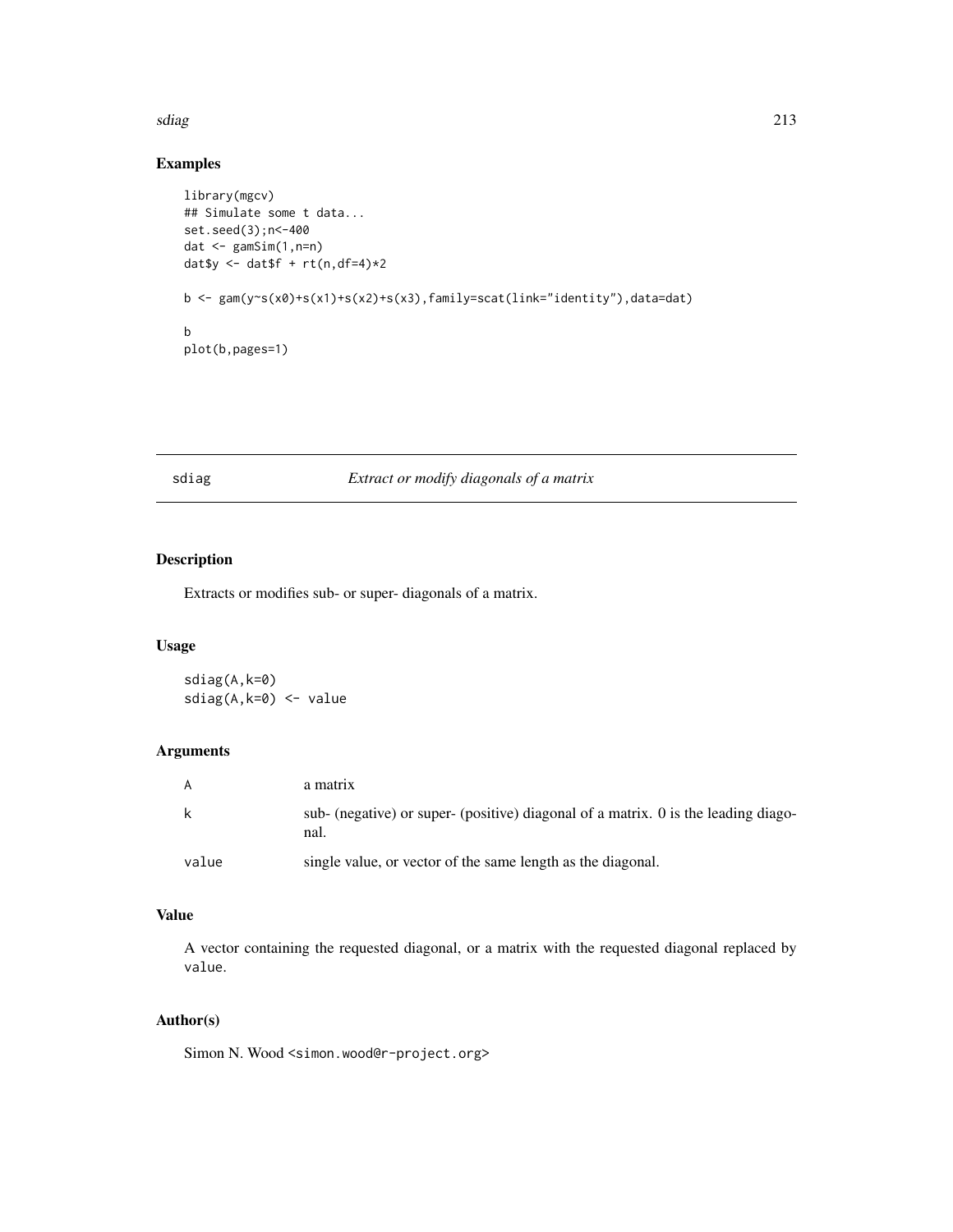## Examples

```
require(mgcv)
A <- matrix(1:35,7,5)
A
sdiag(A,1) ## first super diagonal
sdiag(A,-1) ## first sub diagonal
sdiag(A) <- 1 ## leading diagonal set to 1
sdiag(A,3) \leq c(-1,-2) ## set 3rd super diagonal
```
shash *Sinh-arcsinh location scale and shape model family*

## **Description**

The shash family implements the four-parameter sinh-arcsinh (shash) distribution of Jones and Pewsey (2009). The location, scale, skewness and kurtosis of the density can depend on additive smooth predictors. Useable only with gam, the linear predictors are specified via a list of formulae. It is worth carefully considering whether the data are sufficient to support estimation of such a flexible model before using it.

## Usage

```
shash(link = list("identity", "logeb", "identity", "identity"),
     b = 1e-2, phiPen = 1e-3)
```
#### Arguments

| link   | vector of four characters indicating the link function for location, scale, skew-<br>ness and kurtosis parameters.                |
|--------|-----------------------------------------------------------------------------------------------------------------------------------|
| b.     | positive parameter of the logeb link function, see Details.                                                                       |
| phiPen | positive multiplier of a ridge penalty on kurtosis parameter. Do not touch it<br>unless you know what you are doing, see Details. |

## Details

The density function of the shash family is

$$
p(y|\mu, \sigma, \epsilon, \delta) = C(z)exp-S(z)^{2}/2/\sigma 2\pi (1+z^{2})^{1}/2,
$$

where  $C(z) = 1 + S(z)^{2} / 2$ ,  $S(z) = sinh\delta sinh(-1)(z) - \epsilon$  and  $z = (y - \mu) / (\sigma \delta)$ . Here  $\mu$ and  $\sigma > 0$  control, respectively, location and scale,  $\epsilon$  determines skewness, while  $\delta > 0$  controls tailweight. shash can model skewness to either side, depending on the sign of  $\epsilon$ . Also, shash can have tails that are lighter ( $\delta > 1$ ) or heavier ( $0 < \delta < 1$ ) that a normal. For fitting purposes, here we are using  $\tau = \log(\sigma)$  and  $\phi = \log(\delta)$ .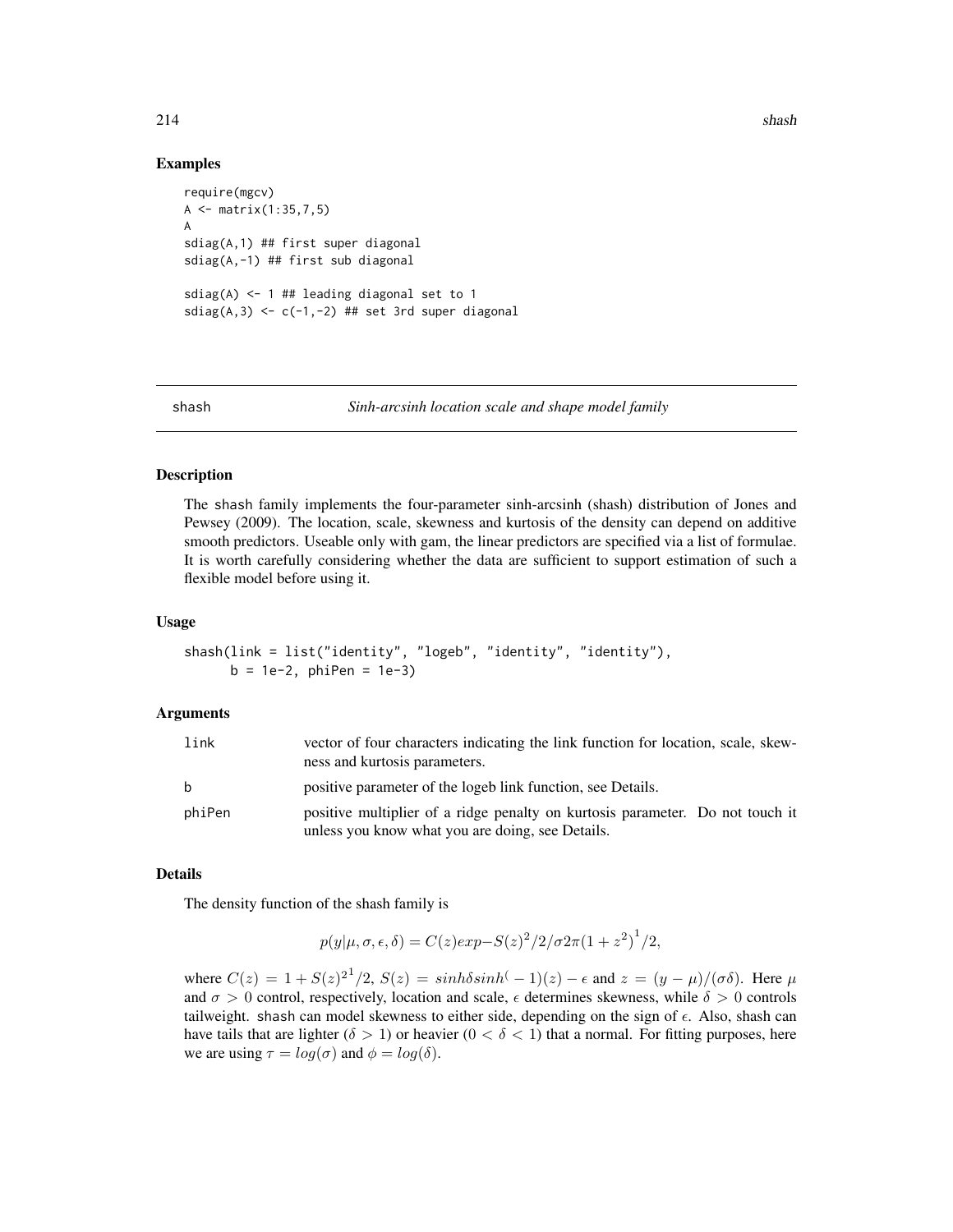#### shash 215

The link function used for  $\tau$  is logeb with is  $\eta = logexp(\tau) - b$  so that the inverse link is  $\tau =$  $log(\sigma) = logexp(\eta) + b$ . The point is that we are don't allow  $\sigma$  to become smaller than a small constant b. The likelihood includes a ridge penalty  $-phiPen * \phi^2$ , which shrinks  $\phi$  toward zero. When sufficient data is available the ridge penalty does not change the fit much, but it is useful to include it when fitting the model to small data sets, to avoid  $\phi$  diverging to +infinity (a problem already identified by Jones and Pewsey (2009)).

# Value

An object inheriting from class general.family.

# Author(s)

Matteo Fasiolo <matteo.fasiolo@gmail.com> and Simon N. Wood.

## References

Jones, M. and A. Pewsey (2009). Sinh-arcsinh distributions. Biometrika 96 (4), 761-780. Wood, S.N., N. Pya and B. Saefken (2016), Smoothing parameter and model selection for general smooth models. Journal of the American Statistical Association 111, 1548-1575 doi: [10.1080/01621459.2016.1180986](https://doi.org/10.1080/01621459.2016.1180986)

# Examples

```
###############
# Shash dataset
###############
## Simulate some data from shash
set.seed(847)
n < -1000x \leftarrow \text{seq}(-4, 4, \text{length.out} = n)X \le - cbind(1, x, x^2)
beta \leq -c(4, 1, 1)mu <- X %*% beta
sigma = .5+0.4*(x+4)*(5) # Scale
eps = 2*sin(x) # Skewness
del = 1 + 0.2 \times \cos(3 \times x) # Kurtosis
dat <- mu + (del*sigma)*sinh((1/del)*asinh(qnorm(runif(n))) + (eps/del))
dataf <- data.frame(cbind(dat, x))
names(dataf) <- c("y", "x")
plot(x, dat, xlab = "x", ylab = "y")
## Fit model
fit \leq gam(list(y \leq s(x), # \leq model for location
                  \sim s(x), \# <- model for log-scale
                  ~ s(x), # <- model for skewness
                  ~ s(x, k = 20), # <- model for log-kurtosis
           data = dataf,
           family = shash, # < - new family
```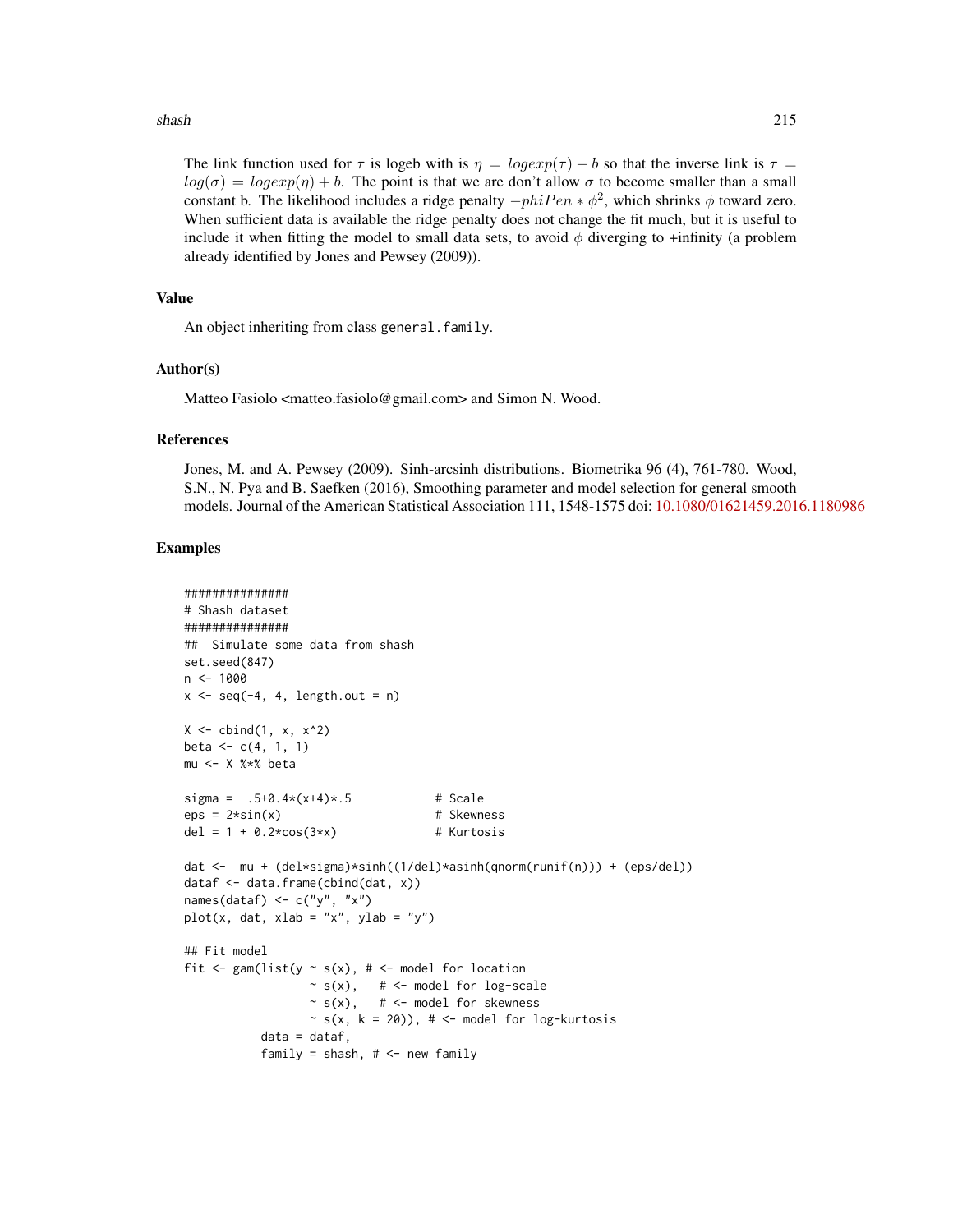```
optimizer = "efs")
```

```
## Plotting truth and estimates for each parameters of the density
muE <- fit$fitted[ , 1]
sigE <- exp(fit$fitted[ , 2])
epsE <- fit$fitted[ , 3]
delE <- exp(fit$fitted[ , 4])
par(mfrow = c(2, 2))plot(x, \text{mUE}, \text{type} = 'l', \text{ylab} = \text{expression}(\text{mu}(x)), \text{lwd} = 2)lines(x, mu, col = 2, lty = 2, lwd = 2)
legend("top", c("estimated", "truth"), col = 1:2, lty = 1:2, lwd = 2)
plot(x, sigE, type = 'l', ylab = expression(sigma(x)), lwd = 2)lines(x, sigma, col = 2, lty = 2, lwd = 2)
plot(x, epsE, type = 'l', ylab = expression(epsilon(x)), lwd = 2)lines(x, eps, col = 2, lty = 2, lwd = 2)
plot(x, delE, type = 'l', ylab = expression(delta(x)), lwd = 2)lines(x, del, col = 2, lty = 2, lwd = 2)
## Plotting true and estimated conditional density
par(mfrow = c(1, 1))plot(x, dat, pch = '.', col = "grey", ylab = "y", ylim = c(-35, 70))
for(qq in c(0.001, 0.01, 0.1, 0.5, 0.9, 0.99, 0.999)){
  est <- fit$family$qf(p=qq, mu = fit$fitted)
  true <- mu + (del * sigma) * sinh((1/del) * asinh(qnorm(qq)) + (eps/del))
  lines(x, est, type = '1', col = 1, lwd = 2)
  lines(x, true, type = 'l', col = 2, lwd = 2, lty = 2)
}
legend("topleft", c("estimated", "truth"), col = 1:2, lty = 1:2, lwd = 2)#####################
## Motorcycle example
#####################
# Here shash is overkill, in fact the fit is not good, relative
# to what we would get with mgcv::gaulss
library(MASS)
b \leq gam(list(accel~s(times, k=20, bs = "ad"), ~s(times, k = 10), ~1, ~1),
         data=mcycle, family=shash)
par(mfrow = c(1, 1))xSeq \leq data.frame(cbind("accel" = rep(0, 1e3),
                    "times" = seq(2, 58, length.out = 1e3)))
pred <- predict(b, newdata = xSeq)
plot(mcycle$times, mcycle$accel, ylim = c(-180, 100))
for(qq in c(0.1, 0.3, 0.5, 0.7, 0.9)){
  est <- b$family$qf(p=qq, mu = pred)
  lines(xSeq$times, est, type = 'l', col = 2)
}
```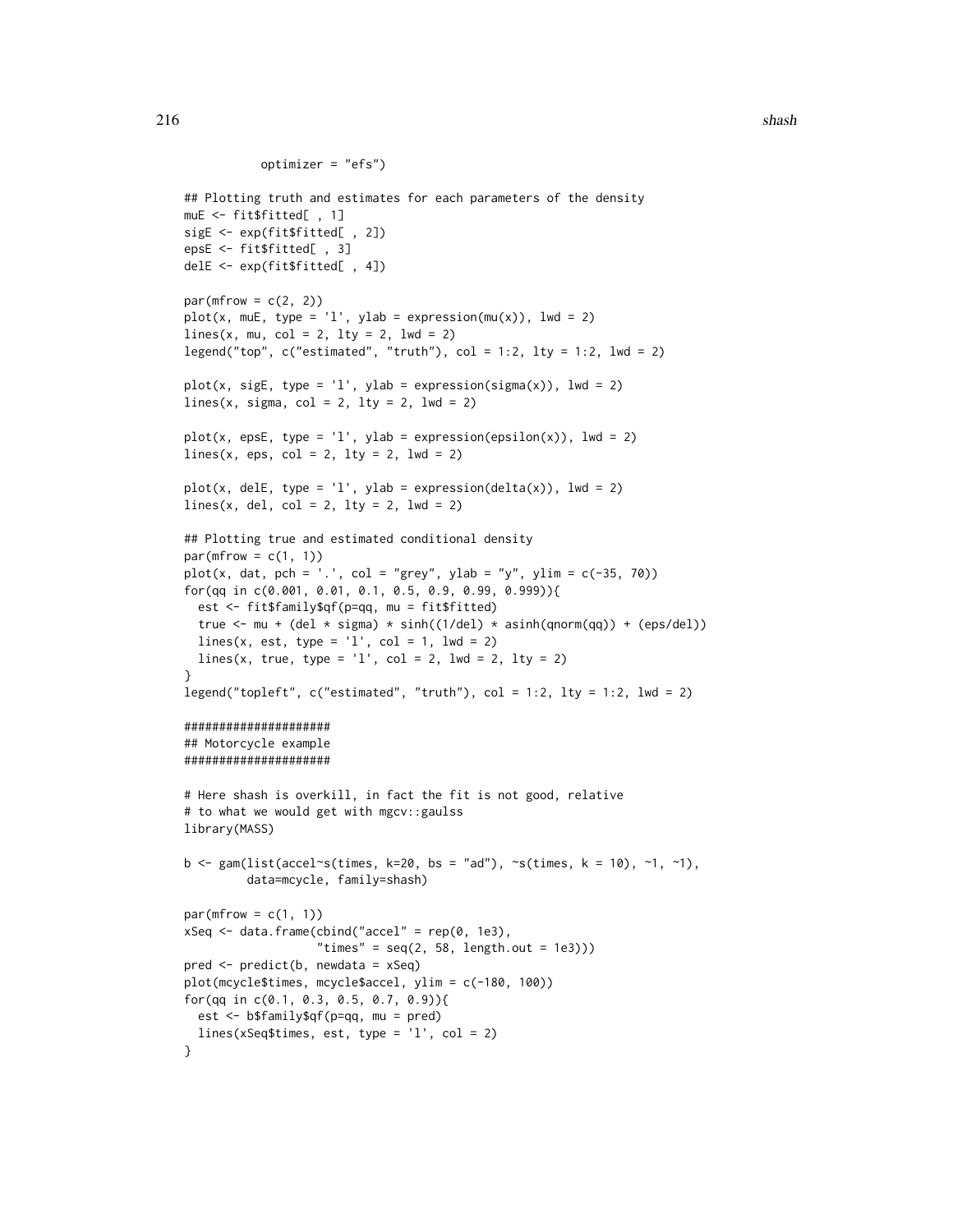```
plot(b, pages = 1, scale = FALSE)
```
single.index *Single index models with mgcv*

#### **Description**

Single index models contain smooth terms with arguments that are linear combinations of other covariates. e.g.  $s(X\alpha)$  where  $\alpha$  has to be estimated. For identifiability, assume  $\|\alpha\| = 1$  with positive first element. One simple way to fit such models is to use [gam](#page-47-0) to profile out the smooth model coefficients and smoothing parameters, leaving only the  $\alpha$  to be estimated by a general purpose optimizer.

Example code is provided below, which can be easily adapted to include multiple single index terms, parametric terms and further smooths. Note the initialization strategy. First estimate  $\alpha$  without penalization to get starting values and then do the full fit. Otherwise it is easy to get trapped in a local optimum in which the smooth is linear. An alternative is to initialize using fixed penalization (via the sp argument to [gam](#page-47-0)).

### Author(s)

Simon N. Wood <simon.wood@r-project.org>

### Examples

require(mgcv)

```
si <- function(theta,y,x,z,opt=TRUE,k=10,fx=FALSE) {
## Fit single index model using gam call, given theta (defines alpha).
## Return ML if opt==TRUE and fitted gam with theta added otherwise.
## Suitable for calling from 'optim' to find optimal theta/alpha.
 alpha \leq c(1, theta) ## constrained alpha defined using free theta
 kk <- sqrt(sum(alpha^2))
 alpha <- alpha/kk ## so now ||alpha||=1
 a <- x%*%alpha ## argument of smooth
 b <- gam(y~s(a,fx=fx,k=k)+s(z),family=poisson,method="ML") ## fit model
 if (opt) return(b$gcv.ubre) else {
    b$alpha <- alpha ## add alpha
    J <- outer(alpha,-theta/kk^2) ## compute Jacobian
    for (j in 1:length(theta)) J[j+1,j] \leftarrow J[j+1,j] + 1/kkb$J <- J ## dalpha_i/dtheta_j
    return(b)
 }
} ## si
## simulate some data from a single index model...
set.seed(1)
f2 <- function(x) 0.2 \times x^11 \times (10 \times (1 - x))^6 + 10 \times
```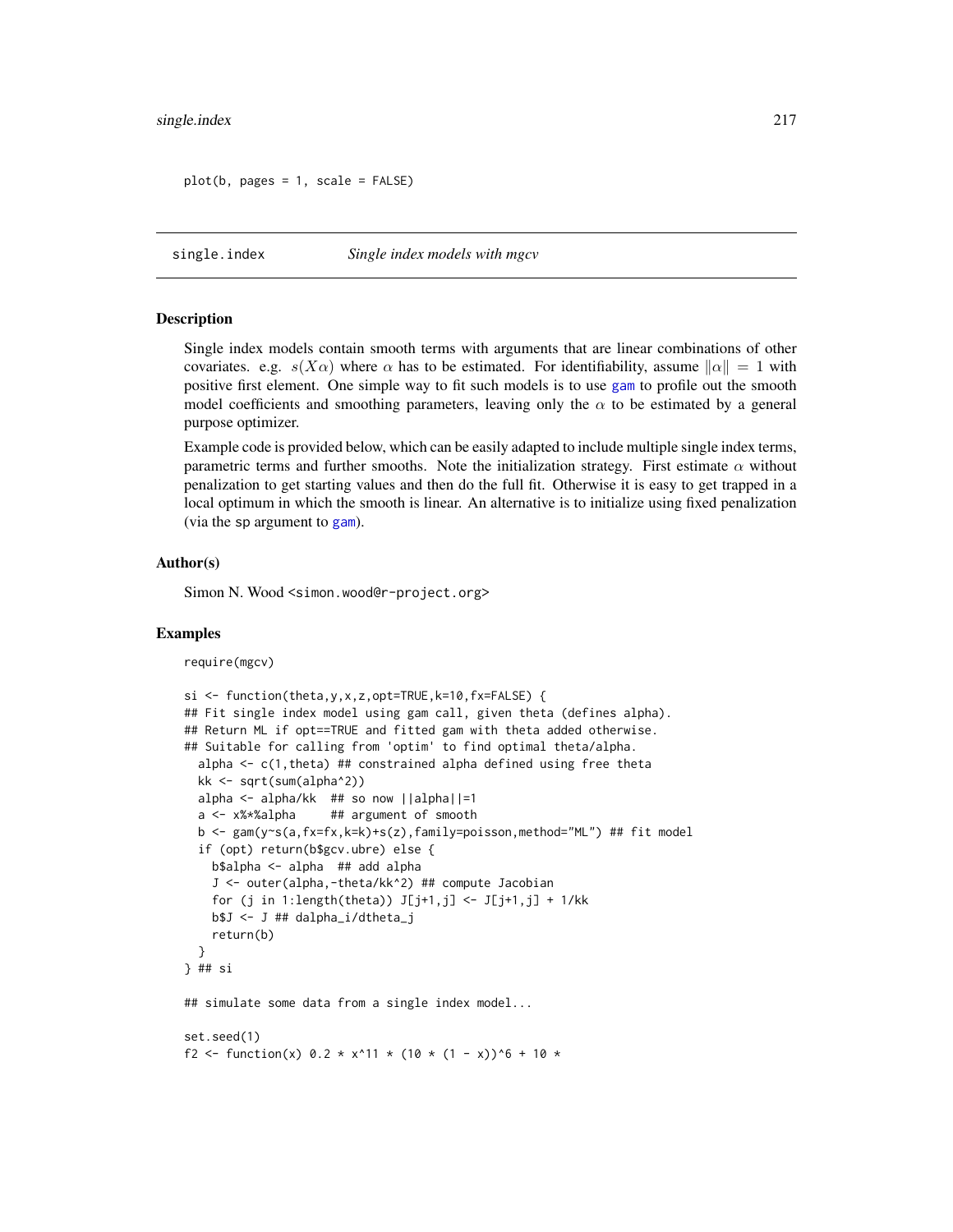```
(10 \times x)^3 * (1 - x)^10n < -200; m < -3x <- matrix(runif(n*m),n,m) ## the covariates for the single index part
z <- runif(n) ## another covariate
alpha \leq c(1,-1,.5); alpha \leq alpha/sqrt(sum(alpha^2))
eta <- as.numeric(f2((x%*%alpha+.41)/1.4)+1+z^2*2)/4
mu <- exp(eta)
y <- rpois(n,mu) ## Poi response
## now fit to the simulated data...
th0 \leq c(-.8,.4) ## close to truth for speed
## get initial theta, using no penalization...
f0 \leftarrow \text{nlm}(si, th0, y=y, x=x, z=z, fx=True, k=5)## now get theta/alpha with smoothing parameter selection...
f1 <- nlm(si,f0$estimate,y=y,x=x,z=z,hessian=TRUE,k=10)
theta.est <-f1$estimate
## Alternative using 'optim'...
th0 < - rep(0, m-1)
## get initial theta, using no penalization...
f0 \leftarrow optim(th0,si,y=y,x=x,z=z,fx=TRUE,k=5)
## now get theta/alpha with smoothing parameter selection...
f1 <- optim(f0$par,si,y=y,x=x,z=z,hessian=TRUE,k=10)
theta.est <-f1$par
## extract and examine fitted model...
b <- si(theta.est,y,x,z,opt=FALSE) ## extract best fit model
plot(b,pages=1)
b
b$alpha
## get sd for alpha...
Vt <- b$J%*%solve(f1$hessian,t(b$J))
diag(Vt)^*.5
```
Sl.inirep *Re-parametrizing model matrix X*

## Description

INTERNAL routine to apply initial Sl re-parameterization to model matrix X, or, if inverse==TRUE, to apply inverse re-parametrization to parameter vector or covariance matrix.

### Usage

Sl.inirep(Sl,X,l,r,nt=1)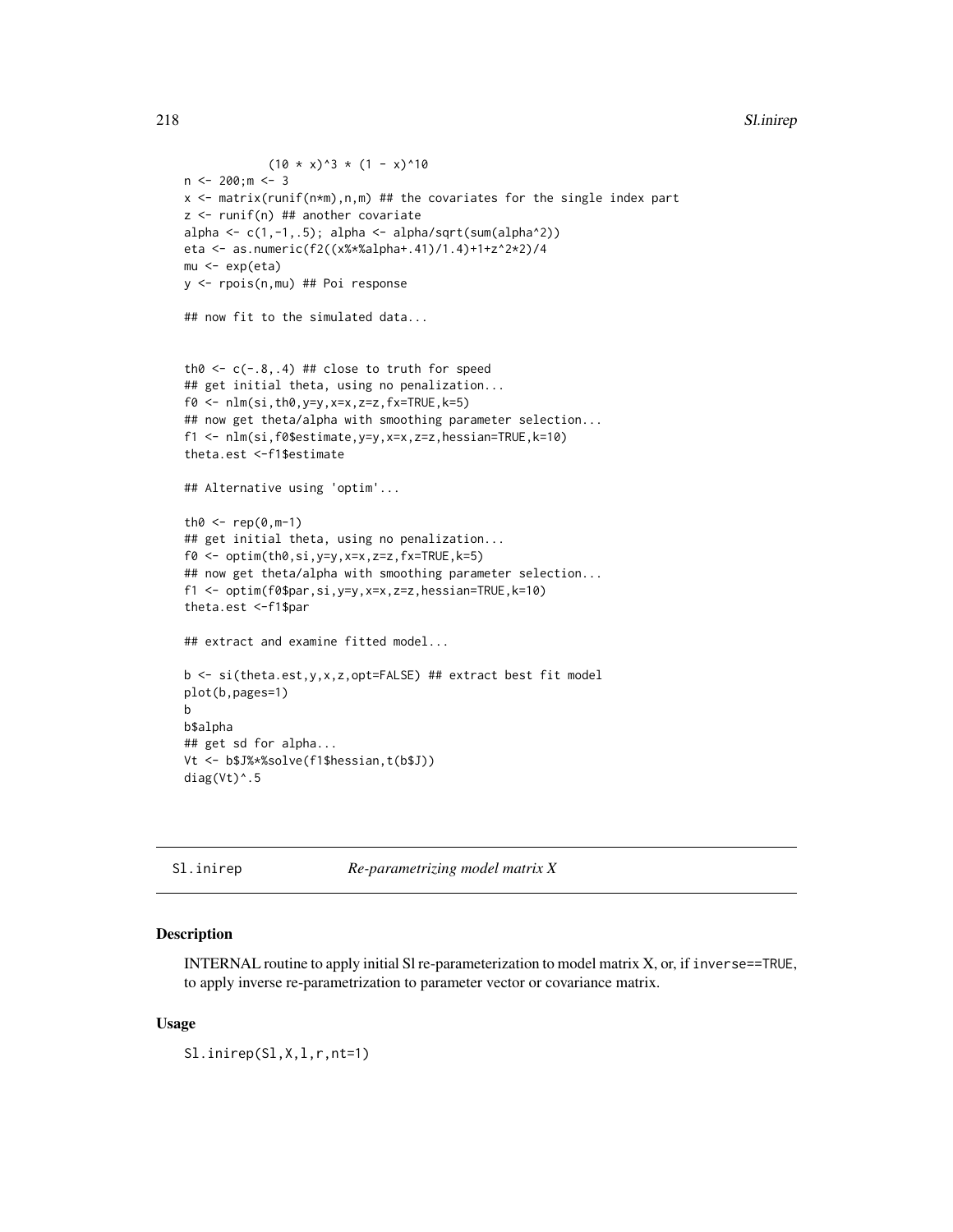```
Sl.initial.repara(Sl, X, inverse = FALSE, both.sides = TRUE, cov = TRUE,
 nt = 1)
```
## Arguments

| S1         | the output of S1. setup.                                                                                                                                                                                                                                                                                |
|------------|---------------------------------------------------------------------------------------------------------------------------------------------------------------------------------------------------------------------------------------------------------------------------------------------------------|
| X          | the model matrix.                                                                                                                                                                                                                                                                                       |
| 1          | if non-zero apply transform (positive) or inverse transform from left. 1 or -1 of<br>transform, 2 or -2 for transpose.                                                                                                                                                                                  |
| r          | if non-zero apply transform (positive) or inverse transform from right. 1 or -1 of<br>transform, 2 or -2 for transpose.                                                                                                                                                                                 |
| inverse    | if TRUE an inverse re-parametrization is performed.                                                                                                                                                                                                                                                     |
| both.sides | if inverse==TRUE and both.sides==FALSE then the re-parametrization only<br>applied to rhs, as appropriate for a choleski factor. If both sides==FALSE, X<br>is a vector and inverse==FALSE then X is taken as a coefficient vector (so re-<br>parametrization is inverse of that for the model matrix). |
| COV        | boolean indicating whether X is a covariance matrix.                                                                                                                                                                                                                                                    |
| nt         | number of parallel threads to be used.                                                                                                                                                                                                                                                                  |

# Value

A re-parametrized version of X.

# Author(s)

Simon N. Wood <simon.wood@r-project.org>.

| Sl.repara | Applying re-parameterization from log-determinant of penalty matrix |
|-----------|---------------------------------------------------------------------|
|           | to model matrix.                                                    |

# Description

INTERNAL routine to apply re-parameterization from log-determinant of penalty matrix, ldetS to model matrix, X, blockwise.

# Usage

Sl.repara(rp, X, inverse = FALSE, both.sides = TRUE)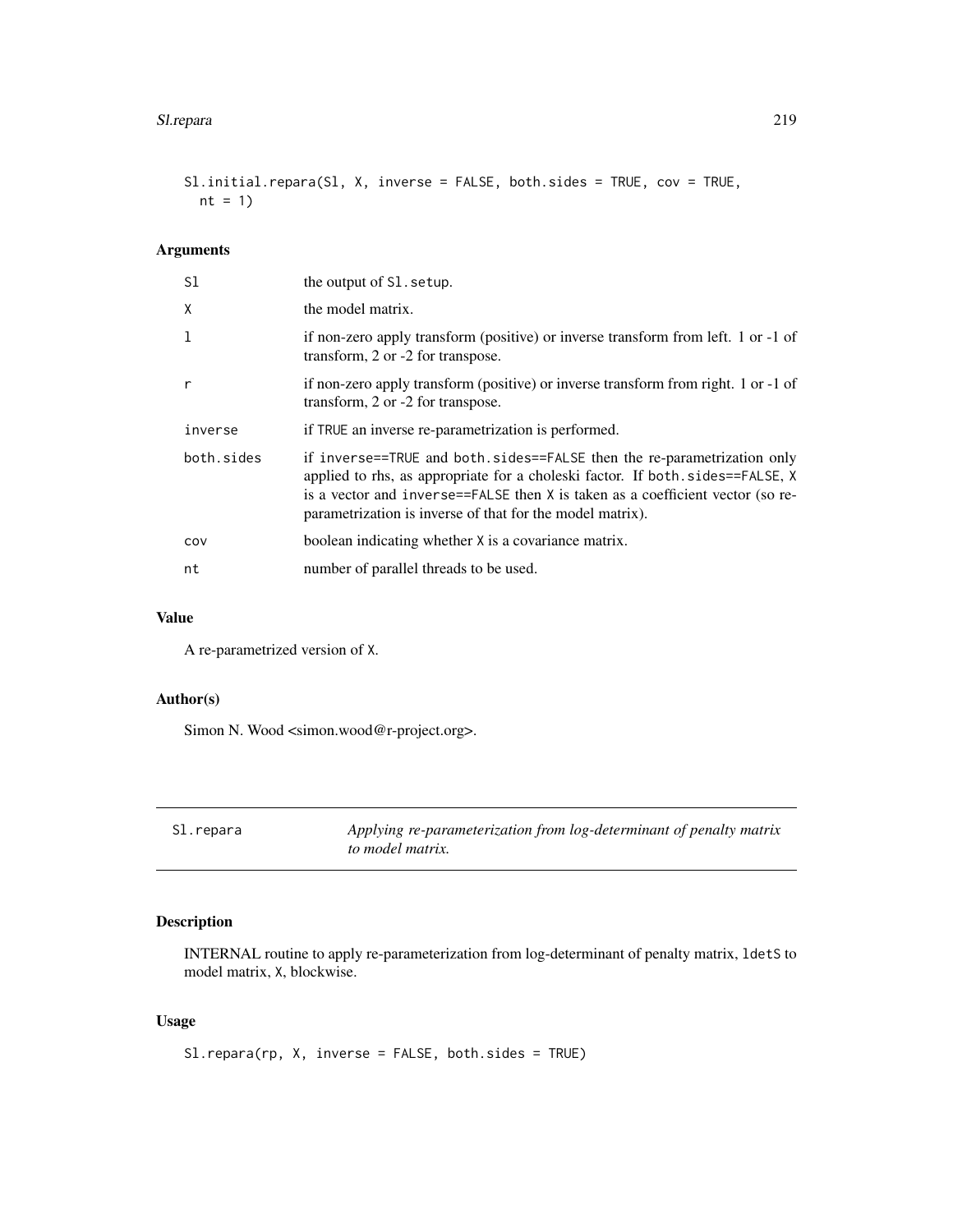## Arguments

| rp         | reparametrization.                                                                                                                                                                                                                                                                                      |
|------------|---------------------------------------------------------------------------------------------------------------------------------------------------------------------------------------------------------------------------------------------------------------------------------------------------------|
| X          | if $X$ is a matrix it is assumed to be a model matrix whereas if $X$ is a vector it is<br>assumed to be a parameter vector.                                                                                                                                                                             |
| inverse    | if TRUE an inverse re-parametrization is performed.                                                                                                                                                                                                                                                     |
| both.sides | if inverse==TRUE and both.sides==FALSE then the re-parametrization only<br>applied to rhs, as appropriate for a choleski factor. If both sides==FALSE, X<br>is a vector and inverse==FALSE then X is taken as a coefficient vector (so re-<br>parametrization is inverse of that for the model matrix). |

## Value

A re-parametrized version of X.

### Author(s)

Simon N. Wood <simon.wood@r-project.org>.

Sl.setup *Setting up a list representing a block diagonal penalty matrix*

# Description

INTERNAL function for setting up a list representing a block diagonal penalty matrix from the object produced by gam.setup.

# Usage

```
Sl.setup(G,cholesky=FALSE,no.repara=FALSE,sparse=FALSE)
```
## Arguments

| G         | the output of gam. setup.                               |
|-----------|---------------------------------------------------------|
| cholesky  | re-parameterize using Cholesky only.                    |
| no.repara | set to TRUE to turn off all initial reparameterization. |
| sparse    | sparse setup?                                           |

## Value

A list with an element for each block. For block, b, Sl[[b]] is a list with the following elements

- repara: should re-parameterization be applied to model matrix, etc? Usually FALSE if nonlinear in coefficients.
- start, stop: such that start: stop are the indexes of the parameters of this block.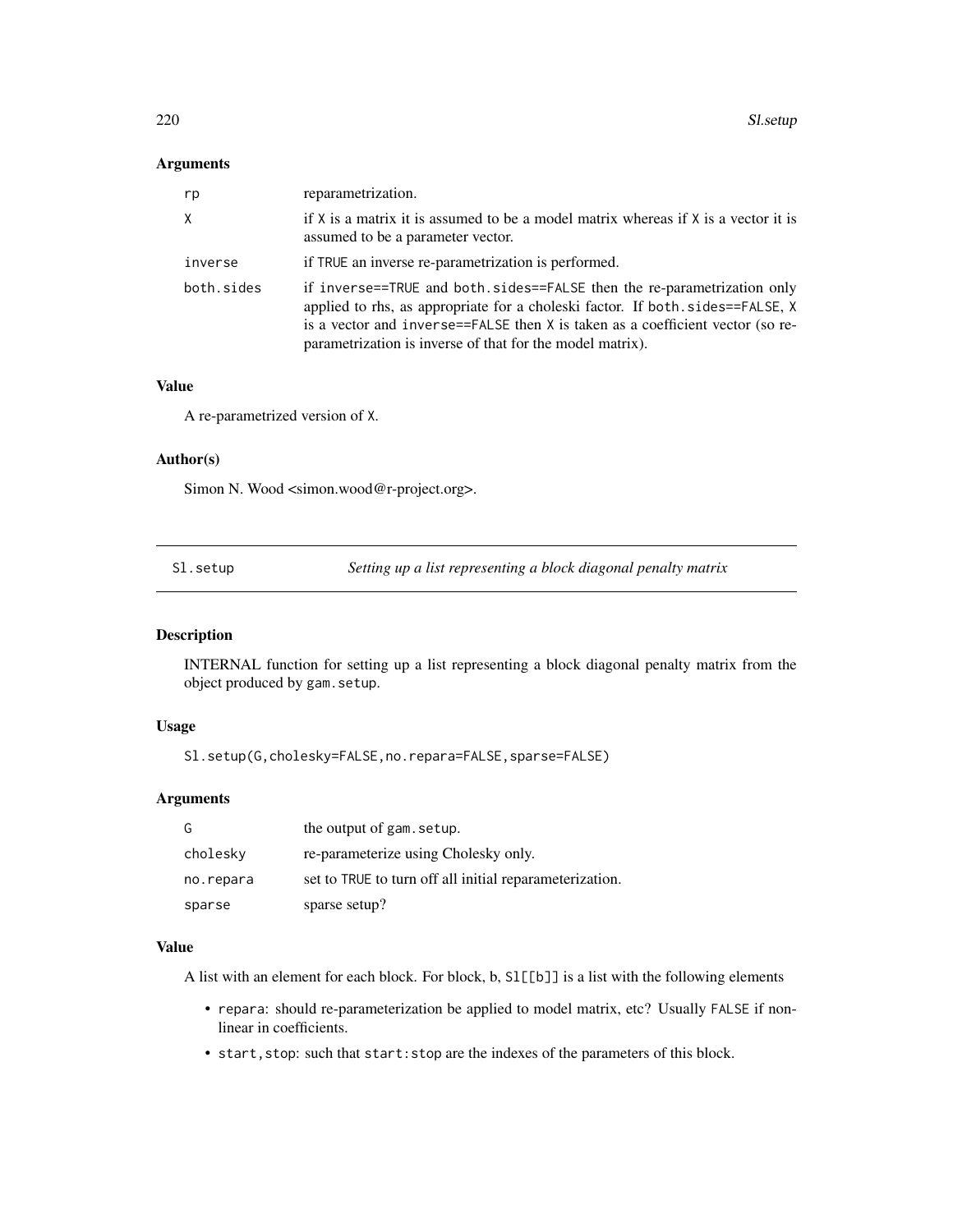#### slanczos 221

- S: a list of penalty matrices for the block (dim = stop-start+1) If length(S)==1 then this will be an identity penalty. Otherwise it is a multiple penalty, and an rS list of square root penalty matrices will be added. S (if repara==TRUE) and rS (always) will be projected into range space of total penalty matrix.
- rS: square root of penalty matrices if multiple penalties are used.
- D: a reparameterization matrix for the block. Applies to cols/params in start:stop. If numeric then X[,start:stop]%\*%diag(D) is re-parametrization of X[,start:stop], and b.orig =  $D*b$ . repara (where b.orig is the original parameter vector). If matrix then  $X[\,$ , start:stop]%\*%D is re-parametrization of  $X$ [, start:stop], and b.orig = D%\*%b.repara (where b.orig is the original parameter vector).

# Author(s)

Simon N. Wood <simon.wood@r-project.org>.

slanczos *Compute truncated eigen decomposition of a symmetric matrix*

## Description

Uses Lanczos iteration to find the truncated eigen-decomposition of a symmetric matrix.

#### Usage

slanczos(A,k=10,kl=-1,tol=.Machine\$double.eps^.5,nt=1)

### Arguments

| A   | A symmetric matrix.                                                                                                                                                                                                                                                                                                    |
|-----|------------------------------------------------------------------------------------------------------------------------------------------------------------------------------------------------------------------------------------------------------------------------------------------------------------------------|
| k   | Must be non-negative. If k1 is negative, then the k largest magnitude eigenvalues<br>are found, together with the corresponding eigenvectors. If kl is non-negative<br>then the k highest eigenvalues are found together with their eigenvectors and the<br>k1 lowest eigenvalues with eigenvectors are also returned. |
| k1  | If k1 is non-negative then the k1 lowest eigenvalues are returned together with<br>their corresponding eigenvectors (in addition to the k highest eignevalues + vec-<br>tors). negative k1 signals that the k largest magnitude eigenvalues should be<br>returned, with eigenvectors.                                  |
| tol | tolerance to use for convergence testing of eigenvalues. Error in eigenvalues will<br>be less than the magnitude of the dominant eigenvalue multiplied by tol (or the<br>machine precision!).                                                                                                                          |
| nt  | number of threads to use for leading order iterative multiplication of A by vector.<br>May show no speed improvement on two processor machine.                                                                                                                                                                         |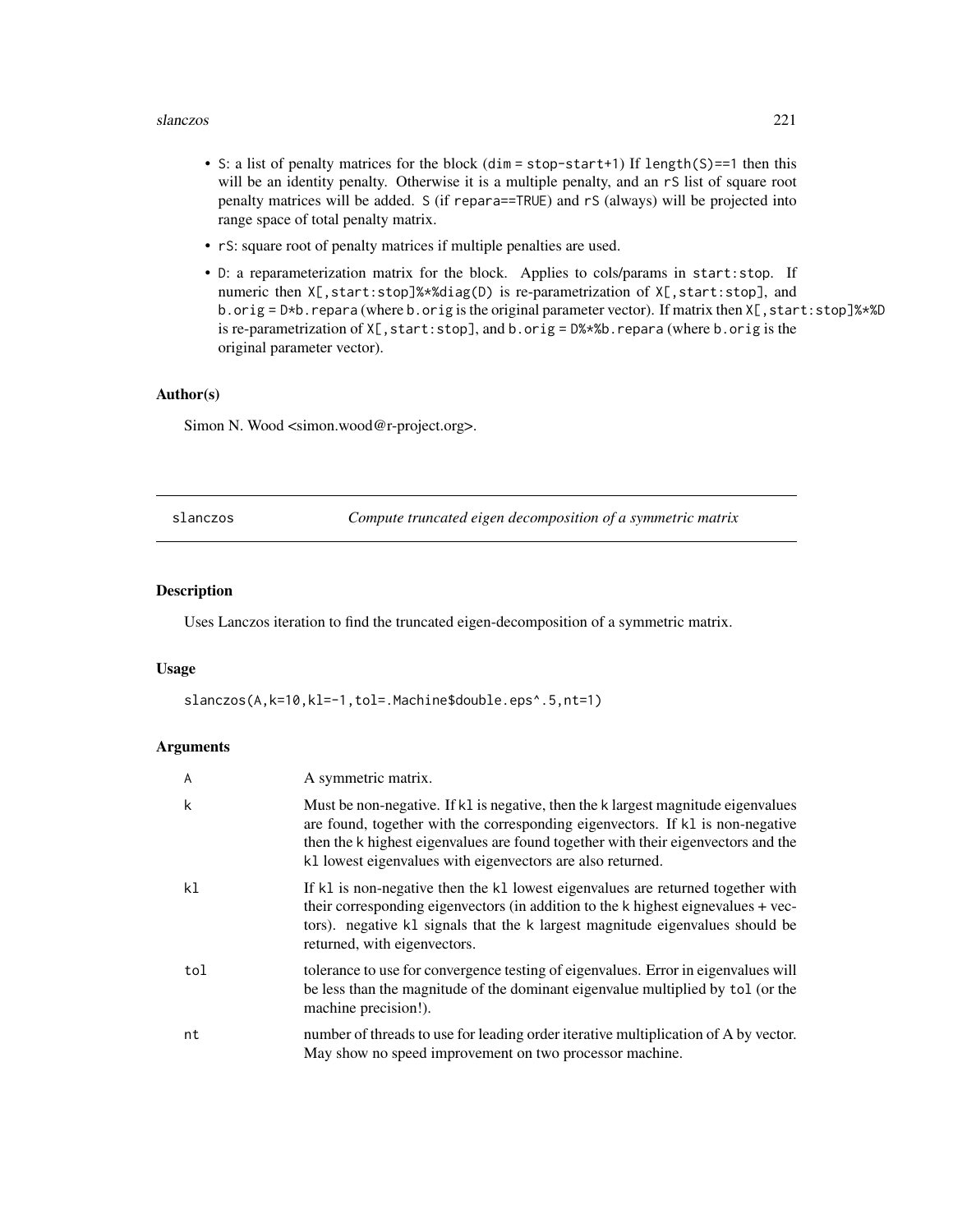## Details

If kl is non-negative, returns the highest k and lowest kl eigenvalues, with their corresponding eigenvectors. If kl is negative, returns the largest magnitude k eigenvalues, with corresponding eigenvectors.

The routine implements Lanczos iteration with full re-orthogonalization as described in Demmel (1997). Lanczos iteraction iteratively constructs a tridiagonal matrix, the eigenvalues of which converge to the eigenvalues of A, as the iteration proceeds (most extreme first). Eigenvectors can also be computed. For small k and kl the approach is faster than computing the full symmetric eigendecompostion. The tridiagonal eigenproblems are handled using LAPACK.

The implementation is not optimal: in particular the inner triadiagonal problems could be handled more efficiently, and there would be some savings to be made by not always returning eigenvectors.

### Value

A list with elements values (array of eigenvalues); vectors (matrix with eigenvectors in its columns); iter (number of iterations required).

### Author(s)

Simon N. Wood <simon.wood@r-project.org>

### References

Demmel, J. (1997) Applied Numerical Linear Algebra. SIAM

# See Also

[cyclic.p.spline](#page-245-0)

```
require(mgcv)
## create some x's and knots...
set.seed(1);
n <- 700;A <- matrix(runif(n*n),n,n);A <- A+t(A)
```

```
## compare timings of slanczos and eigen
system.time(er <- slanczos(A,10))
system.time(um <- eigen(A,symmetric=TRUE))
```

```
## confirm values are the same...
ind \leq c(1:6, (n-3):n)
range(er$values-um$values[ind]);range(abs(er$vectors)-abs(um$vectors[,ind]))
```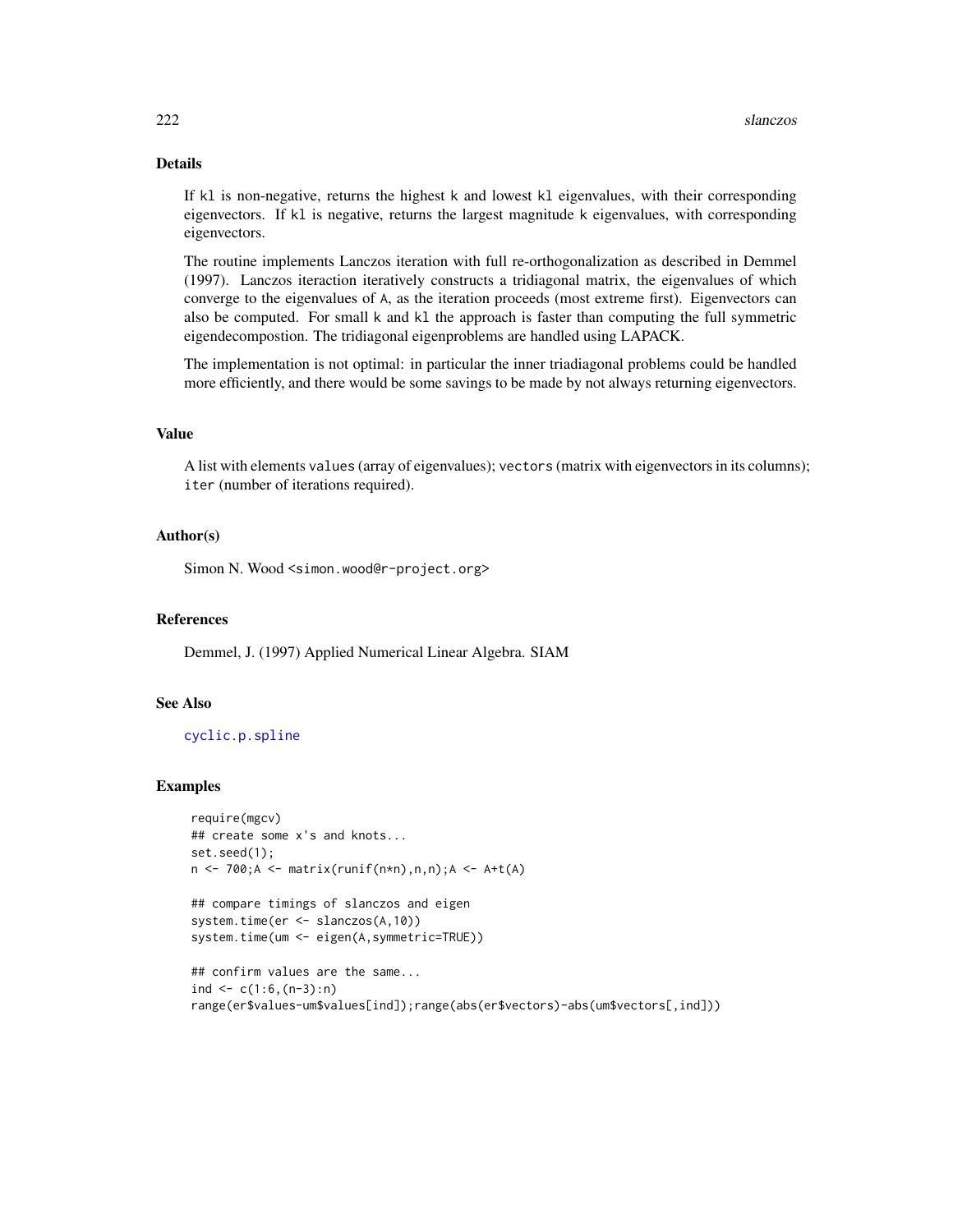<span id="page-222-1"></span>

### <span id="page-222-0"></span>**Description**

Smooth terms in a GAM formula are turned into smooth specification objects of class xx. smooth. spec during processing of the formula. Each of these objects is converted to a smooth object using an appropriate smooth.construct function. New smooth classes can be added by writing a new smooth.construct method function and a corresponding [Predict.matrix](#page-190-0) method function (see example code below).

In practice, smooth.construct is usually called via smooth.construct2 and the wrapper function [smoothCon](#page-272-0), in order to handle by variables and centering constraints (see the [smoothCon](#page-272-0) documentation if you need to handle these things directly, for a user defined smooth class).

### Usage

smooth.construct(object,data,knots) smooth.construct2(object,data,knots)

### Arguments

object is a smooth specification object, generated by an [s](#page-208-0) or [te](#page-287-0) term in a GAM formula. Objects generated by s terms have class xx. smooth. spec where xx is given by the bs argument of s (this convention allows the user to add their own smoothers). If object is not class tensor.smooth.spec it will have the following elements:

term The names of the covariates for this smooth, in an array.

bs.dim Argument k of the s term generating the object. This is the dimension of the basis used to represent the term (or, arguably, 1 greater than the basis dimension for cc terms). bs.dim<0 indicates that the constructor should set this to the default value.

fixed TRUE if the term is to be unpenalized, otherwise FALSE.

dim the number covariates of which this smooth is a function.

- p.order the order of the smoothness penalty or NA for autoselection of this. This is argument m of the s term that generated object.
- by the name of any by variable to multiply this term as supplied as an argument to s. "NA" if there is no such term.

label A suitable label for use with this term.

- xt An object containing information that may be needed for basis setup (used, e.g. by "tp" smooths to pass optional information on big dataset handling).
- id Any identity associated with this term used for linking bases and smoothing parameters. NULL by default, indicating no linkage.
- sp Smoothing parameters for the term. Any negative are estimated, otherwise they are fixed at the supplied value. Unless NULL (default), over-rides sp argument to [gam](#page-47-0).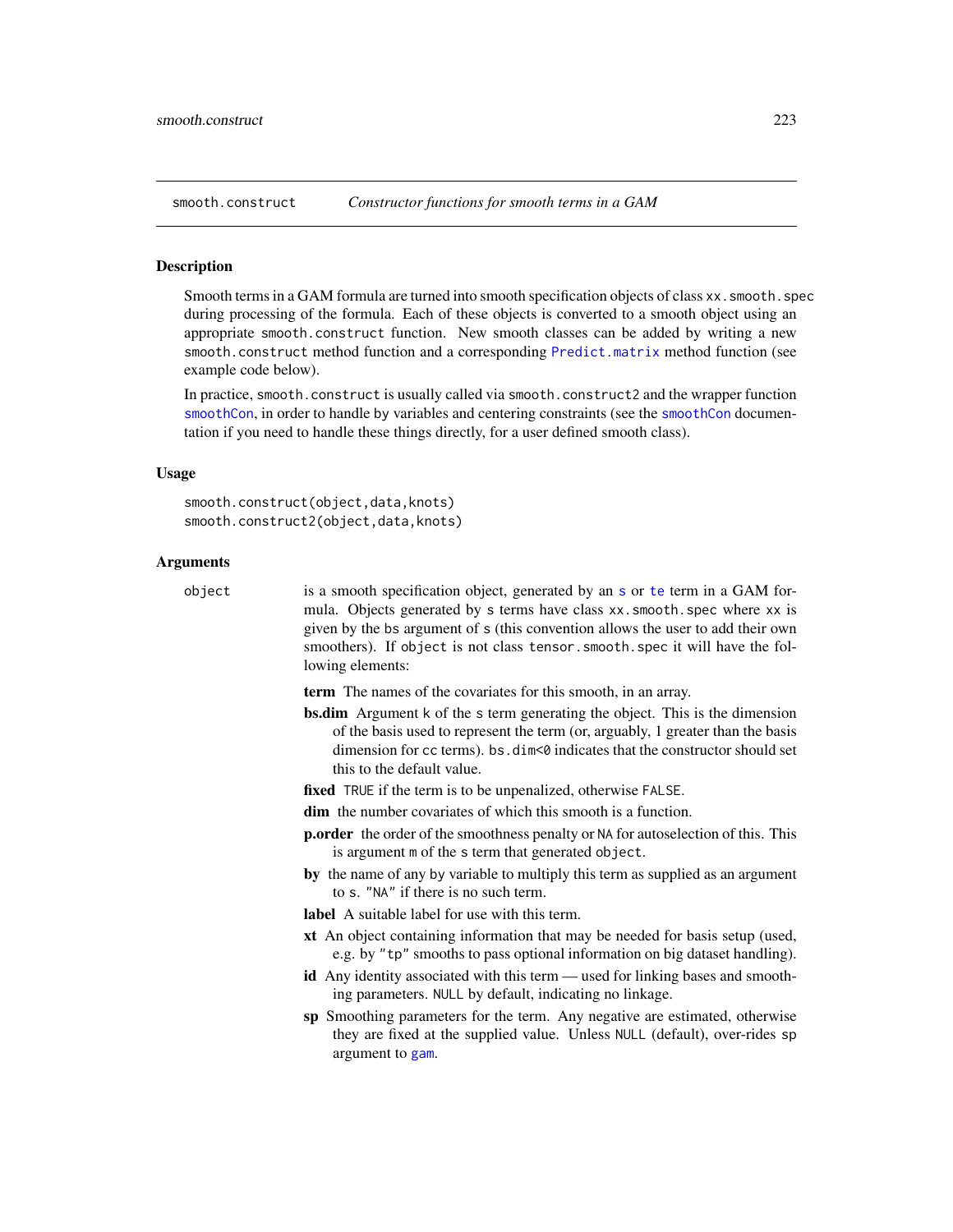|       | If object is of class tensor. smooth. spec then it was generated by a te term<br>in the GAM formula, and specifies a smooth of several variables with a basis<br>generated as a tensor product of lower dimensional bases. In this case the object<br>will be different and will have the following elements:                                                                                                     |
|-------|-------------------------------------------------------------------------------------------------------------------------------------------------------------------------------------------------------------------------------------------------------------------------------------------------------------------------------------------------------------------------------------------------------------------|
|       | margin is a list of smooth specification objects of the type listed above, defining<br>the bases which have their tensor product formed in order to construct this<br>term.                                                                                                                                                                                                                                       |
|       | term is the array of names of the covariates that are arguments of the smooth.                                                                                                                                                                                                                                                                                                                                    |
|       | by is the name of any by variable, or "NA".                                                                                                                                                                                                                                                                                                                                                                       |
|       | fx is an array, the elements of which indicate whether (TRUE) any of the margins<br>in the tensor product should be unpenalized.                                                                                                                                                                                                                                                                                  |
|       | <b>label</b> A suitable label for use with this term.                                                                                                                                                                                                                                                                                                                                                             |
|       | <b>dim</b> is the number of covariates of which this smooth is a function.                                                                                                                                                                                                                                                                                                                                        |
|       | mp TRUE if multiple penalties are to be used.                                                                                                                                                                                                                                                                                                                                                                     |
|       | <b>np</b> TRUE if 1-D marginal smooths are to be re-parameterized in terms of func-<br>tion values.                                                                                                                                                                                                                                                                                                               |
|       | <b>id</b> Any identity associated with this term — used for linking bases and smooth-<br>ing parameters. NULL by default, indicating no linkage.                                                                                                                                                                                                                                                                  |
|       | sp Smoothing parameters for the term. Any negative are estimated, otherwise<br>they are fixed at the supplied value. Unless NULL (default), over-rides sp<br>argument to gam.                                                                                                                                                                                                                                     |
| data  | For smooth.construct a data frame or list containing the evaluation of the<br>elements of object\$term, with names given by object\$term. The last entry<br>will be the by variable, if object\$by is not "NA". For smooth.construct2<br>data need only be an object within which object \$term can be evaluated, the<br>variables can be in any order, and there can be irrelevant variables present as<br>well. |
| knots | an optional data frame or list containing the knots relating to object \$term. If<br>it is NULL then the knot locations are generated automatically. The structure<br>of knots should be as for data, depending on whether smooth. construct or<br>smooth.construct2 is used.                                                                                                                                     |

## Details

There are built in methods for objects with the following classes: tp. smooth. spec (thin plate regression splines: see [tprs](#page-262-0)); ts.smooth.spec (thin plate regression splines with shrinkage-to-zero); cr.smooth.spec (cubic regression splines: see [cubic.regression.spline](#page-233-0); cs.smooth.spec (cubic regression splines with shrinkage-to-zero); cc.smooth.spec (cyclic cubic regression splines); ps. smooth. spec (Eilers and Marx (1986) style P-splines: see p. spline); cp. smooth. spec (cyclic P-splines); ad.smooth.spec (adaptive smooths of 1 or 2 variables: see [adaptive.smooth](#page-227-0)); re.smooth.spec (simple random effect terms); mrf.smooth.spec (Markov random field smoothers for smoothing over discrete districts); tensor.smooth.spec (tensor product smooths).

There is an implicit assumption that the basis only depends on the knots and/or the set of unique covariate combinations; i.e. that the basis is the same whether generated from the full set of covariates, or just the unique combinations of covariates.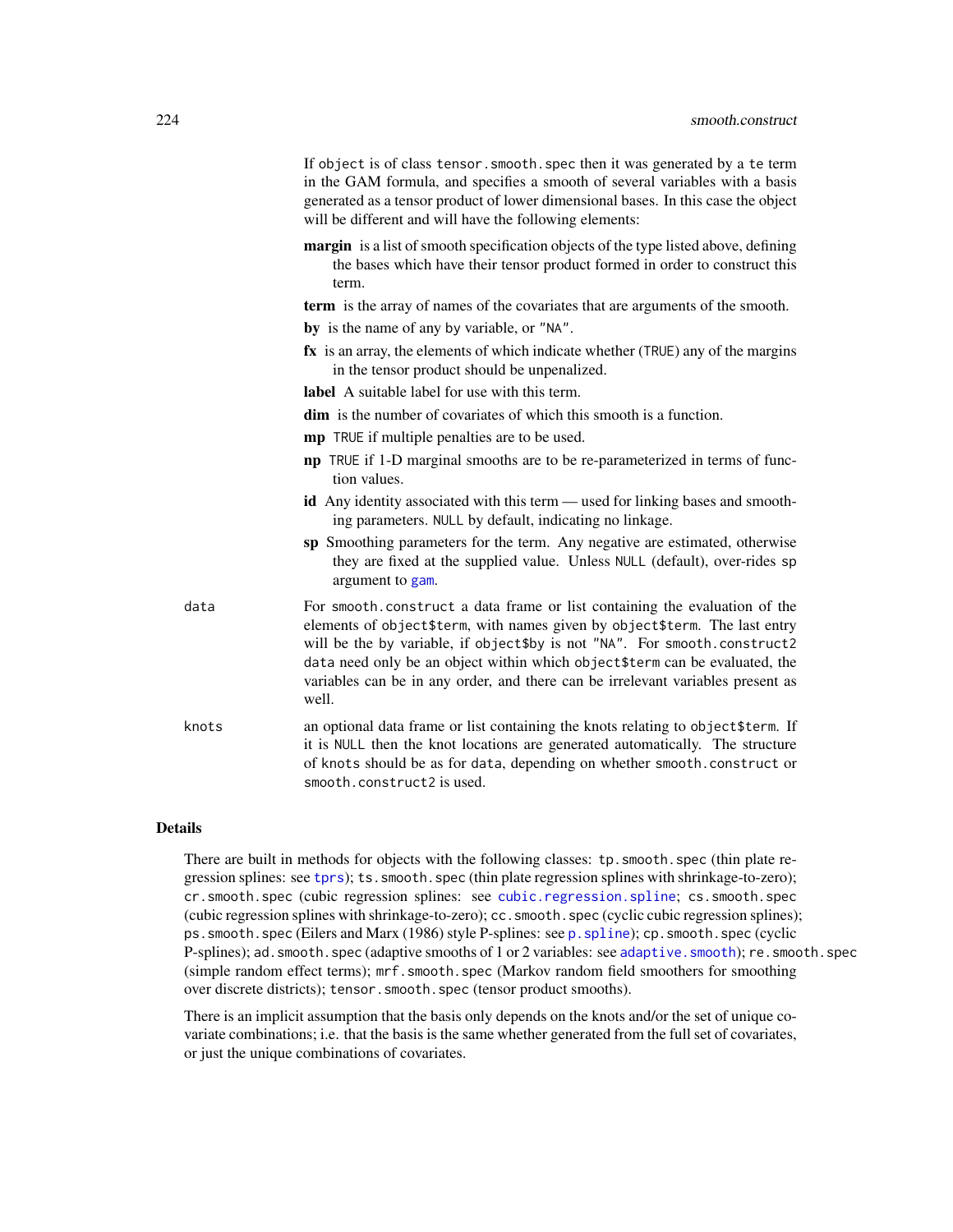# smooth.construct 225

Plotting of smooths is handled by plot methods for smooth objects. A default mgcv. smooth method is used if there is no more specific method available. Plot methods can be added for specific smooth classes, see source code for mgcv:::plot.sos.smooth, mgcv:::plot.random.effect, mgcv:::plot.mgcv.smooth for example code.

## Value

The input argument object, assigned a new class to indicate what type of smooth it is and with at least the following items added:

| χ                                 | The model matrix from this term. This may have an "offset" attribute: a vector<br>of length nrow(X) containing any contribution of the smooth to the model offset<br>term, by variables do not need to be dealt with here, but if they are then an item<br>by done must be added to the object. |  |
|-----------------------------------|-------------------------------------------------------------------------------------------------------------------------------------------------------------------------------------------------------------------------------------------------------------------------------------------------|--|
| S                                 | A list of positive semi-definite penalty matrices that apply to this term. The list<br>will be empty if the term is to be left un-penalized.                                                                                                                                                    |  |
| rank                              | An array giving the ranks of the penalties.                                                                                                                                                                                                                                                     |  |
|                                   | null. space. dim The dimension of the penalty null space (before centering).                                                                                                                                                                                                                    |  |
| The following items may be added: |                                                                                                                                                                                                                                                                                                 |  |

The following items may be added:

| C          | The matrix defining any identifiability constraints on the term, for use when<br>fitting. If this is NULL then smoothCon will add an identifiability constraint that<br>each term should sum to zero over the covariate values. Set to a zero row matrix<br>if no constraints are required. If a supplied C has an attribute "always.apply"<br>then it is never ignored, even if any by variables of a smooth imply that no<br>constraint is actually needed. Code for creating C should check whether the<br>specification object already contains a zero row matrix, and leave this unchanged<br>if it is (since this signifies no constraint should be produced). |
|------------|----------------------------------------------------------------------------------------------------------------------------------------------------------------------------------------------------------------------------------------------------------------------------------------------------------------------------------------------------------------------------------------------------------------------------------------------------------------------------------------------------------------------------------------------------------------------------------------------------------------------------------------------------------------------|
| Cp         | An optional matrix supplying alternative identifiability constraints for use when<br>predicting. By default the fitting constrants are used. This option is useful when<br>some sort of simple sparse constraint is required for fitting, but the usual sum-<br>to-zero constraint is required for prediction so that, e.g. the CIs for model com-<br>ponents are as narrow as possible.                                                                                                                                                                                                                                                                             |
| no.rescale | if this is non-NULL then the penalty coefficient matrix of the smooth will not<br>be rescaled for enhaced numerical stability (rescaling is the default, because<br>gamm requires it). Turning off rescaling is useful if the values of the smoothing<br>parameters should be interpretable in a model, for example because they are<br>inverse variance components.                                                                                                                                                                                                                                                                                                 |
| df         | the degrees of freedom associated with this term (when unpenalized and un-<br>constrained). If this is null then smoothCon will set it to the basis dimension.<br>smoothCon will reduce this by the number of constraints.                                                                                                                                                                                                                                                                                                                                                                                                                                           |
| te.ok      | 0 if this term should not be used as a tensor product marginal, 1 if it can be used<br>and plotted, and 2 is it can be used but not plotted. Set to 1 if NULL.                                                                                                                                                                                                                                                                                                                                                                                                                                                                                                       |
| plot.me    | Set to FALSE if this smooth should not be plotted by plot.gam. Set to TRUE if<br>NULL.                                                                                                                                                                                                                                                                                                                                                                                                                                                                                                                                                                               |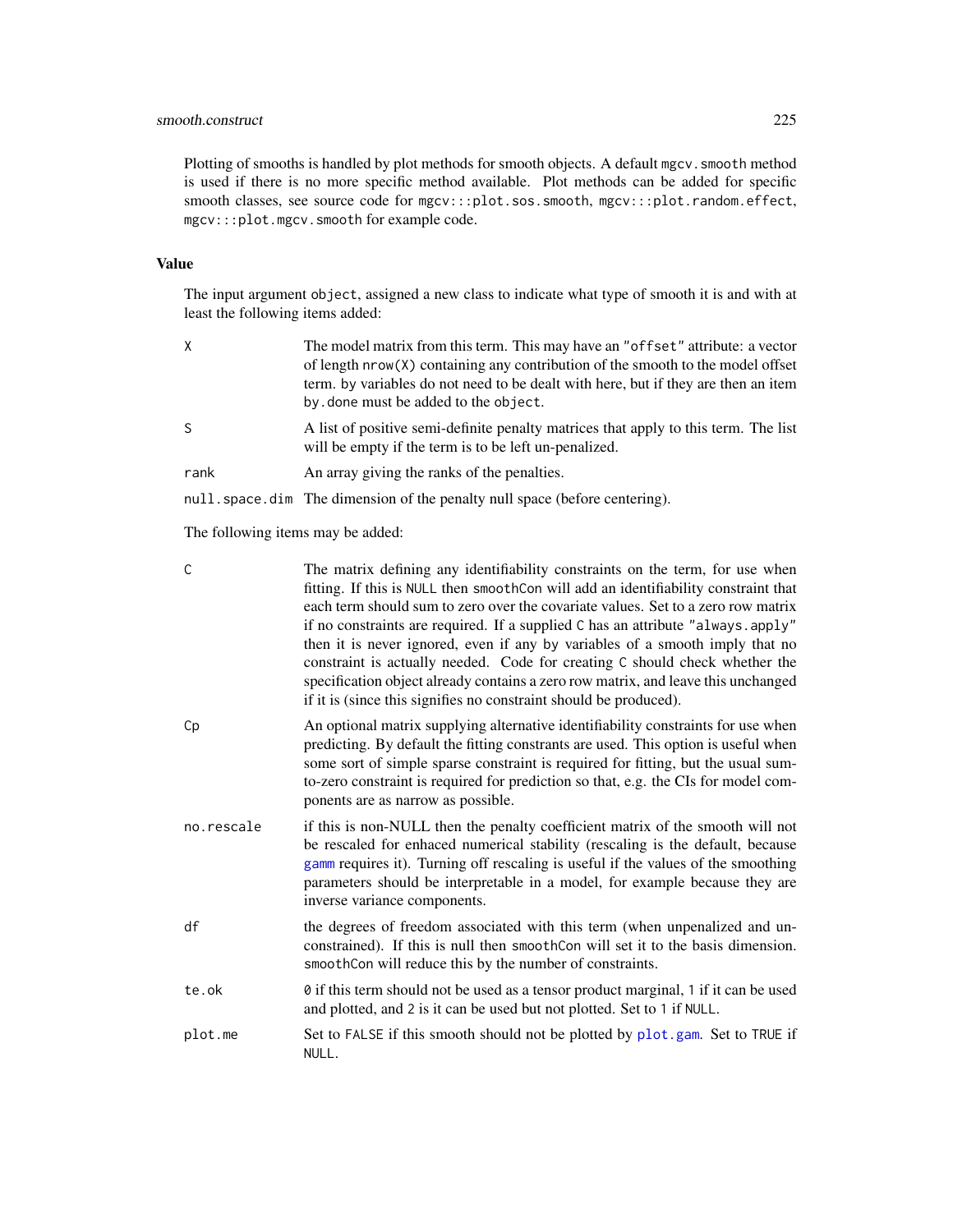- side.constrain Set to FALSE to ensure that the smooth is never subject to side constraints as a result of nesting.
- L smooths may depend on fewer 'underlying' smoothing parameters than there are elements of S. In this case L is the matrix mapping the vector of underlying log smoothing parameters to the vector of logs of the smoothing parameters actually multiplying the S[[i]]. L=NULL signifies that there is one smoothing parameter per S[[i]].

Usually the returned object will also include extra information required to define the basis, and used by [Predict.matrix](#page-190-0) methods to make predictions using the basis. See the Details section for links to the information included for the built in smooth classes.

tensor.smooth returned objects will additionally have each element of the margin list updated in the same way. tensor.smooths also have a list, XP, containing re-parameterization matrices for any 1-D marginal terms re-parameterized in terms of function values. This list will have NULL entries for marginal smooths that are not re-parameterized, and is only long enough to reach the last re-parameterized marginal in the list.

## WARNING

User defined smooth objects should avoid having attributes names "qrc" or "nCons" as these are used internally to provide constraint free parameterizations.

## Author(s)

Simon N. Wood <simon.wood@r-project.org>

### References

Wood, S.N. (2003) Thin plate regression splines. J.R.Statist.Soc.B 65(1):95-114

Wood, S.N. (2006) Low rank scale invariant tensor product smooths for generalized additive mixed models. Biometrics 62(4):1025-1036

The code given in the example is based on the smooths advocated in:

Ruppert, D., M.P. Wand and R.J. Carroll (2003) Semiparametric Regression. Cambridge University Press.

However if you want p-splines, rather than splines with derivative based penalties, then the built in "ps" class is probably a marginally better bet. It's based on

Eilers, P.H.C. and B.D. Marx (1996) Flexible Smoothing with B-splines and Penalties. Statistical Science, 11(2):89-121

<https://www.maths.ed.ac.uk/~swood34/>

## See Also

[s](#page-208-0),[get.var](#page-105-0), [gamm](#page-91-0), [gam](#page-47-0), [Predict.matrix](#page-190-0), [smoothCon](#page-272-0), [PredictMat](#page-272-1)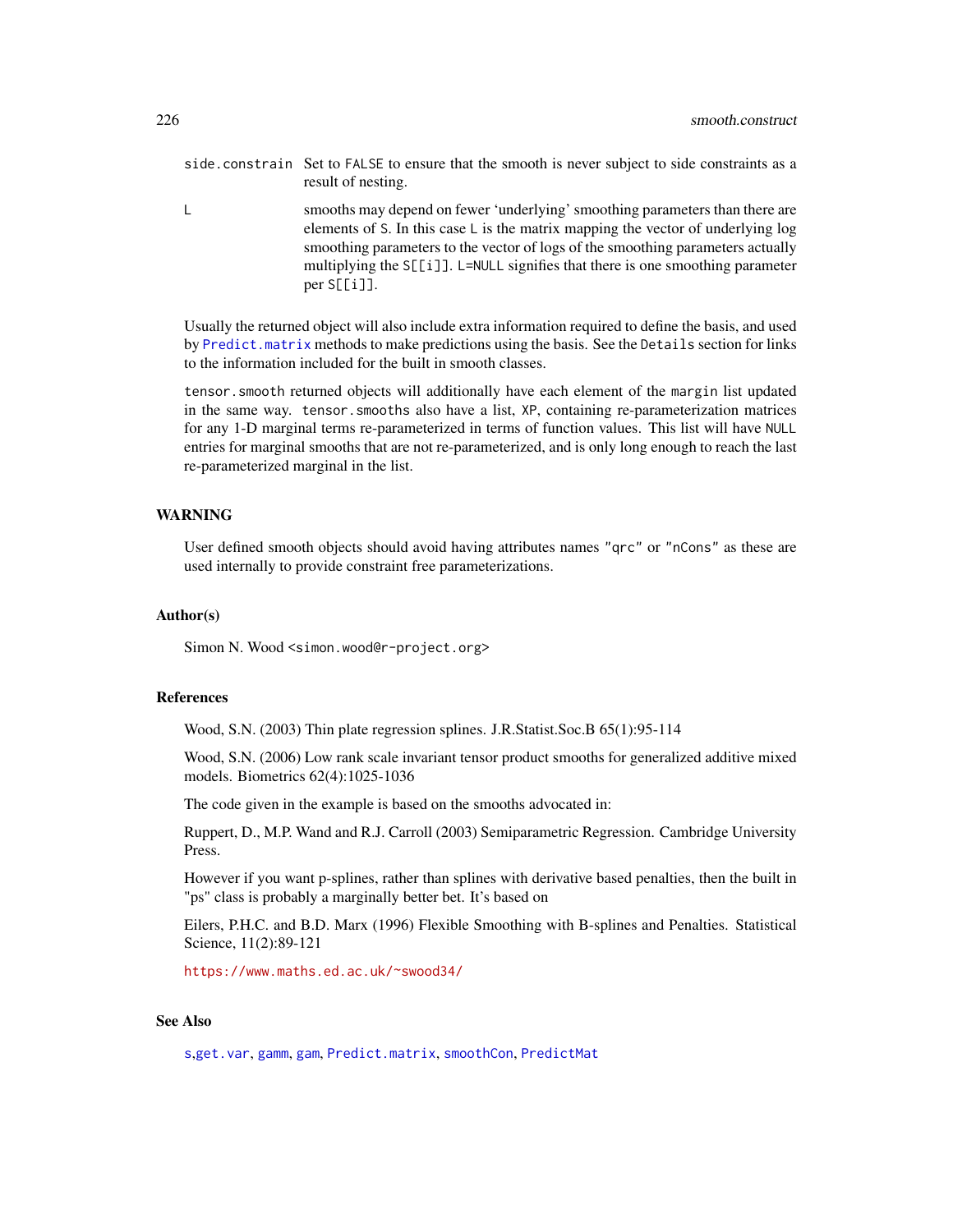## smooth.construct 227

```
## Adding a penalized truncated power basis class and methods
## as favoured by Ruppert, Wand and Carroll (2003)
## Semiparametric regression CUP. (No advantage to actually
## using this, since mgcv can happily handle non-identity
## penalties.)
smooth.construct.tr.smooth.spec<-function(object,data,knots) {
## a truncated power spline constructor method function
## object$p.order = null space dimension
 m <- object$p.order[1]
 if (is.na(m)) m <- 2 ## default
 if (m<1) stop("silly m supplied")
 if (object$bs.dim<0) object$bs.dim <- 10 ## default
 nk<-object$bs.dim-m-1 ## number of knots
 if (nk<=0) stop("k too small for m")
 x <- data[[object$term]] ## the data
 x.shift \leq mean(x) # shift used to enhance stability
 k <- knots[[object$term]] ## will be NULL if none supplied
 if (is.null(k)) # space knots through data
 \{ n<-\nleq\n  \, \text{length}(x) \}k<-quantile(x[2:(n-1)],seq(0,1,length=nk+2))[2:(nk+1)]
 }
 if (length(k)!=nk) # right number of knots?
 stop(paste("there should be ",nk," supplied knots"))
 x \leq x - x.shift # basis stabilizing shift
 k \leq k - x. shift # knots treated the same!
 X<-matrix(0,length(x),object$bs.dim)
 for (i in 1:(m+1)) X[, i] < -x^(i-1)for (i in 1:nk) X[,i+m+1]<-(x-k[i])^m*as.numeric(x>k[i])
 object$X<-X # the finished model matrix
 if (!object$fixed) # create the penalty matrix
 { object$S[[1]]<-diag(c(rep(0,m+1),rep(1,nk)))
 }
 object$rank<-nk # penalty rank
 object$null.space.dim <- m+1 # dim. of unpenalized space
 ## store "tr" specific stuff ...
 object$knots<-k;object$m<-m;object$x.shift <- x.shift
 object$df<-ncol(object$X) # maximum DoF (if unconstrained)
 class(object)<-"tr.smooth" # Give object a class
 object
}
Predict.matrix.tr.smooth<-function(object,data) {
## prediction method function for the `tr' smooth class
 x <- data[[object$term]]
 x \leq x - object$x.shift # stabilizing shift
 m <- object$m; # spline order (3=cubic)
 k<-object$knots # knot locations
 nk<-length(k) # number of knots
```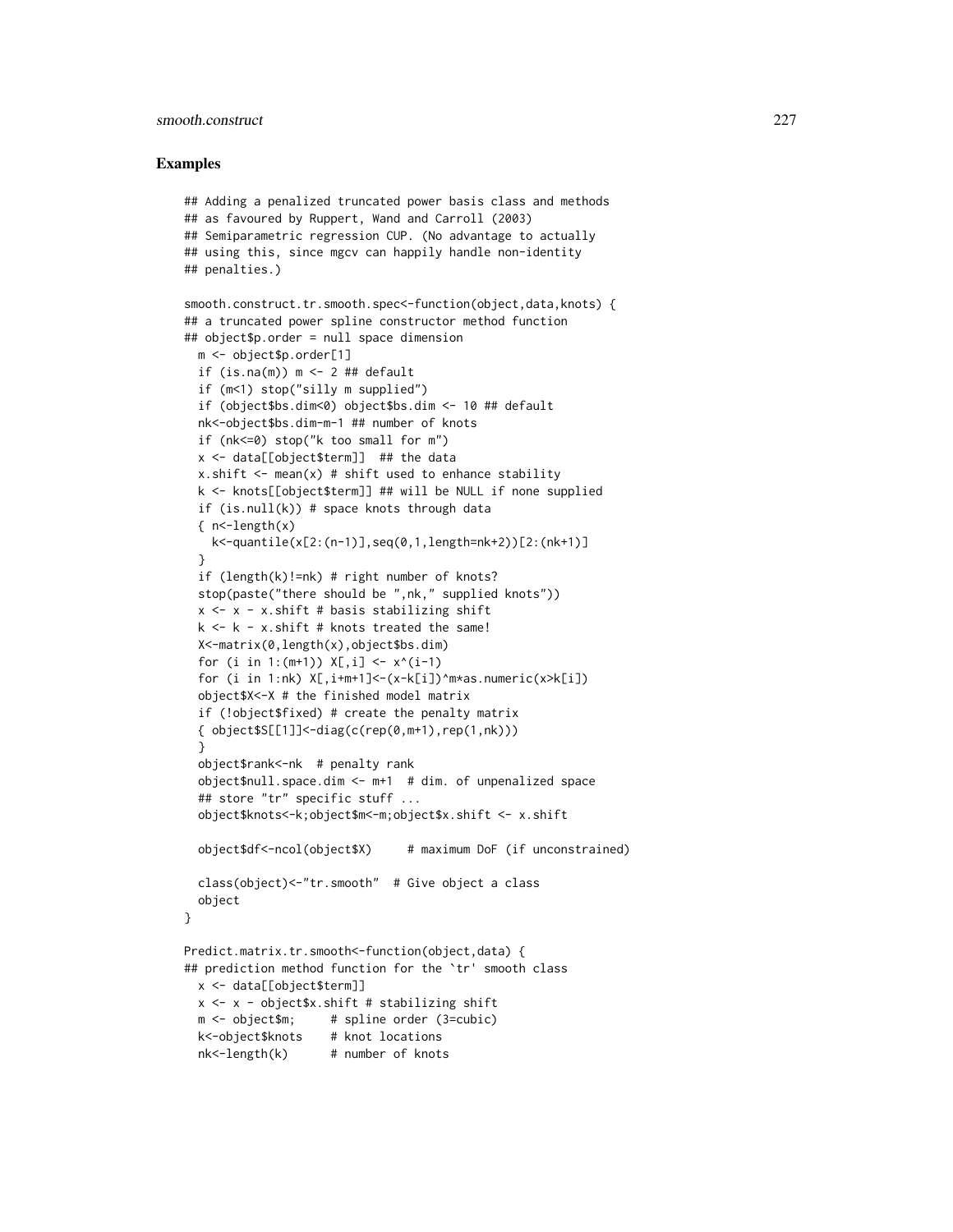```
X<-matrix(0,length(x),object$bs.dim)
  for (i in 1:(m+1)) X[,i] < -x^(i-1)for (i in 1:nk) X[, i+m+1] <- (x-k[i])^m*as.numeric(x>k[i])
 X # return the prediction matrix
}
# an example, using the new class....
require(mgcv)
set.seed(100)
dat <- gamSim(1,n=400,scale=2)
b<-gam(y~s(x0,bs="tr",m=2)+s(x1,bs="ps",m=c(1,3))+
         s(x2,bs="tr",m=3)+s(x3,bs="tr",m=2),data=dat)
plot(b,pages=1)
b<-gamm(y~s(x0,bs="tr",m=2)+s(x1,bs="ps",m=c(1,3))+
         s(x2,bs="tr",m=3)+s(x3,bs="tr",m=2),data=dat)plot(b$gam,pages=1)
# another example using tensor products of the new class
dat <- gamSim(2,n=400,scale=.1)$data
b \leq gam(y~te(x,z,bs=c("tr","tr"),m=c(2,2)),data=dat)
vis.gam(b)
```
smooth.construct.ad.smooth.spec *Adaptive smooths in GAMs*

## <span id="page-227-0"></span>Description

[gam](#page-47-0) can use adaptive smooths of one or two variables, specified via terms like  $s(\ldots,bs="ad",\ldots)$ . ([gamm](#page-91-0) can not use such terms — check out package AdaptFit if this is a problem.) The basis for such a term is a (tensor product of) p-spline(s) or cubic regression spline(s). Discrete P-spline type penalties are applied directly to the coefficients of the basis, but the penalties themselves have a basis representation, allowing the strength of the penalty to vary with the covariates. The coefficients of the penalty basis are the smoothing parameters.

When invoking an adaptive smoother the k argument specifies the dimension of the smoothing basis (default 40 in 1D, 15 in 2D), while the m argument specifies the dimension of the penalty basis (default 5 in 1D, 3 in 2D). For an adaptive smooth of two variables k is taken as the dimension of both marginal bases: different marginal basis dimensions can be specified by making k a two element vector. Similarly, in the two dimensional case m is the dimension of both marginal bases for the penalties, unless it is a two element vector, which specifies different basis dimensions for each marginal (If the penalty basis is based on a thin plate spline then m specifies its dimension directly).

By default, P-splines are used for the smoothing and penalty bases, but this can be modified by supplying a list as argument xt with a character vector xt\$bs specifying the smoothing basis type. Only "ps", "cp", "cc" and "cr" may be used for the smoothing basis. The penalty basis is always a B-spline, or a cyclic B-spline for cyclic bases.

The total number of smoothing parameters to be estimated for the term will be the dimension of the penalty basis. Bear in mind that adaptive smoothing places quite severe demands on the data. For example, setting m=10 for a univariate smooth of 200 data is rather like estimating 10 smoothing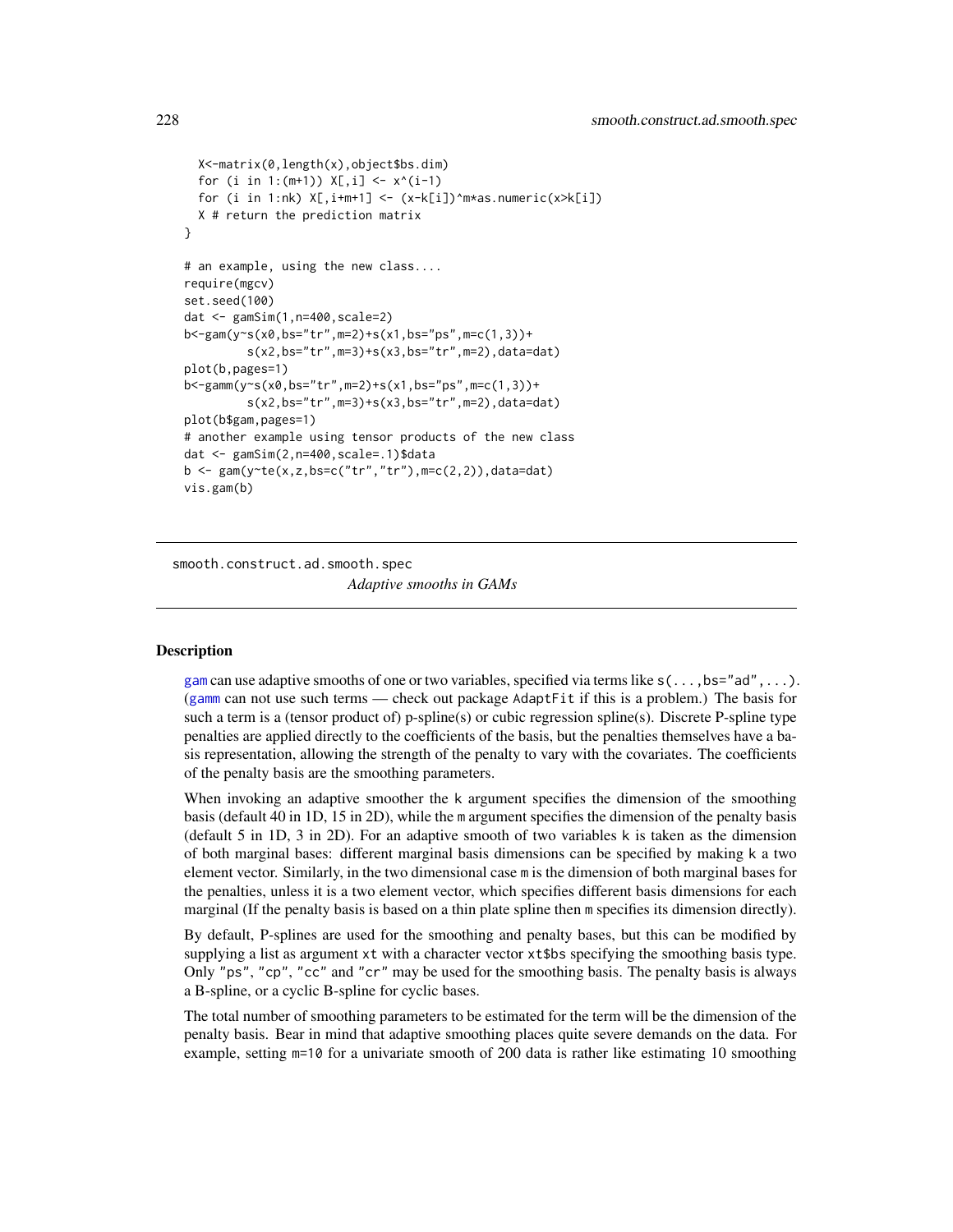parameters, each from a data series of length 20. The problem is particularly serious for smooths of 2 variables, where the number of smoothing parameters required to get reasonable flexibility in the penalty can grow rather fast, but it often requires a very large smoothing basis dimension to make good use of this flexibility. In short, adaptive smooths should be used sparingly and with care.

In practice it is often as effective to simply transform the smoothing covariate as it is to use an adaptive smooth.

## Usage

## S3 method for class 'ad.smooth.spec' smooth.construct(object, data, knots)

### Arguments

| object | a smooth specification object, usually generated by a term $s(\ldots, bs="ad", \ldots)$                                                                                                    |
|--------|--------------------------------------------------------------------------------------------------------------------------------------------------------------------------------------------|
| data   | a list containing just the data (including any by variable) required by this term,<br>with names corresponding to object \$term (and object \$by). The by variable<br>is the last element. |
| knots  | a list containing any knots supplied for basis setup $\frac{1}{2}$ in same order and with<br>same names as data. Can be NULL                                                               |

## Details

The constructor is not normally called directly, but is rather used internally by [gam](#page-47-0). To use for basis setup it is recommended to use [smooth.construct2](#page-222-0).

This class can not be used as a marginal basis in a tensor product smooth, nor by gamm.

#### Value

An object of class "pspline.smooth" in the 1D case or "tensor.smooth" in the 2D case.

## Author(s)

Simon N. Wood <simon.wood@r-project.org>

```
## Comparison using an example taken from AdaptFit
## library(AdaptFit)
require(mgcv)
set.seed(0)
x <- 1:1000/1000
mu <- exp(-400*(x-.6)^2)+5*exp(-500*(x-.75)^2)/3+2*exp(-500*(x-.9)^2)
y <- mu+0.5*rnorm(1000)
##fit with default knots
## y.fit \leftarrow asp(y \sim f(x))par(mfrow=c(2,2))
## plot(y.fit,main=round(cor(fitted(y.fit),mu),digits=4))
```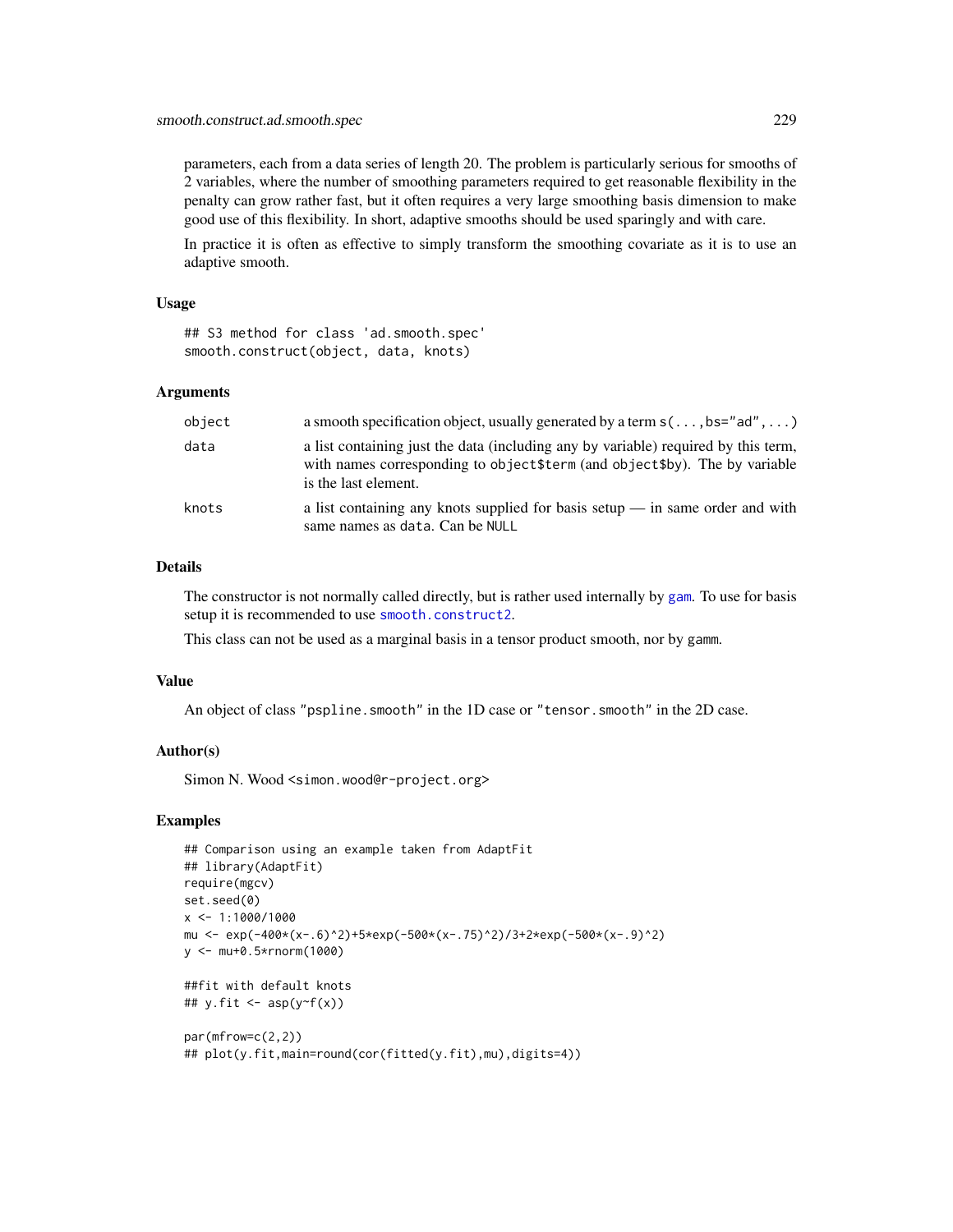```
## lines(x,mu,col=2)
b \leq gam(y~s(x,bs="ad",k=40,m=5)) ## adaptive
plot(b,shade=TRUE,main=round(cor(fitted(b),mu),digits=4))
lines(x,mu-mean(mu),col=2)
b \leq gam(y~s(x,k=40)) ## non-adaptive
plot(b,shade=TRUE,main=round(cor(fitted(b),mu),digits=4))
lines(x,mu-mean(mu),col=2)
b \leq gam(y~s(x,bs="ad",k=40,m=5,xt=list(bs="cr")))
plot(b,shade=TRUE,main=round(cor(fitted(b),mu),digits=4))
lines(x,mu-mean(mu),col=2)
## A 2D example (marked, 'Not run' purely to reduce
## checking load on CRAN).
par(mfrow=c(2,2),mar=c(1,1,1,1))
x \leq -\text{seq}(-.5, 1.5, \text{length} = 60)z \le -xf3 <- function(x,z,k=15) { r < -sqrt(x^2+z^2);f < -exp(-r^2*k);f}
f \leftarrow outer(x, z, f3)op \leq par(bg = "white")
## Plot truth....
persp(x,z,f,theta=30,phi=30,col="lightblue",ticktype="detailed")
n <- 2000
x \leftarrow runif(n)*2-.5z <- runif(n) *2-.5f \leftarrow f3(x, z)y \leq-f + \text{rnorm}(n) \times .1## Try tprs for comparison...
b0 \leq gam(y\text{m}(x, z, k=150))vis.gam(b0,theta=30,phi=30,ticktype="detailed")
## Tensor product with non-adaptive version of adaptive penalty
b1 <- gam(y~s(x,z,bs="ad",k=15,m=1),gamma=1.4)
vis.gam(b1,theta=30,phi=30,ticktype="detailed")
## Now adaptive...
b \leq gam(y~s(x,z,bs="ad",k=15,m=3),gamma=1.4)
vis.gam(b,theta=30,phi=30,ticktype="detailed")
cor(fitted(b0),f);cor(fitted(b),f)
```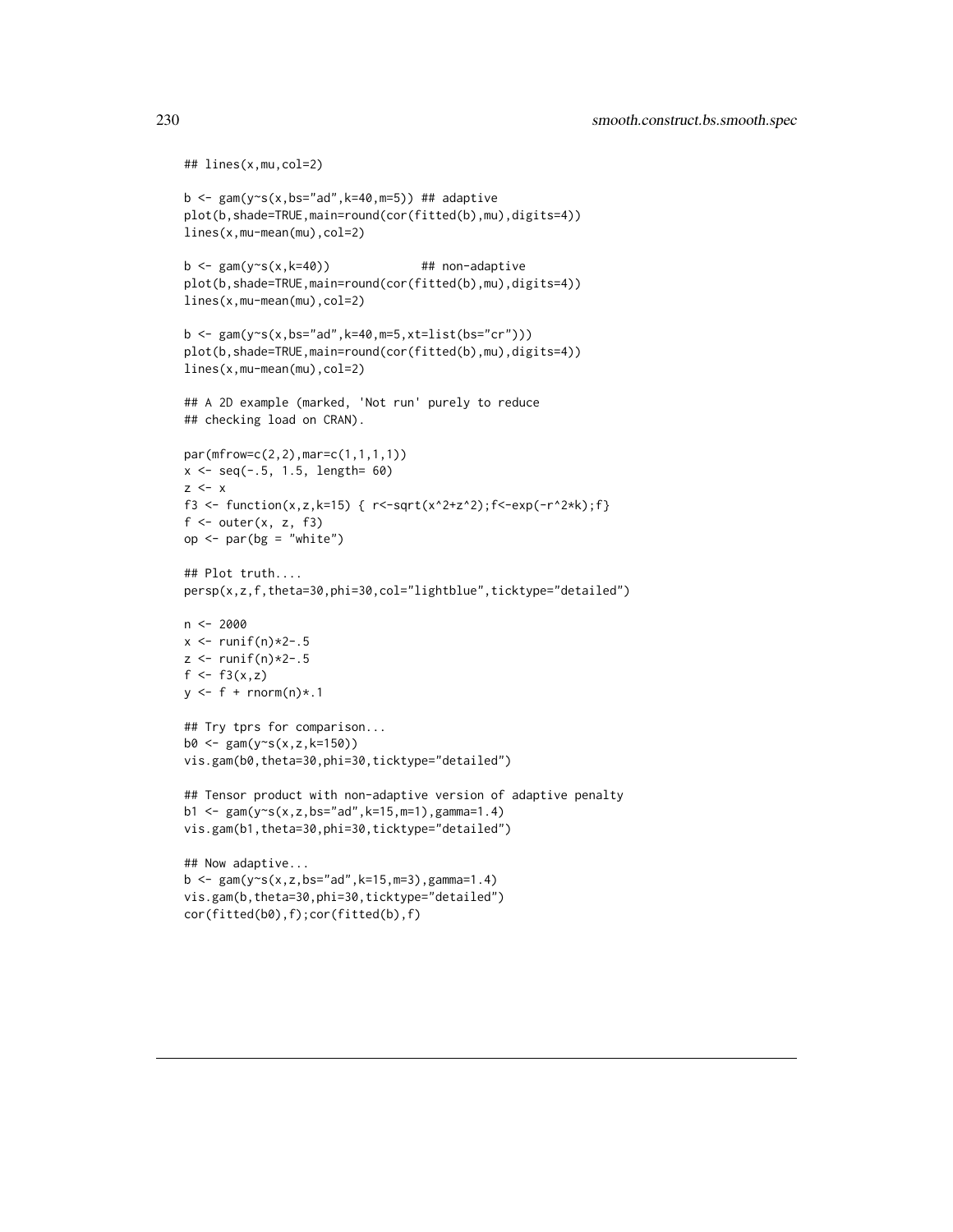smooth.construct.bs.smooth.spec

*Penalized B-splines in GAMs*

### <span id="page-230-0"></span>Description

[gam](#page-47-0) can use smoothing splines based on univariate B-spline bases with derivative based penalties, specified via terms like  $s(x,bs="bs",m=c(3,2))$ .  $m[1]$  controls the spline order, with  $m[1]=3$ being a cubic spline,  $m[1]=2$  being quadratic, and so on. The integrated square of the  $m[2]$ th derivative is used as the penalty. So  $m = c(3, 2)$  is a conventional cubic spline. Any further elements of m, after the first 2, define the order of derivative in further penalties. If m is supplied as a single number, then it is taken to be  $m[1]$  and  $m[2] = m[1]-1$ , which is only a conventional smoothing spline in the m=3, cubic spline case. Notice that the definition of the spline order in terms of  $m[1]$ is intuitive, but differs to that used with the [tprs](#page-262-0) and [p.spline](#page-245-0) bases. See details for options for controlling the interval over which the penalty is evaluated (which can matter if it is necessary to extrapolate).

## Usage

```
## S3 method for class 'bs.smooth.spec'
smooth.construct(object, data, knots)
## S3 method for class 'Bspline.smooth'
Predict.matrix(object, data)
```
## Arguments

| object | a smooth specification object, usually generated by a term $s(x, bs="bs", \dots)$                                                                                                        |
|--------|------------------------------------------------------------------------------------------------------------------------------------------------------------------------------------------|
| data   | a list containing just the data (including any by variable) required by this term,<br>with names corresponding to object\$term (and object\$by). The by variable<br>is the last element. |
| knots  | a list containing any knots supplied for basis setup $\frac{1}{2}$ in same order and with<br>same names as data. Can be NULL. See details for further information.                       |

### Details

The basis and penalty are sparse (although sparse matrices are not used to represent them). m[2]>m[1] will generate an error, since in that case the penalty would be based on an undefined derivative of the basis, which makes no sense. The terms can have multiple penalties of different orders, for example  $s(x,bs="bs",m=c(3,2,1,0))$  specifies a cubic basis with 3 penalties: a conventional cubic spline penalty, an integrated square of first derivative penalty, and an integrated square of function value penalty.

The default basis dimension, k, is the larger of 10 and  $m[1]$ .  $m[1]$  is the lower limit on basis dimension. If knots are supplied, then the number of supplied knots should be  $k + m[1] + 1$ , and the range of the middle k-m[1]+1 knots should include all the covariate values. Alternatively, 2 knots can be supplied, denoting the lower and upper limits between which the spline can be evaluated (making this range too wide mean that there is no information about some basis coefficients, because the corresponding basis functions have a span that includes no data). Unlike P-splines, splines with derivative based penalties can have uneven knot spacing, without a problem.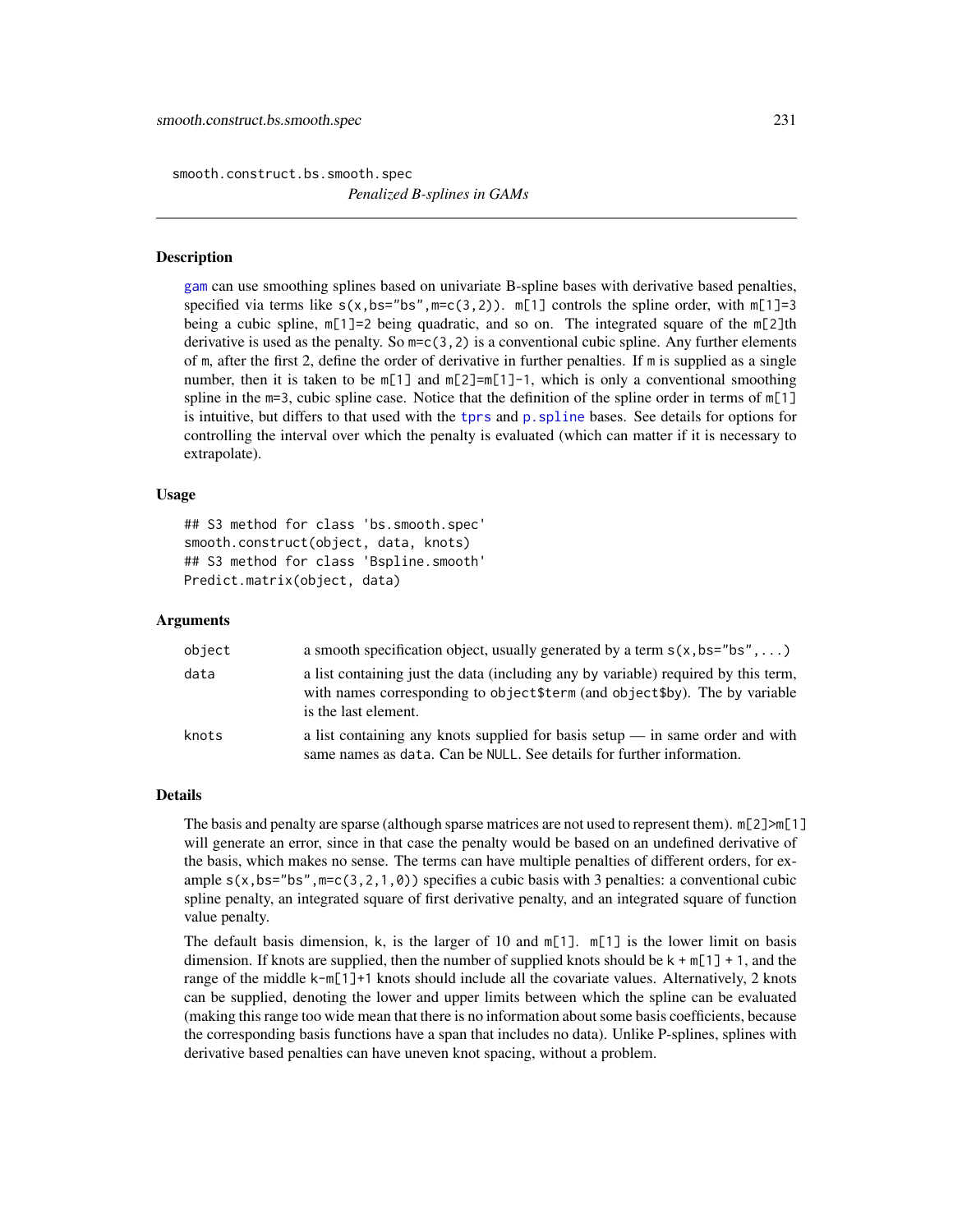Another option is to supply 4 knots. Then the outer 2 define the interval over which the penalty is to be evaluated, while the inner 2 define an interval within which all but the outermost 2 knots should lie. Normally the outer 2 knots would be the interval over which predictions might be required, while the inner 2 knots define the interval within which the data lie. This option allows the penalty to apply over a wider interval than the data, while still placing most of the basis functions where the data are. This is useful in situations in which it is necessary to extrapolate slightly with a smooth. Only applying the penalty over the interval containing the data amounts to a model in which the function could be less smooth outside the interval than within it, and leads to very wide extrapolation confidence intervals. However the alternative of evaluating the penalty over the whole real line amounts to asserting certainty that the function has some derivative zeroed away from the data, which is equally unreasonable. It is prefereable to build a model in which the same smoothness assumtions apply over both data and extrapolation intervals, but not over the whole real line. See example code for practical illustration.

Linear extrapolation is used for prediction that requires extrapolation (i.e. prediction outside the range of the interior k-m[1]+1 knots — the interval over which the penalty is evaluated). Such extrapolation is not allowed in basis construction, but is when predicting.

It is possible to set a deriv flag in a smooth specification or smooth object, so that a model or prediction matrix produces the requested derivative of the spline, rather than evaluating it.

### Value

An object of class "Bspline.smooth". See [smooth.construct](#page-222-1), for the elements that this object will contain.

### WARNING

m[1] directly controls the spline order here, which is intuitively sensible, but different to other bases.

## Author(s)

Simon N. Wood <simon.wood@r-project.org>. Extrapolation ideas joint with David Miller.

## References

Wood, S.N. (2017) P-splines with derivative based penalties and tensor product smoothing of unevenly distributed data. Statistics and Computing. 27(4) 985-989 [https://arxiv.org/abs/1605.](https://arxiv.org/abs/1605.02446) [02446](https://arxiv.org/abs/1605.02446)

#### See Also

[p.spline](#page-245-0)

```
require(mgcv)
set.seed(5)
dat <- gamSim(1,n=400,dist="normal",scale=2)
bs \leq - "bs"
## note the double penalty on the s(x2) term...
```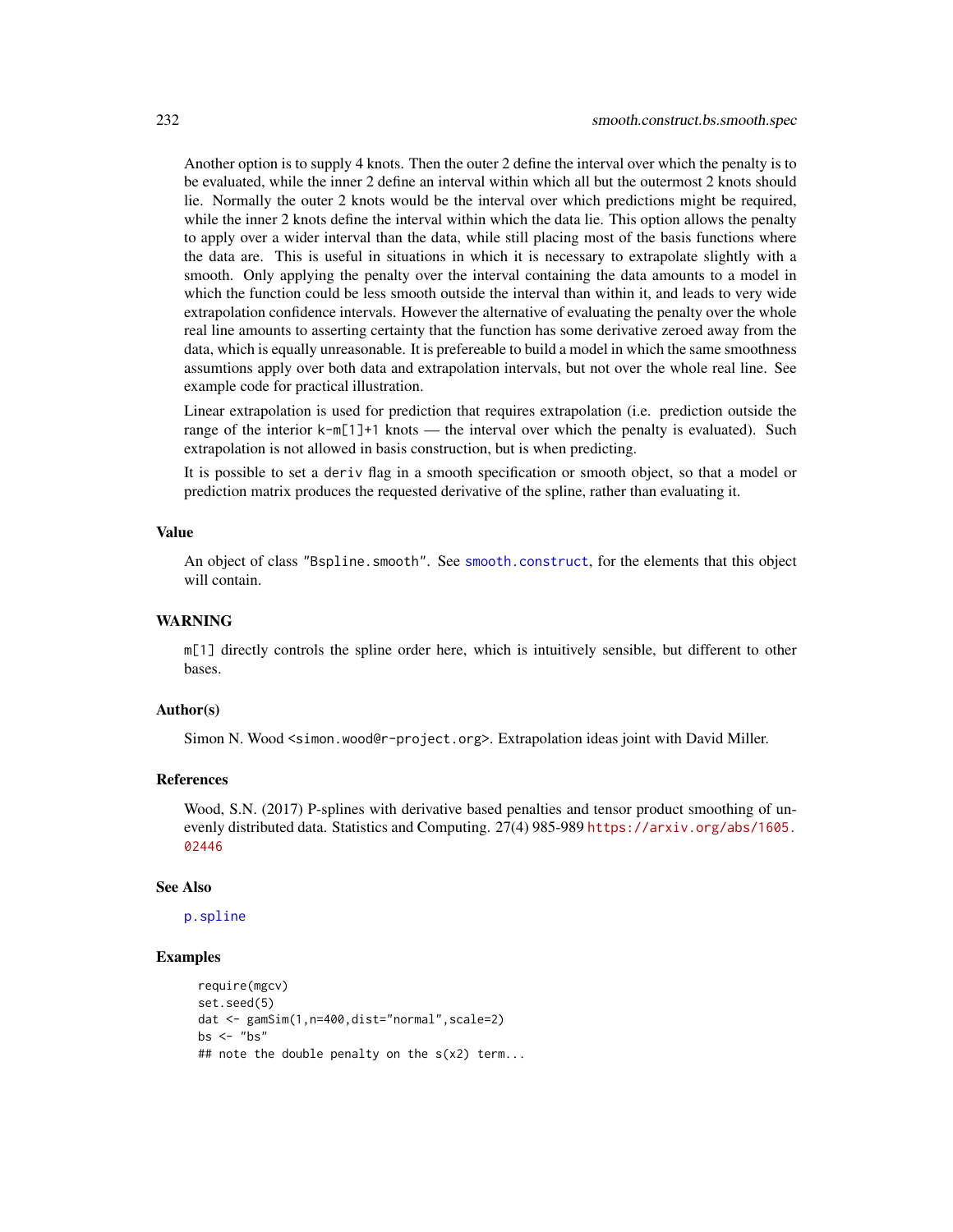```
b \leq gam(y\leq(x0,bs=bs,m=c(4,2))+s(x1,bs=bs)+s(x2,k=15,bs=bs,m=c(4,3,0))+
         s(x3,bs=bs,m=c(1,0)),data=dat,method="REML")
plot(b,pages=1)
## Extrapolation example, illustrating the importance of considering
## the penalty carefully if extrapolating...
f3 <- function(x) 0.2 * x^11 * (10 * (1 - x))^6 + 10 * (10 * x)^3 *
             (1 - x)^{10} ## test function
n \le -100; x \le -runif(n)
y \le - f3(x) + \text{norm}(n) *2## first a model with first order penalty over whole real line (red)
b0 <- gam(y~s(x,m=1,k=20),method="ML")
## now a model with first order penalty evaluated over (-.5,1.5) (black)
op <- options(warn=-1)
b <- gam(y~s(x,bs="bs",m=c(3,1),k=20),knots=list(x=c(-.5,0,1,1.5)),
         method="ML")
options(op)
## and the equivalent with same penalty over data range only (blue)
b1 <- gam(y~s(x,bs="bs",m=c(3,1),k=20),method="ML")
pd <- data.frame(x=seq(-.7,1.7,length=200))
f_v \leftarrow \text{predict}(b, pd, \text{se} = \text{TRUE})ul <- fv$fit + fv$se.fit*2; ll <- fv$fit - fv$se.fit*2
plot(x,y,xlim=c(-.7,1.7),ylim=range(c(y,ll,ul)),main=
"Order 1 penalties: red tps; blue bs on (0,1); black bs on (-.5,1.5)")
## penalty defined on (-.5,1.5) gives plausible predictions and intervals
## over this range...
lines(pd$x,fv$fit);lines(pd$x,ul,lty=2);lines(pd$x,ll,lty=2)
f_v \leftarrow \text{predict}(b0, pd, se=True)ul <- fv$fit + fv$se.fit*2; ll <- fv$fit - fv$se.fit*2
## penalty defined on whole real line gives constant width intervals away
## from data, as slope there must be zero, to avoid infinite penalty:
lines(pd$x,fv$fit,col=2)
lines(pd$x,ul,lty=2,col=2);lines(pd$x,ll,lty=2,col=2)
f_v \leftarrow \text{predict}(b1, pd, se=True)ul <- fv$fit + fv$se.fit*2; ll <- fv$fit - fv$se.fit*2
## penalty defined only over the data interval (0,1) gives wild and wide
## extrapolation since penalty has been 'turned off' outside data range:
lines(pd$x,fv$fit,col=4)
lines(pd$x,ul,lty=2,col=4);lines(pd$x,ll,lty=2,col=4)
## construct smooth of x. Model matrix sm$X and penalty
## matrix sm$S[[1]] will have many zero entries...
x \leq -\text{seq}(0, 1, \text{length}=100)sm \leftarrow smoothCon(s(x,bs="bs"), data.frame(x))[[1]]
## another example checking penalty numerically...
m \leftarrow c(4,2); k \leftarrow 15; b \leftarrow runif(k)sm \leftarrow smoothCon(s(x,bs="bs",m=m,k=k),data-frame(x),scale.penalty=FALSE)[[1]]
sm$deriv <- m[2]
h0 <- 1e-3; xk <- sm$knots[(m[1]+1):(k+1)]
Xp <- PredictMat(sm,data.frame(x=seq(xk[1]+h0/2,max(xk)-h0/2,h0)))
sum((Xp%*%b)^2*h0) ## numerical approximation to penalty
```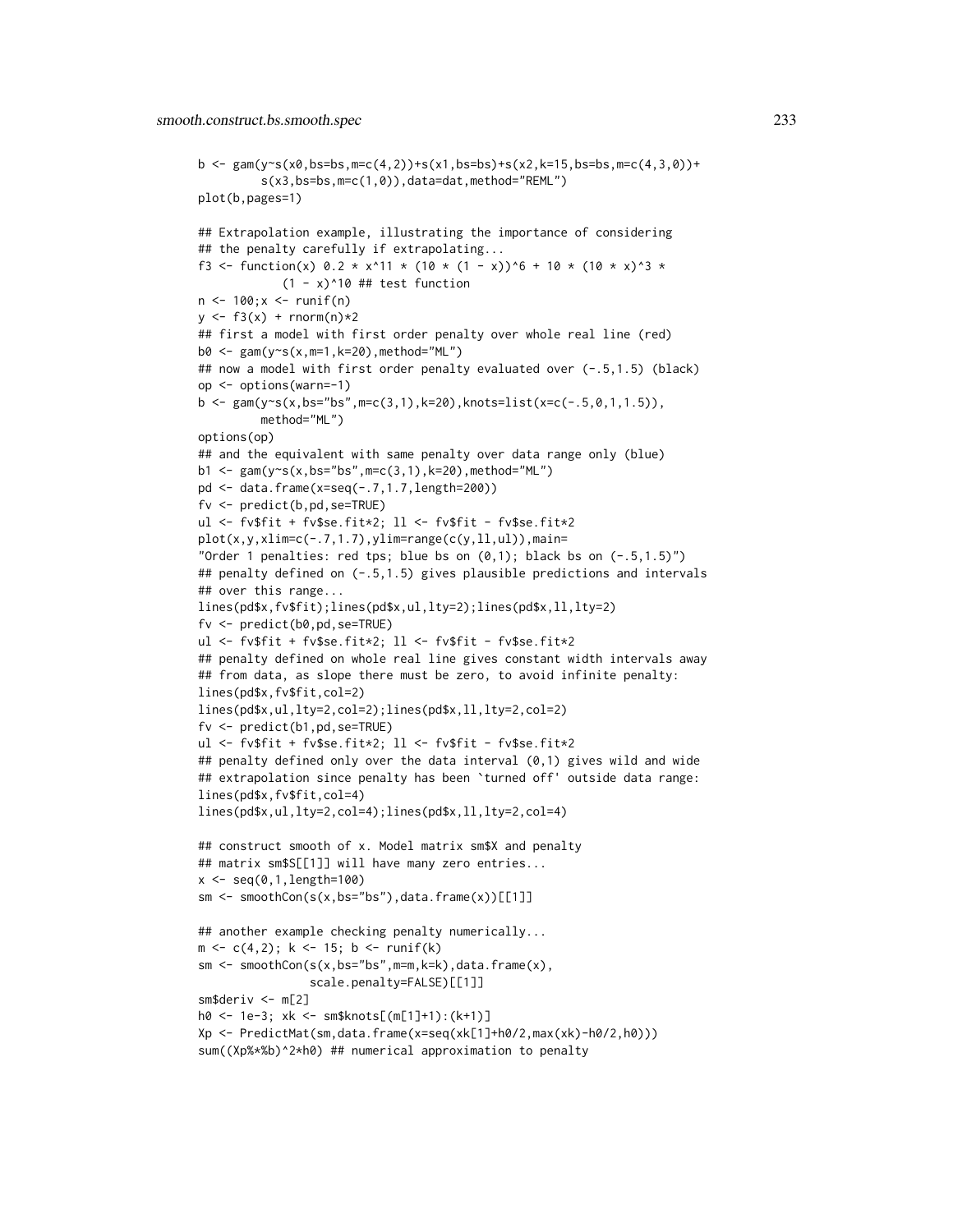```
b%*%sm$S[[1]]%*%b ## `exact' version
## ...repeated with uneven knot spacing...
m \leftarrow c(4,2); k \leftarrow 15; b \leftarrow runif(k)## produce the required 20 unevenly spaced knots...
knots <- data.frame(x=c(-.4,-.3,-.2,-.1,-.001,.05,.15,
      .21,.3,.32,.4,.6,.65,.75,.9,1.001,1.1,1.2,1.3,1.4))
sm <- smoothCon(s(x,bs="bs",m=m,k=k),data.frame(x),
      knots=knots,scale.penalty=FALSE)[[1]]
sm$deriv <- m[2]
h0 <- 1e-3; xk <- sm$knots[(m[1]+1):(k+1)]
Xp <- PredictMat(sm,data.frame(x=seq(xk[1]+h0/2,max(xk)-h0/2,h0)))
sum((Xp%*%b)^2*h0) ## numerical approximation to penalty
b%*%sm$S[[1]]%*%b ## `exact' version
```
smooth.construct.cr.smooth.spec *Penalized Cubic regression splines in GAMs*

### <span id="page-233-0"></span>Description

[gam](#page-47-0) can use univariate penalized cubic regression spline smooths, specified via terms like  $s(x,bs="cr')$ . s(x,bs="cs") specifies a penalized cubic regression spline which has had its penalty modified to shrink towards zero at high enough smoothing parameters (as the smoothing parameter goes to infinity a normal cubic spline tends to a straight line.)  $s(x,bs="cc")$  specifies a cyclic penalized cubic regression spline smooth.

'Cardinal' spline bases are used: Wood (2017) sections 5.3.1 and 5.3.2 gives full details. These bases have very low setup costs. For a given basis dimension, k, they typically perform a little less well then thin plate regression splines, but a little better than p-splines. See [te](#page-287-0) to use these bases in tensor product smooths of several variables.

Default k is 10.

### Usage

```
## S3 method for class 'cr.smooth.spec'
smooth.construct(object, data, knots)
## S3 method for class 'cs.smooth.spec'
smooth.construct(object, data, knots)
## S3 method for class 'cc.smooth.spec'
smooth.construct(object, data, knots)
```
## Arguments

| object | a smooth specification object, usually generated by a term $s(\ldots, bs="cr', \ldots)$ , |
|--------|-------------------------------------------------------------------------------------------|
|        | $s(\ldots,bs="cs",\ldots)$ or $s(\ldots,bs="cc",\ldots)$                                  |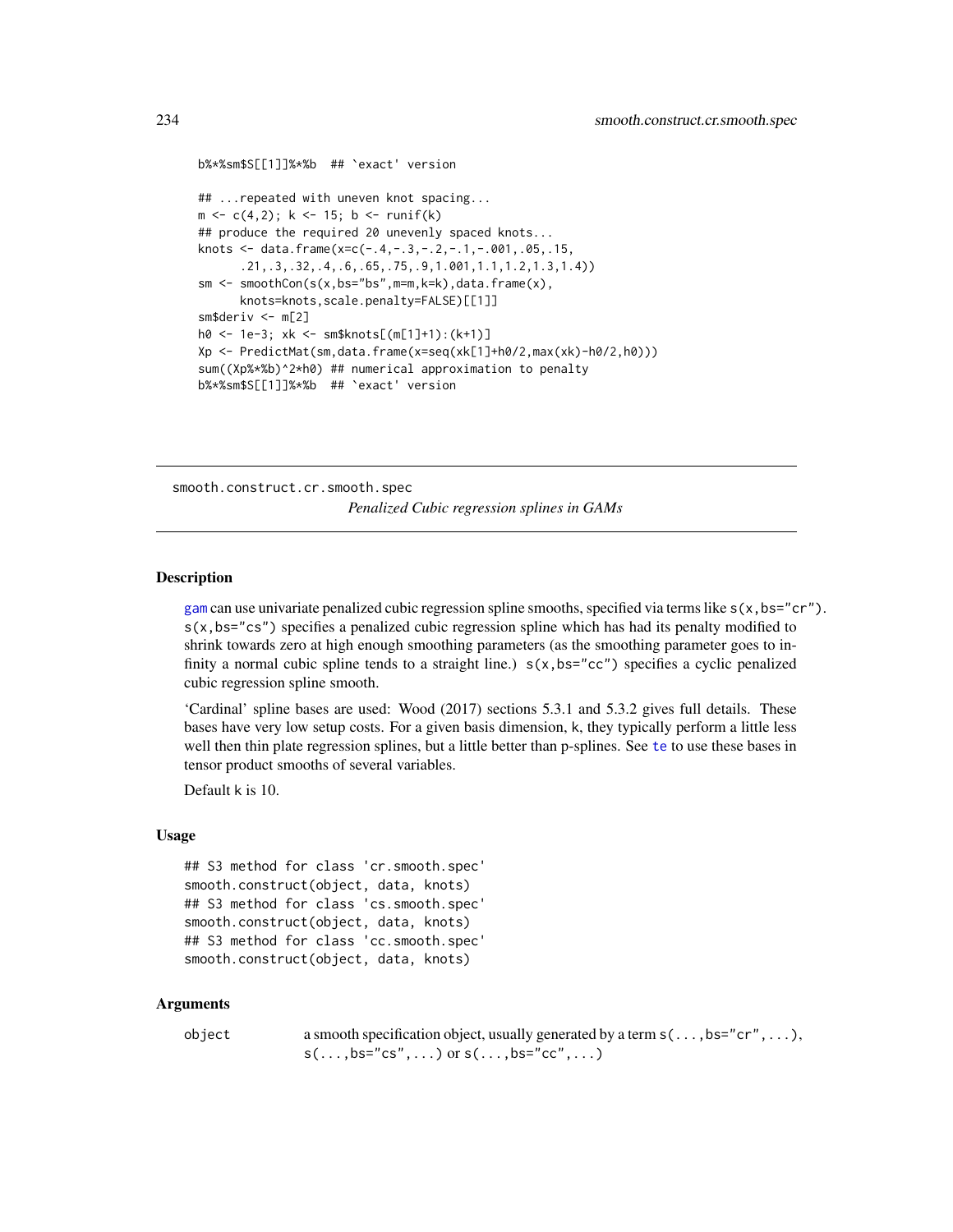| data  | a list containing just the data (including any by variable) required by this term,<br>with names corresponding to object \$term (and object \$by). The by variable<br>is the last element. |
|-------|--------------------------------------------------------------------------------------------------------------------------------------------------------------------------------------------|
| knots | a list containing any knots supplied for basis setup $\frac{1}{1}$ in same order and with<br>same names as data. Can be NULL. See details.                                                 |

## Details

The constructor is not normally called directly, but is rather used internally by [gam](#page-47-0). To use for basis setup it is recommended to use [smooth.construct2](#page-222-0).

If they are not supplied then the knots of the spline are placed evenly throughout the covariate values to which the term refers: For example, if fitting 101 data with an 11 knot spline of x then there would be a knot at every 10th (ordered) x value. The parameterization used represents the spline in terms of its values at the knots. The values at neighbouring knots are connected by sections of cubic polynomial constrained to be continuous up to and including second derivative at the knots. The resulting curve is a natural cubic spline through the values at the knots (given two extra conditions specifying that the second derivative of the curve should be zero at the two end knots).

The shrinkage version of the smooth, eigen-decomposes the wiggliness penalty matrix, and sets its 2 zero eigenvalues to small multiples of the smallest strictly positive eigenvalue. The penalty is then set to the matrix with eigenvectors corresponding to those of the original penalty, but eigenvalues set to the peturbed versions. This penalty matrix has full rank and shrinks the curve to zero at high enough smoothing parameters.

Note that the cyclic smoother will wrap at the smallest and largest covariate values, unless knots are supplied. If only two knots are supplied then they are taken as the end points of the smoother (provided all the data lie between them), and the remaining knots are generated automatically.

The cyclic smooth is not subject to the condition that second derivatives go to zero at the first and last knots.

### Value

An object of class "cr.smooth" "cs.smooth" or "cyclic.smooth". In addition to the usual elements of a smooth class documented under [smooth.construct](#page-222-1), this object will contain:

| xp        | giving the knot locations used to generate the basis.                                                                                   |
|-----------|-----------------------------------------------------------------------------------------------------------------------------------------|
| F.        | For class "cr. smooth" and "cs. smooth" objects $t(F)$ transforms function val-<br>ues at the knots to second derivatives at the knots. |
| <b>BD</b> | class "cyclic.smooth" objects include matrix BD which transforms function<br>values at the knots to second derivatives at the knots.    |

# Author(s)

Simon N. Wood <simon.wood@r-project.org>

#### References

Wood S.N. (2017) Generalized Additive Models: An Introduction with R (2nd edition). Chapman and Hall/CRC Press.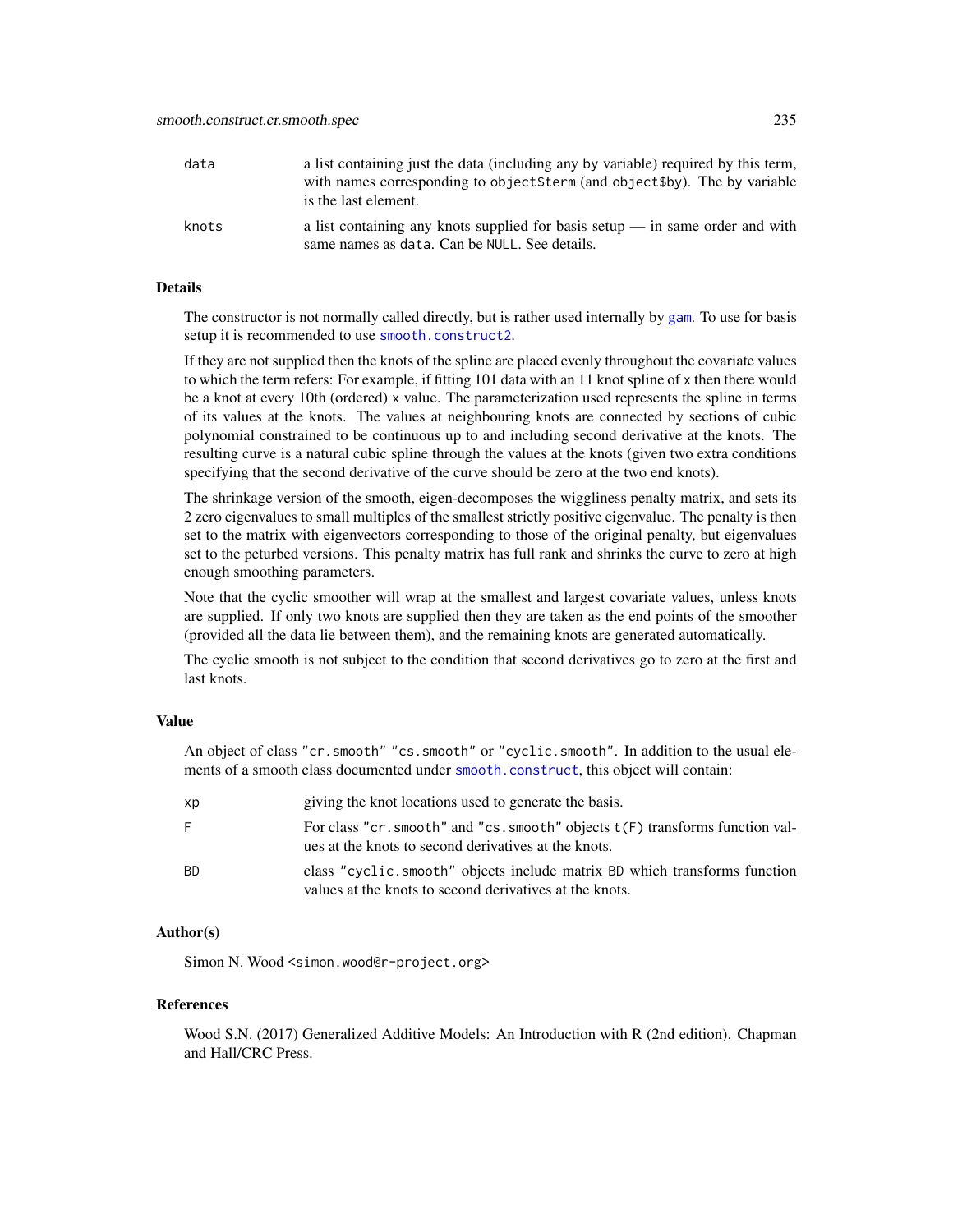## Examples

```
## cyclic spline example...
 require(mgcv)
 set.seed(6)
 x <- sort(runif(200)*10)
 z \leftarrow runif(200)f <- sin(x*2*pi/10)+.5
 y <- rpois(exp(f),exp(f))
## finished simulating data, now fit model...
 b \leq gam(y \sim s(x,bs="cc",k=12) + s(z),family=poisson,
                      knots=list(x=seq(0,10,length=12)))
## or more simply
  b \leq gam(y \sim s(x,bs="cc",k=12) + s(z),family=poisson,
                      knot = list(x=c(0,10))## plot results...
 par(mfrow=c(2,2))
 plot(x,y);plot(b,select=1,shade=TRUE);lines(x,f-mean(f),col=2)
 plot(b,select=2,shade=TRUE);plot(fitted(b),residuals(b))
```
smooth.construct.ds.smooth.spec

*Low rank Duchon 1977 splines*

#### **Description**

Thin plate spline smoothers are a special case of the isotropic splines discussed in Duchon (1977). A subset of this more general class can be invoked by terms like  $s(x, z, bs = "ds", m=c(1, .5)$  in a [gam](#page-47-0) model formula. In the notation of Duchon (1977) m is given by m[1] (default value 2), while s is given by m[2] (default value 0).

Duchon's (1977) construction generalizes the usual thin plate spline penalty as follows. The usual TPS penalty is given by the integral of the squared Euclidian norm of a vector of mixed partial mth order derivatives of the function w.r.t. its arguments. Duchon re-expresses this penalty in the Fourier domain, and then weights the squared norm in the integral by the Euclidean norm of the fourier frequencies, raised to the power 2s. s is a user selected constant taking integer values divided by 2. If d is the number of arguments of the smooth, then it is required that  $-d/2 < s < d/2$ . To obtain continuous functions we further require that  $m + s > d/2$ . If s=0 then the usual thin plate spline is recovered.

The construction is amenable to exactly the low rank approximation method given in Wood (2003) to thin plate splines, with similar optimality properties, so this approach to low rank smoothing is used here. For large datasets the same subsampling approach as is used in the [tprs](#page-262-0) case is employed here to reduce computational costs.

These smoothers allow the use of lower orders of derivative in the penalty than conventional thin plate splines, while still yielding continuous functions. For example, we can set  $m = 1$  and  $s = d/2$ .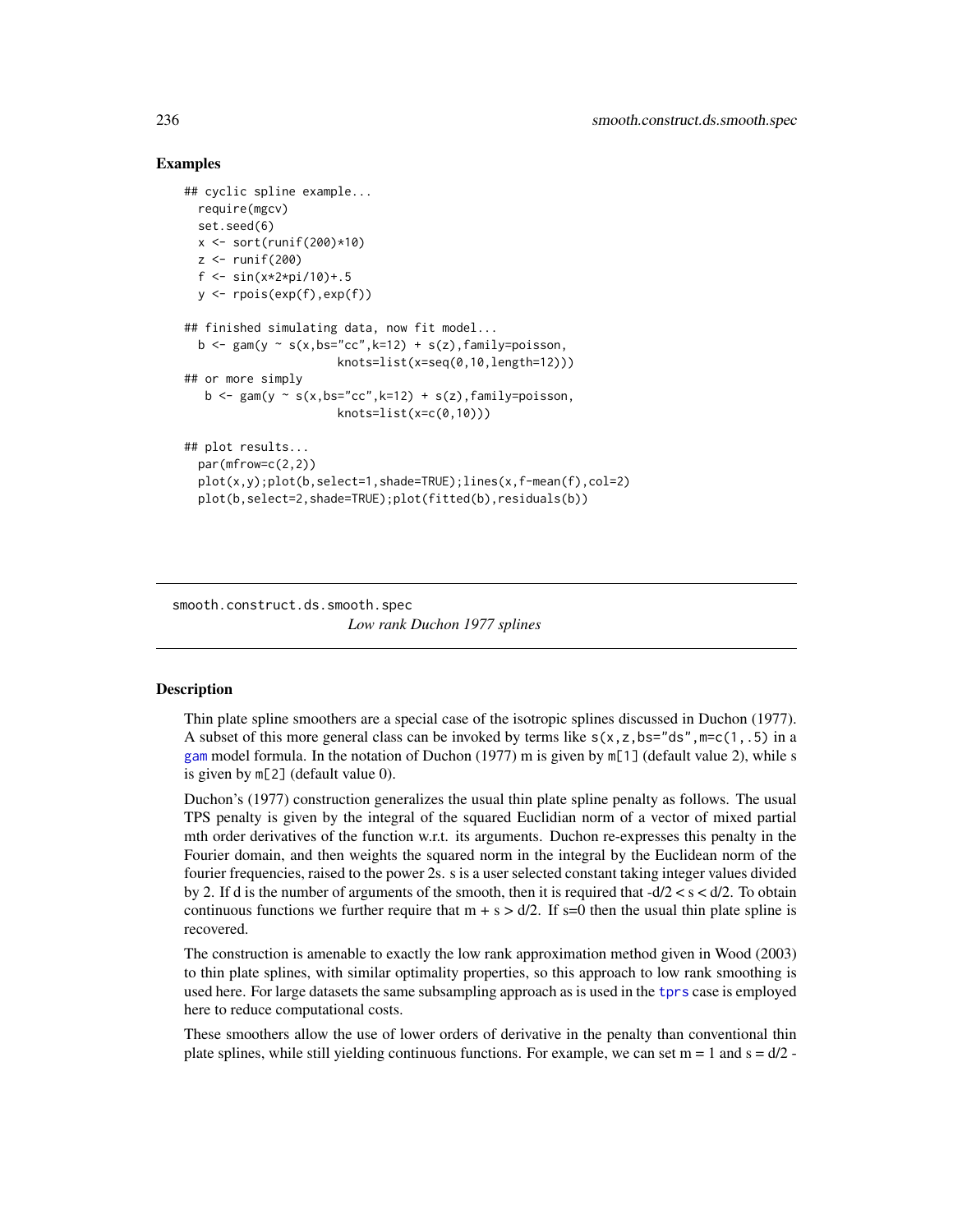.5 in order to use first derivative penalization for any d (which has the advantage that the dimension of the null space of unpenalized functions is only d+1).

#### Usage

## S3 method for class 'ds.smooth.spec' smooth.construct(object, data, knots) ## S3 method for class 'duchon.spline' Predict.matrix(object, data)

#### Arguments

| object | a smooth specification object, usually generated by a term $s(\ldots, bs="ds'', \ldots)$ .                                                                                                 |
|--------|--------------------------------------------------------------------------------------------------------------------------------------------------------------------------------------------|
| data   | a list containing just the data (including any by variable) required by this term,<br>with names corresponding to object \$term (and object \$by). The by variable<br>is the last element. |
| knots  | a list containing any knots supplied for basis setup $\frac{1}{1}$ in same order and with<br>same names as data. Can be NULL                                                               |

### Details

The default basis dimension for this class is  $k=M+k$ . def where M is the null space dimension (dimension of unpenalized function space) and k.def is 10 for dimension 1, 30 for dimension 2 and 100 for higher dimensions. This is essentially arbitrary, and should be checked, but as with all penalized regression smoothers, results are statistically insensitive to the exact choise, provided it is not so small that it forces oversmoothing (the smoother's degrees of freedom are controlled primarily by its smoothing parameter).

The constructor is not normally called directly, but is rather used internally by [gam](#page-47-0). To use for basis setup it is recommended to use [smooth.construct2](#page-222-0).

For these classes the specification object will contain information on how to handle large datasets in their xt field. The default is to randomly subsample 2000 'knots' from which to produce a reduced rank eigen approximation to the full basis, if the number of unique predictor variable combinations in excess of 2000. The default can be modified via the xt argument to [s](#page-208-0). This is supplied as a list with elements max.knots and seed containing a number to use in place of 2000, and the random number seed to use (either can be missing). Note that the random sampling will not effect the state of R's RNG.

For these bases knots has two uses. Firstly, as mentioned already, for large datasets the calculation of the tp basis can be time-consuming. The user can retain most of the advantages of the approach by supplying a reduced set of covariate values from which to obtain the basis - typically the number of covariate values used will be substantially smaller than the number of data, and substantially larger than the basis dimension, k. This approach is the one taken automatically if the number of unique covariate values (combinations) exceeds max.knots. The second possibility is to avoid the eigen-decomposition used to find the spline basis altogether and simply use the basis implied by the chosen knots: this will happen if the number of knots supplied matches the basis dimension, k. For a given basis dimension the second option is faster, but gives poorer results (and the user must be quite careful in choosing knot locations).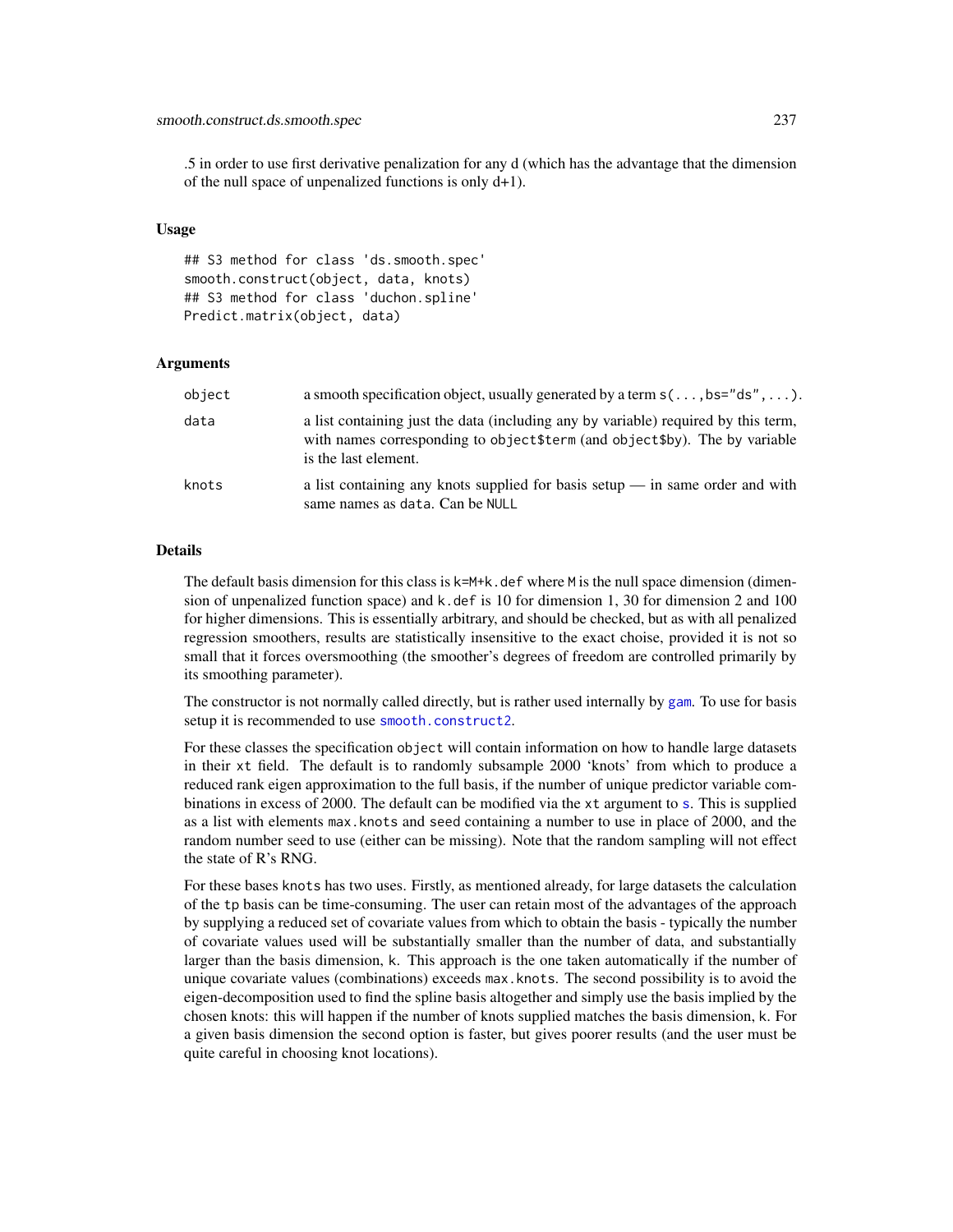## Value

An object of class "duchon.spline". In addition to the usual elements of a smooth class documented under [smooth.construct](#page-222-1), this object will contain:

| shift                | A record of the shift applied to each covariate in order to center it around zero<br>and avoid any co-linearity problems that might otehrwise occur in the penalty<br>null space basis of the term. |
|----------------------|-----------------------------------------------------------------------------------------------------------------------------------------------------------------------------------------------------|
| Хu                   | A matrix of the unique covariate combinations for this smooth (the basis is con-<br>structed by first stripping out duplicate locations).                                                           |
| UZ                   | The matrix mapping the smoother parameters back to the parameters of a full<br>Duchon spline.                                                                                                       |
| null.space.dimension |                                                                                                                                                                                                     |
|                      | The dimension of the space of functions that have zero wiggliness according to                                                                                                                      |
|                      | the wiggliness penalty for this term.                                                                                                                                                               |

## Author(s)

Simon N. Wood <simon.wood@r-project.org>

# References

Duchon, J. (1977) Splines minimizing rotation-invariant semi-norms in Solobev spaces. in W. Shemp and K. Zeller (eds) Construction theory of functions of several variables, 85-100, Springer, Berlin.

Wood, S.N. (2003) Thin plate regression splines. J.R.Statist.Soc.B 65(1):95-114

## See Also

[Spherical.Spline](#page-257-0)

```
require(mgcv)
eg <- gamSim(2,n=200,scale=.05)
attach(eg)
op <- par(mfrow=c(2,2),mar=c(4,4,1,1))
b0 <- gam(y~s(x,z,bs="ds",m=c(2,0),k=50),data=data) ## tps
b <- gam(y~s(x,z,bs="ds",m=c(1,.5),k=50),data=data) ## first deriv penalty
b1 <- gam(y~s(x,z,bs="ds",m=c(2,.5),k=50),data=data) ## modified 2nd deriv
persp(truth$x,truth$z,truth$f,theta=30) ## truth
vis.gam(b0,theta=30)
vis.gam(b,theta=30)
vis.gam(b1,theta=30)
detach(eg)
```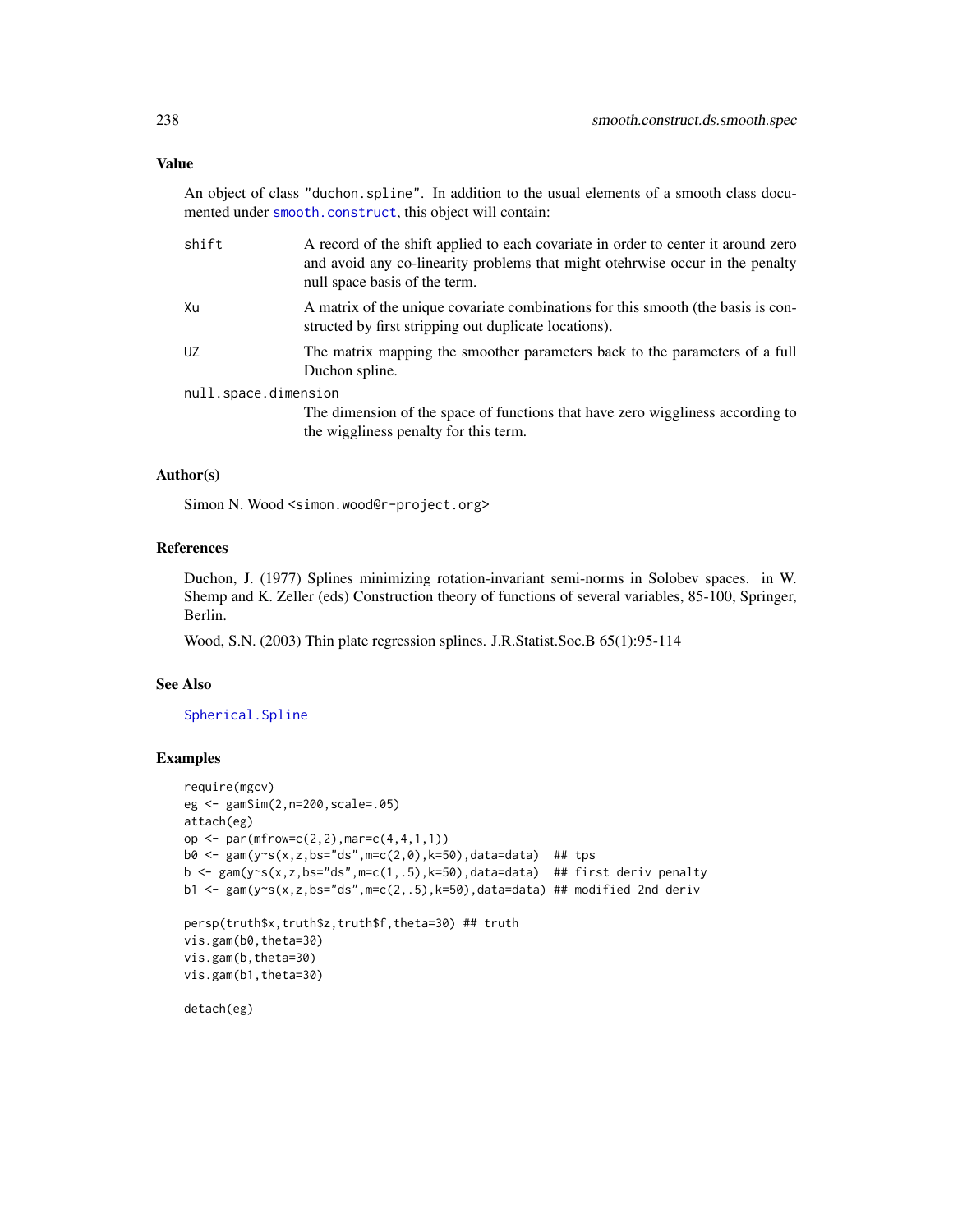smooth.construct.fs.smooth.spec *Factor smooth interactions in GAMs*

## **Description**

Simple factor smooth interactions, which are efficient when used with [gamm](#page-91-0). This smooth class allows a separate smooth for each level of a factor, with the same smoothing parameter for all smooths. It is an alternative to using factor by variables.

See the discussion of by variables in [gam.models](#page-71-0) for more general alternatives for factor smooth interactions (including interactions of tensor product smooths with factors).

## Usage

```
## S3 method for class 'fs.smooth.spec'
smooth.construct(object, data, knots)
## S3 method for class 'fs.interaction'
Predict.matrix(object, data)
```
### Arguments

| object | For the smooth, construct method a smooth specification object, usually gen-<br>erated by a term $s(x, \ldots, bs = "fs", \ldots)$ . May have a gamm attribute: see details.<br>For the predict. Matrix method an object of class "fs. interaction" pro-<br>duced by the smooth.construct method. |
|--------|---------------------------------------------------------------------------------------------------------------------------------------------------------------------------------------------------------------------------------------------------------------------------------------------------|
| data   | a list containing just the data (including any by variable) required by this term,<br>with names corresponding to object\$term.                                                                                                                                                                   |
| knots  | a list containing any knots supplied for smooth basis setup.                                                                                                                                                                                                                                      |

## Details

This class produces a smooth for each level of a single factor variable. Within a [gam](#page-47-0) formula this is done with something like  $s(x, fac, bs="fs")$ , which is almost equivalent to  $s(x, by=fac, id=1)$ (with the gam argument select=TRUE). The terms are fully penalized, with separate penalties on each null space component: for this reason they are not centred (no sum-to-zero constraint).

The class is particularly useful for use with [gamm](#page-91-0), where estimation efficiently exploits the nesting of the smooth within the factor. Note however that: i) gamm only allows one conditioning factor for smooths, so  $s(x)+s(z, fac, bs="fs")+s(v, fac, bs="fs")$  is OK, but  $s(x)+s(z, fac1, bs="fs")+s(v, fac2, bs="fs")$ is not; ii) all aditional random effects and correlation structures will be treated as nested within the factor of the smooth factor interaction. To facilitate this the constructor is called from [gamm](#page-91-0) with an attribute "gamm" attached to the smooth specification object. The result differs from that resulting from the case where this is not done.

Note that gamm4 from the gamm4 package suffers from none of the restrictions that apply to gamm, and "fs" terms can be used without side-effects. Constructor is still called with a smooth specification object having a "gamm" attribute.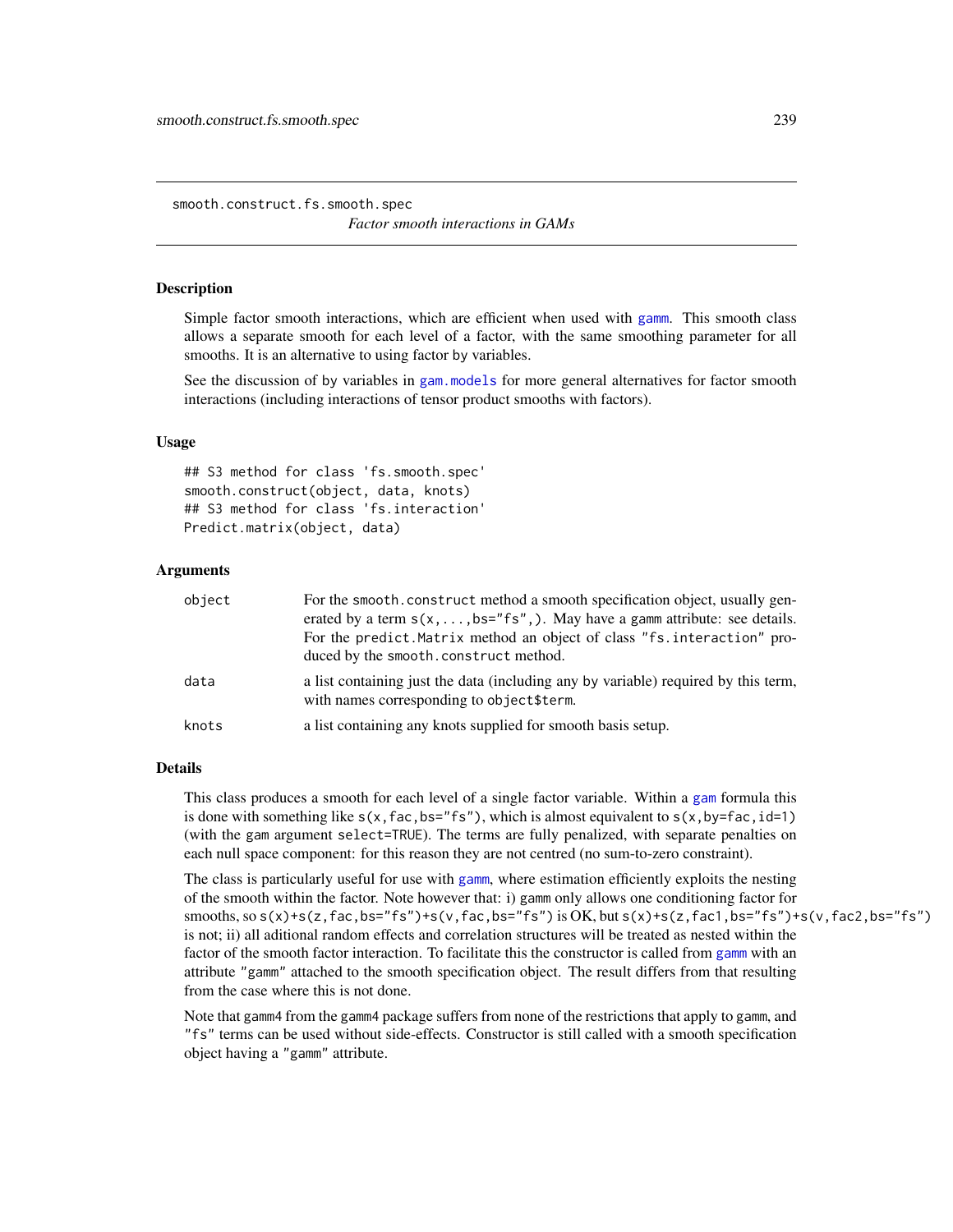Any singly penalized basis can be used to smooth at each factor level. The default is "tp", but alternatives can be supplied in the xt argument of s (e.g.  $s(x,fac,bs="fs",xt="cr")$  or  $s(x, fac, bs="fs", xt=list(bs="cr")$ ). The k argument to  $s(...,bs='fs")$  refers to the basis dimension to use for each level of the factor variable.

Note one computational bottleneck: currently [gamm](#page-91-0) (or gamm4) will produce the full posterior covariance matrix for the smooths, including the smooths at each level of the factor. This matrix can get large and computationally costly if there are more than a few hundred levels of the factor. Even at one or two hundred levels, care should be taken to keep down k.

The plot method for this class has two schemes. scheme== $\theta$  is in colour, while scheme== $1$  is black and white.

#### Value

An object of class "fs.interaction" or a matrix mapping the coefficients of the factor smooth interaction to the smooths themselves. The contents of an "fs.interaction" object will depend on whether or not smooth.construct was called with an object with attribute gamm: see below.

#### Author(s)

Simon N. Wood <simon.wood@r-project.org> with input from Matteo Fasiolo.

### See Also

[gam.models](#page-71-0), [gamm](#page-91-0)

## Examples

```
library(mgcv)
set.seed(0)
## simulate data...
f0 \leftarrow function(x) 2 * sin(pi * x)f1 <- function(x,a=2,b=-1) exp(a * x)+b
f2 <- function(x) 0.2 * x^11 * (10 * (1 - x))^6 + 10 *
             (10 \times x)^3 * (1 - x)^10n <- 500;nf <- 25
fac <- sample(1:nf,n,replace=TRUE)
x0 \leq -\text{runif}(n); x1 \leq -\text{runif}(n); x2 \leq -\text{runif}(n)a \leq rnorm(nf) * 0.2 + 2; b \leq rnorm(nf) * 0.5f <- f0(x0) + f1(x1,a[fac],b[fac]) + f2(x2)
fac <- factor(fac)
y \leq-f + \text{rnorm}(n) \times 2## so response depends on global smooths of x0 and
## x2, and a smooth of x1 for each level of fac.
## fit model (note p-values not available when fit
## using gamm)...
bm <- gamm(y~s(x0)+ s(x1,fac,bs="fs",k=5)+s(x2,k=20))
plot(bm$gam,pages=1)
summary(bm$gam)
```
## Could also use...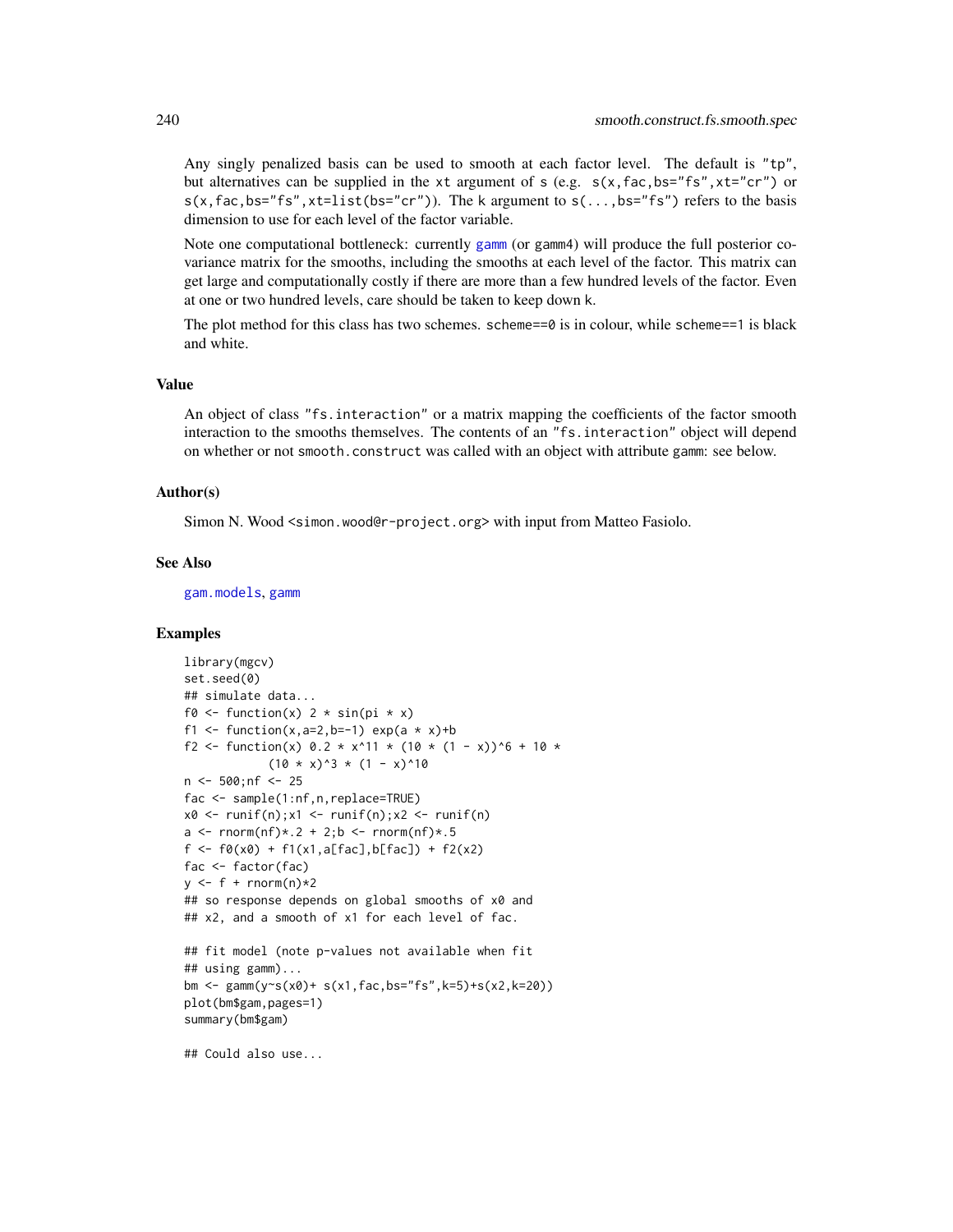#### smooth.construct.gp.smooth.spec 241

```
## b <- gam(y~s(x0)+ s(x1,fac,bs="fs",k=5)+s(x2,k=20),method="ML")
## ... but its slower (increasingly so with increasing nf)
## b <- gam(y~s(x0)+ t2(x1,fac,bs=c("tp","re"),k=5,full=TRUE)+
## s(x2,k=20),method="ML"))
## ... is exactly equivalent.
```
smooth.construct.gp.smooth.spec

*Low rank Gaussian process smooths*

## Description

Gaussian process/kriging models based on simple covariance functions can be written in a very similar form to thin plate and Duchon spline models (e.g. Handcock, Meier, Nychka, 1994), and low rank versions produced by the eigen approximation method of Wood (2003). Kammann and Wand (2003) suggest a particularly simple form of the Matern covariance function with only a single smoothing parameter to estimate, and this class implements this and other similar models.

Usually invoked by an  $s(\ldots,bs="gp")$  term in a gam formula. Argument m selects the covariance function, sets the range parameter and any power parameter. If m is not supplied then it defaults to NA and the covariance function suggested by Kammann and Wand (2003) along with their suggested range parameter is used. Otherwise abs(m[1]) between 1 and 5 selects the correlation function from respectively, spherical, power exponential, and Matern with kappa = 1.5, 2.5 or 3.5. The sign of m[1] determines whether a linear trend in the covariates is added to the Guassian process (positive), or not (negative). The latter ensures stationarity. m[2], if present, specifies the range parameter, with non-positive or absent indicating that the Kammann and Wand estimate should be used. m[3] can be used to specify the power for the power exponential which otherwise defaults to 1.

#### Usage

```
## S3 method for class 'gp.smooth.spec'
smooth.construct(object, data, knots)
## S3 method for class 'gp.smooth'
Predict.matrix(object, data)
```
#### Arguments

| object | a smooth specification object, usually generated by a term $s(\ldots, bs="ms'', \ldots)$ .                                                                                                 |
|--------|--------------------------------------------------------------------------------------------------------------------------------------------------------------------------------------------|
| data   | a list containing just the data (including any by variable) required by this term,<br>with names corresponding to object \$term (and object \$by). The by variable<br>is the last element. |
| knots  | a list containing any knots supplied for basis setup $-$ in same order and with<br>same names as data. Can be NULL                                                                         |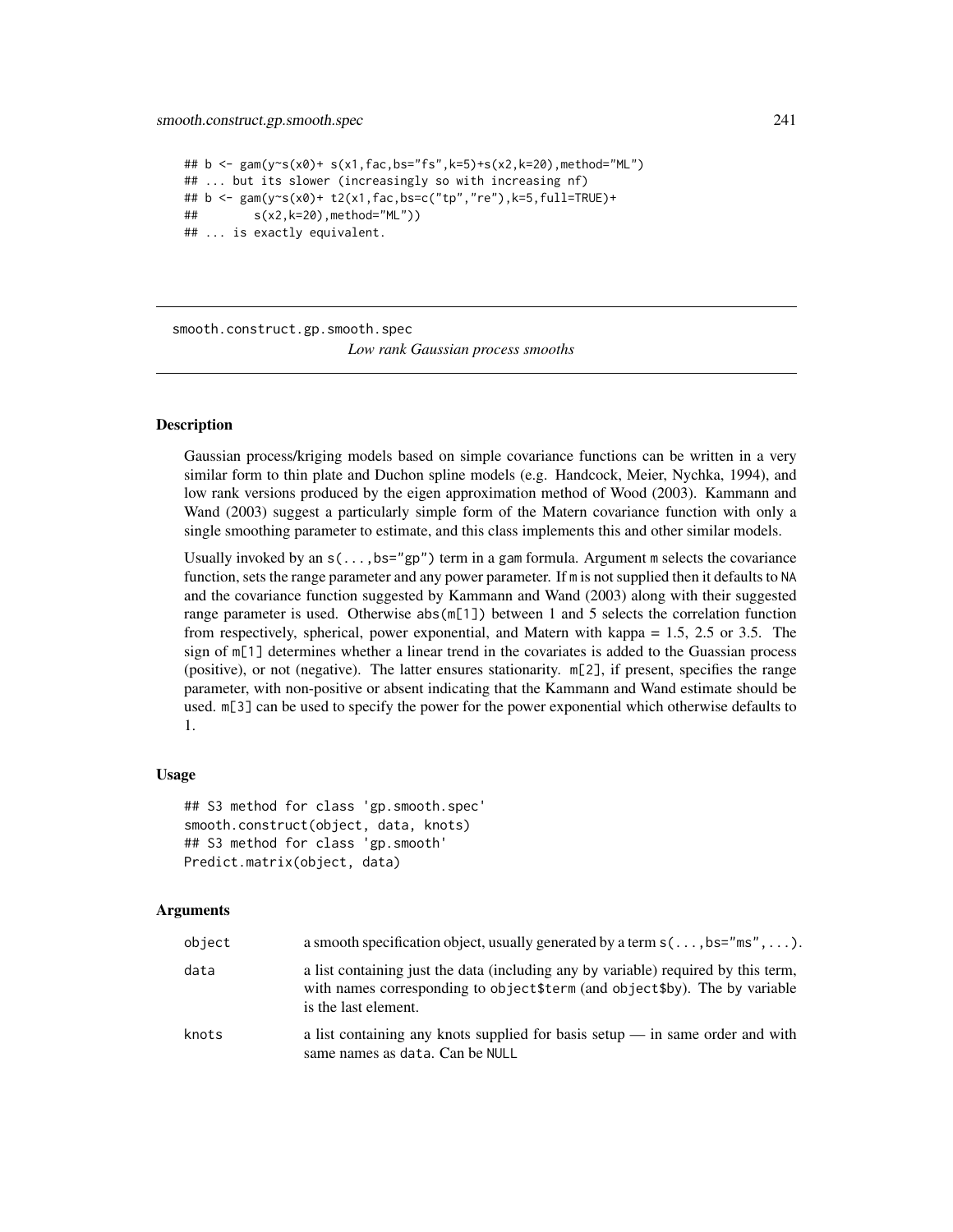## Details

Let  $\rho > 0$  be the range parameter,  $0 < \kappa < 2$  and d denote the distance between two points. Then the correlation functions indexed by m[1] are:

- 1. 1 − 1.5 $d/\rho$  + 0.5 $(d/\rho)^3$  if  $d \leq \rho$  and 0 otherwise.
- 2.  $\exp(-(d/\rho)^{\kappa}).$
- 3.  $\exp(-d/\rho)(1+d/\rho)$ .
- 4.  $\exp(-d/\rho)(1+d/\rho+(d/\rho)^2/3)$ .
- 5.  $\exp(-d/\rho)(1+d/\rho+2(d/\rho)^2/5+(d/\rho)^3/15)$ .

See Fahrmeir et al. (2013) section 8.1.6, for example. Note that setting r to too small a value will lead to unpleasant results, as most points become all but independent (especially for the spherical model. Note: Wood 2017, Figure 5.20 right is based on a buggy implementation).

The default basis dimension for this class is  $k=M+k$ . def where M is the null space dimension (dimension of unpenalized function space) and k.def is 10 for dimension 1, 30 for dimension 2 and 100 for higher dimensions. This is essentially arbitrary, and should be checked, but as with all penalized regression smoothers, results are statistically insensitive to the exact choise, provided it is not so small that it forces oversmoothing (the smoother's degrees of freedom are controlled primarily by its smoothing parameter).

The constructor is not normally called directly, but is rather used internally by [gam](#page-47-0). To use for basis setup it is recommended to use [smooth.construct2](#page-222-0).

For these classes the specification object will contain information on how to handle large datasets in their xt field. The default is to randomly subsample 2000 'knots' from which to produce a reduced rank eigen approximation to the full basis, if the number of unique predictor variable combinations in excess of 2000. The default can be modified via the xt argument to [s](#page-208-0). This is supplied as a list with elements max.knots and seed containing a number to use in place of 2000, and the random number seed to use (either can be missing). Note that the random sampling will not effect the state of R's RNG.

For these bases knots has two uses. Firstly, as mentioned already, for large datasets the calculation of the tp basis can be time-consuming. The user can retain most of the advantages of the approach by supplying a reduced set of covariate values from which to obtain the basis - typically the number of covariate values used will be substantially smaller than the number of data, and substantially larger than the basis dimension, k. This approach is the one taken automatically if the number of unique covariate values (combinations) exceeds max.knots. The second possibility is to avoid the eigen-decomposition used to find the spline basis altogether and simply use the basis implied by the chosen knots: this will happen if the number of knots supplied matches the basis dimension, k. For a given basis dimension the second option is faster, but gives poorer results (and the user must be quite careful in choosing knot locations).

### Value

An object of class "gp.smooth". In addition to the usual elements of a smooth class documented under [smooth.construct](#page-222-1), this object will contain:

shift A record of the shift applied to each covariate in order to center it around zero and avoid any co-linearity problems that might otherwise occur in the penalty null space basis of the term.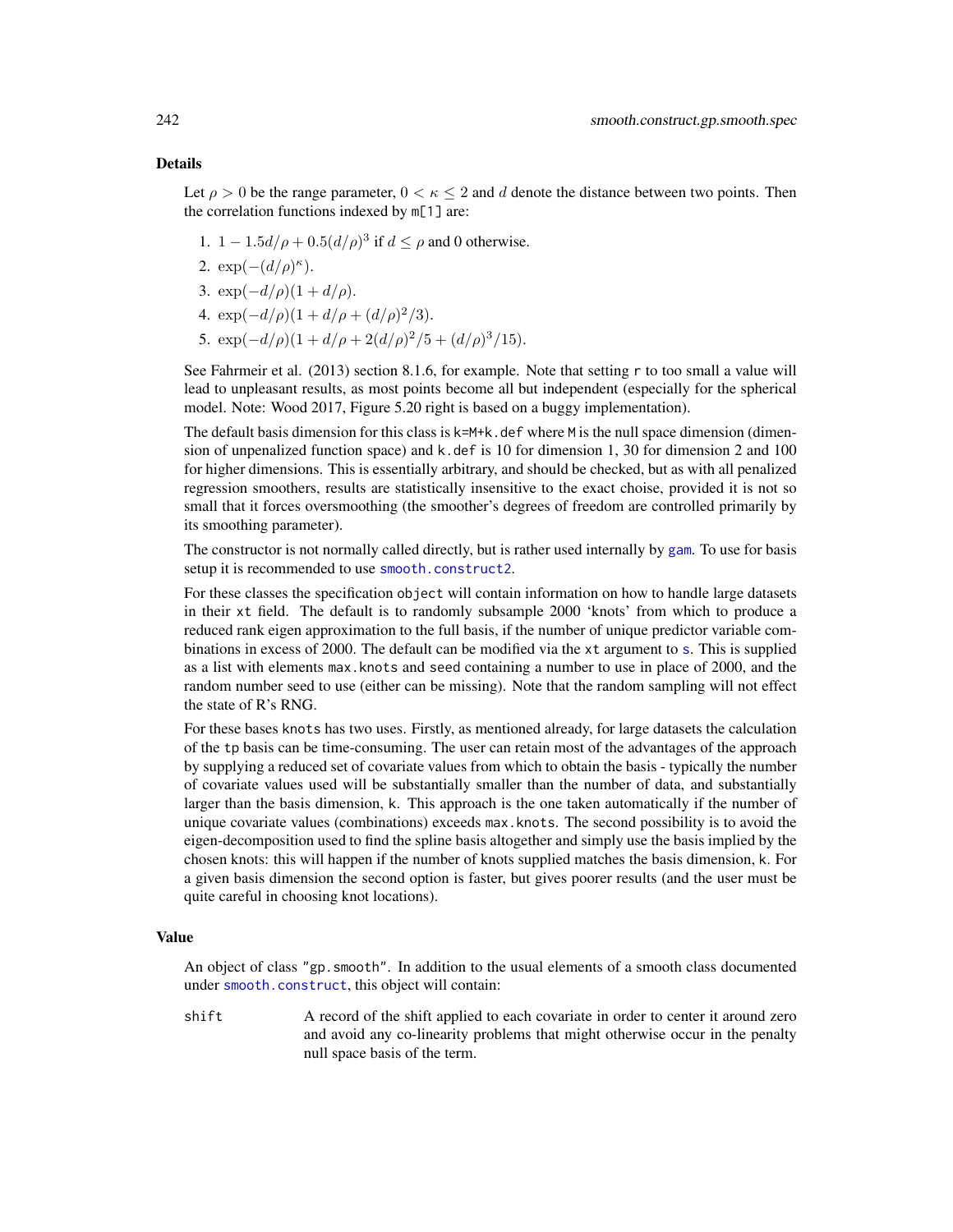| Xu                   | A matrix of the unique covariate combinations for this smooth (the basis is con-<br>structed by first stripping out duplicate locations). |
|----------------------|-------------------------------------------------------------------------------------------------------------------------------------------|
| UZ                   | The matrix mapping the smoother parameters back to the parameters of a full<br>GP smooth.                                                 |
| null.space.dimension |                                                                                                                                           |
|                      | The dimension of the space of functions that have zero wiggliness according to<br>the wiggliness penalty for this term.                   |
| gp.defn              | the type, range parameter and power parameter defining the correlation function.                                                          |

# Author(s)

Simon N. Wood <simon.wood@r-project.org>

# References

Fahrmeir, L., T. Kneib, S. Lang and B. Marx (2013) Regression, Springer.

Handcock, M. S., K. Meier and D. Nychka (1994) Journal of the American Statistical Association, 89: 401-403

Kammann, E. E. and M.P. Wand (2003) Geoadditive Models. Applied Statistics 52(1):1-18.

Wood, S.N. (2003) Thin plate regression splines. J.R.Statist.Soc.B 65(1):95-114

Wood, S.N. (2017) Generalized Additive Models: an introduction with R (2nd ed). CRC/Taylor and Francis

### See Also

[tprs](#page-262-0)

```
require(mgcv)
eg <- gamSim(2,n=200,scale=.05)
attach(eg)
op <- par(mfrow=c(2,2),mar=c(4,4,1,1))
b0 \leq gam(y~s(x,z,k=50),data=data) ## tps
b \leq gam(y\leq(x,z,bs="gp",k=50),data=data) ## Matern spline default range
b1 <- gam(y \sim s(x, z, bs = "gp", k=50, m=c(1, .5)), data=data) ## spherical
persp(truth$x,truth$z,truth$f,theta=30) ## truth
vis.gam(b0,theta=30)
vis.gam(b,theta=30)
vis.gam(b1,theta=30)
## compare non-stationary (b1) and stationary (b2)
b2 <- gam(y~s(x,z,bs="gp",k=50,m=c(-1,.5)),data=data) ## sph stationary
vis.gam(b1,theta=30);vis.gam(b2,theta=30)
x \leq -\text{seq}(-1, 2, \text{length}=200); \ z \leq -\text{rep}(.5, 200)pd <- data.frame(x=x,z=z)
plot(x,predict(b1,pd),type="l");lines(x,predict(b2,pd),col=2)
abline(v=c(0,1))
```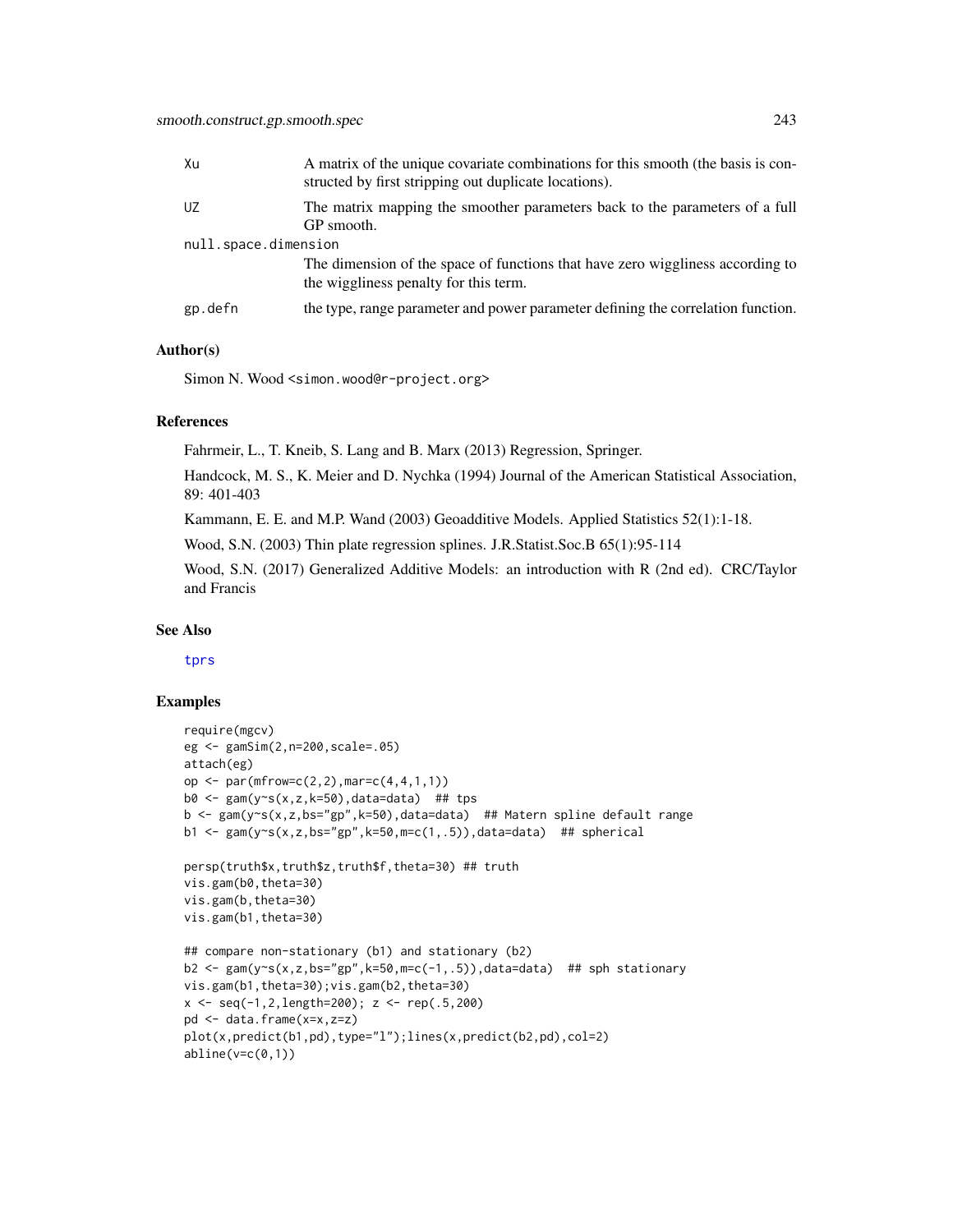```
plot(predict(b1),predict(b2))
```
detach(eg)

smooth.construct.mrf.smooth.spec *Markov Random Field Smooths*

# Description

For data observed over discrete spatial units, a simple Markov random field smoother is sometimes appropriate. These functions provide such a smoother class for mgcv. See details for how to deal with regions with missing data.

### Usage

## S3 method for class 'mrf.smooth.spec' smooth.construct(object, data, knots) ## S3 method for class 'mrf.smooth' Predict.matrix(object, data)

### **Arguments**

| object | For the smooth.construct method a smooth specification object, usually gen-<br>erated by a term $s(x, \ldots, bs="mrf'',xt=list(polys=foo))$ . x is a factor vari-<br>able giving labels for geographic districts, and the xt argument is obligatory:<br>see details. For the Predict. Matrix method an object of class "mrf. smooth"<br>produced by the smooth.construct method. |
|--------|-----------------------------------------------------------------------------------------------------------------------------------------------------------------------------------------------------------------------------------------------------------------------------------------------------------------------------------------------------------------------------------|
| data   | a list containing just the data (including any by variable) required by this term,<br>with names corresponding to object\$term (and object\$by). The by variable<br>is the last element.                                                                                                                                                                                          |
| knots  | If there are more geographic areas than data were observed for, then this argu-<br>ment is used to provide the labels for all the areas (observed and unobserved).                                                                                                                                                                                                                |

## Details

A Markov random field smooth over a set of discrete areas is defined using a set of area labels, and a neighbourhood structure for the areas. The covariate of the smooth is the vector of area labels corresponding to each obervation. This covariate should be a factor, or capable of being coerced to a factor.

The neighbourhood structure is supplied in the xt argument to s. This must contain at least one of the elements polys, nb or penalty.

polys contains the polygons defining the geographic areas. It is a list with as many elements as there are geographic areas. names(polys) must correspond to the levels of the argument of the smooth, in any order (i.e. it gives the area labels). polys[[i]] is a 2 column matrix the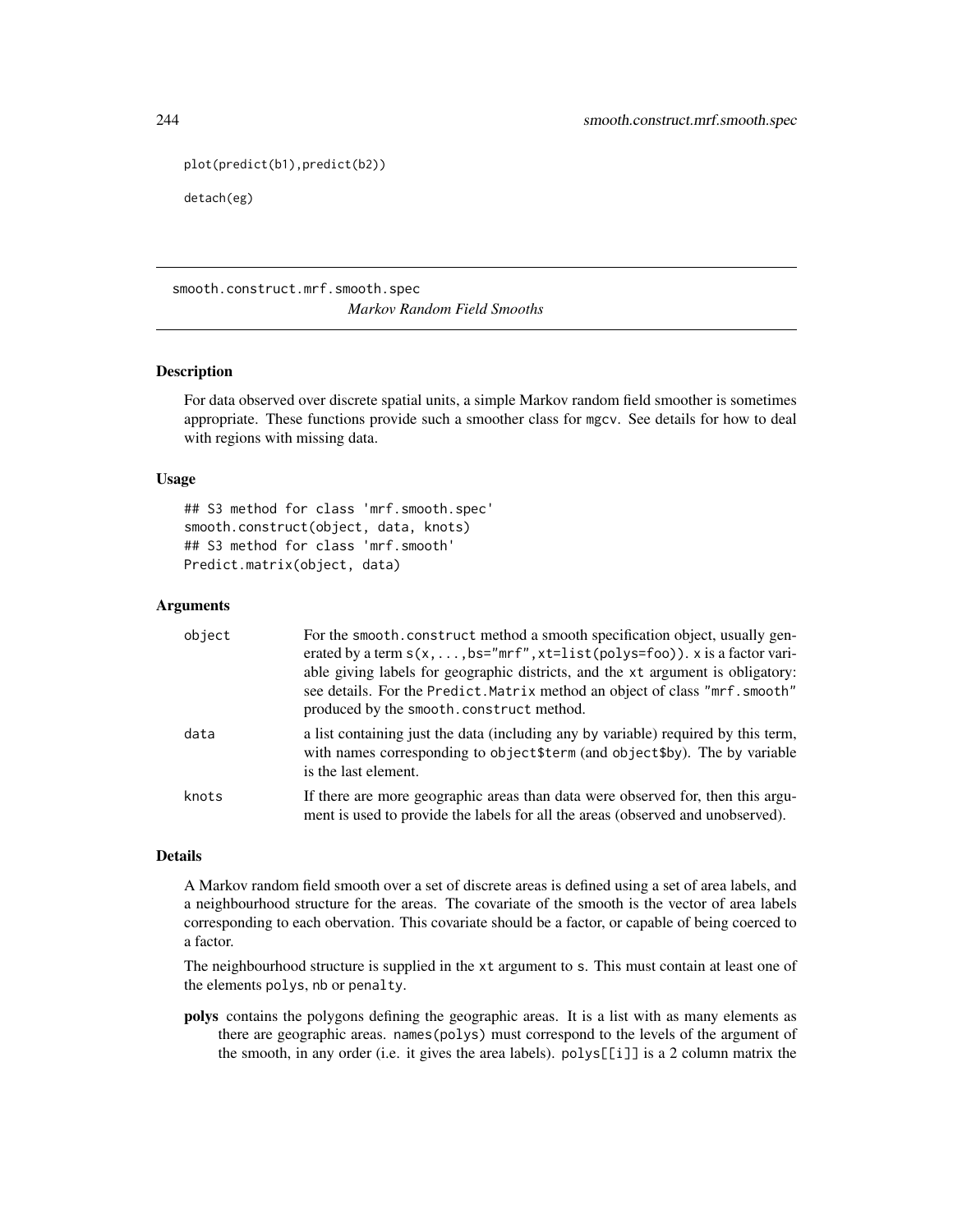rows of which specify the vertices of the polygon(s) defining the boundary of the ith area. A boundary may be made up of several closed loops: these must be separated by NA rows. A polygon within another is treated as a hole. The first polygon in any  $polys[[i]]$  should not be a hole. An example of the structure is provided by [columb.polys](#page-23-0) (which contains an artificial hole in its second element, for illustration). Any list elements with duplicate names are combined into a single NA separated matrix.

Plotting of the smooth is not possible without a polys object.

If polys is the only element of xt provided, then the neighbourhood structure is computed from it automatically. To count as neigbours, polygons must exactly share one of more vertices.

nb is a named list defining the neighbourhood structure. names (nb) must correspond to the levels of the covariate of the smooth (i.e. the area labels), but can be in any order.  $nb[[i]]$  is a numeric vector indexing the neighbours of the ith area (and should not include i). All indices are relative to nb itself, but can be translated using names(nb). See example code. As an alternative each nb[[i]] can be an array of the names of the neighbours, but these will be converted to the arrays of numeric indices internally.

If no penalty is provided then it is computed automatically from this list. The ith row of the penalty matrix will be zero everwhere, except in the ith column, which will contain the number of neighbours of the ith geographic area, and the columns corresponding to those geographic neighbours, which will each contain -1.

penalty if this is supplied, then it is used as the penalty matrix. It should be positive semi-definite. Its row and column names should correspond to the levels of the covariate.

If no basis dimension is supplied then the constructor produces a full rank MRF, with a coefficient for each geographic area. Otherwise a low rank approximation is obtained based on truncation of the parameterization given in Wood (2017) Section 5.4.2. See Wood (2017, section 5.8.1).

Note that smooths of this class have a built in plot method, and that the utility function in. out can be useful for working with discrete area data. The plot method has two schemes, scheme==0 is colour, scheme==1 is grey scale.

The situation in which there are areas with no data requires special handling. You should set drop.unused.levels=FALSE in the model fitting function, [gam](#page-47-0), [bam](#page-6-0) or [gamm](#page-91-0), having first ensured that any fixed effect factors do not contain unobserved levels. Also make sure that the basis dimension is set to ensure that the total number of coefficients is less than the number of observations.

# Value

An object of class "mrf.smooth" or a matrix mapping the coefficients of the MRF smooth to the predictions for the areas listed in data.

## Author(s)

Simon N. Wood <simon.wood@r-project.org> and Thomas Kneib (Fabian Scheipl prototyped the low rank MRF idea)

## References

Wood S.N. (2017) Generalized additive models: an introduction with R (2nd edition). CRC.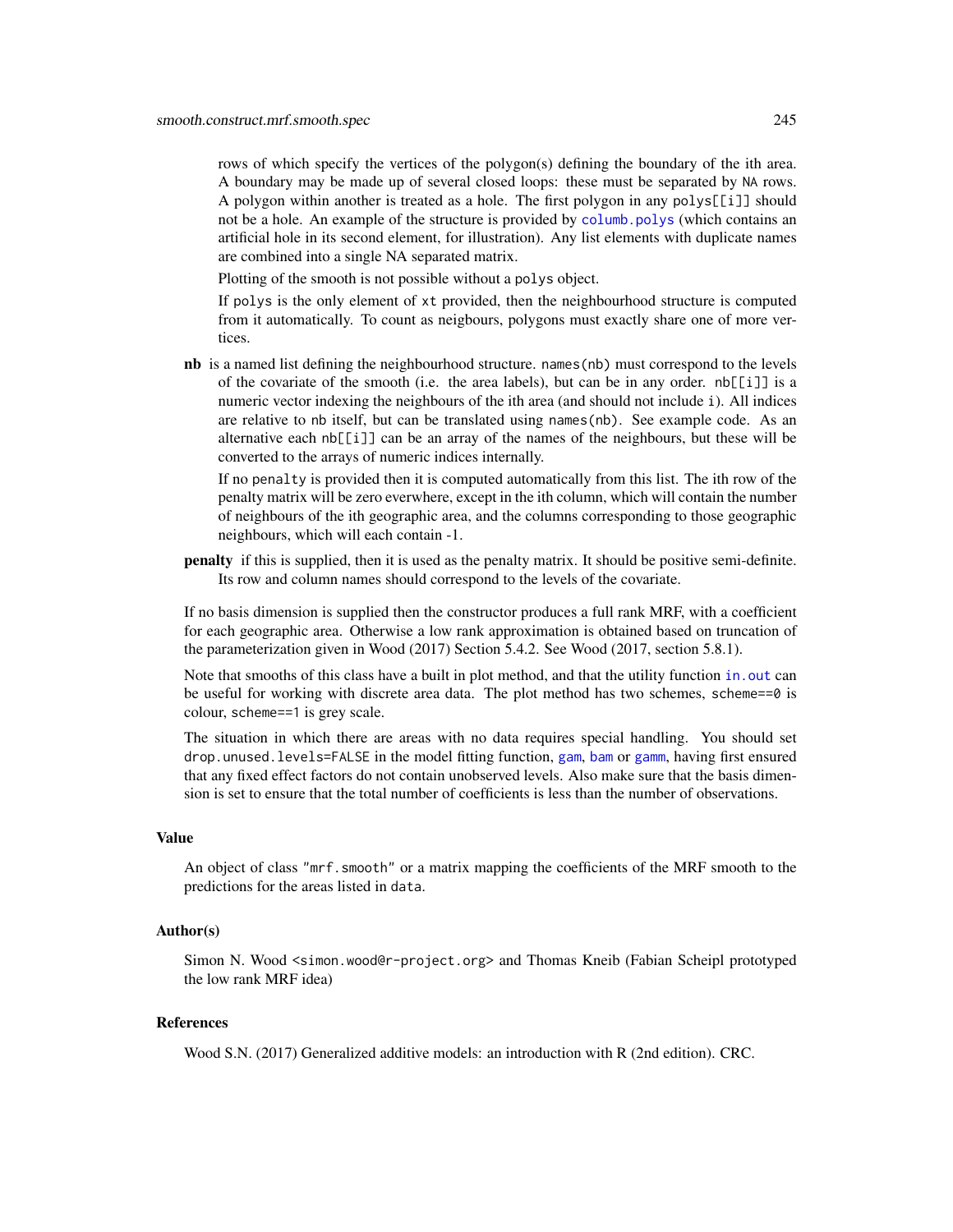## See Also

[in.out](#page-114-0), [polys.plot](#page-180-0)

# Examples

```
library(mgcv)
## Load Columbus Ohio crime data (see ?columbus for details and credits)
data(columb) ## data frame
data(columb.polys) ## district shapes list
xt <- list(polys=columb.polys) ## neighbourhood structure info for MRF
par(mfrow=c(2,2))
## First a full rank MRF...
b <- gam(crime ~ s(district,bs="mrf",xt=xt),data=columb,method="REML")
plot(b,scheme=1)
## Compare to reduced rank version...
b <- gam(crime ~ s(district,bs="mrf",k=20,xt=xt),data=columb,method="REML")
plot(b,scheme=1)
## An important covariate added...
b <- gam(crime ~ s(district,bs="mrf",k=20,xt=xt)+s(income),
         data=columb,method="REML")
plot(b,scheme=c(0,1))
## plot fitted values by district
par(mfrow=c(1,1))
fv <- fitted(b)
names(fv) <- as.character(columb$district)
polys.plot(columb.polys,fv)
## Examine an example neighbourhood list - this one auto-generated from
## 'polys' above.
nb <- b$smooth[[1]]$xt$nb
head(nb)
names(nb) ## these have to match the factor levels of the smooth
## look at the indices of the neighbours of the first entry,
## named '0'...
nb[['0']] ## by name
nb[[1]] ## same by index
## ... and get the names of these neighbours from their indices...
names(nb)[nb[['0']]]
b1 <- gam(crime ~ s(district,bs="mrf",k=20,xt=list(nb=nb))+s(income),
         data=columb,method="REML")
b1 ## fit unchanged
plot(b1) ## but now there is no information with which to plot the mrf
```
<span id="page-245-0"></span>smooth.construct.ps.smooth.spec *P-splines in GAMs*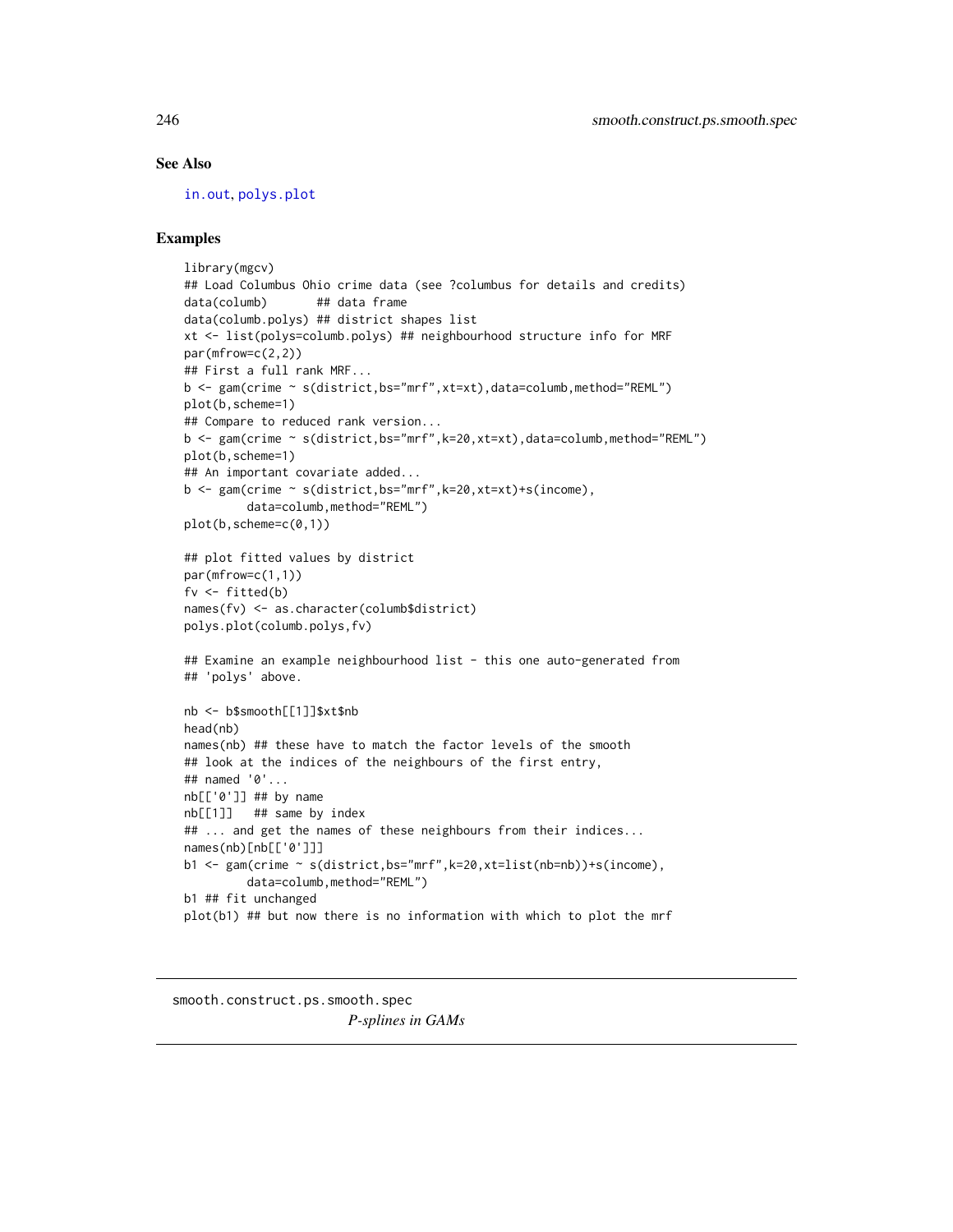### Description

[gam](#page-47-0) can use univariate P-splines as proposed by Eilers and Marx (1996), specified via terms like  $s(x,bs="ps")$ . These terms use B-spline bases penalized by discrete penalties applied directly to the basis coefficients. Cyclic P-splines are specified by model terms like  $s(x,bs="cp",...)$ . These bases can be used in [te](#page-287-0)nsor product smooths (see te).

The advantage of P-splines is the flexible way that penalty and basis order can be mixed (but see also [d.spline](#page-230-0)). This often provides a useful way of 'taming' an otherwise poorly behave smooth. However, in regular use, splines with derivative based penalties (e.g. "tp" or "cr" bases) tend to result in slightly better MSE performance, presumably because the good approximation theoretic properties of splines are rather closely connected to the use of derivative penalties.

### Usage

## S3 method for class 'ps.smooth.spec' smooth.construct(object, data, knots) ## S3 method for class 'cp.smooth.spec' smooth.construct(object, data, knots)

## Arguments

| object | a smooth specification object, usually generated by a term $s(x, bs="ps", )$<br>or $s(x,bs="cp", \ldots)$                                                                                  |
|--------|--------------------------------------------------------------------------------------------------------------------------------------------------------------------------------------------|
| data   | a list containing just the data (including any by variable) required by this term,<br>with names corresponding to object \$term (and object \$by). The by variable<br>is the last element. |
| knots  | a list containing any knots supplied for basis setup $-$ in same order and with<br>same names as data. Can be NULL. See details for further information.                                   |

# Details

A smooth term of the form  $s(x,bs="ps",m=c(2,3))$  specifies a 2nd order P-spline basis (cubic spline), with a third order difference penalty (0th order is a ridge penalty) on the coefficients. If m is a single number then it is taken as the basis order and penalty order. The default is the 'cubic spline like'  $m=c(2,2)$ .

The default basis dimension, k, is the larger of 10 and  $m[1]+1$  for a "ps" terms and the larger of 10 and m[1] for a "cp" term. m[1]+1 and m[1] are the lower limits on basis dimension for the two types.

If knots are supplied, then the number of knots should be one more than the basis dimension (i.e.  $k+1$ ) for a "cp"smooth. For the "ps" basis the number of supplied knots should be  $k+m[1]+2$ , and the range of the middle k-m[1] knots should include all the covariate values. See example.

Alternatively, for both types of smooth, 2 knots can be supplied, denoting the lower and upper limits between which the spline can be evaluated (Don't make this range too wide, however, or you can end up with no information about some basis coefficients, because the corresponding basis functions have a span that includes no data!). Note that P-splines don't make much sense with uneven knot spacing.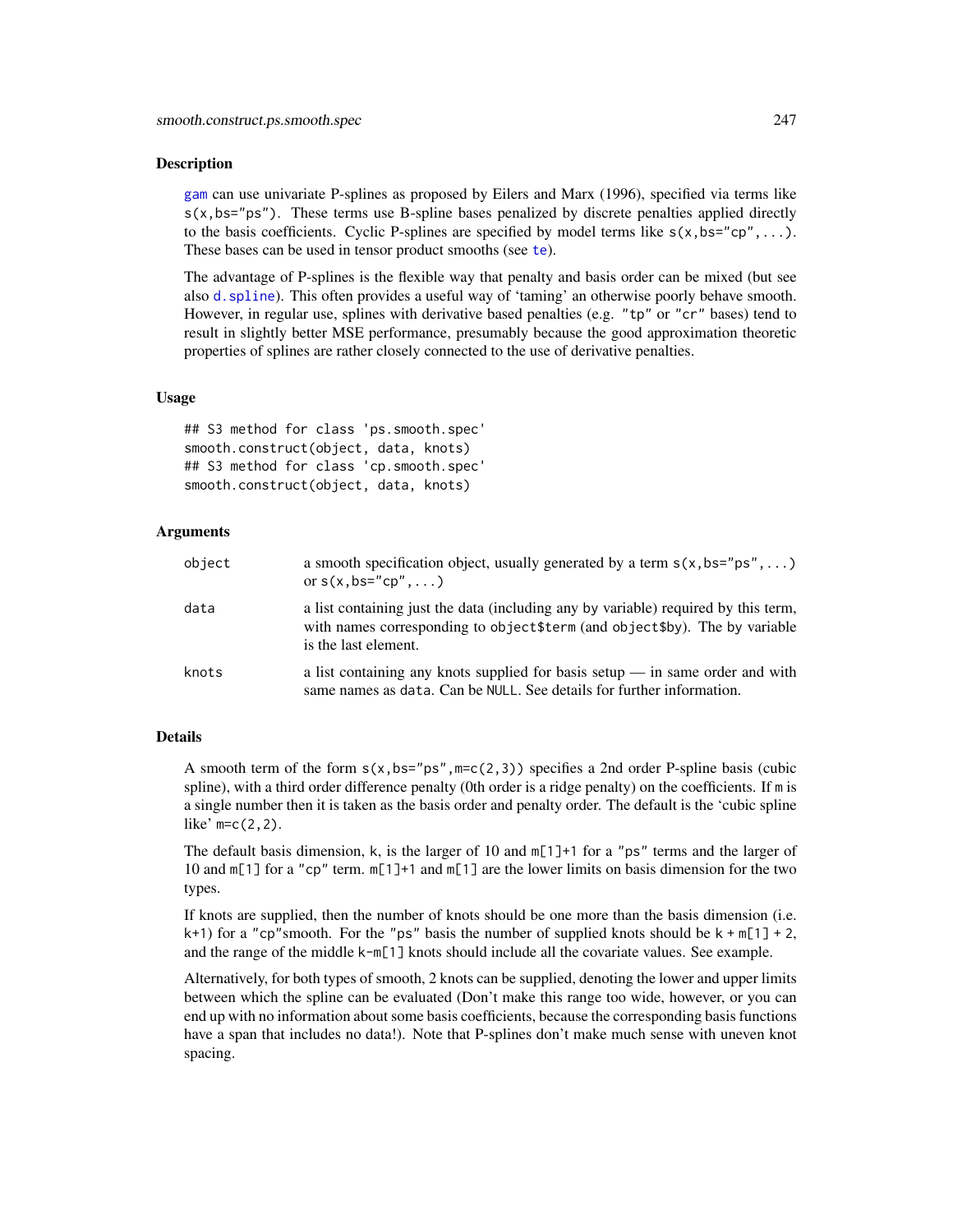Linear extrapolation is used for prediction that requires extrapolation (i.e. prediction outside the range of the interior k-m[1] knots). Such extrapolation is not allowed in basis construction, but is when predicting.

For the "ps" basis it is possible to set flags in the smooth specification object, requesting setup according to the SCOP-spline monotonic smoother construction of Pya and Wood (2015). As yet this is not supported by any modelling functions in mgcv (see package scam). Similarly it is possible to set a deriv flag in a smooth specification or smooth object, so that a model or prediction matrix produces the requested derivative of the spline, rather than evaluating it. See examples below.

### Value

An object of class "pspline. smooth" or "cp. smooth". See smooth. construct, for the elements that this object will contain.

### Author(s)

Simon N. Wood <simon.wood@r-project.org>

#### References

Eilers, P.H.C. and B.D. Marx (1996) Flexible Smoothing with B-splines and Penalties. Statistical Science, 11(2):89-121

Pya, N., and Wood, S.N. (2015). Shape constrained additive models. Statistics and Computing, 25(3), 543-559.

### See Also

[cSplineDes](#page-32-0), [adaptive.smooth](#page-227-0), [d.spline](#page-230-0)

```
## see ?gam
## cyclic example ...
 require(mgcv)
 set.seed(6)
 x \le - sort(runif(200)*10)
 z <- runif(200)
 f <- sin(x*2*pi/10)+.5
 y <- rpois(exp(f),exp(f))
## finished simulating data, now fit model...
 b \leq gam(y \sim s(x,bs="cp") + s(z,bs="ps"),family=poisson)
## example with supplied knot ranges for x and z (can do just one)
 b \leq gam(y \sim s(x,bs="cp") + s(z,bs="ps"),family=poisson,
           knots=list(x=c(0,10),z=c(0,1)))
## example with supplied knots...
 bk \leq gam(y \leq s(x,bs="cp",k=12) + s(z,bs="ps",k=13),family=poisson,
                      knots=list(x=seq(0,10,length=13),z=(-3):13/10))
```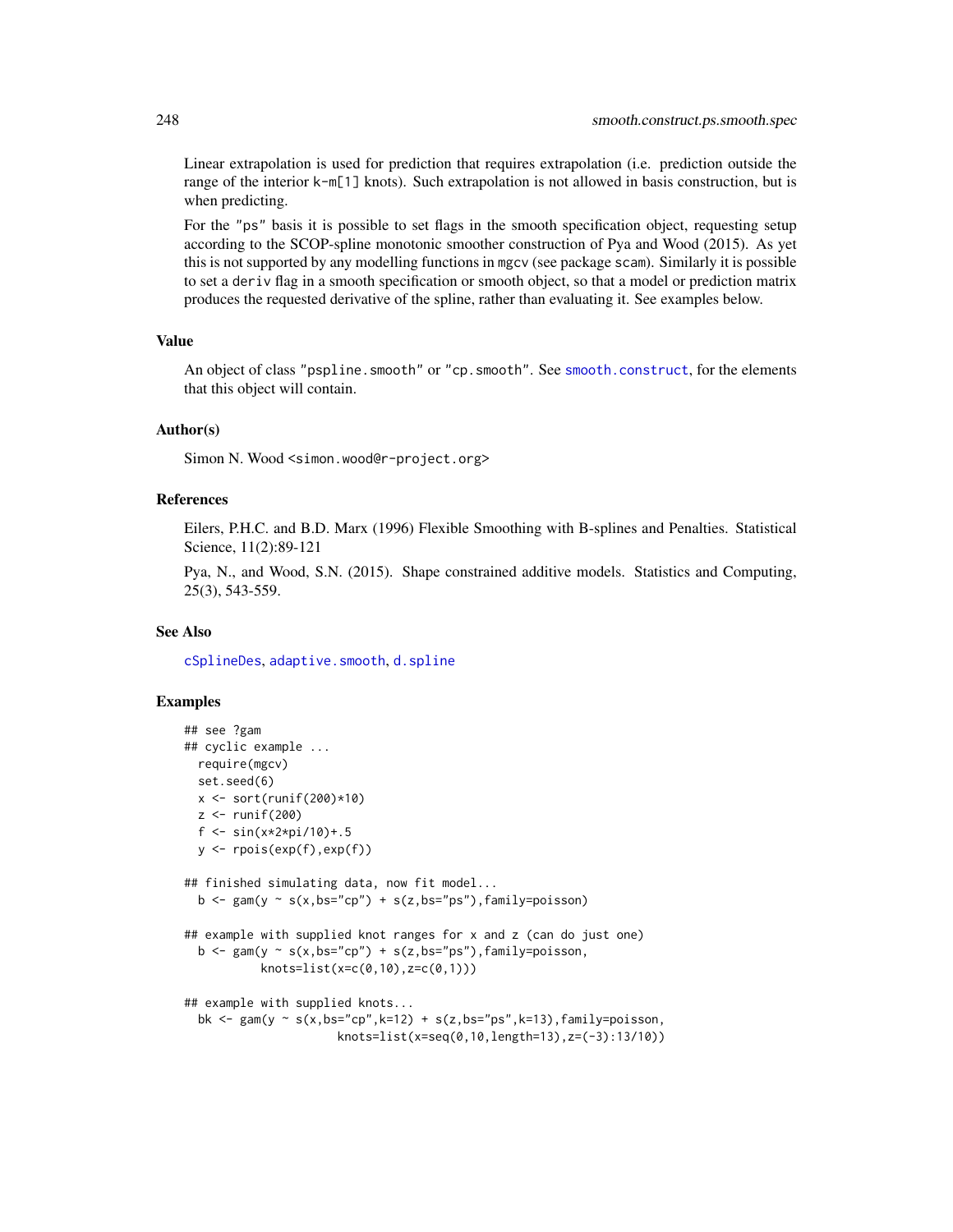```
## plot results...
 par(mfrow=c(2,2))
 plot(b,select=1,shade=TRUE);lines(x,f-mean(f),col=2)
 plot(b,select=2,shade=TRUE);lines(z,0*z,col=2)
 plot(bk,select=1,shade=TRUE);lines(x,f-mean(f),col=2)
 plot(bk,select=2,shade=TRUE);lines(z,0*z,col=2)
## Example using montonic constraints via the SCOP-spline
## construction, and of computng derivatives...
 x \leq -\text{seq}(0,1,\text{length}=100); dat \leq -\text{data-frame}(x)sspec \leq s(x,bs="ps")
 sspec$mono <- 1
  sm <- smoothCon(sspec,dat)[[1]]
  sm$deriv <- 1
 Xd <- PredictMat(sm,dat)
## generate random coeffients in the unconstrainted
## parameterization...
 b \le runif(10) *3 - 2.5## exponentiate those parameters indicated by sm$g.index
## to obtain coefficients meeting the constraints...
 b[sm$g.index] <- exp(b[sm$g.index])
## plot monotonic spline and its derivative
 par(mfrow=c(2,2))
 plot(x,sm$X%*%b,type="l",ylab="f(x)")
 plot(x,Xd%*%b,type="l",ylab="f'(x)")
## repeat for decrease...
 sspec$mono <- -1
 sm1 <- smoothCon(sspec,dat)[[1]]
 sm1$deriv \leq -1Xd1 <- PredictMat(sm1,dat)
 plot(x,sm1$X%*%b,type="l",ylab="f(x)")
 plot(x,Xd1%*%b,type="l",ylab="f'(x)")
## Now with sum to zero constraints as well...
 sspec$mono <- 1
 sm <- smoothCon(sspec,dat,absorb.cons=TRUE)[[1]]
 sm$deriv <- 1
 Xd <- PredictMat(sm,dat)
 b <- b[-1] ## dropping first param
 plot(x,sm$X%*%b,type="l",ylab="f(x)")
 plot(x,Xd%*%b,type="l",ylab="f'(x)")
 sspec$mono <- -1
 sm1 <- smoothCon(sspec,dat,absorb.cons=TRUE)[[1]]
 sm1$deriv <- 1
 Xd1 <- PredictMat(sm1,dat)
 plot(x,sm1$X%*%b,type="l",ylab="f(x)")
 plot(x,Xd1%*%b,type="l",ylab="f'(x)")
```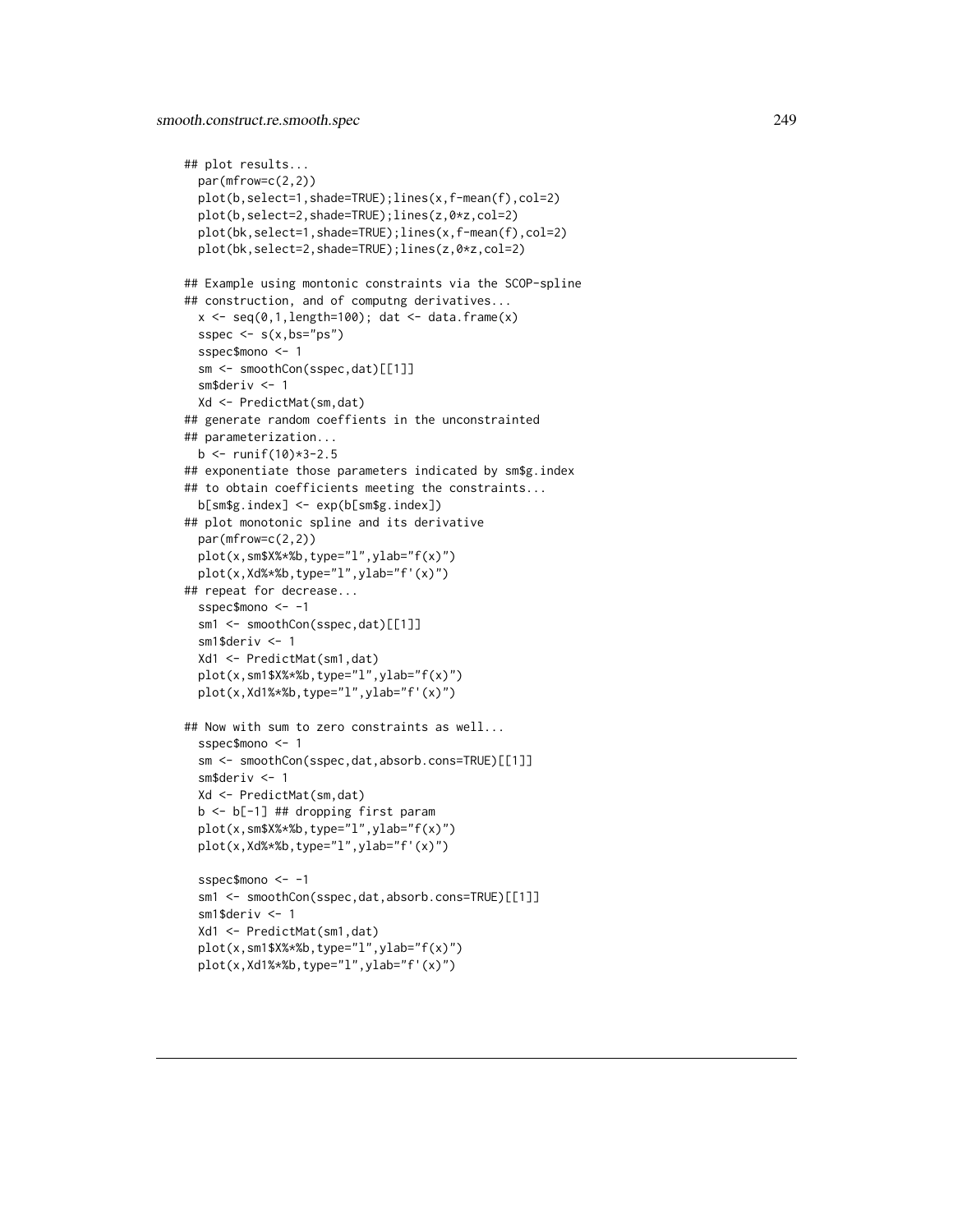smooth.construct.re.smooth.spec

*Simple random effects in GAMs*

## Description

[gam](#page-47-0) can deal with simple independent random effects, by exploiting the link between smooths and random effects to treat random effects as smooths.  $s(x,bs="re")$  implements this. Such terms can can have any number of predictors, which can be any mixture of numeric or factor variables. The terms produce a parametric interaction of the predictors, and penalize the corresponding coefficients with a multiple of the identity matrix, corresponding to an assumption of i.i.d. normality. See details.

### Usage

## S3 method for class 're.smooth.spec' smooth.construct(object, data, knots) ## S3 method for class 'random.effect' Predict.matrix(object, data)

## Arguments

| object | For the smooth, construct method a smooth specification object, usually gen-<br>erated by a term $s(x, \ldots, bs="re",).$ For the predict Matrix method an<br>object of class "random.effect" produced by the smooth.construct method. |
|--------|-----------------------------------------------------------------------------------------------------------------------------------------------------------------------------------------------------------------------------------------|
| data   | a list containing just the data (including any by variable) required by this term,<br>with names corresponding to object\$term (and object\$by). The by variable<br>is the last element.                                                |
| knots  | generically a list containing any knots supplied for basis setup — unused at<br>present.                                                                                                                                                |

### Details

Exactly how the random effects are implemented is best seen by example. Consider the model term  $s(x, z, bs="re")$ . This will result in the model matrix component corresponding to  $\sim x:z-1$  being added to the model matrix for the whole model. The coefficients associated with the model matrix component are assumed i.i.d. normal, with unknown variance (to be estimated). This assumption is equivalent to an identity penalty matrix (i.e. a ridge penalty) on the coefficients. Because such a penalty is full rank, random effects terms do not require centering constraints.

If the nature of the random effect specification is not clear, consider a couple more examples:  $s(x,bs="re")$  results in model.matrix( $rx-1$ ) being appended to the overall model matrix, while  $s(x,v,w,bs="re")$  would result in model.matrix( $\sim x:v:w-1$ ) being appended to the model matrix. In both cases the corresponding model coefficients are assumed i.i.d. normal, and are hence subject to ridge penalties.

Some models require differences between the coefficients corresponding to different levels of the same random effect. See linear. functional. terms for how to implement this.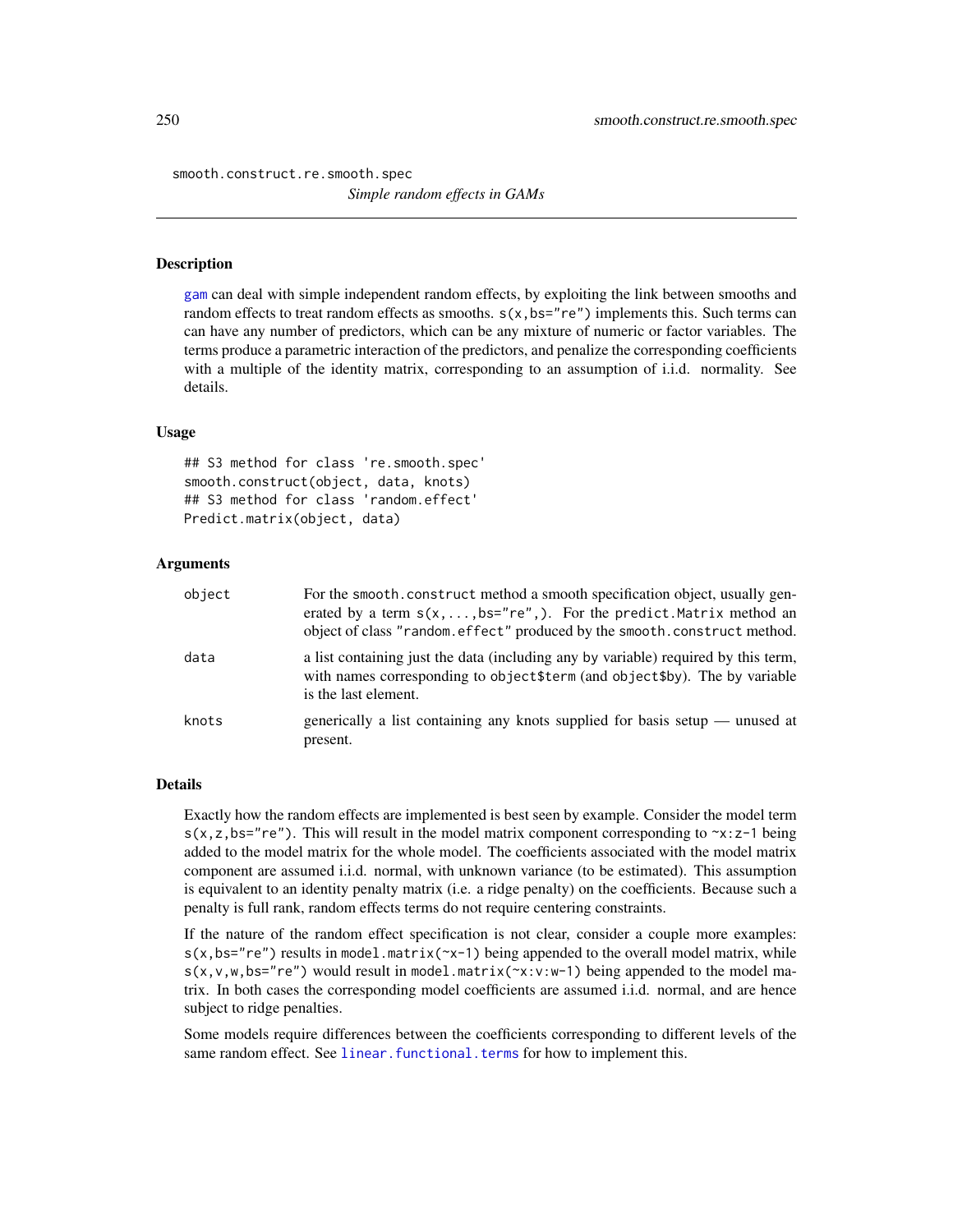If the random effect precision matrix is of the form  $\sum_j \lambda_j S_j$  for known matrices  $S_j$  and unknown parameter[s](#page-208-0)  $\lambda_j$ , then a list containing the  $S_j$  can be supplied in the xt argument of s. In this case an array rank should also be supplied in xt giving the ranks of the  $S_i$  matrices. See simple example below.

Note that smooth ids are not supported for random effect terms. Unlike most smooth terms, side conditions are never applied to random effect terms in the event of nesting (since they are identifiable without side conditions).

Random effects implemented in this way do not exploit the sparse structure of many random effects, and may therefore be relatively inefficient for models with large numbers of random effects, when gamm4 or [gamm](#page-91-0) may be better alternatives. Note also that [gam](#page-47-0) will not support models with more coefficients than data.

The situation in which factor variable random effects intentionally have unobserved levels requires special handling. You should set drop.unused.levels=FALSE in the model fitting function, [gam](#page-47-0), [bam](#page-6-0) or [gamm](#page-91-0), having first ensured that any fixed effect factors do not contain unobserved levels.

The implementation is designed so that supplying random effect factor levels to [predict.gam](#page-184-0) that were not levels of the factor when fitting, will result in the corresponding random effect (or interactions involving it) being set to zero (with zero standard error) for prediction. See [random.effects](#page-200-0) for an example. This is achieved by the Predict.matrix method zeroing any rows of the prediction matrix involving factors that are NA. [predict.gam](#page-184-0) will set any factor observation to NA if it is a level not present in the fit data.

### Value

An object of class "random.effect" or a matrix mapping the coefficients of the random effect to the random effects themselves.

### Author(s)

Simon N. Wood <simon.wood@r-project.org>

## References

Wood, S.N. (2008) Fast stable direct fitting and smoothness selection for generalized additive models. Journal of the Royal Statistical Society (B) 70(3):495-518

### See Also

[gam.vcomp](#page-85-0), [gamm](#page-91-0)

```
## see ?gam.vcomp
```

```
require(mgcv)
## simulate simple random effect example
set.seed(4)
nb <- 50; n <- 400
b \le - rnorm(nb) *2 ## random effect
r <- sample(1:nb,n,replace=TRUE) ## r.e. levels
```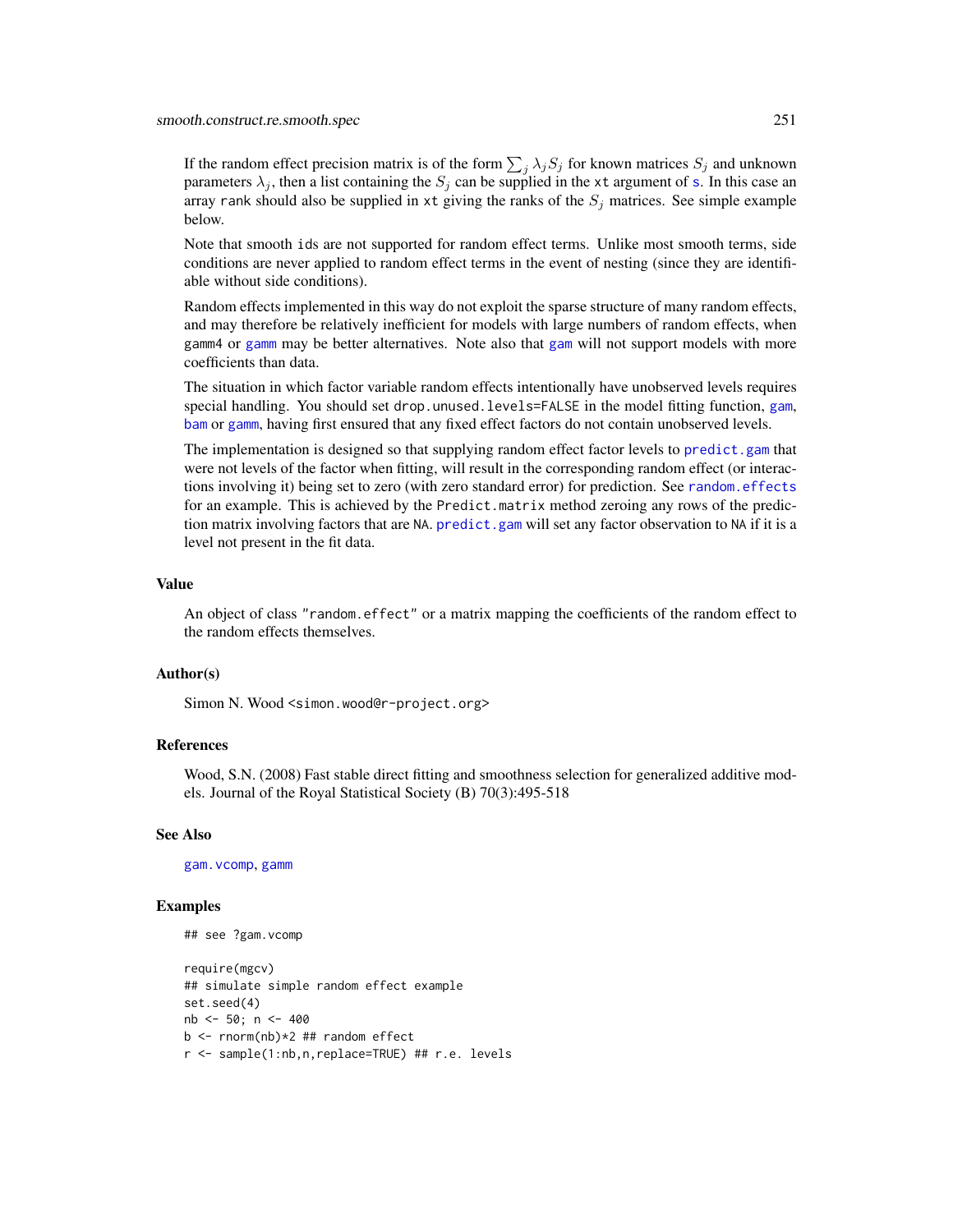```
y \leftarrow 2 + b[r] + \text{norm}(n)r <- factor(r)
## fit model....
b \leq -\text{gam}(y \sim s(r, bs='re''), method="REML")
gam.vcomp(b)
## example with supplied precision matrices...
b \leq c(rnorm(nb/2)*2, rnorm(nb/2)*.5) ## random effect now with 2 variances
r <- sample(1:nb,n,replace=TRUE) ## r.e. levels
y \leftarrow 2 + b[r] + \text{norm}(n)r <- factor(r)
## known precision matrix components...
S <- list(diag(rep(c(1,0),each=nb/2)),diag(rep(c(0,1),each=nb/2)))
b \leq gam(y \sim s(r,bs="re",xt=list(S=S,rank=c(nb/2,nb/2))),method="REML")
gam.vcomp(b)
summary(b)
```
smooth.construct.so.smooth.spec *Soap film smoother constructer*

#### Description

Sets up basis functions and wiggliness penalties for soap film smoothers (Wood, Bravington and Hedley, 2008). Soap film smoothers are based on the idea of constructing a 2-D smooth as a film of soap connecting a smoothly varying closed boundary. Unless smoothing very heavily, the film is distorted towards the data. The smooths are designed not to smooth across boundary features (peninsulas, for example).

The so version sets up the full smooth. The sf version sets up just the boundary interpolating soap film, while the sw version sets up the wiggly component of a soap film (zero on the boundary). The latter two are useful for forming tensor products with soap films, and can be used with [gamm](#page-91-0) and gamm4. To use these to simply set up a basis, then call via the wrapper [smooth.construct2](#page-222-0) or [smoothCon](#page-272-0).

## Usage

```
## S3 method for class 'so.smooth.spec'
smooth.construct(object,data,knots)
## S3 method for class 'sf.smooth.spec'
smooth.construct(object,data,knots)
## S3 method for class 'sw.smooth.spec'
smooth.construct(object,data,knots)
```
## Arguments

object A smooth specification object as produced by a s(...,bs="so",xt=list(bnd=bnd,...)) term in a gam formula. Note that the xt argument to s \*must\* be supplied, and should be a list, containing at least a boundary specification list (see details).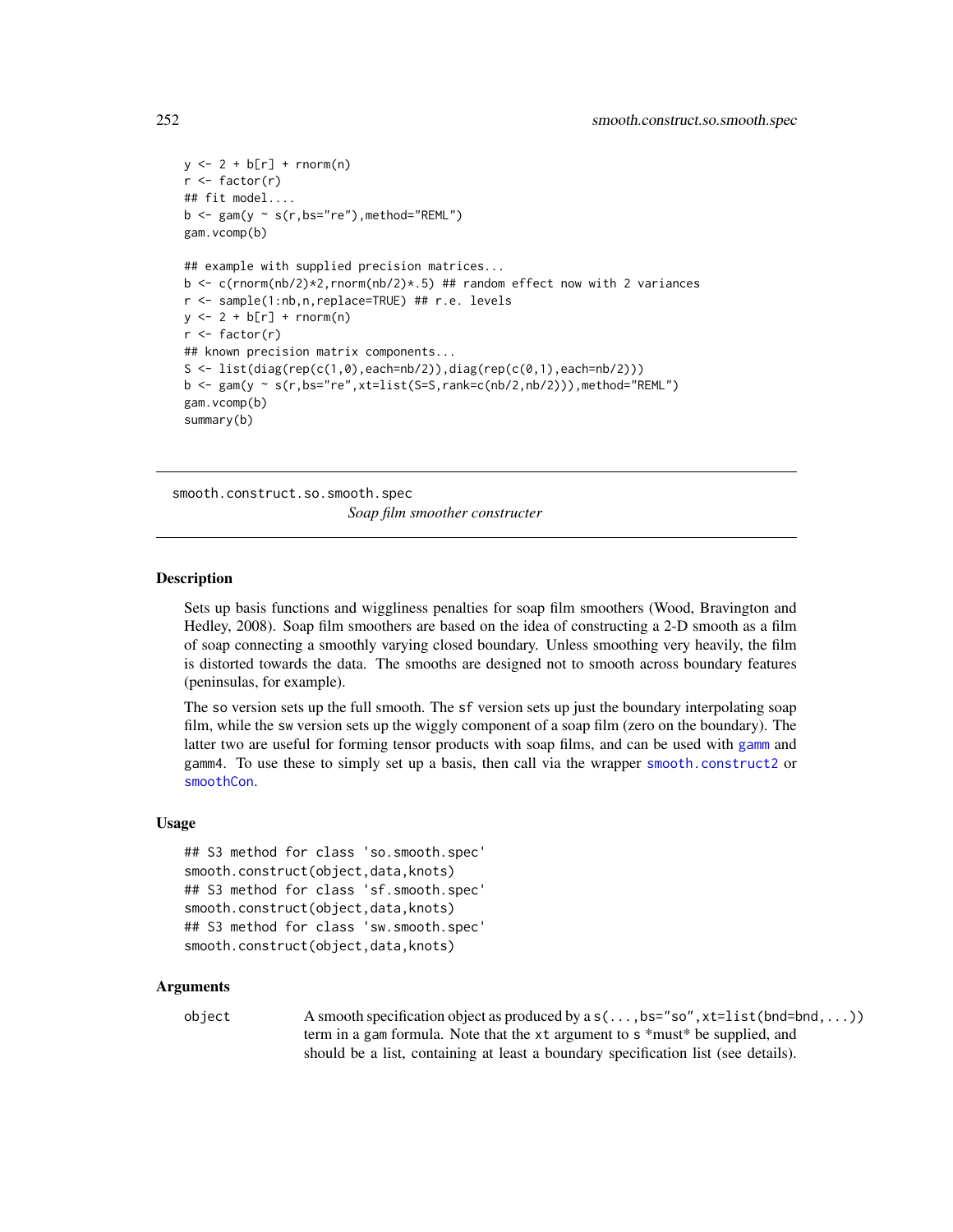|       | xt may also contain various options controlling the boundary smooth (see de-<br>tails), and PDE solution grid. The dimension of the bases for boundary loops<br>is specified via the k argument of s, either as a single number to be used for<br>each boundary loop, or as a vector of different basis dimensions for the various<br>boundary loops. |
|-------|-------------------------------------------------------------------------------------------------------------------------------------------------------------------------------------------------------------------------------------------------------------------------------------------------------------------------------------------------------|
| data  | A list or data frame containing the arguments of the smooth.                                                                                                                                                                                                                                                                                          |
| knots | list or data frame with two named columns specifying the knot locations within<br>the boundary. The column names should match the names of the arguments of<br>the smooth. The number of knots defines the *interior* basis dimension (i.e. it<br>is *not* supplied via argument $k$ of $s$ ).                                                        |

#### Details

For soap film smooths the following \*must\* be supplied:

- k the basis dimension for each boundary loop smooth.
- xt\$bnd the boundary specification for the smooth.
- knots the locations of the interior knots for the smooth.

When used in a GAM then k and xt are supplied via s while knots are supplied in the knots argument of [gam](#page-47-0).

The bnd element of the xt list is a list of lists (or data frames), specifying the loops that define the boundary. Each boundary loop list must contain 2 columns giving the co-ordinates of points defining a boundary loop (when joined sequentially by line segments). Loops should not intersect (not checked). A point is deemed to be in the region of interest if it is interior to an odd number of boundary loops. Each boundary loop list may also contain a column f giving known boundary conditions on a loop.

The bndSpec element of xt, if non-NULL, should contain

- bs the type of cyclic smoothing basis to use: one of "cc" and "cp". If not "cc" then a cyclic p-spline is used, and argument m must be supplied.
- knot.space set to "even" to get even knot spacing with the "cc" basis.
- m 1 or 2 element array specifying order of "cp" basis and penalty.

Currently the code will not deal with more than one level of nesting of loops, or with separate loops without an outer enclosing loop: if there are known boundary conditions (identifiability constraints get awkward).

Note that the function [locator](#page-0-0) provides a simple means for defining boundaries graphically, using something like bnd <-as.data.frame(locator(type="l")), after producing a plot of the domain of interest (right click to stop). If the real boundary is very complicated, it is probably better to use a simpler smooth boundary enclosing the true boundary, which represents the major boundary features that you don't want to smooth across, but doesn't follow every tiny detail.

Model set up, and prediction, involves evaluating basis functions which are defined as the solution to PDEs. The PDEs are solved numerically on a grid using sparse matrix methods, with bilinear interpolation used to obtain values at any location within the smoothing domain. The dimension of the PDE solution grid can be controlled via element nmax (default 200) of the list supplied as argument xt of s in a gam formula: it gives the number of cells to use on the longest grid side.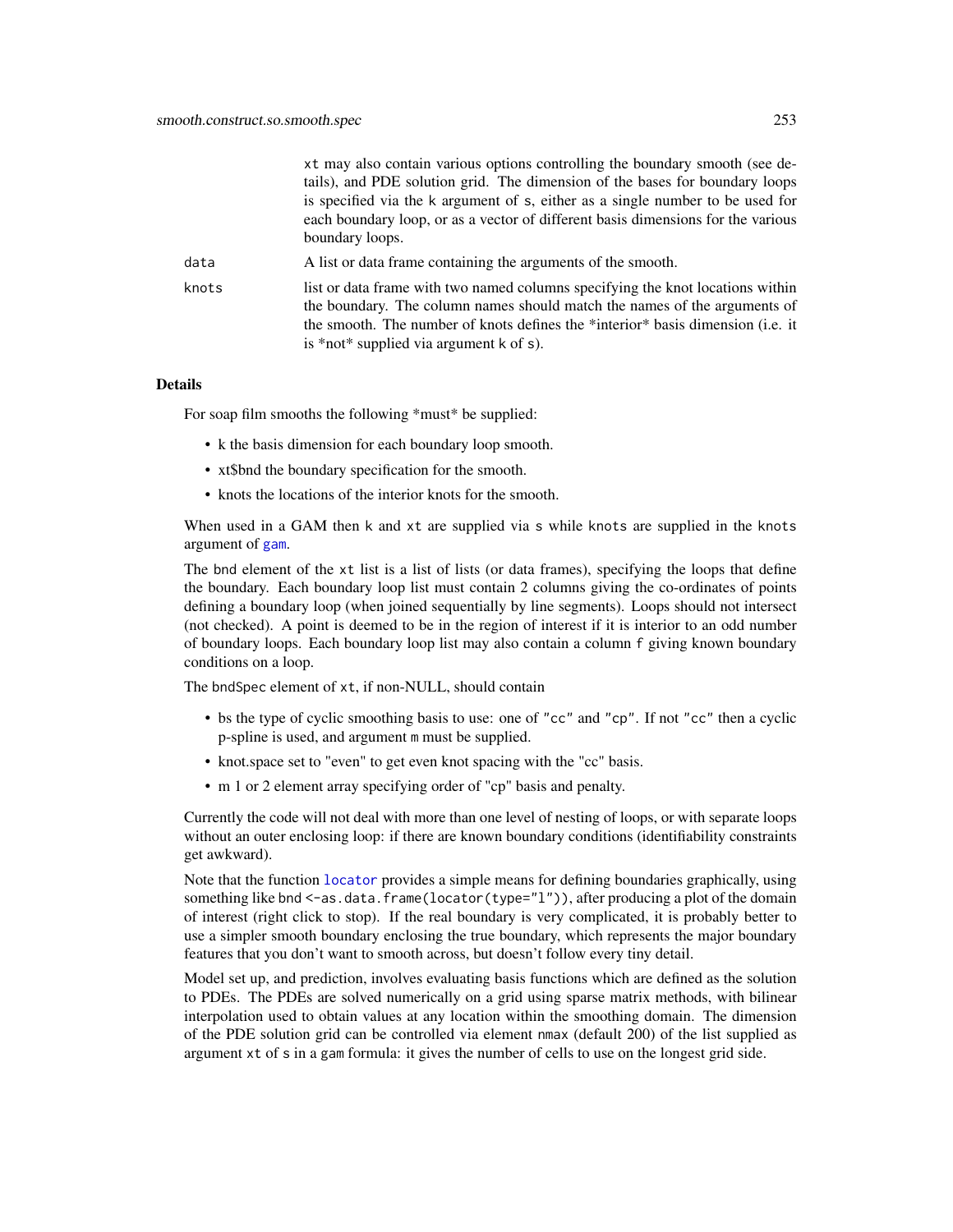A little theory: the soap film smooth  $f(x, y)$  is defined as the solution of

$$
f_{xx} + f_{yy} = g
$$

subject to the condition that  $f = s$ , on the boundary curve, where s is a smooth function (usually a cyclic penalized regression spline). The function  $q$  is defined as the solution of

$$
g_{xx} + g_{yy} = 0
$$

where  $g = 0$  on the boundary curve and  $g(x_k, y_k) = c_k$  at the 'knots' of the surface; the  $c_k$  are model coefficients.

In the simplest case, estimation of the coefficients of f (boundary coefficients plus  $c_k$ 's) is by minimization of

$$
||z - f||^2 + \lambda_s J_s(s) + \lambda_f J_f(f)
$$

where  $J_s$  is usually some cubic spline type wiggliness penalty on the boundary smooth and  $J_f$  is the integral of  $(f_x x + f_y y)^2$  over the interior of the boundary. Both penalties can be expressed as quadratic forms in the model coefficients. The  $\lambda$ 's are smoothing parameters, selectable by GCV, REML, AIC, etc.  $z$  represents noisy observations of  $f$ .

## Value

A list with all the elements of object plus

| sd           | A list defining the PDE solution grid and domain boundary, and including the<br>sparse LU factorization of the PDE coefficient matrix. |
|--------------|----------------------------------------------------------------------------------------------------------------------------------------|
| X            | The model matrix: this will have an "offset" attribute, if there are any known<br>boundary conditions.                                 |
| <sub>S</sub> | List of smoothing penalty matrices (in smallest non-zero submatrix form).                                                              |
| irng         | A vector of scaling factors that have been applied to the model matrix, to ensure<br>nice conditioning.                                |

In addition there are all the elements usually added by smooth.construct methods.

#### WARNINGS

Soap film smooths are quite specialized, and require more setup than most smoothers (e.g. you have to supply the boundary and the interior knots, plus the boundary smooth basis dimension(s)). It is worth looking at the reference.

## Author(s)

Simon N. Wood <simon.wood@r-project.org>

#### References

Wood, S.N., M.V. Bravington and S.L. Hedley (2008) "Soap film smoothing", J.R.Statist.Soc.B 70(5), 931-955.

<https://www.maths.ed.ac.uk/~swood34/>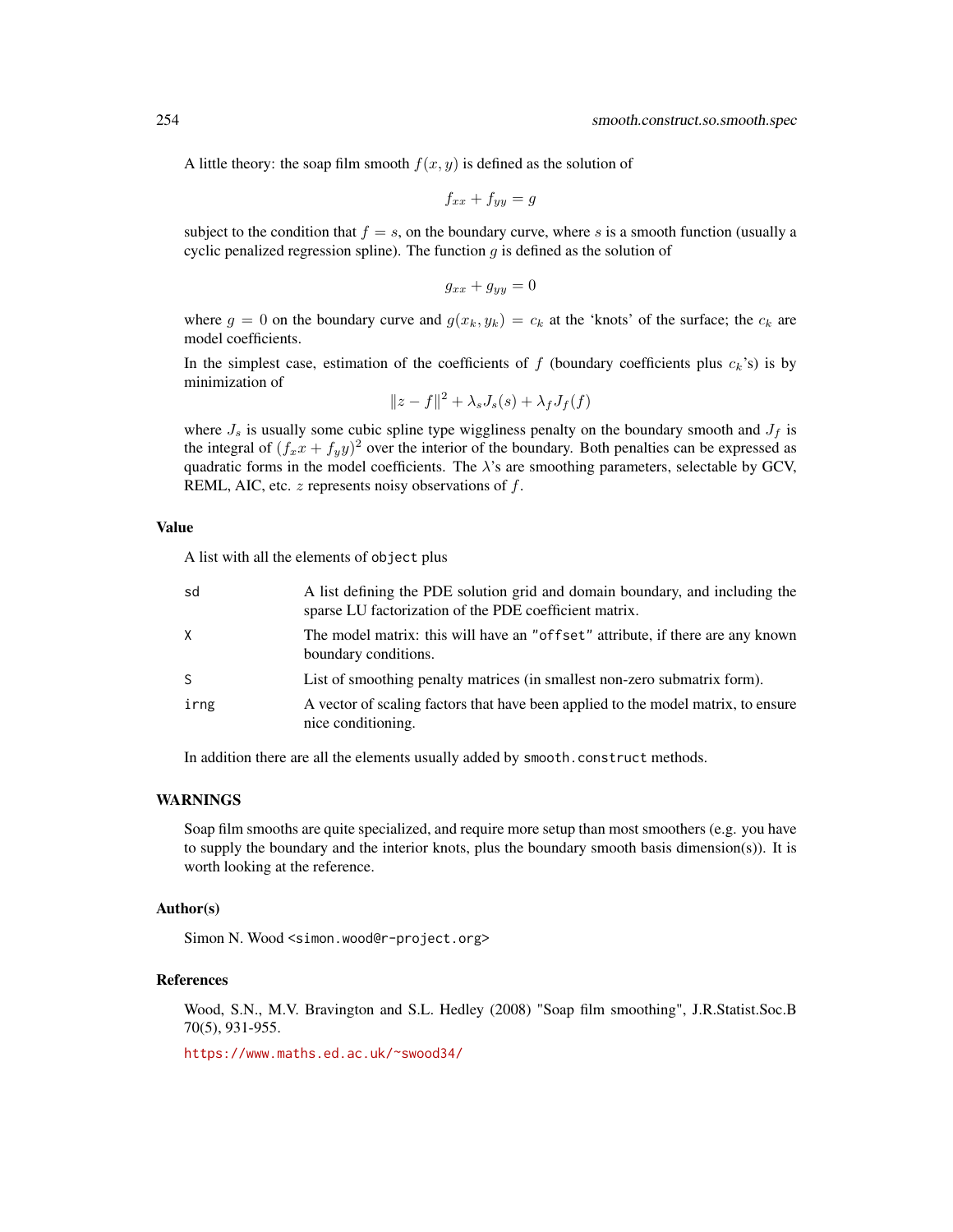# See Also

[Predict.matrix.soap.film](#page-192-0)

# Examples

```
require(mgcv)
```

```
##########################
## simple test function...
##########################
fsb <- list(fs.boundary())
nmax <- 100
## create some internal knots...
knots \leq data.frame(v=rep(seq(-.5,3,by=.5),4),
                    w=rep(c(-.6,-.3,.3,.6),rep(8,4)))
## Simulate some fitting data, inside boundary...
set.seed(0)
n<-600
v <- runif(n)*5-1;w<-runif(n)*2-1
y \leftarrow fs.test(v,w,b=1)names(fsb[[1]]) <- c("v","w")
ind <- inSide(fsb,x=v,y=w) ## remove outsiders
y \le y + \text{norm}(n) \times 3 ## add noise
y \le y [ind];v \le y [ind]; w \le -\sqrt{1}n \leftarrow length(y)
par(mfrow=c(3,2))
## plot boundary with knot and data locations
plot(fsb[[1]]$v,fsb[[1]]$w,type="l");points(knots,pch=20,col=2)
points(v,w,pch=".");
## Now fit the soap film smoother. 'k' is dimension of boundary smooth.
## boundary supplied in 'xt', and knots in 'knots'...
nmax <- 100 ## reduced from default for speed.
b <- gam(y~s(v,w,k=30,bs="so",xt=list(bnd=fsb,nmax=nmax)),knots=knots)
plot(b) ## default plot
plot(b,scheme=1)
plot(b,scheme=2)
plot(b,scheme=3)
vis.gam(b,plot.type="contour")
################################
# Fit same model in two parts...
################################
par(mfrow=c(2,2))
```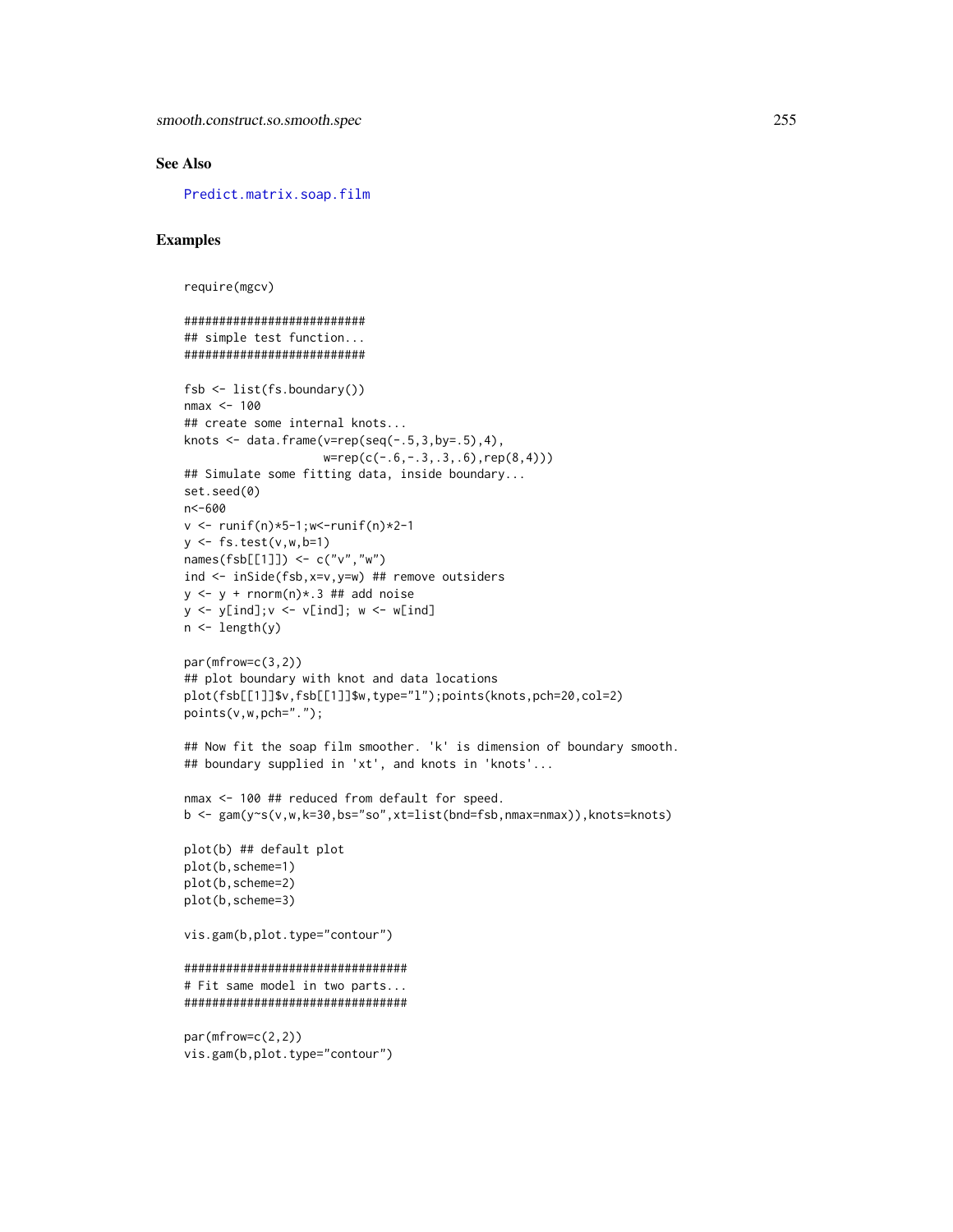```
s(v,w,k=30,bs="sw",xt=list(bnd=fsb,nmax=nmax)) ,knots=knots)
vis.gam(b,plot.type="contour")
plot(b1)
##################################################
## Now an example with known boundary condition...
##################################################
## Evaluate known boundary condition at boundary nodes...
fsb[[1]]$f <- fs.test(fsb[[1]]$v,fsb[[1]]$w,b=1,exclude=FALSE)
## Now fit the smooth...
bk <- gam(y~s(v,w,bs="so",xt=list(bnd=fsb,nmax=nmax)),knots=knots)
plot(bk) ## default plot
##########################################
## tensor product example...
##########################################
set.seed(9)
n < -10000v \le runif(n)*5-1;w\le-runif(n)*2-1
t \le runif(n)
y \leftarrow fs.test(v,w,b=1)y \le y + 4.2y \leftarrow y'(.5 + t)fsb <- list(fs.boundary())
names(fsb[[1]]) <- c("v","w")
ind <- inSide(fsb,x=v,y=w) ## remove outsiders
y \le y [ind]; v \le y [ind]; w \le -y [ind]; t \le -t [ind]
n <- length(y)
y \leftarrow y + \text{rnorm}(n) \times .05 \# \text{#} add noise
knots \leq data.frame(v=rep(seq(-.5,3,by=.5),4),
                     w=rep(c(-.6,-.3,.3,.6),rep(8,4)))
## notice NULL element in 'xt' list - to indicate no xt object for "cr" basis...
bk <- gam(y ~ te(v,w,t,bs=c("sf","cr"),k=c(25,4),d=c(2,1),
          xt=list(list(bnd=fsb,nmax=nmax),NULL))+
          te(v,w,t,bs=c("sw","cr"),k=c(25,4),d=c(2,1),
  xt=list(list(bnd=fsb,nmax=nmax),NULL)),knots=knots)
par(mfrow=c(3,2))
m<-100;n<-50
xm <- seq(-1,3.5,length=m);yn<-seq(-1,1,length=n)
xx \leq -\text{rep}(xm,n);yy\leq-\text{rep}(yn,rep(m,n))tru <- matrix(fs.test(xx,yy),m,n)+4.2 ## truth
image(xm,yn,tru^.5,col=heat.colors(100),xlab="v",ylab="w",
      main="truth")
lines(fsb[[1]]$v,fsb[[1]]$w,lwd=3)
contour(xm,yn,tru^.5,add=TRUE)
```
b1 <- gam(y~s(v,w,k=30,bs="sf",xt=list(bnd=fsb,nmax=nmax))+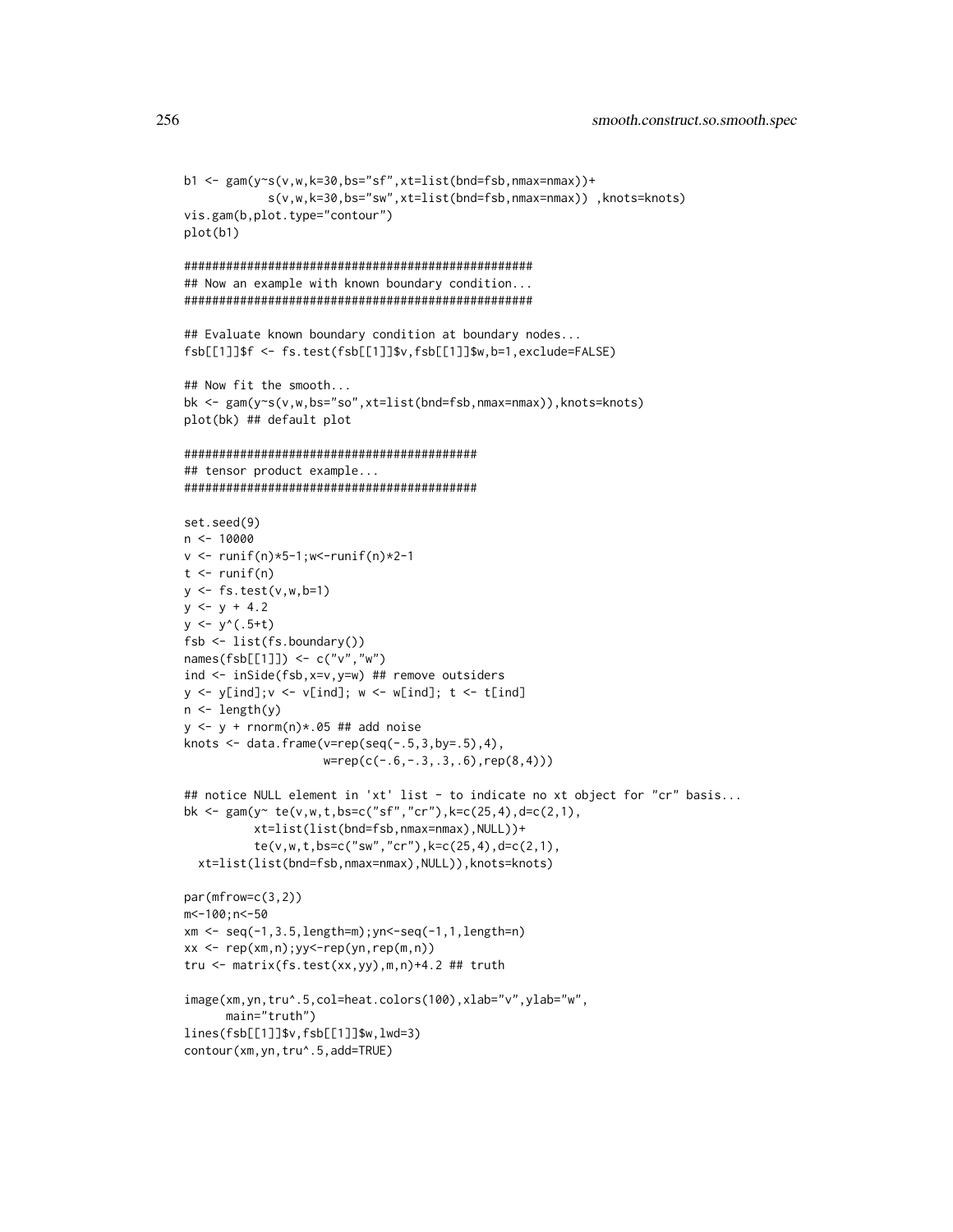```
vis.gam(bk,view=c("v","w"),cond=list(t=0),plot.type="contour")
image(xm,yn,tru,col=heat.colors(100),xlab="v",ylab="w",
      main="truth")
lines(fsb[[1]]$v,fsb[[1]]$w,lwd=3)
contour(xm,yn,tru,add=TRUE)
vis.gam(bk,view=c("v","w"),cond=list(t=.5),plot.type="contour")
image(xm,yn,tru^1.5,col=heat.colors(100),xlab="v",ylab="w",
      main="truth")
lines(fsb[[1]]$v,fsb[[1]]$w,lwd=3)
contour(xm,yn,tru^1.5,add=TRUE)
vis.gam(bk,view=c("v","w"),cond=list(t=1),plot.type="contour")
#############################
# nested boundary example...
#############################
bnd <- list(list(x=0,y=0),list(x=0,y=0))
seq(0,2*pi,length=100) -> theta
bnd[[1]]$x <- sin(theta);bnd[[1]]$y <- cos(theta)
bnd[[2]]$x <- .3 + .3*sin(theta);
bnd[[2]]$y <- .3 + .3*cos(theta)
plot(bnd[[1]]$x,bnd[[1]]$y,type="l")
lines(bnd[[2]]$x,bnd[[2]]$y)
## setup knots
k < - 8xm <- seq(-1,1,length=k);ym <- seq(-1,1,length=k)
x=rep(xm,k);y=rep(ym,rep(k,k))
ind \leq inSide(bnd, x, y)
knots <- data.frame(x=x[ind],y=y[ind])
points(knots$x,knots$y)
## a test function
f1 \le function(x,y) {
 exp(-(x-.3)^2-(y-.3)^2)}
## plot the test function within the domain
par(mfrow=c(2,3))
m<-100;n<-100
xm <- seq(-1,1,length=m);yn<-seq(-1,1,length=n)
x \leftarrow rep(xm,n); y \leftarrow rep(yn, rep(m,n))ff \leftarrow f1(x,y)
ind \leq inSide(bnd, x, y)
ff[!ind] <- NA
image(xm,yn,matrix(ff,m,n),xlab="x",ylab="y")
```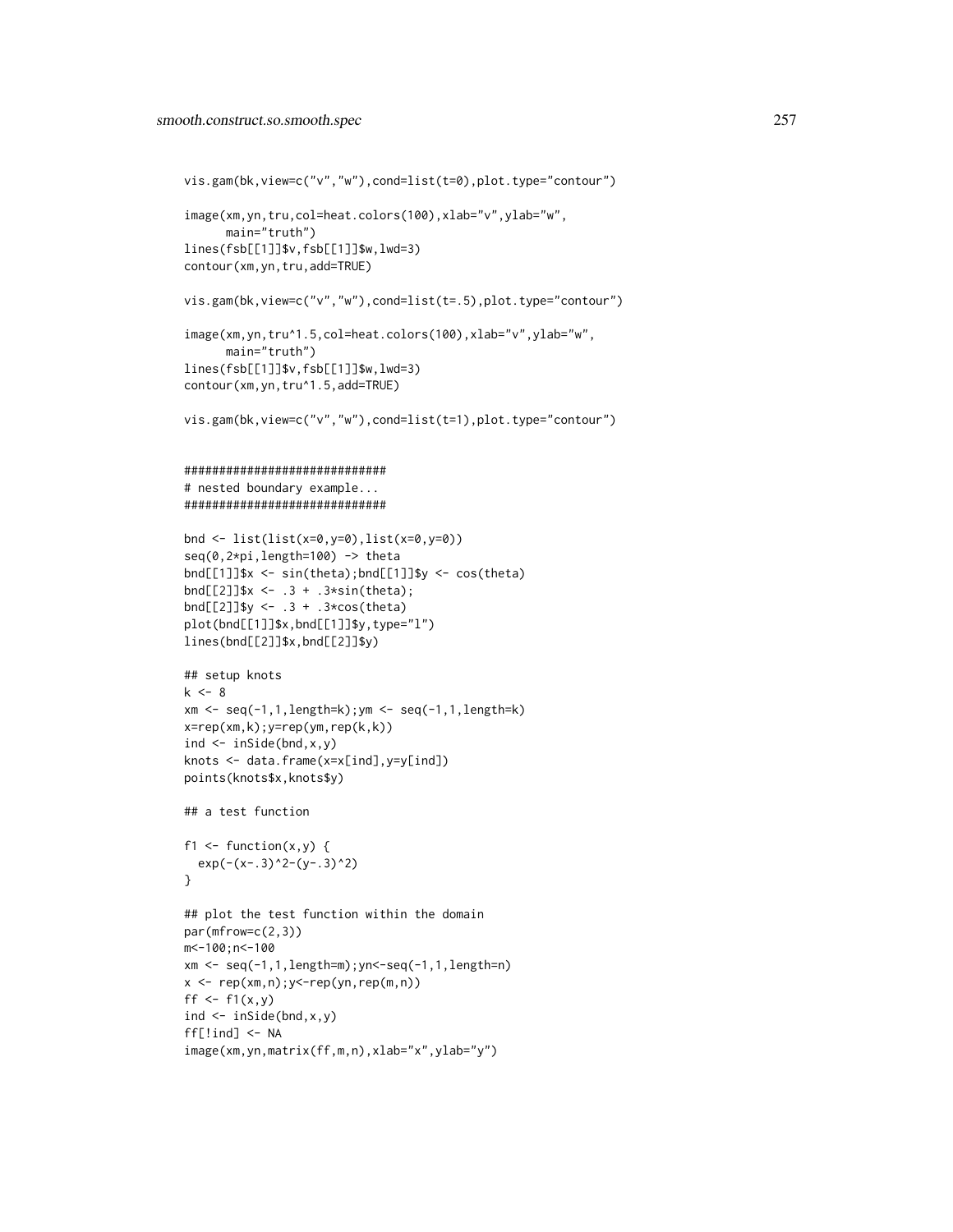```
contour(xm,yn,matrix(ff,m,n),add=TRUE)
lines(bnd[[1]]$x,bnd[[1]]$y,lwd=2);lines(bnd[[2]]$x,bnd[[2]]$y,lwd=2)
## Simulate data by noisy sampling from test function...
set.seed(1)
x \le runif(300)*2-1;y \le runif(300)*2-1
ind \leq inSide(bnd, x, y)
x \leftarrow x[ind]; y \leftarrow y[ind]
n \leftarrow length(x)z \leq f1(x,y) + \text{norm}(n) * .1## Fit a soap film smooth to the noisy data
nmax <- 60
b \leq gam(z~s(x,y,k=c(30,15),bs="so",xt=list(bnd=bnd,nmax=nmax)),
         knots=knots,method="REML")
plot(b) ## default plot
vis.gam(b,plot.type="contour") ## prettier version
## trying out separated fits....
ba <- gam(z~s(x,y,k=c(30,15),bs="sf",xt=list(bnd=bnd,nmax=nmax))+
          s(x,y,k=c(30,15),bs="sw",xt=list(bnd=bnd,nmax=nnax)),knots=knots,method="REML")
plot(ba)
vis.gam(ba,plot.type="contour")
```
smooth.construct.sos.smooth.spec *Splines on the sphere*

# <span id="page-257-0"></span>**Description**

[gam](#page-47-0) can use isotropic smooths on the sphere, via terms like  $s(la, lo, bs="sos", m=2, k=100)$ . There must be exactly 2 arguments to such a smooth. The first is taken to be latitude (in degrees) and the second longitude (in degrees). m (default 0) is an integer in the range -1 to 4 determining the order of the penalty used. For  $m > 0$ ,  $(m+2)/2$  is the penalty order, with  $m=2$  equivalent to the usual second derivative penalty. m=0 signals to use the 2nd order spline on the sphere, computed by Wendelberger's (1981) method.  $m = -1$  results in a Duchon. spline being used (with  $m=2$  and s=1/2), following an unpublished suggestion of Jean Duchon.

k (default 50) is the basis dimension.

# Usage

```
## S3 method for class 'sos.smooth.spec'
smooth.construct(object, data, knots)
## S3 method for class 'sos.smooth'
Predict.matrix(object, data)
```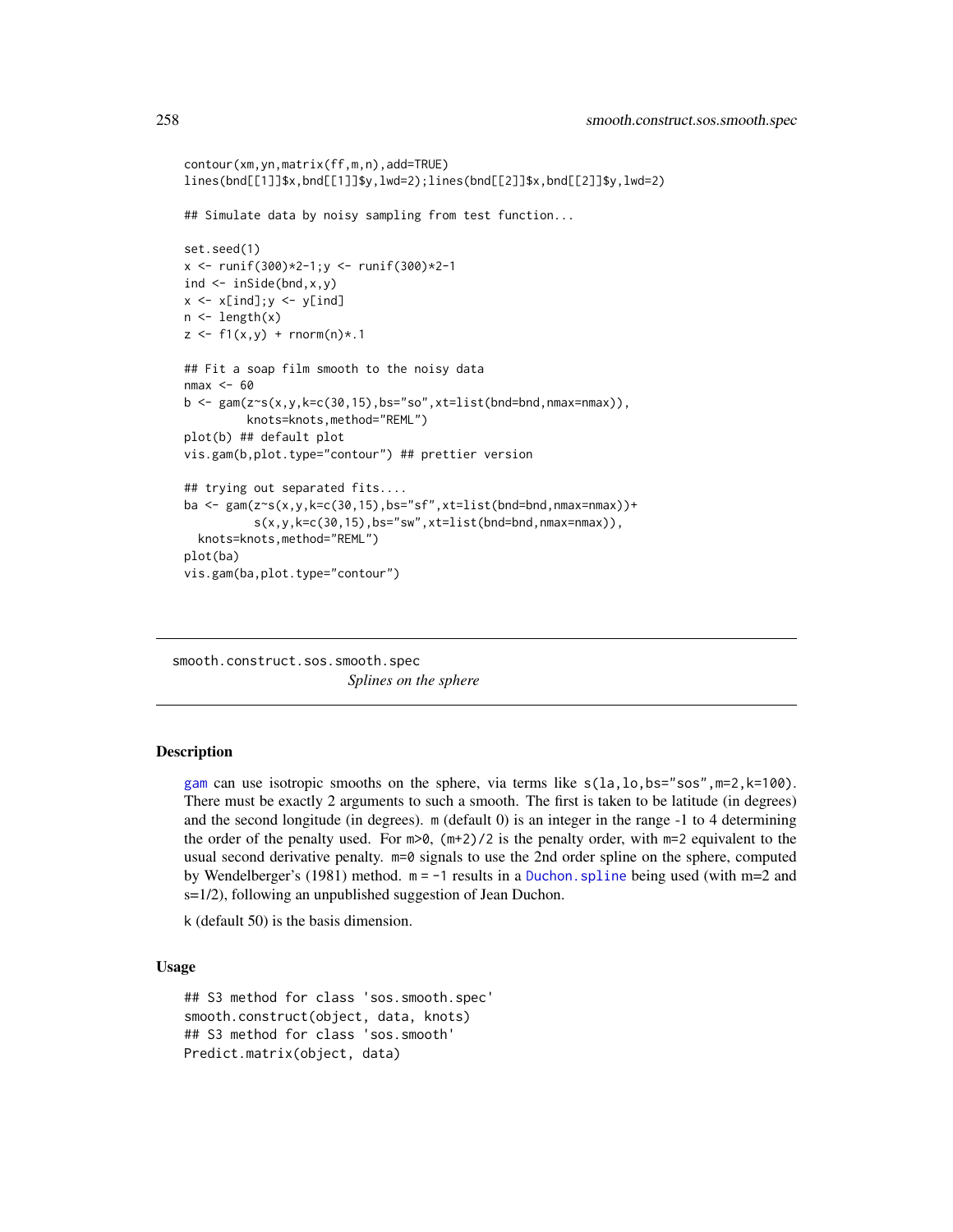#### **Arguments**

| object | a smooth specification object, usually generated by a term $s(\ldots, bs="s\alpha'', \ldots)$ .                                                                                            |
|--------|--------------------------------------------------------------------------------------------------------------------------------------------------------------------------------------------|
| data   | a list containing just the data (including any by variable) required by this term,<br>with names corresponding to object \$term (and object \$by). The by variable<br>is the last element. |
| knots  | a list containing any knots supplied for basis setup $-$ in same order and with<br>same names as data. Can be NULL                                                                         |

# Details

For  $m > 0$ , the smooths implemented here are based on the pseudosplines on the sphere of Wahba (1981) (there is a correction of table 1 in 1982, but the correction has a misprint in the definition of A — the A given in the 1981 paper is correct). For  $m=0$  (default) then a second order spline on the sphere is used which is the analogue of a second order thin plate spline in 2D: the computation is based on Chapter 4 of Wendelberger, 1981. Optimal low rank approximations are obtained using exactly the approach given in Wood (2003). For  $m = -1$  a smooth of the general type discussed in Duchon (1977) is used: the sphere is embedded in a 3D Euclidean space, but smoothing employs a penalty based on second derivatives (so that locally as the smoothing parameter tends to zero we recover a "normal" thin plate spline on the tangent space). This is an unpublished suggestion of Jean Duchon.  $m = -2$  is the same but with first derivative penalization.

Note that the null space of the penalty is always the space of constant functions on the sphere, whatever the order of penalty.

This class has a plot method, with 3 schemes. scheme==0 plots one hemisphere of the sphere, projected onto a circle. The plotting sphere has the north pole at the top, and the 0 meridian running down the middle of the plot, and towards the viewer. The smoothing sphere is rotated within the plotting sphere, by specifying the location of its pole in the co-ordinates of the viewing sphere. theta, phi give the longitude and latitude of the smoothing sphere pole within the plotting sphere (in plotting sphere co-ordinates). (You can visualize the smoothing sphere as a globe, free to rotate within the fixed transparent plotting sphere.) The value of the smooth is shown by a heat map overlaid with a contour plot. lat, lon gridlines are also plotted.

scheme==1 is as scheme==0, but in black and white, without the image plot. scheme>1 calls the default plotting method with scheme decremented by 2.

# Value

An object of class "sos.smooth". In addition to the usual elements of a smooth class documented under [smooth.construct](#page-222-0), this object will contain:

| Xu | A matrix of the unique covariate combinations for this smooth (the basis is con-<br>structed by first stripping out duplicate locations). |
|----|-------------------------------------------------------------------------------------------------------------------------------------------|
| UZ | The matrix mapping the parameters of the reduced rank spline back to the pa-<br>rameters of a full spline.                                |

#### Author(s)

Simon Wood <simon.wood@r-project.org>, with help from Grace Wahba (m=0 case) and Jean Duchon  $(m = -1$  case).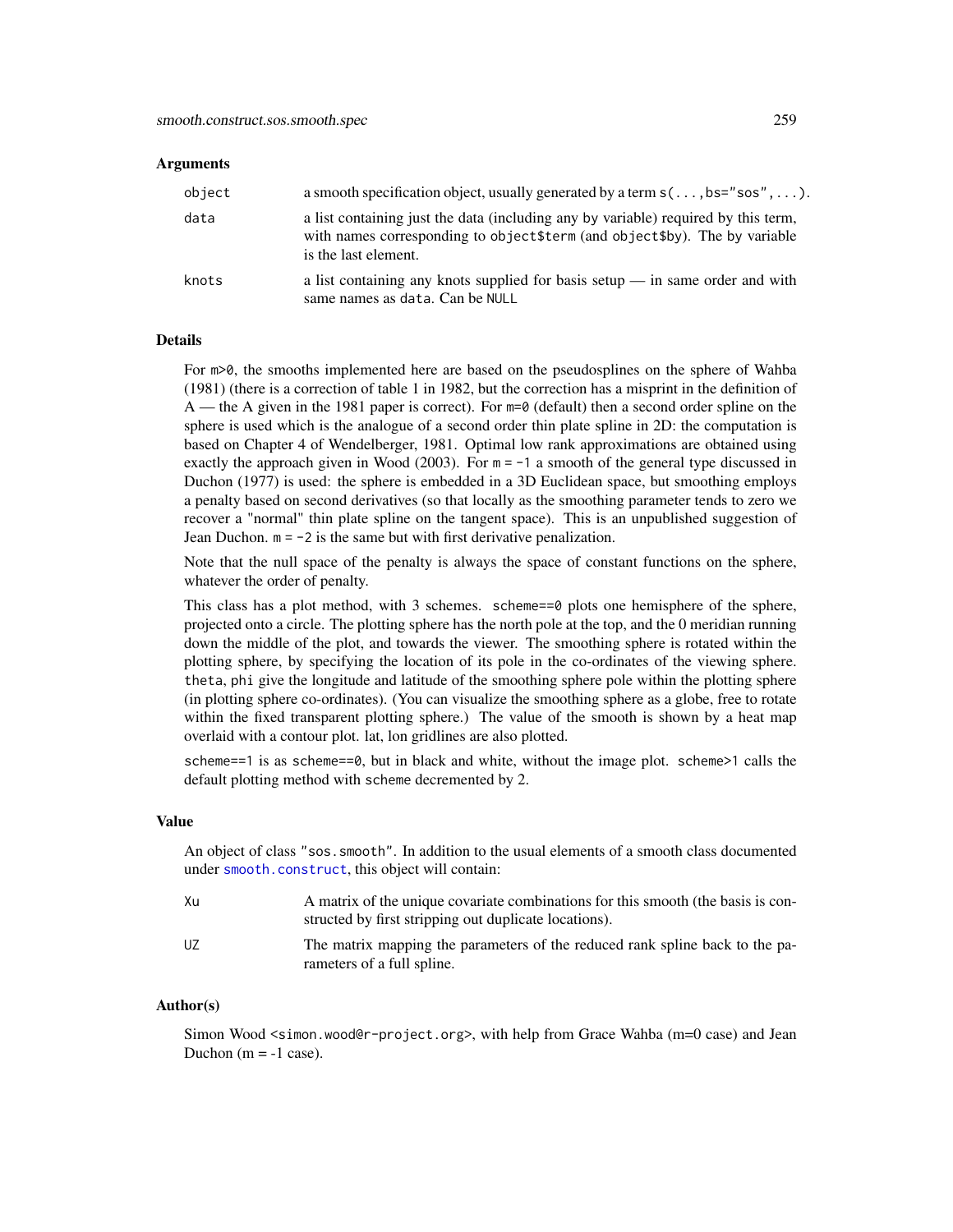## References

Wahba, G. (1981) Spline interpolation and smoothing on the sphere. SIAM J. Sci. Stat. Comput. 2(1):5-16

Wahba, G. (1982) Erratum. SIAM J. Sci. Stat. Comput. 3(3):385-386.

Wendelberger, J. (1981) PhD Thesis, University of Winsconsin.

Wood, S.N. (2003) Thin plate regression splines. J.R.Statist.Soc.B 65(1):95-114

# See Also

[Duchon.spline](#page-235-0)

## Examples

```
require(mgcv)
set.seed(0)
n < -400f \leq function(la,lo) { ## a test function...
  sin(lo)*cos(la-.3)
}
## generate with uniform density on sphere...
lo <- runif(n)*2*pi-pi ## longitude
la <- runif(3*n)*pi-pi/2
ind \le runif(3*n)\lecos(la)
1a \leftarrow la[ind];la <- la[1:n]
ff <- f(la,lo)
y \leftarrow ff + rnorm(n) * .2 # # test data## generate data for plotting truth...
lam <- seq(-pi/2,pi/2,length=30)
lom <- seq(-pi,pi,length=60)
gr <- expand.grid(la=lam,lo=lom)
fz <- f(gr$la,gr$lo)
zm <- matrix(fz,30,60)
require(mgcv)
dat \le data.frame(la = la *180/pi,lo = lo *180/pi,y=y)
## fit spline on sphere model...
bp <- gam(y~s(la,lo,bs="sos",k=60),data=dat)
## pure knot based alternative...
ind \leq sample(1:n,100)bk <- gam(y~s(la,lo,bs="sos",k=60),
      knots=list(la=dat$la[ind],lo=dat$lo[ind]),data=dat)
```
 $b \leq -bp$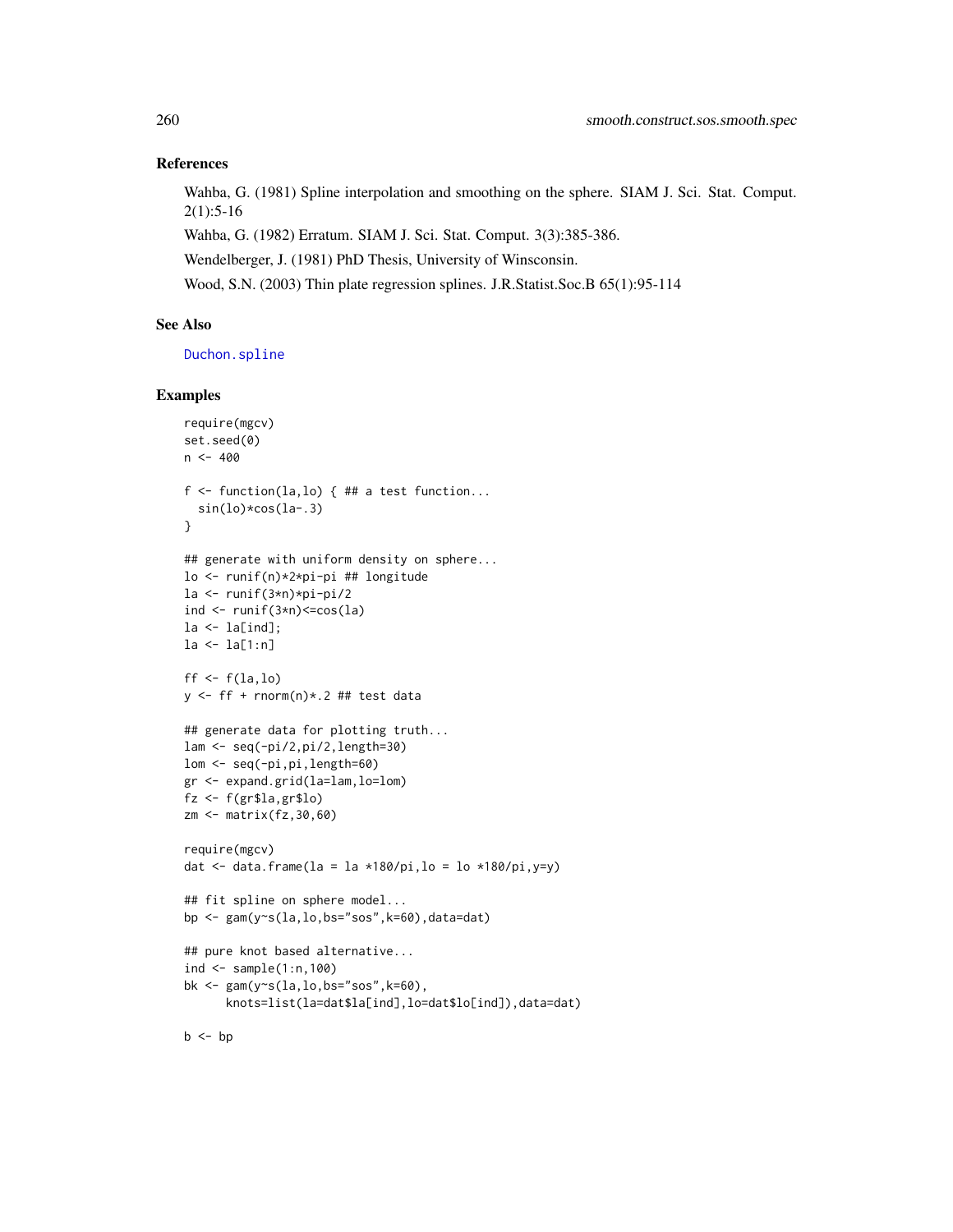```
cor(fitted(b),ff)
## plot results and truth...
pd <- data.frame(la=gr$la*180/pi,lo=gr$lo*180/pi)
fv <- matrix(predict(b,pd),30,60)
par(mfrow=c(2,2),mar=c(4,4,1,1))
contour(lom,lam,t(zm))
contour(lom,lam,t(fv))
plot(bp,rug=FALSE)
plot(bp,scheme=1,theta=-30,phi=20,pch=19,cex=.5)
```
smooth.construct.t2.smooth.spec *Tensor product smoothing constructor*

## Description

A special smooth.construct method function for creating tensor product smooths from any combination of single penalty marginal smooths, using the construction of Wood, Scheipl and Faraway (2013).

## Usage

## S3 method for class 't2.smooth.spec' smooth.construct(object, data, knots)

#### Arguments

| object | a smooth specification object of class t2. smooth. spec, usually generated by a<br>term like $t2(x, z)$ in a gam model formula                                                             |
|--------|--------------------------------------------------------------------------------------------------------------------------------------------------------------------------------------------|
| data   | a list containing just the data (including any by variable) required by this term,<br>with names corresponding to object \$term (and object \$by). The by variable<br>is the last element. |
| knots  | a list containing any knots supplied for basis setup $\frac{1}{2}$ in same order and with<br>same names as data. Can be NULL. See details for further information.                         |

#### Details

Tensor product smooths are smooths of several variables which allow the degree of smoothing to be different with respect to different variables. They are useful as smooth interaction terms, as they are invariant to linear rescaling of the covariates, which means, for example, that they are insensitive to the measurement units of the different covariates. They are also useful whenever isotropic smoothing is inappropriate. See [t2](#page-282-0), [te](#page-287-0), [smooth.construct](#page-222-0) and [smooth.terms](#page-266-0). The construction employed here produces tensor smooths for which the smoothing penalties are non-overlapping portions of the identity matrix. This makes their estimation by mixed modelling software rather easy.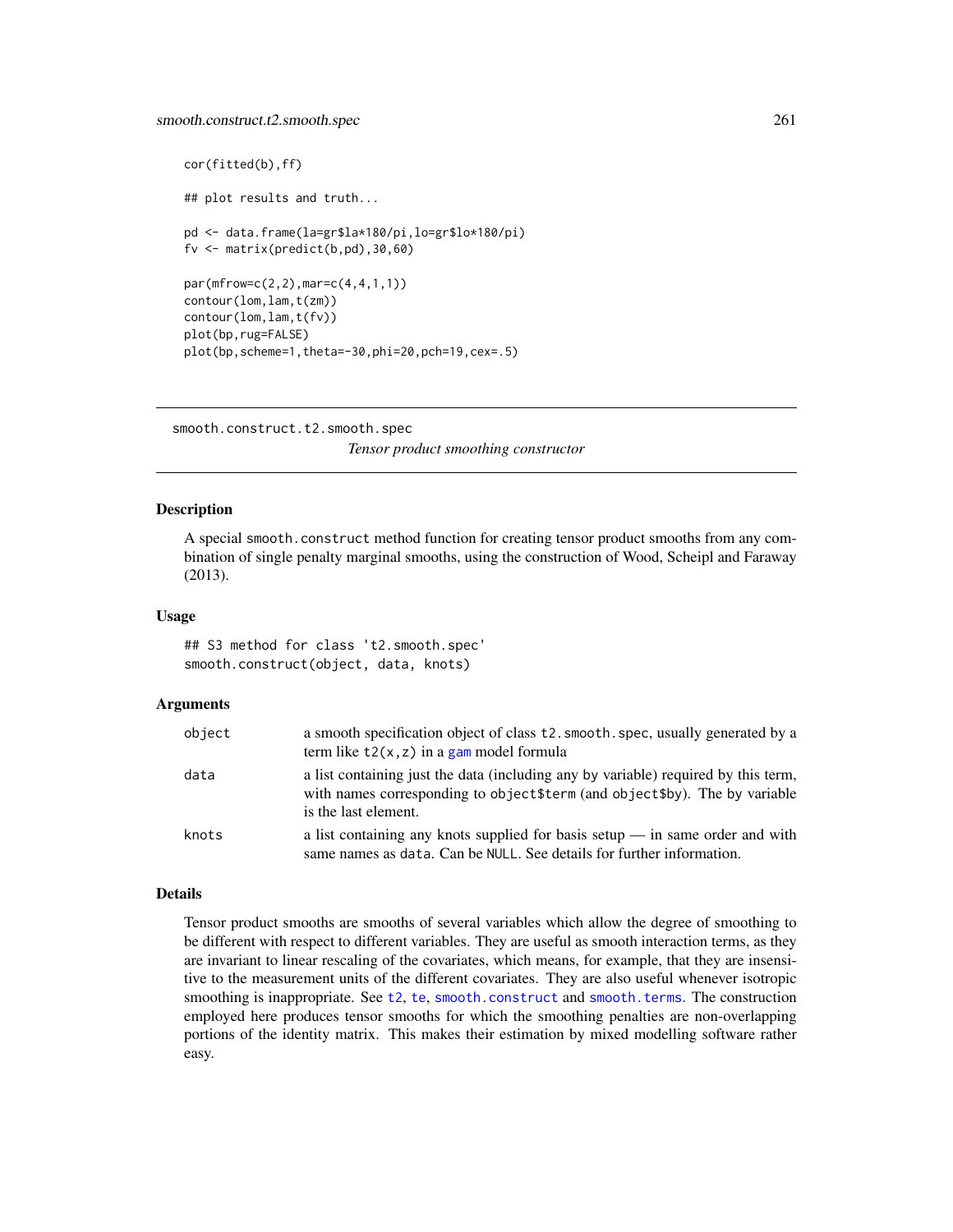# Value

An object of class "t2.smooth".

# Author(s)

Simon N. Wood <simon.wood@r-project.org>

# References

Wood, S.N., F. Scheipl and J.J. Faraway (2013) Straightforward intermediate rank tensor product smoothing in mixed models. Statistics and Computing 23: 341-360.

# See Also

[t2](#page-282-0)

## Examples

## see ?t2

smooth.construct.tensor.smooth.spec

*Tensor product smoothing constructor*

# Description

A special smooth.construct method function for creating tensor product smooths from any combination of single penalty marginal smooths.

#### Usage

```
## S3 method for class 'tensor.smooth.spec'
smooth.construct(object, data, knots)
```
# Arguments

| object | a smooth specification object of class tensor. smooth. spec, usually generated<br>by a term like $te(x, z)$ in a gam model formula                                                         |
|--------|--------------------------------------------------------------------------------------------------------------------------------------------------------------------------------------------|
| data   | a list containing just the data (including any by variable) required by this term,<br>with names corresponding to object \$term (and object \$by). The by variable<br>is the last element. |
| knots  | a list containing any knots supplied for basis setup $\frac{1}{2}$ in same order and with<br>same names as data. Can be NULL. See details for further information.                         |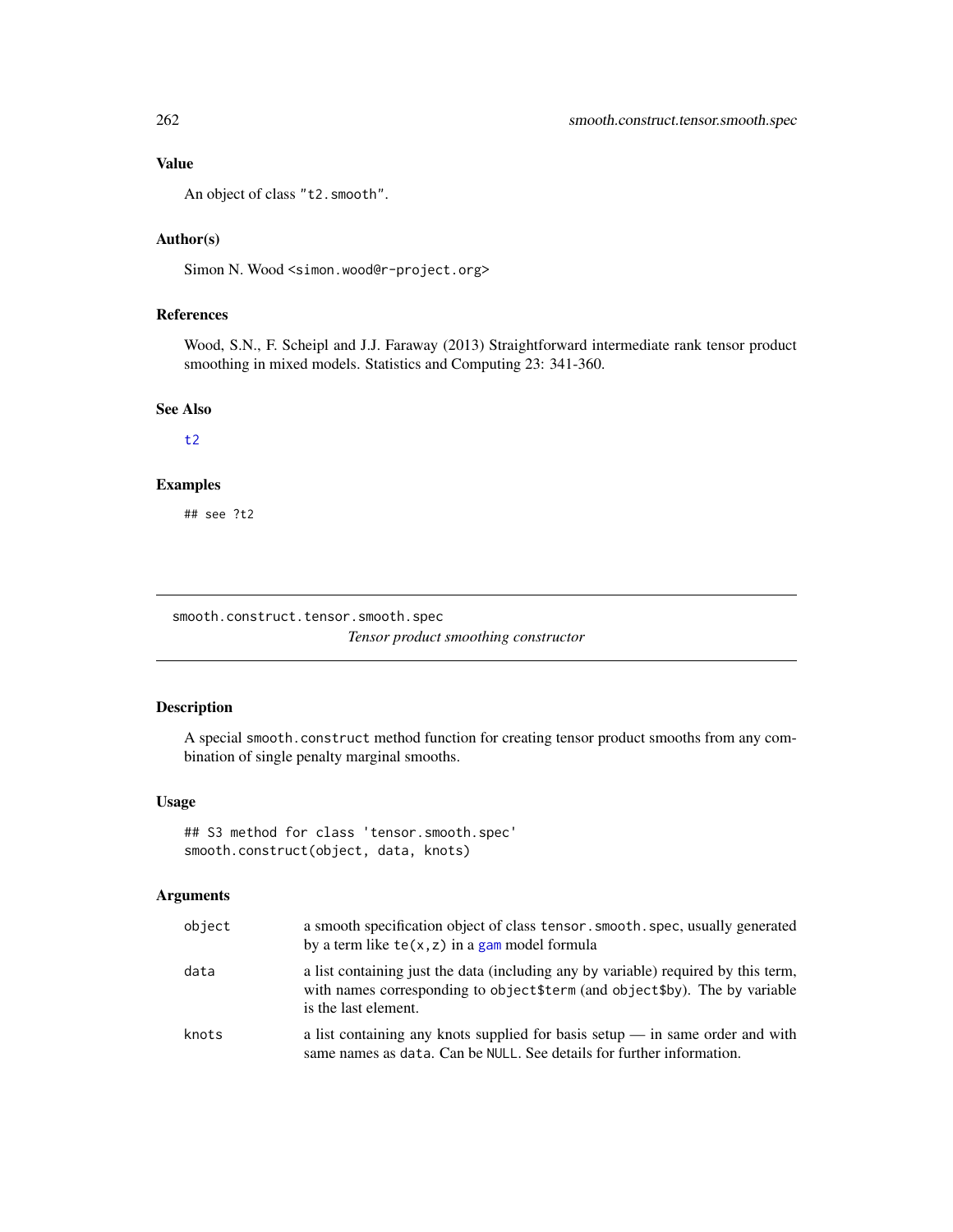#### Details

Tensor product smooths are smooths of several variables which allow the degree of smoothing to be different with respect to different variables. They are useful as smooth interaction terms, as they are invariant to linear rescaling of the covariates, which means, for example, that they are insensitive to the measurement units of the different covariates. They are also useful whenever isotropic smoothing is inappropriate. See [te](#page-287-0), [smooth.construct](#page-222-0) and [smooth.terms](#page-266-0).

## Value

An object of class "tensor.smooth". See [smooth.construct](#page-222-0), for the elements that this object will contain.

## Author(s)

Simon N. Wood <simon.wood@r-project.org>

#### References

Wood, S.N. (2006) Low rank scale invariant tensor product smooths for generalized additive mixed models. Biometrics 62(4):1025-1036

## See Also

[cSplineDes](#page-32-0)

#### Examples

## see ?gam

smooth.construct.tp.smooth.spec *Penalized thin plate regression splines in GAMs*

## <span id="page-262-0"></span>Description

[gam](#page-47-0) can use isotropic smooths of any number of variables, specified via terms like  $s(x, z, bs="tp", m=3)$ (or just  $s(x, z)$  as this is the default basis). These terms are based on thin plate regression splines. m specifies the order of the derivatives in the thin plate spline penalty.

If m is a vector of length 2 and the second element is zero, then the penalty null space of the smooth is not included in the smooth: this is useful if you need to test whether a smooth could be replaced by a linear term, or construct models with odd nesting structures.

Thin plate regression splines are constructed by starting with the basis and penalty for a full thin plate spline and then truncating this basis in an optimal manner, to obtain a low rank smoother. Details are given in Wood (2003). One key advantage of the approach is that it avoids the knot placement problems of conventional regression spline modelling, but it also has the advantage that smooths of lower rank are nested within smooths of higher rank, so that it is legitimate to use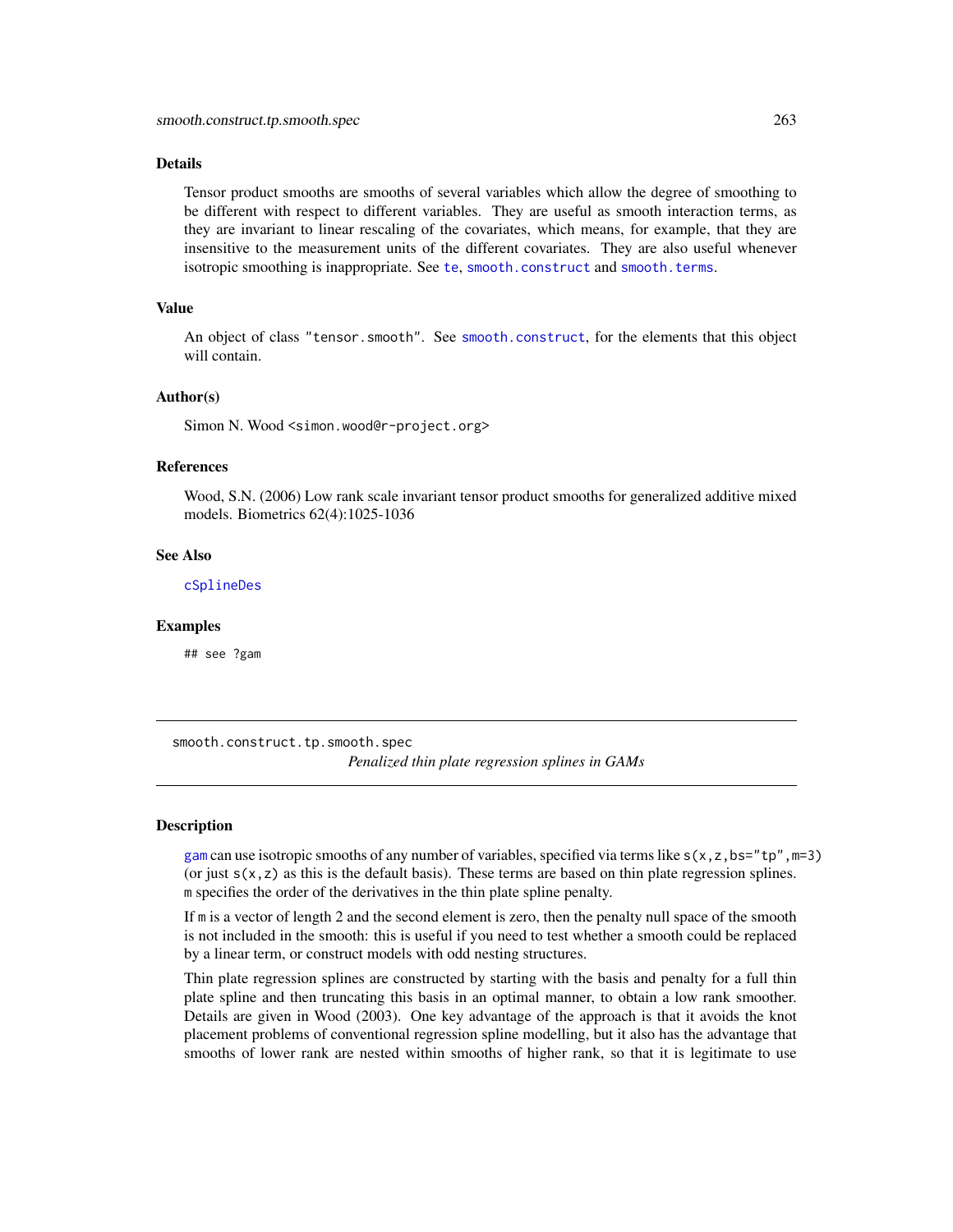conventional hypothesis testing methods to compare models based on pure regression splines. Note that the basis truncation does not change the meaning of the thin plate spline penalty (it penalizes exactly what it would have penalized for a full thin plate spline).

The t.p.r.s. basis and penalties can become expensive to calculate for large datasets. For this reason the default behaviour is to randomly subsample max.knots unique data locations if there are more than max.knots such, and to use the sub-sample for basis construction. The sampling is always done with the same random seed to ensure repeatability (does not reset R RNG). max.knots is 2000, by default. Both seed and max.knots can be modified using the xt argument to s. Alternatively the user can supply knots from which to construct a basis.

The "ts" smooths are t.p.r.s. with the penalty modified so that the term is shrunk to zero for high enough smoothing parameter, rather than being shrunk towards a function in the penalty null space (see details).

## Usage

## S3 method for class 'tp.smooth.spec' smooth.construct(object, data, knots) ## S3 method for class 'ts.smooth.spec' smooth.construct(object, data, knots)

#### Arguments

| object | a smooth specification object, usually generated by a term $s(\ldots,bs="tp", \ldots)$<br>or $s(\ldots,bs="ts",\ldots)$                                                                    |
|--------|--------------------------------------------------------------------------------------------------------------------------------------------------------------------------------------------|
| data   | a list containing just the data (including any by variable) required by this term,<br>with names corresponding to object \$term (and object \$by). The by variable<br>is the last element. |
| knots  | a list containing any knots supplied for basis setup $-$ in same order and with<br>same names as data. Can be NULL                                                                         |

# Details

The default basis dimension for this class is  $k=M+k$ . def where M is the null space dimension (dimension of unpenalized function space) and k.def is 8 for dimension 1, 27 for dimension 2 and 100 for higher dimensions. This is essentially arbitrary, and should be checked, but as with all penalized regression smoothers, results are statistically insensitive to the exact choise, provided it is not so small that it forces oversmoothing (the smoother's degrees of freedom are controlled primarily by its smoothing parameter).

The default is to set m (the order of derivative in the thin plate spline penalty) to the smallest value satisfying 2m > d+1 where d if the number of covariates of the term: this yields 'visually smooth' functions. In any case 2m>d must be satisfied.

The constructor is not normally called directly, but is rather used internally by [gam](#page-47-0). To use for basis setup it is recommended to use [smooth.construct2](#page-222-1).

For these classes the specification object will contain information on how to handle large datasets in their xt field. The default is to randomly subsample 2000 'knots' from which to produce a tprs basis, if the number of unique predictor variable combinations in excess of 2000. The default can be modified via the xt argument to [s](#page-208-0). This is supplied as a list with elements max.knots and seed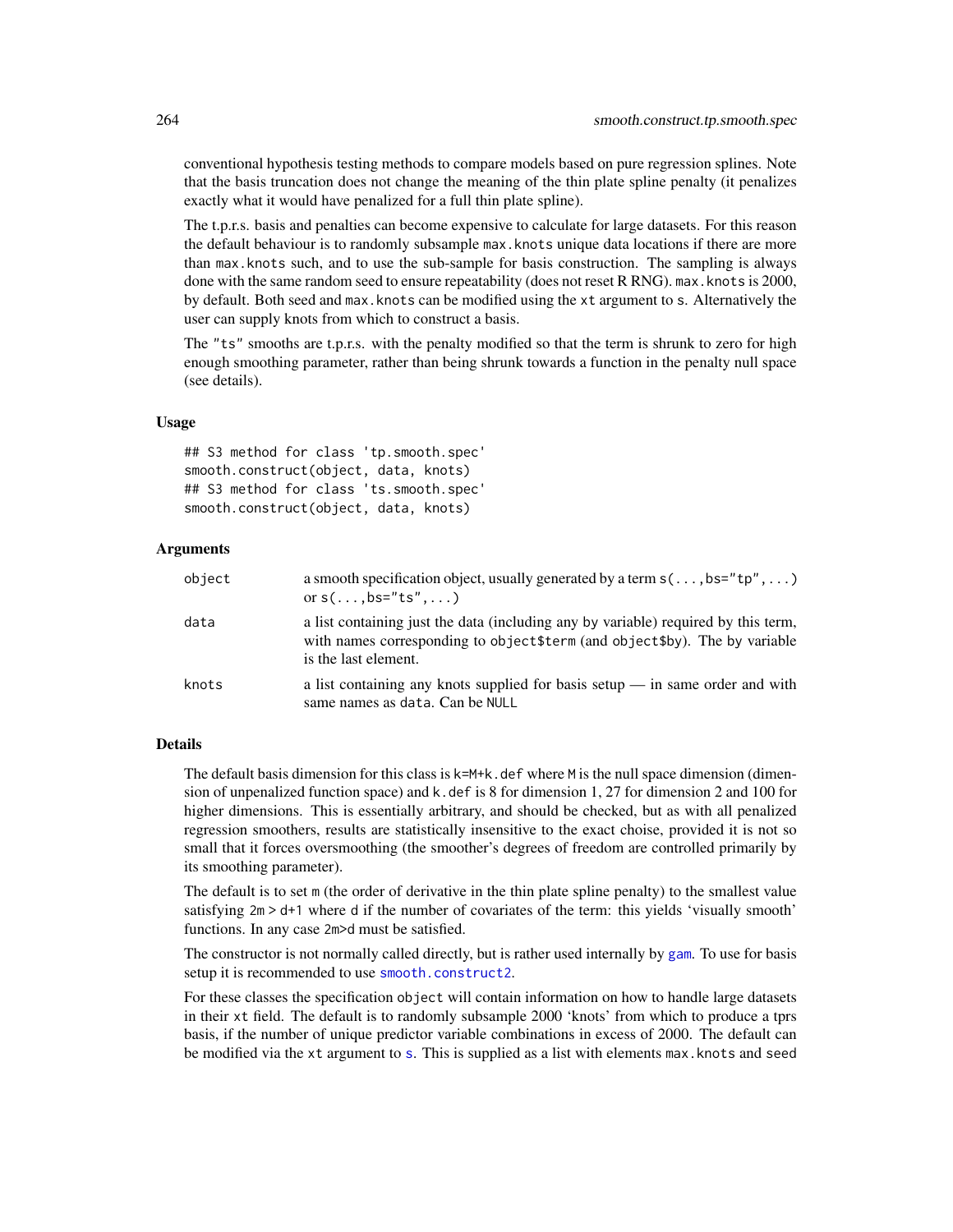containing a number to use in place of 2000, and the random number seed to use (either can be missing).

For these bases knots has two uses. Firstly, as mentioned already, for large datasets the calculation of the tp basis can be time-consuming. The user can retain most of the advantages of the t.p.r.s. approach by supplying a reduced set of covariate values from which to obtain the basis - typically the number of covariate values used will be substantially smaller than the number of data, and substantially larger than the basis dimension, k. This approach is the one taken automatically if the number of unique covariate values (combinations) exceeds max.knots. The second possibility is to avoid the eigen-decomposition used to find the t.p.r.s. basis altogether and simply use the basis implied by the chosen knots: this will happen if the number of knots supplied matches the basis dimension, k. For a given basis dimension the second option is faster, but gives poorer results (and the user must be quite careful in choosing knot locations).

The shrinkage version of the smooth, eigen-decomposes the wiggliness penalty matrix, and sets its zero eigenvalues to small multiples of the smallest strictly positive eigenvalue. The penalty is then set to the matrix with eigenvectors corresponding to those of the original penalty, but eigenvalues set to the peturbed versions. This penalty matrix has full rank and shrinks the curve to zero at high enough smoothing parameters.

# Value

An object of class "tprs.smooth" or "ts.smooth". In addition to the usual elements of a smooth class documented under [smooth.construct](#page-222-0), this object will contain:

| shift                | A record of the shift applied to each covariate in order to center it around zero<br>and avoid any co-linearity problems that might otehrwise occur in the penalty<br>null space basis of the term. |
|----------------------|-----------------------------------------------------------------------------------------------------------------------------------------------------------------------------------------------------|
| Xu                   | A matrix of the unique covariate combinations for this smooth (the basis is con-<br>structed by first stripping out duplicate locations).                                                           |
| UZ                   | The matrix mapping the t.p.r.s. parameters back to the parameters of a full thin<br>plate spline.                                                                                                   |
| null.space.dimension |                                                                                                                                                                                                     |
|                      | The dimension of the space of functions that have zero wiggliness according to                                                                                                                      |
|                      | the wiggliness penalty for this term.                                                                                                                                                               |

#### Author(s)

Simon N. Wood <simon.wood@r-project.org>

#### References

Wood, S.N. (2003) Thin plate regression splines. J.R.Statist.Soc.B 65(1):95-114

# Examples

```
require(mgcv); n <- 100; set.seed(2)
x \le - runif(n); y \le -x + x^2 + 2 + rnorm(n) *1## is smooth significantly different from straight line?
summary(gam(y~s(x,m=c(2,0))+x,method="REML")) ## not quite
```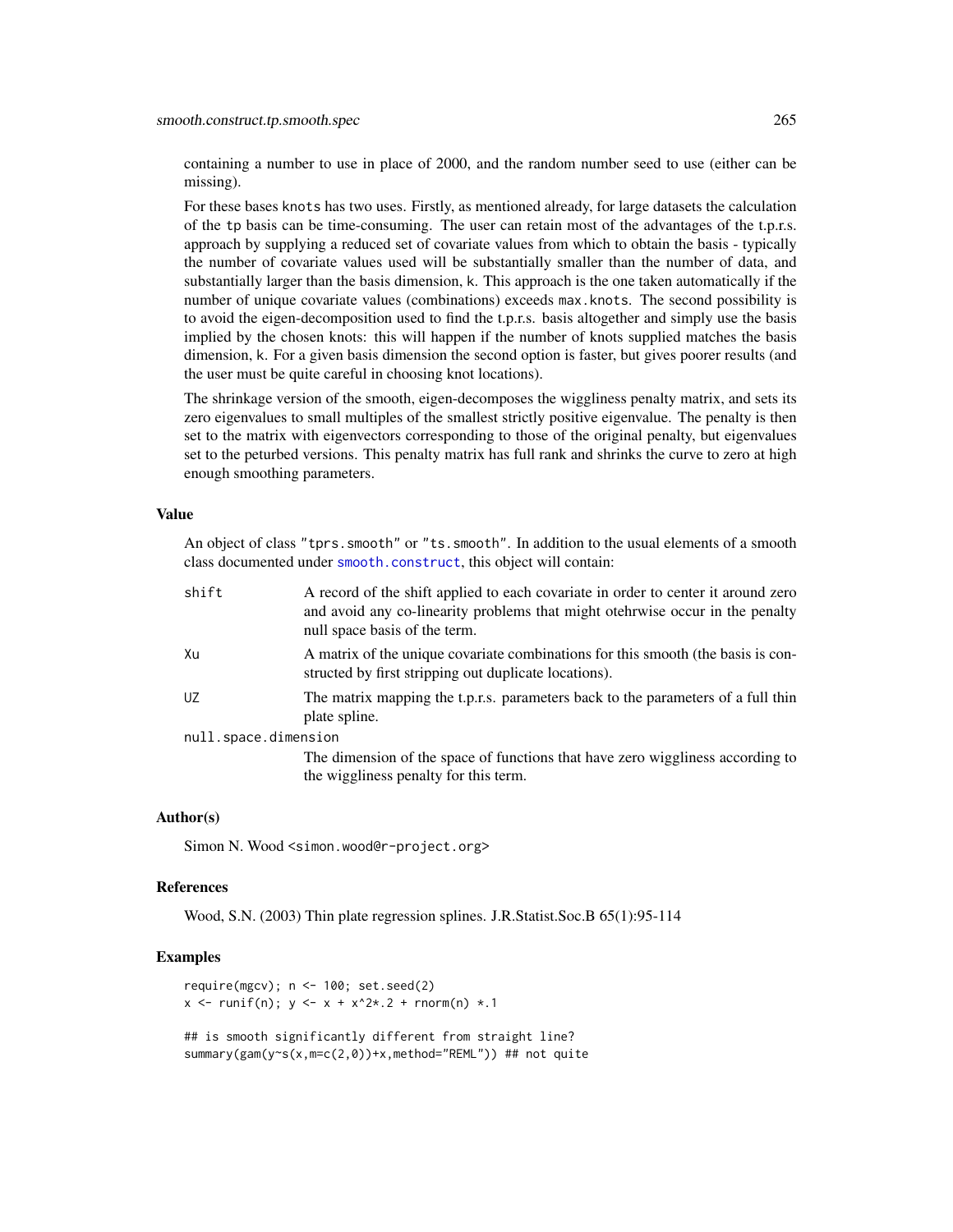```
## is smooth significatly different from zero?
summary(gam(y~s(x),method="REML")) ## yes!
## Fool bam(...,discrete=TRUE) into (strange) nested
## model fit...
set.seed(2) ## simulate some data...
dat <- gamSim(1,n=400,dist="normal",scale=2)
dat$x1a <- dat$x1 ## copy x1 so bam allows 2 copies of x1
## Following removes identifiability problem, by removing
## linear terms from second smooth, and then re-inserting
## the one that was not a duplicate (x2)...
b \le bam(y~s(x0,x1)+s(x1a,x2,m=c(2,0))+x2,data=dat,discrete=TRUE)
## example of knot based tprs...
k <- 10; m <- 2
y \leftarrow y[order(x)]; x \leftarrow x[order(x)]b \leq gam(y~s(x,k=k,m=m),method="REML",
         knots=list(x=seq(0,1,length=k)))
X <- model.matrix(b)
par(mfrow=c(1,2))
plot(x,X[,1],ylim=range(X),type="l")
for (i in 2:ncol(X)) lines(x,X[,i],col=i)
## compare with eigen based (default)
b1 \leq -\text{gam}(y\text{~s}(x,k=k,m=m),\text{method="REML")}X1 <- model.matrix(b1)
plot(x,X1[,1],ylim=range(X1),type="l")
for (i in 2:ncol(X1)) lines(x,X1[,i],col=i)
## see ?gam
```
smooth.info *Generic function to provide extra information about smooth specification*

## Description

Takes a smooth specification object and adds extra basis specific information to it before smooth constructor called. Default method returns supplied object unmodified.

## Usage

smooth.info(object)

#### Arguments

object is a smooth specification object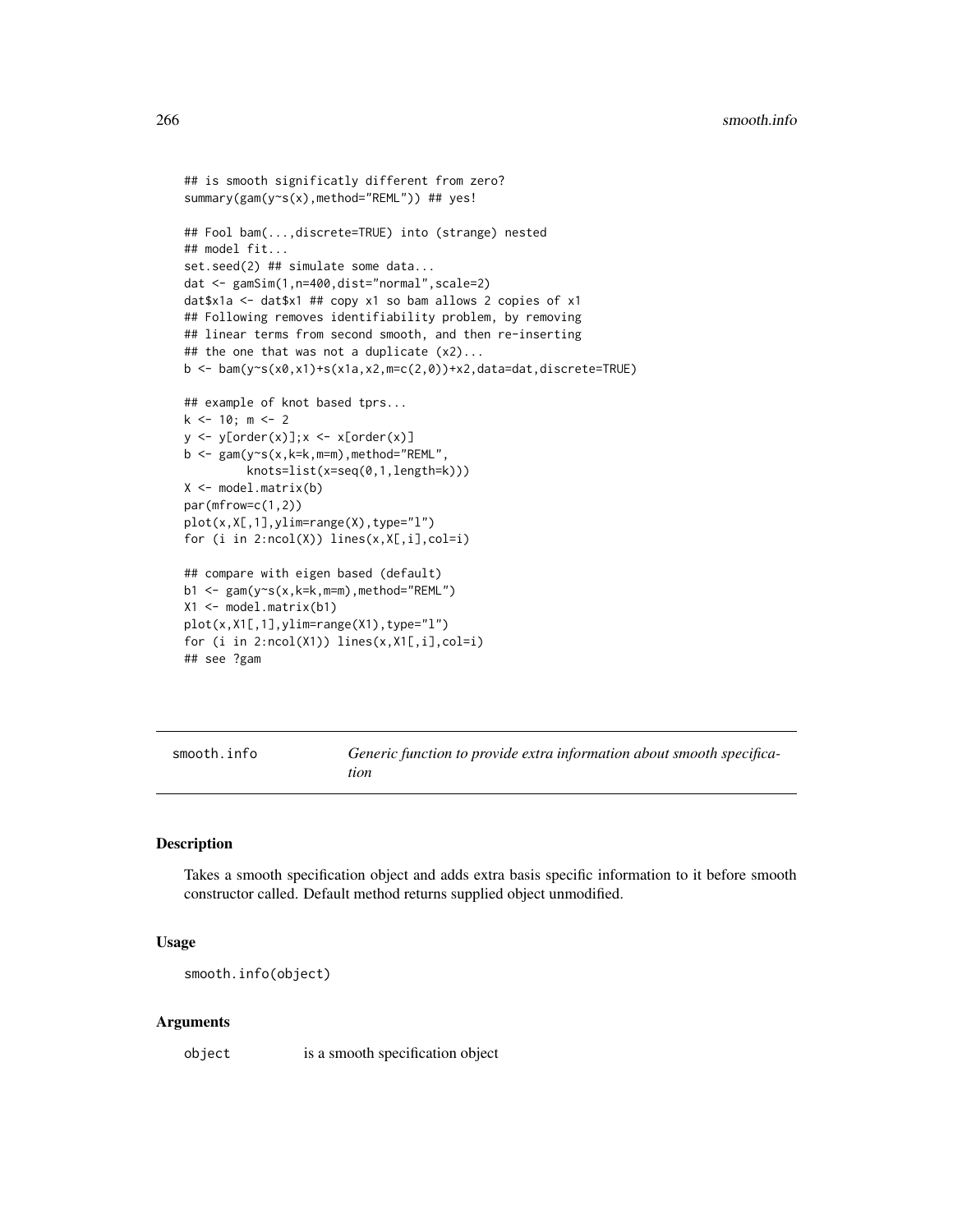#### smooth.terms 267

#### Details

Sometimes it is necessary to know something about a smoother before it is constructed, beyond what is in the initial smooth specification object. For example, some smooth terms could be set up as tensor product smooths and it is useful for [bam](#page-6-0) to take advantage of this when discrete covariate methods are used. However, [bam](#page-6-0) needs to know whether a smoother falls into this category before it is constructed in order to discretize its covariates marginally instead of jointly. Rather than [bam](#page-6-0) having a hard coded list of such smooth classes it is preferable for the smooth specification object to report this themselves. smooth.info method functions are the means for achieving this. When interpreting a gam formula the smooth.info function is applied to each smooth specification object as soon as it is produced (in interpret.gam0).

#### Value

A smooth specification object, which may be modified in some way.

## Author(s)

Simon N. Wood <simon.wood@r-project.org>

## References

Wood S.N. (2017) Generalized Additive Models: An Introduction with R (2nd edition). Chapman and Hall/CRC Press.

## See Also

[bam](#page-6-0), [smooth.construct](#page-222-0), [PredictMat](#page-272-0)

#### Examples

```
# See smooth.construct examples
spec \leq s(a,bs="re")
class(spec)
spec$tensor.possible
spec <- smooth.info(spec)
spec$tensor.possible
```
<span id="page-266-0"></span>smooth.terms *Smooth terms in GAM*

#### Description

Smooth terms are specified in a [gam](#page-47-0) formula using [s](#page-208-0), [te](#page-287-0), [ti](#page-287-1) and [t2](#page-282-0) terms. Various smooth classes are available, for different modelling tasks, and users can add smooth classes (see [user.defined.smooth](#page-222-1)). What defines a smooth class is the basis used to represent the smooth function and quadratic penalty (or multiple penalties) used to penalize the basis coefficients in order to control the degree of smoothness. Smooth classes are invoked directly by s terms, or as building blocks for tensor product smoothing via te, ti or t2 terms (only smooth classes with single penalties can be used in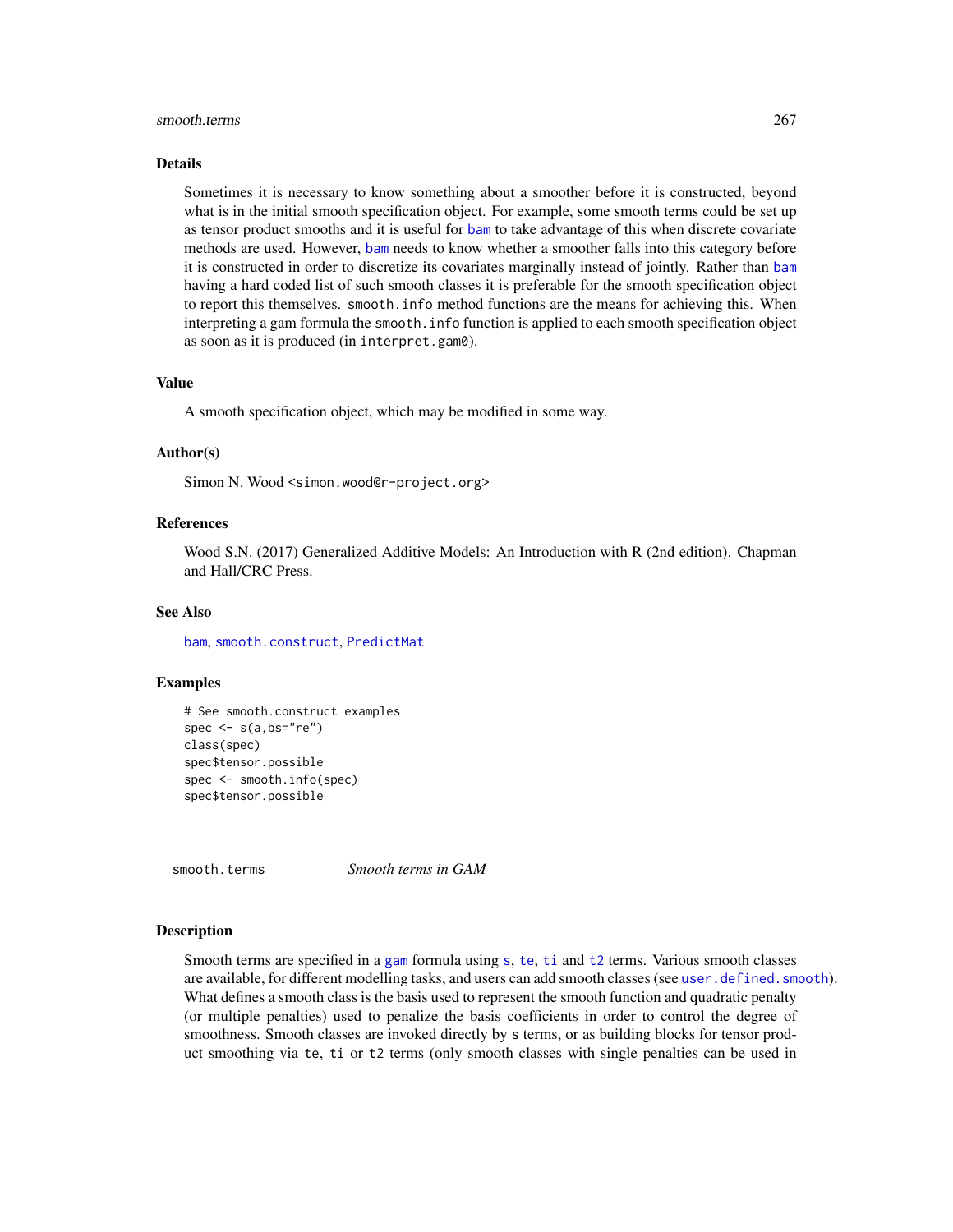tensor products). The smooths built into the mgcv package are all based one way or another on low rank versions of splines. For the full rank versions see Wahba (1990).

Note that smooths can be used rather flexibly in gam models. In particular the linear predictor of the GAM can depend on (a discrete approximation to) any linear functional of a smooth term, using by variables and the 'summation convention' explained in [linear.functional.terms](#page-128-0).

The single penalty built in smooth classes are summarized as follows

Thin plate regression splines bs="tp". These are low rank isotropic smoothers of any number of covariates. By isotropic is meant that rotation of the covariate co-ordinate system will not change the result of smoothing. By low rank is meant that they have far fewer coefficients than there are data to smooth. They are reduced rank versions of the thin plate splines and use the thin plate spline penalty. They are the default smooth for s terms because there is a defined sense in which they are the optimal smoother of any given basis dimension/rank (Wood, 2003). Thin plate regression splines do not have 'knots' (at least not in any conventional sense): a truncated eigen-decomposition is used to achieve the rank reduction. See [tprs](#page-262-0) for further details.

bs="ts" is as "tp" but with a modification to the smoothing penalty, so that the null space is also penalized slightly and the whole term can therefore be shrunk to zero.

- Duchon splines bs="ds". These generalize thin plate splines. In particular, for any given number of covariates they allow lower orders of derivative in the penalty than thin plate splines (and hence a smaller null space). See Duchon. spline for further details.
- Cubic regression splines bs="cr". These have a cubic spline basis defined by a modest sized set of knots spread evenly through the covariate values. They are penalized by the conventional intergrated square second derivative cubic spline penalty. For details see [cubic.regression.spline](#page-233-0) and e.g. Wood (2006a).

bs="cs" specifies a shrinkage version of "cr".

bs="cc" specifies a cyclic cubic regression splines (see [cyclic.cubic.spline\)](#page-233-0). i.e. a penalized cubic regression splines whose ends match, up to second derivative.

- Splines on the sphere bs="sos". These are two dimensional splines on a sphere. Arguments are latitude and longitude, and they are the analogue of thin plate splines for the sphere. Useful for data sampled over a large portion of the globe, when isotropy is appropriate. See Spherical. Spline for details.
- P-splines bs="ps". These are P-splines as proposed by Eilers and Marx (1996). They combine a B-spline basis, with a discrete penalty on the basis coefficients, and any sane combination of penalty and basis order is allowed. Although this penalty has no exact interpretation in terms of function shape, in the way that the derivative penalties do, P-splines perform almost as well as conventional splines in many standard applications, and can perform better in particular cases where it is advantageous to mix different orders of basis and penalty.

bs="cp" gives a cyclic version of a P-spline (see [cyclic.p.spline\)](#page-245-0).

- **Random effects** bs="re". These are parametric terms penalized by a ridge penalty (i.e. the identity matrix). When such a smooth has multiple arguments then it represents the parametric interaction of these arguments, with the coefficients penalized by a ridge penalty. The ridge penalty is equivalent to an assumption that the coefficients are i.i.d. normal random effects. See [smooth.construct.re.smooth.spec](#page-248-0).
- Markov Random Fields bs="mrf". These are popular when space is split up into discrete contiguous geographic units (districts of a town, for example). In this case a simple smoothing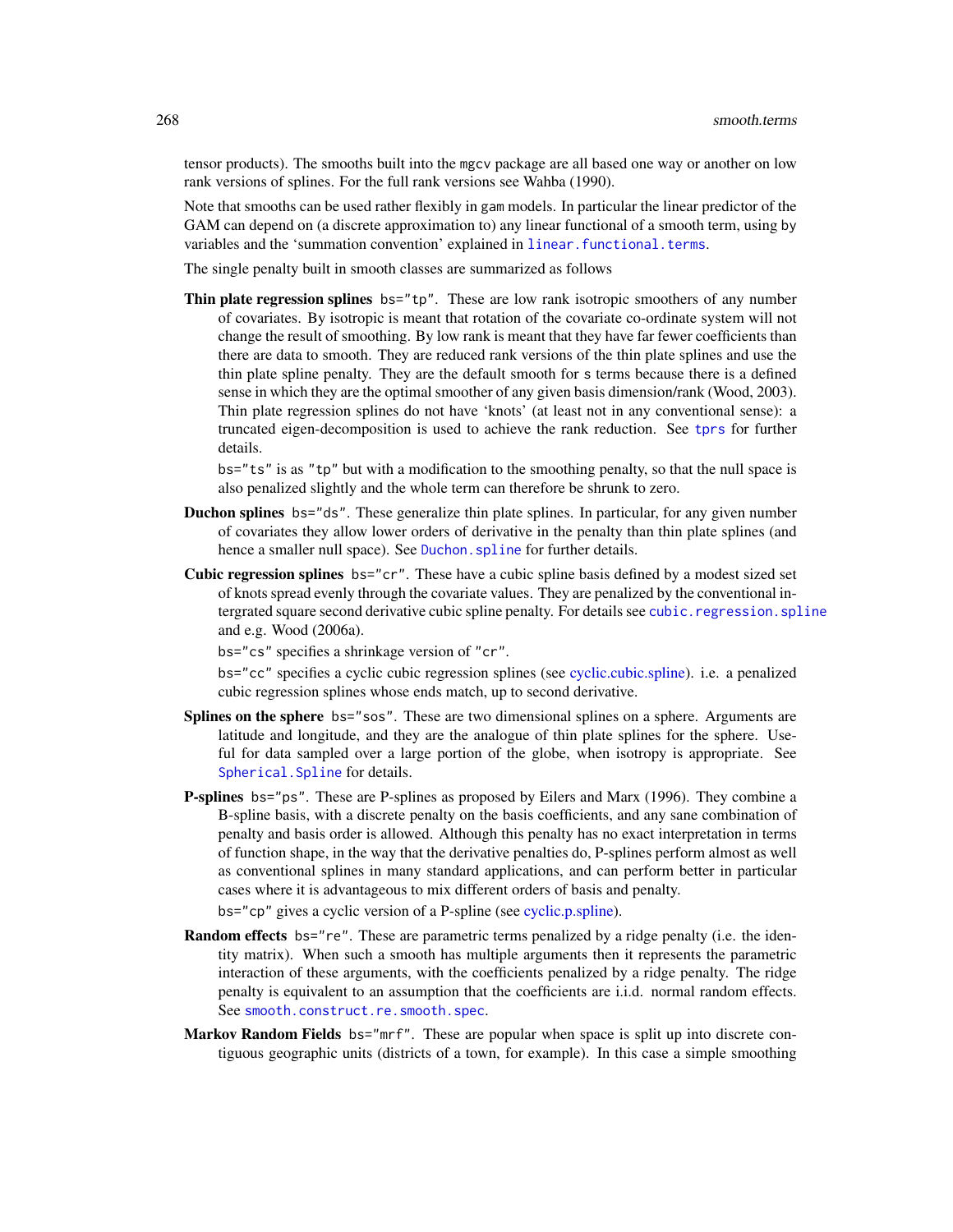penalty is constructed based on the neighbourhood structure of the geographic units. See [mrf](#page-243-0) for details and an example.

- Gaussian process smooths bs="gp". Gaussian process models with a variety of simple correlation functions can be represented as smooths. See gp. smooth for details.
- Soap film smooths bs="so" (actually not single penaltied, but bs="sw" and bs="sf" allows splitting into single penalty components for use in tensor product smoothing). These are finite area smoothers designed to smooth within complicated geographical boundaries, where the boundary matters (e.g. you do not want to smooth across boundary features). See [soap](#page-251-0) for details.

Broadly speaking the default penalized thin plate regression splines tend to give the best MSE performance, but they are slower to set up than the other bases. The knot based penalized cubic regression splines (with derivative based penalties) usually come next in MSE performance, with the P-splines doing just a little worse. However the P-splines are useful in non-standard situations.

All the preceding classes (and any user defined smooths with single penalties) may be used as marginal bases for tensor product smooths specified via [te](#page-287-0), [ti](#page-287-1) or [t2](#page-282-0) terms. Tensor product smooths are smooth functions of several variables where the basis is built up from tensor products of bases for smooths of fewer (usually one) variable(s) (marginal bases). The multiple penalties for these smooths are produced automatically from the penalties of the marginal smooths. Wood (2006b) and Wood, Scheipl and Faraway (2012), give the general recipe for these constructions.

- te te smooths have one penalty per marginal basis, each of which is interpretable in a similar way to the marginal penalty from which it is derived. See Wood (2006b).
- ti ti smooths exclude the basis functions associated with the 'main effects' of the marginal smooths, plus interactions other than the highest order specified. These provide a stable an interpretable way of specifying models with main effects and interactions. For example if we are interested in linear predicto  $f_1(x) + f_2(z) + f_3(x, z)$ , we might use model formula  $y \sim s(x) + s(z) + t i(x, z)$  or  $y \sim t i(x) + t i(z) + t i(x, z)$ . A similar construction involving te terms instead will be much less statsitically stable.
- t2 t2 uses an alternative tensor product construction that results in more penalties each having a simple non-overlapping structure allowing use with the gamm4 package. It is a natural generalization of the SS-ANOVA construction, but the penalties are a little harder to interpret. See Wood, Scheipl and Faraway (2012/13).

Tensor product smooths often perform better than isotropic smooths when the covariates of a smooth are not naturally on the same scale, so that their relative scaling is arbitrary. For example, if smoothing with repect to time and distance, an isotropic smoother will give very different results if the units are cm and minutes compared to if the units are metres and seconds: a tensor product smooth will give the same answer in both cases (see [te](#page-287-0) for an example of this). Note that te terms are knot based, and the thin plate splines seem to offer no advantage over cubic or P-splines as marginal bases.

Some further specialist smoothers that are not suitable for use in tensor products are also available.

Adaptive smoothers bs="ad" Univariate and bivariate adaptive smooths are available (see adaptive. smooth). These are appropriate when the degree of smoothing should itself vary with the covariates to be smoothed, and the data contain sufficient information to be able to estimate the appropriate variation. Because this flexibility is achieved by splitting the penalty into several 'basis penalties' these terms are not suitable as components of tensor product smooths, and are not supported by gamm.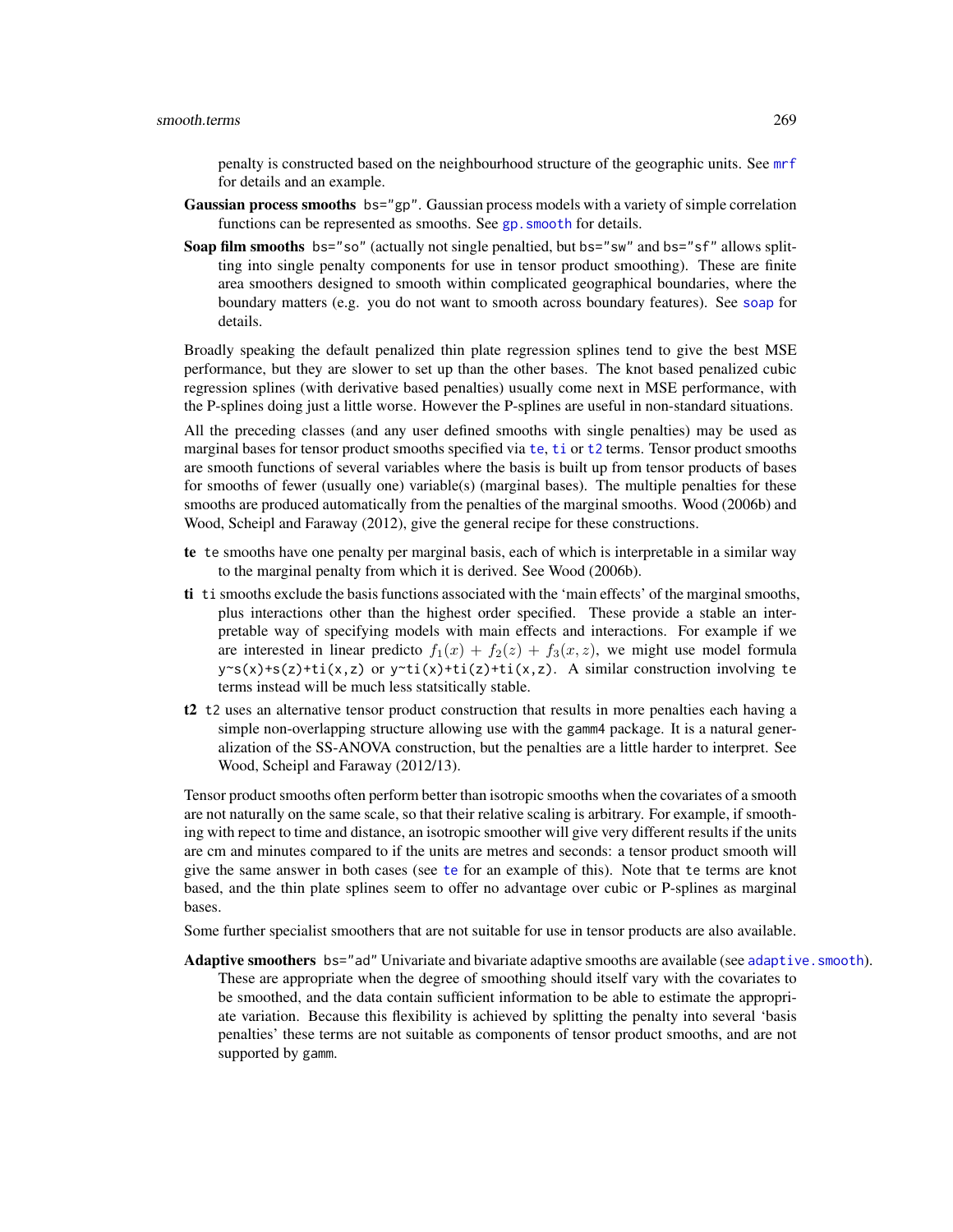Factor smooth interactions bs="fs" Smooth factor interactions are often produced using by variables (see [gam.models](#page-71-0)), but a special smoother class (see [factor.smooth.interaction](#page-238-0)) is available for the case in which a smooth is required at each of a large number of factor levels (for example a smooth for each patient in a study), and each smooth should have the same smoothing parameter. The "fs" smoothers are set up to be efficient when used with [gamm](#page-91-0), and have penalties on each null sapce component (i.e. they are fully 'random effects').

## Author(s)

Simon Wood <simon.wood@r-project.org>

#### References

Eilers, P.H.C. and B.D. Marx (1996) Flexible Smoothing with B-splines and Penalties. Statistical Science, 11(2):89-121

Wahba (1990) Spline Models of Observational Data. SIAM

Wood, S.N. (2003) Thin plate regression splines. J.R.Statist.Soc.B 65(1):95-114

Wood, S.N. (2006a) *Generalized Additive Models: an introduction with R*, CRC

Wood, S.N. (2006b) Low rank scale invariant tensor product smooths for generalized additive mixed models. Biometrics 62(4):1025-1036

Wood S.N., F. Scheipl and J.J. Faraway (2013) Straightforward intermediate rank tensor product smoothing in mixed models. Statistical Computing. 23(3), 341-360. [online 2012]

#### See Also

[s](#page-208-0), [te](#page-287-0), [t2](#page-282-0) [tprs](#page-262-0),[Duchon.spline](#page-235-0), [cubic.regression.spline](#page-233-0),[p.spline](#page-245-0), [mrf](#page-243-0), [soap](#page-251-0), [Spherical.Spline](#page-257-0), [adaptive.smooth](#page-227-0), [user.defined.smooth](#page-222-1), [smooth.construct.re.smooth.spec](#page-248-0),[smooth.construct.gp.smooth.spec](#page-240-1),

## Examples

## see examples for gam and gamm

smooth2random *Convert a smooth to a form suitable for estimating as random effect*

#### Description

A generic function for converting mgcv smooth objects to forms suitable for estimation as random effects by e.g. lme. Exported mostly for use by other package developers.

#### Usage

```
smooth2random(object, vnames, type=1)
```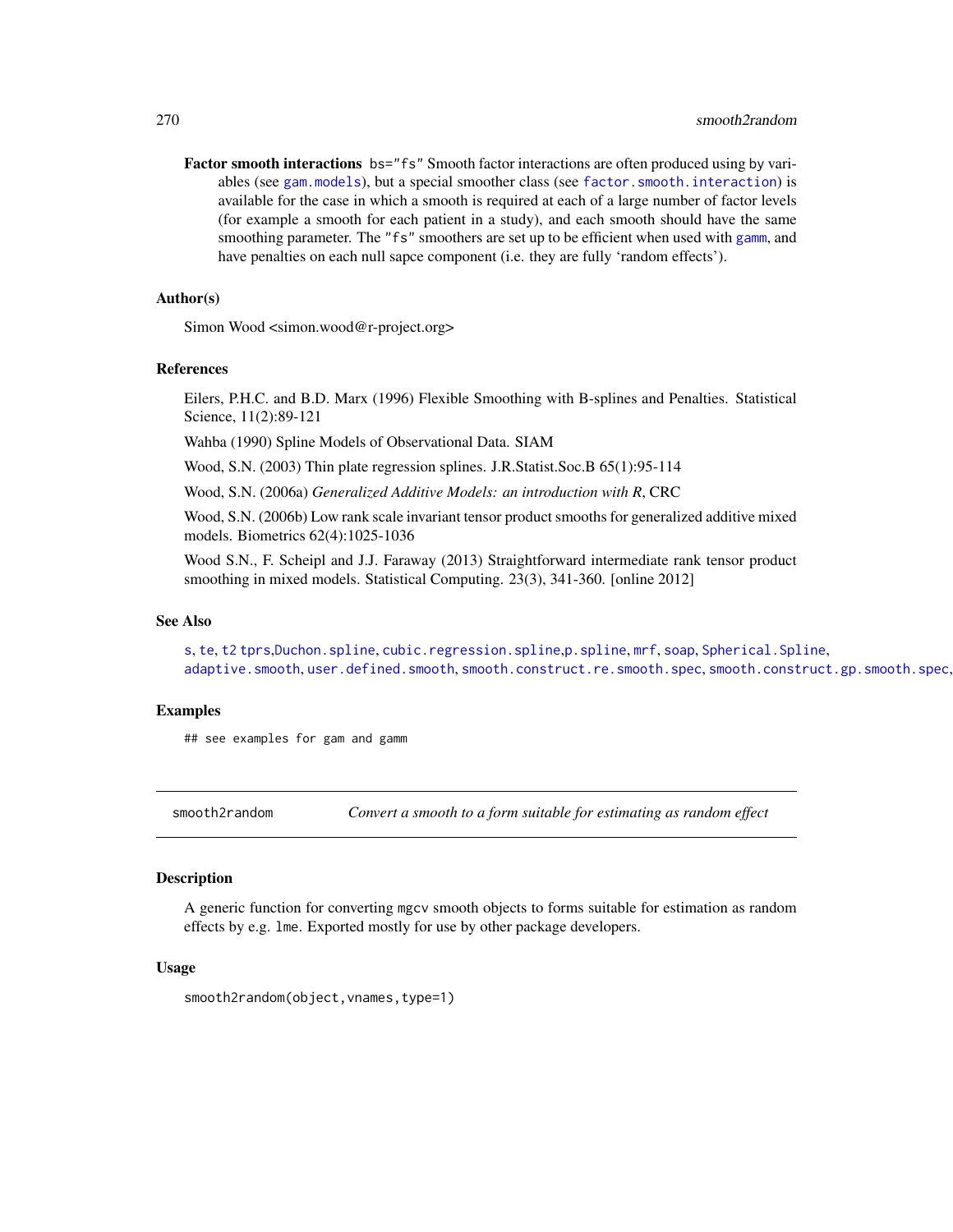# smooth2random 271

## Arguments

| object | an mgcy smooth object.                                                         |
|--------|--------------------------------------------------------------------------------|
| vnames | a vector of names to avoid as dummy variable names in the random effects form. |
| type   | 1 for 1 me, otherwise 1 mer.                                                   |

## Details

There is a duality between smooths and random effects which means that smooths can be estimated using mixed modelling software. This function converts standard mgcv smooth objects to forms suitable for estimation by lme, for example. A service routine for [gamm](#page-91-0) exported for use by package developers. See examples for creating prediction matrices for new data, corresponding to the random and fixed effect matrices returned when type=2.

# Value

A list.

| rand    | a list of random effects, including grouping factors, and a fixed effects matrix.<br>Grouping factors, model matrix and model matrix name attached as attributes, to<br>each element. Alternatively, for type=2 a list of random effect model matrices,<br>each corresponding to an i.i.d. Gaussian random effect with a single variance<br>component. |
|---------|--------------------------------------------------------------------------------------------------------------------------------------------------------------------------------------------------------------------------------------------------------------------------------------------------------------------------------------------------------|
| trans.D | A vector, trans. D, that transforms coefs, in order [rand1, rand2, fix] back to<br>original parameterization. If null, then taken as vector of ones. b.original =<br>trans. U %*% (trans. D*b. fit).                                                                                                                                                   |
| trans.U | A matrix, trans. U, that transforms coefs, in order [rand1, rand2, fix] back to<br>original parameterization. If null, then not needed. If null then taken as identity.                                                                                                                                                                                |
| Χf      | A matrix for the fixed effects, if any.                                                                                                                                                                                                                                                                                                                |
| fixed   | TRUE/FALSE, indicating if term was unpenalized or not. If unpenalized then<br>other stuff may not be returned (it's not a random effect).                                                                                                                                                                                                              |
| rind    | an index vector such that if br is the vector of random coefficients for the term,<br>$\rm{br}  \rm{rind} $ is the coefs in order for this term.                                                                                                                                                                                                       |
| pen.ind | index of which penalty penalizes each coefficient: 0 for unpenalized.                                                                                                                                                                                                                                                                                  |

# Author(s)

Simon N. Wood <simon.wood@r-project.org>.

# References

Wood S.N. (2017) Generalized Additive Models: An Introduction with R (2nd edition). Chapman and Hall/CRC Press.

# See Also

[gamm](#page-91-0)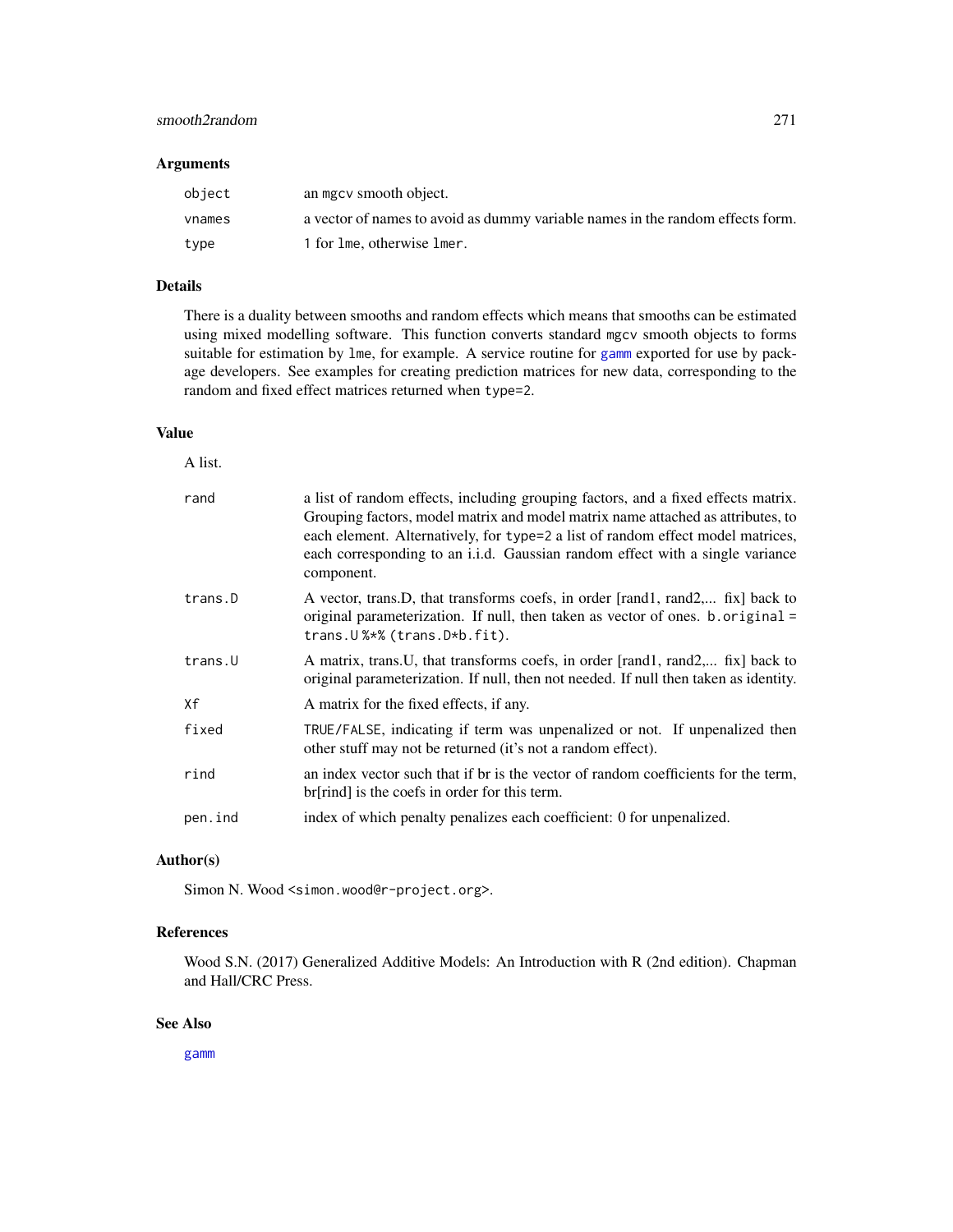# Examples

```
## Simple type 1 'lme' style...
library(mgcv)
x \leftarrow runif(30)sm \leftarrow smoothCon(s(x),data-frame(x=x))[[1]]smooth2random(sm,"")
## Now type 2 'lme4' style...
z \le- runif(30)
dat <- data.frame(x=x,z=z)
sm \leftarrow smoothCon(t2(x,z),dat)[[1]]re <- smooth2random(sm,"",2)
str(re)
## For prediction after fitting we might transform parameters back to
## original parameterization using 'rind', 'trans.D' and 'trans.U',
## and call PredictMat(sm,newdata) to get the prediction matrix to
## multiply these transformed parameters by.
## Alternatively we could obtain fixed and random effect Prediction
## matrices corresponding to the results from smooth2random, which
## can be used with the fit parameters without transforming them.
## The following shows how...
s2rPred <- function(sm,re,data) {
## Function to aid prediction from smooths represented as type==2
## random effects. re must be the result of smooth2random(sm,...,type=2).
  X <- PredictMat(sm,data) ## get prediction matrix for new data
  ## transform to r.e. parameterization
  if (!is.null(re$trans.U)) X <- X%*%re$trans.U
  X <- t(t(X)*re$trans.D)
  ## re-order columns according to random effect re-ordering...
  X[,re$rind] <- X[,re$pen.ind!=0]
  ## re-order penalization index in same way
  pen.ind <- re$pen.ind; pen.ind[re$rind] <- pen.ind[pen.ind>0]
  ## start return object...
  r <- list(rand=list(),Xf=X[,which(re$pen.ind==0),drop=FALSE])
  for (i in 1:length(re$rand)) { ## loop over random effect matrices
    r$rand[[i]] <- X[,which(pen.ind==i),drop=FALSE]
   attr(r$rand[[i]],"s.label") <- attr(re$rand[[i]],"s.label")
  }
  names(r$rand) <- names(re$rand)
  r
} ## s2rPred
## use function to obtain prediction random and fixed effect matrices
## for first 10 elements of 'dat'. Then confirm that these match the
## first 10 rows of the original model matrices, as they should...
```

```
r <- s2rPred(sm,re,dat[1:10,])
range(r$Xf-re$Xf[1:10,])
range(r$rand[[1]]-re$rand[[1]][1:10,])
```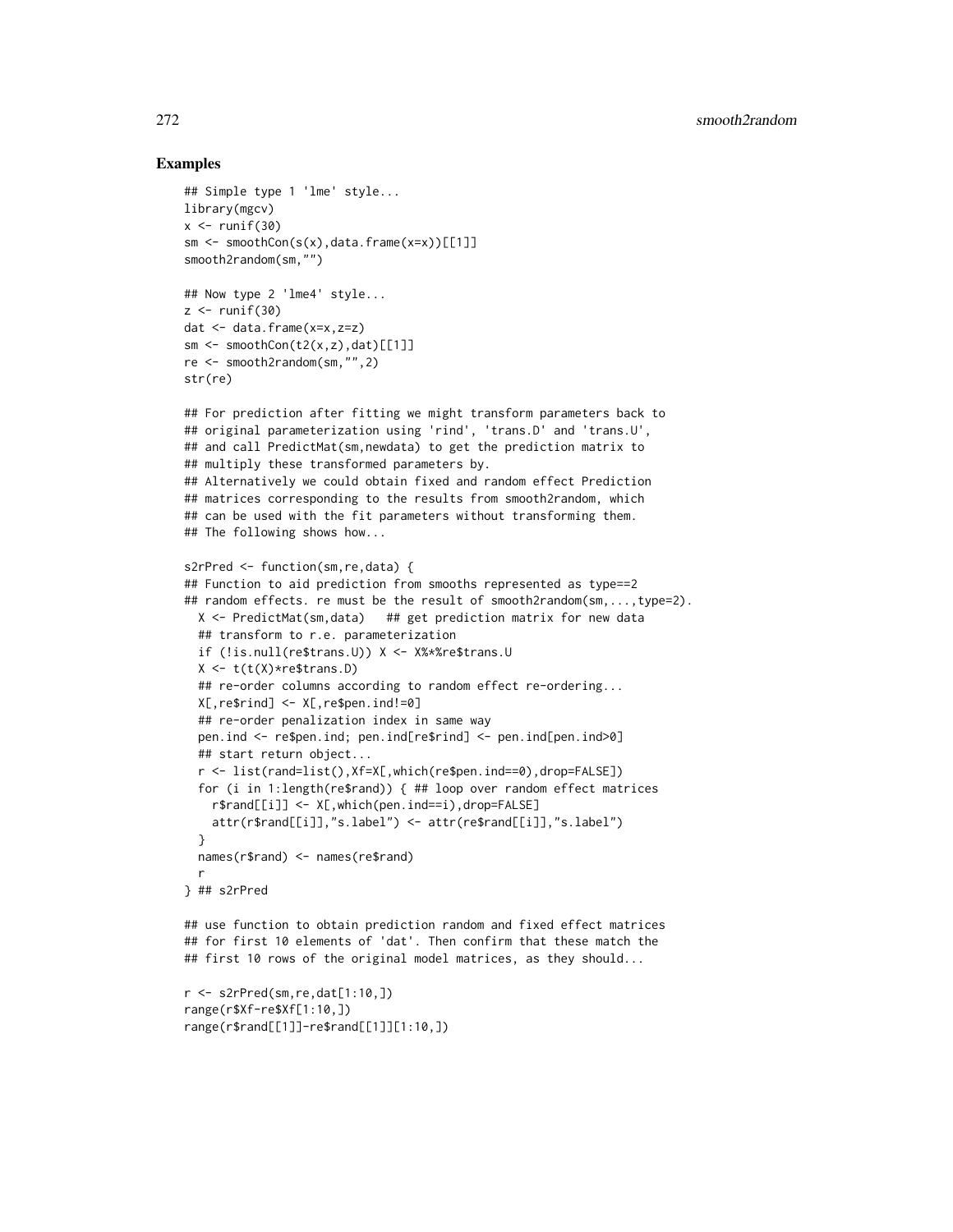# <span id="page-272-0"></span>Description

Wrapper functions for construction of and prediction from smooth terms in a GAM. The purpose of the wrappers is to allow user-transparant re-parameterization of smooth terms, in order to allow identifiability constraints to be absorbed into the parameterization of each term, if required. The routine also handles 'by' variables and construction of identifiability constraints automatically, although this behaviour can be over-ridden.

## Usage

```
smoothCon(object,data,knots=NULL,absorb.cons=FALSE,
          scale.penalty=TRUE,n=nrow(data),dataX=NULL,
         null.space.penalty=FALSE,sparse.cons=0,
          diagonal.penalty=FALSE,apply.by=TRUE,modCon=0)
PredictMat(object,data,n=nrow(data))
```
## Arguments

| object             | is a smooth specification object or a smooth object.                                                                                                                                                                                                       |  |
|--------------------|------------------------------------------------------------------------------------------------------------------------------------------------------------------------------------------------------------------------------------------------------------|--|
| data               | A data frame, model frame or list containing the values of the (named) covariates<br>at which the smooth term is to be evaluated. If it's a list then n must be supplied.                                                                                  |  |
| knots              | An optional data frame supplying any knot locations to be supplied for basis<br>construction.                                                                                                                                                              |  |
| absorb.cons        | Set to TRUE in order to have identifiability constraints absorbed into the basis.                                                                                                                                                                          |  |
| scale.penalty      | should the penalty coefficient matrix be scaled to have approximately the same<br>'size' as the inner product of the terms model matrix with itself? This can im-<br>prove the performance of gamm fitting.                                                |  |
| n                  | number of values for each covariate, or if a covariate is a matrix, the number of<br>rows in that matrix: must be supplied explicitly if data is a list.                                                                                                   |  |
| dataX              | Sometimes the basis should be set up using data in data, but the model matrix<br>should be constructed with another set of data provided in dataX — n is assumed<br>to be the same for both. Facilitates smooth id's.                                      |  |
| null.space.penalty |                                                                                                                                                                                                                                                            |  |
|                    | Should an extra penalty be added to the smooth which will penalize the com-<br>ponents of the smooth in the penalty null space: provides a way of penalizing<br>terms out of the model altogether.                                                         |  |
| apply.by           | set to FALSE to have basis setup exactly as in default case, but to return add an<br>additional matrix X0 to the return object, containing the model matrix without<br>the by variable, if a by variable is present. Useful for bam discrete method setup. |  |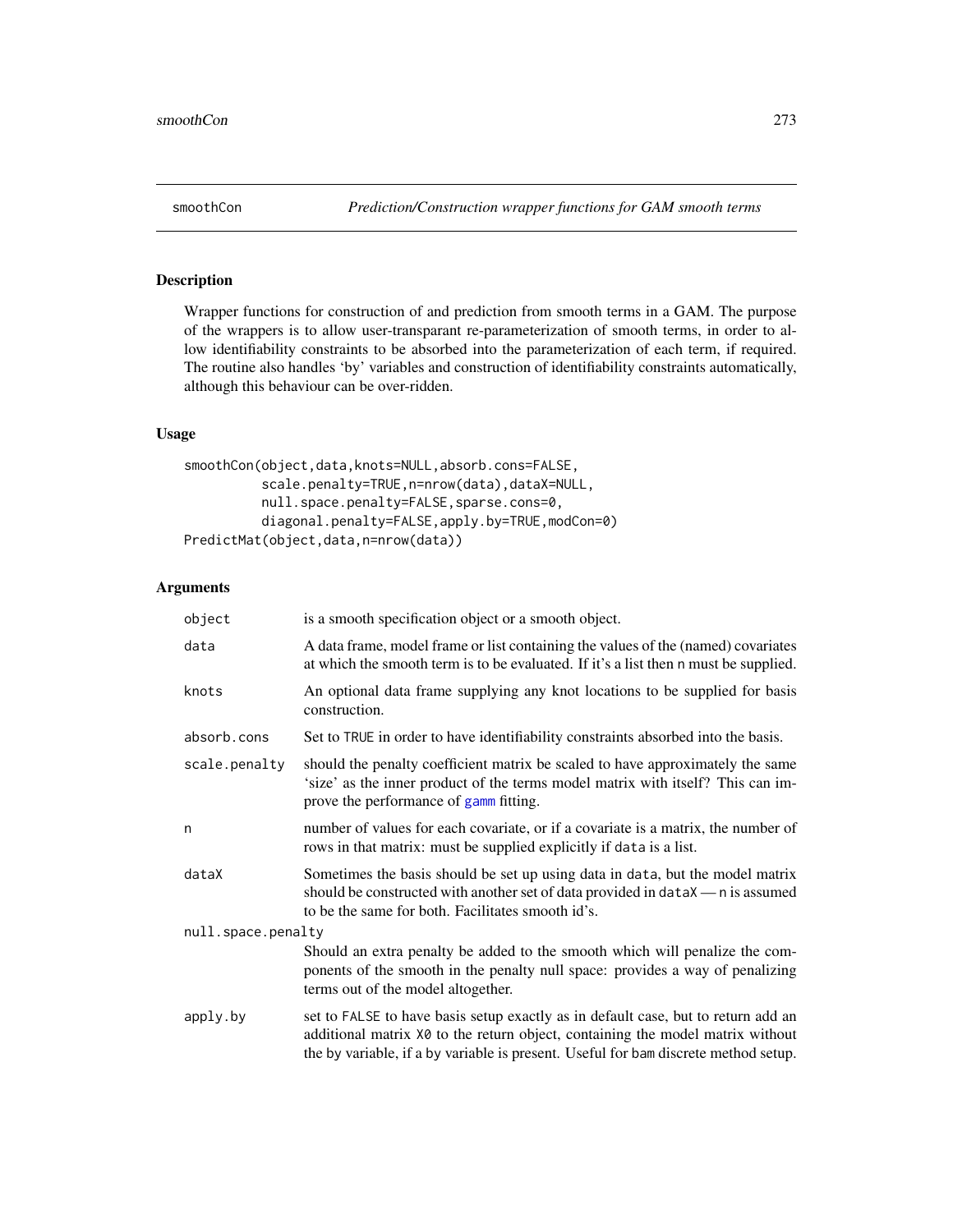| sparse.cons      | If $\theta$ then default sum to zero constraints are used. If $\neg$ then sweep and drop                                                                                                                                                                                      |
|------------------|-------------------------------------------------------------------------------------------------------------------------------------------------------------------------------------------------------------------------------------------------------------------------------|
|                  | sum to zero constraints are used (default with bam). If 1 then one coefficient is                                                                                                                                                                                             |
|                  | set to zero as constraint for sparse smooths. If 2 then sparse coefficient sum to                                                                                                                                                                                             |
|                  | zero constraints are used for sparse smooths. None of these options has an effect                                                                                                                                                                                             |
|                  | if the smooth supplies its own constraint.                                                                                                                                                                                                                                    |
| diagonal.penalty |                                                                                                                                                                                                                                                                               |
|                  | If TRUE then the smooth is reparameterized to turn the penalty into an identity<br>matrix, with the final diagonal elements zeroed (corresponding to the penalty<br>nullspace). May result in a matrix diagraphe in the returned object for use by<br>PredictMat.             |
| modCon           | force modification of any smooth supplied constraints. 0 - do nothing. 1 - delete<br>supplied constraints, replacing with automatically generated ones. 2 - set fit and<br>predict constraint to predict constraint. 3 - set fit and predict constraint to fit<br>constraint. |
|                  |                                                                                                                                                                                                                                                                               |

# Details

These wrapper functions exist to allow smooths specified using [smooth.construct](#page-222-0) and [Predict.matrix](#page-190-0) method functions to be re-parameterized so that identifiability constraints are no longer required in fitting. This is done in a user transparent manner, but is typically of no importance in use of GAMs. The routine's also handle by variables and will create default identifiability constraints.

If a user defined smooth constructor handles by variables itself, then its returned smooth object should contain an object by.done. If this does not exist then smoothCon will use the default code. Similarly if a user defined Predict.matrix method handles by variables internally then the returned matrix should have a "by.done" attribute.

Default centering constraints, that terms should sum to zero over the covariates, are produced unless the smooth constructor includes a matrix C of constraints. To have no constraints (in which case you had better have a full rank penalty!) the matrix C should have no rows. There is an option to use centering constraint that generate no, or limited infil, if the smoother has a sparse model matrix.

smoothCon returns a list of smooths because factor by variables result in multiple copies of a smooth, each multiplied by the dummy variable associated with one factor level. smoothCon modifies the smooth object labels in the presence of by variables, to ensure that they are unique, it also stores the level of a by variable factor associated with a smooth, for later use by PredictMat.

The parameterization used by [gam](#page-47-0) can be controlled via [gam.control](#page-59-0).

# Value

From smoothCon a list of smooth objects returned by the appropriate [smooth.construct](#page-222-0) method function. If constraints are to be absorbed then the objects will have attributes "qrc" and "nCons". "nCons" is the number of constraints. "qrc" is usually the qr decomposition of the constraint matrix (returned by [qr](#page-0-0)), but if it is a single positive integer it is the index of the coefficient to set to zero, and if it is a negative number then this indicates that the parameters are to sum to zero.

For predictMat a matrix which will map the parameters associated with the smooth to the vector of values of the smooth evaluated at the covariate values given in object.

# Author(s)

Simon N. Wood <simon.wood@r-project.org>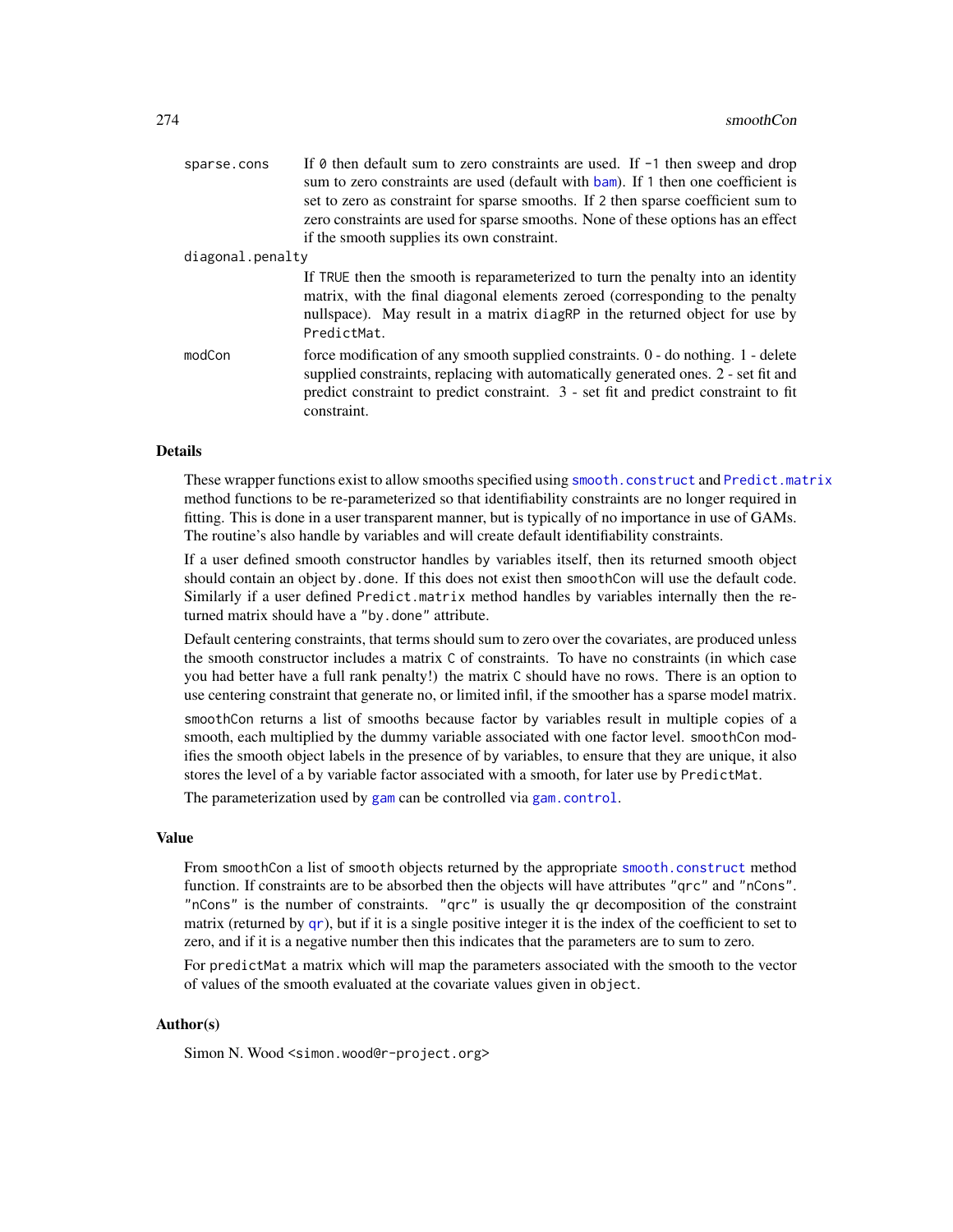#### sp.vcov 275

# References

<https://www.maths.ed.ac.uk/~swood34/>

# See Also

[gam.control](#page-59-0), [smooth.construct](#page-222-0), [Predict.matrix](#page-190-0)

# Examples

```
## example of using smoothCon and PredictMat to set up a basis
## to use for regression and make predictions using the result
library(MASS) ## load for mcycle data.
## set up a smoother...
sm <- smoothCon(s(times,k=10),data=mcycle,knots=NULL)[[1]]
## use it to fit a regression spline model...
beta <- coef(lm(mcycle$accel~sm$X-1))
with(mcycle,plot(times,accel)) ## plot data
times <- seq(0,60,length=200) ## creat prediction times
## Get matrix mapping beta to spline prediction at 'times'
Xp <- PredictMat(sm,data.frame(times=times))
lines(times,Xp%*%beta) ## add smooth to plot
## Same again but using a penalized regression spline of
## rank 30....
sm <- smoothCon(s(times,k=30),data=mcycle,knots=NULL)[[1]]
E \leq t(mroot(sm$S[[1]])) ## square root penalty
X \le - rbind(sm$X,0.1*E) ## augmented model matrix
y <- c(mcycle$accel,rep(0,nrow(E))) ## augmented data
beta <- coef(lm(y~X-1)) ## fit penalized regression spline
Xp <- PredictMat(sm,data.frame(times=times)) ## prediction matrix
with(mcycle,plot(times,accel)) ## plot data
lines(times,Xp%*%beta) ## overlay smooth
```
<span id="page-274-0"></span>

| SD. VCOV |                  |  | Extract smoothing parameter estimator covariance matrix from |  |
|----------|------------------|--|--------------------------------------------------------------|--|
|          | $(RE)ML GAM$ fit |  |                                                              |  |

# Description

Extracts the estimated covariance matrix for the log smoothing parameter estimates from a (RE)ML estimated gam object, provided the fit was with a method that evaluated the required Hessian.

#### Usage

sp.vcov(x,edge.correct=TRUE,reg=1e-3)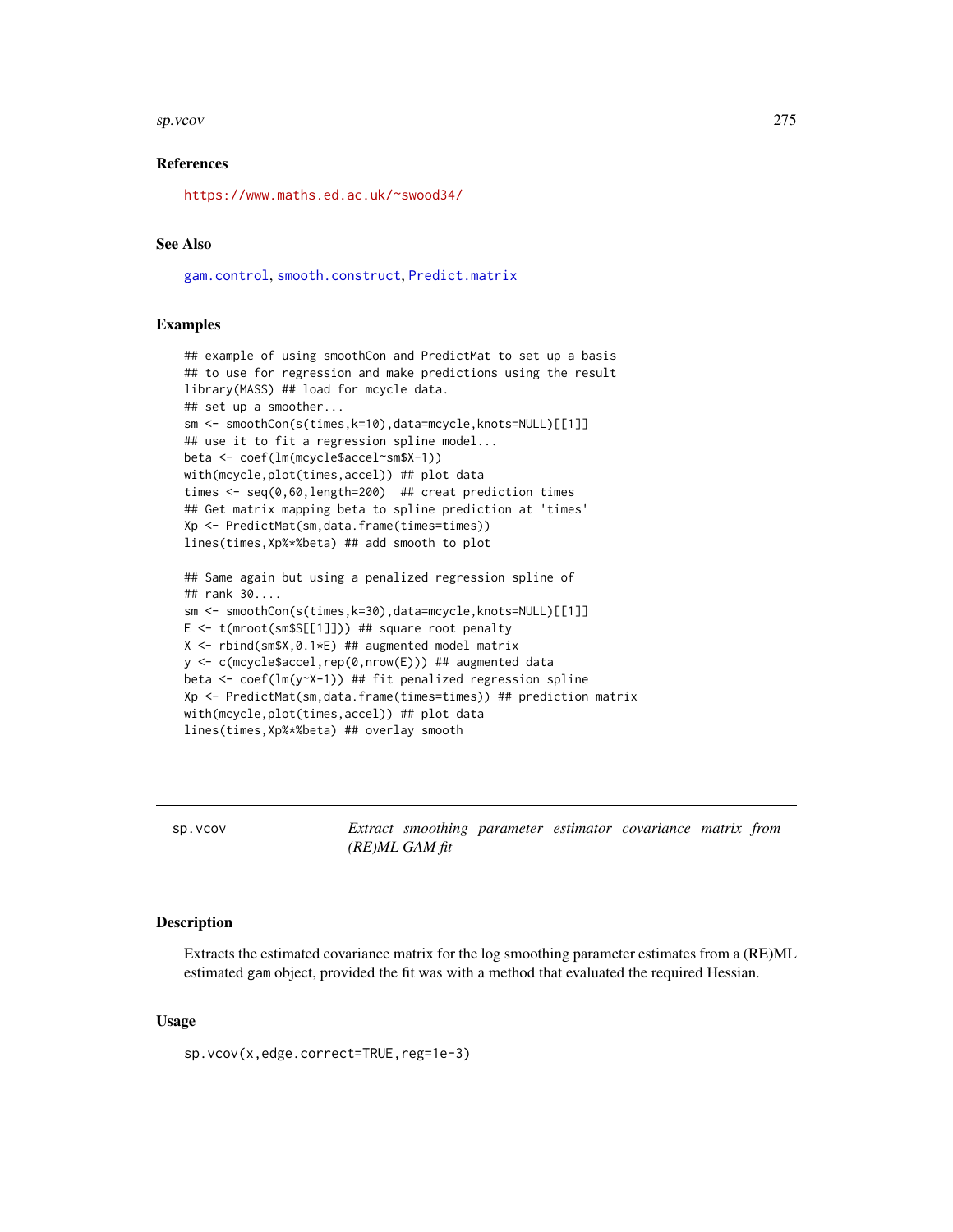## Arguments

| X            | a fitted model object of class gam as produced by gam().                                                                                                                |
|--------------|-------------------------------------------------------------------------------------------------------------------------------------------------------------------------|
| edge.correct | if the model was fitted with edge.correct=TRUE (see gam.control), then there-<br>turned covariance matrix will be for the edge corrected log smoothing parame-<br>ters. |
| reg          | regularizer for Hessian - default is equivalent to prior variance of 1000 on log<br>smoothing parameters.                                                               |

# Details

Just extracts the inverse of the hessian matrix of the negative (restricted) log likelihood w.r.t the log smoothing parameters, if this has been obtained as part of fitting.

## Value

A matrix corresponding to the estimated covariance matrix of the log smoothing parameter estimators, if this can be extracted, otherwise NULL. If the scale parameter has been (RE)ML estimated (i.e. if the method was "ML" or "REML" and the scale parameter was unknown) then the last row and column relate to the log scale parameter. If edge.correct=TRUE and this was used in fitting then the edge corrected smoothing parameters are in attribute lsp of the returned matrix.

#### Author(s)

Simon N. Wood <simon.wood@r-project.org>

# References

Wood, S.N., N. Pya and B. Saefken (2016), Smoothing parameter and model selection for general smooth models (with discussion). Journal of the American Statistical Association 111, 1548-1575 doi: [10.1080/01621459.2016.1180986](https://doi.org/10.1080/01621459.2016.1180986)

## See Also

[gam](#page-47-0), [gam.vcomp](#page-85-0)

#### Examples

```
require(mgcv)
n < - 100x \leftarrow runif(n); z \leftarrow runif(n)y \leftarrow \sin(x \times 2 \times pi) + \text{rnorm}(n) \times .2mod <- gam(y~s(x,bs="cc",k=10)+s(z),knots=list(x=seq(0,1,length=10)),
              method="REML")
sp.vcov(mod)
```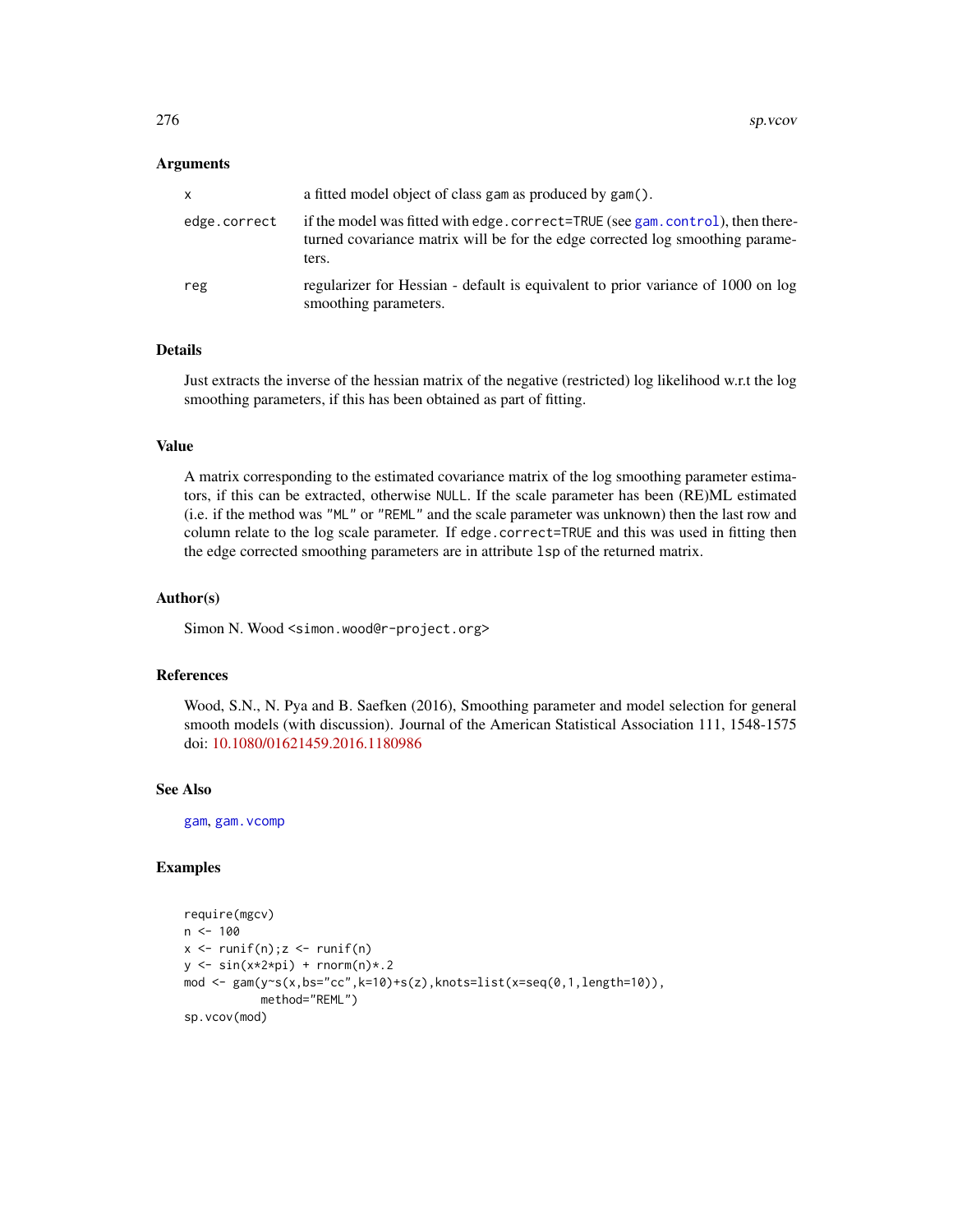# Description

These are experimental sparse smoothing functions, and should be left well alone!

# Usage

```
spasm.construct(object,data)
spasm.sp(object,sp,w=rep(1,object$nobs),get.trH=TRUE,block=0,centre=FALSE)
spasm.smooth(object,X,residual=FALSE,block=0)
```
# Arguments

| object   | sparse smooth object                                           |
|----------|----------------------------------------------------------------|
| data     | data frame                                                     |
| sp       | smoothing parameter value                                      |
| W        | optional weights                                               |
| get.trH  | Should (estimated) trace of sparse smoother matrix be returned |
| block    | index of block, 0 for all blocks                               |
| centre   | should sparse smooth be centred?                               |
| X        | what to smooth                                                 |
| residual | apply residual operation?                                      |

# WARNING

It is not recommended to use these yet

# Author(s)

Simon N. Wood <simon.wood@r-project.org>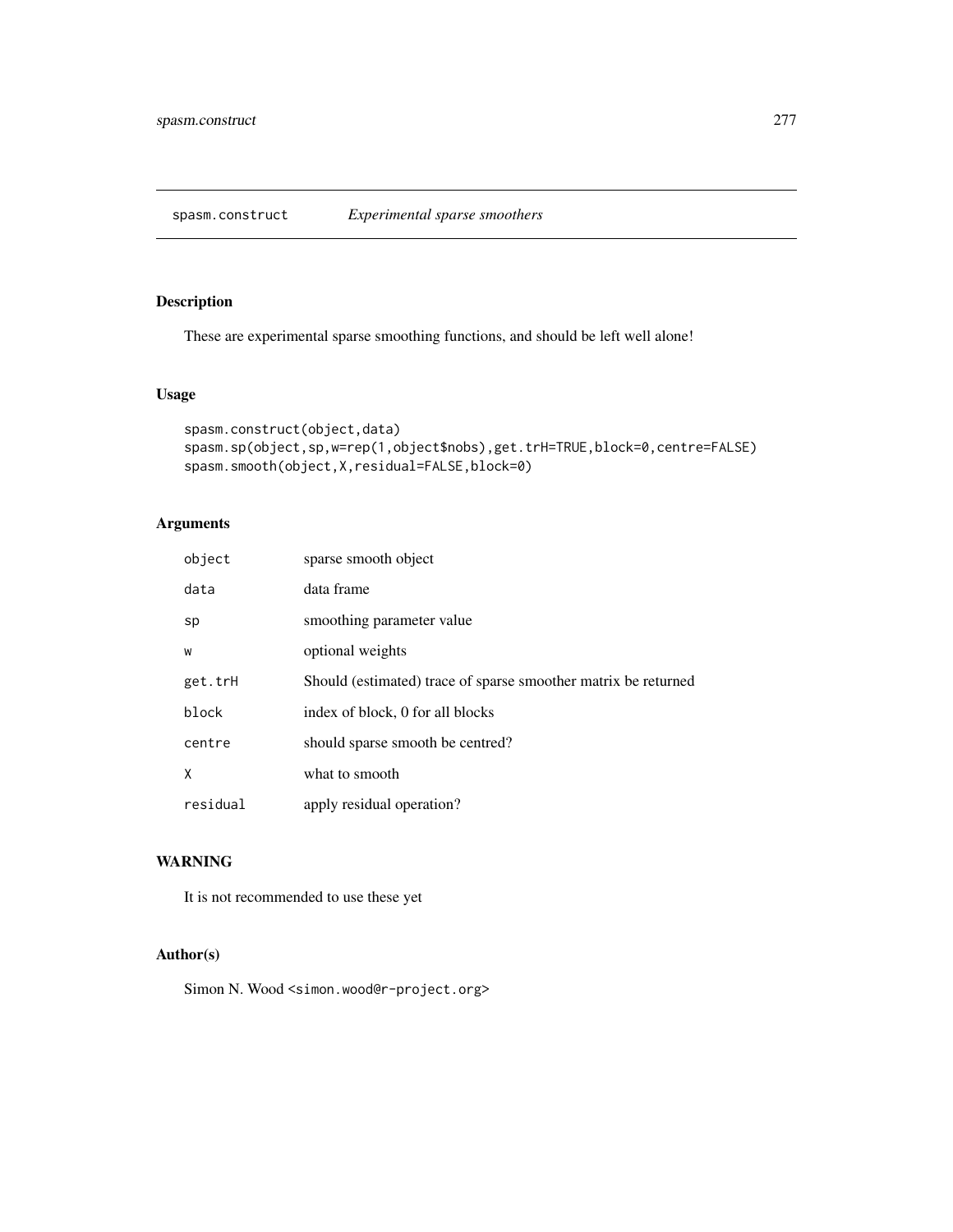#### Description

There is no step.gam in package mgcv. The mgcv default for model selection is to use either prediction error criteria such as GCV, GACV, Mallows' Cp/AIC/UBRE or the likelihood based methods of REML or ML. Since the smoothness estimation part of model selection is done in this way it is logically most consistent to perform the rest of model selection in the same way. i.e. to decide which terms to include or omit by looking at changes in GCV, AIC, REML etc.

To facilitate fully automatic model selection the package implements two smooth modification techniques which can be used to allow smooths to be shrunk to zero as part of smoothness selection.

- **Shrinkage smoothers** are smoothers in which a small multiple of the identity matrix is added to the smoothing penalty, so that strong enough penalization will shrink all the coefficients of the smooth to zero. Such smoothers can effectively be penalized out of the model altogether, as part of smoothing parameter estimation. 2 classes of these shrinkage smoothers are implemented: "cs" and "ts", based on cubic regression spline and thin plate regression spline [s](#page-208-0)moothers (see s)
- Null space penalization An alternative is to construct an extra penalty for each smooth which penalizes the space of functions of zero wiggliness according to its existing penalties. If all the smoothing parameters for such a term tend to infinity then the term is penalized to zero, and is effectively dropped from the model. The advantage of this approach is that it can be implemented automatically for any smooth. The select argument to [gam](#page-47-0) causes this latter approach to be used. Unpenalized terms (e.g.  $s(x, f(x=TRUE))$ ) remain unpenalized.

REML and ML smoothness selection are equivalent under this approach, and simulation evidence suggests that they tend to perform a little better than prediction error criteria, for model selection.

#### Author(s)

Simon N. Wood <simon.wood@r-project.org>

# References

Marra, G. and S.N. Wood (2011) Practical variable selection for generalized additive models Computational Statistics and Data Analysis 55,2372-2387

## See Also

# [gam.selection](#page-80-0)

## Examples

## an example of GCV based model selection as ## an alternative to stepwise selection, using ## shrinkage smoothers...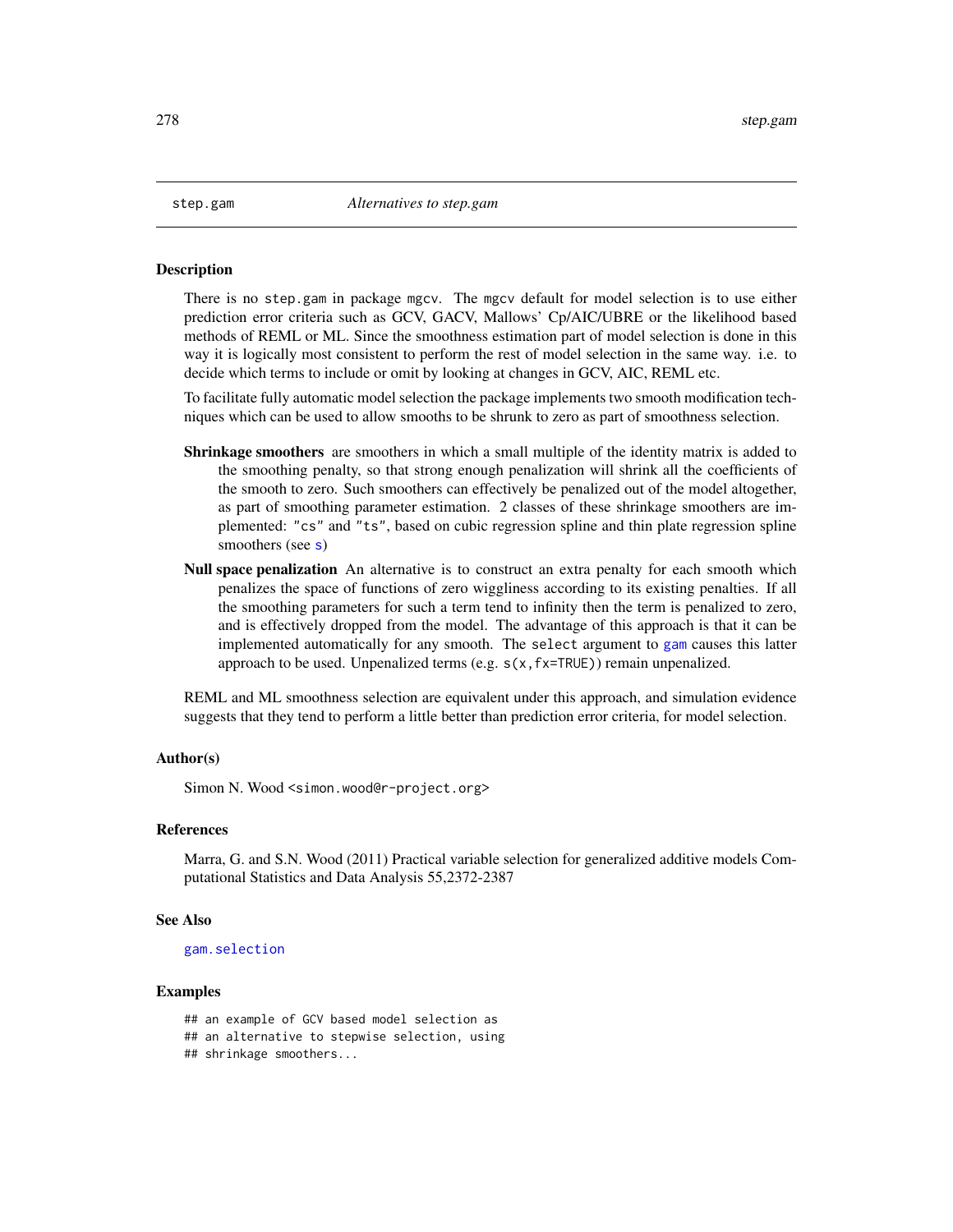# summary.gam 279

```
library(mgcv)
set.seed(0);n <- 400
dat <- gamSim(1,n=n,scale=2)
datx4 \le- runif(n, 0, 1)
datx5 \le- runif(n, 0, 1)
attach(dat)
## Note the increased gamma parameter below to favour
## slightly smoother models...
b<-gam(y~s(x0,bs="ts")+s(x1,bs="ts")+s(x2,bs="ts")+
   s(x3,bs="ts")+s(x4,bs="ts")+s(x5,bs="ts"),gamma=1.4)
summary(b)
plot(b,pages=1)
## Same again using REML/ML
b<-gam(y~s(x0,bs="ts")+s(x1,bs="ts")+s(x2,bs="ts")+
   s(x3,bs="ts")+s(x4,bs="ts")+s(x5,bs="ts"), method="REML")
summary(b)
plot(b,pages=1)
## And once more, but using the null space penalization
b<-gam(y~s(x0,bs="cr")+s(x1,bs="cr")+s(x2,bs="cr")+
   s(x3,bs="cr")+s(x4,bs="cr")+s(x5,bs="cr"),
   method="REML",select=TRUE)
summary(b)
plot(b,pages=1)
```
detach(dat);rm(dat)

summary.gam *Summary for a GAM fit*

# Description

Takes a fitted gam object produced by gam() and produces various useful summaries from it. (See [sink](#page-0-0) to divert output to a file.)

# Usage

```
## S3 method for class 'gam'
summary(object, dispersion=NULL, freq=FALSE, re.test=TRUE, ...)
## S3 method for class 'summary.gam'
print(x, digits = max(3, getOption("digits") - 3),signif.stars = getOption("show.signif.stars"),...)
```
#### Arguments

object a fitted gam object as produced by gam().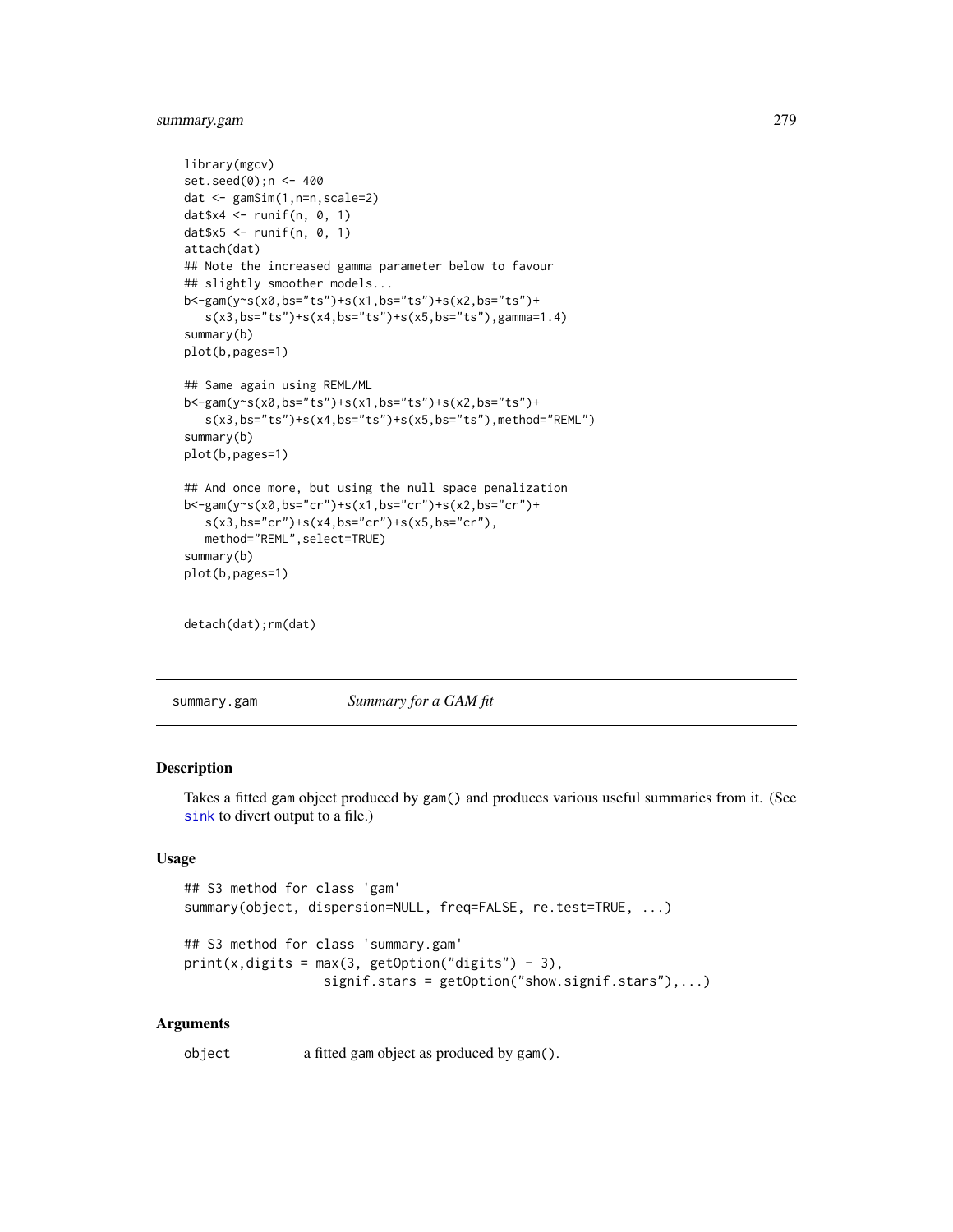| a summary.gam object produced by summary.gam().                                                                                                                                                                                              |
|----------------------------------------------------------------------------------------------------------------------------------------------------------------------------------------------------------------------------------------------|
| A known dispersion parameter. NULL to use estimate or default (e.g. 1 for Pois-<br>son).                                                                                                                                                     |
| By default p-values for parametric terms are calculated using the Bayesian esti-<br>mated covariance matrix of the parameter estimators. If this is set to TRUE then<br>the frequentist covariance matrix of the parameters is used instead. |
| Should tests be performed for random effect terms (including any term with a<br>zero dimensional null space)? For large models these tests can be computation-<br>ally expensive.                                                            |
| controls number of digits printed in output.                                                                                                                                                                                                 |
| Should significance stars be printed alongside output.                                                                                                                                                                                       |
| other arguments.                                                                                                                                                                                                                             |
|                                                                                                                                                                                                                                              |

# Details

Model degrees of freedom are taken as the trace of the influence (or hat) matrix **A** for the model fit. Residual degrees of freedom are taken as number of data minus model degrees of freedom. Let  $\mathbf{P}_i$  be the matrix giving the parameters of the ith smooth when applied to the data (or pseudodata in the generalized case) and let **X** be the design matrix of the model. Then  $tr(\mathbf{XP}_i)$  is the edf for the ith term. Clearly this definition causes the edf's to add up properly! An alternative version of EDF is more appropriate for p-value computation, and is based on the trace of  $2\mathbf{A} - \mathbf{A}\mathbf{A}$ .

print.summary.gam tries to print various bits of summary information useful for term selection in a pretty way.

P-values for smooth terms are usually based on a test statistic motivated by an extension of Nychka's (1988) analysis of the frequentist properties of Bayesian confidence intervals for smooths (Marra and Wood, 2012). These have better frequentist performance (in terms of power and distribution under the null) than the alternative strictly frequentist approximation. When the Bayesian intervals have good across the function properties then the p-values have close to the correct null distribution and reasonable power (but there are no optimality results for the power). Full details are in Wood (2013b), although what is computed is actually a slight variant in which the components of the test statistic are weighted by the iterative fitting weights.

Note that for terms with no unpenalized terms (such as Gaussian random effects) the Nychka (1988) requirement for smoothing bias to be substantially less than variance breaks down (see e.g. appendix of Marra and Wood, 2012), and this results in incorrect null distribution for p-values computed using the above approach. In this case it is necessary to use an alternative approach designed for random effects variance components, and this is done. See Wood (2013a) for details: the test is based on a likelihood ratio statistic (with the reference distribution appropriate for the null hypothesis on the boundary of the parameter space).

All p-values are computed without considering uncertainty in the smoothing parameter estimates.

In simulations the p-values have best behaviour under ML smoothness selection, with REML coming second. In general the p-values behave well, but neglecting smoothing parameter uncertainty means that they may be somewhat too low when smoothing parameters are highly uncertain. High uncertainty happens in particular when smoothing parameters are poorly identified, which can occur with nested smooths or highly correlated covariates (high concurvity).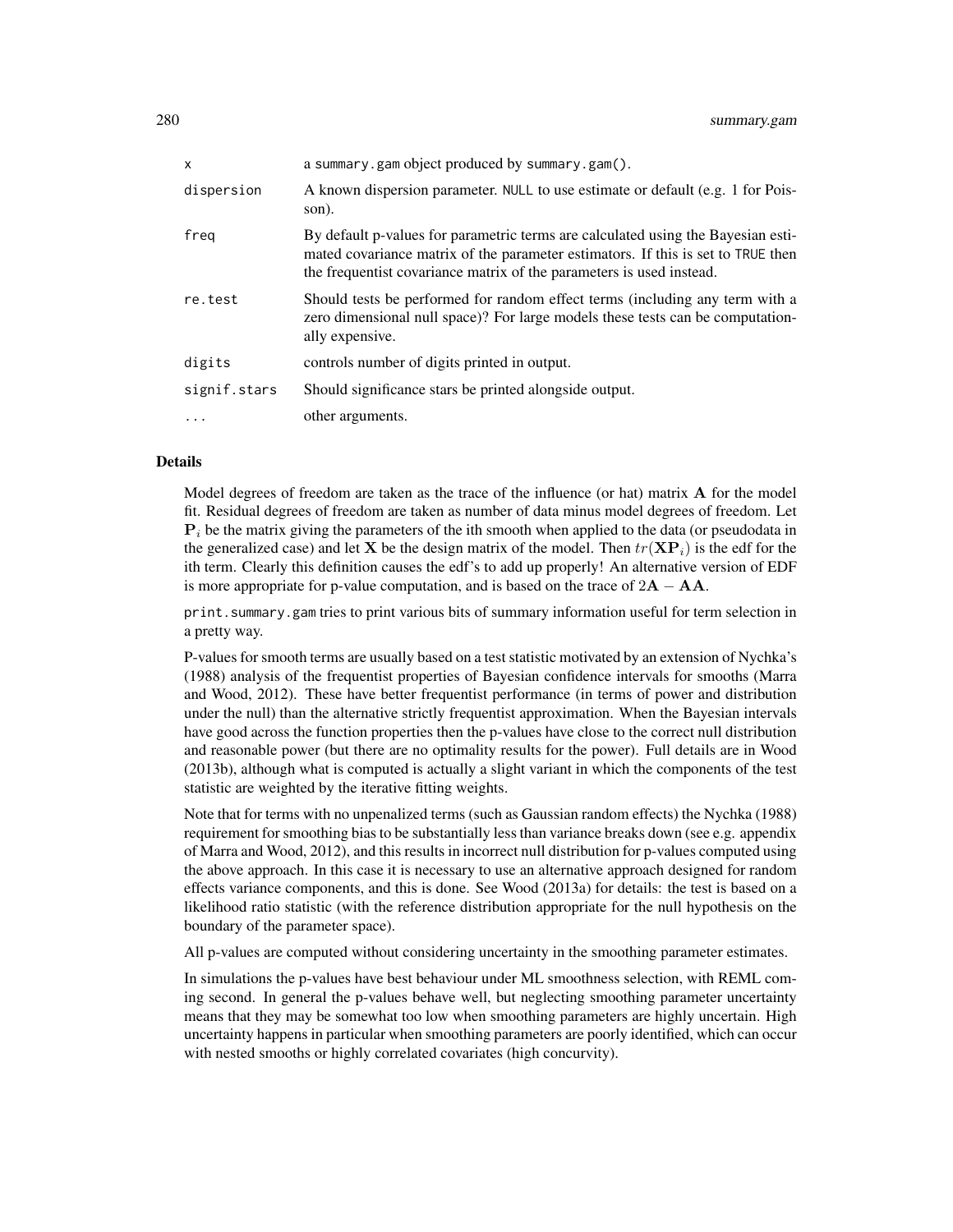By default the p-values for parametric model terms are also based on Wald tests using the Bayesian covariance matrix for the coefficients. This is appropriate when there are "re" terms present, and is otherwise rather similar to the results using the frequentist covariance matrix (freq=TRUE), since the parametric terms themselves are usually unpenalized. Default P-values for parameteric terms that are penalized using the paraPen argument will not be good. However if such terms represent conventional random effects with full rank penalties, then setting freq=TRUE is appropriate.

# Value

summary.gam produces a list of summary information for a fitted gam object.

| p.coeff      | is an array of estimates of the strictly parametric model coefficients.                                                                                                                                                                                                                                                                                                                                                                                                                                                    |
|--------------|----------------------------------------------------------------------------------------------------------------------------------------------------------------------------------------------------------------------------------------------------------------------------------------------------------------------------------------------------------------------------------------------------------------------------------------------------------------------------------------------------------------------------|
| p.t          | is an array of the p. coeff's divided by their standard errors.                                                                                                                                                                                                                                                                                                                                                                                                                                                            |
| p.pv         | is an array of p-values for the null hypothesis that the corresponding parameter<br>is zero. Calculated with reference to the t distribution with the estimated resid-<br>ual degrees of freedom for the model fit if the dispersion parameter has been<br>estimated, and the standard normal if not.                                                                                                                                                                                                                      |
| m            | The number of smooth terms in the model.                                                                                                                                                                                                                                                                                                                                                                                                                                                                                   |
| chi.sq       | An array of test statistics for assessing the significance of model smooth terms.<br>See details.                                                                                                                                                                                                                                                                                                                                                                                                                          |
| s.py         | An array of approximate p-values for the null hypotheses that each smooth term<br>is zero. Be warned, these are only approximate.                                                                                                                                                                                                                                                                                                                                                                                          |
| se           | array of standard error estimates for all parameter estimates.                                                                                                                                                                                                                                                                                                                                                                                                                                                             |
| r.sq         | The adjusted r-squared for the model. Defined as the proportion of variance ex-<br>plained, where original variance and residual variance are both estimated using<br>unbiased estimators. This quantity can be negative if your model is worse than<br>a one parameter constant model, and can be higher for the smaller of two nested<br>models! The proportion null deviance explained is probably more appropriate<br>for non-normal errors. Note that r.sq does not include any offset in the one<br>parameter model. |
| dev.expl     | The proportion of the null deviance explained by the model. The null deviance is<br>computed taking account of any offset, so dev. expl can be substantially lower<br>than r. sq when an offset is present.                                                                                                                                                                                                                                                                                                                |
| edf          | array of estimated degrees of freedom for the model terms.                                                                                                                                                                                                                                                                                                                                                                                                                                                                 |
| residual.df  | estimated residual degrees of freedom.                                                                                                                                                                                                                                                                                                                                                                                                                                                                                     |
| n            | number of data.                                                                                                                                                                                                                                                                                                                                                                                                                                                                                                            |
| np           | number of model coefficients (regression coefficients, not smoothing parameters<br>or other parameters of likelihood).                                                                                                                                                                                                                                                                                                                                                                                                     |
| rank         | apparent model rank.                                                                                                                                                                                                                                                                                                                                                                                                                                                                                                       |
| method       | The smoothing selection criterion used.                                                                                                                                                                                                                                                                                                                                                                                                                                                                                    |
| sp.criterion | The minimized value of the smoothness selection criterion. Note that for ML<br>and REML methods, what is reported is the negative log marginal likelihood or<br>negative log restricted likelihood.                                                                                                                                                                                                                                                                                                                        |
| scale        | estimated (or given) scale parameter.                                                                                                                                                                                                                                                                                                                                                                                                                                                                                      |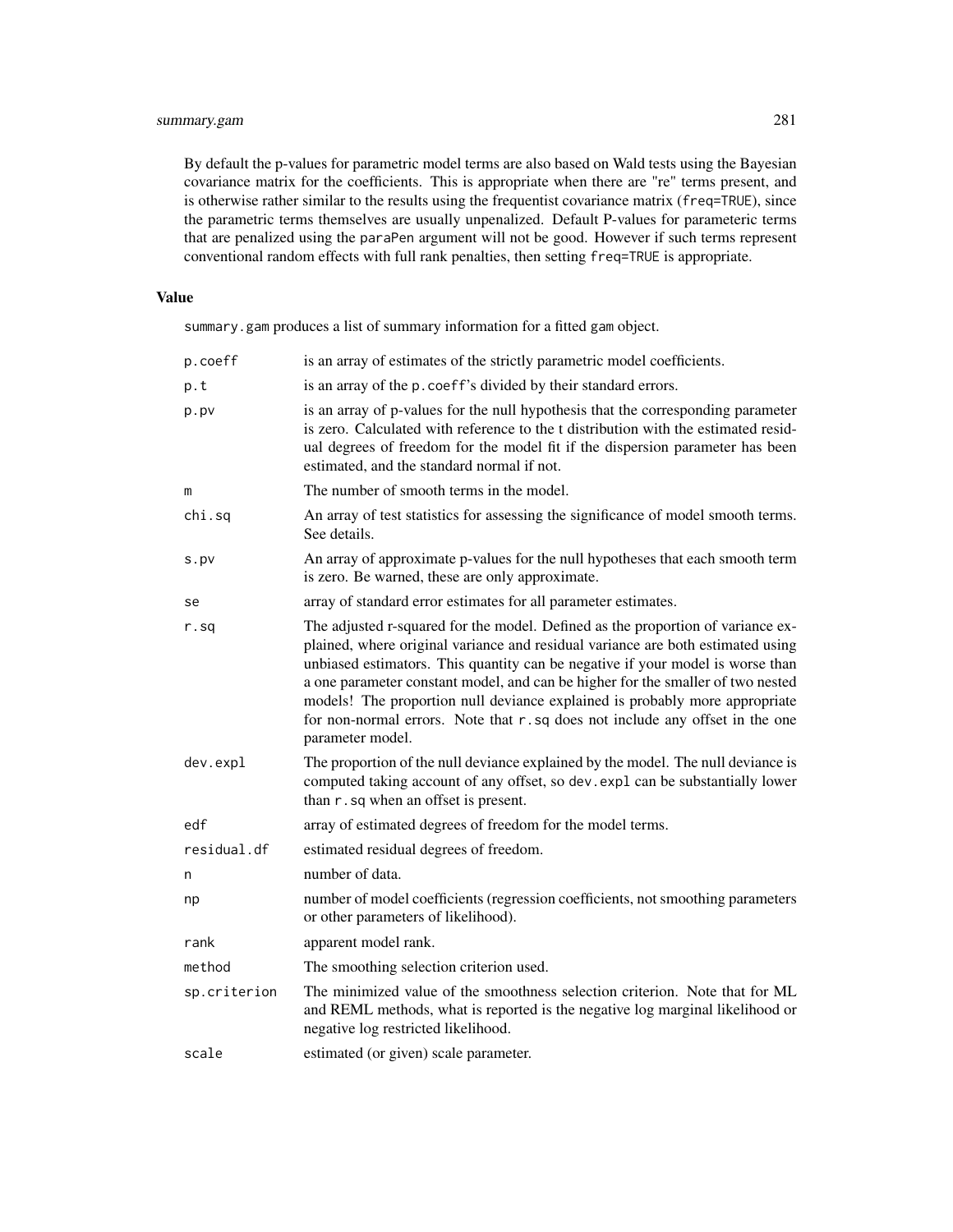| family        | the family used.                                                                                                                                                                                                                            |
|---------------|---------------------------------------------------------------------------------------------------------------------------------------------------------------------------------------------------------------------------------------------|
| formula       | the original GAM formula.                                                                                                                                                                                                                   |
| dispersion    | the scale parameter.                                                                                                                                                                                                                        |
| pTerms.df     | the degrees of freedom associated with each parametric term (excluding the con-<br>stant).                                                                                                                                                  |
| pTerms.chi.sq | a Wald statistic for testing the null hypothesis that the each parametric term is<br>zero.                                                                                                                                                  |
| pTerms.pv     | p-values associated with the tests that each term is zero. For penalized fits these<br>are approximate. The reference distribution is an appropriate chi-squared when<br>the scale parameter is known, and is based on an F when it is not. |
| cov.unscaled  | The estimated covariance matrix of the parameters (or estimators if f req=TRUE),<br>divided by scale parameter.                                                                                                                             |
| cov.scaled    | The estimated covariance matrix of the parameters (estimators if freq=TRUE).                                                                                                                                                                |
| p.table       | significance table for parameters                                                                                                                                                                                                           |
| s.table       | significance table for smooths                                                                                                                                                                                                              |
| p.Terms       | significance table for parametric model terms                                                                                                                                                                                               |
|               |                                                                                                                                                                                                                                             |

# WARNING

The p-values are approximate and neglect smoothing parameter uncertainty. They are likely to be somewhat too low when smoothing parameter estimates are highly uncertain: do read the details section. If the exact values matter, read Wood (2013a or b).

P-values for terms penalized via 'paraPen' are unlikely to be correct.

#### Author(s)

Simon N. Wood <simon.wood@r-project.org> with substantial improvements by Henric Nilsson.

## References

Marra, G and S.N. Wood (2012) Coverage Properties of Confidence Intervals for Generalized Additive Model Components. Scandinavian Journal of Statistics, 39(1), 53-74.

Nychka (1988) Bayesian Confidence Intervals for Smoothing Splines. Journal of the American Statistical Association 83:1134-1143.

Wood, S.N. (2013a) A simple test for random effects in regression models. Biometrika 100:1005- 1010

Wood, S.N. (2013b) On p-values for smooth components of an extended generalized additive model. Biometrika 100:221-228

Wood S.N. (2017) Generalized Additive Models: An Introduction with R (2nd edition). Chapman and Hall/CRC Press.

# See Also

[gam](#page-47-0), [predict.gam](#page-184-0), [gam.check](#page-57-0), [anova.gam](#page-4-0), [gam.vcomp](#page-85-0), [sp.vcov](#page-274-0)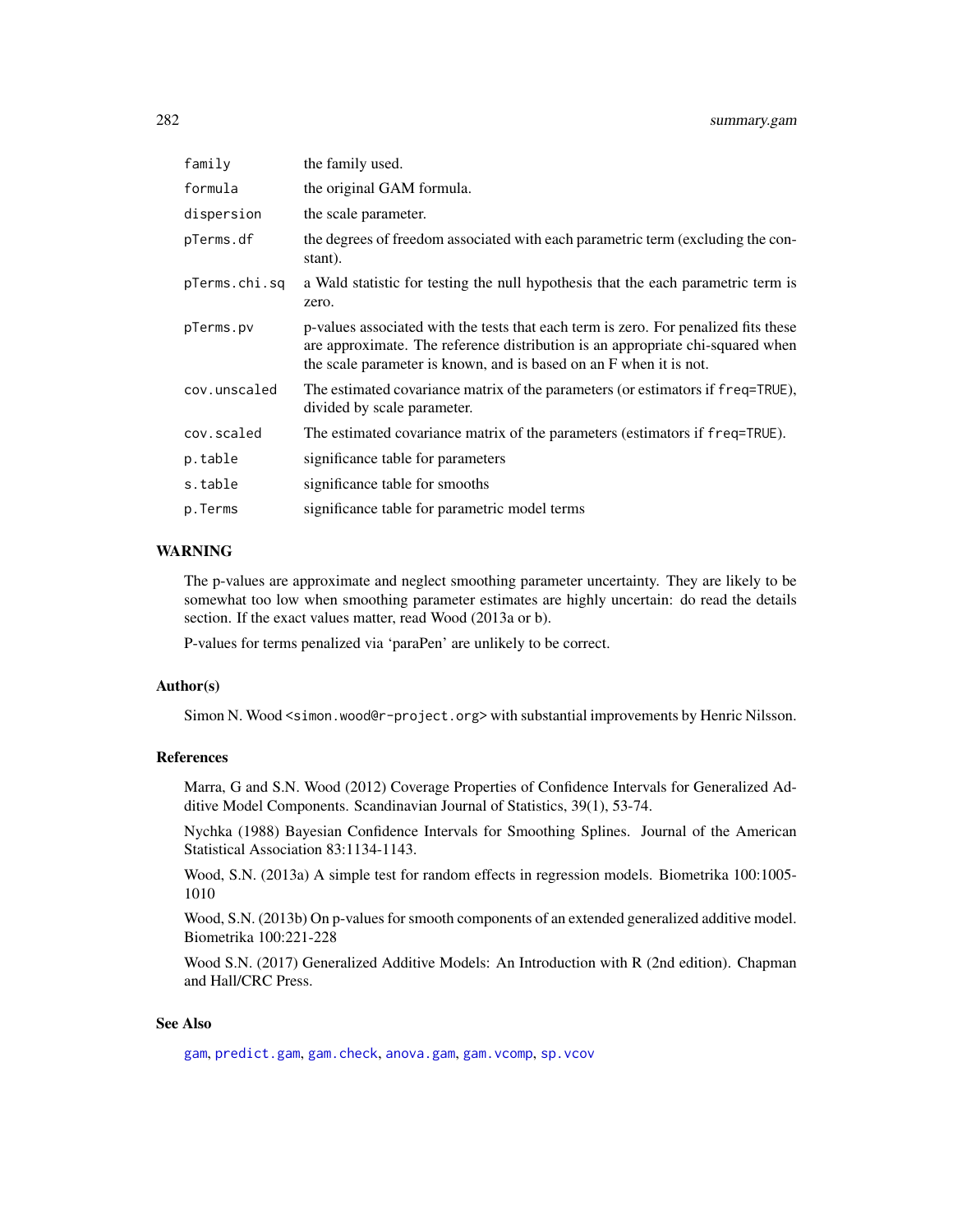## Examples

```
library(mgcv)
set.seed(0)
dat <- gamSim(1,n=200,scale=2) ## simulate data
b <- gam(y~s(x0)+s(x1)+s(x2)+s(x3),data=dat)
plot(b,pages=1)
summary(b)
## now check the p-values by using a pure regression spline.....
b.d <- round(summary(b)$edf)+1 ## get edf per smooth
b.d \le pmax(b.d,3) # can't have basis dimension less than 3!
bc<-gam(y~s(x0,k=b.d[1],fx=TRUE)+s(x1,k=b.d[2],fx=TRUE)+
        s(x2,k=b.d[3],fx=TRUE)+s(x3,k=b.d[4],fx=TRUE),data=dat)
plot(bc,pages=1)
summary(bc)
## Example where some p-values are less reliable...
dat <- gamSim(6,n=200,scale=2)
b <- gam(y~s(x0,m=1)+s(x1)+s(x2)+s(x3)+s(fac,bs="re"),data=dat)
## Here s(x0,m=1) can be penalized to zero, so p-value approximation
## cruder than usual...
summary(b)
## p-value check - increase k to make this useful!
k<-20;n <- 200;p <- rep(NA,k)
for (i in 1:k)
\{ b < -\text{gamma}(y \text{ and } y \text{)}\}, data=data.frame(y=rnorm(n), x=runif(n), z=runif(n)),
         method="ML")
  p[i]<-summary(b)$s.p[1]
}
plot(((1:k)-0.5)/k,sort(p))
abline(0,1,col=2)
ks.test(p,"punif") ## how close to uniform are the p-values?
## A Gamma example, by modify `gamSim' output...
dat <- gamSim(1,n=400,dist="normal",scale=1)
dat$f <- dat$f/4 ## true linear predictor
Ey \leq exp(dat$f); scale \leq .5 ## mean and GLM scale parameter
## Note that `shape' and `scale' in `rgamma' are almost
## opposite terminology to that used with GLM/GAM...
dat$y <- rgamma(Ey*0,shape=1/scale,scale=Ey*scale)
bg \leq gam(y\leq s(x0)+ s(x1)+s(x2)+s(x3),family=Gamma(link=log),
          data=dat,method="REML")
summary(bg)
```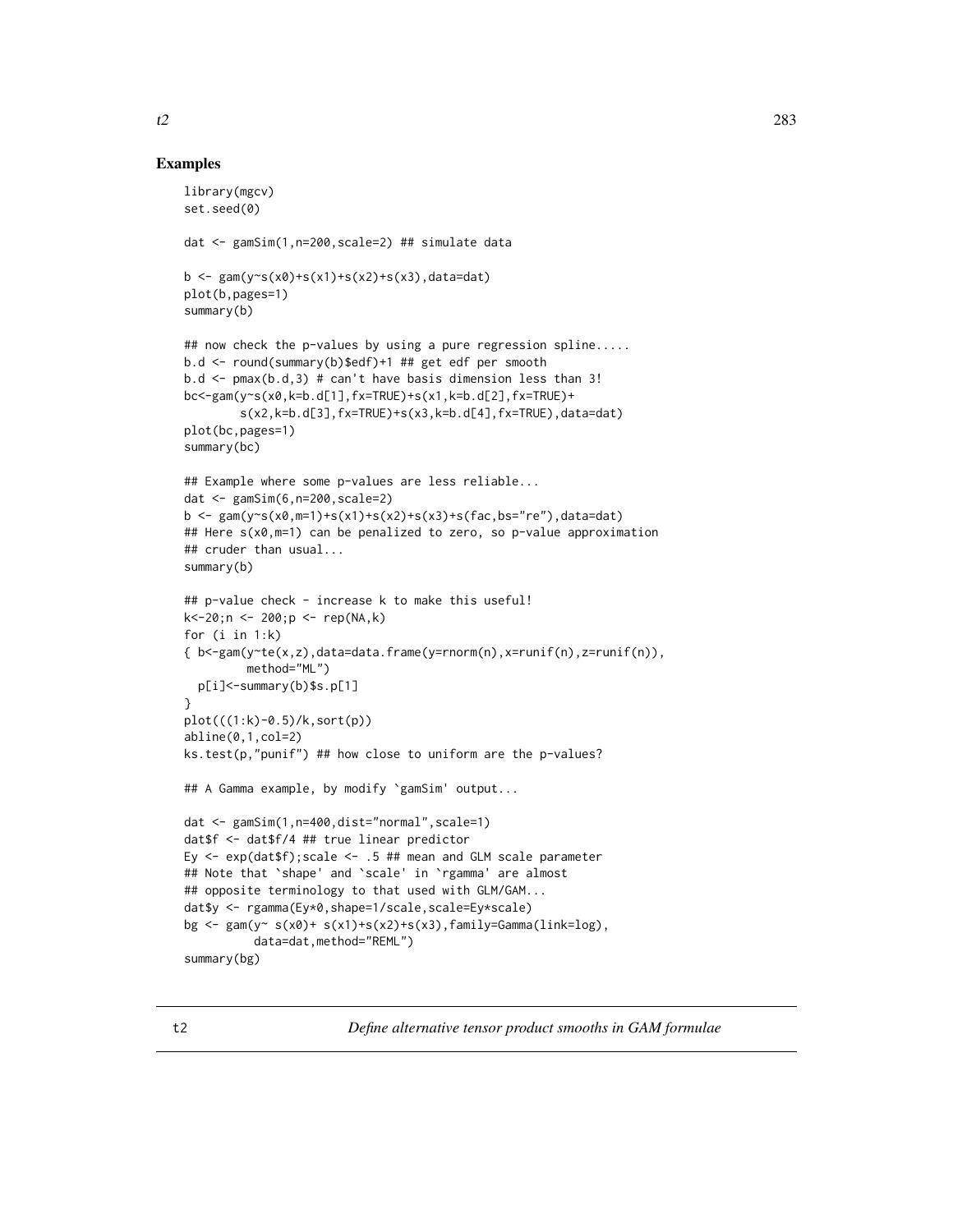## Description

Alternative to [te](#page-287-0) for defining tensor product smooths in a [gam](#page-47-0) formula. Results in a construction in which the penalties are non-overlapping multiples of identity matrices (with some rows and columns zeroed). The construction, which is due to Fabian Scheipl (mgcv implementation, 2010), is analogous to Smoothing Spline ANOVA (Gu, 2002), but using low rank penalized regression spline marginals. The main advantage of this construction is that it is useable with gamm4 from package gamm4.

## Usage

```
t2(..., k=NA,bs="cr",m=NA,d=NA,by=NA,xt=NULL,
               id=NULL,sp=NULL,full=FALSE,ord=NULL,pc=NULL)
```
# Arguments

| .  | a list of variables that are the covariates that this smooth is a function of. Trans-<br>formations whose form depends on the values of the data are best avoided here:<br>e.g. $t2(\log(x), z)$ is fine, but $t2(I(x/sd(x)), z)$ is not (see predict.gam).                                                                                                                                                                                                                                                                                       |
|----|---------------------------------------------------------------------------------------------------------------------------------------------------------------------------------------------------------------------------------------------------------------------------------------------------------------------------------------------------------------------------------------------------------------------------------------------------------------------------------------------------------------------------------------------------|
| k  | the dimension(s) of the bases used to represent the smooth term. If not supplied<br>then set to 5 <sup><math>\lambda</math></sup> d. If supplied as a single number then this basis dimension is used<br>for each basis. If supplied as an array then the elements are the dimensions of<br>the component (marginal) bases of the tensor product. See choose. k for further<br>information.                                                                                                                                                       |
| bs | array (or single character string) specifying the type for each marginal basis.<br>"cr" for cubic regression spline; "cs" for cubic regression spline with shrink-<br>age; "cc" for periodic/cyclic cubic regression spline; "tp" for thin plate regres-<br>sion spline; "ts" for t.p.r.s. with extra shrinkage. See smooth. terms for details<br>and full list. User defined bases can also be used here (see smooth.construct<br>for an example). If only one basis code is given then this is used for all bases.                              |
| m  | The order of the spline and its penalty (for smooth classes that use this) for each<br>term. If a single number is given then it is used for all terms. A vector can be<br>used to supply a different m for each margin. For marginals that take vector m<br>(e.g. p. spline and Duchon. spline), then a list can be supplied, with a vector<br>element for each margin. NA autoinitializes. m is ignored by some bases (e.g.<br>$"cr"$ ).                                                                                                        |
| d  | array of marginal basis dimensions. For example if you want a smooth for 3<br>covariates made up of a tensor product of a 2 dimensional t.p.r.s. basis and a 1-<br>dimensional basis, then set $d=c(2,1)$ . Incompatibilities between built in basis<br>types and dimension will be resolved by resetting the basis type.                                                                                                                                                                                                                         |
| by | a numeric or factor variable of the same dimension as each covariate. In the<br>numeric vector case the elements multiply the smooth evaluated at the corre-<br>sponding covariate values (a 'varying coefficient model' results). In the factor<br>case causes a replicate of the smooth to be produced for each factor level. See<br>gam. models for further details. May also be a matrix if covariates are matri-<br>ces: in this case implements linear functional of a smooth (see gam. models and<br>linear.functional.terms for details). |

284 t2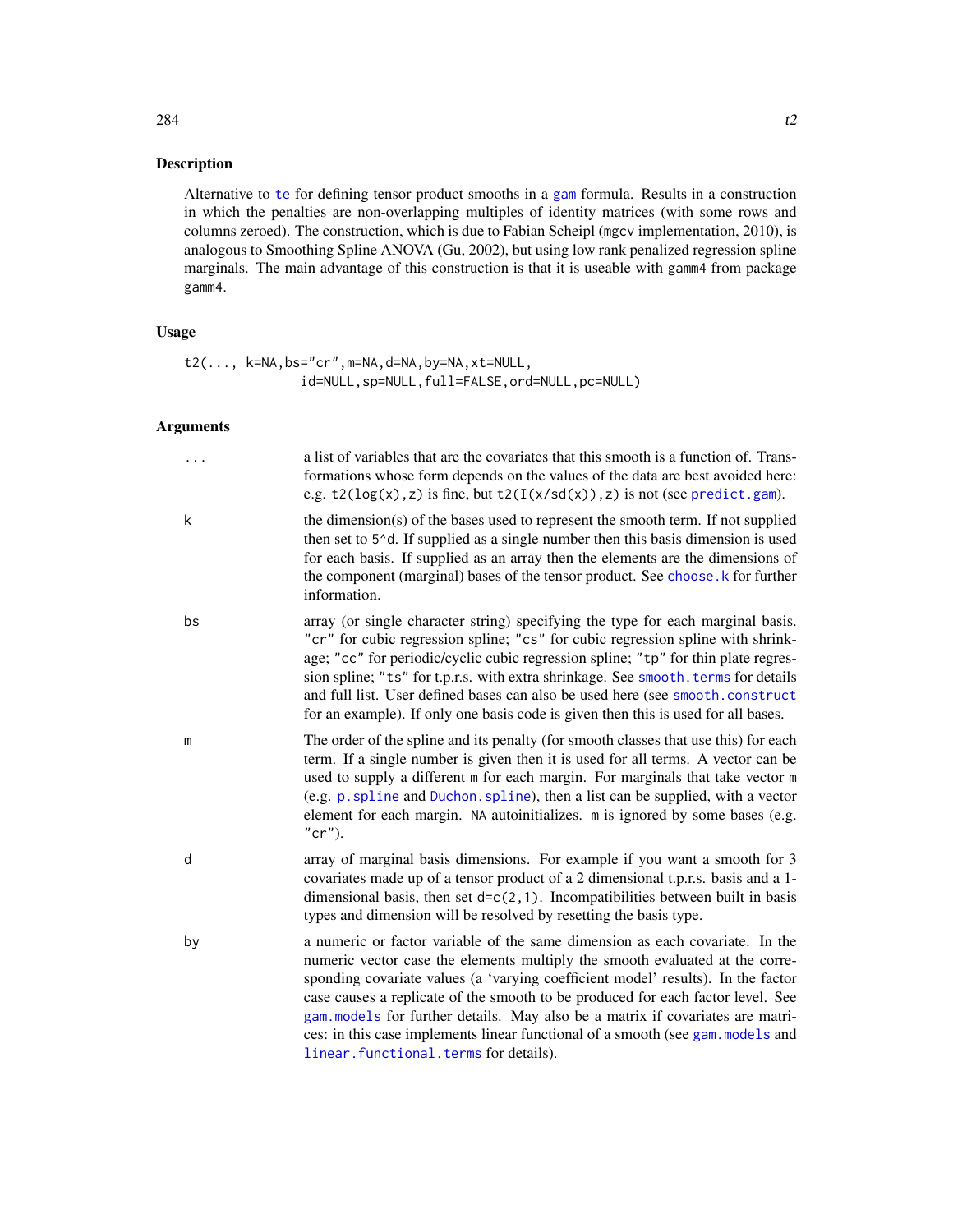| xt   | Either a single object, providing any extra information to be passed to each<br>marginal basis constructor, or a list of such objects, one for each marginal basis.                                                                                                                                                                                                                                                                         |
|------|---------------------------------------------------------------------------------------------------------------------------------------------------------------------------------------------------------------------------------------------------------------------------------------------------------------------------------------------------------------------------------------------------------------------------------------------|
| id   | A label or integer identifying this term in order to link its smoothing parameters<br>to others of the same type. If two or more smooth terms have the same id<br>then they will have the same smoothing paramsters, and, by default, the same<br>bases (first occurance defines basis type, but data from all terms used in basis<br>construction).                                                                                        |
| sp   | any supplied smoothing parameters for this term. Must be an array of the<br>same length as the number of penalties for this smooth. Positive or zero ele-<br>ments are taken as fixed smoothing parameters. Negative elements signal auto-<br>initialization. Over-rides values supplied in sp argument to gam. Ignored by<br>gamm.                                                                                                         |
| full | If TRUE then there is a separate penalty for each combination of null space col-<br>umn and range space. This gives strict invariance. If FALSE each combination of<br>null space and range space generates one penalty, but the coulmns of each null<br>space basis are treated as one group. The latter is more parsimonious, but does<br>mean that invariance is only achieved by an arbitrary rescaling of null space<br>basis vectors. |
| ord  | an array giving the orders of terms to retain. Here order means number of<br>marginal range spaces used in the construction of the component. NULL to retain<br>everything.                                                                                                                                                                                                                                                                 |
| рc   | If not NULL, signals a point constraint: the smooth should pass through zero at<br>the point given here (as a vector or list with names corresponding to the smooth<br>names). Never ignored if supplied. See identifiability.                                                                                                                                                                                                              |

# **Details**

Smooths of several covariates can be constructed from tensor products of the bases used to represent smooths of one (or sometimes more) of the covariates. To do this 'marginal' bases are produced with associated model matrices and penalty matrices. These are reparameterized so that the penalty is zero everywhere, except for some elements on the leading diagonal, which all have the same nonzero value. This reparameterization results in an unpenalized and a penalized subset of parameters, for each marginal basis (see e.g. appendix of Wood, 2004, for details).

The re-parameterized marginal bases are then combined to produce a basis for a single function of all the covariates (dimension given by the product of the dimensions of the marginal bases). In this set up there are multiple penalty matrices — all zero, but for a mixture of a constant and zeros on the leading diagonal. No two penalties have a non-zero entry in the same place.

Essentially the basis for the tensor product can be thought of as being constructed from a set of products of the penalized (range) or unpenalized (null) space bases of the marginal smooths (see Gu, 2002, section 2.4). To construct one of the set, choose either the null space or the range space from each marginal, and from these bases construct a product basis. The result is subject to a ridge penalty (unless it happens to be a product entirely of marginal null spaces). The whole basis for the smooth is constructed from all the different product bases that can be constructed in this way. The separately penalized components of the smooth basis each have an interpretation in terms of the ANOVA - decomposition of the term. See [pen.edf](#page-172-0) for some further information.

Note that there are two ways to construct the product. When full=FALSE then the null space bases are treated as a whole in each product, but when full=TRUE each null space column is treated as a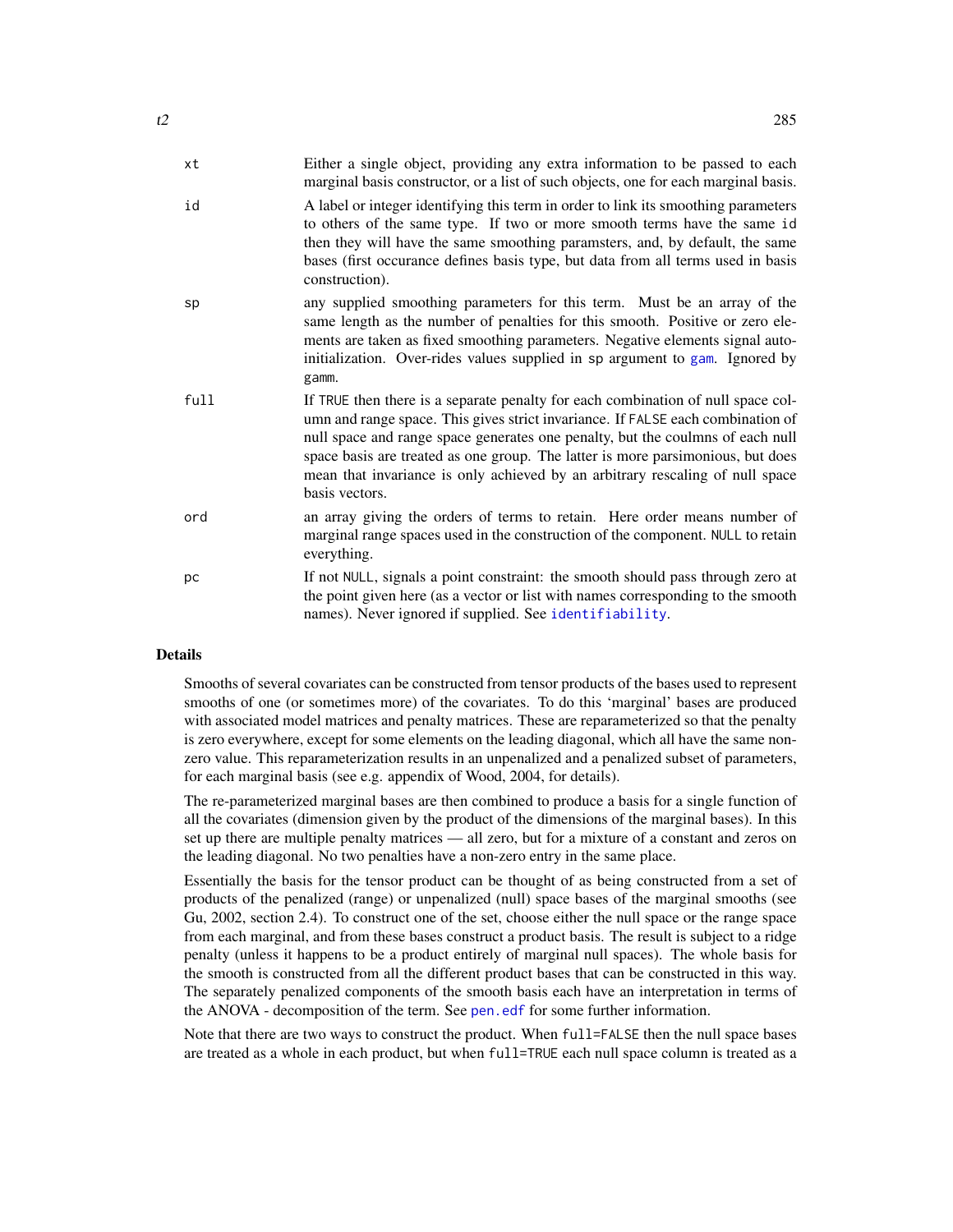separate null space. The latter results in more penalties, but is the strict analog of the SS-ANOVA approach.

Tensor product smooths are especially useful for representing functions of covariates measured in different units, although they are typically not quite as nicely behaved as t.p.r.s. smooths for well scaled covariates.

Note also that GAMs constructed from lower rank tensor product smooths are nested within GAMs constructed from higher rank tensor product smooths if the same marginal bases are used in both cases (the marginal smooths themselves are just special cases of tensor product smooths.)

Note that tensor product smooths should not be centred (have identifiability constraints imposed) if any marginals would not need centering. The constructor for tensor product smooths ensures that this happens.

The function does not evaluate the variable arguments.

# Value

A class t2.smooth.spec object defining a tensor product smooth to be turned into a basis and penalties by the smooth.construct.tensor.smooth.spec function.

The returned object contains the following items:

| margin | A list of smooth. spec objects of the type returned by s, defining the basis from<br>which the tensor product smooth is constructed.                                  |
|--------|-----------------------------------------------------------------------------------------------------------------------------------------------------------------------|
| term   | An array of text strings giving the names of the covariates that the term is a<br>function of.                                                                        |
| by     | is the name of any by variable as text ("NA" for none).                                                                                                               |
| fx     | logical array with element for each penalty of the term (tensor product smooths)<br>have multiple penalties). TRUE if the penalty is to be ignored, FALSE, otherwise. |
| label  | A suitable text label for this smooth term.                                                                                                                           |
| dim    | The dimension of the smoother - i.e. the number of covariates that it is a function<br>of.                                                                            |
| mp     | TRUE is multiple penalties are to be used (default).                                                                                                                  |
| np     | TRUE to re-parameterize 1-D marginal smooths in terms of function values (de-<br>fualt).                                                                              |
| id     | the id argument supplied to te.                                                                                                                                       |
| sp     | the sp argument supplied to te.                                                                                                                                       |

# Author(s)

Simon N. Wood <simon.wood@r-project.org> and Fabian Scheipl

## References

Wood S.N., F. Scheipl and J.J. Faraway (2013, online Feb 2012) Straightforward intermediate rank tensor product smoothing in mixed models. Statistical Computing. 23(3):341-360 Gu, C. (2002) Smoothing Spline ANOVA, Springer.

286 t2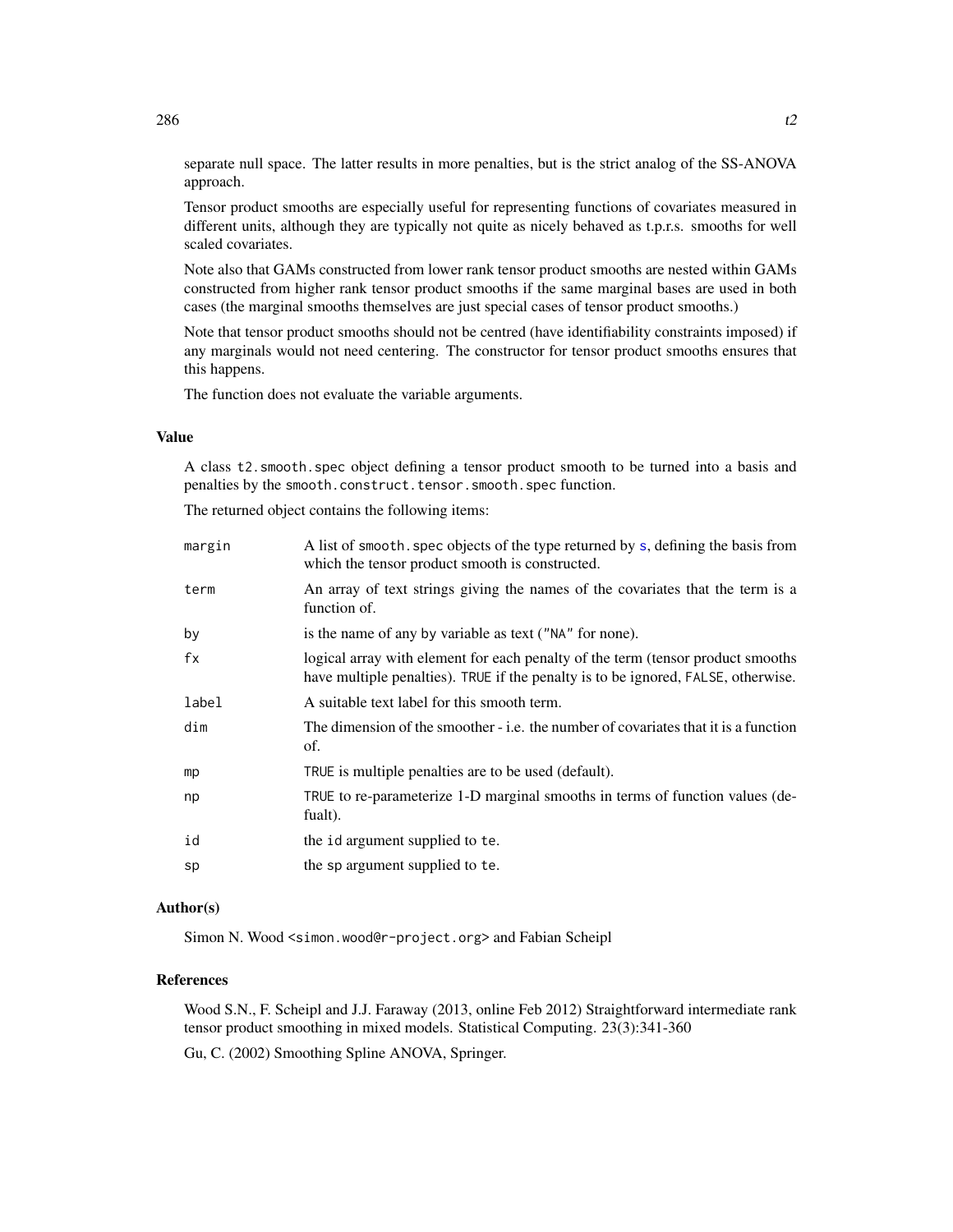Alternative approaches to functional ANOVA decompositions, \*not\* implemented by t2 terms, are discussed in:

Belitz and Lang (2008) Simultaneous selection of variables and smoothing parameters in structured additive regression models. Computational Statistics & Data Analysis, 53(1):61-81

Lee, D-J and M. Durban (2011) P-spline ANOVA type interaction models for spatio-temporal smoothing. Statistical Modelling, 11:49-69

Wood, S.N. (2006) Low-Rank Scale-Invariant Tensor Product Smooths for Generalized Additive Mixed Models. Biometrics 62(4): 1025-1036.

#### See Also

[te](#page-287-0) [s](#page-208-0),[gam](#page-47-0),[gamm](#page-91-0),

## Examples

```
# following shows how tensor product deals nicely with
# badly scaled covariates (range of x 5% of range of z )
require(mgcv)
test1<-function(x,z,sx=0.3,sz=0.4)
\{ x<-x*20(pi***sx*sz)*(1.2*exp(-(x-0.2)^2/sx^2-(z-0.3)^2/sz^2)+0.8*exp(-(x-0.7)^2/sx^2-(z-0.8)^2/sz^2))
}
n<-500
old.par<-par(mfrow=c(2,2))
x <-runif(n)/20; z <-runif(n);
xs<-seq(0,1,length=30)/20;zs<-seq(0,1,length=30)
pr<-data.frame(x=rep(xs,30),z=rep(zs,rep(30,30)))
truth<-matrix(test1(pr$x,pr$z),30,30)
f \leftarrow \text{test1}(x, z)y \leq-f + \text{rnorm}(n) \times 0.2b1 < -gam(y ~ s(x, z))
persp(xs,zs,truth);title("truth")
vis.gam(b1);title("t.p.r.s")
b2 < -gamma(y \text{ or } t2(x, z))vis.gam(b2);title("tensor product")
b3<-gam(y~t2(x,z,bs=c("tp","tp")))
vis.gam(b3);title("tensor product")
par(old.par)
test2<-function(u,v,w,sv=0.3,sw=0.4)
{ ((pi**sv*sw)*(1.2*exp(-(v-0.2)^2/sv^2-(w-0.3)^2/sw^2)+0.8*exp(-(v-0.7)^2/sv^2-(w-0.8)^2/sw^2)))*(u-0.5)^2*20
}
n <- 500
v \le runif(n);w\le-runif(n);u\le-runif(n)
f \leftarrow \text{test2}(u, v, w)y \leftarrow f + \text{rnorm}(n) \times 0.2
```
## tensor product of 2D Duchon spline and 1D cr spline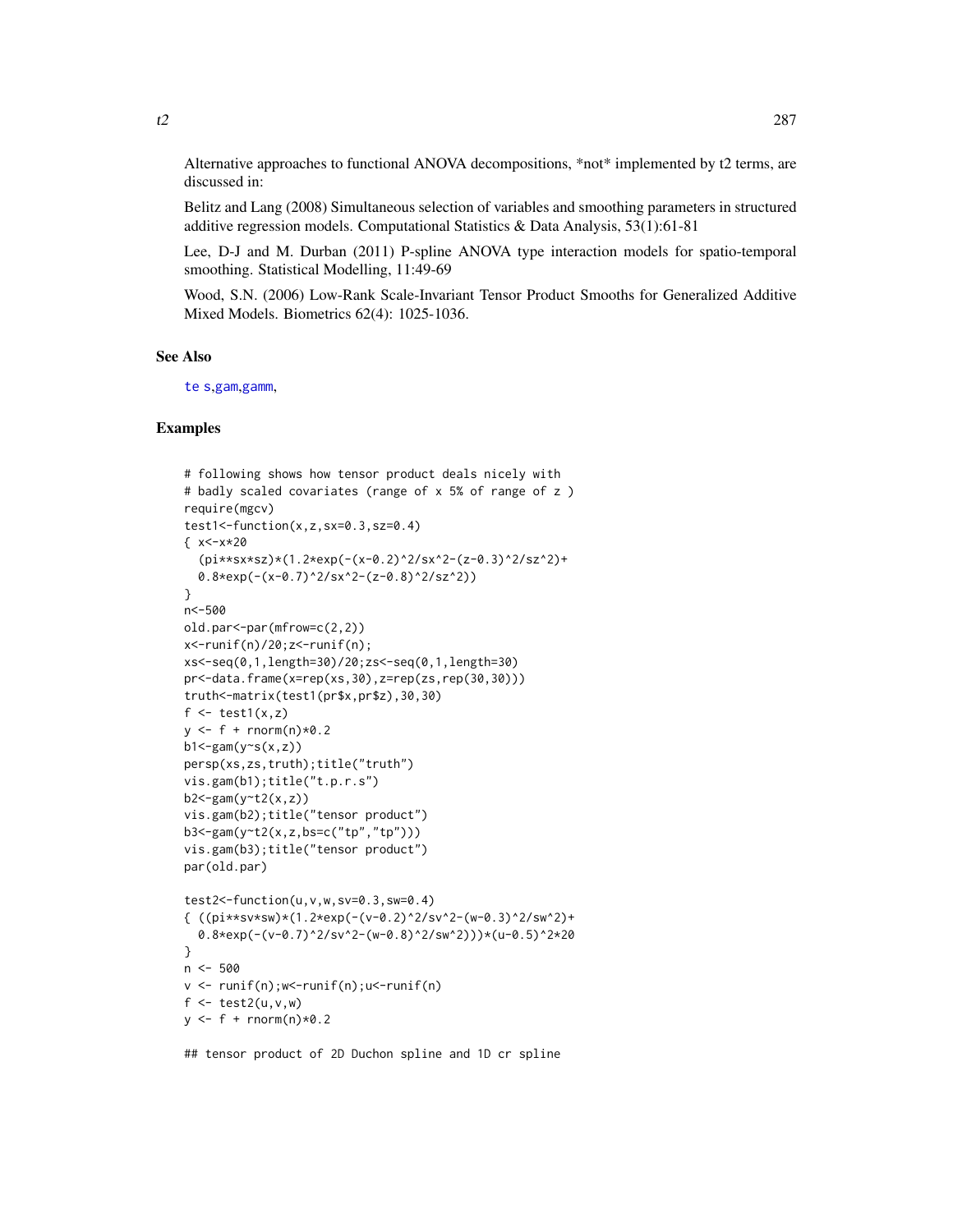```
m \leftarrow \text{list}(c(1,.5), 0)b \leq -\text{gam}(y \sim t2(v, w, u, k=c(30, 5), d=c(2, 1), bs=c("ds", "cr"), m=m))## look at the edf per penalty. "rr" denotes interaction term
## (range space range space). "rn" is interaction of null space
## for u with range space for v,w...
pen.edf(b)
## plot results...
op \leq par(mfrow=c(2,2))
vis.gam(b,cond=list(u=0),color="heat",zlim=c(-0.2,3.5))
vis.gam(b,cond=list(u=.33),color="heat",zlim=c(-0.2,3.5))
vis.gam(b,cond=list(u=.67),color="heat",zlim=c(-0.2,3.5))
vis.gam(b,cond=list(u=1),color="heat",zlim=c(-0.2,3.5))
par(op)
b <- gam(y~t2(v,w,u,k=c(25,5),d=c(2,1),bs=c("tp","cr"),full=TRUE),
         method="ML")
## more penalties now. numbers in labels like "r1" indicate which
## basis function of a null space is involved in the term.
pen.edf(b)
```
<span id="page-287-0"></span>te *Define tensor product smooths or tensor product interactions in GAM formulae*

## <span id="page-287-1"></span>Description

Functions used for the definition of tensor product smooths and interactions within gam model formulae. te produces a full tensor product smooth, while ti produces a tensor product interaction, appropriate when the main effects (and any lower interactions) are also present.

The functions do not evaluate the smooth - they exists purely to help set up a model using tensor product based smooths. Designed to construct tensor products from any marginal smooths with a basis-penalty representation (with the restriction that each marginal smooth must have only one penalty).

#### Usage

te(..., k=NA,bs="cr",m=NA,d=NA,by=NA,fx=FALSE, np=TRUE,xt=NULL,id=NULL,sp=NULL,pc=NULL) ti(..., k=NA,bs="cr",m=NA,d=NA,by=NA,fx=FALSE, np=TRUE,xt=NULL,id=NULL,sp=NULL,mc=NULL,pc=NULL)

# Arguments

... a list of variables that are the covariates that this smooth is a function of. Transformations whose form depends on the values of the data are best avoided here: e.g.  $te(log(x), z)$  is fine, but  $te(I(x/sd(x)), z)$  is not (see [predict.gam](#page-184-0)).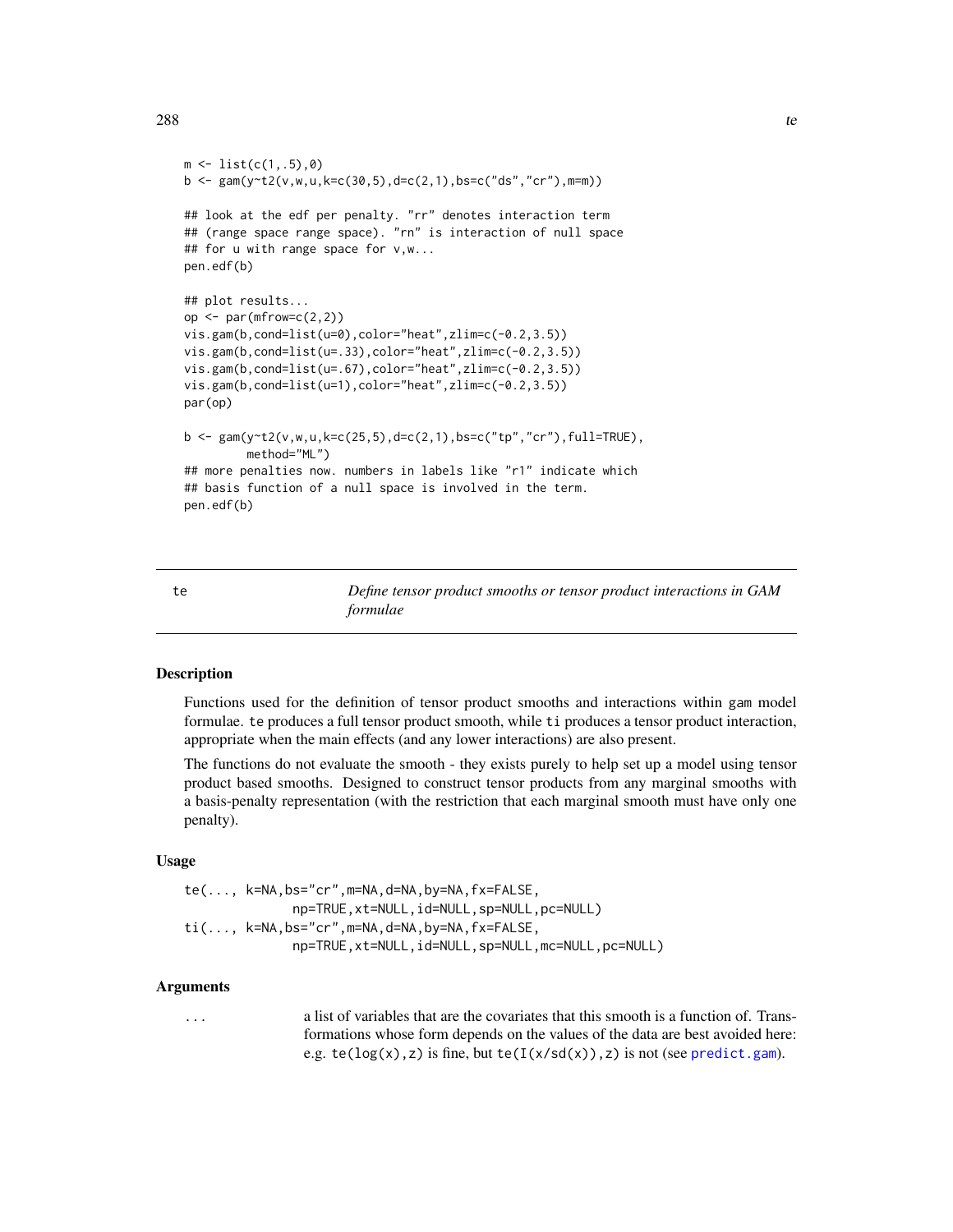<span id="page-288-0"></span>

| te |    | 289                                                                                                                                                                                                                                                                                                                                                                                                                                                                                                                                               |
|----|----|---------------------------------------------------------------------------------------------------------------------------------------------------------------------------------------------------------------------------------------------------------------------------------------------------------------------------------------------------------------------------------------------------------------------------------------------------------------------------------------------------------------------------------------------------|
|    | k  | the dimension(s) of the bases used to represent the smooth term. If not supplied<br>then set to 5 <sup><math>\lambda</math></sup> d. If supplied as a single number then this basis dimension is used<br>for each basis. If supplied as an array then the elements are the dimensions of<br>the component (marginal) bases of the tensor product. See choose. k for further<br>information.                                                                                                                                                       |
|    | bs | array (or single character string) specifying the type for each marginal basis.<br>"cr" for cubic regression spline; "cs" for cubic regression spline with shrink-<br>age; "cc" for periodic/cyclic cubic regression spline; "tp" for thin plate regres-<br>sion spline; "ts" for t.p.r.s. with extra shrinkage. See smooth. terms for details<br>and full list. User defined bases can also be used here (see smooth.construct<br>for an example). If only one basis code is given then this is used for all bases.                              |
|    | m  | The order of the spline and its penalty (for smooth classes that use this) for each<br>term. If a single number is given then it is used for all terms. A vector can be<br>used to supply a different m for each margin. For marginals that take vector m<br>(e.g. p. spline and Duchon. spline), then a list can be supplied, with a vector<br>element for each margin. NA autoinitializes. m is ignored by some bases (e.g.<br>$"cr"$ ).                                                                                                        |
|    | d  | array of marginal basis dimensions. For example if you want a smooth for 3<br>covariates made up of a tensor product of a 2 dimensional t.p.r.s. basis and a 1-<br>dimensional basis, then set $d=c(2,1)$ . Incompatibilities between built in basis<br>types and dimension will be resolved by resetting the basis type.                                                                                                                                                                                                                         |
|    | by | a numeric or factor variable of the same dimension as each covariate. In the<br>numeric vector case the elements multiply the smooth evaluated at the corre-<br>sponding covariate values (a 'varying coefficient model' results). In the factor<br>case causes a replicate of the smooth to be produced for each factor level. See<br>gam. models for further details. May also be a matrix if covariates are matri-<br>ces: in this case implements linear functional of a smooth (see gam. models and<br>linear.functional.terms for details). |
|    | fx | indicates whether the term is a fixed d.f. regression spline (TRUE) or a penalized<br>regression spline (FALSE).                                                                                                                                                                                                                                                                                                                                                                                                                                  |
|    | np | TRUE to use the 'normal parameterization' for a tensor product smooth. This<br>represents any 1-d marginal smooths via parameters that are function values at<br>'knots', spread evenly through the data. The parameterization makes the penal-<br>ties easily interpretable, however it can reduce numerical stability in some cases.                                                                                                                                                                                                            |
|    | хt | Either a single object, providing any extra information to be passed to each<br>marginal basis constructor, or a list of such objects, one for each marginal basis.                                                                                                                                                                                                                                                                                                                                                                               |
|    | id | A label or integer identifying this term in order to link its smoothing parameters<br>to others of the same type. If two or more smooth terms have the same id<br>then they will have the same smoothing paramsters, and, by default, the same<br>bases (first occurance defines basis type, but data from all terms used in basis<br>construction).                                                                                                                                                                                              |
|    | sp | any supplied smoothing parameters for this term. Must be an array of the<br>same length as the number of penalties for this smooth. Positive or zero ele-<br>ments are taken as fixed smoothing parameters. Negative elements signal auto-<br>initialization. Over-rides values supplied in sp argument to gam. Ignored by<br>gamm.                                                                                                                                                                                                               |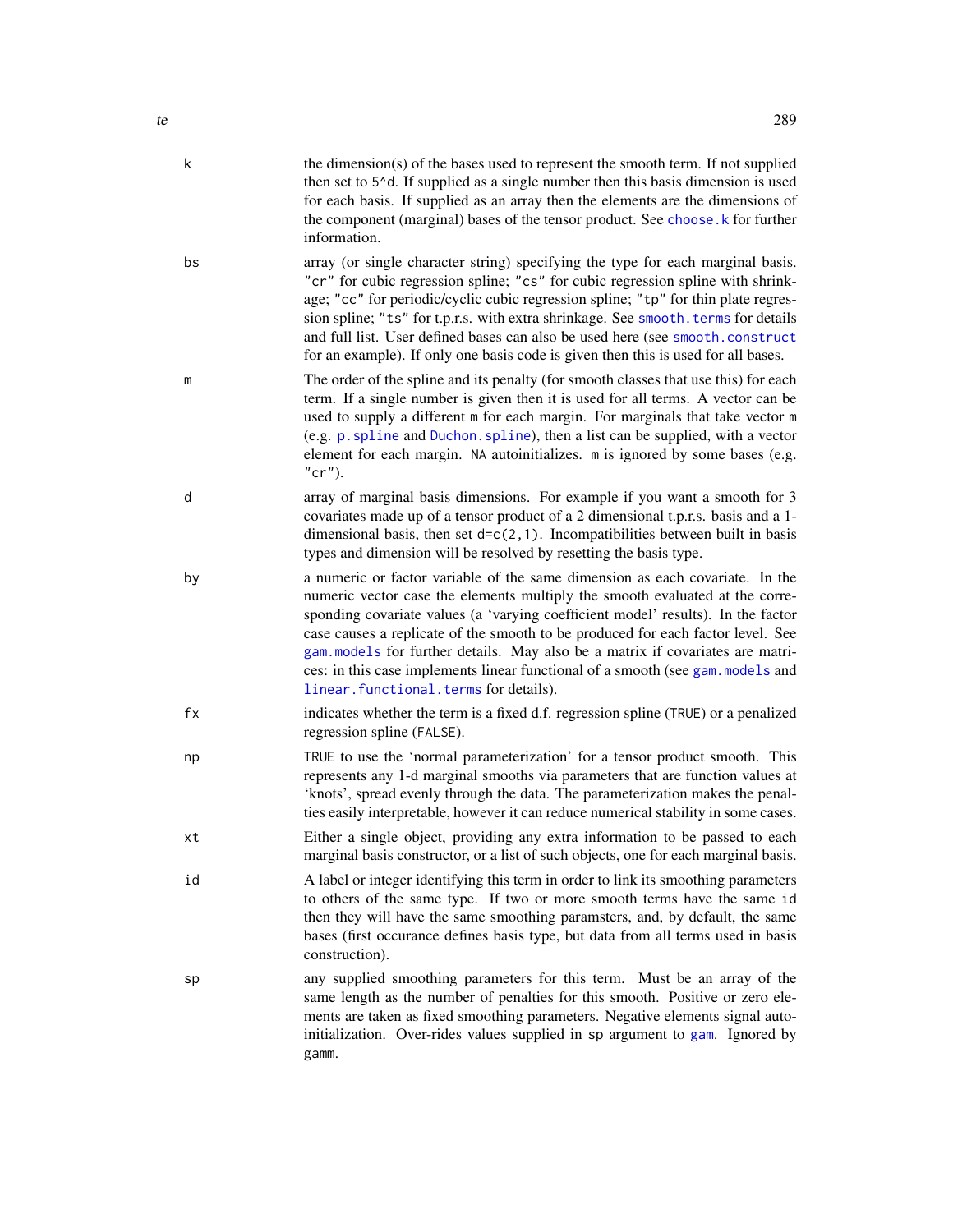<span id="page-289-0"></span>

| mc | For ti smooths you can specify which marginals should have centering con-<br>straints applied, by supplying 0/1 or FALSE/TRUE values for each marginal in           |
|----|---------------------------------------------------------------------------------------------------------------------------------------------------------------------|
|    | this vector. By default all marginals are constrained, which is what is appropri-                                                                                   |
|    | ate for, e.g., functional ANOVA models. Note that 'ti' only applies constraints                                                                                     |
|    | to the marginals, so if you turn off all marginal constraints the term will have no                                                                                 |
|    | identifiability constraints. Only use this if you really understand how marginal<br>constraints work.                                                               |
| рc | If not NULL, signals a point constraint: the smooth should pass through zero at<br>the point given here (as a vector or list with names corresponding to the smooth |
|    | names). Never ignored if supplied. See identifiability.                                                                                                             |
|    |                                                                                                                                                                     |

#### Details

Smooths of several covariates can be constructed from tensor products of the bases used to represent smooths of one (or sometimes more) of the covariates. To do this 'marginal' bases are produced with associated model matrices and penalty matrices, and these are then combined in the manner described in [tensor.prod.model.matrix](#page-292-0) and [tensor.prod.penalties](#page-292-1), to produce a single model matrix for the smooth, but multiple penalties (one for each marginal basis). The basis dimension of the whole smooth is the product of the basis dimensions of the marginal smooths.

Tensor product smooths are especially useful for representing functions of covariates measured in different units, although they are typically not quite as nicely behaved as t.p.r.s. smooths for well scaled covariates.

It is sometimes useful to investigate smooth models with a main-effects + interactions structure, for example

$$
f_1(x) + f_2(z) + f_3(x, z)
$$

This functional ANOVA decomposition is supported by ti terms, which produce tensor product interactions from which the main effects have been excluded, under the assumption that they will be included separately. For example the  $\sim \text{ti}(x) + \text{ti}(z) + \text{ti}(x, z)$  would produce the above main effects + interaction structure. This is much better than attempting the same thing with sor te terms representing the interactions (although mgcv does not forbid it). Technically ti terms are very simple: they simply construct tensor product bases from marginal smooths to which identifiability constraints (usually sum-to-zero) have already been applied: correct nesting is then automatic (as with all interactions in a GLM framework). See Wood (2017, section 5.6.3).

The 'normal parameterization' (np=TRUE) re-parameterizes the marginal smooths of a tensor product smooth so that the parameters are function values at a set of points spread evenly through the range of values of the covariate of the smooth. This means that the penalty of the tensor product associated with any particular covariate direction can be interpreted as the penalty of the appropriate marginal smooth applied in that direction and averaged over the smooth. Currently this is only done for marginals of a single variable. This parameterization can reduce numerical stability when used with marginal smooths other than "cc", "cr" and "cs": if this causes problems, set np=FALSE.

Note that tensor product smooths should not be centred (have identifiability constraints imposed) if any marginals would not need centering. The constructor for tensor product smooths ensures that this happens.

The function does not evaluate the variable arguments.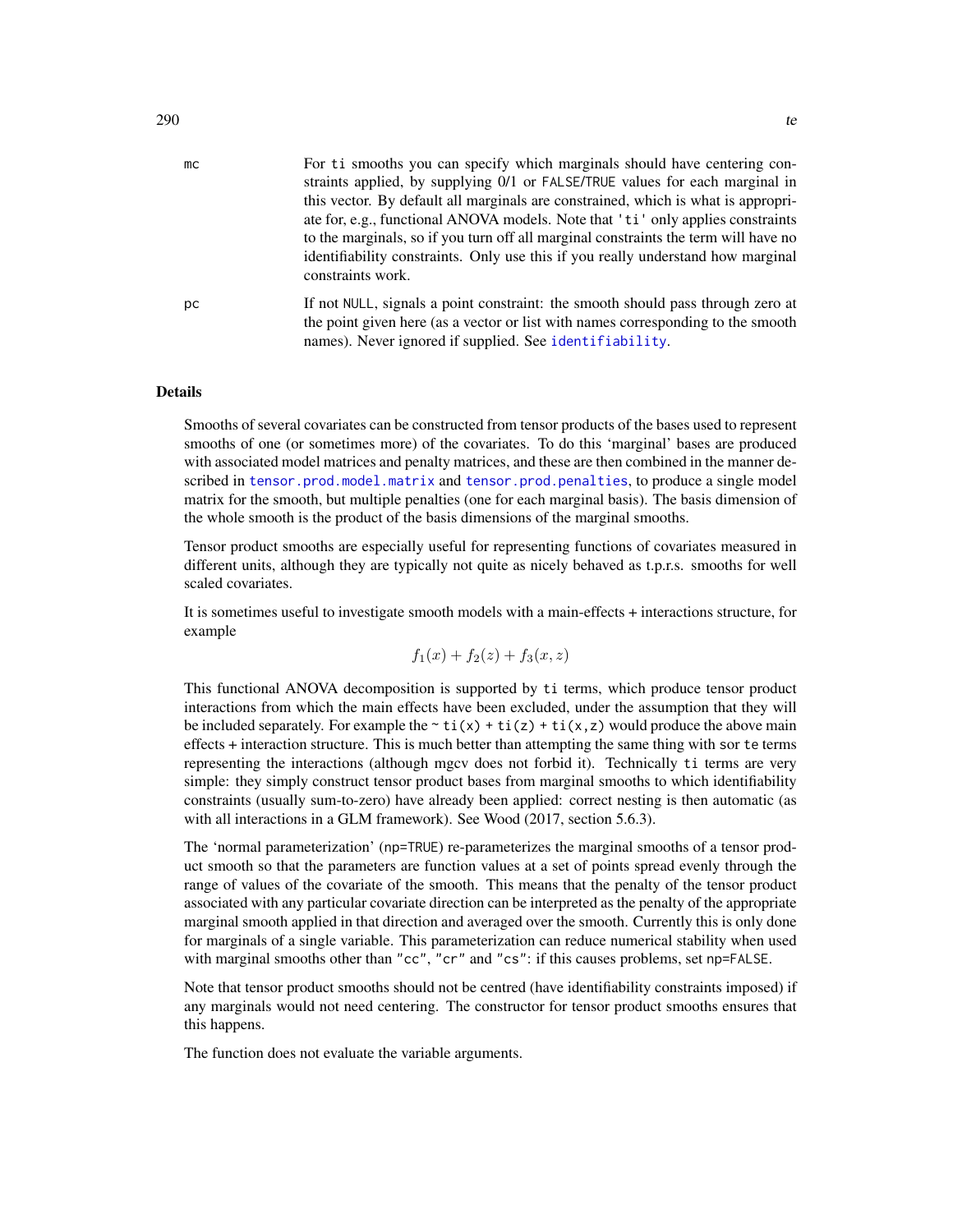# <span id="page-290-0"></span>Value

A class tensor.smooth.spec object defining a tensor product smooth to be turned into a basis and penalties by the smooth.construct.tensor.smooth.spec function.

The returned object contains the following items:

| margin | A list of smooth. spec objects of the type returned by s, defining the basis from<br>which the tensor product smooth is constructed.                                 |
|--------|----------------------------------------------------------------------------------------------------------------------------------------------------------------------|
| term   | An array of text strings giving the names of the covariates that the term is a<br>function of.                                                                       |
| by     | is the name of any by variable as text ("NA" for none).                                                                                                              |
| fx     | logical array with element for each penalty of the term (tensor product smooths<br>have multiple penalties). TRUE if the penalty is to be ignored, FALSE, otherwise. |
| label  | A suitable text label for this smooth term.                                                                                                                          |
| dim    | The dimension of the smoother - i.e. the number of covariates that it is a function<br>of.                                                                           |
| mp     | TRUE is multiple penalties are to be used (default).                                                                                                                 |
| np     | TRUE to re-parameterize 1-D marginal smooths in terms of function values (de-<br>fualt).                                                                             |
| id     | the id argument supplied to te.                                                                                                                                      |
| sp     | the sp argument supplied to te.                                                                                                                                      |
| inter  | TRUE if the term was generated by ti, FALSE otherwise.                                                                                                               |
| mc     | the argument mc supplied to ti.                                                                                                                                      |

# Author(s)

Simon N. Wood <simon.wood@r-project.org>

# References

Wood, S.N. (2006) Low rank scale invariant tensor product smooths for generalized additive mixed models. Biometrics 62(4):1025-1036

Wood S.N. (2017) Generalized Additive Models: An Introduction with R (2nd edition). Chapman and Hall/CRC Press.

<https://www.maths.ed.ac.uk/~swood34/>

# See Also

[s](#page-208-0),[gam](#page-47-0),[gamm](#page-91-0), [smooth.construct.tensor.smooth.spec](#page-261-0)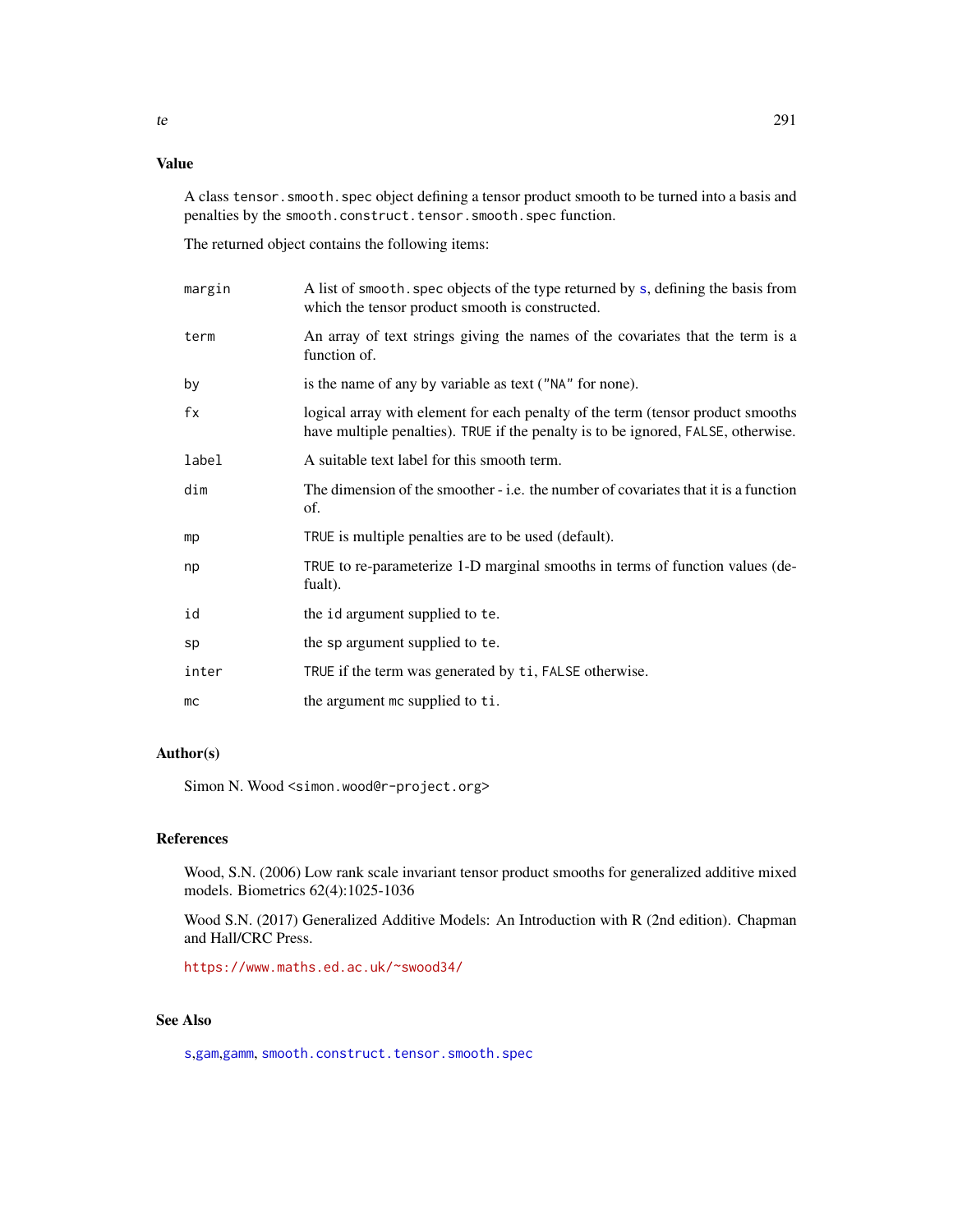#### Examples

```
# following shows how tensor pruduct deals nicely with
# badly scaled covariates (range of x 5% of range of z )
require(mgcv)
test1 <- function(x,z,sx=0.3,sz=0.4) {
  x < -x * 20(pi**sx*sz)*(1.2*exp(-(x-0.2)^2/sx^2-(z-0.3)^2/sz^2)+
  0.8*exp(-(x-0.7)^2/sx^2-(z-0.8)^2/sz^2))
}
n < -500old.par <- par(mfrow=c(2,2))
x \leftarrow runif(n)/20; z \leftarrow runif(n);xs <- seq(0,1,length=30)/20;zs <- seq(0,1,length=30)
pr <- data.frame(x=rep(xs,30),z=rep(zs,rep(30,30)))
truth <- matrix(test1(pr$x,pr$z),30,30)
f \leftarrow \text{test1}(x, z)y \leftarrow f + \text{rnorm}(n) \times 0.2b1 <- gam(y \sim s(x, z))persp(xs,zs,truth);title("truth")
vis.gam(b1);title("t.p.r.s")
b2 \leq gam(y te(x, z))
vis.gam(b2);title("tensor product")
b3 <- gam(y ~ ti(x) + ti(z) + ti(x,z))
vis.gam(b3);title("tensor anova")
## now illustrate partial ANOVA decomp...
vis.gam(b3);title("full anova")
b4 \leq gam(y\sim ti(x) + ti(x,z,mc=c(0,1))) ## note z constrained!
vis.gam(b4);title("partial anova")
plot(b4)
par(old.par)
## now with a multivariate marginal....
test2<-function(u,v,w,sv=0.3,sw=0.4)
{ ((pi**sv*sw)*(1.2*exp(-(v-0.2)^2/sv^2-(w-0.3)^2/sw^2)+0.8*exp(-(v-0.7)^2/sv^2-(w-0.8)^2/sw^2)))*(u-0.5)^2*20
}
n <- 500
v <- runif(n);w<-runif(n);u<-runif(n)
f \leftarrow \text{test2}(u, v, w)y \leftarrow f + \text{rnorm}(n) \times 0.2# tensor product of 2D Duchon spline and 1D cr spline
m \leftarrow \text{list}(c(1,.5), \text{rep}(\emptyset, \emptyset)) ## example of list form of m
b \leq gam(y te(v, w, u, k = c(30, 5), d = c(2, 1), bs = c("ds", "cr"), m = m))plot(b)
```
 $292$  text of  $\sim$  100  $\mu$   $\sim$  100  $\mu$   $\sim$  100  $\mu$   $\sim$  100  $\mu$   $\sim$  100  $\mu$   $\sim$  100  $\mu$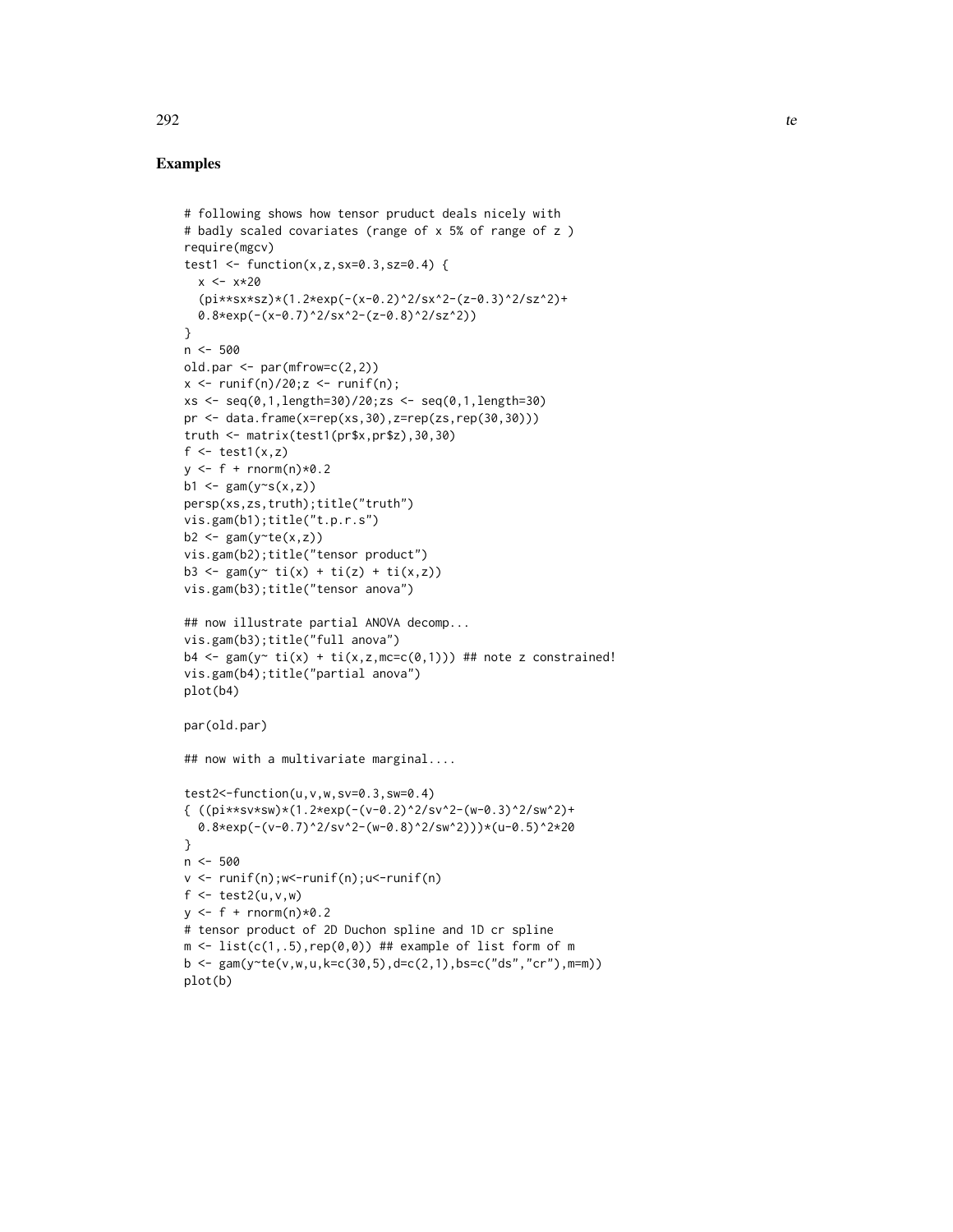<span id="page-292-2"></span><span id="page-292-0"></span>tensor.prod.model.matrix

*Row Kronecker product/ tensor product smooth construction*

# <span id="page-292-1"></span>Description

Produce model matrices or penalty matrices for a tensor product smooth from the model matrices or penalty matrices for the marginal bases of the smooth (marginals and results can be sparse). The model matrix construction uses row Kronecker products.

#### Usage

```
tensor.prod.model.matrix(X)
tensor.prod.penalties(S)
a%.%b
```
#### Arguments

| X  | a list of model matrices for the marginal bases of a smooth. Items can be class<br>"matrix" or "dgCMatrix", but not a mixture of the two. |
|----|-------------------------------------------------------------------------------------------------------------------------------------------|
| S. | a list of penalties for the marginal bases of a smooth.                                                                                   |
| a  | a matrix with the same number of rows as A.                                                                                               |
| b  | a matrix with the same number of rows as B.                                                                                               |

#### Details

If X[[1]], X[[2]] ... X[[m]] are the model matrices of the marginal bases of a tensor product smooth then the ith row of the model matrix for the whole tensor product smooth is given by X[[1]][i,]%x%X[[2]][i,]%x% ... X[[m]][i,], where %x% is the Kronecker product. Of course the routine operates column-wise, not row-wise!

A%.%B is the operator form of this 'row Kronecker product'.

If  $S[[1]]$ ,  $S[[2]]$  ...  $S[[m]]$  are the penalty matrices for the marginal bases, and  $I[[1]]$ ,  $I[[2]]$ ... I[[m]] are corresponding identity matrices, each of the same dimension as its corresponding penalty, then the tensor product smooth has m associate penalties of the form:

```
S[[1]]%x%I[[2]]%x% ... I[[m]],
```

```
I[[1]]%x%S[[2]]%x% ... I[[m]]
```
...

I[[1]]%x%I[[2]]%x% ... S[[m]].

Of course it's important that the model matrices and penalty matrices are presented in the same order when constructing tensor product smooths.

#### Value

Either a single model matrix for a tensor product smooth (of the same class as the marginals), or a list of penalty terms for a tensor product smooth.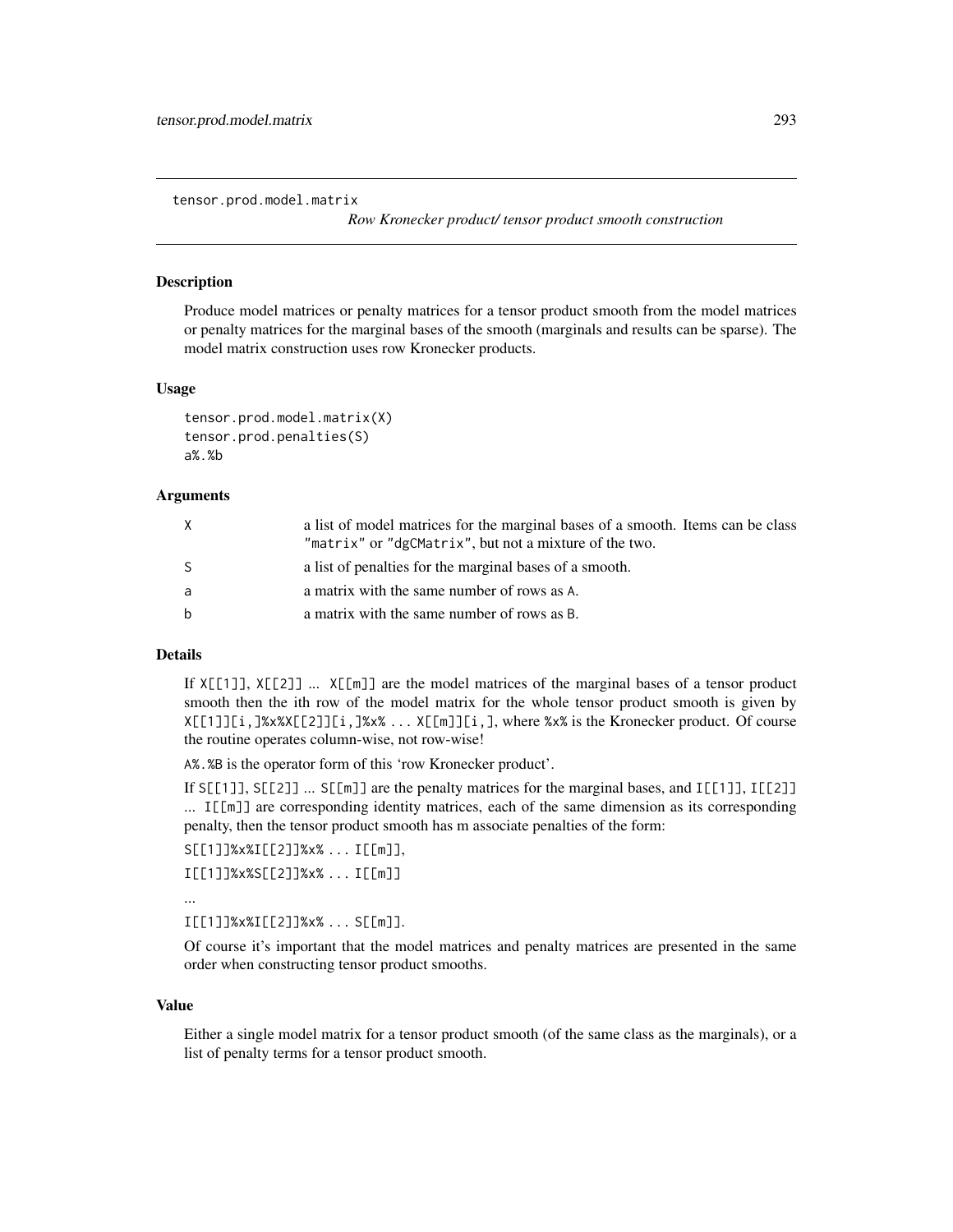#### <span id="page-293-0"></span>Author(s)

Simon N. Wood <simon.wood@r-project.org>

# References

Wood, S.N. (2006) Low rank scale invariant tensor product smooths for Generalized Additive Mixed Models. Biometrics 62(4):1025-1036

# See Also

[te](#page-287-0), [smooth.construct.tensor.smooth.spec](#page-261-0)

# Examples

```
require(mgcv)
## Dense row Kronecker product example...
X \leftarrow \text{list}(\text{matrix}(0:3,2,2), \text{matrix}(c(5:8,0,0),2,3))tensor.prod.model.matrix(X)
X[[1]]%.%X[[2]]
## sparse equivalent...
Xs <- lapply(X,as,"dgCMatrix")
tensor.prod.model.matrix(Xs)
Xs[[1]]%.%Xs[[2]]
S <- list(matrix(c(2,1,1,2),2,2),matrix(c(2,1,0,1,2,1,0,1,2),3,3))
tensor.prod.penalties(S)
## Sparse equivalent...
Ss <- lapply(S,as,"dgCMatrix")
tensor.prod.penalties(Ss)
```
totalPenaltySpace *Obtaining (orthogonal) basis for null space and range of the penalty matrix*

#### Description

INTERNAL function to obtain (orthogonal) basis for the null space and range space of the penalty, and obtain actual null space dimension components are roughly rescaled to avoid any dominating.

#### Usage

totalPenaltySpace(S, H, off, p)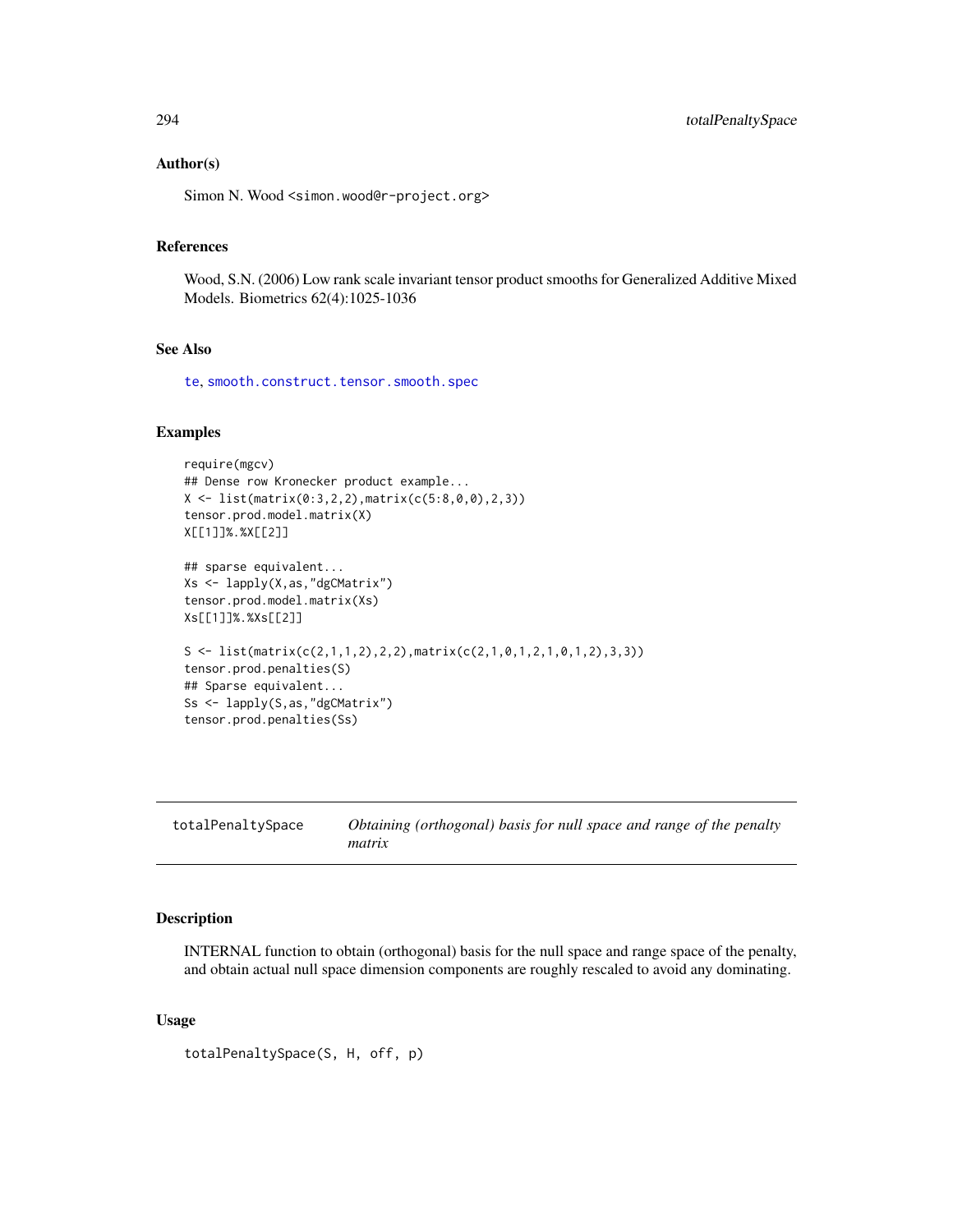#### <span id="page-294-0"></span>trichol 295

# Arguments

| S.  | a list of penalty matrices, in packed form.                                                           |
|-----|-------------------------------------------------------------------------------------------------------|
| H   | the coefficient matrix of an user supplied fixed quadratic penalty on the param-<br>eters of the GAM. |
| ດff | a vector where the <i>i</i> -th element is the offset for the <i>i</i> -th matrix.                    |
| p   | total number of parameters.                                                                           |

# Value

A list of matrix square roots such that S[[i]]=B[[i]]%\*%t(B[[i]]).

# Author(s)

Simon N. Wood <simon.wood@r-project.org>.

trichol *Choleski decomposition of a tri-diagonal matrix*

#### Description

Computes Choleski decomposition of a (symmetric positive definite) tri-diagonal matrix stored as a leading diagonal and sub/super diagonal.

# Usage

trichol(ld,sd)

# Arguments

| 1d | leading diagonal of matrix   |
|----|------------------------------|
| sd | sub-super diagonal of matrix |

# Details

Calls dpttrf from LAPACK. The point of this is that it has  $O(n)$  computational cost, rather than the  $O(n^3)$  required by dense matrix methods.

# Value

A list with elements ld and sd. ld is the leading diagonal and sd is the super diagonal of bidiagonal matrix **B** where  $\mathbf{B}^T \mathbf{B} = \mathbf{T}$  and **T** is the original tridiagonal matrix.

# Author(s)

Simon N. Wood <simon.wood@r-project.org>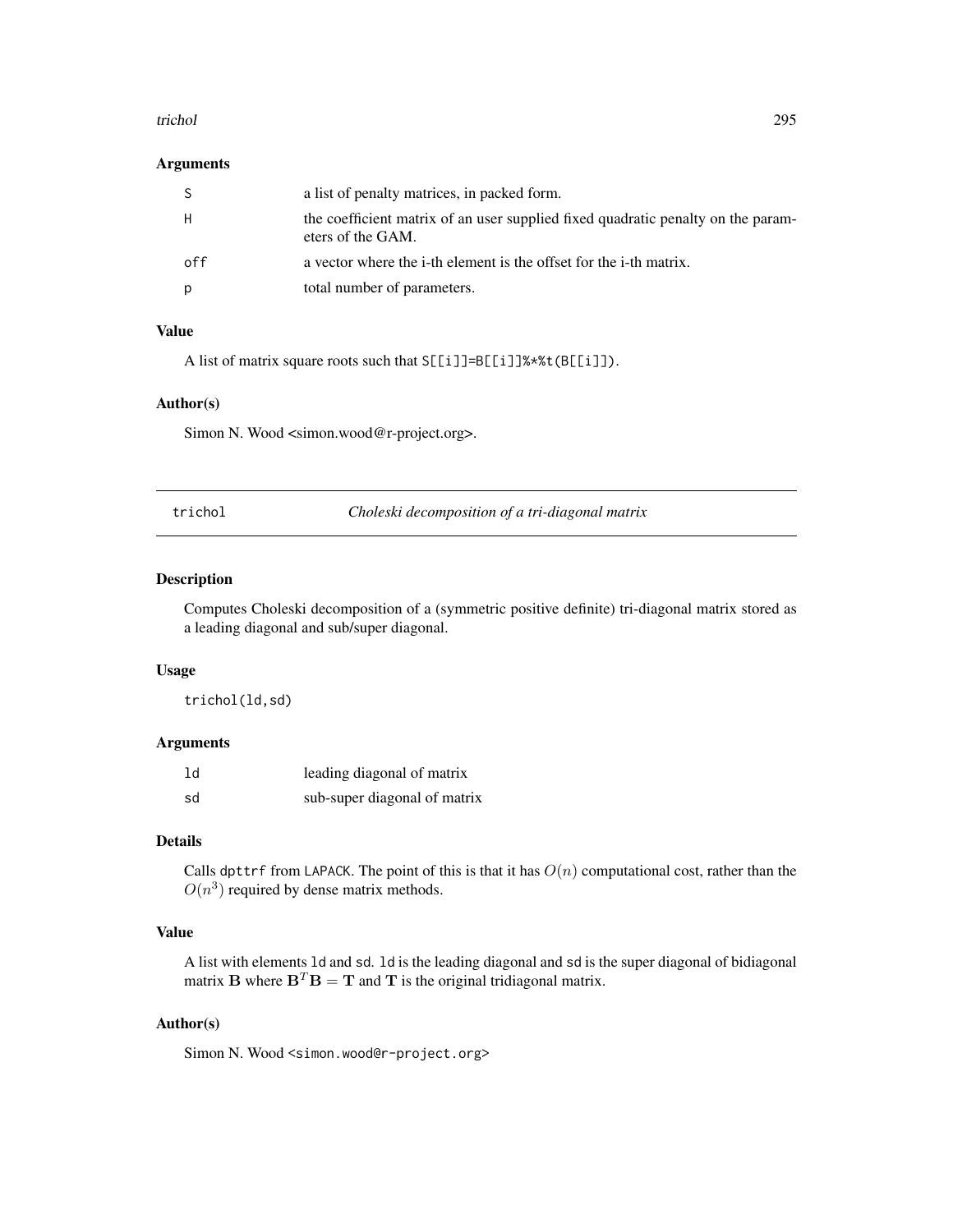#### References

Anderson, E., Bai, Z., Bischof, C., Blackford, S., Dongarra, J., Du Croz, J., Greenbaum, A., Hammarling, S., McKenney, A. and Sorensen, D., 1999. LAPACK Users' guide (Vol. 9). Siam.

#### See Also

[bandchol](#page-14-0)

# Examples

```
require(mgcv)
## simulate some diagonals...
set.seed(19); k <- 7
ld \leftarrow runif(k)+1sd \le runif(k-1) -.5
## get diagonals of chol factor...
trichol(ld,sd)
## compare to dense matrix result...
A <- diag(ld); for (i in 1:(k-1)) A[i,i+1] <- A[i+1,i] <- sd[i]
R \leftarrow \text{chol}(A)diag(R);diag(R[,-1])
```
trind.generator *Generates index arrays for upper triangular storage*

#### Description

Generates index arrays for upper triangular storage up to order four. Useful when working with higher order derivatives, which generate symmetric arrays. Mainly intended for internal use.

#### Usage

```
trind.generator(K = 2)
```
#### Arguments

K positive integer determining the size of the array.

# Details

Suppose that  $m=1$  and you fill an array using code like for(i in 1:K) for(j in i:K) for(k in  $j:K$ ) for (1 in k:K)  $\{a[, m\}$  <-something;  $m < m+1$  } and do this because actually the same "something" would be stored for any permutation of the indices i,j,k,l. Clearly in storage we have the restriction  $|>=k>=j>=i$ , but for access we want no restriction on the indices.  $i[1,j,k,l]$  produces the appropriate m for unrestricted indices. i3 and i2 do the same for 3d and 2d arrays.

<span id="page-295-0"></span>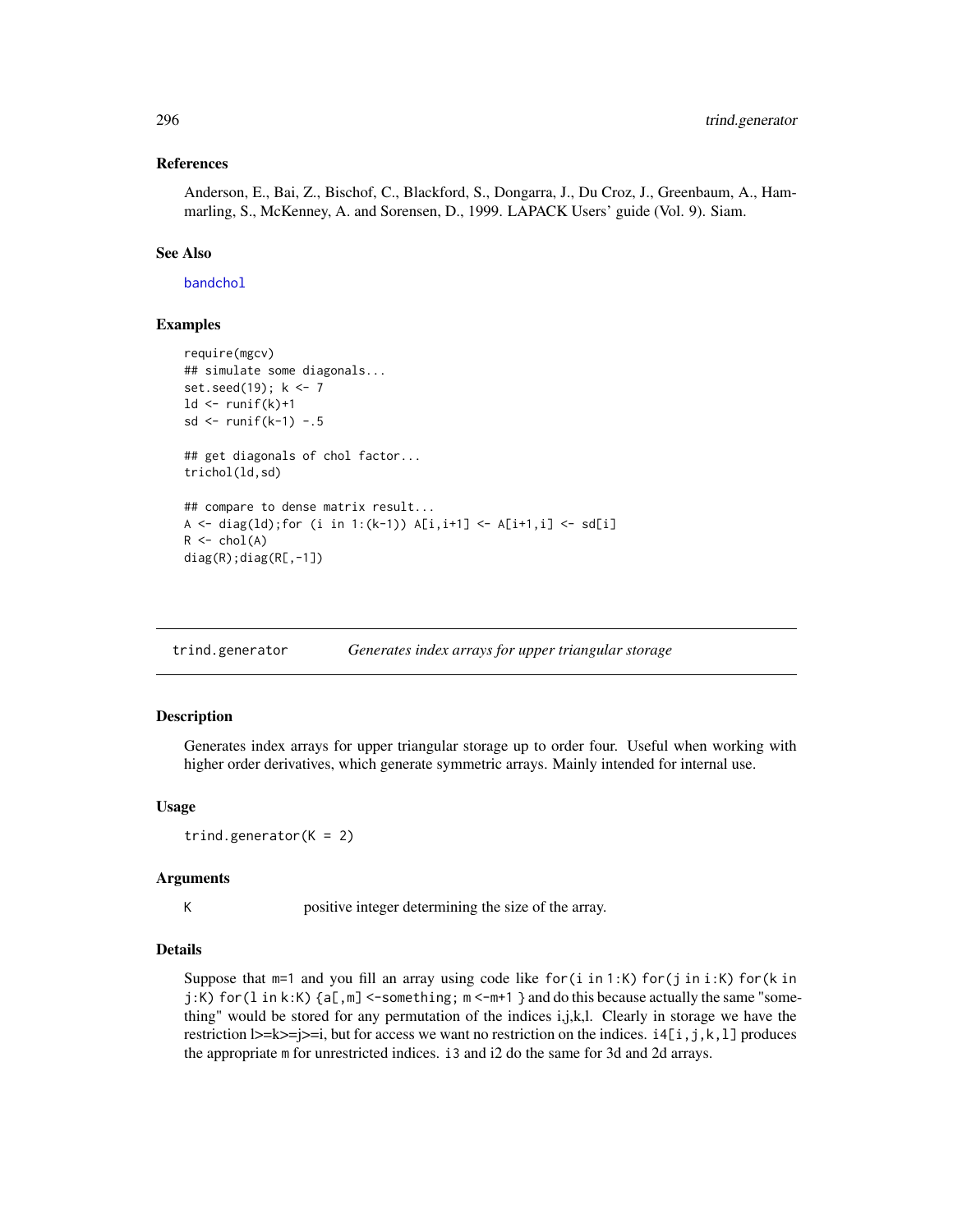#### <span id="page-296-1"></span>Tweedie 297

# Value

A list where the entries i1 to i4 are arrays in up to four dimensions, containing K indexes along each dimension.

# Author(s)

Simon N. Wood <simon.wood@r-project.org>.

#### Examples

```
library(mgcv)
A <- trind.generator(3)
# All permutations of c(1, 2, 3) point to the same index (5)
A$i3[1, 2, 3]
A$i3[2, 1, 3]
A$i3[2, 3, 1]
A$i3[3, 1, 2]
A$i3[1, 3, 2]
```
<span id="page-296-0"></span>Tweedie *GAM Tweedie families*

#### Description

Tweedie families, designed for use with [gam](#page-47-0) from the mgcv library. Restricted to variance function powers between 1 and 2. A useful alternative to [quasi](#page-0-0) when a full likelihood is desirable. Tweedie is for use with fixed p. tw is for use when p is to be estimated during fitting. For fixed p between 1 and 2 the Tweedie is an exponential family distribution with variance given by the mean to the power p.

tw is only useable with [gam](#page-47-0) and [bam](#page-6-0) but not gamm. Tweedie works with all three.

# Usage

```
Tweedie(p=1, link = power(0))
tw(theta = NULL, link = "log", a=1.01, b=1.99)
```
#### Arguments

| p           | the variance of an observation is proportional to its mean to the power p. p must<br>be greater than 1 and less than or equal to 2. 1 would be Poisson, 2 is gamma.                                                                                                       |
|-------------|---------------------------------------------------------------------------------------------------------------------------------------------------------------------------------------------------------------------------------------------------------------------------|
| link        | The link function: one of "log", "identity", "inverse", "sqrt", or a power<br>link (Tweedie only).                                                                                                                                                                        |
| theta       | Related to the Tweedie power parameter by $p = (a + b \exp(\theta))/(1 + \exp(\theta)).$<br>If this is supplied as a positive value then it is taken as the fixed value for p. If it<br>is a negative values then its absolute value is taken as the initial value for p. |
| a           | lower limit on p for optimization.                                                                                                                                                                                                                                        |
| $\mathbf b$ | upper limit on p for optimization.                                                                                                                                                                                                                                        |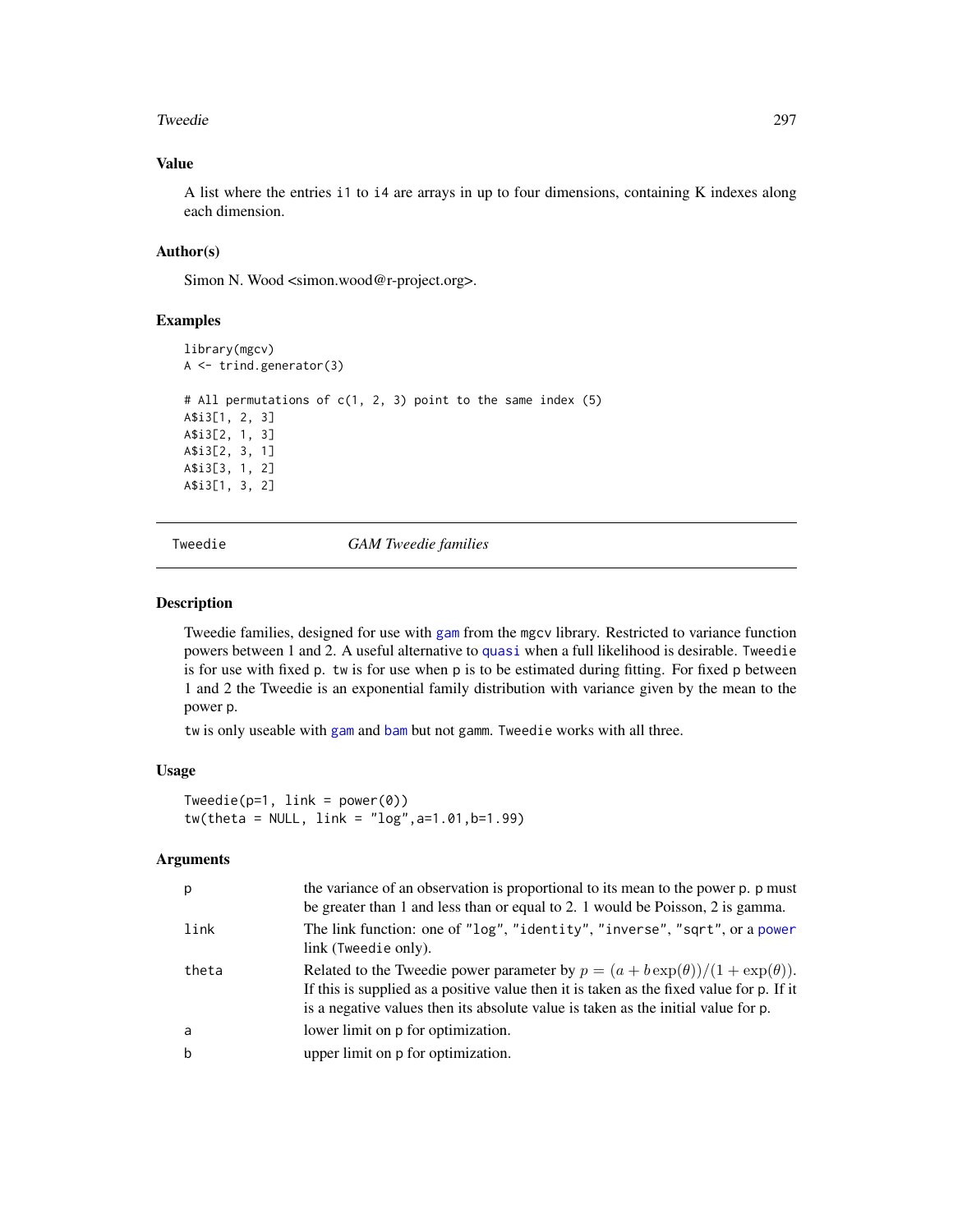#### <span id="page-297-0"></span>Details

A Tweedie random variable with  $1 < p < 2$  is a sum of N gamma random variables where N has a Poisson distribution. The  $p=1$  case is a generalization of a Poisson distribution and is a discrete distribution supported on integer multiples of the scale parameter. For  $1 < p < 2$  the distribution is supported on the positive reals with a point mass at zero.  $p=2$  is a gamma distribution. As p gets very close to 1 the continuous distribution begins to converge on the discretely supported limit at p=1, and is therefore highly multimodal. See [ldTweedie](#page-126-0) for more on this behaviour.

Tweedie is based partly on the [poisson](#page-0-0) family, and partly on tweedie from the statmod package. It includes extra components to work with all mgcv GAM fitting methods as well as an aic function.

The Tweedie density involves a normalizing constant with no closed form, so this is evaluated using the series evaluation method of Dunn and Smyth (2005), with extensions to also compute the derivatives w.r.t. p and the scale parameter. Without restricting p to (1,2) the calculation of Tweedie densities is more difficult, and there does not currently seem to be an implementation which offers any benefit over [quasi](#page-0-0). If you need this case then the tweedie package is the place to start.

#### Value

For Tweedie, an object inheriting from class family, with additional elements

| dvar  | the function giving the first derivative of the variance function w.r.t. mu.                                                            |
|-------|-----------------------------------------------------------------------------------------------------------------------------------------|
| d2var | the function giving the second derivative of the variance function w.r.t. mu.                                                           |
| ls    | A function returning a 3 element array: the saturated log likelihood followed by<br>its first 2 derivatives w.r.t. the scale parameter. |

For tw, an object of class extended.family.

#### Author(s)

Simon N. Wood <simon.wood@r-project.org>.

#### References

Dunn, P.K. and G.K. Smyth (2005) Series evaluation of Tweedie exponential dispersion model densities. Statistics and Computing 15:267-280

Tweedie, M. C. K. (1984). An index which distinguishes between some important exponential families. Statistics: Applications and New Directions. Proceedings of the Indian Statistical Institute Golden Jubilee International Conference (Eds. J. K. Ghosh and J. Roy), pp. 579-604. Calcutta: Indian Statistical Institute.

Wood, S.N., N. Pya and B. Saefken (2016), Smoothing parameter and model selection for general smooth models. Journal of the American Statistical Association 111, 1548-1575 doi: [10.1080/](https://doi.org/10.1080/01621459.2016.1180986) [01621459.2016.1180986](https://doi.org/10.1080/01621459.2016.1180986)

# See Also

[ldTweedie](#page-126-0), [rTweedie](#page-207-0)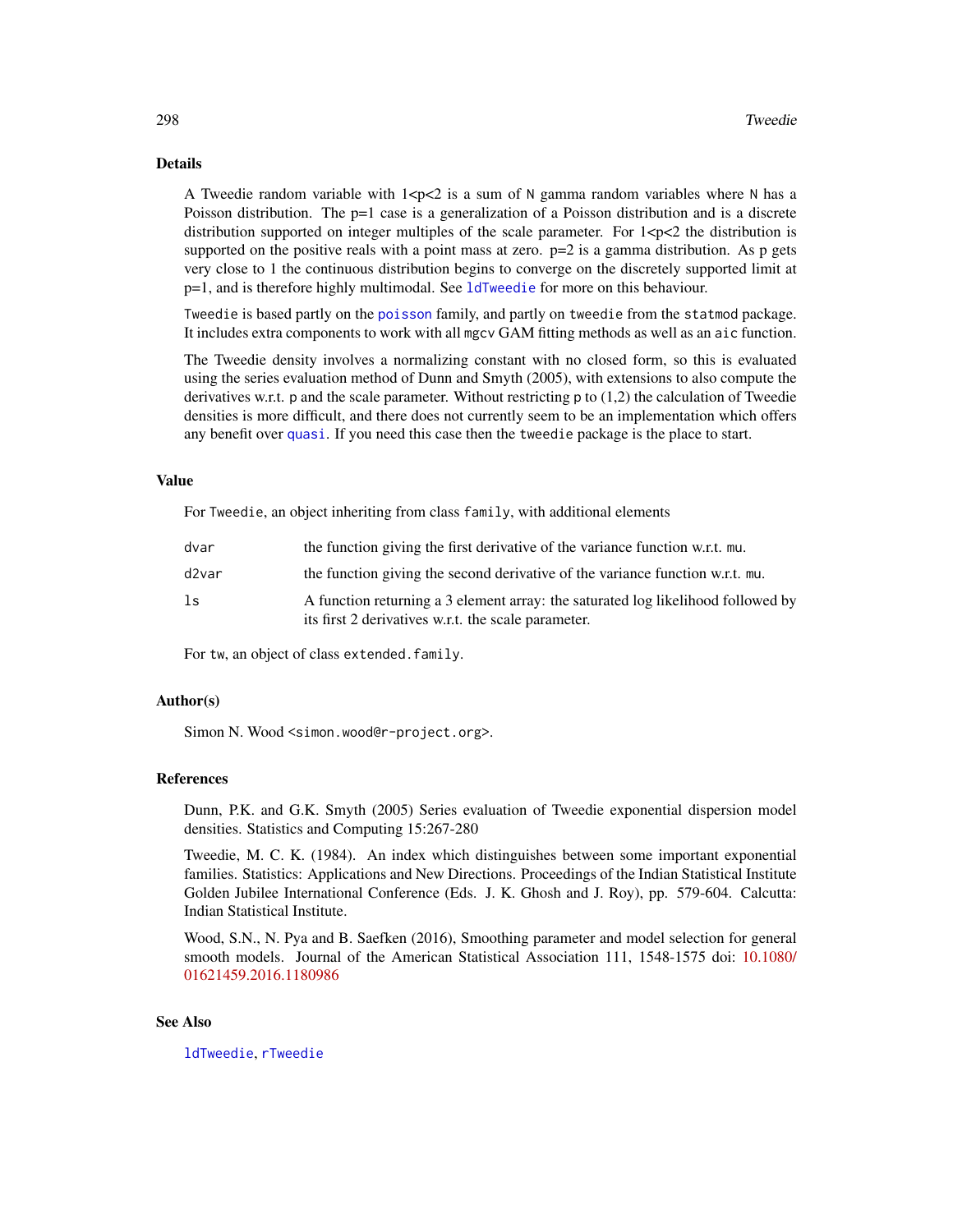<span id="page-298-0"></span>twlss 299

# Examples

```
library(mgcv)
set.seed(3)
n<-400
## Simulate data...
dat <- gamSim(1,n=n,dist="poisson",scale=.2)
dat$y <- rTweedie(exp(dat$f),p=1.3,phi=.5) ## Tweedie response
## Fit a fixed p Tweedie, with wrong link ...
b \leq gam(y\text{~s}(x0) + s(x1) + s(x2) + s(x3), family=Tweedie(1.25, power(.1)),
         data=dat)
plot(b,pages=1)
print(b)
## Same by approximate REML...
b1 <- gam(y~s(x0)+s(x1)+s(x2)+s(x3),family=Tweedie(1.25,power(.1)),
          data=dat,method="REML")
plot(b1,pages=1)
print(b1)
## estimate p as part of fitting
b2 \leq \text{gam}(y \sim s(x0) + s(x1) + s(x2) + s(x3), family=tw(),
          data=dat,method="REML")
plot(b2,pages=1)
print(b2)
rm(dat)
```
twlss *Tweedie location scale family*

# Description

Tweedie family in which the mean, power and scale parameters can all depend on smooth linear predictors. Restricted to estimation via the extended Fellner Schall method of Wood and Fasiolo (2017). Only usable with [gam](#page-47-0). Tweedie distributions are exponential family with variance given by  $\phi\mu^p$  where  $\phi$  is a scale parameter, p a parameter (here between 1 and 2) and  $\mu$  is the mean.

# Usage

```
twlss(link=list("log","identity","identity"),a=1.01,b=1.99)
```
# Arguments

| link | The link function list: currently no choise.                  |
|------|---------------------------------------------------------------|
| a    | lower limit on the power parameter relating variance to mean. |
| h    | upper limit on power parameter.                               |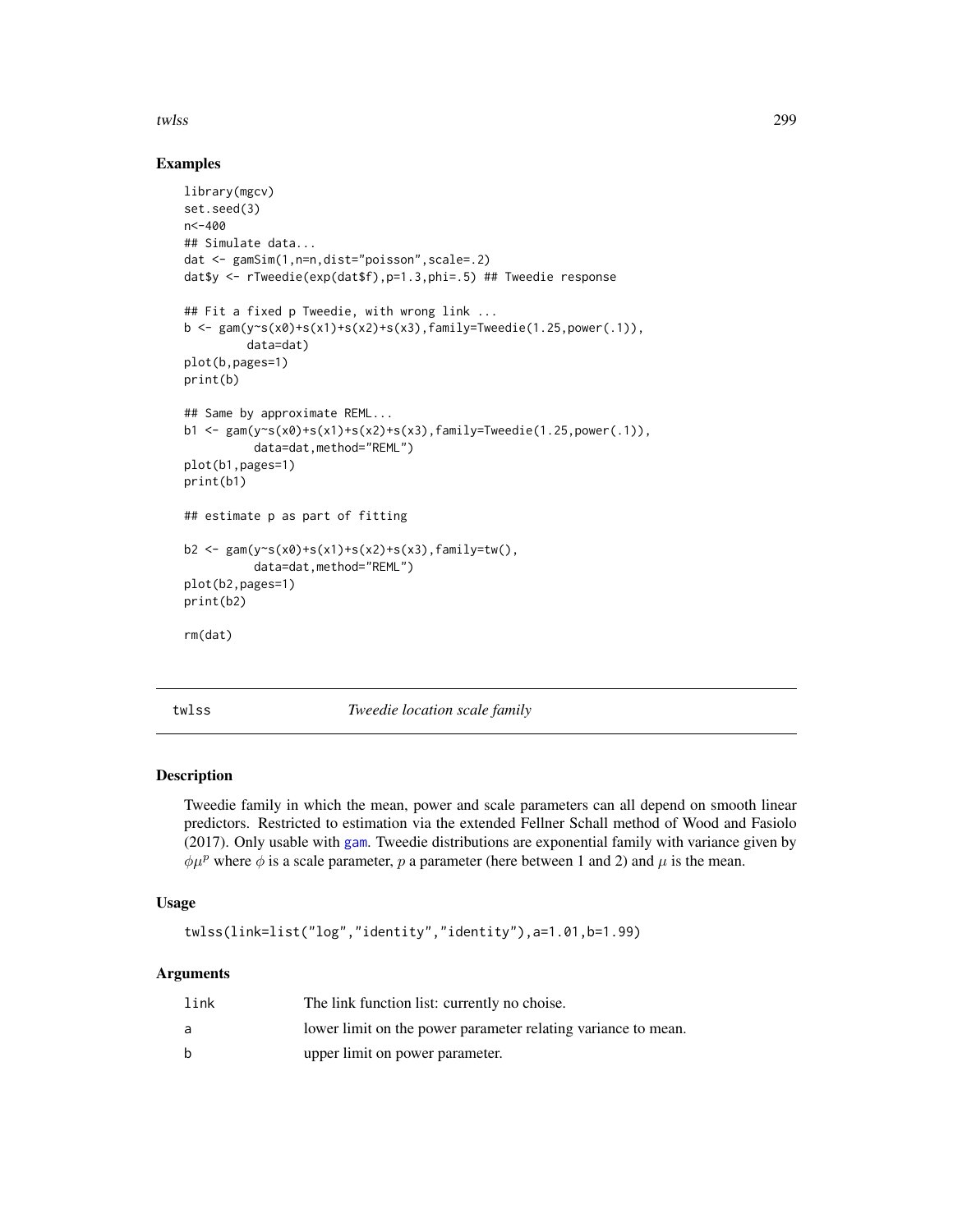#### Details

A Tweedie random variable with  $1 < p < 2$  is a sum of N gamma random variables where N has a Poisson distribution. The p=1 case is a generalization of a Poisson distribution and is a discrete distribution supported on integer multiples of the scale parameter. For  $1 < p < 2$  the distribution is supported on the positive reals with a point mass at zero.  $p=2$  is a gamma distribution. As p gets very close to 1 the continuous distribution begins to converge on the discretely supported limit at p=1, and is therefore highly multimodal. See [ldTweedie](#page-126-0) for more on this behaviour.

The Tweedie density involves a normalizing constant with no closed form, so this is evaluated using the series evaluation method of Dunn and Smyth (2005), with extensions to also compute the derivatives w.r.t. p and the scale parameter. Without restricting p to (1,2) the calculation of Tweedie densities is more difficult, and there does not currently seem to be an implementation which offers any benefit over [quasi](#page-0-0). If you need this case then the tweedie package is the place to start.

# Value

An object inheriting from class general.family.

#### Author(s)

Simon N. Wood <simon.wood@r-project.org>.

#### References

Dunn, P.K. and G.K. Smyth (2005) Series evaluation of Tweedie exponential dispersion model densities. Statistics and Computing 15:267-280

Tweedie, M. C. K. (1984). An index which distinguishes between some important exponential families. Statistics: Applications and New Directions. Proceedings of the Indian Statistical Institute Golden Jubilee International Conference (Eds. J. K. Ghosh and J. Roy), pp. 579-604. Calcutta: Indian Statistical Institute.

Wood, S.N. and Fasiolo, M., (2017). A generalized Fellner-Schall method for smoothing parameter optimization with application to Tweedie location, scale and shape models. Biometrics, 73(4), pp.1071-1081. <https://onlinelibrary.wiley.com/doi/full/10.1111/biom.12666>

Wood, S.N., N. Pya and B. Saefken (2016). Smoothing parameter and model selection for general smooth models. Journal of the American Statistical Association 111, 1548-1575 doi: [10.1080/](https://doi.org/10.1080/01621459.2016.1180986) [01621459.2016.1180986](https://doi.org/10.1080/01621459.2016.1180986)

# See Also

[Tweedie](#page-296-0), [ldTweedie](#page-126-0), [rTweedie](#page-207-0)

#### Examples

```
library(mgcv)
set.seed(3)
n < -400## Simulate data...
dat <- gamSim(1,n=n,dist="poisson",scale=.2)
dat$y <- rTweedie(exp(dat$f),p=1.3,phi=.5) ## Tweedie response
```
<span id="page-299-0"></span>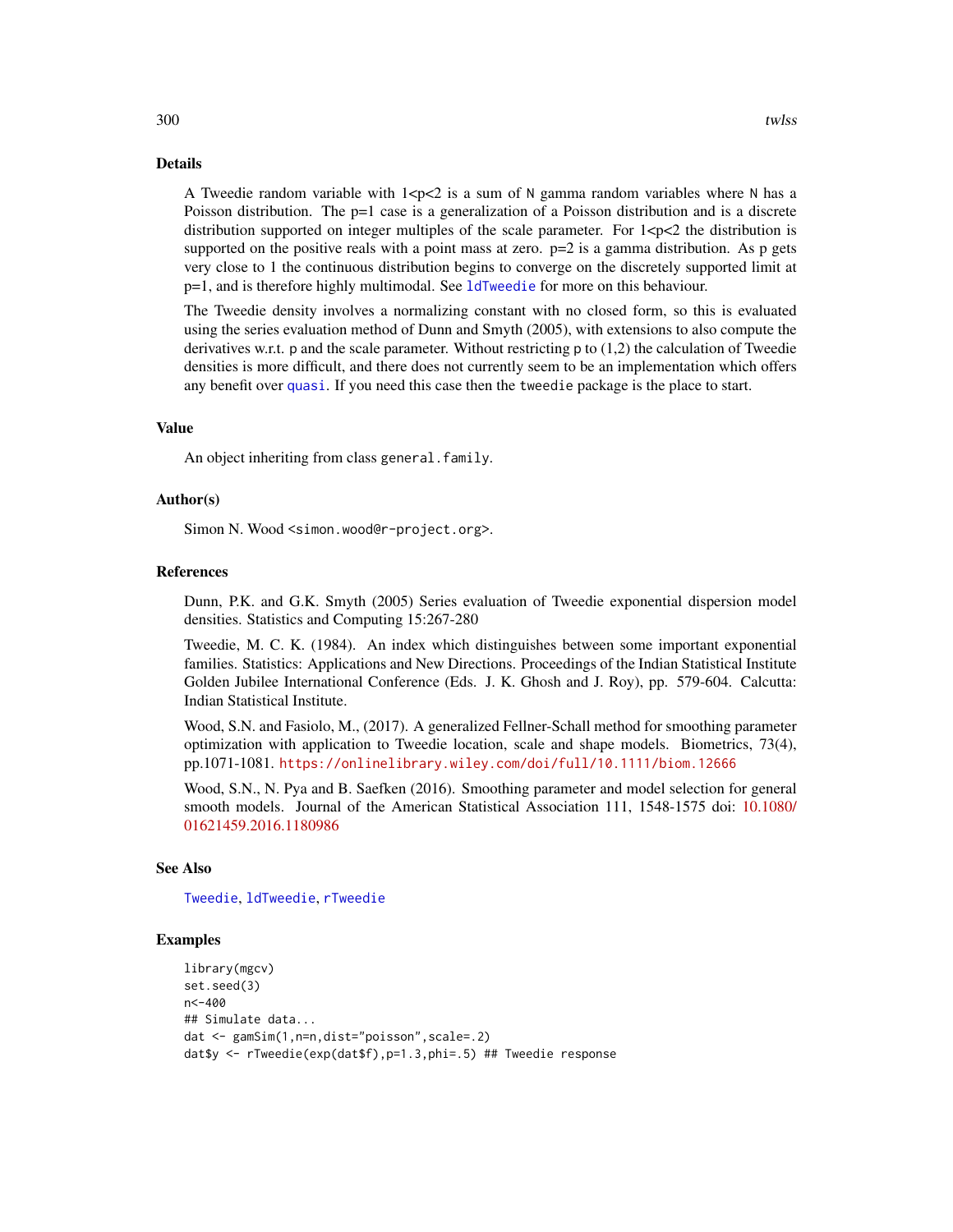# <span id="page-300-0"></span>uniquecombs 301

```
## Fit a fixed p Tweedie, with wrong link ...
b <- gam(list(y~s(x0)+s(x1)+s(x2)+s(x3),~1,~1),family=twlss(),
         data=dat)
plot(b,pages=1)
print(b)
rm(dat)
```
uniquecombs *find the unique rows in a matrix*

#### Description

This routine returns a matrix or data frame containing all the unique rows of the matrix or data frame supplied as its argument. That is, all the duplicate rows are stripped out. Note that the ordering of the rows on exit need not be the same as on entry. It also returns an index attribute for relating the result back to the original matrix.

#### Usage

```
uniquecombs(x,ordered=FALSE)
```
#### Arguments

|         | is an R matrix (numeric), or data frame.                                         |
|---------|----------------------------------------------------------------------------------|
| ordered | set to TRUE to have the rows of the returned object in the same order regardless |
|         | of input ordering.                                                               |

#### Details

Models with more parameters than unique combinations of covariates are not identifiable. This routine provides a means of evaluating the number of unique combinations of covariates in a model.

When x has only one column then the routine uses [unique](#page-0-0) and [match](#page-0-0) to get the index. When there are multiple columns then it uses paste $\theta$  to produce labels for each row, which should be unique if the row is unique. Then unique and match can be used as in the single column case. Obviously the pasting is inefficient, but still quicker for large n than the C based code that used to be called by this routine, which had  $O(n \log(n))$  cost. In principle a hash table based solution in C would be only O(n) and much quicker in the multicolumn case.

[unique](#page-0-0) and [duplicated](#page-0-0), can be used in place of this, if the full index is not needed. Relative performance is variable.

If x is not a matrix or data frame on entry then an attempt is made to coerce it to a data frame.

#### Value

A matrix or data frame consisting of the unique rows of x (in arbitrary order).

The matrix or data frame has an "index" attribute. index $[i]$  gives the row of the returned matrix that contains row i of the original matrix.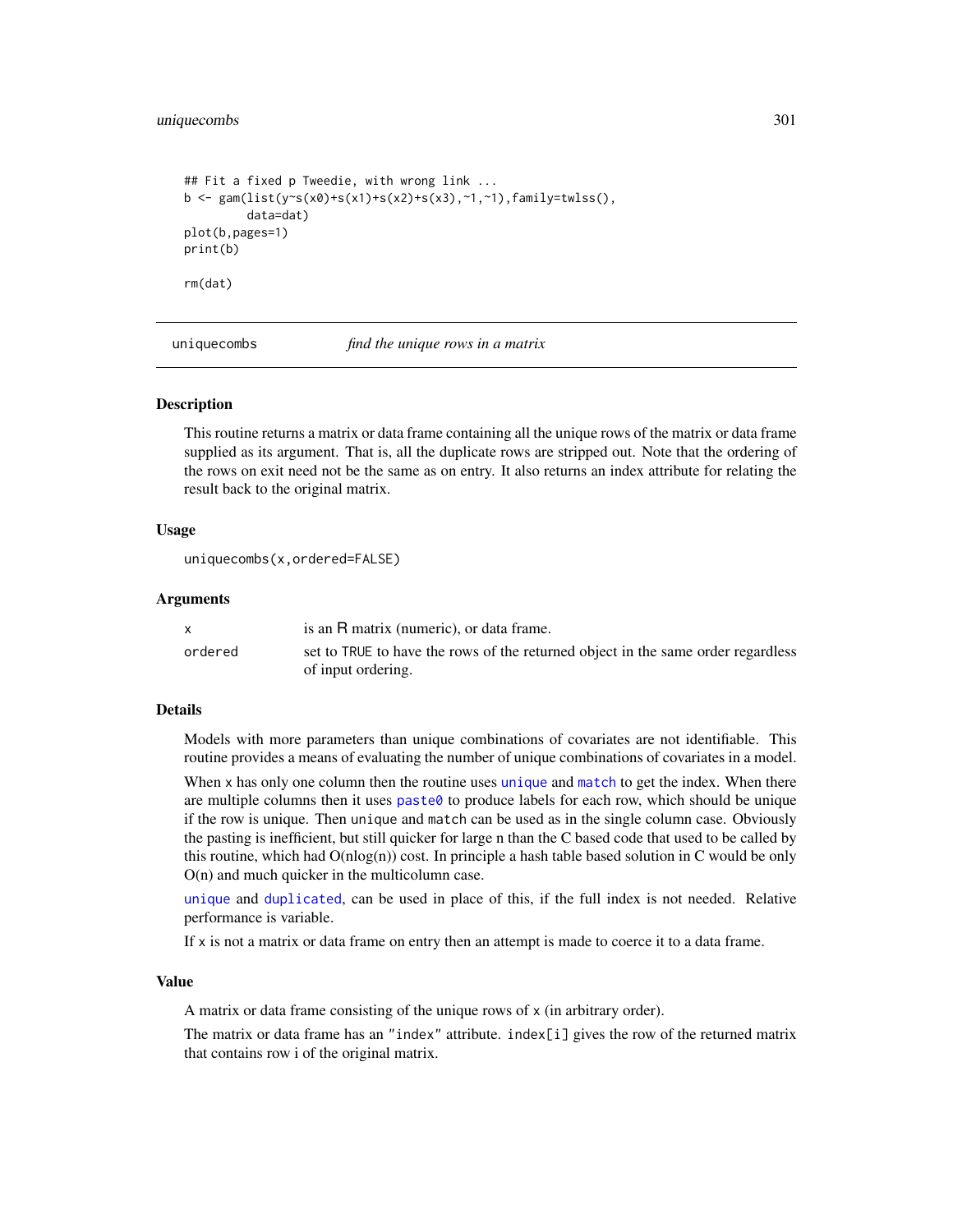# <span id="page-301-0"></span>WARNINGS

If a dataframe contains variables of a type other than numeric, logical, factor or character, which either have no as.character method, or whose as.character method is a many to one mapping, then the routine is likely to fail.

If the character representation of a dataframe variable (other than of class factor of character) contains  $*$  then in principle the method could fail (but with a warning).

### Author(s)

Simon N. Wood <simon.wood@r-project.org> with thanks to Jonathan Rougier

# See Also

[unique](#page-0-0), [duplicated](#page-0-0), [match](#page-0-0).

# Examples

```
require(mgcv)
```

```
## matrix example...
X \leq - matrix(c(1,2,3,1,2,3,4,5,6,1,3,2,4,5,6,1,1,1),6,3,byrow=TRUE)
print(X)
Xu <- uniquecombs(X);Xu
ind <- attr(Xu,"index")
## find the value for row 3 of the original from Xu
Xu[ind[3],];X[3,]
```

```
## same with fixed output ordering
Xu <- uniquecombs(X,TRUE);Xu
ind <- attr(Xu,"index")
## find the value for row 3 of the original from Xu
Xu[ind[3],];X[3,]
```

```
## data frame example...
df <- data.frame(f=factor(c("er",3,"b","er",3,3,1,2,"b")),
     x=c(.5,1,1.4,.5,1,.6,4,3,1.7),
     bb = c(rep(TRUE,5),rep(FALSE,4)),fred = c("foo","a","b","foo","a","vf","er","r","g"),
     stringsAsFactors=FALSE)
uniquecombs(df)
```
vcov.gam *Extract parameter (estimator) covariance matrix from GAM fit*

#### Description

Extracts the Bayesian posterior covariance matrix of the parameters or frequentist covariance matrix of the parameter estimators from a fitted gam object.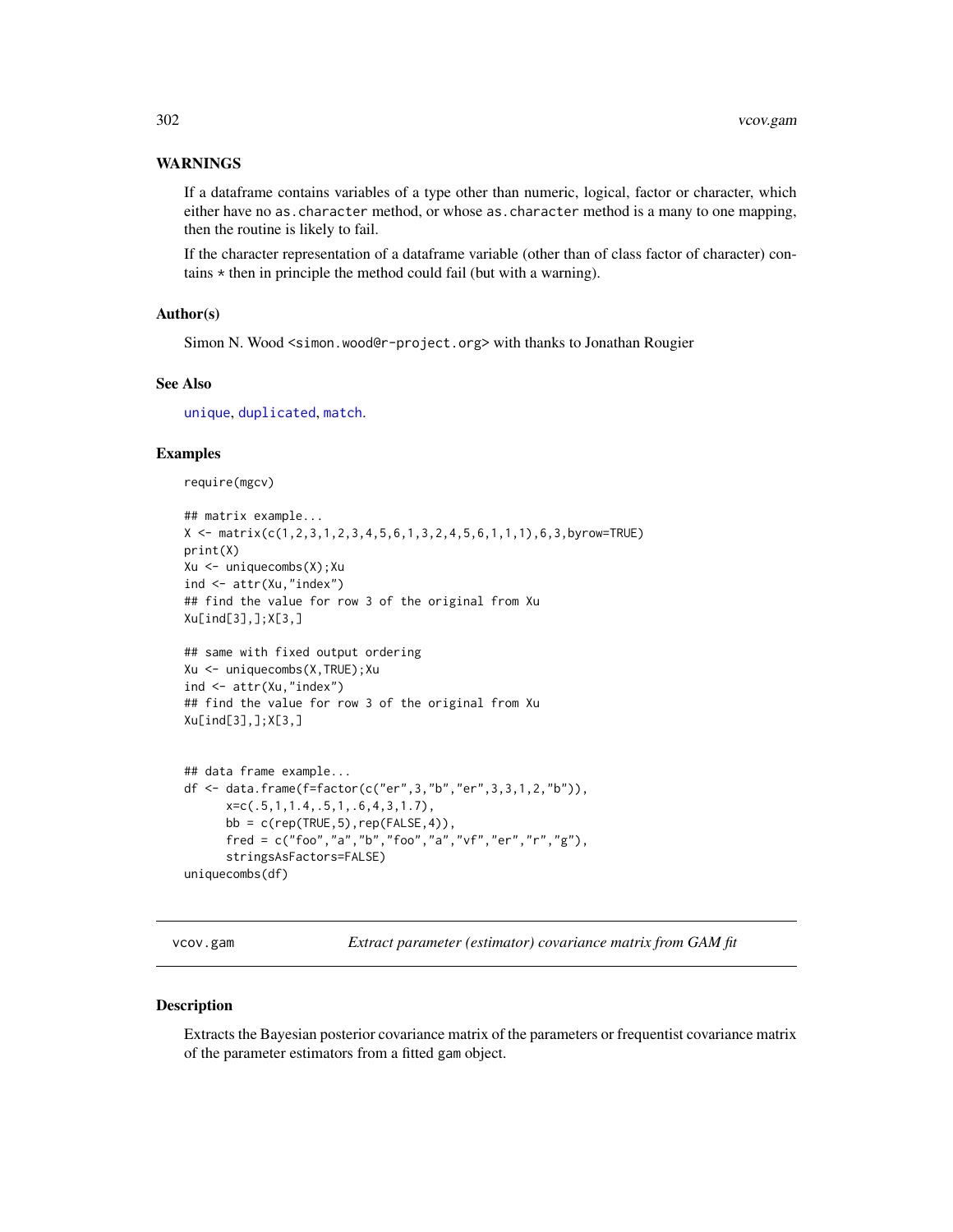#### <span id="page-302-0"></span>vcov.gam 303

#### Usage

```
## S3 method for class 'gam'
vcov(object, freq = FALSE, dispersion = NULL,unconditional=FALSE, ...)
```
# Arguments

| object        | fitted model object of class gam as produced by gam().                                                                                                       |
|---------------|--------------------------------------------------------------------------------------------------------------------------------------------------------------|
| freg          | TRUE to return the frequentist covariance matrix of the parameter estimators,<br>FALSE to return the Bayesian posterior covariance matrix of the parameters. |
| dispersion    | a value for the dispersion parameter: not normally used.                                                                                                     |
| unconditional | if TRUE (and freq==FALSE) then the Bayesian smoothing parameter uncertainty<br>corrected covariance matrix is returned, if available.                        |
| $\cdots$      | other arguments, currently ignored.                                                                                                                          |

#### Details

Basically, just extracts object\$Ve or object\$Vp from a [gamObject](#page-99-0).

# Value

A matrix corresponding to the estimated frequentist covariance matrix of the model parameter estimators/coefficients, or the estimated posterior covariance matrix of the parameters, depending on the argument freq.

# Author(s)

Henric Nilsson. Maintained by Simon N. Wood <simon.wood@r-project.org>

# References

Wood, S.N. (2006) On confidence intervals for generalized additive models based on penalized regression splines. Australian and New Zealand Journal of Statistics. 48(4): 445-464.

#### See Also

[gam](#page-47-0)

# Examples

```
require(mgcv)
n < -100x \leftarrow runif(n)y \le -\sin(x \times 2 \times pi) + \text{norm}(n) \times .2mod \leq gam(y\leq(x,bs="cc",k=10),knots=list(x=seq(0,1,length=10)))
diag(vcov(mod))
```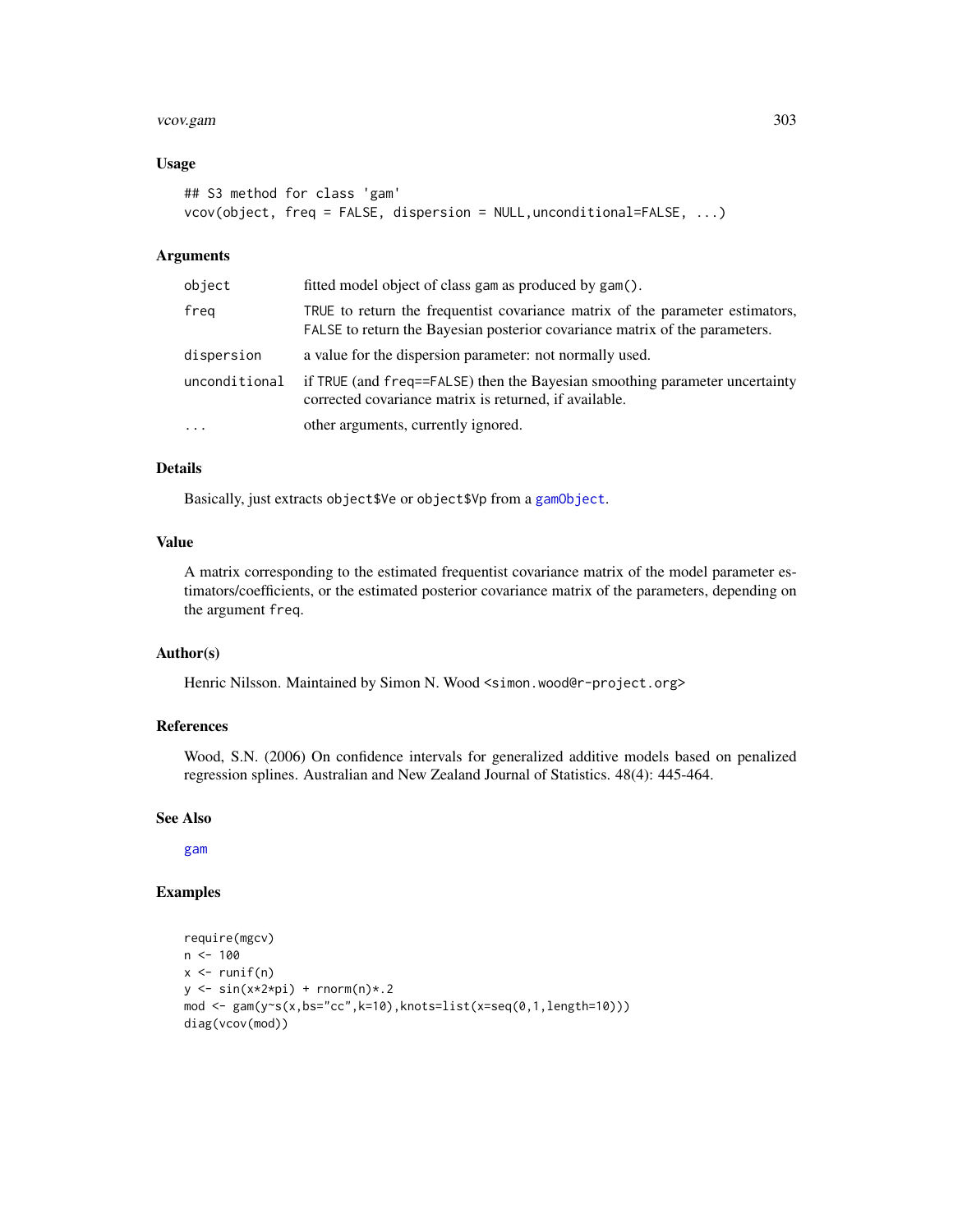# <span id="page-303-0"></span>Description

Produces perspective or contour plot views of gam model predictions, fixing all but the values in view to the values supplied in cond.

# Usage

```
vis.gam(x,view=NULL,cond=list(),n.grid=30,too.far=0,col=NA,
       color="heat",contour.col=NULL,se=-1,type="link",
       plot.type="persp",zlim=NULL,nCol=50,...)
```
# Arguments

| x           | a gam object, produced by gam()                                                                                                                                                                                                                                                                                                                                                              |
|-------------|----------------------------------------------------------------------------------------------------------------------------------------------------------------------------------------------------------------------------------------------------------------------------------------------------------------------------------------------------------------------------------------------|
| view        | an array containing the names of the two main effect terms to be displayed on<br>the x and y dimensions of the plot. If omitted the first two suitable terms will be<br>used. Note that variables coerced to factors in the model formula won't work as<br>view variables, and vis.gam can not detect that this has happened when setting<br>defaults.                                       |
| cond        | a named list of the values to use for the other predictor terms (not in view). Vari-<br>ables omitted from this list will have the closest observed value to the median<br>for continuous variables, or the most commonly occuring level for factors. Para-<br>metric matrix variables have all the entries in each column set to the observed<br>column entry closest to the column median. |
| n.grid      | The number of grid nodes in each direction used for calculating the plotted sur-<br>face.                                                                                                                                                                                                                                                                                                    |
| too.far     | plot grid nodes that are too far from the points defined by the variables given in<br>view can be excluded from the plot. too. far determines what is too far. The<br>grid is scaled into the unit square along with the view variables and then grid<br>nodes more than too. far from the predictor variables are excluded.                                                                 |
| col         | The colours for the facets of the plot. If this is NA then if $se>0$ the facets are<br>transparent, otherwise the colour scheme specified in color is used. If col is<br>not NA then it is used as the facet colour.                                                                                                                                                                         |
| color       | the colour scheme to use for plots when se<=0. One of "topo", "heat", "cm",<br>"terrain", "gray" or "bw". Schemes "gray" and "bw" also modify the colors<br>used when $se>0$ .                                                                                                                                                                                                               |
| contour.col | sets the colour of contours when using plot. type="contour". Default scheme<br>used if NULL.                                                                                                                                                                                                                                                                                                 |
| se          | if less than or equal to zero then only the predicted surface is plotted, but if<br>greater than zero, then 3 surfaces are plotted, one at the predicted values minus<br>se standard errors, one at the predicted values and one at the predicted values<br>plus se standard errors.                                                                                                         |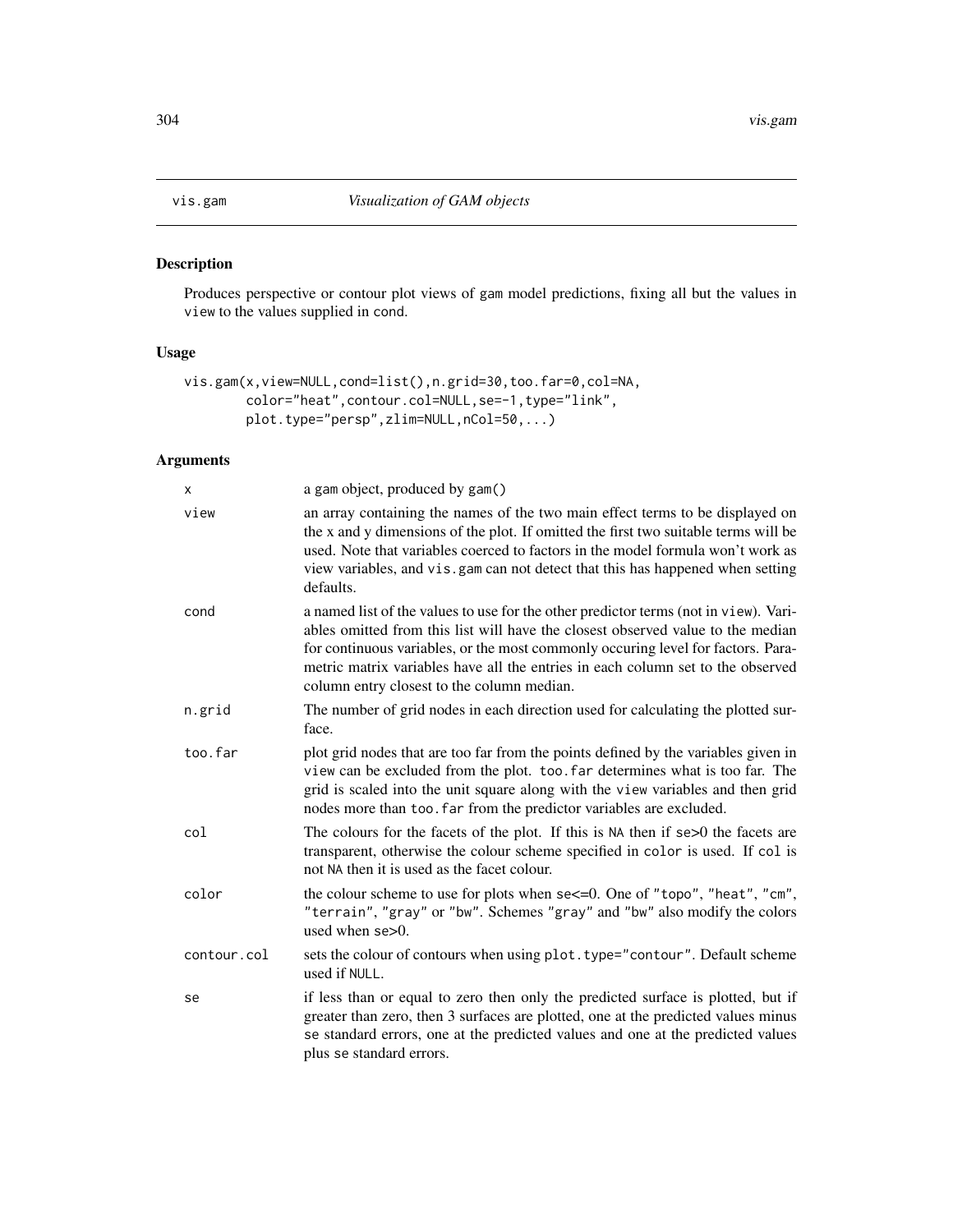#### <span id="page-304-0"></span>vis.gam 305

| type      | "link" to plot on linear predictor scale and "response" to plot on the response<br>scale.                                              |
|-----------|----------------------------------------------------------------------------------------------------------------------------------------|
| plot.type | one of "contour" or "persp".                                                                                                           |
| zlim      | a two item array giving the lower and upper limits for the z-axis scale. NULL to<br>choose automatically.                              |
| nCol      | The number of colors to use in color schemes.                                                                                          |
| $\cdots$  | other options to pass on to persp, image or contour. In particular ticktype="detailed"<br>will add proper axes labelling to the plots. |

# Details

The x and y limits are determined by the ranges of the terms named in view. If se $\leq$ =0 then a single (height colour coded, by default) surface is produced, otherwise three (by default see-through) meshes are produced at mean and +/- se standard errors. Parts of the x-y plane too far from data can be excluded by setting too.far

All options to the underlying graphics functions can be reset by passing them as extra arguments ...: such supplied values will always over-ride the default values used by vis.gam.

#### Value

Simply produces a plot.

# WARNINGS

The routine can not detect that a variable has been coerced to factor within a model formula, and will therefore fail if such a variable is used as a view variable. When setting default view variables it can not detect this situation either, which can cause failures if the coerced variables are the first, otherwise suitable, variables encountered.

# Author(s)

Simon Wood <simon.wood@r-project.org>

Based on an original idea and design by Mike Lonergan.

#### See Also

[persp](#page-0-0) and [gam](#page-47-0).

#### Examples

```
library(mgcv)
set.seed(0)
n<-200;sig2<-4
x0 \le runif(n, 0, 1);x1 \le runif(n, 0, 1)
x2 \le- runif(n, 0, 1)
y<-x0^2+x1*x2 +runif(n,-0.3,0.3)
g<-gam(y~s(x0,x1,x2))
old.par<-par(mfrow=c(2,2))
# display the prediction surface in x0, x1 ....
```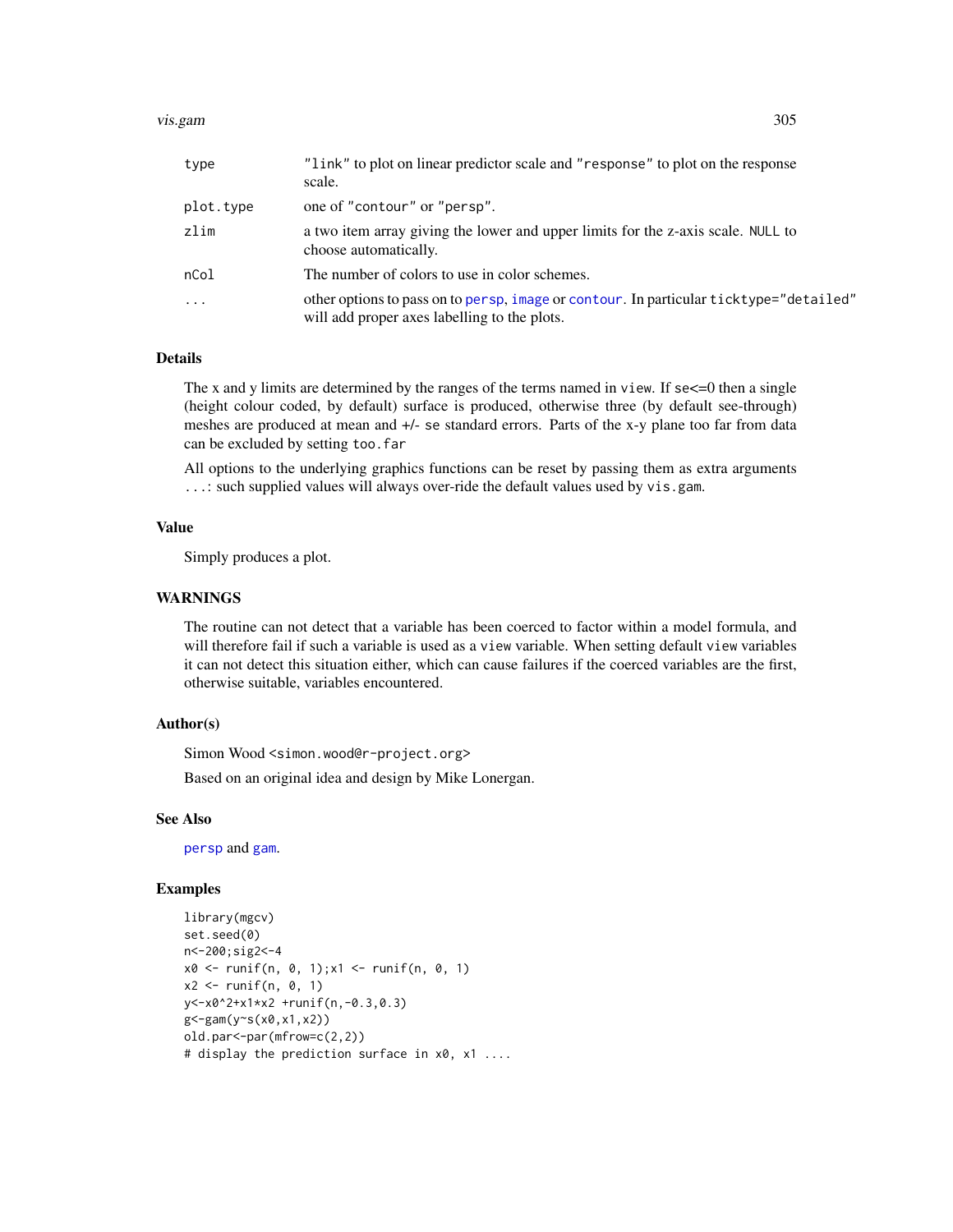```
vis.gam(g,ticktype="detailed",color="heat",theta=-35)
vis.gam(g,se=2,theta=-35) # with twice standard error surfaces
vis.gam(g, view=c("x1","x2"),cond=list(x0=0.75)) # different view
vis.gam(g, view=c("x1","x2"),cond=list(x0=.75),theta=210,phi=40,
       too.far=.07)
# ..... areas where there is no data are not plotted
# contour examples....
vis.gam(g, view=c("x1","x2"),plot.type="contour",color="heat")
vis.gam(g, view=c("x1","x2"),plot.type="contour",color="terrain")
vis.gam(g, view=c("x1","x2"),plot.type="contour",color="topo")
vis.gam(g, view=c("x1","x2"),plot.type="contour",color="cm")
par(old.par)
# Examples with factor and "by" variables
fac<-rep(1:4,20)
x<-runif(80)
y<-fac+2*x^2+rnorm(80)*0.1
fac<-factor(fac)
b<-gam(y~fac+s(x))
vis.gam(b,theta=-35,color="heat") # factor example
z<-rnorm(80)*0.4
y<-as.numeric(fac)+3*x^2*z+rnorm(80)*0.1
b<-gam(y~fac+s(x,by=z))
vis.gam(b,theta=-35,color="heat",cond=list(z=1)) # by variable example
vis.gam(b, view=c("z","x"), theta= -135) # plot against by variable
```
XWXd *Internal functions for discretized model matrix handling*

# Description

Routines for computing with discretized model matrices as described in Wood et al. (2017) and Li and Wood (2019).

#### Usage

```
XWXd(X,w,k,ks,ts,dt,v,qc,nthreads=1,drop=NULL,ar.stop=-1,ar.row=-1,ar.w=-1,
     lt=NULL,rt=NULL)
XWyd(X,w,y,k,ks,ts,dt,v,qc,drop=NULL,ar.stop=-1,ar.row=-1,ar.w=-1,lt=NULL)
Xbd(X,beta,k,ks,ts,dt,v,qc,drop=NULL,lt=NULL)
diagXVXd(X,V,k,ks,ts,dt,v,qc,drop=NULL,nthreads=1,lt=NULL,rt=NULL)
```
<span id="page-305-0"></span>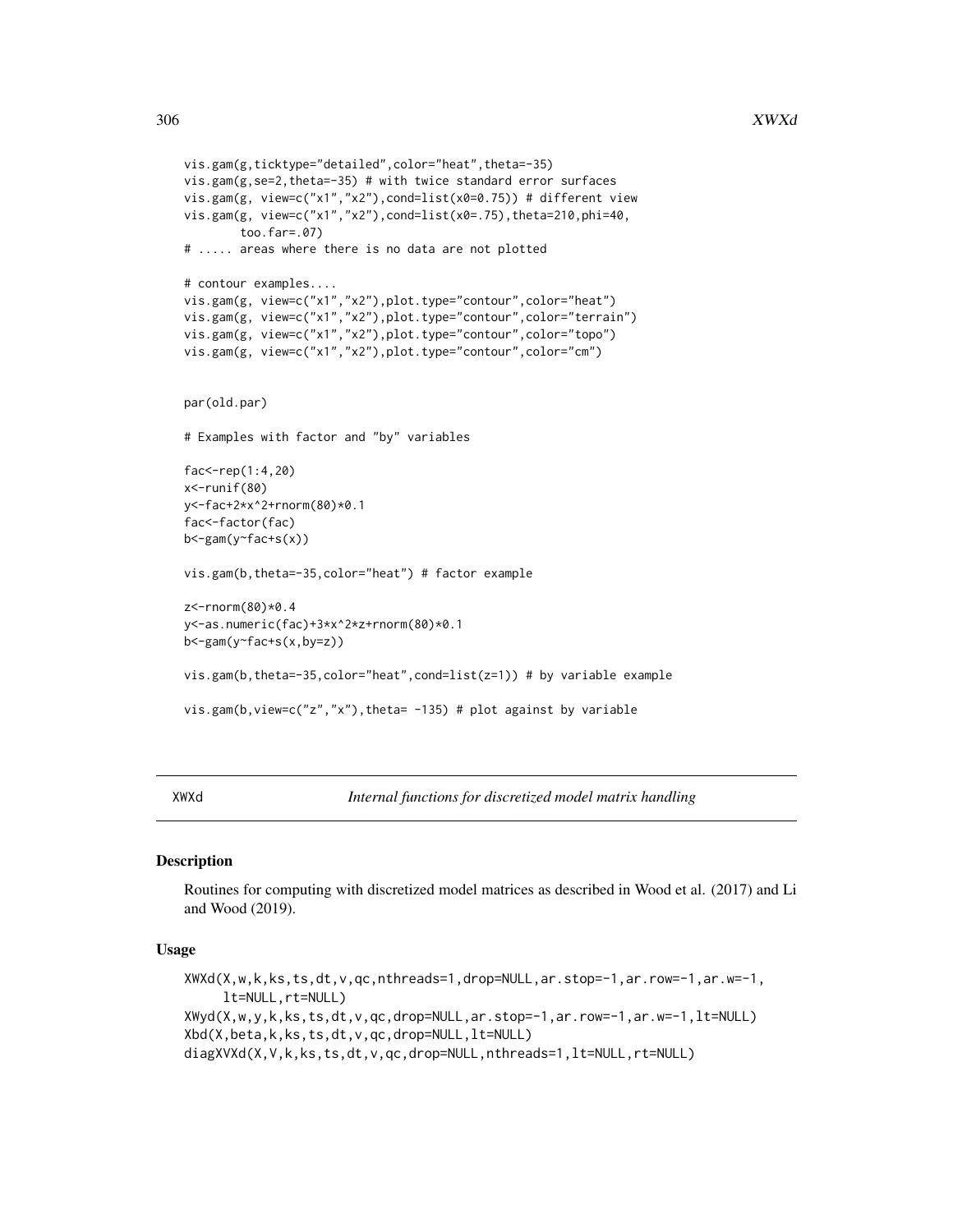#### <span id="page-306-0"></span> $XWXd$  307

# Arguments

| $\mathsf{X}$ | A list of the matrices containing the unique rows of model matrices for terms of a<br>full model matrix, or the model matrices of the terms margins. if term subsetting<br>arguments 1t and rt are non-NULL then this requires an "1pip" attribute: see<br>details. The elements of X may be sparse matrices of class "dgCMatrix", in<br>which case the list requires attributes "r" and "off" defining reverse indices<br>(see details). |
|--------------|-------------------------------------------------------------------------------------------------------------------------------------------------------------------------------------------------------------------------------------------------------------------------------------------------------------------------------------------------------------------------------------------------------------------------------------------|
| W            | An n-vector of weights                                                                                                                                                                                                                                                                                                                                                                                                                    |
| у            | n-vector of data.                                                                                                                                                                                                                                                                                                                                                                                                                         |
| beta         | coefficient vector.                                                                                                                                                                                                                                                                                                                                                                                                                       |
| k            | A matrix whose columns are index n-vectors each selecting the rows of an X[[i]]<br>required to create the full matrix.                                                                                                                                                                                                                                                                                                                    |
| ks.          | The ith term has index vectors $ks[i, 1]$ : $(ks[i, 2]-1)$ . The corresponing full<br>model matrices are summed over.                                                                                                                                                                                                                                                                                                                     |
| ts           | The element of X at which each model term starts.                                                                                                                                                                                                                                                                                                                                                                                         |
| dt           | How many elements of X contribute to each term.                                                                                                                                                                                                                                                                                                                                                                                           |
| v            | v[[i]] is Householder vector for ith term, if qc[i]>0.                                                                                                                                                                                                                                                                                                                                                                                    |
| qc           | if qc[i]>0 then term has a constraint.                                                                                                                                                                                                                                                                                                                                                                                                    |
| nthreads     | number of threads to use                                                                                                                                                                                                                                                                                                                                                                                                                  |
| drop         | list of columns of model matrix/parameters to drop                                                                                                                                                                                                                                                                                                                                                                                        |
| ar.stop      | Negative to ignore. Otherwise sum rows $(ar.stop[i-1]+1):ar.stop[i]$ of<br>the rows selected by ar.row and weighted by ar.w to get ith row of model<br>matrix to use.                                                                                                                                                                                                                                                                     |
| ar.row       | extract these rows                                                                                                                                                                                                                                                                                                                                                                                                                        |
| ar.w         | weight by these weights, and sum up according to ar. stop. Used to implement<br>AR models.                                                                                                                                                                                                                                                                                                                                                |
| lt           | use only columns of X corresponding to these model matrix terms (for left hand<br>X in XWXd). If NULL set to rt.                                                                                                                                                                                                                                                                                                                          |
| rt           | as 1t for right hand X. If NULL set to 1t. If 1t and rt are NULL use all columns.                                                                                                                                                                                                                                                                                                                                                         |
| V            | Coefficient covariance matrix.                                                                                                                                                                                                                                                                                                                                                                                                            |

# Details

These functions are really intended to be internal, but are exported so that they can be used in the initialization code of families without problem. They are primarily used by [bam](#page-6-0) to implement the methods given in the references. XWXd produces  $X^TWX$ , XWy produces  $X^TW$ , Xbd produces  $X\beta$ and  $diagXVXd$  produces the diagonal of  $XVX<sup>T</sup>$ .

The "lpip" attribute of X is a list of the coefficient indices for each term. Required if subsetting via lt and rt.

X can be a list of sparse matrices of class "dgCMatrix", in which case reverse indices are needed, mapping stored matrix rows to rows in the full matrix (that is the reverse of k which maps full matrix rows to the stored unique matrix rows). r is the same dimension as k while off is a list with as many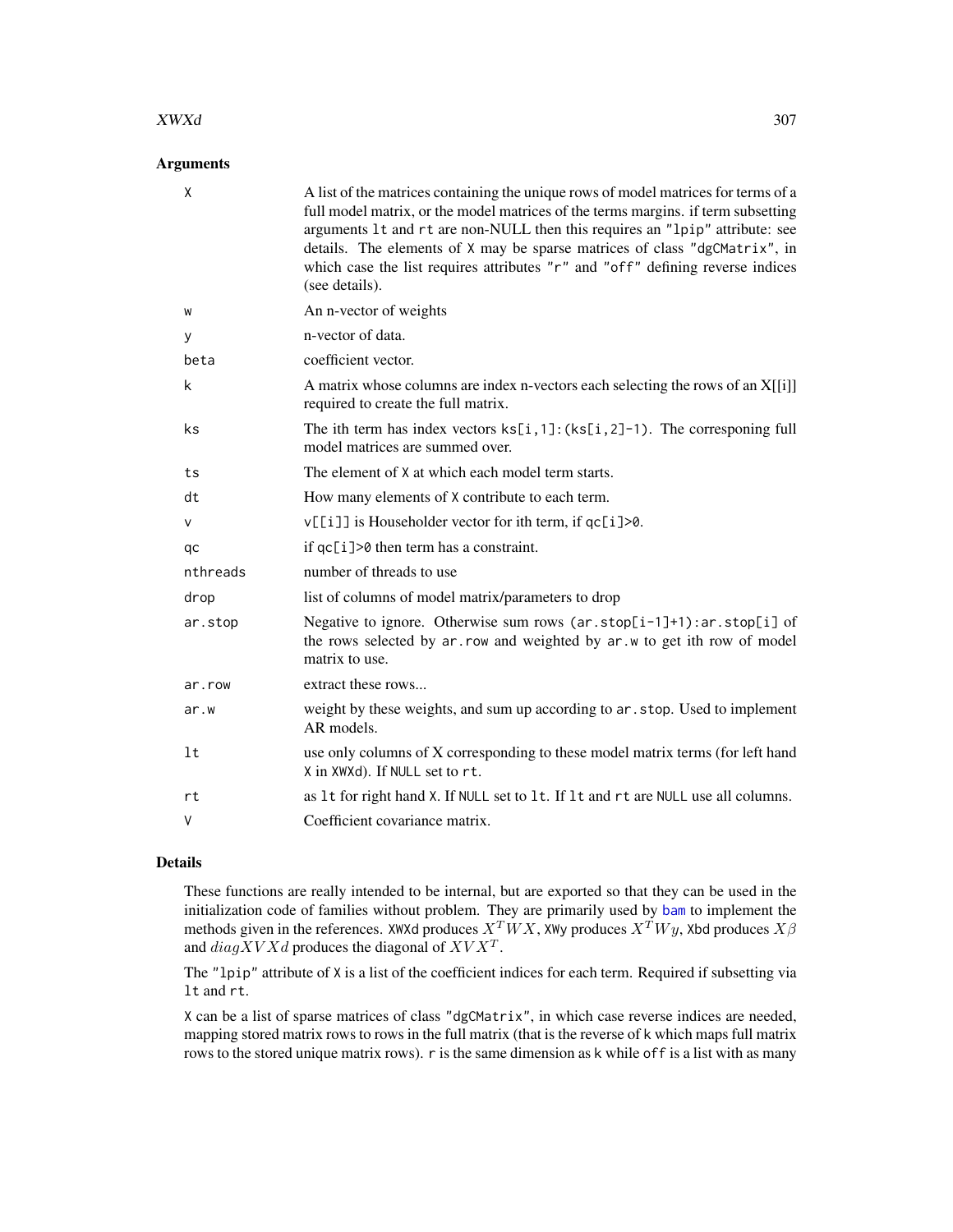elements as k has columns. r and off are supplied as attributes to X . For simplicity let r and codeoff denote a single column and element corresponding to each other: then  $\text{codef}[j]$ : $\text{(off}[j+1]-1)$ ] contains the rows of the full matrix corresponding to row j of the stored matrix. The reverse indices are essential for efficient computation with sparse matrices. See the example code for how to create them efficiently from the forward index matrix, k.

#### Author(s)

Simon N. Wood <simon.wood@r-project.org>

#### References

Wood, S.N., Li, Z., Shaddick, G. & Augustin N.H. (2017) Generalized additive models for gigadata: modelling the UK black smoke network daily data. Journal of the American Statistical Association. 112(519):1199-1210 doi: [10.1080/01621459.2016.1195744](https://doi.org/10.1080/01621459.2016.1195744)

Li, Z & S.N. Wood (2019) Faster model matrix crossproducts for large generalized linear models with discretized covariates. Statistics and Computing. doi: [10.1007/s11222019098642](https://doi.org/10.1007/s11222-019-09864-2)

#### Examples

```
library(mgcv);library(Matrix)
## simulate some data creating a marginal matrix sequence...
set.seed(0);n <- 4000
dat <- gamSim(1,n=n,dist="normal",scale=2)
datx4 < - runif(n)
dat$y <- dat$y + 3*exp(dat$x4*15-5)/(1+exp(dat$x4*15-5))
dat$fac <- factor(sample(1:20,n,replace=TRUE))
G <- gam(y ~ te(x0,x2,k=5,bs="bs",m=1)+s(x1)+s(x4)+s(x3,fac,bs="fs"),
         fit=FALSE,data=dat,discrete=TRUE)
p \leftarrow \text{ncol}(G$X)## create a sparse version...
Xs \leftarrow list(); r \leftarrow G$kd*0; off \leftarrow list()for (i in 1:length(G$Xd)) Xs[[i]] <- as(G$Xd[[i]],"dgCMatrix")
for (j in 1:nrow(G$ks)) { ## create the reverse indices...
  nr <- nrow(Xs[[j]]) ## make sure we always tab to final stored row
  for (i in G$ks[j,1]:(G$ks[j,2]-1)) {
    r[,i] <- (1:length(G$kd[,i]))[order(G$kd[,i])]off[[i]] \leftarrow cumsum(c(1,tabulate(G$kd[, i], nbins=nr))) - 1}
}
attr(Xs,"off") <- off;attr(Xs,"r") <- r
par(mfrow=c(2,3))
beta \leftarrow runif(p)
Xb0 <- Xbd(G$Xd,beta,G$kd,G$ks,G$ts,G$dt,G$v,G$qc)
Xb1 <- Xbd(Xs,beta,G$kd,G$ks,G$ts,G$dt,G$v,G$qc)
range(Xb0-Xb1);plot(Xb0,Xb1,pch=".")
bb \le cbind(beta, beta+runif(p) \star.3)
Xb0 <- Xbd(G$Xd,bb,G$kd,G$ks,G$ts,G$dt,G$v,G$qc)
```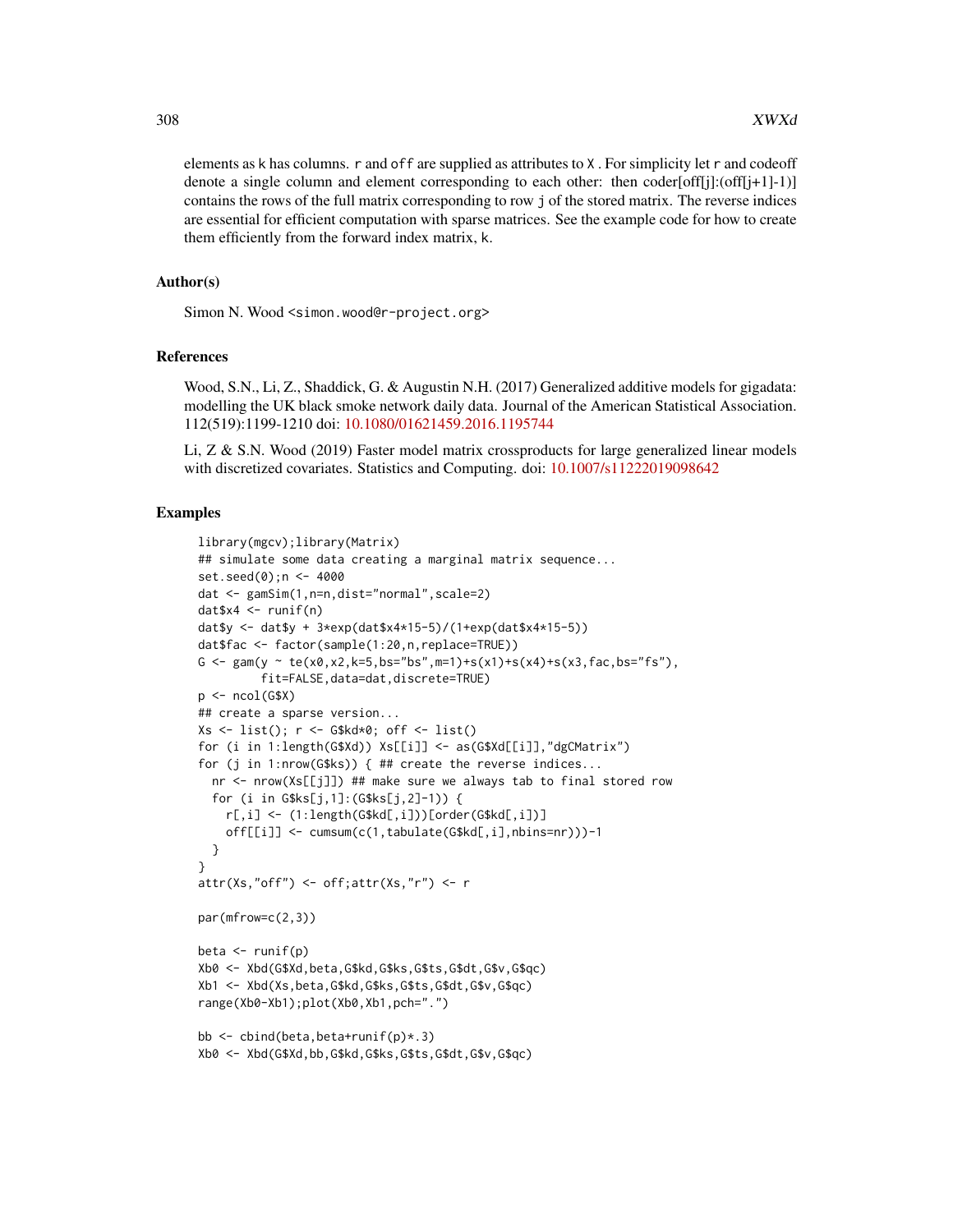```
Xb1 <- Xbd(Xs,bb,G$kd,G$ks,G$ts,G$dt,G$v,G$qc)
range(Xb0-Xb1);plot(Xb0,Xb1,pch=".")
w \leftarrow runif(n)XWy0 <- XWyd(G$Xd,w,y=dat$y,G$kd,G$ks,G$ts,G$dt,G$v,G$qc)
XWy1 <- XWyd(Xs,w,y=dat$y,G$kd,G$ks,G$ts,G$dt,G$v,G$qc)
range(XWy1-XWy0);plot(XWy1,XWy0,pch=".")
yy <- cbind(dat$y,dat$y+runif(n)-.5)
XWy0 <- XWyd(G$Xd,w,y=yy,G$kd,G$ks,G$ts,G$dt,G$v,G$qc)
XWy1 <- XWyd(Xs,w,y=yy,G$kd,G$ks,G$ts,G$dt,G$v,G$qc)
range(XWy1-XWy0);plot(XWy1,XWy0,pch=".")
A <- XWXd(G$Xd,w,G$kd,G$ks,G$ts,G$dt,G$v,G$qc)
B <- XWXd(Xs,w,G$kd,G$ks,G$ts,G$dt,G$v,G$qc)
range(A-B);plot(A,B,pch=".")
V <- crossprod(matrix(runif(p*p),p,p))
ii <- c(20:30,100:200)
jj <- c(50:90,150:160)
V[ii,jj] <- 0;V[jj,ii] <- 0
d1 <- diagXVXd(G$Xd,V,G$kd,G$ks,G$ts,G$dt,G$v,G$qc)
Vs <- as(V,"dgCMatrix")
d2 <- diagXVXd(Xs,Vs,G$kd,G$ks,G$ts,G$dt,G$v,G$qc)
range(d1-d2);plot(d1,d2,pch=".")
```
ziP *GAM zero-inflated (hurdle) Poisson regression family*

#### Description

Family for use with [gam](#page-47-0) or [bam](#page-6-0), implementing regression for zero inflated Poisson data when the complimentary log log of the zero probability is linearly dependent on the log of the Poisson parameter. Use with great care, noting that simply having many zero response observations is not an indication of zero inflation: the question is whether you have too many zeroes given the specified model.

This sort of model is really only appropriate when none of your covariates help to explain the zeroes in your data. If your covariates predict which observations are likely to have zero mean then adding a zero inflated model on top of this is likely to lead to identifiability problems. Identifiability problems may lead to fit failures, or absurd values for the linear predictor or predicted values.

#### Usage

```
zip(theta = NULL, link = "identity", b=0)
```
#### Arguments

theta the 2 parameters controlling the slope and intercept of the linear transform of the mean controlling the zero inflation rate. If supplied then treated as fixed parameters ( $\theta_1$  and  $\theta_2$ ), otherwise estimated.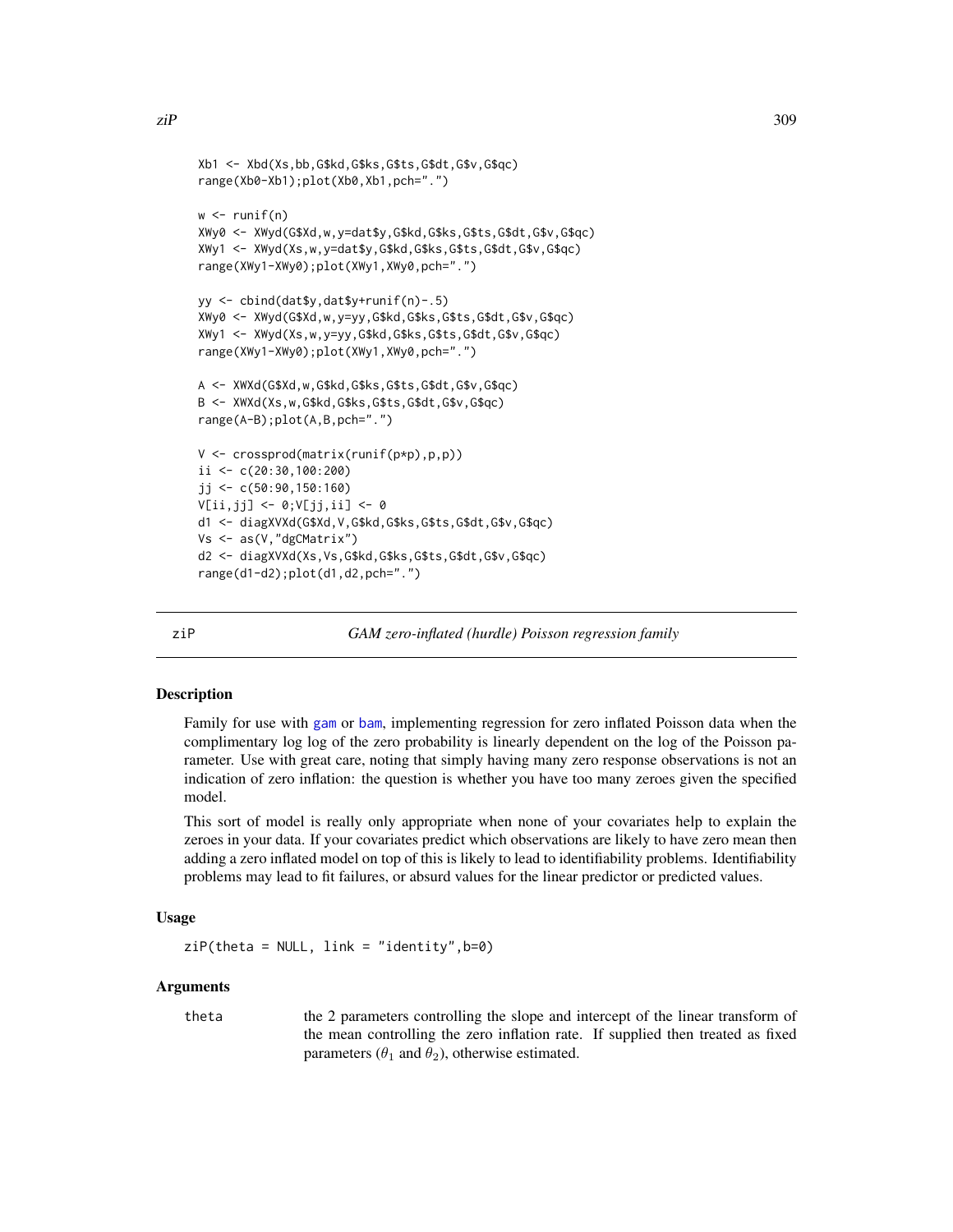# <span id="page-309-0"></span>Details

The probability of a zero count is given by  $1 - p$ , whereas the probability of count  $y > 0$  is given by the truncated Poisson probability function  $p\mu^{y}/((\exp(\mu)-1)y!)$ . The linear predictor gives log  $\mu$ , while  $\eta = \log(-\log(1 - p))$  and  $\eta = \theta_1 + \{b + \exp(\theta_2)\}\log \mu$ . The theta parameters are estimated alongside the smoothing parameters. Increasing the b parameter from zero can greatly reduce identifiability problems, particularly when there are very few non-zero data.

The fitted values for this model are the log of the Poisson parameter. Use the predict function with type=="response" to get the predicted expected response. Note that the theta parameters reported in model summaries are  $\theta_1$  and  $b + \exp(\theta_2)$ .

These models should be subject to very careful checking, especially if fitting has not converged. It is quite easy to set up models with identifiability problems, particularly if the data are not really zero inflated, but simply have many zeroes because the mean is very low in some parts of the covariate space. See example for some obvious checks. Take convergence warnings seriously.

#### Value

An object of class extended.family.

#### WARNINGS

Zero inflated models are often over-used. Having lots of zeroes in the data does not in itself imply zero inflation. Having too many zeroes \*given the model mean\* may imply zero inflation.

# Author(s)

Simon N. Wood <simon.wood@r-project.org>

#### References

Wood, S.N., N. Pya and B. Saefken (2016), Smoothing parameter and model selection for general smooth models. Journal of the American Statistical Association 111, 1548-1575 doi: [10.1080/](https://doi.org/10.1080/01621459.2016.1180986) [01621459.2016.1180986](https://doi.org/10.1080/01621459.2016.1180986)

#### See Also

[ziplss](#page-310-0)

#### Examples

```
rzip \le function(gamma, theta= c(-2, .3)) {
## generate zero inflated Poisson random variables, where
## lambda = exp(gamma), eta = theta[1] + exp(theta[2])*gamma
## and 1-p = \exp(-\exp(\epsilon t a)).
   y \leftarrow gamma; n \leftarrow length(y)
```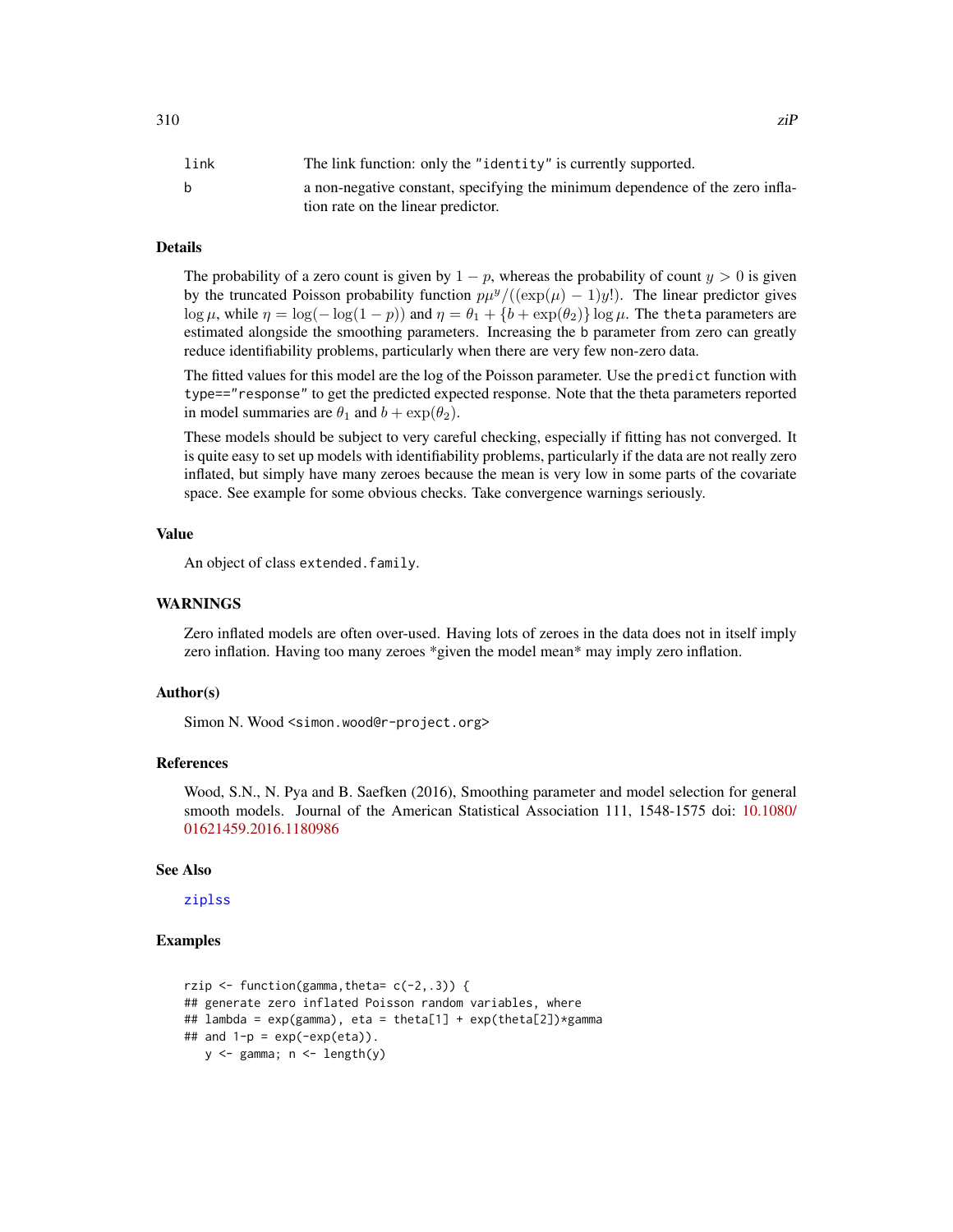#### <span id="page-310-1"></span>ziplss 311

```
lambda <- exp(gamma)
   eta <- theta[1] + exp(theta[2])*gamma
   p <- 1- exp(-exp(eta))
   ind \langle - p \rangle runif(n)
   y[!ind] <- 0
   np \leq -sum(ind)## generate from zero truncated Poisson, given presence...
   y[ind] <- qpois(runif(np,dpois(0,lambda[ind]),1),lambda[ind])
  y
}
library(mgcv)
## Simulate some ziP data...
set.seed(1);n<-400
dat <- gamSim(1,n=n)
dat$y <- rzip(dat$f/4-1)
b <- gam(y~s(x0)+s(x1)+s(x2)+s(x3),family=ziP(),data=dat)
b$outer.info ## check convergence!!
b
plot(b,pages=1)
plot(b,pages=1,unconditional=TRUE) ## add s.p. uncertainty
gam.check(b)
## more checking...
## 1. If the zero inflation rate becomes decoupled from the linear predictor,
## it is possible for the linear predictor to be almost unbounded in regions
## containing many zeroes. So examine if the range of predicted values
## is sane for the zero cases?
range(predict(b,type="response")[b$y==0])
## 2. Further plots...
par(mfrow=c(2,2))
plot(predict(b,type="response"),residuals(b))
plot(predict(b,type="response"),b$y);abline(0,1,col=2)
plot(b$linear.predictors,b$y)
qq.gam(b,rep=20,level=1)
## 3. Refit fixing the theta parameters at their estimated values, to check we
## get essentially the same fit...
thb <- b$family$getTheta()
b0 <- gam(y~s(x0)+s(x1)+s(x2)+s(x3),family=ziP(theta=thb),data=dat)
b;b0
## Example fit forcing minimum linkage of prob present and
## linear predictor. Can fix some identifiability problems.
b2 <- gam(y~s(x0)+s(x1)+s(x2)+s(x3),family=ziP(b=.3),data=dat)
```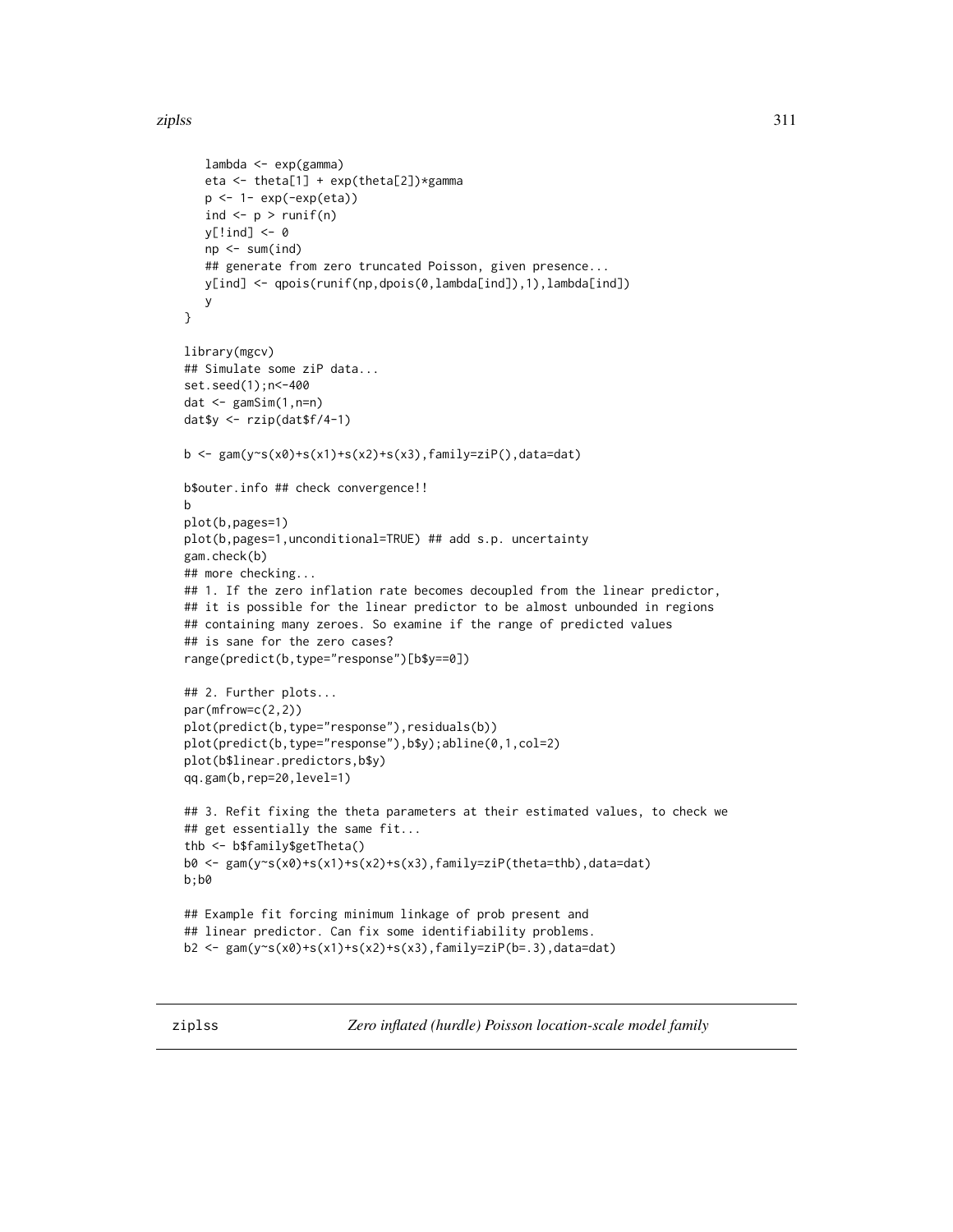#### Description

The ziplss family implements a zero inflated (hurdle) Poisson model in which one linear predictor controls the probability of presence and the other controls the mean given presence. Useable only with [gam](#page-47-0), the linear predictors are specified via a list of formulae. Should be used with care: simply having a large number of zeroes is not an indication of zero inflation.

Requires integer count data.

#### Usage

```
ziplss(link=list("identity","identity"))
zipll(y,g,eta,deriv=0)
```
## Arguments

| link  | two item list specifying the link - currently only identity links are possible, as<br>parameterization is directly in terms of log of Poisson response and logit of<br>probability of presence. |
|-------|-------------------------------------------------------------------------------------------------------------------------------------------------------------------------------------------------|
| y     | response                                                                                                                                                                                        |
| g     | gamma vector                                                                                                                                                                                    |
| eta   | eta vector                                                                                                                                                                                      |
| deriv | number of derivatives to compute                                                                                                                                                                |

#### Details

ziplss is used with [gam](#page-47-0) to fit 2 stage zero inflated Poisson models. gam is called with a list containing 2 formulae, the first specifies the response on the left hand side and the structure of the linear predictor for the Poisson parameter on the right hand side. The second is one sided, specifying the linear predictor for the probability of presence on the right hand side.

The fitted values for this family will be a two column matrix. The first column is the log of the Poisson parameter, and the second column is the complimentary log log of probability of presence.. Predictions using [predict.gam](#page-184-0) will also produce 2 column matrices for type "link" and "response".

The null deviance computed for this model assumes that a single probability of presence and a single Poisson parameter are estimated.

For data with large areas of covariate space over which the response is zero it may be advisable to use low order penalties to avoid problems. For 1D smooths uses e.g.  $s(x,m=1)$  and for isotropic smooths use [Duchon.spline](#page-235-0)s in place of thin plaste terms with order 1 penalties, e.g  $s(x, z, m=c(1,.5))$  — such smooths penalize towards constants, thereby avoiding extreme estimates when the data are uninformative.

zipll is a function used by ziplss, exported only to allow external use of the ziplss family. It is not usually called directly.

#### Value

For ziplss An object inheriting from class general.family.

<span id="page-311-0"></span>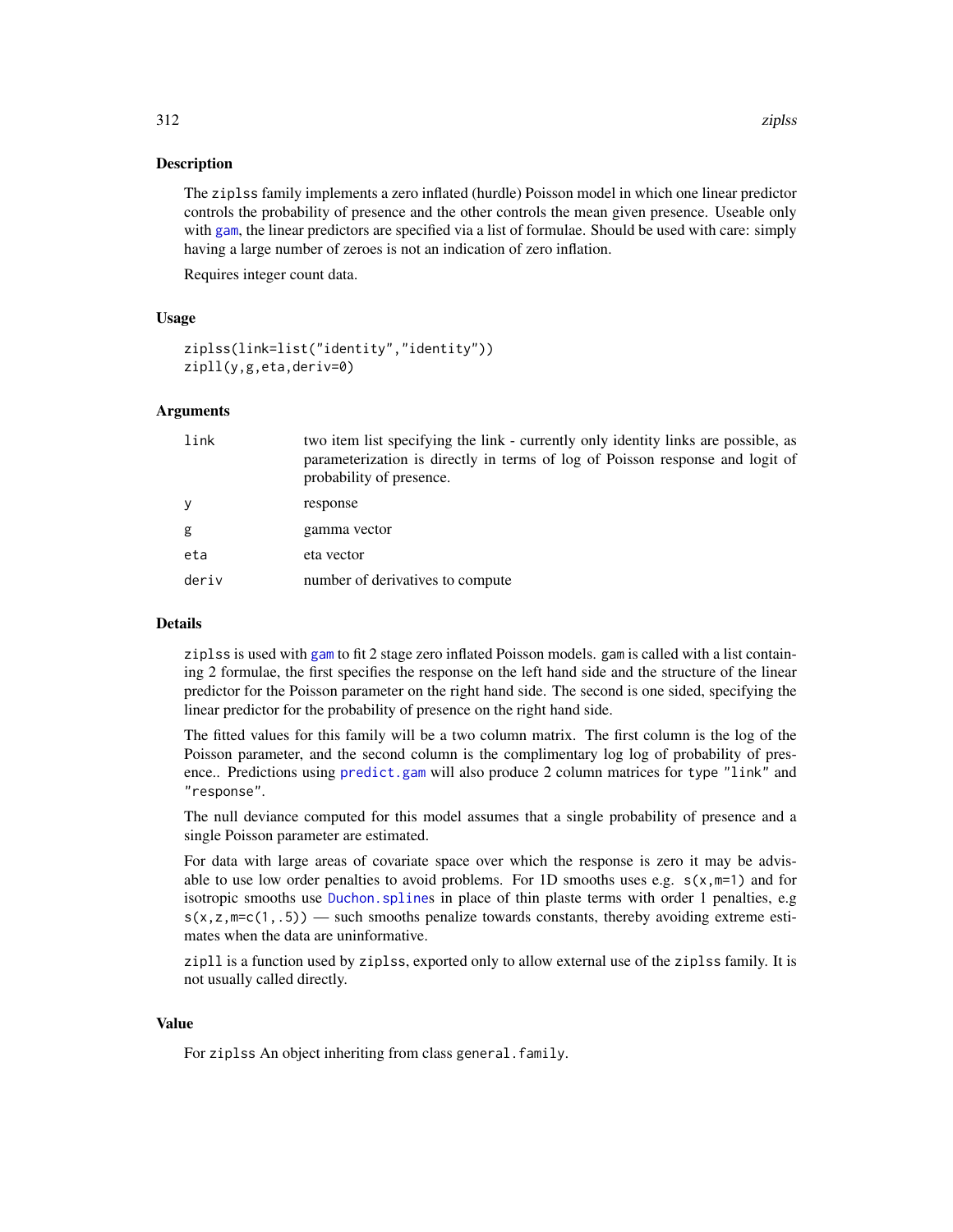#### ziplss 313

# WARNINGS

Zero inflated models are often over-used. Having lots of zeroes in the data does not in itself imply zero inflation. Having too many zeroes \*given the model mean\* may imply zero inflation.

#### Author(s)

Simon N. Wood <simon.wood@r-project.org>

### References

Wood, S.N., N. Pya and B. Saefken (2016), Smoothing parameter and model selection for general smooth models. Journal of the American Statistical Association 111, 1548-1575 doi: [10.1080/](https://doi.org/10.1080/01621459.2016.1180986) [01621459.2016.1180986](https://doi.org/10.1080/01621459.2016.1180986)

#### Examples

```
library(mgcv)
## simulate some data...
f0 <- function(x) 2 * sin(pi * x); f1 <- function(x) exp(2 \times x)f2 <- function(x) 0.2 * x^11 * (10 * (1 - x))^6 + 10 *
            (10 \times x)^3 * (1 - x)^10n <- 500;set.seed(5)
x0 \leftarrow runif(n); x1 \leftarrow runif(n)x2 \le runif(n); x3 \le runif(n)
## Simulate probability of potential presence...
eta1 <- f\theta(x\theta) + f1(x1) - 3p <- binomial()$linkinv(eta1)
y <- as.numeric(runif(n)<p) ## 1 for presence, 0 for absence
## Simulate y given potentially present (not exactly model fitted!)...
ind <- y>0eta2 <- f2(x2[ind])/3
y[ind] <- rpois(exp(eta2),exp(eta2))
## Fit ZIP model...
b \leq gam(list(y~s(x2)+s(x3),~s(x0)+s(x1)),family=ziplss())
b$outer.info ## check convergence
summary(b)
plot(b,pages=1)
```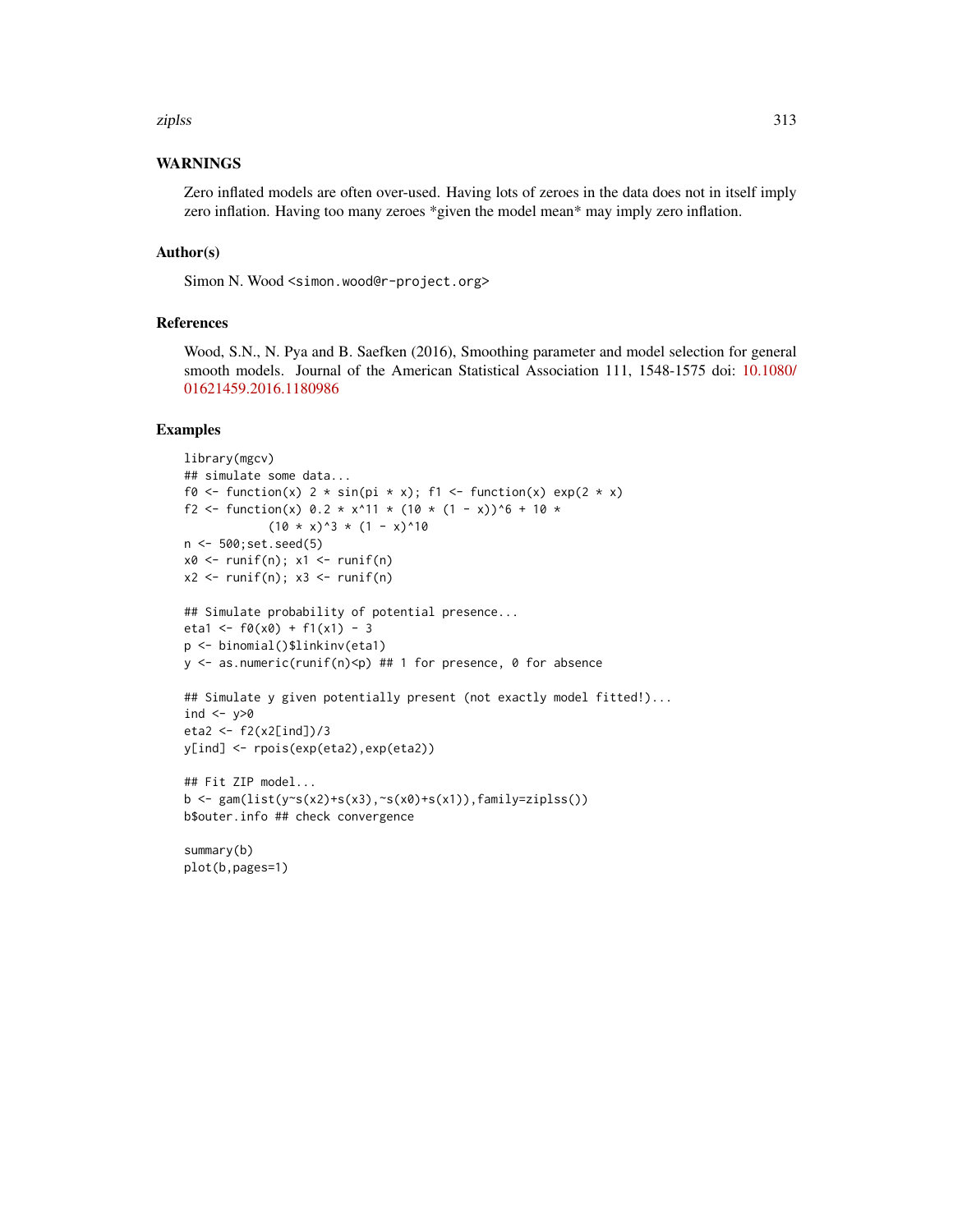# Index

∗ Functional linear model bam, [7](#page-6-1) bam.update, [13](#page-12-0) gam, [48](#page-47-1) jagam, [120](#page-119-0) ∗ Generalized Additive Model bam, [7](#page-6-1) bam.update, [13](#page-12-0) gam, [48](#page-47-1) jagam, [120](#page-119-0) ∗ Generalized Cross Validation bam, [7](#page-6-1) bam.update, [13](#page-12-0) gam, [48](#page-47-1) jagam, [120](#page-119-0) ∗ Generalized ridge regression bam, [7](#page-6-1) bam.update, [13](#page-12-0) gam, [48](#page-47-1) jagam, [120](#page-119-0) ∗ P-spline bam, [7](#page-6-1) bam.update, [13](#page-12-0) gam, [48](#page-47-1) jagam, [120](#page-119-0) ∗ Penalized GLM bam, [7](#page-6-1) bam.update, [13](#page-12-0) gam, [48](#page-47-1) jagam, [120](#page-119-0) ∗ Penalized regression spline bam, [7](#page-6-1) bam.update, [13](#page-12-0) gam, [48](#page-47-1) jagam, [120](#page-119-0) ∗ Penalized regression bam, [7](#page-6-1) bam.update, [13](#page-12-0) gam, [48](#page-47-1)

jagam, [120](#page-119-0) ∗ Smoothing parameter selection bam, [7](#page-6-1) bam.update, [13](#page-12-0) gam, [48](#page-47-1) jagam, [120](#page-119-0) ∗ Spline smoothing bam, [7](#page-6-1) bam.update, [13](#page-12-0) gam, [48](#page-47-1) jagam, [120](#page-119-0) ∗ Varying coefficient model bam, [7](#page-6-1) bam.update, [13](#page-12-0) gam, [48](#page-47-1) jagam, [120](#page-119-0) ∗ hplot exclude.too.far, [35](#page-34-0) plot.gam, [176](#page-175-0) polys.plot, [181](#page-180-0) vis.gam, [304](#page-303-0) ∗ models anova.gam, [5](#page-4-0) bam, [7](#page-6-1) bam.update, [13](#page-12-0) bandchol, [15](#page-14-1) betar, [16](#page-15-0) blas.thread.test, [18](#page-17-0) choldrop, [19](#page-18-0) choose.k, [21](#page-20-1) cox.ph, [26](#page-25-0) cox.pht, [31](#page-30-0) cSplineDes, [33](#page-32-0) extract.lme.cov, [36](#page-35-0) family.mgcv, [38](#page-37-0) FFdes, [39](#page-38-0) fix.family.link, [40](#page-39-0) fixDependence, [42](#page-41-0) formula.gam, [43](#page-42-0)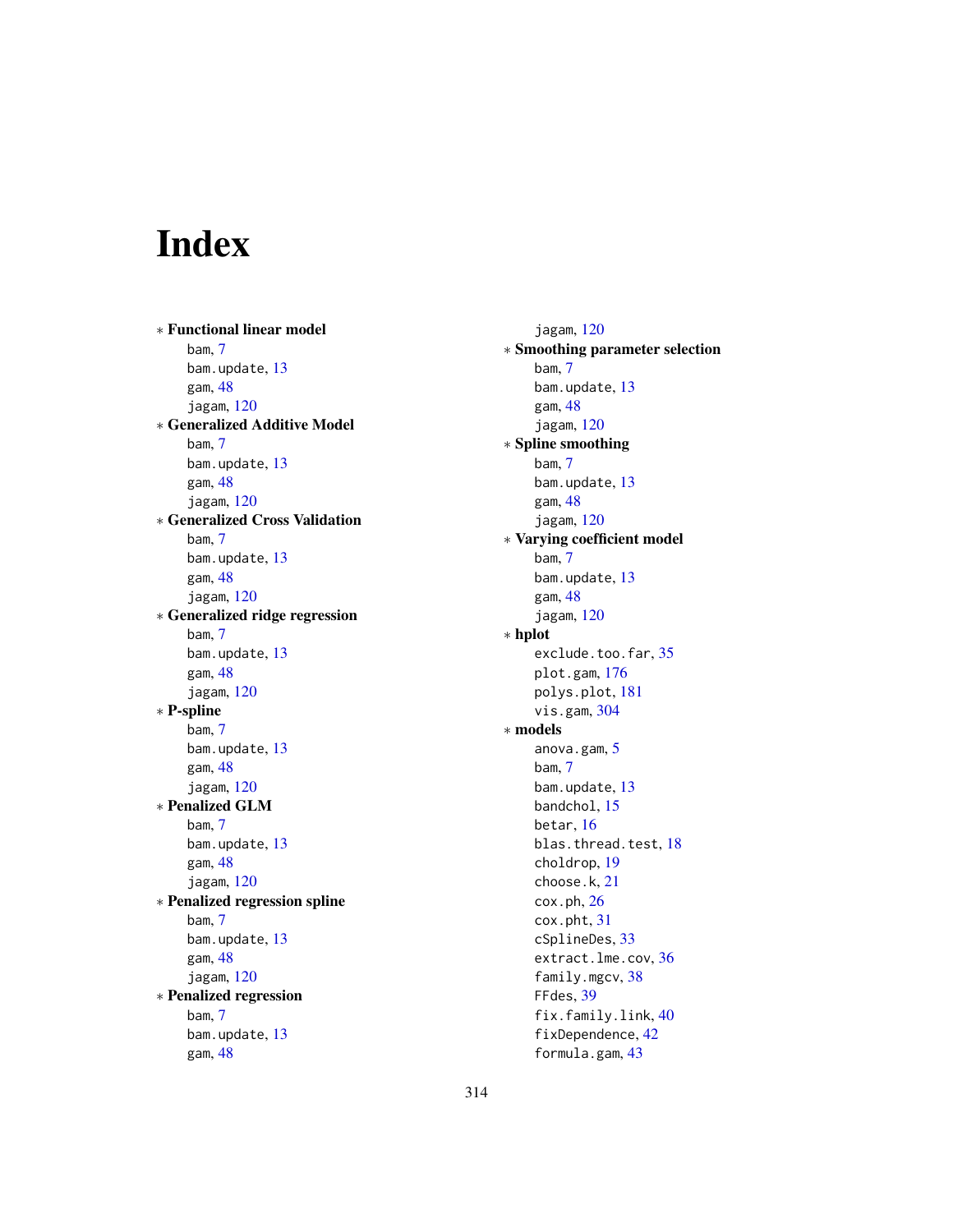formXtViX, [45](#page-44-0) fs.test, [46](#page-45-0) full.score, [47](#page-46-0) gam, [48](#page-47-1) gam.check, [58](#page-57-0) gam.control, [60](#page-59-0) gam.convergence, [63](#page-62-0) gam.fit, [64](#page-63-0) gam.fit3, [66](#page-65-0) gam.mh, [69](#page-68-0) gam.models, [72](#page-71-1) gam.outer, [78](#page-77-0) gam.scale, [81](#page-80-0) gam.selection, [81](#page-80-0) gam.side, [84](#page-83-0) gam.vcomp, [86](#page-85-0) gam2objective, [88](#page-87-0) gamm, [92](#page-91-1) gammals, [99](#page-98-0) gamObject, [100](#page-99-1) gamSim, [104](#page-103-0) gaulss, [105](#page-104-0) get.var, [106](#page-105-0) gevlss, [107](#page-106-0) ginla, [109](#page-108-0) gumbls, [113](#page-112-0) identifiability, [114](#page-113-1) influence.gam, [116](#page-115-0) initial.sp, [117](#page-116-0) inSide, [118](#page-117-0) interpret.gam, [119](#page-118-0) jagam, [120](#page-119-0) k.check, [125](#page-124-0) ldTweedie, [127](#page-126-1) linear.functional.terms, [129](#page-128-1) logLik.gam, [133](#page-132-0) magic, [136](#page-135-0) magic.post.proc, [140](#page-139-0) mgcv.FAQ, [142](#page-141-0) mgcv.package, [144](#page-143-0) mgcv.parallel, [146](#page-145-0) model.matrix.gam, [150](#page-149-0) mono.con, [151](#page-150-0) mroot, [153](#page-152-0) multinom, [154](#page-153-0) mvn, [155](#page-154-0) negbin, [157](#page-156-0) new.name, [159](#page-158-0)

notExp, [160](#page-159-0) notExp2, [161](#page-160-0) null.space.dimension, [163](#page-162-0) ocat, [164](#page-163-0) one.se.rule, [166](#page-165-0) pcls, [167](#page-166-0) pdIdnot, [170](#page-169-0) pdTens, [172](#page-171-0) pen.edf, [173](#page-172-0) place.knots, [175](#page-174-0) plot.gam, [176](#page-175-0) polys.plot, [181](#page-180-0) predict.bam, [182](#page-181-0) predict.gam, [185](#page-184-1) Predict.matrix, [191](#page-190-0) Predict.matrix.cr.smooth, [192](#page-191-0) Predict.matrix.soap.film, [193](#page-192-0) print.gam, [195](#page-194-0) psum.chisq, [197](#page-196-0) qq.gam, [198](#page-197-0) residuals.gam, [203](#page-202-0) rmvn, [206](#page-205-0) Rrank, [207](#page-206-0) rTweedie, [208](#page-207-1) s, [209](#page-208-1) scat, [212](#page-211-0) sdiag, [213](#page-212-0) single.index, [217](#page-216-0) slanczos, [221](#page-220-0) smooth.construct, [223](#page-222-1) smooth.construct.ad.smooth.spec, [228](#page-227-0) smooth.construct.bs.smooth.spec, [231](#page-230-0) smooth.construct.cr.smooth.spec, [234](#page-233-0) smooth.construct.ds.smooth.spec, [236](#page-235-1) smooth.construct.fs.smooth.spec, [239](#page-238-0) smooth.construct.gp.smooth.spec, [241](#page-240-0) smooth.construct.mrf.smooth.spec, [244](#page-243-0) smooth.construct.ps.smooth.spec, [246](#page-245-1) smooth.construct.re.smooth.spec, [250](#page-249-0)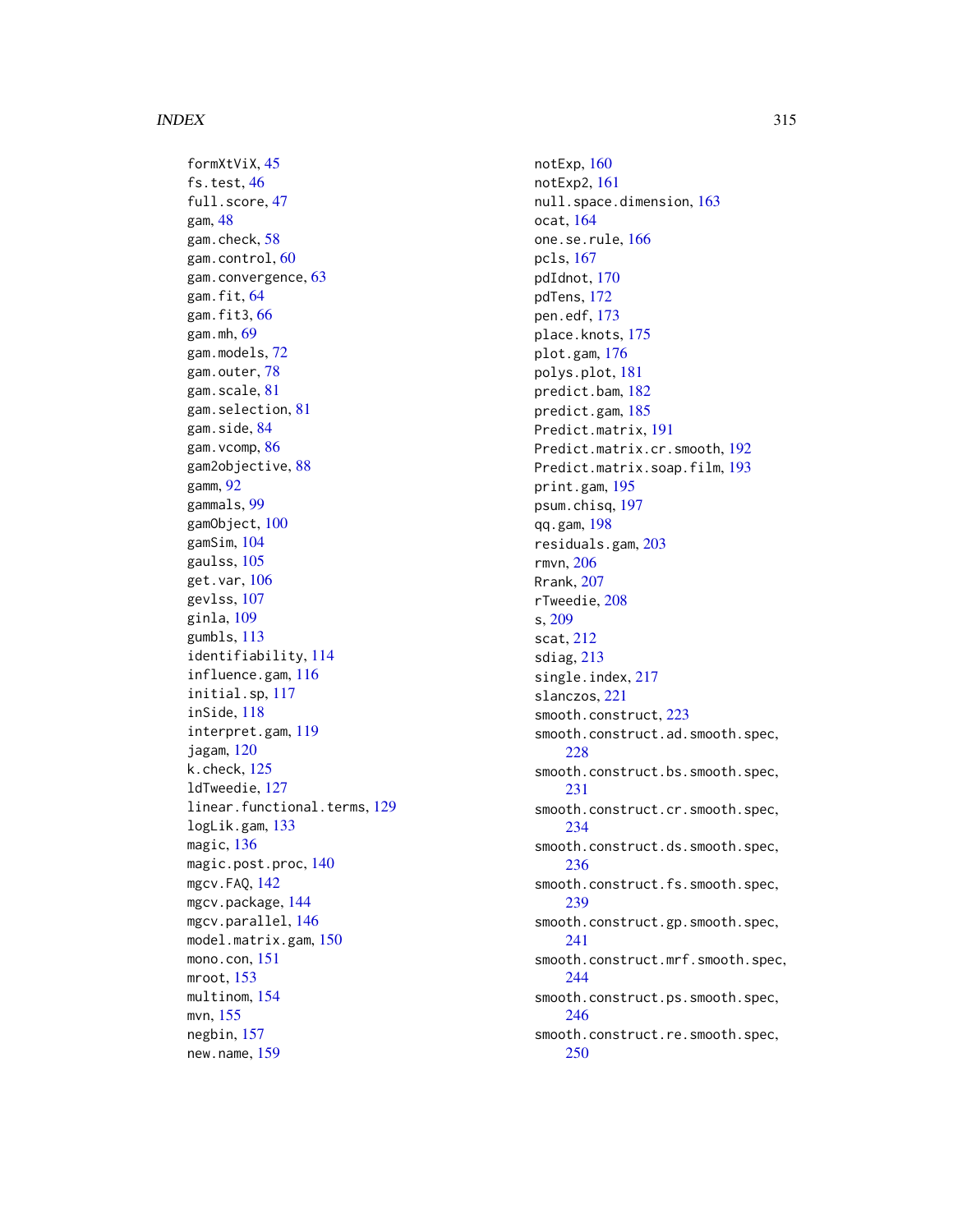smooth.construct.so.smooth.spec, [252](#page-251-0) smooth.construct.sos.smooth.spec, [258](#page-257-0) smooth.construct.t2.smooth.spec, [261](#page-260-0) smooth.construct.tensor.smooth.spec, [262](#page-261-1) smooth.construct.tp.smooth.spec, [263](#page-262-0) smooth.info, [266](#page-265-0) smooth2random, [270](#page-269-0) smoothCon, [273](#page-272-0) sp.vcov, [275](#page-274-0) spasm.construct, [277](#page-276-0) step.gam, [278](#page-277-0) summary.gam, [279](#page-278-0) t2, [283](#page-282-0) te, [288](#page-287-1) tensor.prod.model.matrix, [293](#page-292-2) trichol, [295](#page-294-0) Tweedie, [297](#page-296-1) twlss, [299](#page-298-0) uniquecombs, [301](#page-300-0) vcov.gam, [302](#page-301-0) vis.gam, [304](#page-303-0) XWXd, [306](#page-305-0) ziP, [309](#page-308-0) ziplss, [311](#page-310-1) ∗ package mgcv.package, [144](#page-143-0) mgcv.parallel, [146](#page-145-0) ∗ regression anova.gam, [5](#page-4-0) bam, [7](#page-6-1) bam.update, [13](#page-12-0) bandchol, [15](#page-14-1) betar, [16](#page-15-0) blas.thread.test, [18](#page-17-0) choldrop, [19](#page-18-0) choose.k, [21](#page-20-1)  $\cos$ .ph,  $26$ cox.pht, [31](#page-30-0) cSplineDes, [33](#page-32-0) extract.lme.cov, [36](#page-35-0) family.mgcv, [38](#page-37-0) FFdes, [39](#page-38-0) fix.family.link, [40](#page-39-0)

fixDependence, [42](#page-41-0) formula.gam, [43](#page-42-0) formXtViX, [45](#page-44-0) fs.test, [46](#page-45-0) full.score, [47](#page-46-0) gam, [48](#page-47-1) gam.check, [58](#page-57-0) gam.control, [60](#page-59-0) gam.convergence, [63](#page-62-0) gam.fit, [64](#page-63-0) gam.fit3, [66](#page-65-0) gam.mh, [69](#page-68-0) gam.models, [72](#page-71-1) gam.outer, [78](#page-77-0) gam.scale, [81](#page-80-0) gam.selection, [81](#page-80-0) gam.side, [84](#page-83-0) gam.vcomp, [86](#page-85-0) gam2objective, [88](#page-87-0) gamm, [92](#page-91-1) gammals, [99](#page-98-0) gamObject, [100](#page-99-1) gamSim, [104](#page-103-0) gaulss, [105](#page-104-0) get.var, [106](#page-105-0) gevlss, [107](#page-106-0) ginla, [109](#page-108-0) gumbls, [113](#page-112-0) identifiability, [114](#page-113-1) influence.gam, [116](#page-115-0) initial.sp, [117](#page-116-0) inSide, [118](#page-117-0) interpret.gam, [119](#page-118-0) jagam, [120](#page-119-0) k.check, [125](#page-124-0) ldTweedie, [127](#page-126-1) linear.functional.terms, [129](#page-128-1) logLik.gam, [133](#page-132-0) magic, [136](#page-135-0) magic.post.proc, [140](#page-139-0) mgcv.FAQ, [142](#page-141-0) mgcv.package, [144](#page-143-0) mgcv.parallel, [146](#page-145-0) missing.data, [149](#page-148-0) model.matrix.gam, [150](#page-149-0) mono.con, [151](#page-150-0) mroot, [153](#page-152-0) multinom, [154](#page-153-0)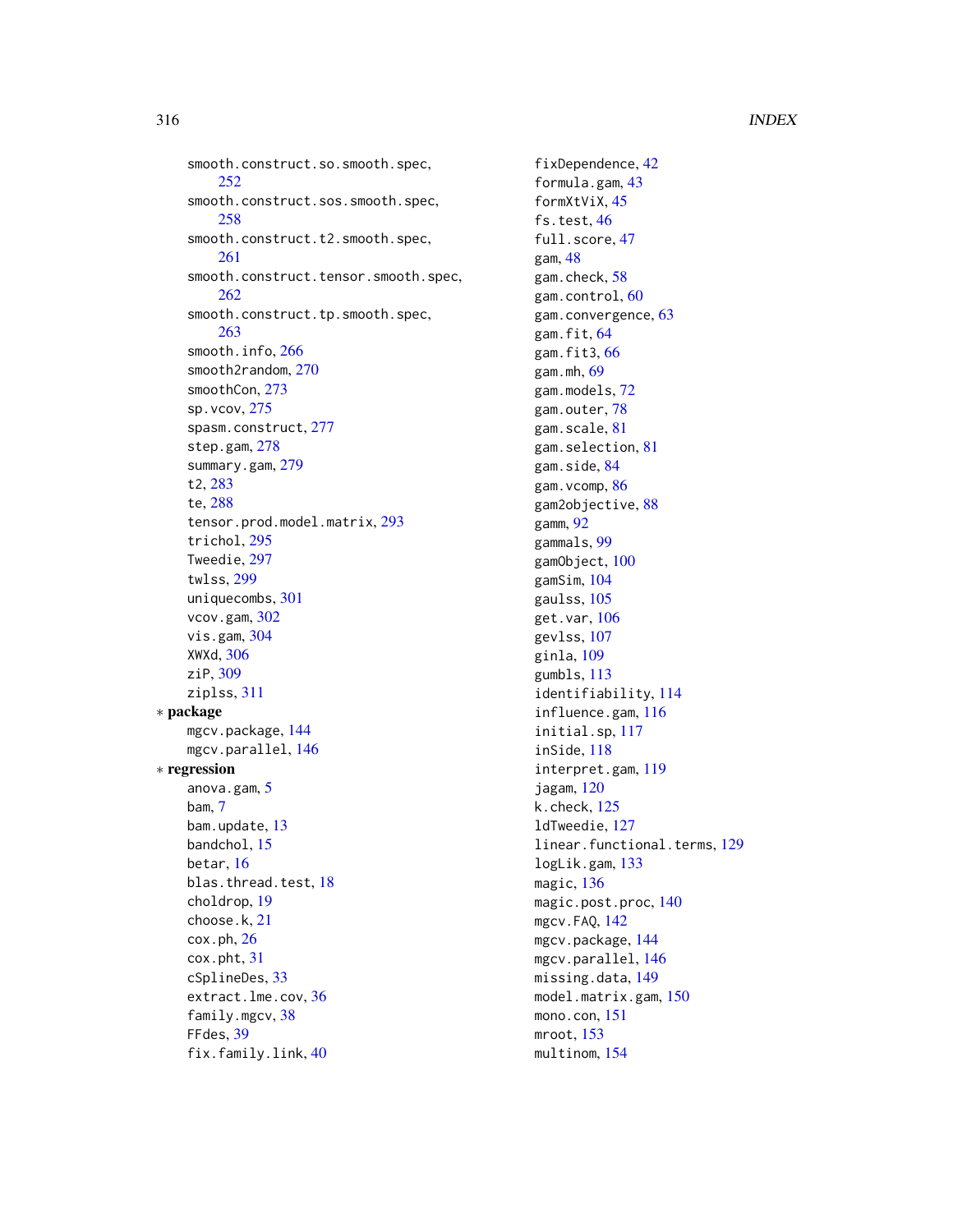mvn, [155](#page-154-0) negbin, [157](#page-156-0) new.name, [159](#page-158-0) notExp, [160](#page-159-0) notExp2, [161](#page-160-0) null.space.dimension, [163](#page-162-0) ocat, [164](#page-163-0) one.se.rule, [166](#page-165-0) pcls, [167](#page-166-0) pdIdnot, [170](#page-169-0) pdTens, [172](#page-171-0) pen.edf, [173](#page-172-0) place.knots, [175](#page-174-0) plot.gam, [176](#page-175-0) polys.plot, [181](#page-180-0) predict.bam, [182](#page-181-0) predict.gam, [185](#page-184-1) Predict.matrix, [191](#page-190-0) Predict.matrix.cr.smooth, [192](#page-191-0) Predict.matrix.soap.film, [193](#page-192-0) print.gam, [195](#page-194-0) psum.chisq, [197](#page-196-0) qq.gam, [198](#page-197-0) random.effects, [201](#page-200-0) residuals.gam, [203](#page-202-0) rmvn, [206](#page-205-0) Rrank, [207](#page-206-0) rTweedie, [208](#page-207-1) s, [209](#page-208-1) scat, [212](#page-211-0) sdiag, [213](#page-212-0) single.index, [217](#page-216-0) slanczos, [221](#page-220-0) smooth.construct, [223](#page-222-1) smooth.construct.ad.smooth.spec, [228](#page-227-0) smooth.construct.bs.smooth.spec, [231](#page-230-0) smooth.construct.cr.smooth.spec, [234](#page-233-0) smooth.construct.ds.smooth.spec, [236](#page-235-1) smooth.construct.fs.smooth.spec, [239](#page-238-0) smooth.construct.gp.smooth.spec, [241](#page-240-0) smooth.construct.mrf.smooth.spec, [244](#page-243-0)

smooth.construct.ps.smooth.spec, [246](#page-245-1) smooth.construct.re.smooth.spec, [250](#page-249-0) smooth.construct.so.smooth.spec, [252](#page-251-0) smooth.construct.sos.smooth.spec, [258](#page-257-0) smooth.construct.t2.smooth.spec, [261](#page-260-0) smooth.construct.tensor.smooth.spec, [262](#page-261-1) smooth.construct.tp.smooth.spec, [263](#page-262-0) smooth.info, [266](#page-265-0) smooth.terms, [267](#page-266-1) smooth2random, [270](#page-269-0) smoothCon, [273](#page-272-0) sp.vcov, [275](#page-274-0) spasm.construct, [277](#page-276-0) step.gam, [278](#page-277-0) summary.gam, [279](#page-278-0) t2, [283](#page-282-0) te, [288](#page-287-1) tensor.prod.model.matrix, [293](#page-292-2) trichol, [295](#page-294-0) Tweedie, [297](#page-296-1) twlss, [299](#page-298-0) uniquecombs, [301](#page-300-0) vcov.gam, [302](#page-301-0) vis.gam, [304](#page-303-0) XWXd, [306](#page-305-0) ziP, [309](#page-308-0) ziplss, [311](#page-310-1) ∗ smooth anova.gam, [5](#page-4-0) bam, [7](#page-6-1) bam.update, [13](#page-12-0) bandchol, [15](#page-14-1) blas.thread.test, [18](#page-17-0) choldrop, [19](#page-18-0) cSplineDes, [33](#page-32-0) extract.lme.cov, [36](#page-35-0) FFdes, [39](#page-38-0) formula.gam, [43](#page-42-0) formXtViX, [45](#page-44-0) fs.test, [46](#page-45-0) full.score, [47](#page-46-0)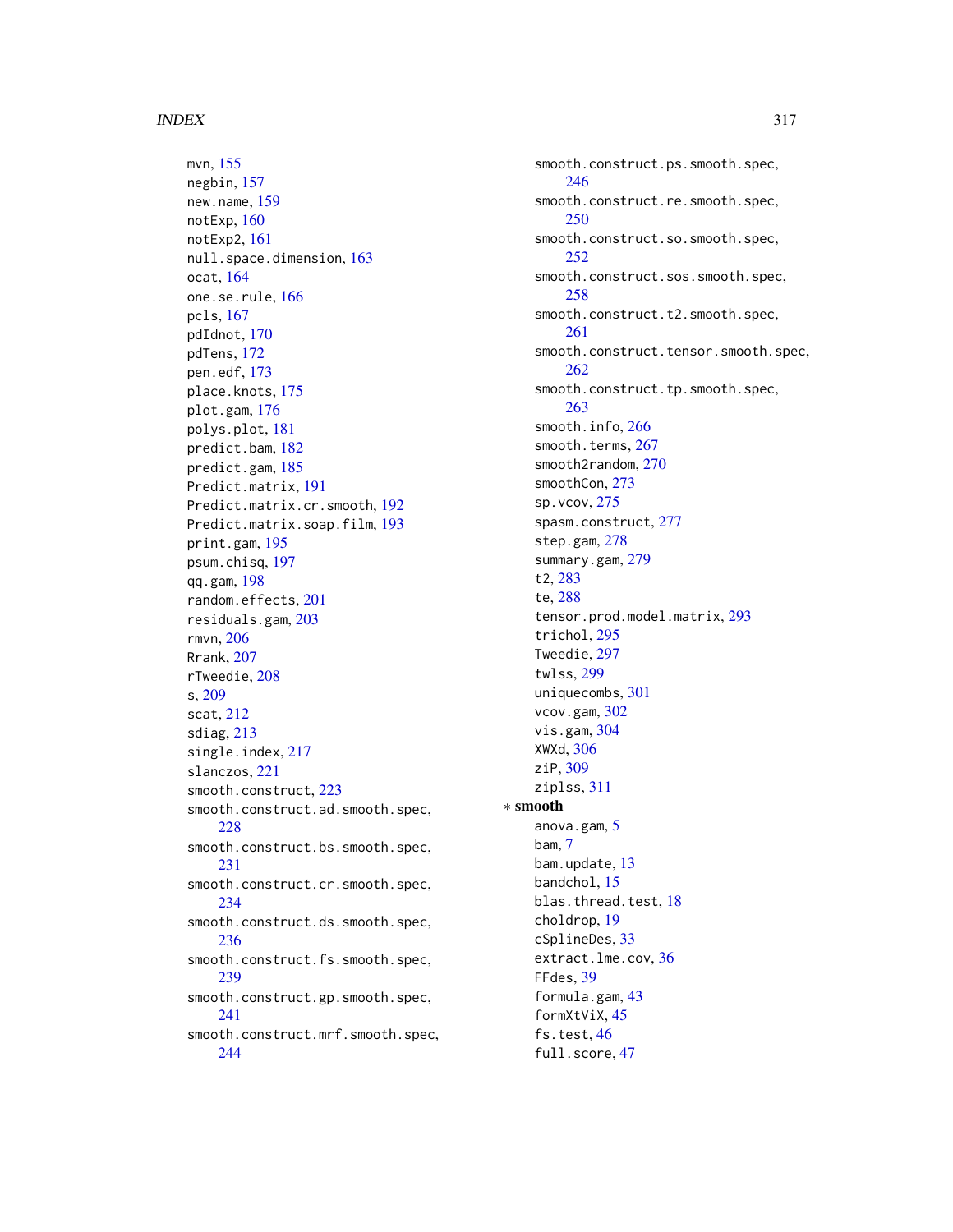gam, [48](#page-47-1) gam.check, [58](#page-57-0) gam.control, [60](#page-59-0) gam.convergence, [63](#page-62-0) gam.fit, [64](#page-63-0) gam.fit3, [66](#page-65-0) gam.mh, [69](#page-68-0) gam.outer, [78](#page-77-0) gam.scale, [81](#page-80-0) gam.vcomp, [86](#page-85-0) gam2objective, [88](#page-87-0) gamm, [92](#page-91-1) gamObject, [100](#page-99-1) gamSim, [104](#page-103-0) get.var, [106](#page-105-0) ginla, [109](#page-108-0) influence.gam, [116](#page-115-0) initial.sp, [117](#page-116-0) inSide, [118](#page-117-0) interpret.gam, [119](#page-118-0) jagam, [120](#page-119-0) k.check, [125](#page-124-0) logLik.gam, [133](#page-132-0) magic, [136](#page-135-0) magic.post.proc, [140](#page-139-0) mgcv.package, [144](#page-143-0) mgcv.parallel, [146](#page-145-0) model.matrix.gam, [150](#page-149-0) mono.con, [151](#page-150-0) mroot, [153](#page-152-0) new.name, [159](#page-158-0) notExp, [160](#page-159-0) notExp2, [161](#page-160-0) one.se.rule, [166](#page-165-0) pcls, [167](#page-166-0) pdIdnot, [170](#page-169-0) pdTens, [172](#page-171-0) pen.edf, [173](#page-172-0) place.knots, [175](#page-174-0) plot.gam, [176](#page-175-0) polys.plot, [181](#page-180-0) predict.bam, [182](#page-181-0) predict.gam, [185](#page-184-1) Predict.matrix, [191](#page-190-0) Predict.matrix.soap.film, [193](#page-192-0) print.gam, [195](#page-194-0) psum.chisq, [197](#page-196-0) qq.gam, [198](#page-197-0)

residuals.gam, [203](#page-202-0) Rrank, [207](#page-206-0) s, [209](#page-208-1) sdiag, [213](#page-212-0) slanczos, [221](#page-220-0) smooth.construct, [223](#page-222-1) smooth.construct.so.smooth.spec, [252](#page-251-0) smooth.info, [266](#page-265-0) smooth2random, [270](#page-269-0) smoothCon, [273](#page-272-0) sp.vcov, [275](#page-274-0) spasm.construct, [277](#page-276-0) summary.gam, [279](#page-278-0) t2, [283](#page-282-0) te, [288](#page-287-1) tensor.prod.model.matrix, [293](#page-292-2) trichol, [295](#page-294-0) vcov.gam, [302](#page-301-0) vis.gam, [304](#page-303-0) XWXd, [306](#page-305-0) ∗ tensor product smoothing bam, [7](#page-6-1) bam.update, [13](#page-12-0) gam, [48](#page-47-1) jagam, [120](#page-119-0) ∗ thin plate spline bam, [7](#page-6-1) bam.update, [13](#page-12-0) gam, [48](#page-47-1) jagam, [120](#page-119-0) %.% *(*tensor.prod.model.matrix*)*, [293](#page-292-2) adaptive.smooth, *[224](#page-223-0)*, *[248](#page-247-0)*, *[269,](#page-268-0) [270](#page-269-0)* adaptive.smooth *(*smooth.construct.ad.smooth.spec*)*, [228](#page-227-0) AIC, *[83](#page-82-0)*, *[133](#page-132-0)[–135](#page-134-0)* AIC.gam *(*logLik.gam*)*, [133](#page-132-0) anova.gam, [5,](#page-4-0) *[76](#page-75-0)*, *[144,](#page-143-0) [145](#page-144-0)*, *[202](#page-201-0)*, *[282](#page-281-0)* anova.glm, *[6](#page-5-0)* b.spline *(*smooth.construct.bs.smooth.spec*)*, [231](#page-230-0) bam, [7,](#page-6-1) *[13,](#page-12-0) [14](#page-13-0)*, *[16](#page-15-0)*, *[18](#page-17-0)*, *[31](#page-30-0)*, *[38](#page-37-0)*, *[48](#page-47-1)*, *[51,](#page-50-0) [52](#page-51-0)*, *[63](#page-62-0)*, *[69](#page-68-0)*, *[81](#page-80-0)*, *[109](#page-108-0)*, *[111](#page-110-0)*, *[123](#page-122-0)*, *[134](#page-133-0)*, *[144](#page-143-0)[–146](#page-145-0)*, *[158](#page-157-0)*, *[164](#page-163-0)*, *[182](#page-181-0)[–185](#page-184-1)*, *[212](#page-211-0)*, *[245](#page-244-0)*, *[251](#page-250-0)*,

*[267](#page-266-1)*, *[274](#page-273-0)*, *[297](#page-296-1)*, *[307](#page-306-0)*, *[309](#page-308-0)*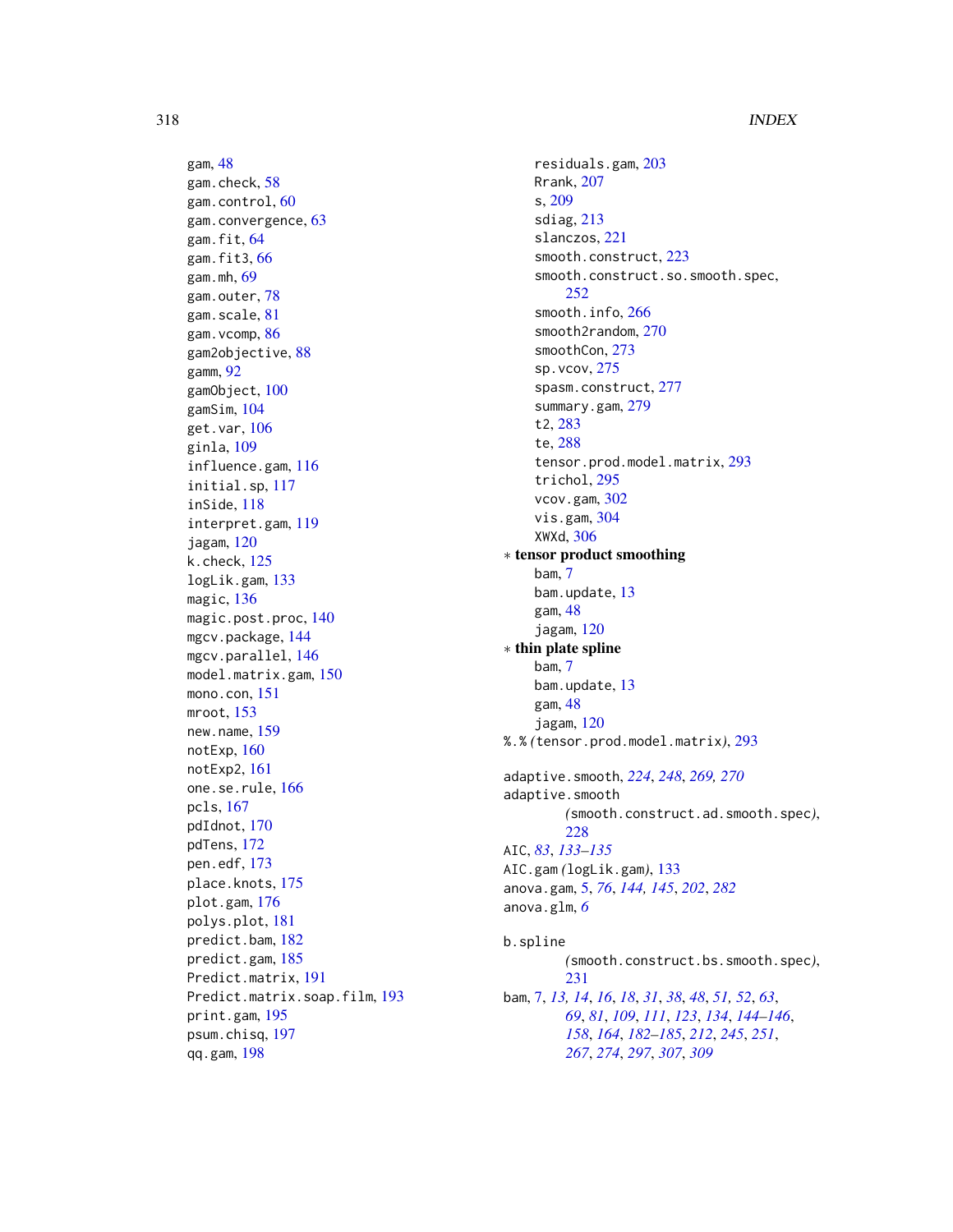bam.update, [13](#page-12-0) bandchol, [15,](#page-14-1) *[296](#page-295-0)* betar, [16,](#page-15-0) *[38](#page-37-0)* blas.thread.test, [18](#page-17-0) bug.reports.mgcv, [19](#page-18-0) choldrop, [19,](#page-18-0) *[110](#page-109-0)* cholup *(*choldrop*)*, [19](#page-18-0) choose.k, [21,](#page-20-1) *[43](#page-42-0)*, *[48](#page-47-1)*, *[53](#page-52-0)*, *[59,](#page-58-0) [60](#page-59-0)*, *[73](#page-72-0)*, *[126](#page-125-0)*, *[144](#page-143-0)*, *[200](#page-199-0)*, *[209](#page-208-1)*, *[284](#page-283-0)*, *[289](#page-288-0)* coef.pdIdnot *(*pdIdnot*)*, [170](#page-169-0) coef.pdTens *(*pdTens*)*, [172](#page-171-0) columb, [24](#page-23-0) columb.polys, *[182](#page-181-0)*, *[245](#page-244-0)* concurvity, [25](#page-24-0) contour, *[305](#page-304-0)* corClasses, *[93](#page-92-0)* corMatrix.pdIdnot *(*pdIdnot*)*, [170](#page-169-0) cox.ph, [26,](#page-25-0) *[31](#page-30-0)*, *[39](#page-38-0)*, *[204](#page-203-0)* cox.pht, *[26](#page-25-0)*, *[28](#page-27-0)*, [31](#page-30-0) cSplineDes, [33,](#page-32-0) *[248](#page-247-0)*, *[263](#page-262-0)* cubic.regression.spline, *[224](#page-223-0)*, *[268](#page-267-0)*, *[270](#page-269-0)* cubic.regression.spline *(*smooth.construct.cr.smooth.spec*)*, [234](#page-233-0) cyclic.cubic.spline, *[268](#page-267-0)* cyclic.cubic.spline *(*smooth.construct.cr.smooth.spec*)*, [234](#page-233-0) cyclic.p.spline, *[34](#page-33-0)*, *[222](#page-221-0)*, *[268](#page-267-0)* cyclic.p.spline *(*smooth.construct.ps.smooth.spec*)*, [246](#page-245-1) d.mvt *(*rmvn*)*, [206](#page-205-0) d.spline, *[247,](#page-246-0) [248](#page-247-0)* d.spline *(*smooth.construct.bs.smooth.spec*)*, [231](#page-230-0) dDeta, [34](#page-33-0) detectCores, *[11](#page-10-0)* diagXVXd *(*XWXd*)*, [306](#page-305-0) Dim.pdIdnot *(*pdIdnot*)*, [170](#page-169-0) dmvn *(*rmvn*)*, [206](#page-205-0) drop1, *[5](#page-4-0)* Duchon.spline, *[258](#page-257-0)*, *[260](#page-259-0)*, *[268](#page-267-0)*, *[270](#page-269-0)*, *[284](#page-283-0)*, *[289](#page-288-0)*, *[312](#page-311-0)* Duchon.spline *(*smooth.construct.ds.smooth.spec*)*,

[236](#page-235-1) duplicated, *[301,](#page-300-0) [302](#page-301-0)* exclude.too.far, [35](#page-34-0) extract.lme.cov, [36](#page-35-0) extract.lme.cov2, *[45,](#page-44-0) [46](#page-45-0)* extract.lme.cov2 *(*extract.lme.cov*)*, [36](#page-35-0) factor, *[73](#page-72-0)* factor.smooth.interaction, *[73](#page-72-0)*, *[178](#page-177-0)*, *[270](#page-269-0)* factor.smooth.interaction *(*smooth.construct.fs.smooth.spec*)*, [239](#page-238-0) family, *[8](#page-7-0)*, *[38](#page-37-0)*, *[49](#page-48-0)*, *[72](#page-71-1)*, *[121](#page-120-0)* family.mgcv, *[7,](#page-6-1) [8](#page-7-0)*, *[12](#page-11-0)*, [38,](#page-37-0) *[48,](#page-47-1) [49](#page-48-0)*, *[144](#page-143-0)* FFdes, [39](#page-38-0) fix.family.link, [40,](#page-39-0) *[68](#page-67-0)* fix.family.ls *(*fix.family.link*)*, [40](#page-39-0) fix.family.qf *(*fix.family.link*)*, [40](#page-39-0) fix.family.rd *(*fix.family.link*)*, [40](#page-39-0) fix.family.var *(*fix.family.link*)*, [40](#page-39-0) fixDependence, [42,](#page-41-0) *[85](#page-84-0)* formula.gam, *[8](#page-7-0)*, [43,](#page-42-0) *[49](#page-48-0)*, *[93](#page-92-0)*, *[121](#page-120-0)*, *[154,](#page-153-0) [155](#page-154-0)* formXtViX, *[37](#page-36-0)*, [45](#page-44-0) fs.boundary *(*fs.test*)*, [46](#page-45-0) fs.test, [46](#page-45-0) full.score, [47](#page-46-0) function.predictors *(*linear.functional.terms*)*, [129](#page-128-1) gam, *[7](#page-6-1)*, *[10](#page-9-0)*, *[12](#page-11-0)*, *[16](#page-15-0)*, *[18](#page-17-0)*, *[25](#page-24-0)[–27](#page-26-0)*, *[31](#page-30-0)*, *[38](#page-37-0)*, *[41](#page-40-0)*, *[43](#page-42-0)*, *[45](#page-44-0)*, *[47](#page-46-0)*, [48,](#page-47-1) *[58](#page-57-0)*, *[60](#page-59-0)*, *[63](#page-62-0)*, *[65,](#page-64-0) [66](#page-65-0)*, *[68,](#page-67-0) [69](#page-68-0)*, *[72](#page-71-1)*, *[75](#page-74-0)*, *[79](#page-78-0)[–85](#page-84-0)*, *[87](#page-86-0)*, *[89](#page-88-0)*, *[92](#page-91-1)[–95](#page-94-0)*, *[99](#page-98-0)*, *[101,](#page-100-0) [102](#page-101-0)*, *[104,](#page-103-0) [105](#page-104-0)*, *[107](#page-106-0)[–110](#page-109-0)*, *[113](#page-112-0)*, *[117](#page-116-0)[–120](#page-119-0)*, *[123](#page-122-0)*, *[125,](#page-124-0) [126](#page-125-0)*, *[129](#page-128-1)*, *[134](#page-133-0)*, *[139](#page-138-0)*, *[142](#page-141-0)*, *[144](#page-143-0)[–146](#page-145-0)*, *[149](#page-148-0)*, *[151](#page-150-0)*, *[154,](#page-153-0) [155](#page-154-0)*, *[157,](#page-156-0) [158](#page-157-0)*, *[164](#page-163-0)*, *[166](#page-165-0)*, *[180](#page-179-0)*, *[187,](#page-186-0) [188](#page-187-0)*, *[192,](#page-191-0) [193](#page-192-0)*, *[196](#page-195-0)*, *[200](#page-199-0)[–202](#page-201-0)*, *[204](#page-203-0)*, *[210](#page-209-0)[–212](#page-211-0)*, *[217](#page-216-0)*, *[223,](#page-222-1) [224](#page-223-0)*, *[226](#page-225-0)*, *[228,](#page-227-0) [229](#page-228-0)*, *[231](#page-230-0)*, *[234](#page-233-0)[–237](#page-236-0)*, *[239](#page-238-0)*, *[242](#page-241-0)*, *[245](#page-244-0)*, *[247](#page-246-0)*, *[250,](#page-249-0) [251](#page-250-0)*, *[253](#page-252-0)*, *[258](#page-257-0)*, *[261](#page-260-0)[–264](#page-263-0)*, *[267](#page-266-1)*, *[274](#page-273-0)*, *[276](#page-275-0)*, *[278](#page-277-0)*, *[282](#page-281-0)*, *[284,](#page-283-0) [285](#page-284-0)*, *[287](#page-286-0)*, *[289](#page-288-0)*, *[291](#page-290-0)*, *[297](#page-296-1)*, *[299](#page-298-0)*, *[303](#page-302-0)*, *[305](#page-304-0)*, *[309](#page-308-0)*, *[312](#page-311-0)* gam.check, *[7](#page-6-1)*, *[12](#page-11-0)*, *[21](#page-20-1)*, *[43](#page-42-0)*, *[48](#page-47-1)*, *[53,](#page-52-0) [54](#page-53-0)*, [58,](#page-57-0) *[126](#page-125-0)*, *[144](#page-143-0)*, *[282](#page-281-0)* gam.control, *[8](#page-7-0)*, *[12](#page-11-0)*, *[48,](#page-47-1) [49](#page-48-0)*, *[54](#page-53-0)*, [60,](#page-59-0) *[65](#page-64-0)*, *[81](#page-80-0)*, *[121](#page-120-0)*, *[144](#page-143-0)*, *[274](#page-273-0)[–276](#page-275-0)*

gam.convergence, [63,](#page-62-0) *[144](#page-143-0)*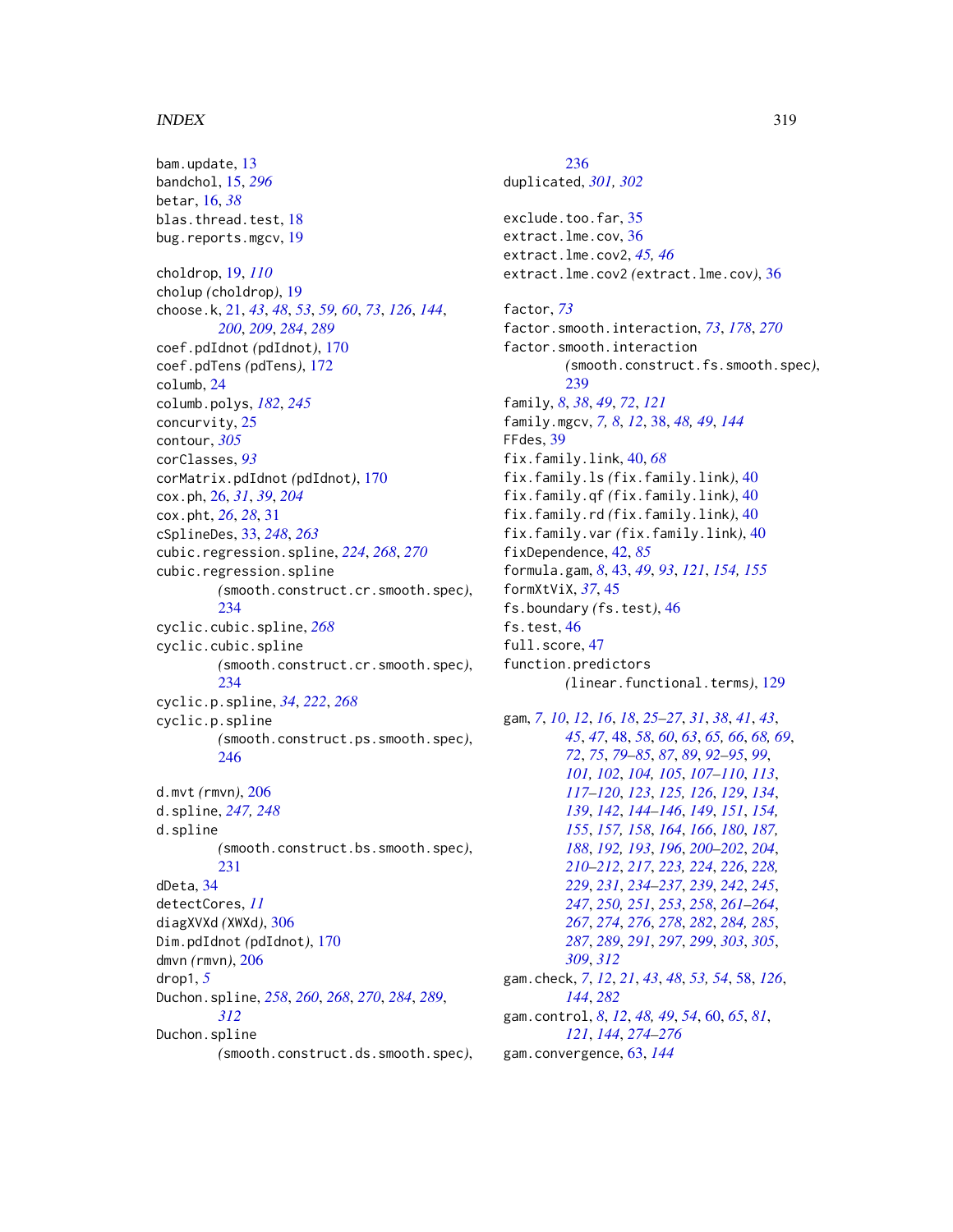gam.fit, *[47,](#page-46-0) [48](#page-47-1)*, *[52](#page-51-0)*, *[61](#page-60-0)*, *[63](#page-62-0)*, [64,](#page-63-0) *[68](#page-67-0)*, *[79](#page-78-0)* gam.fit3, *[41](#page-40-0)*, *[52](#page-51-0)*, *[61](#page-60-0)*, *[66](#page-65-0)*, [66,](#page-65-0) *[79,](#page-78-0) [80](#page-79-0)*, *[88,](#page-87-0) [89](#page-88-0)* gam.fit5.post.proc, [68](#page-67-0) gam.mh, [69](#page-68-0) gam.models, *[8,](#page-7-0) [9](#page-8-0)*, *[12](#page-11-0)*, *[44](#page-43-0)*, *[48–](#page-47-1)[50](#page-49-0)*, *[54](#page-53-0)*, [72,](#page-71-1) *[85](#page-84-0)*, *[93](#page-92-0)*, *[121](#page-120-0)*, *[144](#page-143-0)*, *[149](#page-148-0)*, *[202](#page-201-0)*, *[210](#page-209-0)*, *[239,](#page-238-0) [240](#page-239-0)*, *[270](#page-269-0)*, *[284](#page-283-0)*, *[289](#page-288-0)* gam.outer, *[47](#page-46-0)*, *[63](#page-62-0)*, [78,](#page-77-0) *[88](#page-87-0)*, *[118](#page-117-0)* gam.performance *(*gam.convergence*)*, [63](#page-62-0) gam.reparam, [80](#page-79-0) gam.scale, *[62](#page-61-0)*, [81](#page-80-0) gam.selection, *[12](#page-11-0)*, *[48](#page-47-1)*, *[54](#page-53-0)*, [81,](#page-80-0) *[144](#page-143-0)*, *[278](#page-277-0)* gam.side, *[12](#page-11-0)*, *[44](#page-43-0)*, *[54](#page-53-0)*, [84](#page-83-0) gam.vcomp, *[75](#page-74-0)*, [86,](#page-85-0) *[149](#page-148-0)*, *[202](#page-201-0)*, *[251](#page-250-0)*, *[276](#page-275-0)*, *[282](#page-281-0)* gam2derivative *(*gam2objective*)*, [88](#page-87-0) gam2objective, [88](#page-87-0) gamlss.etamu, [89](#page-88-0) gamlss.gH, [91](#page-90-0) gamm, *[36](#page-35-0)[–38](#page-37-0)*, *[45,](#page-44-0) [46](#page-45-0)*, *[48](#page-47-1)*, *[52](#page-51-0)*, *[58](#page-57-0)*, *[60](#page-59-0)*, *[62](#page-61-0)*, *[75](#page-74-0)*, *[81](#page-80-0)*, [92,](#page-91-1) *[104,](#page-103-0) [105](#page-104-0)*, *[119,](#page-118-0) [120](#page-119-0)*, *[123](#page-122-0)*, *[144,](#page-143-0) [145](#page-144-0)*, *[158](#page-157-0)[–162](#page-161-0)*, *[172,](#page-171-0) [173](#page-172-0)*, *[188](#page-187-0)*, *[192](#page-191-0)*, *[201,](#page-200-0) [202](#page-201-0)*, *[211](#page-210-0)*, *[225,](#page-224-0) [226](#page-225-0)*, *[228](#page-227-0)*, *[239,](#page-238-0) [240](#page-239-0)*, *[245](#page-244-0)*, *[251,](#page-250-0) [252](#page-251-0)*, *[270,](#page-269-0) [271](#page-270-0)*, *[273](#page-272-0)*, *[287](#page-286-0)*, *[291](#page-290-0)* gammals, *[39](#page-38-0)*, [99](#page-98-0) gamObject, *[12](#page-11-0)*, *[14](#page-13-0)*, *[43](#page-42-0)*, *[53,](#page-52-0) [54](#page-53-0)*, *[95](#page-94-0)*, [100,](#page-99-1) *[123](#page-122-0)*, *[144,](#page-143-0) [145](#page-144-0)*, *[196](#page-195-0)*, *[303](#page-302-0)* gamSim, [104](#page-103-0) gaulss, *[39](#page-38-0)*, [105](#page-104-0) gaussian, *[134](#page-133-0)*, *[156](#page-155-0)* get.var, [106,](#page-105-0) *[226](#page-225-0)* gevlss, *[39](#page-38-0)*, [107](#page-106-0) ginla, *[69](#page-68-0)*, [109,](#page-108-0) *[144](#page-143-0)* glm, *[8](#page-7-0)*, *[38](#page-37-0)*, *[43](#page-42-0)*, *[49](#page-48-0)*, *[72](#page-71-1)*, *[93](#page-92-0)*, *[121](#page-120-0)*, *[134](#page-133-0)*, *[144](#page-143-0)* glm.control, *[63](#page-62-0)*, *[67](#page-66-0)* glm.fit, *[52](#page-51-0)*, *[68](#page-67-0)* gp.smooth, *[269](#page-268-0)* gp.smooth *(*smooth.construct.gp.smooth.spec*)*, [241](#page-240-0) grey, *[179](#page-178-0)* gumbls, *[39](#page-38-0)*, [113](#page-112-0) heat.colors, *[179](#page-178-0)* identifiability, [114,](#page-113-1) *[210](#page-209-0)*, *[285](#page-284-0)*, *[290](#page-289-0)* image, *[179](#page-178-0)*, *[305](#page-304-0)* in.out, [115,](#page-114-0) *[245,](#page-244-0) [246](#page-245-1)*

influence.gam, [116](#page-115-0)

initial.sp, [117](#page-116-0) inSide, [118](#page-117-0) interpret.gam, [119](#page-118-0) jagam, [120,](#page-119-0) *[144](#page-143-0)* k.check, [125](#page-124-0) ldetS, [126](#page-125-0) ldTweedie, [127,](#page-126-1) *[206](#page-205-0)*, *[209](#page-208-1)*, *[298](#page-297-0)*, *[300](#page-299-0)* linear.functional.terms, *[12](#page-11-0)*, *[44](#page-43-0)*, *[48](#page-47-1)*, *[52](#page-51-0)*, *[54](#page-53-0)*, *[75](#page-74-0)*, [129,](#page-128-1) *[144](#page-143-0)*, *[187](#page-186-0)*, *[202](#page-201-0)*, *[210](#page-209-0)*, *[250](#page-249-0)*, *[268](#page-267-0)*, *[284](#page-283-0)*, *[289](#page-288-0)* lme, *[36](#page-35-0)*, *[92,](#page-91-1) [93](#page-92-0)*, *[159](#page-158-0)* lmeControl, *[93](#page-92-0)* locator, *[253](#page-252-0)* logDet.pdIdnot *(*pdIdnot*)*, [170](#page-169-0) logLik, *[134](#page-133-0)* logLik.gam, [133](#page-132-0) ls.size, [135](#page-134-0) magic, *[12](#page-11-0)*, *[54](#page-53-0)*, *[60](#page-59-0)*, *[65,](#page-64-0) [66](#page-65-0)*, *[68](#page-67-0)*, *[80](#page-79-0)*, *[89](#page-88-0)*, *[96](#page-95-0)*, *[117,](#page-116-0) [118](#page-117-0)*, [136,](#page-135-0) *[141](#page-140-0)*, *[145,](#page-144-0) [146](#page-145-0)*, *[152](#page-151-0)*, *[168](#page-167-0)* magic.post.proc, *[139](#page-138-0)*, [140](#page-139-0) makeCluster, *[11](#page-10-0)* makeForkCluster, *[11](#page-10-0)* match, *[301,](#page-300-0) [302](#page-301-0)* memory.limit, *[95](#page-94-0)* mgcv *(*mgcv.package*)*, [144](#page-143-0) mgcv-package *(*mgcv.package*)*, [144](#page-143-0) mgcv.FAQ, [142,](#page-141-0) *[145](#page-144-0)* mgcv.package, [144](#page-143-0) mgcv.parallel, *[12](#page-11-0)*, [146](#page-145-0) mini.roots, [148](#page-147-0) missing.data, [149](#page-148-0) model.matrix.gam, [150](#page-149-0) mono.con, [151,](#page-150-0) *[168](#page-167-0)* mrf, *[144](#page-143-0)*, *[178](#page-177-0)*, *[181,](#page-180-0) [182](#page-181-0)*, *[269,](#page-268-0) [270](#page-269-0)* mrf *(*smooth.construct.mrf.smooth.spec*)*, [244](#page-243-0) mroot, [153](#page-152-0) multinom, *[39](#page-38-0)*, *[63](#page-62-0)*, [154](#page-153-0) mvn, *[39](#page-38-0)*, *[44](#page-43-0)*, [155](#page-154-0) na.action, *[102](#page-101-0)* nb, *[38](#page-37-0)*, *[157](#page-156-0)* nb *(*negbin*)*, [157](#page-156-0) negbin, *[12](#page-11-0)*, *[38](#page-37-0)*, *[54](#page-53-0)*, *[96](#page-95-0)*, *[157](#page-156-0)*, [157](#page-156-0) new.name, [159](#page-158-0)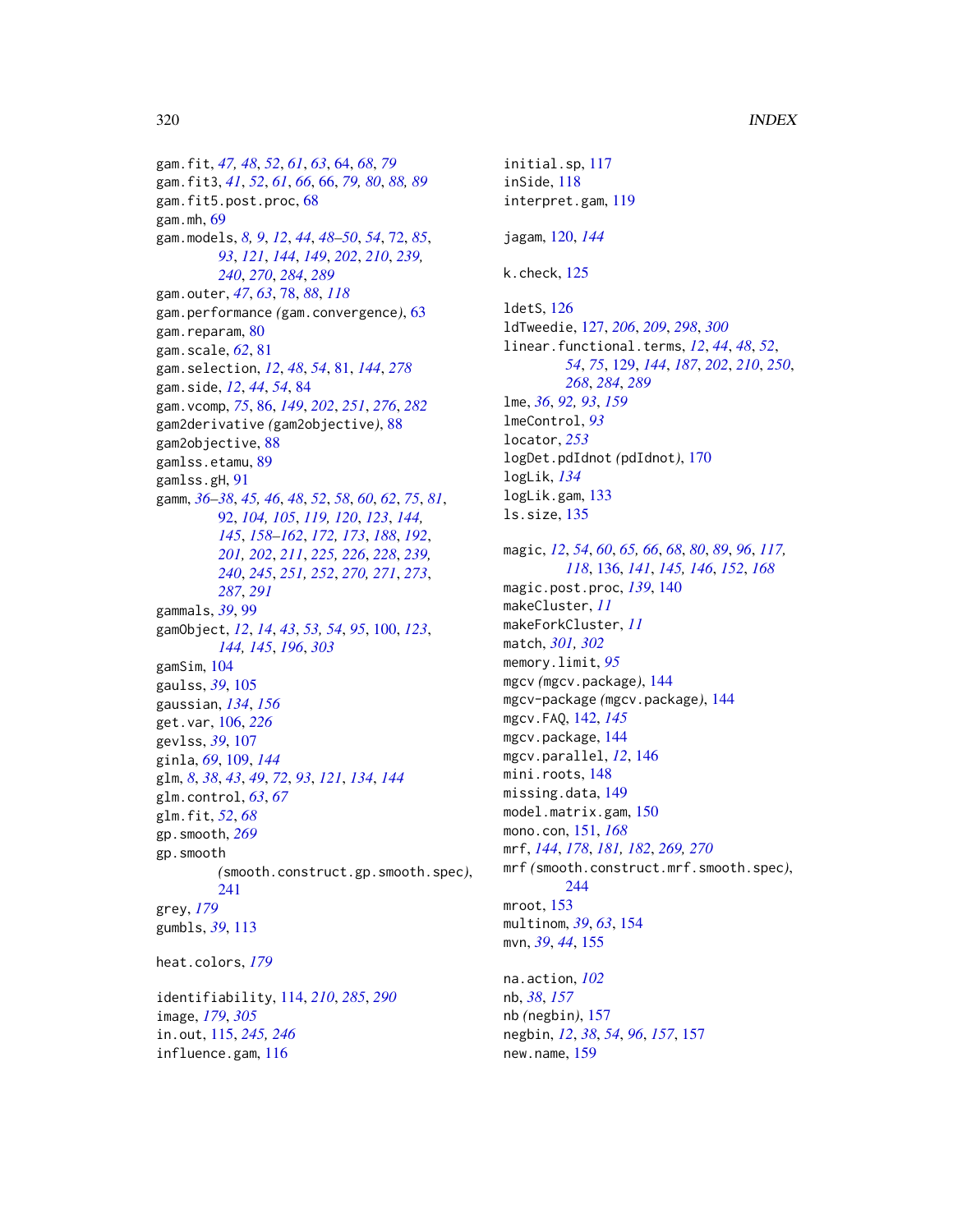nlm, *[47](#page-46-0)*, *[61,](#page-60-0) [62](#page-61-0)*, *[88,](#page-87-0) [89](#page-88-0)*, *[102](#page-101-0)* notExp, [160,](#page-159-0) *[161,](#page-160-0) [162](#page-161-0)* notExp2, *[94,](#page-93-0) [95](#page-94-0)*, *[160](#page-159-0)*, [161](#page-160-0) notLog, *[161](#page-160-0)* notLog *(*notExp*)*, [160](#page-159-0) notLog2, *[160](#page-159-0)*, *[171,](#page-170-0) [172](#page-171-0)* notLog2 *(*notExp2*)*, [161](#page-160-0) null.space.dimension, [163,](#page-162-0) *[209](#page-208-1)* ocat, *[38](#page-37-0)*, *[155](#page-154-0)*, [164](#page-163-0) one.se.rule, [166](#page-165-0) optim, *[61,](#page-60-0) [62](#page-61-0)*, *[88,](#page-87-0) [89](#page-88-0)*, *[102](#page-101-0)* options, *[162](#page-161-0)* ordered, *[73](#page-72-0)* ordered.categorical *(*ocat*)*, [164](#page-163-0) p.spline, *[224](#page-223-0)*, *[231,](#page-230-0) [232](#page-231-0)*, *[270](#page-269-0)*, *[284](#page-283-0)*, *[289](#page-288-0)* p.spline *(*smooth.construct.ps.smooth.spec*)*, [246](#page-245-1) parallel, *[7](#page-6-1)*, *[146](#page-145-0)* parLapply, *[9](#page-8-0)*, *[183](#page-182-0)* paste0, *[301](#page-300-0)* pbcseq, *[31](#page-30-0)* pcls, *[145](#page-144-0)*, *[152](#page-151-0)*, [167](#page-166-0) pdConstruct.pdIdnot *(*pdIdnot*)*, [170](#page-169-0) pdConstruct.pdTens *(*pdTens*)*, [172](#page-171-0) pdFactor.pdIdnot *(*pdIdnot*)*, [170](#page-169-0) pdFactor.pdTens *(*pdTens*)*, [172](#page-171-0) pdIdnot, *[161,](#page-160-0) [162](#page-161-0)*, [170](#page-169-0) pdMatrix.pdIdnot *(*pdIdnot*)*, [170](#page-169-0) pdMatrix.pdTens *(*pdTens*)*, [172](#page-171-0) pdTens, *[96](#page-95-0)*, *[161,](#page-160-0) [162](#page-161-0)*, *[171,](#page-170-0) [172](#page-171-0)*, [172](#page-171-0) pen.edf, [173,](#page-172-0) *[285](#page-284-0)* persp, *[305](#page-304-0)* persp.gam *(*vis.gam*)*, [304](#page-303-0) place.knots, [175](#page-174-0) plot.gam, *[12](#page-11-0)*, *[21](#page-20-1)*, *[54](#page-53-0)*, *[96](#page-95-0)*, *[106](#page-105-0)*, *[144](#page-143-0)*, [176,](#page-175-0) *[188](#page-187-0)*, *[225](#page-224-0)* poisson, *[298](#page-297-0)* polys.plot, [181,](#page-180-0) *[246](#page-245-1)* posterior.simulation *(*gam.mh*)*, [69](#page-68-0) power, *[297](#page-296-1)* predict.bam, [182](#page-181-0) predict.gam, *[7](#page-6-1)*, *[10](#page-9-0)*, *[12](#page-11-0)*, *[54](#page-53-0)*, *[94](#page-93-0)*, *[96](#page-95-0)*, *[99](#page-98-0)*, *[105](#page-104-0)*, *[113](#page-112-0)*, *[130](#page-129-0)*, *[142](#page-141-0)*, *[144,](#page-143-0) [145](#page-144-0)*, *[150,](#page-149-0) [151](#page-150-0)*, *[164](#page-163-0)*, *[180](#page-179-0)*, *[182](#page-181-0)*, *[184,](#page-183-0) [185](#page-184-1)*, [185,](#page-184-1) *[193](#page-192-0)*, *[209](#page-208-1)*, *[251](#page-250-0)*, *[282](#page-281-0)*, *[284](#page-283-0)*, *[288](#page-287-1)*, *[312](#page-311-0)*

Predict.matrix, *[191](#page-190-0)*, [191,](#page-190-0) *[192,](#page-191-0) [193](#page-192-0)*, *[223](#page-222-1)*, *[226](#page-225-0)*, *[274,](#page-273-0) [275](#page-274-0)* Predict.matrix.Bspline.smooth *(*smooth.construct.bs.smooth.spec*)*, [231](#page-230-0) Predict.matrix.cr.smooth, [192](#page-191-0) Predict.matrix.cs.smooth *(*Predict.matrix.cr.smooth*)*, [192](#page-191-0) Predict.matrix.cyclic.smooth *(*Predict.matrix.cr.smooth*)*, [192](#page-191-0) Predict.matrix.duchon.spline *(*smooth.construct.ds.smooth.spec*)*, [236](#page-235-1) Predict.matrix.fs.interaction *(*smooth.construct.fs.smooth.spec*)*, [239](#page-238-0) Predict.matrix.gp.smooth *(*smooth.construct.gp.smooth.spec*)*, [241](#page-240-0) Predict.matrix.mrf.smooth *(*smooth.construct.mrf.smooth.spec*)*, [244](#page-243-0) Predict.matrix.pspline.smooth *(*Predict.matrix.cr.smooth*)*, [192](#page-191-0) Predict.matrix.random.effect *(*smooth.construct.re.smooth.spec*)*, [250](#page-249-0) Predict.matrix.sf *(*Predict.matrix.soap.film*)*, [193](#page-192-0) Predict.matrix.soap.film, [193,](#page-192-0) *[255](#page-254-0)* Predict.matrix.sos.smooth *(*smooth.construct.sos.smooth.spec*)*, [258](#page-257-0) Predict.matrix.sw *(*Predict.matrix.soap.film*)*, [193](#page-192-0) Predict.matrix.t2.smooth *(*Predict.matrix.cr.smooth*)*, [192](#page-191-0) Predict.matrix.tensor.smooth *(*Predict.matrix.cr.smooth*)*, [192](#page-191-0) Predict.matrix.tprs.smooth *(*Predict.matrix.cr.smooth*)*, [192](#page-191-0) Predict.matrix.ts.smooth *(*Predict.matrix.cr.smooth*)*, [192](#page-191-0) Predict.matrix2 *(*Predict.matrix*)*, [191](#page-190-0) PredictMat, *[191,](#page-190-0) [192](#page-191-0)*, *[226](#page-225-0)*, *[267](#page-266-1)* PredictMat *(*smoothCon*)*, [273](#page-272-0) print.anova.gam *(*anova.gam*)*, [5](#page-4-0) print.gam, [195](#page-194-0)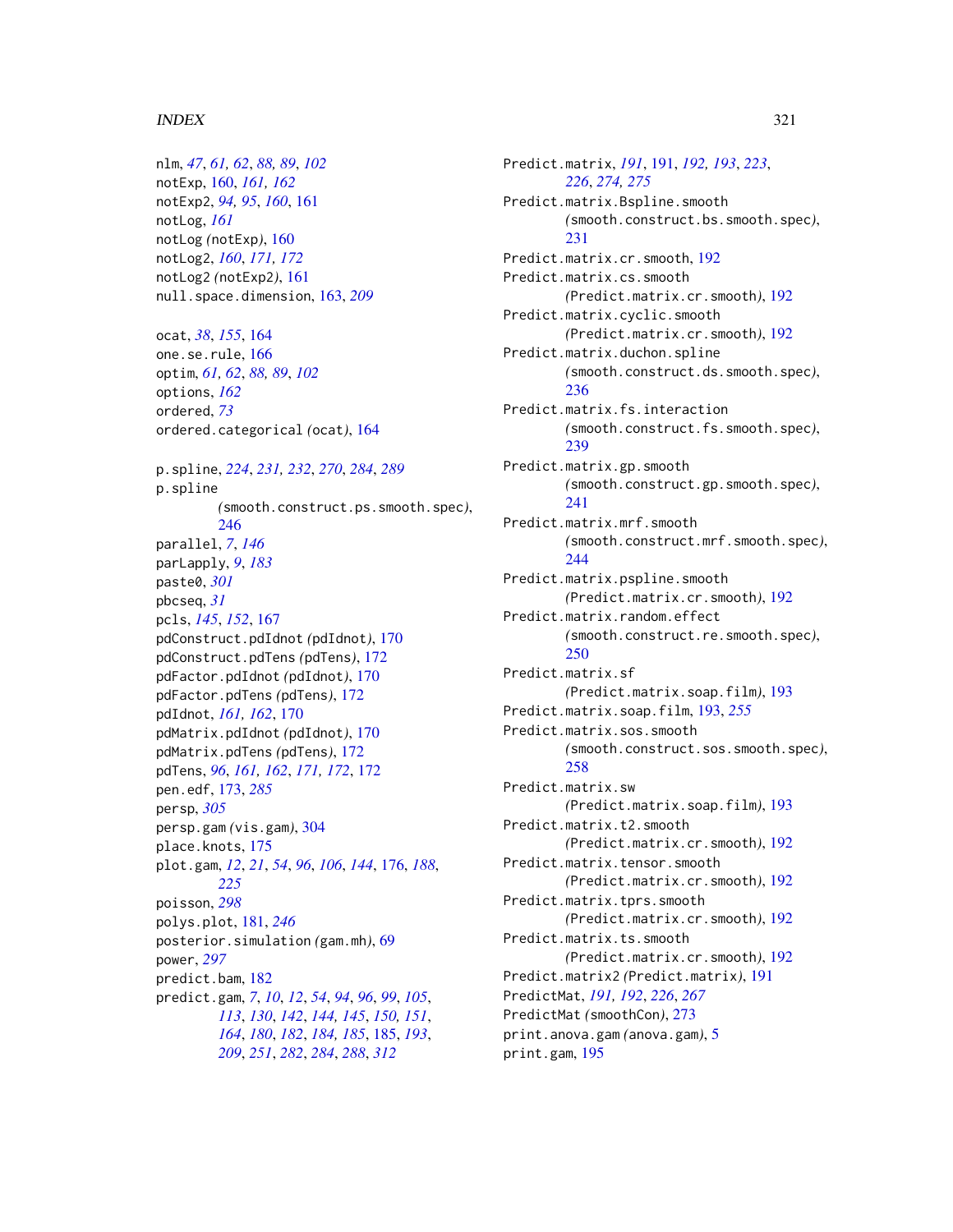print.summary.gam *(*summary.gam*)*, [279](#page-278-0) psum.chisq, [197](#page-196-0)

qq.gam, *[41](#page-40-0)*, *[59,](#page-58-0) [60](#page-59-0)*, [198](#page-197-0) qr, *[274](#page-273-0)* quasi, *[297,](#page-296-1) [298](#page-297-0)*, *[300](#page-299-0)*

r.mvt *(*rmvn*)*, [206](#page-205-0) random.effects, *[48](#page-47-1)*, *[75](#page-74-0)*, *[144](#page-143-0)*, *[178](#page-177-0)*, [201,](#page-200-0) *[251](#page-250-0)* residuals.gam, *[59](#page-58-0)*, *[199](#page-198-0)*, [203](#page-202-0) rig, [204](#page-203-0) rmvn, [206](#page-205-0) Rrank, [207](#page-206-0) rTweedie, [208,](#page-207-1) *[298](#page-297-0)*, *[300](#page-299-0)*

s, *[12](#page-11-0)*, *[21](#page-20-1)*, *[43](#page-42-0)*, *[49](#page-48-0)*, *[53,](#page-52-0) [54](#page-53-0)*, *[61](#page-60-0)*, *[63](#page-62-0)*, *[72–](#page-71-1)[74](#page-73-0)*, *[82](#page-81-0)*, *[93](#page-92-0)*, *[96](#page-95-0)*, *[115](#page-114-0)*, *[121](#page-120-0)*, *[129](#page-128-1)*, *[144](#page-143-0)*, *[149](#page-148-0)*, *[192](#page-191-0)*, [209,](#page-208-1) *[223](#page-222-1)*, *[226](#page-225-0)*, *[237](#page-236-0)*, *[242](#page-241-0)*, *[251](#page-250-0)*, *[264](#page-263-0)*, *[267](#page-266-1)*, *[270](#page-269-0)*, *[278](#page-277-0)*, *[286,](#page-285-0) [287](#page-286-0)*, *[291](#page-290-0)* scat, *[38](#page-37-0)*, [212](#page-211-0) sdiag, [213](#page-212-0) sdiag<- *(*sdiag*)*, [213](#page-212-0) sessionInfo, *[19](#page-18-0)* setwd, *[121](#page-120-0)* shash, *[39](#page-38-0)*, [214](#page-213-0) signal.regression *(*linear.functional.terms*)*, [129](#page-128-1) sim2jam *(*jagam*)*, [120](#page-119-0) single.index, [217](#page-216-0) sink, *[279](#page-278-0)* Sl.inirep, [218](#page-217-0) Sl.initial.repara *(*Sl.inirep*)*, [218](#page-217-0) Sl.repara, [219](#page-218-0) Sl.setup, [220](#page-219-0) slanczos, [221](#page-220-0) smooth.construct, *[52](#page-51-0)*, *[85](#page-84-0)*, *[103](#page-102-0)*, *[144](#page-143-0)*, *[191,](#page-190-0) [192](#page-191-0)*, *[210](#page-209-0)*, [223,](#page-222-1) *[232](#page-231-0)*, *[235](#page-234-0)*, *[238](#page-237-0)*, *[242](#page-241-0)*, *[248](#page-247-0)*, *[259](#page-258-0)*, *[261](#page-260-0)*, *[263](#page-262-0)*, *[265](#page-264-0)*, *[267](#page-266-1)*, *[274,](#page-273-0) [275](#page-274-0)*, *[284](#page-283-0)*, *[289](#page-288-0)* smooth.construct.ad.smooth.spec, [228](#page-227-0) smooth.construct.bs.smooth.spec, [230](#page-229-0) smooth.construct.cc.smooth.spec, *[175](#page-174-0)* smooth.construct.cc.smooth.spec *(*smooth.construct.cr.smooth.spec*)*, [234](#page-233-0) smooth.construct.cp.smooth.spec *(*smooth.construct.ps.smooth.spec*)*, [246](#page-245-1) smooth.construct.cr.smooth.spec, [234](#page-233-0)

smooth.construct.cs.smooth.spec *(*smooth.construct.cr.smooth.spec*)*, [234](#page-233-0) smooth.construct.ds.smooth.spec, [236](#page-235-1) smooth.construct.fs.smooth.spec, [239](#page-238-0) smooth.construct.gp.smooth.spec, [241,](#page-240-0) *[270](#page-269-0)* smooth.construct.mrf.smooth.spec, [244](#page-243-0) smooth.construct.ps.smooth.spec, [246](#page-245-1) smooth.construct.re.smooth.spec, *[75](#page-74-0)*, *[87](#page-86-0)*, *[149](#page-148-0)*, *[201,](#page-200-0) [202](#page-201-0)*, [249,](#page-248-0) *[268](#page-267-0)*, *[270](#page-269-0)* smooth.construct.sf.smooth.spec *(*smooth.construct.so.smooth.spec*)*, [252](#page-251-0) smooth.construct.so.smooth.spec, *[194](#page-193-0)*, [252](#page-251-0) smooth.construct.sos.smooth.spec, [258](#page-257-0) smooth.construct.sw.smooth.spec *(*smooth.construct.so.smooth.spec*)*, [252](#page-251-0) smooth.construct.t2.smooth.spec, [261](#page-260-0) smooth.construct.tensor.smooth.spec, *[172](#page-171-0)*, [262,](#page-261-1) *[291](#page-290-0)*, *[294](#page-293-0)* smooth.construct.tp.smooth.spec, [263](#page-262-0) smooth.construct.ts.smooth.spec *(*smooth.construct.tp.smooth.spec*)*, [263](#page-262-0) smooth.construct2, *[229](#page-228-0)*, *[235](#page-234-0)*, *[237](#page-236-0)*, *[242](#page-241-0)*, *[252](#page-251-0)*, *[264](#page-263-0)* smooth.construct2 *(*smooth.construct*)*, [223](#page-222-1) smooth.info, [266](#page-265-0) smooth.terms, *[12](#page-11-0)*, *[43](#page-42-0)*, *[48](#page-47-1)*, *[52](#page-51-0)*, *[54](#page-53-0)*, *[144](#page-143-0)*, *[202](#page-201-0)*, *[209](#page-208-1)*, *[261](#page-260-0)*, *[263](#page-262-0)*, [267,](#page-266-1) *[284](#page-283-0)*, *[289](#page-288-0)* smooth2random, [270](#page-269-0) smoothCon, *[223](#page-222-1)*, *[226](#page-225-0)*, *[252](#page-251-0)*, [273](#page-272-0) soap, *[269,](#page-268-0) [270](#page-269-0)* soap *(*smooth.construct.so.smooth.spec*)*, [252](#page-251-0) solve.pdIdnot *(*pdIdnot*)*, [170](#page-169-0) sp.vcov, *[166](#page-165-0)*, [275,](#page-274-0) *[282](#page-281-0)* spasm.construct, [277](#page-276-0) spasm.smooth *(*spasm.construct*)*, [277](#page-276-0) spasm.sp *(*spasm.construct*)*, [277](#page-276-0) Spherical.Spline, *[178](#page-177-0)*, *[238](#page-237-0)*, *[268](#page-267-0)*, *[270](#page-269-0)* Spherical.Spline *(*smooth.construct.sos.smooth.spec*)*, [258](#page-257-0)